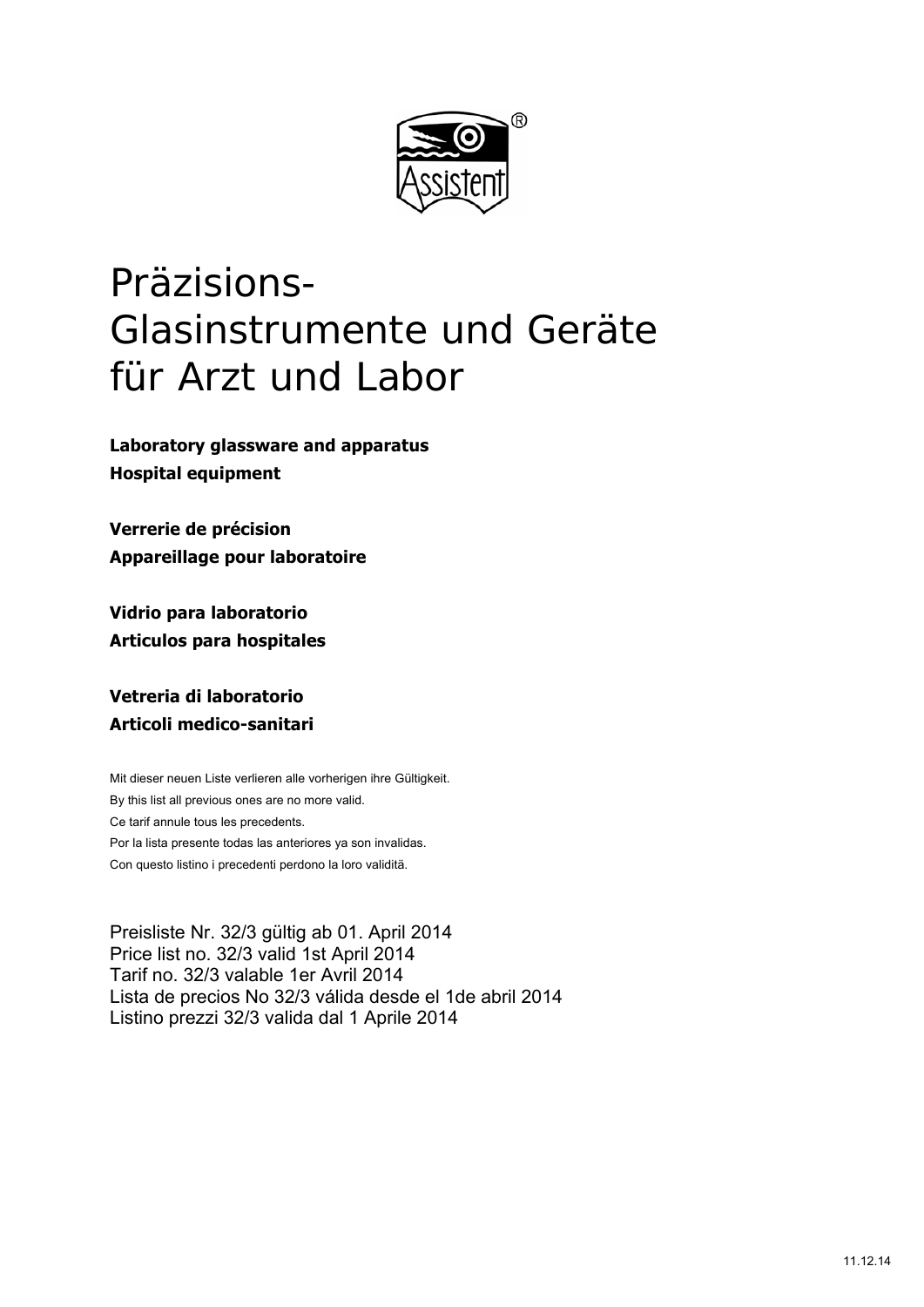Soweit nicht anders angegeben, gelten die Preise per Stück, in EURO (€), ohne Verpackung, ab Fabrik freibleibend, gemäss unseren allgemeinen Lieferungs- und Zahlungsbedingungen.

Unverbindliche Preisempfehlungen zuzüglich der gesetzlichen Umsatzsteuer (MWSt).

Unless otherwise indicated the prices are valid per piece, in EURO  $(\epsilon)$ , ex works, packing charged,

as per our general terms of delivery and payment.

Suggested sales prices without obligation plus VAT

Sauf indiqué autrement les prix sont valables par piece, en EURO  $(€)$ marchandise prise à I'usine, emballage compté, selon nos conditions générales de livraison et de paiement.

Prix conseillés sans obligation plus T.V.A.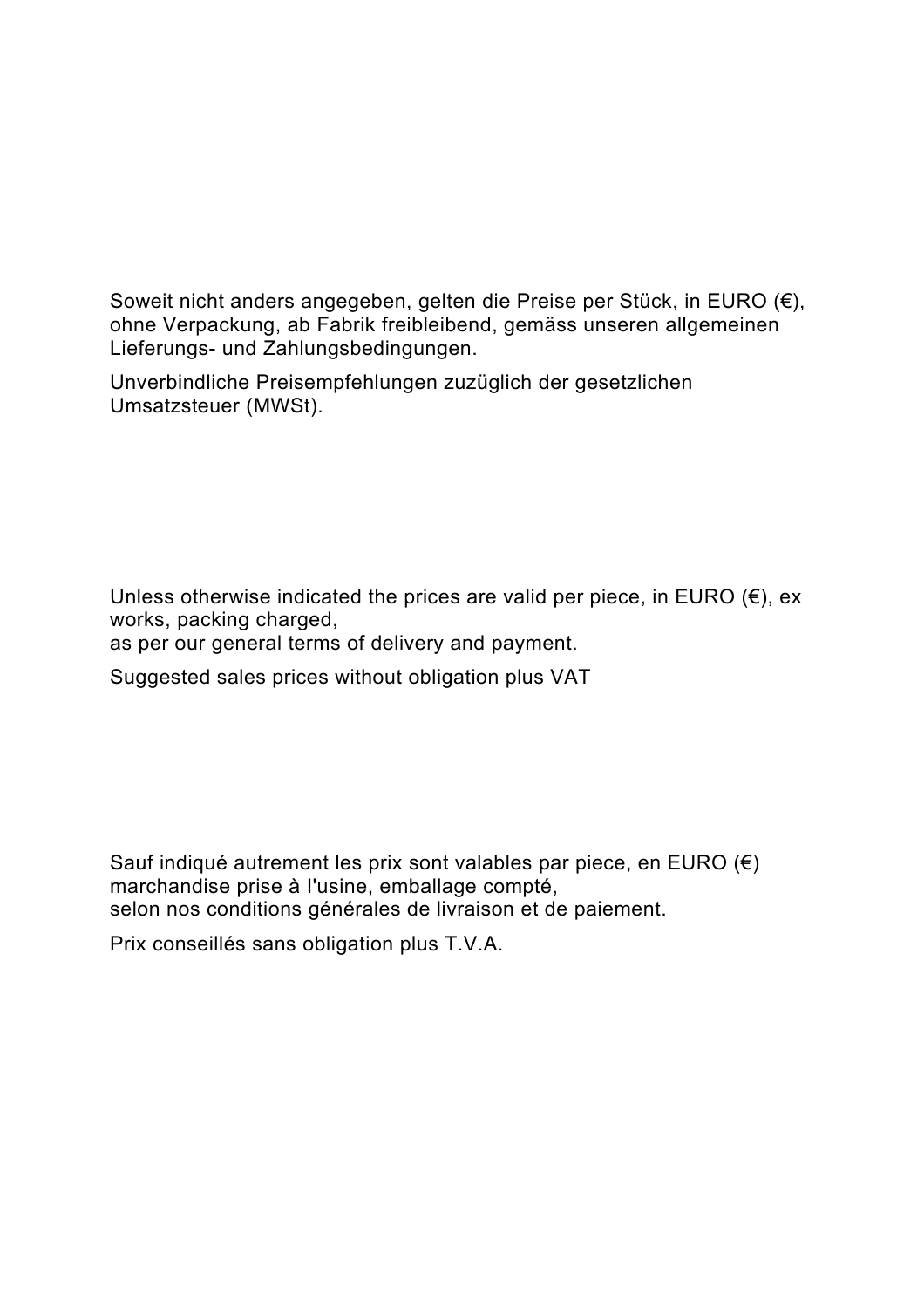# **Erklärung der Notizen:**

- 1 = Lieferung solange Vorrat reicht
- 2 = zusätzlich zu DIN
- 3 = zusätzlich zu DIN / nicht KB
- $4 =$  Null unten In
- 6 = mit Sechskantfuß
- 7 = 200-Stück-Packung
- 8 = nicht eichfähig, da zu feiner Skalenwert
- 9 = mit Prüfschein statt Eichschein, da zu feiner Skalenwert
- 10 = Preis auf Anfrage
- L = an Lager vorrätige Größen

Aräometer, die nicht mit "L" gekennzeichnet sind, werden extra nach Kundenauftrag angefertigt und ist deshalb eine Rücknahme nicht möglich.

**CE** – Mit diesem Zeichen bestätigen wir, daß das Produkt den in den EG-Richtlinien festgelegten Anforderungen entspricht.

# **Medizinproduktegesetz:**

Wir weisen darauf hin, daß das Medizinproduktegesetz vorschreibt, für Medizinprodukte ein System einzurichten, welches die Rückverfolgbarkeit der Produkte ermöglicht, sowie Vorkommnisse bei diesen Produkten an uns zu melden.

# **Definition of the notes:**

- 1 = available until stocks exhausted
- $2 =$  in addition to DIN
- 3 = in addition to DIN / not conformity-certified
- $4 =$ zero at tip
- 6 = with hexagonal base
- 7 = boxes of 200 pieces
- 8 = not suitable for official testing as too fine subdivision
- 9 = with factory test certificate instead of official certificate as too fine subdivision
- $10 =$  on request
- $L =$ available on stock

Hydrometers not marked with an "L" are produced especially on order and can not be returned.

**CE** This sign certifies that the product meets the requirements of the EEC directive (European Community).

## **Law of medical products**

We emphasize that the Law of Medical Products stipulates the setting up of a systems for medical products which enables to trace back their origin and also to report possible occurences in connection with these products.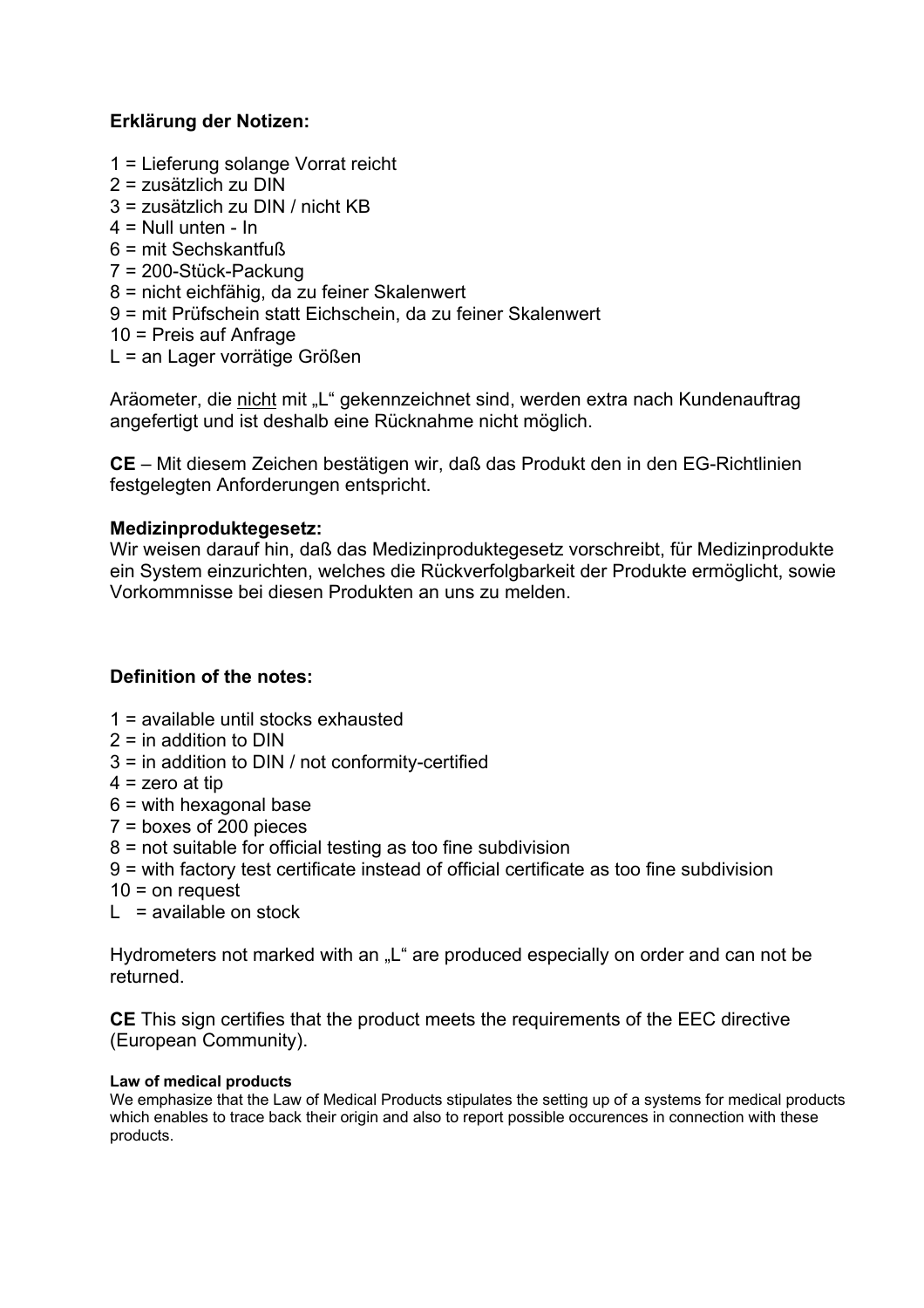# **Definition des notes:**

- 1 = jusqu'à épuisement des stocks
- 2 = supplétif au DIN
- 3 = supplétif au DIN, non selon conformité
- 4 = le zéro en bas
- 6 = avec pied hexagonal
- 7 = boîtes de 200 pièces
- 8 = non étalonnables (traits de division sont trop rapprochés)
- 9 = avec certificat de l'usine (sans certificat d'étalonnage car traits de division trop rapprochés)

 $10 = \text{sur}$  demande

 $L =$  disponible en stock

Densimètres non indiqués avec un "L" sont fabriqués selon commande et ne peuvent pas être retournés.

# **CE**

Avec ce signe nous attestons que ces produits répondent aux exigences fixées dans les directives de la CE et ont été soumis aux essais déterminés.

Produits IVD:

Suivant les règles de la CE pour les diagnostics in vitro (IVD) ces produits doivent être marqués par le producteur avec le sigle CE. Ces réglements imposent la mise en place d'un système de tracabilité des produits ainsi qu'une information d'eventuelles disfonctionnements.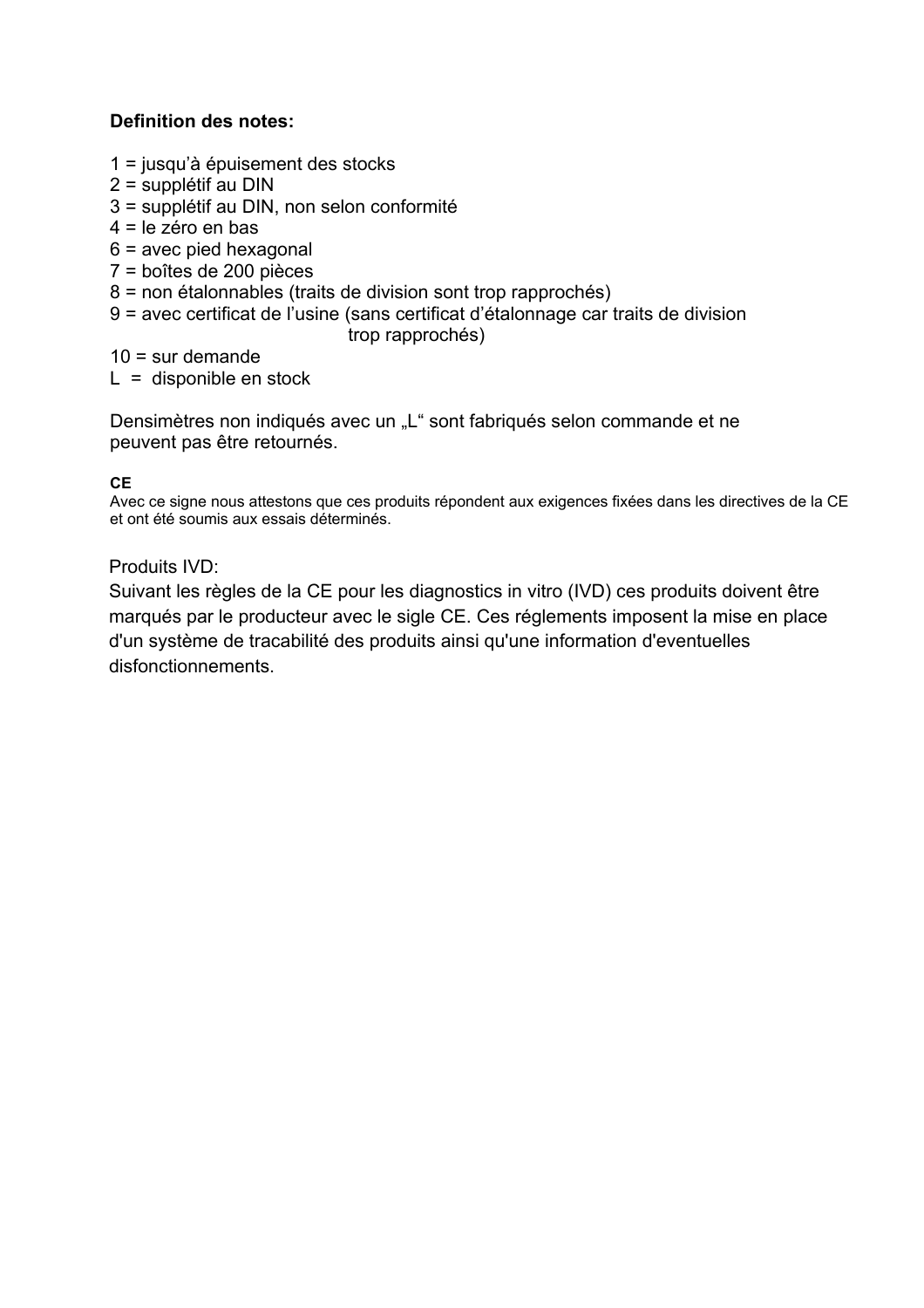| Kat.<br>32<br>Seite | Artikelbeschreibung - Description<br>Bestell-Nr.<br>Reference | Notiz<br>Note | Größe<br>Size                                                                                                        | ab<br>Stück<br>pcs. |       | ab<br>Stück<br>pcs. |      | ab<br><b>Stück</b><br>pcs. |      | ab<br>Stück<br>pcs. |      | ab<br>Stück<br>pcs. |
|---------------------|---------------------------------------------------------------|---------------|----------------------------------------------------------------------------------------------------------------------|---------------------|-------|---------------------|------|----------------------------|------|---------------------|------|---------------------|
| 128                 |                                                               |               | Abdampfschalen aus Glas, Uhrglasform                                                                                 |                     |       |                     |      |                            |      |                     |      | A                   |
|                     |                                                               |               | Evaporating dishes, watch glasses - Verres de montre - Cápsulas de evaporación, vidrios de reloj - Vetri da orologio |                     |       |                     |      |                            |      |                     |      |                     |
|                     | 10/4                                                          |               | ca. 4 cm                                                                                                             | 1                   | 1,30  | 10                  | 1,15 | 50                         | 1,05 | 100                 | 1,00 |                     |
|                     | 10/5                                                          |               | ca. 5 cm                                                                                                             | 1                   | 1,30  | 10                  | 1,15 | 50                         | 1,05 | 100                 | 1,00 |                     |
|                     | 10/6                                                          |               | ca. 6 cm                                                                                                             | 1                   | 1,45  | 10                  | 1,35 | 50                         | 1,20 | 100                 | 1,10 |                     |
|                     | 10/7                                                          |               | ca. 7 cm                                                                                                             | 1                   | 1,55  | 10                  | 1,45 | 50                         | 1,35 | 100                 | 1,30 |                     |
|                     | 10/8                                                          |               | ca. 8 cm                                                                                                             | 1                   | 1,60  | 10                  | 1,50 | 50                         | 1,45 | 100                 | 1,35 |                     |
|                     | 10/9                                                          |               | ca. 9 cm                                                                                                             | 1                   | 1,70  | 10                  | 1,55 | 50                         | 1,50 |                     |      |                     |
|                     | 10/10                                                         |               | ca. 10 cm                                                                                                            | 1                   | 1,85  | 10                  | 1,75 | 50                         | 1,70 | 100                 | 1,65 |                     |
|                     | 10/11                                                         |               | ca. 11 cm                                                                                                            | 1                   | 1,80  | 10                  | 1,60 |                            |      |                     |      |                     |
|                     | 10/12                                                         |               | ca. 12 cm                                                                                                            | 1                   | 2,75  | 10                  | 2,60 | 50                         | 2,50 | 100                 | 2,40 |                     |
|                     | 10/14                                                         |               | ca. 14 cm                                                                                                            | 1                   | 3,10  |                     |      |                            |      |                     |      |                     |
|                     | 10/15                                                         |               | ca. 15 cm                                                                                                            | 1                   | 3,55  | 10                  | 3,25 |                            |      |                     |      |                     |
|                     | 10/16                                                         |               | ca. 16 cm                                                                                                            | 1                   | 3,55  | 10                  | 3,25 |                            |      |                     |      |                     |
|                     | 10/18                                                         |               | ca. 18 cm                                                                                                            | 1                   | 3,60  | 10                  | 3,45 |                            |      |                     |      |                     |
|                     | 10/20                                                         |               | ca. 20 cm                                                                                                            | 1                   | 3,65  | 10                  | 3,60 |                            |      |                     |      |                     |
|                     | paarweise aufeinandergeschliffen                              |               |                                                                                                                      |                     |       |                     |      |                            |      |                     |      |                     |
|                     |                                                               |               |                                                                                                                      |                     |       |                     |      |                            |      |                     |      |                     |
|                     |                                                               |               | ground in pairs - rodé par paire - esmerilado a pares - smerigliato a paia                                           |                     |       |                     |      |                            |      |                     |      |                     |
|                     | 11/5                                                          |               | ca. 5 cm                                                                                                             | 1                   | 7,60  |                     |      |                            |      |                     |      |                     |
|                     | $11/6$                                                        |               | ca. 6 cm                                                                                                             | 1                   | 8,55  |                     |      |                            |      |                     |      |                     |
|                     | 11/7                                                          |               | ca. 7 cm                                                                                                             | 1                   | 9,15  |                     |      |                            |      |                     |      |                     |
|                     | 11/8                                                          |               | ca. 8 cm                                                                                                             | 1                   | 9,50  |                     |      |                            |      |                     |      |                     |
|                     | 11/9                                                          |               | ca. 9 cm                                                                                                             | 1                   | 10,10 |                     |      |                            |      |                     |      |                     |
|                     | 11/10                                                         |               | ca. 10 cm                                                                                                            | 1                   | 11,05 |                     |      |                            |      |                     |      |                     |
|                     | 11/11                                                         |               | ca. 11 cm                                                                                                            | 1                   | 10,75 |                     |      |                            |      |                     |      |                     |
|                     | 11/12                                                         |               | ca. 12 cm                                                                                                            | 1                   | 16,40 |                     |      |                            |      |                     |      |                     |
|                     | 11/14                                                         |               | ca. 14 cm                                                                                                            | 1                   | 18,60 |                     |      |                            |      |                     |      |                     |
|                     | 11/15                                                         |               | ca. 15 cm                                                                                                            | 1                   | 21,15 |                     |      |                            |      |                     |      |                     |
|                     | 11/16                                                         |               | ca. 16 cm                                                                                                            | 1                   | 21,15 |                     |      |                            |      |                     |      |                     |
|                     | 11/18                                                         |               | ca. 18 cm                                                                                                            | 1                   | 21,45 |                     |      |                            |      |                     |      |                     |
|                     | 11/20                                                         |               | ca. 20 cm                                                                                                            | 1                   | 21,75 |                     |      |                            |      |                     |      |                     |
|                     | mit Loch                                                      |               |                                                                                                                      |                     |       |                     |      |                            |      |                     |      |                     |
|                     |                                                               |               | with hole - avec trou - con agujero - con foro                                                                       |                     |       |                     |      |                            |      |                     |      |                     |
|                     | 12/4                                                          |               | ca. 4 cm                                                                                                             | 1                   | 4,30  |                     |      |                            |      |                     |      |                     |
|                     | 12/5                                                          |               | ca. 5 cm                                                                                                             | 1                   | 4,30  |                     |      |                            |      |                     |      |                     |
|                     | 12/6                                                          |               | ca. 6 cm                                                                                                             | 1                   | 4,45  |                     |      |                            |      |                     |      |                     |
|                     | 12/7                                                          |               | ca. 7 cm                                                                                                             | 1                   | 4,60  |                     |      |                            |      |                     |      |                     |
|                     | 12/8                                                          |               | ca. 8 cm                                                                                                             | 1                   | 4,60  |                     |      |                            |      |                     |      |                     |
|                     | 12/9                                                          |               | ca. 9 cm                                                                                                             | 1                   | 4,75  |                     |      |                            |      |                     |      |                     |
|                     | 12/10                                                         |               | ca. 10 cm                                                                                                            | 1                   | 4,90  |                     |      |                            |      |                     |      |                     |
|                     | 12/11                                                         |               | ca. 11 cm                                                                                                            | 1                   | 4,85  |                     |      |                            |      |                     |      |                     |
|                     |                                                               |               | ca. 12 cm                                                                                                            | 1                   | 5,65  |                     |      |                            |      |                     |      |                     |
|                     | 12/12                                                         |               |                                                                                                                      |                     |       |                     |      |                            |      |                     |      |                     |
|                     | 12/14                                                         |               | ca. 14 cm                                                                                                            | 1                   | 6,40  |                     |      |                            |      |                     |      |                     |
|                     | 12/15                                                         |               | ca. 15 cm                                                                                                            | 1                   | 6,55  |                     |      |                            |      |                     |      |                     |
|                     | 12/16                                                         |               | ca. 16 cm                                                                                                            | 1                   | 6,55  |                     |      |                            |      |                     |      |                     |
|                     | 12/18                                                         |               | ca. 18 cm                                                                                                            | 1                   | 6,70  |                     |      |                            |      |                     |      |                     |
|                     | 12/20                                                         |               | ca. 20 cm                                                                                                            | 1                   | 6,85  |                     |      |                            |      |                     |      |                     |
|                     | mit seitlichem Ausschnitt                                     |               |                                                                                                                      |                     |       |                     |      |                            |      |                     |      |                     |
|                     |                                                               |               | with lateral notch - avec fente latérale - con corte lateral - con taglio laterale                                   |                     |       |                     |      |                            |      |                     |      |                     |
|                     | 13/4                                                          |               | ca. 4 cm                                                                                                             | 1                   | 4,90  |                     |      |                            |      |                     |      |                     |
|                     | 13/5                                                          |               | ca. 5 cm                                                                                                             | 1                   | 4,80  |                     |      |                            |      |                     |      |                     |
|                     | 13/6                                                          |               | ca. 6 cm                                                                                                             | 1                   | 4,90  |                     |      |                            |      |                     |      |                     |
|                     | 13/7                                                          |               | ca. 7 cm                                                                                                             | 1                   | 5,05  |                     |      |                            |      |                     |      |                     |
|                     | 13/8                                                          |               | ca. 8 cm                                                                                                             | 1                   | 5,10  |                     |      |                            |      |                     |      |                     |
|                     | 13/9                                                          |               | ca. 9 cm                                                                                                             | 1                   | 5,25  |                     |      |                            |      |                     |      |                     |
|                     | 13/10                                                         |               | ca. 10 cm                                                                                                            | 1                   | 5,45  |                     |      |                            |      |                     |      |                     |
|                     | 13/11                                                         |               | ca. 11 cm                                                                                                            | 1                   | 5,40  |                     |      |                            |      |                     |      |                     |
|                     | 13/12                                                         |               | ca. 12 cm                                                                                                            | 1                   | 6,15  |                     |      |                            |      |                     |      |                     |
|                     | 13/14                                                         |               | ca. 14 cm                                                                                                            | 1                   | 6,90  |                     |      |                            |      |                     |      |                     |
|                     |                                                               |               |                                                                                                                      |                     |       |                     |      |                            |      |                     |      |                     |

**1**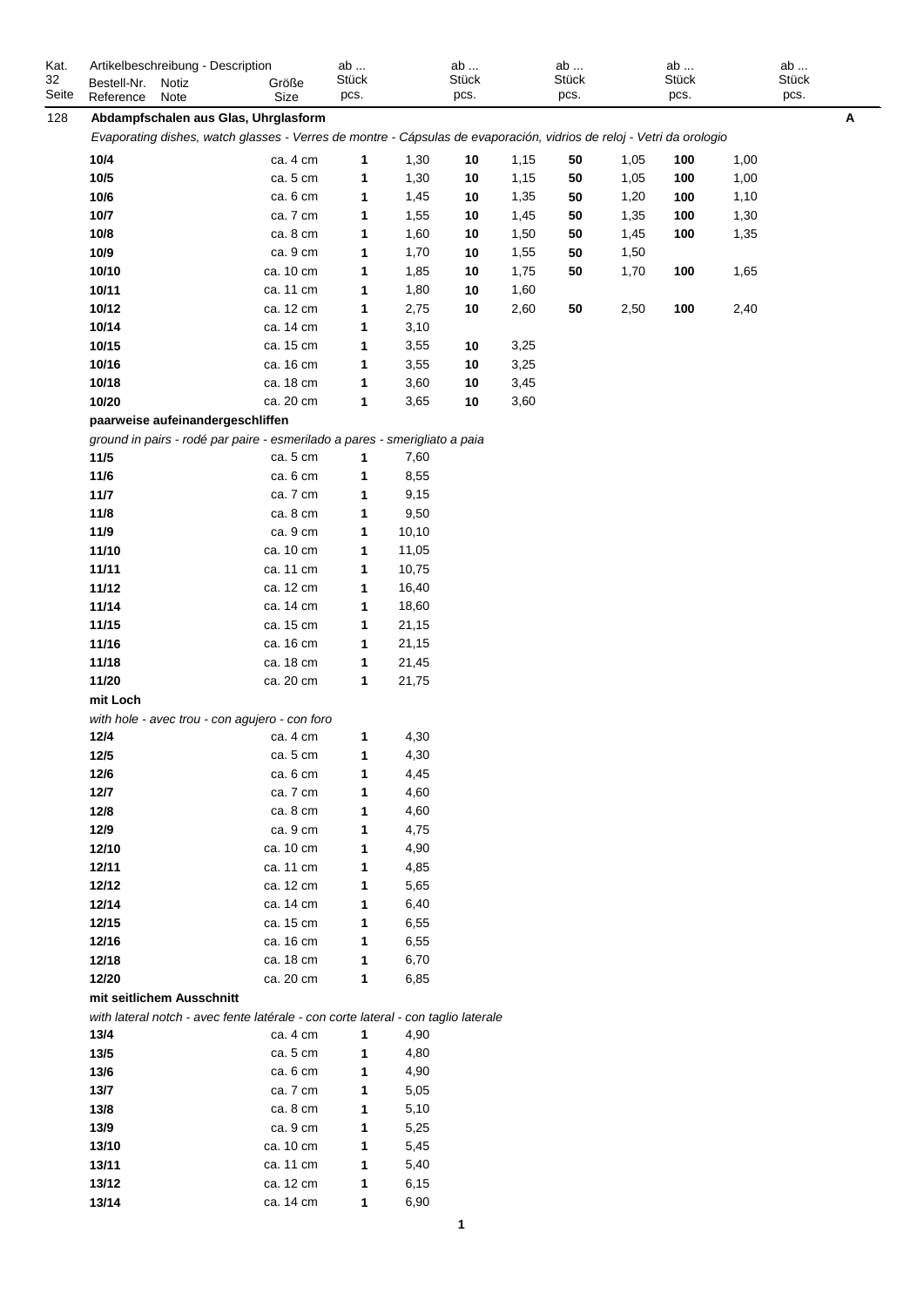| Kat.  | Artikelbeschreibung - Description |                                                                                                                                         | ab    |        | ab    |      | ab           | ab           | ab                                                                                                                                              |
|-------|-----------------------------------|-----------------------------------------------------------------------------------------------------------------------------------------|-------|--------|-------|------|--------------|--------------|-------------------------------------------------------------------------------------------------------------------------------------------------|
| 32    | Bestell-Nr.<br>Notiz              | Größe                                                                                                                                   | Stück |        | Stück |      | <b>Stück</b> | <b>Stück</b> | Stück                                                                                                                                           |
| Seite | Reference<br>Note                 | Size                                                                                                                                    | pcs.  |        | pcs.  |      | pcs.         | pcs.         | pcs.                                                                                                                                            |
|       | 13/15                             | ca. 15 cm                                                                                                                               | 1     | 7,05   |       |      |              |              |                                                                                                                                                 |
|       | 13/16                             | ca. 16 cm                                                                                                                               | 1     | 7,05   |       |      |              |              |                                                                                                                                                 |
|       | 13/18                             | ca. 18 cm                                                                                                                               | 1     | 7,20   |       |      |              |              |                                                                                                                                                 |
|       | 13/20                             | ca. 20 cm                                                                                                                               | 1     | 7,35   |       |      |              |              |                                                                                                                                                 |
|       | mit Einschnitt bis zur Mitte      |                                                                                                                                         |       |        |       |      |              |              |                                                                                                                                                 |
|       |                                   | with notch up to the center - avec fente jusqu'au centre - con corte hasta el centro - con taglio fino al centro                        |       |        |       |      |              |              |                                                                                                                                                 |
|       | 14/4                              | ca. 4 cm                                                                                                                                | 1     | 4,80   |       |      |              |              |                                                                                                                                                 |
|       | 14/5                              | ca. 5 cm                                                                                                                                | 1     | 4,80   |       |      |              |              |                                                                                                                                                 |
|       | 14/6                              | ca. 6 cm                                                                                                                                | 1     | 4,90   |       |      |              |              |                                                                                                                                                 |
|       | 14/7                              | ca. 7 cm                                                                                                                                | 1     | 5,05   |       |      |              |              |                                                                                                                                                 |
|       | 14/8                              | ca. 8 cm                                                                                                                                | 1     | 5,10   |       |      |              |              |                                                                                                                                                 |
|       | 14/9                              | ca. 9 cm                                                                                                                                | 1     | 5,50   |       |      |              |              |                                                                                                                                                 |
|       | 14/10                             | ca. 10 cm                                                                                                                               | 1     | 5,45   |       |      |              |              |                                                                                                                                                 |
|       | 14/11                             | ca. 11 cm                                                                                                                               | 1     | 5,40   |       |      |              |              |                                                                                                                                                 |
|       | 14/12                             | ca. 12 cm                                                                                                                               | 1     | 6,15   |       |      |              |              |                                                                                                                                                 |
|       | 14/14                             | ca. 14 cm                                                                                                                               | 1     | 6,90   |       |      |              |              |                                                                                                                                                 |
|       | 14/15                             | ca. 15 cm                                                                                                                               | 1     | 7,05   |       |      |              |              |                                                                                                                                                 |
|       | 14/16                             | ca. 16 cm                                                                                                                               | 1     | 7,05   |       |      |              |              |                                                                                                                                                 |
|       | 14/18                             | ca. 18 cm                                                                                                                               | 1     | 7,20   |       |      |              |              |                                                                                                                                                 |
|       | 14/20                             | ca. 20 cm                                                                                                                               | 1     | 7,35   |       |      |              |              |                                                                                                                                                 |
|       | mit Bodenschliff (Pontil)         |                                                                                                                                         |       |        |       |      |              |              |                                                                                                                                                 |
|       |                                   | with ground bottom (pontil) - avec fond plat dépoli - con fondo esmerilado - con fondo smerigliato                                      |       |        |       |      |              |              |                                                                                                                                                 |
|       | 15/4                              | ca. 4 cm                                                                                                                                | 1     | 4,80   |       |      |              |              |                                                                                                                                                 |
|       | 15/5                              | ca. 5 cm                                                                                                                                | 1     | 4,80   |       |      |              |              |                                                                                                                                                 |
|       | 15/6                              | ca. 6 cm                                                                                                                                | 1     | 5,20   |       |      |              |              |                                                                                                                                                 |
|       | 15/7                              | ca. 7 cm                                                                                                                                | 1     | 5,35   |       |      |              |              |                                                                                                                                                 |
|       | 15/8                              | ca. 8 cm                                                                                                                                | 1     | 5,90   |       |      |              |              |                                                                                                                                                 |
|       | 15/9                              | ca. 9 cm                                                                                                                                | 1     | 5,25   |       |      |              |              |                                                                                                                                                 |
|       | 15/10                             | ca. 10 cm                                                                                                                               | 1     | 5,45   |       |      |              |              |                                                                                                                                                 |
|       | 15/11                             | ca. 11 cm                                                                                                                               | 1     | 5,40   |       |      |              |              |                                                                                                                                                 |
|       | 15/12                             | ca. 12 cm                                                                                                                               | 1     | 6,15   |       |      |              |              |                                                                                                                                                 |
|       | 15/14                             | ca. 14 cm                                                                                                                               | 1     | 6,90   |       |      |              |              |                                                                                                                                                 |
|       | 15/15                             | ca. 15 cm                                                                                                                               | 1     | 7,05   |       |      |              |              |                                                                                                                                                 |
|       | 15/16                             | ca. 16 cm                                                                                                                               | 1     | 7,05   |       |      |              |              |                                                                                                                                                 |
|       | 15/18                             | ca. 18 cm                                                                                                                               |       | 7,20   |       |      |              |              |                                                                                                                                                 |
|       | 15/20                             | ca. 20 cm                                                                                                                               | 1     | 7,35   |       |      |              |              |                                                                                                                                                 |
| 128   |                                   | Abklärflaschen aus Glas mit NS-Stopfen und NS-Hahn                                                                                      |       |        |       |      |              |              | А                                                                                                                                               |
|       |                                   |                                                                                                                                         |       |        |       |      |              |              | Aspirator bottles of glass with standard ground stopper and stopcock - Flacons à décanter en verre avec bouchon RIN et robinet RIN -            |
|       |                                   | Frascos de clarificación de vidrio con tapón y llave EN - Bottiglie di decantazione in vetro con tappo e rubinetto smerigliato standard |       |        |       |      |              |              |                                                                                                                                                 |
|       | 31/5                              | ca. 5 Liter                                                                                                                             | 1     | 120,85 |       |      |              |              |                                                                                                                                                 |
|       | 31/10                             | ca. 10 Liter                                                                                                                            | 1     | 166,30 |       |      |              |              |                                                                                                                                                 |
| 9     |                                   |                                                                                                                                         |       |        |       |      |              |              |                                                                                                                                                 |
|       |                                   | Haken aus Nickel-Chrom-Stahl, rostfrei                                                                                                  |       |        |       |      |              |              | А                                                                                                                                               |
|       | in acciaio inossidabile           |                                                                                                                                         |       |        |       |      |              |              | Hooks of nickel chromium steel wire, stainless - Crochets en fil d'acier inoxydable - Ganchos de alambre de acero inoxidable - Ganci di filo    |
|       | lose                              |                                                                                                                                         |       |        |       |      |              |              |                                                                                                                                                 |
|       | loose - seul - suelto - sciolto   |                                                                                                                                         |       |        |       |      |              |              |                                                                                                                                                 |
|       | 33                                |                                                                                                                                         | 1     | 1,55   | 10    | 1,35 | 50           | 1,30         |                                                                                                                                                 |
|       | mit Glasgriff                     |                                                                                                                                         |       |        |       |      |              |              |                                                                                                                                                 |
|       |                                   |                                                                                                                                         |       |        |       |      |              |              |                                                                                                                                                 |
|       | 34                                | with glass handle - avec manche de verre - con mango de vidrio - con manico di vetro                                                    | 1     | 2,50   | 10    | 2,35 | 50           | 2,05         |                                                                                                                                                 |
|       |                                   |                                                                                                                                         |       |        |       |      |              |              |                                                                                                                                                 |
| 9     | acciaio inossidabile<br>lose      | Ösen aus Nickel-Chrom-Stahl, rostfrei                                                                                                   |       |        |       |      |              |              | Α<br>Loops nickel chromium steel wire, stainless - Anses en fil d'acier inoxydable - Corchetes de alambre de acero inoxidable - Anse di filo in |
|       | loose - seul - suelto - sciolto   |                                                                                                                                         |       |        |       |      |              |              |                                                                                                                                                 |
|       | 35                                |                                                                                                                                         | 1     | 1,60   | 10    | 1,35 | 50           | 1,30         |                                                                                                                                                 |
|       | mit Glasgriff                     |                                                                                                                                         |       |        |       |      |              |              |                                                                                                                                                 |
|       |                                   | with glass handle - avec manche de verre - con mango de vidrio - con manico di vetro                                                    |       |        |       |      |              |              |                                                                                                                                                 |
|       | 36                                |                                                                                                                                         | 1     | 2,50   | 10    | 2,35 | 50           | 2,05         |                                                                                                                                                 |
|       |                                   |                                                                                                                                         |       |        | 2     |      |              |              |                                                                                                                                                 |
|       |                                   |                                                                                                                                         |       |        |       |      |              |              |                                                                                                                                                 |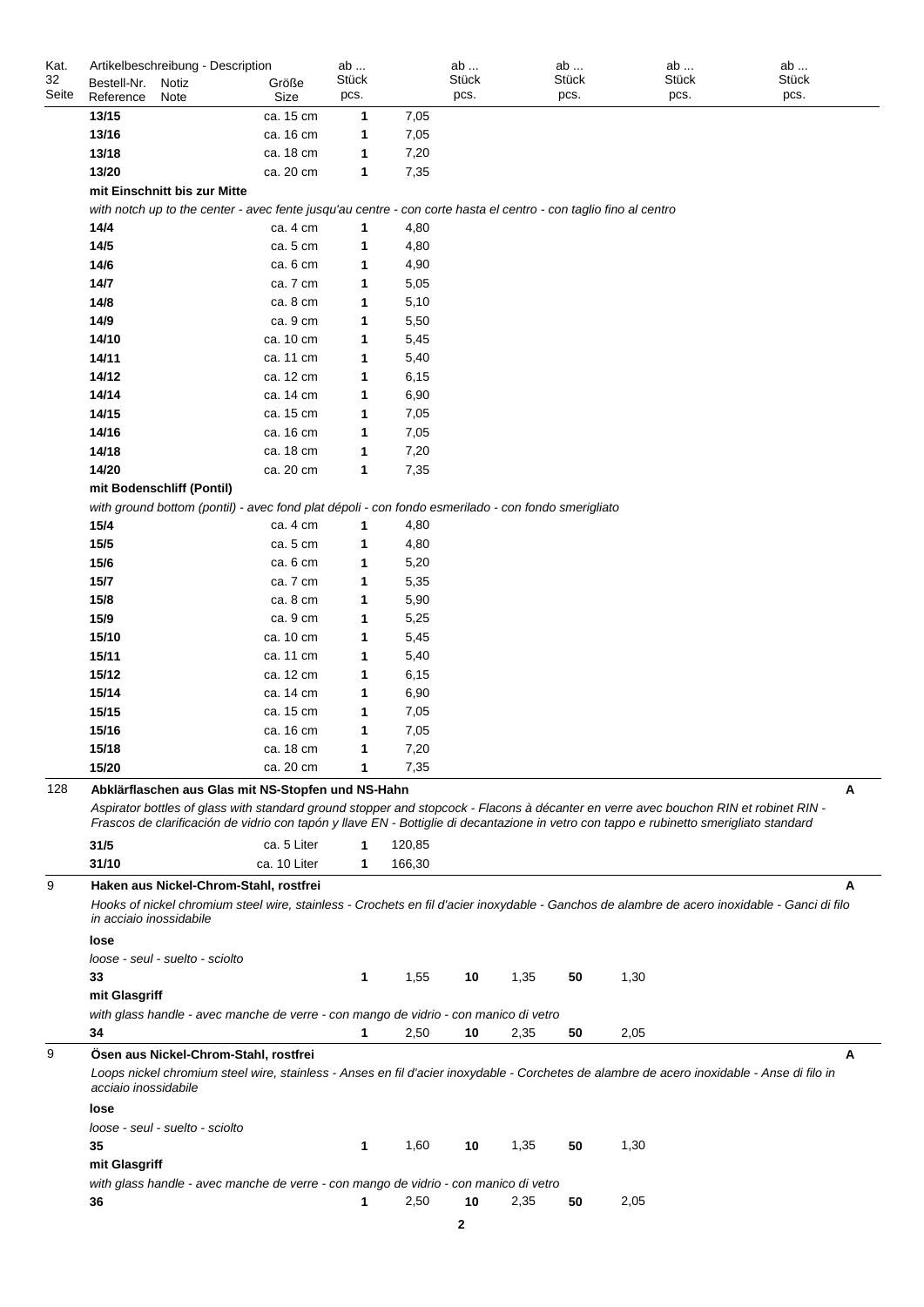| Kat.<br>32<br>Seite | Artikelbeschreibung - Description<br>Bestell-Nr.<br>Reference                                                                                | Notiz<br>Note |                                        | Größe<br>Size                          | ab<br>Stück<br>pcs. |                       | ab<br>Stück<br>pcs. |       | ab<br>Stück<br>pcs. |       | ab<br><b>Stück</b><br>pcs. | ab<br><b>Stück</b><br>pcs.                                                                                                                                                                                                                                                                                                                                                                                                   |   |
|---------------------|----------------------------------------------------------------------------------------------------------------------------------------------|---------------|----------------------------------------|----------------------------------------|---------------------|-----------------------|---------------------|-------|---------------------|-------|----------------------------|------------------------------------------------------------------------------------------------------------------------------------------------------------------------------------------------------------------------------------------------------------------------------------------------------------------------------------------------------------------------------------------------------------------------------|---|
| 9                   | Nadeln aus Nickel-Chrom-Stahl, rostfrei<br>acciaio inossidabile<br>lose                                                                      |               |                                        |                                        |                     |                       |                     |       |                     |       |                            | Needles of nickel chromium steel wire, stainless - Aiguilles en fil d'acier inoxydable - Agujas de alambre de acero inoxidable - Aghi di filo in                                                                                                                                                                                                                                                                             | A |
|                     | loose - seul - suelto - sciolto<br>37                                                                                                        |               |                                        |                                        | 1                   | 2,10                  | 10                  | 1,90  | 50                  | 1,75  |                            |                                                                                                                                                                                                                                                                                                                                                                                                                              |   |
|                     | mit Glasgriff<br>with glass handle - avec manche de verre - con mango de vidrio - con manico di vetro                                        |               |                                        |                                        |                     |                       |                     |       |                     |       |                            |                                                                                                                                                                                                                                                                                                                                                                                                                              |   |
|                     | 38                                                                                                                                           |               |                                        |                                        | 1                   | 2,95                  | 10                  | 2,75  | 50                  | 2,50  |                            |                                                                                                                                                                                                                                                                                                                                                                                                                              |   |
| 9                   | Nadelhalter nach Kolle                                                                                                                       |               |                                        |                                        |                     |                       |                     |       |                     |       |                            |                                                                                                                                                                                                                                                                                                                                                                                                                              | A |
|                     | Needle holders according to Kolle - Porte-aiguilles d'après Kolle - Asas de aguja según Kolle - Porta aghi secondo Kolle                     |               |                                        |                                        |                     |                       |                     |       |                     |       |                            |                                                                                                                                                                                                                                                                                                                                                                                                                              |   |
|                     | 39/16                                                                                                                                        |               |                                        | ca. 16 cm                              |                     | 6,70                  | 10                  | 6,25  | 25                  | 5,90  |                            |                                                                                                                                                                                                                                                                                                                                                                                                                              |   |
|                     | 39/25                                                                                                                                        |               |                                        | ca. 25 cm                              | 1                   | 7,00                  | 10                  | 6,55  | 25                  | 6,20  |                            |                                                                                                                                                                                                                                                                                                                                                                                                                              |   |
| 9                   | Impfschlingen mit Nadel, Einmalgebrauch, aus Polystyrol, Gamma-sterilisiert, VE 1000 Stück = 50 Beutel à 20 Stück -<br>CЕ                    |               |                                        |                                        |                     |                       |                     |       |                     |       |                            | Inoculation loops with needle, disposable, made of polystyrene, gamma sterilised, packing unit 1000 pieces = 50 bags containing 20 pieces -<br>CE - Ensemenceurs à aiguille, usage unique, en polystyrène, stérilisés aux rayons gamma, conditionnement par 1000 pièces = 50 sachets à<br>20 pièces - CE - Asas de inoculación con aguja, desechables, en poliestireno, esterilizados por radiación gamma, 1000 unidades por | Α |
|                     | per confezione 1000 pezzi = 50 sacchetti da 20 pezzi - CE<br>Schlingenvolumen 1 µl, weiß                                                     |               |                                        |                                        |                     | Preis per: 1000 Stück |                     |       |                     |       |                            | embalaje = 50 bolsas con 20 unidades - CE - Anse per inoculazione con ago, monosuo, in polistireno, sterilizzati a raggi gamma, quantità                                                                                                                                                                                                                                                                                     |   |
|                     | Loop capacity 1 µl, white - Capacité 1 µl, blanc - Capacidad de asa 1 µl, blanco - Capacità anello 1 µl, bianco                              |               |                                        |                                        |                     |                       |                     |       |                     |       |                            |                                                                                                                                                                                                                                                                                                                                                                                                                              |   |
|                     | 40                                                                                                                                           |               |                                        |                                        | 100                 | 50,50                 | 1000                | 41,90 | 5000                | 40,00 |                            |                                                                                                                                                                                                                                                                                                                                                                                                                              |   |
|                     | Schlingenvolumen 10 µl, blau<br>Loop capacity 10 µl, blue - Capacité 10 µl, bleu - Capacidad de asa 10 µl, azul - Capacità anello 10 µl, blu |               |                                        |                                        |                     |                       |                     |       |                     |       |                            |                                                                                                                                                                                                                                                                                                                                                                                                                              |   |
|                     | 41                                                                                                                                           |               |                                        |                                        | 100                 | 50,50                 | 1000                | 41,90 | 5000                | 40,00 |                            |                                                                                                                                                                                                                                                                                                                                                                                                                              |   |
| 128                 | Kugelaquarien ohne Fuß                                                                                                                       |               |                                        |                                        |                     |                       |                     |       |                     |       |                            | Aquaria, spherical, without base - Aquarium forme sphérique sans pied - Acuarios forma de bola sin pie - Acquari sferici sin piede                                                                                                                                                                                                                                                                                           | Α |
|                     |                                                                                                                                              | 1             |                                        |                                        |                     |                       |                     |       |                     |       |                            |                                                                                                                                                                                                                                                                                                                                                                                                                              |   |
|                     | 68/25<br>68/30                                                                                                                               |               |                                        | ca. 25 cm Ø<br>ca. 30 cm $\varnothing$ | 1<br>1              | 11,80<br>18,85        |                     |       |                     |       |                            |                                                                                                                                                                                                                                                                                                                                                                                                                              |   |
| 128                 | Aquarienkästen rauer Rand                                                                                                                    |               |                                        |                                        |                     |                       |                     |       |                     |       |                            |                                                                                                                                                                                                                                                                                                                                                                                                                              | Α |
|                     | Glass tanks rough rim - Cuves en verre à bord rodé brut - Acuarios con borde aspero - Vasche in vetro bordo ruvido                           |               |                                        |                                        |                     |                       |                     |       |                     |       |                            |                                                                                                                                                                                                                                                                                                                                                                                                                              |   |
|                     | 69/1                                                                                                                                         |               |                                        | 15x10x15 cm h                          | 1                   | 13,25                 | 5                   | 12,70 |                     |       |                            |                                                                                                                                                                                                                                                                                                                                                                                                                              |   |
|                     | 69/2                                                                                                                                         |               |                                        | 18x13x18 cm h                          | 1                   | 19,15                 | 5                   | 18,40 |                     |       |                            |                                                                                                                                                                                                                                                                                                                                                                                                                              |   |
|                     | 69/3                                                                                                                                         |               |                                        | 20x15x20 cm h                          | 1                   | 21,40                 | 5                   | 20,70 |                     |       |                            |                                                                                                                                                                                                                                                                                                                                                                                                                              |   |
|                     | 69/4                                                                                                                                         |               |                                        | 25x18x22 cm h                          | 1                   | 37,65                 | 5                   | 31,30 |                     |       |                            |                                                                                                                                                                                                                                                                                                                                                                                                                              |   |
|                     | 69/5                                                                                                                                         |               |                                        | 30x22x24 cm h                          | 1                   | 40,90                 | 5                   | 39,85 |                     |       |                            |                                                                                                                                                                                                                                                                                                                                                                                                                              |   |
|                     | 69/6                                                                                                                                         |               |                                        | 36x23x26 cm h                          | 1                   | 60,50                 |                     |       |                     |       |                            |                                                                                                                                                                                                                                                                                                                                                                                                                              |   |
|                     | fein geschliffener Rand                                                                                                                      |               |                                        |                                        |                     |                       |                     |       |                     |       |                            |                                                                                                                                                                                                                                                                                                                                                                                                                              |   |
|                     | honed rim - bord rodé et poli - borde esmerilado fino - bordo smerigliato fino                                                               |               |                                        |                                        |                     |                       |                     |       |                     |       |                            |                                                                                                                                                                                                                                                                                                                                                                                                                              |   |
|                     | 70/1                                                                                                                                         |               | ca. 15x10x15 cm h                      |                                        | 1                   | 13,95                 | 5                   | 13,25 |                     |       |                            |                                                                                                                                                                                                                                                                                                                                                                                                                              |   |
|                     | 70/2                                                                                                                                         |               | ca. 18x13x18 cm h                      |                                        | 1                   | 19,50                 | 5                   | 19,00 |                     |       |                            |                                                                                                                                                                                                                                                                                                                                                                                                                              |   |
|                     | 70/3                                                                                                                                         |               | ca. 20x15x20 cm h                      |                                        | 1                   | 22,15                 | 5                   | 21,40 |                     |       |                            |                                                                                                                                                                                                                                                                                                                                                                                                                              |   |
|                     | 70/4                                                                                                                                         |               | ca. 25x18x22 cm h                      |                                        | 1                   | 32,20                 | 5                   | 31,30 |                     |       |                            |                                                                                                                                                                                                                                                                                                                                                                                                                              |   |
|                     | 70/5<br>70/6                                                                                                                                 |               | ca. 30x22x24 cm h<br>ca. 36x23x26 cm h |                                        | 1<br>1              | 41,20<br>60,50        |                     |       |                     |       |                            |                                                                                                                                                                                                                                                                                                                                                                                                                              |   |
|                     | 70/11                                                                                                                                        |               | ca. 30x22x15 cm h                      |                                        | 1                   | 34,75                 | 5                   | 33,55 |                     |       |                            |                                                                                                                                                                                                                                                                                                                                                                                                                              |   |
| 84                  |                                                                                                                                              |               |                                        |                                        |                     |                       |                     |       |                     |       |                            |                                                                                                                                                                                                                                                                                                                                                                                                                              | в |
|                     | Mischbett-Wasservollentsalzer mit Leitfähigkeitsmessgerät, CE<br>СE                                                                          |               |                                        |                                        |                     |                       |                     |       |                     |       |                            | Blending bed water deioniser with conductivity-meter, CE - Déminéralisateur pour déminéralisation totale de l'eau, CE - Aparato<br>desalinizador - intercambiador de iones - con medidor de conductividad, CE - Desalinizzatore per acqua demineralizzata, con conducimetro,                                                                                                                                                 |   |
|                     | 75                                                                                                                                           |               |                                        |                                        | 1                   | 301,40                |                     |       |                     |       |                            |                                                                                                                                                                                                                                                                                                                                                                                                                              |   |
| 84                  | Ersatzpatrone für Nr. 75                                                                                                                     |               |                                        |                                        |                     |                       |                     |       |                     |       |                            | Spare cartridge for no. 75 - Cartouche de rechange pour réf. 75 - Cartucho de recambio para no. 75 - Cartuccia di riserva per no. 75                                                                                                                                                                                                                                                                                         | в |
|                     | 76                                                                                                                                           |               |                                        |                                        | 1                   | 54,30                 |                     |       |                     |       |                            |                                                                                                                                                                                                                                                                                                                                                                                                                              |   |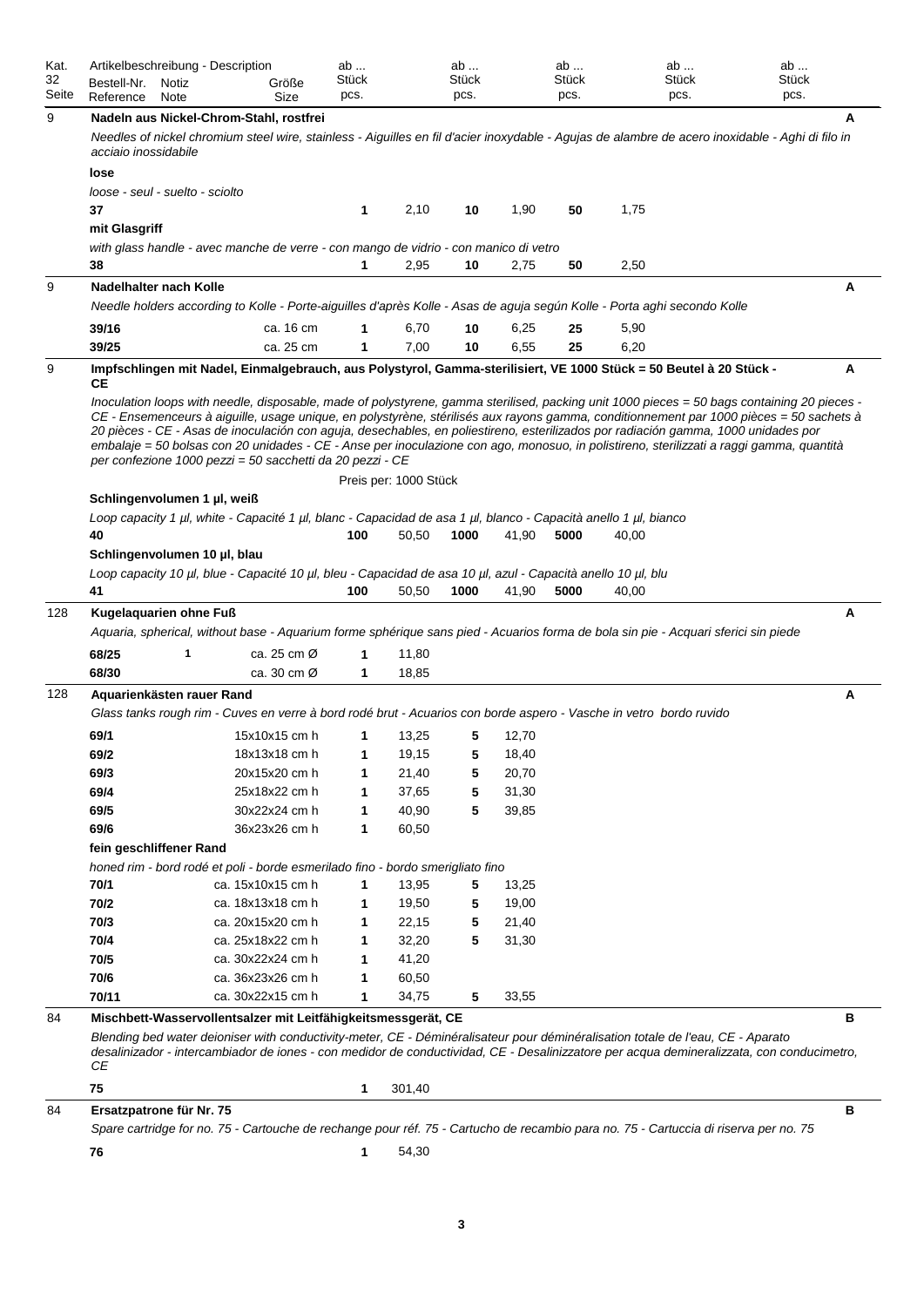| Kat.<br>32 |                          | Artikelbeschreibung - Description                                                                                                                                                                                                                                                                                                                                                                                                                                                                                              |                          | ab<br>Stück |                       | ab<br>Stück |        | ab<br>Stück |       | ab<br>Stück |       | ab<br>Stück |       |
|------------|--------------------------|--------------------------------------------------------------------------------------------------------------------------------------------------------------------------------------------------------------------------------------------------------------------------------------------------------------------------------------------------------------------------------------------------------------------------------------------------------------------------------------------------------------------------------|--------------------------|-------------|-----------------------|-------------|--------|-------------|-------|-------------|-------|-------------|-------|
| Seite      | Bestell-Nr.<br>Reference | Notiz<br>Note                                                                                                                                                                                                                                                                                                                                                                                                                                                                                                                  | Größe<br>Size            | pcs.        |                       | pcs.        |        | pcs.        |       | pcs.        |       | pcs.        |       |
| 84         |                          | Aquademat 2 (Vollentsalzer)                                                                                                                                                                                                                                                                                                                                                                                                                                                                                                    |                          |             |                       |             |        |             |       |             |       |             | A     |
|            |                          | Aquademat 2 (Demineraliser) - Aquademat 2 (Déminéralisateur) - Aquademat 2 (Desalinizador) - Aquademat 2 (Desalinizzatore)                                                                                                                                                                                                                                                                                                                                                                                                     |                          |             |                       |             |        |             |       |             |       |             |       |
|            | 80                       |                                                                                                                                                                                                                                                                                                                                                                                                                                                                                                                                |                          | 1           | 587,40                |             |        |             |       |             |       |             |       |
| 84         |                          | Tauschpatrone (regenerierte Patrone) ohne Schlauch, für Aquademat 2                                                                                                                                                                                                                                                                                                                                                                                                                                                            |                          |             |                       |             |        |             |       |             |       |             | A     |
|            |                          | Reconditioned cartridge (regenerated cartridge) without hose, for Aquademat 2 - Cartouche de rechange (régénérée cartouche) sans tuyau,                                                                                                                                                                                                                                                                                                                                                                                        |                          |             |                       |             |        |             |       |             |       |             |       |
|            |                          | pour Aquademat 2 - Cartucho de recambio (cartucho regenerado) sin manguera, para Aquademat 2 - Cartuccia di ricambio (cartuccia<br>rigenerata) senza tubo flessibile, per Aquademat 2                                                                                                                                                                                                                                                                                                                                          |                          |             |                       |             |        |             |       |             |       |             |       |
|            | 87                       |                                                                                                                                                                                                                                                                                                                                                                                                                                                                                                                                |                          | 1           | 35,75                 |             |        |             |       |             |       |             |       |
| 84         |                          | Reservepatrone für Aquademat 2                                                                                                                                                                                                                                                                                                                                                                                                                                                                                                 |                          |             |                       |             |        |             |       |             |       |             | A     |
|            | riserva per Aquademat 2  | Reserve cartridge for Aquademat 2 - Cartouche de réserve pour Aquademat 2 - Cartucho de reserva para Aquademat 2 - Cartuccia di                                                                                                                                                                                                                                                                                                                                                                                                |                          |             |                       |             |        |             |       |             |       |             |       |
|            | 88                       |                                                                                                                                                                                                                                                                                                                                                                                                                                                                                                                                |                          | 1           | 140,70                |             |        |             |       |             |       |             |       |
| 71         |                          | ASSIPETTE, Kolbenhubpipette, konformitätsbescheinigt, Standardgrößen, standard sizes, volumes standard,<br>magnitudes de serie, misure standard: 5, 10, 20, 25, 50, 100, 200, 250, 500, 1000 µl                                                                                                                                                                                                                                                                                                                                |                          |             |                       |             |        |             |       |             |       |             | в     |
|            |                          | ASSIPETTE, piston pipette, conformity-certified - ASSIPETTE, pipette à piston, conformité certifiée - ASSIPETTE, pipeta de pistón,<br>conformidad certificado - ASSIPETTE, Pipetta a pistone, conformità certificata                                                                                                                                                                                                                                                                                                           |                          |             |                       |             |        |             |       |             |       |             |       |
|            | 100                      |                                                                                                                                                                                                                                                                                                                                                                                                                                                                                                                                |                          | 1           | 84,65                 | 10          | 80,60  |             |       |             |       |             |       |
|            | dimensions assorties     | Staffelpreise auch bei sortierter Abnahme - The prices are also valid for assorted orders - Les prix sont valables aussi pour                                                                                                                                                                                                                                                                                                                                                                                                  |                          |             |                       |             |        |             |       |             |       |             |       |
| 71         |                          | ASSIPETTE, Zwischengrößen: 15, 30, 40, 60, 70, 75, 80, 90, 120, 150, 300, 400, 600, 700, 750 µl                                                                                                                                                                                                                                                                                                                                                                                                                                |                          |             |                       |             |        |             |       |             |       |             | в     |
|            |                          | ASSIPETTE, intermediate sizes - ASSIPETTE, volumes intermediaires - ASSIPETTE, tallas intermedias - ASSIPETTE, misure intermedie                                                                                                                                                                                                                                                                                                                                                                                               |                          |             |                       |             |        |             |       |             |       |             |       |
|            | 100                      |                                                                                                                                                                                                                                                                                                                                                                                                                                                                                                                                |                          | 1           | 107,80                | 10          | 103,75 |             |       |             |       |             |       |
|            |                          | Staffelpreise auch bei sortierter Abnahme - The prices are also valid for assorted orders - Les prix sont valables aussi pour                                                                                                                                                                                                                                                                                                                                                                                                  |                          |             |                       |             |        |             |       |             |       |             |       |
|            | dimensions assorties     |                                                                                                                                                                                                                                                                                                                                                                                                                                                                                                                                |                          |             |                       |             |        |             |       |             |       |             |       |
| 71,        |                          | Ständer für 4 Assipetten                                                                                                                                                                                                                                                                                                                                                                                                                                                                                                       |                          |             |                       |             |        |             |       |             |       |             | в     |
| 72         |                          | Stand for 4 Assipettes - Support pour 4 Assipettes - Soporte para 4 Assipettes - Supporto per 4 Assipetti                                                                                                                                                                                                                                                                                                                                                                                                                      |                          |             |                       |             |        |             |       |             |       |             |       |
|            | 105                      |                                                                                                                                                                                                                                                                                                                                                                                                                                                                                                                                |                          | 1           | 53,50                 |             |        |             |       |             |       |             |       |
| 71,        |                          | Einmalpipettenspitzen, gelb, konformitätsbescheinigt                                                                                                                                                                                                                                                                                                                                                                                                                                                                           |                          |             |                       |             |        |             |       |             |       |             | C     |
| 72         |                          | Disposable pipette tips, yellow, conformity-certified - Pointes à usage unique, jaunes, conformité certifiée - Puntas desechables, amarillas,<br>conformidad certificada - Punti monousi, gialli, conformità certificata                                                                                                                                                                                                                                                                                                       |                          |             |                       |             |        |             |       |             |       |             |       |
|            |                          |                                                                                                                                                                                                                                                                                                                                                                                                                                                                                                                                |                          |             | Preis per: 1000 Stück |             |        |             |       |             |       |             |       |
|            | 110                      |                                                                                                                                                                                                                                                                                                                                                                                                                                                                                                                                | $1-100$ µl               | 1000        | 14,60                 | 5000        |        | 13,65 10000 | 12,90 | 50000       | 12,30 | 100000      | 11,70 |
| 71,        |                          | Einmalpipettenspitzen, blau, konformitätsbescheinigt                                                                                                                                                                                                                                                                                                                                                                                                                                                                           |                          |             |                       |             |        |             |       |             |       |             | С     |
| 72         |                          | Disposable pipette tips, blue, conformity-certified - Pointes à usage unique, bleues, conformité certifiée - Puntas desechables, azules,<br>conformidad certificada - Punti monousi, blue, conformità certificata                                                                                                                                                                                                                                                                                                              |                          |             |                       |             |        |             |       |             |       |             |       |
|            |                          |                                                                                                                                                                                                                                                                                                                                                                                                                                                                                                                                |                          |             | Preis per: 1000 Stück |             |        |             |       |             |       |             |       |
|            | 111                      |                                                                                                                                                                                                                                                                                                                                                                                                                                                                                                                                | 101-1000 µl              | 1000        | 15,20                 | 5000        |        | 14,20 10000 | 13,90 | 50000       | 13,50 | 100000      | 12,90 |
| 72         |                          | Einmalpipettenspitzen, farblos, konformitätsbescheinigt, für Assipette Nr. 115/5000 und Nr. 116/2000<br>Disposable pipette tips, colourless, conformity-certified, for Assipette no. 115/5000 and no. 116/2000 - Pointes à usage unique, incolores,<br>conformité certifiée, pour Assipette réf. 115/5000 et réf. 116/2000 - Puntas desechables, incoloras, conformidad certficada, para Assipette<br>no. 115/5000 y no. 116/2000 - Punti monousi, incolori, conformità certificata, per Assipette no. 115/5000 e no. 116/2000 |                          |             |                       |             |        |             |       |             |       |             | С     |
|            |                          |                                                                                                                                                                                                                                                                                                                                                                                                                                                                                                                                |                          |             | Preis per: 1000 Stück |             |        |             |       |             |       |             |       |
|            | 112                      |                                                                                                                                                                                                                                                                                                                                                                                                                                                                                                                                | 500-5000 µl              | 1000        | 81,50                 | 10000       | 79,05  |             |       |             |       |             |       |
| 72         |                          | ASSIPETTE digital mit Spitzenabwurf, konformitätsbescheinigt                                                                                                                                                                                                                                                                                                                                                                                                                                                                   |                          |             |                       |             |        |             |       |             |       |             | C     |
|            |                          | ASSIPETTE digital with tip ejector, conformity-certified - ASSIPETTE digital avec éjecteur de pointe, conformité certifiée - ASSIPETTE<br>digital con lanzamiento de punta, conformidad certificada - ASSIPETTE digital con lancio di punta, conformità certificata                                                                                                                                                                                                                                                            |                          |             |                       |             |        |             |       |             |       |             |       |
|            | 115/20                   |                                                                                                                                                                                                                                                                                                                                                                                                                                                                                                                                | $2 - 20$ µ               | 1           | 209,00                |             |        |             |       |             |       |             |       |
|            | 115/50                   |                                                                                                                                                                                                                                                                                                                                                                                                                                                                                                                                | $5 - 50$ µl              | 1           | 209,00                |             |        |             |       |             |       |             |       |
|            | 115/100                  |                                                                                                                                                                                                                                                                                                                                                                                                                                                                                                                                | 10-100 $\mu$ l           | 1           | 209,00                |             |        |             |       |             |       |             |       |
|            | 115/250<br>115/1000      |                                                                                                                                                                                                                                                                                                                                                                                                                                                                                                                                | 25-250 µl<br>100-1000 µl | 1<br>1      | 209,00<br>209,00      |             |        |             |       |             |       |             |       |
|            | 115/5000                 |                                                                                                                                                                                                                                                                                                                                                                                                                                                                                                                                | 500-5000 µl              | 1           | 234,00                |             |        |             |       |             |       |             |       |
| 72         |                          | ASSIPETTE fix mit Spitzenabwurf, konformitätsbescheinigt                                                                                                                                                                                                                                                                                                                                                                                                                                                                       |                          |             |                       |             |        |             |       |             |       |             | C     |
|            |                          | ASSIPETTE fixed with tip ejector,conformity-certified - ASSIPETTE fixe avec éjecteur de pointe, conformité certifiée - ASSIPETTE fija con<br>lanzamiento de punta, conformidad certificada - ASSIPETTE fisso con lancio di punta, conformità certificata                                                                                                                                                                                                                                                                       |                          |             |                       |             |        |             |       |             |       |             |       |
|            | 116/2000                 |                                                                                                                                                                                                                                                                                                                                                                                                                                                                                                                                | 2000 µl                  | 1           | 132,00                |             |        |             |       |             |       |             |       |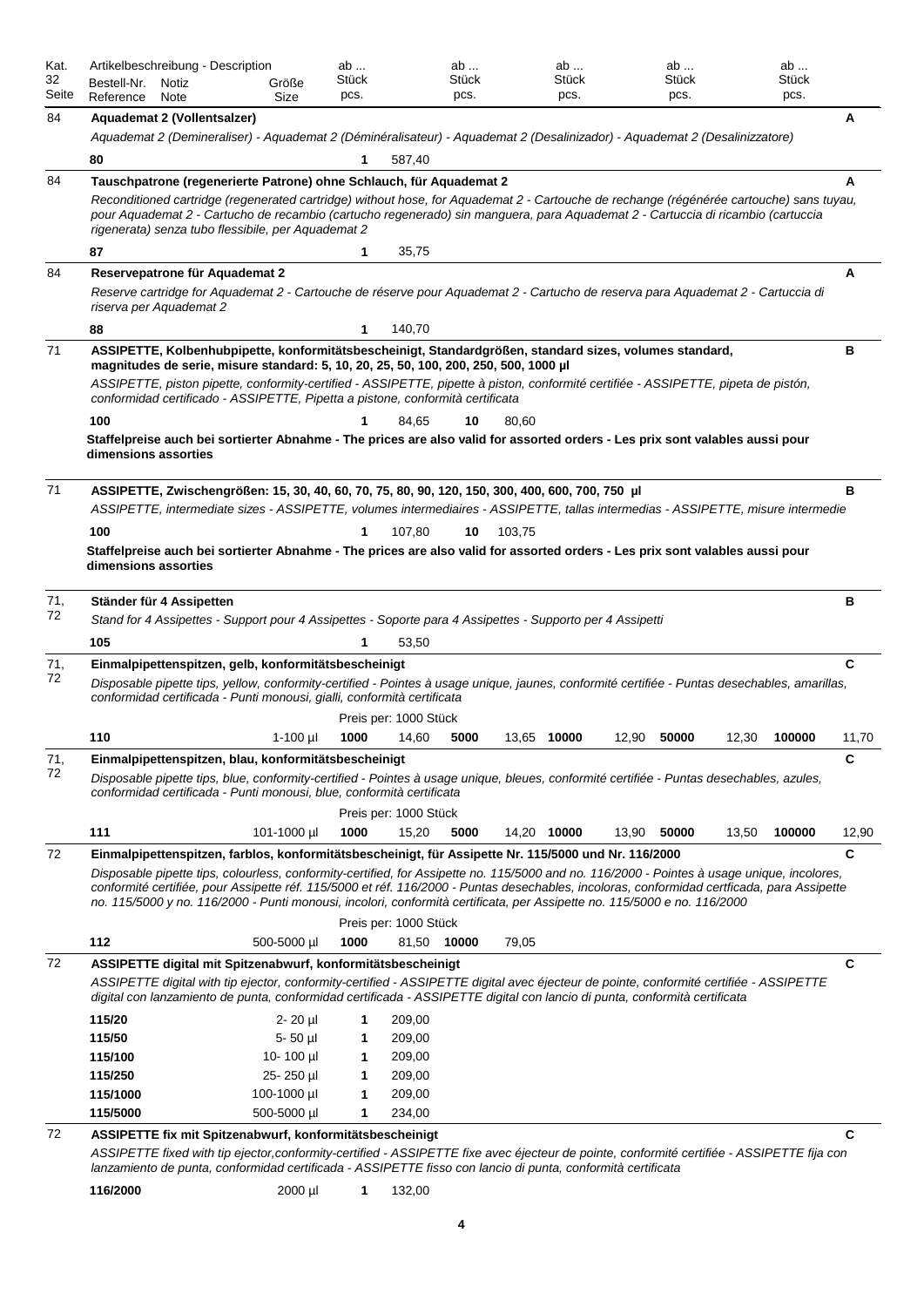| Kat.<br>32<br>Seite | Bestell-Nr.<br>Reference         | Notiz<br>Note | Artikelbeschreibung - Description                                                    | Größe<br>Size | ab<br>Stück<br>pcs. |                      | ab<br>Stück<br>pcs. | ab<br>Stück<br>pcs.                                                                                                                                                                                                                                                                                                                                                                                                                                                                                                                                                                  | ab<br>Stück<br>pcs. | ab<br>Stück<br>pcs. |             |
|---------------------|----------------------------------|---------------|--------------------------------------------------------------------------------------|---------------|---------------------|----------------------|---------------------|--------------------------------------------------------------------------------------------------------------------------------------------------------------------------------------------------------------------------------------------------------------------------------------------------------------------------------------------------------------------------------------------------------------------------------------------------------------------------------------------------------------------------------------------------------------------------------------|---------------------|---------------------|-------------|
| 76                  |                                  |               | Mehrkanalpipette variabel, mit Digitalanzeige, 8 Kanäle, konformitätsbescheinigt, CE |               |                     |                      |                     |                                                                                                                                                                                                                                                                                                                                                                                                                                                                                                                                                                                      |                     |                     | C           |
|                     | 8 canale, conformità certificato |               |                                                                                      |               |                     |                      |                     | Multichannel pipette, variable, digital display, 8 channels, conformity-certified - Pipette multicanaux, variable, 8 canaux, indication digital,<br>conformité certifiée - Pipeta multi-canal, variable, indicación digital, 8 canales, conformidad certificado - Pipetta multi-canale, display digitale,                                                                                                                                                                                                                                                                            |                     |                     |             |
|                     | 120                              |               |                                                                                      | 50-300 µl     | 1                   | 601,00               |                     |                                                                                                                                                                                                                                                                                                                                                                                                                                                                                                                                                                                      |                     |                     |             |
| 76                  |                                  |               | Spezialspitzen aus Polypropylen, in Trayracks zu 96 Stück                            |               |                     |                      |                     |                                                                                                                                                                                                                                                                                                                                                                                                                                                                                                                                                                                      |                     |                     | C           |
|                     |                                  |               |                                                                                      |               |                     |                      |                     | Special tips made of polypropylene, in trayracks of 96 pieces - Cônes spéciaux en polypropylène, en trayracks de 96 pièces - Puntas<br>especiales de polipropileno, en embalajes de 96 piezas - Punti speciali di polipropileno, a trayracks di 96 pezzi                                                                                                                                                                                                                                                                                                                             |                     |                     |             |
|                     |                                  |               |                                                                                      |               |                     | Preis per: Trayrack  |                     |                                                                                                                                                                                                                                                                                                                                                                                                                                                                                                                                                                                      |                     |                     |             |
|                     | 120/1                            |               |                                                                                      | 300 µl        | 1                   | 8,20                 |                     |                                                                                                                                                                                                                                                                                                                                                                                                                                                                                                                                                                                      |                     |                     |             |
| 76                  | in Kartons zu 1000 Stück         |               |                                                                                      |               |                     |                      |                     |                                                                                                                                                                                                                                                                                                                                                                                                                                                                                                                                                                                      |                     |                     | С           |
|                     |                                  |               |                                                                                      |               |                     |                      |                     | in boxes of 1000 pieces - en boîtes de 1000 pièces - en cajas de 1000 piezas - in scatole da 1000 pezzi                                                                                                                                                                                                                                                                                                                                                                                                                                                                              |                     |                     |             |
|                     |                                  |               |                                                                                      |               |                     | Preis per: Karton    |                     |                                                                                                                                                                                                                                                                                                                                                                                                                                                                                                                                                                                      |                     |                     |             |
|                     | 120/2                            |               |                                                                                      |               | 1                   | 33,75                |                     |                                                                                                                                                                                                                                                                                                                                                                                                                                                                                                                                                                                      |                     |                     |             |
| 74,75               |                                  |               |                                                                                      |               |                     |                      |                     | Assi-Stepper, Handdispenser, konformitätsbescheinigt, zum Serienpipettieren, einschließlich Wandhalter                                                                                                                                                                                                                                                                                                                                                                                                                                                                               |                     |                     | С           |
|                     | supporto a muro incluso          |               |                                                                                      |               |                     |                      |                     | Assi-Stepper, hand dispenser, conformity-certified, for serial pipetting, including wall holder - Assi-Stepper, appareil manuel pour la<br>distribution, conformité certifiée, pour le pipetage en série, avec support mural - Assi-Stepper, dosificator manual, conformidad certificada,<br>para pipetear en serie, inclusive sujetador de pared - Assi-Stepper, dispensatore manuale, conformità certificata, per pipettare in serie,                                                                                                                                              |                     |                     |             |
|                     | 122                              |               |                                                                                      |               | 1                   | 193,00               |                     |                                                                                                                                                                                                                                                                                                                                                                                                                                                                                                                                                                                      |                     |                     |             |
| 74,75               |                                  |               | Regalhalter allein für Assi-Stepper                                                  |               |                     |                      |                     |                                                                                                                                                                                                                                                                                                                                                                                                                                                                                                                                                                                      |                     |                     | $\mathbf c$ |
|                     |                                  |               |                                                                                      |               |                     |                      |                     | Support for Assi-Stepper - Support seul pour l'Assi-Stepper - Sujetador solo para Assi-Stepper - Supporto solo per Assi-Stepper                                                                                                                                                                                                                                                                                                                                                                                                                                                      |                     |                     |             |
|                     | 122/1                            |               |                                                                                      |               | 1                   | 8,40                 |                     |                                                                                                                                                                                                                                                                                                                                                                                                                                                                                                                                                                                      |                     |                     |             |
| 74,75               |                                  |               | Dispenser-Tips, konformitätsbescheinigt, unsteril, Kolben PE-HD, Zylinder PP         |               |                     |                      |                     |                                                                                                                                                                                                                                                                                                                                                                                                                                                                                                                                                                                      |                     |                     | A           |
|                     |                                  |               | conformità certificata, non sterili, pistone PE-HD, cilindro PP                      | Vol. ml VE    |                     | Preis per: 100 Stück |                     | dispenser tips, conformity-certified, non-sterile, piston PE-HD, cylinder PP - Pointes DD (pointes pour dosage), conformité certifiée, non-<br>stérilisées, piston PE-HD, cylindre PP - Puntas PD, conformidad certificada, sin ésterilizar, pistón PE-HD, cilindro PP - Puntali PD-Tips,                                                                                                                                                                                                                                                                                            |                     |                     |             |
|                     | 123/01                           |               | 0,1                                                                                  | 100           | 100                 | 58,85                |                     |                                                                                                                                                                                                                                                                                                                                                                                                                                                                                                                                                                                      |                     |                     |             |
|                     | 123/05                           |               | 0,5                                                                                  | 100           | 100                 | 65,65                |                     |                                                                                                                                                                                                                                                                                                                                                                                                                                                                                                                                                                                      |                     |                     |             |
|                     | 123/1                            |               | 1,0                                                                                  | 100           | 100                 | 58,85                |                     |                                                                                                                                                                                                                                                                                                                                                                                                                                                                                                                                                                                      |                     |                     |             |
|                     | 123/12                           |               | 1,25                                                                                 | 100           | 100                 | 58,85                |                     |                                                                                                                                                                                                                                                                                                                                                                                                                                                                                                                                                                                      |                     |                     |             |
|                     | 123/25                           |               | 2,5                                                                                  | 100           | 100                 | 58,85                |                     |                                                                                                                                                                                                                                                                                                                                                                                                                                                                                                                                                                                      |                     |                     |             |
|                     | 123/5                            |               | 5,0                                                                                  | 100           | 100                 | 58,85                |                     |                                                                                                                                                                                                                                                                                                                                                                                                                                                                                                                                                                                      |                     |                     |             |
|                     | 123/10                           |               | 10,0                                                                                 | 100           | 100                 | 58,85                |                     |                                                                                                                                                                                                                                                                                                                                                                                                                                                                                                                                                                                      |                     |                     |             |
|                     | 123/125                          |               | 12,5                                                                                 | 100           | 100                 | 58,85                |                     |                                                                                                                                                                                                                                                                                                                                                                                                                                                                                                                                                                                      |                     |                     |             |
|                     | 123/250                          |               | 25,0                                                                                 | 50            | 100                 | 66,20                |                     |                                                                                                                                                                                                                                                                                                                                                                                                                                                                                                                                                                                      |                     |                     |             |
|                     | 123/500                          |               | 50,0                                                                                 | 25            | 100                 | 71,50                |                     |                                                                                                                                                                                                                                                                                                                                                                                                                                                                                                                                                                                      |                     |                     |             |
|                     |                                  |               | Größe 25 ml und 50 ml inkl. 1 Adapter - Size 25 ml and 50 ml incl. 1 adapter         |               |                     |                      |                     |                                                                                                                                                                                                                                                                                                                                                                                                                                                                                                                                                                                      |                     |                     |             |
| 74,75               |                                  |               |                                                                                      |               |                     |                      |                     | Präzisions-Dispenser-Tips, konformitätsbesch., ß-steril, endotoxinfrei, einzeln verpackt, Kolben PE-HD, Zylinder PP                                                                                                                                                                                                                                                                                                                                                                                                                                                                  |                     |                     | А           |
|                     | PE-HD, cilindro PP               |               |                                                                                      |               |                     |                      |                     | Precision dispenser tips, conformity-certified, ß-sterile, free of endotoxin, individually wrapped, piston PE-HD, cylinder PP - Pointes DD<br>(pointes de précision pour dosage), conformité certifiée, stérilisées par rayonnement ß, exemptes d'endotoxines, emballées séparément,<br>piston PE-HD, cylindre PP - Puntas PD de precisión, conformidad certificada, ésterilizadas, exentas de endotoxinas, embalaje individual,<br>pistón PE-HD, cilindro PP - Puntali PD-Tips, conformità certificata, sterili raggi ß, esente da endotossine, confezionati singolarmente, pistone |                     |                     |             |
|                     |                                  |               |                                                                                      | Vol. ml VE    |                     | Preis per: 100 Stück |                     |                                                                                                                                                                                                                                                                                                                                                                                                                                                                                                                                                                                      |                     |                     |             |
|                     | 124/01                           |               | 0,1                                                                                  | 100           | 100                 | 130,10               |                     |                                                                                                                                                                                                                                                                                                                                                                                                                                                                                                                                                                                      |                     |                     |             |
|                     | 124/05                           |               | 0,5                                                                                  | 100           | 100                 | 114,75               |                     |                                                                                                                                                                                                                                                                                                                                                                                                                                                                                                                                                                                      |                     |                     |             |
|                     | 124/1                            |               | 1,0                                                                                  | 100           | 100                 | 114,75               |                     |                                                                                                                                                                                                                                                                                                                                                                                                                                                                                                                                                                                      |                     |                     |             |
|                     | 124/12                           |               | 1,25                                                                                 | 100           | 100                 | 114,75               |                     |                                                                                                                                                                                                                                                                                                                                                                                                                                                                                                                                                                                      |                     |                     |             |
|                     | 124/25                           |               | 2,5                                                                                  | 100           | 100                 | 114,75               |                     |                                                                                                                                                                                                                                                                                                                                                                                                                                                                                                                                                                                      |                     |                     |             |
|                     | 124/5                            |               | 5,0                                                                                  | 100           | 100                 | 114,75               |                     |                                                                                                                                                                                                                                                                                                                                                                                                                                                                                                                                                                                      |                     |                     |             |
|                     | 124/10                           |               | 10,0                                                                                 | 100           | 100                 | 114,75               |                     |                                                                                                                                                                                                                                                                                                                                                                                                                                                                                                                                                                                      |                     |                     |             |
|                     | 124/125                          |               | 12,5                                                                                 | 100           | 100                 | 114,75               |                     |                                                                                                                                                                                                                                                                                                                                                                                                                                                                                                                                                                                      |                     |                     |             |

**Größe 25 ml und 50 ml inkl. 1 Adapter - Size 25 ml and 50 ml incl. 1 adapter**

**124/250** 25,0 25 **100** 131,30 **124/500** 50,0 25 **100** 135,75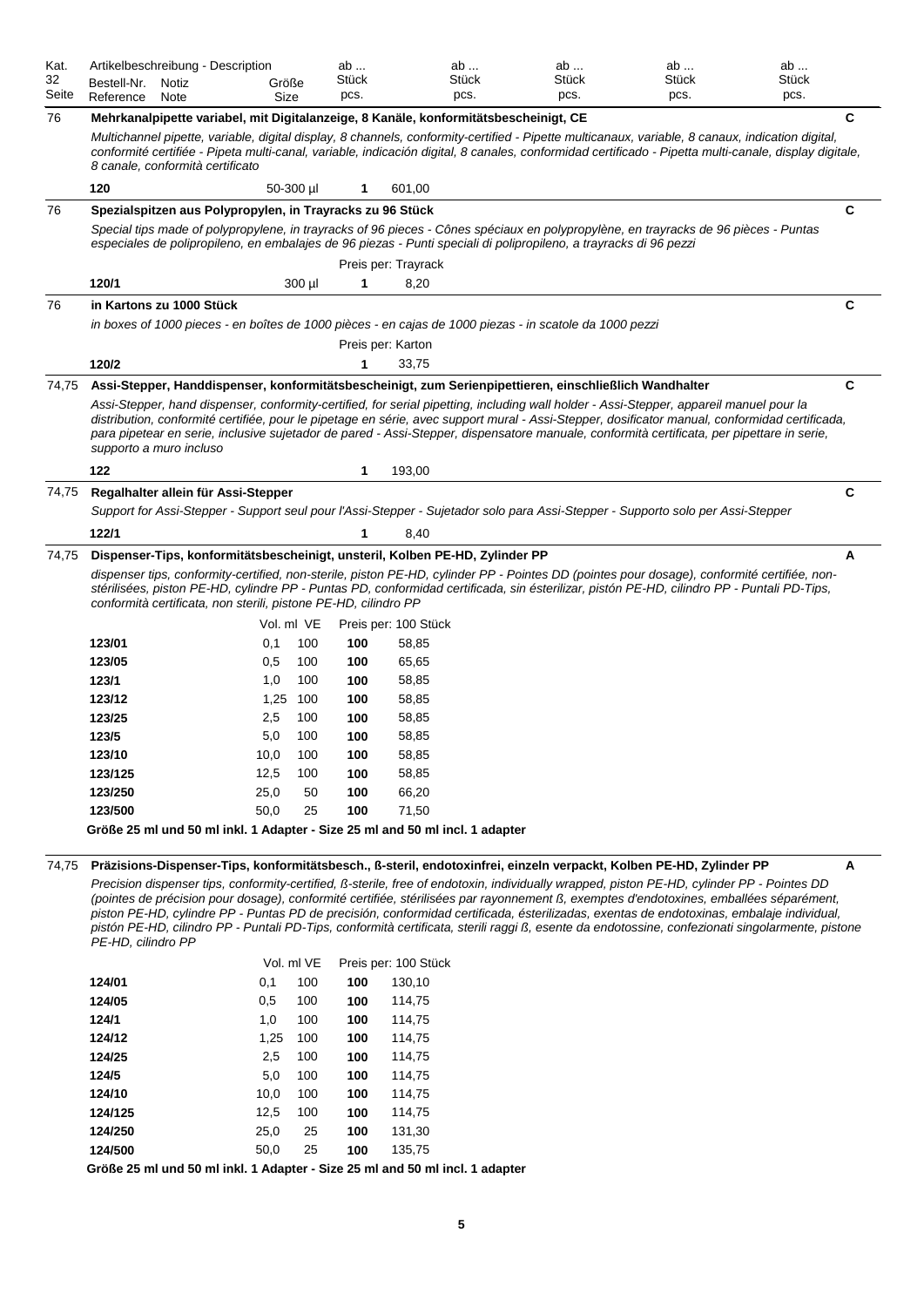| Kat.<br>32<br>Seite | Bestell-Nr.<br>Reference | Artikelbeschreibung - Description<br>Notiz<br>Note                                 | Größe<br>Size  | ab<br>Stück<br>pcs. |                             | ab<br>Stück<br>pcs.            | ab<br>Stück<br>pcs.                                                                                          | ab<br>Stück<br>pcs.                                                                                                                                                                                                                                                                                                                                                                                                      | ab<br>Stück<br>pcs.                                                                                                                                   |
|---------------------|--------------------------|------------------------------------------------------------------------------------|----------------|---------------------|-----------------------------|--------------------------------|--------------------------------------------------------------------------------------------------------------|--------------------------------------------------------------------------------------------------------------------------------------------------------------------------------------------------------------------------------------------------------------------------------------------------------------------------------------------------------------------------------------------------------------------------|-------------------------------------------------------------------------------------------------------------------------------------------------------|
| 74,75               |                          | Adapter für 25 und 50 ml PD-Tips, PP, autoklavierbar, unsteril, 10 Stück im Karton |                |                     |                             |                                |                                                                                                              | Adapters for 25 and 50 ml PD-tips, PP, autoclavable, non-sterile, pack of 10 pieces - Adaptateurs pour pointes DD de 25 et 50 ml, PP,<br>sin ésterilizar, 10 piezas por caja - Adattoris in PP per PD-tips da 25 e 50 ml, sterilizzabili, non sterili, confezionati da 10 pezzi                                                                                                                                          | Α<br>autoclavable, non-stérilisées, carton à 10 pièces - Adaptadores para puntas PD de 25 y 50 ml, en polipropileno, ésterilizables en autoclave,     |
|                     | 125                      |                                                                                    |                | 1                   | Preis per: Packung<br>16,25 |                                |                                                                                                              |                                                                                                                                                                                                                                                                                                                                                                                                                          |                                                                                                                                                       |
| 74,75               |                          | Adapter für 25 und 50 ml PD-Tips, PP, autoklavierbar, steril, einzeln verpackt     |                |                     |                             |                                |                                                                                                              |                                                                                                                                                                                                                                                                                                                                                                                                                          | Α                                                                                                                                                     |
|                     |                          |                                                                                    |                |                     |                             |                                |                                                                                                              | Adapters for 25 and 50 ml PD-tips, PP, autoclavable, sterile, individually wrapped - Adaptateurs pour pointes DD de 25 et 50 ml, PP,<br>autoclavable, stérilisées, emballé séparément - Adaptadores para puntas PD de 25 y 50 ml, en polipropileno, ésterilizables en autoclave,<br>ésterilizadas, embalaje individual - Adattatori in PP per PD-tips da 25 e 50 ml, sterilizzabili, sterili, confezionati singolarmente |                                                                                                                                                       |
|                     | 126                      |                                                                                    |                | 1                   | 3,35                        |                                |                                                                                                              |                                                                                                                                                                                                                                                                                                                                                                                                                          |                                                                                                                                                       |
| 77,78               |                          | ASSIPETTOR Kapillarkolbenpipette digital, konformitätsbescheinigt                  |                |                     |                             |                                |                                                                                                              | ASSIPETTOR capillary piston pipette digital, conformity-certified - ASSIPETTOR pipette capillaire à piston, digital, conformité certifiée -<br>Pipeta capilar de émbolo, digital, conformidad certificada - Pipetta capillare a pistone, digitale, con certificato di conformità                                                                                                                                         | C                                                                                                                                                     |
|                     | 131/10                   |                                                                                    | $2,5 - 10$ µl  | 1                   | 289,00                      |                                |                                                                                                              |                                                                                                                                                                                                                                                                                                                                                                                                                          |                                                                                                                                                       |
|                     | 131/25                   |                                                                                    | 5-25 µl        | 1                   | 289,00                      |                                |                                                                                                              |                                                                                                                                                                                                                                                                                                                                                                                                                          |                                                                                                                                                       |
|                     | 131/50                   |                                                                                    | $10 - 50$ µ    | 1                   | 289,00                      |                                |                                                                                                              |                                                                                                                                                                                                                                                                                                                                                                                                                          |                                                                                                                                                       |
|                     | 131/100                  |                                                                                    | 20 - 100 µl    | $\mathbf{1}$        | 289,00                      |                                |                                                                                                              |                                                                                                                                                                                                                                                                                                                                                                                                                          |                                                                                                                                                       |
| 77,78               |                          | Macro ASSIPETTOR Kolbenpipette digital, konformitätsbescheinigt                    |                |                     |                             |                                |                                                                                                              |                                                                                                                                                                                                                                                                                                                                                                                                                          | C                                                                                                                                                     |
|                     | conformità               |                                                                                    |                |                     |                             |                                |                                                                                                              | Macro ASSIPETTOR piston pipette digital, conformity-certified - Macro ASSIPETTOR pipette à piston digital, conformité certifiée - Macro<br>ASSIPETTOR pipeta de èmbolo digital, con certificación de conformidad - Macro ASSIPETTOR pipetta a pistone digitale, con certificato di                                                                                                                                       |                                                                                                                                                       |
|                     | 132/05                   |                                                                                    | 100-500 µl     | 1                   | 289,00                      |                                |                                                                                                              |                                                                                                                                                                                                                                                                                                                                                                                                                          |                                                                                                                                                       |
|                     | 132/1                    |                                                                                    | 200-1000 µl    | 1                   | 289,00                      |                                |                                                                                                              |                                                                                                                                                                                                                                                                                                                                                                                                                          |                                                                                                                                                       |
|                     | 132/5                    |                                                                                    | $1 - 5$ ml     | 1                   | 289,00                      |                                |                                                                                                              |                                                                                                                                                                                                                                                                                                                                                                                                                          |                                                                                                                                                       |
|                     | 132/10                   |                                                                                    | $2 - 10$ ml    | 1                   | 289,00                      |                                |                                                                                                              |                                                                                                                                                                                                                                                                                                                                                                                                                          |                                                                                                                                                       |
| 77,78               |                          | Depot für 2 Assipettoren digital oder 2 Assipetten digital                         |                |                     |                             |                                |                                                                                                              |                                                                                                                                                                                                                                                                                                                                                                                                                          | C                                                                                                                                                     |
|                     |                          |                                                                                    |                |                     |                             |                                | Assipettores digitales o 2 Assipettes digitales - Supporto per 2 Assipettori digitali o 2 Assipetti digitali | Stand for 2 Assipettors digital or 2 Assipettes digital - Support pour 2 Assipettors digitaux ou 2 Assipettes digitales - Soporte para 2                                                                                                                                                                                                                                                                                 |                                                                                                                                                       |
|                     | 135                      |                                                                                    |                | 1                   | 83,85                       |                                |                                                                                                              |                                                                                                                                                                                                                                                                                                                                                                                                                          |                                                                                                                                                       |
| 77,78               |                          | 10 Plastikspitzen für macro Assipettoren digital, konformitätsbescheinigt          |                |                     |                             |                                |                                                                                                              |                                                                                                                                                                                                                                                                                                                                                                                                                          | C                                                                                                                                                     |
|                     |                          | Assipettori digitali, conformità certificato                                       |                |                     |                             |                                |                                                                                                              | 10 plastic tips for macro Assipettors digital, conformity-certified - 10 pointes en polypropylène pour macro Assipettors digitales, conformité<br>certifiée - 10 puntas de polipropileno para macro Assipettors digitales, conformidad certificado - 10 punti di polipropilene per macro                                                                                                                                 |                                                                                                                                                       |
|                     |                          |                                                                                    |                |                     |                             | Preis per: Packung zu 10 Stück |                                                                                                              |                                                                                                                                                                                                                                                                                                                                                                                                                          |                                                                                                                                                       |
|                     | 137/05                   |                                                                                    | für 500 µl     | 1                   | 19,00                       |                                |                                                                                                              |                                                                                                                                                                                                                                                                                                                                                                                                                          |                                                                                                                                                       |
|                     | 137/1                    |                                                                                    | für 1000 µl    | 1                   | 19,00                       |                                |                                                                                                              |                                                                                                                                                                                                                                                                                                                                                                                                                          |                                                                                                                                                       |
|                     | 137/5                    |                                                                                    | für 5 ml       | 1                   | 19,00                       |                                |                                                                                                              |                                                                                                                                                                                                                                                                                                                                                                                                                          |                                                                                                                                                       |
|                     | 137/10                   |                                                                                    | für 10 ml      | 1                   | 19,00                       |                                |                                                                                                              |                                                                                                                                                                                                                                                                                                                                                                                                                          |                                                                                                                                                       |
| 77,78               |                          | 3 Kolbendichtungen für macro Assipettor digital, konformitätsbescheinigt           |                |                     |                             |                                |                                                                                                              |                                                                                                                                                                                                                                                                                                                                                                                                                          | C                                                                                                                                                     |
|                     | certificato              |                                                                                    |                |                     |                             |                                |                                                                                                              | de polietileno para macro Assipettor digital, conformidad certificado - 3 pistoni in polietilene per macro Assipettor digitale, conformità                                                                                                                                                                                                                                                                               | 3 piston seals for macro Assipettor digital, conformity-certified - 3 joints de piston pour macro Assipettor digital, conformité certifiée - 3 juntas |
|                     |                          |                                                                                    |                |                     |                             | Preis per: Packung zu 3 Stück  |                                                                                                              |                                                                                                                                                                                                                                                                                                                                                                                                                          |                                                                                                                                                       |
|                     | 138/05                   |                                                                                    | für 500 µl     | 1                   | 4,65                        |                                |                                                                                                              |                                                                                                                                                                                                                                                                                                                                                                                                                          |                                                                                                                                                       |
|                     | 138/1                    |                                                                                    | für 1000 µl    | 1                   | 4,65                        |                                |                                                                                                              |                                                                                                                                                                                                                                                                                                                                                                                                                          |                                                                                                                                                       |
|                     | 138/5                    |                                                                                    | für 5 ml       | 1                   | 4,65                        |                                |                                                                                                              |                                                                                                                                                                                                                                                                                                                                                                                                                          |                                                                                                                                                       |
|                     | 138/10                   |                                                                                    | für 10 ml      | 1                   | 4,65                        |                                |                                                                                                              |                                                                                                                                                                                                                                                                                                                                                                                                                          |                                                                                                                                                       |
| 77,78               |                          | ASSIPETTOR Kapillarkolbenpipette fix, konformitätsbescheinigt                      |                |                     |                             |                                |                                                                                                              | ASSIPETTOR capillary piston pipette fixed, conformity-certified - ASSIPETTOR pipette capillaire à piston fixe, conformité certifiée -                                                                                                                                                                                                                                                                                    | C                                                                                                                                                     |
|                     |                          |                                                                                    |                |                     |                             |                                |                                                                                                              | ASSIPETTOR pipeta capilar de émbolo fija, conformidad certificado - ASSIPETTOR pipetta capillare a pistone fissa, conformita certificato                                                                                                                                                                                                                                                                                 |                                                                                                                                                       |
|                     | 140/5                    |                                                                                    | 5 <sub>µ</sub> | 1                   | 166,00                      |                                |                                                                                                              |                                                                                                                                                                                                                                                                                                                                                                                                                          |                                                                                                                                                       |
|                     | 140/10                   |                                                                                    | $10 \mu$       | 1                   | 166,00                      |                                |                                                                                                              |                                                                                                                                                                                                                                                                                                                                                                                                                          |                                                                                                                                                       |
|                     | 140/20                   |                                                                                    | $20 \mu$       | 1                   | 166,00                      |                                |                                                                                                              |                                                                                                                                                                                                                                                                                                                                                                                                                          |                                                                                                                                                       |
|                     | 140/50                   |                                                                                    | $50$ µ         | 1                   | 166,00                      |                                |                                                                                                              |                                                                                                                                                                                                                                                                                                                                                                                                                          |                                                                                                                                                       |
|                     | 140/100                  |                                                                                    | $100$ µ        | 1                   | 166,00                      |                                |                                                                                                              |                                                                                                                                                                                                                                                                                                                                                                                                                          |                                                                                                                                                       |
|                     | 140/200                  |                                                                                    | 200 µl         | 1                   | 166,00                      |                                |                                                                                                              |                                                                                                                                                                                                                                                                                                                                                                                                                          |                                                                                                                                                       |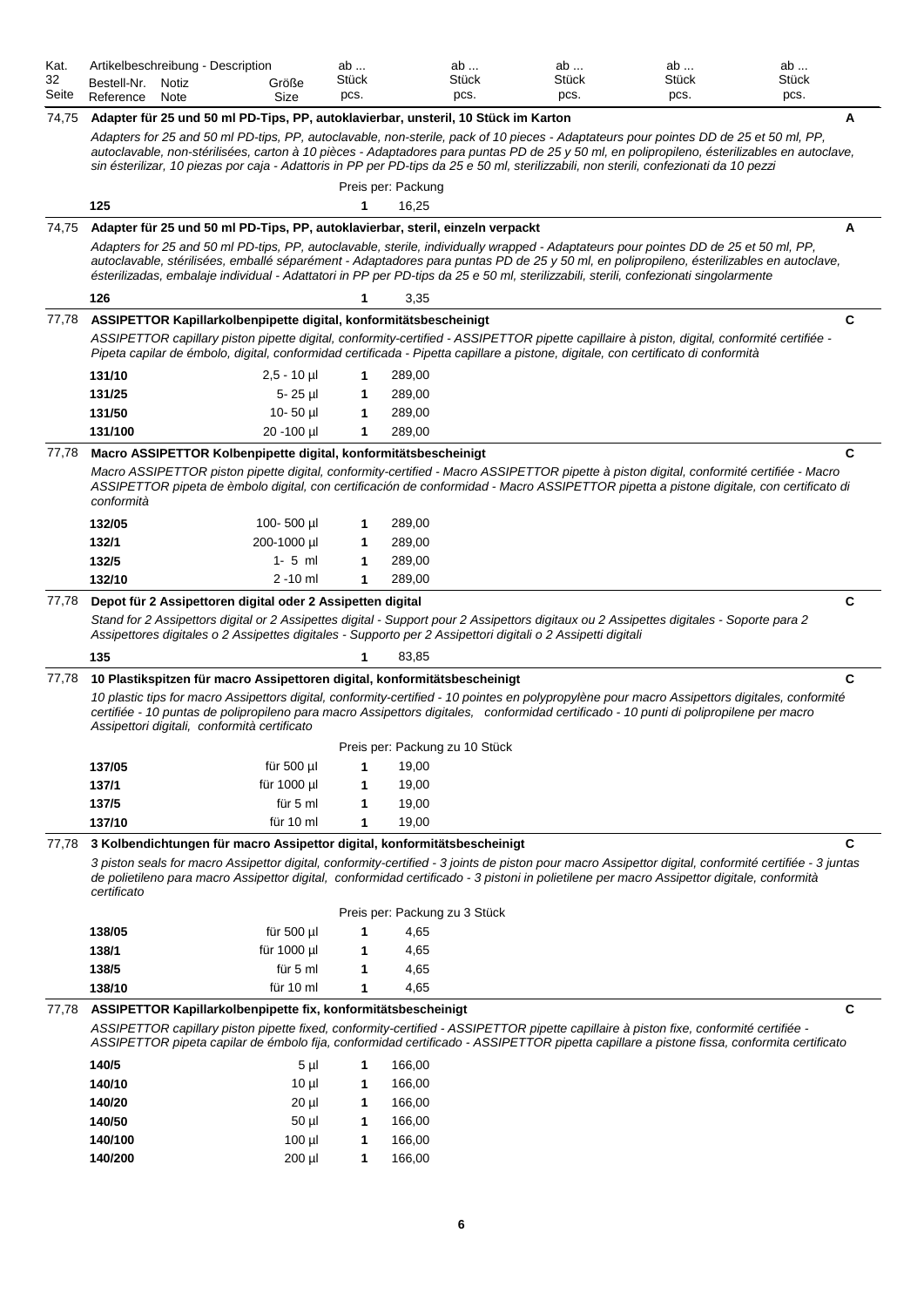| Kat.<br>32 | Bestell-Nr.                        | Artikelbeschreibung - Description                                      | Größe | ab<br>Stück |                     | ab<br>Stück | ab<br>Stück                                                                                     | ab<br>Stück                                                                                                                                                                                                                                                                                | ab<br>Stück |
|------------|------------------------------------|------------------------------------------------------------------------|-------|-------------|---------------------|-------------|-------------------------------------------------------------------------------------------------|--------------------------------------------------------------------------------------------------------------------------------------------------------------------------------------------------------------------------------------------------------------------------------------------|-------------|
| Seite      | Reference                          | Notiz<br>Note                                                          | Size  | pcs.        |                     | pcs.        | pcs.                                                                                            | pcs.                                                                                                                                                                                                                                                                                       | pcs.        |
| 77,78      |                                    | Präzisionskapillaren in Röhrchen zu 100 Stück, konformitätsbescheinigt |       |             |                     |             |                                                                                                 |                                                                                                                                                                                                                                                                                            | C           |
|            | certificato                        |                                                                        |       |             |                     |             |                                                                                                 | Precision capillaries in tubes of 100 pieces, conformity-certified - Pipettes capillaires de precision en tubes de 100 pièces, conformité<br>certifiée - Capilares de precisión en tubos de 100 piezas, conformidad certificado - Capillari di precisione in tubi di 100 pezzi, conformità |             |
|            |                                    |                                                                        |       |             | Preis per: Röhrchen |             |                                                                                                 |                                                                                                                                                                                                                                                                                            |             |
|            |                                    | für ASSIPETTOR digital, 25 µl                                          |       |             |                     |             |                                                                                                 |                                                                                                                                                                                                                                                                                            |             |
|            |                                    |                                                                        |       |             |                     |             |                                                                                                 | for ASSIPETTOR digital, 25 µl - pour ASSIPETTOR digital, 25 µl - para ASSIPETTOR digital, 25 µl - per ASSIPETTOR digitale, 25 µl                                                                                                                                                           |             |
|            | 134/25                             |                                                                        |       | 1           | 24,50               |             |                                                                                                 |                                                                                                                                                                                                                                                                                            |             |
|            |                                    | für ASSIPETTOR fix, 5 µl                                               |       |             |                     |             |                                                                                                 |                                                                                                                                                                                                                                                                                            |             |
|            | 144/5                              |                                                                        |       | 1           | 24,50               |             |                                                                                                 | for ASSIPETTOR fixed, 5 μl - pour ASSIPETTOR fixe, 5 μl - para ASSIPETTOR fijo, 5 μl - per ASSIPETTOR fisso, 5 μl                                                                                                                                                                          |             |
|            |                                    | für ASSIPETTOR fix, 20 µl                                              |       |             |                     |             |                                                                                                 |                                                                                                                                                                                                                                                                                            |             |
|            |                                    |                                                                        |       |             |                     |             |                                                                                                 | for ASSIPETTOR fixed, 20 µl - pour ASSIPETTOR fixe, 20 µl - para ASSIPETTOR fijo, 20 µl - per ASSIPETTOR fisso, 20 µl                                                                                                                                                                      |             |
|            | 144/20                             |                                                                        |       | 1           | 24,50               |             |                                                                                                 |                                                                                                                                                                                                                                                                                            |             |
|            |                                    | für ASSIPETTOR fix, digital, 10 µl                                     |       |             |                     |             |                                                                                                 |                                                                                                                                                                                                                                                                                            |             |
|            | fisso, digitale, 10 µl             |                                                                        |       |             |                     |             |                                                                                                 | for ASSIPETTOR fixed, digital, 10 µl - pour ASSIPETTOR fixe, digital, 10 µl - para ASSIPETTOR fijo, digital, 10 µl - per ASSIPETTOR                                                                                                                                                        |             |
|            | 154/10                             |                                                                        |       | 1           | 24,50               |             |                                                                                                 |                                                                                                                                                                                                                                                                                            |             |
|            |                                    | für ASSIPETTOR fix, digital, 50 µl                                     |       |             |                     |             |                                                                                                 |                                                                                                                                                                                                                                                                                            |             |
|            | fisso, digitale, 50 µl             |                                                                        |       |             |                     |             |                                                                                                 | for ASSIPETTOR fixed, digital, 50 µl - pour ASSIPETTOR fixe, digital, 50 µl - para ASSIPETTOR fijo, digital, 50 µl - per ASSIPETTOR                                                                                                                                                        |             |
|            | 154/50                             |                                                                        |       | 1           | 24,50               |             |                                                                                                 |                                                                                                                                                                                                                                                                                            |             |
|            |                                    | für ASSIPETTOR fix, digital, 100 µl + fix, 200 µl,                     |       |             |                     |             |                                                                                                 |                                                                                                                                                                                                                                                                                            |             |
|            |                                    |                                                                        |       |             |                     |             |                                                                                                 | for ASSIPETTOR fixed, digital, 100 µl + fixed, 200 µl, 50 pieces - pour ASSIPETTOR fixe, digital, 100 µl + fixe, 200 µl, 50 pièces - para<br>ASSIPETTOR fijo, digital, 100 µl + fijo, 200 µl, 50 piezas - per ASSIPETTOR fisso, digitale, 100 µl + fisso, 200 µl, 50 pezzi                 |             |
|            | 154/100                            |                                                                        |       | 1           | 24,50               |             |                                                                                                 |                                                                                                                                                                                                                                                                                            |             |
| 77,78      |                                    | Reparatur-Sets, konformitätsbescheinigt                                |       |             |                     |             |                                                                                                 |                                                                                                                                                                                                                                                                                            | C           |
|            |                                    | riparazione, conformità certificato                                    |       |             |                     |             |                                                                                                 | Repair sets, conformity-certified - Sets de pièces de rechange, conformité certifiée - Sets de reparación, conformidad certificado - Sets di                                                                                                                                               |             |
|            |                                    |                                                                        |       |             | Preis per: Röhrchen |             |                                                                                                 |                                                                                                                                                                                                                                                                                            |             |
|            |                                    | für ASSIPETTOR fix, 5 µl                                               |       |             |                     |             |                                                                                                 |                                                                                                                                                                                                                                                                                            |             |
|            |                                    |                                                                        |       |             |                     |             |                                                                                                 | for ASSIPETTOR fixed, 5 µl - pour ASSIPETTOR fixe, 5 µl - para ASSIPETTOR fijo, 5 µl - per ASSIPETTOR fisso, 5 µl                                                                                                                                                                          |             |
|            | 146/5                              |                                                                        |       | 1           | 21,10               |             |                                                                                                 |                                                                                                                                                                                                                                                                                            |             |
|            | 146/200                            | für ASSIPETTOR fix, 200 µl                                             |       | 1           | 23,70               |             |                                                                                                 | for ASSIPETTOR fixed, 200 µl - pour ASSIPETTOR fixe, 200 µl - para ASSIPETTOR fijo, 200 µl - per ASSIPETTOR fisso, 200 µl                                                                                                                                                                  |             |
|            |                                    | für ASSIPETTOR fix, digital, 10 µl                                     |       |             |                     |             |                                                                                                 |                                                                                                                                                                                                                                                                                            |             |
|            | fisso, digitale, 10 µl             |                                                                        |       |             |                     |             |                                                                                                 | for ASSIPETTOR fixed, digital, 10 µl - pour ASSIPETTOR fixe, digital, 10 µl - para ASSIPETTOR fijo, digital, 10 µl - per ASSIPETTOR                                                                                                                                                        |             |
|            | 156/10                             |                                                                        |       | 1           | 21,10               |             |                                                                                                 |                                                                                                                                                                                                                                                                                            |             |
|            |                                    | für ASSIPETTOR fix, 20 µl + digital, 25 µl                             |       |             |                     |             |                                                                                                 |                                                                                                                                                                                                                                                                                            |             |
|            |                                    | per ASSIPETTOR fisso, 20 µl + digitale, 25 µl                          |       |             |                     |             |                                                                                                 | for ASSIPETTOR fixed, 20 µl + digital, 25 µl - pour ASSIPETTOR fixe, 20 µl + digital, 25 µl - para ASSIPETTOR fijo, 20 µl + digital, 25 µl -                                                                                                                                               |             |
|            | 156/20                             |                                                                        |       | 1           | 23,70               |             |                                                                                                 |                                                                                                                                                                                                                                                                                            |             |
|            |                                    | für ASSIPETTOR fix, digital, 50 µl                                     |       |             |                     |             |                                                                                                 |                                                                                                                                                                                                                                                                                            |             |
|            | fisso, digitale, 50 µl             |                                                                        |       |             |                     |             |                                                                                                 | for ASSIPETTOR fixed, digital, 50 µl - pour ASSIPETTOR fixe, digital, 50 µl - para ASSIPETTOR fijo, digital, 50 µl - per ASSIPETTOR                                                                                                                                                        |             |
|            | 156/50                             |                                                                        |       | 1           | 23,70               |             |                                                                                                 |                                                                                                                                                                                                                                                                                            |             |
|            |                                    | für ASSIPETTOR fix, digital, 100 µl                                    |       |             |                     |             |                                                                                                 | for ASSIPETTOR fixed, digital, 100 µl - pour ASSIPETTOR fixe, digital, 100 µl - para ASSIPETTOR fijo, digital, 100 µl - per ASSIPETTOR                                                                                                                                                     |             |
|            | fisso, digitale, 100 µl<br>156/100 |                                                                        |       | 1           | 23,70               |             |                                                                                                 |                                                                                                                                                                                                                                                                                            |             |
|            |                                    |                                                                        |       |             |                     |             |                                                                                                 |                                                                                                                                                                                                                                                                                            |             |
| 77,78      |                                    | 3 Ersatzkolbenstangen mit Dichtung (ab 20 µl), konformitätsbescheinigt |       |             |                     |             |                                                                                                 |                                                                                                                                                                                                                                                                                            | С           |
|            | conformità certificato             |                                                                        |       |             |                     |             |                                                                                                 | 3 spare piston rods with seal (from 20 µl up), conformity-certified - 3 tiges de rechange avec piston (de 20 µl), conformité certifiée - 3<br>vástagos de émbolo de recambio con junta (desde 20 µl), conformidad certificado - 3 bacchette di ricambio con guarnizione (da 20 µl),        |             |
|            |                                    |                                                                        |       |             | Preis per: Röhrchen |             |                                                                                                 |                                                                                                                                                                                                                                                                                            |             |
|            | ASSIPETTOR fix, 5 µl               |                                                                        |       |             |                     |             |                                                                                                 |                                                                                                                                                                                                                                                                                            |             |
|            | 147/5                              |                                                                        |       |             | 21,20               |             | ASSIPETTOR fixed, 5 µl - ASSIPETTOR fixe, 5 µl - ASSIPETTOR fijo, 5 µl - ASSIPETTOR fisso, 5 µl |                                                                                                                                                                                                                                                                                            |             |
|            |                                    |                                                                        |       |             |                     |             |                                                                                                 |                                                                                                                                                                                                                                                                                            |             |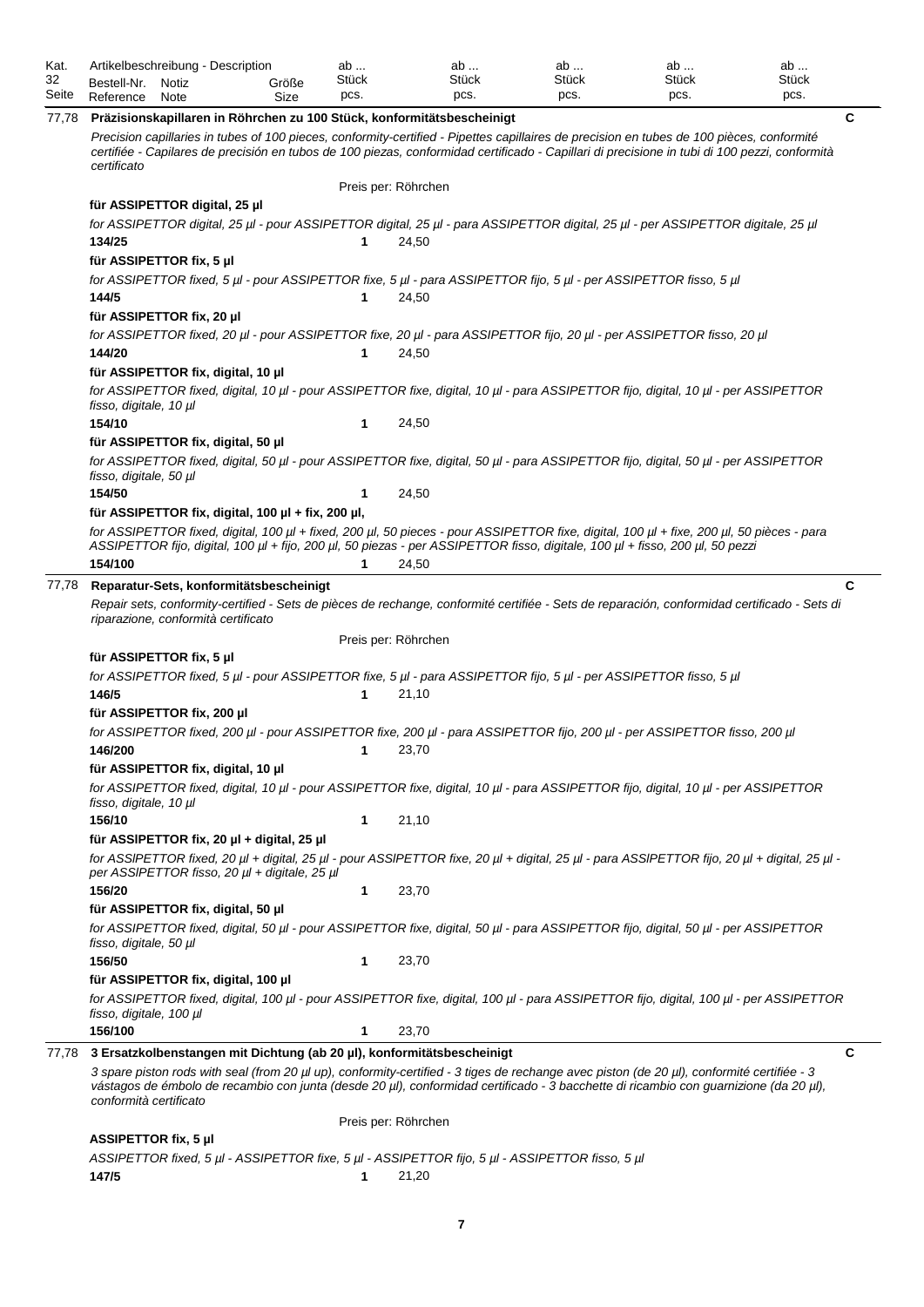| Kat.<br>32 | Artikelbeschreibung - Description<br>Bestell-Nr.<br>Notiz                      | Größe                      | ab<br>Stück | ab<br>Stück                                                                                                                                                                                                                 | ab<br>Stück | ab<br>Stück | ab<br><b>Stück</b> |
|------------|--------------------------------------------------------------------------------|----------------------------|-------------|-----------------------------------------------------------------------------------------------------------------------------------------------------------------------------------------------------------------------------|-------------|-------------|--------------------|
| Seite      | Reference<br>Note                                                              | Size                       | pcs.        | pcs.                                                                                                                                                                                                                        | pcs.        | pcs.        | pcs.               |
|            | ASSIPETTOR fix, 200 µl                                                         |                            |             |                                                                                                                                                                                                                             |             |             |                    |
|            | 147/200                                                                        |                            | 1           | ASSIPETTOR fixed, 200 µl - ASSIPETTOR fixe, 200 µl - ASSIPETTOR fijo, 200 µl - ASSIPETTOR fisso, 200 µl<br>23,90                                                                                                            |             |             |                    |
|            | ASSIPETTOR fix, digital, 10 µl                                                 |                            |             |                                                                                                                                                                                                                             |             |             |                    |
|            |                                                                                |                            |             | ASSIPETTOR fixed, digital, 10 µl - ASSIPETTOR fixe, digital, 10 µl - ASSIPETTOR fijo, digital, 10 µl - ASSIPETTOR fisso, digitale, 10 µl                                                                                    |             |             |                    |
|            | 157/10                                                                         |                            | 1           | 21,20                                                                                                                                                                                                                       |             |             |                    |
|            | ASSIPETTOR fix, 20 µl + digital, 25 µl                                         |                            |             |                                                                                                                                                                                                                             |             |             |                    |
|            | fisso, 20 $\mu$ l + digitale, 25 $\mu$ l                                       |                            |             | ASSIPETTOR fixed, 20 µl + digital, 25 µl - ASSIPETTOR fixe, 20 µl + digital, 25 µl - ASSIPETTOR fijo, 20 µl + digital, 25 µl - ASSIPETTOR                                                                                   |             |             |                    |
|            | 157/20                                                                         |                            | 1           | 23,90                                                                                                                                                                                                                       |             |             |                    |
|            | ASSIPETTOR fix, digital, 50 µl                                                 |                            |             |                                                                                                                                                                                                                             |             |             |                    |
|            |                                                                                |                            |             | ASSIPETTOR fixed, digital, 50 µl - ASSIPETTOR fixe, digital, 50 µl - ASSIPETTOR fijo, digital, 50 µl - ASSIPETTOR fisso, digitale, 50 µl                                                                                    |             |             |                    |
|            | 157/50                                                                         |                            | 1           | 23,90                                                                                                                                                                                                                       |             |             |                    |
|            | ASSIPETTOR fix, digital, 100 µl                                                |                            |             |                                                                                                                                                                                                                             |             |             |                    |
|            |                                                                                |                            |             | ASSIPETTOR fixed, digital, 100 µl - ASSIPETTOR fixe, digital, 100 µl - ASSIPETTOR fijo, digital, 100 µl - ASSIPETTOR fisso, digitale, 100                                                                                   |             |             |                    |
|            | μl                                                                             |                            |             |                                                                                                                                                                                                                             |             |             |                    |
|            | 157/100                                                                        |                            | 1           | 23,90                                                                                                                                                                                                                       |             |             |                    |
| 77,78      | 3 Ersatz-Teflon-Dichtungen, konformitätsbescheinigt                            |                            |             |                                                                                                                                                                                                                             |             |             | C                  |
|            |                                                                                |                            |             | 3 spare seals made of PTFE, conformity-certified - 3 pistons de rechange en PTFE, conformité certifiée - 3 pistones de recambio en PTFE,<br>conformidad certificado - 3 pistoni di ricambio en PTFE, conformità certificato |             |             |                    |
|            |                                                                                |                            |             | Preis per: Röhrchen                                                                                                                                                                                                         |             |             |                    |
|            | für ASSIPETTOR fix, 20 µl + digital, 25 µl                                     |                            |             |                                                                                                                                                                                                                             |             |             |                    |
|            | per ASSIPETTOR fisso, 20 µl + digitale, 25 µl                                  |                            |             | for ASSIPETTOR fixed, 20 µl + digital, 25 µl - pour ASSIPETTOR fixe, 20 µl + digital, 25 µl - para ASSIPETTOR fijo, 20 µl + digital, 25 µl -                                                                                |             |             |                    |
|            | 155/20                                                                         |                            | 1           | 12,30                                                                                                                                                                                                                       |             |             |                    |
|            | für ASSIPETTOR fix, digital, 50 µl                                             |                            |             |                                                                                                                                                                                                                             |             |             |                    |
|            | fisso, digitale, 50 µl                                                         |                            |             | for ASSIPETTOR fixed, digital, 50 µl - pour ASSIPETTOR fixe, digital, 50 µl - para ASSIPETTOR fijo, digital, 50 µl - per ASSIPETTOR                                                                                         |             |             |                    |
|            | 155/50                                                                         |                            | 1           | 12,30                                                                                                                                                                                                                       |             |             |                    |
|            | für ASSIPETTOR fix, digital, 100 $\mu$ l + fix, 200 $\mu$ l                    |                            |             |                                                                                                                                                                                                                             |             |             |                    |
|            | 100 µl + fijo, 200 µl - per ASSIPETTOR fisso, digitale, 100 µl + fisso, 200 µl |                            |             | for ASSIPETTOR fixed, digital, 100 µl + fixed, 200 µl - pour ASSIPETTOR fixe, digital, 100 µl + fixe, 200 µl - para ASSIPETTOR fijo, digital,                                                                               |             |             |                    |
|            | 155/100                                                                        |                            | 1           | 12,30                                                                                                                                                                                                                       |             |             |                    |
| 81         | <b>Dispenser ASSIMAT</b>                                                       |                            |             |                                                                                                                                                                                                                             |             |             | C                  |
|            |                                                                                |                            |             | Dispenser ASSIMAT - Distributeur ASSIMAT - Distribuidor ASSIMAT - Dispenser ASSIMAT                                                                                                                                         |             |             |                    |
|            | 163/10                                                                         | $1,0 - 10$ ml $1 - 117,00$ |             |                                                                                                                                                                                                                             |             |             |                    |
|            | 163/25                                                                         | $2,5 - 25$ ml              |             | 140,00                                                                                                                                                                                                                      |             |             |                    |
|            |                                                                                |                            | 1           |                                                                                                                                                                                                                             |             |             |                    |
| 81         | Zubehör zum ASSIMAT<br>dispenser ASSIMAT                                       |                            |             | Equipment for dispenser ASSIMAT - Accessoires pour distributeur ASSIMAT - Accesorios para distribuidor ASSIMAT - Accessori per                                                                                              |             |             | C                  |
|            |                                                                                |                            |             | Preis per: Packung                                                                                                                                                                                                          |             |             |                    |
|            | Dosiereinheit, Set à 3 Stück                                                   |                            |             |                                                                                                                                                                                                                             |             |             |                    |
|            | saggio de 3 pezzi                                                              |                            |             | Dispensing cartridge, set of 3 pieces - Unité de dosage, set de 3 unités - Unidad de dosificación, set de 3 piezas - Unità de dosaggio,                                                                                     |             |             |                    |
|            | 164/10                                                                         | für 10 ml                  | 1           | 20,60                                                                                                                                                                                                                       |             |             |                    |
|            | 164/25                                                                         | für 25 ml                  | 1           | 30,30                                                                                                                                                                                                                       |             |             |                    |
|            | Ausstoßkanüle                                                                  |                            |             |                                                                                                                                                                                                                             |             |             |                    |
|            |                                                                                |                            |             | Discharge cannula - Canule d'éjection - Cánula de expulsión - cannule di scarico                                                                                                                                            |             |             |                    |
|            | 165/1                                                                          |                            | 1           | 15,75                                                                                                                                                                                                                       |             |             |                    |
|            | Ansaugrohr, PP, Packung à 2 Stück                                              |                            |             |                                                                                                                                                                                                                             |             |             |                    |
|            | de aspirare, PP, confezione di 2 pezzi                                         |                            |             | Suction tube, PP, pack of 2 pieces - Tube d'aspiration, PP, 2 unités par emballage - Tubo de aspiración, PP, embalaje de 2 piezas - Tubo                                                                                    |             |             |                    |
|            | 165/2                                                                          | 250 mm                     | 1           | 3,60                                                                                                                                                                                                                        |             |             |                    |
|            | 165/3                                                                          | 500 mm                     | 1           | 5,15                                                                                                                                                                                                                        |             |             |                    |
|            | Ventil-Set (1 Ansaug-, 1 Ausstoßventil, 2 Dichtungen)                          |                            |             |                                                                                                                                                                                                                             |             |             |                    |
|            |                                                                                |                            |             | Valve set (1 suction and 1 discharge valve, 2 seals) - Set de soupape (1 soupape d'éjection et 1 soupape d'aspiration, 2 joints) - Set de                                                                                   |             |             |                    |
|            |                                                                                |                            |             | válvula (1 válvula de aspiración y 1 válvula de expulsión, 2 juntas) - Saggio di valvola (1 valvola di aspirare e 1 valvola di scarico, 2 giunti)                                                                           |             |             |                    |
|            | 165/4                                                                          |                            | 1           | 15,25                                                                                                                                                                                                                       |             |             |                    |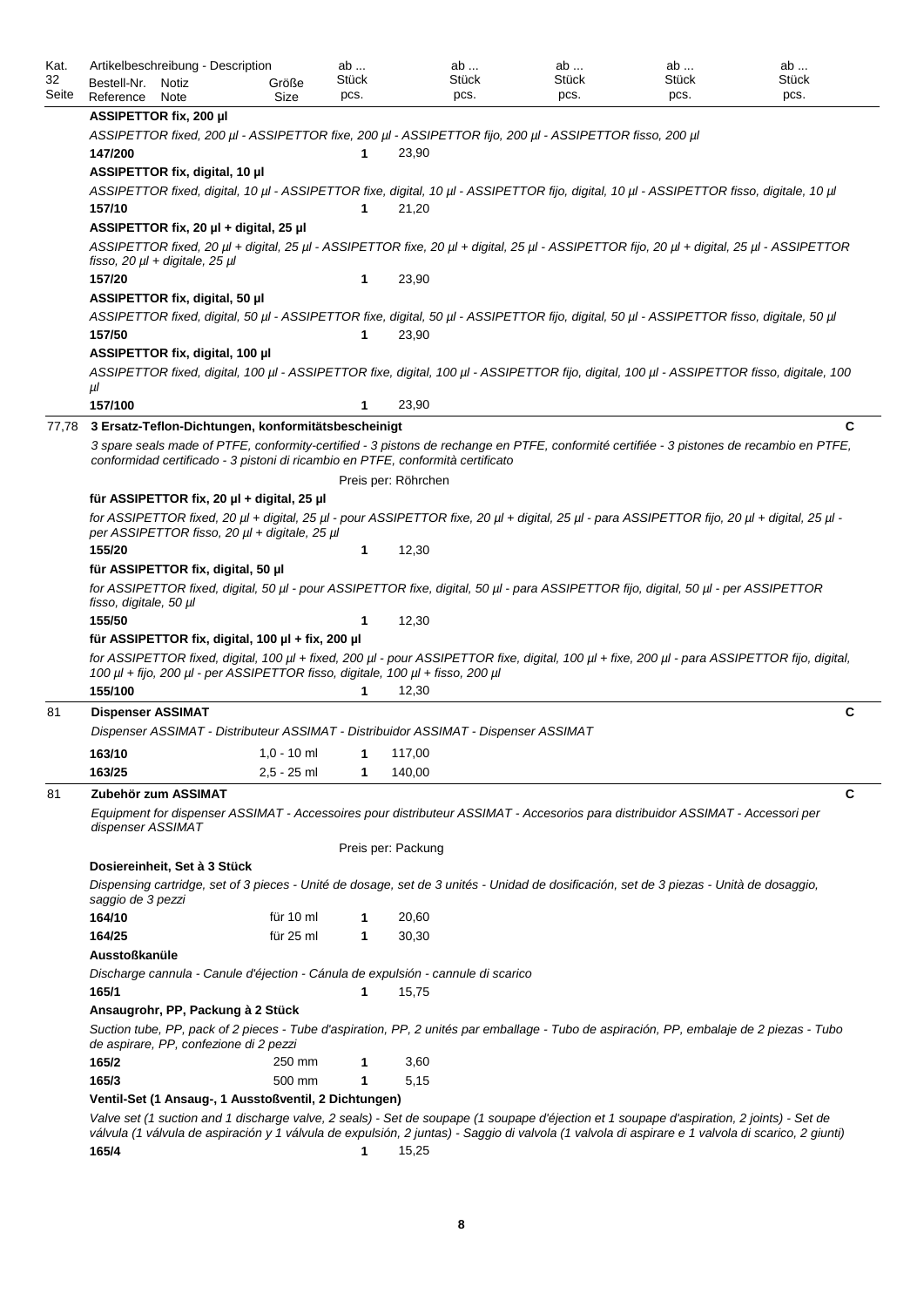| Kat.  | Artikelbeschreibung - Description |       |       | av    | ab           | ab           | ab    | ab           |
|-------|-----------------------------------|-------|-------|-------|--------------|--------------|-------|--------------|
| 32    | Bestell-Nr.                       | Notiz | Größe | Stück | <b>Stück</b> | <b>Stück</b> | Stück | <b>Stück</b> |
| Seite | Reference                         | Note  | Size  | pcs.  | pcs.         | pcs.         | pcs.  | pcs.         |

| Seite | Reference        | Note                                  | Size                                                                                 | pcs.         |                  | pcs. | pcs.                                                                                                                                                                                                                                                                                                                                                                                                                                      | pcs. | pcs. |
|-------|------------------|---------------------------------------|--------------------------------------------------------------------------------------|--------------|------------------|------|-------------------------------------------------------------------------------------------------------------------------------------------------------------------------------------------------------------------------------------------------------------------------------------------------------------------------------------------------------------------------------------------------------------------------------------------|------|------|
| 79    |                  |                                       |                                                                                      |              |                  |      | Dispenser digital, Typ "Easy Calibration", konformitätsbescheinigt, mit Standardventil, ohne Flasche                                                                                                                                                                                                                                                                                                                                      |      | C    |
|       |                  |                                       |                                                                                      |              |                  |      | Dispenser digital, type "Easy Calibration", conformity-certified, with standard valve, without bottle - Distributeur digital, type "Easy<br>Calibration", conformité certifiée, avec soupape standard, sans flacon - Distribuidor digital, tipo "Easy Calibration", conformidad certificado,<br>con válvula tipo, sin frasco - Dispenser digitale, tipo "Easy Calibration", conformità certificata, con valvola standard, senza bottiglia |      |      |
|       | 173/2            |                                       | $0.2 - 2$ ml                                                                         | 1            | 285,00           |      |                                                                                                                                                                                                                                                                                                                                                                                                                                           |      |      |
|       | 173/5            |                                       | $0.5 - 5$ ml                                                                         | 1            | 285,00           |      |                                                                                                                                                                                                                                                                                                                                                                                                                                           |      |      |
|       | 173/10           |                                       | $1,0 - 10$ ml                                                                        | 1            | 285,00           |      |                                                                                                                                                                                                                                                                                                                                                                                                                                           |      |      |
|       | 173/25           |                                       | $2,5 - 25$ ml                                                                        | 1            | 363,00           |      |                                                                                                                                                                                                                                                                                                                                                                                                                                           |      |      |
|       | 173/50           |                                       | $5.0 - 50$ ml                                                                        | 1            | 392,00           |      |                                                                                                                                                                                                                                                                                                                                                                                                                                           |      |      |
| 80    |                  |                                       | Zubehör für Dispenser Nr. 173 und Nr. 183                                            |              |                  |      |                                                                                                                                                                                                                                                                                                                                                                                                                                           |      | C    |
|       |                  |                                       | 183 - Accessori per dispenser no. 173 e no. 183                                      |              |                  |      | Equipment for dispensers no. 173 and no. 183 - Accessoires pour dispenser réf. 173 et réf. 183 - Accesorios para dispenser no. 173 y no.                                                                                                                                                                                                                                                                                                  |      |      |
|       |                  |                                       | Entlüftungsventil für blasenfreies Entlüften                                         |              |                  |      |                                                                                                                                                                                                                                                                                                                                                                                                                                           |      |      |
|       | ventilazione     |                                       |                                                                                      |              |                  |      | Venting valve for venting bubble-free - Soupape d'échappement d'air - Válvula de purga para una ventilación sin burbujas - Valvola di                                                                                                                                                                                                                                                                                                     |      |      |
|       | 175              |                                       |                                                                                      |              | 40,00            |      |                                                                                                                                                                                                                                                                                                                                                                                                                                           |      |      |
|       |                  |                                       | Ausstoßkanüle mit integriertem Ausstoßventil, FEP                                    |              |                  |      |                                                                                                                                                                                                                                                                                                                                                                                                                                           |      |      |
|       |                  |                                       | con válvula de salida integrada, FEP - Cannule di scarico con valvola integrata, FEP |              |                  |      | Discharge cannula with integrated discharge valve, FEP - Canule d'ejection avec soupape d'éjection incorporée, FEP - Cánula de salida                                                                                                                                                                                                                                                                                                     |      |      |
|       | 187/11           |                                       | f.Disp.0,5 ml                                                                        | 1            | 23,55            |      |                                                                                                                                                                                                                                                                                                                                                                                                                                           |      |      |
|       | 187/1            |                                       | $f.D$ isp.1-10 ml                                                                    | 1            | 22,05            |      |                                                                                                                                                                                                                                                                                                                                                                                                                                           |      |      |
|       | 187/2<br>187/12  |                                       | f.Disp.25-100 ml<br>f.Disp.25-100 ml                                                 | 1<br>1       | 25,00<br>28,65   |      |                                                                                                                                                                                                                                                                                                                                                                                                                                           |      |      |
|       |                  |                                       |                                                                                      |              |                  |      | Nr. 187/11 u. 187/12 spitz ausgezogen / No. 187/11 and 187/12 extended tip / Réf. 187/11 et 187/12 pointe effilée                                                                                                                                                                                                                                                                                                                         |      |      |
|       |                  |                                       | Ausstoßschlauch PTFE, gewendelt, mit Handgriff                                       |              |                  |      |                                                                                                                                                                                                                                                                                                                                                                                                                                           |      |      |
|       |                  |                                       | Tubo scarico PTFE, flessìbile, con ansa                                              |              |                  |      | Discharge tube PTFE, coiled, with handle - Tuyau d'éjection PTFE, flexible, avec poignée - Tubo de salida PTFE, en espiral, con asa -                                                                                                                                                                                                                                                                                                     |      |      |
|       | 188/1            |                                       | $f.D$ isp.1-10 $ml$                                                                  | 1            | 57,15            |      |                                                                                                                                                                                                                                                                                                                                                                                                                                           |      |      |
|       | 188/2            |                                       | f.Disp.25-100 ml                                                                     | 1            | 61,15            |      |                                                                                                                                                                                                                                                                                                                                                                                                                                           |      |      |
|       |                  |                                       | Ansaugrohre, FEP, mit individuell einstellbarer Länge                                |              |                  |      |                                                                                                                                                                                                                                                                                                                                                                                                                                           |      |      |
|       |                  |                                       | longitud ajustable - Tubi di aspirazione, FEP, con lunghezza adattàbile              |              |                  |      | Suction tubes, FEP, with individually adjustable length - Tubes d'aspiration, FEP, avec longueur adaptable - Tubos de aspiración, FEP, con                                                                                                                                                                                                                                                                                                |      |      |
|       | 199/2            |                                       | Länge 125 - 240 mm                                                                   | 1            | 10,50            |      |                                                                                                                                                                                                                                                                                                                                                                                                                                           |      |      |
|       | 199/3            |                                       | Länge 195 - 350 mm                                                                   | 1            | 15,00            |      |                                                                                                                                                                                                                                                                                                                                                                                                                                           |      |      |
|       | 199/4            |                                       | f.Disp.25-100 ml<br>Länge 250 - 480 mm                                               | 1            | 15,70            |      |                                                                                                                                                                                                                                                                                                                                                                                                                                           |      |      |
| 79    |                  |                                       | Dispenser variabel, konformitätsbescheinigt, mit Standardventil, ohne Flasche        |              |                  |      |                                                                                                                                                                                                                                                                                                                                                                                                                                           |      | C    |
|       |                  | con valvola standard, senza bottiglia |                                                                                      |              |                  |      | Dispenser variable, conformity-certified, with standard valve, without bottle - Distributeur variable, conformité certifiée, avec soupape<br>standard, sans flacon - Distribuidor variable, conformidad certificado, con válvula tipo, sin frasco - Dispenser variabile, conformità certificata,                                                                                                                                          |      |      |
|       | 183/05           |                                       | $0.05 - 0.5$ ml                                                                      | 1            | 247,00           |      |                                                                                                                                                                                                                                                                                                                                                                                                                                           |      |      |
|       | 183/2            |                                       | $0,2 - 2$ ml                                                                         | 1            | 247,00           |      |                                                                                                                                                                                                                                                                                                                                                                                                                                           |      |      |
|       | 183/5            |                                       | $0.5 - 5$ ml                                                                         | 1            | 247,00           |      |                                                                                                                                                                                                                                                                                                                                                                                                                                           |      |      |
|       | 183/10           |                                       | $1,0 - 10$ ml                                                                        | 1            | 247,00           |      |                                                                                                                                                                                                                                                                                                                                                                                                                                           |      |      |
|       | 183/25<br>183/50 |                                       | 2,5 - 25 ml<br>$5.0 - 50$ ml                                                         | 1<br>1       | 323,00<br>355,00 |      |                                                                                                                                                                                                                                                                                                                                                                                                                                           |      |      |
|       | 183/100          |                                       | 10 - 100 ml                                                                          | 1            | 477,00           |      |                                                                                                                                                                                                                                                                                                                                                                                                                                           |      |      |
| 80    |                  |                                       | Gewindeflaschen, Braunglas, mit Schraubverschluss aus PP                             |              |                  |      |                                                                                                                                                                                                                                                                                                                                                                                                                                           |      | C    |
|       |                  |                                       |                                                                                      |              |                  |      | Thread bottles, amber glass, with screw cap of polypropylene - Flacons de filetage, verre marron, avec couvercle à vis en polypropylène -<br>Frascos de rosca, vidrio marrón, con tapa, PP - Bottiglie filettati, vetro marrone, con tappo a vite, PP                                                                                                                                                                                     |      |      |
|       | 190/250          |                                       | 250 ml / A 32                                                                        | 1            | 4,05             |      |                                                                                                                                                                                                                                                                                                                                                                                                                                           |      |      |
|       | 190/500          |                                       | 500 ml / A 32                                                                        | 1            | 4,30             |      |                                                                                                                                                                                                                                                                                                                                                                                                                                           |      |      |
|       | 190/1000         |                                       | 1000 ml / A 45                                                                       | 1            | 5,10             |      |                                                                                                                                                                                                                                                                                                                                                                                                                                           |      |      |
|       | 190/2500         |                                       | 2500 ml / A 45                                                                       | 1            | 11,10            |      |                                                                                                                                                                                                                                                                                                                                                                                                                                           |      |      |
| 80    |                  |                                       | Gewinde-Adapter aus Polypropylen                                                     |              |                  |      |                                                                                                                                                                                                                                                                                                                                                                                                                                           |      |      |
|       | in polipropilene |                                       |                                                                                      |              |                  |      | Thread adapter made of polypropylene - Adaptateur de filetage en polypropylène - Adaptador roscado de polipropileno - Adattatore filettato                                                                                                                                                                                                                                                                                                |      |      |
|       | 193/22           |                                       | A 22                                                                                 | 1            | 4,80             |      |                                                                                                                                                                                                                                                                                                                                                                                                                                           |      |      |
|       | 193/25           |                                       | A 25                                                                                 | $\mathbf{1}$ | 4,50             |      |                                                                                                                                                                                                                                                                                                                                                                                                                                           |      |      |

J.

**193/28** A 28 **1** 4,50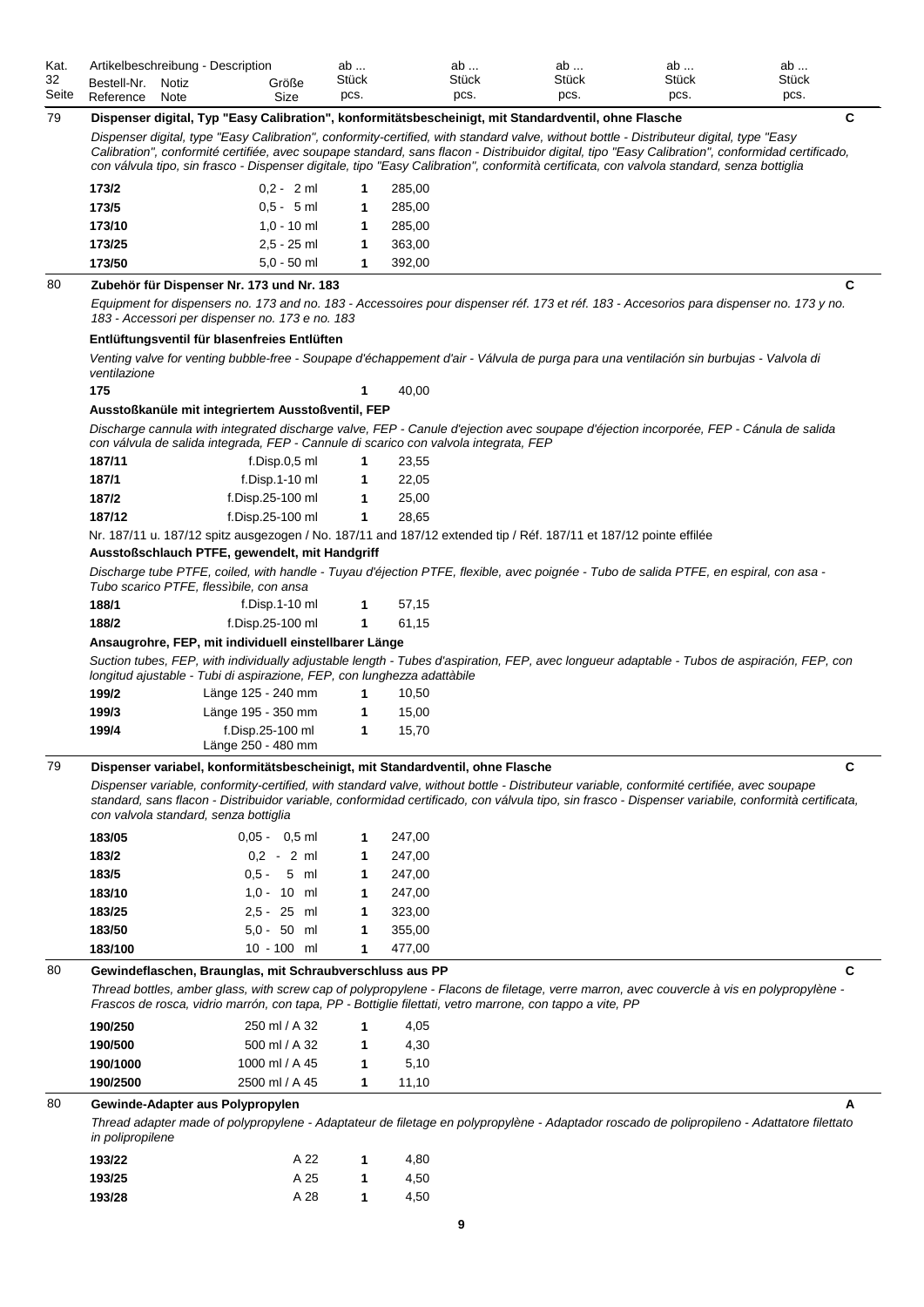| Kat.<br>32 | Artikelbeschreibung - Description<br>Bestell-Nr. | Notiz | Größe                                                                                                                                                                                                                                                                                                                                                                                                                                                                                                                                               | ab<br>Stück | ab<br>Stück    |       | ab<br>Stück | ab<br><b>Stück</b> | ab<br><b>Stück</b>                                                                                                                                    |
|------------|--------------------------------------------------|-------|-----------------------------------------------------------------------------------------------------------------------------------------------------------------------------------------------------------------------------------------------------------------------------------------------------------------------------------------------------------------------------------------------------------------------------------------------------------------------------------------------------------------------------------------------------|-------------|----------------|-------|-------------|--------------------|-------------------------------------------------------------------------------------------------------------------------------------------------------|
| Seite      | Reference                                        | Note  | Size                                                                                                                                                                                                                                                                                                                                                                                                                                                                                                                                                | pcs.        | pcs.           |       | pcs.        | pcs.               | pcs.                                                                                                                                                  |
|            | 193/30                                           |       | A 30                                                                                                                                                                                                                                                                                                                                                                                                                                                                                                                                                | 1           | 5,90           |       |             |                    |                                                                                                                                                       |
|            | 193/38                                           |       | A 38                                                                                                                                                                                                                                                                                                                                                                                                                                                                                                                                                | 1           | 6,60           |       |             |                    |                                                                                                                                                       |
|            | 193/40                                           |       | A 40                                                                                                                                                                                                                                                                                                                                                                                                                                                                                                                                                | 1           | 6,95           |       |             |                    |                                                                                                                                                       |
|            | 193/45                                           |       | A 45                                                                                                                                                                                                                                                                                                                                                                                                                                                                                                                                                | 1           | 7,25           |       |             |                    |                                                                                                                                                       |
|            | 193/3240                                         |       | von A32 auf S40                                                                                                                                                                                                                                                                                                                                                                                                                                                                                                                                     | 1           | 6,95           |       |             |                    |                                                                                                                                                       |
|            | 193/4540                                         |       | von A45 auf S40                                                                                                                                                                                                                                                                                                                                                                                                                                                                                                                                     | 1           | 16,05          |       |             |                    |                                                                                                                                                       |
|            | aus ETFE                                         |       |                                                                                                                                                                                                                                                                                                                                                                                                                                                                                                                                                     |             |                |       |             |                    |                                                                                                                                                       |
|            |                                                  |       | made of ETFE - de ETFE - de ETFE - di ETFE                                                                                                                                                                                                                                                                                                                                                                                                                                                                                                          |             |                |       |             |                    |                                                                                                                                                       |
|            | 193/925                                          |       | A25                                                                                                                                                                                                                                                                                                                                                                                                                                                                                                                                                 | 1           | 10,30          |       |             |                    |                                                                                                                                                       |
|            | 193/928                                          |       | A28                                                                                                                                                                                                                                                                                                                                                                                                                                                                                                                                                 | 1           | 10,30          |       |             |                    |                                                                                                                                                       |
|            | 193/938<br>193/945                               |       | A38<br>A45                                                                                                                                                                                                                                                                                                                                                                                                                                                                                                                                          | 1           | 12,70<br>15,70 |       |             |                    |                                                                                                                                                       |
|            |                                                  |       |                                                                                                                                                                                                                                                                                                                                                                                                                                                                                                                                                     | 1           |                |       |             |                    |                                                                                                                                                       |
| 80         |                                                  |       | Normalschliff-Adapter, Polypropylen                                                                                                                                                                                                                                                                                                                                                                                                                                                                                                                 |             |                |       |             |                    | C                                                                                                                                                     |
|            |                                                  |       | Adattatore con molatura normale, polipropilene                                                                                                                                                                                                                                                                                                                                                                                                                                                                                                      |             |                |       |             |                    | Ground glass joint adapter, polypropylene - Adaptateur à rodage normalisé, polypropylène - Adaptador con junta esmerilado, polipropileno -            |
|            | 194/19                                           |       | für NS: 19/26                                                                                                                                                                                                                                                                                                                                                                                                                                                                                                                                       | 1           | 7,85           |       |             |                    |                                                                                                                                                       |
|            | 194/24                                           |       | für NS: 24/29                                                                                                                                                                                                                                                                                                                                                                                                                                                                                                                                       | 1           | 8,55           |       |             |                    |                                                                                                                                                       |
|            | 194/29                                           |       | für NS: 29/32                                                                                                                                                                                                                                                                                                                                                                                                                                                                                                                                       | 1           | 8,80           |       |             |                    |                                                                                                                                                       |
| 82         | 210                                              |       | Digitalbürette "Contibürette µ 10", konformitätsbescheinigt bis 100 ml, ohne Flasche, CE<br>Digital burette "Contiburette µ 10", conformity-certified up to 100 ml, without bottle, CE - Burette numérique "Contiburette µ 10", conformité<br>digital "Contiburette µ 10", conformità certificato fino a 100 ml, senza bottiglia, CE                                                                                                                                                                                                                | 1           | 515,00         |       |             |                    | C<br>certifiée jusqu'à 100 ml, sans bouteille, CE - Bureta digital "Contibureta µ 10", conformidad certificado hasta 100 ml, sin frasco, CE - Burette |
| 82         |                                                  |       | PTFE-Ausstoßkanüle für Nr. 210                                                                                                                                                                                                                                                                                                                                                                                                                                                                                                                      |             |                |       |             |                    | C                                                                                                                                                     |
|            | scarico in PTFE per no. 210                      |       | PTFE discharge cannula for no. 210 - Canule d'éjection en PTFE pour réf. 210 - Canula expulsora de PTFE para no. 210 - Cannula di                                                                                                                                                                                                                                                                                                                                                                                                                   |             |                |       |             |                    |                                                                                                                                                       |
|            | 210/1                                            |       |                                                                                                                                                                                                                                                                                                                                                                                                                                                                                                                                                     | 1           | 13,70          |       |             |                    |                                                                                                                                                       |
| 82         |                                                  |       | Digitalbürette "Contibürette µ 10", mit Motor, konformitätsbescheinigt bis 100 ml, ohne Flasche, CE<br>Digital burette "Contiburette µ 10", with motor, conformity-certified up to 100 ml, without bottle, CE - Burette numérique "Contiburette µ 10",<br>motorisé, conformité certifiée jusqu'à 100 ml, sans bouteille, CE - Bureta digital "Contibureta µ 10", motorizada, conformidad certificado<br>hasta 100 ml, sin frasco, CE - Burette digitale "Contiburette µ 10", motorizzate, conformità certificato fino a 100 ml, senza bottiglia, CE |             |                |       |             |                    | C                                                                                                                                                     |
|            | 212                                              |       |                                                                                                                                                                                                                                                                                                                                                                                                                                                                                                                                                     | 1           | 875,00         |       |             |                    |                                                                                                                                                       |
|            | Fernbedienung mit LCD-Anzeige                    |       |                                                                                                                                                                                                                                                                                                                                                                                                                                                                                                                                                     |             |                |       |             |                    |                                                                                                                                                       |
|            | 212/1                                            |       | Remote control with LCD display - Téléguide avec indication LCD - Telemando con indicación LCD - Telecomando con indicazione LCD                                                                                                                                                                                                                                                                                                                                                                                                                    |             | 175,65         |       |             |                    |                                                                                                                                                       |
|            | 212/2                                            |       | Fernbedienung mit LCD-Anzeige und Volumenvorgabe<br>Remote control with LCD display and volume guideline - Téléguide avec indication LCD et objectif de volume - Telemando con indicación<br>LCD y norma del volumen - Telecomando con indicazione LCD e norma di volume                                                                                                                                                                                                                                                                            | 1           | 307,65         |       |             |                    |                                                                                                                                                       |
| 85         |                                                  |       | Wasserdestillierapparat mit Heizgerät, CE                                                                                                                                                                                                                                                                                                                                                                                                                                                                                                           |             |                |       |             |                    | С                                                                                                                                                     |
|            | 225                                              |       | Water distillator with heater, CE - Appareil à distiller l'eau avec chauffage, CE - Aparato para destilación con calorífero, CE - Apparecchio<br>per la distillazione dell'acqua con calorifero, CE                                                                                                                                                                                                                                                                                                                                                 | 1           | 998,65         |       |             |                    |                                                                                                                                                       |
| 10         | Urinprober mit Gummiball                         |       |                                                                                                                                                                                                                                                                                                                                                                                                                                                                                                                                                     |             |                |       |             |                    | A                                                                                                                                                     |
|            |                                                  |       | Urinometer with rubber bulb - Pèse-urine avec ballon de caoutchouc - Urinometro con balón de goma - Urinometro con palla di gomma                                                                                                                                                                                                                                                                                                                                                                                                                   |             |                |       |             |                    |                                                                                                                                                       |
|            | 239                                              |       | 1,000-1,060                                                                                                                                                                                                                                                                                                                                                                                                                                                                                                                                         | 1           | 13,70          |       |             |                    |                                                                                                                                                       |
| 10         |                                                  |       | Urinprober nach Vogel, nur für Export außerhalb EU<br>Urinometer according to Vogel, for export outside EU only - Pèse-urine d'après Vogel, seulement pour exportation hors de UE - Urinometro<br>según Vogel, solamente para la exportación fuera de la UE - Urinometro secondo Vogel, solo per esportazione fuori UE                                                                                                                                                                                                                              |             |                |       |             |                    | A                                                                                                                                                     |
|            | ohne Thermometer                                 |       |                                                                                                                                                                                                                                                                                                                                                                                                                                                                                                                                                     |             |                |       |             |                    |                                                                                                                                                       |
|            | 240                                              |       | without thermometer - sans thermomètre - sin termómetro - senza termometro<br>1,000-1,060, ca. 15<br>сm                                                                                                                                                                                                                                                                                                                                                                                                                                             | 1           | 4,25<br>10     | 3,85  |             |                    |                                                                                                                                                       |
|            | mit Thermometer                                  |       |                                                                                                                                                                                                                                                                                                                                                                                                                                                                                                                                                     |             |                |       |             |                    |                                                                                                                                                       |
|            | 240/1                                            |       | with thermometer - avec thermomètre - con termómetro - con termometro<br>1,000-1,060, ca. 17<br>cm                                                                                                                                                                                                                                                                                                                                                                                                                                                  | 1           | 18,60<br>10    | 17,65 |             |                    |                                                                                                                                                       |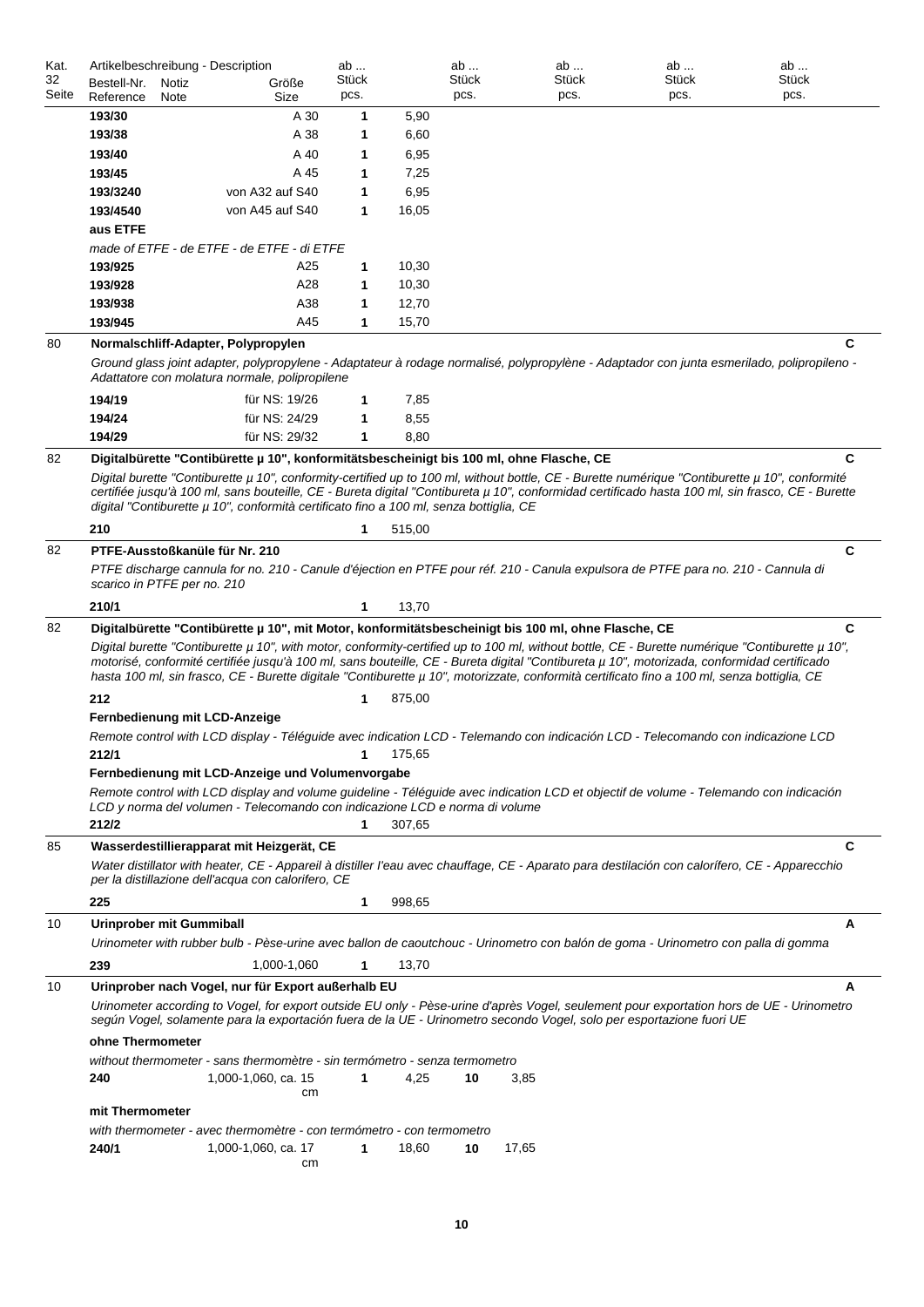| Kat.        | Artikelbeschreibung - Description                                                                                                                                                                                                                                                                                            |                     | ab            |       | ab            |       | ab            |      | ab            |      | ab            |
|-------------|------------------------------------------------------------------------------------------------------------------------------------------------------------------------------------------------------------------------------------------------------------------------------------------------------------------------------|---------------------|---------------|-------|---------------|-------|---------------|------|---------------|------|---------------|
| 32<br>Seite | Bestell-Nr.<br>Notiz                                                                                                                                                                                                                                                                                                         | Größe               | Stück<br>pcs. |       | Stück<br>pcs. |       | Stück<br>pcs. |      | Stück<br>pcs. |      | Stück<br>pcs. |
|             | Reference<br>Note                                                                                                                                                                                                                                                                                                            | Size                |               |       |               |       |               |      |               |      |               |
| 10          | Urinprober nach Vogel, CE-Ausführung                                                                                                                                                                                                                                                                                         |                     |               |       |               |       |               |      |               |      | A             |
|             | Urinometer according to Vogel, CE - Pèse-urine d'après Vogel, CE - Urinometro según Vogel, CE - Urinometro secondo Vogel, CE                                                                                                                                                                                                 |                     |               |       |               |       |               |      |               |      |               |
|             | ohne Thermometer                                                                                                                                                                                                                                                                                                             |                     |               |       |               |       |               |      |               |      |               |
|             | without thermometer - sans thermomètre - sin termómetro - senza termometro<br>240/7                                                                                                                                                                                                                                          | 1,000-1,060, ca. 15 | 1             | 5,20  | 10            | 4,75  |               |      |               |      |               |
|             |                                                                                                                                                                                                                                                                                                                              | cm                  |               |       |               |       |               |      |               |      |               |
|             | mit Thermometer                                                                                                                                                                                                                                                                                                              |                     |               |       |               |       |               |      |               |      |               |
|             | with thermometer - avec thermomètre - con termómetro - con termometro                                                                                                                                                                                                                                                        |                     |               |       |               |       |               |      |               |      |               |
|             | 240/71                                                                                                                                                                                                                                                                                                                       | 1,000-1,060, ca. 17 | 1             | 22,40 | 10            | 21,50 |               |      |               |      |               |
|             |                                                                                                                                                                                                                                                                                                                              | cm                  |               |       |               |       |               |      |               |      |               |
| 10          | Zylinder mit Fuß und Ausguss                                                                                                                                                                                                                                                                                                 |                     |               |       |               |       |               |      |               |      | A             |
|             | Cylinder with base and spout - Eprouvette avec pied et bec - Probeta con pie y pico - Cilindro con piede e becco                                                                                                                                                                                                             |                     |               |       |               |       |               |      |               |      |               |
|             | 241                                                                                                                                                                                                                                                                                                                          | ca. 175x28 mm       |               | 3,00  | 10            | 2,70  |               |      |               |      |               |
| 10          | Urinprober, großes Modell mit Zylinder, nur für Export außerhalb EU                                                                                                                                                                                                                                                          |                     |               |       |               |       |               |      |               |      | A             |
|             | Urinometer, large model with cylinder, for export outside EU only - Pèse-urine, grand modèle avec éprouvette, seulement pour exportation<br>hors de UE - Urinometro, modelo grande con cilindro, solamente para la exportación fuera de la UE - Urinometro, modello grande con<br>cilindro, solo per esportazione fuori UE   |                     |               |       |               |       |               |      |               |      |               |
|             | 242                                                                                                                                                                                                                                                                                                                          |                     | 1             | 7,85  | 10            | 6,95  |               |      |               |      |               |
| 10          | Urinprober, großes Modell mit Zylinder, CE-Ausführung                                                                                                                                                                                                                                                                        |                     |               |       |               |       |               |      |               |      | A             |
|             | Urinometer, large model with cylinder, CE - Pèse-urine, grand modèle avec éprouvette, CE - Urinometro, modelo grande con cilindro, CE -<br>Urinometro, modello grande con cilindro, CE                                                                                                                                       |                     |               |       |               |       |               |      |               |      |               |
|             | 242/7                                                                                                                                                                                                                                                                                                                        |                     | 1             | 8,75  | 10            | 7,95  |               |      |               |      |               |
| 10          | Urinprober, kleines Modell, nur für Export außerhalb EU                                                                                                                                                                                                                                                                      |                     |               |       |               |       |               |      |               |      |               |
|             | Urinometer, small model, for export outside EU only - Pèse-urine, petit modèle, seulement pour exportation hors de UE - Urinometro, modelo                                                                                                                                                                                   |                     |               |       |               |       |               |      |               |      |               |
|             | pequeño, solamente para la exportación fuera de la UE - Urinometro, modello piccolo, solo per esportazione fuori UE                                                                                                                                                                                                          |                     |               |       |               |       |               |      |               |      |               |
|             | 245                                                                                                                                                                                                                                                                                                                          | 1,000-1,060         | 1             | 4,40  | 10            | 3,95  |               |      |               |      |               |
| 10          | Urinprober, kleines Modell, CE-Ausführung                                                                                                                                                                                                                                                                                    |                     |               |       |               |       |               |      |               |      | Α             |
|             | Urinometer, small model, CE - Pèse-urine, petit modèle, CE - Urinometro, modelo pequeño, CE - Urinometro, modello piccolo, CE                                                                                                                                                                                                |                     |               |       |               |       |               |      |               |      |               |
|             | 245/7                                                                                                                                                                                                                                                                                                                        | 1,000-1,060         | 1             | 5,55  | 10            | 4,95  |               |      |               |      |               |
| 10          | <b>Zylinder mit Fuß und Ausguss</b>                                                                                                                                                                                                                                                                                          |                     |               |       |               |       |               |      |               |      | A             |
|             | Cylinder with base and spout - Eprouvette avec pied et bec - Probeta con pie y pico - Cilindro con piede e becco                                                                                                                                                                                                             |                     |               |       |               |       |               |      |               |      |               |
|             | 247                                                                                                                                                                                                                                                                                                                          | ca. 110x20 mm       | 1             | 2,80  | 10            | 2,55  |               |      |               |      |               |
| 10          | Urinprober, kleines Modell mit Zylinder, nur für Export außerhalb EU                                                                                                                                                                                                                                                         |                     |               |       |               |       |               |      |               |      | A             |
|             | Urinometer, small model with cylinder, for export outside EU only - Pèse-urine, petit modèle avec éprouvette, seulement pour exportation<br>hors de UE - Urinometro, modelo pequeño con cilindro, solamente para la exportación fuera de la UE - Urinometro, modello piccolo con<br>cilindro, solo per esportazione fuori UE |                     |               |       |               |       |               |      |               |      |               |
|             | 248                                                                                                                                                                                                                                                                                                                          |                     | 1             | 7,45  | 10            | 6,75  | 50            | 6,55 |               |      |               |
| 10          | Urinprober, kleines Modell mit Zylinder, CE-Ausführung                                                                                                                                                                                                                                                                       |                     |               |       |               |       |               |      |               |      | A             |
|             | Urinometer, small model with cylinder, CE - Pèse-urine, petit modèle avec éprouvette, CE type - Urinometro, modelo pequeño con cilindro,<br>CE modelo - Urinometro, modello piccolo con cilindro, CE fattura                                                                                                                 |                     |               |       |               |       |               |      |               |      |               |
|             | 248/7                                                                                                                                                                                                                                                                                                                        |                     | 1             | 8,55  | 10            | 7,75  |               |      |               |      |               |
| neu,        | Augenbader, Kunststoff SAN, CE                                                                                                                                                                                                                                                                                               |                     |               |       |               |       |               |      |               |      | A             |
| new         | Eye bath, plastic, CE - Bain d'oeil, plastique, CE - Lavaojo, plástico, CE - Bicchierini in lavaocchi, plastica, CE                                                                                                                                                                                                          |                     |               |       |               |       |               |      |               |      |               |
|             | 302                                                                                                                                                                                                                                                                                                                          |                     | 1             | 1,30  | 10            | 1,05  | 50            | 0,85 | 100           | 0,65 |               |
| 214         | Augenduschen (Undinen) nach Schuster, CE                                                                                                                                                                                                                                                                                     |                     |               |       |               |       |               |      |               |      | A             |
|             | Eye douches (Undines) according to Schuster, CE - Douches oculaires (Ondines) d'après Schuster, CE - Duchas oculares (Ondinas) según<br>Schuster, CE - Contagocce oculare (Undines) secondo Schuster, CE                                                                                                                     |                     |               |       |               |       |               |      |               |      |               |
|             | 303/50                                                                                                                                                                                                                                                                                                                       | ca. 50 ml           |               | 7,10  |               |       |               |      |               |      |               |
|             | 303/100                                                                                                                                                                                                                                                                                                                      | ca. 100 ml          |               | 7,45  |               |       |               |      |               |      |               |
|             | 303/200                                                                                                                                                                                                                                                                                                                      | ca. 200 ml          |               | 9,80  |               |       |               |      |               |      |               |
| 214         | Augentropfflaschen nach Strohschein, ohne Aufschrift                                                                                                                                                                                                                                                                         |                     |               |       |               |       |               |      |               |      | A             |
|             | Eye drop bottles according to Strohschein, without inscription - Bouteilles compte-gouttes oculaires d'après Strohschein, sans inscription -<br>Frascos goteos oculares según Strohschein, sin rótulo - Contagocce oculare secondo Strohschein, senza iscrizione                                                             |                     |               |       |               |       |               |      |               |      |               |
|             | Klarglas                                                                                                                                                                                                                                                                                                                     |                     |               |       |               |       |               |      |               |      |               |
|             | Clear glass - Verre clair - Vidrio blanco - Vetro bianco<br>306                                                                                                                                                                                                                                                              |                     | 1             | 24,45 |               |       |               |      |               |      |               |
|             |                                                                                                                                                                                                                                                                                                                              |                     |               |       |               |       |               |      |               |      |               |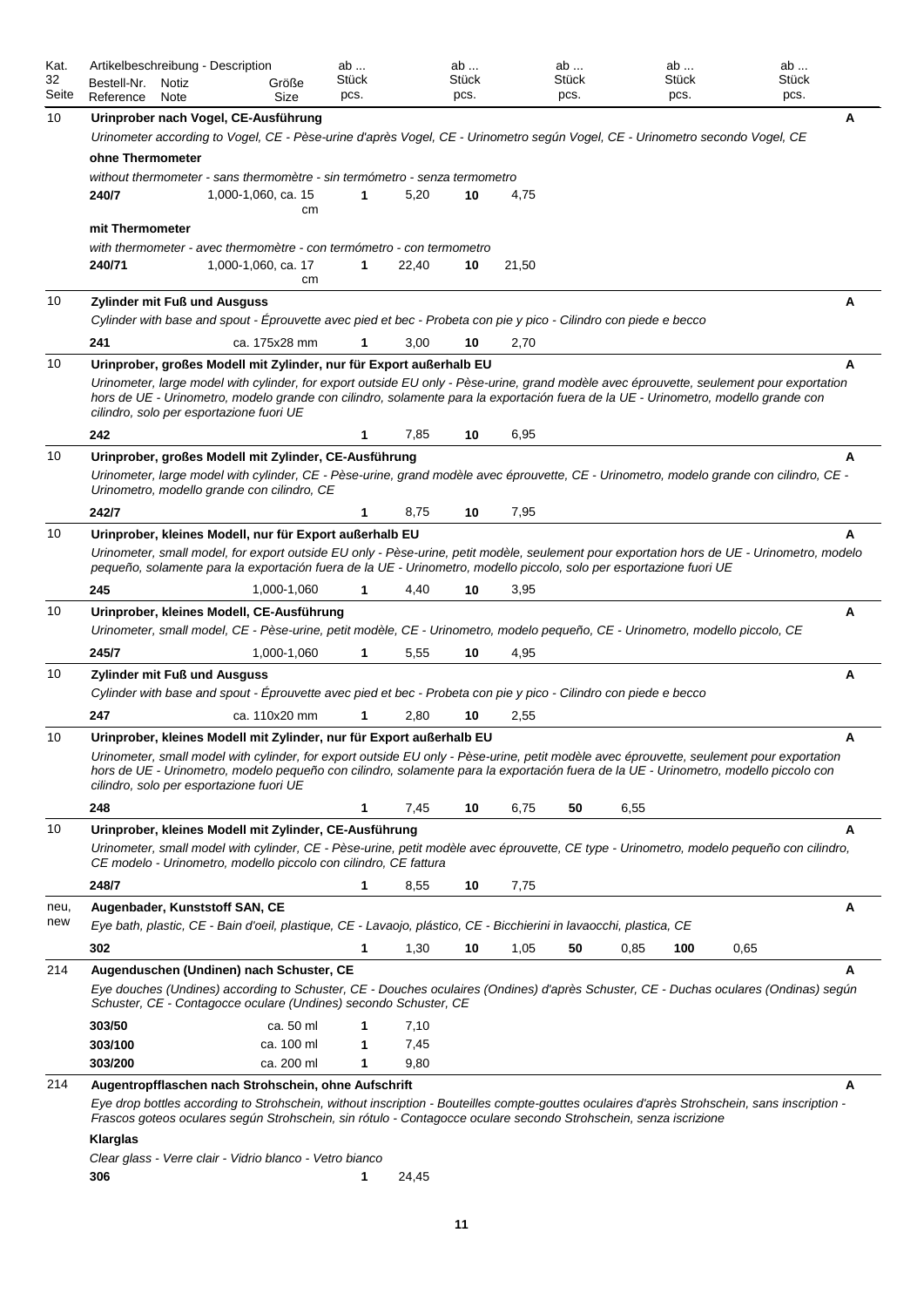| Kat.<br>32<br>Seite | Artikelbeschreibung - Description<br>Bestell-Nr.<br>Reference                                                                                                                              | Notiz<br>Note | Größe<br>Size  | ab<br>Stück<br>pcs. |                               | ab<br>Stück<br>pcs. |        | ab<br><b>Stück</b><br>pcs. |      | ab<br>Stück<br>pcs. | ab<br>Stück<br>pcs.                                                                                                                                                                                                                                                                |   |
|---------------------|--------------------------------------------------------------------------------------------------------------------------------------------------------------------------------------------|---------------|----------------|---------------------|-------------------------------|---------------------|--------|----------------------------|------|---------------------|------------------------------------------------------------------------------------------------------------------------------------------------------------------------------------------------------------------------------------------------------------------------------------|---|
| 214                 | Augensalbenstäbchen, beiderseits glatt verschmolzen, Einmalgebrauch, CE                                                                                                                    |               |                |                     |                               |                     |        |                            |      |                     |                                                                                                                                                                                                                                                                                    |   |
|                     | fundidas, desechables, CE - Asticciole in vetro, fuse, monouso, CE                                                                                                                         |               |                |                     |                               |                     |        |                            |      |                     | Eye ointment rods, fused ends, disposable, CE - Baguettes en verre, bouts arrondis au chalumeau, à usage unique, CE - Varillas de vidrio,                                                                                                                                          |   |
|                     |                                                                                                                                                                                            |               |                |                     | Preis per: 100 Stück          |                     |        |                            |      |                     |                                                                                                                                                                                                                                                                                    |   |
|                     | 320                                                                                                                                                                                        |               | ca. 100x3-4 mm | 100                 | 15,55                         | 1000                | 8,85   |                            |      |                     |                                                                                                                                                                                                                                                                                    |   |
| 214                 | Augensalbenstäbchen, mit Knopf und Spatel, Einmalgebrauch, CE                                                                                                                              |               |                |                     |                               |                     |        |                            |      |                     |                                                                                                                                                                                                                                                                                    |   |
|                     | vidrio, con botón y espátula, desechables, CE - Asticciole in vetro, con pomo e spatola, monouso, CE                                                                                       |               |                |                     |                               |                     |        |                            |      |                     | Eye ointment rods, with knob and spatula, disposable, CE - Baguettes en verre, avec bouton et spatule, à usage unique, CE - Varillas de                                                                                                                                            |   |
|                     | 321                                                                                                                                                                                        |               | ca. 100x3-4 mm | 100                 | Preis per: 100 Stück<br>24,90 | 1000                | 17,45  |                            |      |                     |                                                                                                                                                                                                                                                                                    |   |
| 214                 | Augentropfpipetten                                                                                                                                                                         |               |                |                     |                               |                     |        |                            |      |                     |                                                                                                                                                                                                                                                                                    | Α |
|                     | Eye drop pipettes - Pipettes compte-gouttes - Pipetas de cuenta-gotas - Pipette contagocci oculari                                                                                         |               |                |                     |                               |                     |        |                            |      |                     |                                                                                                                                                                                                                                                                                    |   |
|                     |                                                                                                                                                                                            |               |                |                     | Preis per: 100 Stück          |                     |        |                            |      |                     |                                                                                                                                                                                                                                                                                    |   |
|                     | 326                                                                                                                                                                                        |               | ca. 80x7-8 mm  | 100                 | 26,40                         | 1000                | 13,20  |                            |      |                     |                                                                                                                                                                                                                                                                                    |   |
|                     | mit Kugelspitze                                                                                                                                                                            |               |                |                     |                               |                     |        |                            |      |                     |                                                                                                                                                                                                                                                                                    |   |
|                     | with ball point - avec pointe à boule - con punta de bola - con estremita esférica                                                                                                         |               |                |                     |                               |                     |        |                            |      |                     |                                                                                                                                                                                                                                                                                    |   |
|                     | 328                                                                                                                                                                                        |               | ca. 70x6-7 mm  | 100                 | 28,80                         | 1000                | 13,80  |                            |      |                     |                                                                                                                                                                                                                                                                                    |   |
|                     | 329                                                                                                                                                                                        |               | ca. 80x7-8 mm  | 100                 | 28,80                         | 1000                | 13,80  |                            |      |                     |                                                                                                                                                                                                                                                                                    |   |
| 214                 | Normaltropfenzähler mit 2 Erweiterungen nach DAB 10                                                                                                                                        |               |                |                     |                               |                     |        |                            |      |                     | Normal dropping bottles with 2 extensions according to DAB 10 - Pipettes compte-gouttes avec 2 renflements - Pipetas de goteo con 2                                                                                                                                                | A |
|                     | extensiones - Contagocce normali con 2 ampiamenti<br>334                                                                                                                                   |               |                |                     | 2,80                          | 10                  | 2,30   |                            |      |                     |                                                                                                                                                                                                                                                                                    |   |
| 214                 |                                                                                                                                                                                            |               |                |                     |                               |                     |        |                            |      |                     |                                                                                                                                                                                                                                                                                    | A |
|                     | Normaltropfenzähler mit Aufschrift: Normal 20 Tropfen = 1g<br>$gocce = 1 g$                                                                                                                |               |                |                     |                               |                     |        |                            |      |                     | Normal dropping bottles with German inscription: Normal 20 drops = $1 g -$ Pipettes compte-gouttes avec inscription allemande: Normal 20<br>dégoulinades = 1 g - Pipetas de goteo con rótulo alemán: Normal 20 gotas = 1 g - Contagocce normali con iscrizione tedesca: Normale 20 |   |
|                     | 335                                                                                                                                                                                        |               | 1 <sub>g</sub> |                     | 2,90                          | 10                  | 2,60   | 50                         | 2,40 |                     |                                                                                                                                                                                                                                                                                    |   |
| 11                  | Handzähler, 4-stellig, zum mechanischen Zählen von 0-9999<br>de 4 cifras, para contar mecánico de 0 a 9999 - Apparecchio di contare manuale con 4 cifre, per contare meccanico da 0 a 9999 |               |                |                     |                               |                     |        |                            |      |                     | Manual counter, 4 figures, for mechanical counting from 0 to 9999 - Compteur mécanique à 4 chiffres (plage: 0 à 9999) - Contador manual                                                                                                                                            | A |
|                     | 344                                                                                                                                                                                        |               |                |                     | 15,50                         | 5                   | 14,10  |                            |      |                     |                                                                                                                                                                                                                                                                                    |   |
| 11                  | COUNTER elektronisches Blutbildzählgerät, CE<br>electrónico para células sanguíneas, CE - COUNTER numeratore elettronico per cellule del sangue, CE                                        |               |                |                     |                               |                     |        |                            |      |                     | COUNTER electronic blood count device, CE - COUNTER compteur électronique pour cellules sanguines, CE - COUNTER contador                                                                                                                                                           | в |
|                     | AC-8 mit 8 Speichern, CE                                                                                                                                                                   |               |                |                     |                               |                     |        |                            |      |                     |                                                                                                                                                                                                                                                                                    |   |
|                     | AC-8 with 8 memory options, CE - AC-8 avec 8 touches d'entrée, CE - AC-8 con 8 teclas memoriales, CE - AC-8 con 8 tasti di<br>memorizzazione, CE                                           |               |                |                     |                               |                     |        |                            |      |                     |                                                                                                                                                                                                                                                                                    |   |
|                     | 345                                                                                                                                                                                        |               |                | 1                   | 571,60                        |                     |        |                            |      |                     |                                                                                                                                                                                                                                                                                    |   |
|                     | AC-12 mit 12 Speichern, CE<br>memorizzazione, CE                                                                                                                                           |               |                |                     |                               |                     |        |                            |      |                     | AC-12 with 12 memory options, CE - AC-12 avec 12 touches d'entrée, CE - AC-12 con 12 teclas memoriales, CE - AC-12 con 12 tasti di                                                                                                                                                 |   |
|                     | 345/12                                                                                                                                                                                     |               |                | 1                   | 594,60                        |                     |        |                            |      |                     |                                                                                                                                                                                                                                                                                    |   |
|                     | AC-15 mit 15 Speichern, CE<br>memorizzazione, CE                                                                                                                                           |               |                |                     |                               |                     |        |                            |      |                     | AC-15 with 15 memory options, CE - AC-15 avec 15 touches d'entrée, CE - AC-15 con 15 teclas memoriales, CE - AC-15 con 15 tasti di                                                                                                                                                 |   |
|                     | 345/15                                                                                                                                                                                     |               |                | 1                   | 614,10                        |                     |        |                            |      |                     |                                                                                                                                                                                                                                                                                    |   |
|                     | AC-15 PC, zum Anschluss an PC, mit 15 Speichern, CE                                                                                                                                        |               |                |                     |                               |                     |        |                            |      |                     |                                                                                                                                                                                                                                                                                    |   |
|                     | 15 PC, para conexión a PC, con 15 teclas memoriales, CE - AC-15 PC, per connessione al PC, con 15 tasti di memorizzazione, CE<br>345/615                                                   |               |                | $\mathbf{1}$        | 916,00                        |                     |        |                            |      |                     | AC-15 PC, for connection with a PC, with 15 memory options, CE - AC-15 PC, pour connexion au PC, avec 15 touches d'entrée, CE - AC-                                                                                                                                                |   |
|                     | AC-12, Akku- und Netzbetrieb, mit 12 Speichern, CE                                                                                                                                         |               |                |                     |                               |                     |        |                            |      |                     |                                                                                                                                                                                                                                                                                    |   |
|                     | di memorizzazione, CE                                                                                                                                                                      |               |                |                     |                               |                     |        |                            |      |                     | AC-12, rechargeable battery and power supply operation, with 12 memory options, CE - AC-12, accumulateur, avec 12 touches d'entrée,<br>CE - AC-12, acumulador y conexión a la red, con 12 teclas memoriales, CE - AC-12, accumulatore e alimentazione dalla rete, con 12 tasti     |   |
|                     | 345/912                                                                                                                                                                                    |               |                | 1                   | 690,95                        |                     |        |                            |      |                     |                                                                                                                                                                                                                                                                                    |   |
| 13                  | Rollenmischgerät mit entnehmbaren Rollen, CE<br>Rotating mixer with removable rolls - Mélangeur à rouleaux retirables - Agitador mezclador - Agitatore a rulli                             |               |                |                     |                               |                     |        |                            |      |                     |                                                                                                                                                                                                                                                                                    | в |
|                     | 347                                                                                                                                                                                        |               |                | 1                   | 658,00                        | 3                   | 641,90 |                            |      |                     |                                                                                                                                                                                                                                                                                    |   |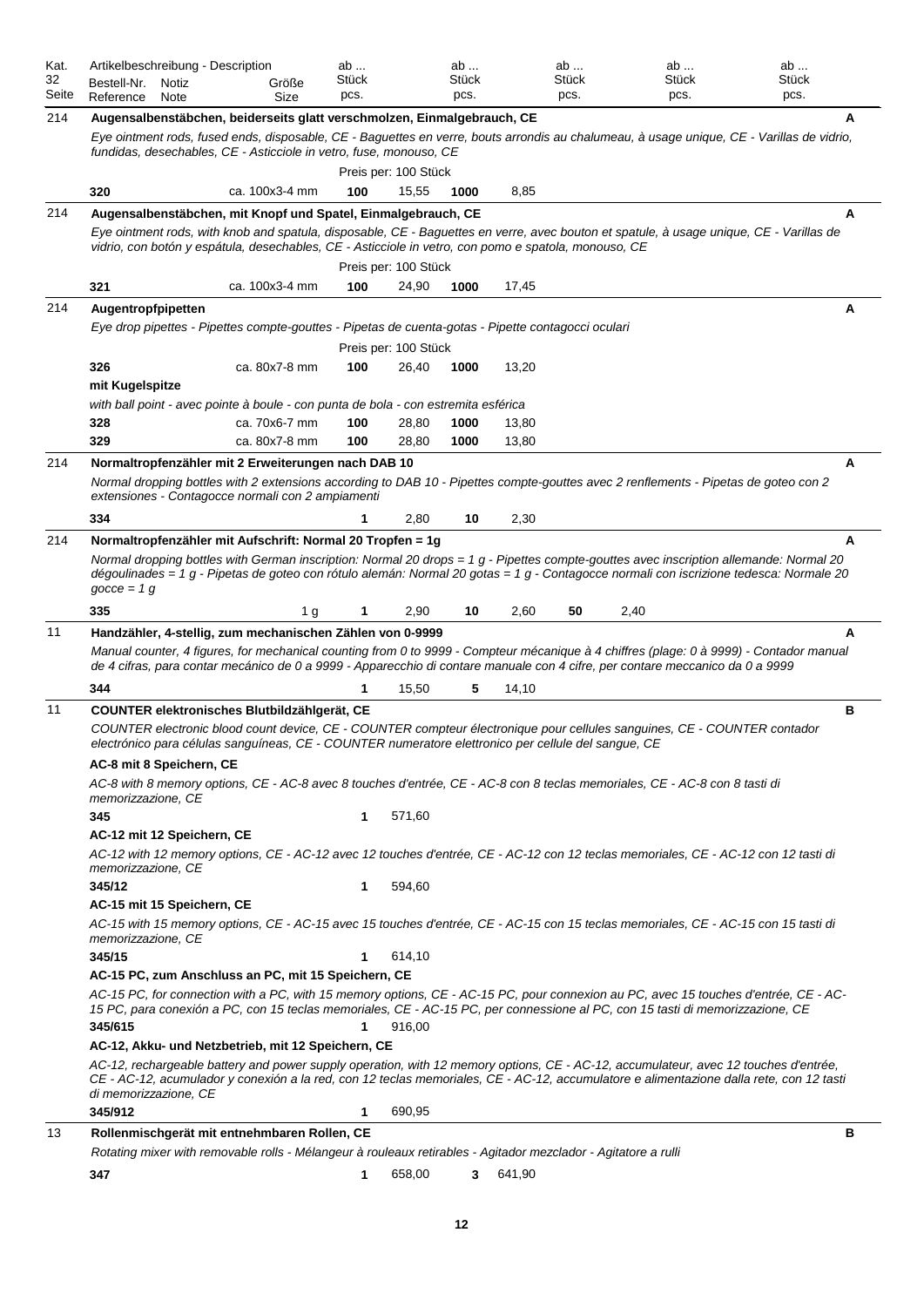| Kat.        |                                                                                                                                                                                                              | Artikelbeschreibung - Description                                                                                    |                                               | ab            |                  | ab            |        | ab            | ab                                                                                                                                                                                                                                                                                        | ab            |   |  |  |  |
|-------------|--------------------------------------------------------------------------------------------------------------------------------------------------------------------------------------------------------------|----------------------------------------------------------------------------------------------------------------------|-----------------------------------------------|---------------|------------------|---------------|--------|---------------|-------------------------------------------------------------------------------------------------------------------------------------------------------------------------------------------------------------------------------------------------------------------------------------------|---------------|---|--|--|--|
| 32<br>Seite | Bestell-Nr.<br>Notiz                                                                                                                                                                                         |                                                                                                                      | Größe                                         | Stück<br>pcs. |                  | Stück<br>pcs. |        | Stück<br>pcs. | Stück<br>pcs.                                                                                                                                                                                                                                                                             | Stück<br>pcs. |   |  |  |  |
|             | Reference<br>Note                                                                                                                                                                                            |                                                                                                                      | Size                                          |               |                  |               |        |               |                                                                                                                                                                                                                                                                                           |               |   |  |  |  |
| 13          | Rollenmischgerät, CE                                                                                                                                                                                         |                                                                                                                      |                                               |               |                  |               |        |               |                                                                                                                                                                                                                                                                                           |               | в |  |  |  |
|             | Rotating mixer, CE - Mélangeur à rouleaux, CE - Agitador mezclador rotativo, CE - Agitatore a rulli, CE<br>Rollenlänge ca. 330 mm, CE                                                                        |                                                                                                                      |                                               |               |                  |               |        |               |                                                                                                                                                                                                                                                                                           |               |   |  |  |  |
|             |                                                                                                                                                                                                              |                                                                                                                      |                                               |               |                  |               |        |               | Length of rolls ca. 330 mm, CE - Longueur des rouleaux env. 330 mm, CE - Longitud de rodillos aprox. 330 mm, CE - Lunghezza di rulli                                                                                                                                                      |               |   |  |  |  |
|             | circa 330 mm, CE                                                                                                                                                                                             |                                                                                                                      |                                               |               |                  |               |        |               |                                                                                                                                                                                                                                                                                           |               |   |  |  |  |
|             | 348                                                                                                                                                                                                          |                                                                                                                      |                                               | 1             | 520,00           | 3             | 498,15 |               |                                                                                                                                                                                                                                                                                           |               |   |  |  |  |
|             | Rollenlänge ca. 200 mm, CE                                                                                                                                                                                   |                                                                                                                      |                                               |               |                  |               |        |               |                                                                                                                                                                                                                                                                                           |               |   |  |  |  |
|             | circa 200 mm, CE                                                                                                                                                                                             |                                                                                                                      |                                               |               |                  |               |        |               | Length of rolls ca. 200 mm, CE - Longueur des rouleaux env. 200 mm, CE - Longitud de rodillos aprox. 200 mm, CE - Lunghezza di rulli                                                                                                                                                      |               |   |  |  |  |
|             | 348/20                                                                                                                                                                                                       |                                                                                                                      |                                               | 1             | 514,25           | 3             | 494,75 |               |                                                                                                                                                                                                                                                                                           |               |   |  |  |  |
| 14          |                                                                                                                                                                                                              | Wippschüttler mit Schüttelplatte für Petrischalen, Mikrotiterplatten, Kolben u.a., CE                                |                                               |               |                  |               |        |               |                                                                                                                                                                                                                                                                                           |               | B |  |  |  |
|             |                                                                                                                                                                                                              | Agitatore a dondolo, per scatole Petri, piatte micro titer, matracci e altre, CE                                     |                                               |               |                  |               |        |               | Rocking shaker with rocking platform for Petri dishes, microplates, flasks a.o., CE - Mélangeur basculant avec plaque pour boîtes de Petri,<br>plaques micro-titer, fioles et autres, CE - Agitador basculante con placa para placas de Petri, placas micro-titer, matraces y otros, CE - |               |   |  |  |  |
|             | 348/1                                                                                                                                                                                                        |                                                                                                                      |                                               | 1             | 641,70           |               |        |               |                                                                                                                                                                                                                                                                                           |               |   |  |  |  |
| 14          |                                                                                                                                                                                                              | Schüttler mit Schütteltischaufsatz, CE                                                                               |                                               |               |                  |               |        |               |                                                                                                                                                                                                                                                                                           |               | в |  |  |  |
|             | piattaforma, CE                                                                                                                                                                                              |                                                                                                                      |                                               |               |                  |               |        |               | Shaker with platform attachment, CE - Agitateur-secoueur avec plateau, CE - Agitator con elemento sobrepuesto, CE - Agitatore con                                                                                                                                                         |               |   |  |  |  |
|             | 348/2                                                                                                                                                                                                        |                                                                                                                      |                                               | 1             | 581,20           |               |        |               |                                                                                                                                                                                                                                                                                           |               |   |  |  |  |
| Neu         |                                                                                                                                                                                                              | Wippschüttler mit Digitalanzeige, kleines Modell, CE                                                                 |                                               |               |                  |               |        |               |                                                                                                                                                                                                                                                                                           |               | C |  |  |  |
|             |                                                                                                                                                                                                              |                                                                                                                      |                                               |               |                  |               |        |               | Rocking shaker with digital display, small model - Secoueur avec affichage numérique, petit modèle - Agitador con pantalla digital, modelo                                                                                                                                                |               |   |  |  |  |
|             |                                                                                                                                                                                                              | pequeno - Agitatore con display digitale, modello piccolo                                                            |                                               |               |                  |               |        |               |                                                                                                                                                                                                                                                                                           |               |   |  |  |  |
|             | 348/3                                                                                                                                                                                                        |                                                                                                                      |                                               |               | 492,95           |               |        |               |                                                                                                                                                                                                                                                                                           |               | C |  |  |  |
| Neu         | Rollenmischer mit variabler Drehzahlregelung, 5 Rollen, CE<br>Rotating mixer with variable speed control, 5 rolls - Mélangeur à rouleaux avec contrôle de la vitesse variable, 5 galets - Agitador mezclador |                                                                                                                      |                                               |               |                  |               |        |               |                                                                                                                                                                                                                                                                                           |               |   |  |  |  |
|             |                                                                                                                                                                                                              | con control de velocidad variable, 5 rodillos - Agitatore a rulli con controllo della velocità variabile, 5 puleggie |                                               |               |                  |               |        |               |                                                                                                                                                                                                                                                                                           |               |   |  |  |  |
|             | 349/530                                                                                                                                                                                                      |                                                                                                                      | 2-30 rpm                                      | 1             | 571,20           |               |        |               |                                                                                                                                                                                                                                                                                           |               |   |  |  |  |
|             | 349/580                                                                                                                                                                                                      |                                                                                                                      | 10-80 rpm                                     | 1             | 632,15           |               |        |               |                                                                                                                                                                                                                                                                                           |               |   |  |  |  |
|             | mit 10 entnehmbaren Rollen                                                                                                                                                                                   |                                                                                                                      |                                               |               |                  |               |        |               |                                                                                                                                                                                                                                                                                           |               |   |  |  |  |
|             | with 10 removable rolls - avec 10 rouleaux à enlever - con 10 rodillos desmontables - con 10 puleggie per togliere<br>349/1030<br>1186,50<br>2-30 rpm<br>1                                                   |                                                                                                                      |                                               |               |                  |               |        |               |                                                                                                                                                                                                                                                                                           |               |   |  |  |  |
|             |                                                                                                                                                                                                              |                                                                                                                      |                                               |               |                  |               |        |               |                                                                                                                                                                                                                                                                                           |               |   |  |  |  |
| 15          | Taumelmischer, CE                                                                                                                                                                                            |                                                                                                                      |                                               |               |                  |               |        |               |                                                                                                                                                                                                                                                                                           |               | в |  |  |  |
|             |                                                                                                                                                                                                              | Tumbling mixer, CE - Mélangeur à tambour, CE - Mezclador de rotación, CE - Agitatore da rotazione, CE                |                                               |               |                  |               |        |               |                                                                                                                                                                                                                                                                                           |               |   |  |  |  |
|             | 350                                                                                                                                                                                                          |                                                                                                                      |                                               | 1             | 337,00           |               |        |               |                                                                                                                                                                                                                                                                                           |               |   |  |  |  |
| Neu         |                                                                                                                                                                                                              | Schüttelgerät mit Digitalanzeige, CE                                                                                 |                                               |               |                  |               |        |               |                                                                                                                                                                                                                                                                                           |               | C |  |  |  |
|             |                                                                                                                                                                                                              |                                                                                                                      |                                               |               |                  |               |        |               | Shaker with digital display - Secoueur avec affichage numérique - Agitador con pantalla digital - Agitatore con display digitale                                                                                                                                                          |               |   |  |  |  |
|             | 351                                                                                                                                                                                                          |                                                                                                                      |                                               | 1             | 568,00           |               |        |               |                                                                                                                                                                                                                                                                                           |               |   |  |  |  |
| 18          | Mini-Zentrifuge Sprout, CE                                                                                                                                                                                   |                                                                                                                      |                                               |               |                  |               |        |               |                                                                                                                                                                                                                                                                                           |               | в |  |  |  |
|             |                                                                                                                                                                                                              | Mini centrifuge Sprout - Centrifugeuse miniature Sprout - Centrifuga pequeno Sprout - Centrifuga piccola             |                                               |               |                  |               |        |               |                                                                                                                                                                                                                                                                                           |               |   |  |  |  |
|             | 352                                                                                                                                                                                                          |                                                                                                                      |                                               | 1             | 212,20           |               |        |               |                                                                                                                                                                                                                                                                                           |               |   |  |  |  |
| Neu         |                                                                                                                                                                                                              | Schüttelgerät mit Digitalanzeige, CE                                                                                 |                                               |               |                  |               |        |               |                                                                                                                                                                                                                                                                                           |               | C |  |  |  |
|             |                                                                                                                                                                                                              |                                                                                                                      |                                               |               |                  |               |        |               | Shaker with digital display - Secoueur avec affichage numérique - Agitador con pantalla digital - Agitatore con display digitale                                                                                                                                                          |               |   |  |  |  |
|             | 353                                                                                                                                                                                                          |                                                                                                                      |                                               | 1             | 1247,95          |               |        |               |                                                                                                                                                                                                                                                                                           |               |   |  |  |  |
|             |                                                                                                                                                                                                              | Standard-Aufsatz für Erlenmeyerkolben                                                                                |                                               |               |                  |               |        |               |                                                                                                                                                                                                                                                                                           |               |   |  |  |  |
|             |                                                                                                                                                                                                              |                                                                                                                      |                                               |               |                  |               |        |               | Standard attachment for Erlenmeyer flasks - Garniture standard pour Erlenmeyer fioles - Guarnición estándar para Erlenmeyer matraces -                                                                                                                                                    |               |   |  |  |  |
|             |                                                                                                                                                                                                              | Giunto standard per Erlenmeyer bicchieri                                                                             |                                               |               |                  |               |        |               |                                                                                                                                                                                                                                                                                           |               |   |  |  |  |
|             |                                                                                                                                                                                                              |                                                                                                                      |                                               |               |                  |               |        |               |                                                                                                                                                                                                                                                                                           |               |   |  |  |  |
|             | 353/250                                                                                                                                                                                                      | 6 x 250 ml<br>144,25<br>1                                                                                            |                                               |               |                  |               |        |               |                                                                                                                                                                                                                                                                                           |               |   |  |  |  |
|             | 353/500                                                                                                                                                                                                      |                                                                                                                      | 4 x 500 ml                                    | 1             | 127,90           |               |        |               |                                                                                                                                                                                                                                                                                           |               |   |  |  |  |
|             | 353/1000                                                                                                                                                                                                     |                                                                                                                      | 2 x 1000 ml                                   | 1             | 119,20           |               |        |               |                                                                                                                                                                                                                                                                                           |               |   |  |  |  |
|             |                                                                                                                                                                                                              | Standardaufsatz für Scheidetrichter                                                                                  |                                               |               |                  |               |        |               |                                                                                                                                                                                                                                                                                           |               |   |  |  |  |
|             |                                                                                                                                                                                                              | separación - Giunto standard per imbuti separatori                                                                   |                                               |               |                  |               |        |               | Standard attachment for separation funnels - Garniture standard pour ampoules à decanter - Guarnición estándar para embudos de                                                                                                                                                            |               |   |  |  |  |
|             | 353/1                                                                                                                                                                                                        |                                                                                                                      | f. $4 \times 100$ ml                          | 1             | 199,25           |               |        |               |                                                                                                                                                                                                                                                                                           |               |   |  |  |  |
|             | 353/2                                                                                                                                                                                                        |                                                                                                                      | f. 4 x 250 ml                                 | 1             | 199,25           |               |        |               |                                                                                                                                                                                                                                                                                           |               |   |  |  |  |
|             | 353/3<br>353/4                                                                                                                                                                                               |                                                                                                                      | f. $2 \times 500$ ml<br>f. $2 \times 1000$ ml | 1<br>1        | 199,25<br>199,25 |               |        |               |                                                                                                                                                                                                                                                                                           |               |   |  |  |  |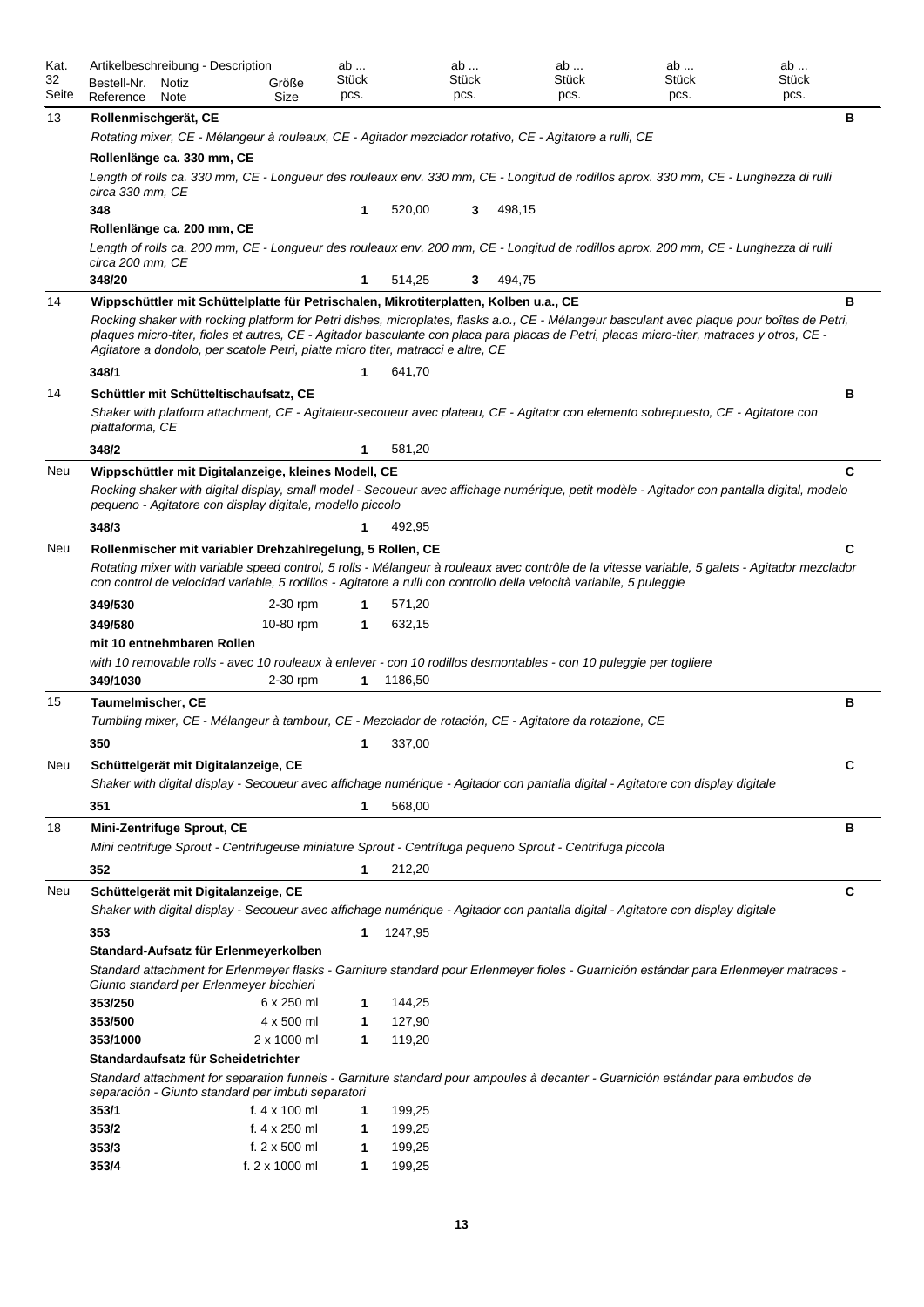| Kat.                 | Artikelbeschreibung - Description                                                                                                                                                                                                                   |               | ab<br>Stück |       | ab<br>Stück |      | ab<br><b>Stück</b> |      | ab            |      | ab<br><b>Stück</b> |
|----------------------|-----------------------------------------------------------------------------------------------------------------------------------------------------------------------------------------------------------------------------------------------------|---------------|-------------|-------|-------------|------|--------------------|------|---------------|------|--------------------|
| 32<br>Seite          | Bestell-Nr.<br>Notiz<br>Reference<br>Note                                                                                                                                                                                                           | Größe<br>Size | pcs.        |       | pcs.        |      | pcs.               |      | Stück<br>pcs. |      | pcs.               |
|                      | Klammern für Erlenmeyerkolben                                                                                                                                                                                                                       |               |             |       |             |      |                    |      |               |      |                    |
|                      | Clamps for Erlenmeyers flasks - Pinces pour Erlenmeyer fioles - Pinzas para Erlenmeyer matraces - Mollette per Erlenmeyer bicchieri                                                                                                                 |               |             |       |             |      |                    |      |               |      |                    |
|                      | 354/25                                                                                                                                                                                                                                              | 25 ml         | 1           | 18,35 |             |      |                    |      |               |      |                    |
|                      | 354/50                                                                                                                                                                                                                                              | 50 ml         | 1           | 18,35 |             |      |                    |      |               |      |                    |
|                      | 354/100                                                                                                                                                                                                                                             | 100 ml        | 1           | 22,50 |             |      |                    |      |               |      |                    |
|                      | 354/250                                                                                                                                                                                                                                             | 250 ml        | 1           | 23,90 |             |      |                    |      |               |      |                    |
|                      | 354/500                                                                                                                                                                                                                                             | 500 ml        | 1           | 28,10 |             |      |                    |      |               |      |                    |
|                      | 354/1000                                                                                                                                                                                                                                            | 1000 ml       | 1           | 33,80 |             |      |                    |      |               |      |                    |
| 16                   | Blutmischpipetten nach Thoma rot, mit Unterteilung                                                                                                                                                                                                  |               |             |       |             |      |                    |      |               |      | A                  |
|                      | Blood diluting pipettes according to Thoma red, with subdivision - Pipettes à dilution d'après Thoma rouges, avec division - Pipetas según<br>Thoma rojas, con subdivision - Pipette contaglobuli secondo Thoma rosse, con suddivisione             |               |             |       |             |      |                    |      |               |      |                    |
|                      | nur für Export außerhalb EU                                                                                                                                                                                                                         |               |             |       |             |      |                    |      |               |      |                    |
|                      | for export outside EU only - pour exportation hors de UE - para la exportación fuera de la UE - per esportazione fuori UE                                                                                                                           |               |             |       |             |      |                    |      |               |      |                    |
|                      | 355                                                                                                                                                                                                                                                 |               | 1           | 3,55  | 10          | 3,20 | 100                | 2,65 | 250           | 2,50 |                    |
|                      | <b>CE-Ausführung</b>                                                                                                                                                                                                                                |               |             |       |             |      |                    |      |               |      |                    |
|                      | CE type - CE type - CE modelo - CE fattura                                                                                                                                                                                                          |               |             |       |             |      |                    |      |               |      |                    |
|                      | 355/7                                                                                                                                                                                                                                               |               | 1           | 4,05  | 10          | 3,55 | 30                 | 3,35 | 50            | 3,10 |                    |
|                      | Das Pipettieren mit dem Mund ist It. bestehenden Bestimmungen nicht gestattet. Wir lehnen jegliche Produkthaftung ab.                                                                                                                               |               |             |       |             |      |                    |      |               |      |                    |
|                      | According to existing regulations pipetting by mouth is prohibited. We reject any kind of product liability.                                                                                                                                        |               |             |       |             |      |                    |      |               |      |                    |
|                      | Suivant des reglementations existants il est interdit de pipetter à la bouche. Nous n'assumons aucune responsabilité sur ce produit.                                                                                                                |               |             |       |             |      |                    |      |               |      |                    |
| 16                   | Blutmischpipetten nach Thoma rot, ohne Unterteilung                                                                                                                                                                                                 |               |             |       |             |      |                    |      |               |      | А                  |
|                      | Blood diluting pipettes according to Thoma red, without subdivision - Pipettes à dilution d'après Thoma rouges, sans division - Pipetas según<br>Thoma rojas, sin subdivisión - Pipette contaglobuli secondo Thoma rosse, senza frazionamento       |               |             |       |             |      |                    |      |               |      |                    |
|                      |                                                                                                                                                                                                                                                     |               |             |       |             |      |                    |      |               |      |                    |
|                      | <b>CE-Ausführung</b>                                                                                                                                                                                                                                |               |             |       |             |      |                    |      |               |      |                    |
|                      | CE type - CE type - CE modelo - CE fattura                                                                                                                                                                                                          |               |             |       |             |      |                    |      |               |      |                    |
|                      |                                                                                                                                                                                                                                                     |               |             |       |             |      |                    |      |               |      |                    |
|                      | 356/7                                                                                                                                                                                                                                               |               | 1           | 4,05  | 10          | 3,55 | 30                 | 3,35 | 50            | 3,10 |                    |
|                      | Blutmischpipetten nach Thoma weiß, mit Unterteilung                                                                                                                                                                                                 |               |             |       |             |      |                    |      |               |      | А                  |
|                      | Blood diluting pipettes according to Thoma white, with subdivision - Pipettes à dilution d'après Thoma blancs, avec division - Pipetas según                                                                                                        |               |             |       |             |      |                    |      |               |      |                    |
|                      | Thoma blancas, con subdivisión - Pipette contaglobuli secondo Thoma bianche, con suddivisione                                                                                                                                                       |               |             |       |             |      |                    |      |               |      |                    |
|                      | nur für Export außerhalb EU                                                                                                                                                                                                                         |               |             |       |             |      |                    |      |               |      |                    |
|                      | for export outside EU only - pour exportation hors de UE - para la exportación fuera de la UE - per esportazione fuori UE                                                                                                                           |               |             |       |             |      |                    |      |               |      |                    |
|                      | 357                                                                                                                                                                                                                                                 |               | 1           | 3,55  | 10          | 3,20 | 100                | 2,65 | 250           | 2,50 |                    |
|                      | <b>CE-Ausführung</b>                                                                                                                                                                                                                                |               |             |       |             |      |                    |      |               |      |                    |
|                      | CE type - CE type - CE modelo - CE fattura                                                                                                                                                                                                          |               |             |       |             |      |                    |      |               |      |                    |
|                      | 357/7                                                                                                                                                                                                                                               |               | 1           | 4,05  | 10          | 3,55 | 30                 | 3,35 | 50            | 3,10 |                    |
|                      | Blutmischpipetten nach Thoma weiß, ohne Unterteilung                                                                                                                                                                                                |               |             |       |             |      |                    |      |               |      | A                  |
|                      | Blood diluting pipettes according to Thoma white, without subdivision - Pipettes à dilution d'après Thoma blancs, sans division - Pipetas<br>según Thoma blancas, sin subdivisión - Pipette contaglobuli secondo Thoma bianchi, senza frazionamento |               |             |       |             |      |                    |      |               |      |                    |
|                      | nur für Export außerhalb EU                                                                                                                                                                                                                         |               |             |       |             |      |                    |      |               |      |                    |
|                      | for export outside EU only - pour exportation hors de UE - para la exportación fuera de la UE - per esportazione fuori UE                                                                                                                           |               |             |       |             |      |                    |      |               |      |                    |
|                      | 358                                                                                                                                                                                                                                                 |               | 1           | 3,55  | 10          | 3,25 | 100                | 2,65 | 250           | 2,50 |                    |
|                      | <b>CE-Ausführung</b>                                                                                                                                                                                                                                |               |             |       |             |      |                    |      |               |      |                    |
|                      | CE type - CE type - CE modelo - CE fattura                                                                                                                                                                                                          |               |             |       |             |      |                    |      |               |      |                    |
|                      | 358/7                                                                                                                                                                                                                                               |               | $\mathbf 1$ | 4,05  | 10          | 3,55 | 30                 | 3,35 | 50            | 3,10 |                    |
|                      | Blutmischpipetten nach Malassez-Potain rot                                                                                                                                                                                                          |               |             |       |             |      |                    |      |               |      | A                  |
|                      |                                                                                                                                                                                                                                                     |               |             |       |             |      |                    |      |               |      |                    |
|                      | Blood diluting pipettes according to Malassez-Potain red - Pipettes d'après Malassez-Potain rouge - Pipetas según Malassez-Potain rojo -<br>Pipette secondo Malassez-Potain rosso                                                                   |               |             |       |             |      |                    |      |               |      |                    |
|                      | nur für Export außerhalb EU                                                                                                                                                                                                                         |               |             |       |             |      |                    |      |               |      |                    |
|                      | for export outside EU only - pour exportation hors de UE - para la exportación fuera de la UE - per esportazione fuori UE                                                                                                                           |               |             |       |             |      |                    |      |               |      |                    |
|                      | 359/1                                                                                                                                                                                                                                               |               | 1           | 3,55  | 10          | 3,20 | 100                | 2,65 | 250           | 2,50 |                    |
|                      |                                                                                                                                                                                                                                                     |               |             |       |             |      |                    |      |               |      |                    |
|                      | <b>CE-Ausführung</b>                                                                                                                                                                                                                                |               |             |       |             |      |                    |      |               |      |                    |
|                      | CE type - CE type - CE modelo - CE fattura                                                                                                                                                                                                          |               | 1           |       |             |      |                    |      |               |      |                    |
|                      | 359/71                                                                                                                                                                                                                                              |               |             | 4,05  | 10          | 3,55 | 30                 | 3,35 | 50            | 3,10 |                    |
|                      | Blutmischpipetten nach Malassez-Potain weiß<br>Blood diluting pipettes according to Malassez-Potain white - Pipettes d'après Malassez-Potain blanc - Pipetas según Malassez-Potain<br>blanco - Pipette secondo Malassez-Potain bianche              |               |             |       |             |      |                    |      |               |      | A                  |
|                      |                                                                                                                                                                                                                                                     |               |             |       |             |      |                    |      |               |      |                    |
|                      | nur für Export außerhalb EU                                                                                                                                                                                                                         |               |             |       |             |      |                    |      |               |      |                    |
| 16<br>16<br>16<br>16 | for export outside EU only - pour exportation hors de UE - para la exportación fuera de la UE - per esportazione fuori UE<br>359/2                                                                                                                  |               | 1           | 3,55  | 10          | 3,20 | 100                | 2,65 | 250           | 2,50 |                    |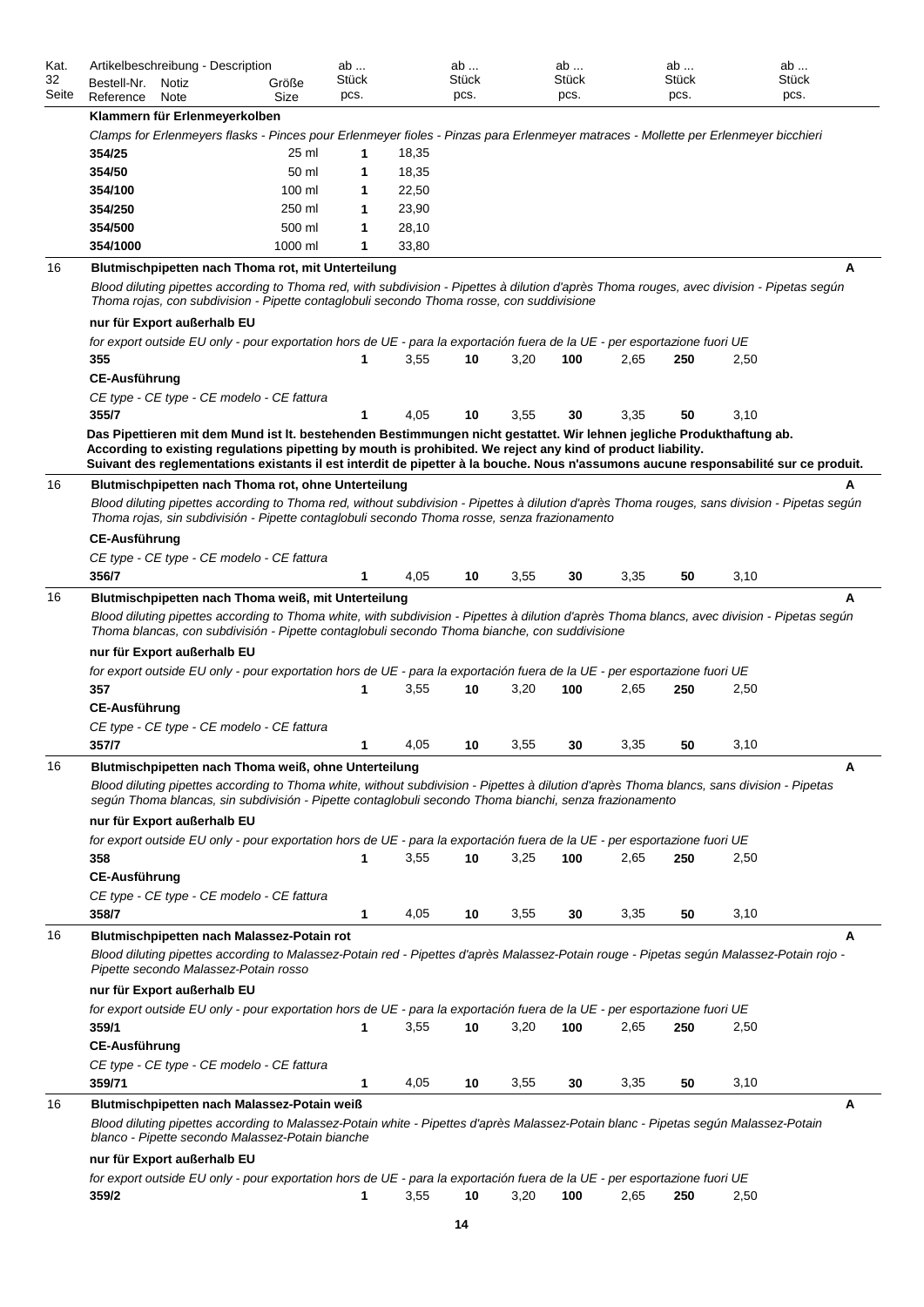| Kat.<br>32<br>Seite | Artikelbeschreibung - Description<br>Bestell-Nr.<br>Notiz<br>Größe<br>Reference<br>Size<br>Note                                                                                                                                                                                                             |                         |                                       | ab<br>Stück<br>pcs. |                      | ab<br>Stück<br>pcs. |                | ab<br>Stück<br>pcs. |                | ab<br><b>Stück</b><br>pcs. |       | ab<br><b>Stück</b><br>pcs. |      |
|---------------------|-------------------------------------------------------------------------------------------------------------------------------------------------------------------------------------------------------------------------------------------------------------------------------------------------------------|-------------------------|---------------------------------------|---------------------|----------------------|---------------------|----------------|---------------------|----------------|----------------------------|-------|----------------------------|------|
|                     | <b>CE-Ausführung</b>                                                                                                                                                                                                                                                                                        |                         |                                       |                     |                      |                     |                |                     |                |                            |       |                            |      |
|                     | CE type - CE type - CE modelo - CE fattura                                                                                                                                                                                                                                                                  |                         |                                       |                     |                      |                     |                |                     |                |                            |       |                            |      |
|                     | 359/72                                                                                                                                                                                                                                                                                                      |                         |                                       | 1                   | 4,05                 | 10                  | 3,55           | 30                  | 3,35           | 50                         | 3,10  |                            |      |
| 17                  | Mundstücke                                                                                                                                                                                                                                                                                                  |                         |                                       |                     |                      |                     |                |                     |                |                            |       |                            | Α    |
|                     | Mouthpieces - Embouts - Boquillas - Bocchini                                                                                                                                                                                                                                                                |                         |                                       |                     |                      |                     |                |                     |                |                            |       |                            |      |
|                     |                                                                                                                                                                                                                                                                                                             |                         |                                       |                     | Preis per: 100 Stück |                     |                |                     |                |                            |       |                            |      |
|                     | aus Polystyrol, rot                                                                                                                                                                                                                                                                                         |                         |                                       |                     |                      |                     |                |                     |                |                            |       |                            |      |
|                     | made of polystyrene, red - de polystyrène, rouge - de poliestireno, rojo - in poliestirene, rosso                                                                                                                                                                                                           |                         |                                       |                     |                      |                     |                |                     |                |                            |       |                            |      |
|                     | 360/1                                                                                                                                                                                                                                                                                                       |                         |                                       |                     | 36,90                | 10                  | 30,25          | 100                 | 26,80          | 250                        | 23,45 |                            |      |
|                     | aus Polystyrol, milchweiß<br>made of polystyrene, milk-white - de polystyrène, blanc - de poliestireno, blanco - in poliestirene, bianco                                                                                                                                                                    |                         |                                       |                     |                      |                     |                |                     |                |                            |       |                            |      |
|                     | 360/2                                                                                                                                                                                                                                                                                                       |                         |                                       |                     | 36,90                | 10                  | 30,25          | 100                 | 26,80          | 250                        | 23,45 |                            |      |
|                     | aus Klarglas                                                                                                                                                                                                                                                                                                |                         |                                       |                     |                      |                     |                |                     |                |                            |       |                            |      |
|                     | made of clear glass - de verre clair - de vidrio blanco - in vetro bianco                                                                                                                                                                                                                                   |                         |                                       |                     |                      |                     |                |                     |                |                            |       |                            |      |
|                     | 360/3                                                                                                                                                                                                                                                                                                       |                         |                                       | 1                   | 40,30                | 10                  | 33,60          | 100                 | 30,25          |                            |       |                            |      |
| 17                  | Mundstücke mit Silikonschlauch                                                                                                                                                                                                                                                                              |                         |                                       |                     |                      |                     |                |                     |                |                            |       |                            | А    |
|                     | Mouthpieces with silicone hose - Embouts avec tuyau en silicone - Boquillas con tubo de silicone - Bocchini con tubo di silicone                                                                                                                                                                            |                         |                                       |                     |                      |                     |                |                     |                |                            |       |                            |      |
|                     |                                                                                                                                                                                                                                                                                                             |                         |                                       |                     | Preis per: 100 Stück |                     |                |                     |                |                            |       |                            |      |
|                     | rot                                                                                                                                                                                                                                                                                                         |                         |                                       |                     |                      |                     |                |                     |                |                            |       |                            |      |
|                     | red - rouge - rojo - rosso                                                                                                                                                                                                                                                                                  |                         |                                       |                     |                      |                     |                |                     |                |                            |       |                            |      |
|                     | 361/1                                                                                                                                                                                                                                                                                                       |                         |                                       | 1                   | 73,80                | 10                  | 60,45          | 100                 | 53,70          | 250                        | 46,95 |                            |      |
|                     | milchweiß<br>milk-white - blanc - blanco - bianco                                                                                                                                                                                                                                                           |                         |                                       |                     |                      |                     |                |                     |                |                            |       |                            |      |
|                     | 361/2                                                                                                                                                                                                                                                                                                       |                         |                                       | 1                   | 73,80                | 10                  | 60,45          | 100                 | 53,70          | 250                        | 46,95 |                            |      |
|                     | Klarglas                                                                                                                                                                                                                                                                                                    |                         |                                       |                     |                      |                     |                |                     |                |                            |       |                            |      |
|                     | Clear glass - Verre clair - Vidrio blanco - Vetro bianco                                                                                                                                                                                                                                                    |                         |                                       |                     |                      |                     |                |                     |                |                            |       |                            |      |
|                     | 361/3                                                                                                                                                                                                                                                                                                       |                         |                                       | 1                   | 73,80                | 10                  | 60,45          | 100                 | 53,70          |                            |       |                            |      |
| neu                 | Sicherheits-Blutlanzetten aus rostfreiem Stahl                                                                                                                                                                                                                                                              |                         |                                       |                     |                      |                     |                |                     |                |                            |       |                            | A    |
| new                 | Safety Blood Lancets made of stainless steel - Lancette sanguin de sécurité en acier inox - Lanceta de seguridad, acero inoxidable -<br>Lancette di sicurezza, acciaio inossidabile                                                                                                                         |                         |                                       |                     |                      |                     |                |                     |                |                            |       |                            |      |
|                     |                                                                                                                                                                                                                                                                                                             |                         |                                       | Preis per: 100      |                      |                     |                |                     |                |                            |       |                            |      |
|                     | 364                                                                                                                                                                                                                                                                                                         |                         |                                       | 200                 | 10,20                | 3200                |                | 8,00 32000          | 6,75           |                            |       |                            |      |
| neu,                | Sicherheits-Blutlanzette, Verpackungseinheit 100 Stück, CE                                                                                                                                                                                                                                                  |                         |                                       |                     |                      |                     |                |                     |                |                            |       |                            | A    |
| new                 | Safety blood lancet, packing unit 100 pieces, CE - Lancette sanguin de sécurité, unité: 100 pièces, CE - Lancetta di seguridad, unidad: 100<br>piezas, CE - Lancetta di sicurezza, unità: 100 pezzi, CE                                                                                                     |                         |                                       |                     |                      |                     |                |                     |                |                            |       |                            |      |
|                     |                                                                                                                                                                                                                                                                                                             |                         |                                       |                     | Preis per: 100 Stück |                     |                |                     |                |                            |       |                            |      |
|                     | 365/11<br>365/12                                                                                                                                                                                                                                                                                            |                         | grün, green, vert<br>violett, purple, | 100<br>100          | 15,30<br>15,30       | 1000<br>1000        | 13,05<br>13,05 | 5000<br>5000        | 11,40<br>11,40 |                            |       |                            |      |
|                     |                                                                                                                                                                                                                                                                                                             | pourpre, púrpura,       |                                       |                     |                      |                     |                |                     |                |                            |       |                            |      |
|                     |                                                                                                                                                                                                                                                                                                             |                         | porpora                               |                     |                      |                     |                |                     |                |                            |       |                            |      |
|                     | 365/13                                                                                                                                                                                                                                                                                                      |                         | gelb, yellow, jaune                   | 100                 | 15,30                | 1000                | 13,05          | 5000                | 11,40          |                            |       |                            |      |
|                     | 365/14                                                                                                                                                                                                                                                                                                      | blau, blue, bleu, azul, |                                       | 100                 | 15,30                | 1000                | 13,05          | 5000                | 11,40          |                            |       |                            |      |
|                     | 365/15                                                                                                                                                                                                                                                                                                      |                         | orange, naranja,<br>arancione         | 100                 | 15,30                | 1000                | 13,05          | 5000                | 11,40          |                            |       |                            |      |
|                     | 365/16                                                                                                                                                                                                                                                                                                      |                         | pink, rose                            | 100                 | 15,30                | 1000                | 13,05          | 5000                | 11,40          |                            |       |                            |      |
| 18                  | Blutlanzetten, Einmalgebrauch, steril, Verpackungseinheit 200 Stück, CE                                                                                                                                                                                                                                     |                         |                                       |                     |                      |                     |                |                     |                |                            |       |                            | в    |
|                     | Blood lancets, disposable, sterile, packing unit: 200 pieces, CE - Lancettes sanguins à usage unique, stériles, unité: boîte de 200 pièces,<br>CE - Lancetas de sangre, desechables, estériles, unidad: 200 piezas en cartón, CE - Lancetti pungiditi, monousi, sterili, unità: 200 pezzi in<br>scatola, CE |                         |                                       |                     |                      |                     |                |                     |                |                            |       |                            |      |
|                     |                                                                                                                                                                                                                                                                                                             |                         |                                       |                     | Preis per: 100 Stück |                     |                |                     |                |                            |       |                            |      |
|                     | 366                                                                                                                                                                                                                                                                                                         |                         |                                       | 200                 | 2,30                 | 1000                |                | 2,15 10000          | 1,90           | 20000                      | 1,80  | 40000                      | 1,70 |
| 19                  | Blutsenkungsapparate, Metallstativ, rostfreier Edelstahl                                                                                                                                                                                                                                                    |                         |                                       |                     |                      |                     |                |                     |                |                            |       |                            | Α    |
|                     | Blood sedimentation devices, metal stand, stainless steel - Appareils à sédimentation, support en acier inoxydable - Aparatos para<br>sedimentación de sangre, soporte de metal, acero inoxidable - Apparecchi per la sedimentazione, sostegno metallico, acciaio inossidabile                              |                         |                                       |                     |                      |                     |                |                     |                |                            |       |                            |      |
|                     |                                                                                                                                                                                                                                                                                                             |                         |                                       |                     |                      |                     |                |                     |                |                            |       |                            |      |
|                     | <b>MAKRO, mit 3 Pipetten</b>                                                                                                                                                                                                                                                                                |                         |                                       |                     |                      |                     |                |                     |                |                            |       |                            |      |
|                     | MACRO, with 3 pipettes - MACRO, avec 3 pipettes - MACRO, con 3 pipetas - MACRO, con 3 pipette<br>367/3                                                                                                                                                                                                      |                         |                                       | 1                   | 63,85                | 5                   | 62,00          |                     |                |                            |       |                            |      |
|                     |                                                                                                                                                                                                                                                                                                             |                         |                                       |                     |                      |                     |                |                     |                |                            |       |                            |      |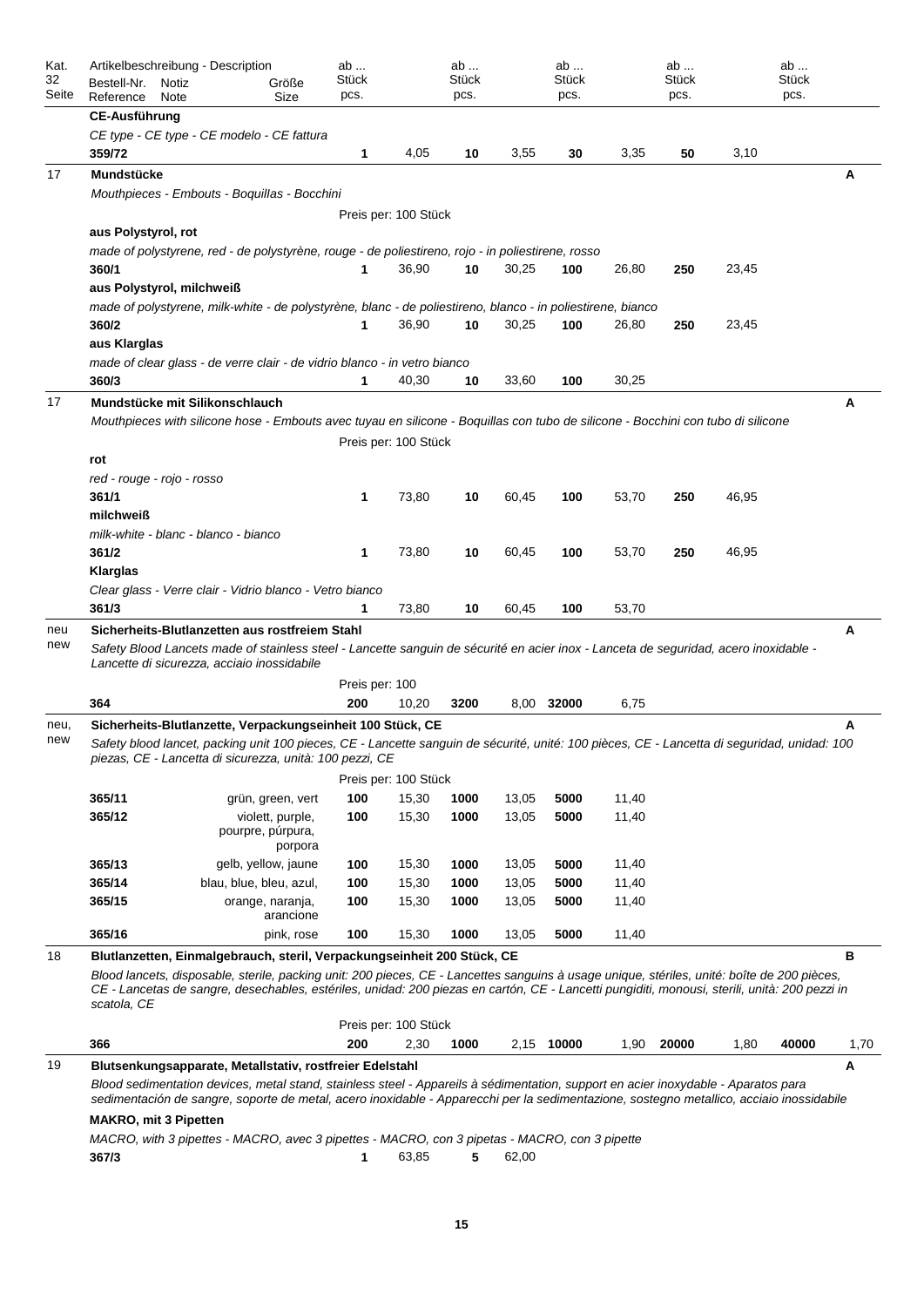| Kat.<br>32 | Bestell-Nr.                   | Artikelbeschreibung - Description<br>Notiz                                                                                                                                                          | Größe | ab<br>Stück  |        | ab<br>Stück |        | ab<br>Stück | ab<br>Stück | ab<br>Stück                                                                                                                             |
|------------|-------------------------------|-----------------------------------------------------------------------------------------------------------------------------------------------------------------------------------------------------|-------|--------------|--------|-------------|--------|-------------|-------------|-----------------------------------------------------------------------------------------------------------------------------------------|
| Seite      | Reference                     | Note                                                                                                                                                                                                | Size  | pcs.         |        | pcs.        |        | pcs.        | pcs.        | pcs.                                                                                                                                    |
|            | <b>MAKRO, mit 5 Pipetten</b>  |                                                                                                                                                                                                     |       |              |        |             |        |             |             |                                                                                                                                         |
|            | 367/5                         | MACRO, with 5 pipettes - MACRO, avec 5 pipettes - MACRO, con 5 pipetas - MACRO, con 5 pipette                                                                                                       |       | 1            | 78,05  | 5           | 73,20  |             |             |                                                                                                                                         |
|            | <b>MAKRO, mit 10 Pipetten</b> |                                                                                                                                                                                                     |       |              |        |             |        |             |             |                                                                                                                                         |
|            |                               | MACRO, with 10 pipettes - MACRO, avec 10 pipettes - MACRO, con 10 pipetas - MACRO, con 10 pipette                                                                                                   |       |              |        |             |        |             |             |                                                                                                                                         |
|            | 367/10                        |                                                                                                                                                                                                     |       | 1            | 117,65 | 5           | 113,00 |             |             |                                                                                                                                         |
|            | <b>MIKRO, mit 3 Pipetten</b>  |                                                                                                                                                                                                     |       |              |        |             |        |             |             |                                                                                                                                         |
|            |                               | MICRO, with 3 pipettes - MICRO, avec 3 pipettes - MICRO, con 3 pipetas - MICRO, con 3 pipette                                                                                                       |       |              |        |             |        |             |             |                                                                                                                                         |
|            | 369/3                         |                                                                                                                                                                                                     |       | 1            | 69,35  | 5           | 67,60  |             |             |                                                                                                                                         |
|            | <b>MIKRO, mit 5 Pipetten</b>  |                                                                                                                                                                                                     |       |              |        |             |        |             |             |                                                                                                                                         |
|            | 369/5                         | MICRO, with 5 pipettes - MICRO, avec 5 pipettes - MICRO, con 5 pipetas - MICRO, con 5 pipette                                                                                                       |       | 1            | 82,75  | 5           | 79,25  |             |             |                                                                                                                                         |
|            | <b>MIKRO, mit 10 Pipetten</b> |                                                                                                                                                                                                     |       |              |        |             |        |             |             |                                                                                                                                         |
|            |                               | MICRO, with 10 pipettes - MICRO, avec 10 pipettes - MICRO, con 10 pipetas - MICRO, con 10 pipette                                                                                                   |       |              |        |             |        |             |             |                                                                                                                                         |
|            | 369/10                        |                                                                                                                                                                                                     |       | 1            | 123,50 | 5           | 120,00 |             |             |                                                                                                                                         |
| 20         |                               | Blutsenkungsapparate, Holzstativ                                                                                                                                                                    |       |              |        |             |        |             |             | A                                                                                                                                       |
|            |                               |                                                                                                                                                                                                     |       |              |        |             |        |             |             | Blood sedimentation devices, wooden stand - Appareils à sédimentation, support en bois - Aparatos para sedimentación de sangre, soporte |
|            |                               | de madera - Apparecchi per la sedimentazione, sostegno in legno                                                                                                                                     |       |              |        |             |        |             |             |                                                                                                                                         |
|            |                               | MAKRO, mit Gummikappen, mit 3 Pipetten                                                                                                                                                              |       |              |        |             |        |             |             |                                                                                                                                         |
|            |                               | MACRO, with rubber caps, with 3 pipettes - MACRO, avec capuchons en caoutchouc, avec 3 pipettes - MACRO, con capuchones de                                                                          |       |              |        |             |        |             |             |                                                                                                                                         |
|            |                               | goma, con 3 pipetas - MACRO, con capucci in gomma, con 3 pipette                                                                                                                                    |       |              |        |             |        |             |             |                                                                                                                                         |
|            | 370/3                         | $\mathbf 1$                                                                                                                                                                                         |       | 1            | 32,40  |             |        |             |             |                                                                                                                                         |
|            |                               | MAKRO, mit Gummikappen, mit 5 Pipetten                                                                                                                                                              |       |              |        |             |        |             |             |                                                                                                                                         |
|            |                               | MACRO, with rubber caps, with 5 pipettes - MACRO, avec capuchons en caoutchouc, avec 5 pipettes - MACRO, con capuchones de<br>goma, con 5 pipetas - MACRO, con capucci in gomma, con 5 pipette      |       |              |        |             |        |             |             |                                                                                                                                         |
|            | 370/5                         |                                                                                                                                                                                                     |       | 1            | 41,35  |             |        |             |             |                                                                                                                                         |
|            |                               | <b>MAKRO, ohne Gummikappen, mit 3 Pipetten</b>                                                                                                                                                      |       |              |        |             |        |             |             |                                                                                                                                         |
|            |                               | MACRO, without rubber caps, with 3 pipettes - MACRO, sans capuchons en caoutchouc, avec 3 pipettes - MACRO, sin capuchones de                                                                       |       |              |        |             |        |             |             |                                                                                                                                         |
|            |                               | goma, con 3 pipetas - MACRO, senza capucci in gomma, con 3 pipette                                                                                                                                  |       |              |        |             |        |             |             |                                                                                                                                         |
|            | 371/3                         |                                                                                                                                                                                                     |       | 1            | 28,05  |             |        |             |             |                                                                                                                                         |
|            |                               | MAKRO, ohne Gummikappen, mit 5 Pipetten                                                                                                                                                             |       |              |        |             |        |             |             |                                                                                                                                         |
|            |                               | MACRO, without rubber caps, with 5 pipettes - MACRO, sans capuchons en caoutchouc, avec 5 pipettes - MACRO, sin capuchones de<br>goma, con 5 pipetas - MACRO, senza capucci in gomma, con 5 pipette |       |              |        |             |        |             |             |                                                                                                                                         |
|            | 371/5                         | 1                                                                                                                                                                                                   |       | 1            | 32,20  |             |        |             |             |                                                                                                                                         |
|            |                               | MIKRO, mit Gummikappen, mit 3 Pipetten                                                                                                                                                              |       |              |        |             |        |             |             |                                                                                                                                         |
|            |                               |                                                                                                                                                                                                     |       |              |        |             |        |             |             | MICRO, with rubber caps, with 3 pipettes - MICRO, avec capuchons en caoutchouc, avec 3 pipettes - MICRO, con capuchones de goma,        |
|            |                               | con 3 pipetas - MICRO, con capucci in gomma, con 3 pipette                                                                                                                                          |       |              |        |             |        |             |             |                                                                                                                                         |
|            | 375/3                         |                                                                                                                                                                                                     |       |              | 38,00  |             |        |             |             |                                                                                                                                         |
|            |                               | MIKRO, mit Gummikappen, mit 5 Pipetten                                                                                                                                                              |       |              |        |             |        |             |             |                                                                                                                                         |
|            |                               | con 5 pipetas - MICRO, con capucci in gomma, con 5 pipette                                                                                                                                          |       |              |        |             |        |             |             | MICRO, with rubber caps, with 5 pipettes - MICRO, avec capuchons en caoutchouc, avec 5 pipettes - MICRO, con capuchones de goma,        |
|            | 375/5                         | 1                                                                                                                                                                                                   |       | 1            | 48,75  |             |        |             |             |                                                                                                                                         |
|            |                               | MIKRO, ohne Gummikappen, mit 3 Pipetten                                                                                                                                                             |       |              |        |             |        |             |             |                                                                                                                                         |
|            |                               | MICRO, without rubber caps, with 3 pipettes - MICRO, sans capuchons en caoutchouc, avec 3 pipettes - MICRO, sin capuchones de                                                                       |       |              |        |             |        |             |             |                                                                                                                                         |
|            |                               | goma, con 3 pipetas - MICRO, senza capucci in gomma, con 3 pipette                                                                                                                                  |       |              |        |             |        |             |             |                                                                                                                                         |
|            | 376/3                         | 1                                                                                                                                                                                                   |       | 1            | 34,75  |             |        |             |             |                                                                                                                                         |
|            |                               | MIKRO, ohne Gummikappen, mit 5 Pipetten                                                                                                                                                             |       |              |        |             |        |             |             |                                                                                                                                         |
|            |                               | MICRO, without rubber caps, with 5 pipettes - MICRO, sans capuchons en caoutchouc, avec 5 pipettes - MICRO, sin capuchones de<br>goma, con 5 pipetas - MICRO, senza capucci in gomma, con 5 pipette |       |              |        |             |        |             |             |                                                                                                                                         |
|            | 376/5                         | 1                                                                                                                                                                                                   |       | $\mathbf{1}$ | 42,55  |             |        |             |             |                                                                                                                                         |
| 19,21      |                               | Blutsenkungsapparate, Plexiglas-Stativ                                                                                                                                                              |       |              |        |             |        |             |             | А                                                                                                                                       |
|            |                               |                                                                                                                                                                                                     |       |              |        |             |        |             |             | Blood sedimentation devices, Plexiglas stand - Appareils à sédimentation, support de plexiglas - Aparatos para sedimentación de sangre, |
|            |                               | soporte de plexiglas - Apparecchi per la sedimentazione, supporto in plexiglas                                                                                                                      |       |              |        |             |        |             |             |                                                                                                                                         |
|            | <b>MAKRO, mit 3 Pipetten</b>  |                                                                                                                                                                                                     |       |              |        |             |        |             |             |                                                                                                                                         |
|            | 377/3                         | MACRO, with 3 pipettes - MACRO, avec 3 pipettes - MACRO, con 3 pipetas - MACRO, con 3 pipette                                                                                                       |       | 1            | 59,45  | 5           | 57,10  |             |             |                                                                                                                                         |
|            | <b>MAKRO, mit 5 Pipetten</b>  |                                                                                                                                                                                                     |       |              |        |             |        |             |             |                                                                                                                                         |
|            |                               | MACRO, with 5 pipettes - MACRO, avec 5 pipettes - MACRO, con 5 pipetas - MACRO, con 5 pipette                                                                                                       |       |              |        |             |        |             |             |                                                                                                                                         |
|            | 377/5                         |                                                                                                                                                                                                     |       | 1            | 77,45  | 5           | 74,60  |             |             |                                                                                                                                         |
|            |                               |                                                                                                                                                                                                     |       |              |        |             |        |             |             |                                                                                                                                         |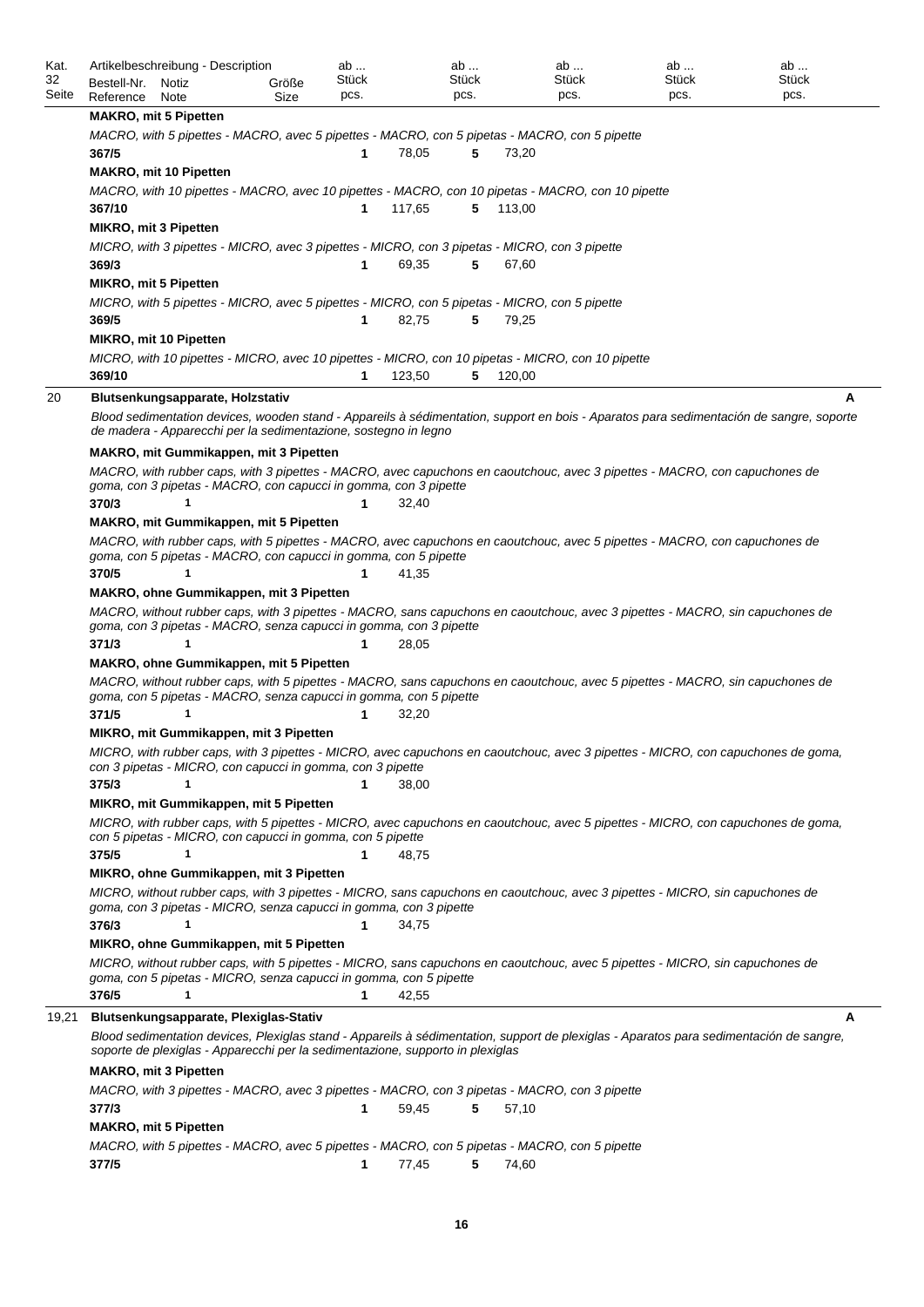| Kat.<br>32<br>Seite | Artikelbeschreibung - Description<br>Bestell-Nr.<br>Notiz<br>Größe<br>Reference<br>Size<br>Note                                                                                                                                                                                                                                     |               | ab<br><b>Stück</b><br>pcs. |        | ab<br><b>Stück</b><br>pcs. |        | ab<br>Stück<br>pcs. |       | ab<br><b>Stück</b><br>pcs. |      | ab<br><b>Stück</b><br>pcs. |   |  |  |  |
|---------------------|-------------------------------------------------------------------------------------------------------------------------------------------------------------------------------------------------------------------------------------------------------------------------------------------------------------------------------------|---------------|----------------------------|--------|----------------------------|--------|---------------------|-------|----------------------------|------|----------------------------|---|--|--|--|
|                     | <b>MAKRO, mit 10 Pipetten</b>                                                                                                                                                                                                                                                                                                       |               |                            |        |                            |        |                     |       |                            |      |                            |   |  |  |  |
|                     | MACRO, with 10 pipettes - MACRO, avec 10 pipettes - MACRO, con 10 pipetas - MACRO, con 10 pipette                                                                                                                                                                                                                                   |               |                            |        |                            |        |                     |       |                            |      |                            |   |  |  |  |
|                     | 377/10                                                                                                                                                                                                                                                                                                                              |               | 1                          | 122,30 | 5                          | 117,65 |                     |       |                            |      |                            |   |  |  |  |
|                     | <b>MIKRO, mit 3 Pipetten</b>                                                                                                                                                                                                                                                                                                        |               |                            |        |                            |        |                     |       |                            |      |                            |   |  |  |  |
|                     | MICRO, with 3 pipettes - MICRO, avec 3 pipettes - MICRO, con 3 pipetas - MICRO, con 3 pipette                                                                                                                                                                                                                                       |               |                            |        |                            |        |                     |       |                            |      |                            |   |  |  |  |
|                     | 378/3                                                                                                                                                                                                                                                                                                                               |               | 1                          | 62,70  | 5                          | 59,40  |                     |       |                            |      |                            |   |  |  |  |
|                     | <b>MIKRO, mit 5 Pipetten</b>                                                                                                                                                                                                                                                                                                        |               |                            |        |                            |        |                     |       |                            |      |                            |   |  |  |  |
|                     | MICRO, with 5 pipettes - MICRO, avec 5 pipettes - MICRO, con 5 pipetas - MICRO, con 5 pipette                                                                                                                                                                                                                                       |               |                            | 81,50  |                            |        |                     |       |                            |      |                            |   |  |  |  |
|                     | 378/5<br><b>MIKRO, mit 10 Pipetten</b>                                                                                                                                                                                                                                                                                              |               | 1                          |        | 5                          | 77,85  |                     |       |                            |      |                            |   |  |  |  |
|                     | MICRO, with 10 pipettes - MICRO, avec 10 pipettes - MICRO, con 10 pipetas - MICRO, con 10 pipette                                                                                                                                                                                                                                   |               |                            |        |                            |        |                     |       |                            |      |                            |   |  |  |  |
|                     | 378/10                                                                                                                                                                                                                                                                                                                              |               | 1                          | 128,90 | 5                          | 125,15 |                     |       |                            |      |                            |   |  |  |  |
| 19,21               | Senkograd-Oliven nach Dr. Schütz                                                                                                                                                                                                                                                                                                    |               |                            |        |                            |        |                     |       |                            |      |                            | A |  |  |  |
|                     | Senkograd olives according to Dr. Schütz - Olives en caoutchouc d'après Dr. Schütz - Olivas de goma según Dr. Schütz - Olivi in gomma<br>secondo Dr. Schütz                                                                                                                                                                         |               |                            |        |                            |        |                     |       |                            |      |                            |   |  |  |  |
|                     | 377/14                                                                                                                                                                                                                                                                                                                              |               | 1                          | 1,70   | 10                         | 1,50   |                     |       |                            |      |                            |   |  |  |  |
| 19,21               | Spezial-Gummikappen                                                                                                                                                                                                                                                                                                                 |               |                            |        |                            |        |                     |       |                            |      |                            | A |  |  |  |
|                     | Special rubber caps - Obturateurs en caoutchouc - Capuchones de goma - Cappucci in gomma                                                                                                                                                                                                                                            |               |                            |        |                            |        |                     |       |                            |      |                            |   |  |  |  |
|                     | 377/15                                                                                                                                                                                                                                                                                                                              |               | 1                          | 0,55   | 10                         | 0,50   |                     |       |                            |      |                            |   |  |  |  |
| 22                  | <b>Blutmischgläser</b>                                                                                                                                                                                                                                                                                                              |               |                            |        |                            |        |                     |       |                            |      |                            | A |  |  |  |
|                     | Blood diluting tubes - Tubes-mélangeurs - Tubos mezcla-sangre - Provetti mescolatori                                                                                                                                                                                                                                                |               |                            |        |                            |        |                     |       |                            |      |                            |   |  |  |  |
|                     |                                                                                                                                                                                                                                                                                                                                     |               |                            |        |                            |        |                     |       |                            |      |                            |   |  |  |  |
|                     | Preis per: 100 Stück<br>mit Gummistopfen                                                                                                                                                                                                                                                                                            |               |                            |        |                            |        |                     |       |                            |      |                            |   |  |  |  |
|                     | with rubber stopper - avec bouchon caoutchouc - con tapón de goma - con tappo di gomma                                                                                                                                                                                                                                              |               |                            |        |                            |        |                     |       |                            |      |                            |   |  |  |  |
|                     | 379                                                                                                                                                                                                                                                                                                                                 | ca. 60x11/12  | 1                          | 70,75  | 10                         | 63,25  | 100                 | 58,95 |                            |      |                            |   |  |  |  |
|                     | ohne Gummistopfen                                                                                                                                                                                                                                                                                                                   |               |                            |        |                            |        |                     |       |                            |      |                            |   |  |  |  |
|                     | without rubber stopper - sans bouchon caoutchouc - sin tapón de goma - senza tappo di gomma<br>379/12<br>ca. 60x11/12 mm<br>1<br>23,30<br>10<br>16,30<br>100<br>15,00                                                                                                                                                               |               |                            |        |                            |        |                     |       |                            |      |                            |   |  |  |  |
|                     |                                                                                                                                                                                                                                                                                                                                     |               |                            |        |                            |        |                     |       |                            |      |                            |   |  |  |  |
| 23                  | A<br>Blutsenkungspipetten nach Westergren-Katz, Klarglas, CE<br>Blood sedimentation pipettes according to Westergren-Katz, clear glass, CE - Pipettes d'après Westergren-Katz, verre clair, CE - Pipetas<br>según Westergren-Katz, vidrio blanco, CE - Pipette secondo Westergren-Katz, vetro bianco, CE                            |               |                            |        |                            |        |                     |       |                            |      |                            |   |  |  |  |
|                     | 380                                                                                                                                                                                                                                                                                                                                 | 300 mm        | 1                          | 1,30   | 10                         | 1,10   | 50                  | 1,00  | 100                        | 0,95 |                            |   |  |  |  |
|                     | 380/305                                                                                                                                                                                                                                                                                                                             | 305 mm        | 1                          | 1,60   | 10                         | 1,25   |                     |       |                            |      |                            |   |  |  |  |
| 23                  |                                                                                                                                                                                                                                                                                                                                     |               |                            |        |                            |        |                     |       |                            |      |                            |   |  |  |  |
|                     | Blutsenkungspipetten Mikro, CE<br>Blood sedimentation pipettes Micro, CE - Pipettes à sédimentation Micro, CE - Pipetas para sedimentación Micro, CE - Pipette per la<br>sedimentazione Micro, CE                                                                                                                                   |               |                            |        |                            |        |                     |       |                            |      |                            |   |  |  |  |
|                     | 382                                                                                                                                                                                                                                                                                                                                 | 300 mm        | 1                          | 3,30   | 10                         | 2,95   | 50                  | 2,80  |                            |      |                            |   |  |  |  |
| 20,22               | Kapillarpipetten                                                                                                                                                                                                                                                                                                                    |               |                            |        |                            |        |                     |       |                            |      |                            | A |  |  |  |
| ,23                 | Capillary pipettes - Pipettes capillaires - Pipetas capilares - Pipette capillari                                                                                                                                                                                                                                                   |               |                            |        |                            |        |                     |       |                            |      |                            |   |  |  |  |
|                     | 383                                                                                                                                                                                                                                                                                                                                 | $0,06/0,2$ ml | 1                          | 4,75   |                            |        |                     |       |                            |      |                            |   |  |  |  |
|                     | 383/08                                                                                                                                                                                                                                                                                                                              | $0,08/0,2$ ml | 1                          | 4,75   |                            |        |                     |       |                            |      |                            |   |  |  |  |
| 23                  | Blutsenkungspipetten nach Westergren-Adler, CE                                                                                                                                                                                                                                                                                      |               |                            |        |                            |        |                     |       |                            |      |                            | A |  |  |  |
|                     | Blood sedimentation pipettes according to Westergren-Adler, CE - Pipettes d'après Westergren-Adler, CE - Pipetas según Westergren-<br>Adler, CE - Pipette secondo Westergren-Adler, CE                                                                                                                                              |               |                            |        |                            |        |                     |       |                            |      |                            |   |  |  |  |
|                     | 385                                                                                                                                                                                                                                                                                                                                 | 300 mm        | 1                          | 3,30   |                            |        |                     |       |                            |      |                            |   |  |  |  |
| 23,                 | Safety-Westergrenpipetten mit Saugkolben, CE                                                                                                                                                                                                                                                                                        |               |                            |        |                            |        |                     |       |                            |      |                            | A |  |  |  |
| 116                 | Safety Westergren pipettes with plunger, CE - Safety pipettes à sédimentation Westergren avec piston, CE - Safety pipetas Westergren con<br>pistón, CE - Safety pipette Westergren con pistone, CE                                                                                                                                  |               |                            |        |                            |        |                     |       |                            |      |                            |   |  |  |  |
|                     | 386                                                                                                                                                                                                                                                                                                                                 |               | 1                          | 10,25  | 10                         | 9,45   |                     |       |                            |      |                            |   |  |  |  |
| 22                  | Blutsenkungsapparat aus Plexiglas mit Safety-Pipetten, mit Saugkolben                                                                                                                                                                                                                                                               |               |                            |        |                            |        |                     |       |                            |      |                            | A |  |  |  |
|                     | Blood sedimentation device made of Plexiglas with safety pipettes, with plunger - Appareil à sédimentation de plexiglas avec safety pipettes,<br>avec piston - Aparato para sedimentación de sangre de Plexiglas con safety pipetas, con pistón - Apparecchi per la sedimentazione, in<br>plexiglas con safety pipette, con pistone |               |                            |        |                            |        |                     |       |                            |      |                            |   |  |  |  |
|                     | mit 3 Pipetten                                                                                                                                                                                                                                                                                                                      |               |                            |        |                            |        |                     |       |                            |      |                            |   |  |  |  |
|                     | with 3 pipettes - avec 3 pipettes - con 3 pipetas - con 3 pipette<br>387/3                                                                                                                                                                                                                                                          |               | 1                          | 82,10  |                            |        |                     |       |                            |      |                            |   |  |  |  |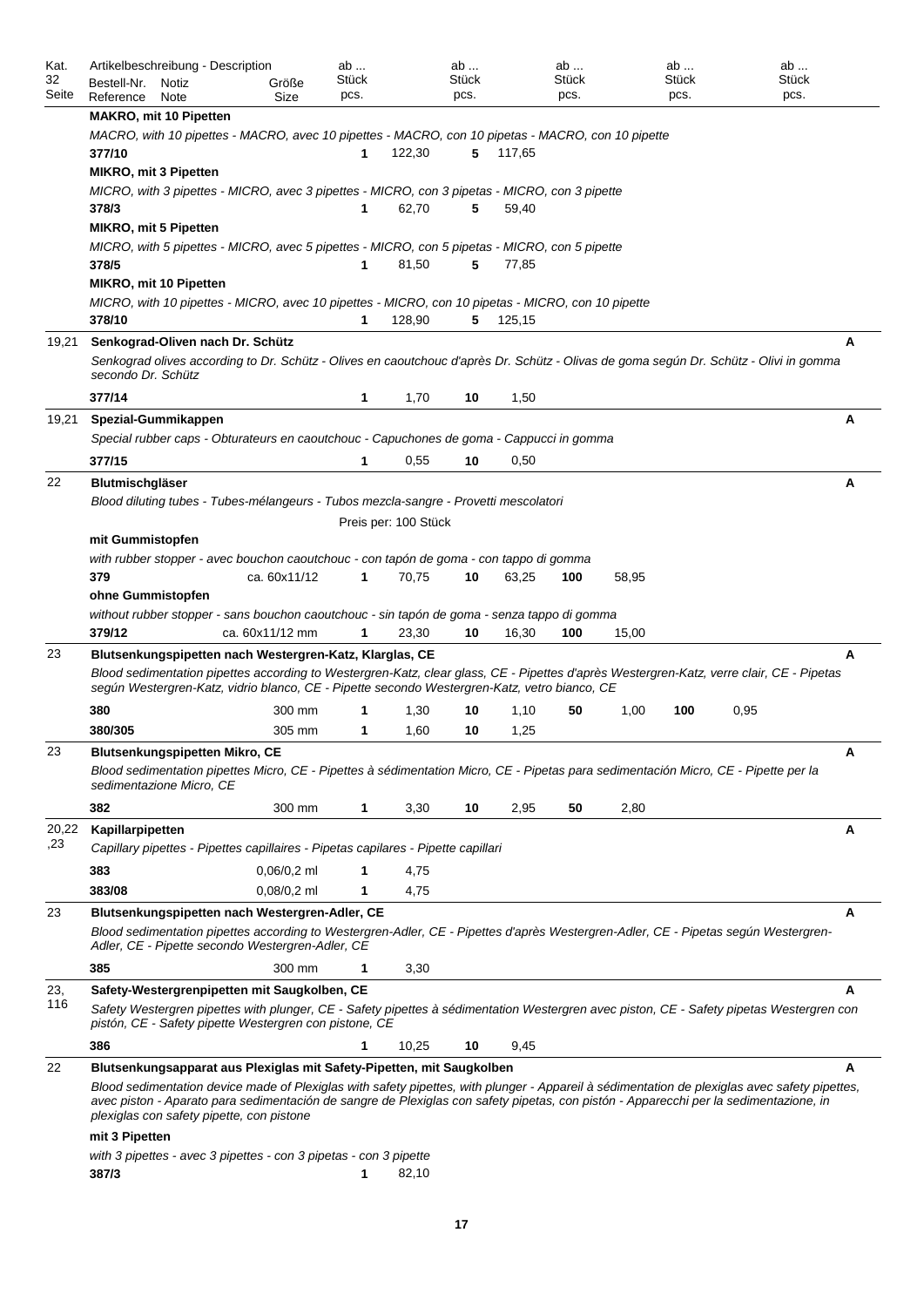| Kat.<br>32<br>Seite | Artikelbeschreibung - Description<br>Bestell-Nr.<br>Notiz<br>Reference<br>Note                                                                                                                                                               |                                                                                                                                                                                                                                                 | Größe<br>Size                | ab<br>Stück<br>pcs. |                | ab<br>Stück<br>pcs. |                | ab<br>Stück<br>pcs. | pcs. | ab<br>Stück | ab<br><b>Stück</b><br>pcs. |  |  |  |
|---------------------|----------------------------------------------------------------------------------------------------------------------------------------------------------------------------------------------------------------------------------------------|-------------------------------------------------------------------------------------------------------------------------------------------------------------------------------------------------------------------------------------------------|------------------------------|---------------------|----------------|---------------------|----------------|---------------------|------|-------------|----------------------------|--|--|--|
|                     | mit 5 Pipetten                                                                                                                                                                                                                               |                                                                                                                                                                                                                                                 |                              |                     |                |                     |                |                     |      |             |                            |  |  |  |
|                     | 387/5                                                                                                                                                                                                                                        | with 5 pipettes - avec 5 pipettes - con 5 pipetas - con 5 pipette                                                                                                                                                                               |                              | 1                   | 117,50         |                     |                |                     |      |             |                            |  |  |  |
|                     | mit 10 Pipetten                                                                                                                                                                                                                              |                                                                                                                                                                                                                                                 |                              |                     |                |                     |                |                     |      |             |                            |  |  |  |
|                     | 387/10                                                                                                                                                                                                                                       | with 10 pipettes - avec 10 pipettes - con 10 pipetas - con 10 pipette                                                                                                                                                                           |                              | 1                   | 198,55         |                     |                |                     |      |             |                            |  |  |  |
| 23                  |                                                                                                                                                                                                                                              | Bürsten für Westergren-Pipetten                                                                                                                                                                                                                 |                              |                     |                |                     |                |                     |      |             | A                          |  |  |  |
|                     | Westergren                                                                                                                                                                                                                                   | Brushes for Westergren pipettes - Goupillons pour pipettes Westergren - Cepillos para pipetas Westergren - Spazzolini per pipette                                                                                                               |                              |                     |                |                     |                |                     |      |             |                            |  |  |  |
|                     | 388/1                                                                                                                                                                                                                                        |                                                                                                                                                                                                                                                 |                              | 1                   | 2,00           | 10                  | 1,75           | 50                  | 1,45 |             |                            |  |  |  |
| 20,22               | Sauggummikappen                                                                                                                                                                                                                              |                                                                                                                                                                                                                                                 |                              |                     |                |                     |                |                     |      |             | A                          |  |  |  |
|                     |                                                                                                                                                                                                                                              | Suction rubber caps - Capuchons d'aspiration en caoutchouc - Bulbos de succión de goma - Cappucci d'aspirazione in gomma                                                                                                                        |                              |                     |                |                     |                |                     |      |             |                            |  |  |  |
|                     | 389                                                                                                                                                                                                                                          |                                                                                                                                                                                                                                                 |                              | 1                   | 2,50           | 10                  | 2,25           | 50                  | 2,00 |             |                            |  |  |  |
| 24,                 |                                                                                                                                                                                                                                              | Kapillarpipetten nach Crecelius-Seifert, 0,1/0,2 ml                                                                                                                                                                                             |                              |                     |                |                     |                |                     |      |             | A                          |  |  |  |
| 33                  |                                                                                                                                                                                                                                              | Capillary pipettes according to Crecelius-Seifert, 0.1/0.2 ml - Pipettes capillaires d'après Crecelius-Seifert, 0,1/0,2 ml - Pipetas capilares<br>seqún Crecelius-Seifert, 0,1/0,2 ml - Pipette capillari secondo Crecelius-Seifert, 0,1/0,2 ml |                              |                     |                |                     |                |                     |      |             |                            |  |  |  |
|                     | Klarglas                                                                                                                                                                                                                                     |                                                                                                                                                                                                                                                 |                              |                     |                |                     |                |                     |      |             |                            |  |  |  |
|                     | 401                                                                                                                                                                                                                                          | Clear glass - Verre clair - Vidrio blanco - Vetro bianco                                                                                                                                                                                        | ca. 20 cm                    | 1                   | 1,70           | 10                  | 1,50           | 50                  | 1,35 |             |                            |  |  |  |
|                     |                                                                                                                                                                                                                                              | dito, mit Toleranzangabe, konformitätsbescheinigt                                                                                                                                                                                               |                              |                     |                |                     |                |                     |      |             |                            |  |  |  |
|                     | 401H/7                                                                                                                                                                                                                                       | ditto, with tolerance information, conformity-certified - la même chose, tolérance indiquée, certifiées conforme - ídem, tolerancia indicada,<br>con certificación de conformidad - solite, tolleranza indicata, con certificato di conformità  | ca. 20 cm                    | 1                   | 5,70           |                     |                |                     |      |             |                            |  |  |  |
| 26                  |                                                                                                                                                                                                                                              |                                                                                                                                                                                                                                                 |                              |                     |                |                     |                |                     |      |             | A                          |  |  |  |
|                     | Deckgläser für Haemacytometer, CE-Ausführung<br>Cover glasses for hemocytometers, CE type - Lamelles planées pour hématimètre, CE type - Cubre-objetos para hemacitómetro, CE<br>modelo - Vetrini copri-oggetto per emocitometro, CE fattura |                                                                                                                                                                                                                                                 |                              |                     |                |                     |                |                     |      |             |                            |  |  |  |
|                     | 412/7                                                                                                                                                                                                                                        |                                                                                                                                                                                                                                                 | 30x30 mm                     | 10                  | 1,30           | 100                 | 1,15           |                     |      |             |                            |  |  |  |
|                     | 415/7                                                                                                                                                                                                                                        |                                                                                                                                                                                                                                                 | 20x26 mm                     | 10                  | 0,85           | 100                 | 0,75           | 500                 | 0,70 |             |                            |  |  |  |
|                     | 416/7                                                                                                                                                                                                                                        |                                                                                                                                                                                                                                                 | 22x22 mm                     | 10                  | 1,00           | 100                 | 0,90           |                     |      |             |                            |  |  |  |
|                     | 417/7                                                                                                                                                                                                                                        |                                                                                                                                                                                                                                                 | 24x24 mm                     | 10                  | 1,00           | 100                 | 0,90           |                     |      |             |                            |  |  |  |
| $27 - 30$           |                                                                                                                                                                                                                                              | Haemacytometer, nur für Export außerhalb EU                                                                                                                                                                                                     |                              |                     |                |                     |                |                     |      |             | A                          |  |  |  |
|                     |                                                                                                                                                                                                                                              | Hemocytometers, for export outside EU only - Hématimètres, pour exportation hors de UE - Hemacitometrós, para exportación fuera de la<br>UE - Emocitometri, per esportazione fuori UE                                                           |                              |                     |                |                     |                |                     |      |             |                            |  |  |  |
|                     | einfach                                                                                                                                                                                                                                      |                                                                                                                                                                                                                                                 |                              |                     |                |                     |                |                     |      |             |                            |  |  |  |
|                     |                                                                                                                                                                                                                                              | single ruling - quadrillage simple - graduación sencilla - reticolo semplice                                                                                                                                                                    |                              |                     |                |                     |                |                     |      |             |                            |  |  |  |
|                     | 420/1                                                                                                                                                                                                                                        |                                                                                                                                                                                                                                                 | Thoma                        | 1<br>1              | 32,85          | 5                   | 31,95          |                     |      |             |                            |  |  |  |
|                     | 421/1<br>423/1                                                                                                                                                                                                                               |                                                                                                                                                                                                                                                 | Neubauer<br>Bürker           | 1                   | 32,85<br>32,85 | 5<br>5              | 31,95<br>31,95 |                     |      |             |                            |  |  |  |
|                     | 426/1                                                                                                                                                                                                                                        |                                                                                                                                                                                                                                                 | Nageotte                     | 1                   | 39,65          |                     |                |                     |      |             |                            |  |  |  |
|                     | 429/1                                                                                                                                                                                                                                        |                                                                                                                                                                                                                                                 | Fuchs-Rosenthal              | 1                   | 32,85          | 5                   | 31,95          |                     |      |             |                            |  |  |  |
|                     | 433/1                                                                                                                                                                                                                                        |                                                                                                                                                                                                                                                 | Malassez                     | 1                   | 32,85          |                     |                |                     |      |             |                            |  |  |  |
|                     | doppelt                                                                                                                                                                                                                                      |                                                                                                                                                                                                                                                 |                              |                     |                |                     |                |                     |      |             |                            |  |  |  |
|                     |                                                                                                                                                                                                                                              | double ruling - quadrillage double - graduación doble - reticolo doppio                                                                                                                                                                         |                              |                     |                |                     |                |                     |      |             |                            |  |  |  |
|                     | 420/2                                                                                                                                                                                                                                        |                                                                                                                                                                                                                                                 | Thoma                        | 1                   | 35,30          | 5                   | 34,10          |                     |      |             |                            |  |  |  |
|                     | 421/2                                                                                                                                                                                                                                        |                                                                                                                                                                                                                                                 | Neubauer                     | 1                   | 35,30          | 5                   | 34,10          |                     |      |             |                            |  |  |  |
|                     | 422/2                                                                                                                                                                                                                                        |                                                                                                                                                                                                                                                 | Neubauer improved            | 1                   | 35,30          | 5                   | 34,10          |                     |      |             |                            |  |  |  |
|                     | 423/2                                                                                                                                                                                                                                        |                                                                                                                                                                                                                                                 | Bürker                       | 1                   | 35,30          | 5                   | 34,10          |                     |      |             |                            |  |  |  |
|                     | 424/2                                                                                                                                                                                                                                        |                                                                                                                                                                                                                                                 | Türk                         | 1                   | 35,30          | 5                   | 34,10          |                     |      |             |                            |  |  |  |
|                     | 425/2                                                                                                                                                                                                                                        |                                                                                                                                                                                                                                                 | Bürker/Türk                  | 1                   | 35,30          | 5                   | 34,10          |                     |      |             |                            |  |  |  |
|                     | 427/2<br>429/2                                                                                                                                                                                                                               |                                                                                                                                                                                                                                                 | Thoma neu<br>Fuchs-Rosenthal | 1<br>1              | 35,30<br>35,30 | 5<br>5              | 34,10<br>34,10 |                     |      |             |                            |  |  |  |
|                     | 433/2                                                                                                                                                                                                                                        |                                                                                                                                                                                                                                                 | Malassez                     | 1                   | 35,30          |                     |                |                     |      |             |                            |  |  |  |
|                     |                                                                                                                                                                                                                                              | doppelt, mit Federklammer                                                                                                                                                                                                                       |                              |                     |                |                     |                |                     |      |             |                            |  |  |  |
|                     |                                                                                                                                                                                                                                              | double ruling, with spring clip - quadrillage double, avec pince - graduación doble, con pinza - reticolo doppio, con pinza                                                                                                                     |                              |                     |                |                     |                |                     |      |             |                            |  |  |  |
|                     | 420/3                                                                                                                                                                                                                                        |                                                                                                                                                                                                                                                 | Thoma                        | 1                   | 46,75          | 5                   | 45,60          |                     |      |             |                            |  |  |  |
|                     | 421/3                                                                                                                                                                                                                                        |                                                                                                                                                                                                                                                 | Neubauer                     | $\mathbf{1}$        | 46,75          | 5                   | 45,60          |                     |      |             |                            |  |  |  |
|                     | 423/3                                                                                                                                                                                                                                        |                                                                                                                                                                                                                                                 | Bürker                       | $\mathbf{1}$        | 46,75          | 5                   | 45,60          |                     |      |             |                            |  |  |  |
|                     | 425/3                                                                                                                                                                                                                                        |                                                                                                                                                                                                                                                 | Bürker/Türk                  | $\mathbf{1}$        | 46,75          | 5                   | 45,60          |                     |      |             |                            |  |  |  |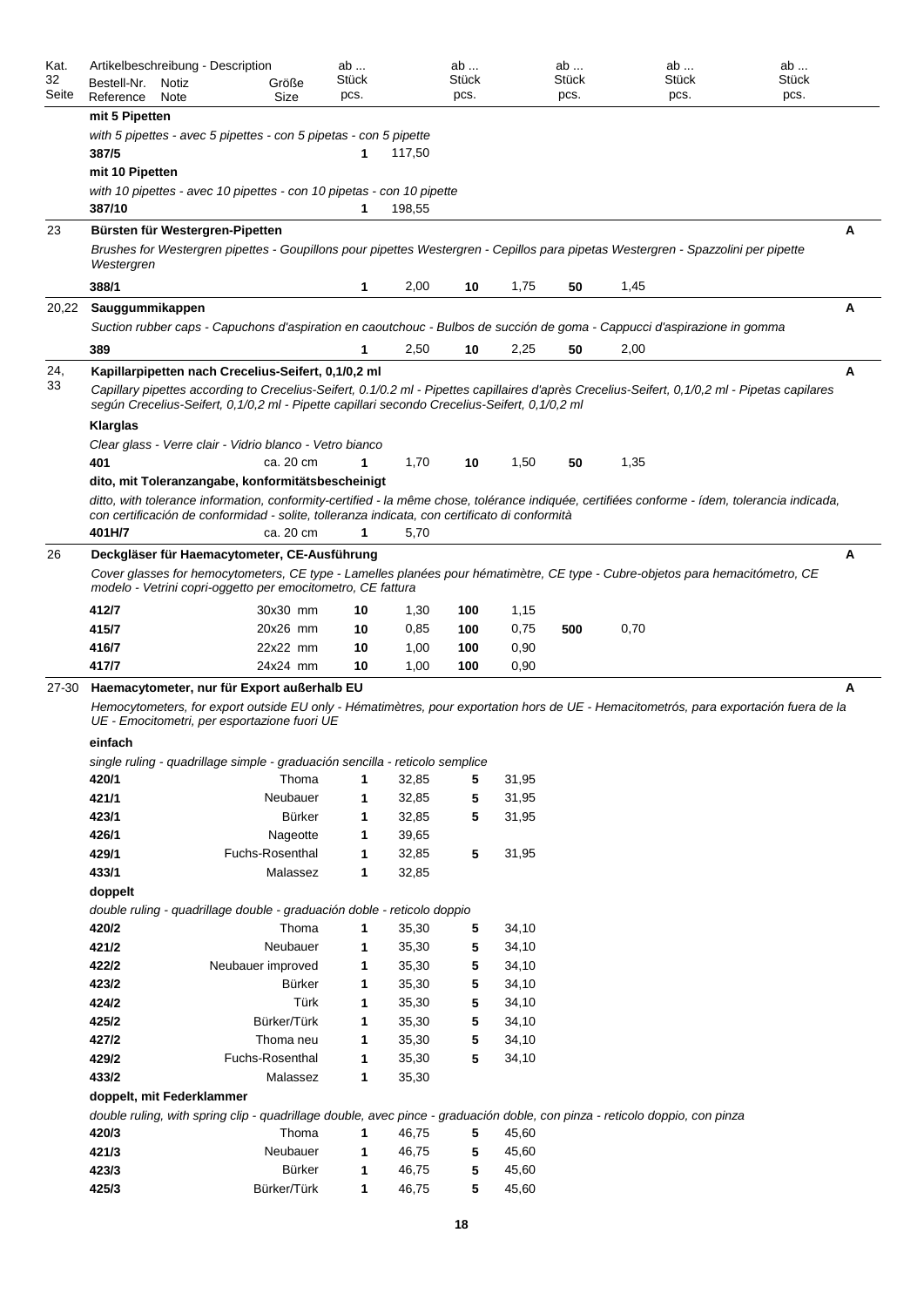| Seite | Artikelbeschreibung - Description<br>Bestell-Nr.<br>Notiz<br>Reference<br>Note | Größe<br>Size                                                                                                                                                                                                                            | ab<br>Stück<br>pcs. |       | ab<br><b>Stück</b><br>pcs. |       | ab<br>Stück<br>pcs. | ab<br>Stück<br>pcs. | ab<br><b>Stück</b><br>pcs. |
|-------|--------------------------------------------------------------------------------|------------------------------------------------------------------------------------------------------------------------------------------------------------------------------------------------------------------------------------------|---------------------|-------|----------------------------|-------|---------------------|---------------------|----------------------------|
|       | 429/3                                                                          | Fuchs-Rosenthal                                                                                                                                                                                                                          | 1                   | 46,75 | 5                          | 45,60 |                     |                     |                            |
|       | doppelt, hell-linig                                                            |                                                                                                                                                                                                                                          |                     |       |                            |       |                     |                     |                            |
|       |                                                                                | double ruling, bright lines - quadrillage double, réseau métallisé - graduación doble, lineas brillantes - reticolo doppio, linee chiare                                                                                                 |                     |       |                            |       |                     |                     |                            |
|       | 421/12                                                                         | Neubauer                                                                                                                                                                                                                                 | 1                   | 65,65 | 5                          | 62,95 |                     |                     |                            |
|       | 422/12                                                                         | Neubauer improved                                                                                                                                                                                                                        | 1                   | 65,65 | 5                          | 62,95 |                     |                     |                            |
|       | 429/12                                                                         | Fuchs-Rosenthal                                                                                                                                                                                                                          | 1                   | 65,65 | 5                          | 62,95 |                     |                     |                            |
| 27-30 |                                                                                | Zählkammern, nur für Export außerhalb EU                                                                                                                                                                                                 |                     |       |                            |       |                     |                     | A                          |
|       |                                                                                | Counting chambers, for export outside EU only - Cellules de numération, pour exportation hors de UE - Cámaras, para exportación fuera de<br>la UE - Camere contaglobuli, per esportazione fuori UE                                       |                     |       |                            |       |                     |                     |                            |
|       | einfach                                                                        |                                                                                                                                                                                                                                          |                     |       |                            |       |                     |                     |                            |
|       |                                                                                | single ruling - quadrillage simple - graduación sencilla - reticolo semplice                                                                                                                                                             |                     |       |                            |       |                     |                     |                            |
|       | 440/1                                                                          | Thoma                                                                                                                                                                                                                                    | 1                   | 22,55 | 5                          | 21,60 |                     |                     |                            |
|       | 441/1                                                                          | Neubauer                                                                                                                                                                                                                                 | 1                   | 22,55 | 5                          | 21,60 |                     |                     |                            |
|       | 443/1                                                                          | <b>Bürker</b>                                                                                                                                                                                                                            | 1                   | 22,55 | 5                          | 21,60 |                     |                     |                            |
|       | 446/1                                                                          | Nageotte,                                                                                                                                                                                                                                | 1                   | 29,35 | 5                          | 27,55 |                     |                     |                            |
|       |                                                                                | horizontales Teilnetz                                                                                                                                                                                                                    |                     |       |                            |       |                     |                     |                            |
|       | 449/1                                                                          | Fuchs-Rosenthal                                                                                                                                                                                                                          | 1                   | 22,55 | 5                          | 21,60 |                     |                     |                            |
|       | 453/1                                                                          | Malassez                                                                                                                                                                                                                                 | 1                   | 22,55 | 5                          | 21,60 |                     |                     |                            |
|       | doppelt                                                                        |                                                                                                                                                                                                                                          |                     |       |                            |       |                     |                     |                            |
|       |                                                                                | double ruling - quadrillage double - graduación doble - reticolo doppio                                                                                                                                                                  |                     |       |                            |       |                     |                     |                            |
|       | 440/2                                                                          | Thoma                                                                                                                                                                                                                                    | 1                   | 24,95 | 5                          | 23,75 |                     |                     |                            |
|       | 441/2                                                                          | Neubauer                                                                                                                                                                                                                                 | 1                   | 24,95 | 5                          | 23,75 |                     |                     |                            |
|       | 442/2                                                                          | Neubauer improved                                                                                                                                                                                                                        | 1                   | 24,95 | 5                          | 23,75 |                     |                     |                            |
|       | 443/2                                                                          | <b>Bürker</b>                                                                                                                                                                                                                            | 1                   | 26,85 | 5                          | 23,30 |                     |                     |                            |
|       | 444/2                                                                          | Türk                                                                                                                                                                                                                                     | 1                   | 24,95 | 5                          | 23,75 |                     |                     |                            |
|       | 445/2                                                                          | Bürker/Türk                                                                                                                                                                                                                              | 1                   | 24,95 | 5                          | 23,75 |                     |                     |                            |
|       | 446/2                                                                          | Nageotte,                                                                                                                                                                                                                                | 1                   | 34,00 | 5                          | 32,20 |                     |                     |                            |
|       |                                                                                | horizontales Teilnetz                                                                                                                                                                                                                    |                     |       |                            |       |                     |                     |                            |
|       | 447/2                                                                          | Thoma neu                                                                                                                                                                                                                                | 1                   | 24,95 | 5                          | 23,75 |                     |                     |                            |
|       | 449/2                                                                          | Fuchs-Rosenthal                                                                                                                                                                                                                          | 1                   | 24,95 | 5                          | 23,75 |                     |                     |                            |
|       | 450/2                                                                          | Jessen                                                                                                                                                                                                                                   | 1                   | 31,95 |                            |       |                     |                     |                            |
|       | 452/2                                                                          | <b>Schilling Kreuznetz</b>                                                                                                                                                                                                               | 1                   | 31,95 |                            |       |                     |                     |                            |
|       | 453/2                                                                          | Malassez                                                                                                                                                                                                                                 | 1                   | 24,95 | 5                          | 23,75 |                     |                     |                            |
|       | doppelt, mit Federklammer                                                      |                                                                                                                                                                                                                                          |                     |       |                            |       |                     |                     |                            |
|       |                                                                                | double ruling, with spring clip - quadrillage double, avec pince - graduación doble, con pinza - reticolo doppio, con pinza                                                                                                              |                     |       |                            |       |                     |                     |                            |
|       | 440/3                                                                          | Thoma                                                                                                                                                                                                                                    | 1                   | 36,40 | 5                          | 35,30 |                     |                     |                            |
|       | 441/3                                                                          | Neubauer                                                                                                                                                                                                                                 | 1                   | 36,40 | 5                          | 35,30 |                     |                     |                            |
|       | 443/3                                                                          | <b>Bürker</b>                                                                                                                                                                                                                            | 1                   | 36,40 | 5                          | 35,30 |                     |                     |                            |
|       | 445/3                                                                          | Bürker/Türk                                                                                                                                                                                                                              | $\mathbf{1}$        | 36,40 | 5                          | 35,30 |                     |                     |                            |
|       | 449/3                                                                          | Fuchs-Rosenthal                                                                                                                                                                                                                          | 1                   | 36,40 | 5                          | 35,30 |                     |                     |                            |
|       | doppelt, hell-linig                                                            |                                                                                                                                                                                                                                          |                     |       |                            |       |                     |                     |                            |
|       |                                                                                |                                                                                                                                                                                                                                          |                     |       |                            |       |                     |                     |                            |
|       | 441/12                                                                         | double ruling, bright lines - quadrillage double, réseau métallisé - graduación doble, lineas brillantes - reticolo doppio, linee chiare<br>Neubauer                                                                                     | $\mathbf{1}$        | 55,35 | 5                          |       |                     |                     |                            |
|       |                                                                                |                                                                                                                                                                                                                                          |                     |       |                            | 52,60 |                     |                     |                            |
|       | 442/12<br>449/12                                                               | Neubauer improved<br>Fuchs-Rosenthal                                                                                                                                                                                                     | 1                   | 55,35 | 5                          | 52,60 |                     |                     |                            |
|       |                                                                                |                                                                                                                                                                                                                                          | $\mathbf 1$         | 55,35 | 5                          | 52,60 |                     |                     |                            |
|       |                                                                                | doppelt, hell-linig, mit Federklammer<br>double ruling, bright lines, with spring clip - quadrillage double, réseau métallisé, avec pince - graduación doble, lineas brillantes, con<br>pinza - reticolo doppio, linee chiare, con pinza |                     |       |                            |       |                     |                     |                            |
|       | 443/13                                                                         | <b>Bürker</b>                                                                                                                                                                                                                            | 1                   |       |                            |       |                     |                     |                            |
|       |                                                                                |                                                                                                                                                                                                                                          |                     | 66,85 |                            |       |                     |                     |                            |
|       | 449/13                                                                         | Fuchs-Rosenthal                                                                                                                                                                                                                          | 1                   | 66,85 |                            |       |                     |                     |                            |

#### 29 **Zählkammer nach McMaster mit 2 Zählfeldern, Deckglas mit 2 Zählnetzen auf 3 Stegen aufgeklebt A**

*Counting chamber according to McMaster with 2 counting areas, cover glass with 2 counting rulings glued on 3 supports - Cellule de numération de McMaster avec 2 réseaux de numération, lamelle couvre-objets avec 2 quadrillages de numération collée sur 3 supports - Càmara de recuento según McMaster con 2 campos para contar, cubreobjeto con 2 reticulos pegado en 3 soportes - Camera di numerazione secondo McMaster con 2 quadretti per contare, vetro copre-oggetto con 2 rete de numerazione incollato su 3 sopporti*

**454 1** 105,60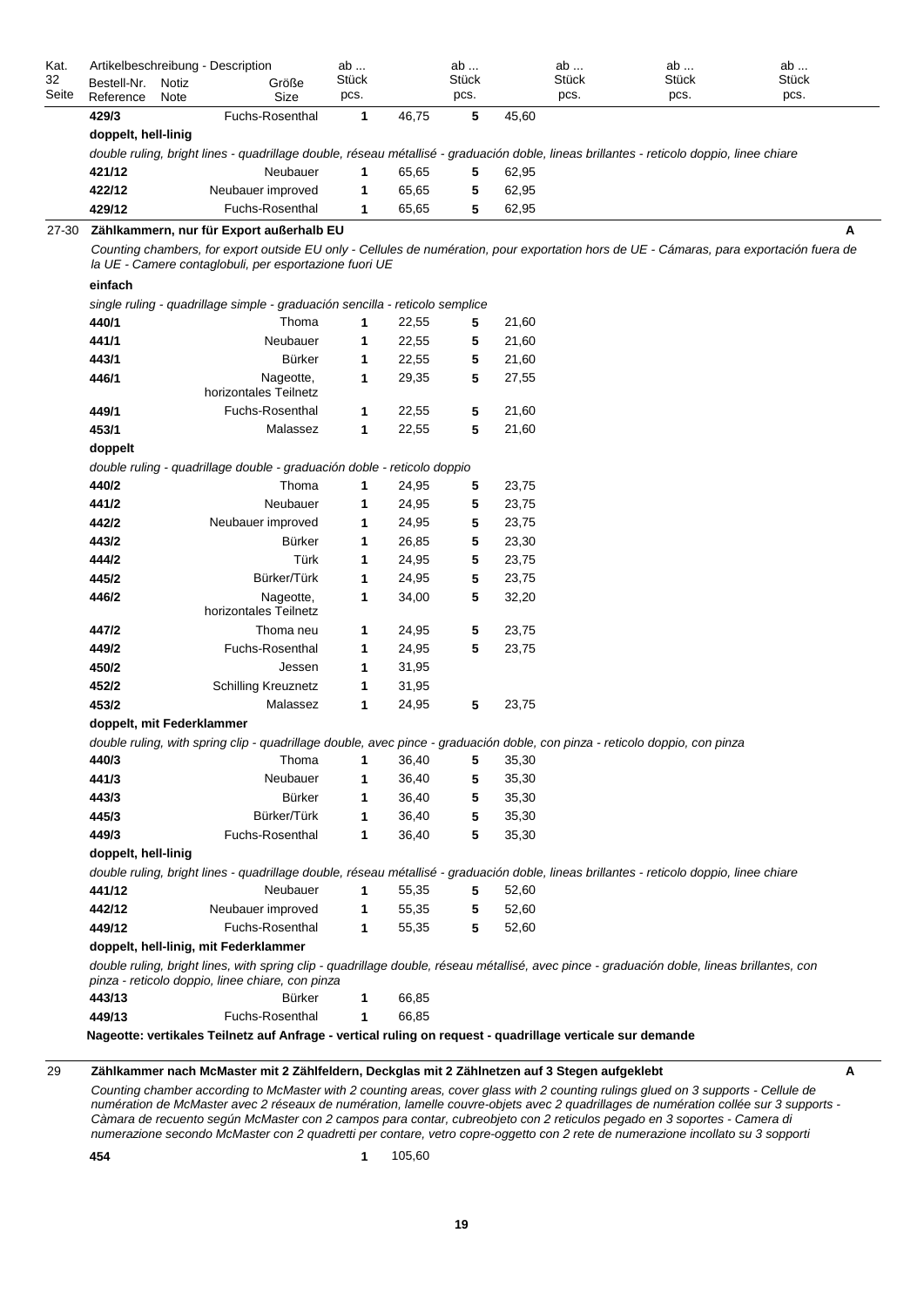| Kat.<br>32 | Bestell-Nr.         | Artikelbeschreibung - Description<br>Größe<br>Notiz                                                                                                                                             | ab<br><b>Stück</b> |       | ab<br><b>Stück</b> |       | ab<br><b>Stück</b> | ab<br><b>Stück</b> | ab<br><b>Stück</b> |
|------------|---------------------|-------------------------------------------------------------------------------------------------------------------------------------------------------------------------------------------------|--------------------|-------|--------------------|-------|--------------------|--------------------|--------------------|
| Seite      | Reference           | Note<br>Size                                                                                                                                                                                    | pcs.               |       | pcs.               |       | pcs.               | pcs.               | pcs.               |
| 27         |                     | Zählkammern, CE-Ausführung                                                                                                                                                                      |                    |       |                    |       |                    |                    | A                  |
|            |                     | Counting chambers, CE type - Cellules, CE type - Cámaras, CE modelo - Camere, CE fattura                                                                                                        |                    |       |                    |       |                    |                    |                    |
|            | einfach             |                                                                                                                                                                                                 |                    |       |                    |       |                    |                    |                    |
|            |                     | single ruling - quadrillage simple - graduación sencilla - reticolo semplice                                                                                                                    |                    |       |                    |       |                    |                    |                    |
|            | 440/71              | Thoma                                                                                                                                                                                           | 1                  | 31,05 | 5                  | 29,20 |                    |                    |                    |
|            | 441/71              | Neubauer                                                                                                                                                                                        | 1                  | 31,05 | 5                  | 29,20 |                    |                    |                    |
|            | 443/71              | <b>Bürker</b>                                                                                                                                                                                   | 1                  | 31,05 | 5                  | 29,20 |                    |                    |                    |
|            | 446/71              | Nageotte,<br>horizontales Teilnetz                                                                                                                                                              | 1                  | 39,05 |                    |       |                    |                    |                    |
|            | 447/71              | Thoma neu                                                                                                                                                                                       | 1                  | 31,05 | 5                  | 29,20 |                    |                    |                    |
|            | 449/71              | Fuchs-Rosenthal                                                                                                                                                                                 | 1                  | 31,05 | 5                  | 29,20 |                    |                    |                    |
|            | 453/71              | Malassez                                                                                                                                                                                        | 1                  | 31,05 | 5                  | 29,20 |                    |                    |                    |
|            | doppelt             |                                                                                                                                                                                                 |                    |       |                    |       |                    |                    |                    |
|            |                     | double ruling - quadrillage double - graduación doble - reticolo doppio                                                                                                                         |                    |       |                    |       |                    |                    |                    |
|            | 440/72              | Thoma                                                                                                                                                                                           | 1                  | 31,80 | 5                  | 30,15 |                    |                    |                    |
|            | 441/72              | Neubauer                                                                                                                                                                                        | 1                  | 31,80 | 5                  | 30,15 |                    |                    |                    |
|            | 442/72              | Neubauer improved                                                                                                                                                                               | 1                  | 32,45 | 5                  | 30,80 |                    |                    |                    |
|            | 443/72              | Bürker                                                                                                                                                                                          | 1                  | 32,45 | 5                  | 30,80 |                    |                    |                    |
|            | 444/72              | Türk                                                                                                                                                                                            | 1                  | 32,45 | 5                  | 30,80 |                    |                    |                    |
|            | 445/72              | Bürker/Türk                                                                                                                                                                                     | $\mathbf 1$        | 32,45 | 5                  | 30,80 |                    |                    |                    |
|            | 446/72              | Nageotte,<br>horizontales Teilnetz                                                                                                                                                              | $\mathbf 1$        | 40,50 |                    |       |                    |                    |                    |
|            | 447/72              | Thoma neu                                                                                                                                                                                       | 1                  | 31,80 | 5                  | 30,15 |                    |                    |                    |
|            | 449/72              | Fuchs-Rosenthal                                                                                                                                                                                 | 1                  | 31,80 | 5                  | 30,15 |                    |                    |                    |
|            | 450/72              | Jessen                                                                                                                                                                                          | 1                  | 36,80 |                    |       |                    |                    |                    |
|            | 452/72              | <b>Schilling Kreuznetz</b>                                                                                                                                                                      | 1                  | 40,50 |                    |       |                    |                    |                    |
|            | 453/72              | Malassez                                                                                                                                                                                        | 1                  | 32,45 | 5                  | 30,80 |                    |                    |                    |
|            |                     | doppelt, mit Federklammer                                                                                                                                                                       |                    |       |                    |       |                    |                    |                    |
|            |                     | double ruling, with spring clip - quadrillage double, avec pince - graduación doble, con pinza - reticolo doppio, con pinza                                                                     |                    |       |                    |       |                    |                    |                    |
|            | 440/73              | Thoma                                                                                                                                                                                           | 1                  | 43,90 | 5                  | 42,25 |                    |                    |                    |
|            | 441/73              | Neubauer                                                                                                                                                                                        | 1                  | 43,90 | 5                  | 42,25 |                    |                    |                    |
|            | 443/73              | <b>Bürker</b>                                                                                                                                                                                   | 1                  | 43,90 | 5                  | 42,25 |                    |                    |                    |
|            | 445/73              | Bürker/Türk                                                                                                                                                                                     | 1                  | 43,90 | 5                  | 42,25 |                    |                    |                    |
|            | 447/73              | Thoma neu                                                                                                                                                                                       | 1                  | 43,90 | 5                  | 42,25 |                    |                    |                    |
|            | 449/73              | Fuchs-Rosenthal                                                                                                                                                                                 | 1                  | 43,90 | 5                  | 42,25 |                    |                    |                    |
|            | doppelt, hell-linig |                                                                                                                                                                                                 |                    |       |                    |       |                    |                    |                    |
|            |                     | double ruling, bright lines - quadrillage double, réseau métallisé - graduación doble, lineas brillantes - reticolo doppio, linee chiare                                                        |                    |       |                    |       |                    |                    |                    |
|            | 440/712             | Thoma                                                                                                                                                                                           | 1                  | 64,05 | 5                  | 61,20 |                    |                    |                    |
|            | 441/712             | Neubauer                                                                                                                                                                                        | 1                  | 64,05 | 5                  | 61,20 |                    |                    |                    |
|            | 442/712             | Neubauer improved                                                                                                                                                                               | 1                  | 64,05 | 5                  | 61,20 |                    |                    |                    |
|            | 443/712             | Bürker                                                                                                                                                                                          | 1                  | 64,05 | 5                  | 61,20 |                    |                    |                    |
|            | 449/712             | Fuchs-Rosenthal                                                                                                                                                                                 | 1                  | 64,05 | 5                  | 61,20 |                    |                    |                    |
|            |                     | doppelt, hell-linig, mit Federklammer                                                                                                                                                           |                    |       |                    |       |                    |                    |                    |
|            |                     | double ruling, bright lines, with spring clip - quadrillage double, réseau métallisé, avec pince - graduación doble, lineas brillantes, con<br>pinza - reticolo doppio, linee chiare, con pinza |                    |       |                    |       |                    |                    |                    |
|            | 443/713             | Bürker                                                                                                                                                                                          | 1                  | 75,60 |                    |       |                    |                    |                    |
|            | 449/713             | Fuchs-Rosenthal                                                                                                                                                                                 | 1                  | 75,60 |                    |       |                    |                    |                    |
|            |                     | Mehrpreis 30 % für Sondertiefe 0,02 mm für alle Ausführungen.<br>Special depth 0.02 mm 30 % surcharge.                                                                                          |                    |       |                    |       |                    |                    |                    |
| 29         |                     | Haemometer, nur für Export außerhalb EU                                                                                                                                                         |                    |       |                    |       |                    |                    | A                  |
|            |                     | Hemometer, for export outside EU only - Hémomètre, pour exportation hors de UE - Hemómetro, para la exportación fuera de la UE -<br>Emometro, per esportazione fuori UE                         |                    |       |                    |       |                    |                    |                    |
|            | im Etui             |                                                                                                                                                                                                 |                    |       |                    |       |                    |                    |                    |
|            | 455                 | in a case - en écrin - en estuche - in astuccio                                                                                                                                                 | 1                  | 27,35 | 5                  | 26,20 | 20                 | 25,10              |                    |
|            | im Karton           |                                                                                                                                                                                                 |                    |       |                    |       |                    |                    |                    |

*in a carton - en boîte carton - en caja de cartón - in astuccio di cartone* **456 1** 18,00 **5** 16,50 **20** 15,35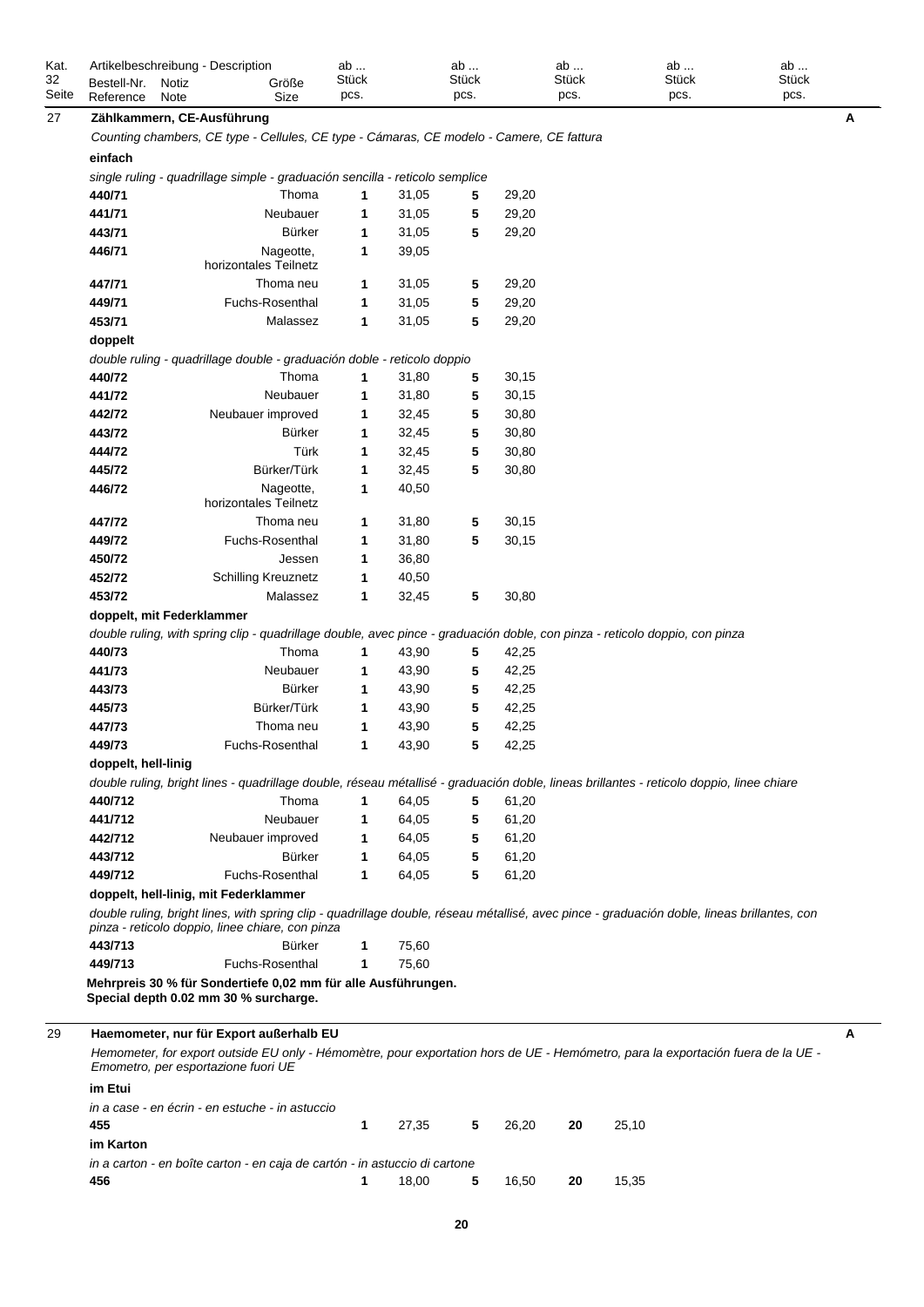| Kat.<br>32<br>Seite | Artikelbeschreibung - Description<br>Bestell-Nr.<br>Reference                                                             | Notiz<br>Note | Größe<br>Size    | ab<br>Stück<br>pcs. |                      | ab<br><b>Stück</b><br>pcs. |       | ab<br>Stück<br>pcs. |      | ab<br><b>Stück</b><br>pcs. | ab<br><b>Stück</b><br>pcs.                                                                                                                 |   |
|---------------------|---------------------------------------------------------------------------------------------------------------------------|---------------|------------------|---------------------|----------------------|----------------------------|-------|---------------------|------|----------------------------|--------------------------------------------------------------------------------------------------------------------------------------------|---|
| 29                  | Haemometer-Messröhren                                                                                                     |               |                  |                     |                      |                            |       |                     |      |                            |                                                                                                                                            | A |
|                     | Hemometer measuring tubes - Tubes à dilution pour hémomètre - Tubos para hemómetro - Provetti per emometro                |               |                  |                     |                      |                            |       |                     |      |                            |                                                                                                                                            |   |
|                     | mit Gramm-Teilung                                                                                                         |               |                  |                     |                      |                            |       |                     |      |                            |                                                                                                                                            |   |
|                     | with gram scale - divisé en gramme - graduados en gramos - scale in grammi                                                |               |                  |                     |                      |                            |       |                     |      |                            |                                                                                                                                            |   |
|                     | 457                                                                                                                       |               |                  |                     | 1,95                 | 10                         | 1,75  | 50                  | 1,60 |                            |                                                                                                                                            |   |
|                     | mit Doppelteilung                                                                                                         |               |                  |                     |                      |                            |       |                     |      |                            |                                                                                                                                            |   |
|                     | with double scale - avec graduation double - doble graduación - con doppia scale<br>457/2                                 |               |                  | 1                   | 2,40                 | 10                         | 2,20  | 50                  | 2,10 |                            |                                                                                                                                            |   |
| 29                  | Bürste für Haemometer-Messrohr                                                                                            |               |                  |                     |                      |                            |       |                     |      |                            |                                                                                                                                            | A |
|                     |                                                                                                                           |               |                  |                     |                      |                            |       |                     |      |                            | Brush for hemometer measuring tube - Goupillon pour tube à dilution - Cepillo para tuba para hemómetro - Spazzolino per provette emometro  |   |
|                     | 458                                                                                                                       |               |                  | 1                   | 1,35                 | 10                         | 1,15  |                     |      |                            |                                                                                                                                            |   |
| 29                  | Haemometerstativ                                                                                                          |               |                  |                     |                      |                            |       |                     |      |                            |                                                                                                                                            | A |
|                     | Hemometer stand - Hémomètre vertical - Soporte para hemómetro - Supporto per emometro                                     |               |                  |                     |                      |                            |       |                     |      |                            |                                                                                                                                            |   |
|                     | 459                                                                                                                       |               |                  | 1                   | 16,20                | 5                          | 15,50 |                     |      |                            |                                                                                                                                            |   |
| 29,30               | Haemoglobinpipetten nach Sahli                                                                                            |               |                  |                     |                      |                            |       |                     |      |                            |                                                                                                                                            | Α |
|                     | emoglobina secondo Sahli                                                                                                  |               |                  |                     |                      |                            |       |                     |      |                            | Hemoglobin pipettes according to Sahli - Pipettes à hémoglobine d'après Sahli - Pipetas para hemóglobina según Sahli - Pipetti per         |   |
|                     | nur für Export außerhalb EU                                                                                               |               |                  |                     |                      |                            |       |                     |      |                            |                                                                                                                                            |   |
|                     | for export outside EU only - pour exportation hors de UE - para la exportación fuera de la UE - per esportazione fuori UE |               |                  |                     |                      |                            |       |                     |      |                            |                                                                                                                                            |   |
|                     | 460<br>mit Toleranzangabe, konformitätsbescheinigt, CE                                                                    |               | $20 \mu$         | 1                   | 1,95                 | 10                         | 1,85  | 50                  | 1,75 | 100                        | 1,65                                                                                                                                       |   |
|                     |                                                                                                                           |               |                  |                     |                      |                            |       |                     |      |                            | with tolerance indicated, conformity-certified, CE - avec tolérance indiquée, certifiées conforme, CE - con tolerancia indicada, con       |   |
|                     | certificación de conformidad, CE - con tolleranza indicata, con certificato di conformità, CE                             |               |                  |                     |                      |                            |       |                     |      |                            |                                                                                                                                            |   |
|                     | 460H/7                                                                                                                    |               | $20 \mu$         | 1                   | 2,45                 | 10                         | 2,25  | 50                  | 2,10 |                            |                                                                                                                                            |   |
| 30                  | Flasche für Salzsäure mit Schraubkappe GL 18                                                                              |               |                  |                     |                      |                            |       |                     |      |                            |                                                                                                                                            | A |
|                     | chlorhídrico con tapa roscada GL 18 - Flacone per acido chloridrico con tappo a vite GL 18                                |               |                  |                     |                      |                            |       |                     |      |                            | Bottle for hydrochloric acid with screw cap thread GL 18 - Flacon pour acide chlorhydrique avec bouchon à vis GL 18 - Frasquito para ácido |   |
|                     | (1314/10)                                                                                                                 |               | $+GL18$          | 1                   | 1,20                 | 10                         | 1,05  |                     |      |                            |                                                                                                                                            |   |
| 30                  | Blutbildzählblock nach Schilling<br>hemáticos según Schilling - Blocco per conteggi ematologici secondo Schilling         |               |                  |                     |                      |                            |       |                     |      |                            | Hemogram counting pad according to Schilling - Bloc pour enregistrer la formule sanguine d'après Schilling - Bloc de recuento para cuadros | A |
|                     | 467                                                                                                                       |               |                  | 1                   | 5,15                 | 10                         | 4,40  |                     |      |                            |                                                                                                                                            |   |
| 29                  | Haemometer-Rührstäbe                                                                                                      |               |                  |                     |                      |                            |       |                     |      |                            |                                                                                                                                            | A |
|                     |                                                                                                                           |               |                  |                     |                      |                            |       |                     |      |                            | Hemometer stirring rods - Agitateurs en verre pour hémomètre - Agitadores de vidrio para hemómetro - Agitatori in vetro per emometro       |   |
|                     |                                                                                                                           |               |                  |                     | Preis per: 100 Stück |                            |       |                     |      |                            |                                                                                                                                            |   |
|                     | 470                                                                                                                       |               |                  | 1                   | 36,90                | 10                         | 30,25 |                     |      |                            |                                                                                                                                            |   |
| 29                  | Haemometer-Wasserpipetten                                                                                                 |               |                  |                     |                      |                            |       |                     |      |                            |                                                                                                                                            | Α |
|                     | Hemometer water pipettes - Pipettes à eau - Pipetas para aqua - Pipette ad acqua                                          |               |                  |                     |                      |                            |       |                     |      |                            |                                                                                                                                            |   |
|                     |                                                                                                                           |               |                  |                     | Preis per: 100 Stück |                            |       |                     |      |                            |                                                                                                                                            |   |
|                     | 471                                                                                                                       |               |                  | $\mathbf 1$         | 37,75                | 10                         | 33,15 |                     |      |                            |                                                                                                                                            |   |
| 31                  | Kapillarpipetten<br>Capillary pipettes - Pipettes capillaires - Pipetas capillares - Pipette capillari                    |               |                  |                     |                      |                            |       |                     |      |                            |                                                                                                                                            | Α |
|                     |                                                                                                                           |               | ml               |                     |                      |                            |       |                     |      |                            |                                                                                                                                            |   |
|                     | Klarglas                                                                                                                  |               |                  |                     |                      |                            |       |                     |      |                            |                                                                                                                                            |   |
|                     | Clear glass - Verre clair - Vidrio blanco - Vetro bianco                                                                  |               |                  |                     |                      |                            |       |                     |      |                            |                                                                                                                                            |   |
|                     | 480                                                                                                                       |               | 0, 1:0, 001      | $\mathbf{1}$        | 4,05                 | 10                         | 3,70  |                     |      |                            |                                                                                                                                            |   |
|                     | 480/02                                                                                                                    |               | 0,2:0,001        | 1                   | 5,15                 | 10                         | 4,70  |                     |      |                            |                                                                                                                                            |   |
|                     | Carlsbergpipette                                                                                                          |               |                  |                     |                      |                            |       |                     |      |                            |                                                                                                                                            | Α |
|                     | Carlsberg pipettes - Pipettes Carlsberg - Carlsberg pipetas - Carlsberg pipette                                           |               |                  |                     |                      |                            |       |                     |      |                            |                                                                                                                                            |   |
|                     | 508/30                                                                                                                    | 1             | μl<br>$30$ $\mu$ | 1                   | 6,75                 |                            |       |                     |      |                            |                                                                                                                                            |   |
|                     | 508/200                                                                                                                   | 1             | 200 µl           | 1                   | 5,95                 |                            |       |                     |      |                            |                                                                                                                                            |   |
|                     | 508/475                                                                                                                   | 1             | 475 µl           | 1                   | 8,60                 |                            |       |                     |      |                            |                                                                                                                                            |   |
|                     | 508/500                                                                                                                   | 1             | 500 µl           | 1                   | 7,30                 |                            |       |                     |      |                            |                                                                                                                                            |   |
|                     | 508/900                                                                                                                   | 1             | 900 µl           | 1                   | 7,00                 |                            |       |                     |      |                            |                                                                                                                                            |   |
|                     | 508/1000                                                                                                                  | 1             | 1000 µl          | 1                   | 8,30                 |                            |       |                     |      |                            |                                                                                                                                            |   |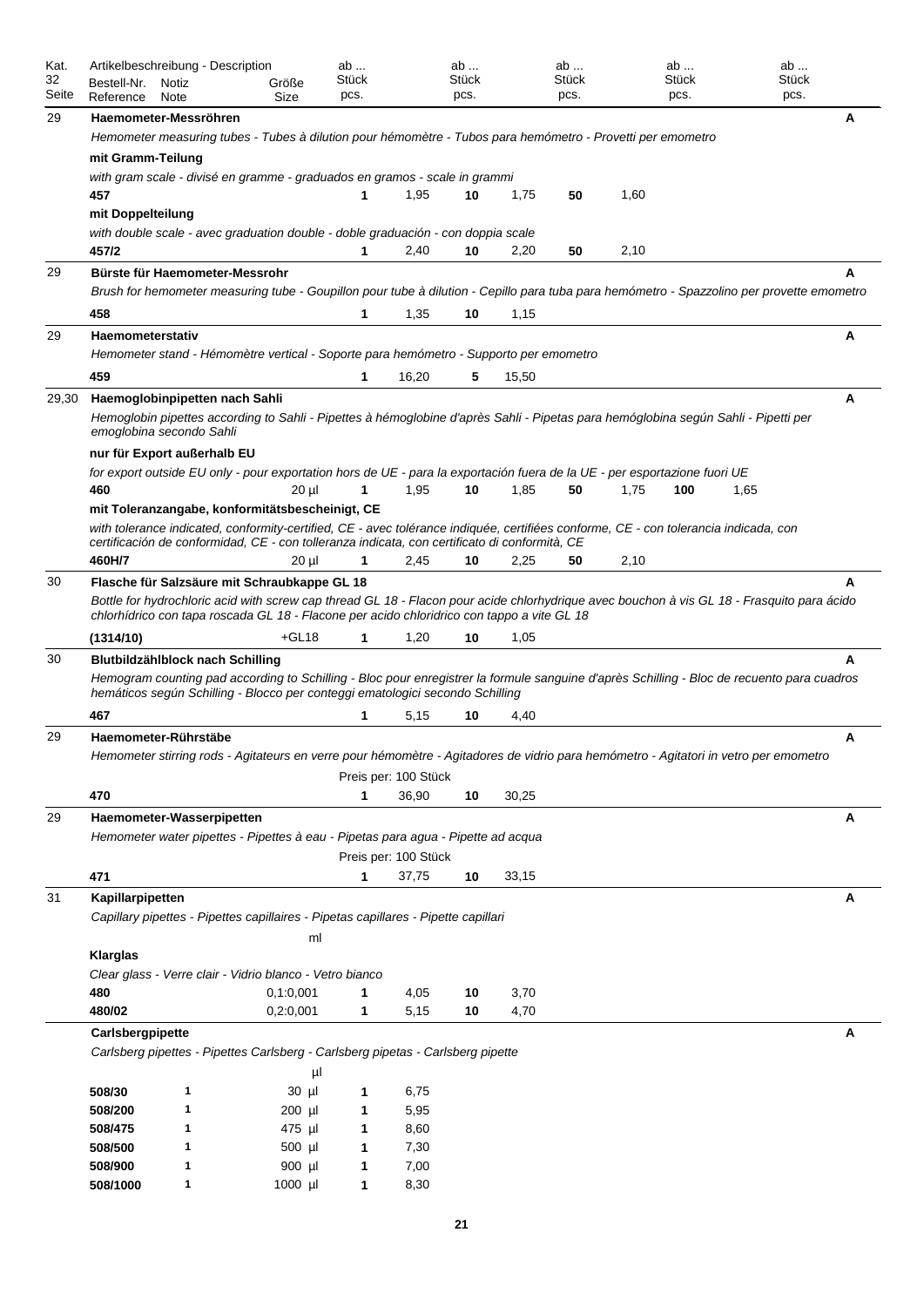| Kat.<br>32<br>Seite | Artikelbeschreibung - Description<br>Bestell-Nr.<br>Notiz                                                                                                     | Größe                       | ab<br>Stück<br>pcs. |                      | ab<br>Stück<br>pcs. |       | ab<br>Stück<br>pcs. | ab<br>Stück<br>pcs.                                                                                                                         | ab<br>Stück<br>pcs. |  |  |  |  |  |
|---------------------|---------------------------------------------------------------------------------------------------------------------------------------------------------------|-----------------------------|---------------------|----------------------|---------------------|-------|---------------------|---------------------------------------------------------------------------------------------------------------------------------------------|---------------------|--|--|--|--|--|
| 33                  | Reference<br>Note                                                                                                                                             | Size                        |                     |                      |                     |       |                     |                                                                                                                                             | A                   |  |  |  |  |  |
|                     | Kapillarpipetten nach Hagedorn-Folin, weiß belegt<br>capilares según Hagedorn-Folin, con raya blanca - Pipette capillari secondo Hagedorn-Folin, dorso bianco |                             |                     |                      |                     |       |                     | Capillary pipettes according to Hagedorn-Folin, white background - Pipettes capillaires d'après Hagedorn-Folin, à dos émaillé - Pipetas     |                     |  |  |  |  |  |
|                     | mit Toleranzangabe, konformitätsbescheinigt                                                                                                                   |                             |                     |                      |                     |       |                     |                                                                                                                                             |                     |  |  |  |  |  |
|                     | conformidad - con tolleranza indicata, certificato di conformità                                                                                              |                             |                     |                      |                     |       |                     | with tolerance indicated, conformity-certified - avec tolérance indiquée, certifiées conforme - con tolerancia indicada, certificación de   |                     |  |  |  |  |  |
|                     | 511H/0501                                                                                                                                                     | $0,05+0,1$ ml<br>20 cm lang | 1                   | 5,60                 | 10                  | 5,30  |                     |                                                                                                                                             |                     |  |  |  |  |  |
|                     | Spitzgläser zum Gerinnungsbesteck                                                                                                                             |                             |                     |                      |                     |       |                     |                                                                                                                                             |                     |  |  |  |  |  |
|                     | Provetti conichi per coagulazione                                                                                                                             |                             |                     |                      |                     |       |                     | Conical tubes for the coagulation set - Tubes coniques pour la trousse de coagulation - Tubos cónicos para el instrumental de coagulación - |                     |  |  |  |  |  |
|                     |                                                                                                                                                               |                             |                     | Preis per: 100 Stück |                     |       |                     |                                                                                                                                             |                     |  |  |  |  |  |
|                     | 514<br>1                                                                                                                                                      | ca. 70 mm                   | 1                   | 33,30                |                     |       |                     |                                                                                                                                             |                     |  |  |  |  |  |
| 33                  | <b>Pipetten mit Gummikappe</b>                                                                                                                                |                             |                     |                      |                     |       |                     |                                                                                                                                             | A                   |  |  |  |  |  |
|                     |                                                                                                                                                               |                             |                     |                      |                     |       |                     | Pipettes with rubber cap - Pipettes avec tétine en caoutchouc - Pipetas con bulbo de goma - Pipette con tettina in gomma                    |                     |  |  |  |  |  |
|                     | 514/0510                                                                                                                                                      | $0,5 + 1,0$ ml              | 1                   | 3,35                 | 10                  | 2,95  |                     |                                                                                                                                             |                     |  |  |  |  |  |
| 33                  | Zylindergläser für Coagulometer                                                                                                                               |                             |                     |                      |                     |       |                     |                                                                                                                                             | A                   |  |  |  |  |  |
|                     |                                                                                                                                                               |                             |                     |                      |                     |       |                     | Cylinder tubes for coagulation - Tubes à fond rond pour coagulomètre - Tubos cilindricos para coagulómetro - Provetti per coagulometro      |                     |  |  |  |  |  |
|                     |                                                                                                                                                               |                             |                     | Preis per: 100 Stück |                     |       |                     |                                                                                                                                             |                     |  |  |  |  |  |
|                     | 514/55                                                                                                                                                        | ca. 55 mm                   | 100                 | 14,05                | 1000                | 12,95 |                     |                                                                                                                                             |                     |  |  |  |  |  |
| 34                  | Mikrobüretten nach Bang mit Standfuß, NS-Hähne                                                                                                                |                             |                     |                      |                     |       |                     |                                                                                                                                             | A                   |  |  |  |  |  |
|                     | según Bang con pie, vástagos cambiables - Buretti micro secondo Bang con piede, rubinetti NS                                                                  |                             |                     |                      |                     |       |                     | Micro burettes according to Bang with base, NS stopcocks - Microburettes d'après Bang avec pied, clés interchangeables - Microburetas       |                     |  |  |  |  |  |
|                     | Klarglas                                                                                                                                                      |                             |                     |                      |                     |       |                     |                                                                                                                                             |                     |  |  |  |  |  |
|                     | Clear glass - Verre clair - Vidrio blanco - Vetro bianco                                                                                                      |                             |                     |                      |                     |       |                     |                                                                                                                                             |                     |  |  |  |  |  |
|                     | 520/1<br>1                                                                                                                                                    | 1:1/100 ml                  | 1                   | 57,30                |                     |       |                     |                                                                                                                                             |                     |  |  |  |  |  |
|                     | mit Schellbachstreifen                                                                                                                                        |                             |                     |                      |                     |       |                     |                                                                                                                                             |                     |  |  |  |  |  |
|                     | with Schellbach stripe - à dos Schellbach - con raya Schellbach - con striscie Schellbach                                                                     |                             |                     |                      |                     |       |                     |                                                                                                                                             |                     |  |  |  |  |  |
|                     | 521/2                                                                                                                                                         | $2:1/100$ ml                | 1                   | 88,00                |                     |       |                     |                                                                                                                                             |                     |  |  |  |  |  |
|                     | 521/52                                                                                                                                                        | 5:1/50 ml                   | 1                   | 93,70                |                     |       |                     |                                                                                                                                             |                     |  |  |  |  |  |
|                     | 521/10                                                                                                                                                        | 10:1/50 ml                  | 1                   | 98,25                |                     |       |                     |                                                                                                                                             |                     |  |  |  |  |  |
| 34                  | Mikrobüretten für Stativ, NS-Hähne                                                                                                                            |                             |                     |                      |                     |       |                     |                                                                                                                                             | A                   |  |  |  |  |  |
|                     | cambiables - Buretti micro per supporto, rubinetti NS                                                                                                         |                             |                     |                      |                     |       |                     | Micro burettes for tripod, NS stopcocks - Microburettes pour support, clés interchangeables - Microburetas para soporte, vástagos           |                     |  |  |  |  |  |
|                     | mit Schellbachstreifen                                                                                                                                        |                             |                     |                      |                     |       |                     |                                                                                                                                             |                     |  |  |  |  |  |
|                     | with Schellbach stripe - à dos Schellbach - con raya Schellbach - con striscie Schellbach                                                                     |                             |                     |                      |                     |       |                     |                                                                                                                                             |                     |  |  |  |  |  |
|                     | 523/2                                                                                                                                                         | $2:1/100$ ml                | 1                   | 60,55                |                     |       |                     |                                                                                                                                             |                     |  |  |  |  |  |
|                     | 523/52                                                                                                                                                        | 5:1/50 ml                   | 1                   | 67,95                |                     |       |                     |                                                                                                                                             |                     |  |  |  |  |  |
|                     | 523/10                                                                                                                                                        | 10:1/50 ml                  | 1                   | 70,85                |                     |       |                     |                                                                                                                                             |                     |  |  |  |  |  |
| 33                  | Haematokritröhren nach Wintrobe, CE                                                                                                                           |                             |                     |                      |                     |       |                     |                                                                                                                                             | A                   |  |  |  |  |  |
|                     | Provetti per ematocrito secondo Wintrobe, CE                                                                                                                  |                             |                     |                      |                     |       |                     | Hematokryt tubes according to Wintrobe, CE - Tubes hématocrites d'après Wintrobe, CE - Tubos para hematocrito según Wintrobe, CE -          |                     |  |  |  |  |  |
|                     | 535                                                                                                                                                           |                             | $\mathbf 1$         | 2,85                 | 10                  | 2,65  | 100                 | 2,45                                                                                                                                        |                     |  |  |  |  |  |
| 35                  | Enzymatpipetten                                                                                                                                               |                             |                     |                      |                     |       |                     |                                                                                                                                             | A                   |  |  |  |  |  |
|                     | Enzyme test pipettes - Pipettes enzymatiques - Pipetas para enzimas - Pipette per enzimi                                                                      |                             |                     |                      |                     |       |                     |                                                                                                                                             |                     |  |  |  |  |  |
|                     |                                                                                                                                                               | ml                          |                     |                      |                     |       |                     |                                                                                                                                             |                     |  |  |  |  |  |
|                     | mit Toleranzangabe, konformitätsbescheinigt                                                                                                                   |                             |                     |                      |                     |       |                     |                                                                                                                                             |                     |  |  |  |  |  |
|                     | certificada - con tolleranza indicata, conformità certificata                                                                                                 |                             |                     |                      |                     |       |                     | with tolerance indicated, conformity-certified - avec tolérance indiquée, certifiée conforme - con tolerancia indicada, conformidad         |                     |  |  |  |  |  |
|                     | 545H/701                                                                                                                                                      | 0.1:1/1000                  | 1                   | 7,10                 |                     |       |                     |                                                                                                                                             |                     |  |  |  |  |  |
|                     | 545H/705<br>2                                                                                                                                                 | 0,5:1/100                   | 1                   | 7,45                 |                     |       |                     |                                                                                                                                             |                     |  |  |  |  |  |
|                     | 545H/71                                                                                                                                                       | 1,0:1/100                   | 1                   | 5,85                 |                     |       |                     |                                                                                                                                             |                     |  |  |  |  |  |
|                     | 545H/7202                                                                                                                                                     | 2,0:1/50                    | 1                   | 7,60                 |                     |       |                     |                                                                                                                                             |                     |  |  |  |  |  |
|                     | 545H/7505                                                                                                                                                     | 5,0:1/20                    | 1                   | 6,60                 |                     |       |                     |                                                                                                                                             |                     |  |  |  |  |  |
|                     | 545H/710                                                                                                                                                      | 10,0:1/10                   | $\mathbf{1}$        | 6,60                 |                     |       |                     |                                                                                                                                             |                     |  |  |  |  |  |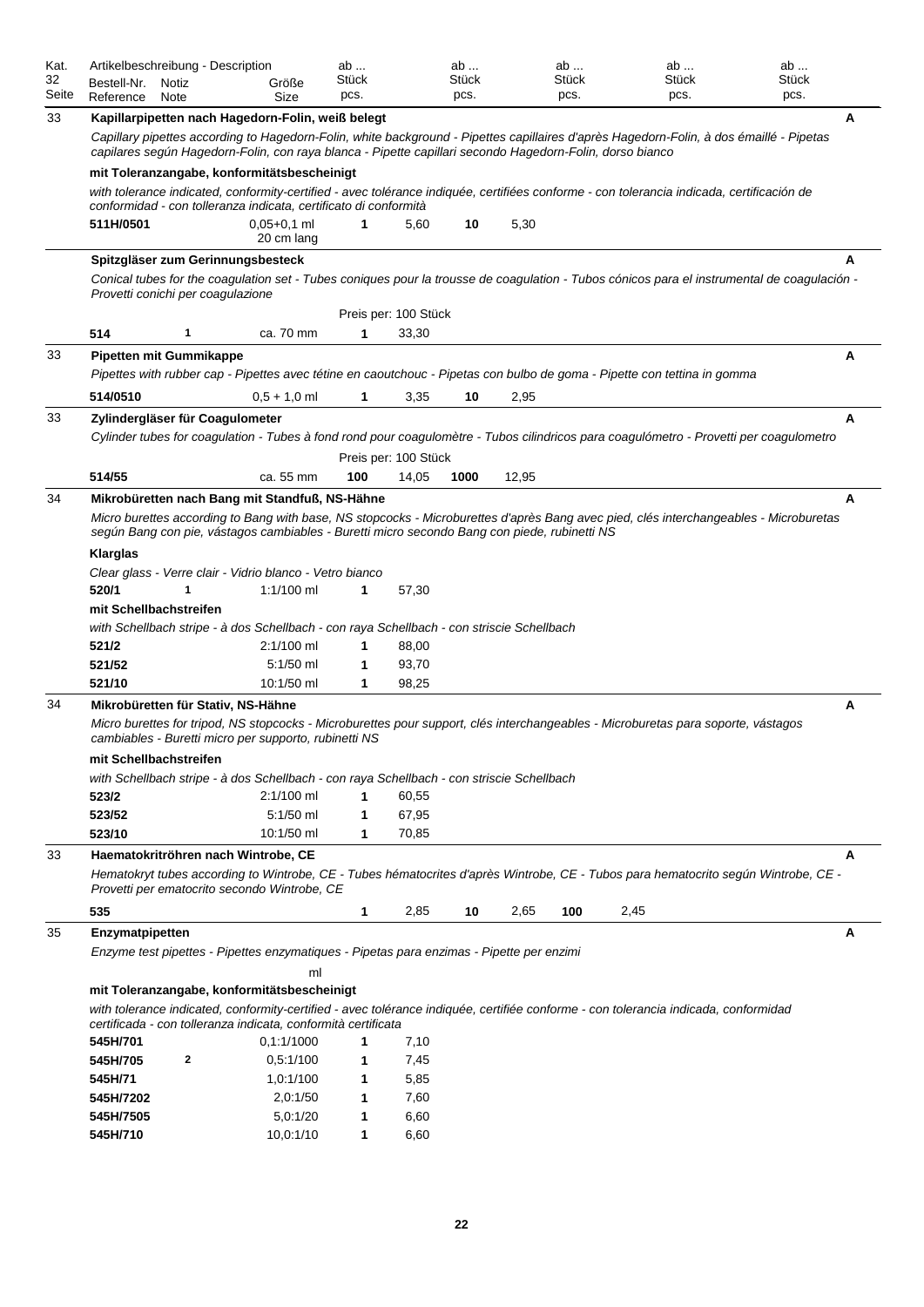| Kat.<br>32<br>Seite | Bestell-Nr.<br>Reference | Artikelbeschreibung - Description<br>Notiz<br>Note                                   | Größe<br>Size   | ab<br>Stück<br>pcs. |                       | ab<br>Stück<br>pcs. |       | ab<br>Stück<br>pcs. | ab<br>Stück<br>pcs.                                                                                                                                                                                                                                                                  | ab<br>Stück<br>pcs.                                                                                                                                                                                                                                                                                 |  |
|---------------------|--------------------------|--------------------------------------------------------------------------------------|-----------------|---------------------|-----------------------|---------------------|-------|---------------------|--------------------------------------------------------------------------------------------------------------------------------------------------------------------------------------------------------------------------------------------------------------------------------------|-----------------------------------------------------------------------------------------------------------------------------------------------------------------------------------------------------------------------------------------------------------------------------------------------------|--|
| 36                  |                          |                                                                                      |                 |                     |                       |                     |       |                     | Einmal-Volumenkapillaren, end to end, Packungen zu 250 Stück, ab Größe 5 µl konformitätsbescheinigt, CE                                                                                                                                                                              | C                                                                                                                                                                                                                                                                                                   |  |
|                     |                          |                                                                                      |                 |                     |                       |                     |       |                     | Disposable volume capillaries, end to end, packings of 250 pieces, conformity-certified from 5 µl on, CE - Micropipettes jaugées à usage<br>piezas, des de 5 µl conformidad cerificado, CE - Capillari monousi, end to end, scatola de 250 pezzi, conformità certificato da 5 µl, CE | unique, end to end, boîtes de 250 pièces, à partir de 5 µl conformité certifiée, CE - Capilares desechables, end to end, paquetes de 250                                                                                                                                                            |  |
|                     |                          |                                                                                      |                 |                     | Preis per: Packung    |                     |       |                     |                                                                                                                                                                                                                                                                                      |                                                                                                                                                                                                                                                                                                     |  |
|                     | 551/1                    |                                                                                      | 1 µl            | 1                   | 16,40                 | 20                  | 15,60 | 40                  | 14,30                                                                                                                                                                                                                                                                                |                                                                                                                                                                                                                                                                                                     |  |
|                     | 551/2                    |                                                                                      | $2 \mu$         | 1                   | 16,40                 | 20                  | 15,60 | 40                  | 14,30                                                                                                                                                                                                                                                                                |                                                                                                                                                                                                                                                                                                     |  |
|                     | 551/5                    |                                                                                      | $5 \mu$         | 1                   | 16,40                 | 20                  | 15,60 | 40                  | 14,30                                                                                                                                                                                                                                                                                |                                                                                                                                                                                                                                                                                                     |  |
|                     | 551/10                   |                                                                                      | 10 <sub>µ</sub> | 1                   | 16,40                 | 20                  | 15,60 | 40                  | 14,30                                                                                                                                                                                                                                                                                |                                                                                                                                                                                                                                                                                                     |  |
|                     | 551/20                   |                                                                                      | $20 \mu$        | 1                   | 15,05                 | 20                  | 14,40 | 40                  | 13,00                                                                                                                                                                                                                                                                                |                                                                                                                                                                                                                                                                                                     |  |
|                     | 551/25                   |                                                                                      | $25$ µ          | 1                   | 16,40                 | 20                  | 15,60 | 40                  | 14,30                                                                                                                                                                                                                                                                                |                                                                                                                                                                                                                                                                                                     |  |
|                     | 551/50                   |                                                                                      | 50 µl           | 1                   | 15,05                 | 20                  | 14,40 | 40                  | 13,00                                                                                                                                                                                                                                                                                |                                                                                                                                                                                                                                                                                                     |  |
|                     | 551/100                  |                                                                                      | $100$ $\mu$     | 1                   | 16,40                 | 20                  | 15,60 | 40                  | 14,30                                                                                                                                                                                                                                                                                |                                                                                                                                                                                                                                                                                                     |  |
| 36                  | Kapillarenhalter         |                                                                                      |                 |                     |                       |                     |       |                     |                                                                                                                                                                                                                                                                                      | $\mathbf c$                                                                                                                                                                                                                                                                                         |  |
|                     |                          | Capillary holder - Dispositif de pipetage - Dispositivo de llenado - Porta-capillari |                 |                     |                       |                     |       |                     |                                                                                                                                                                                                                                                                                      |                                                                                                                                                                                                                                                                                                     |  |
|                     |                          | kurz, mit Gummisauger und -stopfen                                                   |                 |                     |                       |                     |       |                     |                                                                                                                                                                                                                                                                                      |                                                                                                                                                                                                                                                                                                     |  |
|                     |                          | con tettina e tappo in gomma                                                         |                 |                     |                       |                     |       |                     | short, with rubber suction cup and stopper - court, avec aspirateur et bouchon en caoutchouc - corto, con bulbo y tapón de goma - corto,                                                                                                                                             |                                                                                                                                                                                                                                                                                                     |  |
|                     | 553/1                    |                                                                                      |                 | 10                  | 1,25                  | 50                  | 1,15  |                     |                                                                                                                                                                                                                                                                                      |                                                                                                                                                                                                                                                                                                     |  |
|                     |                          | lang, ohne Gummisauger (zum Ausblasen)                                               |                 |                     |                       |                     |       |                     |                                                                                                                                                                                                                                                                                      |                                                                                                                                                                                                                                                                                                     |  |
|                     |                          | tettina in gomma (per soffiare)                                                      |                 |                     |                       |                     |       |                     | long, without suction cup (for blowing out) - long, sans aspirateur (pour souffler) - largo, sin bulbo de goma (para soplar) - lungo, senza                                                                                                                                          |                                                                                                                                                                                                                                                                                                     |  |
|                     | 553/2                    |                                                                                      |                 | 1                   | 0,55                  |                     |       |                     |                                                                                                                                                                                                                                                                                      |                                                                                                                                                                                                                                                                                                     |  |
| 36                  |                          |                                                                                      |                 |                     |                       |                     |       |                     | Einmal-Kapillaren nach Prof. Delbrück, heparinisiert, Packungen zu 100 Stück, konformitätsbescheinigt, CE                                                                                                                                                                            | C                                                                                                                                                                                                                                                                                                   |  |
|                     |                          | eparinizzati, 100 pezzi in una scatola, conformità certificato, CE                   |                 |                     |                       |                     |       |                     | Delbrück, heparinizados, paquetes de 100 pipetas, conformidad certificado, CE - Pipette capillari, monousi, secondo Prof. Delbrück,                                                                                                                                                  | Disposable capillaries according to Prof. Delbrück, heparinized, packing of 100 pieces, conformity-certified, CE - Pipettes capillaires d'après<br>Prof. Delbrück à usage unique, héparinées, en boîtes de 100 pipettes, conformité certifiée, CE - Pipetas capilares, desechables, según Prof.     |  |
|                     |                          |                                                                                      |                 |                     | Preis per: 1000 Stück |                     |       |                     |                                                                                                                                                                                                                                                                                      |                                                                                                                                                                                                                                                                                                     |  |
|                     | 554/20                   |                                                                                      | $20 \mu$        | 1000                | 61,90                 | 5000                |       | 58,95 20000         | 52,80                                                                                                                                                                                                                                                                                |                                                                                                                                                                                                                                                                                                     |  |
|                     | 554/50                   |                                                                                      | 50 µl           | 1000                | 61,90                 | 5000                |       | 58,95 20000         | 52,80                                                                                                                                                                                                                                                                                |                                                                                                                                                                                                                                                                                                     |  |
| 37                  |                          |                                                                                      |                 |                     |                       |                     |       |                     | Mikropipetten - Kapillaren - Einmalgebrauch, Ringmarke, Pack. à 250 Stück, konformitätsbescheinigt ab 5 µl, CE                                                                                                                                                                       | A                                                                                                                                                                                                                                                                                                   |  |
|                     |                          | conformità certificato da 5 µl, CE                                                   |                 |                     |                       |                     |       |                     | paquetes de 250 pipetas, conformidad certificado desde 5 µl, CE - Micropipette, monouso, tratto circolare, 250 pezzi in una scatola,                                                                                                                                                 | Micropipettes - capillaries - disposable, with ring mark, packings of 250 pieces, conformity-certified from 5 µl on, CE - Micropipettes à usage<br>unique, à trait circulaire, en boîtes de 250 pipettes, conformité certifiée à partir de 5 µl, CE - Micro-pipetas, desechables, con marca anular, |  |
|                     |                          |                                                                                      |                 |                     | Preis per: Packung    |                     |       |                     |                                                                                                                                                                                                                                                                                      |                                                                                                                                                                                                                                                                                                     |  |
|                     | 555/5                    |                                                                                      | 1-2-3-4-5 µl    | 1                   | 26,60                 | 16                  | 25,85 | 40                  | 24,50                                                                                                                                                                                                                                                                                |                                                                                                                                                                                                                                                                                                     |  |
|                     | 555/10                   |                                                                                      | $10 \mu$        | 1                   | 22,95                 | 16                  | 22,30 | 40                  | 20,70                                                                                                                                                                                                                                                                                |                                                                                                                                                                                                                                                                                                     |  |
|                     | 555/20                   |                                                                                      | $20 \mu$        | 1                   | 22,95                 | 16                  | 22,30 | 40                  | 20,70                                                                                                                                                                                                                                                                                |                                                                                                                                                                                                                                                                                                     |  |
|                     | 555/2040                 |                                                                                      | $20 + 40$ µl    | 1                   | 23,75                 | 16                  | 22,95 | 40                  | 21,50                                                                                                                                                                                                                                                                                |                                                                                                                                                                                                                                                                                                     |  |
|                     | 555/25                   |                                                                                      | $25 \mu$        | 1                   | 22,95                 | 16                  | 22,30 | 40                  | 20,70                                                                                                                                                                                                                                                                                |                                                                                                                                                                                                                                                                                                     |  |
|                     | 555/40                   |                                                                                      | $40 \mu$        | 1                   | 22,95                 | 16                  | 22,30 | 40                  | 20,70                                                                                                                                                                                                                                                                                |                                                                                                                                                                                                                                                                                                     |  |
|                     | 555/50                   |                                                                                      | $50$ µl         | 1                   | 22,95                 | 16                  | 22,30 | 40                  | 20,70                                                                                                                                                                                                                                                                                |                                                                                                                                                                                                                                                                                                     |  |
|                     | 555/50100                |                                                                                      | $50 + 100$ µl   | 1                   | 23,75                 |                     |       |                     |                                                                                                                                                                                                                                                                                      |                                                                                                                                                                                                                                                                                                     |  |
|                     |                          |                                                                                      |                 |                     |                       | 16                  | 22,95 | 40                  | 21,50                                                                                                                                                                                                                                                                                |                                                                                                                                                                                                                                                                                                     |  |
|                     | 555/100                  |                                                                                      | $100$ $\mu$     | 1                   | 23,75                 | 16                  | 22,95 | 40                  | 21,50                                                                                                                                                                                                                                                                                |                                                                                                                                                                                                                                                                                                     |  |

17,38 **Mikro-Pipettierhelfer "micro-classic", mit Schlauch und Adapter, für Mikropipetten und sonstige Pipetten bis 1 ml B**

*Micropipettor "micro-classic", with hose and adapter, for micropipettes and other pipettes up to 1 ml - Dispositif de pipetage "micro-classic", avec tuyau d'aspiration et adaptateur pour micropipettes et des autres pipettes jusque 1 ml - Micro-pipeteador "micro-classic" con tubo y adaptador, para micro-pipetas y otras pipetas hasta 1 ml - Aspiratore per pipette micro "micro-classic", con tubo e adattatore per pipette fino 1 ml*

**558 1** 39,70

#### **Adapter aus PVC, für Mikropipettierhelfer "micro-classic", für Einmal-Kapillarpipetten Nr. 555 u. Nr. 556**

*Spare adapter made of PVC, transparent, for micropipettor "micro-classic", for disposable capillary pipettes no. 555 and no. 556 -*  Adaptateur de réchange en PVC, pour dispositif de pipetage "micro-classic", pour tous les micro-pipettes à usage unique réf. 555 et réf. *556 - Adaptador de PVC, para micro-pipeteador "micro-classic", apropiado para todas micro-pipetas desechables no. 555 y no. 556 - Adattatore en PVC, per aspiratore "micro-classic", per pipette micro monouso no. 555 e no. 556* **557/1** 1,40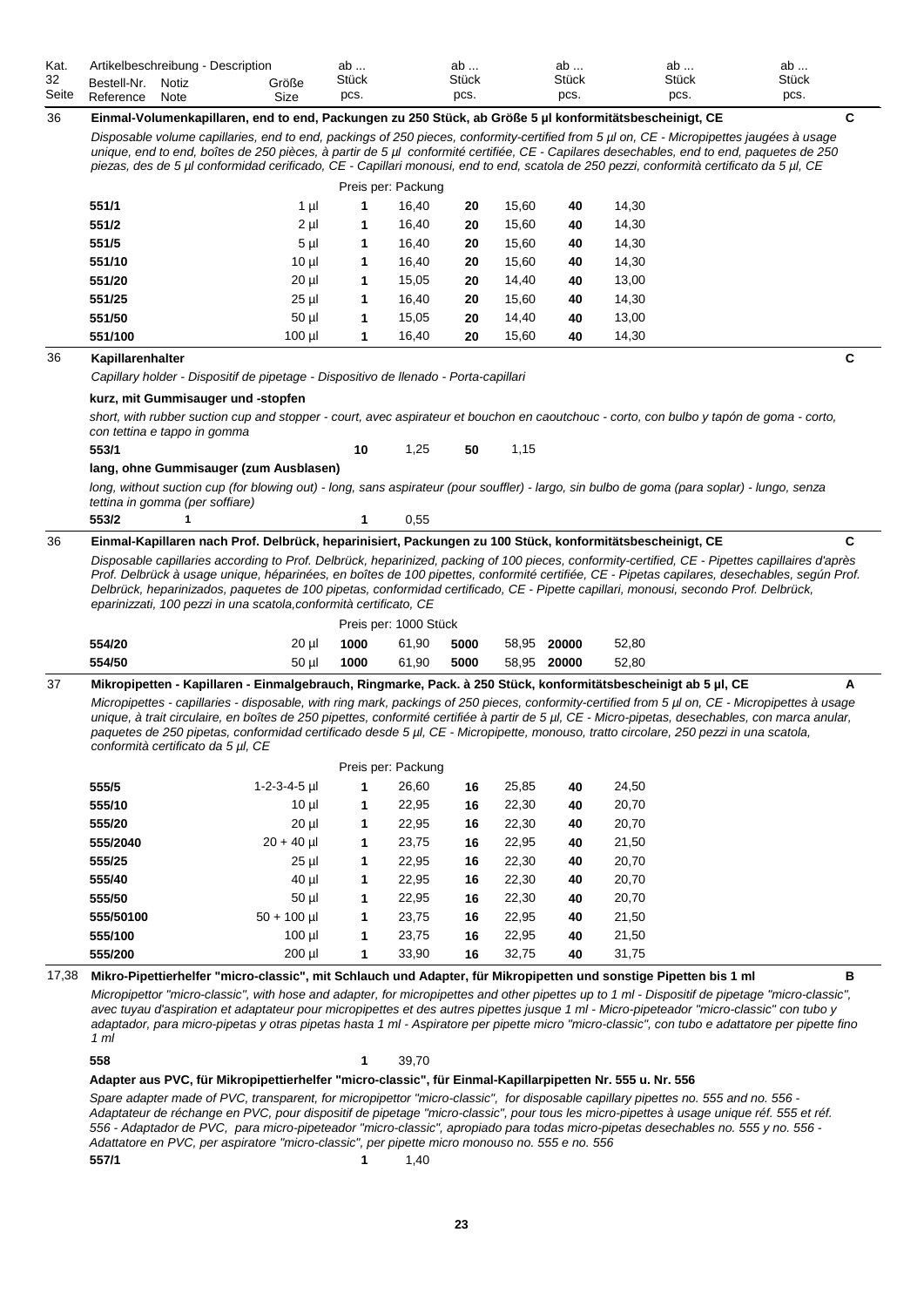| Kat.<br>32<br>Seite | Artikelbeschreibung - Description<br>Bestell-Nr.<br>Notiz<br>Reference<br>Note                                                                                                                                                                                                                                                                                                                                                                                                                                                                                 | Größe<br>Size            | ab<br>Stück<br>pcs. |                       | ab<br>Stück<br>pcs. |                | ab<br>Stück<br>pcs. |                | ab<br>Stück<br>pcs. |                | ab<br>Stück<br>pcs. |                |
|---------------------|----------------------------------------------------------------------------------------------------------------------------------------------------------------------------------------------------------------------------------------------------------------------------------------------------------------------------------------------------------------------------------------------------------------------------------------------------------------------------------------------------------------------------------------------------------------|--------------------------|---------------------|-----------------------|---------------------|----------------|---------------------|----------------|---------------------|----------------|---------------------|----------------|
|                     | Silikonschläuche mit Adapter, ca. 500 mm lang, in Beutel zu 3 Stück                                                                                                                                                                                                                                                                                                                                                                                                                                                                                            |                          |                     |                       |                     |                |                     |                |                     |                |                     |                |
|                     | Spare adapter with silicone hoses, ca. 500 mm long, in pack of 3 pieces - Adaptateur de réchange avec tuyaus d'aspiration en silicone,<br>lonqueur env. 500 mm, sac de 3 pièces - Adaptador de PVC con tubos de silicona, longitud aprox. 500 mm, bolsa de 3 piezas - Tubi en<br>silicone con adattatore, lunghezza circa 500 mm, in sacco da 3 pezzi                                                                                                                                                                                                          |                          |                     |                       |                     |                |                     |                |                     |                |                     |                |
|                     | 557/2                                                                                                                                                                                                                                                                                                                                                                                                                                                                                                                                                          | per Packung              | 1                   | 8,50                  |                     |                |                     |                |                     |                |                     |                |
| 17,38               | Micro-Pipex, Mikro-Pipettierhelfer für Einmal-Mikropipetten, Blutkapillar- und sonstige Pipetten bis ca. 1 ml<br>Micro-Pipex, micropipettor for disposable micropipettes, blood capillary pipettes and others up to approx. 1 ml - Micro-Pipex, dispositif de<br>pipetage pour pipettes micro, pipettes capillaires et des autres jusqu'à env. 1 ml - Micro-Pipex, pipeteador para micropipetas, pipetas<br>capilares y otras hasta aprox. 1 ml - Micro-Pipex, aspiratore per pipette micro, pipette contaglobuli e pipette capillare fino circa 1 ml<br>558/1 |                          |                     |                       |                     |                |                     |                |                     |                |                     | в              |
|                     |                                                                                                                                                                                                                                                                                                                                                                                                                                                                                                                                                                |                          | 1                   | 36,50                 |                     |                |                     |                |                     |                |                     |                |
| 17,38               | Ersatz-Saugbälge, Packung zu 3 Stück<br>Spare suction bellows, pack of 3 pieces - Tuyaux d'aspiration, boîtes de 3 pièces - Tubas de aspiración, paquete de 3 piezas - Tubos<br>d'aspirazione, confezione di 3 pezzi                                                                                                                                                                                                                                                                                                                                           |                          |                     |                       |                     |                |                     |                |                     |                |                     | в              |
|                     |                                                                                                                                                                                                                                                                                                                                                                                                                                                                                                                                                                |                          |                     | Preis per: Packung    |                     |                |                     |                |                     |                |                     |                |
|                     | 558/2                                                                                                                                                                                                                                                                                                                                                                                                                                                                                                                                                          |                          |                     | 23,20                 |                     |                |                     |                |                     |                |                     |                |
| 39                  | Pipettiervorrichtung (Pipette) mit Sammelgefäß<br>Pipetting device (pipette) with collecting tank - Pipette à collecteur (pipette) - Dispositivo para pipetear (pipeta) con recipiente colectivo -<br>Pipetta con recipiente di raccolta                                                                                                                                                                                                                                                                                                                       |                          |                     |                       |                     |                |                     |                |                     |                |                     | A              |
|                     | 559                                                                                                                                                                                                                                                                                                                                                                                                                                                                                                                                                            |                          | 1                   | 15,80                 | 5                   | 14,95          |                     |                |                     |                |                     |                |
| 40                  | <b>Blutkapillaren</b>                                                                                                                                                                                                                                                                                                                                                                                                                                                                                                                                          |                          |                     |                       |                     |                |                     |                |                     |                |                     | Α              |
|                     | Blood capillaries - Tubes capillaires pour coagulation - Capilares para sangre - Emocapillari per coagulazione                                                                                                                                                                                                                                                                                                                                                                                                                                                 |                          |                     |                       |                     |                |                     |                |                     |                |                     |                |
|                     |                                                                                                                                                                                                                                                                                                                                                                                                                                                                                                                                                                |                          |                     | Preis per: 100 Stück  |                     |                |                     |                |                     |                |                     |                |
|                     | 560                                                                                                                                                                                                                                                                                                                                                                                                                                                                                                                                                            | ca. 90 mm                | 100                 | 6,65                  | 1000                | 6,10           |                     |                |                     |                |                     |                |
| 40                  | Mikro-Haematokrit-Kapillaren, CE                                                                                                                                                                                                                                                                                                                                                                                                                                                                                                                               |                          |                     |                       |                     |                |                     |                |                     |                |                     | C              |
|                     | Micro hematokryt capillaries, CE - Tubes micro-hématocrites, CE - Tubos para micro hematocrito, CE - Capillari per microematocrito, CE                                                                                                                                                                                                                                                                                                                                                                                                                         |                          |                     | Preis per: 1000 Stück |                     |                |                     |                |                     |                |                     |                |
|                     | heparinisiert                                                                                                                                                                                                                                                                                                                                                                                                                                                                                                                                                  |                          |                     |                       |                     |                |                     |                |                     |                |                     |                |
|                     | heparinised - héparinés - heparinizados - eparinizzate<br>563                                                                                                                                                                                                                                                                                                                                                                                                                                                                                                  |                          | 100                 | 25,85                 | 1000                |                | 17,70 10000         | 17,05          | 50000               | 16,10          |                     |                |
|                     | nicht heparinisiert<br>not heparinized - non héparinés - no heparinizados - non eparinizzate                                                                                                                                                                                                                                                                                                                                                                                                                                                                   |                          |                     |                       |                     |                |                     |                |                     |                |                     |                |
|                     | 564                                                                                                                                                                                                                                                                                                                                                                                                                                                                                                                                                            |                          | 100                 | 25,90                 | 1000                |                | 16,65 10000         | 15,55          | 50000               | 14,15          |                     |                |
|                     | heparinisiert, mit Marke bei 60 mm<br>heparinized, with mark at 60 mm - héparinés, avec trait à 60 mm - heparinizados, con marca en 60 mm - eparinizzate, a tratto a 60 mm                                                                                                                                                                                                                                                                                                                                                                                     |                          |                     |                       |                     |                | 31,10 10000         |                |                     |                |                     |                |
|                     | 565                                                                                                                                                                                                                                                                                                                                                                                                                                                                                                                                                            |                          | 100                 | 41,95                 | 1000                |                |                     | 29,90          | 50000               | 28,65          |                     |                |
| 40                  | Haematokrit-Verschlusswachs, CE<br>Hematokryt sealing wax, CE - Pâte pour sceller les tubes micro-hématocrites, CE - Cera para cerrar tubos para micro hematocrito, CE -<br>Cera di sigillatura ematocrita, CE                                                                                                                                                                                                                                                                                                                                                 |                          |                     |                       |                     |                |                     |                |                     |                |                     | C              |
|                     | 566                                                                                                                                                                                                                                                                                                                                                                                                                                                                                                                                                            |                          | 1                   | 2,25                  | 20                  | 2,05           | 100                 | 1,80           |                     |                |                     |                |
| 40                  | Pasteurpipetten, Kartons zu 250 Stück                                                                                                                                                                                                                                                                                                                                                                                                                                                                                                                          |                          |                     |                       |                     |                |                     |                |                     |                |                     | C              |
|                     | Pasteur pipettes, cartons of 250 pieces - Pipettes Pasteur, boîtes de 250 pièces - Pipetas Pasteur, paquetes de 250 piezas - Pipette<br>Pasteur, scatole da 250 pezzi                                                                                                                                                                                                                                                                                                                                                                                          |                          |                     |                       |                     |                |                     |                |                     |                |                     |                |
|                     |                                                                                                                                                                                                                                                                                                                                                                                                                                                                                                                                                                |                          |                     | Preis per: 1000 Stück |                     |                |                     |                |                     |                |                     |                |
|                     | 567/1<br>567/2                                                                                                                                                                                                                                                                                                                                                                                                                                                                                                                                                 | ca. 150 mm<br>ca. 230 mm | 250<br>250          | 35,40<br>40,75        | 1000<br>1000        | 34,30<br>37,55 | 5000<br>5000        | 33,00<br>35,40 | 10000<br>10000      | 31,95<br>33,25 | 50000<br>50000      | 30,90<br>32,20 |
|                     | mit Wattebausch im Oberteil                                                                                                                                                                                                                                                                                                                                                                                                                                                                                                                                    |                          |                     |                       |                     |                |                     |                |                     |                |                     |                |
|                     | with cotton ball in the upper part - cotonnées - con tapón de algodón - con batuffolo di cotone<br>567/91                                                                                                                                                                                                                                                                                                                                                                                                                                                      |                          |                     |                       |                     |                |                     |                |                     |                |                     |                |
|                     | 567/92                                                                                                                                                                                                                                                                                                                                                                                                                                                                                                                                                         | ca. 150 mm<br>ca. 230 mm | 1000<br>1000        | 63,25<br>65,40        | 5000<br>5000        | 61,10<br>63,25 |                     |                |                     |                |                     |                |
| 40                  | Pasteurpipetten angesetzt                                                                                                                                                                                                                                                                                                                                                                                                                                                                                                                                      |                          |                     |                       |                     |                |                     |                |                     |                |                     | A              |
|                     | Pasteur pipettes attached - Pipettes Pasteur avec pointe étirée - Pipetas Pasteur con punta estirada - Pipette Pasteur con punta tirata lunga                                                                                                                                                                                                                                                                                                                                                                                                                  |                          |                     |                       |                     |                |                     |                |                     |                |                     |                |
|                     | 568                                                                                                                                                                                                                                                                                                                                                                                                                                                                                                                                                            | ca. 155 mm               | 1                   | 2,05                  | 10                  | 1,75           | 50                  | 1,65           | 500                 | 1,50           |                     |                |
| 40                  |                                                                                                                                                                                                                                                                                                                                                                                                                                                                                                                                                                |                          |                     |                       |                     |                |                     |                |                     |                |                     | C              |
|                     | Pasteurpipetten aus Polyethylen, Kartons zu 3000 Stück (6 x 500)<br>Pasteur pipettes made of polyethylene, boxes of 3000 pieces (6 x 500) - Pipettes Pasteur en polyéthylène, boîtes de 3000 pièces (6 x 500) -<br>Pipetas Pasteur de polietileno, paquetes de 3000 piezas (6 x 500) - Pipette Pasteur di polietilene, scatole da 3000 pezzi (6 x 500)                                                                                                                                                                                                         |                          |                     |                       |                     |                |                     |                |                     |                |                     |                |
|                     |                                                                                                                                                                                                                                                                                                                                                                                                                                                                                                                                                                |                          |                     | Preis per: 1000 Stück |                     |                |                     |                |                     |                |                     |                |
|                     | 569/1<br>569/2                                                                                                                                                                                                                                                                                                                                                                                                                                                                                                                                                 | micro<br>1 <sub>m</sub>  | 500<br>500          | 34,85<br>34,85        | 1000<br>1000        | 33,80<br>33,80 | 3000<br>3000        | 31,10<br>31,10 | 12000<br>12000      | 27,75<br>27,75 |                     |                |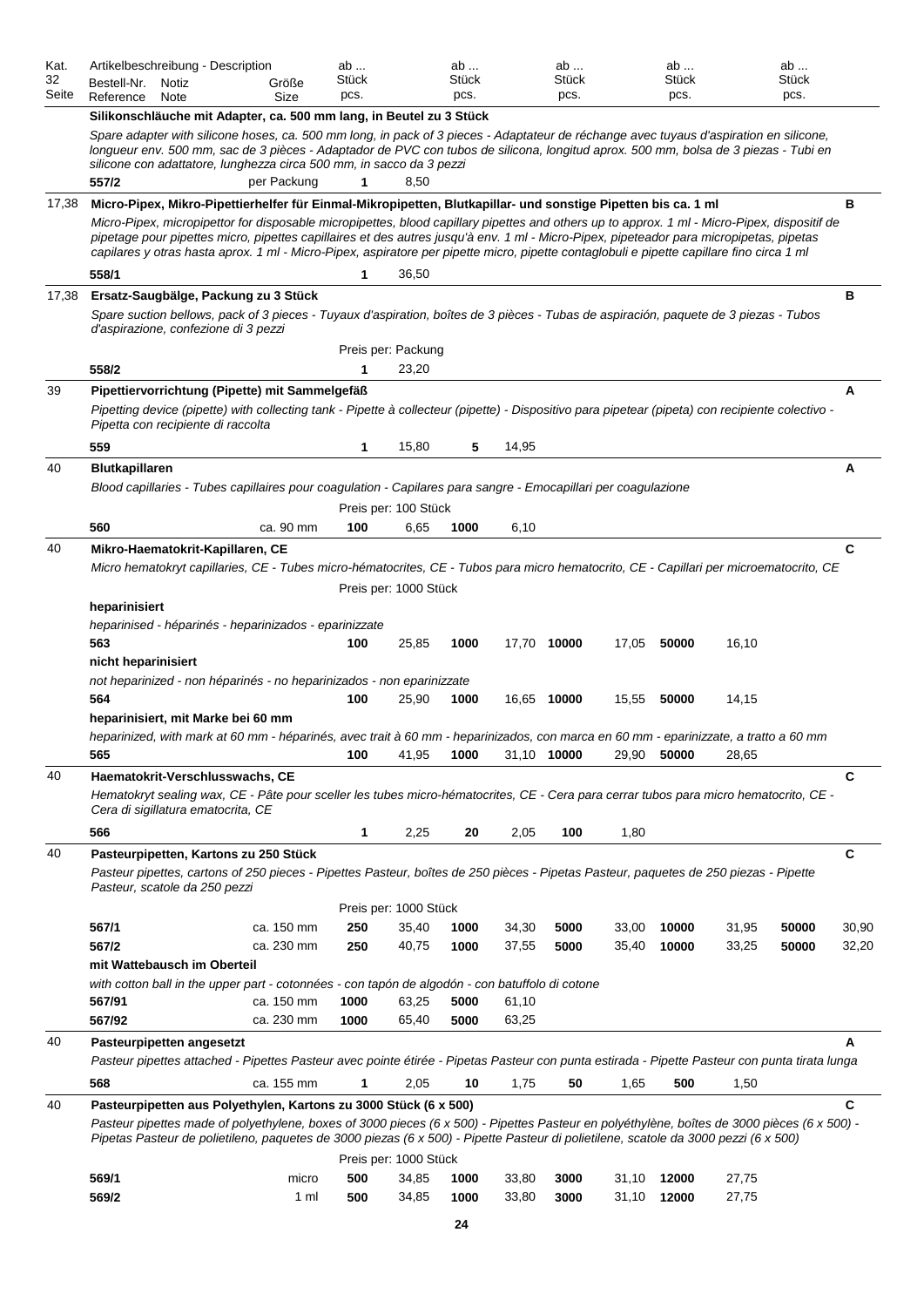| Kat.<br>32<br>Seite | Artikelbeschreibung - Description<br>Bestell-Nr.<br>Reference                                                                                                                                                                                                                                                                                                                                                                                                              | Notiz<br>Note |  | Größe<br>Size   | ab<br>Stück<br>pcs. |                       | ab<br>Stück<br>pcs. |       | ab<br>Stück<br>pcs. |       | ab<br>Stück<br>pcs. |                                                                                                                                            | ab<br>Stück<br>pcs. |   |
|---------------------|----------------------------------------------------------------------------------------------------------------------------------------------------------------------------------------------------------------------------------------------------------------------------------------------------------------------------------------------------------------------------------------------------------------------------------------------------------------------------|---------------|--|-----------------|---------------------|-----------------------|---------------------|-------|---------------------|-------|---------------------|--------------------------------------------------------------------------------------------------------------------------------------------|---------------------|---|
|                     | 569/3                                                                                                                                                                                                                                                                                                                                                                                                                                                                      |               |  | 3 ml            | 500                 | 34,85                 | 1000                | 33,80 | 3000                | 31,10 | 12000               | 27,75                                                                                                                                      |                     |   |
| 41                  | <b>Blutausstrichglas nach Undritz, CE</b><br>secondo Undritz, CE                                                                                                                                                                                                                                                                                                                                                                                                           |               |  |                 |                     |                       |                     |       |                     |       |                     | Blood smear slide according to Undritz, CE - Lame à étalement d'après Undritz, CE - Lamina según Undritz, CE - Vetrino per sangue          |                     | A |
|                     | 619                                                                                                                                                                                                                                                                                                                                                                                                                                                                        |               |  |                 | 1                   | 2,95                  | 10                  | 2,75  | 50                  | 2,55  |                     |                                                                                                                                            |                     |   |
| 41                  | Glastüpfelplatten                                                                                                                                                                                                                                                                                                                                                                                                                                                          |               |  |                 |                     |                       |                     |       |                     |       |                     |                                                                                                                                            |                     | Α |
|                     | Glass drop sheets - Plagues en verre - Placas de vidrio - Vetrini                                                                                                                                                                                                                                                                                                                                                                                                          |               |  |                 |                     |                       |                     |       |                     |       |                     |                                                                                                                                            |                     |   |
|                     | mit 10 nummerierten Vertiefungen                                                                                                                                                                                                                                                                                                                                                                                                                                           |               |  |                 |                     |                       |                     |       |                     |       |                     |                                                                                                                                            |                     |   |
|                     | with 10 numbered cavities - avec 10 cavités - con 10 cavidades numerables - con 10 cavità                                                                                                                                                                                                                                                                                                                                                                                  |               |  |                 |                     |                       |                     |       |                     |       |                     |                                                                                                                                            |                     |   |
|                     | 623                                                                                                                                                                                                                                                                                                                                                                                                                                                                        |               |  | ca. 105x55x5 mm | $\mathbf{1}$        | 5,50                  | 10                  | 5,35  |                     |       |                     |                                                                                                                                            |                     |   |
|                     | mit 12 nummerierten Vertiefungen                                                                                                                                                                                                                                                                                                                                                                                                                                           |               |  |                 |                     |                       |                     |       |                     |       |                     |                                                                                                                                            |                     |   |
|                     | with 12 numbered cavities - avec 12 cavités - con 12 cavidades numerables - con 12 cavità                                                                                                                                                                                                                                                                                                                                                                                  |               |  |                 |                     |                       |                     |       |                     |       |                     |                                                                                                                                            |                     |   |
|                     | 624                                                                                                                                                                                                                                                                                                                                                                                                                                                                        |               |  | ca. 89x57x4 mm  | $\mathbf{1}$        | 5,50                  | 10                  | 5,35  |                     |       |                     |                                                                                                                                            |                     |   |
| 41                  | Tüpfelplatte aus Porzellan mit 12 Vertiefungen                                                                                                                                                                                                                                                                                                                                                                                                                             |               |  |                 |                     |                       |                     |       |                     |       |                     |                                                                                                                                            |                     | A |
|                     | con 12 cavità                                                                                                                                                                                                                                                                                                                                                                                                                                                              |               |  |                 |                     |                       |                     |       |                     |       |                     | Porcelain drop sheet with 12 cavities - Plaque en porcelaine avec 12 cavités - Placa de porcelana con 12 cavidades - Piastre di porcellana |                     |   |
|                     | 625                                                                                                                                                                                                                                                                                                                                                                                                                                                                        |               |  | ca. 105x90x7 mm | 1                   | 12,80                 | 10                  | 11,45 |                     |       |                     |                                                                                                                                            |                     |   |
| 42                  | Küvettengestell aus Plexiglas                                                                                                                                                                                                                                                                                                                                                                                                                                              |               |  |                 |                     |                       |                     |       |                     |       |                     |                                                                                                                                            |                     | A |
|                     | Rack for cuvettes made of Plexiglas - Portoir en plexiglas - Gradilla de plexiglas - Supporto in plexiglas                                                                                                                                                                                                                                                                                                                                                                 |               |  |                 |                     |                       |                     |       |                     |       |                     |                                                                                                                                            |                     |   |
|                     | für 12 Küvetten, 20 mm                                                                                                                                                                                                                                                                                                                                                                                                                                                     |               |  |                 |                     |                       |                     |       |                     |       |                     |                                                                                                                                            |                     |   |
|                     | for 12 cuvettes, 20 mm - pour 12 cuves, 20 mm - para 12 cubetas, 20 mm - per 12 cuvette, 20 mm                                                                                                                                                                                                                                                                                                                                                                             |               |  |                 |                     |                       |                     |       |                     |       |                     |                                                                                                                                            |                     |   |
|                     | 699/20                                                                                                                                                                                                                                                                                                                                                                                                                                                                     | 1             |  |                 | 1                   | 24,65                 |                     |       |                     |       |                     |                                                                                                                                            |                     |   |
| 42                  | Einmal-Küvetten aus Polystyrol, ca. 12,5 x 12,5 x 45 mm, Schichtdicke 10 mm, Einsatzbereich ab 340 nm                                                                                                                                                                                                                                                                                                                                                                      |               |  |                 |                     |                       |                     |       |                     |       |                     |                                                                                                                                            |                     | C |
|                     | Disposable cuvettes made of polystyrene, ca. 12.5 x 12.5 x 45 mm, layer thickness 10 mm, application range from 340 nm on - Cuves à<br>usage unique en polystyrène, env. 12,5 x 12,5 x 45 mm, épaisseur 10 mm, secteur d'opération de 340 nm - Cubetas desechables de<br>poliestireno, aprox. 12,5 x 12,5 x 45 mm, grosor 10 mm, campo de aplicación de 340 nm - Cuvette a monouso di polistirene, circa 12,5 x<br>12,5 x 45 mm, spessore 10 mm, area funzionale da 340 nm |               |  |                 |                     |                       |                     |       |                     |       |                     |                                                                                                                                            |                     |   |
|                     |                                                                                                                                                                                                                                                                                                                                                                                                                                                                            |               |  |                 |                     | Preis per: 1000 Stück |                     |       |                     |       |                     |                                                                                                                                            |                     |   |
|                     | Typ Makro, Füllvolumen min. 2,5 ml/max. 4,5 ml, Fenster ca.: 10 x 35 mm<br>Type Macro, capacity min. 2.5 ml/max. 4.5 ml, windows ca.: 10 x 35 mm - Type Macro, capacité min. 2,5 ml/max. 4,5 ml, vitres env.: 10 x<br>35 mm - Tipo Macro, capacidad min. 2,5 ml/max. 4,5 ml, ventanas aprox.: 10 x 35 mm - Tipo Macro, capacità min. 2,5 ml/max. 4,5 ml,<br>finestre circa: 10 x 35 mm                                                                                     |               |  |                 |                     |                       |                     |       |                     |       |                     |                                                                                                                                            |                     |   |
|                     | 705                                                                                                                                                                                                                                                                                                                                                                                                                                                                        |               |  |                 | 100                 | 97,40                 | 1000                |       | 81,15 10000         | 59,20 |                     |                                                                                                                                            |                     |   |
|                     | Typ Halbmikro, Füllvolumen min. 1,5 ml/max. 3,0 ml, Fenster ca.: 5 x 23 mm                                                                                                                                                                                                                                                                                                                                                                                                 |               |  |                 |                     |                       |                     |       |                     |       |                     |                                                                                                                                            |                     |   |
|                     | Type Semi-micro, capacity min.1.5 ml/max. 3.0 ml, windows ca.: 5 x 23 mm - Type Semi-micro, capacité min. 1,5 ml/max. 3,0 ml, vitres<br>env.: 5 x 23 mm - Tipo Semi-micro, capacidad min. 1,5 ml/max. 3,0 ml, ventanas aprox.: 5 x 23 mm - Tipo Semi-micro, capacità min. 1,5<br>$m$ /max. 3,0 ml, finestre circa: 5 x 23 mm                                                                                                                                               |               |  |                 |                     |                       |                     |       |                     |       |                     |                                                                                                                                            |                     |   |
|                     | 706                                                                                                                                                                                                                                                                                                                                                                                                                                                                        |               |  |                 | 100                 | 101,75                | 1000                |       | 84,80 10000         | 62,50 |                     |                                                                                                                                            |                     |   |
| 42                  | Präzisionsküvetten aus optischem Glas                                                                                                                                                                                                                                                                                                                                                                                                                                      |               |  |                 |                     |                       |                     |       |                     |       |                     |                                                                                                                                            |                     | в |
|                     | precisione in vetro ottico                                                                                                                                                                                                                                                                                                                                                                                                                                                 |               |  |                 |                     |                       |                     |       |                     |       |                     | Precision cuvettes made of optical glass - Cuves de précision en verre optique - Cubetas de precisión de vidrio óptico - Cuvette di        |                     |   |
|                     | außen 45 mm hoch                                                                                                                                                                                                                                                                                                                                                                                                                                                           |               |  |                 |                     |                       |                     |       |                     |       |                     |                                                                                                                                            |                     |   |
|                     | outside dimensions: 12.5 x 12.5 x 45 mm - hauteur extérieur 45 mm - 45 mm de altura - 45 mm altezza                                                                                                                                                                                                                                                                                                                                                                        |               |  |                 |                     |                       |                     |       |                     |       |                     |                                                                                                                                            |                     |   |
|                     | 710/10                                                                                                                                                                                                                                                                                                                                                                                                                                                                     | L             |  | $10 \text{ mm}$ | 1                   | 32,00                 | 10                  | 31,45 |                     |       |                     |                                                                                                                                            |                     |   |
|                     | 710/20                                                                                                                                                                                                                                                                                                                                                                                                                                                                     |               |  | 20 mm           | 1                   | 51,45                 |                     |       |                     |       |                     |                                                                                                                                            |                     |   |
|                     | 710/40                                                                                                                                                                                                                                                                                                                                                                                                                                                                     |               |  | 40 mm           | 1                   | 69,65                 |                     |       |                     |       |                     |                                                                                                                                            |                     |   |
|                     | 710/50                                                                                                                                                                                                                                                                                                                                                                                                                                                                     | L             |  | 50 mm           | 1                   | 74,25                 |                     |       |                     |       |                     |                                                                                                                                            |                     |   |
|                     | außen 40 mm hoch                                                                                                                                                                                                                                                                                                                                                                                                                                                           |               |  |                 |                     |                       |                     |       |                     |       |                     |                                                                                                                                            |                     |   |
|                     | outside dimensions: 24 x 24 x 40 mm - hauteur extérieur 40 mm - 40 mm de altura - 40 mm altezza                                                                                                                                                                                                                                                                                                                                                                            |               |  |                 |                     |                       |                     |       |                     |       |                     |                                                                                                                                            |                     |   |
|                     | 712/5                                                                                                                                                                                                                                                                                                                                                                                                                                                                      | 10            |  | $5 \text{ mm}$  |                     |                       |                     |       |                     |       |                     |                                                                                                                                            |                     |   |
|                     | 712/10                                                                                                                                                                                                                                                                                                                                                                                                                                                                     | 10            |  | $10 \text{ mm}$ |                     |                       |                     |       |                     |       |                     |                                                                                                                                            |                     |   |
|                     | 712/20                                                                                                                                                                                                                                                                                                                                                                                                                                                                     | 10            |  | 20 mm           |                     |                       |                     |       |                     |       |                     |                                                                                                                                            |                     |   |
|                     | 712/40                                                                                                                                                                                                                                                                                                                                                                                                                                                                     | 10            |  | 40 mm           |                     |                       |                     |       |                     |       |                     |                                                                                                                                            |                     |   |
|                     | 712/50                                                                                                                                                                                                                                                                                                                                                                                                                                                                     | 10            |  | 50 mm           |                     |                       |                     |       |                     |       |                     |                                                                                                                                            |                     |   |
|                     | außen 50 mm hoch                                                                                                                                                                                                                                                                                                                                                                                                                                                           |               |  |                 |                     |                       |                     |       |                     |       |                     |                                                                                                                                            |                     |   |
|                     | outside dimensions: 12.5 x 12.5 x 50 mm - hauteur extérieur 50 mm - 50 mm de altura - 50 mm altezza<br>713/110                                                                                                                                                                                                                                                                                                                                                             | 10            |  | $10 \text{ mm}$ |                     |                       |                     |       |                     |       |                     |                                                                                                                                            |                     |   |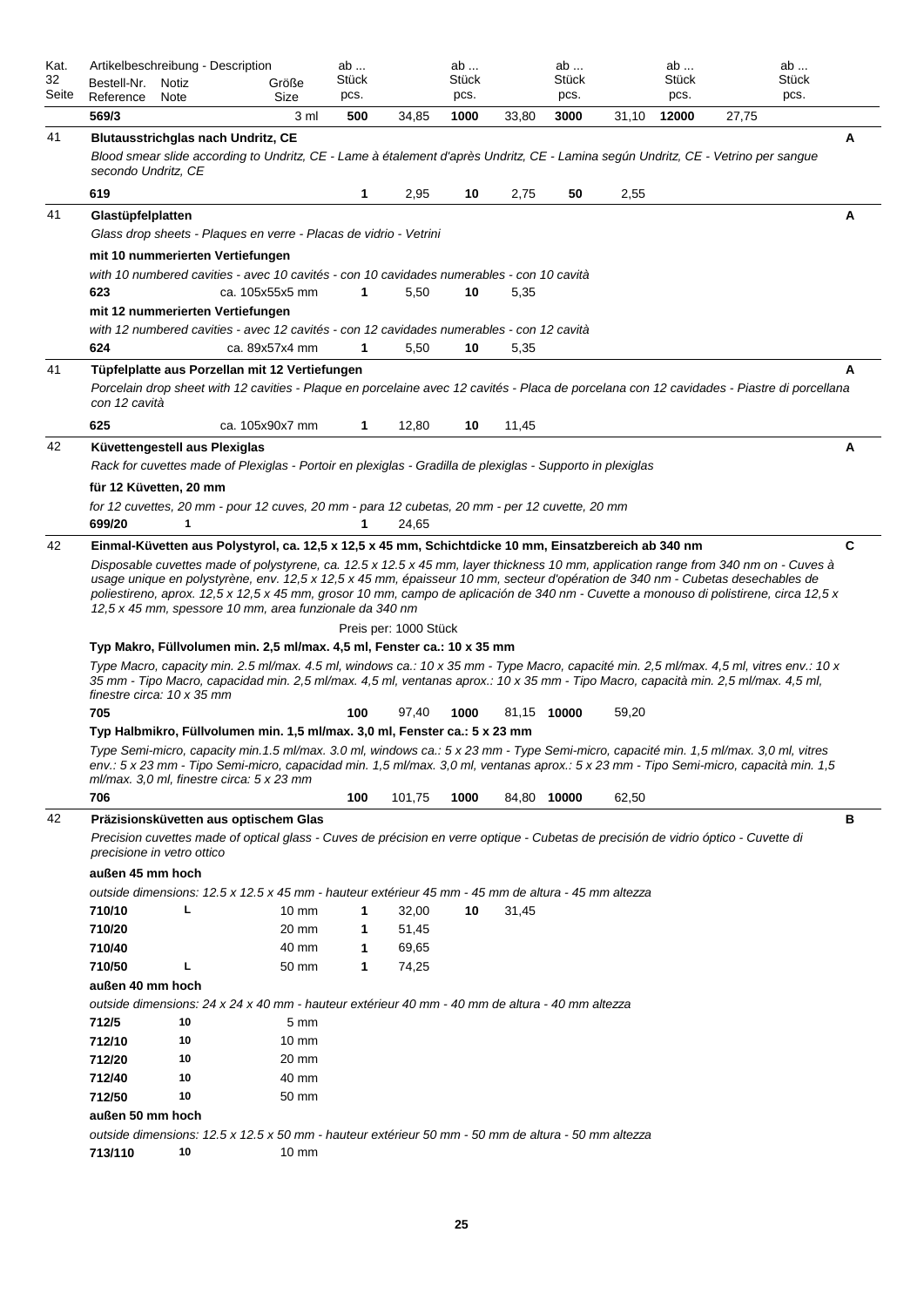| Kat.  | Artikelbeschreibung - Description |       |       | ab    | ab           | ab           | av           | ab           |
|-------|-----------------------------------|-------|-------|-------|--------------|--------------|--------------|--------------|
| 32    | Bestell-Nr.                       | Notiz | Größe | Stück | <b>Stück</b> | <b>Stück</b> | <b>Stück</b> | <b>Stück</b> |
| Seite | Reference                         | Note  | Size  | pcs.  | pcs.         | pcs.         | pcs.         | pcs.         |

#### 42 **Präzisionsküvetten außen ca. 45 mm hoch, mit PTFE-Falzdeckel B**

*Precision cuvettes outside dimensions ca.: 12.5 x 12.5 x 45 mm, with grooved lid made of PTFE - Cuves de précision hauteur extérieure*  env. 45 mm, avec couvercle à rainure en PTFE - Cubetas de precisión aprox. 45 mm de altura, con tapa de PTFE - Cuvette di precisione *circa 45 mm altezza, con coperchio in PTFE*

#### **aus optischem Spezialglas**

*made of special optical glass - en verre optique spécial - de vidrio óptico especial - in vetro ottico speciale*

| 715/1         |   | $1 \text{ mm}$                                                                    | 1 | 62,80  |   |       |
|---------------|---|-----------------------------------------------------------------------------------|---|--------|---|-------|
| 715/2         |   | $2 \text{ mm}$                                                                    | 1 | 62,80  |   |       |
| 715/5         |   | $5 \text{ mm}$                                                                    | 1 | 54,00  |   |       |
| 715/10        | L | $10 \text{ mm}$                                                                   | 1 | 44,50  |   |       |
| 715/20        |   | 20 mm                                                                             | 1 | 66,00  |   |       |
| 715/40        |   | 40 mm                                                                             | 1 | 85,95  |   |       |
| 715/50        | L | 50 mm                                                                             | 1 | 101,45 |   |       |
| aus Quarzglas |   |                                                                                   |   |        |   |       |
|               |   | made of quartz glass - en verre quartzeux - de vidrio cuarzo - in vetro di quarzo |   |        |   |       |
| 715/61        |   | $1 \text{ mm}$                                                                    | 1 | 108,90 |   |       |
| 715/62        |   | $2 \text{ mm}$                                                                    | 1 | 108,90 |   |       |
| 715/65        |   | $5 \text{ mm}$                                                                    | 1 | 106,50 |   |       |
| 715/610       | L | $10 \text{ mm}$                                                                   | 1 | 88,90  | 6 | 86,25 |
| 715/620       |   | 20 mm                                                                             | 1 | 116,30 |   |       |
| 715/640       |   | 40 mm                                                                             | 1 | 158,30 |   |       |
| 715/650       |   | 50 mm                                                                             | 1 | 172,85 |   |       |

#### 42 **Fluoreszenz-Küvetten außen ca. 45 mm hoch, mit PTFE-Falzdeckel B**

*Fluorescence cuvettes outside dimensions ca.: 12.5 x 12.5 x 45 mm, with grooved lid made of PTFE - Cuves pour mesure de la fluorescence hauteur extérieure env. 45 mm, avec couvercle à rainure en PTFE - Cubetas fluorescentes aprox. 45 mm de altura, con tapa de PTFE - Cuvette a fluorescenza circa 45 mm altezza, con coperchio in PTFE*

#### **aus optischem Spezialglas**

*made of special optical glass - en verre optique spécial - de vidrio óptico especial - in vetro ottico speciale*

| 717/10        |    | $10 \text{ mm}$                                                                   | 104.95 |  |
|---------------|----|-----------------------------------------------------------------------------------|--------|--|
| 717/20        | 10 | 20 mm                                                                             |        |  |
| aus Quarzglas |    |                                                                                   |        |  |
|               |    | made of quartz glass - en verre guartzeux - de vidrio cuarzo - in vetro di guarzo |        |  |

**717/610** 10 mm **1** 138,55 **717/620** 20 mm **1** 269,35

#### 43 **Halbmikroküvetten außen ca. 45 mm hoch, mit PTFE-Falzdeckel B**

*Cuvettes, semi-micro, outside dimensions ca.: 12.5 x 12.5 x 45 mm, with grooved lid made of PTFE - Cuves semi-micro hauteur extérieure env. 45 mm, avec couvercle à rainure en PTFE - Cubetas semi-micro aprox. 45 mm de altura, con tapa de PTFE - Cuvette semi-micro circa 45 mm altezza, con coperchio in PTFE*

#### **aus optischem Spezialglas**

*made of special optical glass - en verre optique spécial - de vidrio óptico especial - in vetro ottico speciale*

| 720/5         | 10 | $5 \text{ mm}$                                                                    |   |        |  |
|---------------|----|-----------------------------------------------------------------------------------|---|--------|--|
| 720/10        |    | $10 \text{ mm}$                                                                   | 1 | 60,70  |  |
| 720/20        | 10 | $20 \text{ mm}$                                                                   |   |        |  |
| 720/40        | 10 | 40 mm                                                                             |   |        |  |
| 720/50        |    | 50 mm                                                                             | 1 | 126.45 |  |
| aus Quarzglas |    |                                                                                   |   |        |  |
|               |    | made of quartz glass - en verre quartzeux - de vidrio cuarzo - in vetro di quarzo |   |        |  |
| 720/65        |    | $5 \text{ mm}$                                                                    | 1 | 122,40 |  |
| 720/610       | L  | $10 \text{ mm}$                                                                   | 1 | 111,20 |  |
| 720/620       | 10 | 20 mm                                                                             |   |        |  |
| 720/640       | 10 | 40 mm                                                                             |   |        |  |
| 720/650       |    | 50 mm                                                                             | 1 | 231.50 |  |

### 43 **Mikroküvetten außen ca. 25 mm hoch, mit PTFE-Falzdeckel B**

*Microcuvettes outside dimensions ca.: 12.5 x 12.5 x 25 mm, with grooved lid made of PTFE - Cuves micro hauteur extérieure env. 25 mm, avec couvercle à rainure en PTFE - Cubetas micro aprox. 25 mm de altura, con tapa de PTFE - Cuvette micro altezza circa 25 mm, con coperchio in PTFE*

#### **aus optischem Spezialglas**

*made of special optical glass - en verre optique spécial - de vidrio óptico especial - in vetro ottico speciale*

**722/10 10** 10 mm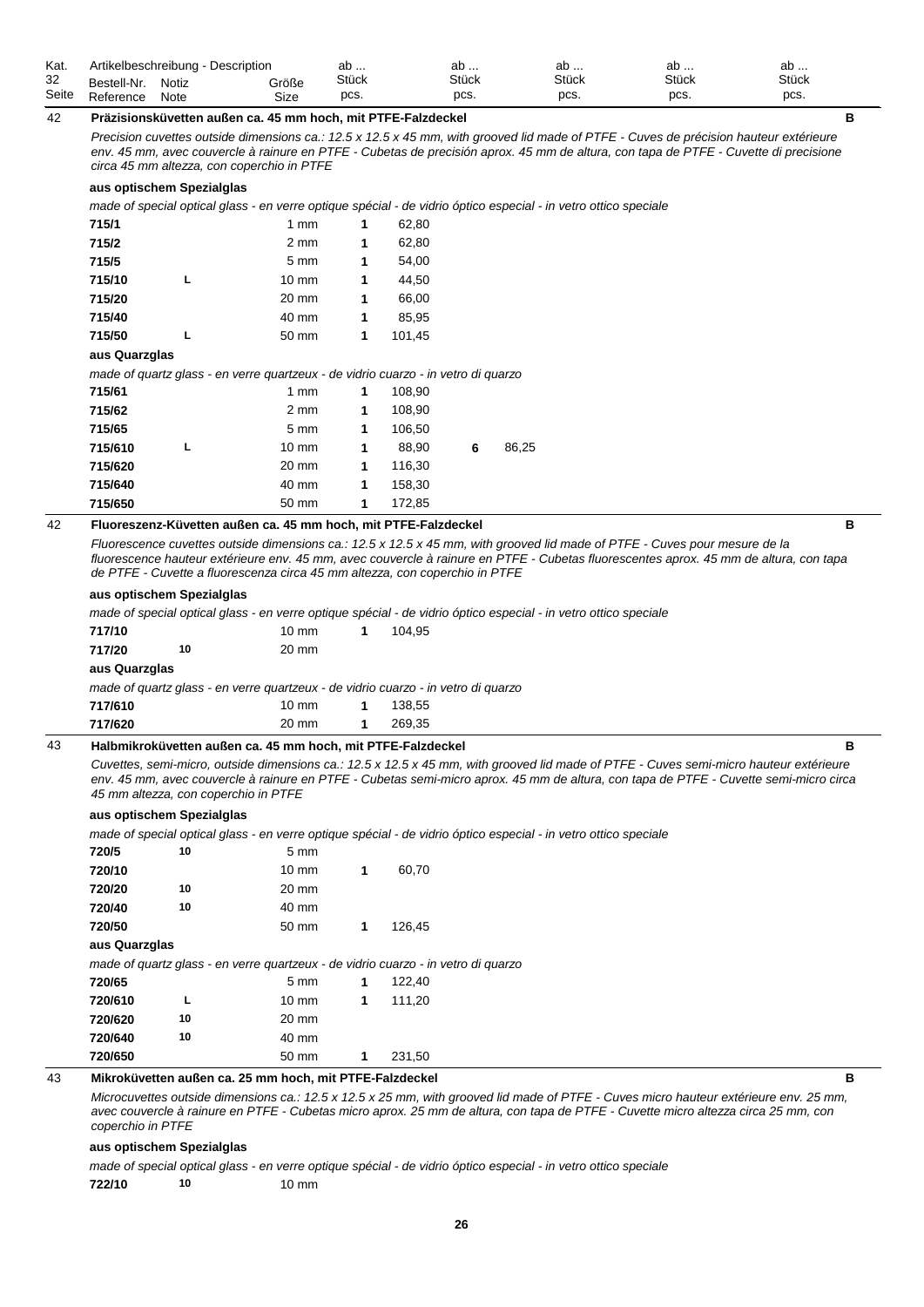| Kat.<br>32 | Artikelbeschreibung - Description<br>Bestell-Nr.                                                                                                                                                                                                                                                                                                                                                                                              |                |                                                                                                                             | Größe                   | ab<br>Stück  |                      | ab<br><b>Stück</b> |       | ab<br>Stück |      | ab<br>Stück | ab<br><b>Stück</b>                                                                                                                           |   |
|------------|-----------------------------------------------------------------------------------------------------------------------------------------------------------------------------------------------------------------------------------------------------------------------------------------------------------------------------------------------------------------------------------------------------------------------------------------------|----------------|-----------------------------------------------------------------------------------------------------------------------------|-------------------------|--------------|----------------------|--------------------|-------|-------------|------|-------------|----------------------------------------------------------------------------------------------------------------------------------------------|---|
| Seite      | Reference                                                                                                                                                                                                                                                                                                                                                                                                                                     | Notiz<br>Note  |                                                                                                                             | Size                    | pcs.         |                      | pcs.               |       | pcs.        |      | pcs.        | pcs.                                                                                                                                         |   |
|            | aus Quarzglas                                                                                                                                                                                                                                                                                                                                                                                                                                 |                |                                                                                                                             |                         |              |                      |                    |       |             |      |             |                                                                                                                                              |   |
|            | made of quartz glass - en verre quartzeux - de vidrio cuarzo - in vetro di quarzo                                                                                                                                                                                                                                                                                                                                                             |                |                                                                                                                             |                         |              |                      |                    |       |             |      |             |                                                                                                                                              |   |
|            | 722/610                                                                                                                                                                                                                                                                                                                                                                                                                                       |                |                                                                                                                             | $10 \text{ mm}$         | 1            | 94,20                |                    |       |             |      |             |                                                                                                                                              |   |
| 43         | <b>Falzdeckel aus PTFE</b>                                                                                                                                                                                                                                                                                                                                                                                                                    |                |                                                                                                                             |                         |              |                      |                    |       |             |      |             |                                                                                                                                              | в |
|            |                                                                                                                                                                                                                                                                                                                                                                                                                                               |                | Grooved lid made of PTFE - Couvercle à rainure en PTFE - Tapa plegable de PTFE - Coperchio in PTFE                          |                         |              |                      |                    |       |             |      |             |                                                                                                                                              |   |
|            | 729                                                                                                                                                                                                                                                                                                                                                                                                                                           | 10             |                                                                                                                             |                         |              |                      |                    |       |             |      |             |                                                                                                                                              |   |
| 43         | Küvetten in Spezialgröße, z.B. für Linson-Photometer                                                                                                                                                                                                                                                                                                                                                                                          |                |                                                                                                                             |                         |              |                      |                    |       |             |      |             |                                                                                                                                              | B |
|            |                                                                                                                                                                                                                                                                                                                                                                                                                                               |                |                                                                                                                             |                         |              |                      |                    |       |             |      |             | Cuvettes in special size, e.g. for Linson photometers - Cuves en dimension spéciale, p.ex. pour photomètres Linson - Cubetas en tamaño       |   |
|            | especial, p.ej. para fotometros Linson - Cuvette a grandezza speciale, a.e. per fotometri Linson                                                                                                                                                                                                                                                                                                                                              |                |                                                                                                                             |                         |              |                      |                    |       |             |      |             |                                                                                                                                              |   |
|            |                                                                                                                                                                                                                                                                                                                                                                                                                                               |                |                                                                                                                             |                         | Preis per: 1 |                      |                    |       |             |      |             |                                                                                                                                              |   |
|            | 733                                                                                                                                                                                                                                                                                                                                                                                                                                           | L <sub>1</sub> |                                                                                                                             |                         | 1            | 21,30                |                    |       |             |      |             |                                                                                                                                              |   |
| 42         | Rührspatel aus Kunststoff, mit Quersteg                                                                                                                                                                                                                                                                                                                                                                                                       |                |                                                                                                                             |                         |              |                      |                    |       |             |      |             |                                                                                                                                              | в |
|            | traversero - Spatola agitatore in plastica, forma verticale                                                                                                                                                                                                                                                                                                                                                                                   |                |                                                                                                                             |                         |              |                      |                    |       |             |      |             | Stirring spatula made of plastic, with cross bar - Spatule d'agitation en plastique, avec traverse - Espátula agitadora de plástico, con     |   |
|            |                                                                                                                                                                                                                                                                                                                                                                                                                                               |                |                                                                                                                             |                         |              | Preis per: 100 Stück |                    |       |             |      |             |                                                                                                                                              |   |
|            | 734                                                                                                                                                                                                                                                                                                                                                                                                                                           |                |                                                                                                                             |                         | 1            | 3,30                 | 500                | 2,70  | 1000        | 1,75 |             |                                                                                                                                              |   |
| 215        | Milchpumpen mit seitlicher Kugel, CE                                                                                                                                                                                                                                                                                                                                                                                                          |                |                                                                                                                             |                         |              |                      |                    |       |             |      |             |                                                                                                                                              | A |
|            |                                                                                                                                                                                                                                                                                                                                                                                                                                               |                |                                                                                                                             |                         |              |                      |                    |       |             |      |             | Breast pumps with lateral bulb, CE - Tire-laits avec balle latérale, CE - Tiraleches con bola lateral, CE - Tiralatte con globo laterale, CE |   |
|            | 765                                                                                                                                                                                                                                                                                                                                                                                                                                           |                |                                                                                                                             |                         | 1            | 2,45                 | 10                 | 2,10  |             |      |             |                                                                                                                                              |   |
|            | mit Ball                                                                                                                                                                                                                                                                                                                                                                                                                                      |                |                                                                                                                             |                         |              |                      |                    |       |             |      |             |                                                                                                                                              |   |
|            | with bulb - avec poire - con pera - con palla                                                                                                                                                                                                                                                                                                                                                                                                 |                |                                                                                                                             |                         |              |                      |                    |       |             |      |             |                                                                                                                                              |   |
|            | 766                                                                                                                                                                                                                                                                                                                                                                                                                                           |                |                                                                                                                             |                         | 1            | 5,85                 | 10                 | 5,70  | 50          | 5,40 | 100         | 5,25                                                                                                                                         |   |
| 215        | Brustgläser zylindrisch, zur elektrischen Milchpumpe, Borosilikatglas 3.3, unterer Ansatz mit Einschmelzung, CE                                                                                                                                                                                                                                                                                                                               |                |                                                                                                                             |                         |              |                      |                    |       |             |      |             |                                                                                                                                              | A |
|            | Breast glasses cylindrical, for electric milk pump, borosilicate glass 3.3, lower edge with melting, CE - Verres cylindriques pour tire-lait<br>électrique, verre borosilicaté 3.3, coin inférieur avec fonte, CE - Tiraleches cilindricas, para bomba eléctrica, vidrio borosilicato 3.3, punto de<br>partida inferior con fusión, CE - Tiralatte cilindrico, per pompa elettrica, vetro borosilicato 3.3, approccio disotto con fondere, CE |                |                                                                                                                             |                         |              |                      |                    |       |             |      |             |                                                                                                                                              |   |
|            | 772/1                                                                                                                                                                                                                                                                                                                                                                                                                                         |                |                                                                                                                             | ca. 70 mm $\varnothing$ |              | 14,80                | 10                 | 14,15 |             |      |             |                                                                                                                                              |   |
|            | 772/2                                                                                                                                                                                                                                                                                                                                                                                                                                         |                |                                                                                                                             | ca. 75 mm $\varnothing$ | 1            | 16,00                | 10                 | 15,35 |             |      |             |                                                                                                                                              |   |
|            | 772/3                                                                                                                                                                                                                                                                                                                                                                                                                                         |                |                                                                                                                             | ca. 80 mm Ø             | 1            | 17,05                | 10                 | 16,45 |             |      |             |                                                                                                                                              |   |
| 89         | Büretten-Auslaufspitzen mit Schlauch                                                                                                                                                                                                                                                                                                                                                                                                          |                |                                                                                                                             |                         |              |                      |                    |       |             |      |             |                                                                                                                                              | A |
|            | d'efflusso, con tubo di gomma                                                                                                                                                                                                                                                                                                                                                                                                                 |                |                                                                                                                             |                         |              |                      |                    |       |             |      |             | Burette outlet tips with rubber hose - Pointes d'écoulement pour burettes avec tuyau - Puntas de vidrio para buretas, con tubo - Punte       |   |
|            | 780/9                                                                                                                                                                                                                                                                                                                                                                                                                                         |                |                                                                                                                             |                         | 1            | 1,40                 |                    |       |             |      |             |                                                                                                                                              |   |
| 89         | Büretten mit Schellbachstreifen                                                                                                                                                                                                                                                                                                                                                                                                               |                |                                                                                                                             |                         |              |                      |                    |       |             |      |             |                                                                                                                                              |   |
|            |                                                                                                                                                                                                                                                                                                                                                                                                                                               |                | Burettes with Schellbach stripe - Burettes à dos Schellbach - Buretas con raya Schellbach - Burette con striscie Schellbach |                         |              |                      |                    |       |             |      |             |                                                                                                                                              |   |
|            |                                                                                                                                                                                                                                                                                                                                                                                                                                               |                |                                                                                                                             | ml                      |              |                      |                    |       |             |      |             |                                                                                                                                              |   |
|            | mit Schlaucholive                                                                                                                                                                                                                                                                                                                                                                                                                             |                |                                                                                                                             |                         |              |                      |                    |       |             |      |             |                                                                                                                                              |   |
|            | with tube clip - avec olive - con oliva - con oliva                                                                                                                                                                                                                                                                                                                                                                                           |                |                                                                                                                             |                         |              |                      |                    |       |             |      |             |                                                                                                                                              |   |
|            | 780/25                                                                                                                                                                                                                                                                                                                                                                                                                                        |                |                                                                                                                             | 25:1/10                 | 1            | 17,15                |                    |       |             |      |             |                                                                                                                                              |   |
|            | 780/50                                                                                                                                                                                                                                                                                                                                                                                                                                        |                |                                                                                                                             | 50:1/10                 | $\mathbf{1}$ | 17,15                |                    |       |             |      |             |                                                                                                                                              |   |
|            | mit geradem NS-Hahn                                                                                                                                                                                                                                                                                                                                                                                                                           |                |                                                                                                                             |                         |              |                      |                    |       |             |      |             |                                                                                                                                              |   |
|            | with straight NS stopcock - avec robinet droit RIN - con llave recta NS - con rubinetto diritto NS                                                                                                                                                                                                                                                                                                                                            |                |                                                                                                                             |                         |              |                      |                    |       |             |      |             |                                                                                                                                              |   |
|            | 781/10                                                                                                                                                                                                                                                                                                                                                                                                                                        |                |                                                                                                                             | 10:1/10                 | $\mathbf{1}$ | 30,05                |                    |       |             |      |             |                                                                                                                                              |   |
|            | 781/12                                                                                                                                                                                                                                                                                                                                                                                                                                        |                |                                                                                                                             | 10:1/20                 | 1            | 33,25                |                    |       |             |      |             |                                                                                                                                              |   |
|            | 781/15                                                                                                                                                                                                                                                                                                                                                                                                                                        |                |                                                                                                                             | 10:1/50                 | 1            | 33,25                |                    |       |             |      |             |                                                                                                                                              |   |
|            | 781/22                                                                                                                                                                                                                                                                                                                                                                                                                                        |                |                                                                                                                             | 25:1/20                 | 1            | 31,05                |                    |       |             |      |             |                                                                                                                                              |   |
|            | 781/25                                                                                                                                                                                                                                                                                                                                                                                                                                        |                |                                                                                                                             | 25:1/10                 | 1            | 33,25                |                    |       |             |      |             |                                                                                                                                              |   |
|            | 781/50                                                                                                                                                                                                                                                                                                                                                                                                                                        |                |                                                                                                                             | 50:1/10                 | 1            | 33,25                |                    |       |             |      |             |                                                                                                                                              |   |
|            | 781/100                                                                                                                                                                                                                                                                                                                                                                                                                                       |                |                                                                                                                             | 100:1/5                 | $\mathbf 1$  | 35,40                |                    |       |             |      |             |                                                                                                                                              |   |
|            | mit seitlichem NS-Hahn                                                                                                                                                                                                                                                                                                                                                                                                                        |                |                                                                                                                             |                         |              |                      |                    |       |             |      |             |                                                                                                                                              |   |
|            | with lateral NS stopcock - avec robinet latéral RIN - con llave lateral NS - con rubinetto laterale NS                                                                                                                                                                                                                                                                                                                                        |                |                                                                                                                             |                         |              |                      |                    |       |             |      |             |                                                                                                                                              |   |
|            | 782/10                                                                                                                                                                                                                                                                                                                                                                                                                                        |                |                                                                                                                             | 10:1/10                 | $\mathbf{1}$ | 33,25                |                    |       |             |      |             |                                                                                                                                              |   |
|            | 782/12                                                                                                                                                                                                                                                                                                                                                                                                                                        |                |                                                                                                                             | 10:1/20                 | 1            | 37,30                |                    |       |             |      |             |                                                                                                                                              |   |
|            | 782/15                                                                                                                                                                                                                                                                                                                                                                                                                                        |                |                                                                                                                             | 10:1/50                 | 1            | 37,30                |                    |       |             |      |             |                                                                                                                                              |   |
|            | 782/22                                                                                                                                                                                                                                                                                                                                                                                                                                        |                |                                                                                                                             | 25:1/20                 | 1            | 37,30                |                    |       |             |      |             |                                                                                                                                              |   |
|            | 782/25                                                                                                                                                                                                                                                                                                                                                                                                                                        |                |                                                                                                                             | 25:1/10                 | 1            | 37,30                |                    |       |             |      |             |                                                                                                                                              |   |
|            | 782/50                                                                                                                                                                                                                                                                                                                                                                                                                                        |                |                                                                                                                             | 50:1/10                 | 1            | 37,30                |                    |       |             |      |             |                                                                                                                                              |   |
|            | 782/100                                                                                                                                                                                                                                                                                                                                                                                                                                       |                |                                                                                                                             | 100:1/5                 | 1            | 45,95                |                    |       |             |      |             |                                                                                                                                              |   |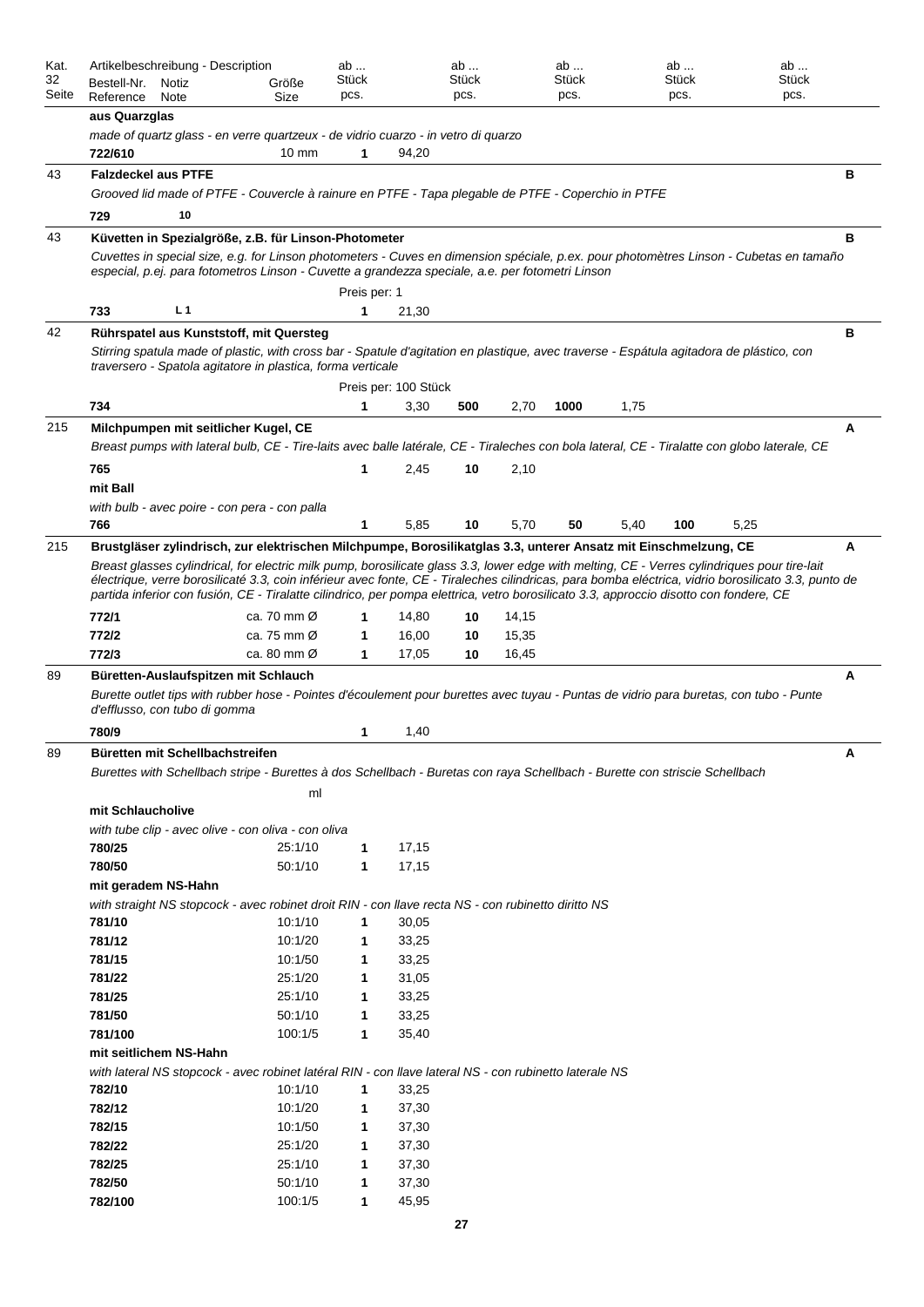| Kat.  | Artikelbeschreibung - Description |       |       | ab           | ab           | ab           | nr<br>dD | ab           |  |
|-------|-----------------------------------|-------|-------|--------------|--------------|--------------|----------|--------------|--|
| 32    | Bestell-Nr.                       | Notiz | Größe | <b>Stück</b> | <b>Stück</b> | <b>Stück</b> | Stück    | <b>Stück</b> |  |
| Seite | Reference                         | Note  | Size  | pcs.         | pcs.         | pcs.         | pcs.     | pcs.         |  |

#### **mit geradem NS-Hahn, mit PTFE-Küken**

with straight NS stopcock, with PTFE plug - avec robinet droit RIN, avec clé en PTFE - con llave recta NS, con vástago de PTFE - con *rubinetto diritto NS, con maschio in PTFE*

| 783/10  | 10:1/10 | 1 | 40.65 |
|---------|---------|---|-------|
| 783/12  | 10:1/20 | 1 | 43.95 |
| 783/15  | 10:1/50 | 1 | 46.00 |
| 783/22  | 25:1/20 | 1 | 46.00 |
| 783/25  | 25:1/10 | 1 | 43.95 |
| 783/50  | 50:1/10 | 1 | 46.00 |
| 783/100 | 100:1/5 | 1 | 53,50 |
|         |         |   |       |

#### **mit Feindosier-Ventilhahn, mit PTFE-Spindel**

with safety needlevalve stopcock, with PTFE spindle - avec robinet latéral à réglage d'écoulement précis, à pointeau en PTFE - con llave *lateral y cabeza de tuerca con àrbol de PTFE - con rubinetto laterale a spillo in PTFE*

| 785/15 | 10:1/50 | 1. | 48.15 |
|--------|---------|----|-------|
| 785/22 | 25:1/20 | 1. | 48.15 |
| 785/25 | 25:1/10 | 1  | 46.85 |
| 785/50 | 50:1/10 | 1. | 48.15 |

**Bitte beachten Sie auch unsere elektronischen Digitalbüretten Nr. 210 und Nr. 212 Please also refer to our electronical digital burettes no. 210 and no. 212 Veuillez voir également nos burettes digital éléctronic réf. 210 et réf. 212**

#### 88 **Büretten mit Schellbachstreifen, DURAN A**

*Burettes with Schellbach stripe, DURAN - Burettes à dos Schellbach, DURAN - Buretas con raya Schellbach, DURAN - Burette con striscie Schellbach, DURAN*

| ml |
|----|
|    |

#### **mit geradem NS-Hahn**

*with straight NS stopcock - avec robinet droit RIN - con llave recta NS - con rubinetto diritto NS*

| 791/15 | 10:1/50 | 40.75 |
|--------|---------|-------|
| 791/22 | 25:1/20 | 45.00 |
| 791/25 | 25:1/10 | 38.60 |
| 791/50 | 50:1/10 | 40.75 |

#### **mit geradem NS-Hahn, mit Toleranzangabe, konformitätsbescheinigt**

*with straight NS stopcock, with tolerance indicated, conformity-certified - avec robinet droit RIN, avec indication de tolérance, certifiées conforme - con llave recta NS, con indicación de tolerancia, certificación de conformidad - con rubinetto diritto NS, con indicazione della tolleranza, certificato di conformità*

| 791H/715 | 10:1/50 | 42.90 |
|----------|---------|-------|
| 791H/722 | 25:1/20 | 43.75 |
| 791H/750 | 50:1/10 | 42.90 |

#### **mit seitlichem NS-Hahn, mit Toleranzangabe, konformitätsbescheinigt**

*with lateral NS stopcock, with tolerance indicated, conformity-certified - avec robinet latéral RIN, avec indication de tolérance, certifiées conforme - con llave lateral NS, con indicación de tolerancia, certificación de conformidad - con rubinetto laterale NS, con indicazione della tolleranza, certificato di conformità*

| 792H/715 | 10:1/50 | 60.75 |
|----------|---------|-------|
| 792H/722 | 25:1/20 | 53.10 |
| 792H/750 | 50:1/10 | 69.90 |

#### **mit geradem NS-Hahn, mit PTFE-Küken**

with straight NS stopcock, with PTFE plug - avec robinet droit RIN, avec clé en PTFE - con llave recta NS, con vástago de PTFE - con *rubinetto diritto NS, con maschio in PTFE*

| TUDINENO UMNO INS. CON MASCHIO IN FIFE |         |       |
|----------------------------------------|---------|-------|
| 793/22                                 | 25:1/20 | 48.25 |
| 793/25                                 | 25:1/10 | 47.20 |
| 793/50                                 | 50:1/10 | 48.25 |

#### **mit geradem NS-Hahn, mit PTFE-Küken, mit Toleranzangabe, konformitätsbescheinigt**

*with straight NS stopcock, with PTFE plug, with tolerance indicated, conformity-certified - avec robinet droit RIN, avec clé en PTFE, avec*  indication de tolérance, certifiées conforme - con llave recta NS, con vástago de PTFE, con indicación de tolerancia, certificación de *conformidad - con rubinetto diritto NS, con maschio in PTFE, con indicazione della tolleranza, certificato di conformità*

| 793H/715 | 10:1/50 | 63.70 |
|----------|---------|-------|
| 793H/722 | 25:1/20 | 56.70 |
| 793H/750 | 50:1/10 | 56.70 |

#### **mit Feindosier-Ventilhahn, mit PTFE-Spindel**

with safety needlevalve stopcock, with PTFE spindle - avec robinet latéral à réglage d'écoulement précis, à pointeau en PTFE - con llave *lateral y cabeza de tuerca con árbol de PTFE - con rubinetto laterale a spillo in PTFE*

| 795/15 | 10:1/50 | 55.75 |
|--------|---------|-------|
| 795/22 | 25:1/20 | 69.20 |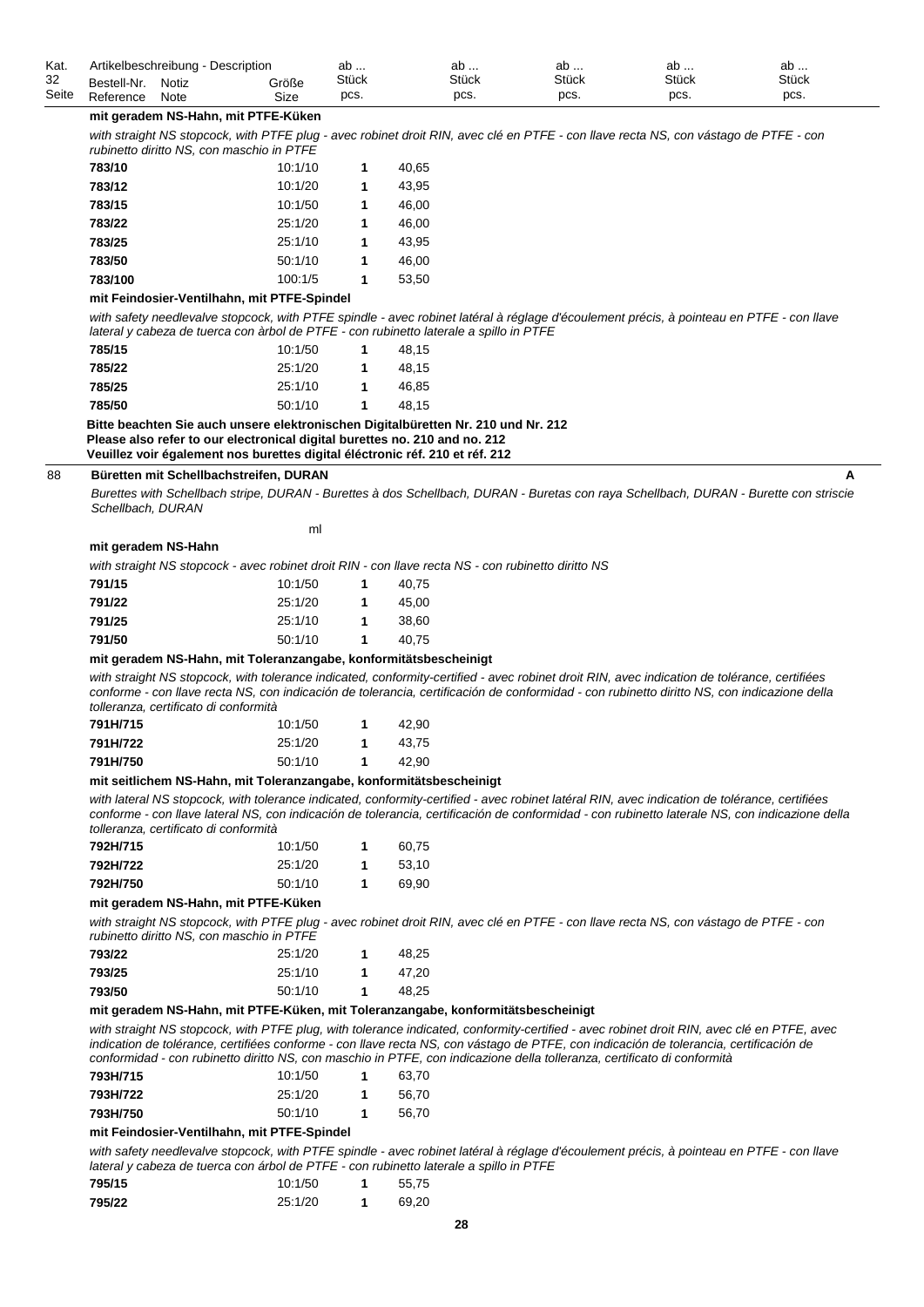| Kat.<br>32<br>Seite | Bestell-Nr.<br>Reference  | Artikelbeschreibung - Description<br>Notiz<br>Note                                                     | Größe<br>Size | ab<br><b>Stück</b><br>pcs. |       | ab<br>Stück<br>pcs. |       | ab<br>Stück<br>pcs. | ab<br><b>Stück</b><br>pcs.                                                                                                                       | ab<br><b>Stück</b><br>pcs. |
|---------------------|---------------------------|--------------------------------------------------------------------------------------------------------|---------------|----------------------------|-------|---------------------|-------|---------------------|--------------------------------------------------------------------------------------------------------------------------------------------------|----------------------------|
|                     | 795/25                    |                                                                                                        | 25:1/10       | $\mathbf 1$                | 69,20 |                     |       |                     |                                                                                                                                                  |                            |
|                     | 795/50                    |                                                                                                        | 50:1/10       | $\mathbf 1$                | 54,15 |                     |       |                     |                                                                                                                                                  |                            |
|                     |                           | mit Toleranzangabe, konformitätsbescheinigt                                                            |               |                            |       |                     |       |                     |                                                                                                                                                  |                            |
|                     |                           | de conformidad - con indicazione della tolleranza, certificato di conformità                           |               |                            |       |                     |       |                     | with tolerance indicated, conformity-certified - avec indication de tolérance, certifiées conforme - con indicación de tolerancia, certificación |                            |
|                     | 795H/715                  |                                                                                                        | 10:1/50       | $\mathbf{1}$               | 69,15 |                     |       |                     |                                                                                                                                                  |                            |
|                     | 795H/722                  |                                                                                                        | 25:1/20       | 1                          | 69,15 |                     |       |                     |                                                                                                                                                  |                            |
|                     | 795H/750                  |                                                                                                        | 50:1/10       | 1                          | 69,15 |                     |       |                     |                                                                                                                                                  |                            |
| 89                  |                           | Büretten Klarglas, AR-Glas                                                                             |               |                            |       |                     |       |                     |                                                                                                                                                  | Α                          |
|                     |                           |                                                                                                        | ml            |                            |       |                     |       |                     | Burettes clear glass, AR glass - Burettes verre clair, verre AR - Buretas vidrio blanco, vidrio AR - Burette vetro bianco, vetro AR              |                            |
|                     | mit Schlaucholive         |                                                                                                        |               |                            |       |                     |       |                     |                                                                                                                                                  |                            |
|                     |                           | with tube clip - avec olive - con oliva - con oliva                                                    |               |                            |       |                     |       |                     |                                                                                                                                                  |                            |
|                     | 800/25                    |                                                                                                        | 25:1/10       | $\mathbf{1}$               | 13,75 | 5                   | 12,55 |                     |                                                                                                                                                  |                            |
|                     | 800/50                    |                                                                                                        | 50:1/10       | $\mathbf{1}$               | 13,75 | 5                   | 12,55 |                     |                                                                                                                                                  |                            |
|                     | mit geradem NS-Hahn       |                                                                                                        |               |                            |       |                     |       |                     |                                                                                                                                                  |                            |
|                     |                           | with straight NS stopcock - avec robinet droit RIN - con llave recta NS - con rubinetto diritto NS     |               |                            |       |                     |       |                     |                                                                                                                                                  |                            |
|                     | 801/10                    |                                                                                                        | 10:1/10       | 1                          | 27,90 |                     |       |                     |                                                                                                                                                  |                            |
|                     | 801/12                    |                                                                                                        | 10:1/20       | 1                          | 29,80 |                     |       |                     |                                                                                                                                                  |                            |
|                     | 801/15                    |                                                                                                        | 10:1/50       | 1                          | 31,65 |                     |       |                     |                                                                                                                                                  |                            |
|                     | 801/22                    |                                                                                                        | 25:1/20       | 1                          | 29,80 |                     |       |                     |                                                                                                                                                  |                            |
|                     | 801/25                    |                                                                                                        | 25:1/10       | 1                          | 28,95 | 5                   | 27,90 |                     |                                                                                                                                                  |                            |
|                     | 801/50                    |                                                                                                        | 50:1/10       | 1                          | 29,80 | 5                   | 28,75 |                     |                                                                                                                                                  |                            |
|                     | 801/100                   |                                                                                                        | 100:1/5       | 1                          | 42,65 |                     |       |                     |                                                                                                                                                  |                            |
|                     | mit seitlichem NS-Hahn    |                                                                                                        |               |                            |       |                     |       |                     |                                                                                                                                                  |                            |
|                     |                           | with lateral NS stopcock - avec robinet lateral RIN - con llave lateral NS - con rubinetto laterale NS |               |                            |       |                     |       |                     |                                                                                                                                                  |                            |
|                     | 802/10                    |                                                                                                        | 10:1/10       | 1                          | 30,05 |                     |       |                     |                                                                                                                                                  |                            |
|                     | 802/12                    |                                                                                                        | 10:1/20       | 1                          | 32,20 |                     |       |                     |                                                                                                                                                  |                            |
|                     | 802/15                    |                                                                                                        | 10:1/50       | 1                          | 33,25 |                     |       |                     |                                                                                                                                                  |                            |
|                     | 802/22                    |                                                                                                        | 25:1/20       | 1                          | 32,20 |                     |       |                     |                                                                                                                                                  |                            |
|                     | 802/25                    |                                                                                                        | 25:1/10       | 1                          | 31,10 |                     |       |                     |                                                                                                                                                  |                            |
|                     | 802/50                    |                                                                                                        | 50:1/10       | 1                          | 32,20 |                     |       |                     |                                                                                                                                                  |                            |
|                     | 802/100                   |                                                                                                        | 100:1/5       | 1                          | 46,10 |                     |       |                     |                                                                                                                                                  |                            |
|                     |                           | mit geradem NS-Hahn, mit PTFE-Küken                                                                    |               |                            |       |                     |       |                     |                                                                                                                                                  |                            |
|                     |                           | rubinetto diritto NS, con maschio in PTFE                                                              |               |                            |       |                     |       |                     | with straight NS stopcock, with PTFE plug - avec robinet droit RIN, avec clé en PTFE - con llave recta NS, con vástago de PTFE - con             |                            |
|                     | 803/10                    |                                                                                                        | 10:1/10       | 1                          | 35,40 |                     |       |                     |                                                                                                                                                  |                            |
|                     | 803/12                    |                                                                                                        | 10:1/20       | 1                          | 38,60 |                     |       |                     |                                                                                                                                                  |                            |
|                     | 803/15                    |                                                                                                        | 10:1/50       | 1                          | 40,75 |                     |       |                     |                                                                                                                                                  |                            |
|                     | 803/22                    |                                                                                                        | 25:1/20       | 1                          | 40,75 |                     |       |                     |                                                                                                                                                  |                            |
|                     | 803/25                    |                                                                                                        | 25:1/10       | 1                          | 39,65 | 5                   | 37,55 |                     |                                                                                                                                                  |                            |
|                     | 803/50                    |                                                                                                        | 50:1/10       | 1                          | 40,75 | 5                   | 38,60 |                     |                                                                                                                                                  |                            |
|                     | 803/100                   |                                                                                                        | 100:1/5       | 1                          | 54,70 |                     |       |                     |                                                                                                                                                  |                            |
| 89                  | <b>Büretten Braunglas</b> | Burettes amber glass - Burettes verre marron - Buretas vidrio marrón - Burette vetro marrone           |               |                            |       |                     |       |                     |                                                                                                                                                  | A                          |
|                     |                           |                                                                                                        | ml            |                            |       |                     |       |                     |                                                                                                                                                  |                            |
|                     | mit geradem NS-Hahn       |                                                                                                        |               |                            |       |                     |       |                     |                                                                                                                                                  |                            |
|                     |                           | with straight NS stopcock - avec robinet droit RIN - con llave recta NS - con rubinetto diritto NS     |               |                            |       |                     |       |                     |                                                                                                                                                  |                            |
|                     | 811/25                    |                                                                                                        | 25:1/10       | $\mathbf 1$                | 41,60 |                     |       |                     |                                                                                                                                                  |                            |
|                     | 811/50                    |                                                                                                        | 50:1/10       | $\mathbf{1}$               | 48,95 |                     |       |                     |                                                                                                                                                  |                            |
|                     | mit seitlichem NS-Hahn    |                                                                                                        |               |                            |       |                     |       |                     |                                                                                                                                                  |                            |
|                     |                           | with lateral NS stopcock - avec robinet latéral RIN - con llave lateral NS - con rubinetto laterale NS |               |                            |       |                     |       |                     |                                                                                                                                                  |                            |
|                     | 812/25                    |                                                                                                        | 25:1/10       | 1                          | 48,95 |                     |       |                     |                                                                                                                                                  |                            |
|                     | 812/50                    |                                                                                                        | 50:1/10       | 1                          | 47,20 |                     |       |                     |                                                                                                                                                  |                            |
| 91                  |                           |                                                                                                        |               |                            |       |                     |       |                     |                                                                                                                                                  |                            |
|                     |                           | Schnellbetriebsbürette nach Dr. Schilling<br>automatica secondo Schilling                              |               |                            |       |                     |       |                     | High-speed burette according to Schilling - Burette automatique d'après Schilling - Bureta automatica según Schilling - Burette a zero           | Α                          |
|                     |                           |                                                                                                        | ml            |                            |       |                     |       |                     |                                                                                                                                                  |                            |
|                     | 820/5                     |                                                                                                        | 5:1/20        | 1                          | 44,35 | 10                  | 41,85 | 20                  | 39,35                                                                                                                                            |                            |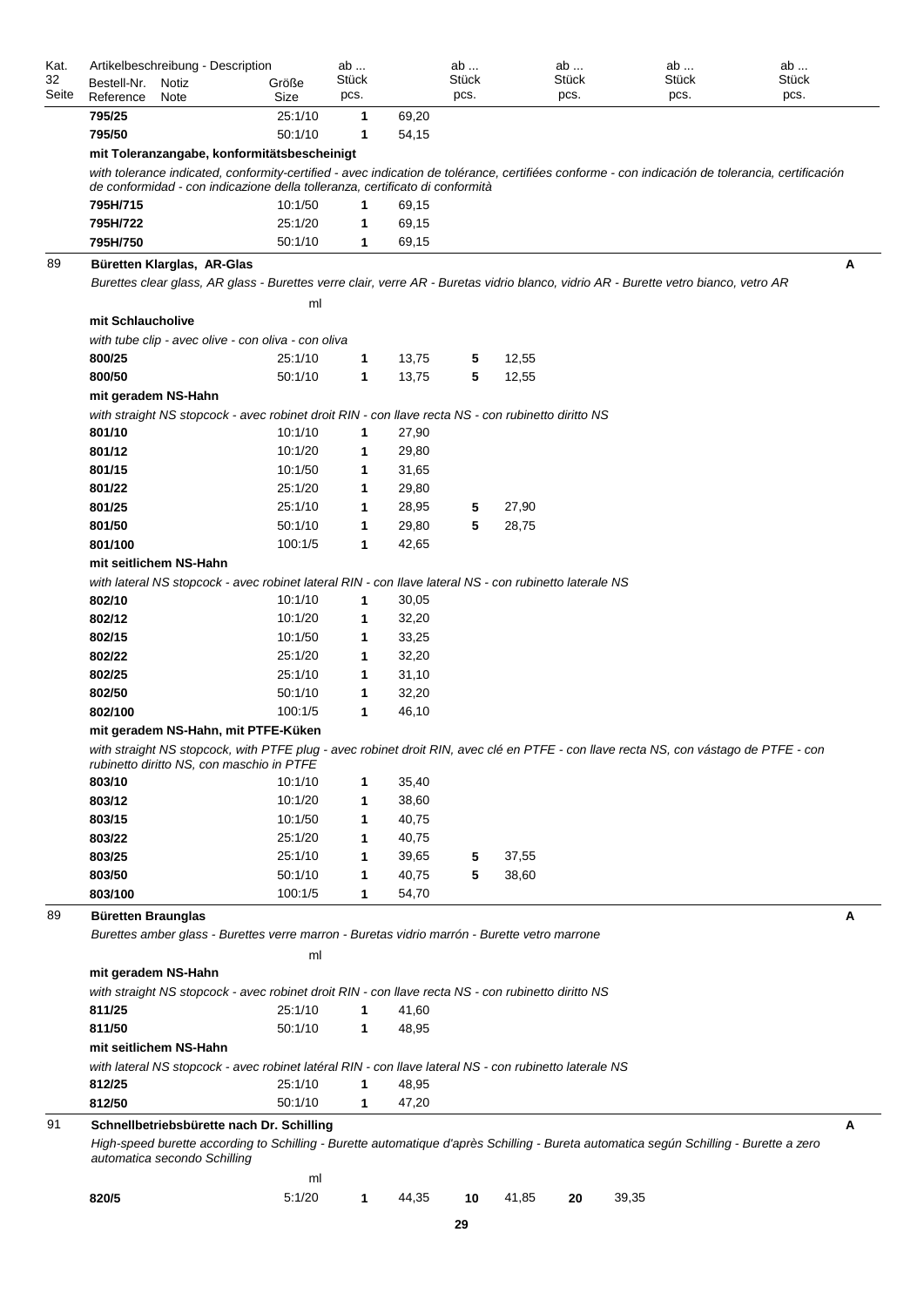| Kat.<br>32 | Artikelbeschreibung - Description |               |                                                                                                                                   |                               | ab            |                | ab            |       | ab            |       | ab            | ab                                                                                                                                      |   |
|------------|-----------------------------------|---------------|-----------------------------------------------------------------------------------------------------------------------------------|-------------------------------|---------------|----------------|---------------|-------|---------------|-------|---------------|-----------------------------------------------------------------------------------------------------------------------------------------|---|
| Seite      | Bestell-Nr.<br>Reference          | Notiz<br>Note |                                                                                                                                   | Größe<br>Size                 | Stück<br>pcs. |                | Stück<br>pcs. |       | Stück<br>pcs. |       | Stück<br>pcs. | Stück<br>pcs.                                                                                                                           |   |
|            | 820/10                            |               |                                                                                                                                   | 10:1/20                       | 1             | 47,20          | 10            | 43,95 | 20            | 41,80 |               |                                                                                                                                         |   |
|            | 820/15                            |               |                                                                                                                                   | 15:1/10                       | 1             | 45,05          | 10            | 42,90 | 20            | 39,65 |               |                                                                                                                                         |   |
|            | 820/25                            |               |                                                                                                                                   | 25:1/10                       | 1             | 50,40          | 10            | 47,50 | 20            | 44,80 |               |                                                                                                                                         |   |
|            | 820/50                            |               |                                                                                                                                   | 50:1/10                       | 1             | 52,55          | 10            | 49,30 | 20            | 47,20 |               |                                                                                                                                         |   |
| 91         | Ersatzbüretten für Nr. 820        |               |                                                                                                                                   |                               |               |                |               |       |               |       |               |                                                                                                                                         | А |
|            |                                   |               |                                                                                                                                   |                               |               |                |               |       |               |       |               | Spare burettes for no. 820 - Burettes de rechange pour réf. 820 - Buretas de recambio para no. 820 - Burette di ricambio per no. 820    |   |
|            |                                   |               |                                                                                                                                   | ml                            |               |                |               |       |               |       |               |                                                                                                                                         |   |
|            | 821/5                             |               |                                                                                                                                   | 5:1/20                        | 1             | 26,80          |               |       |               |       |               |                                                                                                                                         |   |
|            | 821/10                            |               |                                                                                                                                   | 10:1/20                       | 1             | 26,80          |               |       |               |       |               |                                                                                                                                         |   |
|            | 821/15                            |               |                                                                                                                                   | 15:1/10                       | 1             | 26,80          |               |       |               |       |               |                                                                                                                                         |   |
|            | 821/25<br>821/50                  |               |                                                                                                                                   | 25:1/10<br>50:1/10            | 1<br>1        | 28,20<br>30,70 |               |       |               |       |               |                                                                                                                                         |   |
| 91         | Plastik-Standfuß für Nr. 820      |               |                                                                                                                                   |                               |               |                |               |       |               |       |               |                                                                                                                                         | A |
|            |                                   |               | Plastic base for no. 820 - Pied en plastique pour réf. 820 - Pie de plástico para no. 820 - Base di sostegno plastica per no. 820 |                               |               |                |               |       |               |       |               |                                                                                                                                         |   |
|            |                                   |               |                                                                                                                                   | Größe 1                       |               |                |               |       |               |       |               |                                                                                                                                         |   |
|            | 823/1<br>823/2                    |               |                                                                                                                                   | Größe 2                       | 1<br>1        | 3,70<br>4,55   |               |       |               |       |               |                                                                                                                                         |   |
| 90         |                                   |               | Büretten nach Dafert, mit Schellbachstreifen                                                                                      |                               |               |                |               |       |               |       |               |                                                                                                                                         | Α |
|            |                                   |               | Schellbach - Burette secondo Dafert, con striscie Schellbach                                                                      |                               |               |                |               |       |               |       |               | Burettes according to Dafert, with Schellbach stripe - Burettes d'après Dafert, à dos Schellbach - Buretas según Dafert, con raya       |   |
|            | mit Schlaucholive                 |               |                                                                                                                                   |                               |               |                |               |       |               |       |               |                                                                                                                                         |   |
|            |                                   |               | with tube clip - avec olive - con oliva - con oliva                                                                               |                               |               |                |               |       |               |       |               |                                                                                                                                         |   |
|            | 840/25                            |               |                                                                                                                                   | 25:1/10                       | 1             | 40,75          |               |       |               |       |               |                                                                                                                                         |   |
|            | 840/50                            |               |                                                                                                                                   | 50:1/10                       | 1             | 59,25          |               |       |               |       |               |                                                                                                                                         |   |
|            | mit NS-Patenthahn                 |               |                                                                                                                                   |                               |               |                |               |       |               |       |               |                                                                                                                                         |   |
|            |                                   |               | with NS two-way stopcock - avec robinet RIN à deux voies obliques - con llave patentada NS - con rubinetto NS brevettato          |                               |               |                |               |       |               |       |               |                                                                                                                                         |   |
|            | 842/25<br>842/50                  |               |                                                                                                                                   | 25:1/10                       | 1             | 80,40          |               |       |               |       |               |                                                                                                                                         |   |
|            |                                   |               | mit NS-Patenthahn, mit PTFE-Küken                                                                                                 | 50:1/10                       | 1             | 80,40          |               |       |               |       |               |                                                                                                                                         |   |
|            |                                   |               |                                                                                                                                   |                               |               |                |               |       |               |       |               | with NS two-way stopcock, with PTFE plug - avec robinet RIN à deux voies obliques, avec clé en PTFE - con llave patentada NS, con       |   |
|            |                                   |               | vástago de PTFE - con rubinetto NS brevettato, con maschio in PTFE                                                                |                               |               |                |               |       |               |       |               |                                                                                                                                         |   |
|            | 842/125                           |               |                                                                                                                                   | 25:1/10                       | 1             | 98,60          |               |       |               |       |               |                                                                                                                                         |   |
|            | 842/150                           |               |                                                                                                                                   | 50:1/10                       | 1             | 98,60          |               |       |               |       |               |                                                                                                                                         |   |
| 96,97      | con vàlvola e tubo                |               | Gummigebläse einfach, mit Ventil                                                                                                  |                               |               |                |               |       |               |       |               | Rubber bulb onefold, with valve - Poire en caoutchouc à soupape simple, avec tuyau - Pera de goma, con válvula y tubo - Palla di gomma, | А |
|            | 850/1                             |               |                                                                                                                                   |                               | 1             | 7,50           |               |       |               |       |               |                                                                                                                                         |   |
| 96,97      | Doppelgebläse mit Netz            |               |                                                                                                                                   |                               |               |                |               |       |               |       |               |                                                                                                                                         | Α |
|            |                                   |               | Double rubber bulb with net - Poire double en caoutchouc avec filet - Pera de goma doble con red - Doppia palla con rete          |                               |               |                |               |       |               |       |               |                                                                                                                                         |   |
|            | 850/2                             |               |                                                                                                                                   |                               | 1             | 28,95          |               |       |               |       |               |                                                                                                                                         |   |
| 98         | <b>Bürettenstative</b>            |               |                                                                                                                                   |                               |               |                |               |       |               |       |               |                                                                                                                                         | А |
|            |                                   |               | Tripods for burettes - Statifs pour burettes - Soportes para buretas - Supporti per burette                                       |                               |               |                |               |       |               |       |               |                                                                                                                                         |   |
|            | 860                               |               |                                                                                                                                   | ca. 17,5x10 cm<br>Stab 45 cm  | 1             | 18,50          | 3             | 17,70 |               |       |               |                                                                                                                                         |   |
|            | 861                               |               |                                                                                                                                   | ca. 21 x 13 cm<br>Stab 75 cm  | 1             | 25,20          |               |       |               |       |               |                                                                                                                                         |   |
|            | 861/1                             |               |                                                                                                                                   | ca. 21 x 13 cm<br>Stab 100 cm | 1             | 27,45          |               |       |               |       |               |                                                                                                                                         |   |
| 98         | Doppelmuffe                       |               |                                                                                                                                   |                               |               |                |               |       |               |       |               |                                                                                                                                         | Α |
|            |                                   |               | Double sleeve - Double noix - Manguito doble - Manicotto doppio                                                                   |                               |               |                |               |       |               |       |               |                                                                                                                                         |   |
|            | 862                               |               |                                                                                                                                   |                               | 1             | 7,95           | 3             | 7,50  |               |       |               |                                                                                                                                         |   |
| 98         |                                   |               | Universal-Doppelmuffe, drehbar                                                                                                    |                               |               |                |               |       |               |       |               |                                                                                                                                         | A |
|            |                                   |               | All-purpose double sleeve, revolving - Double noix, orientable - Manguito doble, giratorio - Manicotto doppio, girevole           |                               |               |                |               |       |               |       |               |                                                                                                                                         |   |
|            | 863                               |               |                                                                                                                                   |                               | 1             | 14,15          | 3             | 13,75 |               |       |               |                                                                                                                                         |   |
| 98         | <b>Stativklemmen</b>              |               | Tripod clamps - Pinces pour statifs - Pinzas para soportes - Morsetti per supporti                                                |                               |               |                |               |       |               |       |               |                                                                                                                                         | А |
|            | 865                               |               |                                                                                                                                   | ca. 25 mm                     | 1             | 9,80           | 3             | 9,30  |               |       |               |                                                                                                                                         |   |
|            | 865/4                             |               |                                                                                                                                   | ca. 40 mm                     | 1             | 11,10          | 3             | 10,35 |               |       |               |                                                                                                                                         |   |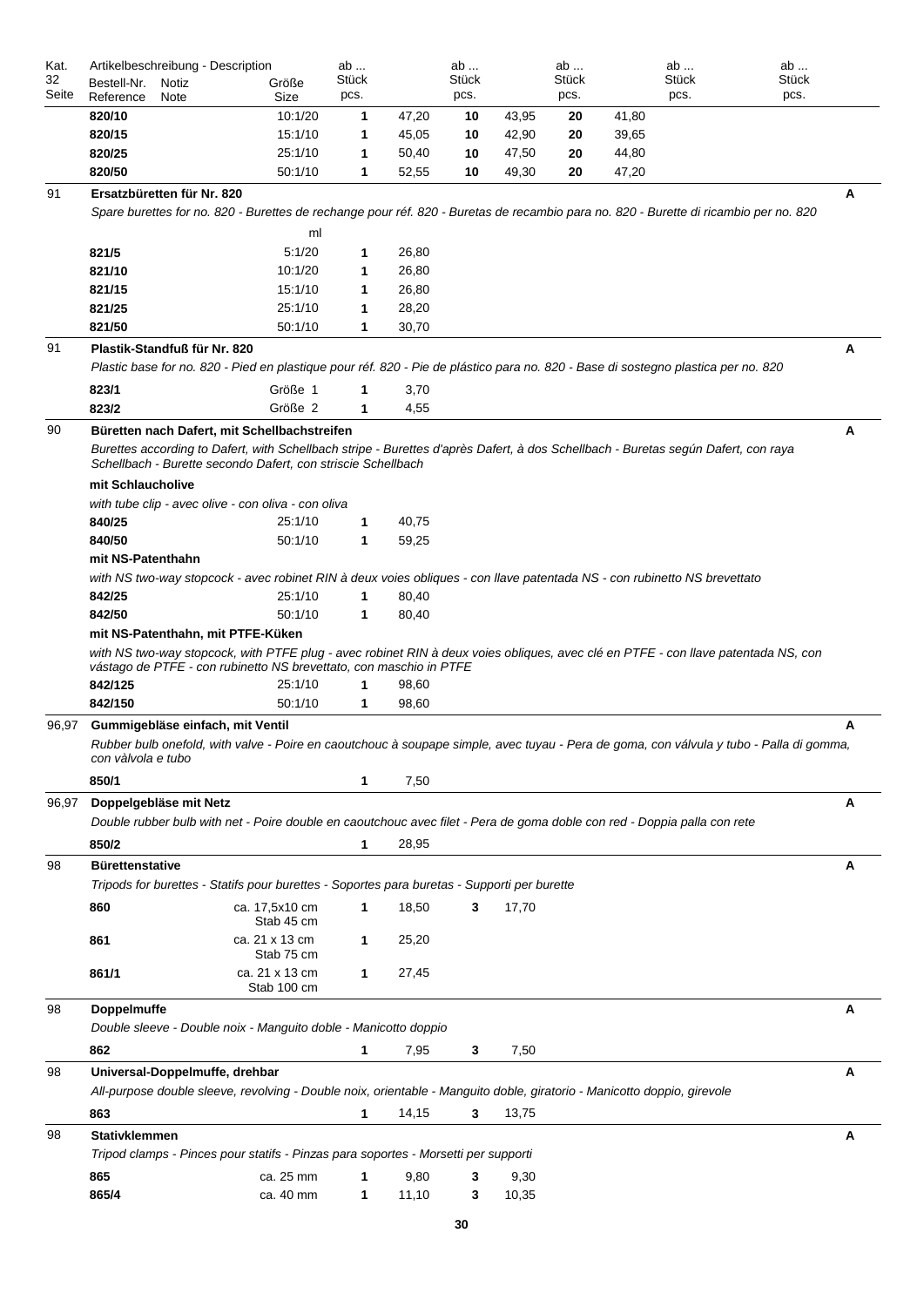| Kat.<br>32<br>Seite | Artikelbeschreibung - Description<br>Bestell-Nr.<br>Notiz<br>Reference<br>Note | Größe<br>Size                                                                                                                                                                          | ab<br>Stück<br>pcs. |                | ab<br>Stück<br>pcs. |               | ab<br>Stück<br>pcs. | ab<br>Stück<br>pcs. | ab<br>Stück<br>pcs. |   |
|---------------------|--------------------------------------------------------------------------------|----------------------------------------------------------------------------------------------------------------------------------------------------------------------------------------|---------------------|----------------|---------------------|---------------|---------------------|---------------------|---------------------|---|
|                     | 866                                                                            | ca. 60 mm                                                                                                                                                                              | 1                   | 13,60          | 3                   | 13,00         |                     |                     |                     |   |
| 98                  | <b>Stativringe</b>                                                             | Tripod rings - Anneaux pour statifs - Anillos para soportes - Anelli per supporti                                                                                                      |                     |                |                     |               |                     |                     |                     | A |
|                     | ohne Muffe                                                                     |                                                                                                                                                                                        |                     |                |                     |               |                     |                     |                     |   |
|                     |                                                                                | without sleeve - sans noix - sin manguito - senza manicotto                                                                                                                            |                     |                |                     |               |                     |                     |                     |   |
|                     | 868/7                                                                          | ca. 70 mm Ø<br>ca. 100 mm Ø                                                                                                                                                            | 1                   | 8,55           | 3                   | 7,95          |                     |                     |                     |   |
|                     | 868/10<br>868/13                                                               | ca. 130 mm Ø                                                                                                                                                                           | 1<br>1              | 9,65<br>11,35  | 3<br>3              | 9,20<br>10,80 |                     |                     |                     |   |
|                     | mit Muffe                                                                      |                                                                                                                                                                                        |                     |                |                     |               |                     |                     |                     |   |
|                     |                                                                                | with sleeve - avec noix - con manguito - con manicotto                                                                                                                                 |                     |                |                     |               |                     |                     |                     |   |
|                     | 869/7                                                                          | ca. 70 mm $\varnothing$                                                                                                                                                                | 1                   | 12,65          | 3                   | 12,15         |                     |                     |                     |   |
|                     | 869/10                                                                         | ca. 100 mm Ø                                                                                                                                                                           | 1                   | 14,00          | 3                   | 13,35         |                     |                     |                     |   |
|                     | 869/13                                                                         | ca. 130 mm Ø                                                                                                                                                                           | 1                   | 15,35          | 3                   | 14,80         |                     |                     |                     |   |
| 98                  | <b>Bürettenklemmen</b>                                                         |                                                                                                                                                                                        |                     |                |                     |               |                     |                     |                     | A |
|                     |                                                                                | Burette clamps - Pinces - Pinzas - Morsetti                                                                                                                                            |                     |                |                     |               |                     |                     |                     |   |
|                     | einfach                                                                        |                                                                                                                                                                                        |                     |                |                     |               |                     |                     |                     |   |
|                     |                                                                                | for one burette - pour une burette - para una bureta - per una buretta                                                                                                                 |                     |                |                     |               |                     |                     |                     |   |
|                     | 870                                                                            |                                                                                                                                                                                        | 1                   | 17,80          | 3                   | 17,10         |                     |                     |                     |   |
|                     | doppelt                                                                        |                                                                                                                                                                                        |                     |                |                     |               |                     |                     |                     |   |
|                     |                                                                                | for two burettes - pour deux burettes - para dos buretas - per due burette                                                                                                             |                     |                |                     |               |                     |                     |                     |   |
|                     | 871                                                                            |                                                                                                                                                                                        | 1                   | 25,20          | 3                   | 24,55         |                     |                     |                     |   |
| 98                  | Kühlerklemmen                                                                  |                                                                                                                                                                                        |                     |                |                     |               |                     |                     |                     | A |
|                     |                                                                                | Condenser clamps - Pinces pour réfrigérants - Pinzas para refrigerantes - Morsetti per refrigeranti                                                                                    |                     |                |                     |               |                     |                     |                     |   |
|                     | 875                                                                            |                                                                                                                                                                                        | 1                   | 20,50          | 3                   | 19,75         |                     |                     |                     |   |
| 130                 | Chlorkalziumröhren                                                             |                                                                                                                                                                                        |                     |                |                     |               |                     |                     |                     | A |
|                     |                                                                                | Chlorine calcium tubes - Tubes à chlorure de calcium - Tubos para cloruro de calcio - Tubi per cloruro di calcio                                                                       |                     |                |                     |               |                     |                     |                     |   |
|                     | <b>U-Form</b>                                                                  |                                                                                                                                                                                        |                     |                |                     |               |                     |                     |                     |   |
|                     |                                                                                | U-shaped - forme de U - forma de U - forma di U                                                                                                                                        |                     |                |                     |               |                     |                     |                     |   |
|                     | 895/10                                                                         | ca. 100 mm                                                                                                                                                                             | 1                   | 9,05           |                     |               |                     |                     |                     |   |
|                     | 895/12                                                                         | ca. 125 mm                                                                                                                                                                             | 1                   | 9,65           |                     |               |                     |                     |                     |   |
|                     | 895/15                                                                         | ca. 150 mm                                                                                                                                                                             | 1                   | 10,80          |                     |               |                     |                     |                     |   |
|                     | mit 2 Hahnstopfen                                                              |                                                                                                                                                                                        |                     |                |                     |               |                     |                     |                     |   |
|                     |                                                                                | with 2 stocpcock stoppers - à 2 robinets - con 2 tapones - con 2 tappi-rubinetti                                                                                                       |                     |                |                     |               |                     |                     |                     |   |
|                     | 896/10                                                                         | ca. 100 mm                                                                                                                                                                             | 1                   | 34,75          |                     |               |                     |                     |                     |   |
|                     | 896/12<br>896/15                                                               | ca. 125 mm<br>ca. 150 mm                                                                                                                                                               | 1<br>1              | 38,10<br>43,80 |                     |               |                     |                     |                     |   |
|                     |                                                                                |                                                                                                                                                                                        |                     |                |                     |               |                     |                     |                     |   |
| 56                  | Zedernölflaschen                                                               | Bottles for cedar oil - Flacons pour huile de cèdre - Frascos para aceite de cedro - Flaconi per olio di cedro                                                                         |                     |                |                     |               |                     |                     |                     | A |
|                     |                                                                                |                                                                                                                                                                                        |                     |                |                     |               |                     |                     |                     |   |
|                     | 920                                                                            |                                                                                                                                                                                        | 1                   | 19,30          | 10                  | 18,45         |                     |                     |                     |   |
| 129                 | ASTM-Zentrifugengläser                                                         |                                                                                                                                                                                        |                     |                |                     |               |                     |                     |                     | A |
|                     |                                                                                | ASTM centrifuge tubes - Tubes à centrifuger ASTM - Tubos de centrifuga ASTM - Provette per centrifuga ASTM                                                                             |                     |                |                     |               |                     |                     |                     |   |
|                     | zylindrisch                                                                    |                                                                                                                                                                                        |                     |                |                     |               |                     |                     |                     |   |
|                     |                                                                                | cylindrical - cylindrique - cilíndrico - cilindrico                                                                                                                                    |                     |                |                     |               |                     |                     |                     |   |
|                     | 930                                                                            | <b>DURAN</b>                                                                                                                                                                           | 1                   | 26,80          | 10                  | 25,75         | 50                  | 24,65               |                     |   |
|                     | birnenförmig                                                                   |                                                                                                                                                                                        |                     |                |                     |               |                     |                     |                     |   |
|                     | 931                                                                            | pear-shaped - forme poire - forma de pera - forma di pera<br><b>DURAN</b>                                                                                                              | 1                   | 34,30          | 10                  | 33,25         | 50                  | 31,65               |                     |   |
|                     |                                                                                |                                                                                                                                                                                        |                     |                |                     |               |                     |                     |                     |   |
| 44                  | per provette per centrifuga coniche                                            | Bürsten für konische Zentrifugengläser<br>Brushes for conical centrifuge tubes - Goupillons pour tubes à centrifuger coniques - Cepillos para tubos de centrifuga cónicos - Spazzolini |                     |                |                     |               |                     |                     |                     | A |
|                     | 937                                                                            |                                                                                                                                                                                        | 1                   | 1,65           | 10                  | 1,40          |                     |                     |                     |   |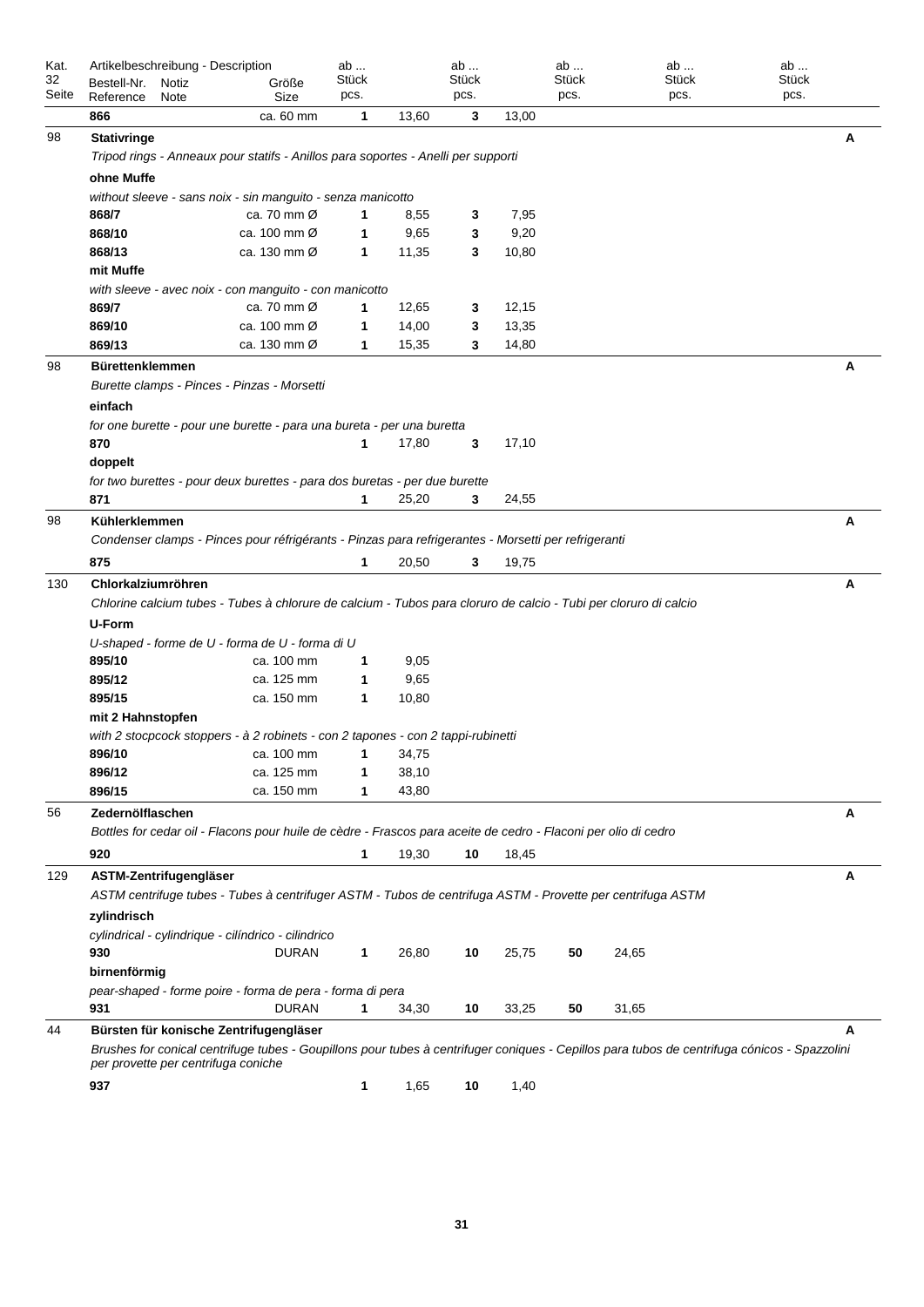| Artikelbeschreibung - Description<br>Bestell-Nr.<br>Notiz | Größe                                                                                                                                                                                                                                                                           | ab<br>Stück<br>pcs. |                      | ab<br>Stück<br>pcs. |        | ab<br>Stück<br>pcs. |        | ab<br><b>Stück</b><br>pcs. | ab<br>Stück<br>pcs.                                                                                                                        |
|-----------------------------------------------------------|---------------------------------------------------------------------------------------------------------------------------------------------------------------------------------------------------------------------------------------------------------------------------------|---------------------|----------------------|---------------------|--------|---------------------|--------|----------------------------|--------------------------------------------------------------------------------------------------------------------------------------------|
| Reference<br>Note                                         | Size                                                                                                                                                                                                                                                                            |                     |                      |                     |        |                     |        |                            |                                                                                                                                            |
| Zentrifugengläser                                         |                                                                                                                                                                                                                                                                                 |                     |                      |                     |        |                     |        |                            |                                                                                                                                            |
|                                                           | Centrifuge tubes - Tubes à centrifuger - Tubos de centrifuga - Provette per centrifuga                                                                                                                                                                                          |                     |                      |                     |        |                     |        |                            |                                                                                                                                            |
|                                                           |                                                                                                                                                                                                                                                                                 |                     | Preis per: 100 Stück |                     |        |                     |        |                            |                                                                                                                                            |
|                                                           | konisch glatter Rand, ungraduiert, AR-Glas                                                                                                                                                                                                                                      |                     |                      |                     |        |                     |        |                            |                                                                                                                                            |
|                                                           | conical rimless, ungraduated, AR glass - coniques bord droit, sans graduation, verre AR - cónicos sin borde, sin graduación, vidrio AR -<br>conico bordo liscio, non graduate, vetro AR                                                                                         |                     |                      |                     |        |                     |        |                            |                                                                                                                                            |
| 938                                                       | ca. 112x17 mm                                                                                                                                                                                                                                                                   | 100                 | 31,30                | 500                 | 27,95  | 1000                | 23,95  | 5000                       | 20,75                                                                                                                                      |
|                                                           | konisch glatter Rand, ungraduiert, DURAN                                                                                                                                                                                                                                        |                     |                      |                     |        |                     |        |                            |                                                                                                                                            |
| bordo liscio, non graduate, DURAN                         |                                                                                                                                                                                                                                                                                 |                     |                      |                     |        |                     |        |                            | conical rimless, ungraduated, DURAN - coniques bord droit, sans graduation, DURAN - cónicos sin borde, sin graduación, DURAN - conico      |
| 938/3                                                     | ca. 112x17 mm                                                                                                                                                                                                                                                                   | 100                 | 60,50                | 500                 | 57,85  | 1000                | 52,55  |                            |                                                                                                                                            |
|                                                           | konisch glatter Rand, ungraduiert, Sonderlängen, AR-Glas                                                                                                                                                                                                                        |                     |                      |                     |        |                     |        |                            |                                                                                                                                            |
|                                                           | sin borde, sin graduación, largos especiales, vidrio AR - conico bordo liscio, non graduate, lunghezze speciale, vetro AR                                                                                                                                                       |                     |                      |                     |        |                     |        |                            | conical rimless, ungraduated, special lengths, AR glass - coniques bord droit, sans graduation, longueurs spéciales, en verre AR - cónicos |
| 938/98                                                    | ca. 98/100x17 mm                                                                                                                                                                                                                                                                | 100                 | 35,85                | 500                 | 30,70  | 1000                | 27,40  |                            |                                                                                                                                            |
| 938/105                                                   | ca. 105x17 mm                                                                                                                                                                                                                                                                   | 100                 | 36,55                | 500                 | 31,30  | 1000                | 27,95  |                            |                                                                                                                                            |
|                                                           | konisch glatter Rand, graduiert, AR-Glas                                                                                                                                                                                                                                        |                     |                      |                     |        |                     |        |                            |                                                                                                                                            |
| bordo liscio, graduate, vetro AR                          | conical rimless, graduated, AR glass - coniques bord droit, avec graduation, verre AR - cónicos sin borde, graduados, vidrio AR - conico                                                                                                                                        |                     |                      |                     |        |                     |        |                            |                                                                                                                                            |
| 939/1                                                     | ca. 112x17 mm<br>10 ml:1/10                                                                                                                                                                                                                                                     | 1                   | 206,30               | 10                  | 195,30 | 100                 | 187,55 |                            |                                                                                                                                            |
| 939/2                                                     | 15 ml: 1/10                                                                                                                                                                                                                                                                     | 1                   | 202,55               | 10                  | 184,35 | 100                 | 181,15 |                            |                                                                                                                                            |
|                                                           | konisch glatter Rand, graduiert, DURAN                                                                                                                                                                                                                                          |                     |                      |                     |        |                     |        |                            |                                                                                                                                            |
|                                                           |                                                                                                                                                                                                                                                                                 |                     |                      |                     |        |                     |        |                            | conical rimless, graduated, DURAN - coniques bord droit, avec graduation, DURAN - cónicos sin borde, graduados, DURAN - conico bordo       |
| liscio, graduate, DURAN                                   |                                                                                                                                                                                                                                                                                 |                     |                      |                     |        |                     |        |                            |                                                                                                                                            |
| 939/31                                                    | 10 ml: 1/10                                                                                                                                                                                                                                                                     | 1                   | 264,75               | 10                  | 253,75 | 100                 | 242,70 |                            |                                                                                                                                            |
| 939/32                                                    | 15 ml: 1/10                                                                                                                                                                                                                                                                     | 1                   | 278,65               | 10                  | 266,85 | 100                 | 256,15 |                            |                                                                                                                                            |
|                                                           | konisch, gebördelter Rand, ungraduiert, AR-Glas                                                                                                                                                                                                                                 |                     |                      |                     |        |                     |        |                            |                                                                                                                                            |
|                                                           | conical, with rim, ungraduated, AR glass - coniques, bord évasé, sans graduation, verre AR - cónicos, con borde, sin graduación, vidrio<br>AR - conico, bordo a flangia, non graduate, vetro AR                                                                                 |                     |                      |                     |        |                     |        |                            |                                                                                                                                            |
| 940                                                       | ca. 112x17 mm                                                                                                                                                                                                                                                                   | 100                 | 32,20                | 500                 | 28,95  | 1000                | 24,65  | 5000                       | 21,45                                                                                                                                      |
|                                                           | konisch, gebördelter Rand, ungraduiert, DURAN                                                                                                                                                                                                                                   |                     |                      |                     |        |                     |        |                            |                                                                                                                                            |
|                                                           | conical, with rim, ungraduated, DURAN - coniques, bord évasé, sans graduation, DURAN - cónicos, con borde, sin graduación, DURAN -<br>conico, bordo a flangia, non graduate, DURAN                                                                                              |                     |                      |                     |        |                     |        |                            |                                                                                                                                            |
| 940/3                                                     | ca. 112 x17 mm                                                                                                                                                                                                                                                                  | 10                  | 73,95                | 100                 | 68,60  |                     |        |                            |                                                                                                                                            |
|                                                           | konisch, gebördelter Rand, ungraduiert, Sonderlängen, AR-Glas                                                                                                                                                                                                                   |                     |                      |                     |        |                     |        |                            |                                                                                                                                            |
|                                                           | conical, with rim, ungraduated, special lengths, AR glass - coniques, bord évasé, sans graduation, longueurs spéciales, en verre AR -<br>cónicos, con borde, sin graduación, largos especiales, vidrio AR - conico, bordo a flangia, non graduate, lunghezze speciale, vetro AR |                     |                      |                     |        |                     |        |                            |                                                                                                                                            |
| 940/98                                                    | ca. 98/100x17 mm                                                                                                                                                                                                                                                                | 100                 | 36,55                | 500                 | 31,30  |                     |        |                            |                                                                                                                                            |
|                                                           | konisch, gebördelter Rand, graduiert, AR-Glas                                                                                                                                                                                                                                   |                     |                      |                     |        |                     |        |                            |                                                                                                                                            |
|                                                           | conical, with rim, graduated, AR glass - coniques, bord évasé, avec graduation, verre AR - cónicos, con borde, graduados, vidrio AR -<br>conico, bordo a flangia, graduate, vetro AR                                                                                            |                     |                      |                     |        |                     |        |                            |                                                                                                                                            |
| 942/1                                                     | ca. 112x17 mm                                                                                                                                                                                                                                                                   | 1                   | 214,20               | 10                  | 193,90 | 100                 | 182,10 | 500                        | 171,40                                                                                                                                     |
|                                                           | 10 ml: $1/10$                                                                                                                                                                                                                                                                   |                     |                      |                     |        |                     |        |                            |                                                                                                                                            |
| 942/2                                                     | 15 ml: 1/10                                                                                                                                                                                                                                                                     | 1                   | 203,65               | 10                  | 182,20 | 100                 | 176,85 | 500                        | 166,10                                                                                                                                     |
|                                                           | konisch, gebördelter Rand, graduiert, DURAN                                                                                                                                                                                                                                     |                     |                      |                     |        |                     |        |                            |                                                                                                                                            |
| bordo a flangia, graduate, DURAN                          | conical, with rim, graduated, DURAN - coniques, bord évasé, avec graduation, DURAN - cónicos, con borde, graduados, DURAN - conico,                                                                                                                                             |                     |                      |                     |        |                     |        |                            |                                                                                                                                            |
| 942/31                                                    | 10 ml: 1/10                                                                                                                                                                                                                                                                     | 1                   | 270,05               | 10                  | 251,85 | 100                 | 237,90 |                            |                                                                                                                                            |
| 942/32                                                    | 15 ml: 1/10                                                                                                                                                                                                                                                                     | 1                   | 305,80               | 10                  | 286,70 | 100                 | 269,80 |                            |                                                                                                                                            |
|                                                           | konisch, mit NS-Stopfen, ungraduiert, AR-Glas                                                                                                                                                                                                                                   |                     |                      |                     |        |                     |        |                            |                                                                                                                                            |
|                                                           | conical, with NS stopper, ungraduated, AR glass - coniques, avec bouchon RIN, sans graduation, verre AR - cónicos, con tapón, sin<br>graduación, vidrio AR - conico, con tappo NS, non graduate, vetro AR                                                                       |                     |                      |                     |        |                     |        |                            |                                                                                                                                            |
| 943                                                       | ca. 115x17 mm                                                                                                                                                                                                                                                                   | 1                   | 666,35               | 10                  | 618,20 |                     |        |                            |                                                                                                                                            |
|                                                           | konisch, mit NS-Stopfen, ungraduiert, DURAN                                                                                                                                                                                                                                     |                     |                      |                     |        |                     |        |                            |                                                                                                                                            |
|                                                           | conical, with NS stopper, ungraduated, DURAN - coniques, avec bouchon RIN, sans graduation, DURAN - cónicos, con tapón, sin<br>graduación, DURAN - conico, con tappo NS, non graduate, DURAN                                                                                    |                     |                      |                     |        |                     |        |                            |                                                                                                                                            |
| 943/3                                                     | ca. 115x17 mm                                                                                                                                                                                                                                                                   | 1                   | 778,35               | 10                  | 723,40 |                     |        |                            |                                                                                                                                            |
|                                                           | konisch, mit NS-Stopfen, graduiert, AR-Glas<br>conical, with NS stopper, graduated, AR glass - coniques, avec bouchon RIN, avec graduation, verre AR - cónicos, con tapón, graduados,                                                                                           |                     |                      |                     |        |                     |        |                            |                                                                                                                                            |
|                                                           | vidrio AR - conico, con tappo NS, graduate, vetro AR                                                                                                                                                                                                                            |                     |                      |                     |        |                     |        |                            |                                                                                                                                            |
| 944                                                       | 10 ml: 1/10                                                                                                                                                                                                                                                                     | 1                   | 734,60               | 10                  | 711,70 |                     |        |                            |                                                                                                                                            |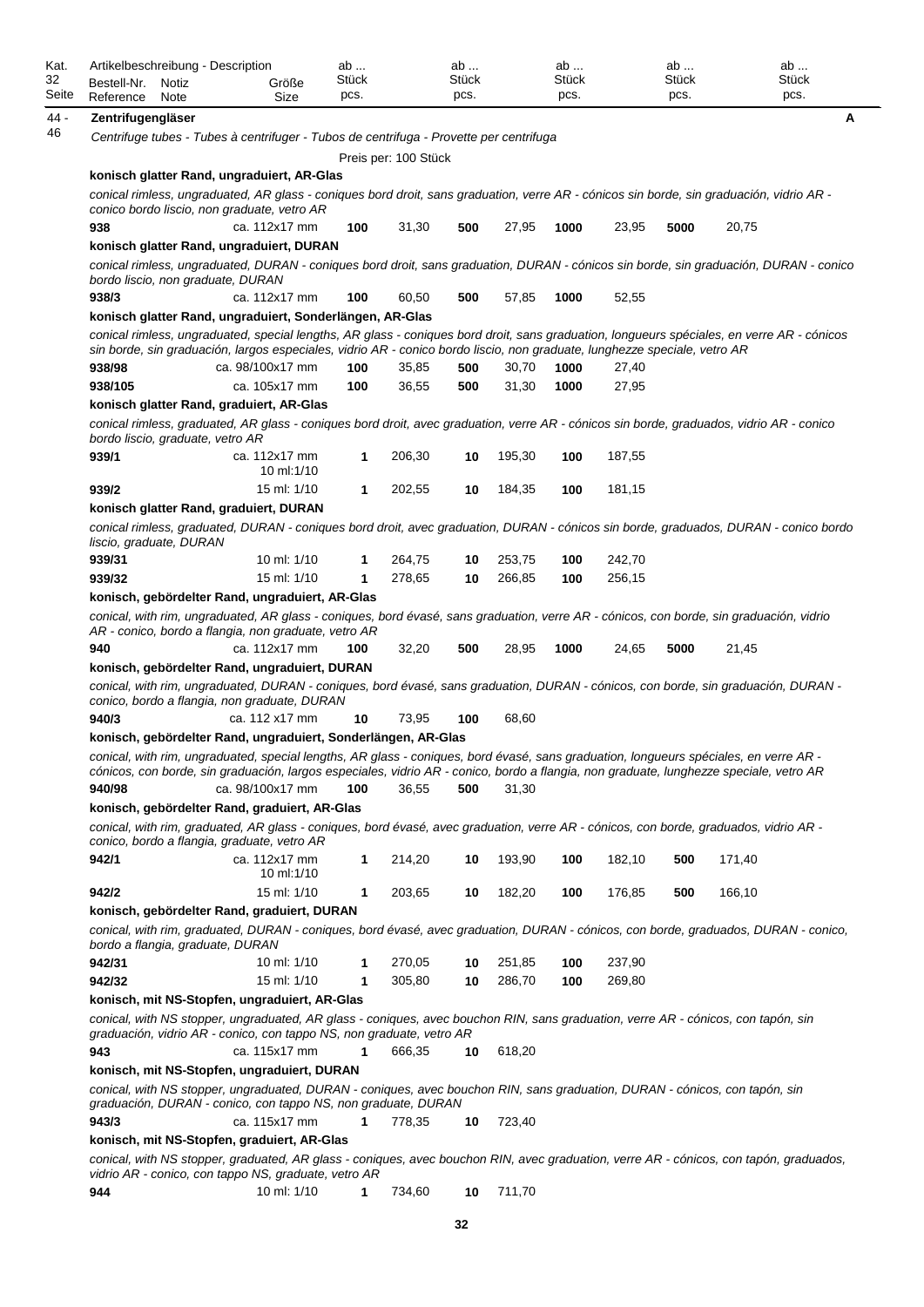| Kat.        | Artikelbeschreibung - Description |               |                                                                                                                                                                                                                                                   | ab            |                      | ab            |        | ab            |        | ab            |        | ab            |
|-------------|-----------------------------------|---------------|---------------------------------------------------------------------------------------------------------------------------------------------------------------------------------------------------------------------------------------------------|---------------|----------------------|---------------|--------|---------------|--------|---------------|--------|---------------|
| 32<br>Seite | Bestell-Nr.<br>Reference          | Notiz<br>Note | Größe<br>Size                                                                                                                                                                                                                                     | Stück<br>pcs. |                      | Stück<br>pcs. |        | Stück<br>pcs. |        | Stück<br>pcs. |        | Stück<br>pcs. |
|             |                                   |               | zylindrisch, kurzkonischer Spitzboden, ungraduiert, AR-Glas                                                                                                                                                                                       |               |                      |               |        |               |        |               |        |               |
|             |                                   |               | cylindric, short conical bottom, ungraduated, AR glass - cylindriques, fond pointu, sans graduation, verre AR - cilíndricos, fondo cónico                                                                                                         |               |                      |               |        |               |        |               |        |               |
|             |                                   |               | corto, sin graduación, vidrio AR - cilindrico, fondo conico, non graduate, vetro AR                                                                                                                                                               |               |                      |               |        |               |        |               |        |               |
|             | 946/1                             |               | ca. 98x17 mm                                                                                                                                                                                                                                      | 100           | 27,35                | 500           | 23,35  | 1000          | 18,70  |               |        |               |
|             | 946/2                             |               | ca. 107x17 mm                                                                                                                                                                                                                                     | 100           | 35,40                | 500           | 30,05  | 1000          | 25,75  |               |        |               |
|             | 946/3                             |               | ca. 100x24/25 mm                                                                                                                                                                                                                                  | 1             | 97,65                | 10            | 86,45  | 100           | 71,10  |               |        |               |
|             |                                   |               | zylindrisch, kurzkonischer Spitzboden, graduiert, AR-Glas                                                                                                                                                                                         |               |                      |               |        |               |        |               |        |               |
|             |                                   |               | cylindric, short conical bottom, graduated, AR glass - cylindriques, fond pointu, avec graduation, verre AR - cilíndricos, fondo cónico corto,<br>graduados, vidrio AR - cilindrico, fondo conico, graduate, vetro AR                             |               |                      |               |        |               |        |               |        |               |
|             | 947/1                             |               | ca. 98x17 mm<br>10-15ml: 1/5                                                                                                                                                                                                                      | $\mathbf{1}$  | 209,00               | 10            | 182,20 | 100           | 169,35 |               |        |               |
|             |                                   |               | zylindrisch, kurzkonischer Spitzboden, ungraduiert, DURAN                                                                                                                                                                                         |               |                      |               |        |               |        |               |        |               |
|             |                                   |               | cylindric, short conical bottom, ungraduated, DURAN - cylindriques, fond pointu, sans graduation, DURAN - cilíndricos, fondo cónico corto,<br>sin graduación, DURAN - cilindrico, fondo conico, non graduate, DURAN                               |               |                      |               |        |               |        |               |        |               |
|             | 948/1                             |               | ca. 98x17 mm                                                                                                                                                                                                                                      | 100           | 73,10                | 500           | 63,70  |               |        |               |        |               |
|             | 948/2                             |               | ca. 107x17 mm                                                                                                                                                                                                                                     | 100           | 81,05                | 500           | 71,10  |               |        |               |        |               |
|             | 948/3                             | 1             | ca. 100x24/25 mm                                                                                                                                                                                                                                  | 1             | 187,55               | 10            | 169,35 |               |        |               |        |               |
|             |                                   |               | zylindrisch, kurzkonischer Spitzboden, graduiert, DURAN                                                                                                                                                                                           |               |                      |               |        |               |        |               |        |               |
|             |                                   |               | cylindric, short conical bottom, graduated, DURAN - cylindriques, fond pointu, avec graduation, DURAN - cilíndricos, fondo cónico corto,<br>graduados, DURAN - cilindrico, fondo conico, graduate, DURAN                                          |               |                      |               |        |               |        |               |        |               |
|             | 949/1                             |               | ca. 98x17 mm<br>10-15ml:1/5                                                                                                                                                                                                                       | 1             | 267,95               | 10            | 246,50 | 100           | 225,05 |               |        |               |
|             |                                   |               | zylindrisch, runder Boden, ungraduiert, AR-Glas                                                                                                                                                                                                   |               |                      |               |        |               |        |               |        |               |
|             |                                   |               | cylindric, round bottom, ungraduated, AR glass - cylindriques, fond rond, sans graduation, verre AR - cilíndricos, fondo redondo, sin<br>graduación, vidrio AR - cilindrico, fondo tondo, non graduate, vetro AR                                  |               |                      |               |        |               |        |               |        |               |
|             | 950/1                             |               | ca. 98 x17 mm                                                                                                                                                                                                                                     | 100           | 24,80                | 500           | 19,65  | 1000          | 18,00  | 5000          | 13,95  |               |
|             | 950/2                             |               | ca. 107 x17 mm                                                                                                                                                                                                                                    | 100           | 28,05                | 500           | 22,10  | 1000          | 19,40  | 5000          | 16,50  |               |
|             | 950/3                             |               | ca. 100 x 24-25 mm                                                                                                                                                                                                                                | 1             | 78,40                | 10            | 60,50  | 100           | 51,20  | 500           | 45,90  |               |
|             | 950/4                             |               | ca. 98 x 33-35 mm                                                                                                                                                                                                                                 | 1             | 364,35               | 10            | 337,60 | 100           | 321,50 |               |        |               |
|             | 950/5                             |               | ca. 115 x 40 mm                                                                                                                                                                                                                                   | 1             | 538,45               | 10            | 502,55 |               |        |               |        |               |
|             | 950/16                            |               | ca. 100 x 16 mm                                                                                                                                                                                                                                   | 100           | 25,30                | 500           | 22,00  | 1000          | 19,05  |               |        |               |
|             |                                   |               | zylindrisch, runder Boden, graduiert 10 - 15 ml, AR-Glas                                                                                                                                                                                          |               |                      |               |        |               |        |               |        |               |
|             |                                   |               | cylindric, round bottom, graduated 10 - 15 ml, AR glass - cylindriques, fond rond, avec graduation 10 - 15 ml, verre AR - cilíndricos, fondo<br>redondo, graduados 10 - 15 ml, vidrio AR - cilindrico, fondo tondo, graduate 10 - 15 ml, vetro AR |               |                      |               |        |               |        |               |        |               |
|             | 951/1                             |               | ca. 98x17 mm                                                                                                                                                                                                                                      | 1             | 159,05               | 10            | 137,80 | 100           | 123,20 | 500           | 116,50 |               |
|             | 951/2                             |               | ca. 107 x 17 mm                                                                                                                                                                                                                                   | $\mathbf{1}$  | 166,00               | 10            | 144,75 | 100           | 130,75 |               |        |               |
|             |                                   |               | zylindrisch, runder Boden, graduiert 25 ml, AR-Glas                                                                                                                                                                                               |               |                      |               |        |               |        |               |        |               |
|             |                                   |               | cylindric, round bottom, graduated 25 ml, AR glass - cylindriques, fond rond, avec graduation 25 ml, verre AR - cilíndricos, fondo redondo,<br>graduados 25 ml, vidrio AR - cilindrico, fondo tondo, graduate 25 ml, vetro AR                     |               |                      |               |        |               |        |               |        |               |
|             | 951/3                             |               | ca. 100 x 24-25 mm                                                                                                                                                                                                                                | 1             | 229,60               | 10            | 207,20 |               |        |               |        |               |
|             |                                   |               | zylindrisch, runder Boden, graduiert 50 ml, AR-Glas                                                                                                                                                                                               |               |                      |               |        |               |        |               |        |               |
|             |                                   |               | cylindric, round bottom, graduated 50 ml, AR glass - cylindriques, fond rond, avec graduation 50 ml, verre AR - cilíndricos, fondo redondo,<br>graduados 50 ml, vidrio AR - cilindrico, fondo tondo, graduate 50 ml, vetro AR                     |               |                      |               |        |               |        |               |        |               |
|             | 951/4                             |               | ca. 98 x 33-35 mm                                                                                                                                                                                                                                 | 1             | 483,80               | 10            | 458,05 |               |        |               |        |               |
| 46          | Gummistopfen                      |               |                                                                                                                                                                                                                                                   |               |                      |               |        |               |        |               |        | Α             |
|             |                                   |               | Rubber stoppers - Bouchons caoutchouc - Tapones de goma - Tappi di gomma                                                                                                                                                                          |               |                      |               |        |               |        |               |        |               |
|             |                                   |               |                                                                                                                                                                                                                                                   |               | Preis per: 100 Stück |               |        |               |        |               |        |               |
|             | 955                               |               | für Gläser 17 mm Ø                                                                                                                                                                                                                                | 1             | 39,25                | 10            | 35,85  | 100           | 32,50  |               |        |               |
| 46,14       | Zellstoffstopfen                  |               |                                                                                                                                                                                                                                                   |               |                      |               |        |               |        |               |        | А             |
| 3           |                                   |               | Cellulose stoppers - Bouchons cellulosiques - Tapones de cellulosa - Tappi de cellulosa                                                                                                                                                           |               |                      |               |        |               |        |               |        |               |
|             |                                   |               |                                                                                                                                                                                                                                                   |               | Preis per: 100 Stück |               |        |               |        |               |        |               |
|             | 956                               |               | für Gläser 16/17 mm<br>Ø                                                                                                                                                                                                                          | 1             | 5,40                 | 1000          | 4,95   | 5000          | 4,55   |               |        |               |
| 46          |                                   |               | Zentrifugengläser, zylindrisch, runder Boden, DURAN                                                                                                                                                                                               |               |                      |               |        |               |        |               |        | А             |
|             |                                   |               | Centrifuge tubes, cylindric, round bottom, DURAN - Tubes à centrifuger, cylindriques, à fond rond, DURAN - Tubos de centrifuga, cilíndricos,<br>fondo redondo, DURAN - Provette per centrifuga, cilindrico, fondo tondo, DURAN                    |               |                      |               |        |               |        |               |        |               |
|             |                                   |               |                                                                                                                                                                                                                                                   |               | Preis per: 100 Stück |               |        |               |        |               |        |               |
|             | ungraduiert                       |               |                                                                                                                                                                                                                                                   |               |                      |               |        |               |        |               |        |               |
|             |                                   |               | ungraduated - sans graduation - sin graduación - non graduate                                                                                                                                                                                     |               |                      |               |        |               |        |               |        |               |
|             | 958/1                             |               | ca. 98 x 17 mm                                                                                                                                                                                                                                    | 100           | 67,10                | 500           | 56,45  | 1000          | 50,45  | 5000          | 44,55  |               |
|             | 958/2                             |               | ca. 107 x 17 mm                                                                                                                                                                                                                                   | 100           | 70,50                | 500           | 60,50  | 1000          | 54,50  |               |        |               |
|             |                                   |               |                                                                                                                                                                                                                                                   |               |                      | 33            |        |               |        |               |        |               |
|             |                                   |               |                                                                                                                                                                                                                                                   |               |                      |               |        |               |        |               |        |               |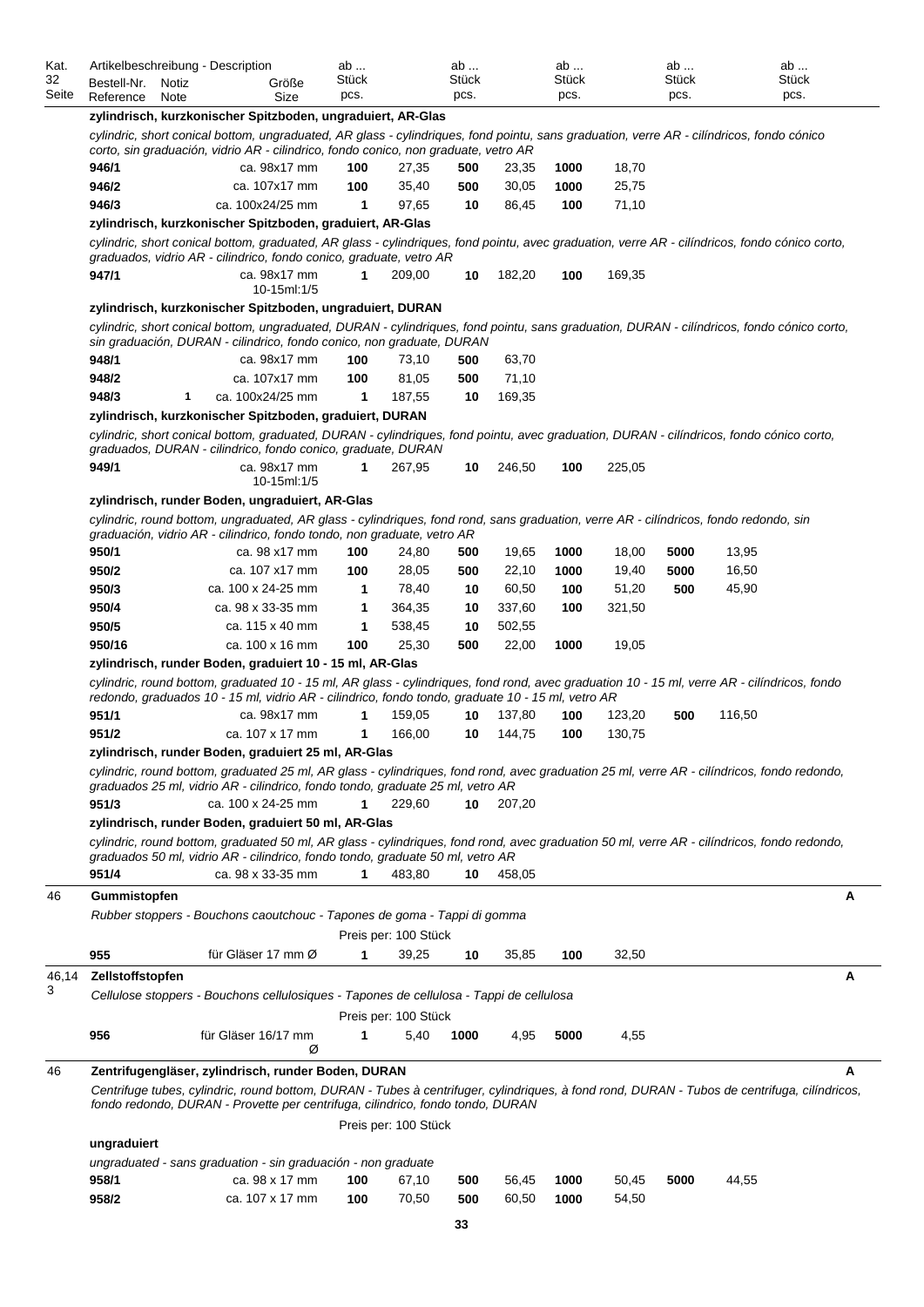|       |                      |             | Artikelbeschreibung - Description                                                                                                                                                                                                                                                                                                                                                                                           | ab         |                       | ab    |                | ab                         |                | ab             |                | ab           |       |
|-------|----------------------|-------------|-----------------------------------------------------------------------------------------------------------------------------------------------------------------------------------------------------------------------------------------------------------------------------------------------------------------------------------------------------------------------------------------------------------------------------|------------|-----------------------|-------|----------------|----------------------------|----------------|----------------|----------------|--------------|-------|
| 32    | Bestell-Nr.          | Notiz       | Größe                                                                                                                                                                                                                                                                                                                                                                                                                       | Stück      |                       | Stück |                | Stück                      |                | Stück          |                | <b>Stück</b> |       |
| Seite | Reference            | <b>Note</b> | Size                                                                                                                                                                                                                                                                                                                                                                                                                        | pcs.       |                       | pcs.  |                | pcs.                       |                | pcs.           |                | pcs.         |       |
|       | 958/3                |             | ca. 100 x 24-25 mm                                                                                                                                                                                                                                                                                                                                                                                                          | 1          | 188,15                | 10    | 160,20         | 100                        | 140,05         |                |                |              |       |
|       | 958/4                |             | ca. 98 x 33-35 mm                                                                                                                                                                                                                                                                                                                                                                                                           | 1          | 505,10                | 10    | 465,85         | 100                        | 447,70         |                |                |              |       |
|       | 958/16               |             | ca. 100 x 16 mm                                                                                                                                                                                                                                                                                                                                                                                                             | 100        | 74,80                 | 500   | 63,85          |                            |                |                |                |              |       |
|       | graduiert 10 - 15 ml |             |                                                                                                                                                                                                                                                                                                                                                                                                                             |            |                       |       |                |                            |                |                |                |              |       |
|       | 959/1                |             | graduated 10 - 15 ml - avec graduation 10 - 15 ml - graduados 10 - 15 ml - graduate 10 - 15 ml<br>ca. 98 x17 mm                                                                                                                                                                                                                                                                                                             | 1          | 206,65                | 10    | 183,70         | 100                        | 173,65         |                |                |              |       |
|       | graduiert 10 - 15 ml |             |                                                                                                                                                                                                                                                                                                                                                                                                                             |            |                       |       |                |                            |                |                |                |              |       |
|       |                      |             | graduated 10 - 15 ml - avec graduation 10 - 15 ml - graduados 10 - 15 ml - graduate 10 - 15 ml                                                                                                                                                                                                                                                                                                                              |            |                       |       |                |                            |                |                |                |              |       |
|       | 959/2                |             | ca. 107 x 17 mm                                                                                                                                                                                                                                                                                                                                                                                                             | 1          | 243,00                | 10    | 207,20         | 100                        | 190,40         |                |                |              |       |
|       | graduiert 25 ml      |             |                                                                                                                                                                                                                                                                                                                                                                                                                             |            |                       |       |                |                            |                |                |                |              |       |
|       | 959/3                |             | graduated 25 ml - avec graduation 25 ml - graduados 25 ml - graduate 25 ml<br>ca. 100 x 24-25 mm                                                                                                                                                                                                                                                                                                                            | 1          | 337,60                | 10    | 309,70         | 100                        | 290,45         |                |                |              |       |
|       | graduiert 50 ml      |             |                                                                                                                                                                                                                                                                                                                                                                                                                             |            |                       |       |                |                            |                |                |                |              |       |
|       |                      |             | graduated 50 ml - avec graduation 50 ml - graduados 50 ml - graduate 50 ml                                                                                                                                                                                                                                                                                                                                                  |            |                       |       |                |                            |                |                |                |              |       |
|       | 959/4                |             | ca. 98 x 33-35 mm                                                                                                                                                                                                                                                                                                                                                                                                           | 1          | 839,90                | 10    | 772,70         |                            |                |                |                |              |       |
| 45    |                      |             | Zentrifugengläser mit Gewinde und Schraubkappe, ungraduiert, AR-Glas                                                                                                                                                                                                                                                                                                                                                        |            |                       |       |                |                            |                |                |                |              | Α     |
|       | vetro AR             |             | Centrifuge tubes with thread and screw cap, ungraduated, AR glass - Tubes à centrifuger avec filetage et capuchon, sans graduation, verre<br>AR - Tubos de centrifuga con rosca y tapa, sin graduación, vidrio AR - Provette per centrifuga con filettatura e tappo a vite, non graduate,                                                                                                                                   |            |                       |       |                |                            |                |                |                |              |       |
|       | konisch              |             |                                                                                                                                                                                                                                                                                                                                                                                                                             |            | Preis per: 100 Stück  |       |                |                            |                |                |                |              |       |
|       |                      |             | conical - coniques - cónicos - conico                                                                                                                                                                                                                                                                                                                                                                                       |            |                       |       |                |                            |                |                |                |              |       |
|       | 970                  |             | ca. 112 x 17 mm                                                                                                                                                                                                                                                                                                                                                                                                             | 1          | 71,60                 | 10    | 61,15          | 100                        | 53,65          | 500            | 49,25          |              |       |
|       |                      |             | zylindrisch, mit rundem Boden                                                                                                                                                                                                                                                                                                                                                                                               |            |                       |       |                |                            |                |                |                |              |       |
|       |                      |             |                                                                                                                                                                                                                                                                                                                                                                                                                             |            |                       |       |                |                            |                |                |                |              |       |
|       | 976                  |             | cylindric, with round bottom - cylindriques, avec fond rond - cilíndricos, con fondo redondo - cilindrico, con fondo tondo<br>ca. 98 x17 mm                                                                                                                                                                                                                                                                                 | 1          | 65,45                 | 10    | 54,85          | 100                        | 47,45          | 500            | 43,15          |              |       |
| 54    |                      |             | Deckgläser in Plastik-Griffschachteln zu 100 Stück, 10 Schachteln im Karton, Stärke 1, CE                                                                                                                                                                                                                                                                                                                                   |            |                       |       |                |                            |                |                |                |              | Α     |
|       |                      |             | Cover glasses in plastic cartons containing 100 pieces, 10 cartons in one box, thickness 1, CE - Lamelles couvre-objets en boîtes en<br>matière plastique contenant 100 lamelles, 10 boîtes en carton, épaisseur 1, CE - Cubreobjetos en cajas de plástico de 100 piezas, 10 cajas<br>en un cartón, espesor 1, CE - Vetrini copri oggetto in scatole di plastica da 100 vetrini, 10 scatole in un scatolone, spessore 1, CE |            |                       |       |                |                            |                |                |                |              |       |
|       |                      |             |                                                                                                                                                                                                                                                                                                                                                                                                                             |            | Preis per: 1000 Stück |       |                |                            |                |                |                |              |       |
|       | 990/1212             | г           | $12 \times 12$ mm                                                                                                                                                                                                                                                                                                                                                                                                           | 100        | 24,45                 | 1000  |                | 18,85 10000                | 18,00          | 25000          | 17,40          | 50000        | 16,45 |
|       | 990/1515             | L           | 15 x 15 mm                                                                                                                                                                                                                                                                                                                                                                                                                  | 100        | 25,15                 | 1000  |                | 19,45 10000                | 17,30          | 25000          | 15,40          | 50000        | 14,60 |
|       | 990/1818             | г           | 18 x 18 mm                                                                                                                                                                                                                                                                                                                                                                                                                  | 100        | 23,70                 | 1000  |                | 18,15 10000                | 15,00          | 25000          | 13,40          | 50000        | 12,25 |
|       | 990/2020             | г           | 20 x 20 mm                                                                                                                                                                                                                                                                                                                                                                                                                  | 100        | 29,10                 | 1000  |                | 22,80 10000                | 19,70          | 25000          | 17,30          | 50000        | 16,20 |
|       | 990/2222             | L           | 22 x 22 mm                                                                                                                                                                                                                                                                                                                                                                                                                  | 100        | 33,45                 | 1000  | 27,25          | 10000                      | 23,70          | 25000          | 21,50          | 50000        | 17,30 |
|       | 990/2418             | L           | 24 x 18 mm                                                                                                                                                                                                                                                                                                                                                                                                                  | 100        | 32,45                 | 1000  |                | 10000                      | 23,70          | 25000          | 22,30          |              |       |
|       | 990/2424             | L           | 24 x 24 mm                                                                                                                                                                                                                                                                                                                                                                                                                  | 100        | 40,05                 | 1000  | 26,40          | 29,25 10000                | 26,00          | 25000          | 23,70          | 50000        | 22,25 |
|       | 990/2621             | L           | 26 x 21 mm                                                                                                                                                                                                                                                                                                                                                                                                                  | 100        |                       | 1000  |                | 30,05 10000                |                | 25000          |                | 50000        |       |
|       |                      | L           | 30 x 24 mm                                                                                                                                                                                                                                                                                                                                                                                                                  |            | 41,25                 | 1000  |                |                            | 27,55          |                | 25,10          |              | 23,70 |
|       | 990/3024<br>990/3222 | L           | 32 x 22 mm                                                                                                                                                                                                                                                                                                                                                                                                                  | 100<br>100 | 51,45<br>51,45        | 1000  |                | 38,95 10000<br>10000       | 34,40          | 25000          | 30,80          |              |       |
|       | 990/3224             | L           | 32 x 24 mm                                                                                                                                                                                                                                                                                                                                                                                                                  | 100        | 51,45                 | 1000  | 38,95<br>38,95 | 10000                      | 34,40          | 25000          | 30,60          | 50000        |       |
|       | 990/3624             | L           | 36 x 24 mm                                                                                                                                                                                                                                                                                                                                                                                                                  | 100        |                       | 1000  |                |                            | 34,40          | 25000          | 30,80          |              | 29,10 |
|       | 990/4022             | L           | 40 x 22 mm                                                                                                                                                                                                                                                                                                                                                                                                                  | 100        | 57,35<br>62,30        | 1000  |                | 44,45 10000<br>50,35 10000 | 38,85<br>44,65 | 25000<br>25000 | 35,40<br>39,70 | 50000        | 36,55 |
|       | 990/4024             | L           | 40 x 24 mm                                                                                                                                                                                                                                                                                                                                                                                                                  | 100        | 62,30                 | 1000  | 50,35          | 10000                      | 44,65          | 25000          | 39,70          | 50000        | 36,55 |
|       | 990/4025             |             | 40 x 25 mm                                                                                                                                                                                                                                                                                                                                                                                                                  | 100        | 70,75                 | 1000  | 55,80          | 10000                      | 50,95          |                |                |              |       |
|       | 990/4624             | L           | 46 x 24 mm                                                                                                                                                                                                                                                                                                                                                                                                                  | 100        | 77,20                 | 1000  | 57,80          | 10000                      | 52,20          | 25000          | 45,30          | 50000        | 40,40 |
|       | 990/5024             | L           | 50 x 24 mm                                                                                                                                                                                                                                                                                                                                                                                                                  | 100        | 84,55                 | 1000  | 58,35          | 10000                      | 52,90          | 25000          | 45,95          | 50000        | 41,60 |
|       | 990/5524             | L           | 55 x 24 mm                                                                                                                                                                                                                                                                                                                                                                                                                  | 100        |                       | 1000  |                | 66,35 10000                |                | 25000          |                | 50000        | 50,05 |
|       |                      | г           |                                                                                                                                                                                                                                                                                                                                                                                                                             | 100        | 97,20                 | 1000  |                |                            | 60,45          |                | 54,15          |              |       |
|       | 990/5525             |             | 55 x 25 mm<br>60 x 22 mm                                                                                                                                                                                                                                                                                                                                                                                                    |            | 96,25                 | 1000  |                | 61,75 10000                | 54,65          | 25000          | 51,10          |              |       |
|       | 990/6022<br>990/6024 | г           | 60 x 24 mm                                                                                                                                                                                                                                                                                                                                                                                                                  | 100<br>100 | 103,00<br>95,85       | 1000  | 72,15          | 64,70 10000                | 58,30          | 25000          | 52,10          | 50000        | 47,65 |

*Cover glasses, thickness 0 - Lamelles couvre-objets, épaisseur 0 - Cubreobjetos, espesor 0 - Vetrini copri oggetto, spessore 0*

Preis per: auf Anfrage

**A**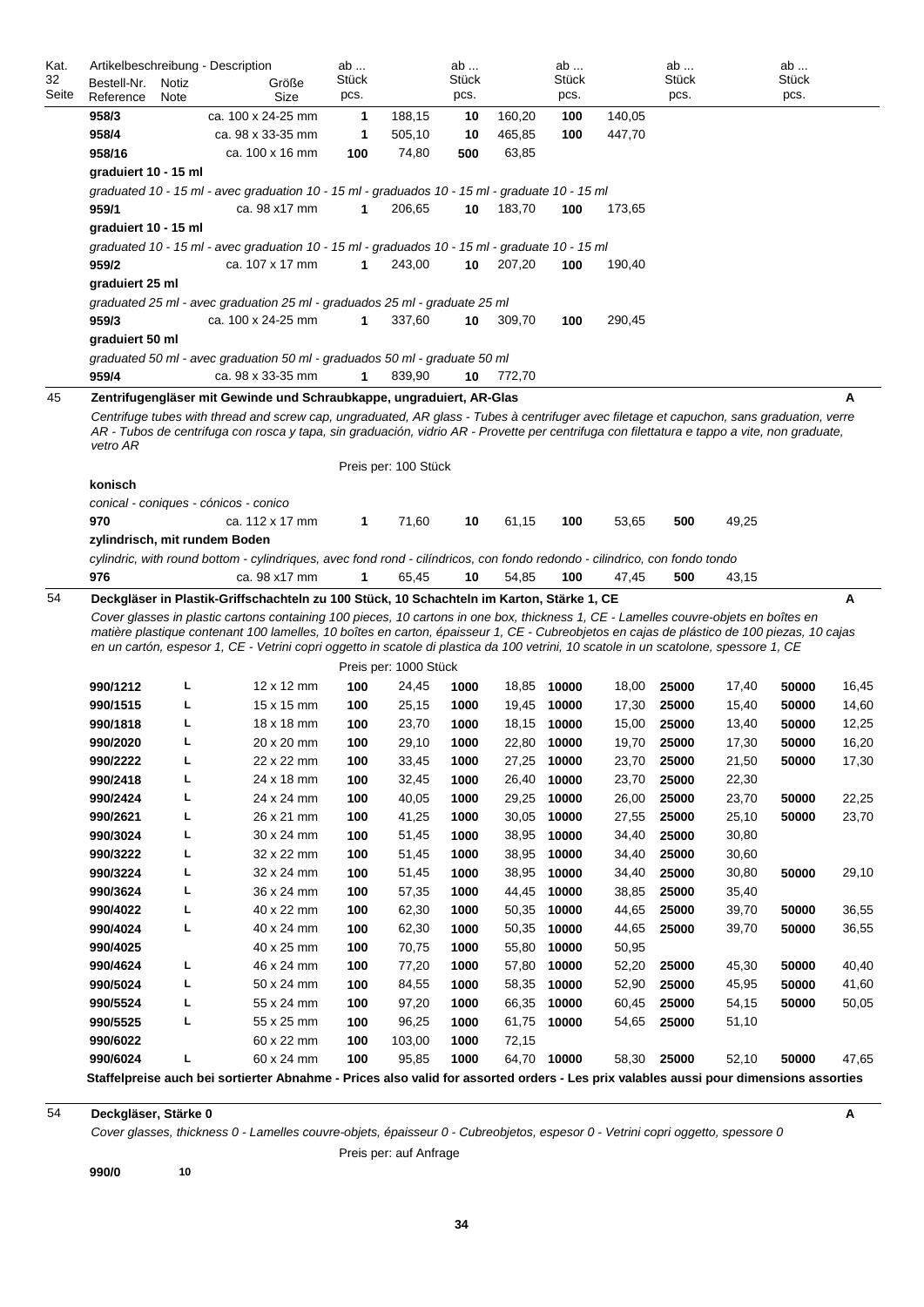| Kat.  | Artikelbeschreibung - Description |       |                                                                                                                                                                                                                                                                          | ab         |                        | ab    |        | ab           |       | ab    |       | ab           |       |
|-------|-----------------------------------|-------|--------------------------------------------------------------------------------------------------------------------------------------------------------------------------------------------------------------------------------------------------------------------------|------------|------------------------|-------|--------|--------------|-------|-------|-------|--------------|-------|
| 32    | Bestell-Nr.                       | Notiz | Größe                                                                                                                                                                                                                                                                    | Stück      |                        | Stück |        | <b>Stück</b> |       | Stück |       | <b>Stück</b> |       |
| Seite | Reference                         | Note  | Size                                                                                                                                                                                                                                                                     | pcs.       |                        | pcs.  |        | pcs.         |       | pcs.  |       | pcs.         |       |
| 54    | Deckgläser, Stärke 1 1/2          |       |                                                                                                                                                                                                                                                                          |            |                        |       |        |              |       |       |       |              | A     |
|       |                                   |       | Cover glasses, thickness 1 1/2 - Lamelles couvre-objets, épaisseur 1 1/2 - Cubreobjetos, espesor 1 1/2 - Vetrini copri oggetto, spessore 1 1/2                                                                                                                           |            |                        |       |        |              |       |       |       |              |       |
|       |                                   |       |                                                                                                                                                                                                                                                                          |            | Preis per: auf Anfrage |       |        |              |       |       |       |              |       |
|       | 990/15                            | 10    |                                                                                                                                                                                                                                                                          |            |                        |       |        |              |       |       |       |              |       |
| 54    | Deckgläser, Stärke 2              |       |                                                                                                                                                                                                                                                                          |            |                        |       |        |              |       |       |       |              | Α     |
|       |                                   |       | Cover glasses, thickness 2 - Lamelles couvre-objets, épaisseur 2 - Cubreobjetos, espesor 2 - Vetrini copri oggetto, spessore 2                                                                                                                                           |            |                        |       |        |              |       |       |       |              |       |
|       |                                   |       |                                                                                                                                                                                                                                                                          |            | Preis per: auf Anfrage |       |        |              |       |       |       |              |       |
|       | 990/2                             | 10    |                                                                                                                                                                                                                                                                          |            |                        |       |        |              |       |       |       |              |       |
| 54    |                                   |       | Deckgläser in Plastik-Griffschachteln zu 50 Stück, 20 Schachteln im Karton, Stärke 1, CE                                                                                                                                                                                 |            |                        |       |        |              |       |       |       |              | A     |
|       |                                   |       | Cover glasses in plastic cartons containing 50 pieces, 20 cartons in one box, thickness 1, CE - Lamelles couvre-objets en boîtes en matière                                                                                                                              |            |                        |       |        |              |       |       |       |              |       |
|       |                                   |       | plastique contenant 50 lamelles, 20 boîtes en carton, épaisseur 1, CE - Cubreobjetos en cajas de plástico de 50 piezas, 20 cajas en un<br>carton, espesor 1, CE - Vetrini copri oggetto in scatole di plastica da 50 vetrini, 20 scatole in un scatolone, spessore 1, CE |            |                        |       |        |              |       |       |       |              |       |
|       |                                   |       |                                                                                                                                                                                                                                                                          |            | Preis per: 1000 Stück  |       |        |              |       |       |       |              |       |
|       | 1000/1212                         | L     | 12 x 12 mm                                                                                                                                                                                                                                                               | 100        | 28,10                  | 1000  |        | 24,10 10000  | 22,50 | 25000 | 20,95 | 50000        | 19,30 |
|       | 1000/1515                         | L     | 15 x 15 mm                                                                                                                                                                                                                                                               | 100        | 28,10                  | 1000  |        | 24,10 10000  | 22,50 | 25000 | 20,95 | 50000        | 19,30 |
|       | 1000/1818                         | L     | 18 x 18 mm                                                                                                                                                                                                                                                               | 100        | 29,50                  | 1000  | 22,80  | 10000        | 19,90 | 25000 | 17,80 | 50000        | 15,70 |
|       | 1000/2020                         | L     | 20 x 20 mm                                                                                                                                                                                                                                                               | 100        | 36,40                  | 1000  | 29,00  | 10000        | 24,85 | 25000 | 21,95 | 50000        | 19,05 |
|       | 1000/2222                         | L     | 22 x 22 mm                                                                                                                                                                                                                                                               | 100        | 40,95                  | 1000  |        | 34,95 10000  | 29,85 | 25000 | 26,70 | 50000        | 22,75 |
|       | 1000/2418                         | L     | 24 x 18 mm                                                                                                                                                                                                                                                               | 100        | 39,35                  | 1000  | 33,15  | 10000        | 29,25 | 25000 | 26,70 | 50000        | 24,10 |
|       | 1000/2424                         | L     | 24 x 24 mm                                                                                                                                                                                                                                                               | 100        | 48,60                  | 1000  | 36,90  | 10000        | 32,90 | 25000 | 30,05 | 50000        | 26,65 |
|       | 1000/2621                         | L     | 26 x 21 mm                                                                                                                                                                                                                                                               | 100        | 45,25                  | 1000  | 35,70  | 10000        | 31,55 | 25000 | 28,70 | 50000        | 25,70 |
|       | 1000/3024                         |       | 30 x 24 mm                                                                                                                                                                                                                                                               |            | 61,15                  |       |        |              |       |       |       |              |       |
|       | 1000/3224                         | L     | 32 x 24 mm                                                                                                                                                                                                                                                               | 100<br>100 | 59,30                  | 1000  |        | 45,70 10000  | 40,55 | 25000 | 36,15 | 50000        | 32,45 |
|       | 1000/4022                         |       | 40 x 22 mm                                                                                                                                                                                                                                                               | 100        | 70,65                  | 1000  | 56,45  |              |       |       |       |              |       |
|       | 1000/4024                         | L     | 40 x 24 mm                                                                                                                                                                                                                                                               | 100        | 74,55                  | 1000  |        | 60,05 10000  | 53,65 | 25000 | 48,60 | 50000        | 43,25 |
|       | 1000/4624                         |       | 46 x 24 mm                                                                                                                                                                                                                                                               | 100        | 93,15                  | 1000  | 73,05  |              |       |       |       |              |       |
|       | 1000/5024                         | L     | 50 x 24 mm                                                                                                                                                                                                                                                               |            | 98,85                  | 1000  |        | 75,35 10000  | 68,65 | 25000 | 61,70 | 50000        | 52,90 |
|       | 1000/5025                         |       | 50 x 25 mm                                                                                                                                                                                                                                                               | 100<br>100 | 121,60                 | 1000  | 80,95  |              |       |       |       |              |       |
|       | 1000/6022                         |       | 60 x 22 mm                                                                                                                                                                                                                                                               | 100        | 119,60                 | 1000  | 87,85  |              |       |       |       |              |       |
|       | 1000/6024                         | L     | 60 x 24 mm                                                                                                                                                                                                                                                               | 100        | 116,10                 | 1000  |        | 83,35 10000  | 75,90 | 25000 | 68,30 | 50000        | 64,50 |
|       |                                   |       | Staffelpreise auch bei sortierter Abnahme - The prices are also valid for assorted orders - Les prix sont valables aussi pour                                                                                                                                            |            |                        |       |        |              |       |       |       |              |       |
|       | dimensions assorties              |       |                                                                                                                                                                                                                                                                          |            |                        |       |        |              |       |       |       |              |       |
|       |                                   |       |                                                                                                                                                                                                                                                                          |            |                        |       |        |              |       |       |       |              |       |
| 54    | Deckgläser, Stärke 0              |       |                                                                                                                                                                                                                                                                          |            |                        |       |        |              |       |       |       |              | Α     |
|       |                                   |       | Cover glasses, thickness 0 - Lamelles couvre-objets, épaisseur 0 - Cubreobjetos, espesor 0 - Vetrini copri oggetto, spessore 0                                                                                                                                           |            |                        |       |        |              |       |       |       |              |       |
|       |                                   |       |                                                                                                                                                                                                                                                                          |            | Preis per: auf Anfrage |       |        |              |       |       |       |              |       |
|       | 1000/0                            | 10    |                                                                                                                                                                                                                                                                          |            |                        |       |        |              |       |       |       |              |       |
| 55    | Deckgläser, Stärke 1 1/2          |       |                                                                                                                                                                                                                                                                          |            |                        |       |        |              |       |       |       |              | Α     |
|       |                                   |       | Cover glasses, thickness 1 1/2 - Lamelles couvre-objets, épaisseur 1 1/2 - Cubreobjetos, espesor 1 1/2 - Vetrini copri oggetto, spessore 1 1/2                                                                                                                           |            |                        |       |        |              |       |       |       |              |       |
|       |                                   |       |                                                                                                                                                                                                                                                                          |            | Preis per: auf Anfrage |       |        |              |       |       |       |              |       |
|       | 1000/15                           | 10    |                                                                                                                                                                                                                                                                          |            |                        |       |        |              |       |       |       |              |       |
| 55    | Deckgläser, Stärke 2              |       |                                                                                                                                                                                                                                                                          |            |                        |       |        |              |       |       |       |              | Α     |
|       |                                   |       | Cover glasses, thickness 2 - Lamelles couvre-objets, épaisseur 2 - Cubreobjetos, espesor 2 - Vetrini copri oggetto, spessore 2                                                                                                                                           |            |                        |       |        |              |       |       |       |              |       |
|       |                                   |       |                                                                                                                                                                                                                                                                          |            | Preis per: auf Anfrage |       |        |              |       |       |       |              |       |
|       | 1000/2                            | 10    |                                                                                                                                                                                                                                                                          |            |                        |       |        |              |       |       |       |              |       |
| 54    |                                   |       |                                                                                                                                                                                                                                                                          |            |                        |       |        |              |       |       |       |              | A     |
|       | Deckgläser, rund, Stärke 1, CE    |       |                                                                                                                                                                                                                                                                          |            |                        |       |        |              |       |       |       |              |       |
|       | oggetto, rotondi, spessore 1, CE  |       | Cover glasses, circular, thickness 1, CE - Lamelles, rondes, épaisseur 1, CE - Cubreobjetos, circulares, espesor 1, CE - Vetrini copri                                                                                                                                   |            |                        |       |        |              |       |       |       |              |       |
|       |                                   |       |                                                                                                                                                                                                                                                                          |            | Preis per: 1000 Stück  |       |        |              |       |       |       |              |       |
|       | 1001/3 new                        |       | 3 mm Ø                                                                                                                                                                                                                                                                   | 100        | 365,00                 | 1000  | 329,00 |              |       |       |       |              |       |
|       | 1001/5                            |       | 5 mm Ø                                                                                                                                                                                                                                                                   | 100        | 235,00                 | 1000  | 159,50 |              |       |       |       |              |       |
|       | 1001/8                            |       | 8 mm Ø                                                                                                                                                                                                                                                                   | 100        | 89,00                  | 1000  | 71,50  |              |       |       |       |              |       |
|       | 1001/10                           |       | 10 mm $\varnothing$                                                                                                                                                                                                                                                      | 100        | 72,95                  | 1000  | 44,85  |              |       |       |       |              |       |
|       | 1001/12                           |       | 12 mm $\varnothing$                                                                                                                                                                                                                                                      | 100        | 72,95                  | 1000  | 44,85  |              |       |       |       |              |       |
|       | 1001/13                           |       | 13 mm $\varnothing$                                                                                                                                                                                                                                                      | 100        | 72,95                  | 1000  | 44,85  |              |       |       |       |              |       |
|       | 1001/14                           |       | 14 mm Ø                                                                                                                                                                                                                                                                  | 100        | 72,95                  | 1000  | 44,85  |              |       |       |       |              |       |
|       | 1001/15                           |       | 15 mm $\varnothing$                                                                                                                                                                                                                                                      | 100        | 73,65                  | 1000  | 45,75  |              |       |       |       |              |       |
|       | 1001/17                           |       | 17 mm $\varnothing$                                                                                                                                                                                                                                                      | 100        | 52,00                  | 1000  | 45,90  |              |       |       |       |              |       |
|       |                                   |       |                                                                                                                                                                                                                                                                          |            |                        |       |        |              |       |       |       |              |       |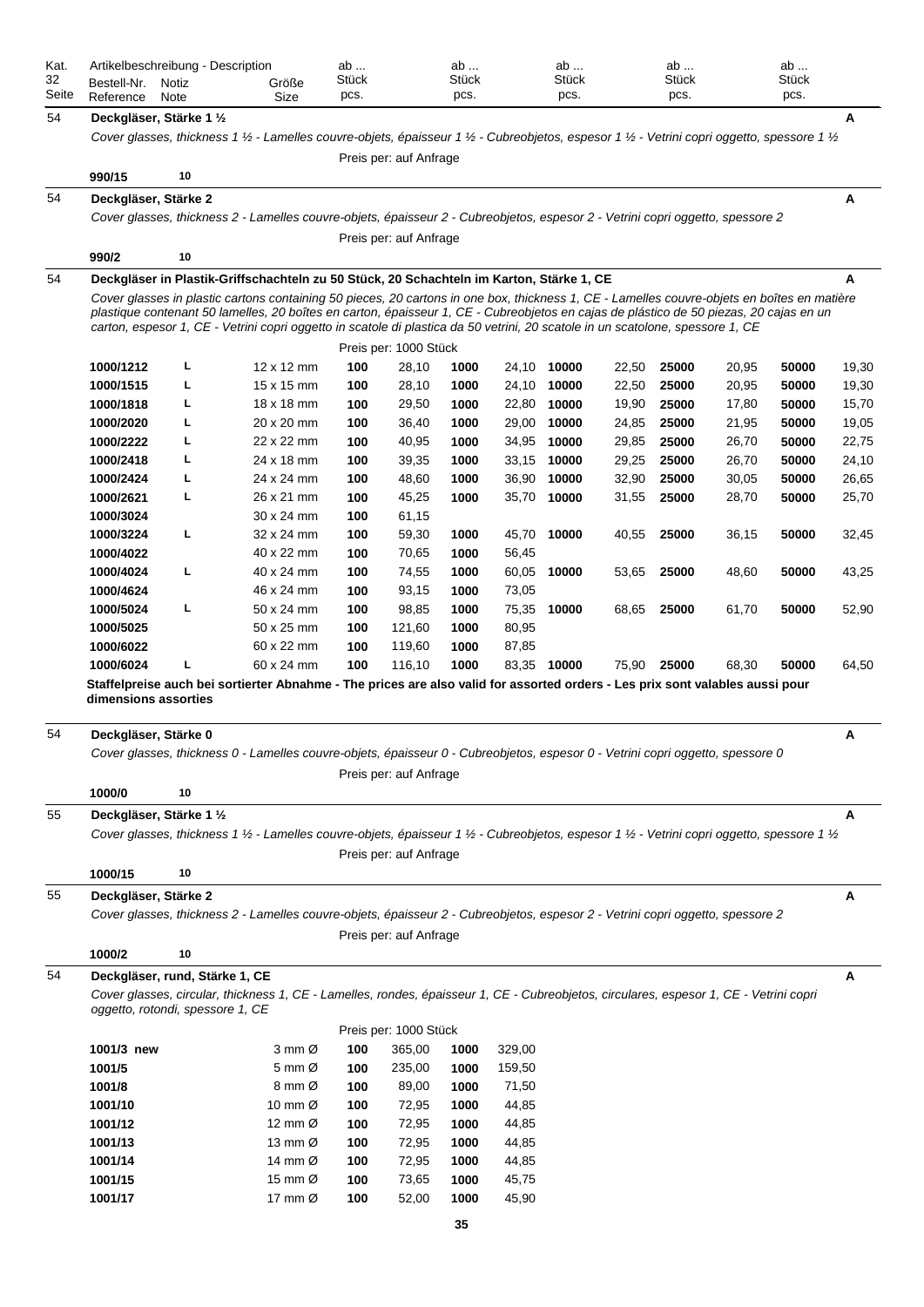| Kat.  | Artikelbeschreibung - Description                                                                                                                                                                                                                        |                                   | ab    |                                                   | ab    |        | ab    | ab          |       | ab    |       |
|-------|----------------------------------------------------------------------------------------------------------------------------------------------------------------------------------------------------------------------------------------------------------|-----------------------------------|-------|---------------------------------------------------|-------|--------|-------|-------------|-------|-------|-------|
| 32    | Bestell-Nr.<br>Notiz                                                                                                                                                                                                                                     | Größe                             | Stück |                                                   | Stück |        | Stück | Stück       |       | Stück |       |
| Seite | Reference<br>Note                                                                                                                                                                                                                                        | Size                              | pcs.  |                                                   | pcs.  |        | pcs.  | pcs.        |       | pcs.  |       |
|       | 1001/18                                                                                                                                                                                                                                                  | 18 mm $\varnothing$               | 100   | 74,80                                             | 1000  | 47,75  |       |             |       |       |       |
|       | 1001/20                                                                                                                                                                                                                                                  | 20 mm $\varnothing$               | 100   | 83,00                                             | 1000  | 53,35  |       |             |       |       |       |
|       | 1001/22                                                                                                                                                                                                                                                  | 22 mm Ø                           | 100   | 81,25                                             | 1000  | 56,80  |       |             |       |       |       |
|       | 1001/24                                                                                                                                                                                                                                                  | 24 mm Ø                           | 100   | 106,25                                            | 1000  | 67,35  |       |             |       |       |       |
|       | 1001/25                                                                                                                                                                                                                                                  | 25 mm Ø                           | 100   | 109,30                                            | 1000  | 73,05  |       |             |       |       |       |
|       | 1001/30                                                                                                                                                                                                                                                  | 30 mm Ø                           | 100   | 155,60                                            | 1000  | 94,45  |       |             |       |       |       |
|       | <b>Stärke</b><br>Thickness 0 - 1 1/2 - 2 - Price on request<br>Épaisseur 0 - 1 1/2 - 2 - Prix sur demande                                                                                                                                                | 0 - 11/2 - 2 - Preise auf Anfrage |       |                                                   |       |        |       |             |       |       |       |
| 55    | Deckgläser in Unzen                                                                                                                                                                                                                                      |                                   |       |                                                   |       |        |       |             |       |       | Α     |
|       | Cover glasses packed in ounces - Lamelles couvre-objets par once - Cubreobjetos en paquetes de onza - Vetrini copri oggetto in once                                                                                                                      |                                   |       |                                                   |       |        |       |             |       |       |       |
|       |                                                                                                                                                                                                                                                          |                                   |       | Preis per: auf Anfrage - on request - sur demande |       |        |       |             |       |       |       |
|       | 10<br>1002-1010                                                                                                                                                                                                                                          |                                   |       |                                                   |       |        |       |             |       |       |       |
|       |                                                                                                                                                                                                                                                          |                                   |       |                                                   |       |        |       |             |       |       |       |
| 54    | Deckgläser, kontrollierte Dicke, CE<br>Cover glasses, selected thickness, CE - Lamelles couvre-objets, épaisseur contrôlée, CE - Cubreobjetos, espesor controlada, CE - Vetrini                                                                          |                                   |       |                                                   |       |        |       |             |       |       | A     |
|       | copri oggetto, spessore scelto, CE                                                                                                                                                                                                                       |                                   |       |                                                   |       |        |       |             |       |       |       |
|       |                                                                                                                                                                                                                                                          |                                   |       | Preis per: 1000 Stück                             |       |        |       |             |       |       |       |
|       | $0,17 \pm 0,01$ mm                                                                                                                                                                                                                                       |                                   |       |                                                   |       |        |       |             |       |       |       |
|       | $0.17 \pm 0.01$ mm - 0.17 $\pm$ 0.01 mm - 0.17 $\pm$ 0.01 mm - 0.17 $\pm$ 0.01 mm                                                                                                                                                                        |                                   |       |                                                   |       |        |       |             |       |       |       |
|       | 1014/1818                                                                                                                                                                                                                                                | 18 x 18 mm                        | 100   | 92,60                                             | 1000  | 73,65  |       |             |       |       |       |
|       | 1014/2020                                                                                                                                                                                                                                                | 20 x 20 mm                        | 100   | 101,00                                            | 1000  | 81,95  |       |             |       |       |       |
|       | 1014/2222                                                                                                                                                                                                                                                | 22 x 22 mm                        | 100   | 113,45                                            | 1000  | 90,90  |       |             |       |       |       |
|       | 1014/2424                                                                                                                                                                                                                                                | 24 x 24 mm                        | 100   | 122,95                                            | 1000  | 104,55 |       |             |       |       |       |
|       | 1014/2621                                                                                                                                                                                                                                                | 26 x 21 mm                        | 100   | 118,15                                            | 1000  | 102,15 |       |             |       |       |       |
|       | 1014/3224                                                                                                                                                                                                                                                | 32 x 24 mm                        | 100   | 151,40                                            | 1000  | 130,05 |       |             |       |       |       |
|       | 1014/4024                                                                                                                                                                                                                                                | 40 x 24 mm                        | 100   | 186,50                                            | 1000  | 165,05 |       |             |       |       |       |
|       | 1014/5024                                                                                                                                                                                                                                                | 50 x 24 mm                        | 100   | 251,90                                            | 1000  | 218,65 |       |             |       |       |       |
|       | $0,17 \pm 0,02$ mm                                                                                                                                                                                                                                       |                                   |       |                                                   |       |        |       |             |       |       |       |
|       | $0.17 \pm 0.02$ mm - 0,17 $\pm$ 0,02 mm - 0,17 $\pm$ 0,02 mm - 0,17 $\pm$ 0,02 mm                                                                                                                                                                        |                                   |       |                                                   |       |        |       |             |       |       |       |
|       | 1015/1818                                                                                                                                                                                                                                                | $18 \times 18$ mm                 | 100   | 96,00                                             |       |        |       |             |       |       |       |
|       | 1015/2020                                                                                                                                                                                                                                                | 20 x 20 mm                        | 100   | 92,60                                             |       |        |       |             |       |       |       |
|       | 1015/2222                                                                                                                                                                                                                                                | 22 x 22 mm                        | 100   | 109,30                                            |       |        |       |             |       |       |       |
|       | 1015/2424                                                                                                                                                                                                                                                | 24 x 24 mm                        | 100   | 118,50                                            |       |        |       |             |       |       |       |
|       | 1015/2621                                                                                                                                                                                                                                                | 26 x 21 mm                        | 100   | 114,05                                            |       |        |       |             |       |       |       |
|       | 1015/3224                                                                                                                                                                                                                                                | 32 x 24 mm                        | 100   | 143,70                                            |       |        |       |             |       |       |       |
|       | 1015/4024                                                                                                                                                                                                                                                | 40 x 24 mm                        | 100   | 180,55                                            |       |        |       |             |       |       |       |
|       | 1015/5024                                                                                                                                                                                                                                                | 50 x 24 mm                        | 100   | 245,80                                            |       |        |       |             |       |       |       |
|       |                                                                                                                                                                                                                                                          |                                   |       |                                                   |       |        |       |             |       |       |       |
| 55    | Linsenpapier, Spezialpapier zur Reinigung von optischem Glas, 500 Blatt                                                                                                                                                                                  |                                   |       |                                                   |       |        |       |             |       |       | А     |
|       | Lens paper, specialty paper for cleaning optical glass, 500 sheets - Papier spécial pour le nettoyage de verres optiques, 500 feuilles - Papel<br>especial para limpiar vidrio óptico, 500 hojas - Carta speziale per pulire il vetro ottico, 500 foglie |                                   |       |                                                   |       |        |       |             |       |       |       |
|       |                                                                                                                                                                                                                                                          |                                   |       |                                                   |       |        |       |             |       |       |       |
|       | 1019                                                                                                                                                                                                                                                     | ca. 90x 72 mm                     | 1     | 7,40                                              | 10    | 6,60   | 50    | 5,95        |       |       |       |
| 55    | Deckglas-Pinzetten                                                                                                                                                                                                                                       |                                   |       |                                                   |       |        |       |             |       |       | Α     |
|       | Cover glass tweezers - Pinces pour couvre-objets - Pinzas para cubreobjetos - Pinzette per vetrini copri oggetto                                                                                                                                         |                                   |       |                                                   |       |        |       |             |       |       |       |
|       | 1020                                                                                                                                                                                                                                                     |                                   | 1     | 4,65                                              | 10    | 3,95   | 50    | 3,60        |       |       |       |
| 215   | Analdehner aus Glas, CE                                                                                                                                                                                                                                  |                                   |       |                                                   |       |        |       |             |       |       | A     |
|       | Dilatators made of glass, CE - Dilateur anal en verre, CE - Cuna de vidrio, CE - Dilatatore in vetro, CE                                                                                                                                                 |                                   |       |                                                   |       |        |       |             |       |       |       |
|       | 1024/1                                                                                                                                                                                                                                                   | Größe 1                           | 1     | 13,95                                             | 10    | 13,50  |       |             |       |       |       |
|       | 1024/2                                                                                                                                                                                                                                                   | Größe 2                           |       | 13,95                                             |       | 13,50  |       |             |       |       |       |
|       |                                                                                                                                                                                                                                                          |                                   | 1     |                                                   | 10    |        |       |             |       |       |       |
|       | 1024/3                                                                                                                                                                                                                                                   | Größe 3                           | 1     | 13,95                                             | 10    | 13,50  |       |             |       |       |       |
| 55    | Histokitt, Einschlussmittel für die histologisch-mikroskopische Technik                                                                                                                                                                                  |                                   |       |                                                   |       |        |       |             |       |       | A     |
|       | Histokitt, sealing medium for the histological/microscopical technique - Histokitt, baume d'inclusion pour préparations histologiques -                                                                                                                  |                                   |       |                                                   |       |        |       |             |       |       |       |
|       | Histokitt, bálsamo a la inclusión para la técnica histológia y microscopia - Histokitt, balsamo d'inclusione per microscopia                                                                                                                             |                                   |       |                                                   |       |        |       |             |       |       |       |
|       | 1025/500                                                                                                                                                                                                                                                 | 500 ml                            | 1     | 30,25                                             | 2     | 28,05  | 6     | 26,40<br>20 | 25,45 | 50    | 24,80 |
| 130   | Krümmer mit 2 Kernschliffen NS 29/32                                                                                                                                                                                                                     |                                   |       |                                                   |       |        |       |             |       |       | A     |
|       | Bend with 2 male ground joints NS 29/32 - Tube coudé à 2 rodages mâles de RIN 29/32 - Codo con 2 machos NS 29/32 - Bocchettoni curvi<br>con 2 maschi NS 29/32                                                                                            |                                   |       |                                                   |       |        |       |             |       |       |       |
|       | 1026                                                                                                                                                                                                                                                     |                                   | 1     | 17,90                                             |       |        |       |             |       |       |       |
|       |                                                                                                                                                                                                                                                          |                                   |       |                                                   |       |        |       |             |       |       |       |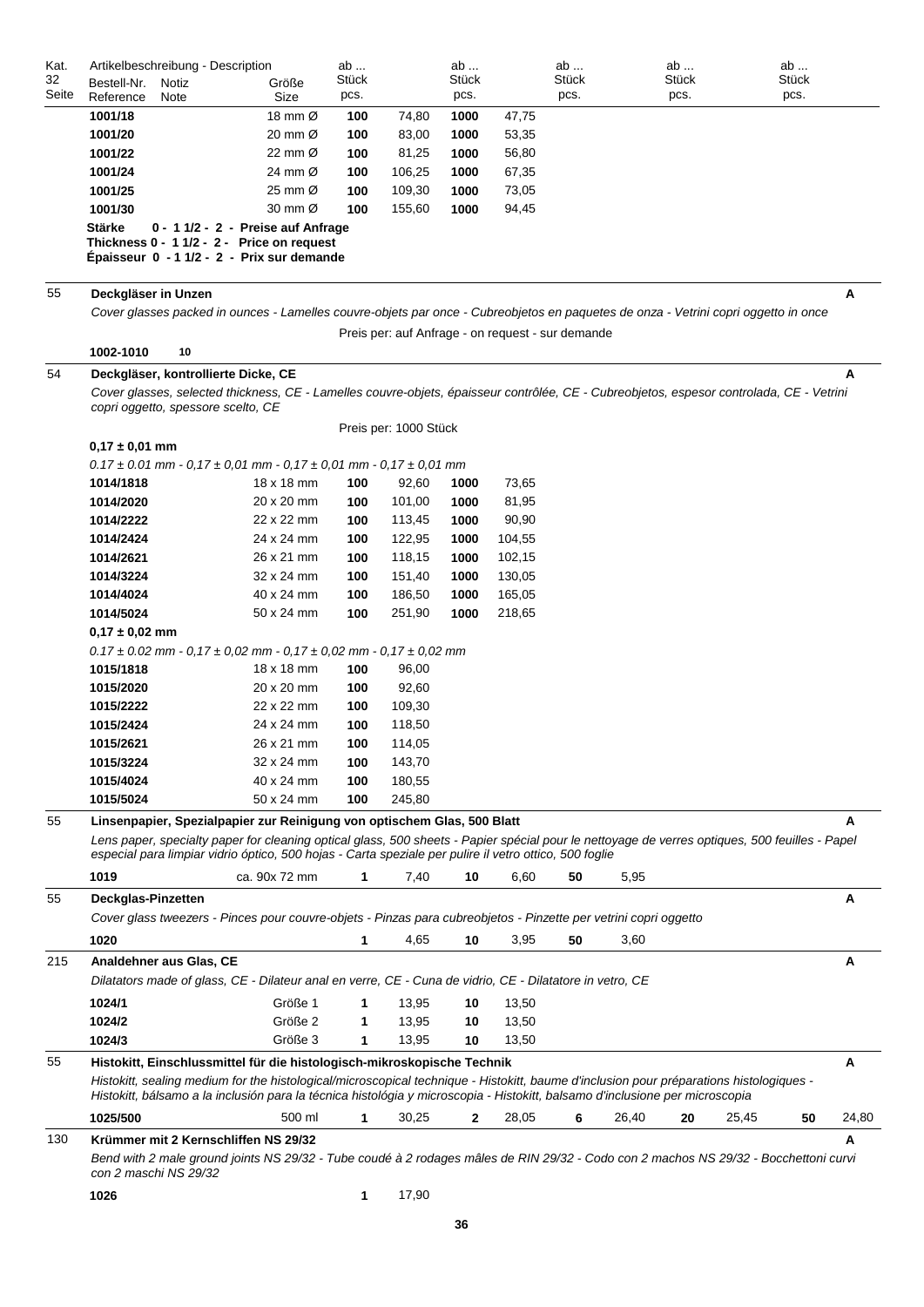| Kat.<br>32<br>Seite | Artikelbeschreibung - Description<br>Bestell-Nr.<br>Reference                                                                                                                                                                                                                                                              | Notiz<br>Note | Größe<br>Size | ab<br>Stück<br>pcs. |       | ab<br><b>Stück</b><br>pcs. |       | ab<br>Stück<br>pcs. |      | ab<br>Stück<br>pcs. |      | ab<br>Stück<br>pcs. |      |
|---------------------|----------------------------------------------------------------------------------------------------------------------------------------------------------------------------------------------------------------------------------------------------------------------------------------------------------------------------|---------------|---------------|---------------------|-------|----------------------------|-------|---------------------|------|---------------------|------|---------------------|------|
| 130                 | Destillieraufsätze, DURAN                                                                                                                                                                                                                                                                                                  |               |               |                     |       |                            |       |                     |      |                     |      |                     | A    |
|                     | Fractionating columns, DURAN - Tubes à distiller, DURAN - Piezas para destilación, DURAN - Raccordi per distillazione, DURAN                                                                                                                                                                                               |               |               |                     |       |                            |       |                     |      |                     |      |                     |      |
|                     | mit 2 Kernschliffen NS 29/32 und 1 Hülsenschliff NS 14/23<br>with 2 male ground joints NS 29/32 and 1 female ground joint NS 14/23 - à 2 rodages mâles de RIN 29/32 et 1 rodage femelle de RIN<br>14/23 - con 2 machos NS 29/32 y 1 hembra NS 14/23 - a 2 maschi NS 29/32 e 1 femmina NS 14/23<br>1029                     |               |               | 1                   | 23.35 |                            |       |                     |      |                     |      |                     |      |
| 130                 | Claisen-Aufsätze mit 2 Kernschliffen NS 29/32 und 2 Hülsenschliffen NS 14/23                                                                                                                                                                                                                                               |               |               |                     |       |                            |       |                     |      |                     |      |                     | A    |
|                     | Claisen columns with 2 male ground joints NS 29/32 and 2 female ground joints NS 14/23 - Tubes de Claisen à 2 rodages mâles de RIN<br>29/32 et 2 rodages femelles de RIN 14/23 - Cabezas según Claisen con 2 machos NS 29/32 y 2 hembras NS 14/23 - Raccordi secondo<br>Claisen a 2 maschi NS 29/32 e 2 femmina NS 14/23   |               |               |                     |       |                            |       |                     |      |                     |      |                     |      |
|                     | 1033                                                                                                                                                                                                                                                                                                                       |               |               | 1                   | 32,60 |                            |       |                     |      |                     |      |                     |      |
| 130                 | Destilliervorstoß DURAN gebogen, mit Hülsenschliff NS 29/32                                                                                                                                                                                                                                                                |               |               |                     |       |                            |       |                     |      |                     |      |                     | A    |
|                     | Distilling adapter DURAN curved, with female ground joint NS 29/32 - Tubes allonges DURAN coudés, à rodage femelle RIN 29/32 -<br>Colectores para destilación DURAN acodados, con hembra NS 29/32 - Attachi per distillazione DURAN a gomito, a femmina NS 29/32                                                           |               |               |                     |       |                            |       |                     |      |                     |      |                     |      |
|                     | 1036                                                                                                                                                                                                                                                                                                                       |               |               | 1                   | 14,65 |                            |       |                     |      |                     |      |                     |      |
| 130                 | Destillierkolben aus Borosilikatglas 3.3, mit seitlichem Rohr                                                                                                                                                                                                                                                              |               |               |                     |       |                            |       |                     |      |                     |      |                     | A    |
|                     | Distilling flasks made of borosilicate glass 3.3, with lateral tube - Ballons à distiller à tubulure latérale, verre borosilicaté 3.3 - Matraces de<br>destilación, con tubo lateral, vidrio borosilicato 3.3 - Palloni per distillazione con tubo laterale, vetro borosilicato 3.3                                        |               |               |                     |       |                            |       |                     |      |                     |      |                     |      |
|                     | 1037/100                                                                                                                                                                                                                                                                                                                   |               | $100$ ml      | 1                   | 13,30 | 10                         | 11,95 |                     |      |                     |      |                     |      |
|                     | 1037/250                                                                                                                                                                                                                                                                                                                   |               | 250 ml        | 1                   | 16,10 | 10                         | 14,80 |                     |      |                     |      |                     |      |
|                     | 1037/500                                                                                                                                                                                                                                                                                                                   |               | 500 ml        | 1                   | 19,65 | 10                         | 17,50 |                     |      |                     |      |                     |      |
|                     | 1037/1000                                                                                                                                                                                                                                                                                                                  |               | 1000 ml       | 1                   | 24,70 | 10                         | 22,40 |                     |      |                     |      |                     |      |
| 56                  | Dappengläser, 10-kant, Farben: kristall, rosalin, grün, topas                                                                                                                                                                                                                                                              |               |               |                     |       |                            |       |                     |      |                     |      |                     | A    |
|                     | Dappen glasses, 10 edges, colours: crystal, rose, green, amber - Godets de Dappen, decagonal, pour dentistes, couleurs: clair, rosé, vert,<br>topase - Vidrios según Dappen, decagonales, para dentistas en colores cristaliono, rosa, verde, topacio - Scodella Dappen, decagonale,<br>colori: chiaro, rosa, verde, topaz |               |               |                     |       |                            |       |                     |      |                     |      |                     |      |
|                     | 1041                                                                                                                                                                                                                                                                                                                       |               |               | 1                   | 4,25  | 10                         | 4,00  |                     |      |                     |      |                     |      |
| 56,13               | Doppelschalen nach Petri                                                                                                                                                                                                                                                                                                   |               |               |                     |       |                            |       |                     |      |                     |      |                     | A    |
|                     | Petri dishes - Boîtes de Petri - Cajas dobles de Petri - Scatole Petri                                                                                                                                                                                                                                                     |               |               |                     |       |                            |       |                     |      |                     |      |                     |      |
|                     |                                                                                                                                                                                                                                                                                                                            |               | ØxH           |                     |       |                            |       |                     |      |                     |      |                     |      |
|                     | 1042/4                                                                                                                                                                                                                                                                                                                     |               | ca. 4x1,2 cm  | 1                   | 1,15  | 18                         | 1,10  | 54                  | 1,05 | 108                 | 0,95 |                     |      |
|                     | 1042/6                                                                                                                                                                                                                                                                                                                     |               | ca. 6x1,5 cm  | 1                   | 1,20  | 18                         | 1,15  | 54                  | 1,05 | 108                 | 0,95 |                     |      |
|                     | 1042/8                                                                                                                                                                                                                                                                                                                     |               | ca. 8x1,5 cm  | 1                   | 1,30  | 20                         | 1,20  | 72                  | 1,10 | 144                 | 1,00 |                     |      |
|                     | 1042/10                                                                                                                                                                                                                                                                                                                    |               | ca. 10x2 cm   | 1                   | 1,40  | 36                         | 1,25  | 72                  | 1,15 | 144                 | 1,10 | 288                 | 1,05 |
|                     | 1042/12                                                                                                                                                                                                                                                                                                                    |               | ca. 12x2 cm   | 1                   | 2,00  | 20                         | 1,95  | 60                  | 1,85 | 120                 | 1,80 | 240                 | 1,65 |
|                     | 1042/15                                                                                                                                                                                                                                                                                                                    |               | ca. 15x2,5 cm |                     | 2,90  | 20                         | 2,70  | 50                  | 2,60 | 100                 | 2,55 |                     |      |
|                     | 1042/20                                                                                                                                                                                                                                                                                                                    |               | ca. 20x5 cm   | 1                   | 8,70  | 12                         | 8,55  | 48                  | 8,40 |                     |      |                     |      |
| 56,13               | Petrischalen mit Netzteilung                                                                                                                                                                                                                                                                                               |               |               |                     |       |                            |       |                     |      |                     |      |                     | A    |
| 1                   | Petri dishes with grid - Boîtes de Petri quadrillées - Cajas reticuladas de Petri - Scatole secondo Petri con divisione                                                                                                                                                                                                    |               |               |                     |       |                            |       |                     |      |                     |      |                     |      |
|                     | 1044                                                                                                                                                                                                                                                                                                                       |               | ca. 10x2 cm   | 1                   | 5,35  |                            |       |                     |      |                     |      |                     |      |
| 56,13               | Petrischalen                                                                                                                                                                                                                                                                                                               |               |               |                     |       |                            |       |                     |      |                     |      |                     | Α    |
| 1                   | Petri dishes - Boîtes de Petri - Cajas de Petri - Scatola secondo Petri                                                                                                                                                                                                                                                    |               |               |                     |       |                            |       |                     |      |                     |      |                     |      |
|                     | zweigeteilt                                                                                                                                                                                                                                                                                                                |               |               |                     |       |                            |       |                     |      |                     |      |                     |      |
|                     | two sections - deux compartiments - con division en dos en el fondo - divisa in due parti<br>1045/2                                                                                                                                                                                                                        |               | ca. 10x2 cm   | 1                   | 9,55  |                            |       |                     |      |                     |      |                     |      |
|                     | dreigeteilt                                                                                                                                                                                                                                                                                                                |               |               |                     |       |                            |       |                     |      |                     |      |                     |      |
|                     | three sections - trois compartiments - con division en tres en el fondo - divisa in tre parti                                                                                                                                                                                                                              |               |               |                     |       |                            |       |                     |      |                     |      |                     |      |
|                     | 1045/3<br>viergeteilt                                                                                                                                                                                                                                                                                                      |               | ca. 10x2 cm   | 1                   | 9,55  |                            |       |                     |      |                     |      |                     |      |
|                     | four sections - quatre compartiments - con division en cuatro en el fondo - divisa in quattro parti                                                                                                                                                                                                                        |               |               |                     |       |                            |       |                     |      |                     |      |                     |      |
|                     | 1045/4                                                                                                                                                                                                                                                                                                                     |               | ca. 10x2 cm   | 1                   | 9,55  |                            |       |                     |      |                     |      |                     |      |
| 56                  | Drigalskispatel                                                                                                                                                                                                                                                                                                            |               |               |                     |       |                            |       |                     |      |                     |      |                     | A    |
|                     | Drigalski spatula - Spatule Drigalski - Espátula según Drigalski - Spatola Drigalski                                                                                                                                                                                                                                       |               |               |                     |       |                            |       |                     |      |                     |      |                     |      |
|                     | 1049                                                                                                                                                                                                                                                                                                                       |               |               | 1                   | 2,70  | 10                         | 2,50  | 50                  | 2,05 | 100                 | 1,85 |                     |      |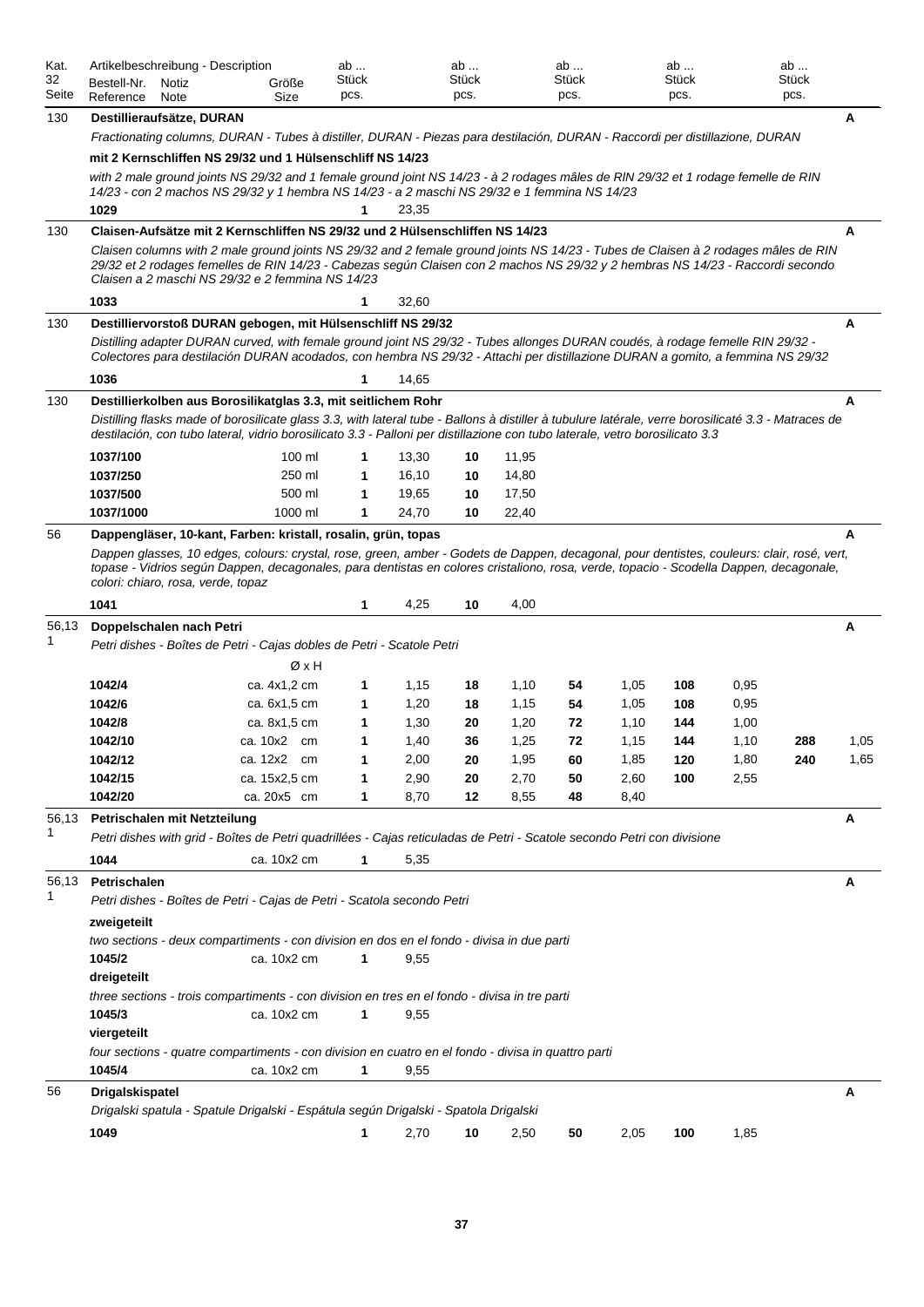| Kat.<br>32<br>Seite | Bestell-Nr.<br>Reference    | Notiz<br>Note | Artikelbeschreibung - Description<br>Größe<br>Size                                                                                                                                                                                                                       | ab<br><b>Stück</b><br>pcs. |                      | ab<br>Stück<br>pcs. |       | ab<br>Stück<br>pcs. |       | ab<br>Stück<br>pcs. |       | ab<br>Stück<br>pcs. |       |
|---------------------|-----------------------------|---------------|--------------------------------------------------------------------------------------------------------------------------------------------------------------------------------------------------------------------------------------------------------------------------|----------------------------|----------------------|---------------------|-------|---------------------|-------|---------------------|-------|---------------------|-------|
| 215                 | <b>Dosen</b>                |               |                                                                                                                                                                                                                                                                          |                            |                      |                     |       |                     |       |                     |       |                     | A     |
|                     |                             |               | Boxes - Boîtes - Cajas cilindricas - Barattoli                                                                                                                                                                                                                           |                            |                      |                     |       |                     |       |                     |       |                     |       |
|                     |                             |               | HxØ                                                                                                                                                                                                                                                                      |                            |                      |                     |       |                     |       |                     |       |                     |       |
|                     | mit losem Deckel            |               |                                                                                                                                                                                                                                                                          |                            |                      |                     |       |                     |       |                     |       |                     |       |
|                     |                             |               | with loose lid - avec couvercle non rodé - con tapa sobrepuesta - con coperchio non molato                                                                                                                                                                               |                            |                      |                     |       |                     |       |                     |       |                     |       |
|                     | 1050/4                      |               | ca. 25x 40 mm                                                                                                                                                                                                                                                            | 1                          | 5,80                 | 10                  | 5,40  | 50                  | 4,95  |                     |       |                     |       |
|                     | 1050/5                      |               | ca. 30x 50 mm                                                                                                                                                                                                                                                            | 1                          | 6,55                 | 10                  | 5,90  | 50                  | 5,35  |                     |       |                     |       |
|                     | 1050/6                      |               | ca. 35x 60 mm                                                                                                                                                                                                                                                            | 1                          | 7,60                 | 10                  | 6,85  | 50                  | 6,15  |                     |       |                     |       |
|                     | 1050/8                      |               | ca. 40x 80 mm                                                                                                                                                                                                                                                            | 1                          | 9,15                 | 10                  | 8,25  | 50                  | 7,35  |                     |       |                     |       |
|                     | 1050/10                     |               | ca. 50x100 mm                                                                                                                                                                                                                                                            | 1                          | 10,45                | 10                  | 9,45  | 50                  | 8,50  |                     |       |                     |       |
|                     | 1050/12                     |               | ca. 60x120 mm                                                                                                                                                                                                                                                            | 1                          | 12,55                | 10                  | 11,35 |                     |       |                     |       |                     |       |
|                     | 1050/15                     |               | ca. 75x150 mm                                                                                                                                                                                                                                                            | 1                          | 18,85                | 10                  | 16,95 |                     |       |                     |       |                     |       |
| 139                 |                             |               | Drahtdreiecke mit glatten Tonröhren                                                                                                                                                                                                                                      |                            |                      |                     |       |                     |       |                     |       |                     | A     |
|                     | Triangoli in filo metallico |               | Triangles made of wire with smooth earthenware pipes - Triangles avec tubes en terre réfractaire lisse - Triángulos de alambre de hierro -                                                                                                                               |                            |                      |                     |       |                     |       |                     |       |                     |       |
|                     | 1065/4                      |               | ca. 4 cm                                                                                                                                                                                                                                                                 | 1                          | 1,95                 | 10                  | 1,75  |                     |       |                     |       |                     |       |
|                     | 1065/6                      |               | ca. 6 cm                                                                                                                                                                                                                                                                 | 1                          | 2,10                 | 10                  | 1,85  |                     |       |                     |       |                     |       |
|                     | 1065/8                      |               | ca. 8 cm                                                                                                                                                                                                                                                                 | 1                          | 2,45                 | 10                  | 2,20  |                     |       |                     |       |                     |       |
|                     | 1065/10                     |               | ca. 10 cm                                                                                                                                                                                                                                                                | 1                          | 3,20                 | 10                  | 2,95  |                     |       |                     |       |                     |       |
| 138                 |                             |               | <b>CERAN-Laborschutzplatten aus Glaskeramik</b>                                                                                                                                                                                                                          |                            |                      |                     |       |                     |       |                     |       |                     | A     |
|                     |                             |               | CERAN laboratory protective plates made of ceramic glass - Plagues de protection en verre céramique CERAN - Placas protectoras de<br>vidrio cerámica CERAN para laboratorio - Piastre di protezione in vetro ceramica CERAN                                              |                            |                      |                     |       |                     |       |                     |       |                     |       |
|                     | 1066/1                      |               | ca. 135x135mm                                                                                                                                                                                                                                                            | 1                          | 20,50                | 10                  | 19,55 |                     |       |                     |       |                     |       |
|                     | 1066/2                      |               | ca. 155x155mm                                                                                                                                                                                                                                                            | 1                          | 21,90                | 10                  | 20,80 |                     |       |                     |       |                     |       |
|                     | 1066/3                      |               | ca. 175x175mm                                                                                                                                                                                                                                                            | 1                          | 25,60                | 10                  | 24,35 |                     |       |                     |       |                     |       |
|                     | Ständer dazu, mit 4 Füßen   |               |                                                                                                                                                                                                                                                                          |                            |                      |                     |       |                     |       |                     |       |                     | Α     |
| 138                 |                             |               | Stand for above-mentioned, with 4 bases - Support à 4 pieds - Soporte de 4 patas - Stativo a 4 piedi<br>für:                                                                                                                                                             |                            |                      |                     |       |                     |       |                     |       |                     |       |
|                     | 1067/1                      |               | ca. 135x135 mm                                                                                                                                                                                                                                                           | 1                          | 28,05                | 5                   | 26,70 |                     |       |                     |       |                     |       |
|                     | 1067/2                      |               | ca. 155x155 mm                                                                                                                                                                                                                                                           | 1                          | 31,40                | 5                   | 30,00 |                     |       |                     |       |                     |       |
|                     | 1067/3                      |               | ca. 175x175 mm                                                                                                                                                                                                                                                           | 1                          | 36,80                | 5                   | 35,05 |                     |       |                     |       |                     |       |
| 139                 |                             |               | Drahtnetze mit Keramikzentrum<br>Wire nettings with ceramic center - Toiles métalliques avec centre céramique - Telas de alambre con centro de céramica - Riticoli in filo                                                                                               |                            |                      |                     |       |                     |       |                     |       |                     | A     |
|                     |                             |               | metallico con centro in ceramica                                                                                                                                                                                                                                         |                            |                      |                     |       |                     |       |                     |       |                     |       |
|                     | 1071/12                     |               | ca. 12x12 cm                                                                                                                                                                                                                                                             | 1                          | 2,80                 | 10                  | 2,60  | 50                  | 2,25  | 100                 | 2,05  |                     |       |
|                     | 1071/16                     |               | ca. 16x16 cm                                                                                                                                                                                                                                                             | 1                          | 3,45                 | 10                  | 3,25  | 50                  | 2,90  | 100                 | 2,70  |                     |       |
|                     | 1071/20                     |               | ca. 20x20 cm                                                                                                                                                                                                                                                             | 1                          | 4,30                 | 10                  | 4,05  | 50                  | 3,90  | 100                 | 3,65  |                     |       |
| 223                 | <b>Drahtkörbe</b>           |               |                                                                                                                                                                                                                                                                          |                            |                      |                     |       |                     |       |                     |       |                     | A     |
|                     |                             |               | Wire baskets - Paniers - Cestas de tela de alambre - Cestelli in filo metallico                                                                                                                                                                                          |                            |                      |                     |       |                     |       |                     |       |                     |       |
|                     | rostfreier V2A-Stahl        |               |                                                                                                                                                                                                                                                                          |                            |                      |                     |       |                     |       |                     |       |                     |       |
|                     | 1075/12                     |               | stainless steel - treillis d'acier inoxydable - tela de acero inoxidable - filo di acciaio inossidabile<br>ca. 12x12x12 cm                                                                                                                                               | 1                          | 42,05                |                     |       |                     |       |                     |       |                     |       |
|                     | 1075/14                     |               | ca. 14x14x14 cm                                                                                                                                                                                                                                                          | 1                          | 47,70                |                     |       |                     |       |                     |       |                     |       |
|                     | 1075/16                     |               | ca. 16x16x16 cm                                                                                                                                                                                                                                                          | 1                          | 62,15                |                     |       |                     |       |                     |       |                     |       |
|                     | 1075/20                     |               | ca. 20x20x20 cm                                                                                                                                                                                                                                                          | 1                          | 73,95                |                     |       |                     |       |                     |       |                     |       |
| 138                 | <b>Dreifüße</b>             |               |                                                                                                                                                                                                                                                                          |                            |                      |                     |       |                     |       |                     |       |                     | A     |
|                     |                             |               | Tripods - Trépieds - Trípodes - Trepiedi                                                                                                                                                                                                                                 |                            |                      |                     |       |                     |       |                     |       |                     |       |
|                     | 1090                        |               | ca. 21 cm                                                                                                                                                                                                                                                                | 1                          | 8,05                 | 10                  | 7,40  | 25                  | 6,85  |                     |       |                     |       |
|                     | 1091                        |               | ca. 28 cm                                                                                                                                                                                                                                                                | 1                          | 10,20                | 10                  | 9,55  |                     |       |                     |       |                     |       |
| 216                 |                             |               | Einnehmegläser, gerader Rand, mit Richtwertskala, CE                                                                                                                                                                                                                     |                            |                      |                     |       |                     |       |                     |       |                     | A     |
|                     |                             |               | Intake cups, straight rim, with guideline scale, CE - Verres à potion, à bord droit, avec échelle approximative, CE - Vasos para cucharadas,<br>borde recto, con escla del valor indicativo, CE - Bicchieri per medicina, con bordo diritto, con scala approximativa, CE |                            |                      |                     |       |                     |       |                     |       |                     |       |
|                     |                             |               |                                                                                                                                                                                                                                                                          |                            | Preis per: 100 Stück |                     |       |                     |       |                     |       |                     |       |
|                     | 1101                        |               |                                                                                                                                                                                                                                                                          | 1                          | 98,75                | 10                  | 73,90 | 100                 | 45,95 | 500                 | 32,50 | 1000                | 26,35 |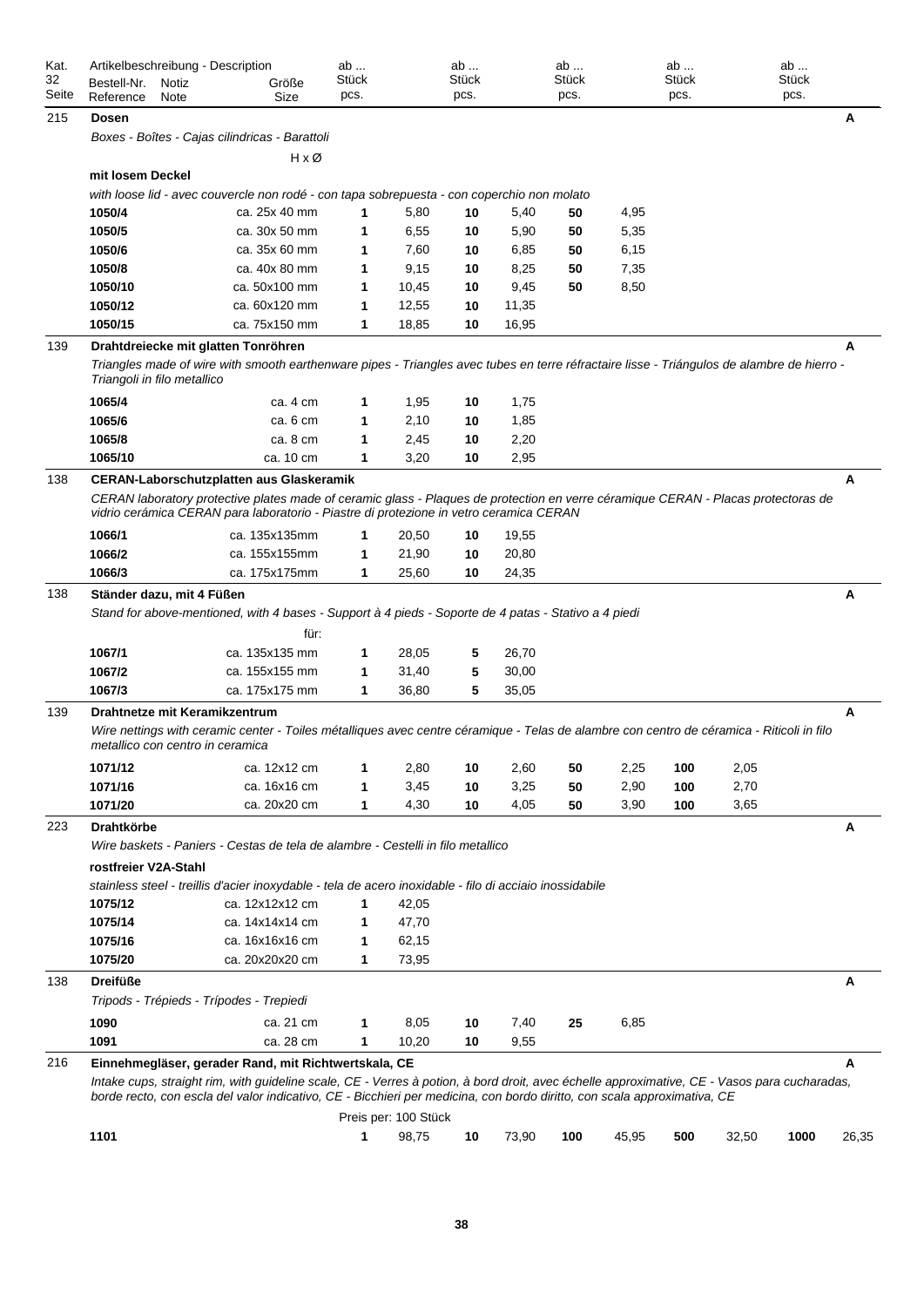| Kat.<br>32<br>Seite | Artikelbeschreibung - Description<br>Bestell-Nr.<br>Reference                                                                                                                                                                  | Notiz<br>Note | Größe<br>Size  | ab<br>Stück<br>pcs.         |                  | ab<br>Stück<br>pcs. |                  | ab<br>Stück<br>pcs.        |                | ab<br>Stück<br>pcs. |                                                                                                                                                                                                                                                                                                                                                                                                                               | ab<br>Stück<br>pcs. |   |
|---------------------|--------------------------------------------------------------------------------------------------------------------------------------------------------------------------------------------------------------------------------|---------------|----------------|-----------------------------|------------------|---------------------|------------------|----------------------------|----------------|---------------------|-------------------------------------------------------------------------------------------------------------------------------------------------------------------------------------------------------------------------------------------------------------------------------------------------------------------------------------------------------------------------------------------------------------------------------|---------------------|---|
| 216                 | Einnehme-Mehrzweckbecher aus Polypropylen, CE, Inhalt 30 ml, graduiert (Richtwertskala)                                                                                                                                        |               |                |                             |                  |                     |                  |                            |                |                     | Intake-multipurpose cups made of polypropylene, CE, capacity 30 ml, graduated (quideline scale) - Gobelets à but multiple en<br>polypropylène, CE, capacité 30 ml, gradués (échelle approximative) - Vasos de aplicaciones varias de polipropileno, CE, capacidad 30 ml,<br>graduados (escala del valor indicativo) - Bicchieri per medicina in polipropilene, CE, graduate 30 ml, con scala approximativa                    |                     | A |
|                     |                                                                                                                                                                                                                                |               |                | Preis per: 1000 Stück       |                  |                     |                  |                            |                |                     |                                                                                                                                                                                                                                                                                                                                                                                                                               |                     |   |
|                     | 1102/1                                                                                                                                                                                                                         |               | farblos        | 800                         | 18,25            | 4800                |                  | 14,35 19200                | 12,40          | 48000               | 11,40                                                                                                                                                                                                                                                                                                                                                                                                                         |                     |   |
|                     | 1102/2                                                                                                                                                                                                                         |               | blau           | 800                         | 18,25            | 4800                |                  | 14,35 19200                | 12,40          | 48000               | 11,40                                                                                                                                                                                                                                                                                                                                                                                                                         |                     |   |
|                     | 1102/3                                                                                                                                                                                                                         |               | rot            | 800                         | 18,25            | 4800                |                  | 14,35 19200                | 12,40          | 48000               | 11,40                                                                                                                                                                                                                                                                                                                                                                                                                         |                     |   |
|                     | 1102/4<br>1102/5                                                                                                                                                                                                               |               | gelb<br>grün   | 800<br>800                  | 18,25<br>18,25   | 4800<br>4800        |                  | 14,35 19200<br>14,35 19200 | 12,40<br>12,40 | 48000<br>48000      | 11,40<br>11,40                                                                                                                                                                                                                                                                                                                                                                                                                |                     |   |
| 216                 | Deckel zu Nr. 1102, CE                                                                                                                                                                                                         |               |                |                             |                  |                     |                  |                            |                |                     |                                                                                                                                                                                                                                                                                                                                                                                                                               |                     | A |
|                     | Lid for no. 1102, CE - Couvercle pour réf. 1102, CE - Tapa para no. 1102, CE - Coperchio per no. 1102, CE                                                                                                                      |               |                |                             |                  |                     |                  |                            |                |                     |                                                                                                                                                                                                                                                                                                                                                                                                                               |                     |   |
|                     |                                                                                                                                                                                                                                |               |                | Preis per: 1000 Stück       |                  |                     |                  |                            |                |                     |                                                                                                                                                                                                                                                                                                                                                                                                                               |                     |   |
|                     | 1102/15                                                                                                                                                                                                                        |               |                | 500                         | 26,00            | 1000                | 18,60            | 4000                       | 13,00          |                     |                                                                                                                                                                                                                                                                                                                                                                                                                               |                     |   |
| 216                 | Medikamentendispenser aus Polypropylen, weiß, 4 Fächer, Klarsichtschiebedeckel, VE 200 Stück<br>Dispensatore per medicamenti in polipropilene, bianco, con 4 scomparti, con coperchio chiaro, unità di vente 200 pezzi<br>1103 |               |                | Preis per: 100 Stück<br>200 | 37,90            | 1000                | 33,35            | 5000                       | 30,45          |                     | Medicament dispenser made of polypropylene, white, with 4 compartments, with sliding lid made of clear plastic, packing unit 200 pieces -<br>Dispenseur de medicaments en polypropylène, blanc, à 4 compartiments, avec couvercle en plastique clair, unité d'emballage 200 pièces -<br>Dispensador para medicamentos de polipropileno, blanco, con 4 compartimientos, con tapa transparente, unidad de embalaje 200 piezas - |                     | A |
|                     |                                                                                                                                                                                                                                |               |                |                             |                  |                     |                  |                            |                |                     |                                                                                                                                                                                                                                                                                                                                                                                                                               |                     |   |
| 216                 | Medikamententablett aus Polystyrol, weiß, zur Aufnahme von 19 Medizinbechern sowie 19 Medikamentendispensern<br>medicamenti                                                                                                    |               |                |                             |                  |                     |                  |                            |                |                     | Medicine tray made of polystyrene, white, for 19 medicine cups as well as for 19 medicament dispensers - Plateau à medicaments en<br>polystyrène, blanc, pour 19 gobelets et 19 dispenseurs à medicaments - Charola para medicamentos de poliestireno, blanco, para 19 vasos<br>y 19 dispensadores para medicamentos - Vassoi per medicazione in poliestirene, bianco, per 19 bicchieri et 19 dispensatore per                |                     | A |
|                     | 1104                                                                                                                                                                                                                           |               |                | 1                           | 17,40            |                     |                  |                            |                |                     |                                                                                                                                                                                                                                                                                                                                                                                                                               |                     |   |
| 216                 | Medikamententablett aus Melamin, mit Plexiglaseinsatz<br>medicamentos en melamina, con soporte de plexiglas - Vassoi per medicazione in melamin, con supporto in plexiglas                                                     |               |                |                             |                  |                     |                  |                            |                |                     | Medicine tray made of melamine, with Plexiglas inset - Plateau à médicaments en mélamine, avec support en plexiglas - Charola para                                                                                                                                                                                                                                                                                            |                     | A |
|                     | 1105                                                                                                                                                                                                                           |               |                | 1                           | 46,50            |                     |                  |                            |                |                     |                                                                                                                                                                                                                                                                                                                                                                                                                               |                     |   |
| 216                 | Einnehmelöffel aus Porzellan, graduiert<br>graduados - Cucchiai per medicina in porcellana, graduate<br>1111                                                                                                                   |               |                | 1                           | 4,20             | 10                  | 3,85             |                            |                |                     | Intake spoons made of porcelain, graduated - Cuillères pour malades en porcelaine, graduées - Pisteros forma cuchara, porcelana,                                                                                                                                                                                                                                                                                              |                     | Α |
| 216                 | Einnehmelöffel, graduiert, aus Kunststoff, weiß                                                                                                                                                                                |               |                |                             |                  |                     |                  |                            |                |                     |                                                                                                                                                                                                                                                                                                                                                                                                                               |                     | A |
|                     | graduadas, de plástico blanco - Cucchiai per medicina in plastica bianca, graduate                                                                                                                                             |               |                | Preis per: 100 Stück        |                  |                     |                  |                            |                |                     | Intake spoons, graduated, made of plastic, white - Cuillères pour malades, graduées, en plastique blanche - Pisteros forma cuchara,                                                                                                                                                                                                                                                                                           |                     |   |
|                     | 1112                                                                                                                                                                                                                           |               |                | 1                           | 25,25            | 10                  | 22,75            | 50                         | 20,45          | 100                 | 18,20                                                                                                                                                                                                                                                                                                                                                                                                                         |                     |   |
| 217                 | Nierenschalen aus PP, weiß, CE<br>CE - Bacinelle reniforme, in polipropilene, bianca, CE                                                                                                                                       |               |                |                             |                  |                     |                  |                            |                |                     | Kidney dishes made of PP, white, CE - Cuvettes réniformes en polyproylène, blanc, CE - Charolas en forma riñón, de polipropileno, blanco,                                                                                                                                                                                                                                                                                     |                     | A |
|                     | 1120                                                                                                                                                                                                                           |               | ca. 26 cm      | 1                           | 2,40             | 10                  | 2,00             | 50                         | 1,75           | 100                 | 1,60                                                                                                                                                                                                                                                                                                                                                                                                                          |                     |   |
| 217                 | Nierenschalen, CE, aus Edelstahl                                                                                                                                                                                               |               |                |                             |                  |                     |                  |                            |                |                     |                                                                                                                                                                                                                                                                                                                                                                                                                               |                     | в |
|                     | inoxidable - Bacinelle reniforme, CE, in acciaio inossidabile                                                                                                                                                                  |               |                |                             |                  |                     |                  |                            |                |                     | Kidney dishes, CE, made of stainless steel - Cuvettes réniformes, CE, en acier inoxydable - Charolas en forma de riñón, CE, de acero                                                                                                                                                                                                                                                                                          |                     |   |
|                     | 1130                                                                                                                                                                                                                           |               | ca. 25 cm      | 1                           | 4,60             | 10                  | 4,40             | 50                         | 4,25           | 100                 | 4,15                                                                                                                                                                                                                                                                                                                                                                                                                          |                     |   |
| 39                  | <b>Nisslröhren</b><br>Nissl tubes - Tubes de Nissl - Tubos de Nissl - Tubi di Nissl                                                                                                                                            |               |                |                             |                  |                     |                  |                            |                |                     |                                                                                                                                                                                                                                                                                                                                                                                                                               |                     | A |
|                     | 1145                                                                                                                                                                                                                           |               |                | $\mathbf 1$                 |                  |                     |                  |                            |                |                     |                                                                                                                                                                                                                                                                                                                                                                                                                               |                     |   |
|                     |                                                                                                                                                                                                                                |               |                |                             | 8,40             |                     |                  |                            |                |                     |                                                                                                                                                                                                                                                                                                                                                                                                                               |                     |   |
| 132                 | Extraktionsapparate nach Soxhlet, DURAN/Borosilikatglas 3.3<br>extracción según Soxhlet, DURAN/vidrio borosilicato 3.3 - Estrattori di Soxhlet, DURAN/vetro borosilicato 3.3<br>mit Allihnkühler                               |               |                |                             |                  |                     |                  |                            |                |                     | Extractors according to Soxhlet, DURAN/borosilicate glass 3.3 - Extracteurs de Soxhlet en DURAN/verre borosilicaté 3.3 - Aparatos de                                                                                                                                                                                                                                                                                          |                     | A |
|                     | with Allihn condensers - avec réfrigérants d'Allihn - con refrigerantes de Allihn - con refrigeratore Allihn<br>1150/30<br>1150/70                                                                                             |               | 30 ml<br>70 ml | 1<br>1                      | 108,25<br>117,55 | 3<br>3              | 105,75<br>114,70 |                            |                |                     |                                                                                                                                                                                                                                                                                                                                                                                                                               |                     |   |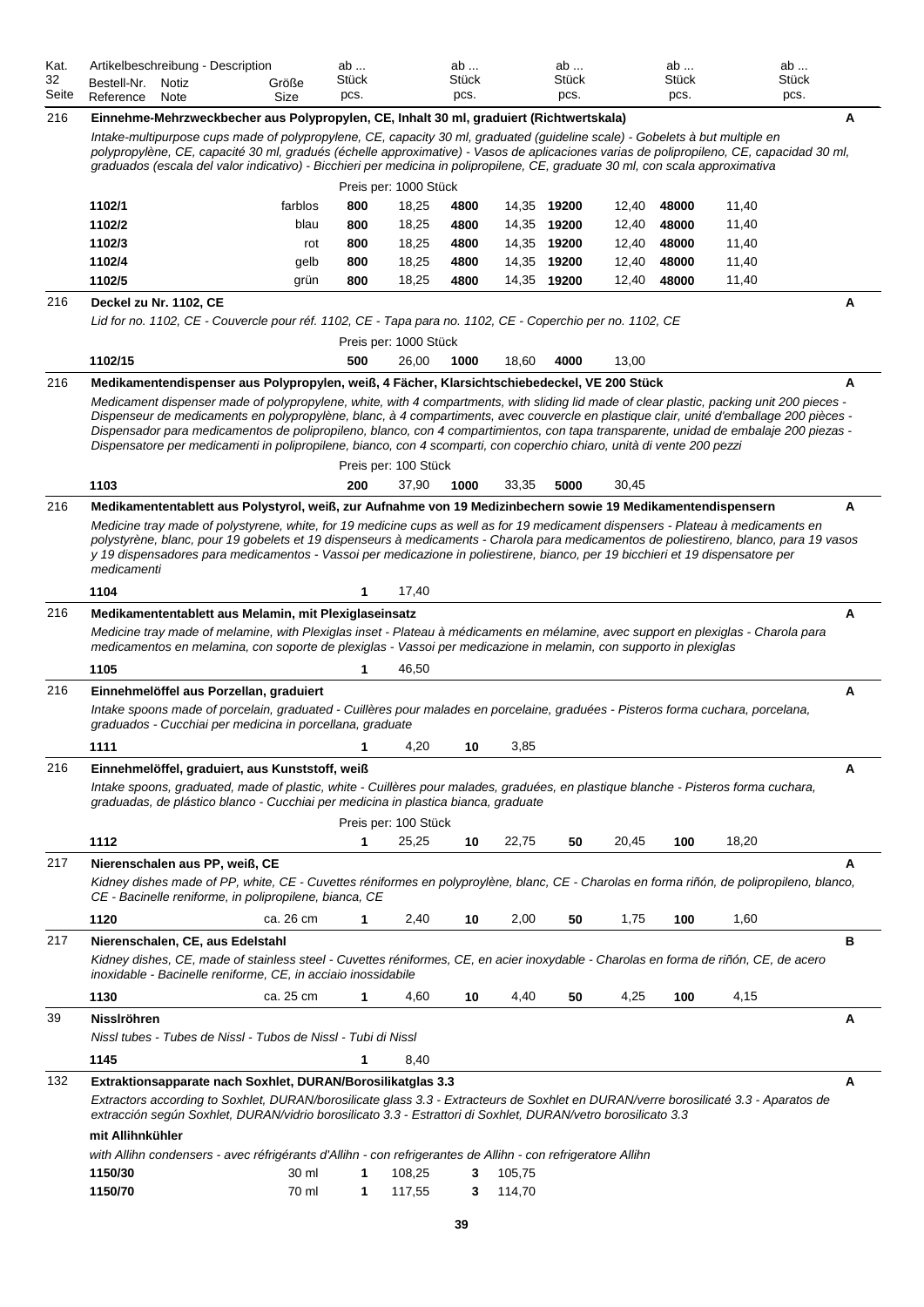| Kat.  | Artikelbeschreibung - Description                                                                              |                 | ab           |        | ab             |        | ab    | ab           | ab           |
|-------|----------------------------------------------------------------------------------------------------------------|-----------------|--------------|--------|----------------|--------|-------|--------------|--------------|
| 32    | Bestell-Nr.<br>Notiz                                                                                           | Größe           | <b>Stück</b> |        | <b>Stück</b>   |        | Stück | <b>Stück</b> | <b>Stück</b> |
| Seite | Reference<br>Note                                                                                              | Size            | pcs.         |        | pcs.           |        | pcs.  | pcs.         | pcs.         |
|       | 1150/100                                                                                                       | 100 ml          | 1            | 135,50 | 3              | 132,50 |       |              |              |
|       | 1150/150                                                                                                       | 150 ml          | 1            | 140,90 | 3              | 137,30 |       |              |              |
|       | 1150/200                                                                                                       | 200 ml          | 1            | 145,80 | 3              | 142,20 |       |              |              |
|       | 1150/250                                                                                                       | 250 ml          | 1            | 151,05 | 3              | 147,55 |       |              |              |
|       | mit Dimrothkühler                                                                                              |                 |              |        |                |        |       |              |              |
|       | with Dimroth condensers - avec réfrigérants de Dimroth - con refrigerantes Dimroth - con refrigeratore Dimroth |                 |              |        |                |        |       |              |              |
|       | 1151/30                                                                                                        | 30 ml           | $\mathbf{1}$ | 103,95 | 3              | 101,50 |       |              |              |
|       | 1151/70                                                                                                        | 70 ml           | 1            | 110,65 | 3              | 107,80 |       |              |              |
|       | 1151/100                                                                                                       | 100 ml          | 1            | 135,65 | 3              | 132,70 |       |              |              |
|       | 1151/150                                                                                                       | 150 ml          | 1            | 141,00 | 3              | 137,40 |       |              |              |
|       | 1151/200                                                                                                       | 200 ml          | 1            | 145,90 | 3              | 142,35 |       |              |              |
|       | 1151/250                                                                                                       | 250 ml          | 1            | 150,75 | 3              | 147,65 |       |              |              |
|       | 1151/300                                                                                                       | 300 ml          | 1            | 209,60 | 3              | 204,65 |       |              |              |
|       | 1151/500                                                                                                       | 500 ml          | 1            | 231,80 | 3              | 226,80 |       |              |              |
|       | 1151/1000                                                                                                      | 1000 ml         | 1            | 312,35 | 3              | 308,05 |       |              |              |
| 132   | Einzelteile                                                                                                    |                 |              |        |                |        |       |              | Α            |
|       | Spare parts - Pièces détachées - Partes separadas - Parti singole                                              |                 |              |        |                |        |       |              |              |
|       |                                                                                                                | für:            |              |        |                |        |       |              |              |
|       | Allihnkühler                                                                                                   |                 |              |        |                |        |       |              |              |
|       | Allihn condensers - Réfrigérants d'Allihn - Refrigerantes de Allihn - Refrigeratore Allihn                     |                 |              |        |                |        |       |              |              |
|       | 1153/29                                                                                                        | <b>NS 29/32</b> | $\mathbf{1}$ | 50,85  | 3              | 49,80  |       |              |              |
|       | 1153/34                                                                                                        | NS 34/35        | $\mathbf{1}$ | 58,65  | 3              | 57,25  |       |              |              |
|       | 1153/45                                                                                                        | NS 45/40        | 1            | 61,10  | 3              | 59,70  |       |              |              |
|       | Dimrothkühler                                                                                                  |                 |              |        |                |        |       |              |              |
|       | Dimroth condensers - Réfrigérants de Dimroth - Refrigerantes de Dimroth - Refrigeratore Dimroth                |                 |              |        |                |        |       |              |              |
|       | 1154/29                                                                                                        | <b>NS 29/32</b> | 1            | 46,55  | 3              | 45,50  |       |              |              |
|       | 1154/34                                                                                                        | NS 34/35        | 1            | 51,75  | 3              | 50,25  |       |              |              |
|       | 1154/45                                                                                                        | <b>NS 45/40</b> | 1            | 61,20  | 3              | 59,80  |       |              |              |
|       | 1154/60                                                                                                        | NS 60/46        | $\mathbf{1}$ | 98,25  | 3              | 96,05  |       |              |              |
|       | 1154/71                                                                                                        | <b>NS 71/51</b> | 1            | 121,45 | 3              | 117,10 |       |              |              |
|       | <b>Extraktionsaufsätze</b>                                                                                     |                 |              |        |                |        |       |              |              |
|       | Extraction attachments - Corps d'extracteur - Partes de extracción - Estrattore                                |                 |              |        |                |        |       |              |              |
|       | 1155/30                                                                                                        | 30 ml           | 1            | 49,40  | 3              | 48,05  |       |              |              |
|       | 1155/70                                                                                                        | 70 ml           | 1            | 51,00  | 3              | 49,55  |       |              |              |
|       | 1155/100                                                                                                       | 100 ml          | 1.           | 60,95  | 3              | 59,45  |       |              |              |
|       | 1155/150                                                                                                       | 150 ml          | 1            | 62,65  | 3              | 60,55  |       |              |              |
|       | 1155/200                                                                                                       | 200 ml          | 1            | 67,60  | 3              | 65,55  |       |              |              |
|       | 1155/250                                                                                                       | 250 ml          | 1            | 72,85  | 3              | 70,75  |       |              |              |
|       | 1155/300                                                                                                       | 300 ml          | 1            | 94,45  | 3              | 91,60  |       |              |              |
|       | 1155/500                                                                                                       | 500 ml          | 1            | 110,30 | 3              | 107,45 |       |              |              |
|       | 1155/1000                                                                                                      | 1000 ml         | 1            | 154,00 |                |        |       |              |              |
|       | Kolben siehe unter Nr. 1913 / Flasks see no. 1913 / Ballons voir réf. 1913                                     |                 |              |        |                |        |       |              |              |
| 132   | <b>Exsikkatoren "Novus"</b>                                                                                    |                 |              |        |                |        |       |              | А            |
|       | Desiccators "Novus" - Dessiccateurs "Novus" - Desecadores "Novus" - Essiccatori "Novus"                        |                 |              |        |                |        |       |              |              |
|       | mit Knopfdeckel                                                                                                |                 |              |        |                |        |       |              |              |
|       | with lid with knob - avec couvercle à bouton - con tapa de bóton - con coperchio a pomo                        |                 |              |        |                |        |       |              |              |
|       | 1160/10                                                                                                        | $10 \text{ cm}$ | $\mathbf{1}$ | 52,95  | 4              | 51,65  |       |              |              |
|       | 1160/15                                                                                                        | $15 \text{ cm}$ | $\mathbf{1}$ | 75,20  | 4              | 73,05  |       |              |              |
|       | 1160/20                                                                                                        | 20 cm           | $\mathbf{1}$ | 120,05 | 4              | 116,85 |       |              |              |
|       | 1160/25                                                                                                        | 25 cm           | $\mathbf 1$  | 182,20 | $\overline{4}$ | 177,90 |       |              |              |
|       | 1160/30                                                                                                        | 30 cm           | $\mathbf{1}$ | 305,45 |                |        |       |              |              |
|       | mit Tubusdeckel                                                                                                |                 |              |        |                |        |       |              |              |
|       | with lid with tubulature - avec couvercle à tubulure - con tapa con tubuladura - con coperchio tubulato        |                 |              |        |                |        |       |              |              |
|       | 1161/15                                                                                                        | $15 \text{ cm}$ | $\mathbf{1}$ | 91,10  |                |        |       |              |              |
|       | 1161/20                                                                                                        | 20 cm           | $\mathbf 1$  | 144,70 |                |        |       |              |              |
|       | 1161/25                                                                                                        | 25 cm           | $\mathbf 1$  | 224,05 |                |        |       |              |              |
|       |                                                                                                                |                 |              |        |                |        |       |              |              |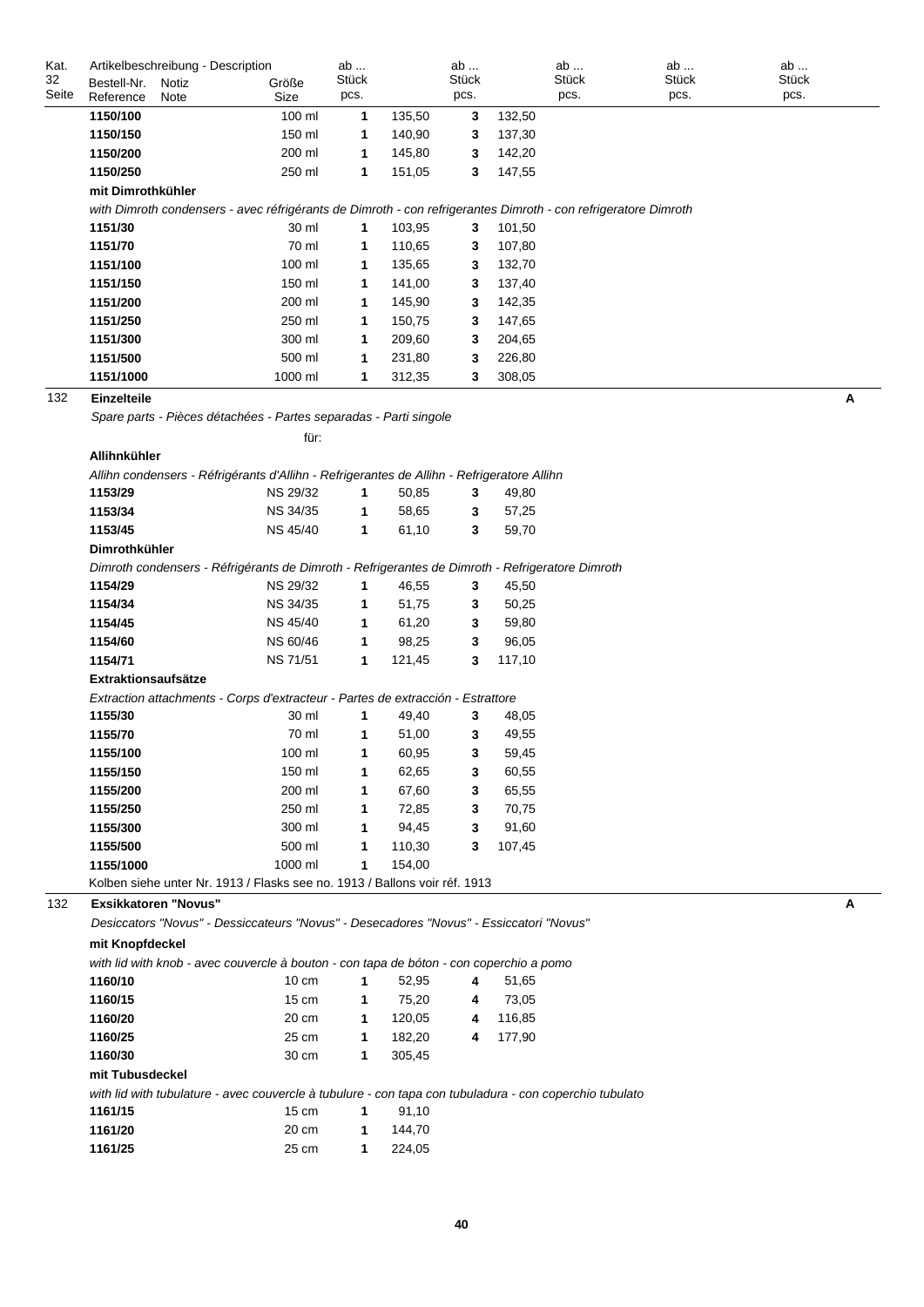| Kat.<br>32<br>Seite | Artikelbeschreibung - Description<br>Bestell-Nr.<br>Notiz<br>Reference<br>Note                                                                                                                                                                                                                                         | Größe<br>Size   | ab<br>Stück<br>pcs. |        | ab<br>Stück<br>pcs. |        | ab<br>Stück<br>pcs. | ab<br>Stück<br>pcs. | ab<br><b>Stück</b><br>pcs. |
|---------------------|------------------------------------------------------------------------------------------------------------------------------------------------------------------------------------------------------------------------------------------------------------------------------------------------------------------------|-----------------|---------------------|--------|---------------------|--------|---------------------|---------------------|----------------------------|
|                     | mit NS-Glashahn im Deckel                                                                                                                                                                                                                                                                                              |                 |                     |        |                     |        |                     |                     |                            |
|                     | with NS glass stopcock in the lid - avec couvercle de verre avec robinet - con llave de vidrio en tapa - con rubinetto NS di vetro nel<br>coperchio                                                                                                                                                                    |                 |                     |        |                     |        |                     |                     |                            |
|                     | 1162/15                                                                                                                                                                                                                                                                                                                | $15 \text{ cm}$ | 1                   | 125,40 | 4                   | 122,20 |                     |                     |                            |
|                     | 1162/20                                                                                                                                                                                                                                                                                                                | 20 cm           | 1                   | 176,85 | 4                   | 171,50 |                     |                     |                            |
|                     | 1162/25                                                                                                                                                                                                                                                                                                                | 25 cm           | 1                   | 253,80 | 4                   | 248,50 |                     |                     |                            |
|                     | mit Knopfdeckel und Seitentubus                                                                                                                                                                                                                                                                                        |                 |                     |        |                     |        |                     |                     |                            |
|                     | with lid with knob and side tubulature - avec couvercle à bouton et tubulure latérale - con tapa de botón y tubo lateral - con coperchio a<br>pomo e tubo laterale                                                                                                                                                     |                 |                     |        |                     |        |                     |                     |                            |
|                     | 1163/15                                                                                                                                                                                                                                                                                                                | $15 \text{ cm}$ | 1                   | 195,05 |                     |        |                     |                     |                            |
|                     | 1163/20                                                                                                                                                                                                                                                                                                                | 20 cm           | 1                   | 242,20 |                     |        |                     |                     |                            |
|                     | 1163/25                                                                                                                                                                                                                                                                                                                | 25 cm           | $\mathbf 1$         | 370,80 |                     |        |                     |                     |                            |
|                     | mit NS-Hahn im Seitentubus                                                                                                                                                                                                                                                                                             |                 |                     |        |                     |        |                     |                     |                            |
|                     | with NS stopcock in the side tubulature - avec robinet en la tubulure latérale - con llave en el tubo lateral - con rubinetto nel tubo laterale                                                                                                                                                                        |                 |                     |        |                     |        |                     |                     |                            |
|                     | 1164/15                                                                                                                                                                                                                                                                                                                | $15 \text{ cm}$ | 1                   | 229,35 |                     |        |                     |                     |                            |
|                     | 1164/20                                                                                                                                                                                                                                                                                                                | 20 cm           | 1                   | 273,30 |                     |        |                     |                     |                            |
|                     | 1164/25                                                                                                                                                                                                                                                                                                                | 25 cm           | 1                   | 407,25 |                     |        |                     |                     |                            |
| 132                 | Exsikkatoren-Porzellan-Einsätze                                                                                                                                                                                                                                                                                        |                 |                     |        |                     |        |                     |                     | Α                          |
|                     | Porcelain insets for desiccators - Plaques en porcelaine - Placas de porcelana - Piastre in porcellana                                                                                                                                                                                                                 |                 |                     |        |                     |        |                     |                     |                            |
|                     |                                                                                                                                                                                                                                                                                                                        | für:            |                     |        |                     |        |                     |                     |                            |
|                     | 1175/10                                                                                                                                                                                                                                                                                                                | $10 \text{ cm}$ | 1                   | 14,05  | 4                   | 13,50  | 10                  | 12,95               |                            |
|                     | 1175/15                                                                                                                                                                                                                                                                                                                | $15 \text{ cm}$ | 1                   | 17,00  | 4                   | 15,75  | 10                  | 15,15               |                            |
|                     | 1175/20                                                                                                                                                                                                                                                                                                                | 20 cm           | 1                   | 33,90  | 4                   | 31,15  | 10                  | 29,85               |                            |
|                     | 1175/25                                                                                                                                                                                                                                                                                                                | 25 cm           | 1                   | 46,65  | 4                   | 43,20  | 10                  | 40,05               |                            |
|                     | 1175/30                                                                                                                                                                                                                                                                                                                | 30 cm           | 1                   | 55,00  | 4                   | 51,40  | 10                  | 47,80               |                            |
| 132                 | Ersatzhähne für Exsikkatoren                                                                                                                                                                                                                                                                                           |                 |                     |        |                     |        |                     |                     | A                          |
|                     | Spare stopcocks for desiccators - Robinets de rechange pour dessiccateurs - Llaves de repuesto para desecadores - Rubinetti di ricambio<br>per essiccatori<br>für Tubusdeckel<br>for lid with tubulature - pour couvercle à tubulure - para tapa con tubuladura - per coperchio tubulato<br>1177/24<br>für Seitentubus | <b>NS 24</b>    | $\mathbf 1$         | 26,80  | 4                   | 25,20  |                     |                     |                            |
|                     | for side tubulature - pour la tubulure latérale - para tubo lateral - per tubo laterale<br>1178/24                                                                                                                                                                                                                     | <b>NS 24</b>    | 1                   | 26,80  | 4                   | 25,20  |                     |                     |                            |
|                     |                                                                                                                                                                                                                                                                                                                        |                 |                     |        |                     |        |                     |                     |                            |
| 56,13<br>6          | Signierstifte, blau, rot, schwarz<br>Signing pens, blue, red, black - Crayons feutre, bleu, rouge, noir - Lápices fieltro, azul, rojo, negro - Matite, blu, rosso, nero                                                                                                                                                |                 |                     |        |                     |        |                     |                     | A                          |
|                     | 1181                                                                                                                                                                                                                                                                                                                   |                 | $\mathbf 1$         | 2,00   | 10                  | 1,65   | 25                  | 1,40                |                            |
| 56                  | Diamant-Glasschreiber                                                                                                                                                                                                                                                                                                  |                 |                     |        |                     |        |                     |                     | Α                          |
|                     | Glass-writing diamond pen - Pointe en diamant - Diamante para escribir sobre vidrio - Penna con diamante per vetro                                                                                                                                                                                                     |                 |                     |        |                     |        |                     |                     |                            |
|                     | 1182                                                                                                                                                                                                                                                                                                                   |                 | 1                   | 22,65  | 10                  | 22,00  |                     |                     |                            |
| 57                  | Färbebrücke aus PVC                                                                                                                                                                                                                                                                                                    |                 |                     |        |                     |        |                     |                     | Α                          |
|                     | Staining bridge made of PVC - Portoir à coloration de PVC - Puente para coloración de PVC - Supporto per colorazione di PVC                                                                                                                                                                                            |                 |                     |        |                     |        |                     |                     |                            |
|                     | komplett mit Färbewanne aus PVC                                                                                                                                                                                                                                                                                        |                 |                     |        |                     |        |                     |                     |                            |
|                     | complete with staining tub made of PVC - complet avec bassine de PVC - completo con barreño de PVC - completo con vasca di PVC                                                                                                                                                                                         |                 |                     |        |                     |        |                     |                     |                            |
|                     | 1185                                                                                                                                                                                                                                                                                                                   |                 | 1                   | 60,05  | 5                   | 56,80  |                     |                     |                            |
|                     | ohne Färbewanne                                                                                                                                                                                                                                                                                                        |                 |                     |        |                     |        |                     |                     |                            |
|                     | without staining tub - sans bassine - sin barreño - senza vasca                                                                                                                                                                                                                                                        |                 |                     |        |                     |        |                     |                     |                            |
|                     | 1186                                                                                                                                                                                                                                                                                                                   |                 | 1                   | 39,65  | 5                   | 37,55  |                     |                     |                            |
|                     |                                                                                                                                                                                                                                                                                                                        |                 |                     |        |                     |        |                     |                     | A                          |
| 57,12<br>4          | Färbewanne aus PVC, allein<br>Staining tub made of PVC, alone - Bassine de PVC, seule - Barreño para coloración de PVC, sola - Vasca di colorazione di PVC, sola                                                                                                                                                       |                 |                     |        |                     |        |                     |                     |                            |
|                     |                                                                                                                                                                                                                                                                                                                        |                 |                     |        |                     |        |                     |                     |                            |
|                     | 1187                                                                                                                                                                                                                                                                                                                   |                 | 1                   | 23,05  | 5                   | 21,45  |                     |                     |                            |
| 57                  | Färbebank mit Glasschale                                                                                                                                                                                                                                                                                               |                 |                     |        |                     |        |                     |                     | Α                          |
|                     | Staining rack with glass dish - Portoir à coloration avec cuve en verre - Bastidor para coloración con cubeta de vidrio - Supporto per<br>colorazione con bacinella in vetro                                                                                                                                           |                 |                     |        |                     |        |                     |                     |                            |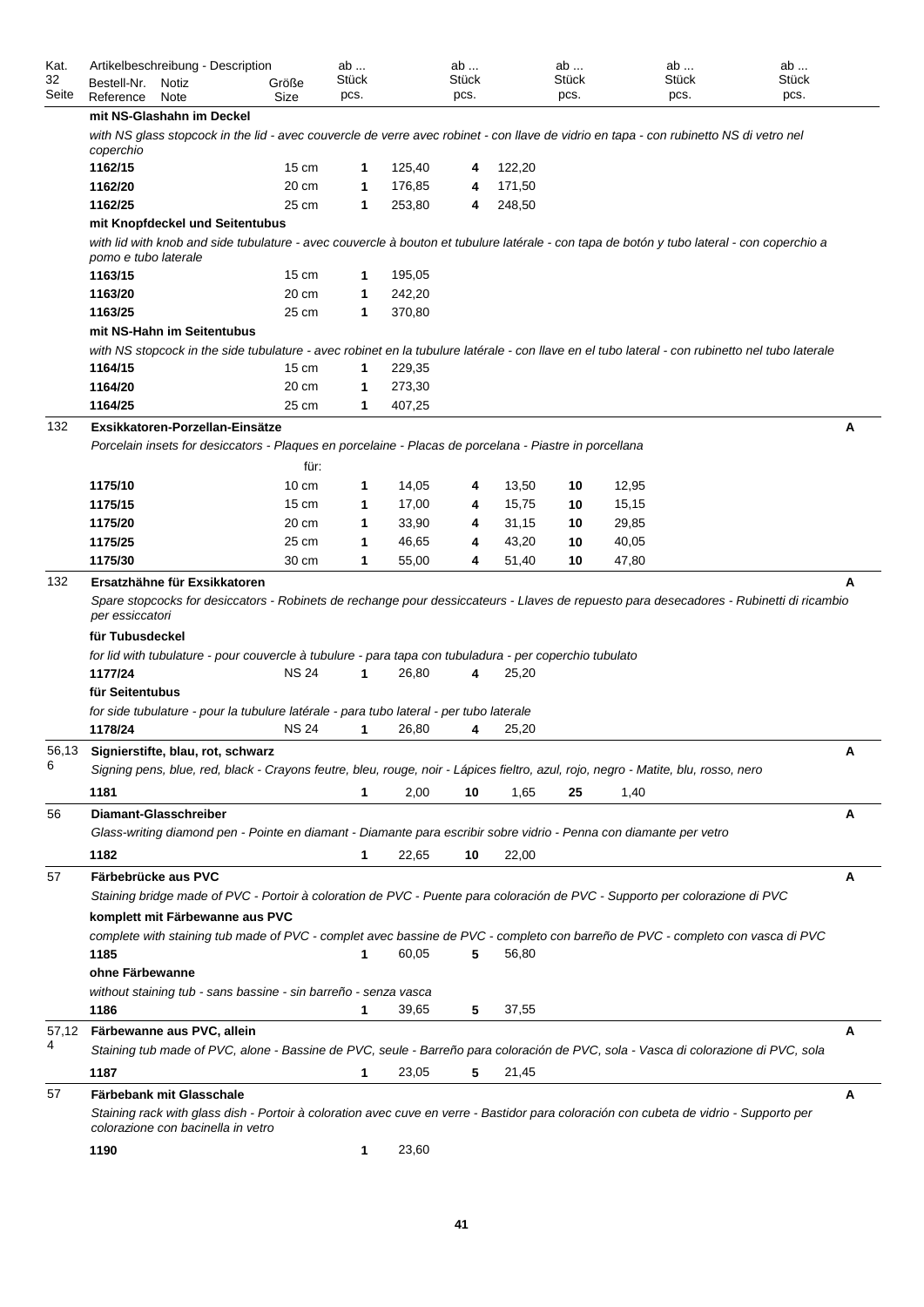| Kat.<br>32<br>Seite | Artikelbeschreibung - Description<br>Bestell-Nr.<br>Notiz<br>Reference<br>Note                                                                                                                                                                                                                                                                  | Größe<br>Size        | ab<br>Stück<br>pcs. |                                  | ab<br>Stück<br>pcs. | ab<br>Stück<br>pcs. | ab<br>Stück<br>pcs. | ab<br>Stück<br>pcs. |   |
|---------------------|-------------------------------------------------------------------------------------------------------------------------------------------------------------------------------------------------------------------------------------------------------------------------------------------------------------------------------------------------|----------------------|---------------------|----------------------------------|---------------------|---------------------|---------------------|---------------------|---|
| 57                  | Färbebank - Metallgestell allein                                                                                                                                                                                                                                                                                                                |                      |                     |                                  |                     |                     |                     |                     | A |
|                     | Staining rack - metal rack alone - Portoir à coloration - rack de métal seul - Bastidor para coloración - varilla metálica solo - Supporto per<br>colorazione - supporto di metallo solo                                                                                                                                                        |                      |                     |                                  |                     |                     |                     |                     |   |
|                     | 1191                                                                                                                                                                                                                                                                                                                                            |                      | 1                   | 5,90                             |                     |                     |                     |                     |   |
| 57                  | Färbeschale aus Edelstahl mit Kippgestell                                                                                                                                                                                                                                                                                                       |                      |                     |                                  |                     |                     |                     |                     | в |
|                     | Staining dish made of stainless steel with tilting rack - Cuve à coloration en acier inoxydable avec support - Cubeta para coloración en acero<br>inoxidable con soporte inclinado - Bacinella per colorazione in acciaio inossidabile con telaio di ribaltamento                                                                               |                      |                     |                                  |                     |                     |                     |                     |   |
|                     | 1192                                                                                                                                                                                                                                                                                                                                            |                      | 1                   | 78,10                            |                     |                     |                     |                     |   |
| 58                  | Färbegestell<br>Staining rack - Portoir à coloration - Soporte para coloración - Telaio per colorazione                                                                                                                                                                                                                                         |                      |                     |                                  |                     |                     |                     |                     | в |
|                     | 1198                                                                                                                                                                                                                                                                                                                                            |                      | 1                   | 46,50                            |                     |                     |                     |                     |   |
| 58                  | Färbegestell nach Bongert mit Schale                                                                                                                                                                                                                                                                                                            |                      |                     |                                  |                     |                     |                     |                     | A |
|                     | Staining rack according to Bongert with dish - Portoir à coloration d'après Bongert avec cuve - Soporte para coloración según Bongert con<br>cubeta - Telaio per colorazione secondo Bongert con bacinella                                                                                                                                      |                      |                     |                                  |                     |                     |                     |                     |   |
|                     | 1200                                                                                                                                                                                                                                                                                                                                            |                      | 1                   | 53,55                            |                     |                     |                     |                     |   |
| 59                  | Färbeeinsatz rund, Edelstahl, mit Glaszylinder<br>Staining inset circular, stainless steel, with glass cylinder - Support à coloration circulaire, acier inoxydable, avec bocal - Soporte para<br>coloración circular, acero inoxidable, con cilindro de vidrio - Supporto per colorazione rotondo, acciaio inossidabile, con cilindro in vetro | für:                 |                     |                                  |                     |                     |                     |                     | А |
|                     | 1201/14                                                                                                                                                                                                                                                                                                                                         | 14                   | 1                   | 100,50                           |                     |                     |                     |                     |   |
|                     | 1201/24                                                                                                                                                                                                                                                                                                                                         | 24                   | 1                   | 104,65                           |                     |                     |                     |                     |   |
|                     | 1201/42                                                                                                                                                                                                                                                                                                                                         | 42                   | 1                   | 124,45                           |                     |                     |                     |                     |   |
|                     | 1201/98                                                                                                                                                                                                                                                                                                                                         | 98                   | 1                   | 165,75                           |                     |                     |                     |                     |   |
| 59                  | Färbeeinsatz, allein<br>Staining inset, alone - Support à coloration, seul - Soporte para coloración, solo - Supporto per colorazione, solo<br>1202/14<br>1202/24<br>1202/42<br>1202/98                                                                                                                                                         | 14<br>24<br>42<br>98 | 1<br>1<br>1<br>1    | 47,80<br>48,90<br>66,80<br>98,90 |                     |                     |                     |                     | A |
|                     |                                                                                                                                                                                                                                                                                                                                                 |                      |                     |                                  |                     |                     |                     |                     |   |
| 59                  | Glaszylinder mit eingeschliffenem Knopfdeckel<br>Glass cylinder including ground lid with knob - Bocal avec couvercle rodé - Cilindro de vidrio con tapa de botón esmerilado - Cilindro in vetro<br>con coperchio smerigliato                                                                                                                   |                      |                     |                                  |                     |                     |                     |                     | А |
|                     | 1203/14                                                                                                                                                                                                                                                                                                                                         |                      | 1                   | 52,30                            |                     |                     |                     |                     |   |
|                     | 1203/24                                                                                                                                                                                                                                                                                                                                         |                      | 1                   | 55,80                            |                     |                     |                     |                     |   |
|                     | 1203/42                                                                                                                                                                                                                                                                                                                                         |                      | 1                   | 57,70                            |                     |                     |                     |                     |   |
|                     | 1203/98                                                                                                                                                                                                                                                                                                                                         |                      | 1                   | 66,90                            |                     |                     |                     |                     |   |
| 60                  | Färbetrog mit Stahl-Färbeeinsatz<br>Staining trough with staining inset made of stainless steel - Cuve à coloration avec support en acier inoxydable - Cuba para coloración con<br>soporte de acero inoxidable - Scatola per colorazione con supporto in acciaio inossidabile                                                                   |                      |                     |                                  |                     |                     |                     |                     | А |
|                     | 1205                                                                                                                                                                                                                                                                                                                                            |                      | 1                   | 27,70                            | 5                   | 26,75               |                     |                     |   |
| 60                  | <b>Glaskasten mit Deckel</b>                                                                                                                                                                                                                                                                                                                    |                      |                     |                                  |                     |                     |                     |                     | A |
|                     | Glass case with lid - Cuve en verre avec couvercle - Caja de vidrio con tapa - Scatola in vetro con coperchio                                                                                                                                                                                                                                   |                      |                     |                                  |                     |                     |                     |                     |   |
|                     | 1205/1                                                                                                                                                                                                                                                                                                                                          | ca. 9x7x6,5cm        | 1                   | 13,90                            | 5                   | 13,30               |                     |                     |   |
| 60                  | <b>Glaskasten ohne Deckel</b>                                                                                                                                                                                                                                                                                                                   |                      |                     |                                  |                     |                     |                     |                     | A |
|                     | Glass case without lid - Cuve en verre sans couvercle - Caja de vidrio sin tapa - Scatola in vetro senza coperchio                                                                                                                                                                                                                              |                      |                     |                                  |                     |                     |                     |                     |   |
|                     | 1205/2                                                                                                                                                                                                                                                                                                                                          |                      | 1                   | 8,05                             | 5                   | 7,75                |                     |                     |   |
| 60                  | Glasfalzdeckel allein                                                                                                                                                                                                                                                                                                                           |                      |                     |                                  |                     |                     |                     |                     | А |
|                     | Grooved lid made of glass, alone - Couvercle en verre - Tapa de vidrio - Coperchio in vetro                                                                                                                                                                                                                                                     |                      |                     |                                  |                     |                     |                     |                     |   |
|                     | 1205/3                                                                                                                                                                                                                                                                                                                                          |                      | 1                   | 5,85                             | 5                   | 5,55                |                     |                     |   |
| 60                  | Färbeeinsatz aus Edelstahl                                                                                                                                                                                                                                                                                                                      |                      |                     |                                  |                     |                     |                     |                     | A |
|                     | Staining inset made of stainless steel - Support en acier inoxydable - Soporte de acero inoxidable - Supporto per colorazione in acciaio<br>inossidabile                                                                                                                                                                                        |                      |                     |                                  |                     |                     |                     |                     |   |
|                     | 1205/4                                                                                                                                                                                                                                                                                                                                          |                      | 1                   | 13,80                            | 5                   | 13,45               |                     |                     |   |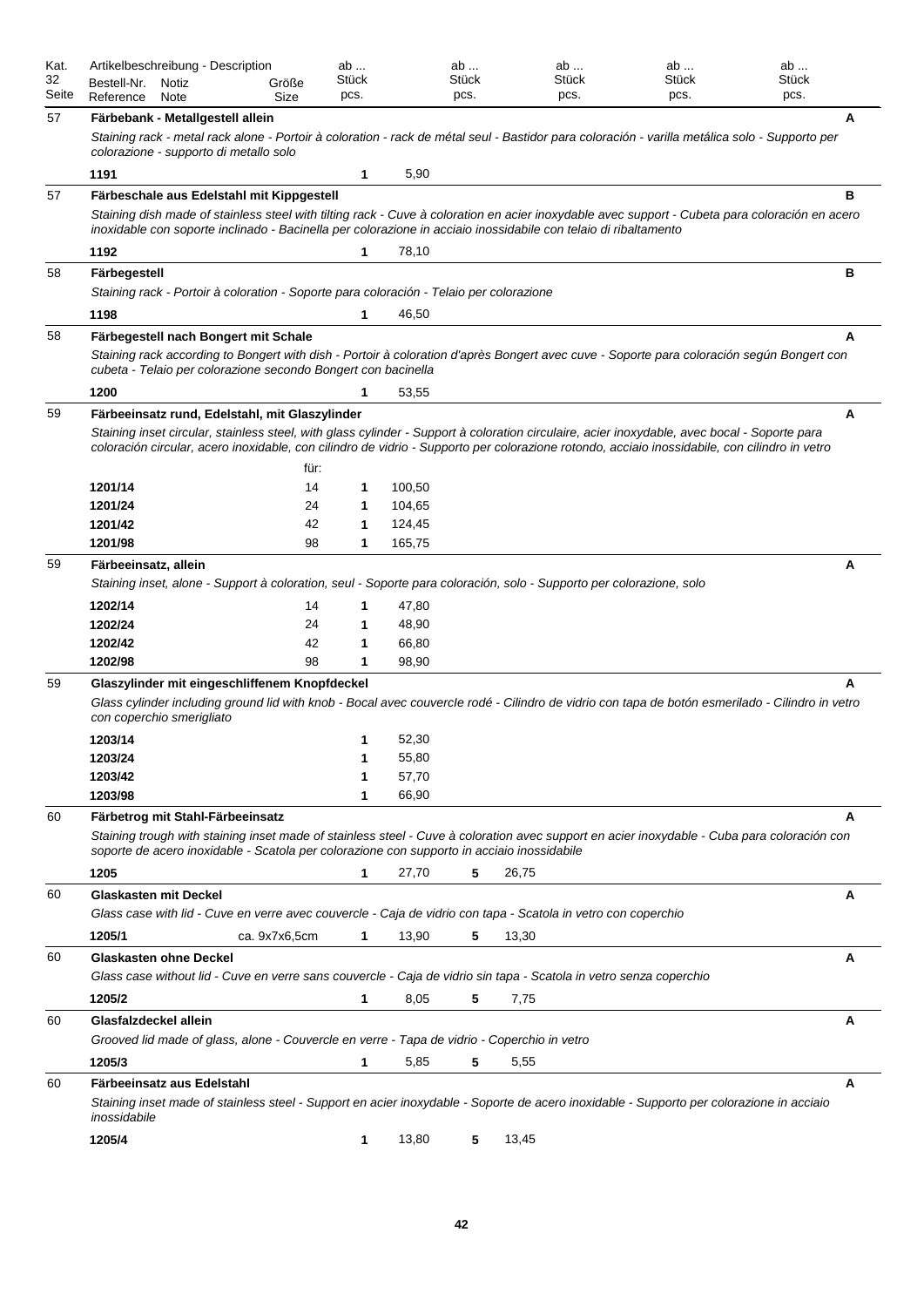| Kat.<br>32 | Artikelbeschreibung - Description<br>Bestell-Nr. | Notiz | Größe                                                                                                                                                                                                                                         | ab<br>Stück |       | ab<br>Stück |       | ab<br>Stück |      | ab<br>Stück |      | ab<br>Stück |      |
|------------|--------------------------------------------------|-------|-----------------------------------------------------------------------------------------------------------------------------------------------------------------------------------------------------------------------------------------------|-------------|-------|-------------|-------|-------------|------|-------------|------|-------------|------|
| Seite      | Reference                                        | Note  | Size                                                                                                                                                                                                                                          | pcs.        |       | pcs.        |       | pcs.        |      | pcs.        |      | pcs.        |      |
| 60         |                                                  |       | Färbeeinsatz mit verlängertem Griff                                                                                                                                                                                                           |             |       |             |       |             |      |             |      |             | A    |
|            | colorazione con manico lungo                     |       | Staining inset with extended handle - Support en acier à tige longue - Soporte para coloraciones con asidero alargado - Supporto per                                                                                                          |             |       |             |       |             |      |             |      |             |      |
|            | 1205/5                                           |       |                                                                                                                                                                                                                                               | 1           | 25,75 | 5           | 24,50 |             |      |             |      |             |      |
| 60         | Färbetrogsatz                                    |       |                                                                                                                                                                                                                                               |             |       |             |       |             |      |             |      |             | A    |
|            |                                                  |       | Staining trough set - Ensemble pour colorations - Set de cubas de coloración - Gruppo per colorazione                                                                                                                                         |             |       |             |       |             |      |             |      |             |      |
|            | 1210                                             |       |                                                                                                                                                                                                                                               | 1           | 71,80 |             |       |             |      |             |      |             |      |
| 61         | Färbeblöcke                                      |       | Staining stands - Supports à coloration - Bloques para coloraciones - Supporti per colorazione                                                                                                                                                |             |       |             |       |             |      |             |      |             | Α    |
|            |                                                  |       | aus Plexiglas, mit 3 Hellendahlkästen                                                                                                                                                                                                         |             |       |             |       |             |      |             |      |             |      |
|            |                                                  |       | made of Plexiglas, with 3 Hellendahl containers - en plexiglas, avec 3 cuves de Hellendahl - de plexiglas, con 3 cajas según Hellendahl - in<br>plexiglas, con 3 scatole secondo Hellendahl                                                   |             |       |             |       |             |      |             |      |             |      |
|            | 1218                                             |       |                                                                                                                                                                                                                                               | 1           | 31,95 |             |       |             |      |             |      |             |      |
|            |                                                  |       | aus Holz, mit 3 rechteckigen Färbezylindern                                                                                                                                                                                                   |             |       |             |       |             |      |             |      |             |      |
|            | 3 vasetti rettangolari                           |       | wooden, with 3 rectangular staining cylinders - en bois, avec 3 cuves rectangulaires - de madera, con 3 cajas rectángulares - in legno, con                                                                                                   |             |       |             |       |             |      |             |      |             |      |
|            | 1220                                             |       |                                                                                                                                                                                                                                               | 1           | 25,90 |             |       |             |      |             |      |             |      |
|            |                                                  |       | aus Holz, mit 6 rechteckigen Färbezylindern                                                                                                                                                                                                   |             |       |             |       |             |      |             |      |             |      |
|            | 6 vasetti rettangolari                           |       | wooden, with 6 rectangular staining cylinders - en bois, avec 6 cuves rectangulaires - de madera, con 6 cajas rectángulares - in legno, con                                                                                                   |             |       |             |       |             |      |             |      |             |      |
|            | 1221                                             |       |                                                                                                                                                                                                                                               | 1           | 47,30 |             |       |             |      |             |      |             |      |
| 61         |                                                  |       | Färbeblock aus Plexiglas, leer, mit 3 Bohrungen                                                                                                                                                                                               |             |       |             |       |             |      |             |      |             | A    |
|            |                                                  |       | Staining stand made of Plexiglas, empty, with 3 boreholes - Support à coloration en plexiglas, vide, à 3 ouvertures - Bloque de plexiglas                                                                                                     |             |       |             |       |             |      |             |      |             |      |
|            |                                                  |       | para coloraciones, vacío, con 3 huecos - Supporto in plexiglas per colorazione, vuoto, con 3 fori                                                                                                                                             |             |       |             |       |             |      |             |      |             |      |
|            | 1223                                             |       |                                                                                                                                                                                                                                               | 1           | 6,85  |             |       |             |      |             |      |             |      |
| 61         | Färbeblöcke                                      |       |                                                                                                                                                                                                                                               |             |       |             |       |             |      |             |      |             | A    |
|            |                                                  |       | Staining stands - Supports à coloration - Bloques para coloraciones - Supporti per colorazione                                                                                                                                                |             |       |             |       |             |      |             |      |             |      |
|            |                                                  |       | aus Holz, mit 3 runden Färbezylindern                                                                                                                                                                                                         |             |       |             |       |             |      |             |      |             |      |
|            |                                                  |       | wooden, with 3 circular staining cylinders - en bois, avec 3 cuves rondes - de madera, con 3 cajas cilíndricas - in legno, con 3 cilindri tondi                                                                                               |             |       |             |       |             |      |             |      |             |      |
|            | 1224                                             |       |                                                                                                                                                                                                                                               | 1           | 18,50 |             |       |             |      |             |      |             |      |
|            |                                                  |       | aus Holz, mit 6 runden Färbezylindern                                                                                                                                                                                                         |             |       |             |       |             |      |             |      |             |      |
|            |                                                  |       | wooden, with 6 circular staining cylinders - en bois, avec 6 cuves rondes - de madera, con 6 cajas cilíndricas - in legno, con 6 cilindri tondi                                                                                               |             |       |             |       |             |      |             |      |             |      |
|            | 1225                                             |       |                                                                                                                                                                                                                                               |             | 32,50 |             |       |             |      |             |      |             |      |
|            |                                                  |       | aus Holz, mit 3 ovalen Färbezylindern                                                                                                                                                                                                         |             |       |             |       |             |      |             |      |             |      |
|            | 1226                                             |       | wooden, with 3 oval staining cylinders - en bois, avec 3 cuves ovales - de madera, con 3 cajas ovales - in legno, con 3 cilindri ovali                                                                                                        | 1           | 25,90 |             |       |             |      |             |      |             |      |
|            |                                                  |       | aus Holz, mit 6 ovalen Färbezylindern                                                                                                                                                                                                         |             |       |             |       |             |      |             |      |             |      |
|            |                                                  |       | wooden, with 6 oval staining cylinders - en bois, avec 6 cuves ovales - de madera, con 6 cajas ovales - in legno, con 6 cilindri ovali                                                                                                        |             |       |             |       |             |      |             |      |             |      |
|            | 1227                                             |       |                                                                                                                                                                                                                                               | 1           | 47,30 |             |       |             |      |             |      |             |      |
| 62         | Färbezylinder                                    |       |                                                                                                                                                                                                                                               |             |       |             |       |             |      |             |      |             | Α    |
|            |                                                  |       | Staining cylinders - Cuves à coloration - Cajas para coloraciones - Vasetti per colorazione                                                                                                                                                   |             |       |             |       |             |      |             |      |             |      |
|            | rechteckig                                       |       |                                                                                                                                                                                                                                               |             |       |             |       |             |      |             |      |             |      |
|            |                                                  |       | rectangular - rectangulaire - rectángulares - rettangolari                                                                                                                                                                                    |             |       |             |       |             |      |             |      |             |      |
|            | 1230                                             |       | ca. 85x40x20 mm                                                                                                                                                                                                                               | 1           | 7,20  | 10          | 6,55  | 25          | 6,35 |             |      |             |      |
|            | rund                                             |       |                                                                                                                                                                                                                                               |             |       |             |       |             |      |             |      |             |      |
|            |                                                  |       | circular - forme cylindrique - cilíndricas - cilindrici                                                                                                                                                                                       |             |       |             |       |             |      |             |      |             |      |
|            | 1231                                             |       | ca. 85x40 mm                                                                                                                                                                                                                                  | 1           | 4,30  | 10          | 3,90  | 25          | 3,60 | 50          | 3,35 | 100         | 3,00 |
|            | oval                                             |       |                                                                                                                                                                                                                                               |             |       |             |       |             |      |             |      |             |      |
|            | oval - forme ovale - ovales - ovali<br>1232      |       | ca. 85x40 mm                                                                                                                                                                                                                                  | 1           | 7,30  | 10          | 7,05  | 25          | 6,85 |             |      |             |      |
|            |                                                  |       |                                                                                                                                                                                                                                               |             |       |             |       |             |      |             |      |             |      |
| 62         | Färbeprismen nach Borel                          |       | Staining prisms according to Borel - Prismes pour tube de Borel - Prismas según Borel para coloraciones - Prismi per colorazione secondo                                                                                                      |             |       |             |       |             |      |             |      |             | A    |
|            | Borel                                            |       |                                                                                                                                                                                                                                               |             |       |             |       |             |      |             |      |             |      |
|            | 1234                                             |       |                                                                                                                                                                                                                                               | 1           | 3,20  |             |       |             |      |             |      |             |      |
| 64         |                                                  |       | Trockenständer aus Plexiglas für 12 Objektträger                                                                                                                                                                                              |             |       |             |       |             |      |             |      |             | A    |
|            |                                                  |       | Drying rack made of Plexiglas for 12 microscope slides - Support en plexiglas pour sécher 12 porte-objets colorées - Gradilla de plexiglas<br>para secar 12 portaobjetos - Supporto per essiccazione in plexiglas per 12 vetrini portaoggetti |             |       |             |       |             |      |             |      |             |      |
|            | 1238                                             |       |                                                                                                                                                                                                                                               | 1           | 22,55 |             |       |             |      |             |      |             |      |
|            |                                                  |       |                                                                                                                                                                                                                                               |             |       |             |       |             |      |             |      |             |      |

**43**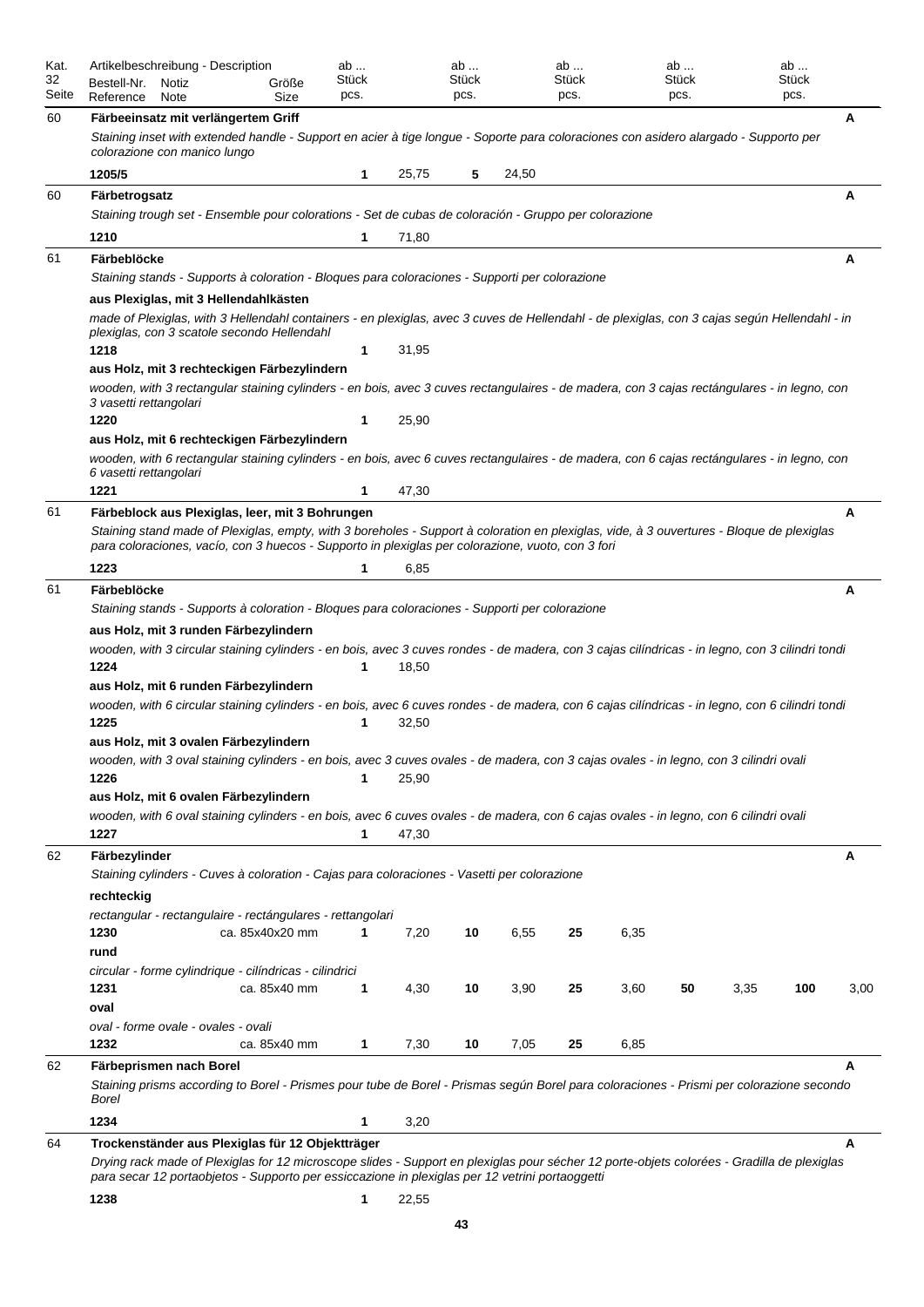| Kat.  |                         | Artikelbeschreibung - Description |                                                                                                     | ab    |                      | ab    |        | ab          | ab                                                                                                                                                                                                                                                           | ab    |   |
|-------|-------------------------|-----------------------------------|-----------------------------------------------------------------------------------------------------|-------|----------------------|-------|--------|-------------|--------------------------------------------------------------------------------------------------------------------------------------------------------------------------------------------------------------------------------------------------------------|-------|---|
| 32    | Bestell-Nr.             | Notiz                             | Größe                                                                                               | Stück |                      | Stück |        | Stück       | Stück                                                                                                                                                                                                                                                        | Stück |   |
| Seite | Reference               | Note                              | Size                                                                                                | pcs.  |                      | pcs.  |        | pcs.        | pcs.                                                                                                                                                                                                                                                         | pcs.  |   |
| 64    |                         | Fließpapier allein, für Nr. 1238  |                                                                                                     |       |                      |       |        |             |                                                                                                                                                                                                                                                              |       | A |
|       |                         |                                   |                                                                                                     |       |                      |       |        |             | Blotting paper alone, for no. 1238 - Recharge de buvard, pour réf. 1238 - Secante, para no. 1238 - Carta assorbente, per no. 1238                                                                                                                            |       |   |
|       | 1238/1                  |                                   | per Packung                                                                                         | 1     | 5,15                 |       |        |             |                                                                                                                                                                                                                                                              |       |   |
| 48,64 |                         |                                   | Ablagegestell aus Plexiglas für 12 Objektträger                                                     |       |                      |       |        |             |                                                                                                                                                                                                                                                              |       | A |
|       |                         |                                   | Telaietto in plexiglas per 12 vetrini portaoggetti                                                  |       |                      |       |        |             | Rack made of Plexiglas for 12 microscope slides - Support en plexiglas pour 12 porte-objets - Gradilla de plexiglas para 12 portaobjetos -                                                                                                                   |       |   |
|       | 1240                    |                                   |                                                                                                     | 1     | 12,60                |       |        |             |                                                                                                                                                                                                                                                              |       |   |
| 133   | <b>Filterpapiere</b>    |                                   |                                                                                                     |       |                      |       |        |             |                                                                                                                                                                                                                                                              |       | A |
|       |                         |                                   | Filter papers - Papiers filtre - Papeles filtro - Carte da filtro                                   |       |                      |       |        |             |                                                                                                                                                                                                                                                              |       |   |
|       |                         |                                   |                                                                                                     |       | Preis per: 100 Stück |       |        |             |                                                                                                                                                                                                                                                              |       |   |
|       | <b>Bogenpapier</b>      |                                   |                                                                                                     |       |                      |       |        |             |                                                                                                                                                                                                                                                              |       |   |
|       |                         |                                   | Sheet paper - Feuilles - Pliegos - Foglio lucido                                                    |       |                      |       |        |             |                                                                                                                                                                                                                                                              |       |   |
|       | 1250/45                 |                                   | ca. 45x45 cm                                                                                        | 100   | 31,25                | 300   | 28,60  |             |                                                                                                                                                                                                                                                              |       |   |
|       | 1250/58                 |                                   | ca. 58x58 cm                                                                                        | 100   | 53,75                | 300   | 48,50  |             |                                                                                                                                                                                                                                                              |       |   |
|       | Rundfilter              |                                   |                                                                                                     |       |                      |       |        |             |                                                                                                                                                                                                                                                              |       |   |
|       |                         |                                   | Filter circles - Filtres ronds - Filtros redondos - Filtri rotondi                                  |       |                      |       |        |             |                                                                                                                                                                                                                                                              |       |   |
|       | 1255/55                 |                                   | ca. 55 mm Ø                                                                                         | 100   | 3,20                 | 1000  |        | 2,90 10000  | 2,60                                                                                                                                                                                                                                                         |       |   |
|       | 1255/7                  |                                   | ca. 70 mm Ø                                                                                         | 100   | 3,20                 | 1000  |        | 2,90 10000  | 2,60                                                                                                                                                                                                                                                         |       |   |
|       | 1255/9                  |                                   | ca. 90 mm Ø                                                                                         | 100   | 4,75                 | 1000  | 4,40   | 10000       | 3,95                                                                                                                                                                                                                                                         |       |   |
|       | 1255/11                 |                                   | ca. 110 mm Ø                                                                                        | 100   | 5,25                 | 1000  |        | 4,85 10000  | 4,45                                                                                                                                                                                                                                                         |       |   |
|       | 1255/12                 |                                   | ca. 125 mm Ø                                                                                        | 100   | 5,85                 | 1000  | 5,40   | 10000       | 5,05                                                                                                                                                                                                                                                         |       |   |
|       | 1255/15                 |                                   | ca. 150 mm Ø                                                                                        | 100   | 7,95                 | 1000  | 7,45   | 10000       | 7,00                                                                                                                                                                                                                                                         |       |   |
|       | 1255/18                 |                                   | ca. 185 mm Ø                                                                                        | 100   | 11,00                | 1000  |        | 10,50 10000 | 10,05                                                                                                                                                                                                                                                        |       |   |
|       | <b>Faltenfilter</b>     |                                   |                                                                                                     |       |                      |       |        |             |                                                                                                                                                                                                                                                              |       |   |
|       |                         |                                   | Folded filters - Filtres plissés - Filtros plegados - Filtri a soffietto                            |       |                      |       |        |             |                                                                                                                                                                                                                                                              |       |   |
|       | 1260/11                 |                                   | ca. 110 mm $\varnothing$                                                                            | 100   | 17,10                | 1000  | 15,05  |             |                                                                                                                                                                                                                                                              |       |   |
|       | 1260/12                 |                                   | ca. 125 mm Ø                                                                                        | 100   | 17,10                | 1000  | 15,05  |             |                                                                                                                                                                                                                                                              |       |   |
|       | 1260/15                 |                                   | ca. 150 mm Ø                                                                                        | 100   | 17,10                | 1000  | 15,05  |             |                                                                                                                                                                                                                                                              |       |   |
|       | 1260/18                 |                                   | ca. 185 mm Ø                                                                                        | 100   | 18,50                | 1000  | 16,75  |             |                                                                                                                                                                                                                                                              |       |   |
|       | 1260/24                 |                                   | ca. 240 mm Ø                                                                                        | 100   | 27,05                | 1000  | 25,05  |             |                                                                                                                                                                                                                                                              |       |   |
|       | 1260/27                 |                                   | ca. 270 mm Ø                                                                                        | 100   | 31,00                | 1000  | 28,90  |             |                                                                                                                                                                                                                                                              |       |   |
|       | 1260/32                 |                                   | ca. 320 mm Ø                                                                                        | 100   | 37,55                | 1000  | 35,65  |             |                                                                                                                                                                                                                                                              |       |   |
|       | 1260/38                 |                                   | ca. 385 mm Ø                                                                                        | 100   | 49,90                | 1000  | 46,90  |             |                                                                                                                                                                                                                                                              |       |   |
| 133   |                         |                                   | Filtrierflaschen, Erlenmeverform, DURAN                                                             |       |                      |       |        |             |                                                                                                                                                                                                                                                              |       | A |
|       |                         |                                   | Matracci filtranti, forma di Erlenmeyer, DURAN                                                      |       |                      |       |        |             | Filter flasks, Erlenmeyer shape, DURAN - Fioles à filtrer, forme Erlenmeyer, DURAN - Matraces para filtración, forma Erlenmeyer, DURAN -                                                                                                                     |       |   |
|       | 1265/250                |                                   | 250 ml                                                                                              | 1     | 30,15                | 10    | 28,70  |             |                                                                                                                                                                                                                                                              |       |   |
|       | 1265/500                |                                   | 500 ml                                                                                              | 1     | 37,65                | 10    | 35,80  |             |                                                                                                                                                                                                                                                              |       |   |
|       | 1265/1000               |                                   | 1000 ml                                                                                             | 1     | 56,30                | 10    | 53,60  |             |                                                                                                                                                                                                                                                              |       |   |
|       | 1265/2000               |                                   | 2000 ml                                                                                             | 1     | 116,20               | 10    | 110,65 |             |                                                                                                                                                                                                                                                              |       |   |
| 133   |                         |                                   | Montage-Set mit abnehmbarer Kunststoff-Olive, zu Nr.1265                                            |       |                      |       |        |             |                                                                                                                                                                                                                                                              |       | A |
|       |                         |                                   |                                                                                                     |       |                      |       |        |             | Assembly kit with removable plastic olive, for no. 1265 - Set de montage avec olive en plastic droite, pour réf. 1265 - Set de montaje con<br>oliva de plástico desmontable, para no. 1265 - Set di montaggio con oliva de plastico smontabile, per no. 1265 |       |   |
|       | 1266                    |                                   |                                                                                                     | 1     | 5,95                 | 10    | 5,65   |             |                                                                                                                                                                                                                                                              |       |   |
| 133   | <b>Filtrierflaschen</b> |                                   |                                                                                                     |       |                      |       |        |             |                                                                                                                                                                                                                                                              |       | A |
|       |                         |                                   | Filter flasks - Fioles pour filtration - Matraces para filtración - Matracci conici per filtrazione |       |                      |       |        |             |                                                                                                                                                                                                                                                              |       |   |
|       | 1270/250                |                                   | 250 ml                                                                                              | 1     | 22,05                | 10    | 21,00  |             |                                                                                                                                                                                                                                                              |       |   |
|       | 1270/500                |                                   | 500 ml                                                                                              | 1     | 24,90                | 10    | 23,70  |             |                                                                                                                                                                                                                                                              |       |   |
|       | 1270/1000               |                                   | 1000 ml                                                                                             | 1     | 33,25                | 10    | 31,65  |             |                                                                                                                                                                                                                                                              |       |   |
|       | 1270/2000               |                                   | 2000 ml                                                                                             | 1     | 41,85                | 10    | 39,85  |             |                                                                                                                                                                                                                                                              |       |   |
| 133   | <b>Filtrierstutzen</b>  |                                   |                                                                                                     |       |                      |       |        |             |                                                                                                                                                                                                                                                              |       | A |
|       |                         |                                   | Filter jars - Vases à filtrer - Vasos para filtración - Bicchieri per filtrazione                   |       |                      |       |        |             |                                                                                                                                                                                                                                                              |       |   |
|       |                         |                                   |                                                                                                     |       |                      |       |        |             |                                                                                                                                                                                                                                                              |       |   |
|       | 1271/50                 |                                   | 50 ml                                                                                               | 1     | 5,05                 | 10    | 4,55   |             |                                                                                                                                                                                                                                                              |       |   |
|       | 1271/100                |                                   | 100 ml                                                                                              | 1     | 8,70                 | 10    | 8,40   |             |                                                                                                                                                                                                                                                              |       |   |
|       | 1271/250                |                                   | 250 ml                                                                                              | 1     | 9,85                 | 10    | 9,05   |             |                                                                                                                                                                                                                                                              |       |   |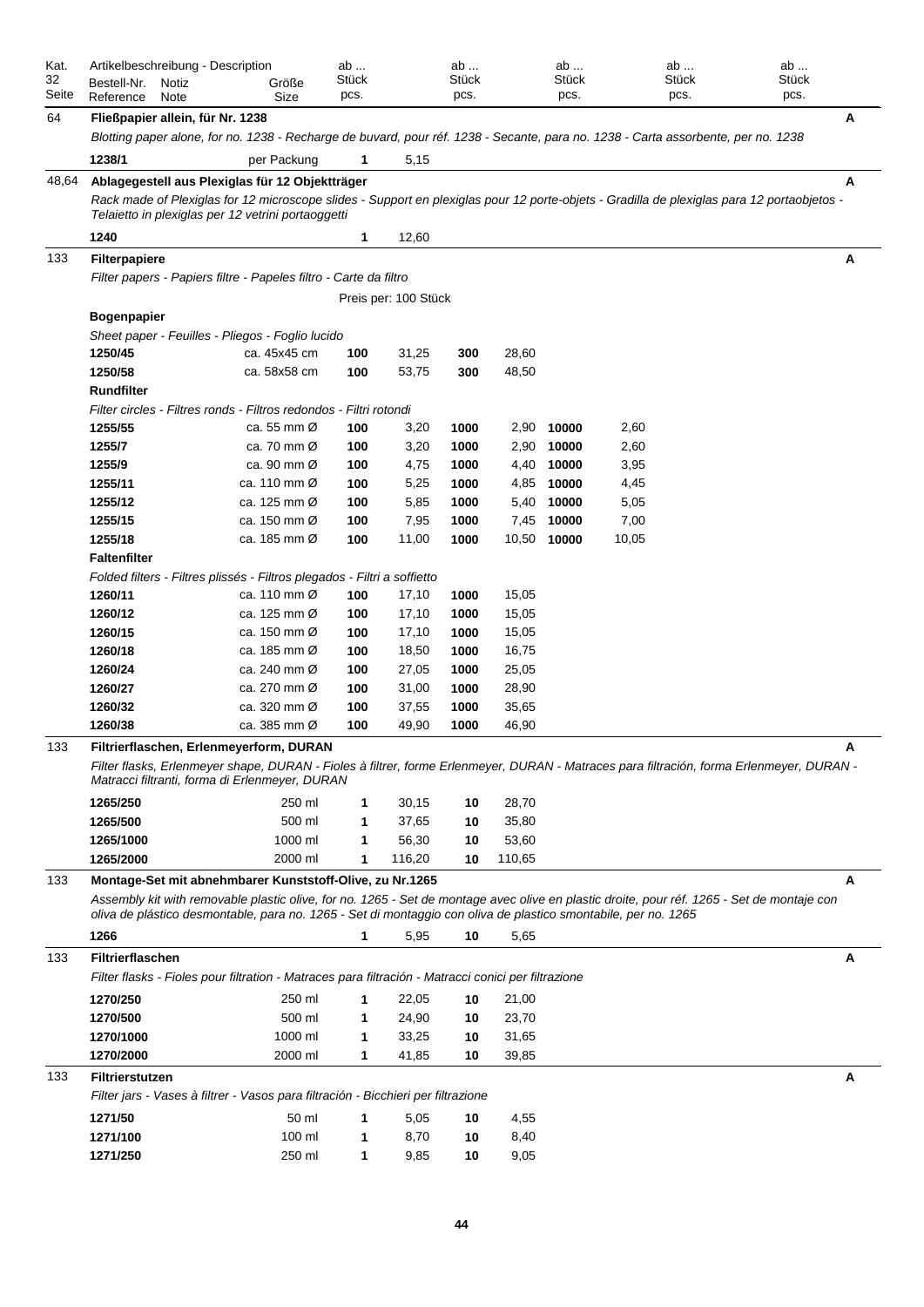| Kat.  |             | Artikelbeschreibung - Description |       | av           | ab           | ab           | ab           | ab           |  |
|-------|-------------|-----------------------------------|-------|--------------|--------------|--------------|--------------|--------------|--|
| 32    | Bestell-Nr. | Notiz                             | Größe | <b>Stück</b> | <b>Stück</b> | <b>Stück</b> | <b>Stück</b> | <b>Stück</b> |  |
| Seite | Reference   | Note                              | Size  | pcs.         | pcs.         | pcs.         | pcs.         | pcs.         |  |

# 133 **Filternutschen, DURAN, Porosität 4 A**

*Funnel filters, DURAN, porosity 4 - Entonnoirs filtrants, DURAN, porosité 4 - Embudos filtrantes, DURAN, porosidad 4 - Filtri a depressione, DURAN, porosità 4*

|          | Platte Ø Stiel Ø      |             |        |
|----------|-----------------------|-------------|--------|
| 1272/50  | 50 ml 35 mm 10<br>mm  | $\mathbf 1$ | 39.65  |
| 1272/75  | 75 ml 45 mm 10<br>mm  | 1           | 46.10  |
| 1272/500 | 500 ml 95 mm 22<br>mm | 1           | 110.30 |

# **Filternutschen in anderen Größen und Porositäten sind ebenfalls lieferbar. Other sizes and porosities are also available.**

|     |                             | Autres dimensions et porosités sont aussi livrable.                                                                                                                                                                                                                                                                                                                                 |             |        |    |      |    |      |   |
|-----|-----------------------------|-------------------------------------------------------------------------------------------------------------------------------------------------------------------------------------------------------------------------------------------------------------------------------------------------------------------------------------------------------------------------------------|-------------|--------|----|------|----|------|---|
| 133 |                             | DURAN-Filtrieraufsatz* mit Trichter und 2 Dichtungen (* Filterplatten sind separat zu bestellen)                                                                                                                                                                                                                                                                                    |             |        |    |      |    |      | А |
|     |                             | DURAN filter attachment* with funnel and 2 seals (* Filter discs must be ordered separately) - Système de filtration* DURAN avec entonnoir<br>et 2 joints (* Plates de filtre faut commander particulières) - Filtros* de DURAN con embudo y 2 juntas (* Losas de filtro deben pedir<br>separado) - Filtri* in DURAN con imbuto e 2 guarnizione (* Discos devono ordinare separato) |             |        |    |      |    |      |   |
|     |                             | für Platte                                                                                                                                                                                                                                                                                                                                                                          |             |        |    |      |    |      |   |
|     | 1273/24                     | 24 mm 28 mm 30<br>ml                                                                                                                                                                                                                                                                                                                                                                | 1           | 23,45  |    |      |    |      |   |
|     | 1273/50                     | 50 mm 54 mm 250<br>ml                                                                                                                                                                                                                                                                                                                                                               | 1           | 55,50  |    |      |    |      |   |
|     | 1273/90                     | 90 mm 95<br>mm1000ml                                                                                                                                                                                                                                                                                                                                                                | 1           | 126,35 |    |      |    |      |   |
| 133 |                             | Filterplatten mit Glasrand, Porosität 4                                                                                                                                                                                                                                                                                                                                             |             |        |    |      |    |      | A |
|     |                             | Filter discs with glass rim, porosity 4 - Plaques filtrantes avec bord en verre, porosité 4 - Placas filtrantes con borde de vidrio, porosidad 4 -<br>Placca filtrante con orlo in vetro, porosità 4                                                                                                                                                                                |             |        |    |      |    |      |   |
|     | 1273/924                    | 24 mm Ø                                                                                                                                                                                                                                                                                                                                                                             | 1           | 33,85  |    |      |    |      |   |
|     | 1273/950                    | 50 mm $\varnothing$                                                                                                                                                                                                                                                                                                                                                                 | 1           | 46,50  |    |      |    |      |   |
|     | 1273/990                    | 90 mm $\varnothing$                                                                                                                                                                                                                                                                                                                                                                 | 1           | 63,20  |    |      |    |      |   |
|     |                             | Einzelteile und Filterplatten in anderen Porositäten sind ebenfalls lieferbar.<br>Spare parts and filter discs in other porosities are also available.<br>Pièces détachées et plaques filtrantes en autres porosités sont disponible aussi.                                                                                                                                         |             |        |    |      |    |      |   |
| 134 |                             | Selbstklebeetiketten zur Selbstbeschriftung                                                                                                                                                                                                                                                                                                                                         |             |        |    |      |    |      | A |
|     | autocollanti per iscrizione | Self-adhesive labels for inscription - Etiquettes autocollantes pour inscription - Etiquetas autoadheribles para rotulación - Etichette                                                                                                                                                                                                                                             |             |        |    |      |    |      |   |
|     | für Flaschen bis ca. 250 ml |                                                                                                                                                                                                                                                                                                                                                                                     |             |        |    |      |    |      |   |
|     |                             | for bottles up to approx. 250 ml - pour flacons jusqu'à env. 250 ml - para frascos hasta aprox. 250 ml - per bottiglie fino a 250 ml ca.                                                                                                                                                                                                                                            |             |        |    |      |    |      |   |
|     | 1278/1                      | ca.74x37 mm                                                                                                                                                                                                                                                                                                                                                                         | 1           | 1,65   | 10 | 1,30 | 25 | 1,05 |   |
|     | für Flaschen ab ca. 500 ml  |                                                                                                                                                                                                                                                                                                                                                                                     |             |        |    |      |    |      |   |
|     | ml ca.                      | for bottles starting from approx. 500 ml - pour flacons plus de env. 500 ml - para frascos desde aprox. 500 ml - per bottiglie superiore di 500                                                                                                                                                                                                                                     |             |        |    |      |    |      |   |
|     | 1278/2                      | ca.105 x 52 mm                                                                                                                                                                                                                                                                                                                                                                      | 1           | 1,75   | 10 | 1,40 | 25 | 1,20 |   |
| 134 |                             | Schutzüberzug für Etiketten Nr. 1278                                                                                                                                                                                                                                                                                                                                                |             |        |    |      |    |      | A |
|     | protezione per no. 1278     | Protective coating for labels no. 1278 - Couverture de protection pour réf. 1278 - Revestimiento protector para no. 1278 - Fodera de                                                                                                                                                                                                                                                |             |        |    |      |    |      |   |
|     | 1278/91                     | für Nr.1278/1                                                                                                                                                                                                                                                                                                                                                                       | 1           | 0,65   |    |      |    |      |   |
|     | 1278/92                     | für Nr.1278/2                                                                                                                                                                                                                                                                                                                                                                       | 1           | 0,70   |    |      |    |      |   |
| Neu | Flaschenbürste              |                                                                                                                                                                                                                                                                                                                                                                                     |             |        |    |      |    |      | Α |
|     |                             | Bottle brush - Brosse pour bouteilles - Escobilla para frascos - Spazzola per flaconi                                                                                                                                                                                                                                                                                               |             |        |    |      |    |      |   |
|     | 1279                        |                                                                                                                                                                                                                                                                                                                                                                                     | $\mathbf 1$ | 3,35   | 10 | 3,10 |    |      |   |
| 134 | <b>Steilbrustflaschen</b>   |                                                                                                                                                                                                                                                                                                                                                                                     |             |        |    |      |    |      | Α |
|     |                             | Bottles with conical shoulder - Flacons - Frascos - Bottiglie                                                                                                                                                                                                                                                                                                                       |             |        |    |      |    |      |   |
|     |                             | Enghals, Klarglas, mit NS-Polyäthylenstopfen                                                                                                                                                                                                                                                                                                                                        |             |        |    |      |    |      |   |
|     |                             | Narrow neck, clear glass, with NS stopper made of polyethylene - Col étroit, verre clair, avec bouchon RIN en polyéthylène - Boca angosta,<br>vidrio blanco, con tapón NS de polietileno - Collo stretto, vetro bianco, con tappo NS in polietilene                                                                                                                                 |             |        |    |      |    |      |   |
|     | 1280/50                     | 50 ml                                                                                                                                                                                                                                                                                                                                                                               | 1           | 2,95   | 10 | 2,85 | 50 | 2,50 |   |
|     | 1280/100                    | 100 ml                                                                                                                                                                                                                                                                                                                                                                              | 1           | 3,00   | 10 | 2,90 | 50 | 2,65 |   |
|     | 1280/250                    | 250 ml                                                                                                                                                                                                                                                                                                                                                                              | 1           | 4,20   | 10 | 3,95 | 50 | 3,55 |   |
|     | 1280/500                    | 500 ml                                                                                                                                                                                                                                                                                                                                                                              | 1           | 5,70   | 10 | 5,20 |    |      |   |
|     | 1280/1000                   | 1000 ml                                                                                                                                                                                                                                                                                                                                                                             | 1           | 7,50   | 10 | 6,75 |    |      |   |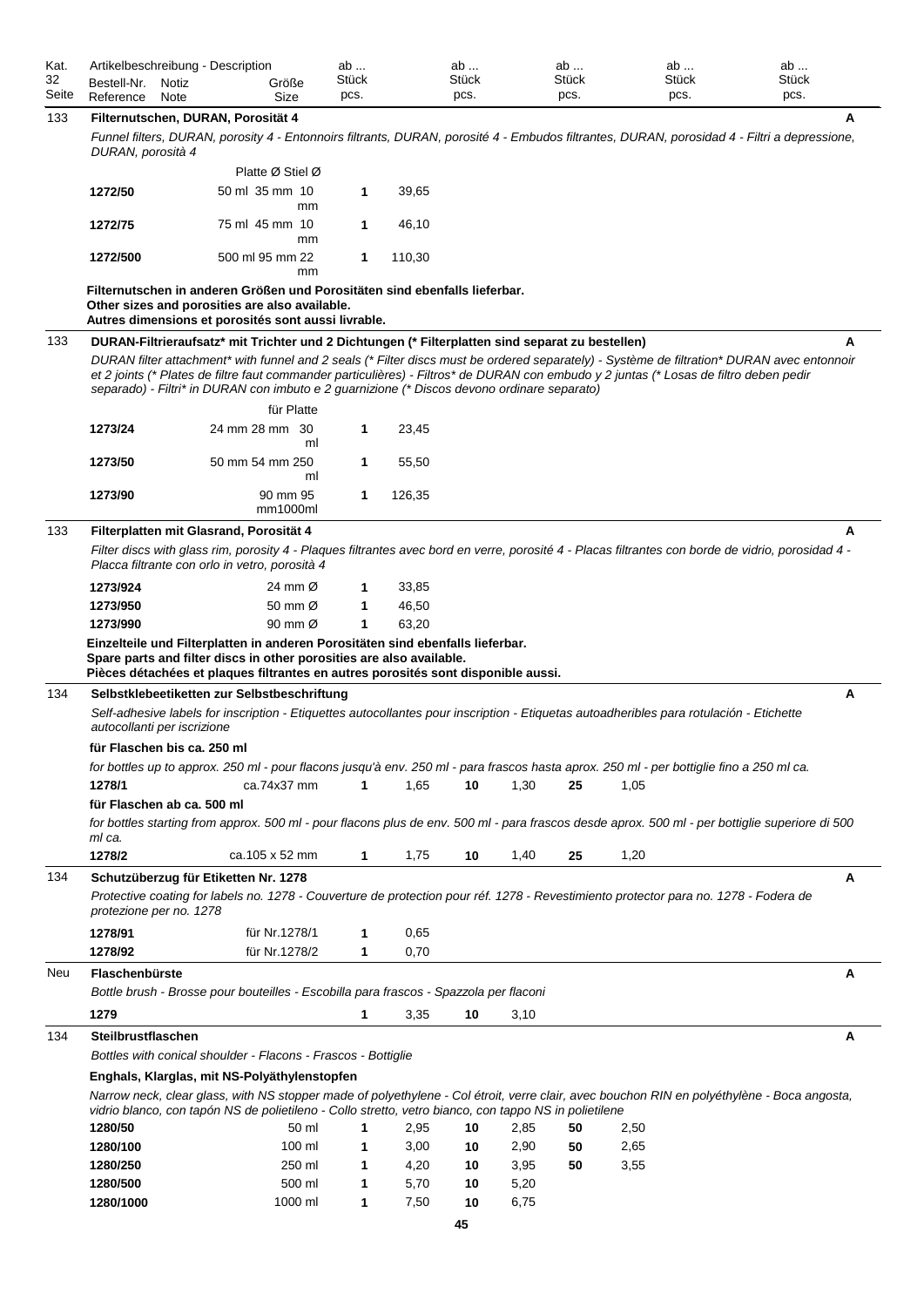| Kat.        | Artikelbeschreibung - Description |               |               | ab            |       | ab            |      | ab                   | ab                   | ab            |  |
|-------------|-----------------------------------|---------------|---------------|---------------|-------|---------------|------|----------------------|----------------------|---------------|--|
| 32<br>Seite | Bestell-Nr.<br>Reference          | Notiz<br>Note | Größe<br>Size | Stück<br>pcs. |       | Stück<br>pcs. |      | <b>Stück</b><br>DCS. | <b>Stück</b><br>pcs. | Stück<br>pcs. |  |
|             | 1280/2000                         |               | 2000 ml       |               | 10.25 | 10            | 9,15 |                      |                      |               |  |

### **Enghals, Klarglas, mit NS-Glasstopfen**

*Narrow neck, clear glass, with NS stopper made of glass - Col étroit, verre clair, avec bouchon RIN en verre - Boca angosta, vidrio blanco, con tapón de vidrio NS - Collo stretto, vetro bianco, con tappo NS in vetro*

| 1281/50   | 50 ml    | 3,80  | 10 | 3.55 | 50 | 3,30 |
|-----------|----------|-------|----|------|----|------|
| 1281/100  | $100$ ml | 4.35  | 10 | 4.20 | 50 | 3,70 |
| 1281/250  | 250 ml   | 5.45  | 10 | 5.10 | 50 | 4,55 |
| 1281/500  | 500 ml   | 6.90  | 10 | 6.25 |    |      |
| 1281/1000 | 1000 ml  | 7.95  | 10 | 7.15 |    |      |
| 1281/2000 | 2000 ml  | 10.45 | 10 | 9.50 |    |      |

### **Enghals, Braunglas, mit NS-Polyäthylenstopfen**

*Narrow neck, amber glass, with NS stopper made of polyethylene - Col étroit, verre marron, avec bouchon RIN en polyéthylène - Boca angosta, vidrio marrón, con tapón NS de polietileno - Collo stretto, vetro marrone, con tappo NS in polietilene*

| 1282/50   | 50 ml    |   | 3.45  | 10 | 3.25  | 50 | 2,95 |
|-----------|----------|---|-------|----|-------|----|------|
| 1282/100  | $100$ ml |   | 3,75  | 10 | 3.55  | 50 | 3,30 |
| 1282/250  | 250 ml   |   | 4,60  | 10 | 4.40  | 50 | 3,95 |
| 1282/500  | 500 ml   |   | 6.30  | 10 | 5.70  |    |      |
| 1282/1000 | 1000 ml  |   | 8.25  | 10 | 7.35  |    |      |
| 1282/2000 | 2000 ml  | 1 | 11.40 | 10 | 10.25 |    |      |
|           |          |   |       |    |       |    |      |

## **Enghals, Braunglas, mit NS-Glasstopfen**

*Narrow neck, amber glass, with NS stopper made of glass - Col étroit, verre marron, avec bouchon RlN en verre - Boca angosta, vidrio marrón, con tapón de vidrio NS - Collo stretto, vetro marrone, con tappo NS in vetro*

| 1283/50   | 50 ml    | 4.55  | 10 | 4.35  | 50 | 3,95 |
|-----------|----------|-------|----|-------|----|------|
| 1283/100  | $100$ ml | 4.95  | 10 | 4.70  | 50 | 4,25 |
| 1283/250  | 250 ml   | 6.05  | 10 | 5,75  | 50 | 5,25 |
| 1283/500  | 500 ml   | 7.95  | 10 | 7.15  |    |      |
| 1283/1000 | 1000 ml  | 8.80  | 10 | 7.95  |    |      |
| 1283/2000 | 2000 ml  | 11.80 | 10 | 10.60 |    |      |
|           |          |       |    |       |    |      |

## **Weithals, Klarglas, mit NS-Polyäthylenstopfen**

*Wide neck, clear glass, with NS stopper made of polyethylene - Col large, verre clair, avec bouchon RIN en polyéthylène - Boca ancha, vidrio blanco, con tapón NS de polietileno - Collo largo, vetro bianco, con tappo NS in polietilene*

| 1284/50   | 50 ml    | 4.20  | 10 | 3.95 | 50 | 3.55 |
|-----------|----------|-------|----|------|----|------|
| 1284/100  | $100$ ml | 5.20  | 10 | 4.95 | 50 | 4,40 |
| 1284/250  | 250 ml   | 6.40  | 10 | 6.05 | 50 | 5,55 |
| 1284/500  | 500 ml   | 8.65  | 10 | 7.90 |    |      |
| 1284/1000 | 1000 ml  | 10.90 | 10 | 9.80 |    |      |

#### **Weithals, Klarglas, mit NS-Glasstopfen**

*Wide neck, clear glass, with NS stopper made of glass - Col large, verre clair, avec bouchon RIN en verre - Boca ancha, vidrio blanco, con tapón de vidrio NS - Collo largo, vetro bianco, con tappo NS in vetro*

| 1285/50   | 50 ml    | 5.70  | 10 | 5.50  | 50 | 4,95 |
|-----------|----------|-------|----|-------|----|------|
| 1285/100  | $100$ ml | 6.15  | 10 | 5.80  | 50 | 5,25 |
| 1285/250  | 250 ml   | 6.95  | 10 | 6.70  | 50 | 5,95 |
| 1285/500  | 500 ml   | 10.25 | 10 | 9.30  |    |      |
| 1285/1000 | 1000 ml  | 15.10 | 10 | 13.70 |    |      |

## **Weithals, Braunglas, mit NS-Polyäthylenstopfen**

*Wide neck, amber glass, with NS stopper made of polyethylene - Col large, verre marron, avec bouchon RIN en polyéthylène - Boca ancha, vidrio marrón, con tapón NS de polietileno - Collo largo, vetro marrone, con tappo NS in polietilene*

| 1286/50   | 50 ml    | 4.60  | 10 | 4.40  | 50 | 3.95 |
|-----------|----------|-------|----|-------|----|------|
| 1286/100  | $100$ ml | 5.75  | 10 | 5.55  | 50 | 4,95 |
| 1286/250  | 250 ml   | 7.15  | 10 | 6.80  | 50 | 6,15 |
| 1286/500  | 500 ml   | 8.75  | 10 | 7.90  |    |      |
| 1286/1000 | 1000 ml  | 12.10 | 10 | 10.85 |    |      |
| 1286/2000 | 2000 ml  | 28.50 | 10 | 26.00 |    |      |

## **Weithals, Braunglas, mit NS-Glasstopfen**

*Wide neck, amber glass, with NS stopper made of glass - Col large, verre marron, avec bouchon RIN en verre - Boca ancha, vidrio marrón, con tapón de vidrio NS - Collo largo, vetro marrone, con tappo NS in vetro*

| 1287/50   | 50 ml   | 1. | 6.55  | 10 | 6.15  | 50 | 5,60 |
|-----------|---------|----|-------|----|-------|----|------|
| 1287/100  | 100 ml  | 1. | 7.55  | 10 | 7.15  | 50 | 6,40 |
| 1287/250  | 250 ml  | 1. | 8.45  | 10 | 8.10  | 50 | 7,25 |
| 1287/500  | 500 ml  | 1. | 12.55 | 10 | 11.35 |    |      |
| 1287/1000 | 1000 ml | 1. | 17.65 | 10 | 15.90 |    |      |
|           |         |    |       |    |       |    |      |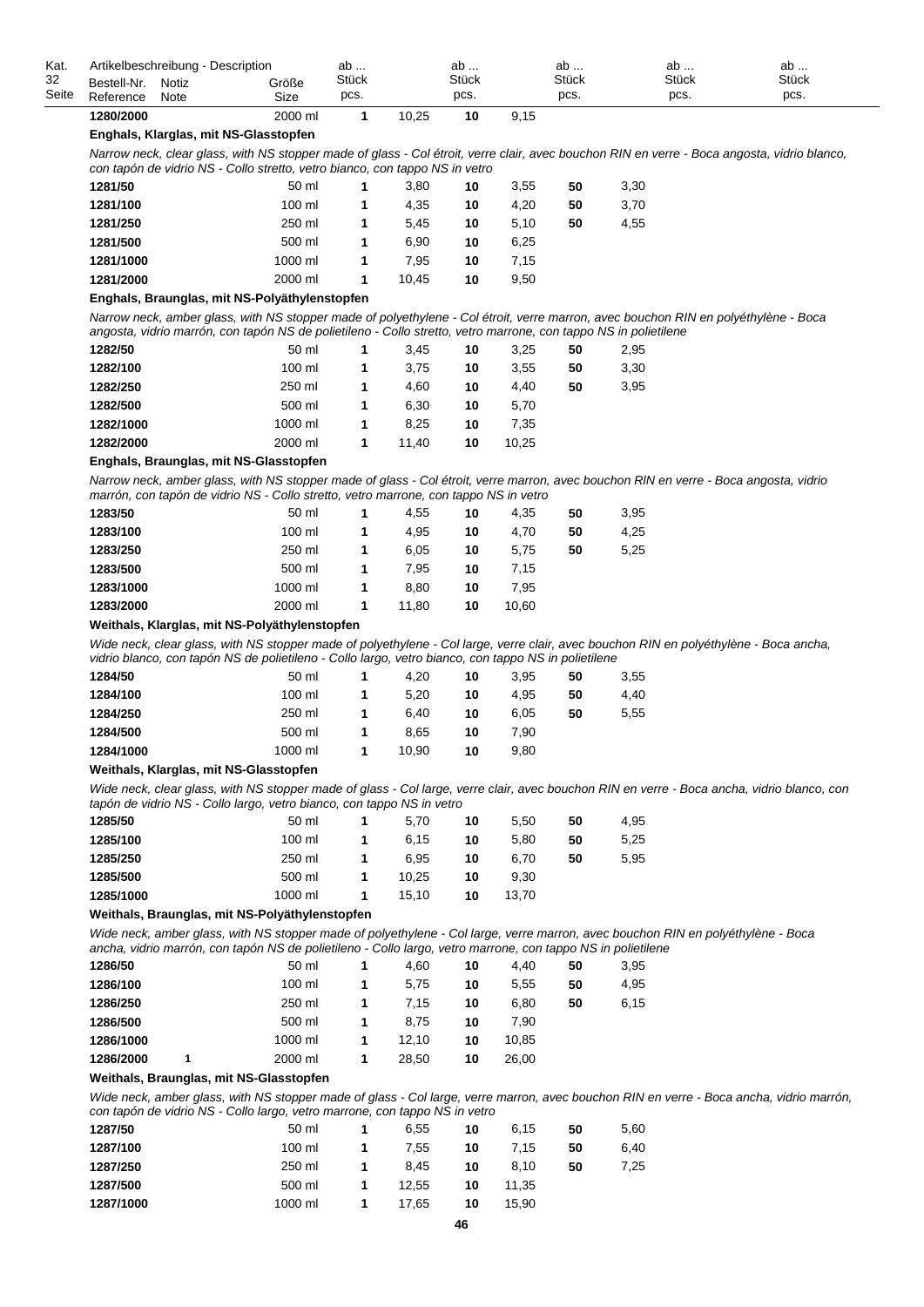| Kat.<br>32<br>Seite | Bestell-Nr.<br>Reference | Artikelbeschreibung - Description<br>Notiz<br>Note                                      | Größe<br>Size | ab<br>Stück<br>pcs. |                        | ab<br>Stück<br>pcs. |       | ab<br>Stück<br>pcs. | ab<br><b>Stück</b><br>pcs.                                                                                                                                                                                                                                                          | ab<br>Stück<br>pcs. |
|---------------------|--------------------------|-----------------------------------------------------------------------------------------|---------------|---------------------|------------------------|---------------------|-------|---------------------|-------------------------------------------------------------------------------------------------------------------------------------------------------------------------------------------------------------------------------------------------------------------------------------|---------------------|
|                     | 1287/2000                | 1                                                                                       | 2000 ml       | 1                   | 35,30                  | 10                  | 32,05 |                     |                                                                                                                                                                                                                                                                                     |                     |
| 134                 |                          | Steilbrustflaschen mit Schild und Schrift, eingebrannt                                  |               |                     |                        |                     |       |                     |                                                                                                                                                                                                                                                                                     | A                   |
|                     |                          | rótulo, marcada a fuego - Bottiglie con etichetta e scrittura, impressa a fuoco         |               |                     |                        |                     |       |                     | Bottles with conical shoulder with sign and inscription, burnt-in - Flacons avec étiquette et inscription, brulée au four - Frascos con marco y                                                                                                                                     |                     |
|                     |                          |                                                                                         |               |                     | Preis per: auf Anfrage |                     |       |                     |                                                                                                                                                                                                                                                                                     |                     |
|                     | 1290 - 1297              |                                                                                         |               |                     |                        |                     |       |                     |                                                                                                                                                                                                                                                                                     |                     |
| 135                 |                          | Steilbrustflaschen mit Schild, ohne Schrift<br>Bottiglie con etichetta, senza scrittura |               |                     | Preis per: auf Anfrage |                     |       |                     | Bottles with conical shoulder with sign, without inscription - Flacons avec étiquette, sans inscription - Frascos con marco, sin rótulo -                                                                                                                                           | A                   |
|                     | 1298 - 1299              |                                                                                         |               |                     |                        |                     |       |                     |                                                                                                                                                                                                                                                                                     |                     |
| 135                 |                          | Enghalsflaschen mit Glasstopfen                                                         |               |                     |                        |                     |       |                     |                                                                                                                                                                                                                                                                                     | A                   |
|                     |                          | vidrio - Bottiglie collo stretto con tappi in vetro                                     |               |                     |                        |                     |       |                     | Narrow neck bottles with stoppers made of glass - Flacons à col étroit avec bouchons en verre - Frascos con boca angosta con tapones de                                                                                                                                             |                     |
|                     | <b>Klarglas</b>          |                                                                                         |               |                     |                        |                     |       |                     |                                                                                                                                                                                                                                                                                     |                     |
|                     |                          | Clear glass - Verre clair - Vidrio blanco - Vetro bianco                                |               |                     |                        |                     |       |                     |                                                                                                                                                                                                                                                                                     |                     |
|                     | 1301/50                  |                                                                                         | 50 ml         | 1                   | 3,30                   | 10                  | 3,00  |                     |                                                                                                                                                                                                                                                                                     |                     |
|                     | 1301/100                 |                                                                                         | 100 ml        | 1                   | 3,40                   | 10                  | 3,30  |                     |                                                                                                                                                                                                                                                                                     |                     |
|                     | 1301/250                 |                                                                                         | 250 ml        | 1                   | 4,55                   | 10                  | 4,25  | 50                  | 4,10                                                                                                                                                                                                                                                                                |                     |
|                     | 1301/500                 |                                                                                         | 500 ml        | 1                   | 6,30                   | 10                  | 5,70  |                     |                                                                                                                                                                                                                                                                                     |                     |
|                     | 1301/1000                |                                                                                         | 1000 ml       | 1                   | 7,60                   | 10                  | 6.70  |                     |                                                                                                                                                                                                                                                                                     |                     |
|                     | <b>Braunglas</b>         |                                                                                         |               |                     |                        |                     |       |                     |                                                                                                                                                                                                                                                                                     |                     |
|                     |                          | Amber glass - Verre marron - Vidrio marrón - Vetro marrone                              |               |                     |                        |                     |       |                     |                                                                                                                                                                                                                                                                                     |                     |
|                     | 1303/50                  |                                                                                         | 50 ml         | 1                   | 4,20                   | 10                  | 3,90  | 50                  | 3,55                                                                                                                                                                                                                                                                                |                     |
|                     | 1303/100                 |                                                                                         | 100 ml        | 1                   | 4,55                   | 10                  | 4,20  | 50                  | 3,80                                                                                                                                                                                                                                                                                |                     |
|                     | 1303/250                 |                                                                                         | 250 ml        | 1                   | 5,50                   | 10                  | 4,85  | 50                  | 4,50                                                                                                                                                                                                                                                                                |                     |
|                     | 1303/500                 |                                                                                         | 500 ml        | 1                   | 7,15                   | 10                  | 6,40  |                     |                                                                                                                                                                                                                                                                                     |                     |
|                     | 1303/1000                |                                                                                         | 1000 ml       | 1                   | 7,55                   |                     |       |                     |                                                                                                                                                                                                                                                                                     |                     |
|                     | 1303/2000                |                                                                                         | 2000 ml       | 1                   | 10,10                  |                     |       |                     |                                                                                                                                                                                                                                                                                     |                     |
| 135                 |                          | Weithalsflaschen mit Glasstopfen                                                        |               |                     |                        |                     |       |                     |                                                                                                                                                                                                                                                                                     | A                   |
|                     |                          | vidrio - Bottiglie collo largo con tappi in vetro                                       |               |                     |                        |                     |       |                     | Wide neck bottles with stoppers made of glass - Flacons à col large avec bouchons en verre - Frascos de boca ancha con tapones de                                                                                                                                                   |                     |
|                     | <b>Klarglas</b>          |                                                                                         |               |                     |                        |                     |       |                     |                                                                                                                                                                                                                                                                                     |                     |
|                     |                          | Clear glass - Verre clair - Vidrio blanco - Vetro bianco                                |               |                     |                        |                     |       |                     |                                                                                                                                                                                                                                                                                     |                     |
|                     | 1311/50                  |                                                                                         | 50 ml         | 1                   | 4,35                   | 10                  | 4,05  |                     |                                                                                                                                                                                                                                                                                     |                     |
|                     | 1311/100                 |                                                                                         | 100 ml        | 1                   | 4,85                   | 10                  | 4,45  |                     |                                                                                                                                                                                                                                                                                     |                     |
|                     | 1311/250                 |                                                                                         | 250 ml        | 1                   | 5,65                   | 10                  | 5,50  |                     |                                                                                                                                                                                                                                                                                     |                     |
|                     | 1311/500                 |                                                                                         | 500 ml        | 1                   | 8,45                   |                     |       |                     |                                                                                                                                                                                                                                                                                     |                     |
|                     | 1311/1000                |                                                                                         | 1000 ml       | 1                   | 8,75                   |                     |       |                     |                                                                                                                                                                                                                                                                                     |                     |
|                     | <b>Braunglas</b>         |                                                                                         |               |                     |                        |                     |       |                     |                                                                                                                                                                                                                                                                                     |                     |
|                     |                          | Amber glass - Verre marron - Vidrio marrón - Vetro marrone                              |               |                     |                        |                     |       |                     |                                                                                                                                                                                                                                                                                     |                     |
|                     | 1313/50                  |                                                                                         | 50 ml         | 1                   | 5,35                   | 10                  | 4,95  |                     |                                                                                                                                                                                                                                                                                     |                     |
|                     | 1313/100                 |                                                                                         | 100 ml        | 1                   | 6,10                   | 10                  | 5,65  |                     |                                                                                                                                                                                                                                                                                     |                     |
|                     | 1313/250                 |                                                                                         | 250 ml        | 1                   | 7,45                   | 10                  | 6,70  |                     |                                                                                                                                                                                                                                                                                     |                     |
|                     | 1313/500                 |                                                                                         | 500 ml        | 1                   | 10,50                  |                     |       |                     |                                                                                                                                                                                                                                                                                     |                     |
|                     | 1313/1000                |                                                                                         | 1000 ml       | 1                   | 13,95                  |                     |       |                     |                                                                                                                                                                                                                                                                                     |                     |
|                     | 1313/2000                |                                                                                         | 2000 ml       | 1                   | 25,55                  |                     |       |                     |                                                                                                                                                                                                                                                                                     |                     |
| 136                 |                          | Tropfflaschen aus Braunglas, mit Gewinde DIN 18, ohne Verschluss                        |               |                     |                        |                     |       |                     |                                                                                                                                                                                                                                                                                     | A                   |
|                     | tappo a vite             |                                                                                         |               |                     |                        |                     |       |                     | Dropping bottles made of amber glass, thread DIN 18, without screw cap - Flacons compte-gouttes de verre marron, a vis DIN 18, sans<br>bouchon à vis - Frascos goteos de vidrio marrón, rosca DIN 18, sin tapa de rosca - Bottiglie contagocce di vetro marrone, vite DIN 18, senza |                     |

|          |                 |   | Preis per: 100 Stück |     |       |     |       |
|----------|-----------------|---|----------------------|-----|-------|-----|-------|
| 1314/5   | 5 <sub>m</sub>  | 1 | 22.40                | 100 | 20.05 | 300 | 19,25 |
| 1314/10  | $10 \mathrm{m}$ | 1 | 19.05                | 100 | 15.90 | 300 | 15,40 |
| 1314/20  | 20 ml           | 1 | 22.70                | 100 | 19.05 | 300 | 18.45 |
| 1314/30  | 30 ml           | 1 | 24.85                | 100 | 20.75 | 300 | 20,05 |
| 1314/50  | 50 ml           | 1 | 29.70                | 100 | 24.70 | 300 | 24,05 |
| 1314/100 | $100$ ml        | 1 | 38.05                | 100 | 31.70 | 300 | 30,80 |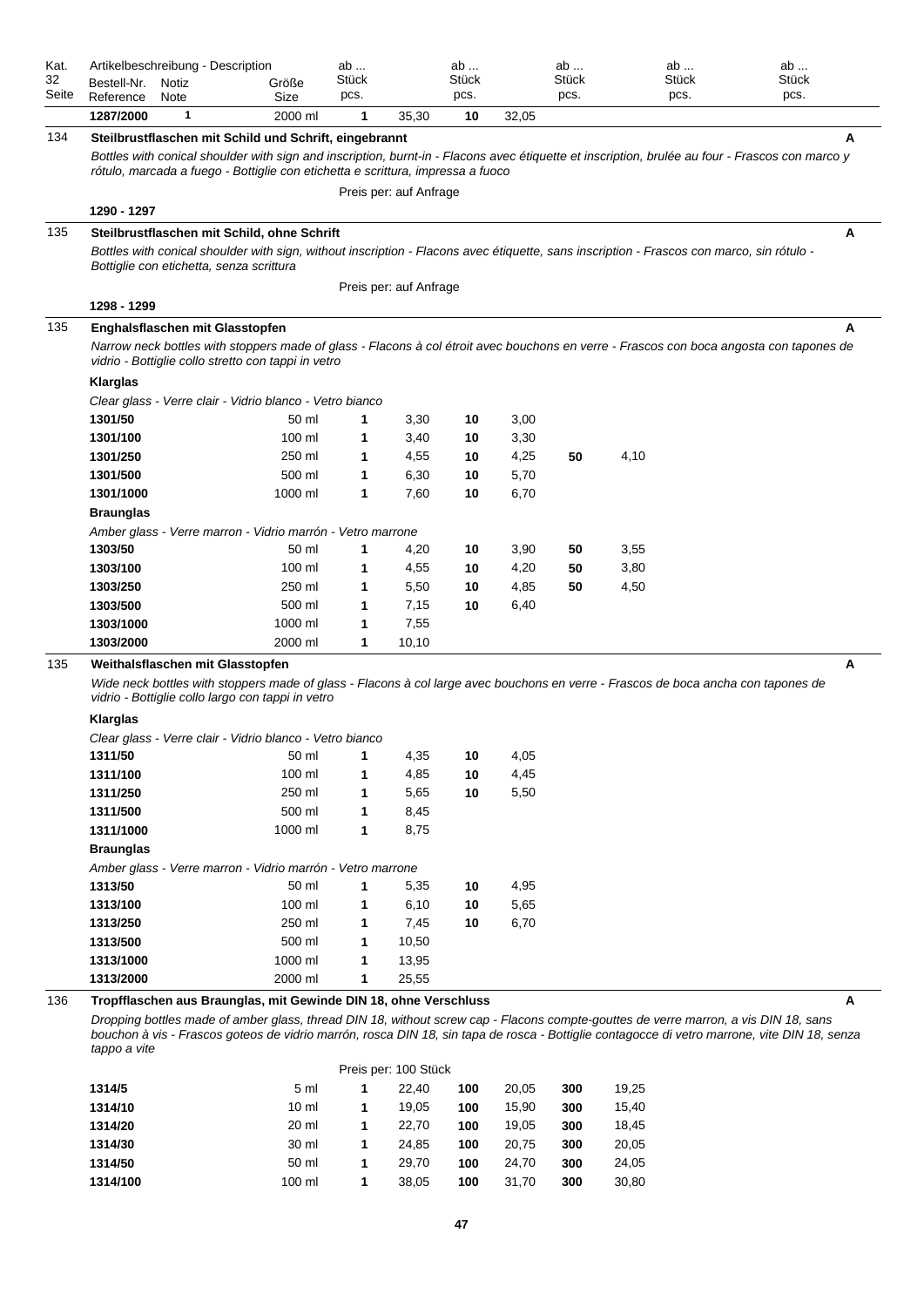| 32                |                                          |       |                                                                                                                                                    |        |                            | ab       |                | ab         |                | ab    | ab           |   |
|-------------------|------------------------------------------|-------|----------------------------------------------------------------------------------------------------------------------------------------------------|--------|----------------------------|----------|----------------|------------|----------------|-------|--------------|---|
|                   | Bestell-Nr.                              | Notiz | Größe                                                                                                                                              | Stück  |                            | Stück    |                | Stück      |                | Stück | <b>Stück</b> |   |
| Seite             | Reference                                | Note  | Size                                                                                                                                               | pcs.   |                            | pcs.     |                | pcs.       |                | pcs.  | pcs.         |   |
|                   |                                          |       | unterschiedliche Verpackungseinheiten - different packaging units - différentes unités d'emballage                                                 |        |                            |          |                |            |                |       |              |   |
|                   |                                          |       |                                                                                                                                                    |        |                            |          |                |            |                |       |              |   |
| 136               |                                          |       | Pipettenmonturen bestehend aus Schraubkappe, Saughütchen (blau oder rot) und Glaspipette, für Nr. 1314                                             |        |                            |          |                |            |                |       |              | A |
|                   |                                          |       | Pipette kit consisting of screw cap, suction bulb (blue or red) and glass pipette, for no. 1314 - Dispositif à pipetter avec bouchon à vis, tétine |        |                            |          |                |            |                |       |              |   |
|                   |                                          |       | en caoutchouc (bleu ou rouge) et pipette en verre, pour no. 1314 - Dispositivo para pipetear con tapa de rosca, bulbo de goma (azul o rojo) y      |        |                            |          |                |            |                |       |              |   |
|                   |                                          |       | pipeta en vidrio, para no. 1314 - Dispositivo per pipettare con tappo a vite, tettina di gomma (blu o rosso) e pipeta in vetro, per no. 1314       |        |                            |          |                |            |                |       |              |   |
|                   |                                          |       | für Flaschen                                                                                                                                       |        | Preis per: 100 Stück       |          |                |            |                |       |              |   |
|                   | 1315/5                                   |       | 5 ml                                                                                                                                               | 1      | 38,60                      | 100      | 34,30          | 300        | 32,20          |       |              |   |
|                   | 1315/10                                  |       | 10 <sub>m</sub>                                                                                                                                    | 1      | 37,55                      | 100      | 33,25          | 300        | 31,10          |       |              |   |
|                   | 1315/20                                  |       | 20 ml                                                                                                                                              | 1      | 37,55                      | 100      | 33,25          | 300        | 31,10          |       |              |   |
|                   | 1315/30                                  |       | 30 ml                                                                                                                                              | 1      | 38,60                      | 100      | 34,30          | 300        | 32,20          |       |              |   |
|                   | 1315/50                                  |       | 50 ml                                                                                                                                              | 1      | 40,75                      | 100      | 37,55          | 300        | 34,30          |       |              |   |
|                   | 1315/100                                 |       | 100 ml                                                                                                                                             | 1      | 42,90                      | 100      | 39,65          | 300        | 37,55          |       |              |   |
|                   |                                          |       | unterschiedliche Verpackungseinheiten - different packaging units - différentes unités d'emballage                                                 |        |                            |          |                |            |                |       |              |   |
|                   |                                          |       |                                                                                                                                                    |        |                            |          |                |            |                |       |              |   |
| 136               |                                          |       | Tropfverschlüsse DIN 18, für Nr. 1314                                                                                                              |        |                            |          |                |            |                |       |              | A |
|                   |                                          |       | Dropping screw caps DIN 18, for no. 1314 - Bouchons a vis compte-gouttes DIN 18, pour no. 1314 - Tapas de rosca a goteos DIN 18, para              |        |                            |          |                |            |                |       |              |   |
|                   |                                          |       | no. 1314 - Tappi a vite contagocce DIN 18, per no. 1314                                                                                            |        |                            |          |                |            |                |       |              |   |
|                   |                                          |       |                                                                                                                                                    |        | Preis per: 100 Stück       |          |                |            |                |       |              |   |
|                   |                                          |       |                                                                                                                                                    |        |                            |          |                |            |                |       |              |   |
|                   |                                          |       | UNI 1, schnell tropfend, 4-Loch, Farbe weiß oder rot                                                                                               |        |                            |          |                |            |                |       |              |   |
|                   |                                          |       | UNI 1, fast dropping, 4 holes, colour white or red - UNI 1, gouttant rapidement, 4 trous, couleur blanc ou rouge - UNI 1, goteo rápido, 4          |        |                            |          |                |            |                |       |              |   |
|                   |                                          |       | agujeros, color blanco o rojo - UNI 1, gocce rapide, 4 fori, colore bianco o rosso                                                                 |        |                            |          |                |            |                |       |              |   |
|                   | 1316/1                                   |       |                                                                                                                                                    | 1      | 13,15                      | 100      | 10,95          | 300        | 10,65          |       |              |   |
|                   |                                          |       | UNI 2, langsam tropfend, 2-Loch, Farbe weiß oder rot                                                                                               |        |                            |          |                |            |                |       |              |   |
|                   |                                          |       | UNI 2, slowly dropping, 2 holes, colour white or red - UNI 2, gouttant lentement, 2 trous, couleur blanc ou rouge - UNI 2, goteo lento, 2          |        |                            |          |                |            |                |       |              |   |
|                   |                                          |       | agujeros, color blanco o rojo - UNI 2, gocce lente, 2 fori, colore bianco o rosso                                                                  |        |                            |          |                |            |                |       |              |   |
|                   | 1316/2                                   |       |                                                                                                                                                    |        | 13,15                      | 100      | 10,95          | 300        | 10,65          |       |              |   |
|                   |                                          |       |                                                                                                                                                    |        |                            |          |                |            |                |       |              |   |
|                   |                                          |       | originalitätsgesichert, Farben weiß, rot, gelb und schwarz                                                                                         |        |                            |          |                |            |                |       |              |   |
|                   |                                          |       | authenticity-secured, colours white, red, yellow and black - securité original, blanc, rouge, jaune et noir - seguridad original, blanco, rojo,    |        |                            |          |                |            |                |       |              |   |
|                   |                                          |       | amarillo y negro - securità originale, bianco, rosso, giallo e nero                                                                                |        |                            |          |                |            |                |       |              |   |
|                   | 1316/3                                   |       |                                                                                                                                                    | 1      | 15,80                      | 100      | 13,20          |            |                |       |              |   |
|                   | mit Kindersicherung, Farbe weiß          |       |                                                                                                                                                    |        |                            |          |                |            |                |       |              |   |
|                   |                                          |       | with child safety device, colour white - avec protection d'enfant, couleur blanc - con protección de ninos, color blanco - con protezione del      |        |                            |          |                |            |                |       |              |   |
|                   | bambino, colore bianco                   |       |                                                                                                                                                    |        |                            |          |                |            |                |       |              |   |
|                   | 1316/4                                   |       |                                                                                                                                                    | 1      | 25,35                      | 100      | 21,20          |            |                |       |              |   |
|                   | <b>TK-Tropfflaschen, flacher Stopfen</b> |       |                                                                                                                                                    |        |                            |          |                |            |                |       |              | Α |
|                   |                                          |       | Dropping bottles TK, flat stopper - Flacons compte-gouttes modèle TK, bouchon plat rodé - Frascos goteos TK, tapón de cabeza plana -               |        |                            |          |                |            |                |       |              |   |
|                   | Bottiglie contagocce TK, tappo piatto    |       |                                                                                                                                                    |        |                            |          |                |            |                |       |              |   |
|                   |                                          |       |                                                                                                                                                    |        |                            |          |                |            |                |       |              |   |
|                   | ohne Beschriftung, Klarglas              |       |                                                                                                                                                    |        |                            |          |                |            |                |       |              |   |
|                   |                                          |       | without inscription, clear glass - sans inscription, verre clair - sin rótulo, vidrio blanco - senza scrittura, vetro bianco                       |        |                            |          |                |            |                |       |              |   |
|                   | 1318/50                                  |       | 50 ml                                                                                                                                              | 1      | 3,20                       | 10       | 2,85           |            |                |       |              |   |
|                   | 1318/100                                 |       | 100 ml                                                                                                                                             | 1      | 3,65                       | 10       | 3,35           |            |                |       |              |   |
|                   | ohne Beschriftung, Braunglas             |       |                                                                                                                                                    |        |                            |          |                |            |                |       |              |   |
|                   |                                          |       | without inscription, amber glass - sans inscription, verre marron - sin rótulo, vidrio marrón - senza scrittura, vetro marrone                     |        |                            |          |                |            |                |       |              |   |
|                   | 1319/50                                  |       | 50 ml                                                                                                                                              | 1      | 3,35                       | 10       | 3,10           |            |                |       |              |   |
|                   | 1319/100                                 |       | 100 ml                                                                                                                                             | 1      | 3,95                       | 10       | 3,55           |            |                |       |              |   |
|                   | Enghalsflaschen mit Mattschild           |       |                                                                                                                                                    |        |                            |          |                |            |                |       |              | A |
|                   |                                          |       |                                                                                                                                                    |        |                            |          |                |            |                |       |              |   |
|                   | stretto con etichetta opaca              |       | Narrow neck bottles with frosted label - Flacons à col étroit avec etiquette dépolie - Frascos de boca angosta con etiqueta - Bottiglie collo      |        |                            |          |                |            |                |       |              |   |
|                   |                                          |       |                                                                                                                                                    |        |                            |          |                |            |                |       |              |   |
|                   | 1321                                     |       | 50 ml                                                                                                                                              | 1      | 4,75                       |          |                |            |                |       |              |   |
|                   |                                          |       | Enghals-Verpackungsflaschen mit Gewinde und Schraubverschluss                                                                                      |        |                            |          |                |            |                |       |              | A |
|                   |                                          |       | Narrow neck bottles with thread and screw cap - Flacons à vis, col étroit, avec filetage et capuchon - Frascos de rosca, boca angosta, con         |        |                            |          |                |            |                |       |              |   |
|                   |                                          |       | rosca y tapa - Bottiglie a vite, collo stretto, con filetto e tappo                                                                                |        |                            |          |                |            |                |       |              |   |
|                   |                                          |       |                                                                                                                                                    |        | ml GL Preis per: 100 Stück |          |                |            |                |       |              |   |
|                   | <b>Klarglas</b>                          |       |                                                                                                                                                    |        |                            |          |                |            |                |       |              |   |
|                   |                                          |       | Clear glass - Verre clair - Vidrio blanco - Vetro bianco                                                                                           |        |                            |          |                |            |                |       |              |   |
|                   |                                          |       | 30 18                                                                                                                                              |        |                            |          |                |            |                |       |              |   |
|                   | 1322/30                                  |       |                                                                                                                                                    | 1      | 42,20                      | 20       | 37,90          | 100        | 36,10          |       |              |   |
|                   | 1322/50                                  |       | 50 18                                                                                                                                              | 1      | 46,55                      | 20       | 41,85          | 100        | 39,90          |       |              |   |
| 136<br>136<br>137 | 1322/100<br>1322/250                     |       | 100 22<br>250 22                                                                                                                                   | 1<br>1 | 61,10<br>92,35             | 20<br>20 | 55,05<br>83,15 | 100<br>100 | 52,30<br>79,00 |       |              |   |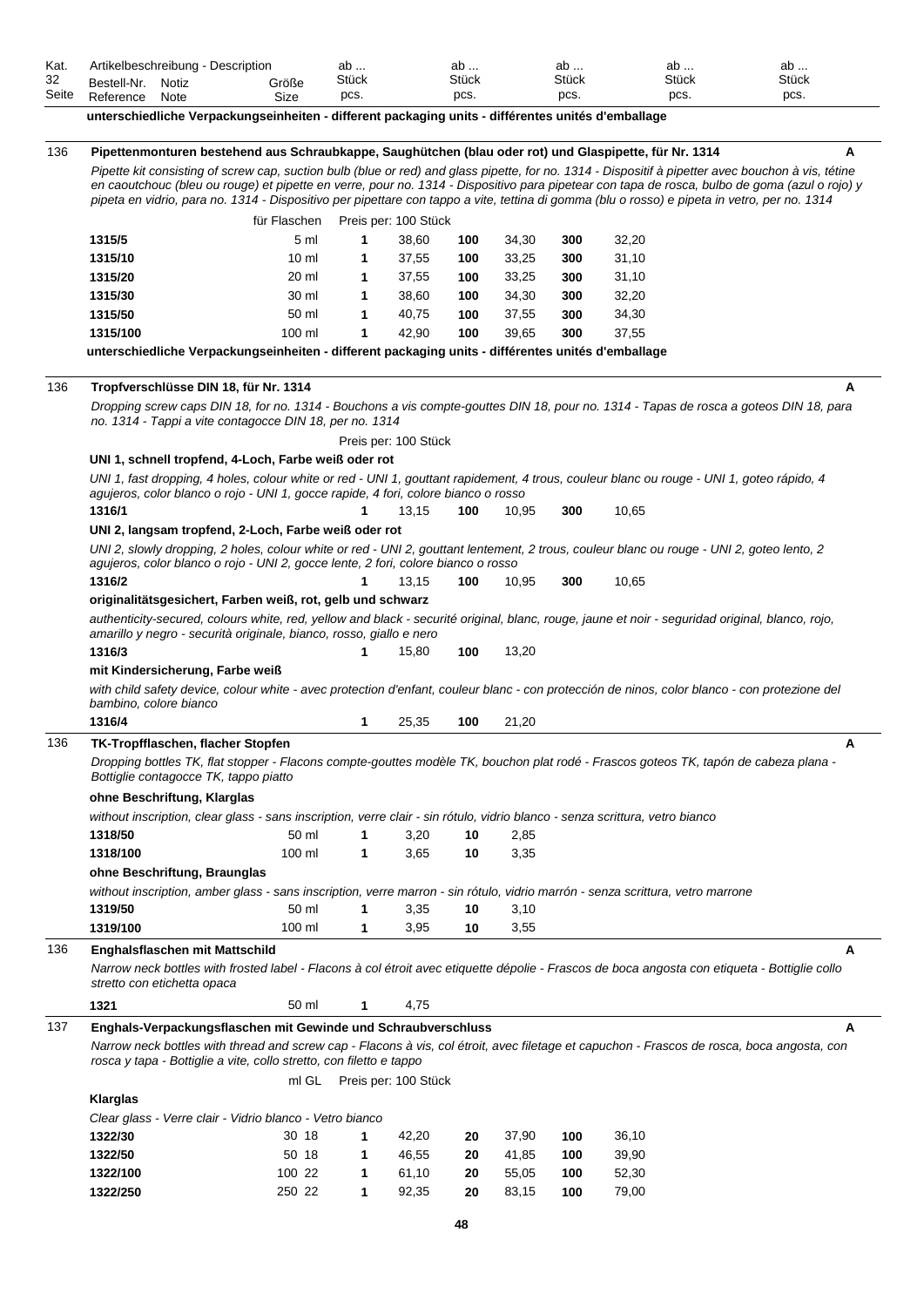| Kat.  | Artikelbeschreibung - Description |                                                                                                    |         | ab    |        | ab           |        | ab           |        | ab           | ab           |
|-------|-----------------------------------|----------------------------------------------------------------------------------------------------|---------|-------|--------|--------------|--------|--------------|--------|--------------|--------------|
| 32    | Bestell-Nr.                       | <b>Notiz</b>                                                                                       | Größe   | Stück |        | <b>Stück</b> |        | <b>Stück</b> |        | <b>Stück</b> | <b>Stück</b> |
| Seite | Reference                         | Note                                                                                               | Size    | pcs.  |        | pcs.         |        | pcs.         |        | pcs.         | pcs.         |
|       | 1322/500                          |                                                                                                    | 500 25  | 1     | 142,25 | 20           | 128,25 | 100          | 121,70 |              |              |
|       | 1322/1000                         |                                                                                                    | 1000 28 | 1     | 204,35 | 20           | 184,05 | 100          | 174,95 |              |              |
|       | <b>Braunglas</b>                  |                                                                                                    |         |       |        |              |        |              |        |              |              |
|       |                                   | Amber glass - Verre marron - Vidrio marrón - Vetro marrone                                         |         |       |        |              |        |              |        |              |              |
|       | 1323/50                           |                                                                                                    | 50 18   | -1    | 50,05  | 20           | 45,10  | 100          | 42,85  |              |              |
|       | 1323/100                          |                                                                                                    | 100 22  | 1     | 66,15  | 20           | 59,70  | 100          | 56,80  |              |              |
|       | 1323/200                          |                                                                                                    | 200 22  | 1     | 90,85  | 20           | 81,80  | 100          | 77,75  |              |              |
|       | 1323/250                          |                                                                                                    | 250 22  | 1     | 100,60 | 20           | 90,70  | 100          | 86,25  |              |              |
|       | 1323/500                          |                                                                                                    | 500 25  | 1     | 155,65 | 20           | 140,20 | 100          | 133,25 |              |              |
|       | 1323/1000                         |                                                                                                    | 1000 28 | 1     | 224.10 | 20           | 201,75 | 100          | 191.75 |              |              |
|       |                                   | unterschiedliche Verpackungseinheiten - different packaging units - différentes unités d'emballage |         |       |        |              |        |              |        |              |              |
|       |                                   |                                                                                                    |         |       |        |              |        |              |        |              |              |
| 137   |                                   | Weithalsgläser mit Gewinde und Schraubverschluss                                                   |         |       |        |              |        |              |        |              | А            |

**Klarglas**

*Wide neck bottles with thread and screw cap - Flacons à vis, col large, avec filetage et capuchon - Frascos de rosca, boca ancha, con rosca y tapa - Bottiglie a vite, collo largo, con filetto e tappo*

ml GL Preis per: 100 Stück

| Clear glass - Verre clair - Vidrio blanco - Vetro bianco                                           |         |       |   |        |    |        |     |        |
|----------------------------------------------------------------------------------------------------|---------|-------|---|--------|----|--------|-----|--------|
| 1324/25                                                                                            |         | 25 28 | 1 | 56,00  | 20 | 50,45  | 100 | 48,00  |
| 1324/30                                                                                            |         | 30 32 | 1 | 61,80  | 20 | 55,65  | 100 | 52,85  |
| 1324/50                                                                                            |         | 50 32 | 1 | 70,80  | 20 | 63,55  | 100 | 60,55  |
| 1324/100                                                                                           | 100 40  |       | 1 | 92,30  | 20 | 83,10  | 100 | 78,85  |
| 1324/125                                                                                           | 125 40  |       | 1 | 104,60 | 20 | 94,00  | 100 | 89,35  |
| 1324/150                                                                                           | 150 45  |       | 1 | 112,05 | 20 | 100,90 | 100 | 95,85  |
| 1324/200                                                                                           | 200 55  |       | 1 | 139,35 | 20 | 125,40 | 100 | 119,20 |
| 1324/250                                                                                           | 250 55  |       | 1 | 152,60 | 20 | 137,45 | 100 | 130,65 |
| 1324/300                                                                                           | 300 55  |       | 1 | 167,65 | 20 | 150,90 | 100 | 143,40 |
| 1324/500                                                                                           | 500 55  |       | 1 | 212,65 | 20 | 191,30 | 100 | 181,70 |
| 1324/1000                                                                                          | 1000 68 |       | 1 | 328,75 | 20 | 296,10 | 100 | 281,35 |
| <b>Braunglas</b>                                                                                   |         |       |   |        |    |        |     |        |
| Amber glass - Verre marron - Vidrio marrón - Vetro marrone                                         |         |       |   |        |    |        |     |        |
| 1325/25                                                                                            |         | 25 28 | 1 | 56,60  | 20 | 50,85  | 100 | 48,35  |
| 1325/30                                                                                            |         | 30 32 | 1 | 66,40  | 20 | 59,90  | 100 | 56,90  |
| 1325/50                                                                                            | 50      | 32    | 1 | 75,75  | 20 | 68,20  | 100 | 64,75  |
| 1325/75                                                                                            |         | 75 40 | 1 | 92,15  | 20 | 82,90  | 100 | 78,70  |
| 1325/100                                                                                           | 100 40  |       | 1 | 98,65  | 20 | 88,80  | 100 | 84,45  |
| 1325/125                                                                                           | 125 40  |       | 1 | 111,90 | 20 | 100,90 | 100 | 95,85  |
| 1325/150                                                                                           | 150 45  |       | 1 | 123,00 | 20 | 114,80 | 100 | 110,10 |
| 1325/200                                                                                           | 200 55  |       | 1 | 148,90 | 20 | 134,05 | 100 | 127,35 |
| 1325/250                                                                                           | 250 55  |       | 1 | 163,15 | 20 | 146,85 | 100 | 139,50 |
| 1325/300                                                                                           | 300 55  |       | 1 | 180,55 | 20 | 162,50 | 100 | 154,35 |
| 1325/500                                                                                           | 500 55  |       | 1 | 230,10 | 20 | 207,00 | 100 | 196,70 |
| 1325/1000                                                                                          | 1000 68 |       | 1 | 355,70 | 20 | 320,00 | 100 | 304,05 |
| unterschiedliche Verpackungseinheiten - different packaging units - différentes unités d'emballage |         |       |   |        |    |        |     |        |

neu, new

**Verschlüsse aus Harnstoffharz-Pressmasse schwarz, m. Lupoleneinlage**

*screw-caps of urea resin molding compound, black, with lupolen-inlay - capuchons à vis de moulage en résine à l'urée composé noir, avec insert lupolen - tapas de rosca moldeo de resina urea compuesto negro, con inserto lupolen - tappi di chiusura di resine urea composto stampaggio nero, con inserto lupolen*

**A**

|         | GL | Preis per: 100 |       |     |       |     |       |
|---------|----|----------------|-------|-----|-------|-----|-------|
| 1326/18 | 18 | 1              | 6,95  | 100 | 6,70  | 500 | 6,45  |
| 1326/22 | 22 | 1              | 9,80  | 100 | 9,45  | 500 | 9,15  |
| 1326/25 | 25 | 1              | 10,25 | 100 | 9,90  | 500 | 9,60  |
| 1326/28 | 28 | 1              | 11,25 | 100 | 10,90 | 500 | 10,60 |
| 1326/32 | 32 | 1              | 13,85 | 100 | 13,50 | 500 | 13,15 |
| 1326/40 | 40 | 1              | 17,20 | 100 | 16,80 | 500 | 16,45 |
| 1326/45 | 45 | 1              | 24.10 | 100 | 23,70 | 500 | 23,30 |
| 1326/55 | 55 | 1              | 26,75 | 100 | 26,30 | 500 | 26,00 |
| 1326/68 | 68 | 1              | 38,40 | 100 | 38,00 | 500 | 37,75 |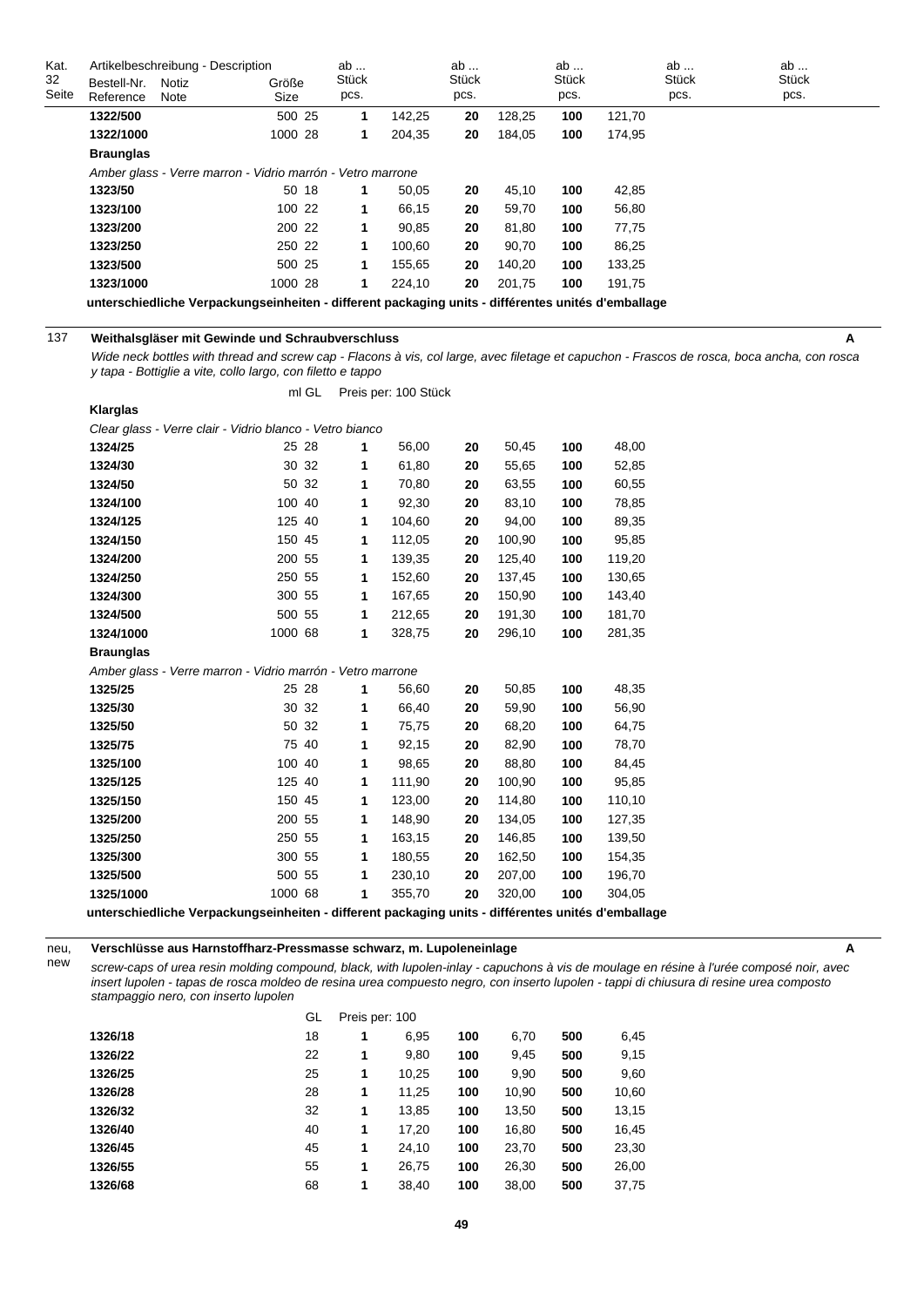| Kat.        | Artikelbeschreibung - Description                                                                                                                                                                                                                                                                                                                                                                                                                                                                                                                                                                                            |                    | ab            |        | ab            |        | ab            |       | ab            | ab            |   |
|-------------|------------------------------------------------------------------------------------------------------------------------------------------------------------------------------------------------------------------------------------------------------------------------------------------------------------------------------------------------------------------------------------------------------------------------------------------------------------------------------------------------------------------------------------------------------------------------------------------------------------------------------|--------------------|---------------|--------|---------------|--------|---------------|-------|---------------|---------------|---|
| 32<br>Seite | Bestell-Nr.<br>Notiz<br>Reference<br>Note                                                                                                                                                                                                                                                                                                                                                                                                                                                                                                                                                                                    | Größe<br>Size      | Stück<br>pcs. |        | Stück<br>pcs. |        | Stück<br>pcs. |       | Stück<br>pcs. | Stück<br>pcs. |   |
|             | unterschiedliche Verpackungseinheiten - different packaging units - différentes unités d'emballage                                                                                                                                                                                                                                                                                                                                                                                                                                                                                                                           |                    |               |        |               |        |               |       |               |               |   |
| 137         | Gewindeflaschen mit Teilung ohne Schraubverschlusskappe und ohne Ausgießring, DURAN                                                                                                                                                                                                                                                                                                                                                                                                                                                                                                                                          |                    |               |        |               |        |               |       |               |               | Α |
|             | Bottles with screw thread, with graduation, without screw cap and pouring ring, DURAN - Flacons à vis, gradués, sans capuchon et col                                                                                                                                                                                                                                                                                                                                                                                                                                                                                         |                    |               |        |               |        |               |       |               |               |   |
|             | verseur, DURAN - Frascos de rosca con graduación sin tapa y anillo vertedor, DURAN - Bottiglie con chiusura a vite, graduate, senza tappo<br>di chiusura e senza anello per versare, DURAN                                                                                                                                                                                                                                                                                                                                                                                                                                   |                    |               |        |               |        |               |       |               |               |   |
|             | 1330/50                                                                                                                                                                                                                                                                                                                                                                                                                                                                                                                                                                                                                      | 50 ml              | 1             | 6,30   | 10            | 6,05   | 30            | 5,75  |               |               |   |
|             | 1330/100                                                                                                                                                                                                                                                                                                                                                                                                                                                                                                                                                                                                                     | 100 ml             | 1             | 5,10   | 10            | 4,85   | 30            | 4,60  |               |               |   |
|             | 1330/250                                                                                                                                                                                                                                                                                                                                                                                                                                                                                                                                                                                                                     | 250 ml             | 1             | 5,80   | 10            | 5,65   | 30            | 5,50  |               |               |   |
|             | 1330/500                                                                                                                                                                                                                                                                                                                                                                                                                                                                                                                                                                                                                     | 500 ml             | 1             | 8,30   | 10            | 7,85   | 30            | 7,50  |               |               |   |
|             | 1330/1000                                                                                                                                                                                                                                                                                                                                                                                                                                                                                                                                                                                                                    | 1000 ml            | 1             | 12,85  | 10            | 12,25  | 30            | 11,65 |               |               |   |
|             | 1330/2000                                                                                                                                                                                                                                                                                                                                                                                                                                                                                                                                                                                                                    | 2000 ml            | 1             | 33,80  | 10            | 32,20  | 30            | 30,55 |               |               |   |
|             | kunststoffummantelt                                                                                                                                                                                                                                                                                                                                                                                                                                                                                                                                                                                                          |                    |               |        |               |        |               |       |               |               |   |
|             | synthetically coated - avec revêtement plastique - con revestimiento de plástico - con rivestimento in materiale sintetico                                                                                                                                                                                                                                                                                                                                                                                                                                                                                                   |                    |               |        |               |        |               |       |               |               |   |
|             | 1331/100<br>1                                                                                                                                                                                                                                                                                                                                                                                                                                                                                                                                                                                                                | 100 ml             | $\mathbf{1}$  | 15,35  |               |        |               |       |               |               |   |
|             | 1331/500<br>1                                                                                                                                                                                                                                                                                                                                                                                                                                                                                                                                                                                                                | 500 ml             | 1             | 19,90  |               |        |               |       |               |               |   |
| 137         | Gewindeflaschen mit Teilung, Borosilikatglas 3.3, mit blauer Schraubverschlusskappe und blauem Ausgießring GL 45                                                                                                                                                                                                                                                                                                                                                                                                                                                                                                             |                    |               |        |               |        |               |       |               |               | A |
|             | Reagent bottles with screw thread with graduation, borosilicate glass 3.3, with blue screw cap and blue pouring ring GL 45 - Flacons à vis,<br>gradués, verre borosilicaté 3.3, avec capuchon à vis bleu et col verseur bleu GL 45 - Frascos de rosca, graduados, en vidrio borosilicato 3.3,<br>con tapa de rosca azul y anillo vertedor azul GL 45 - Bottiglie con chiusura a vite, graduate, vetro borosilicato 3.3, con tappo di chiusura blu<br>e con anello per versare blu                                                                                                                                            |                    |               |        |               |        |               |       |               |               |   |
|             | 11330/50                                                                                                                                                                                                                                                                                                                                                                                                                                                                                                                                                                                                                     | 50 ml              | 1             | 3,50   | 10            | 3,30   | 50            | 3,10  | 100           | 2,90          |   |
|             | 11330/100                                                                                                                                                                                                                                                                                                                                                                                                                                                                                                                                                                                                                    | 100 ml             | 1             | 2,50   | 10            | 2,30   | 50            | 2,20  | 100           | 2,10          |   |
|             | 11330/250                                                                                                                                                                                                                                                                                                                                                                                                                                                                                                                                                                                                                    | 250 ml             | 1             | 2,85   | 10            | 2,70   | 50            | 2,55  | 100           | 2,35          |   |
|             | 11330/500                                                                                                                                                                                                                                                                                                                                                                                                                                                                                                                                                                                                                    | 500 ml             | 1             | 3,55   | 10            | 3,30   | 50            | 3,20  | 100           | 2,85          |   |
|             | 11330/1000                                                                                                                                                                                                                                                                                                                                                                                                                                                                                                                                                                                                                   | 1000 ml            | 1             | 5,25   | 10            | 4,55   | 50            | 4,30  | 100           | 4,10          |   |
|             | 11330/2000                                                                                                                                                                                                                                                                                                                                                                                                                                                                                                                                                                                                                   | 2000 ml            | 1             | 11,75  | 10            | 11,05  | 50            | 10,50 |               |               |   |
|             | 11330/5000                                                                                                                                                                                                                                                                                                                                                                                                                                                                                                                                                                                                                   | 5000 ml            | 1             | 51,10  | 6             | 47,40  | 30            | 44,40 |               |               |   |
|             | 11330/10000                                                                                                                                                                                                                                                                                                                                                                                                                                                                                                                                                                                                                  | 10000 ml           | 1             | 115,00 | 6             | 109,00 |               |       |               |               |   |
|             | Reagent bottles with screw thread, amber, borosilicate glass 3.3, with blue screw cap and blue pouring ring GL 45 - Flacons à vis, marron,<br>verre borosilicaté 3.3, avec capuchon à vis bleu et col verseur bleu GL 45 - Frascos de rosca, marrón, en vidrio borosilicato 3.3, con tapa de<br>rosca azul y anillo vertedor azul GL 45 - Bottiglie con chiusura a vite, marrone, vetro borosilicato 3.3, con tappo di chiusura blu e con anello<br>per versare blu                                                                                                                                                          |                    |               |        |               |        |               |       |               |               |   |
|             | 11331/50                                                                                                                                                                                                                                                                                                                                                                                                                                                                                                                                                                                                                     | 50 ml              | 1             | 8,30   | 10            | 7,95   | 100           | 7,50  |               |               |   |
|             | 11331/100                                                                                                                                                                                                                                                                                                                                                                                                                                                                                                                                                                                                                    | 100 ml             | 1             | 7,80   | 10            | 7,20   | 100           | 6,85  |               |               |   |
|             | 11331/250                                                                                                                                                                                                                                                                                                                                                                                                                                                                                                                                                                                                                    | 250 ml             | 1             | 9,20   | 10            | 8,50   | 100           | 8,10  |               |               |   |
|             | 11331/500                                                                                                                                                                                                                                                                                                                                                                                                                                                                                                                                                                                                                    | 500 ml             | 1             | 13,30  | 10            | 12,50  | 100           | 12,05 |               |               |   |
|             | 11331/1000                                                                                                                                                                                                                                                                                                                                                                                                                                                                                                                                                                                                                   | 1000 ml            | 1             | 15,70  | 10            | 14,55  | 100           | 14,00 |               |               |   |
|             | 11331/2000                                                                                                                                                                                                                                                                                                                                                                                                                                                                                                                                                                                                                   | 2000 ml            | 1             | 21,85  | 10            | 20,30  | 100           | 19,45 |               |               |   |
|             | 11331/5000                                                                                                                                                                                                                                                                                                                                                                                                                                                                                                                                                                                                                   | 5000 ml            | 1             | 81,65  | 10            | 75,15  | 100           | 71,90 |               |               |   |
| Neu         | Laborgewindeflaschen, Klarglas, Borosilikatglas 3.3, mit roter Schraubverschlusskappe und rotem Ausgießring GL 45<br>Laboratory Bottles with screw thread, clear glass, borosilicate glass 3.3, with red screw cap and red pouring ring GL 45 - Bouteilles à pas de<br>vis, verre claire, borosilicaté 3.3, avec capuchon à vis rouge et col verseur rouge GL 45 - Frascos de rosca, vidrio claro, vidrio borosilicato<br>3.3, con tapa de rosca roja y anillo vertedor rojo GL 45 - Bottiglie con chiusura a vite, vetro chiaro, vetro borosilicato 3.3, con tappo di<br>chiusura rosso e con anello per versare rosso GL45 |                    |               |        |               |        |               |       |               |               | A |
|             | 11332/100                                                                                                                                                                                                                                                                                                                                                                                                                                                                                                                                                                                                                    | 100 ml             |               | 9,25   | 10            | 8,75   | 50            | 8,15  |               |               |   |
|             | 11332/250                                                                                                                                                                                                                                                                                                                                                                                                                                                                                                                                                                                                                    | 250 ml             | 1             | 9,70   | 10            | 9,20   | 50            | 8,85  |               |               |   |
|             | 11332/500                                                                                                                                                                                                                                                                                                                                                                                                                                                                                                                                                                                                                    | 500 ml             | 1             | 10,35  | 10            | 9,85   | 50            | 9,40  |               |               |   |
|             | 11332/1000                                                                                                                                                                                                                                                                                                                                                                                                                                                                                                                                                                                                                   | 1000 ml            | 1             | 11,80  | 10            | 11,20  | 50            | 10,30 |               |               |   |
|             | 11332/2000<br>11332/5000                                                                                                                                                                                                                                                                                                                                                                                                                                                                                                                                                                                                     | 2000 ml<br>5000 ml | 1             | 19,95  | 10<br>10      | 18,95  | 50            | 18,20 |               |               |   |
|             |                                                                                                                                                                                                                                                                                                                                                                                                                                                                                                                                                                                                                              |                    | 1             | 58,50  |               | 55,50  | 50            | 54,45 |               |               |   |
| 137         | Ausgiessringe                                                                                                                                                                                                                                                                                                                                                                                                                                                                                                                                                                                                                |                    |               |        |               |        |               |       |               |               | Α |
|             | Pouring rings - Cols verseur - Anillos vertedores - Anelli salvagoccia                                                                                                                                                                                                                                                                                                                                                                                                                                                                                                                                                       |                    |               |        |               |        |               |       |               |               |   |
|             | 1335                                                                                                                                                                                                                                                                                                                                                                                                                                                                                                                                                                                                                         | <b>GL 45</b>       | 1             | 0,65   | 10            | 0,60   | 30            | 0,55  |               |               |   |
|             | 1335/32                                                                                                                                                                                                                                                                                                                                                                                                                                                                                                                                                                                                                      | GL 32              | 1             | 0,55   | 10            | 0,50   | 30            | 0,45  |               |               |   |
| 137         | Schraubverschlusskappen                                                                                                                                                                                                                                                                                                                                                                                                                                                                                                                                                                                                      |                    |               |        |               |        |               |       |               |               | Α |
|             | Screw caps - Capuchons à vis - Tapas de rosca - Tappi di chiusura                                                                                                                                                                                                                                                                                                                                                                                                                                                                                                                                                            |                    |               |        |               |        |               |       |               |               |   |
|             | 1336                                                                                                                                                                                                                                                                                                                                                                                                                                                                                                                                                                                                                         | <b>GL 45</b>       | 1             | 0,95   | 10            | 0,90   | 30            | 0,85  |               |               |   |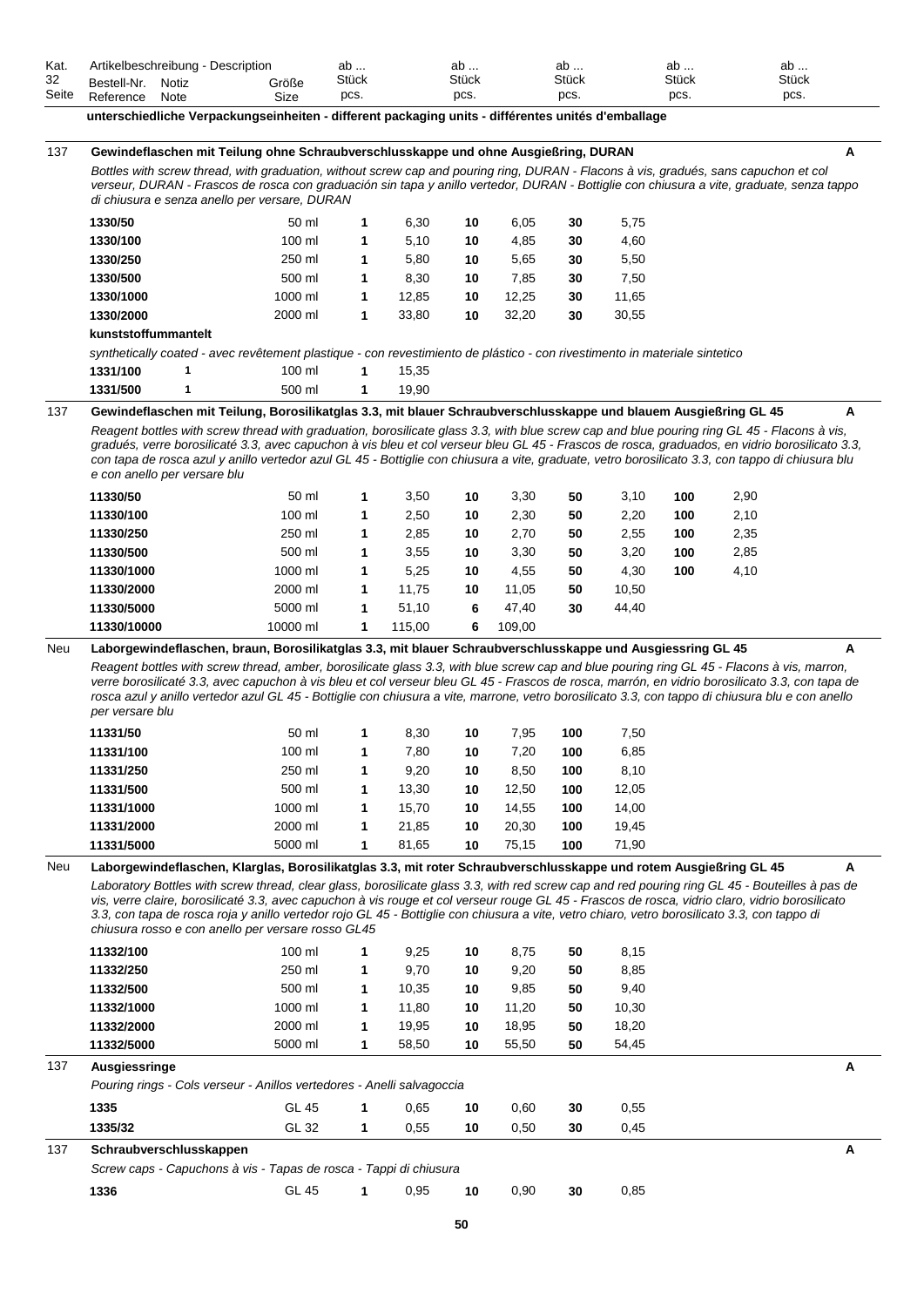| Kat.<br>32<br>Seite | Artikelbeschreibung - Description<br>Bestell-Nr.<br>Notiz<br>Reference<br>Note                                                                                                                                                                                                                                                                                                                                                                                          | Größe<br>Size    | ab<br>Stück<br>pcs. |       | ab<br>Stück<br>pcs. |       | ab<br>Stück<br>pcs. |      | ab<br>Stück<br>pcs. | ab<br><b>Stück</b><br>pcs. |   |
|---------------------|-------------------------------------------------------------------------------------------------------------------------------------------------------------------------------------------------------------------------------------------------------------------------------------------------------------------------------------------------------------------------------------------------------------------------------------------------------------------------|------------------|---------------------|-------|---------------------|-------|---------------------|------|---------------------|----------------------------|---|
|                     | 1336/32                                                                                                                                                                                                                                                                                                                                                                                                                                                                 | GL 32            | $\mathbf 1$         | 0,90  | 10                  | 0,85  | 30                  | 0,75 |                     |                            |   |
| neu                 | DURAN® YOUTILITY Laborflaschen mit Chargenkennung inkl. Ausgiessring u. Schraubverschluss, Klarglas                                                                                                                                                                                                                                                                                                                                                                     |                  |                     |       |                     |       |                     |      |                     |                            | A |
|                     | Laboratory bottles with retrace code, pouring ring and screw cap, clear glass - flacon de laboratoire avec code d'identification, bague de<br>déversement et capuchon à vis, verre clair - Frascos de laboratorio con tapa a rosca y anillo de vertido, incluyendo la identificación del lote,<br>de vidrio transparente - bottiglie di laboratorio con identificazione della partita, tappo a vite e l'anello versando, vetro trasparente                              |                  |                     |       |                     |       |                     |      |                     |                            |   |
|                     |                                                                                                                                                                                                                                                                                                                                                                                                                                                                         | ml               | Preis per: 1        |       |                     |       |                     |      |                     |                            |   |
|                     | 1340/125                                                                                                                                                                                                                                                                                                                                                                                                                                                                | 125              | 1                   | 8,20  | 4                   | 7,40  |                     |      |                     |                            |   |
|                     | 1340/250                                                                                                                                                                                                                                                                                                                                                                                                                                                                | 250              | 1                   | 9,10  | 4                   | 8,20  |                     |      |                     |                            |   |
|                     | 1340/500                                                                                                                                                                                                                                                                                                                                                                                                                                                                | 500              | 1                   | 11,20 | 4                   | 10,00 |                     |      |                     |                            |   |
|                     | 1340/1000                                                                                                                                                                                                                                                                                                                                                                                                                                                               | 1000             | $\mathbf 1$         | 15,80 | 4                   | 14,25 |                     |      |                     |                            |   |
|                     | <b>Braunglas</b>                                                                                                                                                                                                                                                                                                                                                                                                                                                        |                  |                     |       |                     |       |                     |      |                     |                            |   |
|                     | amber glass - verre brun - vidrio marrón - vetro marrone                                                                                                                                                                                                                                                                                                                                                                                                                |                  |                     |       |                     |       |                     |      |                     |                            |   |
|                     | 1341/125                                                                                                                                                                                                                                                                                                                                                                                                                                                                | 125              | 1                   | 23,60 |                     |       |                     |      |                     |                            |   |
|                     | 1341/250                                                                                                                                                                                                                                                                                                                                                                                                                                                                | 250              | 1                   | 32,90 |                     |       |                     |      |                     |                            |   |
|                     | 1341/500                                                                                                                                                                                                                                                                                                                                                                                                                                                                | 500              | 1                   | 42,50 |                     |       |                     |      |                     |                            |   |
|                     | 1341/1000                                                                                                                                                                                                                                                                                                                                                                                                                                                               | 1000             | $\mathbf 1$         | 52,00 |                     |       |                     |      |                     |                            |   |
|                     | Schraubverschluss allein aus PP, Farbe Cyan                                                                                                                                                                                                                                                                                                                                                                                                                             |                  |                     |       |                     |       |                     |      |                     |                            |   |
|                     | screw cap, PP, color cyan - capuchon à vis, PP, couleur cyan - Tapón de rosca de PP, solo, color cian - Tappo a vite in PP, solo, colore<br>ciano                                                                                                                                                                                                                                                                                                                       |                  |                     |       |                     |       |                     |      |                     |                            |   |
|                     | 1342                                                                                                                                                                                                                                                                                                                                                                                                                                                                    | GL 45            | $\mathbf 1$         | 2,00  | 10                  | 1,80  |                     |      |                     |                            |   |
|                     | Ausgiessring allein aus PP, Farbe Cyan                                                                                                                                                                                                                                                                                                                                                                                                                                  |                  |                     |       |                     |       |                     |      |                     |                            |   |
|                     | pouring ring, PP, color cyan - bague de déversement, PP, couleur cyan - Anillo de vertido de PP solo, color cian - anello salvagoccia dal<br>PP solo, colore ciano                                                                                                                                                                                                                                                                                                      |                  |                     |       |                     |       |                     |      |                     |                            |   |
|                     | 1343                                                                                                                                                                                                                                                                                                                                                                                                                                                                    | <b>GL 45</b>     | $\mathbf{1}$        | 0,60  | 16                  | 0,55  |                     |      |                     |                            |   |
|                     | Kennzeichnungsringe aus Silikon, Set m. 2 x 8 Farben (rot, orange, gelb, grün, blau, violett, schwarz, weiss)                                                                                                                                                                                                                                                                                                                                                           |                  |                     |       |                     |       |                     |      |                     |                            |   |
|                     | nero, bianco)<br>1344<br>Box m. je 200 Etiketten 36 x 70 mm f. Flasche, 30 mm Ø f. Schraubverschluss<br>box with 200 labels each 36 x 70 mm for bottles and 30 mm diam for screw caps - ensemble avec 200 étiquettes 36 x 70 mm pour<br>bouteilles et 30 mm diam pour capuchons - Caja con 200 etiquetas de 36 x 70 mm para botella, 30 mm diam para obturador a tornillo - Box<br>con 200 etichette 36 x 70 mm per bottiglia, 30 millimetri diam per otturatore a vite | 1 Set = $16$ St. | $\mathbf{1}$        | 1,55  |                     |       |                     |      |                     |                            |   |
|                     | 1345                                                                                                                                                                                                                                                                                                                                                                                                                                                                    |                  | 1                   | 65,50 |                     |       |                     |      |                     |                            |   |
| 217                 | Gärröhren                                                                                                                                                                                                                                                                                                                                                                                                                                                               |                  |                     |       |                     |       |                     |      |                     |                            | A |
|                     | Fermenting tubes - Tubes de fermentation - Tubos de fermentación - Tubi di fermentazione                                                                                                                                                                                                                                                                                                                                                                                |                  |                     |       |                     |       |                     |      |                     |                            |   |
|                     | 1350                                                                                                                                                                                                                                                                                                                                                                                                                                                                    |                  | 1                   | 2,45  | 10                  | 2,15  | 100                 | 2,00 | 250                 | 1,85                       |   |
| 39                  | Gärungssaccharometer nach Einhorn mit Messglas                                                                                                                                                                                                                                                                                                                                                                                                                          |                  |                     |       |                     |       |                     |      |                     |                            | A |
|                     | Einhorn's fermentation saccharometer with measuring glass - Tube de fermentation de Einhorn avec tube jaugé - Saccarómetro a<br>fermentación de Einhorn con tubo graduado - Saccarimetro a fermentazione secondo Einhorn con provetta                                                                                                                                                                                                                                   |                  |                     |       |                     |       |                     |      |                     |                            |   |
|                     | 1370                                                                                                                                                                                                                                                                                                                                                                                                                                                                    |                  | 1                   | 17,05 | 10                  | 16,55 |                     |      |                     |                            |   |
| 39                  | Messglas allein                                                                                                                                                                                                                                                                                                                                                                                                                                                         |                  |                     |       |                     |       |                     |      |                     |                            | A |
|                     | Measuring glass alone - Tube jaugé - Tubo graduado - Provetta tarata                                                                                                                                                                                                                                                                                                                                                                                                    |                  |                     |       |                     |       |                     |      |                     |                            |   |
|                     | 1370/1                                                                                                                                                                                                                                                                                                                                                                                                                                                                  |                  | 1                   | 2,85  |                     |       |                     |      |                     |                            |   |
|                     |                                                                                                                                                                                                                                                                                                                                                                                                                                                                         |                  |                     |       |                     |       |                     |      |                     |                            |   |
| 39                  | Überschichtungsgläser, ganze Höhe 135 mm, U-förmig gebogen, mit Stiel und rundem Fuß<br>Shifting glasses, total height 135 mm, U-shaped, with stem and circular base - Tubes d'estratification, hauteur totale 135 mm, coubés en<br>forme U, avec tige et pied rond - Tubos de estratificación, altura total 135 mm, doblados en forma U, con tallo y base circular - Tubi di<br>estratificazione, altezza completa 135 mm, forma di U, con gamba e piede circulare     |                  |                     |       |                     |       |                     |      |                     |                            | A |
|                     | 1375                                                                                                                                                                                                                                                                                                                                                                                                                                                                    |                  | 1                   | 14,95 |                     |       |                     |      |                     |                            |   |
| neu,                | Sicherheitsgasschlauch                                                                                                                                                                                                                                                                                                                                                                                                                                                  |                  |                     |       |                     |       |                     |      |                     |                            | A |
| new                 | Safety gas hose - tuyau de gaz de sécurité - Manguera de seguridad para gas - Tubo del gas di sicurezza                                                                                                                                                                                                                                                                                                                                                                 |                  |                     |       |                     |       |                     |      |                     |                            |   |
|                     | 1384/1                                                                                                                                                                                                                                                                                                                                                                                                                                                                  | 1000 mm          | 1                   | 40,50 |                     |       |                     |      |                     |                            |   |
|                     | 1384/2                                                                                                                                                                                                                                                                                                                                                                                                                                                                  | 1500 mm          | 1                   | 49,00 |                     |       |                     |      |                     |                            |   |
|                     |                                                                                                                                                                                                                                                                                                                                                                                                                                                                         |                  |                     |       |                     |       |                     |      |                     |                            |   |
| 138                 | Allgas-Bunsenbrenner<br>All-gas Bunsen burners - Becs Bunsen pour toutes sortes de gaz - Mecheros según Bunsen para todo tipo de gas - Bruciatore secondo<br>Bunsen per tutti tipi di gas                                                                                                                                                                                                                                                                               |                  |                     |       |                     |       |                     |      |                     |                            | A |
|                     |                                                                                                                                                                                                                                                                                                                                                                                                                                                                         |                  |                     |       |                     |       |                     |      |                     |                            |   |
|                     | 1385                                                                                                                                                                                                                                                                                                                                                                                                                                                                    |                  | 1                   | 51,25 | 5                   | 48,80 |                     |      |                     |                            |   |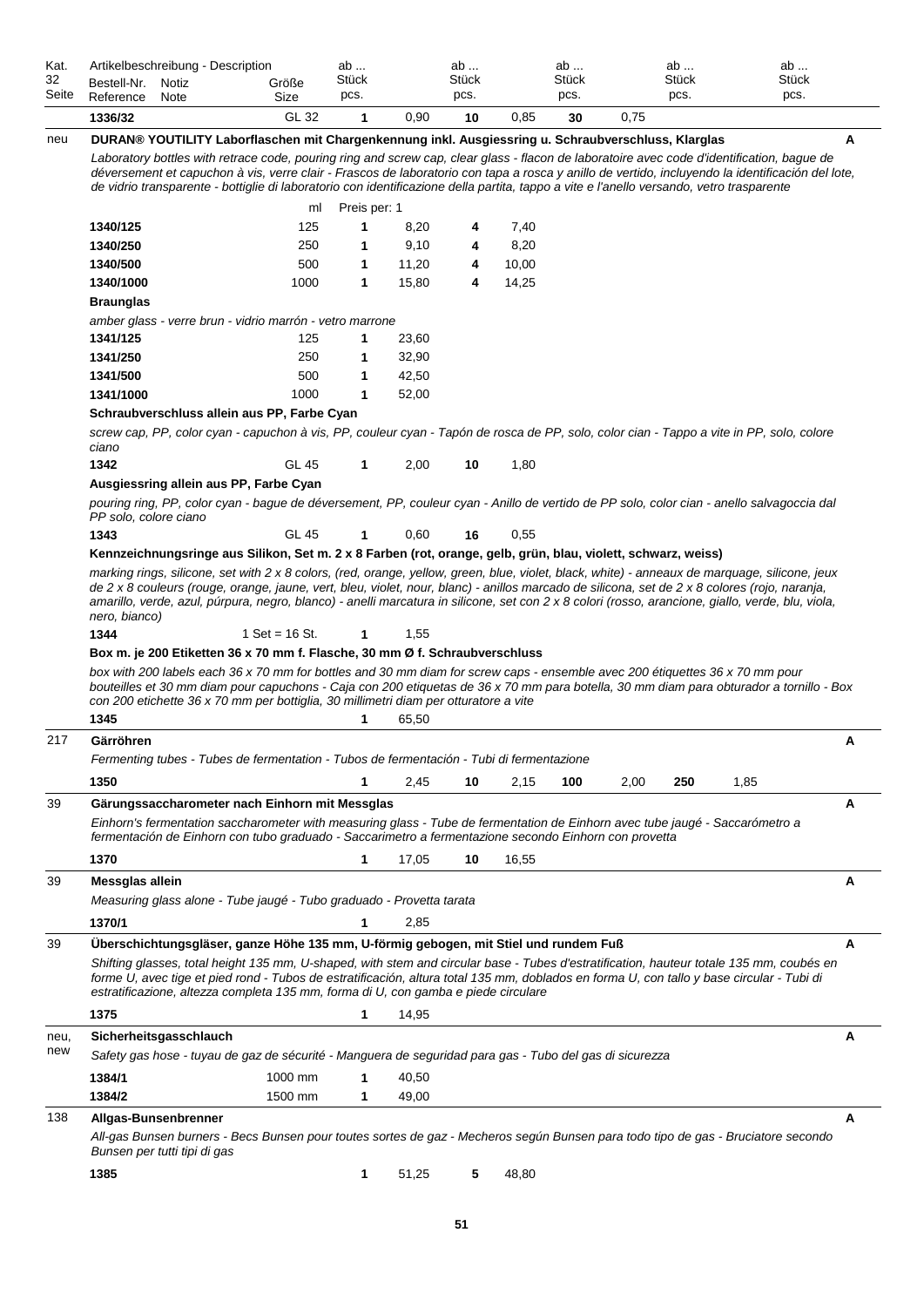| Kat.<br>32 | Bestell-Nr.          | Artikelbeschreibung - Description<br>Notiz | Größe                                                                                                                                                                                    | ab<br>Stück   |       | ab<br>Stück |       | ab<br>Stück |      | ab<br>Stück |      | ab<br><b>Stück</b> |
|------------|----------------------|--------------------------------------------|------------------------------------------------------------------------------------------------------------------------------------------------------------------------------------------|---------------|-------|-------------|-------|-------------|------|-------------|------|--------------------|
| Seite      | Reference            | Note                                       | Size                                                                                                                                                                                     | pcs.          |       | pcs.        |       | pcs.        |      | pcs.        |      | pcs.               |
| 138        |                      | <b>Gasbrenner nach Bunsen</b>              |                                                                                                                                                                                          |               |       |             |       |             |      |             |      | A                  |
|            |                      |                                            | Gas burners according to Bunsen - Brûleurs d'après Bunsen - Mecheros de gas según Bunsen - Bruciatori a gas secondo Bunsen                                                               |               |       |             |       |             |      |             |      |                    |
|            | für Erdgas           |                                            |                                                                                                                                                                                          |               |       |             |       |             |      |             |      |                    |
|            | 1390/1               |                                            | for natural gas - pour gaz naturel - para gas natural - per gas naturale                                                                                                                 | 1             | 19,75 | 5           | 18,90 |             |      |             |      |                    |
|            | für Propan-/Butangas |                                            |                                                                                                                                                                                          |               |       |             |       |             |      |             |      |                    |
|            |                      |                                            | for propane/butane gas - pour gaz propane/butane - para gas propano/butano - per gas propano/butano                                                                                      |               |       |             |       |             |      |             |      |                    |
|            | 1390/2               |                                            |                                                                                                                                                                                          | 1             | 19,75 | 5           | 18,90 |             |      |             |      |                    |
| 138        |                      |                                            | Gasbrenner nach Bunsen mit Hahn und Sparflamme                                                                                                                                           |               |       |             |       |             |      |             |      | А                  |
|            |                      |                                            | Gas burners according to Bunsen with stopcock and low flame - Brûleurs d'après Bunsen avec robinet et veilleuse - Mecheros de gas según                                                  |               |       |             |       |             |      |             |      |                    |
|            |                      |                                            | Bunsen con llave y llama piloto - Bruciatori a gas secondo Bunsen con rubinetto e microfiamma                                                                                            |               |       |             |       |             |      |             |      |                    |
|            | für Erdgas           |                                            | for natural gas - pour gaz naturel - para gas natural - per gas naturale                                                                                                                 |               |       |             |       |             |      |             |      |                    |
|            | 1391/1               |                                            |                                                                                                                                                                                          |               | 37,55 | 5           | 36,45 |             |      |             |      |                    |
|            | für Propan-/Butangas |                                            |                                                                                                                                                                                          |               |       |             |       |             |      |             |      |                    |
|            |                      |                                            | for propane/butane gas - pour gaz propane/butane - para gas propano/butano - per gas propano/butano                                                                                      |               |       |             |       |             |      |             |      |                    |
|            | 1391/2               |                                            |                                                                                                                                                                                          |               | 37,55 | 5           | 36,45 |             |      |             |      |                    |
| 138        |                      |                                            | Gasbrenner nach Teclu mit Hahn und Sparflamme                                                                                                                                            |               |       |             |       |             |      |             |      | A                  |
|            |                      |                                            | Gas burners according to Teclu with stopcock and low flame - Brûleurs d'après Teclu avec robinet et veilleuse - Mecheros de gas según                                                    |               |       |             |       |             |      |             |      |                    |
|            |                      |                                            | Teclu con llave y llama piloto - Bruciatori a gas secondo Teclu con rubinetto e microfiamma                                                                                              |               |       |             |       |             |      |             |      |                    |
|            | für Erdgas           |                                            | for natural gas - pour gaz naturel - para gas natural - per gas naturale                                                                                                                 |               |       |             |       |             |      |             |      |                    |
|            | 1393/1               |                                            |                                                                                                                                                                                          |               | 48,25 | 5           | 47,05 |             |      |             |      |                    |
|            | für Propan-/Butangas |                                            |                                                                                                                                                                                          |               |       |             |       |             |      |             |      |                    |
|            |                      |                                            | for propane/butane gas - pour gaz propane/butane - para gas propano/butano - per gas propano/butano                                                                                      |               |       |             |       |             |      |             |      |                    |
|            | 1393/2               |                                            |                                                                                                                                                                                          | 1             | 48,25 | 5           | 47,05 |             |      |             |      |                    |
| 138        |                      |                                            | LABOGAZ-Bunsenbrenner, neues Modell                                                                                                                                                      |               |       |             |       |             |      |             |      | A                  |
|            |                      |                                            | LABOGAZ Bunsen burners, new model - LABOGAZ becs Bunsen, nouveau modèle - LABOGAZ mechero según Bunsen, nuevo modelo -<br>LABOGAZ bruciatori secondo Bunsen, modello nuovo               |               |       |             |       |             |      |             |      |                    |
|            | 1395                 |                                            |                                                                                                                                                                                          | 1             | 72,90 |             | 68,60 |             |      |             |      |                    |
| 138        |                      |                                            | Kartusche mit 450 g Butangas, mit Sicherheitsventil, passend für LABOGAZ-Bunsenbrenner, neues Modell Nr. 1395                                                                            |               |       | 10          |       |             |      |             |      | C                  |
|            |                      |                                            | Cartridge with 450 g butane gas, with safety valve, suitable for LABOGAZ Bunsen burner, new model no. 1395 - Cartouche contenant du                                                      |               |       |             |       |             |      |             |      |                    |
|            |                      |                                            | 450 g gaz butane, avec soupape de sécurité, pour réf. 1395 - Cartucho con gas butano, con válvula de seguridad, para no. 1395 - Cartuccia                                                |               |       |             |       |             |      |             |      |                    |
|            |                      |                                            | con gas butano, con valvola di sicurezza, per no. 1395                                                                                                                                   |               |       |             |       |             |      |             |      |                    |
|            | 1395/1               |                                            |                                                                                                                                                                                          | 1             | 12,35 | 6           | 10,70 | 12          | 9,65 |             |      |                    |
|            |                      |                                            | Die Brenner Nr. 1395 und Kartuschen Nr. 1395/1 sind mit der Ausführung Nr. 1396 nicht austauschbar.<br>Burners no. 1395 and cartridges no. 1395/1 are not interchangeable with no. 1396. |               |       |             |       |             |      |             |      |                    |
|            |                      |                                            | Brûleurs réf. 1395 et cartouches réf. 1395/1 ne sont pas interchangeables avec réf. 1396.                                                                                                |               |       |             |       |             |      |             |      |                    |
| 138        |                      | LABOGAZ-Bunsenbrenner                      |                                                                                                                                                                                          |               |       |             |       |             |      |             |      | Α                  |
|            |                      |                                            | LABOGAZ Bunsen burner - LABOGAZ bec Bunsen - LABOGAZ mechero según Bunsen - LABOGAZ bruciatore secondo Bunsen                                                                            |               |       |             |       |             |      |             |      |                    |
|            | 1396                 |                                            |                                                                                                                                                                                          | 1             | 77,45 | 10          | 74,00 |             |      |             |      |                    |
| 138        |                      |                                            | Kartusche mit Butangas für Nr. 1396                                                                                                                                                      |               |       |             |       |             |      |             |      | $\mathbf c$        |
|            |                      |                                            | Cartridge with butane gas for no. 1396 - Cartouche contenant du gaz butane pour réf. 1396 - Cartucho con gas butano para no. 1396 -                                                      |               |       |             |       |             |      |             |      |                    |
|            |                      |                                            | Cartuccia con gas butano per no. 1396                                                                                                                                                    |               |       |             |       |             |      |             |      |                    |
|            | 1396/1               |                                            |                                                                                                                                                                                          | 1             | 3,15  | 36          | 2,70  | 72          | 2,25 | 108         | 2,05 |                    |
|            | <b>Plastikfuß</b>    |                                            |                                                                                                                                                                                          |               |       |             |       |             |      |             |      | Α                  |
|            |                      |                                            | Plastic base - Pied en plastique - Soporte de plastico - Supporto di plastica                                                                                                            |               |       |             |       |             |      |             |      |                    |
|            | 1396/2               | 1                                          |                                                                                                                                                                                          | 1             | 7,45  |             |       |             |      |             |      |                    |
| 139        | Raschigringe         |                                            | Raschig rings - Anneaux de Raschig - Anillos de Raschig - Anelli in vetro secondo Raschig                                                                                                |               |       |             |       |             |      |             |      | Α                  |
|            |                      |                                            |                                                                                                                                                                                          | Preis per: kg |       |             |       |             |      |             |      |                    |
|            | 1400/3               |                                            | ca. $3 \times 3$ mm                                                                                                                                                                      | $\mathbf 1$   | 84,70 |             |       |             |      |             |      |                    |
|            | 1400/4               |                                            | ca. $4 \times 4$ mm                                                                                                                                                                      | 1             | 45,35 | 10          | 43,50 |             |      |             |      |                    |
|            | 1400/5               |                                            | ca. $5 \times 5$ mm                                                                                                                                                                      | 1             | 41,20 | 10          | 39,00 |             |      |             |      |                    |
|            | 1400/6               |                                            | ca. $6 \times 6$ mm                                                                                                                                                                      | 1             | 31,15 | 10          | 29,00 |             |      |             |      |                    |
|            | 1400/7               |                                            | ca. $7 \times 7$ mm                                                                                                                                                                      | 1             | 29,05 | 10          | 27,55 |             |      |             |      |                    |
|            | 1400/8               |                                            | ca. $8 \times 8$ mm                                                                                                                                                                      | 1             | 25,30 | 10          | 23,75 |             |      |             |      |                    |
|            | 1400/10              |                                            | ca. 10 x 10 mm                                                                                                                                                                           | 1             | 21,20 | 10          | 19,95 |             |      |             |      |                    |
|            |                      |                                            |                                                                                                                                                                                          |               |       | 52          |       |             |      |             |      |                    |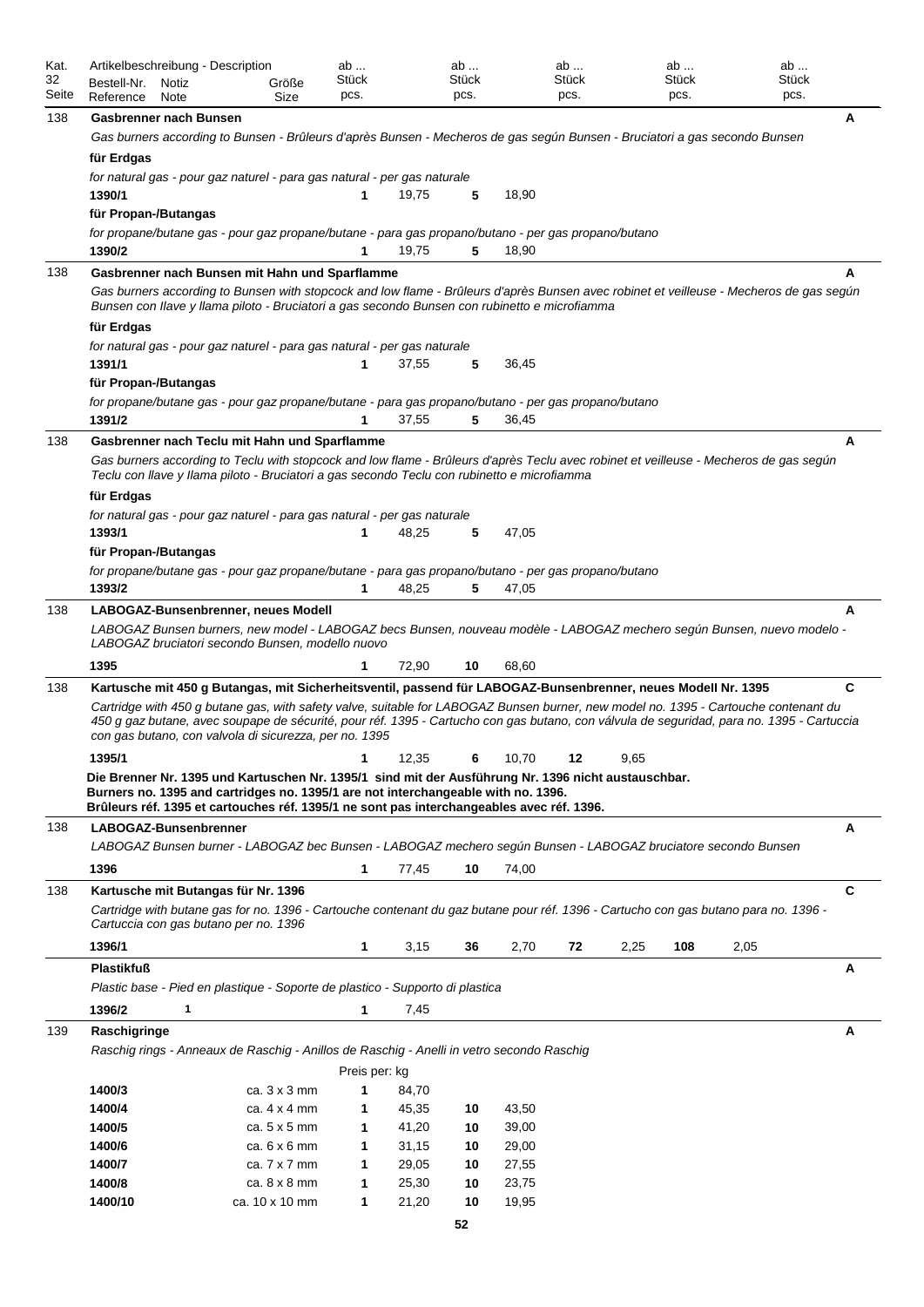| Kat.<br>32<br>Seite | Artikelbeschreibung - Description<br>Bestell-Nr.<br>Notiz<br>Reference<br>Note                                                                                                                                                                                                                                                                                                          | Größe<br>Size      | ab<br>Stück<br>pcs. |                    | ab<br>Stück<br>pcs. |       | ab<br><b>Stück</b><br>pcs. | ab<br><b>Stück</b><br>pcs. | ab<br><b>Stück</b><br>pcs. |
|---------------------|-----------------------------------------------------------------------------------------------------------------------------------------------------------------------------------------------------------------------------------------------------------------------------------------------------------------------------------------------------------------------------------------|--------------------|---------------------|--------------------|---------------------|-------|----------------------------|----------------------------|----------------------------|
| 139                 | Glasschrot                                                                                                                                                                                                                                                                                                                                                                              |                    |                     |                    |                     |       |                            |                            | A                          |
|                     | Glass pellets - Billes de verre - Perlas de vidrio - Sferette in vetro                                                                                                                                                                                                                                                                                                                  |                    |                     |                    |                     |       |                            |                            |                            |
|                     |                                                                                                                                                                                                                                                                                                                                                                                         |                    | Preis per: kg       |                    |                     |       |                            |                            |                            |
|                     | 1401/1                                                                                                                                                                                                                                                                                                                                                                                  | ca. 1 mm           | 1                   | 11,30              | 10                  | 10,60 | 30                         | 10, 10                     |                            |
|                     | 1401/2                                                                                                                                                                                                                                                                                                                                                                                  | ca. 2 mm           | 1                   | 11,30              | 10                  | 10,60 | 30                         | 10, 10                     |                            |
|                     | 1401/3                                                                                                                                                                                                                                                                                                                                                                                  | ca. 3 mm           | 1                   | 11,30              | 10                  | 10,60 | 30                         | 10, 10                     |                            |
|                     | 1401/4                                                                                                                                                                                                                                                                                                                                                                                  | ca. $4 \text{ mm}$ | 1                   | 11,95              | 10                  | 11,15 | 30                         | 10,60                      |                            |
|                     | 1401/5                                                                                                                                                                                                                                                                                                                                                                                  | ca. $5 \text{ mm}$ | 1                   | 11,95              | 10                  | 11,15 | 30                         | 10,60                      |                            |
|                     | 1401/6                                                                                                                                                                                                                                                                                                                                                                                  | ca. 6 mm           | 1                   | 11,95              | 10                  | 11,15 | 30                         | 10,60                      |                            |
|                     | 1401/7                                                                                                                                                                                                                                                                                                                                                                                  | ca. 7 mm           | 1                   | 13,25              | 10                  | 12,40 | 30                         | 11,85                      |                            |
|                     | 1401/8                                                                                                                                                                                                                                                                                                                                                                                  | ca. 8 mm           | 1                   | 13,25              | 10                  | 12,40 | 30                         | 11,85                      |                            |
|                     | 1401/10                                                                                                                                                                                                                                                                                                                                                                                 | ca. 10 mm          | 1                   | 13,25              | 10                  | 12,40 | 30                         | 11,85                      |                            |
| 139                 | Siedesteine Sorte A, speziell für Vakuumdestillationen, Packungen à 250 g                                                                                                                                                                                                                                                                                                               |                    |                     |                    |                     |       |                            |                            | A                          |
|                     | Boiling stones grade A, especially for vacuum distillations, packages of 250 g - Pierres d'ébullition qualité A, pour destillation sous vide,<br>paquet de 250 g - Piedras de ebullición calidad A, para destilaciones al vacío, paquete de 250 gramos - Pietre d'ebollizione qualità A, per<br>destillazione a vouto, in pacco da 250 grammo                                           |                    |                     | Preis per: Packung |                     |       |                            |                            |                            |
|                     | 1402                                                                                                                                                                                                                                                                                                                                                                                    |                    | 1                   | 14,65              |                     |       |                            |                            |                            |
| 66                  | Micro Life CLEANER, Spezialreinigungslösung für Objektträger Nr. 2426                                                                                                                                                                                                                                                                                                                   |                    |                     |                    |                     |       |                            |                            | A                          |
|                     | Micro Life CLEANER, special cleaning solution for microscope slides no. 2426 - Micro Life CLEANER, solution de nettoyage spéciale pour<br>porte-objets no. 2426 - Micro Life CLEANER, solución de purificación especial para los portaobjetos no. 2426 - Micro Life CLEANER,<br>soluzione di purificazione speciale per vetrini portaoggetti no. 2426                                   |                    |                     |                    |                     |       |                            |                            |                            |
|                     | 1403                                                                                                                                                                                                                                                                                                                                                                                    | 100 ml             |                     | 21,40              |                     |       |                            |                            |                            |
| 126                 | Biorex M - alkalisches Reinigungskonzentrat zur manuellen Reinigung, phosphatfrei<br>Biorex M - alkaline undiluted cleaning agent for manual cleaning, phosphate-free - Biorex M - détergent concentré liquide, alcalin, sans<br>phosphate - Biorex M - solución para purificación manual, alcalino, sin fosfato - Biorex M - soluzione per pulizia da mano, alcalino, senza<br>fosfato |                    |                     |                    |                     |       |                            |                            | А                          |
|                     | 1406                                                                                                                                                                                                                                                                                                                                                                                    | 51                 | 1                   | 41,10              | 5                   | 38,10 |                            |                            |                            |
| 139                 | Glaswolle extra fein<br>Glass wool extra fine - Laine en verre extra-fine - Lana de vidrio extrafino - Lana di vetro extra fine                                                                                                                                                                                                                                                         |                    |                     |                    |                     |       |                            |                            | Α                          |
|                     | im Transparentbeutel                                                                                                                                                                                                                                                                                                                                                                    |                    |                     |                    |                     |       |                            |                            |                            |
|                     | in a transparent bag - en sac transparent - en bolsa transparente - in sacchetto trasparente                                                                                                                                                                                                                                                                                            |                    |                     |                    |                     |       |                            |                            |                            |
|                     | 1408/1<br>1                                                                                                                                                                                                                                                                                                                                                                             | ca. 10 g           | 1                   | 1,95               | 50                  | 1,60  |                            |                            |                            |
|                     | Normalpackung 30 g                                                                                                                                                                                                                                                                                                                                                                      |                    |                     |                    |                     |       |                            |                            |                            |
|                     | Normal pack 30 g - Paquet de 30 g - Empaque de 30 g - Scatola di 30 g                                                                                                                                                                                                                                                                                                                   |                    |                     |                    |                     |       |                            |                            |                            |
|                     | 1408/2                                                                                                                                                                                                                                                                                                                                                                                  | ca. 30 g           | 1                   | 2,25               | 50                  | 2,00  | 100                        | 1,80                       |                            |
|                     | Kilopackung                                                                                                                                                                                                                                                                                                                                                                             |                    |                     |                    |                     |       |                            |                            |                            |
|                     | Pack of 1 kg - Paquet d'un kilo - Empaque por kilo - Scatola da 1 kg                                                                                                                                                                                                                                                                                                                    |                    |                     |                    |                     |       |                            |                            |                            |
|                     | 1408/3                                                                                                                                                                                                                                                                                                                                                                                  | 1 kg               | $\mathbf 1$         | 19,20              | 5                   | 18,40 |                            |                            |                            |
| 180                 | Gaswaschflaschen nach Drechsel<br>Gas-washing bottles according to Drechsel - Flacons laveurs de Drechsel - Frascos lavadores según Drechsel - Bottiglie per lavaggio del<br>gas secondo Drechsel                                                                                                                                                                                       |                    |                     |                    |                     |       |                            |                            | A                          |
|                     | 1469/100                                                                                                                                                                                                                                                                                                                                                                                | 100 ml             | 1                   | 30,85              | 10                  | 29,15 | 50                         | 27,40                      |                            |
|                     | 1469/250                                                                                                                                                                                                                                                                                                                                                                                | 250 ml             | 1                   | 35,90              | 10                  | 33,55 | 50                         | 31,70                      |                            |
|                     | 1469/500                                                                                                                                                                                                                                                                                                                                                                                | 500 ml             | 1                   | 32,00              | 10                  | 29,70 | 50                         | 27,45                      |                            |
|                     | 1469/1000                                                                                                                                                                                                                                                                                                                                                                               | 1000 ml            | 1                   | 35,25              | 10                  | 33,90 | 50                         | 32,60                      |                            |
|                     |                                                                                                                                                                                                                                                                                                                                                                                         |                    |                     |                    |                     |       |                            |                            |                            |
| 180                 | Normalschliffeinsatz allein                                                                                                                                                                                                                                                                                                                                                             |                    |                     |                    |                     |       |                            |                            | А                          |
|                     | Ground glass joint inset alone - Tube à rodage normalisé - Tapón esmerilado - Pezzo centrale smerigliato                                                                                                                                                                                                                                                                                |                    |                     |                    |                     |       |                            |                            |                            |
|                     | 1469/1                                                                                                                                                                                                                                                                                                                                                                                  | <b>NS 29</b>       | 1                   | 16,50              | 10                  | 15,65 | 50                         | 14,90                      |                            |
| 180                 | Gaswaschflaschen mit Filterplatte<br>Gas-washing bottles with filter plate - Flacons laveurs pour gaz avec plaque frittée - Frascos lavadores de gases con placa filtrante -                                                                                                                                                                                                            |                    |                     |                    |                     |       |                            |                            | Α                          |
|                     | Bottiglie per lavaggio del gas con placca filtrante                                                                                                                                                                                                                                                                                                                                     |                    |                     |                    |                     |       |                            |                            |                            |
|                     | 1470/100                                                                                                                                                                                                                                                                                                                                                                                | 100 ml             | 1                   | 47,55              | 10                  | 45,05 | 30                         | 42,55                      |                            |
|                     | 1470/250                                                                                                                                                                                                                                                                                                                                                                                | 250 ml             | 1                   | 52,50              | 10                  | 49,35 | 30                         | 46,75                      |                            |
|                     | 1470/500                                                                                                                                                                                                                                                                                                                                                                                | 500 ml             | 1                   | 48,55              | 10                  | 45,65 | 30                         | 42,65                      |                            |
|                     | 1470/1000                                                                                                                                                                                                                                                                                                                                                                               | 1000 ml            | 1                   | 51,60              | 10                  | 49,65 | 30                         | 47,60                      |                            |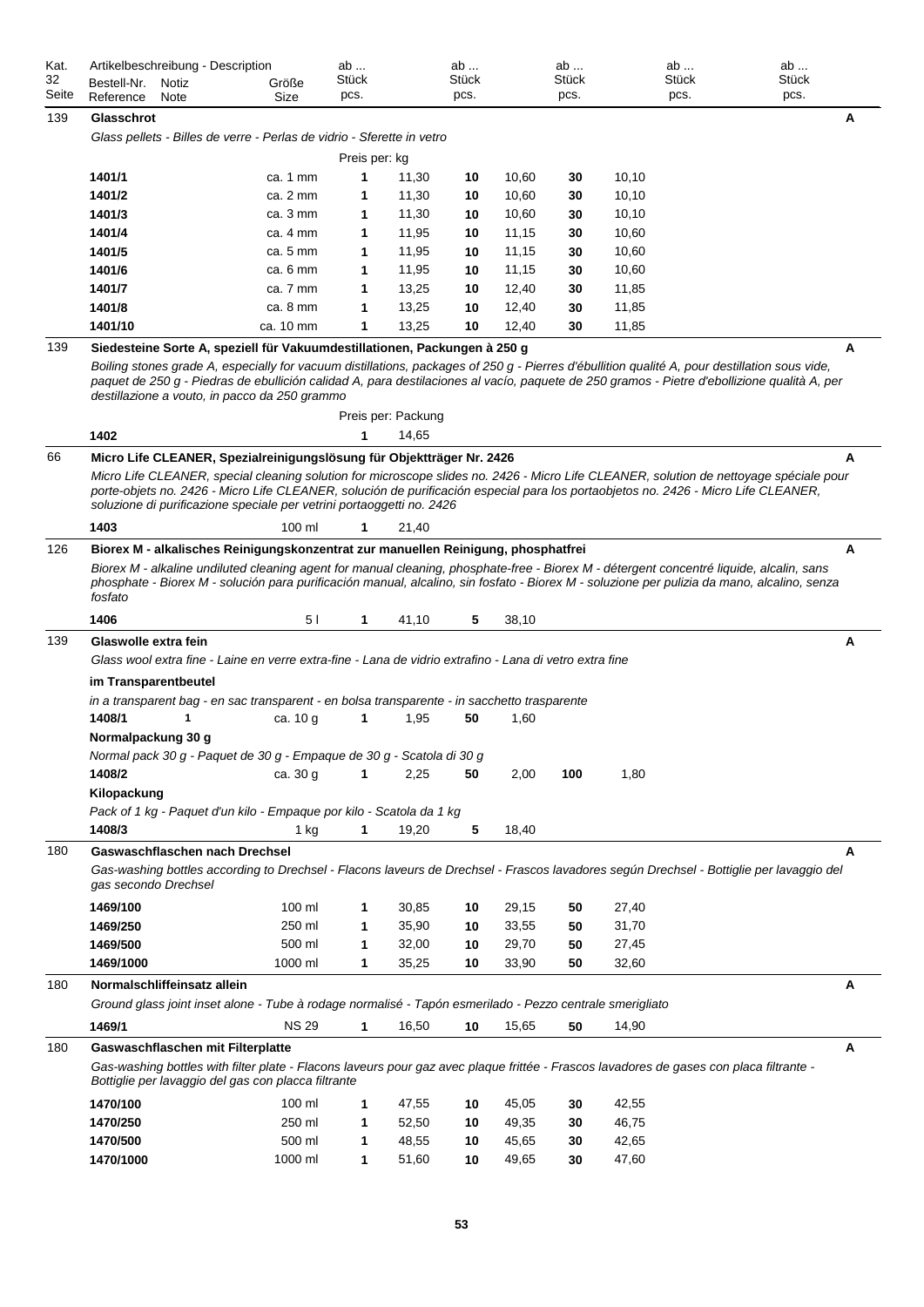| Kat.<br>32<br>Seite | Artikelbeschreibung - Description<br>Bestell-Nr.<br>Notiz<br>Reference<br>Note                                                                                                                                                                                                                                                           | Größe<br>Size     | ab<br>Stück<br>pcs. |       | ab<br>Stück<br>pcs. |       | ab<br>Stück<br>pcs. | ab<br>Stück<br>pcs. | ab<br>Stück<br>pcs. |  |
|---------------------|------------------------------------------------------------------------------------------------------------------------------------------------------------------------------------------------------------------------------------------------------------------------------------------------------------------------------------------|-------------------|---------------------|-------|---------------------|-------|---------------------|---------------------|---------------------|--|
| 180                 | Normalschliffeinsatz mit Filterplatte                                                                                                                                                                                                                                                                                                    |                   |                     |       |                     |       |                     |                     | A                   |  |
|                     | Ground glass joint inset with filter plate - Tube à rodage normalisé avec plaque frittée - Tapón esmerilado con placa filtrante - Tappo<br>normalizzato con placca filtrante                                                                                                                                                             |                   |                     |       |                     |       |                     |                     |                     |  |
|                     | 1470/1                                                                                                                                                                                                                                                                                                                                   | <b>NS 29</b>      | 1                   | 33,75 | 10                  | 32,10 | 30                  | 30,80               |                     |  |
| 140                 | Hahnfett auf Silikonbasis, Fabrikat Bayer, mittelviskos, 35 g-Tube                                                                                                                                                                                                                                                                       |                   |                     |       |                     |       |                     |                     | A                   |  |
|                     | Stopcock grease, silicone-based, Bayer brand, medium-viscosity, 35 g tube - Lubrifiant pour robinet, à base de silicone, produit Bayer,<br>viscosité moyenne, 35 g tube - Grasa para llaves, silicona, producto de Bayer, viscosidad media, 35 g tubo - Grasso per rubinetti, silicone,<br>prodotto di Bayer, viscosità media, 35 g tubo |                   |                     |       |                     |       |                     |                     |                     |  |
|                     | 1480/35                                                                                                                                                                                                                                                                                                                                  | 35 g              | 1                   | 6,75  | 10                  | 6,25  | 50                  | 6,00                |                     |  |
| 140                 | Einweghähne, DURAN, DIN 12541                                                                                                                                                                                                                                                                                                            |                   |                     |       |                     |       |                     |                     | А                   |  |
|                     | One-way stopcocks, DURAN, DIN 12541 - Robinets droits, DURAN, DIN 12541 - Llaves de paso, DURAN, DIN 12541 - Rubinetti a una via,<br>in vetro DURAN, DIN 12541                                                                                                                                                                           |                   |                     |       |                     |       |                     |                     |                     |  |
|                     |                                                                                                                                                                                                                                                                                                                                          | NS Bohrung        |                     |       |                     |       |                     |                     |                     |  |
|                     | mit massivem NS-Glasküken                                                                                                                                                                                                                                                                                                                |                   |                     |       |                     |       |                     |                     |                     |  |
|                     | with solid NS glass plug - avec clé pleine NS - con vástago macizo NS - con maschio NS in vetro massiccio<br>1503/1<br>1                                                                                                                                                                                                                 | $12,5$ 1,5        | 1                   | 13,60 | 10                  | 13,00 |                     |                     |                     |  |
|                     | 1503/2                                                                                                                                                                                                                                                                                                                                   | 14,5 2,5          | 1                   | 14,80 | 10                  | 14,05 |                     |                     |                     |  |
|                     | 1503/4                                                                                                                                                                                                                                                                                                                                   | 18,8<br>- 4       | 1                   | 19,75 | 10                  | 18,85 |                     |                     |                     |  |
|                     | 1503/6                                                                                                                                                                                                                                                                                                                                   | 21,5<br>6         | 1                   | 31,25 |                     |       |                     |                     |                     |  |
|                     | 1503/8                                                                                                                                                                                                                                                                                                                                   | 24<br>8           | 1                   | 42,45 |                     |       |                     |                     |                     |  |
|                     | mit NS-PTFE-Küken                                                                                                                                                                                                                                                                                                                        |                   |                     |       |                     |       |                     |                     |                     |  |
|                     | with NS plug made of PTFE - avec clé RIN en PTFE - con vástago NS de PTFE - con maschio NS in PTFE                                                                                                                                                                                                                                       |                   |                     |       |                     |       |                     |                     |                     |  |
|                     | 1<br>1504/1                                                                                                                                                                                                                                                                                                                              | $12,5$ 1,5        | 1                   | 18,05 |                     |       |                     |                     |                     |  |
|                     | 1504/2                                                                                                                                                                                                                                                                                                                                   | 14,5 2,5          | 1                   | 21,10 | 10                  | 19,95 |                     |                     |                     |  |
|                     | 1504/4                                                                                                                                                                                                                                                                                                                                   | 18,8<br>- 4       | 1                   | 25,80 | 10                  | 24,55 |                     |                     |                     |  |
|                     | 1504/6<br>1                                                                                                                                                                                                                                                                                                                              | 21,5<br>6         | 1                   | 39,10 |                     |       |                     |                     |                     |  |
| 140                 | Einweghähne, Kalk-Soda-Glas                                                                                                                                                                                                                                                                                                              |                   |                     |       |                     |       |                     |                     | A                   |  |
|                     | One-way stopcocks, soda-lime glass - Robinets droits, verre ordinaire - Llaves de paso, vidrio sódico-cálcico - Rubinetti a una via, vetro<br>sodico calcico                                                                                                                                                                             | <b>NS Bohrung</b> |                     |       |                     |       |                     |                     |                     |  |
|                     | mit massivem NS-Glasküken                                                                                                                                                                                                                                                                                                                |                   |                     |       |                     |       |                     |                     |                     |  |
|                     | with solid NS glass plug - avec clé pleine NS - con vástago macizo NS - con maschio NS in vetro massiccio                                                                                                                                                                                                                                |                   |                     |       |                     |       |                     |                     |                     |  |
|                     | 1510                                                                                                                                                                                                                                                                                                                                     | 12.52             | 1                   | 12,65 |                     |       |                     |                     |                     |  |
|                     | mit PTFE-Küken                                                                                                                                                                                                                                                                                                                           |                   |                     |       |                     |       |                     |                     |                     |  |
|                     | with PTFE plug - avec clé en PTFE - con vástago de PTFE - con maschio in PTFE                                                                                                                                                                                                                                                            |                   |                     |       |                     |       |                     |                     |                     |  |
|                     | 1511                                                                                                                                                                                                                                                                                                                                     | 12,52             | 1                   | 20,00 |                     |       |                     |                     |                     |  |
| 141                 | Zweiweghähne (Patenthähne)                                                                                                                                                                                                                                                                                                               |                   |                     |       |                     |       |                     |                     | A                   |  |
|                     | Two-way stopcocks (patent stopcocks) - Robinets à deux voies - Llaves de dos pasos - Rubinetti a due vie                                                                                                                                                                                                                                 |                   |                     |       |                     |       |                     |                     |                     |  |
|                     |                                                                                                                                                                                                                                                                                                                                          | NS Bohrung        |                     |       |                     |       |                     |                     |                     |  |
|                     | AR-Glas, mit massivem NS-Glasküken                                                                                                                                                                                                                                                                                                       |                   |                     |       |                     |       |                     |                     |                     |  |
|                     | AR glass, with solid NS glass plug - Verre AR, avec clé pleine NS - Vidrio AR, con vástago macizo NS - Vetro AR, con maschio NS in vetro<br>massiccio                                                                                                                                                                                    |                   |                     |       |                     |       |                     |                     |                     |  |
|                     | 1520<br>1                                                                                                                                                                                                                                                                                                                                | 14,5 2,5          | 1                   | 31,15 |                     |       |                     |                     |                     |  |
|                     | DURAN, mit massivem NS-Glasküken                                                                                                                                                                                                                                                                                                         |                   |                     |       |                     |       |                     |                     |                     |  |
|                     | DURAN, with solid NS glass plug - DURAN, avec clé pleine NS - DURAN, con vástago macizo NS - DURAN, con maschio NS in vetro<br>massiccio<br>1522                                                                                                                                                                                         | 14,5 2,5          | 1                   | 38,75 |                     |       |                     |                     |                     |  |
|                     | DURAN, mit PTFE-Küken                                                                                                                                                                                                                                                                                                                    |                   |                     |       |                     |       |                     |                     |                     |  |
|                     | DURAN, with plug made of PTFE - DURAN, avec clé en PTFE - DURAN, con vástago de PTFE - DURAN, con maschio in PTFE                                                                                                                                                                                                                        |                   |                     |       |                     |       |                     |                     |                     |  |
|                     | 1523                                                                                                                                                                                                                                                                                                                                     | 14,5 2,5          | 1                   | 56,35 |                     |       |                     |                     |                     |  |
| 141                 | <b>Bürettenhähne</b>                                                                                                                                                                                                                                                                                                                     |                   |                     |       |                     |       |                     |                     | A                   |  |
|                     | Burette stopcocks - Robinets pour burettes - Llaves para buretas - Rubinetti per burette                                                                                                                                                                                                                                                 |                   |                     |       |                     |       |                     |                     |                     |  |
|                     |                                                                                                                                                                                                                                                                                                                                          | Bohrung           |                     |       |                     |       |                     |                     |                     |  |
|                     | gerade, Kalk-Soda-Glas, mit massivem NS-Glasküken                                                                                                                                                                                                                                                                                        |                   |                     |       |                     |       |                     |                     |                     |  |
|                     | straight, soda-lime glass, with solid NS glass plug - droits, verre ordinaire, avec clé en verre NS - rectas, vidrio sódico-cálcico, con vástago<br>de vidrio NS - diritti, vetro sodico calcico, con maschio NS in vetro                                                                                                                |                   |                     |       |                     |       |                     |                     |                     |  |

**1550** 2 **1** 15,95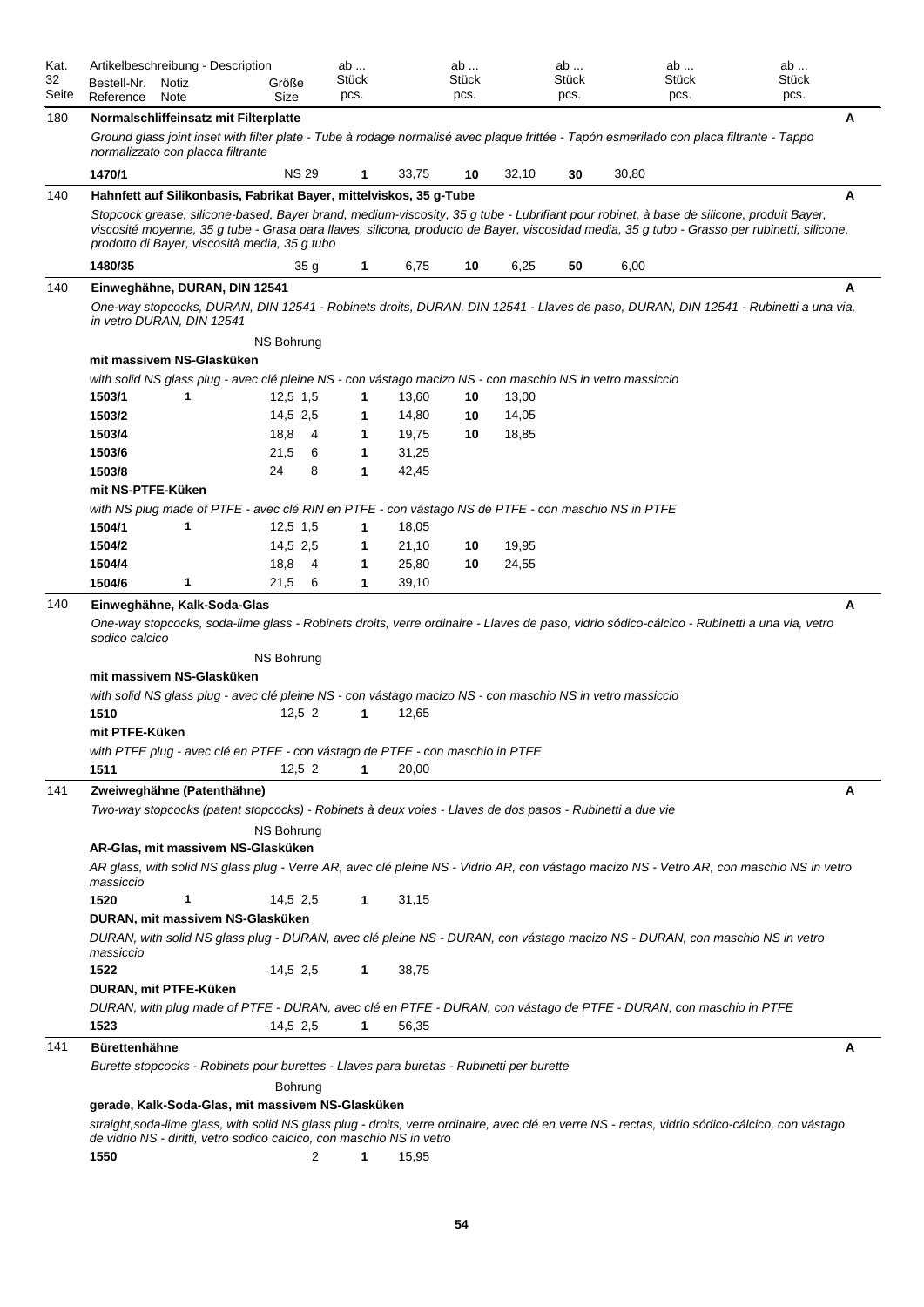|       | Artikelbeschreibung - Description<br>Bestell-Nr. Notiz                                                                                                                                                                                                                                                                                                                                                                                                                                            |      |  | Größe                       | ab<br>Stück          |       | ab<br>Stück | ab<br>Stück                                                                                        | ab<br>Stück                                                                                                                                       | ab<br>Stück |  |  |
|-------|---------------------------------------------------------------------------------------------------------------------------------------------------------------------------------------------------------------------------------------------------------------------------------------------------------------------------------------------------------------------------------------------------------------------------------------------------------------------------------------------------|------|--|-----------------------------|----------------------|-------|-------------|----------------------------------------------------------------------------------------------------|---------------------------------------------------------------------------------------------------------------------------------------------------|-------------|--|--|
| Seite | Reference                                                                                                                                                                                                                                                                                                                                                                                                                                                                                         | Note |  | Size                        | pcs.                 |       | pcs.        | pcs.                                                                                               | pcs.                                                                                                                                              | pcs.        |  |  |
|       | gerade, Kalk-Soda-Glas, mit PTFE-Küken                                                                                                                                                                                                                                                                                                                                                                                                                                                            |      |  |                             |                      |       |             |                                                                                                    |                                                                                                                                                   |             |  |  |
|       | PTFE - diritti, vetro sodico calcico, con maschio in PTFE                                                                                                                                                                                                                                                                                                                                                                                                                                         |      |  |                             |                      |       |             |                                                                                                    | straight, soda-lime glass, with plug made of PTFE - droits, verre ordinaire, avec clé en PTFE - rectas, vidrio sódico-cálcico, con vástago de     |             |  |  |
|       | 1550/9                                                                                                                                                                                                                                                                                                                                                                                                                                                                                            |      |  | 2                           | 1                    | 20,85 |             |                                                                                                    |                                                                                                                                                   |             |  |  |
|       | gerade, DURAN, mit NS-Glasküken                                                                                                                                                                                                                                                                                                                                                                                                                                                                   |      |  |                             |                      |       |             |                                                                                                    |                                                                                                                                                   |             |  |  |
|       | con maschio NS in vetro                                                                                                                                                                                                                                                                                                                                                                                                                                                                           |      |  |                             |                      |       |             |                                                                                                    | straight, DURAN, with NS glass plug - droits, DURAN, avec clé en verre NS - rectas, DURAN, con vástago de vidrio NS - diritti, DURAN,             |             |  |  |
|       | 1551                                                                                                                                                                                                                                                                                                                                                                                                                                                                                              |      |  | 2                           | 1                    | 14,20 |             |                                                                                                    |                                                                                                                                                   |             |  |  |
|       | gerade, DURAN, mit PTFE-Küken                                                                                                                                                                                                                                                                                                                                                                                                                                                                     |      |  |                             |                      |       |             |                                                                                                    |                                                                                                                                                   |             |  |  |
|       | con maschio in PTFE                                                                                                                                                                                                                                                                                                                                                                                                                                                                               |      |  |                             |                      |       |             |                                                                                                    | straight, DURAN, with plug made of PTFE - droits, DURAN, avec clé en PTFE - rectas, DURAN, con vástago de PTFE - diritti, DURAN,                  |             |  |  |
|       | 1551/9                                                                                                                                                                                                                                                                                                                                                                                                                                                                                            |      |  | 2                           | 1                    | 19,00 |             |                                                                                                    |                                                                                                                                                   |             |  |  |
|       | seitlich, Kalk-Soda-Glas, mit NS-Glasküken                                                                                                                                                                                                                                                                                                                                                                                                                                                        |      |  |                             |                      |       |             |                                                                                                    |                                                                                                                                                   |             |  |  |
|       | vidrio NS - laterale, vetro sodico calcico, con maschio NS in vetro                                                                                                                                                                                                                                                                                                                                                                                                                               |      |  |                             |                      |       |             |                                                                                                    | lateral, soda-lime glass, with NS glass plug - latéral, verre ordinaire, avec clé en verre NS - lateral, vidrio sódico-cálcico, con vástago de    |             |  |  |
|       | 1552                                                                                                                                                                                                                                                                                                                                                                                                                                                                                              |      |  | 2                           | 1                    | 17,40 |             |                                                                                                    |                                                                                                                                                   |             |  |  |
|       | seitlich, DURAN, mit NS-Glasküken                                                                                                                                                                                                                                                                                                                                                                                                                                                                 |      |  |                             |                      |       |             |                                                                                                    |                                                                                                                                                   |             |  |  |
|       | con maschio NS in vetro                                                                                                                                                                                                                                                                                                                                                                                                                                                                           |      |  |                             |                      |       |             |                                                                                                    | lateral, DURAN, with NS glass plug - latéral, DURAN, avec clé en verre NS - lateral, DURAN, con vástago de vidrio NS - laterale, DURAN,           |             |  |  |
|       | 1553                                                                                                                                                                                                                                                                                                                                                                                                                                                                                              |      |  | 2                           | 1                    | 17,40 |             |                                                                                                    |                                                                                                                                                   |             |  |  |
|       | Feindosier-Ventilhahn mit PTFE-Spindel, AR®-Glas                                                                                                                                                                                                                                                                                                                                                                                                                                                  |      |  |                             |                      |       |             |                                                                                                    |                                                                                                                                                   |             |  |  |
|       |                                                                                                                                                                                                                                                                                                                                                                                                                                                                                                   |      |  |                             |                      |       |             |                                                                                                    | Safety needlevalve stopcock with spindle made of PTFE, AR® glass - Robinet à réglage fin avec tige en PTFE, verre AR® - Llave con                 |             |  |  |
|       |                                                                                                                                                                                                                                                                                                                                                                                                                                                                                                   |      |  |                             |                      |       |             |                                                                                                    |                                                                                                                                                   |             |  |  |
|       | cabeza de tuerca con árbol de PTFE, vidrio AR® - Rubinetto con valvola, esattamente regolabile, con spillo in PTFE, vetro AR®<br>1554<br>24,45<br>1<br>Feindosier-Ventilhahn mit PTFE-Spindel, DURAN/Borosilikatglas 3.3<br>Safety needlevalve stopcock with spindle made of PTFE, DURAN/borosilicate glass 3.3 - Robinet à réglage fin avec tige en PTFE,<br>DURAN/verre borosilicaté 3.3 - Llave con cabeza de tuerca con árbol de PTFE, DURAN/vidrio borosilicato 3.3 - Rubinetto con valvola, |      |  |                             |                      |       |             |                                                                                                    |                                                                                                                                                   |             |  |  |
|       | esattamente regolabile, con spillo in PTFE, DURAN/vetro borosilicato 3.3                                                                                                                                                                                                                                                                                                                                                                                                                          |      |  |                             |                      |       |             |                                                                                                    |                                                                                                                                                   |             |  |  |
|       | 1555                                                                                                                                                                                                                                                                                                                                                                                                                                                                                              |      |  |                             | 1                    | 25,20 |             |                                                                                                    |                                                                                                                                                   |             |  |  |
|       | Laborschläuche                                                                                                                                                                                                                                                                                                                                                                                                                                                                                    |      |  |                             |                      |       |             |                                                                                                    |                                                                                                                                                   |             |  |  |
|       |                                                                                                                                                                                                                                                                                                                                                                                                                                                                                                   |      |  |                             |                      |       |             | Laboratory hoses - Tuyaux de laboratoire - Tubos flexibles para laboratorio - Tubi per laboratorio |                                                                                                                                                   |             |  |  |
|       |                                                                                                                                                                                                                                                                                                                                                                                                                                                                                                   |      |  |                             | Preis per: Meter     |       |             |                                                                                                    |                                                                                                                                                   |             |  |  |
|       | rot, Laborqualität, Gummi                                                                                                                                                                                                                                                                                                                                                                                                                                                                         |      |  |                             |                      |       |             |                                                                                                    |                                                                                                                                                   |             |  |  |
|       | gomma                                                                                                                                                                                                                                                                                                                                                                                                                                                                                             |      |  |                             |                      |       |             |                                                                                                    | red, laboratory quality, rubber - rouge, qualité de laboratoire, caoutchouc - roja, calidad de laboratorio, goma - rosso, qualità di laboratorio, |             |  |  |
|       | 1580/4                                                                                                                                                                                                                                                                                                                                                                                                                                                                                            |      |  | 4 mm Ø                      | 1                    | 1,40  | 25          | 1,30                                                                                               |                                                                                                                                                   |             |  |  |
|       | 1580/6                                                                                                                                                                                                                                                                                                                                                                                                                                                                                            |      |  | $6 \text{ mm } \varnothing$ | $\blacktriangleleft$ | 1,70  | 25          | 1,50                                                                                               |                                                                                                                                                   |             |  |  |
|       | 1580/8                                                                                                                                                                                                                                                                                                                                                                                                                                                                                            |      |  | 8 mm Ø                      | 1                    | 2,75  | 25          | 2,55                                                                                               |                                                                                                                                                   |             |  |  |
|       | 1580/10                                                                                                                                                                                                                                                                                                                                                                                                                                                                                           |      |  | 10 mm $\varnothing$         | 1                    | 3,25  | 25          | 2,90                                                                                               |                                                                                                                                                   |             |  |  |
|       | 1580/12                                                                                                                                                                                                                                                                                                                                                                                                                                                                                           |      |  | 12 mm Ø                     | 1                    | 5,75  | 25          | 5,15                                                                                               |                                                                                                                                                   |             |  |  |
|       | PVC, transparent                                                                                                                                                                                                                                                                                                                                                                                                                                                                                  |      |  |                             |                      |       |             |                                                                                                    |                                                                                                                                                   |             |  |  |
|       | PVC, transparent - PVC, transparent - PVC, transparente - PVC, trasparente                                                                                                                                                                                                                                                                                                                                                                                                                        |      |  |                             |                      |       |             |                                                                                                    |                                                                                                                                                   |             |  |  |
|       | 1581/4                                                                                                                                                                                                                                                                                                                                                                                                                                                                                            |      |  | 4 mm $\varnothing$          | $\mathbf{1}$         | 0,75  | 25          | 0,70                                                                                               |                                                                                                                                                   |             |  |  |
|       | 1581/6                                                                                                                                                                                                                                                                                                                                                                                                                                                                                            |      |  | $6 \text{ mm } \varnothing$ | 1                    | 1,15  | 25          | 1,05                                                                                               |                                                                                                                                                   |             |  |  |
|       | 1581/8                                                                                                                                                                                                                                                                                                                                                                                                                                                                                            |      |  | 8 mm Ø                      | 1                    | 1,30  | 25          | 1,10                                                                                               |                                                                                                                                                   |             |  |  |
|       | 1581/10                                                                                                                                                                                                                                                                                                                                                                                                                                                                                           |      |  | 10 mm $\varnothing$         | 1                    | 1,40  | 25          | 1,30                                                                                               |                                                                                                                                                   |             |  |  |
|       | 1581/12                                                                                                                                                                                                                                                                                                                                                                                                                                                                                           |      |  | 12 mm Ø                     | 1                    | 1,65  | 25          | 1,40                                                                                               |                                                                                                                                                   | A           |  |  |
|       | Silikon, transparent, naturfarben                                                                                                                                                                                                                                                                                                                                                                                                                                                                 |      |  |                             |                      |       |             |                                                                                                    |                                                                                                                                                   |             |  |  |
|       | colore naturale                                                                                                                                                                                                                                                                                                                                                                                                                                                                                   |      |  |                             |                      |       |             |                                                                                                    | Silicone, transparent, natural-coloured - Silicone, transparent, couleur naturel - Silicona, transparente, color natural - Silicone, trasparente, |             |  |  |
|       | 1582/4                                                                                                                                                                                                                                                                                                                                                                                                                                                                                            |      |  | 4 mm $\varnothing$          | 1                    | 1,70  | 25          | 1,50                                                                                               |                                                                                                                                                   |             |  |  |
|       | 1582/6                                                                                                                                                                                                                                                                                                                                                                                                                                                                                            |      |  | $6 \text{ mm } \varnothing$ | 1                    | 2,95  | 25          | 2,80                                                                                               |                                                                                                                                                   |             |  |  |
|       | 1582/8                                                                                                                                                                                                                                                                                                                                                                                                                                                                                            |      |  | 8 mm Ø                      | 1                    | 5,00  | 25          | 4,70                                                                                               |                                                                                                                                                   |             |  |  |
|       | 1582/10                                                                                                                                                                                                                                                                                                                                                                                                                                                                                           |      |  | 10 mm $\varnothing$         | 1                    | 5,65  | 25          | 5,45                                                                                               |                                                                                                                                                   |             |  |  |
|       | 1582/12                                                                                                                                                                                                                                                                                                                                                                                                                                                                                           |      |  | 12 mm Ø                     | 1                    | 6,75  | 25          | 6,35                                                                                               |                                                                                                                                                   |             |  |  |

| 1583/9  | $9 - 502$ 20 h     | 1 | 0.40 |
|---------|--------------------|---|------|
| 1583/15 | 14.5 - 10.5 Ø 20 h |   | 0.60 |
| 1583/16 | 16,5 - 12,5 Ø 20 h |   | 0.85 |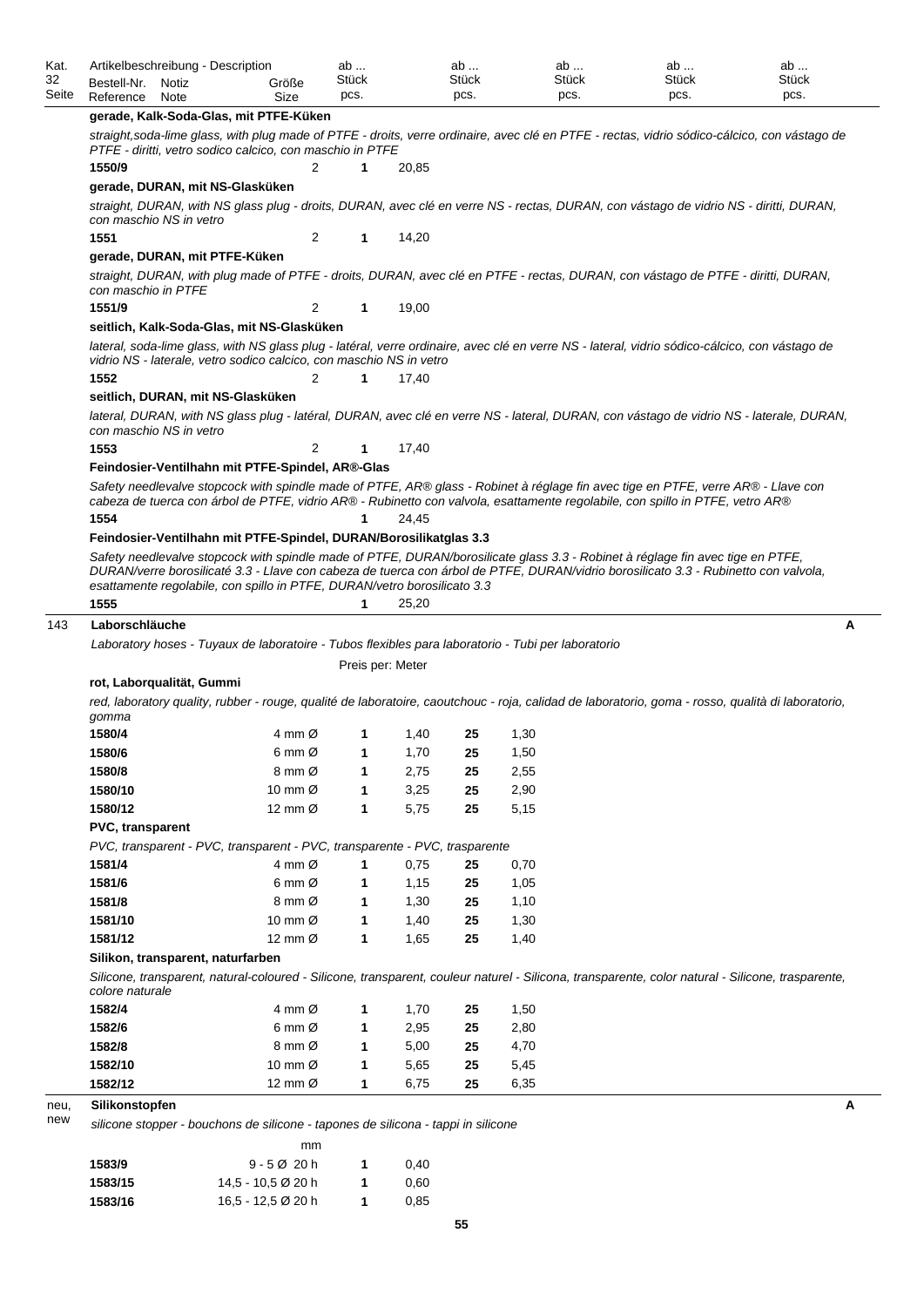| Kat.  |             | Artikelbeschreibung - Description |                    | ab          |       | ab           | ab           | ab           | ab    |  |
|-------|-------------|-----------------------------------|--------------------|-------------|-------|--------------|--------------|--------------|-------|--|
| 32    | Bestell-Nr. | Notiz                             | Größe              | Stück       |       | <b>Stück</b> | <b>Stück</b> | <b>Stück</b> | Stück |  |
| Seite | Reference   | Note                              | Size               | pcs.        |       | pcs.         | pcs.         | pcs.         | pcs.  |  |
|       | 1583/18     |                                   | 18 - 14 Ø 20 h     | 1           | 1,05  |              |              |              |       |  |
|       | 1583/22     |                                   | 22 - 17 Ø 25 h     | 1           | 1,75  |              |              |              |       |  |
|       | 1583/24     |                                   | 24 - 18 Ø 30 h     | 1           | 2,40  |              |              |              |       |  |
|       | 1583/27     |                                   | 27 - 21 Ø 30 h     | 1           | 3,10  |              |              |              |       |  |
|       | 1583/32     |                                   | 32 - 26 Ø 30 h     | 1           | 4,50  |              |              |              |       |  |
|       | 1583/35     |                                   | 35 - 29 Ø 30 h     | 1           | 5,20  |              |              |              |       |  |
|       | 1583/38     |                                   | 38 - 31 Ø 35 h     | 1           | 7,20  |              |              |              |       |  |
|       | 1583/44     |                                   | 44 - 36 Ø 40 h     | $\mathbf 1$ | 11,00 |              |              |              |       |  |
|       | 1583/49     |                                   | 49 - 41 Ø 40 h     | 1           | 12,20 |              |              |              |       |  |
|       | 1583/55     |                                   | 55 - 47 Ø 40 h     | $\mathbf 1$ | 15,00 |              |              |              |       |  |
|       | 1583/75     |                                   | 75,5 - 64,5 Ø 55 h | 1           | 42,00 |              |              |              |       |  |
|       | 1583/128    |                                   | 12 - 8 Ø 20 h      | 1           | 0,45  |              |              |              |       |  |
| 143   |             | Schlauchbinder mit Handkappe      |                    |             |       |              |              |              | A     |  |

*Hose clips with thumb screw - Colliers de serrage à vis - Pinzas para sujetar tubos con tuerca de mano - Attacchi per tubi con maneggio a vite*

| 1586/10 | 10 mm $\varnothing$ | 1 | 2,05 | 10 | 1,85 |     |      |
|---------|---------------------|---|------|----|------|-----|------|
| 1586/12 | 12 mm $\varnothing$ | 1 | 2,05 | 10 | 1,85 | 100 | 1,75 |
| 1586/14 | 14 mm $\varnothing$ | 1 | 2,05 | 10 | 1,85 | 100 | 1,75 |
| 1586/17 | 17 mm $\varnothing$ | 1 | 2,05 | 10 | 1,85 | 100 | 1,75 |
| 1586/19 | 19 mm $\varnothing$ | 1 | 2,20 | 10 | 1,95 | 100 | 1,80 |
| 1586/21 | 21 mm $\varnothing$ | 1 | 2,20 | 10 | 1,95 | 100 | 1,80 |
| 1586/22 | 22 mm Ø             | 1 | 2,20 | 10 | 1,95 | 100 | 1,80 |
| 1586/25 | 25 mm $\varnothing$ | 1 | 2,20 | 10 | 1,95 | 100 | 1,80 |
| 1586/27 | 27 mm $\varnothing$ | 1 | 2,20 | 10 | 2,05 |     |      |
| 1586/30 | 30 mm Ø             | 1 | 2,20 | 10 | 2,05 |     |      |

142 **Gummistopfen A**

*Rubber stoppers - Bouchons caoutchouc - Tapones de goma - Tappi in gomma*

Ø mm H

**ohne Bohrung**

| without borehole - sans trou - sin agujero - senza ford |  |  |
|---------------------------------------------------------|--|--|
|                                                         |  |  |

| 1590/8      | 8x4x20                                             | 1            | 0,35  | 10 | 0,30 | 100 | 0,25 |
|-------------|----------------------------------------------------|--------------|-------|----|------|-----|------|
| 1590/9      | 9x5x20                                             | 1            | 0,35  | 10 | 0,30 | 100 | 0,25 |
| 1590/128    | 12x8x20                                            | 1            | 0,40  | 10 | 0,35 | 100 | 0,30 |
| 1590/129    | 12x9x19                                            | 1            | 0,40  | 10 | 0,35 | 100 | 0,30 |
| 1590/15     | 14,5x10,5x20                                       | 1            | 0,40  | 10 | 0,35 | 100 | 0,30 |
| 1590/17     | 17x12x25                                           | 1            | 0,50  | 10 | 0,45 | 100 | 0,40 |
| 1590/18     | 18x14x20                                           | 1            | 0,50  | 10 | 0,45 | 100 | 0,40 |
| 1590/22     | 22x17x25                                           | 1            | 0,55  | 10 | 0,50 | 100 | 0,45 |
| 1590/24     | 24x18x30                                           | 1            | 0,65  | 10 | 0,55 | 100 | 0,50 |
| 1590/27     | 27x21x30                                           | 1            | 0,95  | 10 | 0,90 | 50  | 0,75 |
| 1590/32     | 32x26x30                                           | 1            | 1,05  | 10 | 1,00 | 50  | 0,95 |
| 1590/35     | 35x29x30                                           | 1            | 1,35  | 10 | 1,25 | 50  | 1,15 |
| 1590/38     | 38x31x35                                           | 1            | 1,80  | 10 | 1,70 | 50  | 1,45 |
| 1590/41     | 41x34x35                                           | 1            | 2,60  | 10 | 2,45 |     |      |
| 1590/44     | 44x36x40                                           | 1            | 2,60  | 10 | 2,45 | 50  | 2,20 |
| 1590/49     | 49x41x40                                           | 1            | 3,30  | 10 | 3,10 | 25  | 2,80 |
| 1590/55     | 55x47x40                                           | 1            | 3,60  | 10 | 3,40 | 25  | 3,15 |
| 1590/60     | 59,5x50,5x45                                       | 1            | 5,55  | 10 | 5,00 |     |      |
| 1590/65     | 65x56x45                                           | 1            | 5,90  | 10 | 5,40 |     |      |
| 1590/75     | 75,5x64,5x55                                       | $\mathbf{1}$ | 6,25  |    |      |     |      |
| 1590/83     | 83x71x60                                           | 1            | 8,35  |    |      |     |      |
| 1590/92     | 92x79x65                                           | 1            | 11,15 |    |      |     |      |
| mit Bohrung |                                                    |              |       |    |      |     |      |
|             | with borehole - avec trou - con agujero - con foro |              |       |    |      |     |      |
| 1591/17     | 17x12x25                                           | 1            | 0,90  | 10 | 0,75 |     |      |
| 1591/18     | 18x14x20                                           | 1            | 1,05  | 10 | 1,00 |     |      |
| 1591/27     | 27x21x30                                           | 1            | 2,05  | 10 | 1,95 |     |      |
| 1591/32     | 32x26x30                                           | 1            | 2,45  | 10 | 2,15 |     |      |
| 1591/35     | 35x29x30                                           | 1            | 2,55  | 10 | 2,30 |     |      |

**56**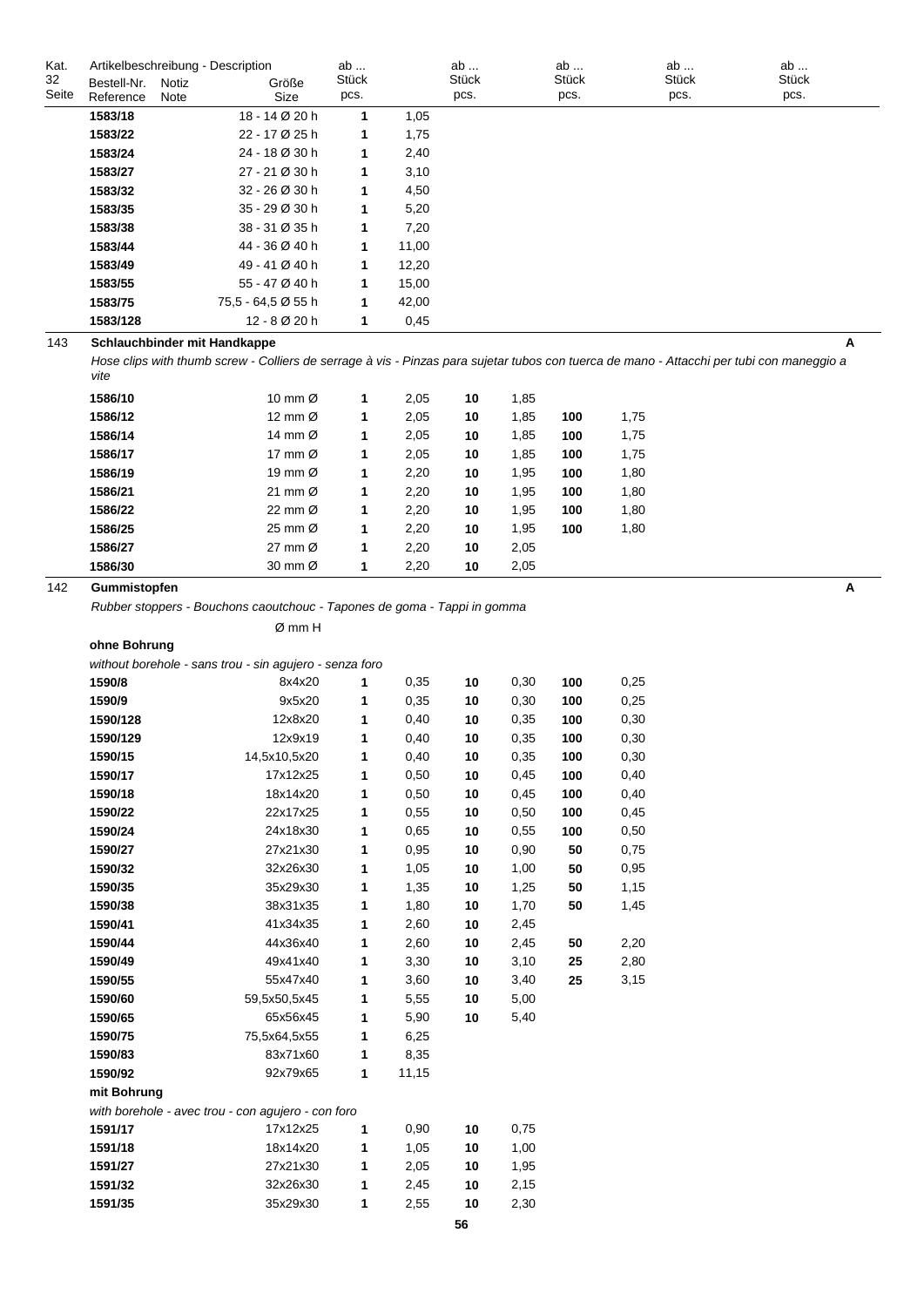| Kat.<br>32<br>Seite | Artikelbeschreibung - Description<br>Bestell-Nr.<br>Notiz<br>Reference<br>Note                                                                                                                                                 | Größe<br>Size                                                                                                                                                                                                          | ab<br>Stück<br>pcs. |                       | ab<br>Stück<br>pcs. |        | ab<br><b>Stück</b><br>pcs. |        | ab<br>Stück<br>pcs. | ab<br>Stück<br>pcs.                                                                                                                           |  |  |  |
|---------------------|--------------------------------------------------------------------------------------------------------------------------------------------------------------------------------------------------------------------------------|------------------------------------------------------------------------------------------------------------------------------------------------------------------------------------------------------------------------|---------------------|-----------------------|---------------------|--------|----------------------------|--------|---------------------|-----------------------------------------------------------------------------------------------------------------------------------------------|--|--|--|
|                     | 1591/41                                                                                                                                                                                                                        | 41x34x35                                                                                                                                                                                                               | 1                   | 3,60                  |                     |        |                            |        |                     |                                                                                                                                               |  |  |  |
|                     | 1591/55                                                                                                                                                                                                                        | 55x47x40                                                                                                                                                                                                               | 1                   | 4,45                  |                     |        |                            |        |                     |                                                                                                                                               |  |  |  |
| 143                 | Korkbohrersatz aus Messingrohr                                                                                                                                                                                                 |                                                                                                                                                                                                                        |                     |                       |                     |        |                            |        |                     | Α                                                                                                                                             |  |  |  |
|                     |                                                                                                                                                                                                                                | Cork borer set made of brass tubing - Jeu de perce-bouchon à ailettes, en laiton, pour bouchons de liège - Sacabocados de latón para<br>perforar tapones de corcho - Apparecchio in ottone per forare tappi in sughero |                     |                       |                     |        |                            |        |                     |                                                                                                                                               |  |  |  |
|                     |                                                                                                                                                                                                                                |                                                                                                                                                                                                                        | Preis per: Satz     |                       |                     |        |                            |        |                     |                                                                                                                                               |  |  |  |
|                     | im Satz zu 6 Stück                                                                                                                                                                                                             |                                                                                                                                                                                                                        |                     |                       |                     |        |                            |        |                     |                                                                                                                                               |  |  |  |
|                     | set of 6 pieces - jeu de 6 pièces - set de 6 piezas - set di 6 pezzi                                                                                                                                                           |                                                                                                                                                                                                                        |                     |                       |                     |        |                            |        |                     |                                                                                                                                               |  |  |  |
|                     | 1593/6<br>im Satz zu 12 Stück                                                                                                                                                                                                  | 5-11 mm Ø                                                                                                                                                                                                              | 1                   | 34,65                 |                     |        |                            |        |                     |                                                                                                                                               |  |  |  |
|                     | set of 12 pieces - jeu de 12 pièces - set de 12 piezas - set di 12 pezzi                                                                                                                                                       |                                                                                                                                                                                                                        |                     |                       |                     |        |                            |        |                     |                                                                                                                                               |  |  |  |
|                     | 1593/12                                                                                                                                                                                                                        | 5-19 mm Ø                                                                                                                                                                                                              | $\mathbf{1}$        | 89,40                 |                     |        |                            |        |                     |                                                                                                                                               |  |  |  |
| 142                 | spitze Medizinkorken, 1a-Qualität, porenarm                                                                                                                                                                                    |                                                                                                                                                                                                                        |                     |                       |                     |        |                            |        |                     | А                                                                                                                                             |  |  |  |
|                     | calidad superior, casi ningún poros - tappi in sughero, qualità superiore, quasi nessuno pori                                                                                                                                  |                                                                                                                                                                                                                        |                     |                       |                     |        |                            |        |                     | pointed medicine corks, first-class quality, almost non-porous - bouchons en liège, en qualité supérieure, peu de pores - tapones de corchos, |  |  |  |
|                     |                                                                                                                                                                                                                                | Ø mm H                                                                                                                                                                                                                 |                     | Preis per: 1000 Stück |                     |        |                            |        |                     |                                                                                                                                               |  |  |  |
|                     | 1594/9                                                                                                                                                                                                                         | 9x6x17                                                                                                                                                                                                                 | 1                   | 97,85                 | 10                  | 84,30  | 50                         | 77,85  |                     |                                                                                                                                               |  |  |  |
|                     | 1594/13                                                                                                                                                                                                                        | 13x10x22                                                                                                                                                                                                               | 1                   | 89,25                 | 10                  | 76,80  | 50                         | 70,90  |                     |                                                                                                                                               |  |  |  |
|                     | 1594/14                                                                                                                                                                                                                        | 14x11x22                                                                                                                                                                                                               | 1                   | 95,45                 | 10                  | 82,60  | 50                         | 76,05  |                     |                                                                                                                                               |  |  |  |
|                     | 1594/15                                                                                                                                                                                                                        | 15x12x22                                                                                                                                                                                                               | 1                   | 102,05                | 10                  | 88,10  | 50                         | 81,20  |                     |                                                                                                                                               |  |  |  |
|                     | 1594/16                                                                                                                                                                                                                        | 16x13x22                                                                                                                                                                                                               | 1                   | 106,50                | 10                  | 91,90  | 50                         | 84,70  |                     |                                                                                                                                               |  |  |  |
|                     | 1594/18                                                                                                                                                                                                                        | 18x15x22                                                                                                                                                                                                               | 1                   | 119,55                | 10                  | 103,35 | 50                         | 95,10  |                     |                                                                                                                                               |  |  |  |
|                     | 1594/19                                                                                                                                                                                                                        | 19x16x23                                                                                                                                                                                                               | 1                   | 128,25                | 10                  | 110,60 | 50                         | 102,05 |                     |                                                                                                                                               |  |  |  |
|                     | 1594/20                                                                                                                                                                                                                        | 20x17x26                                                                                                                                                                                                               | 1                   | 154,05                | 10                  | 133,00 | 50                         | 122,75 |                     |                                                                                                                                               |  |  |  |
|                     | 1594/22                                                                                                                                                                                                                        | 22x18x26                                                                                                                                                                                                               | 1                   | 201,75                | 10                  | 174,50 | 50                         | 160,65 |                     |                                                                                                                                               |  |  |  |
|                     | 1594/23                                                                                                                                                                                                                        | 23x19x26                                                                                                                                                                                                               | 1                   | 212,80                | 10                  | 183,75 | 50                         | 169,30 |                     |                                                                                                                                               |  |  |  |
|                     | 1594/26                                                                                                                                                                                                                        | 26x22x27                                                                                                                                                                                                               | 1                   | 307,60                | 10                  | 289,10 | 50                         | 270,60 |                     |                                                                                                                                               |  |  |  |
|                     | 1594/30                                                                                                                                                                                                                        | 30x26x27                                                                                                                                                                                                               | 1                   | 430,55                | 10                  | 381,35 | 50                         | 355,55 |                     |                                                                                                                                               |  |  |  |
|                     | 1594/36                                                                                                                                                                                                                        | 36x32x27                                                                                                                                                                                                               | 1                   | 590,50                | 10                  | 524,05 | 50                         | 490,80 |                     |                                                                                                                                               |  |  |  |
|                     | 1594/40                                                                                                                                                                                                                        | 40x36x27                                                                                                                                                                                                               | 1                   | 738,05                | 10                  | 649,55 | 50                         | 603,40 |                     |                                                                                                                                               |  |  |  |
| 143                 | Gummiwischer, spatenförmig                                                                                                                                                                                                     |                                                                                                                                                                                                                        |                     |                       |                     |        |                            |        |                     | А                                                                                                                                             |  |  |  |
|                     | forma di spatola                                                                                                                                                                                                               |                                                                                                                                                                                                                        |                     |                       |                     |        |                            |        |                     | Squeegees, spade-shaped - Agitateurs en caoutchouc, forme trapézoidale - Escobillas de goma, en forma de pala - Spazzolini in gomma, a        |  |  |  |
|                     | 1596                                                                                                                                                                                                                           |                                                                                                                                                                                                                        | 1                   | 1,10                  |                     |        |                            |        |                     |                                                                                                                                               |  |  |  |
| 217                 | Infusionszylinder graduiert, zur Verwendung in der Tiermedizin                                                                                                                                                                 |                                                                                                                                                                                                                        |                     |                       |                     |        |                            |        |                     | Α                                                                                                                                             |  |  |  |
|                     | Infusion cylinders graduated, for use in the veterinary medicine - Verres gradués à perfusion, pour vétérinaires - Tubos graduados para<br>infusiones, para veterinarios - Cilindri graduati per infusione, ad uso veterinario |                                                                                                                                                                                                                        |                     |                       |                     |        |                            |        |                     |                                                                                                                                               |  |  |  |
|                     | 1600/250                                                                                                                                                                                                                       | 250 ml                                                                                                                                                                                                                 | 1                   | 28,95                 |                     |        |                            |        |                     |                                                                                                                                               |  |  |  |
|                     | 1600/500                                                                                                                                                                                                                       | 500 ml                                                                                                                                                                                                                 | 1                   | 33,25                 |                     |        |                            |        |                     |                                                                                                                                               |  |  |  |
|                     | 1600/1000                                                                                                                                                                                                                      | 1000 ml                                                                                                                                                                                                                | 1                   | 46,10                 |                     |        |                            |        |                     |                                                                                                                                               |  |  |  |
| 56                  | Kanadabalsamgläser mit Stab                                                                                                                                                                                                    |                                                                                                                                                                                                                        |                     |                       |                     |        |                            |        |                     | A                                                                                                                                             |  |  |  |
|                     |                                                                                                                                                                                                                                | Bottles for Canada balsam with rod - Flacons à baume du Canada avec tige - Frascos para Canadá bálsamo con varilla - Flaconi per<br>balsamo del Canada con asticciola                                                  |                     |                       |                     |        |                            |        |                     |                                                                                                                                               |  |  |  |
|                     | mit aufgeschliffener Kappe                                                                                                                                                                                                     |                                                                                                                                                                                                                        |                     |                       |                     |        |                            |        |                     |                                                                                                                                               |  |  |  |
|                     | with ground cap - avec capuchon rodé - con capuchón esmerilado - con cappuccio molato<br>1710/30                                                                                                                               | 30 <sub>g</sub>                                                                                                                                                                                                        | 1                   | 14,40                 | 10                  | 13,35  |                            |        |                     |                                                                                                                                               |  |  |  |
|                     | 1710/60                                                                                                                                                                                                                        | 60 g                                                                                                                                                                                                                   | 1                   | 21,10                 | 10                  | 20,05  |                            |        |                     |                                                                                                                                               |  |  |  |
|                     | mit loser Kappe                                                                                                                                                                                                                |                                                                                                                                                                                                                        |                     |                       |                     |        |                            |        |                     |                                                                                                                                               |  |  |  |
|                     | with loose cap - avec capuchon non-ajusté - con capuchón suelto - con cappuccio non molato                                                                                                                                     |                                                                                                                                                                                                                        |                     |                       |                     |        |                            |        |                     |                                                                                                                                               |  |  |  |
|                     | 1720/30                                                                                                                                                                                                                        | 30 <sub>g</sub>                                                                                                                                                                                                        | 1                   | 11,70                 | 10                  | 11,00  |                            |        |                     |                                                                                                                                               |  |  |  |
|                     | 1720/60                                                                                                                                                                                                                        | 60 <sub>g</sub>                                                                                                                                                                                                        | 1                   | 14,00                 |                     |        |                            |        |                     |                                                                                                                                               |  |  |  |
| 218                 | Kindermilchflaschen aus Glas                                                                                                                                                                                                   |                                                                                                                                                                                                                        |                     |                       |                     |        |                            |        |                     | А                                                                                                                                             |  |  |  |
|                     | Baby's bottles made of glass - Biberons en verre - Biberones de vidrio - Poppaiuole in vetro                                                                                                                                   |                                                                                                                                                                                                                        |                     |                       |                     |        |                            |        |                     |                                                                                                                                               |  |  |  |
|                     |                                                                                                                                                                                                                                |                                                                                                                                                                                                                        |                     |                       |                     |        |                            |        |                     |                                                                                                                                               |  |  |  |
|                     | <b>Enghals</b>                                                                                                                                                                                                                 |                                                                                                                                                                                                                        |                     |                       |                     |        |                            |        |                     |                                                                                                                                               |  |  |  |
|                     | Narrow neck - Col étroit - Cuello angosta - Collo stretto<br>1865                                                                                                                                                              |                                                                                                                                                                                                                        | 1                   |                       |                     |        |                            |        |                     |                                                                                                                                               |  |  |  |
|                     |                                                                                                                                                                                                                                | 250 g                                                                                                                                                                                                                  |                     | 3,10                  | 60                  | 2,70   |                            |        |                     |                                                                                                                                               |  |  |  |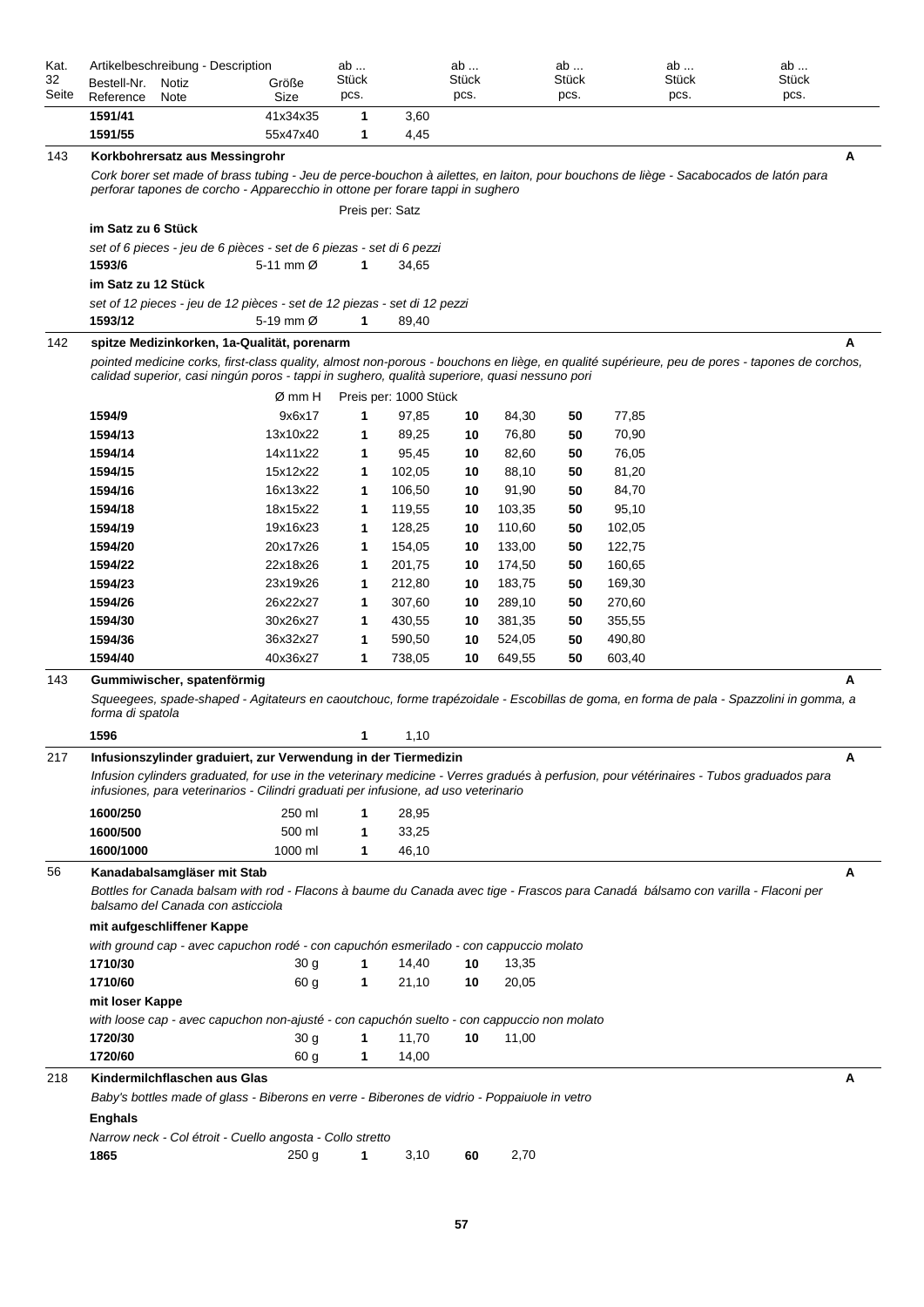| Kat.<br>32 | Artikelbeschreibung - Description<br>Bestell-Nr.<br>Notiz                                                                                                                                                                                                                                               | Größe            | ab<br>Stück |               | ab<br>Stück |               | ab<br>Stück | ab<br>Stück | ab<br>Stück |
|------------|---------------------------------------------------------------------------------------------------------------------------------------------------------------------------------------------------------------------------------------------------------------------------------------------------------|------------------|-------------|---------------|-------------|---------------|-------------|-------------|-------------|
| Seite      | Reference<br>Note                                                                                                                                                                                                                                                                                       | Size             | pcs.        |               | pcs.        |               | pcs.        | pcs.        | pcs.        |
|            | Weithals                                                                                                                                                                                                                                                                                                |                  |             |               |             |               |             |             |             |
|            | Wide neck - Col large - Cuello ancho - Collo largo                                                                                                                                                                                                                                                      |                  |             |               |             |               |             |             |             |
|            | 1866                                                                                                                                                                                                                                                                                                    | 250 <sub>g</sub> | 1           | 3,10          | 60          | 2,70          |             |             |             |
| 147        | Kjeldahlkolben DURAN                                                                                                                                                                                                                                                                                    |                  |             |               |             |               |             |             | Α           |
|            | Kjeldahl flasks DURAN - Fioles Kjeldahl DURAN - Matraces Kjeldahl DURAN - Palloni di Kjeldahl DURAN                                                                                                                                                                                                     |                  |             |               |             |               |             |             |             |
|            | 1870/250                                                                                                                                                                                                                                                                                                | 250 ml           |             | 24,20         | 10          | 23,05         | 30          | 21,95       |             |
|            | 1870/500                                                                                                                                                                                                                                                                                                | 500 ml           | 1           | 25,80         | 10          | 24,55         | 30          | 23,40       |             |
| 144        | Kippautomaten                                                                                                                                                                                                                                                                                           |                  |             |               |             |               |             |             | Α           |
|            | Automatic tilting pipettes - Doseurs automatiques - Pipetas automáticas - Ribaltatori automatici                                                                                                                                                                                                        |                  |             |               |             |               |             |             |             |
|            | mit Flasche, mit Schliffkern NS 29/32                                                                                                                                                                                                                                                                   |                  |             |               |             |               |             |             |             |
|            | with bottle, with ground stopper NS 29/32 - avec flacon, avec rodage RIN 29/32 - con frasco, con esmerilado NS 29/32 - con bottiglia, con<br>smerigliatura NS 29/32                                                                                                                                     |                  |             |               |             |               |             |             |             |
|            | 1875/5                                                                                                                                                                                                                                                                                                  | 5 ml             | 1           | 36,00         |             |               |             |             |             |
|            | 1875/10                                                                                                                                                                                                                                                                                                 | 10 <sub>m</sub>  | 1           | 37,05         |             |               |             |             |             |
|            | 1875/20                                                                                                                                                                                                                                                                                                 | 20 ml            | 1           | 39,00         |             |               |             |             |             |
|            | 1875/25                                                                                                                                                                                                                                                                                                 | 25 ml            | 1           | 41,15         |             |               |             |             |             |
|            | 1875/50                                                                                                                                                                                                                                                                                                 | 50 ml            | 1           | 51,90         |             |               |             |             |             |
|            | 1875/100                                                                                                                                                                                                                                                                                                | 100 ml           | 1           | 53,55         |             |               |             |             |             |
|            | ohne Flasche, mit Schliffkern NS 29/32                                                                                                                                                                                                                                                                  |                  |             |               |             |               |             |             |             |
|            | without bottle, with ground stopper NS 29/32 - sans flacon, avec rodage RIN 29/32 - sin frasco, con esmerilado NS 29/32 - senza bottiglia,<br>con NS 29/32                                                                                                                                              |                  |             |               |             |               |             |             |             |
|            | 1877/5                                                                                                                                                                                                                                                                                                  | 5 ml             | 1           | 27,75         |             |               |             |             |             |
|            | 1877/10                                                                                                                                                                                                                                                                                                 | 10 <sub>m</sub>  | 1           | 28,75         |             |               |             |             |             |
|            | 1877/20                                                                                                                                                                                                                                                                                                 | 20 ml            | 1           | 30,85         |             |               |             |             |             |
|            | 1877/25                                                                                                                                                                                                                                                                                                 | 25 ml            | 1           | 32,85         |             |               |             |             |             |
|            | 1877/50                                                                                                                                                                                                                                                                                                 | 50 ml            | 1           | 43,60         |             |               |             |             |             |
|            | 1877/100                                                                                                                                                                                                                                                                                                | 100 ml           | 1           | 45,30         |             |               |             |             |             |
| 144        | <b>Platten aus blauem Glas</b>                                                                                                                                                                                                                                                                          |                  |             |               |             |               |             |             | Α           |
|            | Blue glass plates - Plaques en verre bleu - Placas de vidrio azul - Piastre di vetro blu                                                                                                                                                                                                                |                  |             |               |             |               |             |             |             |
|            | 1910/5                                                                                                                                                                                                                                                                                                  | ca. 5x 5 cm      | 1           | 4,30          | 10          | 4,10          |             |             |             |
|            | 1910/510                                                                                                                                                                                                                                                                                                | ca. 5x10cm       | 1           | 5,90          | 10          | 5,50          |             |             |             |
|            | 1910/10                                                                                                                                                                                                                                                                                                 | ca. 10x10cm      | 1           | 8,05          | 10          | 7,65          |             |             |             |
| 144        | Stehkolben, DURAN, mit Normal-Schliff, ohne Stopfen                                                                                                                                                                                                                                                     |                  |             |               |             |               |             |             | Α           |
|            | Flat-bottomed flask, DURAN, with standard ground joint, without stopper - Ballons à fond plat, DURAN, avec rodage normalisé, sans<br>bouchon - Matraces fondo plano, DURAN, con esmerilado normal, sin tapón - Matracci fondo piatto, DURAN, con smerigliatura normale,<br>senza tappo                  |                  |             |               |             |               |             |             |             |
|            |                                                                                                                                                                                                                                                                                                         | ml NS            |             |               |             |               |             |             |             |
|            | 1911/50                                                                                                                                                                                                                                                                                                 | 50 29            | 1           | 7,10          | 10          | 6,75          |             |             |             |
|            | 1911/100                                                                                                                                                                                                                                                                                                | 100 29           | 1           | 7,30          | 10          | 7,00          |             |             |             |
|            | 1911/119<br>1911/250                                                                                                                                                                                                                                                                                    | 100 19<br>250 29 | 1<br>1      | 9,80<br>12,80 | 10<br>10    | 9,30<br>12,15 |             |             |             |
|            | 1911/500                                                                                                                                                                                                                                                                                                | 500 29           | 1           | 17,80         | 10          | 17,05         |             |             |             |
|            | 1911/1000                                                                                                                                                                                                                                                                                               | 1000 29          | 1           | 22,20         |             |               |             |             |             |
|            | 1911/2000                                                                                                                                                                                                                                                                                               | 2000 29          | 1           | 45,05         |             |               |             |             |             |
| 144        | Gelenkgläserbürste, passend für Kolben mit Schliff ab NS 29/32                                                                                                                                                                                                                                          |                  |             |               |             |               |             |             | в           |
|            | Flexible brush, suitable for flasks with ground joint from NS 29/32 on - Goupillon à brosse mobile, pour fioles avec rodage normalisé à partir<br>de NS 29/32 - Cepillo movible, para matraces con esmerlilado normal desde NS 29/32 - Spazzolino mobile, per matracci con smerigliatura<br>da NS 29/32 |                  |             |               |             |               |             |             |             |
|            | 1912                                                                                                                                                                                                                                                                                                    |                  | 1           | 17,50         | 10          | 16,25         |             |             |             |
| 144        | Rundkolben, DURAN, Mittelhals mit Normalschliff, ohne Stopfen                                                                                                                                                                                                                                           |                  |             |               |             |               |             |             | A           |
|            | Round-bottomed flask, DURAN, with standard ground joint, without stopper - Ballon à fond rond, DURAN, avec rodage normalisé, sans<br>bouchon - Matraces fondo redondo, DURAN, con esmerilado normal, sin tapón - Matracci fondo tondo, DURAN, con smerigliatura normale,<br>senza tappo                 |                  |             |               |             |               |             |             |             |
|            |                                                                                                                                                                                                                                                                                                         | ml NS            |             |               |             |               |             |             |             |
|            | 1913/50                                                                                                                                                                                                                                                                                                 | 50 29            | 1           | 8,45          | 10          | 8,05          |             |             |             |
|            | 1913/514                                                                                                                                                                                                                                                                                                | 50 14            | 1           | 7,20          | 10          | 6,70          |             |             |             |
|            | 1913/519                                                                                                                                                                                                                                                                                                | 50 19            | 1           | 7,10          | 10          | 6,55          |             |             |             |
|            | 1913/100                                                                                                                                                                                                                                                                                                | 100 29           | 1           | 7,25          | 10          | 6,85          |             |             |             |
|            | 1913/114                                                                                                                                                                                                                                                                                                | 100 14           | 1           | 7,15          | 10          | 6,75          |             |             |             |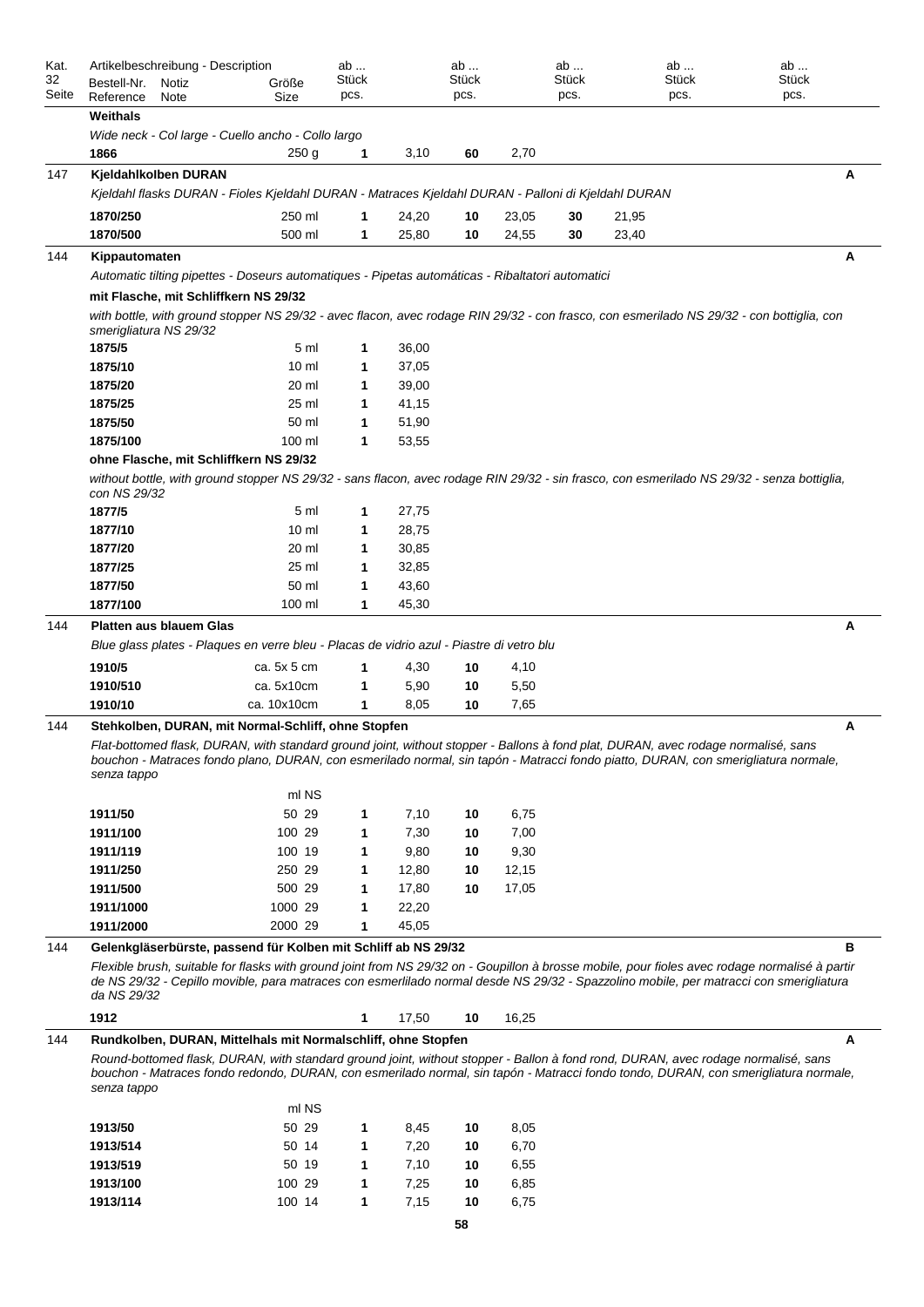| Kat.        | Artikelbeschreibung - Description                       |               |                                                                       | ab            |       | ab                   |       | ab                   | ab                                                                                                                                                                                                                                                                     | ab                   |
|-------------|---------------------------------------------------------|---------------|-----------------------------------------------------------------------|---------------|-------|----------------------|-------|----------------------|------------------------------------------------------------------------------------------------------------------------------------------------------------------------------------------------------------------------------------------------------------------------|----------------------|
| 32<br>Seite | Bestell-Nr.<br>Reference                                | Notiz<br>Note | Größe<br>Size                                                         | Stück<br>pcs. |       | <b>Stück</b><br>pcs. |       | <b>Stück</b><br>pcs. | <b>Stück</b><br>pcs.                                                                                                                                                                                                                                                   | <b>Stück</b><br>pcs. |
|             | 1913/119                                                |               | 100 19                                                                | 1             | 7,60  |                      |       |                      |                                                                                                                                                                                                                                                                        |                      |
|             | 1913/250                                                |               | 250 29                                                                | 1             | 13,00 | 10                   | 12,30 |                      |                                                                                                                                                                                                                                                                        |                      |
|             | 1913/500                                                |               | 500 29                                                                | 1             | 16,65 | 10                   | 15,90 |                      |                                                                                                                                                                                                                                                                        |                      |
|             | 1913/1000                                               |               | 1000 29                                                               | 1             | 21,70 | 10                   | 20,70 |                      |                                                                                                                                                                                                                                                                        |                      |
|             | 1913/2000                                               |               | 2000 29                                                               | 1             | 37,30 |                      |       |                      |                                                                                                                                                                                                                                                                        |                      |
| 144         | Kolbenringe aus Kork                                    |               |                                                                       |               |       |                      |       |                      |                                                                                                                                                                                                                                                                        | Α                    |
|             | sughero                                                 |               |                                                                       |               |       |                      |       |                      | Flask rings made of cork - Supports en liège pour ballons - Anillos de corcho para matraces - Anelli sostieni pallone a fondo rotondo in                                                                                                                               |                      |
|             | 1914/1                                                  |               |                                                                       | 1             | 2,50  | 10                   | 2,25  |                      |                                                                                                                                                                                                                                                                        |                      |
|             | 1914/2                                                  |               |                                                                       | 1             | 3,55  | 10                   | 3,15  |                      |                                                                                                                                                                                                                                                                        |                      |
|             | 1914/3                                                  |               |                                                                       | 1             | 4,40  | 10                   | 4,20  |                      |                                                                                                                                                                                                                                                                        |                      |
| 146         |                                                         |               | Erlenmeyerkolben mit Teilung, DURAN, mit Normal-Schliff, ohne Stopfen |               |       |                      |       |                      |                                                                                                                                                                                                                                                                        | А                    |
|             |                                                         |               | graduate, DURAN, con smerigliatura normale, senza tappo               |               |       |                      |       |                      | Erlenmeyer flasks, graduated, DURAN, with standard ground joint, without stopper - Fioles d'Erlenmeyer, graduées, DURAN, avec rodage<br>normalisé, sans bouchon - Matraces de Erlenmeyer, graduados, DURAN, con esmerilado normal, sin tapón - Matracci di Erlenmeyer, |                      |
|             |                                                         |               | ml NS                                                                 |               |       |                      |       |                      |                                                                                                                                                                                                                                                                        |                      |
|             | 1915/25                                                 |               | 25 14                                                                 | 1             | 10,05 | 10                   | 9,55  |                      |                                                                                                                                                                                                                                                                        |                      |
|             | 1915/50                                                 |               | 50 29                                                                 | 1             | 9,55  | 10                   | 8,90  |                      |                                                                                                                                                                                                                                                                        |                      |
|             | 1915/519                                                |               | 50 19                                                                 | 1             | 9,45  | 10                   | 8,85  |                      |                                                                                                                                                                                                                                                                        |                      |
|             | 1915/100                                                |               | 100 29                                                                | 1             | 8,05  | 10                   | 7,70  |                      |                                                                                                                                                                                                                                                                        |                      |
|             | 1915/119                                                |               | 100 19                                                                | 1             | 8,90  | 10                   | 8,55  |                      |                                                                                                                                                                                                                                                                        |                      |
|             | 1915/200                                                |               | 200 29                                                                | 1             | 8,55  | 10                   | 8,05  |                      |                                                                                                                                                                                                                                                                        |                      |
|             | 1915/250                                                |               | 250 29                                                                | 1             | 8,75  | 10                   | 8,35  |                      |                                                                                                                                                                                                                                                                        |                      |
|             | 1915/2545                                               |               | 250 45                                                                | 1             | 15,40 |                      |       |                      |                                                                                                                                                                                                                                                                        |                      |
|             | 1915/300                                                |               | 300 29                                                                | 1             | 9,55  | 10                   | 8,95  |                      |                                                                                                                                                                                                                                                                        |                      |
|             | 1915/500                                                |               | 500 29                                                                | 1             | 11,00 | 10                   | 10,45 |                      |                                                                                                                                                                                                                                                                        |                      |
|             | 1915/5045                                               |               | 500 45                                                                | 1             | 19,25 |                      |       |                      |                                                                                                                                                                                                                                                                        |                      |
|             | 1915/1000                                               |               | 1000 29                                                               | 1             | 19,35 |                      |       |                      |                                                                                                                                                                                                                                                                        |                      |
|             | 1915/1045                                               |               | 1000 45                                                               | 1             | 24,60 |                      |       |                      |                                                                                                                                                                                                                                                                        |                      |
|             | 1915/2000                                               |               | 2000 29                                                               | 1             | 38,45 | 10                   | 37,45 |                      |                                                                                                                                                                                                                                                                        |                      |
| 97<br>143   | Flaschen mit Schliff NS 29/32<br>smerigliatura NS 29/32 |               |                                                                       |               |       |                      |       |                      | Bottles with ground joint NS 29/32 - Flacons à rodage normalisé RIN 29/32 - Frascos con esmerilado normal NS 29/32 - Bottiglie con                                                                                                                                     | Α                    |
|             | Klarglas                                                |               | ml NS                                                                 |               |       |                      |       |                      |                                                                                                                                                                                                                                                                        |                      |
|             |                                                         |               | Clear glass - Verre clair - Vidrio blanco - Vetro bianco              |               |       |                      |       |                      |                                                                                                                                                                                                                                                                        |                      |
|             | 1916/1000                                               |               | 1000 29                                                               | 1             | 8,60  | 3                    | 8,05  |                      |                                                                                                                                                                                                                                                                        |                      |
|             | 1916/2000                                               |               | 2000 29                                                               | 1             | 18,95 | 3                    | 18,30 |                      |                                                                                                                                                                                                                                                                        |                      |
|             | <b>Braunglas</b>                                        |               |                                                                       |               |       |                      |       |                      |                                                                                                                                                                                                                                                                        |                      |
|             |                                                         |               | Amber glass - Verre marron - Vidrio marrón - Vetro marrone            |               |       |                      |       |                      |                                                                                                                                                                                                                                                                        |                      |
|             | 1917/1000                                               |               | 1000 29                                                               | 1             | 9,90  | 3                    | 9,50  | 10                   | 9,20                                                                                                                                                                                                                                                                   |                      |
|             | 1917/2000                                               |               | 2000 29                                                               | 1             | 21,45 | 3                    | 20,35 | 10                   | 19,45                                                                                                                                                                                                                                                                  |                      |
| 146         |                                                         |               | Erlenmeyerkolben mit Teilung, DURAN, mit NS-Glasstopfen               |               |       |                      |       |                      |                                                                                                                                                                                                                                                                        | A                    |
|             | tappo in vetro NS                                       |               |                                                                       |               |       |                      |       |                      | Erlenmeyer flasks, graduated, DURAN, with NS glass stopper - Fioles d'Erlenmeyer, graduées, DURAN, rodage normalisé, bouchon en<br>verre - Matraces de Erlenmeyer, graduados, DURAN, esmerilado normal, tapón de vidrio - Matracci di Erlenmeyer, graduate, DURAN, con |                      |
|             |                                                         |               | ml NS                                                                 |               |       |                      |       |                      |                                                                                                                                                                                                                                                                        |                      |
|             | 1918/25                                                 |               | 25 14                                                                 | 1             | 13,15 | 10                   | 12,30 |                      |                                                                                                                                                                                                                                                                        |                      |
|             | 1918/50                                                 |               | 50 29                                                                 | 1             | 13,20 | 10                   | 12,40 | 50                   | 12,20                                                                                                                                                                                                                                                                  |                      |
|             | 1918/100                                                |               | 100 29                                                                | 1             | 11,60 | 10                   | 10,90 | 50                   | 10,75                                                                                                                                                                                                                                                                  |                      |
|             | 1918/119                                                |               | 100 19                                                                | 1             | 12,60 | 10                   | 12,05 |                      |                                                                                                                                                                                                                                                                        |                      |
|             | 1918/200                                                |               | 200 29                                                                | 1             | 12,10 | 10                   | 11,35 |                      |                                                                                                                                                                                                                                                                        |                      |
|             | 1918/250                                                |               | 250 29                                                                | 1             | 12,30 | 10                   | 11,55 | 50                   | 11,30                                                                                                                                                                                                                                                                  |                      |
|             | 1918/300                                                |               | 300 29                                                                | 1             | 13,20 | 10                   | 12,40 |                      |                                                                                                                                                                                                                                                                        |                      |
|             | 1918/500                                                |               | 500 29                                                                | 1             | 14,70 | 10                   | 13,85 |                      |                                                                                                                                                                                                                                                                        |                      |
|             | 1918/1000                                               |               | 1 000 29                                                              | 1             | 23,35 | 10                   | 22,10 |                      |                                                                                                                                                                                                                                                                        |                      |
|             |                                                         |               |                                                                       |               |       |                      |       |                      |                                                                                                                                                                                                                                                                        |                      |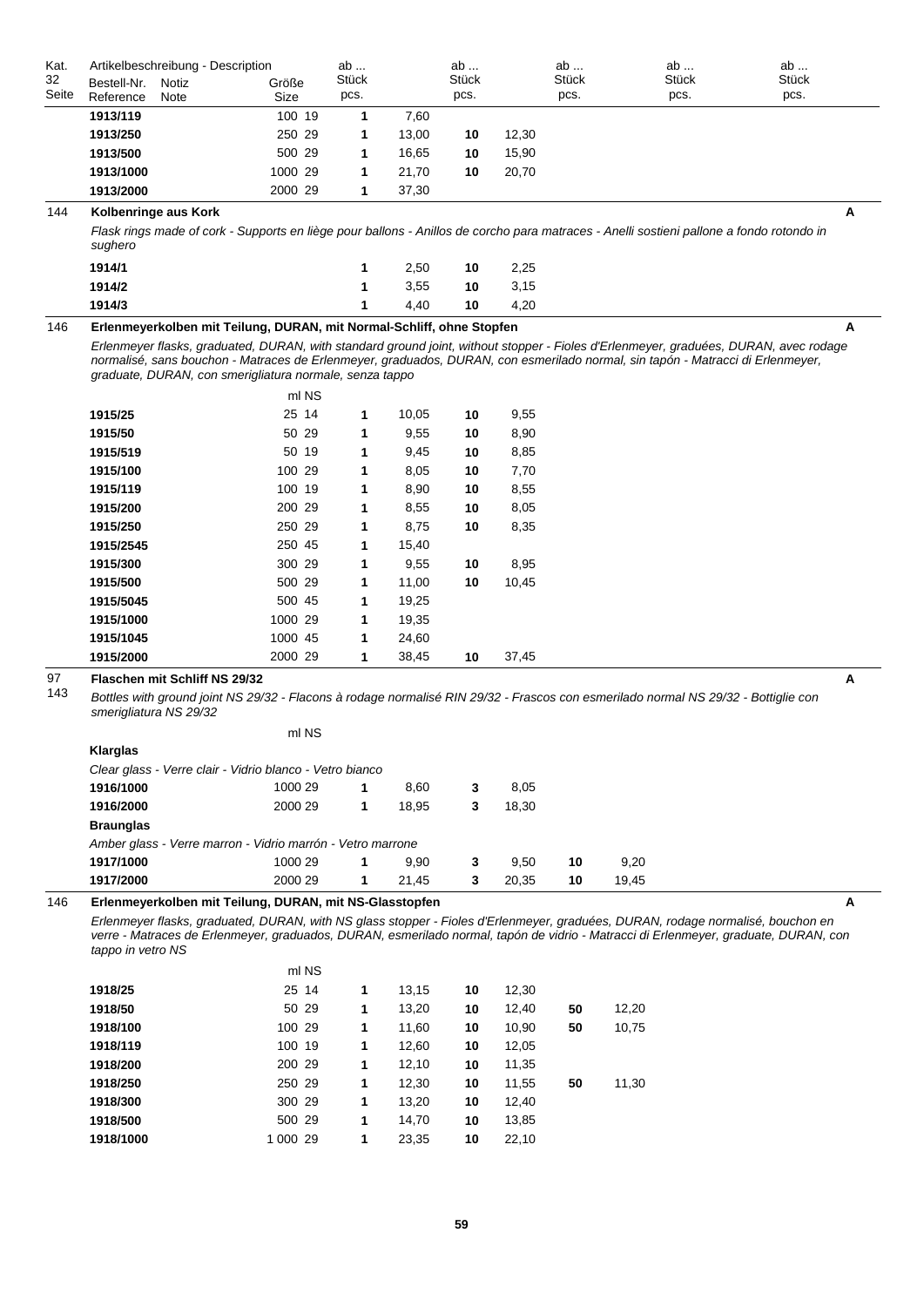| Kat.  |             | Artikelbeschreibung - Description |       | ab    | av           | av           | ឹ<br>av | ab           |
|-------|-------------|-----------------------------------|-------|-------|--------------|--------------|---------|--------------|
| 32    | Bestell-Nr. | Notiz                             | Größe | Stück | <b>Stück</b> | <b>Stück</b> | Stück   | <b>Stück</b> |
| Seite | Reference   | Note                              | Size  | pcs.  | pcs.         | pcs.         | pcs.    | pcs.         |

## 146 **Birnenkolben, Borosilikatglas 3.3, runder Boden, mit NS, mit Inhaltsangabe und Mattschild A**

*Pear-shaped flasks, borosilicate glass 3.3, round bottom, with NS, with summary and frosted label - Ballons forme poire, verre borosilicaté 3.3, fond rond, avec rodage normalisé, avec indication de volume et étiquette dépolie - Matraces, forma de pera, vidrio borosilicato 3.3, fondo redondo, con esmerilado normal, con marco mate y indicación del volumen - Matracci forma pera, vetro borosilicato 3.3, fondo tondo, con smerigliatura normale, con etichetta e indicazione di volume*

|           | ml NS      |   |       |
|-----------|------------|---|-------|
| 1920/5    | 5 14/23    | 1 | 5,50  |
| 1920/1014 | 10 14/23   | 1 | 6,05  |
| 1920/1019 | 10 19/26   | 1 | 6,10  |
| 1920/12   | 12 14/23   | 1 | 6,20  |
| 1920/2514 | 25 14/23   | 1 | 6,30  |
| 1920/2519 | 25 19/26   | 1 | 6,00  |
| 1920/50   | 50 29/32   | 1 | 8,55  |
| 1920/514  | 50 14/23   | 1 | 6,85  |
| 1920/519  | 50 19/26   | 1 | 6,25  |
| 1920/100  | 100 29/32  | 1 | 10,35 |
| 1920/119  | 100 19/26  | 1 | 8,45  |
| 1920/250  | 250 29/32  | 1 | 13,05 |
| 1920/500  | 500 29/32  | 1 | 16,20 |
| 1920/1000 | 1000 29/32 | 1 | 21,35 |
| 1920/2000 | 2000 29/32 | 1 | 36,70 |

## 146 **Spitzkolben, Borosilikatglas 3.3, mit NS, mit Inhaltsangabe und Mattschild A**

*Sharp-ended flasks, borosilicate glass 3.3, with NS, with summary and frosted label - Ballons forme pointu, verre borosilicaté 3.3, avec rodage normalisé, avec indication de volume et étiquette dépolie - Matraces fondo cónico, de vidrio borosilicato 3.3, con esmerilado normal, con marco mate y indicación del volumen - Matracci forma aguzzo, vetro borosilicato 3.3, con smerigliatura normale, con etichetta e indicazione di volume*

|         | ml NS    |   |      |
|---------|----------|---|------|
| 1921/5  | 5 14/23  | 1 | 5.50 |
| 1921/10 | 10 14/23 | 1 | 6.10 |
| 1921/25 | 25 14/23 | 1 | 6.15 |
| 1921/50 | 50 14/23 | 1 | 7.05 |

# 147 **Stehkolben aus DURAN, Enghals A**

*Flat-bottomed flasks made of DURAN, narrow neck - Ballons à fond plat en DURAN, col étroit - Matraces fondo plano de DURAN, cuello angosto - Matracci fondo piatto di DURAN, collo stretto*

| 1924/50   | 50 ml    |   | 11.40 | 10 | 10.85 | 30 | 10.30 |
|-----------|----------|---|-------|----|-------|----|-------|
| 1924/100  | $100$ ml |   | 8.80  | 10 | 8.40  | 30 | 8,00  |
| 1924/250  | 250 ml   |   | 10.25 | 10 | 9.80  | 30 | 9.30  |
| 1924/500  | 500 ml   |   | 13.95 | 10 | 13.30 | 30 | 12.65 |
| 1924/1000 | 1000 ml  |   | 20.40 | 10 | 19.40 | 30 | 18.45 |
| 1924/2000 | 2000 ml  | 1 | 37.55 | 10 | 35.70 | 30 | 33.95 |

## 147 **Rundkolben aus DURAN, Enghals A**

*Round-bottomed flasks made of DURAN, narrow neck - Ballon à fond rond en DURAN, col étroit - Matraces fondo redondo de DURAN, cuello angosto - Matracci fondo tondo di DURAN, collo stretto*

| 1925/50   | 50 ml    | 8.50  | 10 | 8.05  | 30 | 7.70  |
|-----------|----------|-------|----|-------|----|-------|
| 1925/100  | $100$ ml | 8.80  | 10 | 8.40  | 30 | 8,00  |
| 1925/250  | 250 ml   | 10.25 | 10 | 9.80  | 30 | 9.30  |
| 1925/500  | 500 ml   | 13.95 | 10 | 13.30 | 30 | 12.65 |
| 1925/1000 | 1000 ml  | 20.40 | 10 | 19.40 | 30 | 18.45 |
| 1925/2000 | 2000 ml  | 37.55 | 10 | 35.70 | 30 | 33.95 |

## 148 **Bechergläser DURAN, mit Teilung, hohe Form A**

*Beakers DURAN, with graduation, tall form - Béchers DURAN, gradués, forme haute - Vasos de precipitación DURAN, graduados, forma alta - Bicchieri DURAN, graduati, forma alta*

| 1929/50  | 50 ml    | 1 | 6.05  | 10 | 5.75  | 30 | 5,50  |
|----------|----------|---|-------|----|-------|----|-------|
| 1929/100 | $100$ ml | 1 | 6.10  | 10 | 5.80  | 30 | 5,55  |
| 1929/150 | 150 ml   | 1 | 6.50  | 10 | 6,20  | 30 | 5,85  |
| 1929/250 | 250 ml   | 1 | 6.85  | 10 | 6.50  | 30 | 6,20  |
| 1929/400 | 400 ml   | 1 | 8.15  | 10 | 7.80  | 30 | 7,40  |
| 1929/600 | 600 ml   | 1 | 10.00 | 10 | 9.50  | 30 | 9,00  |
| 1929/800 | 800 ml   | 1 | 14.15 | 10 | 13.50 | 30 | 12,85 |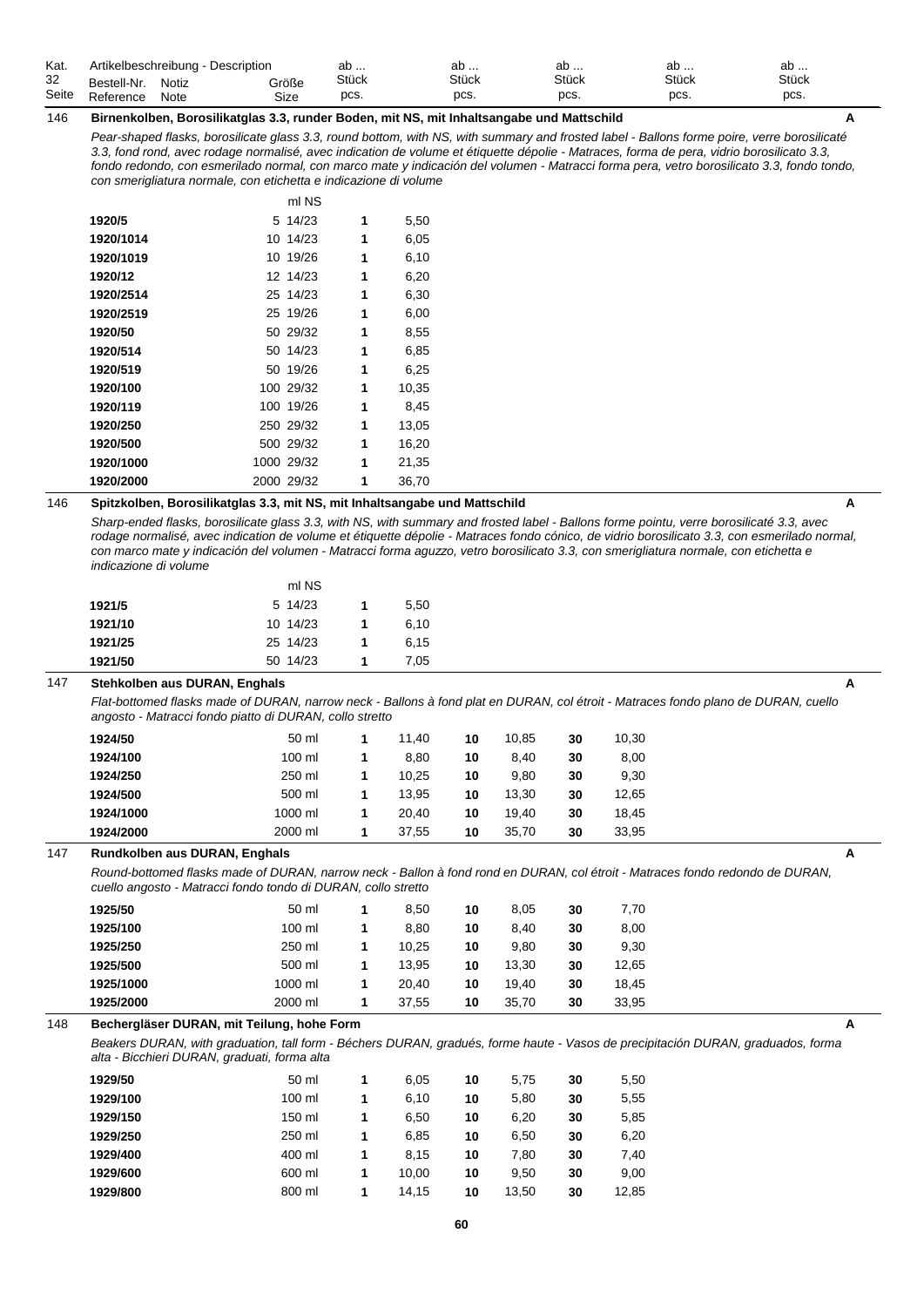| Kat.<br>32  | Artikelbeschreibung - Description<br>Bestell-Nr. | Notiz | Größe                                                                                                                                                                                                                                                     | ab<br>Stück |                | ab<br>Stück |              | ab<br>Stück |              | ab<br>Stück | ab<br>Stück                                                                                                                                       |
|-------------|--------------------------------------------------|-------|-----------------------------------------------------------------------------------------------------------------------------------------------------------------------------------------------------------------------------------------------------------|-------------|----------------|-------------|--------------|-------------|--------------|-------------|---------------------------------------------------------------------------------------------------------------------------------------------------|
| Seite       | Reference                                        | Note  | Size                                                                                                                                                                                                                                                      | pcs.        |                | pcs.        |              | pcs.        |              | pcs.        | pcs.                                                                                                                                              |
|             | 1929/1000                                        |       | 1000 ml                                                                                                                                                                                                                                                   | 1           | 16,00          | 10          | 15,25        | 30          | 14,50        |             |                                                                                                                                                   |
|             | 1929/2000                                        |       | 2000 ml                                                                                                                                                                                                                                                   | 1           | 29,30          | 10          | 27,90        | 30          | 26,55        |             |                                                                                                                                                   |
| 148         |                                                  |       | Bechergläser, Borosilikatglas 3.3, mit Teilung, hohe Form                                                                                                                                                                                                 |             |                |             |              |             |              |             | в                                                                                                                                                 |
|             |                                                  |       | Beakers, borosilicate glass 3.3, with graduation, tall form - Béchers, verre borosilicaté 3.3, gradués, forme haute - Vasos de precipitación,<br>vidrio borosilicato 3.3, graduados, forma alta - Bicchieri, vetro borosilicato 3.3, graduati, forma alta |             |                |             |              |             |              |             |                                                                                                                                                   |
|             |                                                  |       | 25 ml                                                                                                                                                                                                                                                     |             |                |             |              |             |              |             |                                                                                                                                                   |
|             | 11929/25<br>11929/50                             |       | 50 ml                                                                                                                                                                                                                                                     | 1<br>1      | 2,85<br>2,70   | 10<br>10    | 2,60<br>2,55 | 30<br>30    | 2,40<br>2,35 |             |                                                                                                                                                   |
|             | 11929/100                                        |       | 100 ml                                                                                                                                                                                                                                                    | 1           | 2,55           | 10          | 2,40         | 30          | 2,30         |             |                                                                                                                                                   |
|             | 11929/150                                        |       | 150 ml                                                                                                                                                                                                                                                    | 1           | 2,60           | 10          | 2,45         | 30          | 2,35         |             |                                                                                                                                                   |
|             | 11929/250                                        |       | 250 ml                                                                                                                                                                                                                                                    | 1           | 2,90           | 10          | 2,70         | 30          | 2,45         |             |                                                                                                                                                   |
|             | 11929/400                                        |       | 400 ml                                                                                                                                                                                                                                                    | 1           | 3,20           | 10          | 3,10         | 30          | 3,00         |             |                                                                                                                                                   |
|             | 11929/600                                        |       | 600 ml                                                                                                                                                                                                                                                    | 1           | 4,00           | 10          | 3,85         | 30          | 3,70         |             |                                                                                                                                                   |
|             | 11929/800                                        |       | 800 ml                                                                                                                                                                                                                                                    | 1           | 5,55           | 10          | 5,30         | 30          | 5,00         |             |                                                                                                                                                   |
|             | 11929/1000                                       |       | 1000 ml                                                                                                                                                                                                                                                   | 1           | 6,05           | 10          | 5,80         | 30          | 5,45         |             |                                                                                                                                                   |
|             | 11929/2000                                       |       | 2000 ml                                                                                                                                                                                                                                                   | 1           | 12,30          | 10          | 11,70        | 30          | 11,10        |             |                                                                                                                                                   |
| 148         |                                                  |       | Bechergläser DURAN, mit Teilung, niedere Form                                                                                                                                                                                                             |             |                |             |              |             |              |             | A                                                                                                                                                 |
|             |                                                  |       | baja - Bicchieri DURAN, graduati, forma bassa                                                                                                                                                                                                             |             |                |             |              |             |              |             | Beakers DURAN, with graduation, low form - Béchers DURAN, gradués, forme basse - Vasos de precipitación DURAN, graduados, forma                   |
|             | 1930/25                                          |       | 25 ml                                                                                                                                                                                                                                                     | 1           | 6,25           | 10          | 5,95         | 30          | 5,70         |             |                                                                                                                                                   |
|             | 1930/50                                          |       | 50 ml                                                                                                                                                                                                                                                     | 1           | 6,05           | 10          | 5,70         | 30          | 5,45         |             |                                                                                                                                                   |
|             | 1930/100                                         |       | 100 ml                                                                                                                                                                                                                                                    | 1           | 6,05           | 10          | 5,70         | 30          | 5,45         |             |                                                                                                                                                   |
|             | 1930/150                                         |       | 150 ml                                                                                                                                                                                                                                                    | 1           | 6,25           | 10          | 5,95         | 30          | 5,70         |             |                                                                                                                                                   |
|             | 1930/250                                         |       | 250 ml                                                                                                                                                                                                                                                    | 1           | 6,50           | 10          | 6,20         | 30          | 5,90         |             |                                                                                                                                                   |
|             | 1930/400                                         |       | 400 ml                                                                                                                                                                                                                                                    | 1           | 7,75           | 10          | 7,40         | 30          | 7,05         |             |                                                                                                                                                   |
|             | 1930/600                                         |       | 600 ml                                                                                                                                                                                                                                                    | 1           | 9,60           | 10          | 9,15         | 30          | 8,70         |             |                                                                                                                                                   |
|             | 1930/800                                         |       | 800 ml                                                                                                                                                                                                                                                    | 1           | 13,25          | 10          | 12,60        | 30          | 12,05        |             |                                                                                                                                                   |
|             | 1930/1000                                        |       | 1000 ml                                                                                                                                                                                                                                                   | 1           | 15,30          | 10          | 14,55        | 30          | 13,85        |             |                                                                                                                                                   |
|             | 1930/2000                                        |       | 2000 ml                                                                                                                                                                                                                                                   | 1           | 26,65          | 10          | 25,35        | 30          | 24,15        |             |                                                                                                                                                   |
|             | 1930/3000<br>1930/5000                           |       | 3000 ml<br>5000 ml                                                                                                                                                                                                                                        | 1<br>1      | 48,15<br>77,75 | 8           | 45,85        |             |              |             |                                                                                                                                                   |
|             |                                                  |       |                                                                                                                                                                                                                                                           |             |                |             |              |             |              |             |                                                                                                                                                   |
| 148         |                                                  |       | Bechergläser, Borosilikatglas 3.3, mit Teilung, niedere Form<br>vidrio borosilicato 3.3, graduados, forma baja - Bicchieri, vetro borosilicato 3.3, graduati, forma bassa                                                                                 |             |                |             |              |             |              |             | в<br>Beakers, borosilicate glass 3.3, with graduation, low form - Béchers, verre borosilicaté 3.3, gradués, forme basse - Vasos de precipitación, |
|             | 11930/25                                         |       | 25 ml                                                                                                                                                                                                                                                     | 1           | 2,70           | 10          | 2,55         | 30          | 2,40         |             |                                                                                                                                                   |
|             | 11930/50                                         |       | 50 ml                                                                                                                                                                                                                                                     | 1           | 2,70           | 10          | 2,55         | 30          | 2,40         |             |                                                                                                                                                   |
|             | 11930/100                                        |       | 100 ml                                                                                                                                                                                                                                                    | 1           | 2,40           | 10          | 2,30         | 30          | 2,15         |             |                                                                                                                                                   |
|             | 11930/150                                        |       | 150 ml                                                                                                                                                                                                                                                    | 1           | 2,45           | 10          | 2,35         | 30          | 2,20         |             |                                                                                                                                                   |
|             | 11930/250                                        |       | 250 ml                                                                                                                                                                                                                                                    | 1           | 2,60           | 10          | 2,45         | 30          | 2,35         |             |                                                                                                                                                   |
|             | 11930/400                                        |       | 400 ml                                                                                                                                                                                                                                                    | 1           | 3,25           | 10          | 3,10         | 30          | 3,00         |             |                                                                                                                                                   |
|             | 11930/600                                        |       | 600 ml                                                                                                                                                                                                                                                    | 1           | 4,00           | 10          | 3,85         | 30          | 3,65         |             |                                                                                                                                                   |
|             | 11930/800                                        |       | 800 ml                                                                                                                                                                                                                                                    | 1           | 5,40           | 10          | 5,15         | 30          | 4,85         |             |                                                                                                                                                   |
|             | 11930/1000                                       |       | 1000 ml                                                                                                                                                                                                                                                   | 1           | 5,90           | 10          | 5,60         | 30          | 5,35         |             |                                                                                                                                                   |
|             | 11930/2000                                       |       | 2000 ml                                                                                                                                                                                                                                                   | 1           | 11,20          | 10          | 10,70        | 30          | 10,15        |             |                                                                                                                                                   |
|             | 11930/3000                                       |       | 3000 ml                                                                                                                                                                                                                                                   | 1           | 18,65          |             |              |             |              |             |                                                                                                                                                   |
|             | 11930/5000                                       |       | 5000 ml                                                                                                                                                                                                                                                   | 1           | 37,50          |             |              |             |              |             |                                                                                                                                                   |
| neu,<br>new |                                                  |       | Griffinbecher PMP, transparent<br>Griffin beaker PMP, transparent - Bécher Griffin PMP, transparent - vaso de Griffin PMP, transparente -<br>bicchiere Griffin PMP, trasparente<br>ml                                                                     |             |                |             |              |             |              |             | A                                                                                                                                                 |
|             | 1934/10                                          |       | $10 \mathrm{m}$                                                                                                                                                                                                                                           | 1           | 1,60           | 10          | 1,45         |             |              |             |                                                                                                                                                   |
|             | 1934/25                                          |       | 25 ml                                                                                                                                                                                                                                                     | 1           | 1,70           | 10          | 1,60         |             |              |             |                                                                                                                                                   |
|             | 1934/50                                          |       | 50 ml                                                                                                                                                                                                                                                     | 1           | 2,25           | 10          | 2,10         |             |              |             |                                                                                                                                                   |
|             | 1934/100                                         |       | 100 ml                                                                                                                                                                                                                                                    | 1           | 2,60           | 10          | 2,40         |             |              |             |                                                                                                                                                   |
|             | 1934/150                                         |       | 150 ml                                                                                                                                                                                                                                                    | 1           | 3,25           | 10          | 3,00         |             |              |             |                                                                                                                                                   |
|             | 1934/250                                         |       | 250 ml                                                                                                                                                                                                                                                    | 1           | 3,60           | 10          | 3,30         |             |              |             |                                                                                                                                                   |
|             | 1934/400                                         |       | 400 ml                                                                                                                                                                                                                                                    | 1           | 4,70           | 10          | 4,30         |             |              |             |                                                                                                                                                   |

**1934/600** 600 ml **1** 5,90 **10** 5,50 **1934/1000** 1000 ml **1** 8,25 **10** 7,60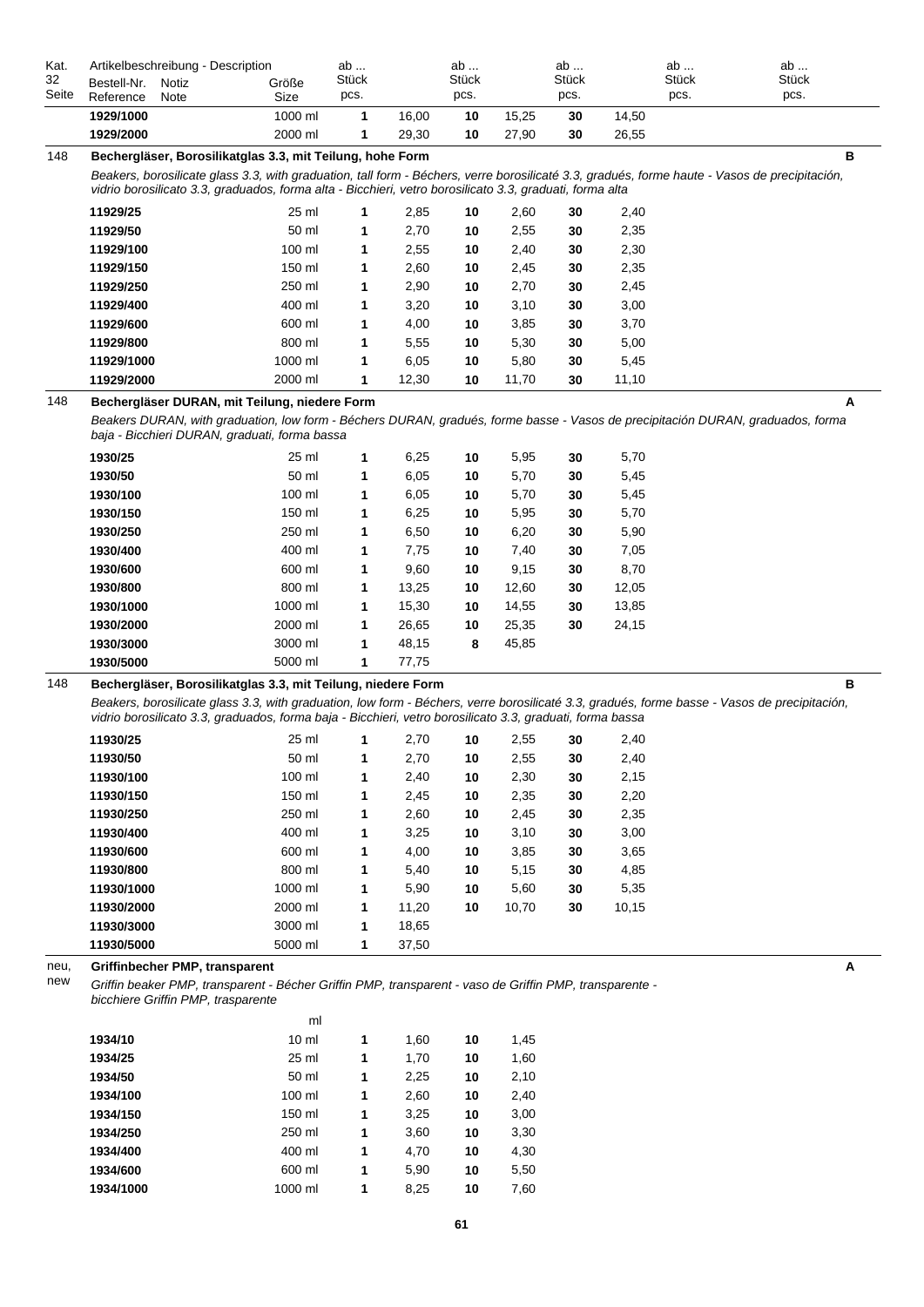| Kat.        | Artikelbeschreibung - Description                                                                                                                                                                                          |                  | ab                   |              | ab                   |              | ab                   | ab                   | ab                                                                                                                                                  |
|-------------|----------------------------------------------------------------------------------------------------------------------------------------------------------------------------------------------------------------------------|------------------|----------------------|--------------|----------------------|--------------|----------------------|----------------------|-----------------------------------------------------------------------------------------------------------------------------------------------------|
| 32<br>Seite | Bestell-Nr.<br>Notiz<br>Reference<br>Note                                                                                                                                                                                  | Größe<br>Size    | <b>Stück</b><br>pcs. |              | <b>Stück</b><br>pcs. |              | <b>Stück</b><br>pcs. | <b>Stück</b><br>pcs. | Stück<br>pcs.                                                                                                                                       |
|             | 1934/2000                                                                                                                                                                                                                  | 2000 ml          | 1                    | 13,80        | 10                   | 12,50        |                      |                      |                                                                                                                                                     |
| 147         | Becher aus Polypropylen (Griffinbecher), niedere Form, gedruckte, blaue Skala                                                                                                                                              |                  |                      |              |                      |              |                      |                      | A                                                                                                                                                   |
|             | échelle bleue et imprimée - Vasos de precipitación de polipropileno (vasos Griffin), forma baja, con escala azul y impresa - Bicchieri di<br>polipropileno (bicchieri di Griffin), forma bassa, graduazione blu e stampata |                  |                      |              |                      |              |                      |                      | Beakers made of polypropylene (Griffin beakers), low form, printed, blue scale - Béchers en polypropylène (béchers de Griffin), forme basse,        |
|             | 1935/10                                                                                                                                                                                                                    | $10 \mathrm{m}$  | 1                    | 0,95         | 10                   | 0,75         |                      |                      |                                                                                                                                                     |
|             | 1935/25                                                                                                                                                                                                                    | 25 ml            | 1                    | 1,00         | 10                   | 0,90         |                      |                      |                                                                                                                                                     |
|             | 1935/50                                                                                                                                                                                                                    | 50 ml            | 1                    | 1,05         | 10                   | 1,00         |                      |                      |                                                                                                                                                     |
|             | 1935/100                                                                                                                                                                                                                   | 100 ml           | 1                    | 1,15         | 10                   | 1,10         |                      |                      |                                                                                                                                                     |
|             | 1935/150                                                                                                                                                                                                                   | 150 ml           | 1                    | 1,70         | 10                   | 1,45         |                      |                      |                                                                                                                                                     |
|             | 1935/250                                                                                                                                                                                                                   | 250 ml<br>400 ml | 1                    | 1,60         | 10                   | 1,45         |                      |                      |                                                                                                                                                     |
|             | 1935/400<br>1935/600                                                                                                                                                                                                       | 600 ml           | 1<br>1               | 2,20<br>2,55 | 5<br>5               | 1,95<br>2,20 |                      |                      |                                                                                                                                                     |
|             | 1935/800<br>1                                                                                                                                                                                                              | 800 ml           | 1                    | 4,55         |                      |              |                      |                      |                                                                                                                                                     |
|             | 1935/1000                                                                                                                                                                                                                  | 1000 ml          | 1                    | 3,50         |                      | 3,20         |                      |                      |                                                                                                                                                     |
|             | 1935/2000                                                                                                                                                                                                                  | 2000 ml          | 1                    | 6,30         | 5<br>5               | 5,75         |                      |                      |                                                                                                                                                     |
|             | 1935/3000                                                                                                                                                                                                                  | 3000 ml          | 1                    | 15,00        |                      |              |                      |                      |                                                                                                                                                     |
|             | 1935/5000                                                                                                                                                                                                                  | 5000 ml          | $\mathbf{1}$         | 19,35        | 5                    | 18,55        |                      |                      |                                                                                                                                                     |
| Neu,        | <b>Becherbürste</b>                                                                                                                                                                                                        |                  |                      |              |                      |              |                      |                      | А                                                                                                                                                   |
| new         | Brush for beakers - Brosse pour béchers - Escobilla para vasos - Spazzola per bicchiere                                                                                                                                    |                  |                      |              |                      |              |                      |                      |                                                                                                                                                     |
|             |                                                                                                                                                                                                                            |                  |                      |              |                      |              |                      |                      |                                                                                                                                                     |
|             | 1936                                                                                                                                                                                                                       |                  | 1                    | 9,05         | 10                   | 8,75         |                      |                      |                                                                                                                                                     |
| 148         | Enghals-Erlenmeyerkolben, DURAN, mit Teilung                                                                                                                                                                               |                  |                      |              |                      |              |                      |                      | Α                                                                                                                                                   |
|             | angosto, DURAN, graduados - Matracci Erlenmeyer, collo stretto, DURAN, graduate                                                                                                                                            |                  |                      |              |                      |              |                      |                      | Erlenmeyer flasks, narrow neck, DURAN, with graduation - Fioles d'Erlenmeyer, col étroit, DURAN, graduées - Matraces Erlenmeyer, cuello             |
|             | 1940/25                                                                                                                                                                                                                    | 25 ml            | 1                    | 6,85         | 10                   | 6,50         | 30                   | 6,20                 |                                                                                                                                                     |
|             | 1940/50                                                                                                                                                                                                                    | 50 ml            | 1                    | 6,90         | 10                   | 6,55         | 30                   | 6,25                 |                                                                                                                                                     |
|             | 1940/100                                                                                                                                                                                                                   | 100 ml           | 1                    | 6,50         | 10                   | 6,20         | 30                   | 5,85                 |                                                                                                                                                     |
|             | 1940/200                                                                                                                                                                                                                   | 200 ml           | 1                    | 6,85         | 10                   | 6,50         | 30                   | 6,20                 |                                                                                                                                                     |
|             | 1940/250                                                                                                                                                                                                                   | 250 ml           | 1                    | 6,95         | 10                   | 6,60         | 30                   | 6,30                 |                                                                                                                                                     |
|             | 1940/300                                                                                                                                                                                                                   | 300 ml           | 1                    | 8,00         | 10                   | 7,65         | 30                   | 7,25                 |                                                                                                                                                     |
|             | 1940/500                                                                                                                                                                                                                   | 500 ml           | 1                    | 8,95         | 10                   | 8,55         | 30                   | 8,10                 |                                                                                                                                                     |
|             | 1940/1000                                                                                                                                                                                                                  | 1000 ml          | 1                    | 15,15        | 10                   | 14,45        | 30                   | 13,75                |                                                                                                                                                     |
|             | 1940/2000                                                                                                                                                                                                                  | 2000 ml          | 1                    | 28,70        | 10                   | 27,35        | 30                   | 26,00                |                                                                                                                                                     |
|             | 1940/3000                                                                                                                                                                                                                  | 3000 ml          | 1                    | 53,95        | 8                    | 51,35        |                      |                      |                                                                                                                                                     |
|             | 1940/5000                                                                                                                                                                                                                  | 5000 ml          | 1                    | 76,60        |                      |              |                      |                      |                                                                                                                                                     |
| 148         | Enghals-Erlenmeyerkolben, Borosilikatglas 3.3, mit Teilung<br>Erlenmeyer flasks, narrow neck, borosilicate glass 3.3, with graduation - Fioles d'Erlenmeyer, col étroit, verre borosilicaté 3.3, graduées -                |                  |                      |              |                      |              |                      |                      | в<br>Matraces Erlenmeyer, cuello angosto, vidrio borosilicato 3.3, graduados - Matracci Erlenmeyer, collo stretto, vetro borosilicato 3.3, graduate |
|             | 11940/25                                                                                                                                                                                                                   | 25 ml            | 1                    | 2,85         | 10                   | 2,60         | 30                   | 2,45                 |                                                                                                                                                     |
|             | 11940/50                                                                                                                                                                                                                   | 50 ml            | 1                    | 2,90         | 10                   | 2,70         | 30                   | 2,55                 |                                                                                                                                                     |
|             | 11940/100                                                                                                                                                                                                                  | 100 ml           | 1                    | 2,45         | 10                   | 2,35         | 30                   | 2,20                 |                                                                                                                                                     |
|             | 11940/200                                                                                                                                                                                                                  | 200 ml           | 1                    | 2,95         | 10                   | 2,85         | 30                   | 2,60                 |                                                                                                                                                     |
|             | 11940/250                                                                                                                                                                                                                  | 250 ml           | $\mathbf 1$          | 3,00         | 10                   | 2,90         | 30                   | 2,70                 |                                                                                                                                                     |
|             | 11940/300                                                                                                                                                                                                                  | 300 ml           | $\mathbf 1$          | 3,70         | 10                   | 3,45         | 30                   | 3,20                 |                                                                                                                                                     |
|             | 11940/500                                                                                                                                                                                                                  | 500 ml           | 1                    | 3,90         | 10                   | 3,70         | 30                   | 3,45                 |                                                                                                                                                     |
|             | 11940/1000                                                                                                                                                                                                                 | 1000 ml          | 1                    | 6,90         | 10                   | 6,55         | 30                   | 6,30                 |                                                                                                                                                     |
|             | 11940/3000                                                                                                                                                                                                                 | 3000 ml          | 1                    | 24,40        |                      |              |                      |                      |                                                                                                                                                     |
|             | 11940/5000                                                                                                                                                                                                                 | 5000 ml          | $\mathbf 1$          | 38,95        |                      |              |                      |                      |                                                                                                                                                     |
| 148         | Weithals-Erlenmeyerkolben, DURAN, mit Teilung                                                                                                                                                                              |                  |                      |              |                      |              |                      |                      | A                                                                                                                                                   |
|             | ancho, DURAN, graduados - Matracci Erlenmeyer, collo largo, DURAN, graduate                                                                                                                                                |                  |                      |              |                      |              |                      |                      | Erlenmeyer flasks, wide neck, DURAN, with graduation - Fioles d'Erlenmeyer, col large, DURAN, graduées - Matraces Erlenmeyer, cuello                |
|             | 1941/25                                                                                                                                                                                                                    | 25 ml            | 1                    | 6,85         | 10                   | 6,50         | 30                   | 6,20                 |                                                                                                                                                     |
|             | 1941/50                                                                                                                                                                                                                    | 50 ml            | 1                    | 6,90         | 10                   | 6,55         | 30                   | 6,25                 |                                                                                                                                                     |
|             | 1941/100                                                                                                                                                                                                                   | 100 ml           | 1                    | 6,75         | 10                   | 6,40         | 30                   | 6,10                 |                                                                                                                                                     |
|             | 1941/200                                                                                                                                                                                                                   | 200 ml           | 1                    | 7,30         | 10                   | 6,95         | 30                   | 6,60                 |                                                                                                                                                     |
|             | 1941/250                                                                                                                                                                                                                   | 250 ml           | 1                    | 7,35         | 10                   | 7,00         | 30                   | 6,70                 |                                                                                                                                                     |
|             | 1941/300                                                                                                                                                                                                                   | 300 ml           | 1                    | 8,85         | 10                   | 8,45         | 30                   | 8,00                 |                                                                                                                                                     |
|             | 1941/500                                                                                                                                                                                                                   | 500 ml           | 1                    | 10,10        | 10                   | 9,60         | 30                   | 9,15                 |                                                                                                                                                     |
|             |                                                                                                                                                                                                                            |                  |                      |              |                      |              |                      |                      |                                                                                                                                                     |
|             |                                                                                                                                                                                                                            |                  |                      |              | 62                   |              |                      |                      |                                                                                                                                                     |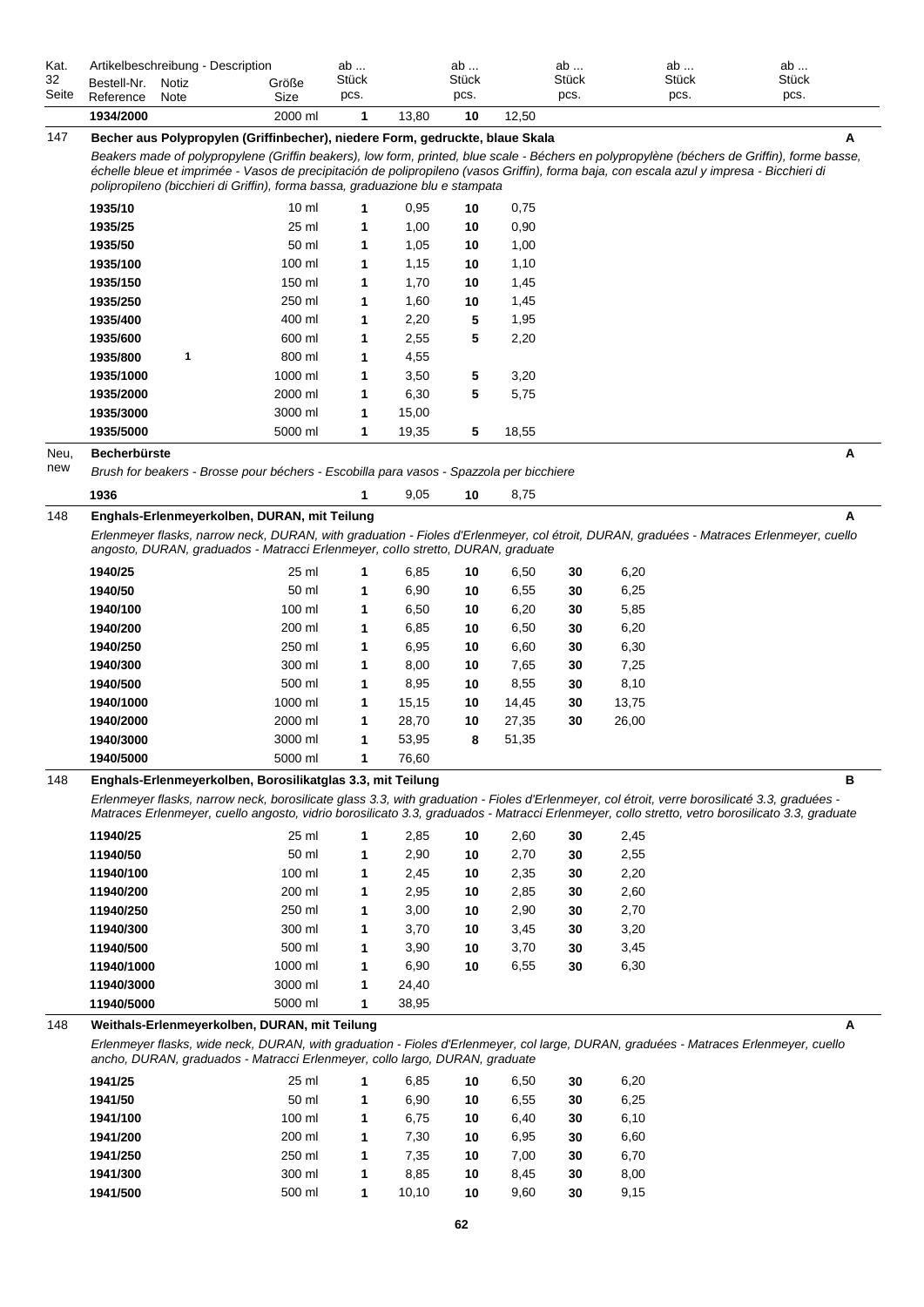| 1941/1000<br>1000 ml<br>1<br>16,20<br>10<br>15,45<br>30<br>14,70<br>1941/2000<br>2000 ml<br>1<br>30,25<br>10<br>30<br>27,35<br>28,80<br>148<br>в<br>Weithals-Erlenmeyerkolben, Borosilikatglas 3.3, mit Teilung<br>Erlenmeyer flasks, wide neck, borosilicate glass 3.3, with graduation - Fioles d'Erlenmeyer, col large, verre borosilicaté 3.3, graduées -<br>Matraces Erlenmeyer, cuello ancho, vidrio borosilicato 3.3, graduados - Matracci Erlenmeyer, collo largo, vetro borosilicato 3.3, graduate<br>11941/25<br>25 ml<br>2,85<br>2,60<br>2,45<br>10<br>30<br>1<br>50 ml<br>2,60<br>2,35<br>11941/50<br>10<br>2,45<br>30<br>1<br>100 ml<br>2,70<br>11941/100<br>10<br>2,55<br>30<br>2,40<br>1<br>200 ml<br>3,00<br>2,90<br>11941/200<br>3,15<br>10<br>30<br>1<br>250 ml<br>3,00<br>2,70<br>11941/250<br>10<br>2,90<br>30<br>1<br>300 ml<br>3,60<br>3,20<br>11941/300<br>10<br>3,45<br>30<br>1<br>500 ml<br>3,90<br>11941/500<br>3,70<br>30<br>3,45<br>1<br>10<br>1000 ml<br>7,05<br>6,10<br>11941/1000<br>10<br>6,45<br>30<br>1<br>2000 ml<br>13,05<br>11941/2000<br>10<br>12,45<br>1<br>3000 ml<br>11941/3000<br>1<br>23,85<br>5000 ml<br>38,95<br>11941/5000<br>1<br>6<br>37,65<br>147<br>Enghals-Erlenmeyerkolben, DURAN, mit Teilung und Gewinde<br>A<br>Erlenmeyer flasks, narrow neck, DURAN, with graduation and thread - Fioles d'Erlenmeyer, col étroit, DURAN, graduées, avec graduation et<br>filetage - Matraces de Erlenmeyer, cuello angosto, DURAN, graduados, con graduación y rosca - Matracci Erlenmeyer, collo stretto,<br>DURAN, graduate, con filetto<br>1942/100<br>100 ml<br>33,60<br>32,00<br>1<br>10<br>250 ml<br>29,45<br>1942/250<br>30,95<br>10<br>1<br>29,75<br>1942/500<br>500 ml<br>31,20<br>10<br>1<br>47,90<br>45,65<br>1942/1000<br>1000 ml<br>1<br>10<br>Erlenmeyerkolben, Enghals, Borosilikatglas 3.3 mit Gewinde und blauer Schraubverschlusskappe<br>Neu,<br>A<br>New<br>Erlenmeyer flasks, narrow neck, borosilicate glass 3.3, with thread and blue screw cap - Fioles d'Erlenmeyer, col étroit, verre borosilicaté 3.3,<br>avec filetage et capuchon à vis bleu - Matraces Erlenmeyer, cuello angosto, vidrio borosilicato 3.3, con rosca y tapa de rosca azul - Matracci<br>Erlenmeyer, collo stretto, vetro borosilicato 3.3, con filetto e tappo a vite blu<br>11943/100<br>100 ml<br>1<br>9,35<br>50<br>8,65<br>250 ml<br>11943/250<br>1<br>11,55<br>50<br>10,65<br>11943/500<br>500 ml<br>1<br>50<br>12,25<br>11,40<br>11943/1000<br>1000 ml<br>1<br>14,25<br>50<br>13,25<br>Plastik-Schraubverschlüsse<br>147<br>A<br>Plastic screw caps - Capuchons à vis en matière plastique - Tapas de rosca de plástico - Tappi a vite in plastica<br>1944/2<br>GL 25<br>1,80<br>1<br>2,05<br>10<br>1,90<br>30<br>GL 32<br>2,85<br>1944/3<br>10<br>2,55<br>2,45<br>$\mathbf 1$<br>30<br>Schikanekolben DURAN für Suspensionskulturen<br>A<br>neu,<br>new<br>Baffled flask DURAN for suspension cultures - Fioles avec déflecteurs en verre DURAN pour les cultures en suspension - matraz con<br>deflectores DURAN por cultivos en suspensión - pallone Sconcertato DURAN per colture in sospensione<br>ml<br>ohne Membranverschluss<br>without membrane closure - sans fermeture membrane - sin cierre de membrana - senza chiusura a membrana<br>1945/250<br>250 ml<br>16,00<br>1<br>16,60<br>4<br>500 ml<br>18,60<br>1945/500<br>19,15<br>1<br>4<br>1000 ml<br>1945/1000<br>25,00<br>1<br>mit Membranverschluss u. Ausgiessring<br>with membrane screw cap and pouring ring - avec capuchon à membrane et bague de déversement - con tapa roscada con membrana y<br>anillo de vertido - con tappo a vite membrana e anello salvagoccia<br>1946/250<br>250 ml<br>21,75<br>20,90<br>1<br>4<br>1946/500<br>500 ml<br>24,40<br>23,40<br>$\mathbf 1$<br>4<br>1000 ml<br>1946/1000<br>29,75<br>1<br>Membranverschluss PP, blau m. eingeschweisster PTFE-Membrane<br>Membrane closure PP, blue m. welded-in PTFE diaphragm - Fermeture membrane PP, bleu avec membrane PTFE soudé - cierre de<br>membrana PP, azul con diafragma soldada en PTFE - chiusura a membrana PP, blu con diaframma in PTFE<br>1947<br>GL 45<br>1<br>5,40<br>5<br>5,15 | Kat.<br>32<br>Seite | Artikelbeschreibung - Description<br>Bestell-Nr.<br>Notiz<br>Reference<br>Note | Größe<br>Size | ab<br>Stück<br>pcs. | ab<br>Stück<br>pcs. | ab<br><b>Stück</b><br>pcs. | ab<br><b>Stück</b><br>pcs. | ab<br><b>Stück</b><br>pcs. |
|--------------------------------------------------------------------------------------------------------------------------------------------------------------------------------------------------------------------------------------------------------------------------------------------------------------------------------------------------------------------------------------------------------------------------------------------------------------------------------------------------------------------------------------------------------------------------------------------------------------------------------------------------------------------------------------------------------------------------------------------------------------------------------------------------------------------------------------------------------------------------------------------------------------------------------------------------------------------------------------------------------------------------------------------------------------------------------------------------------------------------------------------------------------------------------------------------------------------------------------------------------------------------------------------------------------------------------------------------------------------------------------------------------------------------------------------------------------------------------------------------------------------------------------------------------------------------------------------------------------------------------------------------------------------------------------------------------------------------------------------------------------------------------------------------------------------------------------------------------------------------------------------------------------------------------------------------------------------------------------------------------------------------------------------------------------------------------------------------------------------------------------------------------------------------------------------------------------------------------------------------------------------------------------------------------------------------------------------------------------------------------------------------------------------------------------------------------------------------------------------------------------------------------------------------------------------------------------------------------------------------------------------------------------------------------------------------------------------------------------------------------------------------------------------------------------------------------------------------------------------------------------------------------------------------------------------------------------------------------------------------------------------------------------------------------------------------------------------------------------------------------------------------------------------------------------------------------------------------------------------------------------------------------------------------------------------------------------------------------------------------------------------------------------------------------------------------------------------------------------------------------------------------------------------------------------------------------------------------------------------------------------------------------------------------------------------------------------------------------------------------------------------------------------------------------------------------------------------------------------------------------------------------------------------------------------------------------------------------------------------------------------------------------------------------------------------------------------------------------------------------------------------------------------------------------------------|---------------------|--------------------------------------------------------------------------------|---------------|---------------------|---------------------|----------------------------|----------------------------|----------------------------|
|                                                                                                                                                                                                                                                                                                                                                                                                                                                                                                                                                                                                                                                                                                                                                                                                                                                                                                                                                                                                                                                                                                                                                                                                                                                                                                                                                                                                                                                                                                                                                                                                                                                                                                                                                                                                                                                                                                                                                                                                                                                                                                                                                                                                                                                                                                                                                                                                                                                                                                                                                                                                                                                                                                                                                                                                                                                                                                                                                                                                                                                                                                                                                                                                                                                                                                                                                                                                                                                                                                                                                                                                                                                                                                                                                                                                                                                                                                                                                                                                                                                                                                                                                                                            |                     |                                                                                |               |                     |                     |                            |                            |                            |
|                                                                                                                                                                                                                                                                                                                                                                                                                                                                                                                                                                                                                                                                                                                                                                                                                                                                                                                                                                                                                                                                                                                                                                                                                                                                                                                                                                                                                                                                                                                                                                                                                                                                                                                                                                                                                                                                                                                                                                                                                                                                                                                                                                                                                                                                                                                                                                                                                                                                                                                                                                                                                                                                                                                                                                                                                                                                                                                                                                                                                                                                                                                                                                                                                                                                                                                                                                                                                                                                                                                                                                                                                                                                                                                                                                                                                                                                                                                                                                                                                                                                                                                                                                                            |                     |                                                                                |               |                     |                     |                            |                            |                            |
|                                                                                                                                                                                                                                                                                                                                                                                                                                                                                                                                                                                                                                                                                                                                                                                                                                                                                                                                                                                                                                                                                                                                                                                                                                                                                                                                                                                                                                                                                                                                                                                                                                                                                                                                                                                                                                                                                                                                                                                                                                                                                                                                                                                                                                                                                                                                                                                                                                                                                                                                                                                                                                                                                                                                                                                                                                                                                                                                                                                                                                                                                                                                                                                                                                                                                                                                                                                                                                                                                                                                                                                                                                                                                                                                                                                                                                                                                                                                                                                                                                                                                                                                                                                            |                     |                                                                                |               |                     |                     |                            |                            |                            |
|                                                                                                                                                                                                                                                                                                                                                                                                                                                                                                                                                                                                                                                                                                                                                                                                                                                                                                                                                                                                                                                                                                                                                                                                                                                                                                                                                                                                                                                                                                                                                                                                                                                                                                                                                                                                                                                                                                                                                                                                                                                                                                                                                                                                                                                                                                                                                                                                                                                                                                                                                                                                                                                                                                                                                                                                                                                                                                                                                                                                                                                                                                                                                                                                                                                                                                                                                                                                                                                                                                                                                                                                                                                                                                                                                                                                                                                                                                                                                                                                                                                                                                                                                                                            |                     |                                                                                |               |                     |                     |                            |                            |                            |
|                                                                                                                                                                                                                                                                                                                                                                                                                                                                                                                                                                                                                                                                                                                                                                                                                                                                                                                                                                                                                                                                                                                                                                                                                                                                                                                                                                                                                                                                                                                                                                                                                                                                                                                                                                                                                                                                                                                                                                                                                                                                                                                                                                                                                                                                                                                                                                                                                                                                                                                                                                                                                                                                                                                                                                                                                                                                                                                                                                                                                                                                                                                                                                                                                                                                                                                                                                                                                                                                                                                                                                                                                                                                                                                                                                                                                                                                                                                                                                                                                                                                                                                                                                                            |                     |                                                                                |               |                     |                     |                            |                            |                            |
|                                                                                                                                                                                                                                                                                                                                                                                                                                                                                                                                                                                                                                                                                                                                                                                                                                                                                                                                                                                                                                                                                                                                                                                                                                                                                                                                                                                                                                                                                                                                                                                                                                                                                                                                                                                                                                                                                                                                                                                                                                                                                                                                                                                                                                                                                                                                                                                                                                                                                                                                                                                                                                                                                                                                                                                                                                                                                                                                                                                                                                                                                                                                                                                                                                                                                                                                                                                                                                                                                                                                                                                                                                                                                                                                                                                                                                                                                                                                                                                                                                                                                                                                                                                            |                     |                                                                                |               |                     |                     |                            |                            |                            |
|                                                                                                                                                                                                                                                                                                                                                                                                                                                                                                                                                                                                                                                                                                                                                                                                                                                                                                                                                                                                                                                                                                                                                                                                                                                                                                                                                                                                                                                                                                                                                                                                                                                                                                                                                                                                                                                                                                                                                                                                                                                                                                                                                                                                                                                                                                                                                                                                                                                                                                                                                                                                                                                                                                                                                                                                                                                                                                                                                                                                                                                                                                                                                                                                                                                                                                                                                                                                                                                                                                                                                                                                                                                                                                                                                                                                                                                                                                                                                                                                                                                                                                                                                                                            |                     |                                                                                |               |                     |                     |                            |                            |                            |
|                                                                                                                                                                                                                                                                                                                                                                                                                                                                                                                                                                                                                                                                                                                                                                                                                                                                                                                                                                                                                                                                                                                                                                                                                                                                                                                                                                                                                                                                                                                                                                                                                                                                                                                                                                                                                                                                                                                                                                                                                                                                                                                                                                                                                                                                                                                                                                                                                                                                                                                                                                                                                                                                                                                                                                                                                                                                                                                                                                                                                                                                                                                                                                                                                                                                                                                                                                                                                                                                                                                                                                                                                                                                                                                                                                                                                                                                                                                                                                                                                                                                                                                                                                                            |                     |                                                                                |               |                     |                     |                            |                            |                            |
|                                                                                                                                                                                                                                                                                                                                                                                                                                                                                                                                                                                                                                                                                                                                                                                                                                                                                                                                                                                                                                                                                                                                                                                                                                                                                                                                                                                                                                                                                                                                                                                                                                                                                                                                                                                                                                                                                                                                                                                                                                                                                                                                                                                                                                                                                                                                                                                                                                                                                                                                                                                                                                                                                                                                                                                                                                                                                                                                                                                                                                                                                                                                                                                                                                                                                                                                                                                                                                                                                                                                                                                                                                                                                                                                                                                                                                                                                                                                                                                                                                                                                                                                                                                            |                     |                                                                                |               |                     |                     |                            |                            |                            |
|                                                                                                                                                                                                                                                                                                                                                                                                                                                                                                                                                                                                                                                                                                                                                                                                                                                                                                                                                                                                                                                                                                                                                                                                                                                                                                                                                                                                                                                                                                                                                                                                                                                                                                                                                                                                                                                                                                                                                                                                                                                                                                                                                                                                                                                                                                                                                                                                                                                                                                                                                                                                                                                                                                                                                                                                                                                                                                                                                                                                                                                                                                                                                                                                                                                                                                                                                                                                                                                                                                                                                                                                                                                                                                                                                                                                                                                                                                                                                                                                                                                                                                                                                                                            |                     |                                                                                |               |                     |                     |                            |                            |                            |
|                                                                                                                                                                                                                                                                                                                                                                                                                                                                                                                                                                                                                                                                                                                                                                                                                                                                                                                                                                                                                                                                                                                                                                                                                                                                                                                                                                                                                                                                                                                                                                                                                                                                                                                                                                                                                                                                                                                                                                                                                                                                                                                                                                                                                                                                                                                                                                                                                                                                                                                                                                                                                                                                                                                                                                                                                                                                                                                                                                                                                                                                                                                                                                                                                                                                                                                                                                                                                                                                                                                                                                                                                                                                                                                                                                                                                                                                                                                                                                                                                                                                                                                                                                                            |                     |                                                                                |               |                     |                     |                            |                            |                            |
|                                                                                                                                                                                                                                                                                                                                                                                                                                                                                                                                                                                                                                                                                                                                                                                                                                                                                                                                                                                                                                                                                                                                                                                                                                                                                                                                                                                                                                                                                                                                                                                                                                                                                                                                                                                                                                                                                                                                                                                                                                                                                                                                                                                                                                                                                                                                                                                                                                                                                                                                                                                                                                                                                                                                                                                                                                                                                                                                                                                                                                                                                                                                                                                                                                                                                                                                                                                                                                                                                                                                                                                                                                                                                                                                                                                                                                                                                                                                                                                                                                                                                                                                                                                            |                     |                                                                                |               |                     |                     |                            |                            |                            |
|                                                                                                                                                                                                                                                                                                                                                                                                                                                                                                                                                                                                                                                                                                                                                                                                                                                                                                                                                                                                                                                                                                                                                                                                                                                                                                                                                                                                                                                                                                                                                                                                                                                                                                                                                                                                                                                                                                                                                                                                                                                                                                                                                                                                                                                                                                                                                                                                                                                                                                                                                                                                                                                                                                                                                                                                                                                                                                                                                                                                                                                                                                                                                                                                                                                                                                                                                                                                                                                                                                                                                                                                                                                                                                                                                                                                                                                                                                                                                                                                                                                                                                                                                                                            |                     |                                                                                |               |                     |                     |                            |                            |                            |
|                                                                                                                                                                                                                                                                                                                                                                                                                                                                                                                                                                                                                                                                                                                                                                                                                                                                                                                                                                                                                                                                                                                                                                                                                                                                                                                                                                                                                                                                                                                                                                                                                                                                                                                                                                                                                                                                                                                                                                                                                                                                                                                                                                                                                                                                                                                                                                                                                                                                                                                                                                                                                                                                                                                                                                                                                                                                                                                                                                                                                                                                                                                                                                                                                                                                                                                                                                                                                                                                                                                                                                                                                                                                                                                                                                                                                                                                                                                                                                                                                                                                                                                                                                                            |                     |                                                                                |               |                     |                     |                            |                            |                            |
|                                                                                                                                                                                                                                                                                                                                                                                                                                                                                                                                                                                                                                                                                                                                                                                                                                                                                                                                                                                                                                                                                                                                                                                                                                                                                                                                                                                                                                                                                                                                                                                                                                                                                                                                                                                                                                                                                                                                                                                                                                                                                                                                                                                                                                                                                                                                                                                                                                                                                                                                                                                                                                                                                                                                                                                                                                                                                                                                                                                                                                                                                                                                                                                                                                                                                                                                                                                                                                                                                                                                                                                                                                                                                                                                                                                                                                                                                                                                                                                                                                                                                                                                                                                            |                     |                                                                                |               |                     |                     |                            |                            |                            |
|                                                                                                                                                                                                                                                                                                                                                                                                                                                                                                                                                                                                                                                                                                                                                                                                                                                                                                                                                                                                                                                                                                                                                                                                                                                                                                                                                                                                                                                                                                                                                                                                                                                                                                                                                                                                                                                                                                                                                                                                                                                                                                                                                                                                                                                                                                                                                                                                                                                                                                                                                                                                                                                                                                                                                                                                                                                                                                                                                                                                                                                                                                                                                                                                                                                                                                                                                                                                                                                                                                                                                                                                                                                                                                                                                                                                                                                                                                                                                                                                                                                                                                                                                                                            |                     |                                                                                |               |                     |                     |                            |                            |                            |
|                                                                                                                                                                                                                                                                                                                                                                                                                                                                                                                                                                                                                                                                                                                                                                                                                                                                                                                                                                                                                                                                                                                                                                                                                                                                                                                                                                                                                                                                                                                                                                                                                                                                                                                                                                                                                                                                                                                                                                                                                                                                                                                                                                                                                                                                                                                                                                                                                                                                                                                                                                                                                                                                                                                                                                                                                                                                                                                                                                                                                                                                                                                                                                                                                                                                                                                                                                                                                                                                                                                                                                                                                                                                                                                                                                                                                                                                                                                                                                                                                                                                                                                                                                                            |                     |                                                                                |               |                     |                     |                            |                            |                            |
|                                                                                                                                                                                                                                                                                                                                                                                                                                                                                                                                                                                                                                                                                                                                                                                                                                                                                                                                                                                                                                                                                                                                                                                                                                                                                                                                                                                                                                                                                                                                                                                                                                                                                                                                                                                                                                                                                                                                                                                                                                                                                                                                                                                                                                                                                                                                                                                                                                                                                                                                                                                                                                                                                                                                                                                                                                                                                                                                                                                                                                                                                                                                                                                                                                                                                                                                                                                                                                                                                                                                                                                                                                                                                                                                                                                                                                                                                                                                                                                                                                                                                                                                                                                            |                     |                                                                                |               |                     |                     |                            |                            |                            |
|                                                                                                                                                                                                                                                                                                                                                                                                                                                                                                                                                                                                                                                                                                                                                                                                                                                                                                                                                                                                                                                                                                                                                                                                                                                                                                                                                                                                                                                                                                                                                                                                                                                                                                                                                                                                                                                                                                                                                                                                                                                                                                                                                                                                                                                                                                                                                                                                                                                                                                                                                                                                                                                                                                                                                                                                                                                                                                                                                                                                                                                                                                                                                                                                                                                                                                                                                                                                                                                                                                                                                                                                                                                                                                                                                                                                                                                                                                                                                                                                                                                                                                                                                                                            |                     |                                                                                |               |                     |                     |                            |                            |                            |
|                                                                                                                                                                                                                                                                                                                                                                                                                                                                                                                                                                                                                                                                                                                                                                                                                                                                                                                                                                                                                                                                                                                                                                                                                                                                                                                                                                                                                                                                                                                                                                                                                                                                                                                                                                                                                                                                                                                                                                                                                                                                                                                                                                                                                                                                                                                                                                                                                                                                                                                                                                                                                                                                                                                                                                                                                                                                                                                                                                                                                                                                                                                                                                                                                                                                                                                                                                                                                                                                                                                                                                                                                                                                                                                                                                                                                                                                                                                                                                                                                                                                                                                                                                                            |                     |                                                                                |               |                     |                     |                            |                            |                            |
|                                                                                                                                                                                                                                                                                                                                                                                                                                                                                                                                                                                                                                                                                                                                                                                                                                                                                                                                                                                                                                                                                                                                                                                                                                                                                                                                                                                                                                                                                                                                                                                                                                                                                                                                                                                                                                                                                                                                                                                                                                                                                                                                                                                                                                                                                                                                                                                                                                                                                                                                                                                                                                                                                                                                                                                                                                                                                                                                                                                                                                                                                                                                                                                                                                                                                                                                                                                                                                                                                                                                                                                                                                                                                                                                                                                                                                                                                                                                                                                                                                                                                                                                                                                            |                     |                                                                                |               |                     |                     |                            |                            |                            |
|                                                                                                                                                                                                                                                                                                                                                                                                                                                                                                                                                                                                                                                                                                                                                                                                                                                                                                                                                                                                                                                                                                                                                                                                                                                                                                                                                                                                                                                                                                                                                                                                                                                                                                                                                                                                                                                                                                                                                                                                                                                                                                                                                                                                                                                                                                                                                                                                                                                                                                                                                                                                                                                                                                                                                                                                                                                                                                                                                                                                                                                                                                                                                                                                                                                                                                                                                                                                                                                                                                                                                                                                                                                                                                                                                                                                                                                                                                                                                                                                                                                                                                                                                                                            |                     |                                                                                |               |                     |                     |                            |                            |                            |
|                                                                                                                                                                                                                                                                                                                                                                                                                                                                                                                                                                                                                                                                                                                                                                                                                                                                                                                                                                                                                                                                                                                                                                                                                                                                                                                                                                                                                                                                                                                                                                                                                                                                                                                                                                                                                                                                                                                                                                                                                                                                                                                                                                                                                                                                                                                                                                                                                                                                                                                                                                                                                                                                                                                                                                                                                                                                                                                                                                                                                                                                                                                                                                                                                                                                                                                                                                                                                                                                                                                                                                                                                                                                                                                                                                                                                                                                                                                                                                                                                                                                                                                                                                                            |                     |                                                                                |               |                     |                     |                            |                            |                            |
|                                                                                                                                                                                                                                                                                                                                                                                                                                                                                                                                                                                                                                                                                                                                                                                                                                                                                                                                                                                                                                                                                                                                                                                                                                                                                                                                                                                                                                                                                                                                                                                                                                                                                                                                                                                                                                                                                                                                                                                                                                                                                                                                                                                                                                                                                                                                                                                                                                                                                                                                                                                                                                                                                                                                                                                                                                                                                                                                                                                                                                                                                                                                                                                                                                                                                                                                                                                                                                                                                                                                                                                                                                                                                                                                                                                                                                                                                                                                                                                                                                                                                                                                                                                            |                     |                                                                                |               |                     |                     |                            |                            |                            |
|                                                                                                                                                                                                                                                                                                                                                                                                                                                                                                                                                                                                                                                                                                                                                                                                                                                                                                                                                                                                                                                                                                                                                                                                                                                                                                                                                                                                                                                                                                                                                                                                                                                                                                                                                                                                                                                                                                                                                                                                                                                                                                                                                                                                                                                                                                                                                                                                                                                                                                                                                                                                                                                                                                                                                                                                                                                                                                                                                                                                                                                                                                                                                                                                                                                                                                                                                                                                                                                                                                                                                                                                                                                                                                                                                                                                                                                                                                                                                                                                                                                                                                                                                                                            |                     |                                                                                |               |                     |                     |                            |                            |                            |
|                                                                                                                                                                                                                                                                                                                                                                                                                                                                                                                                                                                                                                                                                                                                                                                                                                                                                                                                                                                                                                                                                                                                                                                                                                                                                                                                                                                                                                                                                                                                                                                                                                                                                                                                                                                                                                                                                                                                                                                                                                                                                                                                                                                                                                                                                                                                                                                                                                                                                                                                                                                                                                                                                                                                                                                                                                                                                                                                                                                                                                                                                                                                                                                                                                                                                                                                                                                                                                                                                                                                                                                                                                                                                                                                                                                                                                                                                                                                                                                                                                                                                                                                                                                            |                     |                                                                                |               |                     |                     |                            |                            |                            |
|                                                                                                                                                                                                                                                                                                                                                                                                                                                                                                                                                                                                                                                                                                                                                                                                                                                                                                                                                                                                                                                                                                                                                                                                                                                                                                                                                                                                                                                                                                                                                                                                                                                                                                                                                                                                                                                                                                                                                                                                                                                                                                                                                                                                                                                                                                                                                                                                                                                                                                                                                                                                                                                                                                                                                                                                                                                                                                                                                                                                                                                                                                                                                                                                                                                                                                                                                                                                                                                                                                                                                                                                                                                                                                                                                                                                                                                                                                                                                                                                                                                                                                                                                                                            |                     |                                                                                |               |                     |                     |                            |                            |                            |
|                                                                                                                                                                                                                                                                                                                                                                                                                                                                                                                                                                                                                                                                                                                                                                                                                                                                                                                                                                                                                                                                                                                                                                                                                                                                                                                                                                                                                                                                                                                                                                                                                                                                                                                                                                                                                                                                                                                                                                                                                                                                                                                                                                                                                                                                                                                                                                                                                                                                                                                                                                                                                                                                                                                                                                                                                                                                                                                                                                                                                                                                                                                                                                                                                                                                                                                                                                                                                                                                                                                                                                                                                                                                                                                                                                                                                                                                                                                                                                                                                                                                                                                                                                                            |                     |                                                                                |               |                     |                     |                            |                            |                            |
|                                                                                                                                                                                                                                                                                                                                                                                                                                                                                                                                                                                                                                                                                                                                                                                                                                                                                                                                                                                                                                                                                                                                                                                                                                                                                                                                                                                                                                                                                                                                                                                                                                                                                                                                                                                                                                                                                                                                                                                                                                                                                                                                                                                                                                                                                                                                                                                                                                                                                                                                                                                                                                                                                                                                                                                                                                                                                                                                                                                                                                                                                                                                                                                                                                                                                                                                                                                                                                                                                                                                                                                                                                                                                                                                                                                                                                                                                                                                                                                                                                                                                                                                                                                            |                     |                                                                                |               |                     |                     |                            |                            |                            |
|                                                                                                                                                                                                                                                                                                                                                                                                                                                                                                                                                                                                                                                                                                                                                                                                                                                                                                                                                                                                                                                                                                                                                                                                                                                                                                                                                                                                                                                                                                                                                                                                                                                                                                                                                                                                                                                                                                                                                                                                                                                                                                                                                                                                                                                                                                                                                                                                                                                                                                                                                                                                                                                                                                                                                                                                                                                                                                                                                                                                                                                                                                                                                                                                                                                                                                                                                                                                                                                                                                                                                                                                                                                                                                                                                                                                                                                                                                                                                                                                                                                                                                                                                                                            |                     |                                                                                |               |                     |                     |                            |                            |                            |
|                                                                                                                                                                                                                                                                                                                                                                                                                                                                                                                                                                                                                                                                                                                                                                                                                                                                                                                                                                                                                                                                                                                                                                                                                                                                                                                                                                                                                                                                                                                                                                                                                                                                                                                                                                                                                                                                                                                                                                                                                                                                                                                                                                                                                                                                                                                                                                                                                                                                                                                                                                                                                                                                                                                                                                                                                                                                                                                                                                                                                                                                                                                                                                                                                                                                                                                                                                                                                                                                                                                                                                                                                                                                                                                                                                                                                                                                                                                                                                                                                                                                                                                                                                                            |                     |                                                                                |               |                     |                     |                            |                            |                            |
|                                                                                                                                                                                                                                                                                                                                                                                                                                                                                                                                                                                                                                                                                                                                                                                                                                                                                                                                                                                                                                                                                                                                                                                                                                                                                                                                                                                                                                                                                                                                                                                                                                                                                                                                                                                                                                                                                                                                                                                                                                                                                                                                                                                                                                                                                                                                                                                                                                                                                                                                                                                                                                                                                                                                                                                                                                                                                                                                                                                                                                                                                                                                                                                                                                                                                                                                                                                                                                                                                                                                                                                                                                                                                                                                                                                                                                                                                                                                                                                                                                                                                                                                                                                            |                     |                                                                                |               |                     |                     |                            |                            |                            |
|                                                                                                                                                                                                                                                                                                                                                                                                                                                                                                                                                                                                                                                                                                                                                                                                                                                                                                                                                                                                                                                                                                                                                                                                                                                                                                                                                                                                                                                                                                                                                                                                                                                                                                                                                                                                                                                                                                                                                                                                                                                                                                                                                                                                                                                                                                                                                                                                                                                                                                                                                                                                                                                                                                                                                                                                                                                                                                                                                                                                                                                                                                                                                                                                                                                                                                                                                                                                                                                                                                                                                                                                                                                                                                                                                                                                                                                                                                                                                                                                                                                                                                                                                                                            |                     |                                                                                |               |                     |                     |                            |                            |                            |
|                                                                                                                                                                                                                                                                                                                                                                                                                                                                                                                                                                                                                                                                                                                                                                                                                                                                                                                                                                                                                                                                                                                                                                                                                                                                                                                                                                                                                                                                                                                                                                                                                                                                                                                                                                                                                                                                                                                                                                                                                                                                                                                                                                                                                                                                                                                                                                                                                                                                                                                                                                                                                                                                                                                                                                                                                                                                                                                                                                                                                                                                                                                                                                                                                                                                                                                                                                                                                                                                                                                                                                                                                                                                                                                                                                                                                                                                                                                                                                                                                                                                                                                                                                                            |                     |                                                                                |               |                     |                     |                            |                            |                            |
|                                                                                                                                                                                                                                                                                                                                                                                                                                                                                                                                                                                                                                                                                                                                                                                                                                                                                                                                                                                                                                                                                                                                                                                                                                                                                                                                                                                                                                                                                                                                                                                                                                                                                                                                                                                                                                                                                                                                                                                                                                                                                                                                                                                                                                                                                                                                                                                                                                                                                                                                                                                                                                                                                                                                                                                                                                                                                                                                                                                                                                                                                                                                                                                                                                                                                                                                                                                                                                                                                                                                                                                                                                                                                                                                                                                                                                                                                                                                                                                                                                                                                                                                                                                            |                     |                                                                                |               |                     |                     |                            |                            |                            |
|                                                                                                                                                                                                                                                                                                                                                                                                                                                                                                                                                                                                                                                                                                                                                                                                                                                                                                                                                                                                                                                                                                                                                                                                                                                                                                                                                                                                                                                                                                                                                                                                                                                                                                                                                                                                                                                                                                                                                                                                                                                                                                                                                                                                                                                                                                                                                                                                                                                                                                                                                                                                                                                                                                                                                                                                                                                                                                                                                                                                                                                                                                                                                                                                                                                                                                                                                                                                                                                                                                                                                                                                                                                                                                                                                                                                                                                                                                                                                                                                                                                                                                                                                                                            |                     |                                                                                |               |                     |                     |                            |                            |                            |
|                                                                                                                                                                                                                                                                                                                                                                                                                                                                                                                                                                                                                                                                                                                                                                                                                                                                                                                                                                                                                                                                                                                                                                                                                                                                                                                                                                                                                                                                                                                                                                                                                                                                                                                                                                                                                                                                                                                                                                                                                                                                                                                                                                                                                                                                                                                                                                                                                                                                                                                                                                                                                                                                                                                                                                                                                                                                                                                                                                                                                                                                                                                                                                                                                                                                                                                                                                                                                                                                                                                                                                                                                                                                                                                                                                                                                                                                                                                                                                                                                                                                                                                                                                                            |                     |                                                                                |               |                     |                     |                            |                            |                            |
|                                                                                                                                                                                                                                                                                                                                                                                                                                                                                                                                                                                                                                                                                                                                                                                                                                                                                                                                                                                                                                                                                                                                                                                                                                                                                                                                                                                                                                                                                                                                                                                                                                                                                                                                                                                                                                                                                                                                                                                                                                                                                                                                                                                                                                                                                                                                                                                                                                                                                                                                                                                                                                                                                                                                                                                                                                                                                                                                                                                                                                                                                                                                                                                                                                                                                                                                                                                                                                                                                                                                                                                                                                                                                                                                                                                                                                                                                                                                                                                                                                                                                                                                                                                            |                     |                                                                                |               |                     |                     |                            |                            |                            |
|                                                                                                                                                                                                                                                                                                                                                                                                                                                                                                                                                                                                                                                                                                                                                                                                                                                                                                                                                                                                                                                                                                                                                                                                                                                                                                                                                                                                                                                                                                                                                                                                                                                                                                                                                                                                                                                                                                                                                                                                                                                                                                                                                                                                                                                                                                                                                                                                                                                                                                                                                                                                                                                                                                                                                                                                                                                                                                                                                                                                                                                                                                                                                                                                                                                                                                                                                                                                                                                                                                                                                                                                                                                                                                                                                                                                                                                                                                                                                                                                                                                                                                                                                                                            |                     |                                                                                |               |                     |                     |                            |                            |                            |
|                                                                                                                                                                                                                                                                                                                                                                                                                                                                                                                                                                                                                                                                                                                                                                                                                                                                                                                                                                                                                                                                                                                                                                                                                                                                                                                                                                                                                                                                                                                                                                                                                                                                                                                                                                                                                                                                                                                                                                                                                                                                                                                                                                                                                                                                                                                                                                                                                                                                                                                                                                                                                                                                                                                                                                                                                                                                                                                                                                                                                                                                                                                                                                                                                                                                                                                                                                                                                                                                                                                                                                                                                                                                                                                                                                                                                                                                                                                                                                                                                                                                                                                                                                                            |                     |                                                                                |               |                     |                     |                            |                            |                            |
|                                                                                                                                                                                                                                                                                                                                                                                                                                                                                                                                                                                                                                                                                                                                                                                                                                                                                                                                                                                                                                                                                                                                                                                                                                                                                                                                                                                                                                                                                                                                                                                                                                                                                                                                                                                                                                                                                                                                                                                                                                                                                                                                                                                                                                                                                                                                                                                                                                                                                                                                                                                                                                                                                                                                                                                                                                                                                                                                                                                                                                                                                                                                                                                                                                                                                                                                                                                                                                                                                                                                                                                                                                                                                                                                                                                                                                                                                                                                                                                                                                                                                                                                                                                            |                     |                                                                                |               |                     |                     |                            |                            |                            |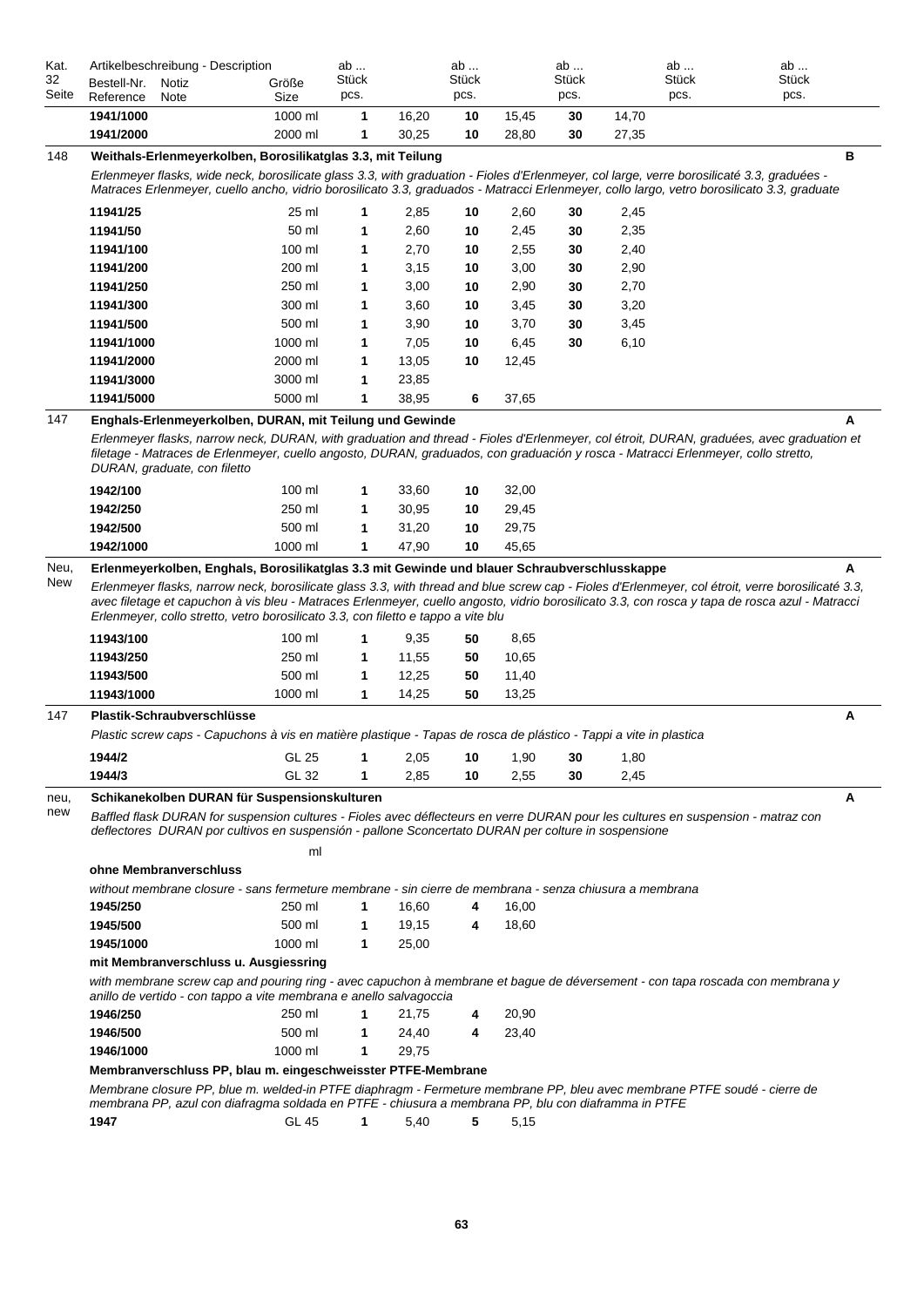| Kat.<br>32<br>Seite | Artikelbeschreibung - Description<br>Bestell-Nr.<br>Notiz<br>Reference<br>Note                                                                                                                                                                          | Größe<br>Size                | ab<br>Stück<br>pcs. |       | ab<br>Stück<br>pcs. |       | ab<br>Stück<br>pcs. |       | ab<br>Stück<br>pcs. |       | ab<br>Stück<br>pcs. |      |
|---------------------|---------------------------------------------------------------------------------------------------------------------------------------------------------------------------------------------------------------------------------------------------------|------------------------------|---------------------|-------|---------------------|-------|---------------------|-------|---------------------|-------|---------------------|------|
| 149                 | Kommunizierende Röhren                                                                                                                                                                                                                                  |                              |                     |       |                     |       |                     |       |                     |       |                     | A    |
|                     | Communicating tubes - Vases communicants - Vasos comunicantes - Vasi comunicanti                                                                                                                                                                        |                              |                     |       |                     |       |                     |       |                     |       |                     |      |
|                     | mit 4 verschiedenen Röhren                                                                                                                                                                                                                              |                              |                     |       |                     |       |                     |       |                     |       |                     |      |
|                     | with 4 different tubes - à 4 tubes de forme différente - con 4 vasos de diferente forma - con 4 tubi differente<br>1954                                                                                                                                 |                              | $\mathbf 1$         | 40,90 | 10                  | 40,10 |                     |       |                     |       |                     |      |
|                     | mit 5 Schenkeln                                                                                                                                                                                                                                         |                              |                     |       |                     |       |                     |       |                     |       |                     |      |
|                     | with 5 arms - à 5 tubes - con 5 tubos capilares - con 5 tubi<br>1955                                                                                                                                                                                    |                              | 1                   | 34,30 | 10                  | 33,30 |                     |       |                     |       |                     |      |
| 149                 | Kompressorien mit 28 Feldern<br>Compression devices with 28 fields - Plaques de verre à 28 compartiments - Placas de 28 campos - Compressori con 28 campi                                                                                               |                              |                     |       |                     |       |                     |       |                     |       |                     | A    |
|                     | 1956/28                                                                                                                                                                                                                                                 |                              | 1                   | 23,50 |                     |       |                     |       |                     |       |                     |      |
| 218                 | Kornzangenglas mit Edelstahldeckel                                                                                                                                                                                                                      |                              |                     |       |                     |       |                     |       |                     |       |                     | A    |
|                     | Glass jar for dressing forceps with stainless steel lid - Bocaux pour pinces avec couvercle en acier inoxydable - Vasos para pinzas con tapa<br>de acero inoxidable - Cilindri per pinzette con coperchio in acciaio inossidabile                       |                              |                     |       |                     |       |                     |       |                     |       |                     |      |
|                     | 1965/12                                                                                                                                                                                                                                                 | ca. $12x8$ cm $\varnothing$  | 1                   | 24,55 |                     |       |                     |       |                     |       |                     |      |
|                     | 1965/20                                                                                                                                                                                                                                                 | ca. 20 $x8$ cm $\varnothing$ | 1                   | 29,90 |                     |       |                     |       |                     |       |                     |      |
| 218                 | Edelstahldeckel für Nr. 1965                                                                                                                                                                                                                            |                              |                     |       |                     |       |                     |       |                     |       |                     | A    |
|                     | Stainless steel lid for no. 1965 - Couvercle en acier inoxydable pour réf. 1965 - Tapa de acero inoxidable para no. 1965 - Coperchio in<br>acciaio inossidabile per no. 1965                                                                            |                              |                     |       |                     |       |                     |       |                     |       |                     |      |
|                     | 1965/1                                                                                                                                                                                                                                                  | für ca. 8 cm $\varnothing$   | 1                   | 14,50 |                     |       |                     |       |                     |       |                     |      |
| 149                 | Kristallisierschalen mit Ausguss, Borosilikatglas<br>Crystallizing dishes with spout, borosilicate glass - Cristallisoirs à bec, verre borosilicaté - Cristalizadores con pico, vidrio borosilicato -<br>Cristallizzatori con becco, vetro borosilicato |                              |                     |       |                     |       |                     |       |                     |       |                     | A    |
|                     |                                                                                                                                                                                                                                                         | Ø Höhe                       |                     |       |                     |       |                     |       |                     |       |                     |      |
|                     | 1969/40                                                                                                                                                                                                                                                 | 40x25 mm                     | 1                   | 4,35  | 10                  | 3,90  |                     |       |                     |       |                     |      |
|                     | 1969/50                                                                                                                                                                                                                                                 | 50x30 mm                     | 1                   | 4,35  | 10                  | 3,90  |                     |       |                     |       |                     |      |
|                     | 1969/60                                                                                                                                                                                                                                                 | 60x35 mm                     | 1                   | 4,50  | 10                  | 4,10  |                     |       |                     |       |                     |      |
|                     | 1969/70                                                                                                                                                                                                                                                 | 70x40 mm                     | 1                   | 4,85  | 10                  | 4,55  |                     |       |                     |       |                     |      |
|                     | 1969/80                                                                                                                                                                                                                                                 | 80x45 mm                     | 1                   | 5,30  | 10                  | 4,80  |                     |       |                     |       |                     |      |
|                     | 1969/95                                                                                                                                                                                                                                                 | 95x55 mm                     | 1                   | 5,50  | 10                  | 5,10  |                     |       |                     |       |                     |      |
|                     | Kristallisierschalen auch ohne Ausguss lieferbar                                                                                                                                                                                                        |                              |                     |       |                     |       |                     |       |                     |       |                     |      |
| 150                 | Laboruhr mit Signal                                                                                                                                                                                                                                     |                              |                     |       |                     |       |                     |       |                     |       |                     | Α    |
|                     | Laboratory clock with signal - Minuteur à sonnerie - Reloj de laboratorio con señal - Sveglia contaminuti con soneria                                                                                                                                   |                              |                     |       |                     |       |                     |       |                     |       |                     |      |
|                     | 1974                                                                                                                                                                                                                                                    | 60 Min.                      | 1                   | 7,75  | 10                  | 7,10  | 25                  | 6,60  | 50                  | 6,10  | 100                 | 5,55 |
|                     | 1974/1                                                                                                                                                                                                                                                  | 120 Min.                     | 1                   | 10,30 | 10                  | 9,90  | 25                  | 9,55  | 50                  | 9,05  |                     |      |
| neu                 | Schwesternuhr                                                                                                                                                                                                                                           |                              |                     |       |                     |       |                     |       |                     |       |                     | Α    |
| new                 | nurse's watch - horloge pour infimière - reloj para enfermera - orologio per Infermiera                                                                                                                                                                 |                              |                     |       |                     |       |                     |       |                     |       |                     |      |
|                     | 1975                                                                                                                                                                                                                                                    |                              | 1                   | 8,70  | 10                  | 7,95  |                     |       |                     |       |                     |      |
| 150,1               | Quarz-Digital-Kurzzeitmesser, CE, weiß, silber                                                                                                                                                                                                          |                              |                     |       |                     |       |                     |       |                     |       |                     | Α    |
| 51                  | Quartz digital timer, CE, white, silver - Minuteur-chrono à quartz, digital, CE, blanc, argent - Reloj de tiempo, cuarzo, digital, CE, blanco,<br>argente - Sveglia, guarzo, digitale, CE, bianco, argenteo                                             |                              |                     |       |                     |       |                     |       |                     |       |                     |      |
|                     | 1977                                                                                                                                                                                                                                                    |                              | 1                   | 13,60 | 10                  | 12,25 | 25                  | 11,50 |                     |       |                     |      |
| 151                 | Quarz-Digital-Kurzzeitmesser, Tischmodell, CE, silber                                                                                                                                                                                                   |                              |                     |       |                     |       |                     |       |                     |       |                     | A    |
|                     | Quartz digital timer, table version, CE, silver - Minuteur-chrono à quartz, digital, modèle de table, CE, argent - Reloj de tiempo, cuarzo,<br>digital, modelo de mesa, CE, argente - Sveglia, quarzo, digitale, modello di tavola, CE, argenteo        |                              |                     |       |                     |       |                     |       |                     |       |                     |      |
|                     | 1977/1                                                                                                                                                                                                                                                  |                              | 1                   | 14,20 | 10                  | 13,65 | 25                  | 13,00 |                     |       |                     |      |
| 151                 | Quarz-Digitaluhr (mit Stoppuhrfunktion), CE<br>Quartz digital clock (with digital stopwatch function), CE - Minuteur multi-fonction à quartz, CE - Reloj digital de cuarzo (con cronómetro),<br>CE - Cronometro digitale quartz, CE                     |                              |                     |       |                     |       |                     |       |                     |       |                     | Α    |
|                     | 1977/2                                                                                                                                                                                                                                                  |                              | 1                   | 21,05 | 10                  | 20,30 | 25                  | 19,70 | 50                  | 19,00 |                     |      |
| 151                 | Quarz-Digitaluhr, 2 unabhängige Timer-Zeiten, CE                                                                                                                                                                                                        |                              |                     |       |                     |       |                     |       |                     |       |                     | Α    |
|                     | Quartz digital clock, 2 autonomous timer periods, CE - Minuteur digital à quartz, 2 canaux de temps indépendants, CE - Reloj digital de<br>cuarzo, 2 canales de tiempo independientes, CE - Cronometro digitale quartz, 2 tempi individuale, CE         |                              |                     |       |                     |       |                     |       |                     |       |                     |      |
|                     | 1977/3                                                                                                                                                                                                                                                  |                              | 1                   | 19,80 | 10                  | 18,70 | 25                  | 18,00 |                     |       |                     |      |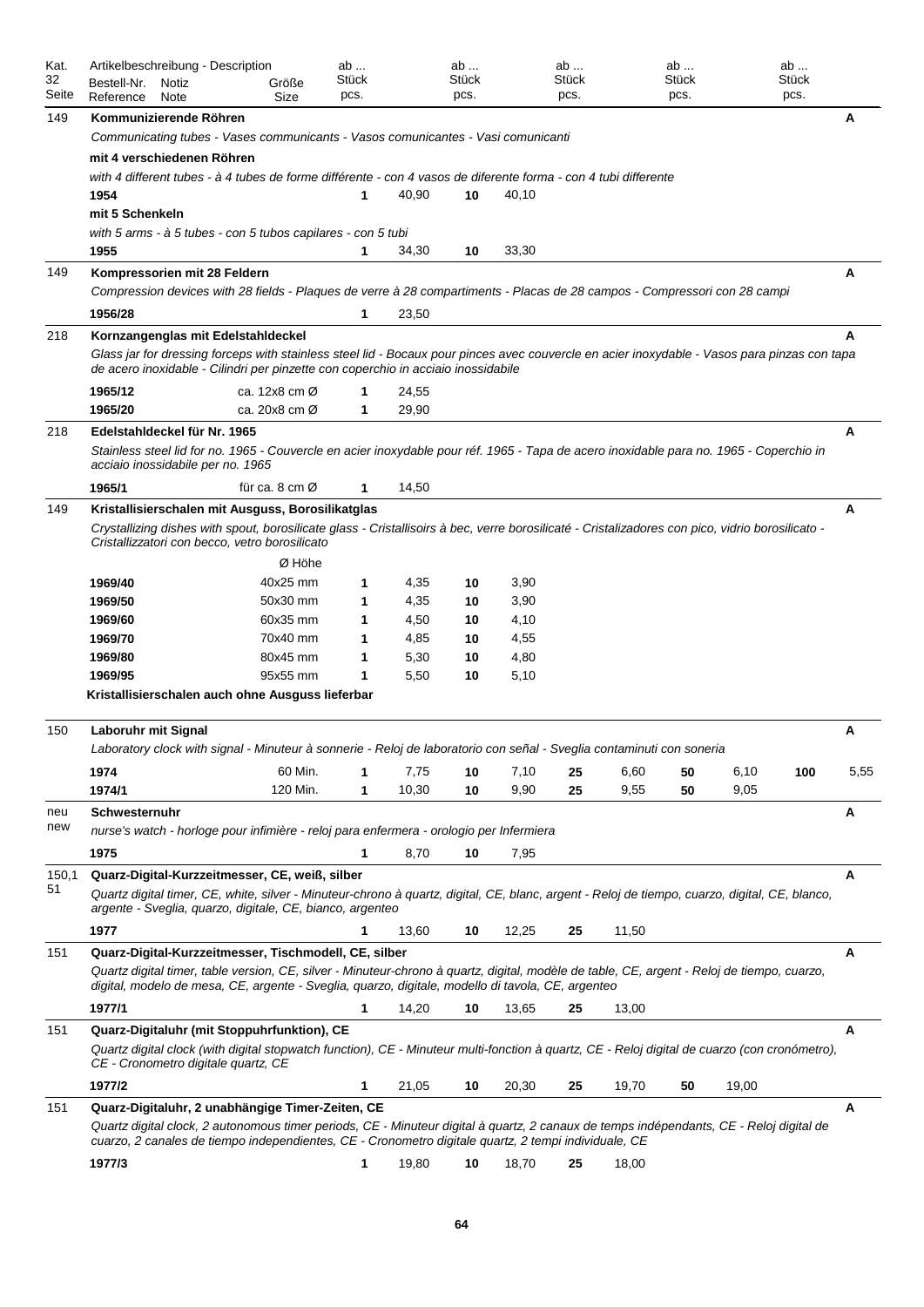| Kat.<br>32<br>Seite | Artikelbeschreibung - Description<br>Bestell-Nr.<br>Reference | Notiz<br>Note | Größe<br>Size                                                                                                                                                                                                                             | ab<br><b>Stück</b><br>pcs. |       | ab<br>Stück<br>pcs. |       | ab<br>Stück<br>pcs. |       | ab<br><b>Stück</b><br>pcs. |       | ab<br><b>Stück</b><br>pcs. |
|---------------------|---------------------------------------------------------------|---------------|-------------------------------------------------------------------------------------------------------------------------------------------------------------------------------------------------------------------------------------------|----------------------------|-------|---------------------|-------|---------------------|-------|----------------------------|-------|----------------------------|
| 151                 |                                                               |               | Digital-Kurzzeitmesser, abwärtszählend, mit Signal, CE                                                                                                                                                                                    |                            |       |                     |       |                     |       |                            |       | A                          |
|                     |                                                               |               | Digital timer, counting downwards, with signal - Minuteur digital, comptant à rebours, avec sonnerie - Reloj de tiempo digital, contando hacía<br>atrás, con señal - Cronometro digitale, contatore in giù, con signale                   |                            |       |                     |       |                     |       |                            |       |                            |
|                     | 1977/4                                                        |               |                                                                                                                                                                                                                                           | 1                          | 21,05 | 10                  | 20,30 | 25                  | 19,70 | 50                         | 19,00 |                            |
| 151                 | Handstoppuhr                                                  |               |                                                                                                                                                                                                                                           |                            |       |                     |       |                     |       |                            |       | в                          |
|                     |                                                               |               | Hand stopwatch - Chronomètre de main - Cronómetro de mano - Cronometro digitale a mano                                                                                                                                                    |                            |       |                     |       |                     |       |                            |       |                            |
|                     | 1978                                                          |               |                                                                                                                                                                                                                                           | 1                          | 96,40 | 5                   | 94,15 |                     |       |                            |       |                            |
| 151                 | Tischstoppuhr                                                 |               | Table stopwatch - Chronomètre de table - Cronómetro de mesa - Cronometro di tavola                                                                                                                                                        |                            |       |                     |       |                     |       |                            |       | в                          |
|                     | 1979                                                          |               |                                                                                                                                                                                                                                           | 1                          | 67,75 |                     |       |                     |       |                            |       |                            |
| 151                 |                                                               |               | LCD-Digitalstoppuhr, CE, schwarz oder rot                                                                                                                                                                                                 |                            |       |                     |       |                     |       |                            |       | в                          |
|                     | CE, nero o rosso                                              |               | LCD digital stopwatch, CE, black or red - Chronomètre digital, CE, noir ou rouge - Cronómetro digital, CE, nero o rojo - Cronometro digitale,                                                                                             |                            |       |                     |       |                     |       |                            |       |                            |
|                     | <b>1980SCH</b>                                                |               |                                                                                                                                                                                                                                           | 1                          | 31,55 | 5                   | 29,55 | 10                  | 27,50 |                            |       |                            |
| 152                 |                                                               |               | Liebig-Kühler, Rohr eingeschmolzen, ohne Schliff, DURAN                                                                                                                                                                                   |                            |       |                     |       |                     |       |                            |       | A                          |
|                     |                                                               |               | Liebig condensers, tube fused-in, without ground joint, DURAN - Réfrigérants de Liebig, sans rodage, DURAN - Refrigerantes según Liebig,<br>tubo fundido, sin esmerilado, DURAN - Refrigeranti secondo Liebig, senza smerigliatura, DURAN |                            |       |                     |       |                     |       |                            |       |                            |
|                     | 1981/20                                                       |               | ca. 20 cm                                                                                                                                                                                                                                 | 1                          | 30,45 | 5                   | 29,45 |                     |       |                            |       |                            |
|                     | 1981/30                                                       |               | ca. 30 cm                                                                                                                                                                                                                                 | 1                          | 31,95 | 5                   | 30,50 |                     |       |                            |       |                            |
|                     | 1981/40                                                       |               | ca. 40 cm                                                                                                                                                                                                                                 | 1                          | 35,60 |                     |       |                     |       |                            |       |                            |
| 152                 |                                                               |               | Liebig-Kühler mit Schliff, DURAN                                                                                                                                                                                                          |                            |       |                     |       |                     |       |                            |       | А                          |
|                     |                                                               |               | Liebig condensers with ground joint, DURAN - Réfrigérants de Liebig avec rodage, DURAN - Refrigerantes según Liebig con esmerilado,<br>DURAN - Refrigeranti secondo Liebig con smerigliatura, DURAN                                       |                            |       |                     |       |                     |       |                            |       |                            |
|                     | 1982/1614                                                     |               | ca. 16 cm, 2 x<br>NS14/23                                                                                                                                                                                                                 |                            | 34,30 |                     |       |                     |       |                            |       |                            |
|                     | 1982/1619                                                     |               | ca. 16 cm, 2 x<br>NS19/26                                                                                                                                                                                                                 | 1                          | 36,45 |                     |       |                     |       |                            |       |                            |
|                     | 1982/2519                                                     |               | ca. 25 cm, 2 x<br>NS19/26                                                                                                                                                                                                                 | 1                          | 37,55 |                     |       |                     |       |                            |       |                            |
|                     | 1982/2524                                                     |               | ca. 25 cm, 2 x<br><b>NS24/29</b>                                                                                                                                                                                                          | 1                          | 37,55 |                     |       |                     |       |                            |       |                            |
|                     | 1982/2529                                                     |               | ca. 25 cm, 2 x<br>NS29/32                                                                                                                                                                                                                 | 1                          | 37,55 |                     |       |                     |       |                            |       |                            |
|                     | 1982/4024                                                     |               | ca. 40 cm, 2 x<br><b>NS24/29</b>                                                                                                                                                                                                          | 1                          | 38,60 |                     |       |                     |       |                            |       |                            |
|                     | 1982/4029                                                     |               | ca. 40 cm, 2 x<br>NS29/32                                                                                                                                                                                                                 | 1                          | 38,60 |                     |       |                     |       |                            |       |                            |
| 152                 | Allihn-Kühler mit Schliff, DURAN                              |               |                                                                                                                                                                                                                                           |                            |       |                     |       |                     |       |                            |       | A                          |
|                     |                                                               |               | Allihn condensers with ground joint, DURAN - Réfrigérants de Allihn avec rodage, DURAN - Refrigerantes según Allihn con esmerilado,<br>DURAN - Refrigeranti secondo Allihn con smerigliatura, DURAN                                       |                            |       |                     |       |                     |       |                            |       |                            |
|                     | 1987/1614                                                     | 10            | ca. 16 cm, 2 x<br><b>NS14/23</b>                                                                                                                                                                                                          | 1                          | 41,30 |                     |       |                     |       |                            |       |                            |
|                     | 1987/1619                                                     |               | ca. 16 cm, 2 x<br>NS19/26                                                                                                                                                                                                                 | 1                          | 41,80 |                     |       |                     |       |                            |       |                            |
|                     | 1987/2519                                                     | 10            | ca. 25 cm, 2 x<br>NS19/26                                                                                                                                                                                                                 | 1                          | 45,05 |                     |       |                     |       |                            |       |                            |
|                     | 1987/2524                                                     |               | ca. 25 cm, 2 x<br>NS24/29                                                                                                                                                                                                                 | 1                          | 46,10 |                     |       |                     |       |                            |       |                            |
|                     | 1987/2529                                                     |               | ca. 25 cm, 2 x<br>NS29/32                                                                                                                                                                                                                 | 1                          | 46,10 |                     |       |                     |       |                            |       |                            |
|                     | 1987/4024                                                     |               | ca. 40 cm, 2 x<br><b>NS24/29</b>                                                                                                                                                                                                          | 1                          | 53,10 |                     |       |                     |       |                            |       |                            |
|                     | 1987/4029                                                     |               | ca. 40 cm, 2 x<br>NS29/32                                                                                                                                                                                                                 | 1                          | 53,10 |                     |       |                     |       |                            |       |                            |
| 152                 |                                                               |               | Schlangenkühler ohne Schliff, DURAN                                                                                                                                                                                                       |                            |       |                     |       |                     |       |                            |       | A                          |
|                     |                                                               |               | Coil condensers without ground joint, DURAN - Réfrigérants à serpentin sans rodage, DURAN - Refrigerantes de serpentin sin esmerilado,<br>DURAN - Refrigeranti a serpentina senza smerigliatura, DURAN                                    |                            |       |                     |       |                     |       |                            |       |                            |

**1990/20** ca. 20 cm **1** 47,20 **1990/30** ca. 30 cm **1** 50,40 **1990/40** ca. 40 cm **1** 68,35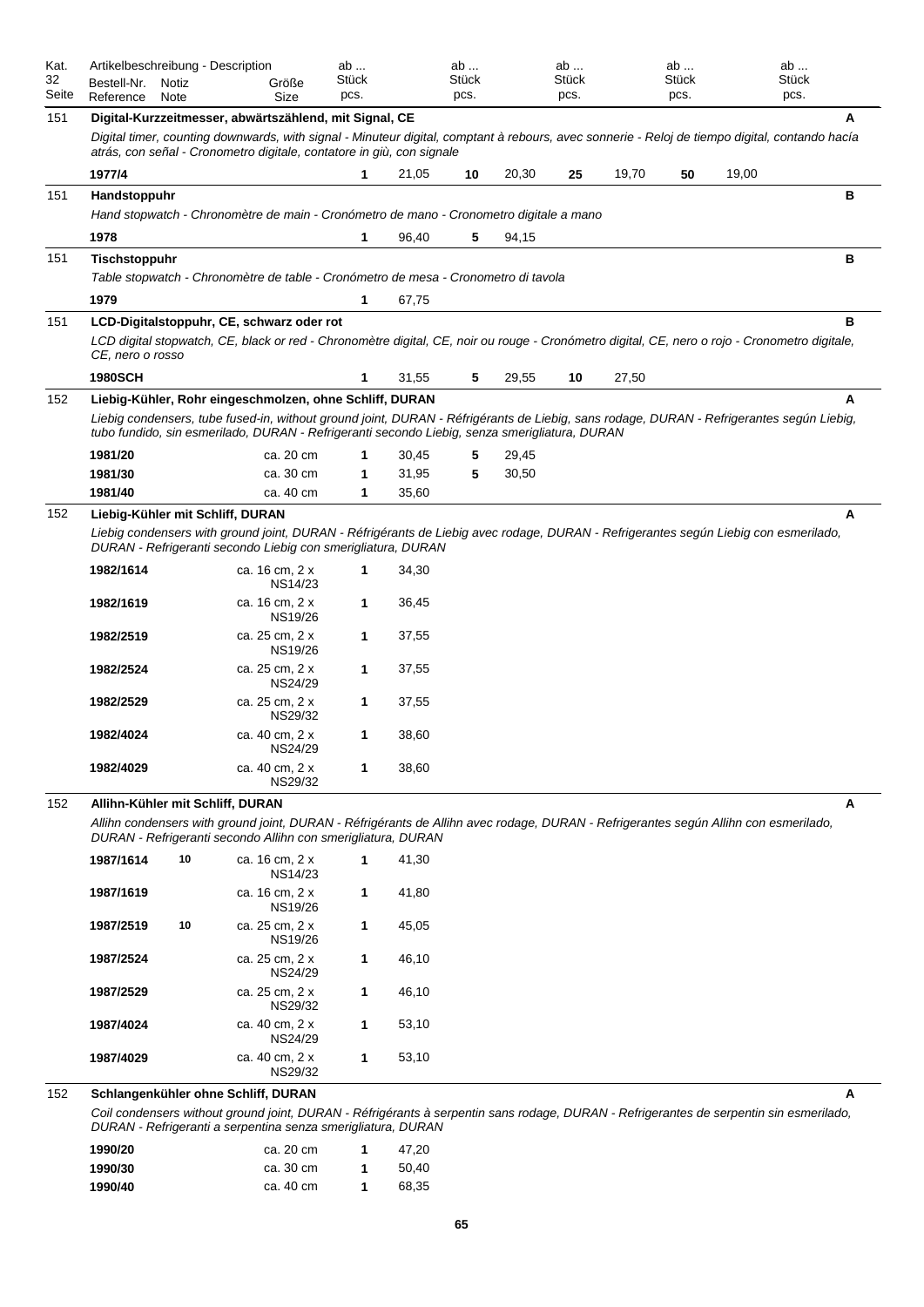| Kat.  |             | Artikelbeschreibung - Description |       | ab           | av           | ab           | ab           | av           |  |
|-------|-------------|-----------------------------------|-------|--------------|--------------|--------------|--------------|--------------|--|
| 32    | Bestell-Nr. | Notiz                             | Größe | <b>Stück</b> | <b>Stück</b> | <b>Stuck</b> | <b>Stuck</b> | <b>Stück</b> |  |
| Seite | Reference   | Note                              | Size  | pcs.         | pcs.         | pcs.         | pcs.         | pcs.         |  |

## 152 **Schlangenkühler mit Schliff, DURAN A**

*Coil condensers with ground joint, DURAN - Réfrigérants à serpentin avec rodage, DURAN - Refrigerantes de serpentin con esmerilado, DURAN - Refrigeranti a serpentina con smerigliatura, DURAN*

| 1990/1614 | 10 | ca. 16 cm, 2 x<br>NS14/23        |   | 53,65 |
|-----------|----|----------------------------------|---|-------|
| 1990/1619 | 10 | ca. 16 cm, 2 x<br>NS19/26        | 1 | 47,70 |
| 1990/2519 |    | ca. 25 cm, 2 x<br>NS19/26        | 1 | 62.60 |
| 1990/2524 |    | ca. 25 cm, 2 x<br><b>NS24/29</b> | 1 | 64,45 |
| 1990/2529 | 10 | ca. 25 cm, 2 x<br>NS29/32        | 1 | 64.45 |
| 1990/4024 |    | ca. 40 cm, 2 x<br>NS24/29        | 1 | 76,35 |
| 1990/4029 | 10 | ca. 40 cm, 2 x<br>NS29/32        |   | 76,35 |

# 152 **Schlangenkühler nach Dimroth mit Schliff, DURAN A**

*Coil condensers according to Dimroth with ground joint, DURAN - Réfrigérants à serpentin Dimroth avec rodage, DURAN - Refrigerantes à serpentin de Dimroth con esmerilado, DURAN - Refrigeranti a serpentina secondo Dimroth con smerigliatura, DURAN*

|     | mit Kernschliff NS 29/32 |    | Condensing tube, DURAN - Tube réfrigérant, DURAN - Tubo refrigerante, DURAN - Tubo refrigerante, DURAN |   |       |  |   |
|-----|--------------------------|----|--------------------------------------------------------------------------------------------------------|---|-------|--|---|
| 152 | Kühlrohr, DURAN          |    |                                                                                                        |   |       |  | A |
|     | 1996/4029                | 10 | ca. 40 cm, 2 x<br>NS29/32                                                                              | 1 | 74,20 |  |   |
|     | 1996/4024                | 10 | ca. 40 cm, 2 x<br><b>NS24/29</b>                                                                       | 1 | 74,20 |  |   |
|     | 1996/2529                | 10 | ca. 25 cm, 2 x<br>NS29/32                                                                              | 1 | 63,20 |  |   |
|     | 1996/2524                |    | ca. 25 cm, 2 x<br><b>NS24/29</b>                                                                       | 1 | 63,20 |  |   |
|     | 1996/2519                |    | ca. 25 cm, 2 x<br><b>NS19/26</b>                                                                       | 1 | 62,00 |  |   |
|     | 1996/1619                |    | ca. 16 cm, 2 x<br><b>NS19/26</b>                                                                       | 1 | 55,50 |  |   |
|     | 1996/1614                | 10 | ca. 16 cm, 2 x<br><b>NS14/23</b>                                                                       | 1 | 54,30 |  |   |

|                                                                                               |                  |       | with male ground joint NS 29/32 - avec rodage mâle RIN 29/32 - con macho NS 29/32 - con maschio NS 29/32 |  |
|-----------------------------------------------------------------------------------------------|------------------|-------|----------------------------------------------------------------------------------------------------------|--|
| 1998/10                                                                                       | $100 \text{ cm}$ | 15.40 |                                                                                                          |  |
| Labortablett                                                                                  |                  |       |                                                                                                          |  |
| Laboratory tray - Plateau de laboratoire - Bandeja para laboratorio - Vassoio per laboratorio |                  |       |                                                                                                          |  |

**2000 1 59,90 3 58,50** *Separate parts for the laboratory tray no. 2000 - Pièces détachées pour plateau de laboratoire réf. 2000 - Partes sueltas para bandeja para laboratorio no. 2000 - Parti singole per vassoio per laboratorio no. 2000* 47 **Einzelteile zum Labortablett Nr. 2000 A** *Plastic dish - Plateau en plastique - Bacina de plástico - Bacinella di plastica* **Kunststoffschale 2000/1** ca. 35x25x4 cm **1** 16,35 *Stand made of Plexiglas, empty - Support en plexiglas, vide - Soporte de plexiglas, vacío - Supporto in plexigIas, vuoto* **Plexiglasaufsatz, leer 2000/2 1** 19,55 *Stand made of Plexiglas with 5 bottles - Support en plexiglas avec 5 flacons - Soporte en plexiglas con 5 frascos - Supporto in plexiglas con 5 bottiglie* **Plexiglasaufsatz mit 5 Flaschen 2000/3 1** 43,35 *amber wide neck bottle - flacon marron à col large - frasco marrón de cuello ancho - bottiglia marrone di collo largo* **braune Weithalsflasche 2000/4 1** 2,80

#### **braune Enghalsflasche**

*amber narrow neck bottle - flacon marron à col étroit - frasco marrón de cuello angosto - bottiglia marrone di collo stretto* **2000/5 1** 2,80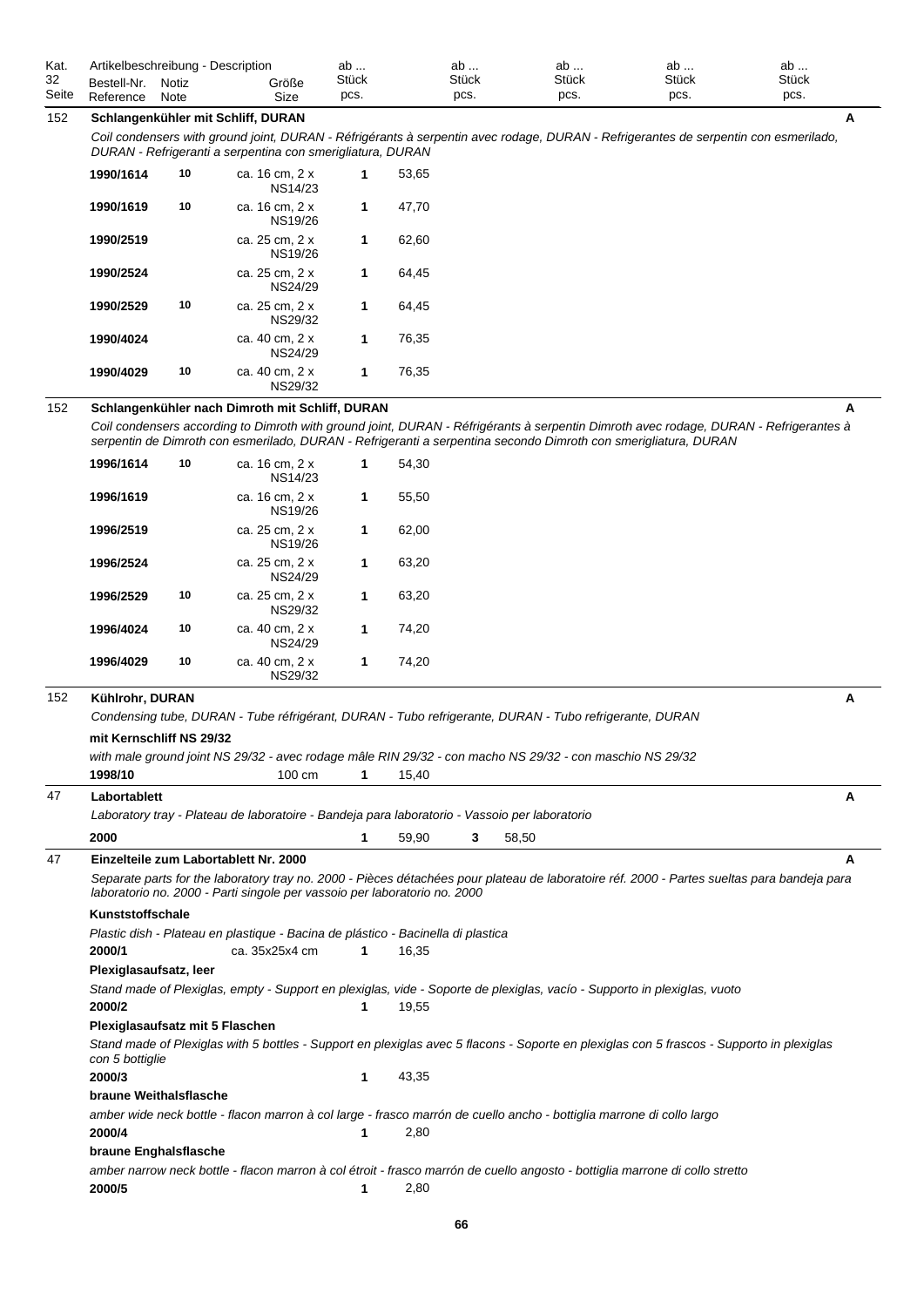| Kat.<br>32<br>Seite | Artikelbeschreibung - Description<br>Bestell-Nr.<br>Notiz<br>Reference<br>Note                                                                  |                         | Größe<br>Size  | ab<br>Stück<br>pcs. |                    | ab<br>Stück<br>pcs. |       | ab<br>Stück<br>pcs. | ab<br>Stück<br>pcs.                                                                                                                                                                                                                                      | ab<br><b>Stück</b><br>pcs.                                                                                                                           |
|---------------------|-------------------------------------------------------------------------------------------------------------------------------------------------|-------------------------|----------------|---------------------|--------------------|---------------------|-------|---------------------|----------------------------------------------------------------------------------------------------------------------------------------------------------------------------------------------------------------------------------------------------------|------------------------------------------------------------------------------------------------------------------------------------------------------|
| 48                  | Labortablett II                                                                                                                                 |                         |                |                     |                    |                     |       |                     |                                                                                                                                                                                                                                                          | Α                                                                                                                                                    |
|                     | Laboratory tray 2 - Plateau de laboratoire 2 - Bandeja para laboratorio 2 - Vassoio per laboratorio 2                                           |                         |                |                     |                    |                     |       |                     |                                                                                                                                                                                                                                                          |                                                                                                                                                      |
|                     | 2002                                                                                                                                            |                         |                |                     | 79,75              | 3                   | 76,40 |                     |                                                                                                                                                                                                                                                          |                                                                                                                                                      |
| 48                  | Plexiglasaufsatz 3-fach, leer                                                                                                                   |                         |                |                     |                    |                     |       |                     |                                                                                                                                                                                                                                                          | А                                                                                                                                                    |
|                     |                                                                                                                                                 |                         |                |                     |                    |                     |       |                     |                                                                                                                                                                                                                                                          | Stand made of Plexiglas triple, empty - Support en plexiglas triple, vide - Soporte de plexiglas triple, vacia - Supporto in plexiglas triplo, vuoto |
|                     | 2002/2                                                                                                                                          |                         |                | 1                   | 17,85              |                     |       |                     |                                                                                                                                                                                                                                                          |                                                                                                                                                      |
| 48                  | Plexiglasaufsatz mit 3 Flaschen                                                                                                                 |                         |                |                     |                    |                     |       |                     |                                                                                                                                                                                                                                                          | A                                                                                                                                                    |
|                     | 3 bottiglie                                                                                                                                     |                         |                |                     |                    |                     |       |                     |                                                                                                                                                                                                                                                          | Stand made of Plexiglas with 3 bottles - Support en plexiglas avec 3 flacons - Soporte de plexiglas con 3 frascos - Supporto in plexiglas con        |
|                     | 2002/3                                                                                                                                          |                         |                | 1                   | 32,70              |                     |       |                     |                                                                                                                                                                                                                                                          |                                                                                                                                                      |
| 154                 | Lackmuspapier                                                                                                                                   |                         |                |                     |                    |                     |       |                     |                                                                                                                                                                                                                                                          | A                                                                                                                                                    |
|                     | Litmus paper - Papier de tournesol - Papel de tornasol - Carta al tornasole                                                                     |                         |                |                     |                    |                     |       |                     |                                                                                                                                                                                                                                                          |                                                                                                                                                      |
|                     | blau                                                                                                                                            |                         |                |                     |                    |                     |       |                     |                                                                                                                                                                                                                                                          |                                                                                                                                                      |
|                     | blue - bleu - azul - azzuro                                                                                                                     |                         |                |                     |                    |                     |       |                     |                                                                                                                                                                                                                                                          |                                                                                                                                                      |
|                     | 2005                                                                                                                                            | 1 Heft = $100$ Streifen |                | 1                   | 4,95               | 10                  | 4,65  | 50                  | 4,30                                                                                                                                                                                                                                                     |                                                                                                                                                      |
|                     | rot                                                                                                                                             |                         |                |                     |                    |                     |       |                     |                                                                                                                                                                                                                                                          |                                                                                                                                                      |
|                     | red - rouge - rojo - rosso<br>2006                                                                                                              | 1 Heft = $100$ Streifen |                |                     | 4,95               |                     | 4,65  |                     |                                                                                                                                                                                                                                                          |                                                                                                                                                      |
|                     |                                                                                                                                                 |                         |                | 1                   |                    | 10                  |       | 50                  | 4,30                                                                                                                                                                                                                                                     |                                                                                                                                                      |
| 154                 | Universal-Indikatorpapier in Rollen 7 mm, 5 m lang<br>en rollos 10 mm, 5 m longitud - Carta indicatore universale a rotoli 10 mm, 5 m lunghezza |                         |                |                     |                    |                     |       |                     |                                                                                                                                                                                                                                                          | Universal indicator paper in rolls 10 mm, 5 m long - Papier indicateur universel en rouleaux 10 mm, 5 m longueur - Papel indicador universal         |
|                     | 2007                                                                                                                                            | pH 1-14 5mx7mm          |                |                     | 6,60               | 10                  | 6.15  | 50                  | 5,90                                                                                                                                                                                                                                                     |                                                                                                                                                      |
|                     | Nachfüllpackung zu 3 Rollen                                                                                                                     |                         |                |                     |                    |                     |       |                     |                                                                                                                                                                                                                                                          |                                                                                                                                                      |
|                     | Refill pack of 3 rolls - Recharge de 3 rouleaux - Repuesto con 3 rollos - Ricambio con 3 rotoli                                                 |                         |                |                     |                    |                     |       |                     |                                                                                                                                                                                                                                                          |                                                                                                                                                      |
|                     | 2008                                                                                                                                            |                         |                |                     | 10,40              | 10                  | 10,05 | 50                  | 9,80                                                                                                                                                                                                                                                     |                                                                                                                                                      |
| 154                 | Indikatorstäbchen - nicht blutend - Packungen zu 100 Stück                                                                                      |                         |                |                     |                    |                     |       |                     |                                                                                                                                                                                                                                                          | A                                                                                                                                                    |
|                     |                                                                                                                                                 |                         |                |                     |                    |                     |       |                     | Varillas indicadores pH - no sangrantes - paquetes de 100 piezas - Bacchette indicatore pH, non colatente, 100 pezzi in una scatola                                                                                                                      | Indicator sticks - not bleeding - packs of 100 pieces - Batônnets indicateurs de pH, aucune migration des couleurs, en boîtes de 100 pièces -        |
|                     |                                                                                                                                                 |                         |                |                     | Preis per: Packung |                     |       |                     |                                                                                                                                                                                                                                                          |                                                                                                                                                      |
|                     | 2009                                                                                                                                            |                         | pH 0 - 14,0    |                     | 13,45              | 10                  | 12,45 | 50                  | 11,90                                                                                                                                                                                                                                                    |                                                                                                                                                      |
|                     | Indikatorstäbchen - Merck 9542 - Packungen zu 100 Stück                                                                                         |                         |                |                     |                    |                     |       |                     |                                                                                                                                                                                                                                                          |                                                                                                                                                      |
|                     | 2009/1                                                                                                                                          |                         |                |                     |                    |                     |       |                     | Indicator sticks - Merck 9542- packs of 100 pieces - Batônnets indicateurs de pH, Merck 9542, en boîtes de 100 pièces - Varillas<br>indicadores pH - Merck 9542 - paquetes de 100 piezas - Bacchette indicatore pH, Merck 9542, 100 pezzi in una scatola |                                                                                                                                                      |
|                     |                                                                                                                                                 |                         |                |                     |                    |                     |       |                     |                                                                                                                                                                                                                                                          |                                                                                                                                                      |
| 161                 | Laborheber aus Stahlblech, Platte 160 x 135 mm, Höhe verstellbar von 6-27 cm                                                                    |                         |                |                     |                    |                     |       |                     | Laboratory lifter made of steel sheet, platform 160 x 135 mm, height adjustable from 6-27 cm - Elévateur de laboratoire en tôle d'acier,                                                                                                                 | A                                                                                                                                                    |
|                     | 6-27 cm - Elevatore da laboratorio di lamiera d'acciaio, pannello 160 x 135 mm, altezza orientabile di 6-27 cm                                  |                         |                |                     |                    |                     |       |                     |                                                                                                                                                                                                                                                          | plaque 160 x 135 mm, hauteur ajustable de 6-27 cm - Elevador de laboratorio en chapa de acero, chapa 160 x 135 mm, altura ajustable de               |
|                     | 2011                                                                                                                                            |                         | ca. 160x135 mm | 1                   | 100,75             |                     |       |                     |                                                                                                                                                                                                                                                          |                                                                                                                                                      |
| 218                 | Lumbal-Punktionsröhren                                                                                                                          |                         |                |                     |                    |                     |       |                     |                                                                                                                                                                                                                                                          | A                                                                                                                                                    |
|                     |                                                                                                                                                 |                         |                |                     |                    |                     |       |                     | Lumbar puncture tubes - Tubes manomètrique pour LCR - Tubos para punción lumbar - Tubi per puntura lombale                                                                                                                                               |                                                                                                                                                      |
|                     | mit Hahn                                                                                                                                        |                         |                |                     |                    |                     |       |                     |                                                                                                                                                                                                                                                          |                                                                                                                                                      |
|                     | with stopcock - avec robinet - con llave - con rubinetto                                                                                        |                         |                |                     |                    |                     |       |                     |                                                                                                                                                                                                                                                          |                                                                                                                                                      |
|                     | 2016<br>1                                                                                                                                       |                         |                | 1                   | 45,32              |                     |       |                     |                                                                                                                                                                                                                                                          |                                                                                                                                                      |
| 218                 | Lumbal-Punktionsröhren, einteilig, graduiert bis 30 cm                                                                                          |                         |                |                     |                    |                     |       |                     |                                                                                                                                                                                                                                                          | A                                                                                                                                                    |
|                     |                                                                                                                                                 |                         |                |                     |                    |                     |       |                     | punción lumbar, una sola pieza, graduados hasta 30 cm - Tubi per puntura lombale, in una parte, graduati fino a 30 cm                                                                                                                                    | Lumbar puncture tubes, one-piece, graduated up to 30 cm - Tubes manomètrique pour LCR, une seule pièce, jusqu'à 30 cm - Tubos para                   |
|                     | 2018                                                                                                                                            |                         |                | 1                   | 18,25              |                     |       |                     |                                                                                                                                                                                                                                                          |                                                                                                                                                      |
| 56                  | Lymphbecken<br>Staining blocks - Godets carrés à coloration - Cámaras para coloración - Piastre per colorazione                                 |                         |                |                     |                    |                     |       |                     |                                                                                                                                                                                                                                                          | A                                                                                                                                                    |
|                     | Klarglas, mit Deckscheibe                                                                                                                       |                         |                |                     |                    |                     |       |                     |                                                                                                                                                                                                                                                          |                                                                                                                                                      |
|                     |                                                                                                                                                 |                         |                |                     |                    |                     |       |                     | Clear glass, with cover glass - Verre clair, avec couvercle - Vidrio blanco, con tapa - Vetro bianco, con coperchio                                                                                                                                      |                                                                                                                                                      |
|                     | 2020                                                                                                                                            |                         | ca. 4x4cm      | 1                   | 3,15               | 10                  | 2,80  | 50                  | 2,40                                                                                                                                                                                                                                                     |                                                                                                                                                      |
|                     | aus schwarzem Glas, mit Deckscheibe                                                                                                             |                         |                |                     |                    |                     |       |                     |                                                                                                                                                                                                                                                          |                                                                                                                                                      |
|                     | 2021                                                                                                                                            |                         | ca. 4x4cm      | 1                   | 5,30               | 10                  | 4,95  | 50                  | made of black glass, with cover glass - de verre noir, avec couvercle - de vidrio negro, con tapa - di vetro nero, con coperchio<br>4,65                                                                                                                 |                                                                                                                                                      |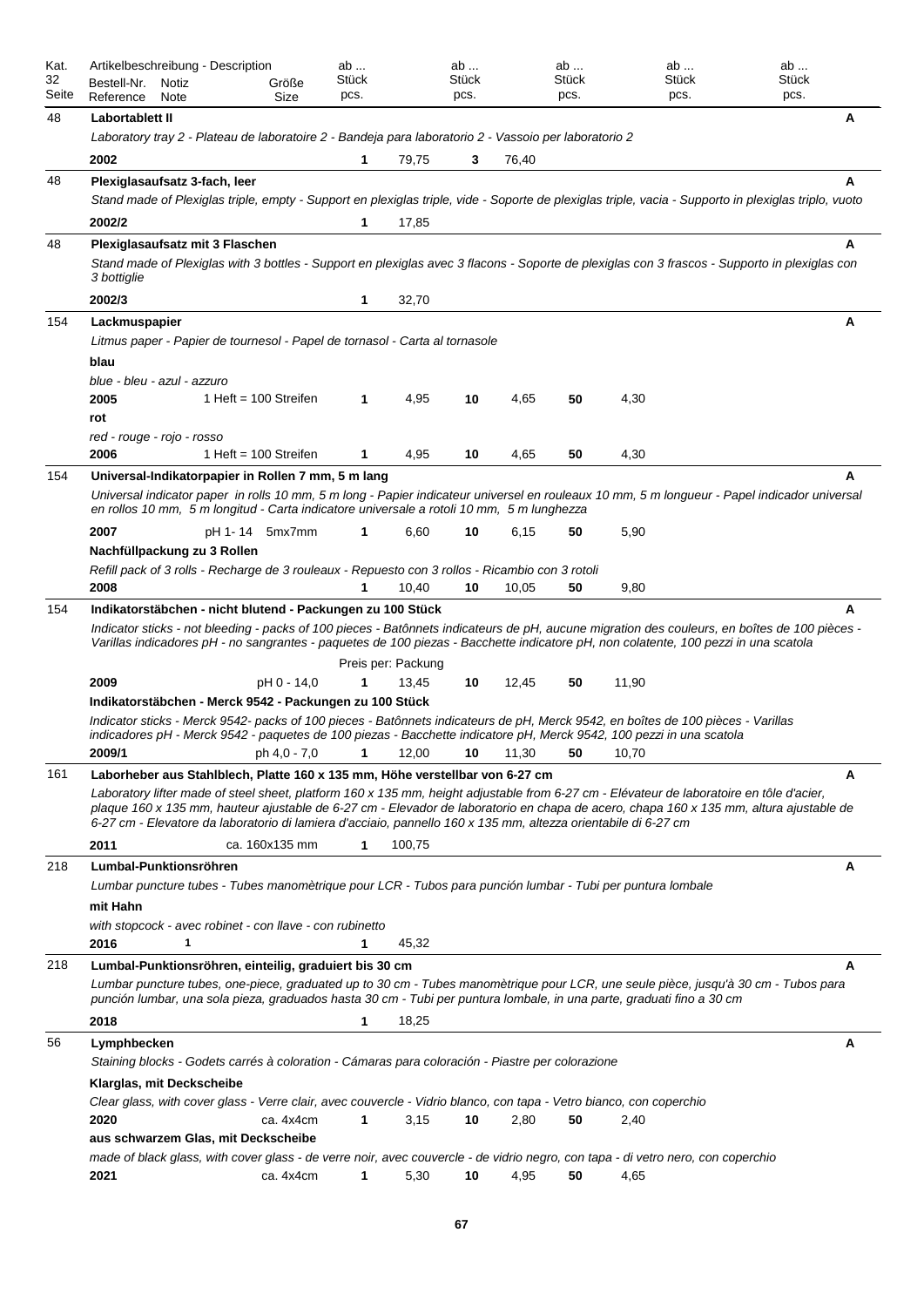| Stück<br><b>Stück</b><br>32<br>Stück<br>Stück<br>Stück<br>Bestell-Nr.<br>Größe<br>Notiz<br>Seite<br>pcs.<br>pcs.<br>pcs.<br>pcs.<br>pcs.<br>Reference<br>Size<br><b>Note</b><br>A<br>154<br><b>Magnesia-Rinnen</b><br>Magnesia grooves - Gouttières en magnésium - Ranuras de magnesia - Canaletti in magnesia<br>Preis per: 100 Stück<br>2065<br>10<br>54,70<br>100<br>50,40<br>500<br>46,10<br>154<br>Magnesia-Stäbe<br>А<br>Magnesia rods - Baguettes en magnésium - Varillas de magnesia - Bacchette in magnesia<br>Preis per: 100 Stück<br>2066<br>43,95<br>35,40<br>10<br>100<br>39,65<br>500<br>в<br>155<br>Handrührer, CE<br>Hand mixer, CE - Malaxeur manuel, CE - Agitador manual, CE - Agitatore manuale, CE<br>2067<br>R1<br>82,60<br>1<br>в<br>155<br>Rührspatel aus Kunststoff für Handrührer Nr. 2067<br>Stirring rods made of plastic for hand mixer no. 2067 - Tiges d'agitation en plastique pour malaxeur manuel réf. 2067 - Espátulas agitadores<br>de plástico para agitador manual no. 2067 - Spatole agitatore in plastica per agitatore manuale no. 2067<br>Preis per: 100 Stück<br>1,95<br>2067/1<br>3,90<br>3,20<br>1000<br>2,25<br>5000<br>1<br>500<br>в<br>Rührspatel aus V2A-Stahl<br>15<br>Stirring rods made of stainless steel (V2A) - Tiges d'agitation en acier inoxydable - Espátulas agitadores de acero inoxidable - Spatole<br>agitatore di acciaio inossidabile<br>längliche Rührfläche<br>elongated stirring end - spatule oblongue - forma oblonga - forma lunga<br>2067/2<br>18,15<br>1<br>quergestellte Rührfläche<br>transverse stirring end - spatule orthogonale - forma transversal - forma transversale<br>2067/3<br>18,15<br>1<br>quergestellte Rührfläche, passend für Rührer Nr. 2068/18<br>transverse stirring end, suitable for stirrer no. 2068/18 - spatule orthogonale, pour agitateur réf. 2068/18 - forma transversal, para agitador<br>no. 2068/18 - forma transversale, per agitatore no. 2068/17<br>2067/4<br>77,30<br>1<br>Mini-Rührer, CE<br>в<br>155,1<br>56<br>Mini stirrer, CE - Mini-agitateur, CE - Agitador mini, CE - Agitatore miniature, CE<br>2068<br>1<br>134,40<br>в<br>156<br>Rührer, CE<br>Stirrer, CE - Malaxeur, CE - Agitador, CE - Agitatore, CE<br>2068/14<br>R <sub>14</sub><br>$\mathbf{1}$<br>232,95<br>в<br>Rührer mit elektronischer Drehzahlregelung für Volumen bis 50 Liter, CE<br>155,1<br>56<br>Stirrer with electronic speed control for volumes up to 50 litres, CE - Agitateur avec réglage électronique de la vitesse pour agiter des<br>volumes jusqu'à 50 litres, CE - Agitador con mando de revoluciones electrónico para volúmenes hasta 50 litros, CE - Agitatore con<br>regolazione di rotazione elettrònico per volumi fino a 50 litri, CE<br>2068/18<br>425,05<br>1<br>в<br>157<br>Mini-Magnetmix, CE |
|---------------------------------------------------------------------------------------------------------------------------------------------------------------------------------------------------------------------------------------------------------------------------------------------------------------------------------------------------------------------------------------------------------------------------------------------------------------------------------------------------------------------------------------------------------------------------------------------------------------------------------------------------------------------------------------------------------------------------------------------------------------------------------------------------------------------------------------------------------------------------------------------------------------------------------------------------------------------------------------------------------------------------------------------------------------------------------------------------------------------------------------------------------------------------------------------------------------------------------------------------------------------------------------------------------------------------------------------------------------------------------------------------------------------------------------------------------------------------------------------------------------------------------------------------------------------------------------------------------------------------------------------------------------------------------------------------------------------------------------------------------------------------------------------------------------------------------------------------------------------------------------------------------------------------------------------------------------------------------------------------------------------------------------------------------------------------------------------------------------------------------------------------------------------------------------------------------------------------------------------------------------------------------------------------------------------------------------------------------------------------------------------------------------------------------------------------------------------------------------------------------------------------------------------------------------------------------------------------------------------------------------------------------------------------------------------------------------------------------------------------------------------------------------------------------------|
|                                                                                                                                                                                                                                                                                                                                                                                                                                                                                                                                                                                                                                                                                                                                                                                                                                                                                                                                                                                                                                                                                                                                                                                                                                                                                                                                                                                                                                                                                                                                                                                                                                                                                                                                                                                                                                                                                                                                                                                                                                                                                                                                                                                                                                                                                                                                                                                                                                                                                                                                                                                                                                                                                                                                                                                                               |
|                                                                                                                                                                                                                                                                                                                                                                                                                                                                                                                                                                                                                                                                                                                                                                                                                                                                                                                                                                                                                                                                                                                                                                                                                                                                                                                                                                                                                                                                                                                                                                                                                                                                                                                                                                                                                                                                                                                                                                                                                                                                                                                                                                                                                                                                                                                                                                                                                                                                                                                                                                                                                                                                                                                                                                                                               |
|                                                                                                                                                                                                                                                                                                                                                                                                                                                                                                                                                                                                                                                                                                                                                                                                                                                                                                                                                                                                                                                                                                                                                                                                                                                                                                                                                                                                                                                                                                                                                                                                                                                                                                                                                                                                                                                                                                                                                                                                                                                                                                                                                                                                                                                                                                                                                                                                                                                                                                                                                                                                                                                                                                                                                                                                               |
|                                                                                                                                                                                                                                                                                                                                                                                                                                                                                                                                                                                                                                                                                                                                                                                                                                                                                                                                                                                                                                                                                                                                                                                                                                                                                                                                                                                                                                                                                                                                                                                                                                                                                                                                                                                                                                                                                                                                                                                                                                                                                                                                                                                                                                                                                                                                                                                                                                                                                                                                                                                                                                                                                                                                                                                                               |
|                                                                                                                                                                                                                                                                                                                                                                                                                                                                                                                                                                                                                                                                                                                                                                                                                                                                                                                                                                                                                                                                                                                                                                                                                                                                                                                                                                                                                                                                                                                                                                                                                                                                                                                                                                                                                                                                                                                                                                                                                                                                                                                                                                                                                                                                                                                                                                                                                                                                                                                                                                                                                                                                                                                                                                                                               |
|                                                                                                                                                                                                                                                                                                                                                                                                                                                                                                                                                                                                                                                                                                                                                                                                                                                                                                                                                                                                                                                                                                                                                                                                                                                                                                                                                                                                                                                                                                                                                                                                                                                                                                                                                                                                                                                                                                                                                                                                                                                                                                                                                                                                                                                                                                                                                                                                                                                                                                                                                                                                                                                                                                                                                                                                               |
|                                                                                                                                                                                                                                                                                                                                                                                                                                                                                                                                                                                                                                                                                                                                                                                                                                                                                                                                                                                                                                                                                                                                                                                                                                                                                                                                                                                                                                                                                                                                                                                                                                                                                                                                                                                                                                                                                                                                                                                                                                                                                                                                                                                                                                                                                                                                                                                                                                                                                                                                                                                                                                                                                                                                                                                                               |
|                                                                                                                                                                                                                                                                                                                                                                                                                                                                                                                                                                                                                                                                                                                                                                                                                                                                                                                                                                                                                                                                                                                                                                                                                                                                                                                                                                                                                                                                                                                                                                                                                                                                                                                                                                                                                                                                                                                                                                                                                                                                                                                                                                                                                                                                                                                                                                                                                                                                                                                                                                                                                                                                                                                                                                                                               |
|                                                                                                                                                                                                                                                                                                                                                                                                                                                                                                                                                                                                                                                                                                                                                                                                                                                                                                                                                                                                                                                                                                                                                                                                                                                                                                                                                                                                                                                                                                                                                                                                                                                                                                                                                                                                                                                                                                                                                                                                                                                                                                                                                                                                                                                                                                                                                                                                                                                                                                                                                                                                                                                                                                                                                                                                               |
|                                                                                                                                                                                                                                                                                                                                                                                                                                                                                                                                                                                                                                                                                                                                                                                                                                                                                                                                                                                                                                                                                                                                                                                                                                                                                                                                                                                                                                                                                                                                                                                                                                                                                                                                                                                                                                                                                                                                                                                                                                                                                                                                                                                                                                                                                                                                                                                                                                                                                                                                                                                                                                                                                                                                                                                                               |
|                                                                                                                                                                                                                                                                                                                                                                                                                                                                                                                                                                                                                                                                                                                                                                                                                                                                                                                                                                                                                                                                                                                                                                                                                                                                                                                                                                                                                                                                                                                                                                                                                                                                                                                                                                                                                                                                                                                                                                                                                                                                                                                                                                                                                                                                                                                                                                                                                                                                                                                                                                                                                                                                                                                                                                                                               |
|                                                                                                                                                                                                                                                                                                                                                                                                                                                                                                                                                                                                                                                                                                                                                                                                                                                                                                                                                                                                                                                                                                                                                                                                                                                                                                                                                                                                                                                                                                                                                                                                                                                                                                                                                                                                                                                                                                                                                                                                                                                                                                                                                                                                                                                                                                                                                                                                                                                                                                                                                                                                                                                                                                                                                                                                               |
|                                                                                                                                                                                                                                                                                                                                                                                                                                                                                                                                                                                                                                                                                                                                                                                                                                                                                                                                                                                                                                                                                                                                                                                                                                                                                                                                                                                                                                                                                                                                                                                                                                                                                                                                                                                                                                                                                                                                                                                                                                                                                                                                                                                                                                                                                                                                                                                                                                                                                                                                                                                                                                                                                                                                                                                                               |
|                                                                                                                                                                                                                                                                                                                                                                                                                                                                                                                                                                                                                                                                                                                                                                                                                                                                                                                                                                                                                                                                                                                                                                                                                                                                                                                                                                                                                                                                                                                                                                                                                                                                                                                                                                                                                                                                                                                                                                                                                                                                                                                                                                                                                                                                                                                                                                                                                                                                                                                                                                                                                                                                                                                                                                                                               |
|                                                                                                                                                                                                                                                                                                                                                                                                                                                                                                                                                                                                                                                                                                                                                                                                                                                                                                                                                                                                                                                                                                                                                                                                                                                                                                                                                                                                                                                                                                                                                                                                                                                                                                                                                                                                                                                                                                                                                                                                                                                                                                                                                                                                                                                                                                                                                                                                                                                                                                                                                                                                                                                                                                                                                                                                               |
|                                                                                                                                                                                                                                                                                                                                                                                                                                                                                                                                                                                                                                                                                                                                                                                                                                                                                                                                                                                                                                                                                                                                                                                                                                                                                                                                                                                                                                                                                                                                                                                                                                                                                                                                                                                                                                                                                                                                                                                                                                                                                                                                                                                                                                                                                                                                                                                                                                                                                                                                                                                                                                                                                                                                                                                                               |
|                                                                                                                                                                                                                                                                                                                                                                                                                                                                                                                                                                                                                                                                                                                                                                                                                                                                                                                                                                                                                                                                                                                                                                                                                                                                                                                                                                                                                                                                                                                                                                                                                                                                                                                                                                                                                                                                                                                                                                                                                                                                                                                                                                                                                                                                                                                                                                                                                                                                                                                                                                                                                                                                                                                                                                                                               |
|                                                                                                                                                                                                                                                                                                                                                                                                                                                                                                                                                                                                                                                                                                                                                                                                                                                                                                                                                                                                                                                                                                                                                                                                                                                                                                                                                                                                                                                                                                                                                                                                                                                                                                                                                                                                                                                                                                                                                                                                                                                                                                                                                                                                                                                                                                                                                                                                                                                                                                                                                                                                                                                                                                                                                                                                               |
|                                                                                                                                                                                                                                                                                                                                                                                                                                                                                                                                                                                                                                                                                                                                                                                                                                                                                                                                                                                                                                                                                                                                                                                                                                                                                                                                                                                                                                                                                                                                                                                                                                                                                                                                                                                                                                                                                                                                                                                                                                                                                                                                                                                                                                                                                                                                                                                                                                                                                                                                                                                                                                                                                                                                                                                                               |
|                                                                                                                                                                                                                                                                                                                                                                                                                                                                                                                                                                                                                                                                                                                                                                                                                                                                                                                                                                                                                                                                                                                                                                                                                                                                                                                                                                                                                                                                                                                                                                                                                                                                                                                                                                                                                                                                                                                                                                                                                                                                                                                                                                                                                                                                                                                                                                                                                                                                                                                                                                                                                                                                                                                                                                                                               |
|                                                                                                                                                                                                                                                                                                                                                                                                                                                                                                                                                                                                                                                                                                                                                                                                                                                                                                                                                                                                                                                                                                                                                                                                                                                                                                                                                                                                                                                                                                                                                                                                                                                                                                                                                                                                                                                                                                                                                                                                                                                                                                                                                                                                                                                                                                                                                                                                                                                                                                                                                                                                                                                                                                                                                                                                               |
|                                                                                                                                                                                                                                                                                                                                                                                                                                                                                                                                                                                                                                                                                                                                                                                                                                                                                                                                                                                                                                                                                                                                                                                                                                                                                                                                                                                                                                                                                                                                                                                                                                                                                                                                                                                                                                                                                                                                                                                                                                                                                                                                                                                                                                                                                                                                                                                                                                                                                                                                                                                                                                                                                                                                                                                                               |
|                                                                                                                                                                                                                                                                                                                                                                                                                                                                                                                                                                                                                                                                                                                                                                                                                                                                                                                                                                                                                                                                                                                                                                                                                                                                                                                                                                                                                                                                                                                                                                                                                                                                                                                                                                                                                                                                                                                                                                                                                                                                                                                                                                                                                                                                                                                                                                                                                                                                                                                                                                                                                                                                                                                                                                                                               |
|                                                                                                                                                                                                                                                                                                                                                                                                                                                                                                                                                                                                                                                                                                                                                                                                                                                                                                                                                                                                                                                                                                                                                                                                                                                                                                                                                                                                                                                                                                                                                                                                                                                                                                                                                                                                                                                                                                                                                                                                                                                                                                                                                                                                                                                                                                                                                                                                                                                                                                                                                                                                                                                                                                                                                                                                               |
|                                                                                                                                                                                                                                                                                                                                                                                                                                                                                                                                                                                                                                                                                                                                                                                                                                                                                                                                                                                                                                                                                                                                                                                                                                                                                                                                                                                                                                                                                                                                                                                                                                                                                                                                                                                                                                                                                                                                                                                                                                                                                                                                                                                                                                                                                                                                                                                                                                                                                                                                                                                                                                                                                                                                                                                                               |
|                                                                                                                                                                                                                                                                                                                                                                                                                                                                                                                                                                                                                                                                                                                                                                                                                                                                                                                                                                                                                                                                                                                                                                                                                                                                                                                                                                                                                                                                                                                                                                                                                                                                                                                                                                                                                                                                                                                                                                                                                                                                                                                                                                                                                                                                                                                                                                                                                                                                                                                                                                                                                                                                                                                                                                                                               |
|                                                                                                                                                                                                                                                                                                                                                                                                                                                                                                                                                                                                                                                                                                                                                                                                                                                                                                                                                                                                                                                                                                                                                                                                                                                                                                                                                                                                                                                                                                                                                                                                                                                                                                                                                                                                                                                                                                                                                                                                                                                                                                                                                                                                                                                                                                                                                                                                                                                                                                                                                                                                                                                                                                                                                                                                               |
|                                                                                                                                                                                                                                                                                                                                                                                                                                                                                                                                                                                                                                                                                                                                                                                                                                                                                                                                                                                                                                                                                                                                                                                                                                                                                                                                                                                                                                                                                                                                                                                                                                                                                                                                                                                                                                                                                                                                                                                                                                                                                                                                                                                                                                                                                                                                                                                                                                                                                                                                                                                                                                                                                                                                                                                                               |
|                                                                                                                                                                                                                                                                                                                                                                                                                                                                                                                                                                                                                                                                                                                                                                                                                                                                                                                                                                                                                                                                                                                                                                                                                                                                                                                                                                                                                                                                                                                                                                                                                                                                                                                                                                                                                                                                                                                                                                                                                                                                                                                                                                                                                                                                                                                                                                                                                                                                                                                                                                                                                                                                                                                                                                                                               |
|                                                                                                                                                                                                                                                                                                                                                                                                                                                                                                                                                                                                                                                                                                                                                                                                                                                                                                                                                                                                                                                                                                                                                                                                                                                                                                                                                                                                                                                                                                                                                                                                                                                                                                                                                                                                                                                                                                                                                                                                                                                                                                                                                                                                                                                                                                                                                                                                                                                                                                                                                                                                                                                                                                                                                                                                               |
|                                                                                                                                                                                                                                                                                                                                                                                                                                                                                                                                                                                                                                                                                                                                                                                                                                                                                                                                                                                                                                                                                                                                                                                                                                                                                                                                                                                                                                                                                                                                                                                                                                                                                                                                                                                                                                                                                                                                                                                                                                                                                                                                                                                                                                                                                                                                                                                                                                                                                                                                                                                                                                                                                                                                                                                                               |
|                                                                                                                                                                                                                                                                                                                                                                                                                                                                                                                                                                                                                                                                                                                                                                                                                                                                                                                                                                                                                                                                                                                                                                                                                                                                                                                                                                                                                                                                                                                                                                                                                                                                                                                                                                                                                                                                                                                                                                                                                                                                                                                                                                                                                                                                                                                                                                                                                                                                                                                                                                                                                                                                                                                                                                                                               |
| Mini Magnetmix, CE - Agitateur magnétique mini, CE - Agitador magnético pequeño, CE - Miscelatore magnetico semplice, CE                                                                                                                                                                                                                                                                                                                                                                                                                                                                                                                                                                                                                                                                                                                                                                                                                                                                                                                                                                                                                                                                                                                                                                                                                                                                                                                                                                                                                                                                                                                                                                                                                                                                                                                                                                                                                                                                                                                                                                                                                                                                                                                                                                                                                                                                                                                                                                                                                                                                                                                                                                                                                                                                                      |
| 2069<br>90,40<br>1                                                                                                                                                                                                                                                                                                                                                                                                                                                                                                                                                                                                                                                                                                                                                                                                                                                                                                                                                                                                                                                                                                                                                                                                                                                                                                                                                                                                                                                                                                                                                                                                                                                                                                                                                                                                                                                                                                                                                                                                                                                                                                                                                                                                                                                                                                                                                                                                                                                                                                                                                                                                                                                                                                                                                                                            |
| в<br><b>MAGNETMIX - Magnetrührer</b><br>156,1<br>57<br>MAGNETMIX - Magnetic stirrer - MAGNETMIX - Agitateur magnétique - MAGNETMIX - Agitador magnético - MAGNETMIX - Miscelatore                                                                                                                                                                                                                                                                                                                                                                                                                                                                                                                                                                                                                                                                                                                                                                                                                                                                                                                                                                                                                                                                                                                                                                                                                                                                                                                                                                                                                                                                                                                                                                                                                                                                                                                                                                                                                                                                                                                                                                                                                                                                                                                                                                                                                                                                                                                                                                                                                                                                                                                                                                                                                             |
| magnetico<br>ohne Heizung, CE                                                                                                                                                                                                                                                                                                                                                                                                                                                                                                                                                                                                                                                                                                                                                                                                                                                                                                                                                                                                                                                                                                                                                                                                                                                                                                                                                                                                                                                                                                                                                                                                                                                                                                                                                                                                                                                                                                                                                                                                                                                                                                                                                                                                                                                                                                                                                                                                                                                                                                                                                                                                                                                                                                                                                                                 |
| without heating, CE - non chauffant, CE - sin calefacción, CE - senza riscaldamento, CE<br>2070<br>199,35<br>1                                                                                                                                                                                                                                                                                                                                                                                                                                                                                                                                                                                                                                                                                                                                                                                                                                                                                                                                                                                                                                                                                                                                                                                                                                                                                                                                                                                                                                                                                                                                                                                                                                                                                                                                                                                                                                                                                                                                                                                                                                                                                                                                                                                                                                                                                                                                                                                                                                                                                                                                                                                                                                                                                                |
| mit Stahlheizplatte, rund, CE                                                                                                                                                                                                                                                                                                                                                                                                                                                                                                                                                                                                                                                                                                                                                                                                                                                                                                                                                                                                                                                                                                                                                                                                                                                                                                                                                                                                                                                                                                                                                                                                                                                                                                                                                                                                                                                                                                                                                                                                                                                                                                                                                                                                                                                                                                                                                                                                                                                                                                                                                                                                                                                                                                                                                                                 |
| with heating plate made of steel, circular, CE - avec plaque chauffante en acier inoxydable, ronde, CE - con placa de calentamiento de<br>acero inoxidable, redonda, CE - con piastra di riscaldamento di acciaio inossidabile, tonda, CE                                                                                                                                                                                                                                                                                                                                                                                                                                                                                                                                                                                                                                                                                                                                                                                                                                                                                                                                                                                                                                                                                                                                                                                                                                                                                                                                                                                                                                                                                                                                                                                                                                                                                                                                                                                                                                                                                                                                                                                                                                                                                                                                                                                                                                                                                                                                                                                                                                                                                                                                                                     |
| 2071<br>TMA<br>1<br>315,85<br>3<br>309,35                                                                                                                                                                                                                                                                                                                                                                                                                                                                                                                                                                                                                                                                                                                                                                                                                                                                                                                                                                                                                                                                                                                                                                                                                                                                                                                                                                                                                                                                                                                                                                                                                                                                                                                                                                                                                                                                                                                                                                                                                                                                                                                                                                                                                                                                                                                                                                                                                                                                                                                                                                                                                                                                                                                                                                     |
| mit CERAN-Heizplatte, CE<br>with heating plate made of CERAN, CE - avec plaque chauffante en CERAN, CE - con placa calentamiento de CERAN, CE - con piastra di                                                                                                                                                                                                                                                                                                                                                                                                                                                                                                                                                                                                                                                                                                                                                                                                                                                                                                                                                                                                                                                                                                                                                                                                                                                                                                                                                                                                                                                                                                                                                                                                                                                                                                                                                                                                                                                                                                                                                                                                                                                                                                                                                                                                                                                                                                                                                                                                                                                                                                                                                                                                                                                |
| riscaldamento di CERAN, CE<br><b>TMC</b><br>2072<br>1<br>360,55                                                                                                                                                                                                                                                                                                                                                                                                                                                                                                                                                                                                                                                                                                                                                                                                                                                                                                                                                                                                                                                                                                                                                                                                                                                                                                                                                                                                                                                                                                                                                                                                                                                                                                                                                                                                                                                                                                                                                                                                                                                                                                                                                                                                                                                                                                                                                                                                                                                                                                                                                                                                                                                                                                                                               |
| cο                                                                                                                                                                                                                                                                                                                                                                                                                                                                                                                                                                                                                                                                                                                                                                                                                                                                                                                                                                                                                                                                                                                                                                                                                                                                                                                                                                                                                                                                                                                                                                                                                                                                                                                                                                                                                                                                                                                                                                                                                                                                                                                                                                                                                                                                                                                                                                                                                                                                                                                                                                                                                                                                                                                                                                                                            |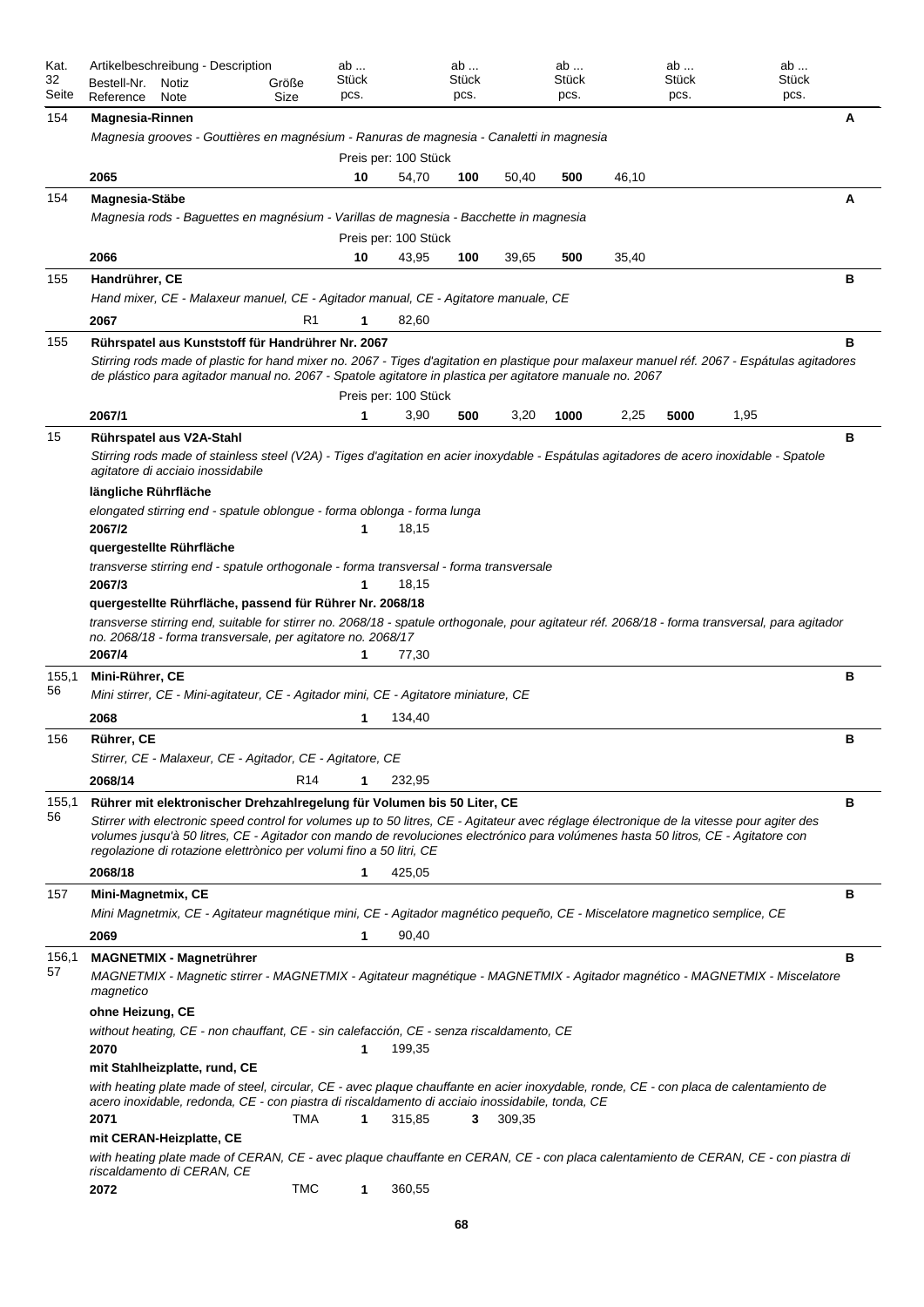| Kat.<br>32<br>Seite | Bestell-Nr.<br>Reference  | Artikelbeschreibung - Description<br>Notiz<br>Note                                                                                                                                                                                                                | Größe<br>Size        | ab<br>Stück<br>pcs. |              | ab<br>Stück<br>pcs. |              | $ab \dots$<br>Stück<br>pcs. |              | ab<br>Stück<br>pcs. | ab<br>Stück<br>pcs.                                                                                                                                                                                                                                                                                                                                                                                                                    |
|---------------------|---------------------------|-------------------------------------------------------------------------------------------------------------------------------------------------------------------------------------------------------------------------------------------------------------------|----------------------|---------------------|--------------|---------------------|--------------|-----------------------------|--------------|---------------------|----------------------------------------------------------------------------------------------------------------------------------------------------------------------------------------------------------------------------------------------------------------------------------------------------------------------------------------------------------------------------------------------------------------------------------------|
| 156,1<br>57         |                           | Magnetrührer ohne Heizung, CE<br>Magnetic stirrer without heating, CE - Agitateur magnétique, non chauffant, CE - Agitador magnético sin calefacción, CE - Miscelatore<br>magnetico senza riscaldamento, CE                                                       |                      |                     |              |                     |              |                             |              |                     | в                                                                                                                                                                                                                                                                                                                                                                                                                                      |
|                     |                           | für Volumen bis 50 Liter Wasser                                                                                                                                                                                                                                   |                      |                     |              |                     |              |                             |              |                     | for volumes up to 50 litres of water - pour volumes jusqu'à 50 litres eau - para volúmenes hasta 50 litros de agua - per volumi fino 50 litri di                                                                                                                                                                                                                                                                                       |
|                     | aqua                      |                                                                                                                                                                                                                                                                   |                      |                     |              |                     |              |                             |              |                     |                                                                                                                                                                                                                                                                                                                                                                                                                                        |
|                     | 2070/50                   | für Volumen bis 100 Liter Wasser                                                                                                                                                                                                                                  |                      | 1                   | 635,10       |                     |              |                             |              |                     |                                                                                                                                                                                                                                                                                                                                                                                                                                        |
|                     | litri di aqua<br>2070/100 | for volumes up to 100 litres of water - pour volumes jusqu'à 100 litres eau - para volúmenes hasta 100 litros de agua - per volumi fino 100                                                                                                                       |                      | 1                   | 783,95       |                     |              |                             |              |                     |                                                                                                                                                                                                                                                                                                                                                                                                                                        |
| 156,1               |                           | <b>MAGNETMIX - Magnetrührer</b>                                                                                                                                                                                                                                   |                      |                     |              |                     |              |                             |              |                     | в                                                                                                                                                                                                                                                                                                                                                                                                                                      |
| 57                  | magnetico                 | MAGNETMIX - Magnetic stirrer - MAGNETMIX - Agitateur magnétique - MAGNETMIX - Agitador magnético - MAGNETMIX - Miscelatore                                                                                                                                        |                      |                     |              |                     |              |                             |              |                     |                                                                                                                                                                                                                                                                                                                                                                                                                                        |
|                     |                           | ohne Heizung, vollelektronische Drehzahlregelung, CE                                                                                                                                                                                                              |                      |                     |              |                     |              |                             |              |                     |                                                                                                                                                                                                                                                                                                                                                                                                                                        |
|                     |                           | without heating, fully electronic speed control, CE - non chauffant, réglage électronique de la vitesse de rotation, CE - sin calefacción,<br>mando de revoluciones completamente electrónico, CE - senza riscaldamento, regolazione di rotazione elettrònico, CE |                      |                     |              |                     |              |                             |              |                     |                                                                                                                                                                                                                                                                                                                                                                                                                                        |
|                     | 2070/1                    |                                                                                                                                                                                                                                                                   |                      | 1                   | 359,35       |                     |              |                             |              |                     |                                                                                                                                                                                                                                                                                                                                                                                                                                        |
|                     |                           | mit Stahlheizplatte, rund, vollelektronische Drehzahl- und Temperaturregelung, CE                                                                                                                                                                                 |                      |                     |              |                     |              |                             |              |                     |                                                                                                                                                                                                                                                                                                                                                                                                                                        |
|                     | elettrònico, CE           |                                                                                                                                                                                                                                                                   |                      |                     |              |                     |              |                             |              |                     | with heating plate made of steel, circular, fully electronic speed and temperature control, CE - avec plaque chauffante en acier inoxydable,<br>ronde, réglage électronique de la vitesse et de la température, CE - con placa de calentamiento de acero inoxidable, redonda, con mandos<br>de revoluciones y temperatura completamente electrónicos, CE - con piastra acciaio, tonda, con regolazione di rotazione e di riscaldamento |
|                     | 2071/1                    |                                                                                                                                                                                                                                                                   |                      | 1                   | 587,45       |                     |              |                             |              |                     |                                                                                                                                                                                                                                                                                                                                                                                                                                        |
|                     |                           | mit CERAN-Heizplatte, vollelektronische Drehzahl- und Temperaturregelung, CE<br>with heating plate made of CERAN, fully electronic speed and temperature control, CE - avec plaque chauffante en CERAN, réglage                                                   |                      |                     |              |                     |              |                             |              |                     |                                                                                                                                                                                                                                                                                                                                                                                                                                        |
|                     | 2072/1                    | électronique de la vitesse et de la température, CE - con placa calentamiento de CERAN, con mando de revoluciones y temperatura                                                                                                                                   |                      | 1                   | 618,05       |                     |              |                             |              |                     | completamente electrónicos, CE - con piastra di riscaldamento di CERAN, con regolazione di rotazione e di riscaldamento elettrònico, CE                                                                                                                                                                                                                                                                                                |
| 156,1               |                           | Klein-Magnetrührer ohne Heizung - energiesparendes Gerät - CE                                                                                                                                                                                                     |                      |                     |              |                     |              |                             |              |                     | в                                                                                                                                                                                                                                                                                                                                                                                                                                      |
| 57                  |                           | Mini magnetic stirrer without heating - energy-saving device - CE - Agitateur magnétique mini, non chauffant - type économique - CE -                                                                                                                             |                      |                     |              |                     |              |                             |              |                     | Agitador magnético pequeño sin calefacción - tipo económico - CE - Miscelatore magnetico senza riscaldamento - modello economico - CE                                                                                                                                                                                                                                                                                                  |
|                     | 2070/E5                   |                                                                                                                                                                                                                                                                   |                      | 1                   | 185,90       |                     |              |                             |              |                     |                                                                                                                                                                                                                                                                                                                                                                                                                                        |
| 156                 |                           | Klein-Magnetrührer mit Eloxalheizplatte - energiesparendes Gerät - CE                                                                                                                                                                                             |                      |                     |              |                     |              |                             |              |                     | в                                                                                                                                                                                                                                                                                                                                                                                                                                      |
|                     | economico - CE            |                                                                                                                                                                                                                                                                   |                      |                     |              |                     |              |                             |              |                     | Mini magnetic stirrer with eloxal heating plate - energy-saving device - CE - Agitateur magnétique mini avec chauffant - type économique -<br>CE - Agitador magnético pequeño con calefacción - tipo económico - CE - Miscelatore magnetico con riscaldamento, piastra eloxal - modello                                                                                                                                                |
|                     | 2073/E6                   |                                                                                                                                                                                                                                                                   |                      | 1                   | 313,85       |                     |              |                             |              |                     |                                                                                                                                                                                                                                                                                                                                                                                                                                        |
| 159                 |                           | Magnetrührstäbchen, PTFE-überzogen<br>Magnetic stir bars, PTFE-coated - Barreaux magnétiques, révêtus de PTFE - Varillas magnéticas, revestidas de PTFE - Magneti per<br>miscelazione, rivestiti di PTFE                                                          | $mm\varnothing$      |                     |              |                     |              |                             |              |                     | Α                                                                                                                                                                                                                                                                                                                                                                                                                                      |
|                     | 2075/1                    |                                                                                                                                                                                                                                                                   | ca. 12 x 4,5         | 1                   | 1,65         | 10                  | 1,60         | 100                         | 1,50         |                     |                                                                                                                                                                                                                                                                                                                                                                                                                                        |
|                     | 2075/2                    |                                                                                                                                                                                                                                                                   | ca. 15x4,5           | 1                   | 2,50         | 10                  | 2,40         | 100                         | 2,25         |                     |                                                                                                                                                                                                                                                                                                                                                                                                                                        |
|                     | 2075/3                    |                                                                                                                                                                                                                                                                   | ca. 20x6             | 1                   | 1,75         | 10                  | 1,70         | 100                         | 1,65         |                     |                                                                                                                                                                                                                                                                                                                                                                                                                                        |
|                     | 2075/4                    |                                                                                                                                                                                                                                                                   | ca. 25x6             | 1                   | 2,15         | 10                  | 2,00         | 100                         | 1,85         |                     |                                                                                                                                                                                                                                                                                                                                                                                                                                        |
|                     | 2075/5                    |                                                                                                                                                                                                                                                                   | ca. 30x6             | 1                   | 2,15         | 10                  | 2,00         | 100                         | 1,85         |                     |                                                                                                                                                                                                                                                                                                                                                                                                                                        |
|                     | 2075/6                    |                                                                                                                                                                                                                                                                   | ca. 40x8             | 1                   | 2,45         | 10                  | 2,30         | 100                         | 2,25         |                     |                                                                                                                                                                                                                                                                                                                                                                                                                                        |
|                     | 2075/7<br>2075/8          |                                                                                                                                                                                                                                                                   | ca. 50x8<br>ca. 60x9 | 1<br>1              | 3,20<br>4,80 | 10<br>10            | 2,95<br>4,65 | 100<br>50                   | 2,75<br>4,45 |                     |                                                                                                                                                                                                                                                                                                                                                                                                                                        |
|                     | 2075/9                    |                                                                                                                                                                                                                                                                   | ca. 70x9             | 1                   | 4,95         | 10                  | 4,80         | 50                          | 4,65         |                     |                                                                                                                                                                                                                                                                                                                                                                                                                                        |
| 159                 |                           | <b>Entfernungsstab PTFE</b>                                                                                                                                                                                                                                       |                      |                     |              |                     |              |                             |              |                     | А                                                                                                                                                                                                                                                                                                                                                                                                                                      |
|                     |                           | Retrievers PTFE - Baguette en PTFE - Bastón de PTFE - Bacchetta di PTFE                                                                                                                                                                                           |                      |                     |              |                     |              |                             |              |                     |                                                                                                                                                                                                                                                                                                                                                                                                                                        |
|                     | 2076                      |                                                                                                                                                                                                                                                                   | ca. 350x8            | 1                   | 15,55        | 10                  | 14,95        | 100                         | 14,35        |                     |                                                                                                                                                                                                                                                                                                                                                                                                                                        |
| 159                 |                           | Magnetrührstäbchen, PTFE-überzogen                                                                                                                                                                                                                                |                      |                     |              |                     |              |                             |              |                     | Α                                                                                                                                                                                                                                                                                                                                                                                                                                      |
|                     |                           | Magnetic stir bars, PTFE-coated - Barreaux magnétiques, révêtus de PTFE - Varillas magnéticas, revestidas de PTFE - Magneti per<br>miscelazione, rivestiti di PTFE                                                                                                |                      |                     |              |                     |              |                             |              |                     |                                                                                                                                                                                                                                                                                                                                                                                                                                        |
|                     |                           | achtkantig, mit Mittelring<br>octagonal, with central ring - octogonaux, avec anneau central - octogonales, con anillo central - ottangolare, con anello centrale                                                                                                 |                      |                     |              |                     |              |                             |              |                     |                                                                                                                                                                                                                                                                                                                                                                                                                                        |
|                     | 2077/1                    |                                                                                                                                                                                                                                                                   | ca. 13 x 8           | 1                   | 3,15         | 10                  | 2,85         |                             |              |                     |                                                                                                                                                                                                                                                                                                                                                                                                                                        |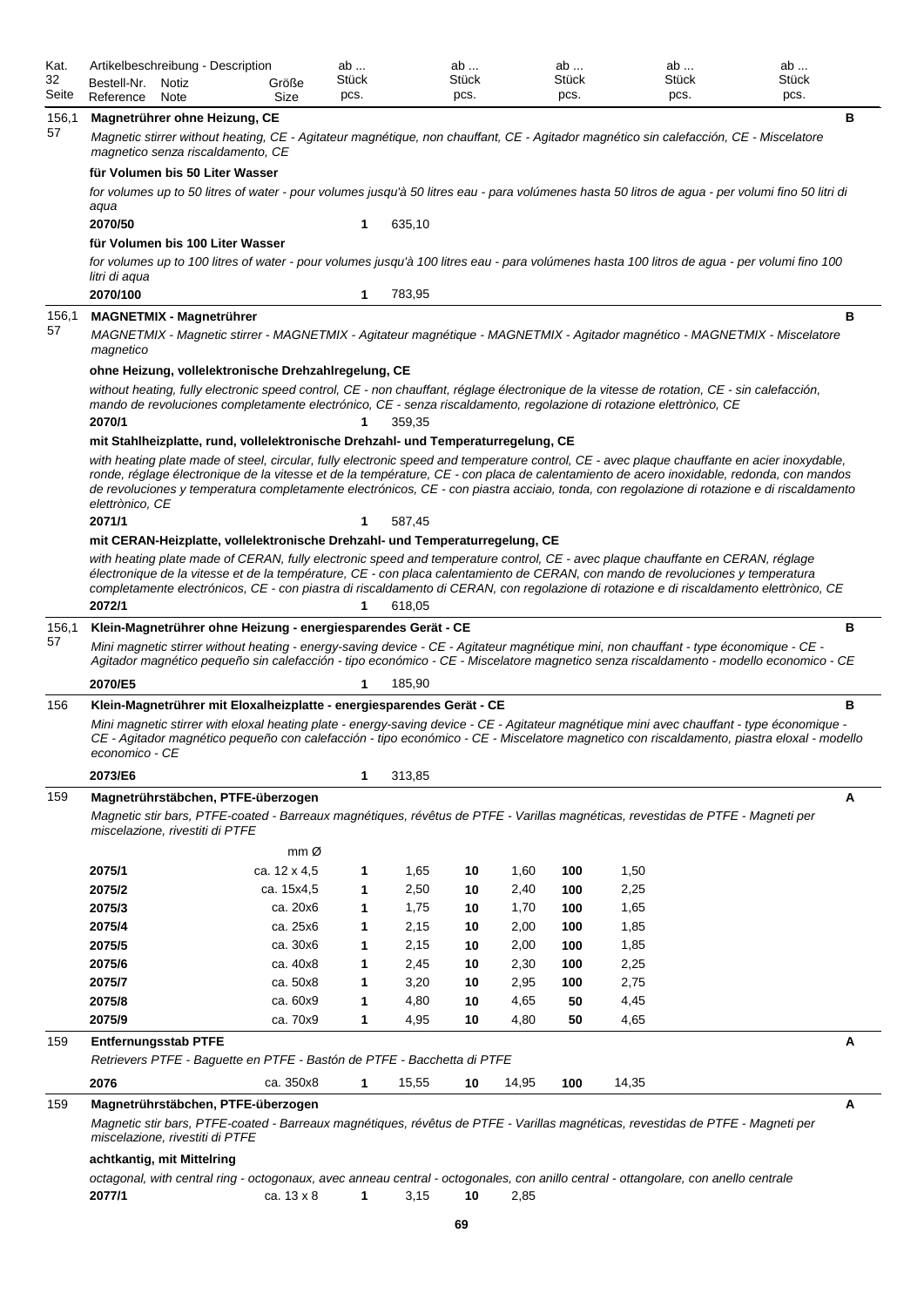| Kat.  | Artikelbeschreibung - Description                                                                                             |             | ab    |        | ab    |       | ab    | ab    | ab                                                                                                                                   |   |
|-------|-------------------------------------------------------------------------------------------------------------------------------|-------------|-------|--------|-------|-------|-------|-------|--------------------------------------------------------------------------------------------------------------------------------------|---|
| 32    | Bestell-Nr.<br>Notiz                                                                                                          | Größe       | Stück |        | Stück |       | Stück | Stück | Stück                                                                                                                                |   |
| Seite | Reference<br><b>Note</b>                                                                                                      | Size        | pcs.  |        | pcs.  |       | pcs.  | pcs.  | pcs.                                                                                                                                 |   |
|       | 2077/2                                                                                                                        | ca. 15 x 8  | 1     | 3,35   | 10    | 3,00  |       |       |                                                                                                                                      |   |
|       | 2077/3                                                                                                                        | ca. 25 x 8  | 1     | 3,55   | 10    | 3,20  |       |       |                                                                                                                                      |   |
|       | 2077/4                                                                                                                        | ca. 25 x 10 | 1     | 4,10   | 10    | 3,40  |       |       |                                                                                                                                      |   |
|       | 2077/5                                                                                                                        | ca. 38 x 8  | 1     | 4,25   | 10    | 3,70  |       |       |                                                                                                                                      |   |
|       | 2077/6                                                                                                                        | ca. 38 x 10 | 1     | 5,05   | 10    | 4,70  |       |       |                                                                                                                                      |   |
|       | 2077/7                                                                                                                        | ca. 38 x 13 | 1     | 6,55   | 10    | 6,20  |       |       |                                                                                                                                      |   |
|       | 2077/8                                                                                                                        | ca. 51 x 8  | 1     | 5,15   | 10    | 4,65  |       |       |                                                                                                                                      |   |
|       | 2077/9                                                                                                                        | ca. 51 x 10 | 1     | 5,50   | 10    | 5,10  |       |       |                                                                                                                                      |   |
|       | 2077/10                                                                                                                       | ca. 64 x 10 | 1     | 6,45   | 10    | 6,10  |       |       |                                                                                                                                      |   |
|       | 2077/11                                                                                                                       | ca. 75 x 12 | 1     | 9,60   | 10    | 9,15  |       |       |                                                                                                                                      |   |
|       | dreieckig                                                                                                                     |             |       |        |       |       |       |       |                                                                                                                                      |   |
|       | triangular - triangulaires - triangulares - triangolare                                                                       |             |       |        |       |       |       |       |                                                                                                                                      |   |
|       | 2078/1                                                                                                                        | ca. 12 x 6  | 1     | 2,80   | 10    | 2,75  | 100   | 2,70  |                                                                                                                                      |   |
|       | 2078/2                                                                                                                        | ca. 20 x 8  | 1     | 3,10   | 10    | 2,95  | 100   | 2,85  |                                                                                                                                      |   |
|       | 2078/3                                                                                                                        | ca. 25 x 8  | 1     | 2,90   | 10    | 2,70  | 100   | 2,50  |                                                                                                                                      |   |
|       | 2078/4                                                                                                                        | ca. 25 x 14 | 1     | 5,10   | 10    | 5,00  | 100   | 4,90  |                                                                                                                                      |   |
|       | 2078/5                                                                                                                        | ca. 35 x 10 | 1     | 3,20   | 10    | 3,10  | 100   | 2,95  |                                                                                                                                      |   |
|       | 2078/6                                                                                                                        | ca. 40 x 14 | 1     | 4,90   | 10    | 4,55  | 100   | 4,25  |                                                                                                                                      |   |
|       | 2078/7                                                                                                                        | ca. 50 x 12 | 1     | 5,35   | 10    | 5,05  | 100   | 4,80  |                                                                                                                                      |   |
|       | 2078/8                                                                                                                        | ca. 55 x 14 | 1     | 6,15   | 10    | 5,75  | 30    | 5,40  |                                                                                                                                      |   |
|       | 2078/9                                                                                                                        | ca. 80 x 16 | 1     | 10,10  | 10    | 9,60  | 30    | 9,20  |                                                                                                                                      |   |
|       | oval                                                                                                                          |             |       |        |       |       |       |       |                                                                                                                                      |   |
|       |                                                                                                                               |             |       |        |       |       |       |       |                                                                                                                                      |   |
|       | oval - forme ovale - ovales - ovali                                                                                           |             |       |        |       |       |       |       |                                                                                                                                      |   |
|       | 2079/1                                                                                                                        | ca. 20 x 10 | 1     | 6,35   | 10    | 6,10  | 100   | 5,80  |                                                                                                                                      |   |
|       | 2079/2                                                                                                                        | ca. 25 x 12 | 1     | 7,65   | 10    | 7,20  | 100   | 6,85  |                                                                                                                                      |   |
|       | 2079/3                                                                                                                        | ca. 35 x 16 | 1     | 10,20  | 10    | 9,60  | 100   | 9,15  |                                                                                                                                      |   |
|       | 2079/4                                                                                                                        | ca. 40 x 20 | 1     | 12,55  | 10    | 11,75 | 50    | 10,95 |                                                                                                                                      |   |
|       | 2079/5                                                                                                                        | ca. 50 x 20 | 1     | 16,90  | 10    | 15,15 | 50    | 12,85 |                                                                                                                                      |   |
|       | 2079/6                                                                                                                        | ca. 64 x 20 | 1     | 19,85  | 10    | 18,95 | 30    | 18,10 |                                                                                                                                      |   |
|       | 2079/7                                                                                                                        | ca. 70 x 20 | 1     | 21,25  | 10    | 20,35 | 20    | 19,40 |                                                                                                                                      |   |
| 158   | Sandbad TS mit Badaufsatz, CE                                                                                                 |             |       |        |       |       |       |       |                                                                                                                                      | в |
|       |                                                                                                                               |             |       |        |       |       |       |       | Sand bath TS with bath attachment, CE - Bain de sable TS avec cuve, CE - Baño de arena TS con cubeta, CE - Bagno di sabbia TS con    |   |
|       | supporto, CE                                                                                                                  |             |       |        |       |       |       |       |                                                                                                                                      |   |
|       | 2081                                                                                                                          | 1000 ml     | 1     | 237,45 |       |       |       |       |                                                                                                                                      |   |
| 154   | Manometer (Vakuummeter) nach Bennert                                                                                          |             |       |        |       |       |       |       |                                                                                                                                      |   |
|       | Bennert                                                                                                                       |             |       |        |       |       |       |       | Manometers (vacuometers) according to Bennert - Vacuomètres de Bennert - Manometros (vacuómetros) según Bennert - Manometri di       |   |
|       | mit Hg-Füllung                                                                                                                |             |       |        |       |       |       |       |                                                                                                                                      |   |
|       | with mercury filling - avec remplissage de mercure - con relleno de mercurio - con riempimento di mercurio                    |             |       |        |       |       |       |       |                                                                                                                                      |   |
|       | 2085/1                                                                                                                        |             | 1     | 105,30 |       |       |       |       |                                                                                                                                      |   |
|       | ohne Hg-Füllung                                                                                                               |             |       |        |       |       |       |       |                                                                                                                                      |   |
|       | without mercury filling - sans remplissage de mercure - sin relleno de mercurio - senza riempimento di mercurio               |             |       |        |       |       |       |       |                                                                                                                                      |   |
|       | 2085/2                                                                                                                        |             | 1     | 87,35  |       |       |       |       |                                                                                                                                      |   |
| 102   | Messkolben, DURAN/Borosilikatglas 3.3, mit Bördelrand                                                                         |             |       |        |       |       |       |       |                                                                                                                                      | A |
|       |                                                                                                                               |             |       |        |       |       |       |       | Volumetric flasks, DURAN/borosilicate glass 3.3, with rim - Fioles jaugées, DURAN/verre borosilicaté 3.3, avec bord évasé - Matraces |   |
|       | volumetricos, DURAN/vidrio borosilicato 3.3, con reborde - Matracci tarati, DURAN/vetro borosilicato 3.3, con bordo a flangia |             |       |        |       |       |       |       |                                                                                                                                      |   |
|       |                                                                                                                               | ml          |       |        |       |       |       |       |                                                                                                                                      |   |
|       | Normalausführung                                                                                                              |             |       |        |       |       |       |       |                                                                                                                                      |   |
|       | Standard type - Exécution courante - Modelo normal - Esecuzione normale                                                       |             |       |        |       |       |       |       |                                                                                                                                      |   |
|       | 2089/10                                                                                                                       | 10          | 1     | 7,15   | 10    | 6,75  |       |       |                                                                                                                                      |   |
|       | 2089/20                                                                                                                       | 20          | 1     | 7,35   | 10    | 6,85  |       |       |                                                                                                                                      |   |
|       | 2089/25                                                                                                                       | 25          | 1     | 7,15   | 10    | 6,60  |       |       |                                                                                                                                      |   |
|       | 2089/50                                                                                                                       | 50          | 1     | 7,80   | 10    | 6,95  |       |       |                                                                                                                                      |   |
|       | 2089/100                                                                                                                      | 100         | 1     | 9,25   | 10    | 8,25  |       |       |                                                                                                                                      |   |
|       | 2089/200                                                                                                                      | 200         | 1     | 11,50  | 10    | 11,05 |       |       |                                                                                                                                      |   |
|       | 2089/250                                                                                                                      | 250         | 1     | 11,40  | 10    | 11,15 |       |       |                                                                                                                                      |   |
|       | 2089/500                                                                                                                      | 500         | 1     | 13,80  | 10    | 13,60 |       |       |                                                                                                                                      |   |
|       | 2089/1000                                                                                                                     | 1000        | 1     | 19,95  | 10    | 19,65 |       |       |                                                                                                                                      |   |
|       | 2089/3000                                                                                                                     | 3000        | 1     | 64,00  |       |       |       |       |                                                                                                                                      |   |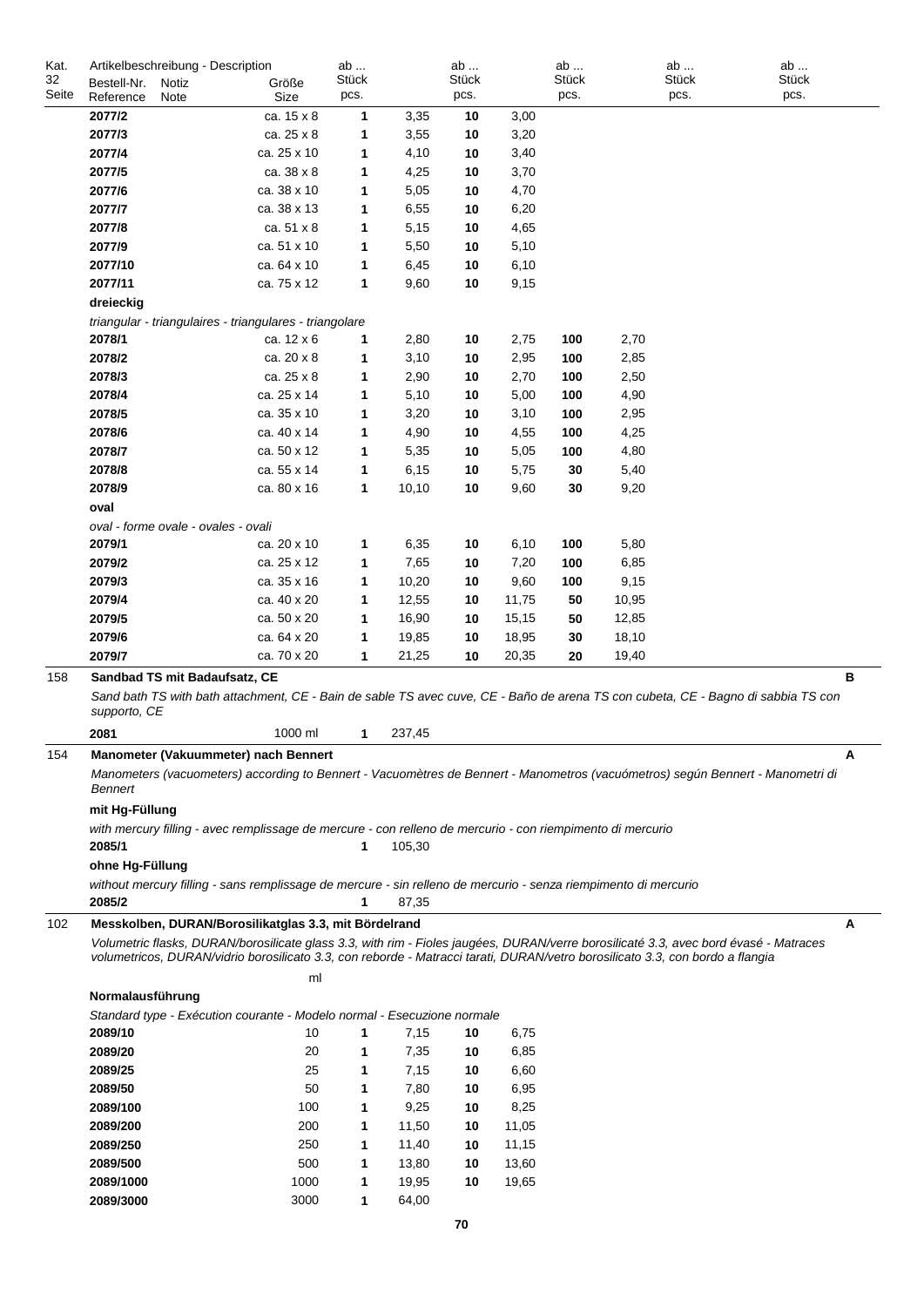| Kat.  |                                                                                                                                                                                                       | Artikelbeschreibung - Description |                                                                  | ab    |        | ab    |      | ab    | ab                                                                                                                                   | ab    |  |  |
|-------|-------------------------------------------------------------------------------------------------------------------------------------------------------------------------------------------------------|-----------------------------------|------------------------------------------------------------------|-------|--------|-------|------|-------|--------------------------------------------------------------------------------------------------------------------------------------|-------|--|--|
| 32    | Bestell-Nr.                                                                                                                                                                                           | Notiz                             | Größe                                                            | Stück |        | Stück |      | Stück | Stück                                                                                                                                | Stück |  |  |
| Seite | Reference                                                                                                                                                                                             | Note                              | Size                                                             | pcs.  |        | pcs.  |      | pcs.  | pcs.                                                                                                                                 | pcs.  |  |  |
|       | 2089/5000                                                                                                                                                                                             |                                   | 5000                                                             | 1.    | 77,25  |       |      |       |                                                                                                                                      |       |  |  |
|       | 2089/9999                                                                                                                                                                                             | $\mathbf{2}$                      | 10000                                                            | 1     | 151,90 |       |      |       |                                                                                                                                      |       |  |  |
| 102,1 |                                                                                                                                                                                                       |                                   | Messkolben, DURAN/Borosilikatglas 3.3                            |       |        |       |      |       |                                                                                                                                      | A     |  |  |
| 03    |                                                                                                                                                                                                       |                                   | borosilicato 3.3 - Matracci tarati, DURAN/vetro borosilicato 3.3 |       |        |       |      |       | Volumetric flasks, DURAN/borosilicate glass 3.3 - Fioles jaugées, DURAN/verre borosilicaté 3.3 - Matraces volumetricos, DURAN/vidrio |       |  |  |
|       |                                                                                                                                                                                                       |                                   | ml NS                                                            |       |        |       |      |       |                                                                                                                                      |       |  |  |
|       | Normalausführung, mit NS-Polystopfen                                                                                                                                                                  |                                   |                                                                  |       |        |       |      |       |                                                                                                                                      |       |  |  |
|       | Standard type, with NS stopper made of polyethylene - Exécution courante, avec bouchon en polyéthylène - Modelo normal, con tapón de<br>polietileno - Esecuzione normale, con tappo NS in polietilene |                                   |                                                                  |       |        |       |      |       |                                                                                                                                      |       |  |  |
|       | 2094/5                                                                                                                                                                                                |                                   | 5                                                                |       | 8,75   | 10    | 8,25 | 30    | 7,80                                                                                                                                 |       |  |  |
|       | 2094/510                                                                                                                                                                                              |                                   | 5<br>10                                                          | 1.    | 8,85   | 10    | 8,50 | 30    | 7,90                                                                                                                                 |       |  |  |
|       | 2094/10                                                                                                                                                                                               |                                   | 10<br>$\overline{7}$                                             | 1     | 8,75   | 10    | 8,25 | 30    | 7,80                                                                                                                                 |       |  |  |
|       | 2094/1010                                                                                                                                                                                             |                                   | 10<br>10                                                         | 1     | 8,75   | 10    | 8,25 | 30    | 7,80                                                                                                                                 |       |  |  |
|       | 2094/20                                                                                                                                                                                               |                                   | 10<br>20                                                         | 1     | 9,15   | 10    | 8,60 | 30    | 8,00                                                                                                                                 |       |  |  |
|       | 2094/2012                                                                                                                                                                                             |                                   | 12<br>20                                                         |       | 9,35   | 10    | 8,85 | 30    | 8,25                                                                                                                                 |       |  |  |

| $m$ , coording indicated, comoning cordinat, married depper made or polyomylone avec indication<br>avec bouchon en polyéthylène - con indicación de tolerancia y certificación de conformidad, con tapó |      |    |   |       |    |       |    |       |
|---------------------------------------------------------------------------------------------------------------------------------------------------------------------------------------------------------|------|----|---|-------|----|-------|----|-------|
| tolleranza e certificato di conformità, con tappo NS in polietilene                                                                                                                                     |      |    |   |       |    |       |    |       |
| 2096H/5                                                                                                                                                                                                 | 5    | 7  | 1 | 10,40 | 10 | 9,95  | 30 | 9,60  |
| 2096H/510                                                                                                                                                                                               | 5    | 10 | 1 | 10,40 | 10 | 9,95  | 30 | 9,60  |
| 2096H/10                                                                                                                                                                                                | 10   | 7  | 1 | 10,30 | 10 | 9,75  | 30 | 9,30  |
| 2096H/1010                                                                                                                                                                                              | 10   | 10 | 1 | 10,30 | 10 | 9,75  | 30 | 9,30  |
| 2096H/20                                                                                                                                                                                                | 20   | 10 | 1 | 10,75 | 10 | 10,20 | 30 | 9,75  |
| 2096H/2012                                                                                                                                                                                              | 20   | 12 | 1 | 10,90 | 10 | 10,40 | 30 | 9,95  |
| 2096H/25                                                                                                                                                                                                | 25   | 10 | 1 | 10,90 | 10 | 10,40 | 30 | 9,95  |
| 2096H/2512                                                                                                                                                                                              | 25   | 12 | 1 | 12,25 | 10 | 11,65 | 30 | 11,10 |
| 2096H/50                                                                                                                                                                                                | 50   | 12 | 1 | 12,35 | 10 | 11,80 | 30 | 11,20 |
| 2096H/5014                                                                                                                                                                                              | 50   | 14 | 1 | 12,35 | 10 | 11,80 | 30 | 11,20 |
| 2096H/100                                                                                                                                                                                               | 100  | 12 | 1 | 12,50 | 10 | 11,95 | 30 | 11,40 |
| 2096H/10014                                                                                                                                                                                             | 100  | 14 | 1 | 12,50 | 10 | 11,95 | 30 | 11,40 |
| 2096H/200                                                                                                                                                                                               | 200  | 14 | 1 | 14,75 | 10 | 14,05 | 30 | 13,55 |
| 2096H/250                                                                                                                                                                                               | 250  | 14 | 1 | 15,65 | 10 | 15,00 | 30 | 14,45 |
| 2096H/500                                                                                                                                                                                               | 500  | 19 | 1 | 18,20 | 10 | 17,40 | 20 | 16,60 |
| 2096H/1000                                                                                                                                                                                              | 1000 | 24 | 1 | 26,90 | 10 | 25,95 | 20 | 25,15 |
| 2096H/10009                                                                                                                                                                                             | 1000 | 29 | 1 | 31,40 | 10 | 30,60 | 20 | 29,70 |
| 2096H/2000                                                                                                                                                                                              | 2000 | 29 | 1 | 38,30 | 10 | 37,50 | 20 | 36,55 |
| 2096H/5000                                                                                                                                                                                              | 5000 | 34 | 1 | 91,40 |    |       |    |       |

**2094/25** 25 10 **1 10** 9,15 8,60 8,00 **30 2094/2512** 25 12 **1 10** 9,35 8,85 8,25 **30 2094/30** 30 12 **1 10** 10,10 9,45 8,95 **30 2094/50** 50 12 **1 10** 10,10 9,45 8,95 **30 2094/5014** 50 14 **1 10** 10,20 9,55 9,15 **30 2094/100** 100 12 **1 10** 11,05 10,30 9,85 **30 2094/10014** 100 14 **1 10** 11,15 10,50 10,10 **30 2094/150** 150 14 **1** 12,85 **10** 12,15 **30** 11,60 **2094/200** 200 14 **1** 12,85 **10** 12,15 **30** 11,60 **2094/250** 250 14 **1 10** 13,50 12,95 12,35 **30 2094/300** 300 14 **1** 15,80 **10** 15,40 **30** 14,90

**2094/500** 500 19 **1 10** 15,80 15,40 14,90 **20 2094/1000** 1000 24 **1 10** 22,50 22,00 21,40 **20 2094/10009** 1000 29 **1 10** 28,45 27,70 27,00 **20 2094/2000** 2000 29 **1 10** 32,95 32,10 31,70 **20**

**2094/400** 400 19 **1** 17,15

**2094/3000** 3000 29 **1** 68,20 **2094/5000** 5000 34 **1** 84,95 **2094/9999 2** 10000 45 **1** 167,85

**2096H/9999 2** 10000 45 **1** 175,75

**mit Toleranzangabe, konformitätsbescheinigt, mit NS-Polystopfen**

*with tolerance indicated, conformity-certified, with NS stopper made of polyethylene - avec indication de tolérance, certifiées conforme, avec bouchon en polyéthylène - con indicación de tolerancia y certificación de conformidad, con tapón de polietileno - con indicazione della*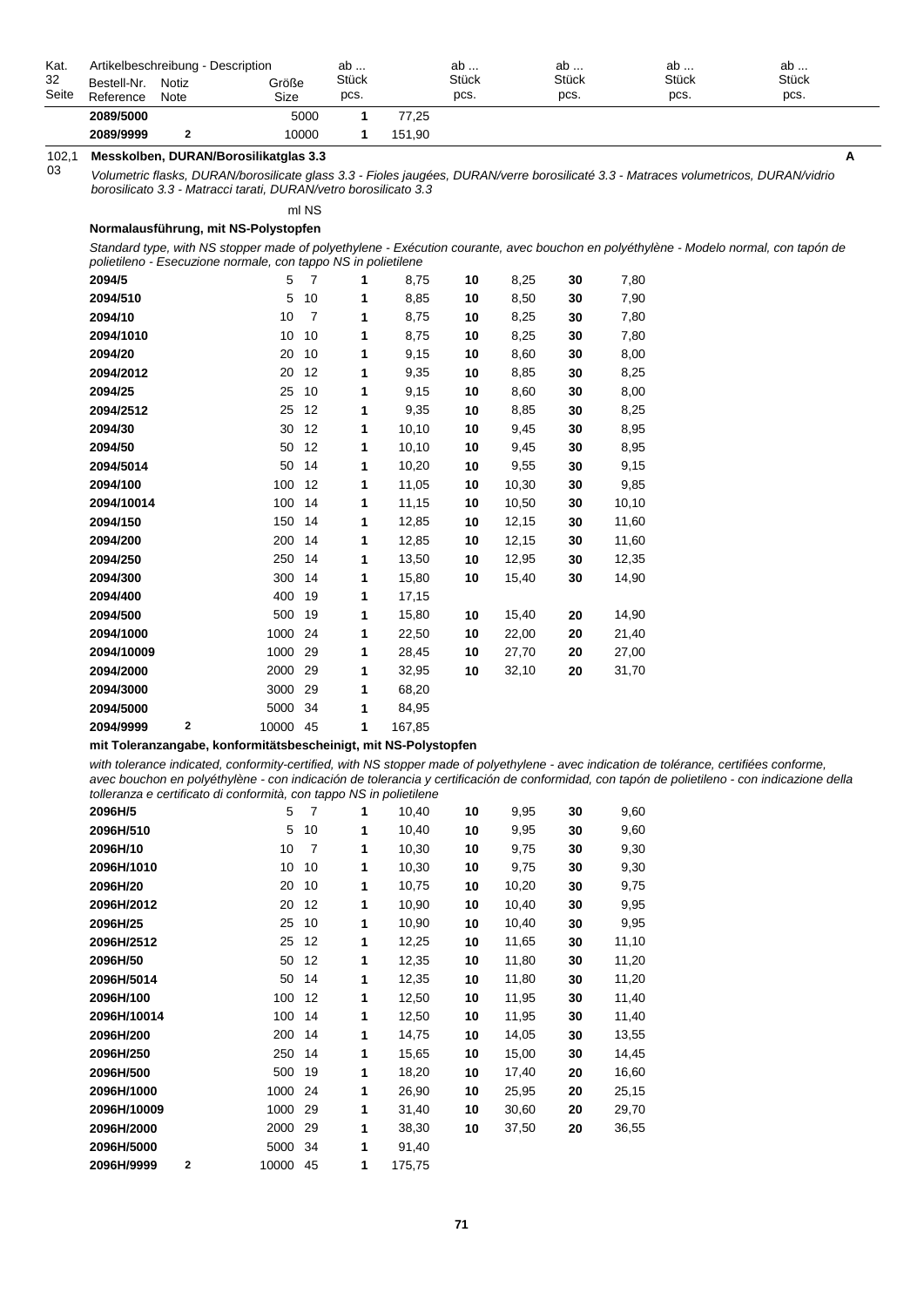| Kat.  |             | Artikelbeschreibung - Description |       | or<br>av     | av           | ab           | ab           | ab           |  |
|-------|-------------|-----------------------------------|-------|--------------|--------------|--------------|--------------|--------------|--|
| 32    | Bestell-Nr. | Notiz                             | Größe | <b>Stück</b> | <b>Stück</b> | <b>Stück</b> | <b>Stück</b> | <b>Stück</b> |  |
| Seite | Reference   | Note                              | Size  | pcs.         | pcs.         | pcs.         | pcs.         | pcs.         |  |

#### **mit Toleranzangabe, konformitätsbescheinigt, ohne Stopfen**

*with tolerance indicated, conformity-certified, without stopper - avec indication de tolérance, certifiées conforme, sans bouchon - con indicación de tolerancia y certificación de conformidad, sin tapón - con indicazione della tolleranza e certificato di conformità, senza tappo*

| 2097H/5     | 5                       | 7  | 1 | 9,75   | 10 | 9,30  | 30 | 8,90  |
|-------------|-------------------------|----|---|--------|----|-------|----|-------|
| 2097H/510   | 5                       | 10 | 1 | 9,75   | 10 | 9,30  | 30 | 8,90  |
| 2097H/10    | 10                      | 7  | 1 | 10,20  | 10 | 9,60  | 30 | 9,20  |
| 2097H/1010  | 10                      | 10 | 1 | 10,20  | 10 | 9,60  | 30 | 9,20  |
| 2097H/20    | 20                      | 10 | 1 | 10,70  | 10 | 10,15 | 30 | 9,60  |
| 2097H/2012  | 20                      | 12 | 1 | 10,90  | 10 | 10,25 | 30 | 9,75  |
| 2097H/25    | 25                      | 10 | 1 | 10,75  | 10 | 9,95  | 30 | 9,40  |
| 2097H/2512  | 25                      | 12 | 1 | 11,00  | 10 | 10,20 | 30 | 9,75  |
| 2097H/50    | 50                      | 12 | 1 | 11,20  | 10 | 10,40 | 30 | 9,95  |
| 2097H/5014  | 50                      | 14 | 1 | 11,55  | 10 | 10,60 | 30 | 10,15 |
| 2097H/100   | 100                     | 12 | 1 | 12,45  | 10 | 11,55 | 30 | 11,00 |
| 2097H/10014 | 100                     | 14 | 1 | 12,85  | 10 | 11,80 | 30 | 11,20 |
| 2097H/200   | 200                     | 14 | 1 | 14,90  | 10 | 14,05 | 30 | 13,25 |
| 2097H/250   | 250                     | 14 | 1 | 15,55  | 10 | 14,70 | 30 | 13,85 |
| 2097H/500   | 500                     | 19 | 1 | 18,40  | 10 | 17,55 | 20 | 16,70 |
| 2097H/1000  | 1000                    | 24 | 1 | 28,60  | 10 | 27,80 | 20 | 26,85 |
| 2097H/10009 | 1000                    | 29 | 1 | 31,40  | 10 | 30,60 | 20 | 29,50 |
| 2097H/2000  | 2000                    | 29 | 1 | 38,75  | 10 | 37,60 | 20 | 36,55 |
| 2097H/5000  | 5000                    | 34 | 1 | 91,10  |    |       |    |       |
| 2097H/9999  | $\mathbf 2$<br>10000 45 |    | 1 | 170,40 |    |       |    |       |

**mit Toleranzangabe, konformitätsbescheinigt, mit NS-Glasstopfen**

*with tolerance indicated, conformity-certified, with NS stopper made of glass - avec indication de tolérance, certifiées conforme, avec bouchon en verre - con indicación de tolerancia y certificación de conformidad, con tapón de vidrio - con indicazione della tolleranza e certificato di conformità, con tappo in vetro*

| 2098H/5     | 5     | 7  | 1 | 12,05  | 10 | 11,60 | 30 | 11,30 |
|-------------|-------|----|---|--------|----|-------|----|-------|
| 2098H/510   | 5     | 10 | 1 | 12,05  | 10 | 11,60 | 30 | 11,30 |
| 2098H/10    | 10    | 7  | 1 | 11,90  | 10 | 11,40 | 30 | 10,90 |
| 2098H/1010  | 10    | 10 | 1 | 11,90  | 10 | 11,40 | 30 | 10,90 |
| 2098H/20    | 20    | 10 | 1 | 12,25  | 10 | 11,70 | 30 | 10,90 |
| 2098H/2012  | 20    | 12 | 1 | 12,40  | 10 | 11,90 | 30 | 11,50 |
| 2098H/25    | 25    | 10 | 1 | 12,40  | 10 | 11,90 | 30 | 11,50 |
| 2098H/2512  | 25    | 12 | 1 | 13,80  | 10 | 13,20 | 30 | 12,65 |
| 2098H/50    | 50    | 12 | 1 | 13,90  | 10 | 13,30 | 30 | 12,80 |
| 2098H/5014  | 50    | 14 | 1 | 13,90  | 10 | 13,30 | 30 | 12,80 |
| 2098H/100   | 100   | 12 | 1 | 14,05  | 10 | 13,50 | 30 | 12,95 |
| 2098H/10014 | 100   | 14 | 1 | 14,05  | 10 | 13,50 | 30 | 12,95 |
| 2098H/200   | 200   | 14 | 1 | 16,45  | 10 | 15,70 | 30 | 15,20 |
| 2098H/250   | 250   | 14 | 1 | 17,25  | 10 | 16,65 | 30 | 16,05 |
| 2098H/500   | 500   | 19 | 1 | 20,10  | 10 | 19,35 | 20 | 18,55 |
| 2098H/1000  | 1000  | 24 | 1 | 29,45  | 10 | 28,45 | 20 | 27,65 |
| 2098H/10009 | 1000  | 29 | 1 | 34,20  | 10 | 33,35 | 20 | 32,45 |
| 2098H/2000  | 2000  | 29 | 1 | 41,00  | 10 | 40,25 | 20 | 39,30 |
| 2098H/5000  | 5000  | 34 | 1 | 97,10  |    |       |    |       |
| 2098H/9999  | 10000 | 45 | 1 | 181,25 |    |       |    |       |

Neu, new **Messkolben DURAN/Borosilikatglas 3.3, braun, mit NS-Polyäthylenstopfen, konformitätsbescheinigt A**

*Volumetric flasks, DURAN/borosilicate glass 3.3, amber, with NS stopper made of polyethylene, conformity-certified - Fioles jaugées, DURAN/verre borosilicaté 3.3, marron, avec bouchon en polyéthylène, certifiées conforme - Matraces volumetricos, DURAN/vidrio borosilicato 3.3, marrón, con tapón de polietileno, conformidad certificada - Matracci tarati, DURAN/vetro borosilicato 3.3, marrone, con tappo NS in polietilene, conformità certificata*

| 2102H/510   | 5 ml            | 1 | 18,80 | 5 | 16,65 |
|-------------|-----------------|---|-------|---|-------|
| 2102H/1010  | $10 \mathrm{m}$ | 1 | 18,80 | 5 | 16,65 |
| 2102H/20    | 20 ml           | 1 | 18,70 | 5 | 16,60 |
| 2102H/25    | 25 ml           | 1 | 18,70 | 5 | 16,60 |
| 2102H/50    | 50 ml           | 1 | 19,55 | 5 | 17,25 |
| 2102H/5014  | 50 ml           | 1 | 19.95 | 5 | 17,65 |
| 2102H/100   | 100 ml          | 1 | 19,95 | 5 | 17,65 |
| 2102H/10014 | 100 ml          | 1 | 20,15 | 5 | 17,85 |
|             |                 |   |       |   |       |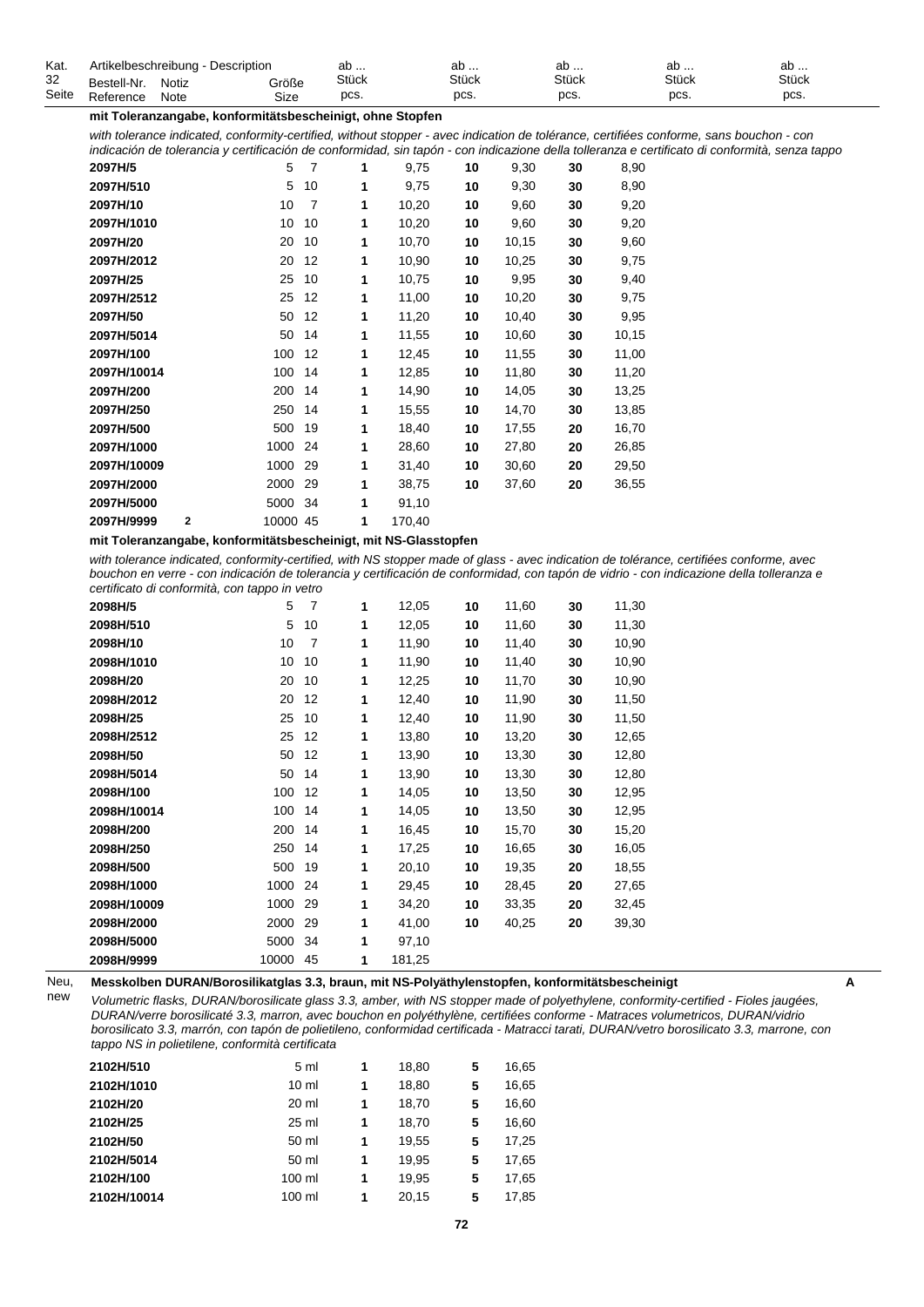| Kat.  | Artikelbeschreibung - Description                                                                                                                                                                                                                                                                                                                                                                                                                            |                 | ab    |       | ab           |       | ab    | ab           | ab                                                                                                                                           |
|-------|--------------------------------------------------------------------------------------------------------------------------------------------------------------------------------------------------------------------------------------------------------------------------------------------------------------------------------------------------------------------------------------------------------------------------------------------------------------|-----------------|-------|-------|--------------|-------|-------|--------------|----------------------------------------------------------------------------------------------------------------------------------------------|
| 32    | Bestell-Nr.<br>Notiz                                                                                                                                                                                                                                                                                                                                                                                                                                         | Größe           | Stück |       | <b>Stück</b> |       | Stück | <b>Stück</b> | Stück                                                                                                                                        |
| Seite | Reference<br>Note                                                                                                                                                                                                                                                                                                                                                                                                                                            | Size            | pcs.  |       | pcs.         |       | pcs.  | pcs.         | pcs.                                                                                                                                         |
|       | 2102H/200                                                                                                                                                                                                                                                                                                                                                                                                                                                    | 200 ml          | 1     | 25,20 | 5            | 22,30 |       |              |                                                                                                                                              |
|       | 2102H/250                                                                                                                                                                                                                                                                                                                                                                                                                                                    | 250 ml          | 1     | 27,85 | 5            | 24,60 |       |              |                                                                                                                                              |
|       | 2102H/500                                                                                                                                                                                                                                                                                                                                                                                                                                                    | 500 ml          | 1     | 34,95 | 5            | 30,95 |       |              |                                                                                                                                              |
|       | 2102H/1000                                                                                                                                                                                                                                                                                                                                                                                                                                                   | 1000 ml         | 1     | 54,25 | 5            | 48,00 |       |              |                                                                                                                                              |
|       | 2102H/2000                                                                                                                                                                                                                                                                                                                                                                                                                                                   | 2000 ml         | 1     | 68,35 | 5            | 62,90 |       |              |                                                                                                                                              |
| Neu,  | Messkolben DURAN/Borosilikatglas 3.3, braun, mit NS-Hohlglasstopfen                                                                                                                                                                                                                                                                                                                                                                                          |                 |       |       |              |       |       |              | A                                                                                                                                            |
| new   | Volumetric flasks, DURAN/borosilicate glass 3.3, amber, with NS stopper made of hollow glass - Fioles jaugées, DURAN/verre borosilicaté<br>3.3, marron, avec bouchon en verre creux - Matraces volumetricos, DURAN/vidrio borosilicato 3.3, marrón, con tapón de vidrio hueco -<br>Matracci tarati, DURAN/vetro borosilicato 3.3, marrone, con tappo NS in vetro cavo                                                                                        |                 |       |       |              |       |       |              |                                                                                                                                              |
|       | 2103H/510                                                                                                                                                                                                                                                                                                                                                                                                                                                    | 5 ml            | 1     | 22,15 | 5            | 19,60 |       |              |                                                                                                                                              |
|       | 2103H/1010                                                                                                                                                                                                                                                                                                                                                                                                                                                   | 10 <sub>m</sub> | 1     | 22,15 | 5            | 19,60 |       |              |                                                                                                                                              |
|       | 2103H/20                                                                                                                                                                                                                                                                                                                                                                                                                                                     | 20 ml           | 1     | 22,00 | 5            | 19,45 |       |              |                                                                                                                                              |
|       | 2103H/25                                                                                                                                                                                                                                                                                                                                                                                                                                                     | 25 ml           | 1     | 22,00 | 5            | 19,45 |       |              |                                                                                                                                              |
|       | 2103H/50                                                                                                                                                                                                                                                                                                                                                                                                                                                     | 50 ml           | 1     | 23,00 | 5            | 20,40 |       |              |                                                                                                                                              |
|       | 2103H/5014                                                                                                                                                                                                                                                                                                                                                                                                                                                   | 50 ml           | 1     | 23,55 | 5            | 20,80 |       |              |                                                                                                                                              |
|       | 2103H/100                                                                                                                                                                                                                                                                                                                                                                                                                                                    | 100 ml          | 1     | 23,55 | 5            | 20,80 |       |              |                                                                                                                                              |
|       | 2103H/10014                                                                                                                                                                                                                                                                                                                                                                                                                                                  | 100 ml          | 1     | 23,75 | 5            | 21,05 |       |              |                                                                                                                                              |
|       | 2103H/200                                                                                                                                                                                                                                                                                                                                                                                                                                                    | 200 ml          | 1     | 28,70 | 5            | 25,35 |       |              |                                                                                                                                              |
|       | 2103H/250                                                                                                                                                                                                                                                                                                                                                                                                                                                    | 250 ml          | 1     | 31,25 | 5            | 27,65 |       |              |                                                                                                                                              |
|       | 2103H/500                                                                                                                                                                                                                                                                                                                                                                                                                                                    | 500 ml          | 1     | 39,05 | 5            | 34,55 |       |              |                                                                                                                                              |
|       | 2103H/1000                                                                                                                                                                                                                                                                                                                                                                                                                                                   | 1000 ml         | 1     | 61,35 | 5            | 54,25 |       |              |                                                                                                                                              |
|       | 2103H/2000                                                                                                                                                                                                                                                                                                                                                                                                                                                   | 2000 ml         | 1     | 72,75 | 5            | 66,55 |       |              |                                                                                                                                              |
| 104   | Messkolben für Zuckeruntersuchungen, DURAN, ohne Stopfen                                                                                                                                                                                                                                                                                                                                                                                                     |                 |       |       |              |       |       |              | A                                                                                                                                            |
|       | Volumetric flasks for sugar analyses, DURAN, without stopper - Fioles jaugées pour l'analyse du sucre, DURAN, sans bouchon - Matraces<br>azúcareros, DURAN, sin tapón - Matracci per analisi degli zuccheri, DURAN, senza tappo                                                                                                                                                                                                                              |                 |       |       |              |       |       |              |                                                                                                                                              |
|       | 2109/55                                                                                                                                                                                                                                                                                                                                                                                                                                                      | 50/55 ml        | 1     | 9,50  |              |       |       |              |                                                                                                                                              |
|       | 2109/110                                                                                                                                                                                                                                                                                                                                                                                                                                                     | 100/110 ml      | 1     | 11,20 |              |       |       |              |                                                                                                                                              |
| 104   | Messkolben, Trapezform, DURAN, mit NS-Polystopfen, mit Toleranzangabe, konformitätsbescheinigt                                                                                                                                                                                                                                                                                                                                                               |                 |       |       |              |       |       |              | Α                                                                                                                                            |
|       | Volumetric flasks, trapezium shape, DURAN, with NS stopper made of polyethylene, with tolerance indicated, conformity-certified - Fioles<br>jaugées, forme trapézoidale, DURAN, avec bouchon en polyéthylène, avec indication de tolérance, conformité certifiée - Matraces<br>volumetricos, forma de trapecio, DURAN, con tapón de polietileno, conformidad certificada - Matracci trapezoidale, DURAN, con tappo in<br>polietilene, conformità certificata |                 |       |       |              |       |       |              |                                                                                                                                              |
|       |                                                                                                                                                                                                                                                                                                                                                                                                                                                              | ml NS           |       |       |              |       |       |              |                                                                                                                                              |
|       | 2110H/1                                                                                                                                                                                                                                                                                                                                                                                                                                                      | $1\quad7$       | 1     | 12,35 | 10           | 11,80 |       |              |                                                                                                                                              |
|       | 2110H/2                                                                                                                                                                                                                                                                                                                                                                                                                                                      | 2 <sub>7</sub>  | 1     | 12,35 | 10           | 11,80 |       |              |                                                                                                                                              |
|       | 2110H/5                                                                                                                                                                                                                                                                                                                                                                                                                                                      | 5 7             | 1     | 12,35 | 10           | 11,80 |       |              |                                                                                                                                              |
|       | 2110H/10                                                                                                                                                                                                                                                                                                                                                                                                                                                     | 10 7            | 1     | 12,70 | 10           | 12,05 |       |              |                                                                                                                                              |
|       | 2110H/20                                                                                                                                                                                                                                                                                                                                                                                                                                                     | 20 10           | 1     | 13,55 | 10           | 12,70 |       |              |                                                                                                                                              |
|       | 2110H/25                                                                                                                                                                                                                                                                                                                                                                                                                                                     | 25 10           | 1     | 13,55 | 10           | 12,70 |       |              |                                                                                                                                              |
|       | 2110H/50                                                                                                                                                                                                                                                                                                                                                                                                                                                     | 50 12           | 1     | 13,95 | 10           | 13,05 |       |              |                                                                                                                                              |
| neu,  | Beschwerungsringe geschlossen für Kolben                                                                                                                                                                                                                                                                                                                                                                                                                     |                 |       |       |              |       |       |              | А                                                                                                                                            |
| new   | per matracci                                                                                                                                                                                                                                                                                                                                                                                                                                                 |                 |       |       |              |       |       |              | Weightingring closed f. flasks - anneau de pondération pour fioles - Anillo Ponderación cerrado para frascos - anello di ponderazione chiuso |
|       | 2111/1                                                                                                                                                                                                                                                                                                                                                                                                                                                       | 125 - 500 ml    | 1     | 28,00 |              |       |       |              |                                                                                                                                              |
|       | 2111/2                                                                                                                                                                                                                                                                                                                                                                                                                                                       | 250 - 1000 ml   | 1     | 32,70 |              |       |       |              |                                                                                                                                              |
|       | 2111/3                                                                                                                                                                                                                                                                                                                                                                                                                                                       | 500 - 2000 ml   | 1     | 38,30 |              |       |       |              |                                                                                                                                              |
|       | 2111/4                                                                                                                                                                                                                                                                                                                                                                                                                                                       | 1000 - 4000 ml  | 1     | 40,50 |              |       |       |              |                                                                                                                                              |
| 104   | Überlaufmesskolben                                                                                                                                                                                                                                                                                                                                                                                                                                           |                 |       |       |              |       |       |              | Α                                                                                                                                            |
|       | Overflow volumetric flasks - Fioles jaugées au débord - Matraces volumetricos a desbordarse - Matracci sfioratore                                                                                                                                                                                                                                                                                                                                            |                 |       |       |              |       |       |              |                                                                                                                                              |
|       |                                                                                                                                                                                                                                                                                                                                                                                                                                                              | ml              |       |       |              |       |       |              |                                                                                                                                              |
|       | 2115/22                                                                                                                                                                                                                                                                                                                                                                                                                                                      | 22,7            | 1     | 8,90  |              |       |       |              |                                                                                                                                              |
|       | 2115/43                                                                                                                                                                                                                                                                                                                                                                                                                                                      | 43,5            | 1     | 9,60  |              |       |       |              |                                                                                                                                              |
|       | 2115/95                                                                                                                                                                                                                                                                                                                                                                                                                                                      | 95              | 1     | 12,95 |              |       |       |              |                                                                                                                                              |
|       | 2115/97                                                                                                                                                                                                                                                                                                                                                                                                                                                      | 97              | 1     | 13,35 |              |       |       |              |                                                                                                                                              |
|       | 2115/157                                                                                                                                                                                                                                                                                                                                                                                                                                                     | 157             | 1     | 14,80 |              |       |       |              |                                                                                                                                              |
|       | 2115/160                                                                                                                                                                                                                                                                                                                                                                                                                                                     | 160             | 1     | 15,75 |              |       |       |              |                                                                                                                                              |
|       | 2115/164                                                                                                                                                                                                                                                                                                                                                                                                                                                     | 164             | 1     | 16,75 |              |       |       |              |                                                                                                                                              |
|       | 2115/250                                                                                                                                                                                                                                                                                                                                                                                                                                                     | 250             | 1     | 17,70 |              |       |       |              |                                                                                                                                              |
|       | 2115/355                                                                                                                                                                                                                                                                                                                                                                                                                                                     | 355             | 1     | 21,35 |              |       |       |              |                                                                                                                                              |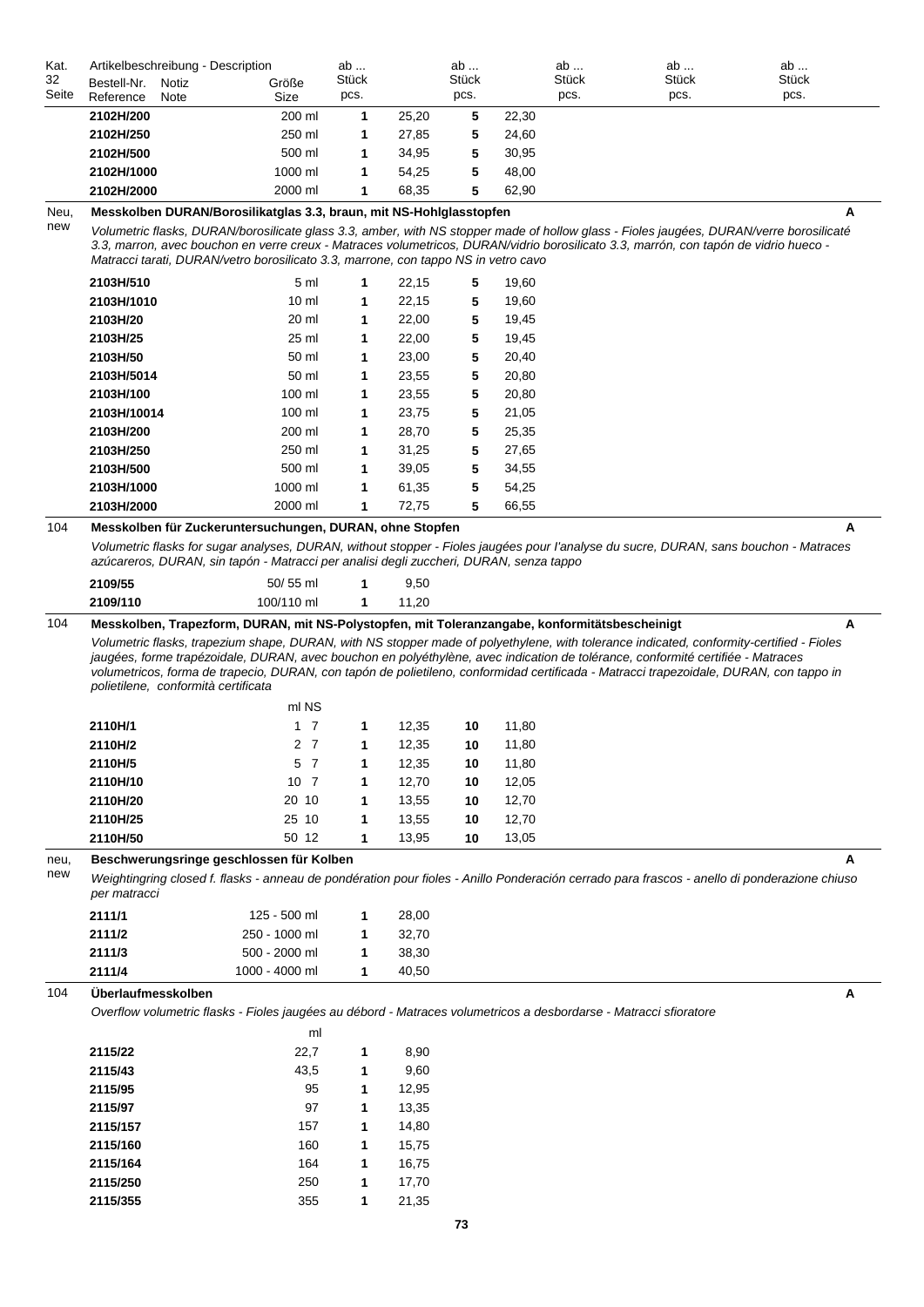| Kat.<br>32<br>Seite | Bestell-Nr. Notiz<br>Reference | Note | Artikelbeschreibung - Description<br>Größe<br>Size | ab<br>Stück<br>pcs. |       | ab<br><b>Stück</b><br>pcs. | ab<br><b>Stück</b><br>pcs. | ab<br>Stück<br>pcs. | ab<br><b>Stück</b><br>pcs. |  |
|---------------------|--------------------------------|------|----------------------------------------------------|---------------------|-------|----------------------------|----------------------------|---------------------|----------------------------|--|
|                     | 2115/365                       |      | 365                                                |                     | 22,20 |                            |                            |                     |                            |  |
|                     | 2115/420                       |      | 420                                                |                     | 25.75 |                            |                            |                     |                            |  |
|                     | 2115/428                       |      | 428                                                |                     | 27.90 |                            |                            |                     |                            |  |
|                     | 2115/432                       |      | 432                                                |                     | 30.05 |                            |                            |                     |                            |  |

**Auch in anderen Grössen auf Anfrage lieferbar - Other volumes also available on request - Autres volumes aussi disponible sur demande - También disponible en otros tamaños a demanda - Disponibile anche in altre dimensioni su richiesta**

#### 106 **Messzylinder, DURAN, hohe Form, mit Sechskantfuß, blau graduiert A**

*Measuring cylinders, DURAN, tall form, with hexagonal base, blue graduation - Eprouvettes graduées, DURAN, forme haute, à pied hexagonal, graduation bleue - Probetas graduadas, DURAN, forma alta, con pie hexagonal, graduación azul - Cilindri graduati, DURAN, forma alta, con piede esagonale, graduazione blue*

#### **Normalausführung**

*Standard type - Exécution courante - Modelo normal - Esecuzione normale*

| 2170/10   | 10 <sub>m</sub> | 1 | 6,55  | 30 | 6,25  |
|-----------|-----------------|---|-------|----|-------|
| 2170/25   | 25 ml           | 1 | 6.95  | 30 | 6,55  |
| 2170/50   | 50 ml           | 1 | 7.15  | 30 | 6,85  |
| 2170/100  | 100 ml          | 1 | 8.10  | 30 | 7,75  |
| 2170/250  | 250 ml          | 1 | 15.25 | 20 | 14,80 |
| 2170/500  | 500 ml          | 1 | 24.90 | 20 | 24,45 |
| 2170/1000 | 1000 ml         | 1 | 41.80 | 20 | 39,65 |
| 2170/2000 | 2000 ml         | 1 | 69.70 | 20 | 64,35 |

#### **mit Toleranzangabe, konformitätsbescheinigt**

*with tolerance indicated, conformity-certified - avec indication de tolérance, certifiées conforme - con indicación de tolerancia y certificación de conformidad - con indicazione della tolleranza e certificato di conformità*

| $10 \mathrm{m}$ | 1 | 8,10  | 30 | 7,65  |
|-----------------|---|-------|----|-------|
| 25 ml           | 1 | 8,60  | 30 | 8,15  |
| 50 ml           | 1 | 9.25  | 30 | 8,70  |
| $100$ ml        | 1 | 9.90  | 30 | 9,45  |
| 250 ml          | 1 | 18.80 | 20 | 18,25 |
| 500 ml          | 1 | 32.40 | 20 | 31,65 |
| 1000 ml         | 1 | 50,40 | 20 | 49,10 |
| 2000 ml         | 1 | 84.70 | 20 | 82,55 |
|                 |   |       |    |       |

## 106 **Messzylinder, DURAN, hohe Form, mit Sechskantfuß, braun graduiert A**

*Measuring cylinders, DURAN, tall form, with hexagonal base, amber graduation - Eprouvettes graduées, DURAN, forme haute, à pied hexagonal, graduation marron - Probetas graduadas, DURAN, forma alta, con pie hexagonal, graduación marrón - Cilindri graduati, DURAN, forma alta, con piede esagonale, graduazione marrone*

#### **Normalausführung**

*Standard type - Exécution courante - Modelo normal - Esecuzione normale*

| 2180/5    | 5 ml            | 1 | 7,45  |    |       |
|-----------|-----------------|---|-------|----|-------|
| 2180/10   | 10 <sub>m</sub> | 1 | 7,50  | 30 | 7,15  |
| 2180/25   | 25 ml           | 1 | 6,95  | 30 | 6,55  |
| 2180/50   | 50 ml           | 1 | 7.15  | 30 | 6,85  |
| 2180/100  | 100 ml          | 1 | 8.10  | 30 | 7,75  |
| 2180/250  | 250 ml          | 1 | 15,25 | 20 | 14,80 |
| 2180/500  | 500 ml          | 1 | 25,00 | 20 | 24,45 |
| 2180/1000 | 1000 ml         | 1 | 41.80 | 20 | 39,65 |
| 2180/2000 | 2000 ml         | 1 | 69,70 | 20 | 64.35 |

#### **mit Toleranzangabe, konformitätsbescheinigt**

with tolerance indicated, conformity-certified - avec indication de tolérance, certifiées conforme - con indicación de tolerancia y certificación *de conformidad - con indicazione della tolleranza e certificato di conformità*

| 2182H/5    | 5 ml            | 1 | 9,30  | 30 | 8,65  |
|------------|-----------------|---|-------|----|-------|
| 2182H/10   | 10 <sub>m</sub> | 1 | 8,10  | 30 | 7,65  |
| 2182H/25   | 25 ml           | 1 | 8,60  | 30 | 8,15  |
| 2182H/50   | 50 ml           | 1 | 10,05 | 30 | 9,55  |
| 2182H/100  | 100 ml          | 1 | 9,90  | 30 | 9,45  |
| 2182H/250  | 250 ml          | 1 | 18,80 | 20 | 18,25 |
| 2182H/500  | 500 ml          | 1 | 32,40 | 20 | 31,65 |
| 2182H/1000 | 1000 ml         | 1 | 50,40 | 20 | 49,10 |
| 2182H/2000 | 2000 ml         | 1 | 84.70 | 20 | 82.55 |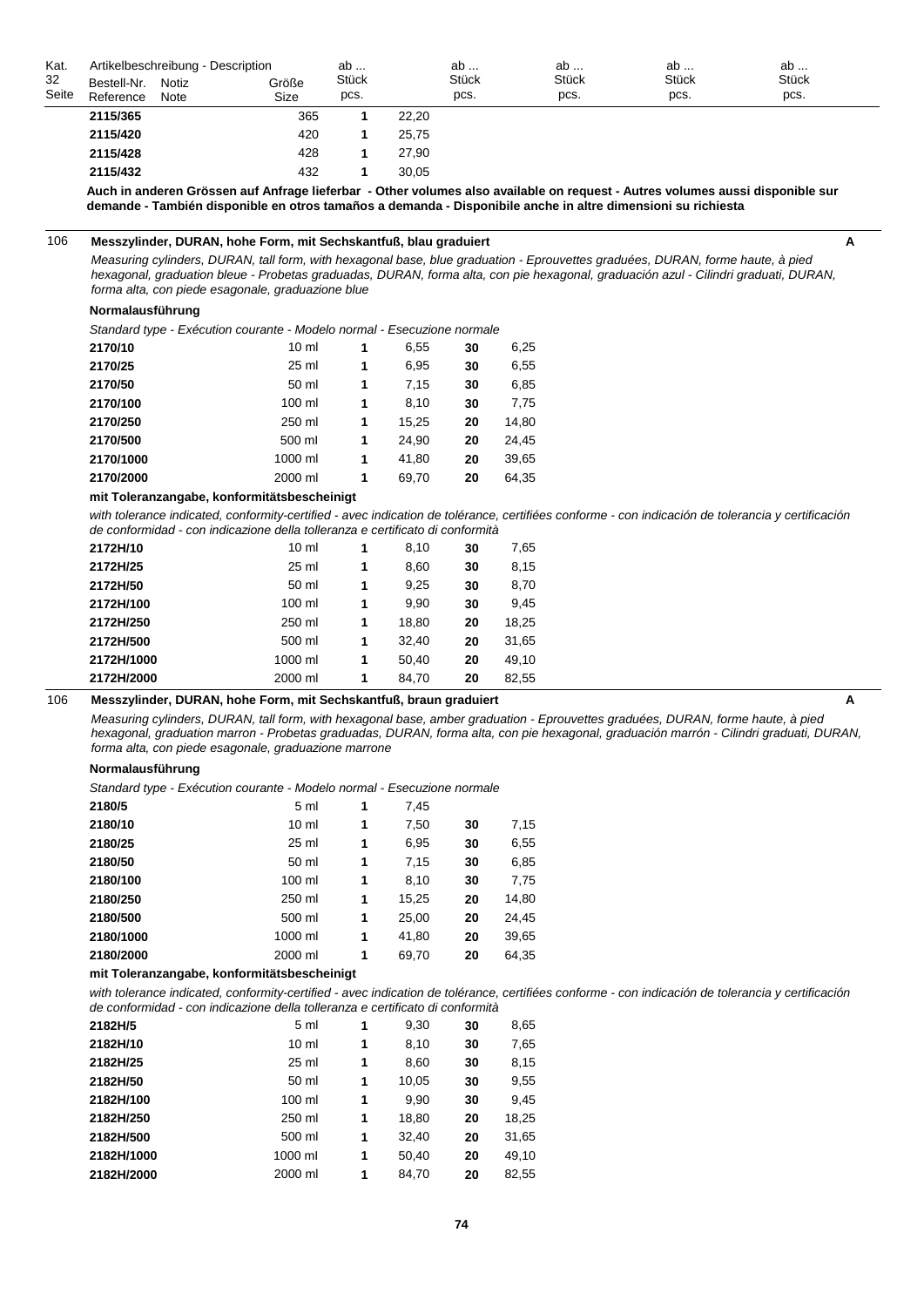| Kat.  | Artikelbeschreibung - Description |       |       | av    | ab           | ab    | av    | ab           |
|-------|-----------------------------------|-------|-------|-------|--------------|-------|-------|--------------|
| 32    | Bestell-Nr.                       | Notiz | Größe | Stück | <b>Stück</b> | Stück | Stück | <b>Stück</b> |
| Seite | Reference                         | Note  | Size  | pcs.  | pcs.         | pcs.  | pcs.  | pcs.         |

# 106 **Messzylinder hohe Form, mit Plastiksechskantfuß, Normalausführung A**

*Measuring cylinders tall form, with hexagonal plastic base, standard type - Eprouvettes graduées forme haute, avec pied hexagonal en plastique, exécution courante - Probetas graduadas forma alta, con pie hexagonal de plastico, modelo normal - Cilindri graduati forma alta, con piede esagonale in plastica, esecuzione normale*

| 2190/10   | $10 \mathrm{m}$ | 1 | 5.05  | 30 | 4,30  |
|-----------|-----------------|---|-------|----|-------|
| 2190/25   | 25 ml           | 1 | 5.35  | 30 | 4,95  |
| 2190/50   | 50 ml           | 1 | 6.00  | 30 | 5,60  |
| 2190/100  | 100 ml          | 1 | 7.35  | 30 | 6,85  |
| 2190/250  | 250 ml          | 1 | 11.70 | 20 | 10,75 |
| 2190/500  | 500 ml          | 1 | 20.15 | 20 | 19.30 |
| 2190/1000 | 1000 ml         | 1 | 31.10 | 20 | 30.05 |

# 107 **Messzylinder aus Polypropylen, hohe Form, blau graduiert A**

*Measuring cylinders made of polypropylene, tall form, blue graduation - Eprouvettes graduées en polypropylène, forme haute, graduation bleue - Probetas graduadas de polipropileno, forma alta, graduación azul - Cilindri di polipropilene, forma alta, graduazione blue*

| 2194/10   | $10 \mathrm{m}$ | 1 | 3,25  | 10 | 2,90  |
|-----------|-----------------|---|-------|----|-------|
| 2194/25   | 25 ml           | 1 | 3,95  | 10 | 3,60  |
| 2194/50   | 50 ml           | 1 | 4,55  | 10 | 4,15  |
| 2194/100  | 100 ml          | 1 | 5.95  | 10 | 5,45  |
| 2194/250  | 250 ml          | 1 | 8.95  | 5  | 8,40  |
| 2194/500  | 500 ml          | 1 | 12.25 | 5  | 11,20 |
| 2194/1000 | 1000 ml         | 1 | 16.20 | 5  | 15,20 |
| 2194/2000 | 2000 ml         | 1 | 27.40 |    |       |
|           |                 |   |       |    |       |

# 107 **Messzylinder aus Polypropylen, hohe Form, erhabene Skala A**

*Measuring cylinders made of polypropylene, tall form, embossed scale - Eprouvettes graduées en polypropylène, forme haute, graduation en relief - Probetas graduadas de polipropileno, forma alta, con escala en relieve - Cilindri graduati di polipropilene, forma alta, con scala in rilievo*

| 2195/10   | $10 \mathrm{m}$ | 1 | 2.10  | 10 | 1,90 |
|-----------|-----------------|---|-------|----|------|
| 2195/25   | 25 ml           | 1 | 2,50  | 10 | 2,25 |
| 2195/50   | 50 ml           | 1 | 2,80  | 10 | 2,55 |
| 2195/100  | 100 ml          | 1 | 3,40  | 10 | 3,15 |
| 2195/250  | 250 ml          | 1 | 5,45  | 5  | 5,05 |
| 2195/500  | 500 ml          | 1 | 7.30  | 5  | 6,90 |
| 2195/1000 | 1000 ml         | 1 | 10.00 | 5  | 9,50 |
| 2195/2000 | 2000 ml         | 1 | 21.55 |    |      |
|           |                 |   |       |    |      |

# 107 **Messzylinder, hohe Form, PMP, glasklar, mit erhabener Skala und Sechskantfuß A**

*Measuring cylinders, tall form, PMP, transparent, with embossed scale and hexagonal base - Eprouvettes graduèes en PMP, forme haute, claire, avec graduation en relief et pied hexagonal - Probetas graduadas de PMP, forma alta, claros, con escala en relieve y pie hexagonal - Cilindri graduati di PMP, forma alta, trasparento, con scala in rilievo e piede esagonale*

| 2196/10   | $10 \mathrm{m}$ | 1 | 3.10  | 10 | 2,80  |
|-----------|-----------------|---|-------|----|-------|
| 2196/25   | $25 \text{ ml}$ | 1 | 3,95  | 10 | 3,70  |
| 2196/50   | 50 ml           | 1 | 4,95  | 10 | 4,55  |
| 2196/100  | 100 ml          | 1 | 6.20  | 10 | 5,80  |
| 2196/250  | 250 ml          | 1 | 9.50  | 5  | 9.00  |
| 2196/500  | 500 ml          | 1 | 14.40 | 5  | 13.75 |
| 2196/1000 | 1000 ml         | 1 | 21.95 | 5  | 21,25 |
| 2196/2000 | 2000 ml         | 1 | 35,15 |    |       |

# 106 **Messzylinder hohe Form, Rundfuß, Normalausführung A**

*Measuring cylinders tall form, round base, standard type - Eprouvettes graduées forme haute, pied rond, exécution courante - Probetas graduadas forma alta, con pie circular, modelo normal - Cilindri graduati forma alta, piede rotondo, esecuzione normale*

| 2200/5    |   | 5 <sub>m</sub>  | 1 | 5,05  |    |       |    |       |     |       |
|-----------|---|-----------------|---|-------|----|-------|----|-------|-----|-------|
| 2200/10   |   | $10 \mathrm{m}$ | 1 | 4,80  | 10 | 4,60  | 50 | 4,40  | 100 | 4,15  |
| 2200/25   |   | 25 ml           | 1 | 4,80  | 10 | 4,60  | 50 | 4,40  | 100 | 4,15  |
| 2200/50   |   | 50 ml           | 1 | 4,80  | 10 | 4,60  | 50 | 4,40  | 100 | 4,15  |
| 2200/100  |   | 100 ml          | 1 | 5,30  | 10 | 4,80  | 50 | 4,40  | 100 | 4,15  |
| 2200/150  |   | 150 ml          | 1 | 10,10 | 10 | 9,45  |    |       |     |       |
| 2200/200  |   | 200 ml          | 1 | 10,10 | 10 | 9,45  |    |       |     |       |
| 2200/250  |   | 250 ml          | 1 | 8,05  | 10 | 7,50  | 50 | 7,10  | 100 | 6,60  |
| 2200/500  | 6 | 500 ml          | 1 | 15,05 | 10 | 14,10 | 50 | 13,55 | 100 | 12,95 |
| 2200/1000 | 6 | 1000 ml         | 1 | 23,85 | 10 | 22,25 | 50 | 20,90 |     |       |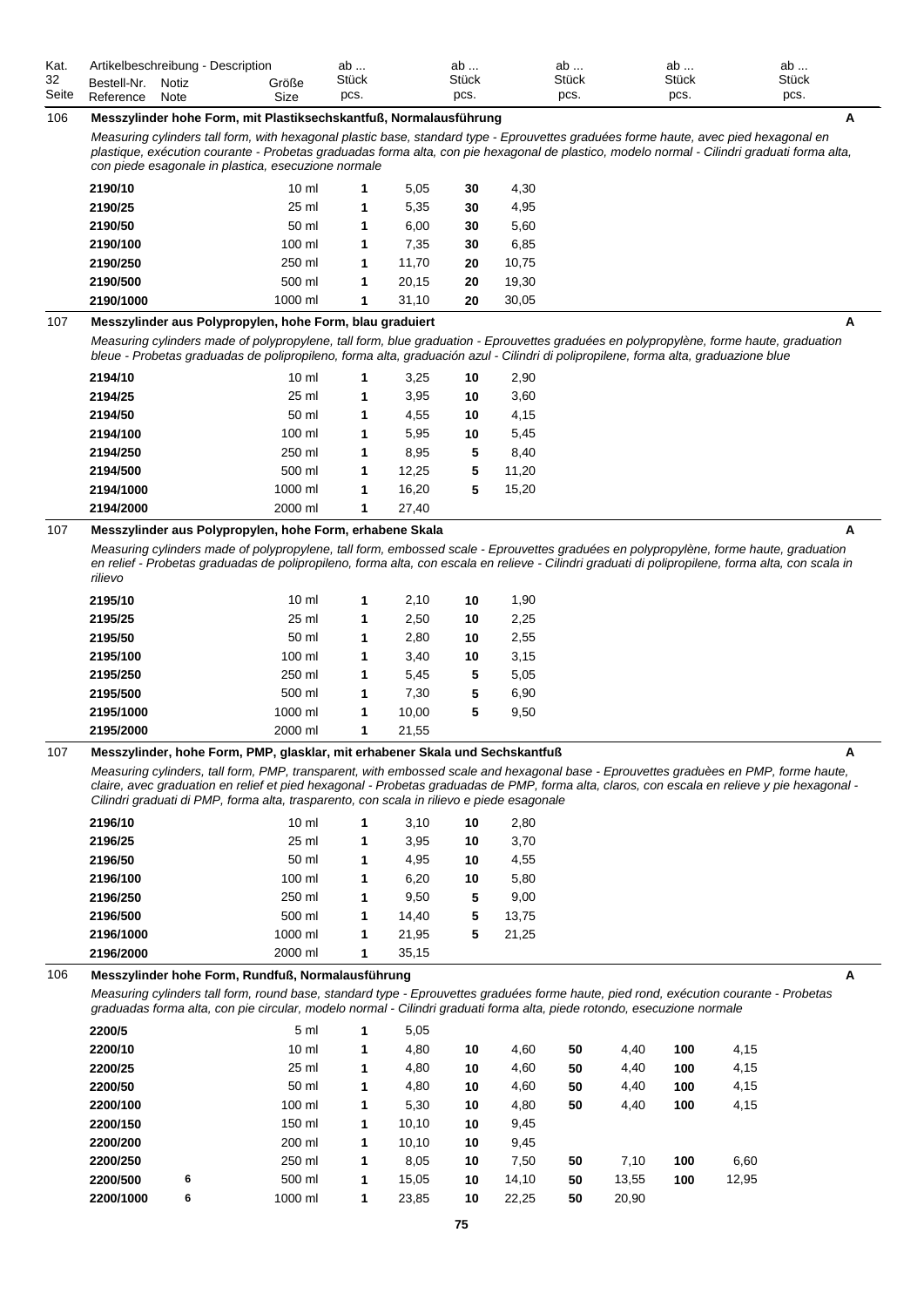| Kat.        | Artikelbeschreibung - Description |               |               | ab                   |       | ab                   |       | ab                   |       | ab            | ab                   |  |
|-------------|-----------------------------------|---------------|---------------|----------------------|-------|----------------------|-------|----------------------|-------|---------------|----------------------|--|
| 32<br>Seite | Bestell-Nr.<br>Reference          | Notiz<br>Note | Größe<br>Size | <b>Stück</b><br>pcs. |       | <b>Stuck</b><br>pcs. |       | <b>Stück</b><br>pcs. |       | Stück<br>pcs. | <b>Stück</b><br>pcs. |  |
|             | 2200/2000                         |               | 2000 ml       |                      | 43.20 | 10                   | 40.95 | 50                   | 39.35 |               |                      |  |

#### 108 **Messzylinder niedere Form, Normalausführung A**

*Measuring cylinders low form, standard type - Eprouvettes graduées forme basse, exécution courante - Probetas graduadas forma baja, modelo normal - Cilindri graduati forma bassa, esecuzione normale*

#### **mit Rundfuß**

*with round base - avec pied rond - con pie circular - con piede rotondo*

| 2205/5    |   | 5 <sub>m</sub>  | 1 | 5,45  | 10 | 5,15  |    |       |     |      |
|-----------|---|-----------------|---|-------|----|-------|----|-------|-----|------|
| 2205/10   |   | $10 \mathrm{m}$ | 1 | 5,45  | 10 | 5,15  | 50 | 5,00  | 100 | 4,70 |
| 2205/25   |   | 25 ml           | 1 | 4,80  | 10 | 4,60  | 50 | 4,40  | 100 | 4,20 |
| 2205/50   |   | 50 ml           | 1 | 4,65  | 10 | 4,35  | 50 | 4,20  | 100 | 4,10 |
| 2205/100  |   | 100 ml          | 1 | 5,45  | 10 | 5,00  | 50 | 4,80  | 100 | 4,65 |
| 2205/150  |   | 150 ml          | 1 | 9,95  | 10 | 9,60  |    |       |     |      |
| 2205/200  |   | 200 ml          | 1 | 9,95  | 10 | 9,60  |    |       |     |      |
| 2205/250  |   | 250 ml          | 1 | 9,95  | 10 | 9,60  | 50 | 9,15  | 100 | 8,65 |
| 2205/300  | 1 | 300 ml          | 1 | 17,00 |    |       |    |       |     |      |
| 2205/500  |   | 500 ml          | 1 | 17,05 | 10 | 16,30 | 50 | 15,45 |     |      |
| 2205/1000 |   | 1000 ml         | 1 | 26,35 | 10 | 25,40 | 50 | 24,45 |     |      |
| 2205/2000 |   | 2000 ml         | 1 | 53,20 | 10 | 52,30 |    |       |     |      |
|           |   |                 |   |       |    |       |    |       |     |      |

### **mit Sechskant-Plastikfuß**

*with hexagonal plastic base - avec pied hexagonal en plastique - con pie hexagonal de plástico - con piede esagonale in plastica*

| 2206/10  | $10 \mathrm{m}$ |   | 5.40  | 10 | 5.05  |
|----------|-----------------|---|-------|----|-------|
| 2206/50  | 50 ml           | 1 | 5.60  | 10 | 5.30  |
| 2206/100 | 100 ml          | 1 | 6.40  | 10 | 6.10  |
| 2206/250 | 250 ml          | 1 | 10.65 | 10 | 10.25 |
| 2206/500 | 500 ml          |   | 23.75 |    |       |
|          |                 |   |       |    |       |

# 108 **Messzylinder aus Polypropylen, niedere Form, erhabene Skala A**

*Measuring cylinders made of polypropylene, low form, embossed scale - Eprouvettes graduées en polypropylene, forme basse, graduation en relief - Probetas graduadas de polipropileno, forma baja, escala en relieve - Cilindri graduati di polipropilene, forma bassa, scala in rilievo*

| 25 ml    |    | 1.90 |    |      |
|----------|----|------|----|------|
| 50 ml    | 1  | 2.65 |    |      |
| $100$ ml | 1  | 3.25 | 10 | 3,00 |
| 250 ml   |    | 4.95 | 5  | 4,65 |
| 500 ml   |    | 7.10 | 5  | 6,55 |
| 1000 ml  | -1 | 9.30 | 5  | 8,90 |
|          |    |      |    |      |

# 108 **Mischzylinder, Normalausführung, mit NS-Polystopfen A**

*Mixing cylinders, standard type, with NS stopper made of polyethylene - Eprouvettes graduées, exécution courante, avec bouchon en polyéthylène - Probetas mezcladores, modelo normal, con tapón de polietileno - Cilindri mescolatori, esecuzione normale, con tappo NS in polietilene*

#### **AR-Glas, mit Rundfuß**

*AR glass, with round base - Verre AR, avec pied rond - Vidrio AR, con pie redondo - Vetro AR, con piede rotondo*

| 2210/10  | $10 \mathrm{m}$ |   | 10.90 |   |       |
|----------|-----------------|---|-------|---|-------|
| 2210/25  | 25 ml           | 1 | 12.05 | 5 | 11.20 |
| 2210/50  | 50 ml           | 1 | 13.95 | 5 | 13,25 |
| 2210/100 | $100$ ml        | 1 | 15.45 | 5 | 14.75 |
| 2210/250 | 250 ml          | 1 | 20.60 | 5 | 20.00 |
|          |                 |   |       |   |       |

#### **AR-Glas, mit Sechskant-Plastikfuß**

*AR glass, with hexagonal plastic base - Verre AR, avec pied hexagonal en plastique - Vidrio AR, con pie hexagonal de plástico - Vetro AR, con piede esagonale in plastica*

| 2211/500 | 500 ml   | 33.85 |   |       |
|----------|----------|-------|---|-------|
| 2211/250 | 250 ml   | 20.10 | 5 | 19,70 |
| 2211/100 | $100$ ml | 13.25 | 5 | 12,60 |
| 2211/50  | 50 ml    | 11.70 | 5 | 10,90 |
| 2211/25  | 25 ml    | 10.50 |   |       |

## 108 **Spermagläser mit Trichter, CE, mit Richtwertskala A**

*Sperm cylinders with funnel, CE, with approximative scale - Verres à sperme avec entonnoir, CE, avec échelle approximative - Vidrios para esperma con embudo, CE, con escala del valor indicativo - Vetri per sperma con imbuto, CE, con scala approximativa*

**2220** 10:1/1 ml **1** 7,75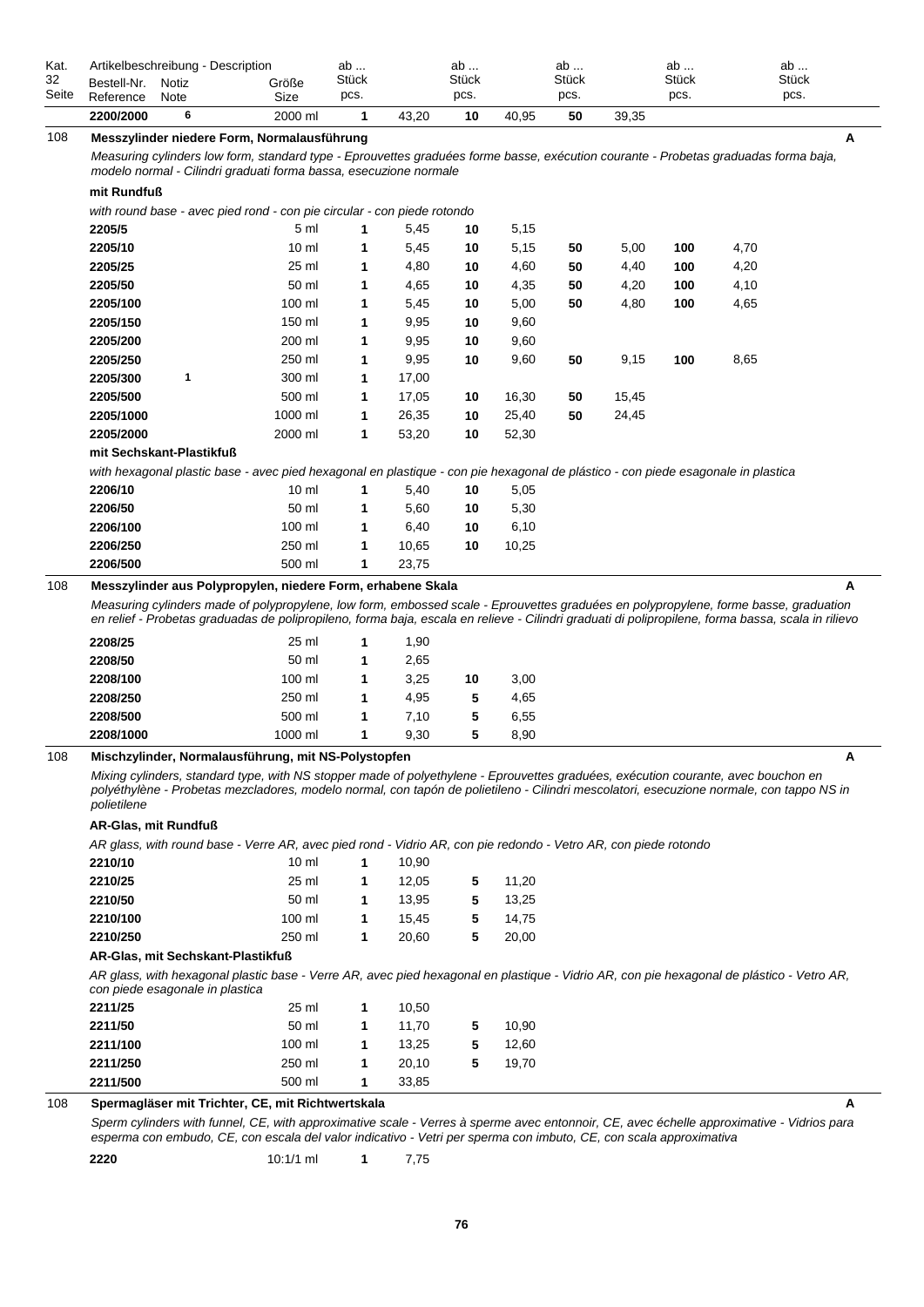| Kat.<br>32 | Artikelbeschreibung - Description<br>Bestell-Nr. | Notiz | Größe                                                                                                 | ab<br><b>Stück</b> |       | ab<br><b>Stück</b> |       | ab<br>Stück | ab<br><b>Stück</b>                                                                                                                      | ab<br><b>Stück</b> |
|------------|--------------------------------------------------|-------|-------------------------------------------------------------------------------------------------------|--------------------|-------|--------------------|-------|-------------|-----------------------------------------------------------------------------------------------------------------------------------------|--------------------|
| Seite      | Reference                                        | Note  | Size                                                                                                  | pcs.               |       | pcs.               |       | pcs.        | pcs.                                                                                                                                    | pcs.               |
| 109        | Mensuren spitzkonisch                            |       |                                                                                                       |                    |       |                    |       |             |                                                                                                                                         | Α                  |
|            |                                                  |       |                                                                                                       |                    |       |                    |       |             | Measuring glasses conical - Verres à pied à fond conique - Copas para medir forma cónica puntiaguda - Bicchieri a calice forma conica   |                    |
|            | ungraduiert                                      |       |                                                                                                       |                    |       |                    |       |             |                                                                                                                                         |                    |
|            |                                                  |       | not graduated - non gradués - sin graduación - non graduati                                           |                    |       |                    |       |             |                                                                                                                                         |                    |
|            | 2240/25                                          | 1     | 25 ml                                                                                                 | 1                  | 10,66 |                    |       |             |                                                                                                                                         |                    |
|            | graduiert                                        |       |                                                                                                       |                    |       |                    |       |             |                                                                                                                                         |                    |
|            |                                                  |       | Mensuren spitzkonisch, graduiert                                                                      |                    |       |                    |       |             |                                                                                                                                         |                    |
|            |                                                  |       | graduated - gradués - graduadas - graduati                                                            |                    |       |                    |       |             |                                                                                                                                         |                    |
|            | 2250/25                                          | 1     | 25 ml                                                                                                 | 1                  | 15,25 |                    |       |             |                                                                                                                                         |                    |
|            | 2250/30                                          | 1     | 30 ml                                                                                                 | 1                  | 13,25 |                    |       |             |                                                                                                                                         |                    |
| Neu        | Mensuren spitz, PP                               |       |                                                                                                       |                    |       |                    |       |             |                                                                                                                                         | A                  |
|            | forma conica, PP                                 |       |                                                                                                       |                    |       |                    |       |             | Measuring glasses conical, PP - Verres à pied à fond conique, PP - Copas para medir forma cónica puntiaguda, PP - Bicchieri a calice    |                    |
|            | 2255/100                                         |       | 100 ml                                                                                                | 1                  | 5,90  | 10                 | 5,60  |             |                                                                                                                                         |                    |
|            | 2255/250                                         |       | 250 ml                                                                                                | 1                  | 7,50  | 10                 | 7,10  |             |                                                                                                                                         |                    |
|            | 2255/500                                         |       | 500 ml                                                                                                | 1                  | 9,65  | 10                 | 9,25  |             |                                                                                                                                         |                    |
|            | 2255/1000                                        |       | 1000 ml                                                                                               | 1                  | 19,20 | 10                 | 18,65 |             |                                                                                                                                         |                    |
| 109        |                                                  |       | Mensuren Glockenform, graduiert                                                                       |                    |       |                    |       |             |                                                                                                                                         | А                  |
|            |                                                  |       | calice sagomati a campana, graduati                                                                   |                    |       |                    |       |             | Measuring glasses bell shape, graduated - Verres à pied à fond rond, gradués - Copas para medir forma campana, graduadas - Bicchieri a  |                    |
|            | 2260/5                                           |       | 5 ml                                                                                                  | 1                  | 11,85 | 10                 | 11,40 |             |                                                                                                                                         |                    |
|            | 2260/10                                          |       | 10 <sub>m</sub>                                                                                       | 1                  | 11,85 | 10                 | 11,40 |             |                                                                                                                                         |                    |
|            | 2260/15                                          |       | 15 <sub>ml</sub>                                                                                      | 1                  | 12,15 | 10                 | 11,65 |             |                                                                                                                                         |                    |
|            | 2260/25                                          |       | 25 ml                                                                                                 | 1                  | 14,55 |                    |       |             |                                                                                                                                         |                    |
|            | 2260/30                                          |       | 30 ml                                                                                                 | 1                  | 15,30 | 10                 | 13,70 |             |                                                                                                                                         |                    |
|            | 2260/50                                          |       | 50 ml                                                                                                 | 1                  | 15,55 | 10                 | 14,25 |             |                                                                                                                                         |                    |
|            | 2260/100                                         | 1     | 100 ml                                                                                                | 1                  | 18,00 | 10                 | 16,95 |             |                                                                                                                                         |                    |
|            | 2260/250                                         | 1     | 250 ml                                                                                                | 1                  | 25,05 |                    |       |             |                                                                                                                                         |                    |
| 109        |                                                  |       | Mensuren breitkonisch, ohne Fuß                                                                       |                    |       |                    |       |             |                                                                                                                                         | A                  |
|            |                                                  |       | Bicchieri a calice forma conica, senza piede                                                          |                    |       |                    |       |             | Measuring glasses wide conical, without base - Verres à pied forme bécher conique, sans pied - Copas para medir forma conica, sin pie - |                    |
|            | graduiert                                        |       |                                                                                                       |                    |       |                    |       |             |                                                                                                                                         |                    |
|            |                                                  |       | graduated - gradués - graduadas - graduati                                                            |                    |       |                    |       |             |                                                                                                                                         |                    |
|            | 2270/5                                           | 1     | 5 ml                                                                                                  | 1                  | 11,15 |                    |       |             |                                                                                                                                         |                    |
|            | 2270/15                                          | 1     | 15 ml                                                                                                 | 1                  | 13,00 |                    |       |             |                                                                                                                                         |                    |
|            | 2270/25                                          | 1     | 25 ml                                                                                                 | 1                  | 14,20 |                    |       |             |                                                                                                                                         |                    |
|            | 2270/30                                          | 1     | 30 ml                                                                                                 | $\mathbf{1}$       | 14,20 |                    |       |             |                                                                                                                                         |                    |
|            | ungraduiert                                      |       |                                                                                                       |                    |       |                    |       |             |                                                                                                                                         |                    |
|            |                                                  |       | not graduated - non gradués - sin graduación - non graduati                                           |                    |       |                    |       |             |                                                                                                                                         |                    |
|            | 2271/15                                          | 1     | 15 <sub>m</sub>                                                                                       | 1                  | 9,90  | 10                 | 9,45  |             |                                                                                                                                         |                    |
|            | 2271/25                                          | 1     | 25 ml                                                                                                 | 1                  | 10,20 | 10                 | 9,90  |             |                                                                                                                                         |                    |
|            | 2271/500                                         | 1     | 500 ml                                                                                                | $\mathbf{1}$       | 19,15 | 10                 | 18,50 |             |                                                                                                                                         |                    |
| 110        | Messkrüge                                        |       | Measuring jugs - Pots - Jarros para medir - Misure cilindriche                                        |                    |       |                    |       |             |                                                                                                                                         | A                  |
|            | aus Glas, ohne Skala                             |       |                                                                                                       |                    |       |                    |       |             |                                                                                                                                         |                    |
|            |                                                  |       | made of glass, without scale - en verre, non gradués - de vidrio, sin escala - di vetro, non graduati |                    |       |                    |       |             |                                                                                                                                         |                    |
|            | 2280/1                                           |       | 1 Liter                                                                                               | $\mathbf{1}$       | 19,45 |                    |       |             |                                                                                                                                         |                    |
|            | 2280/2                                           |       | 2 Liter                                                                                               | 1                  | 21,75 |                    |       |             |                                                                                                                                         |                    |
|            | aus Glas, mit Skala                              |       |                                                                                                       |                    |       |                    |       |             |                                                                                                                                         |                    |
|            |                                                  |       | made of glass, with scale - en verre, gradués - de vidrio, con escala - di vetro, graduati            |                    |       |                    |       |             |                                                                                                                                         |                    |
|            | 2281/1                                           |       | 1 Liter                                                                                               | $\mathbf{1}$       | 26,30 |                    |       |             |                                                                                                                                         |                    |
|            | 2281/2                                           |       | 2 Liter                                                                                               | $\mathbf{1}$       | 29,70 |                    |       |             |                                                                                                                                         |                    |
|            | aus Polypropylen, mit Skala                      |       |                                                                                                       |                    |       |                    |       |             |                                                                                                                                         |                    |
|            |                                                  |       |                                                                                                       |                    |       |                    |       |             | made of polypropylene, with scale - en polypropylène, gradués - de polipropileno, con escala - di polipropilene, graduati               |                    |
|            | 2283/50                                          |       | 50 ml                                                                                                 | $\mathbf{1}$       | 1,70  | 10                 | 1,60  |             |                                                                                                                                         |                    |
|            | 2283/100                                         |       | 100 ml                                                                                                | $\mathbf{1}$       | 1,80  | 10                 | 1,70  |             |                                                                                                                                         |                    |
|            | 2283/250                                         |       | 250 ml                                                                                                | $\mathbf{1}$       | 2,85  | 6                  | 2,75  |             |                                                                                                                                         |                    |
|            | 2283/500                                         |       | 500 ml                                                                                                | 1                  | 3,25  | 6                  | 3,15  |             |                                                                                                                                         |                    |
|            |                                                  |       |                                                                                                       |                    |       |                    |       |             |                                                                                                                                         |                    |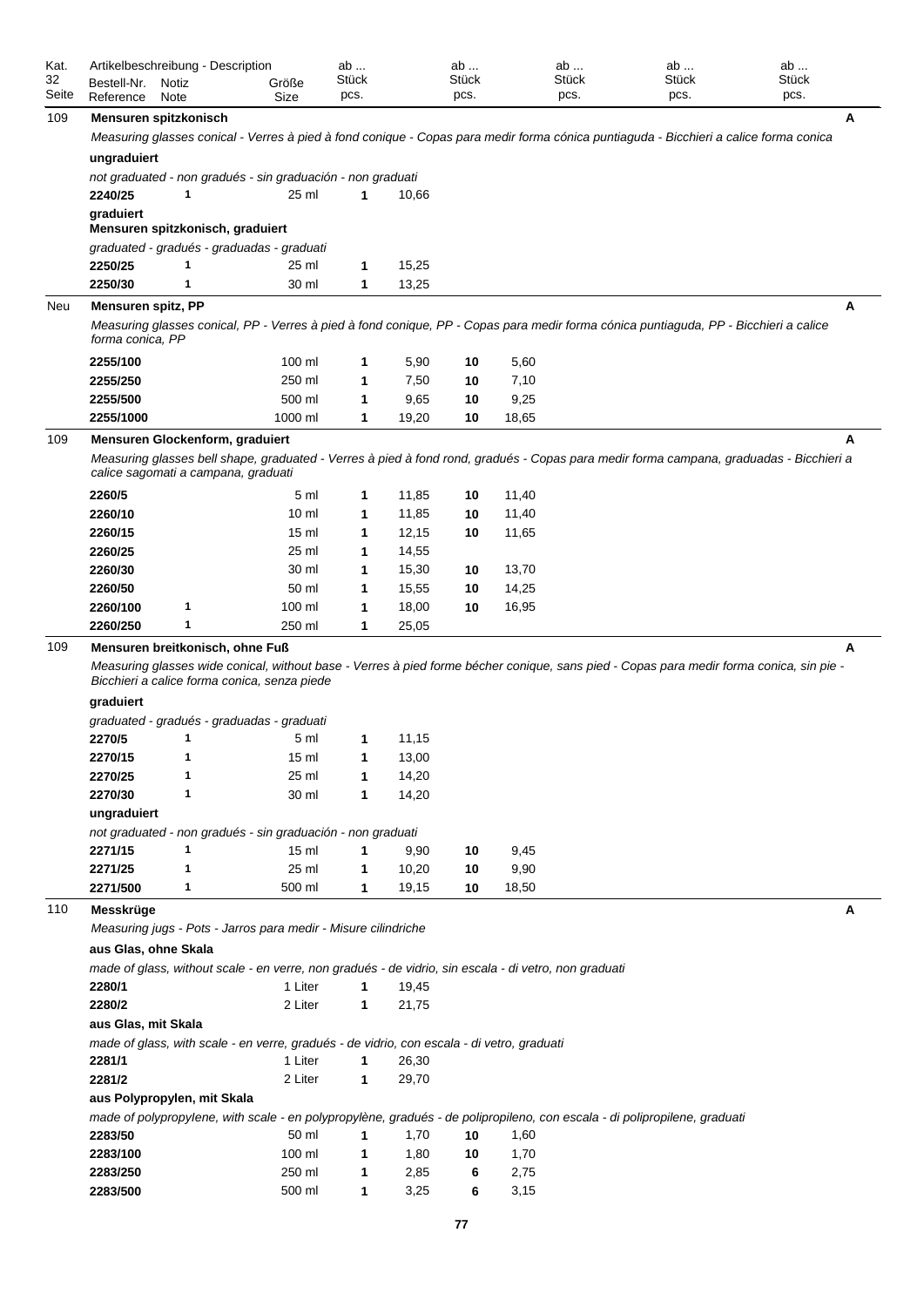| Kat.        | Artikelbeschreibung - Description                                                                                                                                                  |          | ab    |       | ab           |       | ab    | ab           | ab           |
|-------------|------------------------------------------------------------------------------------------------------------------------------------------------------------------------------------|----------|-------|-------|--------------|-------|-------|--------------|--------------|
| 32          | Bestell-Nr.<br>Notiz                                                                                                                                                               | Größe    | Stück |       | <b>Stück</b> |       | Stück | <b>Stück</b> | <b>Stück</b> |
| Seite       | Reference<br>Note                                                                                                                                                                  | Size     | pcs.  |       | pcs.         |       | pcs.  | pcs.         | pcs.         |
|             | 2283/1000                                                                                                                                                                          | 1000 ml  | 1     | 4,25  | 6            | 4,10  |       |              |              |
|             | 2283/2000                                                                                                                                                                          | 2000 ml  | 1     | 8,15  | 2            | 7,95  |       |              |              |
|             | 2283/3000                                                                                                                                                                          | 3000 ml  | 1     | 11,15 | 2            | 10,85 |       |              |              |
|             | 2283/5000                                                                                                                                                                          | 5000 ml  | 1     | 16,30 | 2            | 16,00 |       |              |              |
| neu,<br>new | Messbecher PP mit erhabener Skala                                                                                                                                                  |          |       |       |              |       |       |              | Α            |
|             | measuring cup with raised scale, PP - bécher échelle posée, PP - Vaso de medir con escala en relieve, PP - Bicchiere con scala in rilievo,                                         |          |       |       |              |       |       |              |              |
|             | PP                                                                                                                                                                                 |          |       |       |              |       |       |              |              |
|             |                                                                                                                                                                                    | ml       |       |       |              |       |       |              |              |
|             | 2284/50                                                                                                                                                                            | 50 ml    | 1     | 1,30  | 10           | 1,25  |       |              |              |
|             | 2284/100                                                                                                                                                                           | 100 ml   | 1     | 1,55  | 10           | 1,50  |       |              |              |
|             | 2284/250                                                                                                                                                                           | 250 ml   | 1     | 2,45  | 6            | 2,35  |       |              |              |
|             | 2284/500                                                                                                                                                                           | 500 ml   | 1     | 2,70  | 6            | 2,60  |       |              |              |
|             | 2284/1000                                                                                                                                                                          | 1000 ml  | 1     | 3,70  | 6            | 3,60  |       |              |              |
|             | 2284/2000                                                                                                                                                                          | 2000 ml  | 1     | 7,50  | 2            | 7,25  |       |              |              |
|             | 2284/3000                                                                                                                                                                          | 3000 ml  | 1     | 10,25 | 2            | 9,85  |       |              |              |
|             |                                                                                                                                                                                    |          |       | 15,20 |              |       |       |              |              |
|             | 2284/5000                                                                                                                                                                          | 5000 ml  | 1     |       | 2            | 14,60 |       |              |              |
| 221         | Mundöffner aus Holz, spiralförmig, CE                                                                                                                                              |          |       |       |              |       |       |              | A            |
|             | Mouth opener made of wood, spiral-shaped, CE - Ouvre-bouche en bois, en spirale, CE - Abre-boca espiralado de madera, CE - Apribocca                                               |          |       |       |              |       |       |              |              |
|             | in legno a spirale, CE                                                                                                                                                             |          |       |       |              |       |       |              |              |
|             | 1<br>2301                                                                                                                                                                          |          | 1     | 6,80  |              |       |       |              |              |
| 221         | Namensschildhalterung aus Plexiglas                                                                                                                                                |          |       |       |              |       |       |              | Α            |
|             | Name plate holder made of Plexiglas - Porte-étiquette de plexiglas pour lit de malade - Porta-etiqueta de plexiglas - Porta-etichetta di                                           |          |       |       |              |       |       |              |              |
|             | plexiglas                                                                                                                                                                          |          |       |       |              |       |       |              |              |
|             | 2325                                                                                                                                                                               |          | 1     | 4,35  | 10           | 4,05  | 100   | 3,55         |              |
|             | Abreißblock à 25 Blatt für Nr. 2325                                                                                                                                                |          |       |       |              |       |       |              | A            |
|             | Tear-off pad, 25 sheets, for no. 2325 - Bloc-note, 25 feuilles, pour réf. 2325 - Bloc de nota, 25 hojas, para no. 2325 - Taccuino, 25 foglie, per                                  |          |       |       |              |       |       |              |              |
|             | no. 2325                                                                                                                                                                           |          |       |       |              |       |       |              |              |
|             | 2325/1                                                                                                                                                                             |          | 1     | 0,85  | 10           | 0,75  | 100   | 0,70         |              |
|             |                                                                                                                                                                                    |          |       |       |              |       |       |              |              |
| 221         | Nasenspüler, CE                                                                                                                                                                    |          |       |       |              |       |       |              | Α            |
|             | Nasal douches, CE - Douches nasales, CE - Duchas nasales, CE - Doccie nasali, CE                                                                                                   |          |       |       |              |       |       |              |              |
|             | nach Fränkel                                                                                                                                                                       |          |       |       |              |       |       |              |              |
|             | according to Fränkel - d'après Fränkel - según Fränkel - secondo Fränkel                                                                                                           |          |       |       |              |       |       |              |              |
|             | 2330                                                                                                                                                                               |          | 1     | 8,35  | 10           | 8,00  |       |              |              |
|             | nach Harke                                                                                                                                                                         |          |       |       |              |       |       |              |              |
|             | according to Harke - d'après Harke - según Harke - secondo Harke                                                                                                                   |          |       |       |              |       |       |              |              |
|             | 2331                                                                                                                                                                               |          | 1     | 8,85  | 10           | 8,15  |       |              |              |
| 153         | Normalschliff-Kerne, DURAN                                                                                                                                                         |          |       |       |              |       |       |              | A            |
|             | Male ground joints with ground glass joint, DURAN - Joints mâles à rodage normalisé, DURAN - Machos esmerilados, DURAN - Coni                                                      |          |       |       |              |       |       |              |              |
|             | maschi a smerigliatura normalizzata, DURAN                                                                                                                                         |          |       |       |              |       |       |              |              |
|             | 2382/10                                                                                                                                                                            | NS 10/19 | 1     | 2,55  |              |       |       |              |              |
|             | 2382/12                                                                                                                                                                            | NS 12/21 | 1     | 2,25  |              |       |       |              |              |
|             | 2382/14                                                                                                                                                                            | NS 14/23 | 1     | 2,10  |              |       |       |              |              |
|             | 2382/19                                                                                                                                                                            | NS 19/26 | 1     | 2,65  |              |       |       |              |              |
|             | 2382/24                                                                                                                                                                            | NS 24/29 | 1     | 3,10  |              |       |       |              |              |
|             | 2382/29                                                                                                                                                                            | NS 29/32 | 1     | 3,20  |              |       |       |              |              |
|             | 2382/34                                                                                                                                                                            | NS 34/35 | 1     | 5,90  |              |       |       |              |              |
|             | 2382/45                                                                                                                                                                            | NS 45/40 | 1     | 7,80  |              |       |       |              |              |
| 153         |                                                                                                                                                                                    |          |       |       |              |       |       |              |              |
|             | Normalschliff-Hülsen, DURAN                                                                                                                                                        |          |       |       |              |       |       |              | А            |
|             | Female ground joints with ground glass joint, DURAN - Joints femelles à rodage normalisé, DURAN - Hembras esmeriladas, DURAN - Coni<br>femmina a smerigliatura normalizzata, DURAN |          |       |       |              |       |       |              |              |
|             |                                                                                                                                                                                    |          |       |       |              |       |       |              |              |
|             | 2383/10                                                                                                                                                                            | NS 10/19 | 1     | 3,45  |              |       |       |              |              |
|             | 2383/12                                                                                                                                                                            | NS 12/21 | 1     | 3,45  |              |       |       |              |              |
|             | 2383/14                                                                                                                                                                            | NS 14/23 | 1     | 1,95  |              |       |       |              |              |
|             | 2383/19                                                                                                                                                                            | NS 19/26 | 1     | 2,25  |              |       |       |              |              |
|             | 2383/24                                                                                                                                                                            | NS 24/29 | 1     | 3,10  |              |       |       |              |              |
|             | 2383/29                                                                                                                                                                            | NS 29/32 | 1     | 3,15  |              |       |       |              |              |
|             | 2383/34                                                                                                                                                                            | NS 34/35 | 1     | 6,15  |              |       |       |              |              |
|             |                                                                                                                                                                                    |          |       |       | 70           |       |       |              |              |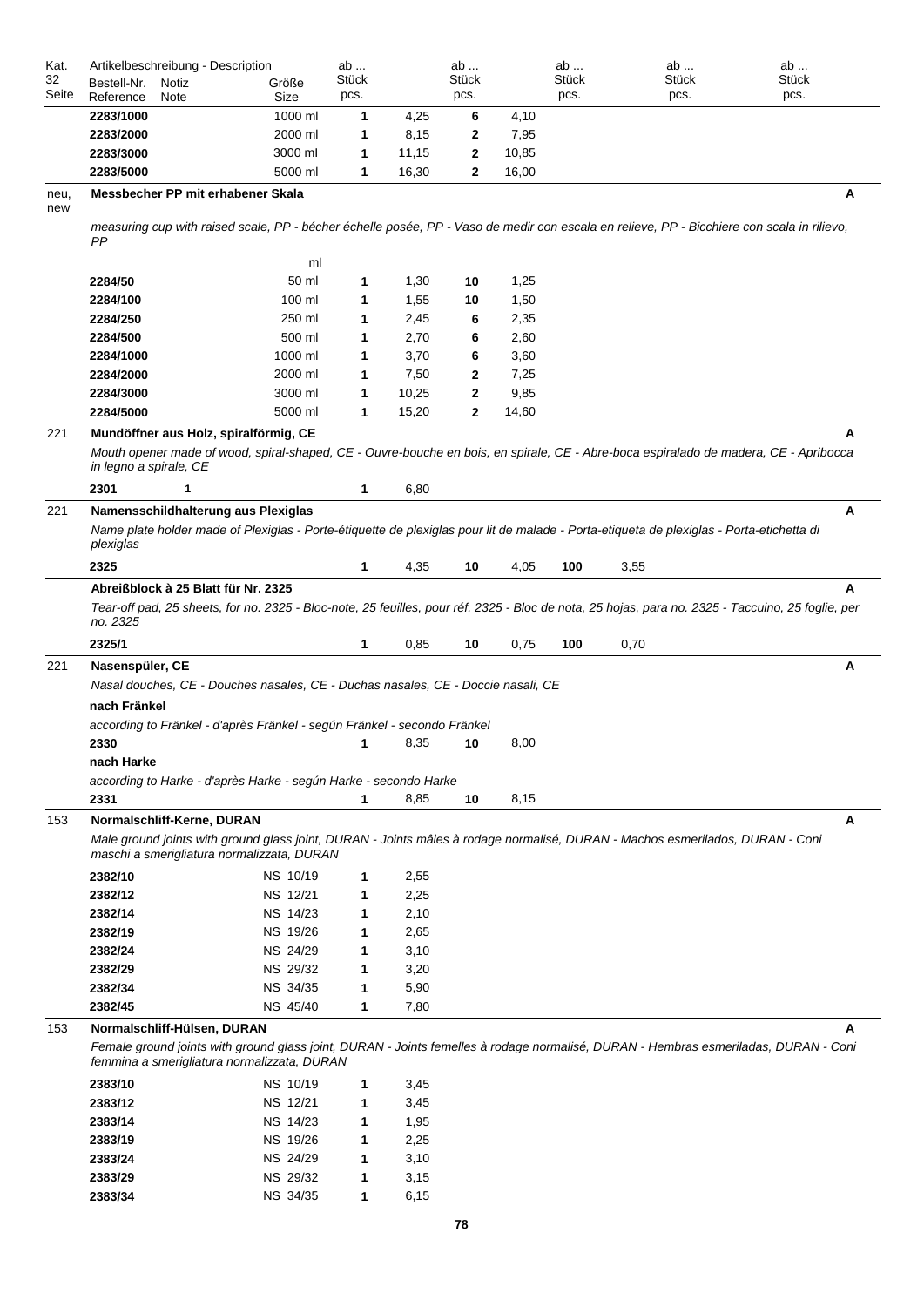| Kat.<br>32<br>Seite | Artikelbeschreibung - Description<br>Bestell-Nr.<br>Reference | Notiz<br>Note |                                                                                                                                                                                                                                                | Größe<br>Size   | ab<br>Stück<br>pcs. |                       | ab<br><b>Stück</b><br>pcs. |      | ab<br>Stück<br>pcs. |       | ab<br><b>Stück</b><br>pcs. |       | ab<br><b>Stück</b><br>pcs. |       |
|---------------------|---------------------------------------------------------------|---------------|------------------------------------------------------------------------------------------------------------------------------------------------------------------------------------------------------------------------------------------------|-----------------|---------------------|-----------------------|----------------------------|------|---------------------|-------|----------------------------|-------|----------------------------|-------|
|                     | 2383/45                                                       |               |                                                                                                                                                                                                                                                | NS 45/40        | 1                   | 8,15                  |                            |      |                     |       |                            |       |                            |       |
| 153                 |                                                               |               | Kerne unten mit Verlängerung, DURAN<br>Male ground joints at the bottom with extension, DURAN - Joints mâles à rodage étranglement, DURAN - Machos esmerilados con<br>alargamiento abajo, DURAN - Coni maschi con allungamento in basso, DURAN |                 |                     |                       |                            |      |                     |       |                            |       |                            | A     |
|                     | 2384/14                                                       |               |                                                                                                                                                                                                                                                | NS 14/23        |                     | 2,10                  |                            |      |                     |       |                            |       |                            |       |
|                     | 2384/24                                                       |               |                                                                                                                                                                                                                                                | NS 24/29        | 1                   | 3,15                  |                            |      |                     |       |                            |       |                            |       |
|                     | 2384/29                                                       |               |                                                                                                                                                                                                                                                | <b>NS 29/32</b> | 1                   | 3,30                  |                            |      |                     |       |                            |       |                            |       |
| 153                 |                                                               |               | Klemmen aus POM, für Kegelschliffe<br>Clips made of POM, for conical ground joints - Pinces en plastique, pour joints coniques - Pinzas de plastico, para esmerilados cónicos -<br>Morsetti in plastica, per coni smerigliati                  |                 |                     |                       |                            |      |                     |       |                            |       |                            | A     |
|                     | 2386/10                                                       |               |                                                                                                                                                                                                                                                | NS 10/19        | 1                   | 3,40                  | 10                         | 3,30 |                     |       |                            |       |                            |       |
|                     | 2386/12                                                       |               |                                                                                                                                                                                                                                                | NS 12/21        | 1                   | 3,55                  | 10                         | 3,40 |                     |       |                            |       |                            |       |
|                     | 2386/14                                                       |               |                                                                                                                                                                                                                                                | NS 14/23        | 1                   | 3,60                  | 10                         | 3,50 |                     |       |                            |       |                            |       |
|                     | 2386/19                                                       |               |                                                                                                                                                                                                                                                | NS 19/26        | 1                   | 4,00                  | 10                         | 3,80 |                     |       |                            |       |                            |       |
|                     | 2386/24                                                       |               |                                                                                                                                                                                                                                                | NS 24/29        | 1                   | 4,20                  | 10                         | 4,00 |                     |       |                            |       |                            |       |
|                     | 2386/29                                                       |               |                                                                                                                                                                                                                                                | NS 29/32        | 1                   | 4,00                  | 10                         | 3,80 |                     |       |                            |       |                            |       |
|                     | 2386/34                                                       |               |                                                                                                                                                                                                                                                | NS 34/35        | 1                   | 4,40                  | 10                         | 4,20 |                     |       |                            |       |                            |       |
|                     | 2386/40                                                       |               |                                                                                                                                                                                                                                                | NS 40/38        | 1                   | 5,05                  | 10                         | 4,80 |                     |       |                            |       |                            |       |
| 153                 | 2386/45<br>Übergangsstücke, DURAN                             |               |                                                                                                                                                                                                                                                | NS 45/40        | 1                   | 5,30                  | 10                         | 5,05 |                     |       |                            |       |                            | A     |
|                     | 2387/1                                                        |               | Reduction and expansion adapter, DURAN - Tubes pour réduction et expansion, DURAN - Piezas de reducción y expansión, DURAN -<br>Adattatori per riduzione e espansione, DURAN<br>NS 14/23 19/26                                                 | Hülse Kern      | 1                   | 6,55                  |                            |      |                     |       |                            |       |                            |       |
|                     | 2387/2                                                        |               | NS 14/23 24/29                                                                                                                                                                                                                                 |                 | 1                   | 7,20                  |                            |      |                     |       |                            |       |                            |       |
|                     | 2387/3                                                        |               | NS 14/23 29/32                                                                                                                                                                                                                                 |                 | 1                   | 7,95                  |                            |      |                     |       |                            |       |                            |       |
|                     | 2387/4                                                        |               | NS 19/26 24/29                                                                                                                                                                                                                                 |                 | 1                   | 8,40                  |                            |      |                     |       |                            |       |                            |       |
|                     | 2387/5                                                        |               | NS 19/26 29/32                                                                                                                                                                                                                                 |                 | 1                   | 8,65                  |                            |      |                     |       |                            |       |                            |       |
|                     | 2387/6                                                        |               | NS 29/32 45/40                                                                                                                                                                                                                                 |                 | 1                   | 15,80                 |                            |      |                     |       |                            |       |                            |       |
|                     | 2387/7                                                        |               | NS 24/29 34/35<br>NS 19/26 14/23                                                                                                                                                                                                               |                 | 1                   | 13,80                 |                            |      |                     |       |                            |       |                            |       |
|                     | 2387/8<br>2387/9                                              |               | NS 24/29 14/23                                                                                                                                                                                                                                 |                 | 1<br>1              | 10,70<br>13,05        |                            |      |                     |       |                            |       |                            |       |
|                     | 2387/10                                                       |               | NS 29/32 14/23                                                                                                                                                                                                                                 |                 | 1                   | 10,85                 |                            |      |                     |       |                            |       |                            |       |
|                     | 2387/11                                                       |               | NS 24/29 19/26                                                                                                                                                                                                                                 |                 | 1                   | 13,25                 |                            |      |                     |       |                            |       |                            |       |
|                     | 2387/12                                                       |               | NS 29/32 19/26                                                                                                                                                                                                                                 |                 | 1                   | 13,20                 |                            |      |                     |       |                            |       |                            |       |
|                     | 2387/13                                                       |               | NS 29/32 24/29                                                                                                                                                                                                                                 |                 | 1                   | 13,85                 |                            |      |                     |       |                            |       |                            |       |
|                     | 2387/14                                                       |               | NS 45/40 29/32                                                                                                                                                                                                                                 |                 | 1                   | 23,35                 |                            |      |                     |       |                            |       |                            |       |
| 153                 |                                                               |               | Normalschliff-Manschetten aus PTFE für Schliffverbindungen und Stopfen                                                                                                                                                                         |                 |                     |                       |                            |      |                     |       |                            |       |                            | в     |
|                     |                                                               |               | Ground joint sleeves made of PTFE for ground joints and stoppers - Manchons en PTFE pour rodage normalisé et bouchons - Juntas de<br>PTFE para esmerilados y tapones - Manicotti in PTFE per coni smerigliati e tappi                          |                 |                     |                       |                            |      |                     |       |                            |       |                            |       |
|                     | 2388/14                                                       |               |                                                                                                                                                                                                                                                | <b>NS 14/23</b> |                     | 1,50                  | 10                         | 1,45 | 100                 | 1,40  |                            |       |                            |       |
|                     | 2388/19                                                       |               |                                                                                                                                                                                                                                                | NS 19/26        | 1                   | 1,50                  | 10                         | 1,45 | 100                 | 1,40  |                            |       |                            |       |
|                     | 2388/24                                                       |               |                                                                                                                                                                                                                                                | NS 24/29        | 1                   | 1,60                  | 10                         | 1,50 | 100                 | 1,45  |                            |       |                            |       |
|                     | 2388/29                                                       |               |                                                                                                                                                                                                                                                | NS 29/32        | 1                   | 1,80                  | 10                         | 1,70 | 100                 | 1,50  |                            |       |                            |       |
|                     | 2388/45                                                       |               |                                                                                                                                                                                                                                                | NS 45/40        | 1                   | 2,70                  | 10                         | 2,40 | 100                 | 2,20  |                            |       |                            |       |
| neu.<br>New         |                                                               |               | Objektträgertrockenbank elektr. 230 V<br>Slide drying bench - banc séchage pour lames - Banco de secado para portaobjetos - Banca asciugare per portaoggetti                                                                                   |                 |                     |                       |                            |      |                     |       |                            |       |                            | C     |
|                     | 2395                                                          |               |                                                                                                                                                                                                                                                |                 | 1                   | 479,00                |                            |      |                     |       |                            |       |                            |       |
| 63                  | Objektträger "Elka", CE                                       |               | Microscope slides "Elka", CE - Porte-objets "Elka", CE - Portaobjetos "Elka", CE - Vetrini portaoggetti "Elka", CE                                                                                                                             |                 |                     |                       |                            |      |                     |       |                            |       |                            | A     |
|                     |                                                               |               |                                                                                                                                                                                                                                                |                 |                     | Preis per: 1000 Stück |                            |      |                     |       |                            |       |                            |       |
|                     | unbekantet, ca. 1 mm stark<br>spessore                        |               | cut edges, approx. 1 mm thick - bords bruts, épaisseur env. 1 mm - bordes cortados, espesor aprox. 1 mm - non molati, ca. 1 mm di                                                                                                              |                 |                     |                       |                            |      |                     |       |                            |       |                            |       |
|                     | 2400                                                          |               | ca. 76x26 mm                                                                                                                                                                                                                                   |                 | 1000                | 43,35                 | 5000                       |      | 39,10 10000         | 37,05 | 50000                      | 34,00 | 100000                     | 31,60 |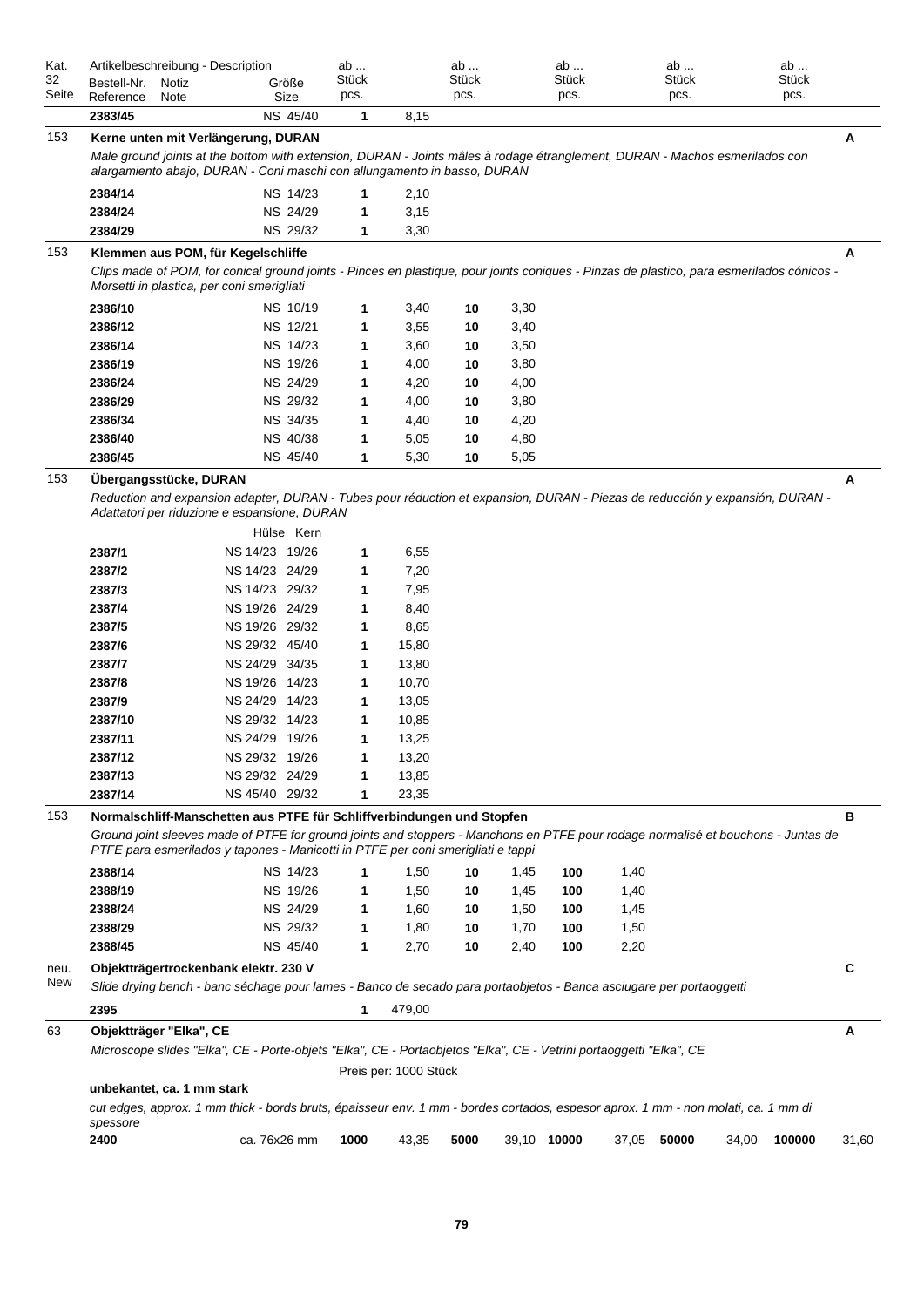| Kat.<br>32<br>Seite | Artikelbeschreibung - Description<br>Bestell-Nr.<br>Notiz<br>Reference<br>Note                                                                                                                                                                                    | Größe<br>Size | ab<br><b>Stück</b><br>pcs. |                       | ab<br>Stück<br>pcs. |       | ab<br>Stück<br>pcs. |       | ab<br><b>Stück</b><br>pcs. |       | ab<br><b>Stück</b><br>pcs. |       |
|---------------------|-------------------------------------------------------------------------------------------------------------------------------------------------------------------------------------------------------------------------------------------------------------------|---------------|----------------------------|-----------------------|---------------------|-------|---------------------|-------|----------------------------|-------|----------------------------|-------|
|                     | bekantet, ca. 1 mm stark                                                                                                                                                                                                                                          |               |                            |                       |                     |       |                     |       |                            |       |                            |       |
|                     | ground edges, approx. 1 mm thick - bords rodés, épaisseur env. 1 mm - bordes esmerilados, espesor aprox. 1 mm - molati, ca. 1 mm di<br>spessore                                                                                                                   |               |                            |                       |                     |       |                     |       |                            |       |                            |       |
|                     | 2401                                                                                                                                                                                                                                                              | ca. 76x26 mm  | 1000                       | 66,20                 | 5000                |       | 60,95 10000         |       | 59,30 25000                | 58,00 | 50000                      | 55,60 |
|                     | weiß, unbekantet, ca. 1 mm stark                                                                                                                                                                                                                                  |               |                            |                       |                     |       |                     |       |                            |       |                            |       |
|                     | white, cut edges, approx. 1 mm thick - blanc, bords bruts, épaisseur env. 1 mm - blanco, bordes cortados, espesor aprox. 1 mm - bianchi,<br>non molati, ca. 1 mm di spessore                                                                                      |               |                            |                       |                     |       |                     |       |                            |       |                            |       |
|                     | 2402                                                                                                                                                                                                                                                              | ca. 76x26 mm  | 1000                       | 47,40                 | 5000                |       | 42,55 10000         |       | 40,15 25000                | 39,00 |                            |       |
|                     | weiß, bekantet, ca. 1 mm stark                                                                                                                                                                                                                                    |               |                            |                       |                     |       |                     |       |                            |       |                            |       |
|                     | white, ground edges, approx. 1 mm thick - blanc, bords rodés, épaisseur env. 1 mm - blanco, bordes esmerilados, espesor aprox. 1 mm -<br>bianchi, molati, ca. 1 mm di spessore                                                                                    |               |                            |                       |                     |       |                     |       |                            |       |                            |       |
|                     | 2403                                                                                                                                                                                                                                                              | ca. 76x26 mm  | 1000                       | 77,55                 | 5000                |       | 69,60 10000         | 66,40 |                            |       |                            |       |
|                     | unbekantet, ca. 0,6 - 0,8 mm stark                                                                                                                                                                                                                                |               |                            |                       |                     |       |                     |       |                            |       |                            |       |
|                     | cut edges, approx. 0.6 - 0.8 mm thick - bords bruts, épaisseur env. 0,6 - 0,8 mm - bordes cortados, espesor aprox. 0,6 - 0,8 mm - non<br>molati, ca. 0,6 - 0,8 mm di spessore                                                                                     |               |                            |                       |                     |       |                     |       |                            |       |                            |       |
|                     | 2404                                                                                                                                                                                                                                                              | ca. 76x26 mm  | 1000                       | 70,65                 | 5000                |       | 62,35 10000         | 59,35 |                            |       |                            |       |
| neu,                | Objektträger ELKAmed, CE                                                                                                                                                                                                                                          |               |                            |                       |                     |       |                     |       |                            |       |                            | А     |
| new                 | Microscope slides ELKAmed, CE - Porte-objets ELKAmed, CE - Portaobjetos ELKAmed, CE - Vetrini portaoggetti ELKAmed, CE                                                                                                                                            |               |                            |                       |                     |       |                     |       |                            |       |                            |       |
|                     |                                                                                                                                                                                                                                                                   |               |                            | Preis per: 1000 Stück |                     |       |                     |       |                            |       |                            |       |
|                     | unbekantet, ca. 1 mm stark                                                                                                                                                                                                                                        |               |                            |                       |                     |       |                     |       |                            |       |                            |       |
|                     | cut edges, approx. 1 mm thick - bords bruts, épaisseur env. 1 mm - bordes cortados, espesor aprox. 1 mm - non molati, ca. 1 mm di<br>spessore                                                                                                                     |               |                            |                       |                     |       |                     |       |                            |       |                            |       |
|                     | 12400                                                                                                                                                                                                                                                             | ca. 76x26 mm  | 2500                       | 22,30                 | 5000                | 21,20 |                     |       |                            |       |                            |       |
| 63                  | Objektträger, unbekantet, ca. 1 mm stark, CE                                                                                                                                                                                                                      |               |                            |                       |                     |       |                     |       |                            |       |                            | A     |
|                     | Microscope slides, cut edges, approx. 1 mm thick, CE - Porte-objets, bords bruts, épaisseur env. 1mm, CE - Portaobjetos, bordes cortados,                                                                                                                         |               |                            |                       |                     |       |                     |       |                            |       |                            |       |
|                     | espesor aprox. 1 mm, CE - Vetrini portaoggetti, non molati, ca. 1 mm di spessore, CE                                                                                                                                                                              |               |                            |                       |                     |       |                     |       |                            |       |                            |       |
|                     |                                                                                                                                                                                                                                                                   |               |                            | Preis per: 1000 Stück |                     |       |                     |       |                            |       |                            |       |
|                     | mit Mattstreifen beidseitig                                                                                                                                                                                                                                       |               |                            |                       |                     |       |                     |       |                            |       |                            |       |
|                     | with frosted stripe on both sides - avec bande dépolie sur deux côtés - con placa esmerilada por ambos lados - con striscia smerigliata da<br>ambedue le parti                                                                                                    |               |                            |                       |                     |       |                     |       |                            |       |                            |       |
|                     | 2406                                                                                                                                                                                                                                                              | ca. 76x26 mm  | 1000                       | 59,15                 | 5000                |       | 54,30 10000         | 50,85 | 25000                      | 49,10 | 50000                      | 46,70 |
|                     | mit Mattstreifen einseitig                                                                                                                                                                                                                                        |               |                            |                       |                     |       |                     |       |                            |       |                            |       |
|                     | with frosted stripe on one side - avec bande dépolie d'un côté - con placa esmerilada por un lado - con striscia smerigliata da una parte<br>2406/1                                                                                                               | ca. 76x26 mm  | 1000                       | 58,90                 | 5000                |       | 54,05 10000         | 50,50 | 25000                      | 49,30 |                            |       |
| neu,                | Objektträger ELKAmed, unbekantet, ca. 1 mm stark, CE                                                                                                                                                                                                              |               |                            |                       |                     |       |                     |       |                            |       |                            | Α     |
| new                 | Microscope slides ELKAmed, cut edges, approx. 1 mm thick, CE - Porte-objets ELKAmed, bords bruts, épaisseur env. 1mm, CE -<br>Portaobjetos ELAKmed, bordes cortados, espesor aprox. 1 mm, CE - Vetrini portaoggetti ELKAmed, non molati, ca. 1 mm di spessore, CE |               |                            |                       |                     |       |                     |       |                            |       |                            |       |
|                     |                                                                                                                                                                                                                                                                   |               |                            | Preis per: 1000 Stück |                     |       |                     |       |                            |       |                            |       |
|                     | mit Mattstreifen beidseitig                                                                                                                                                                                                                                       |               |                            |                       |                     |       |                     |       |                            |       |                            |       |
|                     | with frosted stripe on both sides - avec bande dépolie sur deux côtés - con placa esmerilada por ambos lados - con striscia smerigliata da<br>ambedue le parti                                                                                                    |               |                            |                       |                     |       |                     |       |                            |       |                            |       |
|                     | 12406                                                                                                                                                                                                                                                             | ca. 76x26 mm  | 2500                       | 27,15                 | 5000                | 25,80 |                     |       |                            |       |                            |       |
| 63                  | Objektträger, bekantet, ca. 1 mm stark, CE                                                                                                                                                                                                                        |               |                            |                       |                     |       |                     |       |                            |       |                            | A     |
|                     | Microscope slides, ground edges, approx. 1 mm thick, CE - Porte-objets, bords rodés, épaisseur env. 1 mm, CE - Portaobjetos, bordes                                                                                                                               |               |                            |                       |                     |       |                     |       |                            |       |                            |       |
|                     | esmerilados, espesor aprox. 1 mm, CE - Vetrini portaoggetti, molati, ca. 1 mm di spessore, CE                                                                                                                                                                     |               |                            | Preis per: 1000 Stück |                     |       |                     |       |                            |       |                            |       |
|                     | mit Mattstreifen beidseitig                                                                                                                                                                                                                                       |               |                            |                       |                     |       |                     |       |                            |       |                            |       |
|                     | with frosted stripe on both sides - avec bande dépolie sur deux côtés - con placa esmerilada por ambos lados - con striscia smerigliata da                                                                                                                        |               |                            |                       |                     |       |                     |       |                            |       |                            |       |
|                     | ambedue le parti<br>2407                                                                                                                                                                                                                                          | ca. 76x26 mm  | 1000                       | 80,75                 | 5000                |       | 75,90 10000         |       | 72,35 25000                | 71,15 |                            |       |
|                     | mit Mattstreifen einseitig                                                                                                                                                                                                                                        |               |                            |                       |                     |       |                     |       |                            |       |                            |       |
|                     | with frosted stripe on one side - avec bande dépolie d'un côté - con placa esmerilada por un lado - con striscia smerigliata da una parte                                                                                                                         |               |                            |                       |                     |       |                     |       |                            |       |                            |       |
|                     | 2407/1                                                                                                                                                                                                                                                            | ca. 76x26 mm  | 1000                       | 80,75                 | 5000                |       | 75,90 10000         |       | 72,35 25000                | 71,15 |                            |       |
|                     | Tropenpackung /9 Mehrpreis auf Anfrage - Special packing /9 Surcharge on request - Emballage tropical /9                                                                                                                                                          |               |                            |                       |                     |       |                     |       |                            |       |                            |       |
|                     | Supplément sur demande                                                                                                                                                                                                                                            |               |                            |                       |                     |       |                     |       |                            |       |                            |       |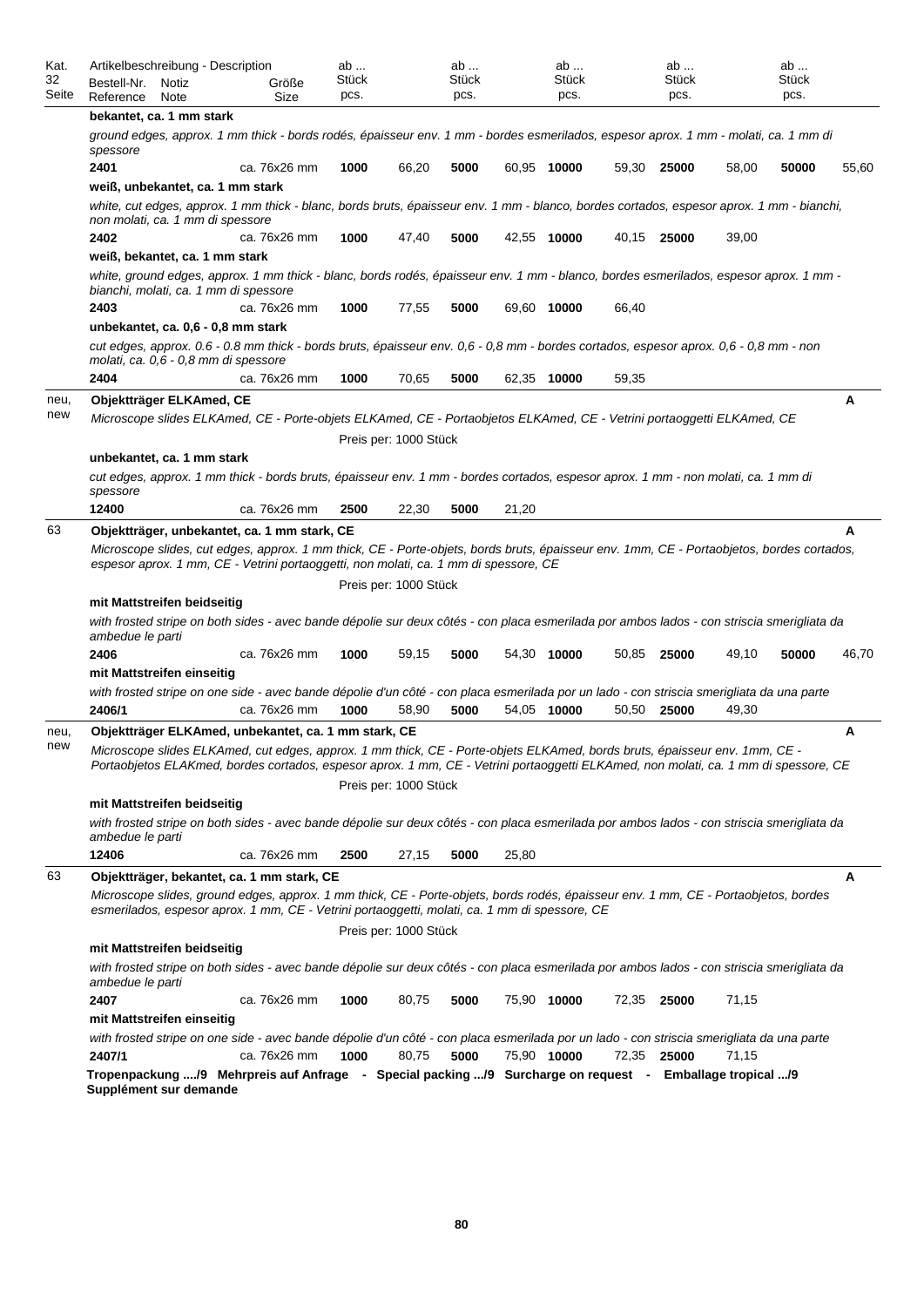| Kat.<br>32<br>Seite | Artikelbeschreibung - Description<br>Bestell-Nr.<br>Notiz<br>Reference<br>Note | Größe<br>Size                                                                                                                                                                                                                                                                                                                                                                                                                                                                                               | ab<br><b>Stück</b><br>pcs. |                               | ab<br>Stück<br>pcs. |       | ab<br>Stück<br>pcs. |       | ab<br><b>Stück</b><br>pcs. |       | ab<br><b>Stück</b><br>pcs. |      |
|---------------------|--------------------------------------------------------------------------------|-------------------------------------------------------------------------------------------------------------------------------------------------------------------------------------------------------------------------------------------------------------------------------------------------------------------------------------------------------------------------------------------------------------------------------------------------------------------------------------------------------------|----------------------------|-------------------------------|---------------------|-------|---------------------|-------|----------------------------|-------|----------------------------|------|
| 63                  |                                                                                | Superfrost-Objektträger, mit Farbcodierung, weiß, blau, rosa, gelb, grün, orange, CE<br>Microscope slides Superfrost, with colour coding, white, blue, pink, yellow, green, orange, CE - Porte-objets Superfrost, avec bande de<br>couleur, blanc, bleu, rosé, jaune, vert, orange, CE - Portaobjetos Superfrost, con código color, blanco, azul, rosa, amarillo, verde, orange,<br>CE - Vetrini portaoggetti Superfrost, con codice colorato, bianco, azurro, rosa, giallo, verde, arancia, CE             |                            |                               |                     |       |                     |       |                            |       |                            | Α    |
|                     |                                                                                |                                                                                                                                                                                                                                                                                                                                                                                                                                                                                                             |                            | Preis per: 1000 Stück         |                     |       |                     |       |                            |       |                            |      |
|                     | unbekantet<br>2408<br>bekantet                                                 | cut edges - bords bruts - bordes cortados - non molati<br>ca. 76x26 mm                                                                                                                                                                                                                                                                                                                                                                                                                                      | 1000                       | 67,70                         | 5000                |       | 62,75 10000         | 59,15 | 25000                      | 58,00 |                            |      |
|                     |                                                                                | ground edges - bords rodés - bordes esmerilados - molati                                                                                                                                                                                                                                                                                                                                                                                                                                                    |                            |                               |                     |       |                     |       |                            |       |                            |      |
|                     | 2409                                                                           | ca. 76x26 mm                                                                                                                                                                                                                                                                                                                                                                                                                                                                                                | 1000                       | 84,30                         | 5000                |       | 80,65 10000         | 77,10 | 25000                      | 75,90 |                            |      |
| 63,<br>65           |                                                                                | Objektträger Superfrost/Plus, bekantet, mit Farbcodierung weiß, VE 72 Stück, CE<br>Microscope slides Superfrost/Plus, ground edges, with colour coding white, packing unit 72 pieces, CE - Porte-objets Superfrost/Plus, bords<br>rodés, avec bande de couleur blanc, boîtes de 72 pièces, CE - Portaobjetos Superfrost/Plus, bordes esmerilados, con código color blanco,<br>paquetes de 72 piezas, CE - Vetrini portaoggetti Superfrost/Plus, molati, con codice colorato bianco, scatola de 72 pezzi, CE |                            | Preis per: Packung à 72 Stück |                     |       |                     |       |                            |       |                            | A    |
|                     | 2409/1                                                                         | ca. 75 x 25 mm                                                                                                                                                                                                                                                                                                                                                                                                                                                                                              | 1                          | 21,40                         | 10                  | 20,10 | 100                 | 19,25 |                            |       |                            |      |
| neu,                |                                                                                | Objektträger Polysine™, bekantet, mit Farbcodierung weiß, VE 72 Stück, CE                                                                                                                                                                                                                                                                                                                                                                                                                                   |                            |                               |                     |       |                     |       |                            |       |                            | A    |
| new                 |                                                                                | Microscope slides Polysine™, ground edges, with colour coding white, packing unit 72 pieces, CE - Porte-objets Polysine™, bords rodés,<br>avec bande de couleur blanc, boîtes de 72 pièces, CE - Portaobjetos Polysine™, bordes esmerilados, con código color blanco, paquetes de<br>72 piezas, CE - Vetrini portaoggetti Polysine™, molati, con codice colorato bianco, scatola de 72 pezzi, CE                                                                                                            |                            |                               |                     |       |                     |       |                            |       |                            |      |
|                     | 2409/2                                                                         |                                                                                                                                                                                                                                                                                                                                                                                                                                                                                                             | Preis per: VE<br>1         | 17,50                         | 10                  | 16,40 | 100                 | 15,75 |                            |       |                            |      |
| 67                  | Objektträger, CE                                                               |                                                                                                                                                                                                                                                                                                                                                                                                                                                                                                             |                            |                               |                     |       |                     |       |                            |       |                            | Α    |
|                     |                                                                                | Microscope slides, CE - Porte-objets, CE - Portaobjetos, CE - Vetrini portaoggetti, CE                                                                                                                                                                                                                                                                                                                                                                                                                      |                            |                               |                     |       |                     |       |                            |       |                            |      |
|                     | mit 1 Vertiefung                                                               |                                                                                                                                                                                                                                                                                                                                                                                                                                                                                                             |                            |                               |                     |       |                     |       |                            |       |                            |      |
|                     | 2410                                                                           | with 1 cavity - à 1 cavité - con 1 cavidad - con 1 cavità<br>ca. 76x26 mm                                                                                                                                                                                                                                                                                                                                                                                                                                   | 1                          | 1,80                          | 10                  | 1,50  | 50                  | 1,35  | 100                        | 1,30  | 500                        | 1,20 |
|                     | mit 2 Vertiefungen                                                             |                                                                                                                                                                                                                                                                                                                                                                                                                                                                                                             |                            |                               |                     |       |                     |       |                            |       |                            |      |
|                     |                                                                                | with 2 cavities - à 2 cavités - con 2 cavidades - con 2 cavite<br>ca. 76x26 mm                                                                                                                                                                                                                                                                                                                                                                                                                              |                            |                               |                     |       |                     |       |                            |       |                            |      |
|                     | 2411<br>mit 3 Vertiefungen                                                     |                                                                                                                                                                                                                                                                                                                                                                                                                                                                                                             | 1                          | 2,30                          | 10                  | 2,15  | 50                  | 1,95  | 100                        | 1,85  | 500                        | 1,75 |
|                     |                                                                                | with 3 cavities - à 3 cavités - con 3 cavidades - con 3 cavite                                                                                                                                                                                                                                                                                                                                                                                                                                              |                            |                               |                     |       |                     |       |                            |       |                            |      |
|                     | 2412                                                                           | ca. 76x26 mm                                                                                                                                                                                                                                                                                                                                                                                                                                                                                                | 1                          | 3,20                          | 10                  | 2,90  | 50                  | 2,65  | 100                        | 2,50  |                            |      |
| 67                  |                                                                                | Objektträger, ca. 3-4 mm stark, mit 1 Vertiefung, CE<br>Microscope slides, ca. 3-4 mm thick, with 1 cavity, CE - Porte-objets, épaisseur env. 3-4 mm, à 1 cavité, CE - Portaobjetos, grueso aprox. 3-<br>4 mm, con 1 cavidad, CE - Vetrini portaoggetti, circa 3-4 mm di spessore, con 1 cavità, CE                                                                                                                                                                                                         |                            |                               |                     |       |                     |       |                            |       |                            | A    |
|                     | 2415                                                                           | ca. 76x26 mm, 22                                                                                                                                                                                                                                                                                                                                                                                                                                                                                            |                            | 4,75                          | 10                  | 4,40  | 50                  | 4,25  | 100                        | 4,10  |                            |      |
|                     |                                                                                | mm@                                                                                                                                                                                                                                                                                                                                                                                                                                                                                                         |                            |                               |                     |       |                     |       |                            |       |                            |      |
| 41,<br>67           | Glasplatten<br>mit 12 Vertiefungen                                             | Glass plates - Plaques en verre - Placas de vidrio - Piastre in vetro                                                                                                                                                                                                                                                                                                                                                                                                                                       |                            |                               |                     |       |                     |       |                            |       |                            | A    |
|                     |                                                                                | with 12 cavities - à 12 cavités - con 12 cavidades - con 12 cavite                                                                                                                                                                                                                                                                                                                                                                                                                                          |                            |                               |                     |       |                     |       |                            |       |                            |      |
|                     | 2417                                                                           | ca. 76x60 mm, 16<br>mm Ø                                                                                                                                                                                                                                                                                                                                                                                                                                                                                    | 1                          | 5,65                          | 10                  | 5,40  | 50                  | 5,15  |                            |       |                            |      |
|                     | mit 24 Vertiefungen                                                            |                                                                                                                                                                                                                                                                                                                                                                                                                                                                                                             |                            |                               |                     |       |                     |       |                            |       |                            |      |
|                     |                                                                                | with 24 cavities - à 24 cavités - con 24 cavidades - con 24 cavite                                                                                                                                                                                                                                                                                                                                                                                                                                          |                            |                               |                     |       |                     |       |                            |       |                            |      |
|                     | 2418                                                                           | ca. 140x85 mm, 16<br>mm@                                                                                                                                                                                                                                                                                                                                                                                                                                                                                    | 1                          | 37,00                         |                     |       |                     |       |                            |       |                            |      |
|                     | mit 30 Vertiefungen                                                            | with 30 cavities - à 30 cavités - con 30 cavidades - con 30 cavite                                                                                                                                                                                                                                                                                                                                                                                                                                          |                            |                               |                     |       |                     |       |                            |       |                            |      |
|                     | 2419                                                                           | ca. 180x130 mm<br>22 mm Ø                                                                                                                                                                                                                                                                                                                                                                                                                                                                                   | 1                          | 50,40                         |                     |       |                     |       |                            |       |                            |      |
| 65                  | Diagnostica-Objektträger, CE                                                   |                                                                                                                                                                                                                                                                                                                                                                                                                                                                                                             |                            |                               |                     |       |                     |       |                            |       |                            | A    |
|                     |                                                                                | Diagnostic microscope slides, CE - Porte-objets immunofluorescent, CE - Portaobjetos diagnósticos, CE - Vetrini portaoggetti diagnostici, CE                                                                                                                                                                                                                                                                                                                                                                |                            |                               |                     |       |                     |       |                            |       |                            |      |
|                     |                                                                                | schwarz beschichtet, 8 nummerierte Zählfelder, ca. 6 mm Ø                                                                                                                                                                                                                                                                                                                                                                                                                                                   |                            | Preis per: 100 Stück          |                     |       |                     |       |                            |       |                            |      |

*black coated, 8 numbered circles, approx. 6 mm diameter - imprimé noir, 8 cercles numérotés, env. 6 mm diamètre - negros, con 8 círculos numerados, aprox. 6 mm de diámetro - copertura nera, con 8 campi contatori, circa 6 mm diametro* **2420 100** 53,35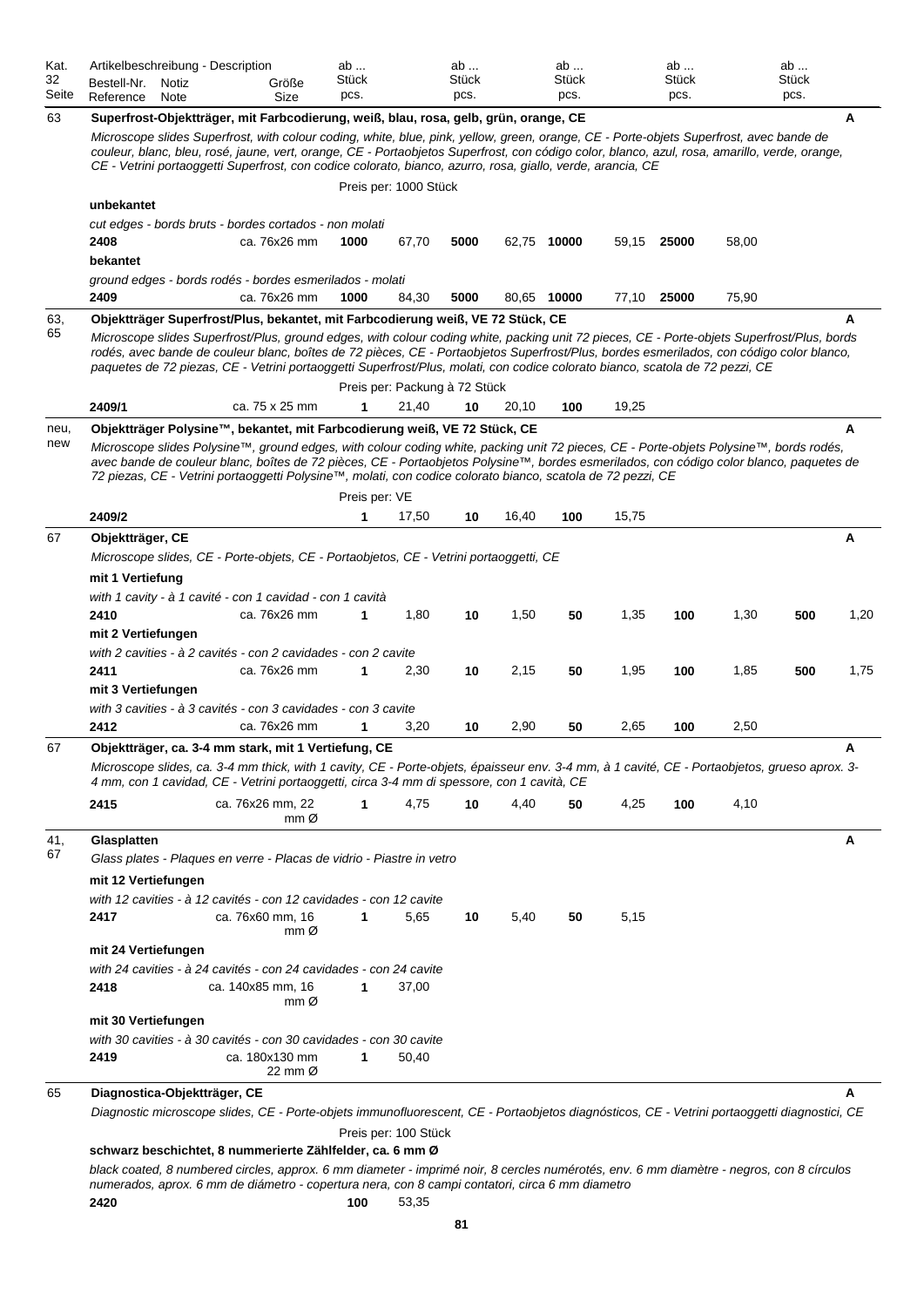| Kat.<br>32<br>Seite | Bestell-Nr.<br>Reference<br>Note | Artikelbeschreibung - Description<br>Notiz                                                                                                                                    | Größe<br>Size | ab<br>Stück<br>pcs. |       | ab<br>Stück<br>pcs. |       | ab<br>Stück<br>pcs. | ab<br>Stück<br>pcs.                                                                                                                      | ab<br><b>Stück</b><br>pcs.                                                                                                                                                                                                                                                                    |
|---------------------|----------------------------------|-------------------------------------------------------------------------------------------------------------------------------------------------------------------------------|---------------|---------------------|-------|---------------------|-------|---------------------|------------------------------------------------------------------------------------------------------------------------------------------|-----------------------------------------------------------------------------------------------------------------------------------------------------------------------------------------------------------------------------------------------------------------------------------------------|
|                     | 3 Zählfelder, ca. 14 mm Ø        |                                                                                                                                                                               |               |                     |       |                     |       |                     |                                                                                                                                          |                                                                                                                                                                                                                                                                                               |
|                     | 2421                             |                                                                                                                                                                               |               | 100                 | 53,35 |                     |       |                     |                                                                                                                                          | 3 circles, approx. 14 mm diameter - 3 cercles, env. 14 mm diamètre - 3 circulos, aprox. 14 mm de diámetro - 3 campi, circa 14 mm diametro                                                                                                                                                     |
|                     |                                  | 3 nummerierte Zählfelder, ca. 10 mm Ø                                                                                                                                         |               |                     |       |                     |       |                     |                                                                                                                                          |                                                                                                                                                                                                                                                                                               |
|                     | 2422                             | diámetro - 3 campi contatori, circa 10 mm diametro                                                                                                                            |               | 100                 | 53,35 |                     |       |                     | 3 numbered circles, approx. 10 mm diameter - 3 cercles numerotés, env. 10 mm diamètre - 3 circulos numerados, aprox. 10 mm de            |                                                                                                                                                                                                                                                                                               |
|                     | 10 Zählfelder, ca. 6 mm Ø        |                                                                                                                                                                               |               |                     |       |                     |       |                     |                                                                                                                                          |                                                                                                                                                                                                                                                                                               |
|                     |                                  |                                                                                                                                                                               |               |                     |       |                     |       |                     |                                                                                                                                          | 10 circles, approx. 6 mm diameter - 10 cercles, env. 6 mm diamètre - 10 circulos, aprox. 6 mm de diámetro - 10 campi, circa 6 mm diametro                                                                                                                                                     |
|                     | 2423                             |                                                                                                                                                                               |               | 100                 | 53,35 |                     |       |                     |                                                                                                                                          |                                                                                                                                                                                                                                                                                               |
|                     |                                  | blau beschichtet, 1 Zählfeld, ca. 8 mm Ø                                                                                                                                      |               |                     |       |                     |       |                     |                                                                                                                                          |                                                                                                                                                                                                                                                                                               |
|                     |                                  | copertura blu, con 1 campo, circa 8 mm diametro                                                                                                                               |               |                     |       |                     |       |                     | blue coated, 1 circle, approx. 8 mm diameter - imprimé bleu, 1 cercle, env. 8 mm diamètre - azules, 1 circulo, aprox. 8 mm de diámetro - |                                                                                                                                                                                                                                                                                               |
|                     | 2424                             |                                                                                                                                                                               |               | 100                 | 53,35 |                     |       |                     |                                                                                                                                          |                                                                                                                                                                                                                                                                                               |
| 66                  |                                  | "Micro Life" - Objektträger zur Beobachtung an Dauerkulturen von Mikroorganismen<br>"Micro Life" - Vetrini portaoggetti per osservazione permanente le culture microorganismo |               |                     |       |                     |       |                     |                                                                                                                                          | A<br>"Micro Life" - Microscope slides for observation of long-term cultures of microorganisms - "Micro Life" - Porte-objets pour l'observation des<br>cultures permanentes de micro-organismes - "Micro Life" - Portaobjetos para la observación de cultivos permanentes de microorganismos - |
|                     | 2426                             |                                                                                                                                                                               |               |                     | 23,55 | 5                   | 22,75 |                     |                                                                                                                                          |                                                                                                                                                                                                                                                                                               |
|                     |                                  | nettoyage Micro Life CLEANER voir réf. 1403                                                                                                                                   |               |                     |       |                     |       |                     | Spezialreiniger Micro Life CLEANER siehe Nr. 1403 - Special cleansing agent Micro Life CLEANER see no. 1403 - Solution de                |                                                                                                                                                                                                                                                                                               |
| Neu                 | Pipettier-Objektträger           |                                                                                                                                                                               |               |                     |       |                     |       |                     |                                                                                                                                          | A                                                                                                                                                                                                                                                                                             |
|                     |                                  |                                                                                                                                                                               |               |                     |       |                     |       |                     | Microscope slides for pipetting - Porte-objets de pipettage - Portaobjetos para pipetas - Vetrini portaoggetti per pipetta               |                                                                                                                                                                                                                                                                                               |
|                     | 2427                             |                                                                                                                                                                               |               | 1                   | 25,20 | 5                   | 24,45 |                     |                                                                                                                                          |                                                                                                                                                                                                                                                                                               |
| 41,                 |                                  | Objektträger aus Opalglas, CE                                                                                                                                                 |               |                     |       |                     |       |                     |                                                                                                                                          | A                                                                                                                                                                                                                                                                                             |
| 67                  | vetro opalescente, CE            |                                                                                                                                                                               |               |                     |       |                     |       |                     |                                                                                                                                          | Microscope slides made of opal glass, CE - Porte-objets en verre opalescent, CE - Portaobjetos de vidrio opalino, CE - Vetrini portaoggetti in                                                                                                                                                |
|                     | mit Bezeichnung A, B, 0<br>2430  | with marking A, B, 0 - marquées A, B, 0 - con marca A, B, 0 - con indicazione A, B, 0<br>mit Bezeichnung Anti-A, Anti-B, Anti-AB                                              |               | 1                   | 8,10  | 10                  | 7,20  |                     |                                                                                                                                          | with marking Anti-A, Anti-B, Anti-AB - marquées Anti-A, Anti-B, Anti-AB - con marca Anti-A, Anti-AB - andi-AB - con indicazione Anti-A, Anti-B,                                                                                                                                               |
|                     | Anti-AB                          |                                                                                                                                                                               |               |                     |       |                     |       |                     |                                                                                                                                          |                                                                                                                                                                                                                                                                                               |
|                     | 2431                             | 1                                                                                                                                                                             |               | 1                   | 8,10  | 10                  | 7,20  |                     |                                                                                                                                          |                                                                                                                                                                                                                                                                                               |
|                     |                                  | mit Bezeichnung Anti-A, Anti-B, Anti-AB, Anti-Rh                                                                                                                              |               |                     |       |                     |       |                     |                                                                                                                                          |                                                                                                                                                                                                                                                                                               |
|                     |                                  | indicazione Anti-A, Anti-B, Anti-AB, Anti-Rh                                                                                                                                  |               |                     |       |                     |       |                     |                                                                                                                                          | with marking Anti-A, Anti-B, Anti-AB, Anti-Rh - marquées Anti-A, Anti-B, Anti-AB, Anti-Rh - con marca Anti-A, Anti-B, Anti-AB, Anti-Rh - con                                                                                                                                                  |
|                     | 2432                             |                                                                                                                                                                               |               | 1                   | 8,70  | 10                  | 7,90  |                     |                                                                                                                                          |                                                                                                                                                                                                                                                                                               |
| 64                  |                                  | Objektomat (Objektträgerspender)                                                                                                                                              |               |                     |       |                     |       |                     |                                                                                                                                          | A<br>Objectomat (microscope slides dispenser) - Distributeur de porte-objets - Dispensador de portaobjetos - Distributore di vetrini portaoggetti                                                                                                                                             |
|                     | 2440                             |                                                                                                                                                                               |               | 1                   | 15,25 | 5                   | 14,50 |                     |                                                                                                                                          |                                                                                                                                                                                                                                                                                               |
| 68                  | Objektträgerkästen               | Staining jars - Cuves à coloration - Cubas para coloraciones - Scatole per vetrini portaoggetti                                                                               |               |                     |       |                     |       |                     |                                                                                                                                          | A                                                                                                                                                                                                                                                                                             |
|                     | nach Schiefferdecker             | according to Schiefferdecker - d'après Schiefferdecker - según Schiefferdecker - secondo Schiefferdecker                                                                      |               |                     |       |                     |       |                     |                                                                                                                                          |                                                                                                                                                                                                                                                                                               |
|                     | 2450                             |                                                                                                                                                                               |               |                     | 7,45  | 10                  | 6,80  | 50                  | 6,45                                                                                                                                     |                                                                                                                                                                                                                                                                                               |
|                     | nach Hellendahl                  | according to Hellendahl - d'après Hellendahl - según Hellendahl - secondo Hellendahl                                                                                          |               |                     |       |                     |       |                     |                                                                                                                                          |                                                                                                                                                                                                                                                                                               |
|                     | 2460                             |                                                                                                                                                                               |               |                     | 7,65  | 10                  | 7,10  | 50                  | 6,80                                                                                                                                     |                                                                                                                                                                                                                                                                                               |
|                     |                                  | nach Hellendahl, ohne Erweiterung                                                                                                                                             |               |                     |       |                     |       |                     |                                                                                                                                          |                                                                                                                                                                                                                                                                                               |
|                     |                                  | Hellendahl, senza ampliamento                                                                                                                                                 |               |                     |       |                     |       |                     | according to Hellendahl, without extension - d'après Hellendahl, sans élargissement - según Hellendahl, sin extensión - secondo          |                                                                                                                                                                                                                                                                                               |
|                     | 2461                             |                                                                                                                                                                               |               | 1                   | 9,95  | 10                  | 9,40  | 50                  | 9,00                                                                                                                                     |                                                                                                                                                                                                                                                                                               |
| neu,                |                                  | Schiefferdeckerkasten SMG (spülmaschinengeeignet)                                                                                                                             |               |                     |       |                     |       |                     |                                                                                                                                          | A                                                                                                                                                                                                                                                                                             |
| new                 |                                  | aptas para lavavajillas - Scatola Schiefferdecker SMG per lavastoviglie                                                                                                       |               |                     |       |                     |       |                     | Staining jar Schiefferdecker SMG dishwasher safe - cuve de Schiefferdecker SMG convenant lave-vaisselle - cuba Schiefferdecker SMG       |                                                                                                                                                                                                                                                                                               |
|                     | 12450                            |                                                                                                                                                                               |               | 1                   | 8,95  | 10                  | 8,20  | 50                  | 7,75                                                                                                                                     |                                                                                                                                                                                                                                                                                               |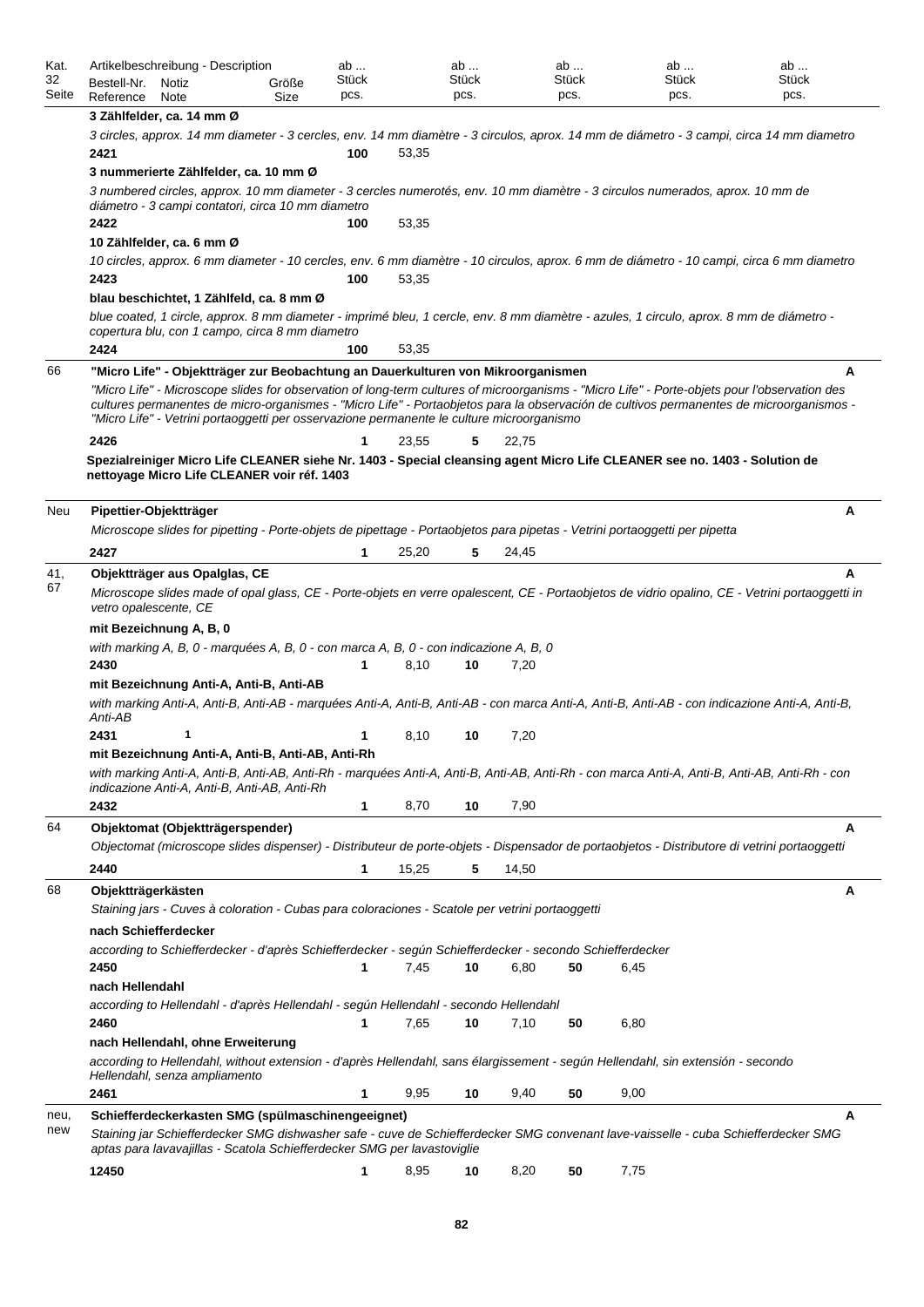| Kat.<br>32<br>Seite | Artikelbeschreibung - Description<br>Bestell-Nr.<br>Notiz<br>Reference<br>Note                                                                                                                                                                                                                                                 | Größe<br>Size    | ab<br><b>Stück</b><br>pcs. |       | ab<br>Stück<br>pcs. |       | ab<br>Stück<br>pcs. |       | ab<br>Stück<br>pcs. |       | ab<br>Stück<br>pcs. |
|---------------------|--------------------------------------------------------------------------------------------------------------------------------------------------------------------------------------------------------------------------------------------------------------------------------------------------------------------------------|------------------|----------------------------|-------|---------------------|-------|---------------------|-------|---------------------|-------|---------------------|
| neu,<br>new         | Hellendahlkasten mit Erweiterung SMG spülmaschinengeeignet<br>Staining Jar Hellendahl with extension SMG dishwashersafe - Cuve Hellendahl avec élargissement SMG convenant lave-vaisselle - Cuba<br>Hellendahl con extensión SMG aptas para el lavavajillas - Scatola Hellendahl con ampliamento SMG lavabili in lavastoviglie |                  |                            |       |                     |       |                     |       |                     |       | Α                   |
|                     | 12460                                                                                                                                                                                                                                                                                                                          |                  | 1                          | 9,20  | 10                  | 8,50  | 50                  | 8,15  |                     |       |                     |
| neu,                | Hellendahlkasten ohne Erweiterung SMG spülmaschinengeeignet                                                                                                                                                                                                                                                                    |                  |                            |       |                     |       |                     |       |                     |       | A                   |
| new                 | Staining Jar Hellendahl without extension SMG dishwashersafe - Cuve Hellendahl sans élargissement SMG convenant lave-vaisselle - Cuba<br>Hellendahl sin extensión SMG aptas para el lavavajillas - Scatola Hellendahl senza ampliamento SMG lavabili in lavastoviglie                                                          |                  |                            |       |                     |       |                     |       |                     |       |                     |
|                     | 12461                                                                                                                                                                                                                                                                                                                          |                  | 1                          | 11,95 | 10                  | 11,30 | 50                  | 10,80 |                     |       |                     |
| 68                  | Färbetrog nach Coplin<br>Staining trough according to Coplin - Cuve à coloration d'après Coplin - Cuba para coloración según Coplin - Scatola per colorazione<br>secondo Coplin                                                                                                                                                |                  |                            |       |                     |       |                     |       |                     |       | Α                   |
|                     | 2470                                                                                                                                                                                                                                                                                                                           |                  | 1                          | 7,70  | 10                  | 7,15  | 50                  | 6,70  |                     |       |                     |
|                     | Färbeküvette Coplin PP, mit Schraubdeckel                                                                                                                                                                                                                                                                                      |                  |                            |       |                     |       |                     |       |                     |       |                     |
|                     | Coplin staining jar PP, with screw cap - Cuve de coloration Coplin PP, avec bouchon à vis - Cuba para coloracion Coplin PP, con tapón de<br>rosca - vaso per colorazione Coplin in PP, con tappo a vite                                                                                                                        |                  |                            |       |                     |       |                     |       |                     |       |                     |
|                     | 2470/2                                                                                                                                                                                                                                                                                                                         |                  |                            | 6,05  | 10                  | 5,45  | 50                  | 4,25  |                     |       |                     |
|                     | Coplinkasten SMG spülmschinengeeignet<br>Staining Jar Coplin SMG-glass dishwashersafe - Cuve Coplin verre SMG convenant lave-vaisselle - Cuba Coplin vidrio SMG aptas para el<br>lavavajillas - Scatola Coplin vetro SMG lavabili in lavastoviglie                                                                             |                  |                            |       |                     |       |                     |       |                     |       |                     |
|                     | 12470                                                                                                                                                                                                                                                                                                                          |                  | 1                          | 9,25  | 10                  | 8,60  | 50                  | 8,05  |                     |       |                     |
| 68                  | Färbekasten mit Falzdeckel<br>Staining trough with grooved lid - Cuve à coloration avec couvercle - Cuba para coloraciones con tapa - Scatola per colorazione con<br>coperchio                                                                                                                                                 |                  |                            |       |                     |       |                     |       |                     |       | Α                   |
|                     | 2480                                                                                                                                                                                                                                                                                                                           | ca. 105x85x80 mm | 1                          | 8,70  | 10                  | 7,35  | 50                  | 6,60  |                     |       |                     |
|                     | Färbekasten SMG spülmaschinengeeignet<br>Staining Jar SMG-glass dishwashersafe - Cuve à colorations verre SMG convenant lave-vaisselle - Cuba para coloraciones vidrio SMG<br>aptas para el lavavajillas - Scatola per colorazione vetro SMG lavabili in lavastoviglie                                                         |                  |                            |       |                     |       |                     |       |                     |       |                     |
|                     | 12480                                                                                                                                                                                                                                                                                                                          |                  | 1                          | 10,45 | 10                  | 8,85  | 50                  | 7,95  |                     |       |                     |
| 68                  | Färberahmen für 10 Objektträger<br>Staining frame for 10 microscope slides - Portoir à coloration pour 10 porte-objets - Cestillo para coloraciones para 10 portaobjetos - Telaio<br>per colorazione per 10 vetrini portaoggetti                                                                                               |                  |                            |       |                     |       |                     |       |                     |       | A                   |
|                     | 2481<br>Färberahmen SMG Glas spülmaschinengeeignet                                                                                                                                                                                                                                                                             |                  | 1                          | 6,45  | 10                  | 5,85  | 50                  | 5,25  |                     |       |                     |
|                     | Staining frame SMG-glass dishwashersafe - Portoir à coloration verre SMG convenant lave-vaisselle - Cestillo para coloraziones vidrio<br>SMG aptas para el lavavajillas - Telaio per colorazione vetro SMG lavabili in lavastoviglie                                                                                           |                  |                            |       |                     |       |                     |       |                     |       |                     |
|                     | 12481                                                                                                                                                                                                                                                                                                                          |                  | $\mathbf 1$                | 7,35  | 10                  | 7,05  | 50                  | 6,30  |                     |       |                     |
| 68                  | Drahtbügel dazu<br>Wire handle for above - Poignée en fil métalligue - Arco de alambre - Staffa in filo metallico                                                                                                                                                                                                              |                  |                            |       |                     |       |                     |       |                     |       | Α                   |
|                     | 2482                                                                                                                                                                                                                                                                                                                           |                  | 1                          | 1,65  | 10                  | 1,50  | 50                  | 1,40  |                     |       |                     |
| 154                 | <b>PARAFILM® M, Doppelrolle</b>                                                                                                                                                                                                                                                                                                |                  |                            |       |                     |       |                     |       |                     |       | A                   |
|                     | PARAFILM® M, double roll - PARAFILM® M, rouleau double - PARAFILM® M, rollo doble - PARAFILM® M, rotolo doppio                                                                                                                                                                                                                 |                  |                            |       |                     |       |                     |       |                     |       |                     |
|                     | 2510/1                                                                                                                                                                                                                                                                                                                         | ca. 15mx50cm     | 1                          | 79,55 | 12                  | 73,50 | 24                  | 72,30 | 144                 | 66,75 |                     |
|                     | Staffelpreise auch bei sortierter Abnahme - Prices are also valid for assorted orders - Les prix sont valables aussi pour dimensions<br>assorties                                                                                                                                                                              |                  |                            |       |                     |       |                     |       |                     |       |                     |
| 154                 | PARAFILM® M, Dispenser-Karton                                                                                                                                                                                                                                                                                                  |                  |                            |       |                     |       |                     |       |                     |       | A                   |
|                     | PARAFILM® M, dispenser carton - PARAFILM® M, carton distributeur - PARAFILM® M, dispensador de cartón - PARAFILM® M, scatola<br>distributrice                                                                                                                                                                                  |                  |                            |       |                     |       |                     |       |                     |       |                     |
|                     | 2511                                                                                                                                                                                                                                                                                                                           | ca. 38mx10cm     | 1                          | 35,40 | 12                  | 29,00 | 24                  | 27,55 | 144                 | 26,05 |                     |
| 154                 | PARAFILM® M, Doppel-Dispenser-Karton<br>PARAFILM® M, double dispenser carton - PARAFILM® M, carton distributeur double - PARAFILM® M, dispensador de cartón doble -<br>PARAFILM® M, scatola distributrice doppia                                                                                                               |                  |                            |       |                     |       |                     |       |                     |       | Α                   |
|                     | 2511/1                                                                                                                                                                                                                                                                                                                         | ca. 75mx10cm     | 1                          | 65,10 | 12                  | 59,55 | 24                  | 56,55 | 144                 | 53,65 |                     |
| 154                 | PARAFILM® M, Dispenser-Karton                                                                                                                                                                                                                                                                                                  |                  |                            |       |                     |       |                     |       |                     |       | A                   |
|                     | PARAFILM® M, dispenser carton - PARAFILM® M, carton distributeur - PARAFILM® M, dispensador de cartón - PARAFILM® M, scatola<br>distributrice                                                                                                                                                                                  |                  |                            |       |                     |       |                     |       |                     |       |                     |
|                     | 2512                                                                                                                                                                                                                                                                                                                           | ca. 75mx 5 cm    | 1                          | 36,30 | 12                  | 30,55 | 24                  | 28,90 | 144                 | 27,50 |                     |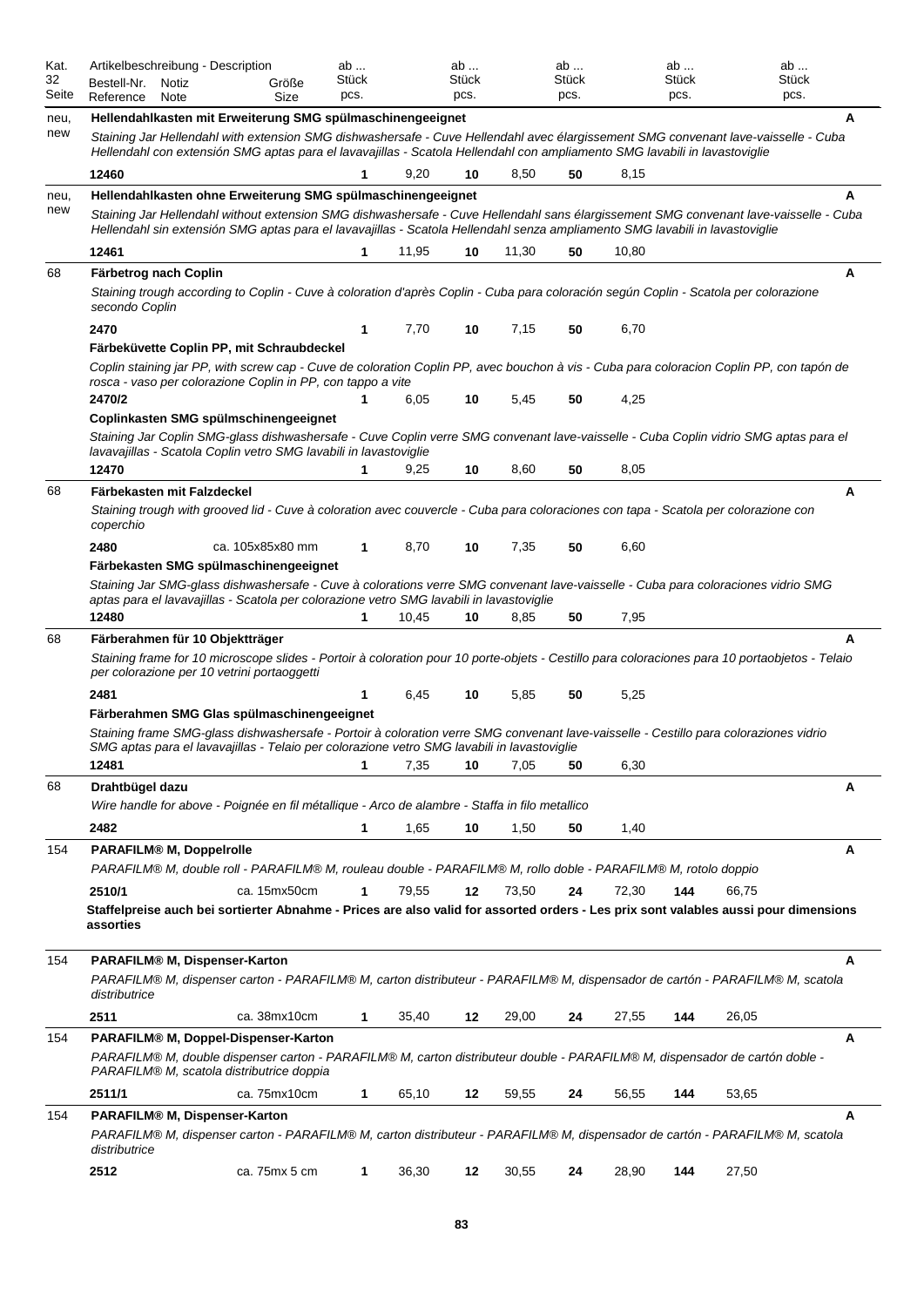| Kat.<br>32<br>Seite | Artikelbeschreibung - Description<br>Bestell-Nr.<br>Reference                                | Notiz<br>Note | Größe<br>Size | ab<br>Stück<br>pcs. |      | ab<br>Stück<br>pcs. |      | ab<br>Stück<br>pcs.                                                                                   | ab<br><b>Stück</b><br>pcs.                                                                                                                                                                                                                                                             | ab<br>Stück<br>pcs. |   |
|---------------------|----------------------------------------------------------------------------------------------|---------------|---------------|---------------------|------|---------------------|------|-------------------------------------------------------------------------------------------------------|----------------------------------------------------------------------------------------------------------------------------------------------------------------------------------------------------------------------------------------------------------------------------------------|---------------------|---|
| 154                 | Phosphorlöffel                                                                               |               |               |                     |      |                     |      |                                                                                                       |                                                                                                                                                                                                                                                                                        |                     | A |
|                     | Phosphorous spoons - Cuillères pour phosphore - Cucharas para fósforo - Cucciai per fosforo  |               |               |                     |      |                     |      |                                                                                                       |                                                                                                                                                                                                                                                                                        |                     |   |
|                     | 2515                                                                                         |               | ca. 45 cm     | 1                   | 2,80 | 10                  | 2,60 |                                                                                                       |                                                                                                                                                                                                                                                                                        |                     |   |
| neu,                | Probenlöffel mit Spatelrinne 18 x 32 mm                                                      |               |               |                     |      |                     |      |                                                                                                       |                                                                                                                                                                                                                                                                                        |                     | A |
| new                 | espátula 18 x 32 mm - Cucchiaio di campionamento con canale di spatola 18 x 32 mm            |               |               |                     |      |                     |      |                                                                                                       | Sampling spoon with spatula channel 18 x 32 mm - cuillère Echantillonnage avec spatule 18 x 32 mm - Cuchara de muestreo con canal de                                                                                                                                                   |                     |   |
|                     | 2516                                                                                         |               | 190 mm        | 1                   | 2,10 |                     |      |                                                                                                       |                                                                                                                                                                                                                                                                                        |                     |   |
| neu,                | Chemikalienlöffel doppelseitig, Edelstahl                                                    |               |               |                     |      |                     |      |                                                                                                       |                                                                                                                                                                                                                                                                                        |                     | Α |
| new                 |                                                                                              |               |               |                     |      |                     |      | productos químicos, acero inoxidable - cucchiaio su due lati per prodotti Chimici, in acciaio inox    | Chemical spoon double-sided, stainless steel - cuillère pour produits chimiques à double face, acier inoxydable - Cuchara doble para                                                                                                                                                   |                     |   |
|                     | 2517/1                                                                                       |               | 150 mm        |                     | 3,90 |                     |      |                                                                                                       |                                                                                                                                                                                                                                                                                        |                     |   |
|                     | 2517/2                                                                                       |               | 180 mm        | 1                   | 4,25 |                     |      |                                                                                                       |                                                                                                                                                                                                                                                                                        |                     |   |
|                     | 2517/3                                                                                       |               | 210 mm        | 1                   | 4,45 |                     |      |                                                                                                       |                                                                                                                                                                                                                                                                                        |                     |   |
| neu,                | Apothekerlöffel Edelstahl 16 x 32 mm                                                         |               |               |                     |      |                     |      |                                                                                                       |                                                                                                                                                                                                                                                                                        |                     | A |
| new                 | inoxidable 16 x 32 mm - cucchiaio Farmacista in acciaio inox 16 x 32 mm                      |               |               |                     |      |                     |      |                                                                                                       | Pharmacist Spoon Stainless Steel 16 x 32 mm - cuillère pharmacien en acier inoxydable16 x 32 mm - cuchara de farmacéutico de acero                                                                                                                                                     |                     |   |
|                     | 2518                                                                                         |               | 150 mm        | 1                   | 1,40 |                     |      |                                                                                                       |                                                                                                                                                                                                                                                                                        |                     |   |
| neu,                | Apothekerlöffel Edelstahl, doppelseitig 18 x 36 u. 10 x 30 mm                                |               |               |                     |      |                     |      |                                                                                                       |                                                                                                                                                                                                                                                                                        |                     | A |
| new                 | 10 x 30 mm                                                                                   |               |               |                     |      |                     |      |                                                                                                       | Pharmacist spoon stainless steel, double-sided 18 x 36 and 10 x 30 mm - cuillère pharmacien, à double face acier inoxydable, 18 x 36 et 10<br>x 30 mm - cuchara farmacéutica doble de acero inoxidable 18 x 36 y 10 x 30 mm - cucchiaio Farmacista, Acciaio inox su due lati 18 x 36 e |                     |   |
|                     | 2519                                                                                         |               | 170 mm        | 1                   | 2,20 |                     |      |                                                                                                       |                                                                                                                                                                                                                                                                                        |                     |   |
| neu,                | Löffelspatel Edelstahl, Löffel 36 x 26 mm, Spatel 32 x 22 mm                                 |               |               |                     |      |                     |      |                                                                                                       |                                                                                                                                                                                                                                                                                        |                     | A |
| new                 | x 26 mm, spatola 32 x 22 mm                                                                  |               |               |                     |      |                     |      |                                                                                                       | Blade-spoon stainless steel, spoon 36 x 26 mm, blade 32 x 22 mm - Cuillère spatule en acier inoxydable, cuillère 36 x 26 mm, spatule 32 x<br>22 mm - Cuchara espátula de acero inoxidable, cuchara 36 x 26 mm, espátula 32 x 22 mm - Cucchiaio spatola in acciaio inox, cucchiaio 36   |                     |   |
|                     | 2520/1                                                                                       |               | 150 mm        | 1                   | 2,05 |                     |      |                                                                                                       |                                                                                                                                                                                                                                                                                        |                     |   |
|                     | 2520/2                                                                                       |               | 180 mm        | 1                   | 2,25 |                     |      |                                                                                                       |                                                                                                                                                                                                                                                                                        |                     |   |
|                     | 2520/3                                                                                       |               | 210 mm        | 1                   | 2,70 |                     |      |                                                                                                       |                                                                                                                                                                                                                                                                                        |                     |   |
| neu,<br>new         | Apothekerspatel m. Holzgriff                                                                 |               |               |                     |      |                     |      |                                                                                                       |                                                                                                                                                                                                                                                                                        |                     | A |
|                     | spatola Farmacista con manico in legno                                                       |               |               |                     |      |                     |      |                                                                                                       | Pharmacist spatula with wooden handle - spatule Pharmacien avec manche en bois - espátula de farmacéutico con mango de madera -                                                                                                                                                        |                     |   |
|                     | 2521/1                                                                                       |               | 190 mm        | 1                   | 2,90 |                     |      |                                                                                                       |                                                                                                                                                                                                                                                                                        |                     |   |
|                     | 2521/2                                                                                       |               | 230 mm        | 1                   | 3,00 |                     |      |                                                                                                       |                                                                                                                                                                                                                                                                                        |                     |   |
|                     | 2521/3                                                                                       |               | 250 mm        | 1                   | 3,20 |                     |      |                                                                                                       |                                                                                                                                                                                                                                                                                        |                     |   |
| neu,<br>new         | <b>Messpipetten PP</b>                                                                       |               |               |                     |      |                     |      |                                                                                                       |                                                                                                                                                                                                                                                                                        |                     | Α |
|                     | measuring pipettes PP - pipettes graduées, PP - pipetas graduadas, PP - pipette graduate, PP |               |               |                     |      |                     |      |                                                                                                       |                                                                                                                                                                                                                                                                                        |                     |   |
|                     |                                                                                              |               | ml            |                     |      |                     |      |                                                                                                       |                                                                                                                                                                                                                                                                                        |                     |   |
|                     | 2525/1                                                                                       |               | 1:0,1         | 1                   | 7,55 | 12                  | 7,25 |                                                                                                       |                                                                                                                                                                                                                                                                                        |                     |   |
|                     | 2525/2                                                                                       |               | 2:0,1         | 1                   | 7,90 | 12                  | 7,60 |                                                                                                       |                                                                                                                                                                                                                                                                                        |                     |   |
|                     | 2525/5                                                                                       |               | 5:0,1         | 1                   | 8,30 | 12                  | 8,00 |                                                                                                       |                                                                                                                                                                                                                                                                                        |                     |   |
|                     | 2525/10                                                                                      |               | 10:0,1        | 1                   | 8,90 | 12                  | 8,60 |                                                                                                       |                                                                                                                                                                                                                                                                                        |                     |   |
| 113                 | Messpipetten, mit Schellbachstreifen, Vollablauf                                             |               |               |                     |      |                     |      | con raya Schellbach, graduación completa - Pipette graduate, con striscie Schellbach, efflusso totale | Measuring pipettes, with Schellbach stripe, full delivery - Pipettes graduées, avec bande Schellbach, écoulement total - Pipetas graduadas,                                                                                                                                            |                     | A |
|                     |                                                                                              |               | ml            |                     |      |                     |      |                                                                                                       |                                                                                                                                                                                                                                                                                        |                     |   |
|                     | Normalausführung                                                                             |               |               |                     |      |                     |      |                                                                                                       |                                                                                                                                                                                                                                                                                        |                     |   |
|                     | Standard type - Exécution courante - Modelo normal - Esecuzione normale                      |               |               |                     |      |                     |      |                                                                                                       |                                                                                                                                                                                                                                                                                        |                     |   |
|                     | 2530/1                                                                                       |               | 1:1/100       | 1                   | 5,15 | 10                  | 4,85 |                                                                                                       |                                                                                                                                                                                                                                                                                        |                     |   |
|                     | 2530/2                                                                                       |               | 2:1/100       | 1                   | 5,65 | 10                  | 5,15 |                                                                                                       |                                                                                                                                                                                                                                                                                        |                     |   |
|                     | 2530/5                                                                                       |               | 5:1/10        | 1                   | 5,15 | 10                  | 4,85 |                                                                                                       |                                                                                                                                                                                                                                                                                        |                     |   |
|                     | 2530/10                                                                                      |               | 10:1/10       | 1                   | 6,60 | 10                  | 6,40 |                                                                                                       |                                                                                                                                                                                                                                                                                        |                     |   |
|                     | 2530/20                                                                                      |               | 20:1/10       | 1                   | 8,60 | 10                  | 7,80 |                                                                                                       |                                                                                                                                                                                                                                                                                        |                     |   |
|                     | mit Toleranzangabe, konformitätsbescheinigt                                                  |               |               |                     |      |                     |      |                                                                                                       |                                                                                                                                                                                                                                                                                        |                     |   |
|                     | de conformidad - con indicazione della tolleranza e certificato di conformità                |               |               |                     |      |                     |      |                                                                                                       | with tolerance indicated, conformity-certified - avec indication de tolérance, certifiées conforme - con indicación de tolerancia y certificación                                                                                                                                      |                     |   |
|                     | 2531H/1                                                                                      | 1             | 1:1/100       | 1                   | 6,70 |                     |      |                                                                                                       |                                                                                                                                                                                                                                                                                        |                     |   |

| 2531H/22 | 2:1/50 | 5.80 |
|----------|--------|------|
|          |        |      |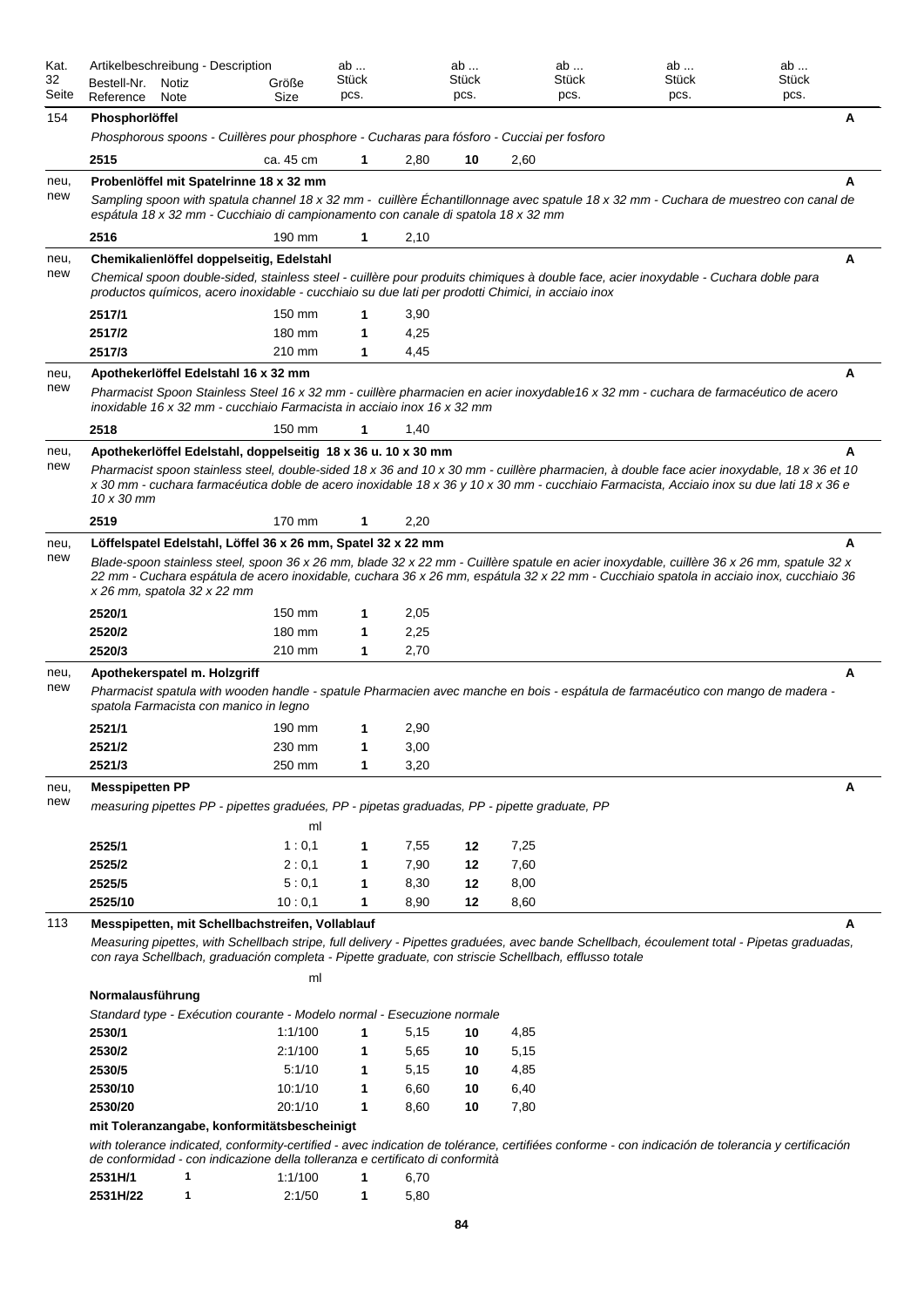| Kat.  |             |       | Artikelbeschreibung - Description                                                                                                                                                                                                                                                                                                                                                                                 | ab    |      | ab           |      | ab    |      | ab    |      | ab    |
|-------|-------------|-------|-------------------------------------------------------------------------------------------------------------------------------------------------------------------------------------------------------------------------------------------------------------------------------------------------------------------------------------------------------------------------------------------------------------------|-------|------|--------------|------|-------|------|-------|------|-------|
| 32    | Bestell-Nr. | Notiz | Größe                                                                                                                                                                                                                                                                                                                                                                                                             | Stück |      | <b>Stück</b> |      | Stück |      | Stück |      | Stück |
| Seite | Reference   | Note  | Size                                                                                                                                                                                                                                                                                                                                                                                                              | pcs.  |      | pcs.         |      | pcs.  |      | pcs.  |      | pcs.  |
|       | 2531H/5     | 1,2   | 5:1/10                                                                                                                                                                                                                                                                                                                                                                                                            | 1     | 6,85 |              |      |       |      |       |      |       |
| 113   |             |       | Wattestopfpipetten, Messpipetten mit erweitertem Saugrohr, Klarglas, Vollablauf, braun graduiert                                                                                                                                                                                                                                                                                                                  |       |      |              |      |       |      |       |      | Α     |
|       |             |       | Cotton wool pipettes, measuring pipettes with extended suction tube, clear glass, full delivery, amber graduation - Pipettes graduées avec<br>bout à coton, verre clair, écoulement total, graduation marron - Pipetas graduadas con extensión para algodón, vidrio blanco, graduación<br>completa marrón - Pipette graduate con ampliamento per cotone, vetro bianco, efflusso totale, graduazione marrone<br>ml |       |      |              |      |       |      |       |      |       |
|       | 2537/1      |       | 1:1/100                                                                                                                                                                                                                                                                                                                                                                                                           | 1     | 3,45 |              |      |       |      |       |      |       |
|       | 2537/2      |       | 2:1/100                                                                                                                                                                                                                                                                                                                                                                                                           | 1     | 3,70 |              |      |       |      |       |      |       |
|       | 2537/22     |       | 2:1/50                                                                                                                                                                                                                                                                                                                                                                                                            | 1     | 3,45 |              |      |       |      |       |      |       |
| 113   |             |       | Messpipetten, Klarglas, Vollablauf, braun graduiert                                                                                                                                                                                                                                                                                                                                                               |       |      |              |      |       |      |       |      | Α     |
|       |             |       | Measuring pipettes, clear glass, full delivery, amber graduation - Pipettes graduées, verre clair, écoulement total, graduation marron -<br>Pipetas graduadas, vidrio blanco, graduación completa marrón - Pipette graduate, vetro bianco, efflusso totale, graduazione marrone                                                                                                                                   |       |      |              |      |       |      |       |      |       |
|       |             |       | ml                                                                                                                                                                                                                                                                                                                                                                                                                |       |      |              |      |       |      |       |      |       |
|       | 2539/01     |       | 0,1:1/1000                                                                                                                                                                                                                                                                                                                                                                                                        | 1     | 5,60 |              |      |       |      |       |      |       |
|       | 2539/02     |       | 0,2:1/1000                                                                                                                                                                                                                                                                                                                                                                                                        | 1     | 5,15 | 10           | 4,70 |       |      |       |      |       |
|       | 2539/05     |       | 0,5:1/100                                                                                                                                                                                                                                                                                                                                                                                                         | 1     | 3,60 | 10           | 3,40 |       |      |       |      |       |
|       | 2539/1      |       | 1:1/100                                                                                                                                                                                                                                                                                                                                                                                                           | 1     | 3,00 | 10           | 2,80 | 50    | 2,65 | 100   | 2,45 |       |
|       | 2539/11     |       | 1:1/10                                                                                                                                                                                                                                                                                                                                                                                                            | 1     | 3,35 | 10           | 3,15 |       |      |       |      |       |
|       | 2539/2      |       | 2:1/100                                                                                                                                                                                                                                                                                                                                                                                                           | 1     | 4,00 | 10           | 3,80 | 50    | 3,60 |       |      |       |
|       | 2539/21     |       | 2:1/10                                                                                                                                                                                                                                                                                                                                                                                                            | 1     | 4,40 | 10           | 4,15 |       |      |       |      |       |
|       | 2539/22     |       | 2:1/50                                                                                                                                                                                                                                                                                                                                                                                                            | 1     | 3,00 | 10           | 2,80 |       |      |       |      |       |
|       | 2539/5      |       | 5:1/10                                                                                                                                                                                                                                                                                                                                                                                                            | 1     | 3,25 | 10           | 3,00 | 50    | 2,80 |       |      |       |
|       | 2539/55     |       | 5:1/20                                                                                                                                                                                                                                                                                                                                                                                                            | 1     | 3,45 | 10           | 3,25 |       |      |       |      |       |
|       | 2539/10     |       | 10:1/10                                                                                                                                                                                                                                                                                                                                                                                                           | 1     | 3,45 | 10           | 3,25 | 50    | 3,15 |       |      |       |
|       | 2539/20     |       | 20:1/10                                                                                                                                                                                                                                                                                                                                                                                                           | 1     | 6,35 | 10           | 6,05 | 50    | 5,60 |       |      |       |
|       | 2539/25     |       | 25:1/10                                                                                                                                                                                                                                                                                                                                                                                                           | 1     | 6,35 | 10           | 6,05 | 50    | 5,60 |       |      |       |
|       | 2539/50     |       | 50:1/5                                                                                                                                                                                                                                                                                                                                                                                                            | 1     | 8,30 | 10           | 7,80 | 50    | 7,45 |       |      |       |
| 113   |             |       | Messpipetten Standard-Modell, Vollablauf, blau graduiert<br>Measuring pipettes standard type, full delivery, blue graduation - Pipettes graduées, exécution courante, écoulement total, graduation<br>bleue - Pipetas graduadas, modelo normal, graduación completa azul - Pipette graduate, modello standard, efflusso totale, graduazione blu<br>ml                                                             |       |      |              |      |       |      |       |      | A     |
|       | 2540/01     |       | 0,1:1/1000                                                                                                                                                                                                                                                                                                                                                                                                        | 1     | 4,95 | 10           | 4,80 |       |      |       |      |       |
|       | 2540/02     |       | 0,2:1/1000                                                                                                                                                                                                                                                                                                                                                                                                        | 1     | 5,90 | 10           | 5,35 |       |      |       |      |       |
|       | 2540/025    | 1     | 0,2:1/500                                                                                                                                                                                                                                                                                                                                                                                                         | 1     | 5,15 | 10           | 4,70 |       |      |       |      |       |
|       | 2540/05     |       | 0,5:1/100                                                                                                                                                                                                                                                                                                                                                                                                         | 1     | 3,55 | 10           | 3,40 |       |      |       |      |       |
|       | 2540/1      |       | 1:1/100                                                                                                                                                                                                                                                                                                                                                                                                           | 1     | 3,00 | 10           | 2,80 | 50    | 2,65 | 100   | 2,45 |       |
|       | 2540/11     |       | 1:1/10                                                                                                                                                                                                                                                                                                                                                                                                            | 1     | 3,00 | 10           | 2,80 |       |      |       |      |       |
|       | 2540/2      |       | 2:1/100                                                                                                                                                                                                                                                                                                                                                                                                           | 1     | 4,00 | 10           | 3,80 | 50    | 3,60 |       |      |       |
|       | 2540/21     |       | 2:1/10                                                                                                                                                                                                                                                                                                                                                                                                            | 1     | 3,00 | 10           | 2,80 |       |      |       |      |       |
|       | 2540/22     |       | 2:1/50                                                                                                                                                                                                                                                                                                                                                                                                            | 1     | 3,00 | 10           | 2,80 |       |      |       |      |       |
|       | 2540/5      |       | 5:1/10                                                                                                                                                                                                                                                                                                                                                                                                            | 1     | 3,25 | 10           | 3,00 | 50    | 2,80 |       |      |       |
|       | 2540/55     |       | 5:1/20                                                                                                                                                                                                                                                                                                                                                                                                            | 1     | 3,45 | 10           | 3,25 |       |      |       |      |       |
|       | 2540/10     |       | 10:1/10                                                                                                                                                                                                                                                                                                                                                                                                           | 1     | 3,45 | 10           | 3,25 | 50    | 3,15 |       |      |       |
|       | 2540/20     |       | 20:1/10                                                                                                                                                                                                                                                                                                                                                                                                           | 1     | 6,35 | 10           | 6,05 | 50    | 5,60 |       |      |       |
|       | 2540/25     |       | 25:1/10                                                                                                                                                                                                                                                                                                                                                                                                           | 1     | 6,35 | 10           | 6,05 | 50    | 5,60 |       |      |       |
|       | 2540/50     |       | 50:1/5                                                                                                                                                                                                                                                                                                                                                                                                            | 1     | 8,30 | $10\,$       | 7,80 | 50    | 7,45 |       |      |       |

**Messpipetten für Serologie und Gewebekultur lieferbar - Preise auf Anfrage - Measuring pipettes for serology and tissue culture available - Prices on request**

# 114 Messpipetten, Klarglas, Vollablauf, mit Toleranzangabe, konformitätsbescheinigt **A**

*Measuring pipettes, clear glass, full delivery, with tolerance indicated, conformity-certified - Pipettes graduées, verre clair, écoulement total, avec indication de tolérance, conformité certifiée - Pipetas graduadas, vidrio blanco, graduación completa, con indicación de tolerancia y certificación de conformidad - Pipette graduate, vetro bianco, efflusso totale, con indicazione della tolleranza e certificato di conformità*

|           |   | ml         |      |    |      |    |      |
|-----------|---|------------|------|----|------|----|------|
| 2541H/01  | 4 | 0.1:1/1000 | 5,70 | 10 | 5.20 |    |      |
| 2541H/025 | 4 | 0.2:1/500  | 5,70 | 10 | 5.45 |    |      |
| 2541H/05  |   | 0.5:1/100  | 5,70 | 10 | 5.20 |    |      |
| 2541H/1   |   | 1:1/100    | 4.45 | 10 | 4.10 | 50 | 3,95 |
| 2541H/11  |   | 1:1/10     | 4.45 | 10 | 4.10 |    |      |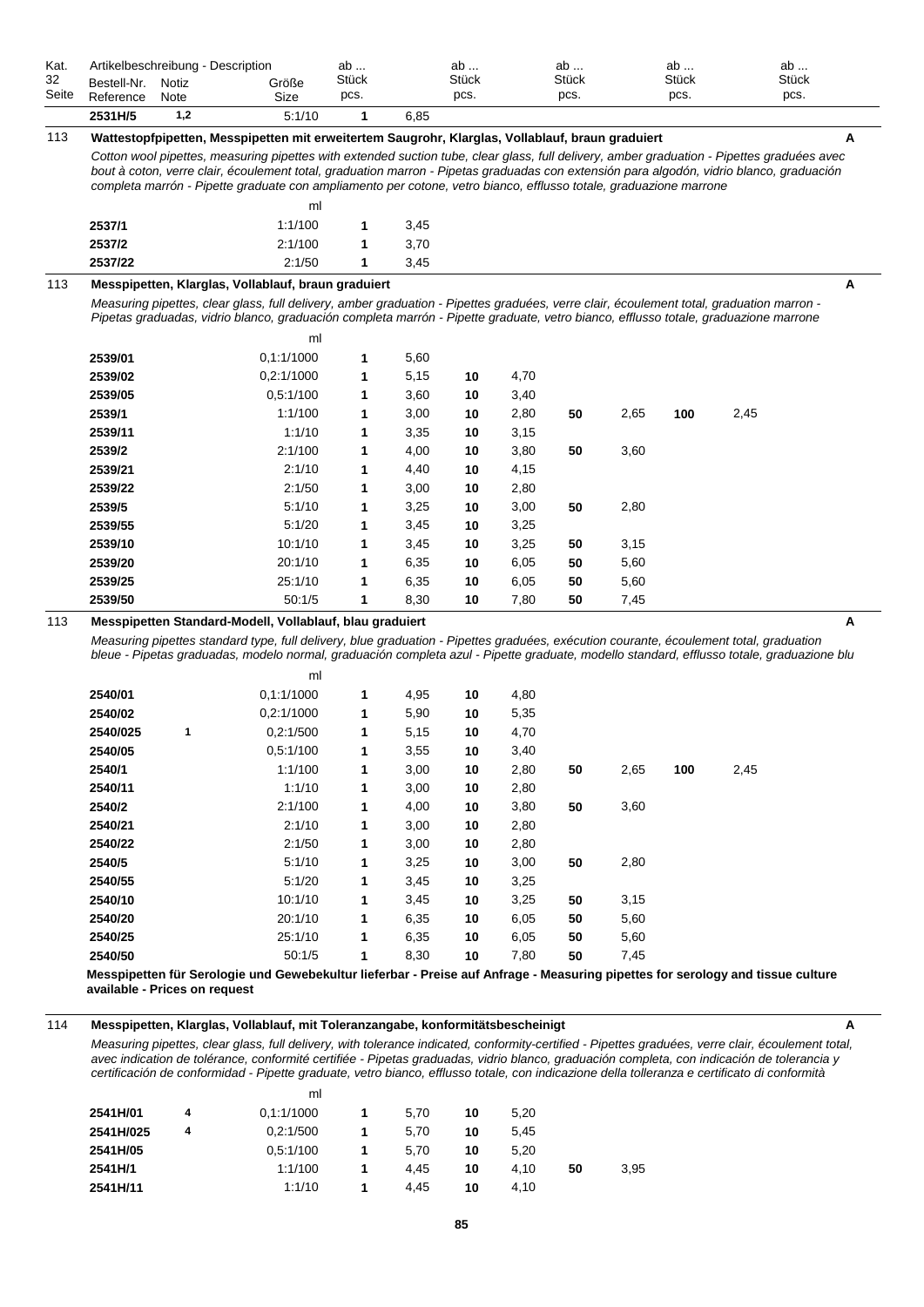| Kat.  | Artikelbeschreibung - Description |              | ab      |       | ab    |       | ab    |              | ab   | ab           |              |  |
|-------|-----------------------------------|--------------|---------|-------|-------|-------|-------|--------------|------|--------------|--------------|--|
| 32    | Bestell-Nr.                       | Notiz        | Größe   | Stück |       | Stück |       | <b>Stück</b> |      | <b>Stück</b> | <b>Stück</b> |  |
| Seite | Reference                         | Note         | Size    | pcs.  |       | pcs.  |       | pcs.         |      | pcs.         | pcs.         |  |
|       | 2541/2                            | 3            | 2:1/100 |       | 5,70  | 10    | 5,30  | 50           | 5,15 |              |              |  |
|       | 2541H/21                          |              | 2:1/10  | 1     | 4,90  | 10    | 4,45  |              |      |              |              |  |
|       | 2541H/22                          |              | 2:1/50  | 1     | 4,55  | 10    | 4,00  | 50           | 3,90 |              |              |  |
|       | 2541H/5                           |              | 5:1/10  | 1     | 5,00  | 10    | 4,55  | 50           | 4,40 |              |              |  |
|       | 2541H/55                          |              | 5:1/20  | 1     | 5,30  | 10    | 4,80  | 50           | 4,55 |              |              |  |
|       | 2541H/10                          |              | 10:1/10 | 1     | 5,30  | 10    | 4,80  | 50           | 4,55 |              |              |  |
|       | 2541H/20                          |              | 20:1/10 | 1     | 10,05 | 10    | 9,60  |              |      |              |              |  |
|       | 2541H/25                          |              | 25:1/10 | 1     | 10,15 | 10    | 9,60  | 50           | 9,25 |              |              |  |
|       | 2541H/50                          | $\mathbf{2}$ | 50:1/5  | 1     | 15,90 | 10    | 15,10 |              |      |              |              |  |

# 113 **Messpipetten, Klarglas, Teilablauf A**

*Measuring pipettes, clear glass, partial delivery - Pipettes graduées, verre clair, écoulement partiel - Pipetas graduadas, vidrio blanco, graduación incompleta - Pipette graduate, vetro bianco, efflusso parziale*

|          |   | ml         |   |      |
|----------|---|------------|---|------|
| 2542/011 | 1 | 0.1:1/100  | 1 | 3,80 |
| 2542/02  | 1 | 0,2:1/1000 | 1 | 3,80 |
| 2542/021 | 1 | 0,2:1/100  | 1 | 3,80 |
| 2542/025 | 1 | 0.2:1/500  | 1 | 3,80 |
| 2542/1   |   | 1:1/100    | 1 | 3,00 |
| 2542/11  |   | 1:1/10     | 1 | 3,00 |
| 2542/2   | 1 | 2:1/100    | 1 | 3,90 |
| 2542/21  | 1 | 2:1/10     | 1 | 3,00 |
| 2542/22  |   | 2:1/50     | 1 | 3,15 |
| 2542/55  |   | 5:1/20     | 1 | 4,10 |
| 2542/10  |   | 10:1/10    | 1 | 4,05 |
| 2542/25  |   | 25:1/10    |   | 5,85 |

### 114 **Messpipetten, Klarglas, Teilablauf, mit Toleranzangabe, konformitätsbescheinigt A**

*Measuring pipettes, clear glass, partial delivery, with tolerance indicated, conformity-certified - Pipettes graduées, verre clair, écouIement partiel, avec indication de tolérance, conformité certifiée - Pipetas graduadas, vidrio blanco, graduación incompleta, con indicación de tolerancia y certificación de conformidad - Pipette graduate, vetro bianco, efflusso parziaIe, con indicazione della tolleranza e certificato di conformità*

|          | ml        |   |       |
|----------|-----------|---|-------|
| 2543H/05 | 0.5:1/100 | 1 | 5,15  |
| 2543H/1  | 1:1/100   | 1 | 4.10  |
| 2543H/22 | 2:1/50    | 1 | 4.15  |
| 2543H/55 | 5:1/20    | 1 | 4.85  |
| 2543H/10 | 10:1/10   | 1 | 4.85  |
| 2543H/25 | 25:1/10   | 1 | 10.00 |

# 115 **Ausblas-Messpipetten, Klarglas, blau graduiert A**

*Measuring pipettes, "blow out" type, clear glass, blue graduation - Pipettes graduées à souffler,verre clair, graduation bleue - Pipetas graduadas para soplar, vidrio blanco, graduación azul - Pipette graduate per soffiatura, vetro bianco, graduazione blu*

|          |   | ml               |      |
|----------|---|------------------|------|
| 2545/021 | 1 | 0.2:1/100        | 3,10 |
| 2545/1   |   | 1:1/100          | 3,10 |
| 2545/20  | 1 | 20:1/10          | 5,55 |
| 2545/25  | 1 | 25:1/10          | 5,85 |
| /K Kugel | 1 | <b>Mehrpreis</b> | 2,37 |

# 116 **Safety-Messpipetten mit eingeschliffenem Saugkolben A**

*Safety measuring pipettes with ground-in plunger - Pipettes graduées Safety à piston d'aspiration rodé - Pipetas graduadas Safety con pistón esmerilado - Pipette graduate Safety con pistoncino d'aspirazione smerigliato*

|         | ml      |   |       |    |       |    |       |
|---------|---------|---|-------|----|-------|----|-------|
| 2548/1  | 1:1/100 |   | 13.05 | 10 | 12.45 | 20 | 11,65 |
| 2548/22 | 2:1/50  |   | 13.05 | 10 | 12.45 | 20 | 11,65 |
| 2548/55 | 5:1/20  | 1 | 15,20 | 10 | 14.55 | 20 | 13,85 |
| 2548/10 | 10:1/10 |   | 17.00 | 10 | 15.80 | 20 | 15.45 |
| 2548/20 | 20:1/10 | 1 | 21.50 | 10 | 20.80 |    |       |
| 2548/25 | 25:1/10 | 1 | 22.65 | 10 | 21.95 |    |       |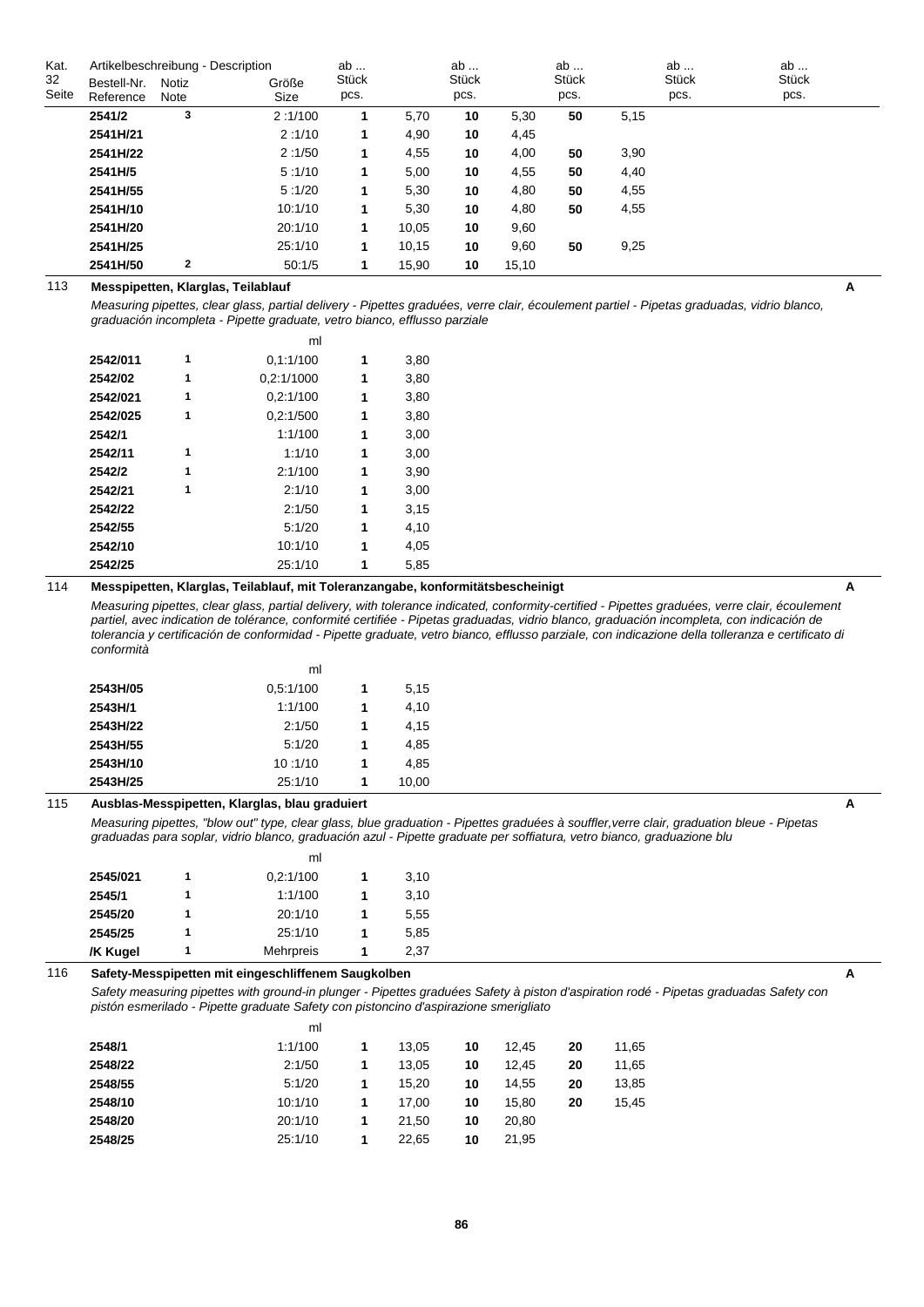| Kat.<br>32 | Artikelbeschreibung - Description |               |                                                                                                                                                                                                                                                                                                                                                                                                                             | ab<br>Stück |                | ab<br><b>Stück</b> |              | ab<br><b>Stück</b> |      | ab<br><b>Stück</b> |      | ab<br><b>Stück</b> |   |
|------------|-----------------------------------|---------------|-----------------------------------------------------------------------------------------------------------------------------------------------------------------------------------------------------------------------------------------------------------------------------------------------------------------------------------------------------------------------------------------------------------------------------|-------------|----------------|--------------------|--------------|--------------------|------|--------------------|------|--------------------|---|
| Seite      | Bestell-Nr.<br>Reference          | Notiz<br>Note | Größe<br>Size                                                                                                                                                                                                                                                                                                                                                                                                               | pcs.        |                | pcs.               |              | pcs.               |      | pcs.               |      | pcs.               |   |
| 119        | Vollpipetten                      |               |                                                                                                                                                                                                                                                                                                                                                                                                                             |             |                |                    |              |                    |      |                    |      |                    | Α |
|            |                                   |               | Volumetric pipettes - Pipettes jaugées - Pipetas volumétricas - Pipette tarata                                                                                                                                                                                                                                                                                                                                              |             |                |                    |              |                    |      |                    |      |                    |   |
|            | mit 1 Marke                       |               |                                                                                                                                                                                                                                                                                                                                                                                                                             |             |                |                    |              |                    |      |                    |      |                    |   |
|            |                                   |               | with 1 mark - à 1 trait - con 1 marca - a 1 tratto                                                                                                                                                                                                                                                                                                                                                                          |             |                |                    |              |                    |      |                    |      |                    |   |
|            | 2550/05                           |               | $0,5$ ml                                                                                                                                                                                                                                                                                                                                                                                                                    | 1           | 3,55           |                    |              |                    |      |                    |      |                    |   |
|            | 2550/1                            |               | 1 ml                                                                                                                                                                                                                                                                                                                                                                                                                        | 1           | 3,80           | 10                 | 3,55         | 50                 | 3,35 | 100                | 3,20 |                    |   |
|            | 2550/2                            |               | 2 ml                                                                                                                                                                                                                                                                                                                                                                                                                        | 1           | 3,90           | 10                 | 3,65         | 50                 | 3,45 | 100                | 3,30 |                    |   |
|            | 2550/3                            |               | 3 ml                                                                                                                                                                                                                                                                                                                                                                                                                        | 1           | 4,25           | 10                 | 4,10         |                    |      |                    |      |                    |   |
|            | 2550/4                            |               | 4 ml                                                                                                                                                                                                                                                                                                                                                                                                                        | 1           | 5,05           |                    |              |                    |      |                    |      |                    |   |
|            | 2550/5                            |               | 5 ml                                                                                                                                                                                                                                                                                                                                                                                                                        | 1           | 3,85           | 10                 | 3,60         | 50                 | 3,50 |                    |      |                    |   |
|            | 2550/6                            |               | 6 ml                                                                                                                                                                                                                                                                                                                                                                                                                        | 1           | 5,70           |                    |              |                    |      |                    |      |                    |   |
|            | 2550/7                            | 1             | 7 ml                                                                                                                                                                                                                                                                                                                                                                                                                        | 1           | 5,70           |                    |              |                    |      |                    |      |                    |   |
|            | 2550/10                           |               | 10 <sub>m</sub>                                                                                                                                                                                                                                                                                                                                                                                                             | 1           | 4,95           | 10                 | 4,70         | 50                 | 4,45 |                    |      |                    |   |
|            | 2550/11                           |               | $11 \text{ ml}$                                                                                                                                                                                                                                                                                                                                                                                                             | 1           | 6,30           |                    |              |                    |      |                    |      |                    |   |
|            | 2550/20                           |               | 20 ml                                                                                                                                                                                                                                                                                                                                                                                                                       | 1           | 5,90           | 6                  | 5,60         | 50                 | 5,35 |                    |      |                    |   |
|            | 2550/25                           |               | 25 ml                                                                                                                                                                                                                                                                                                                                                                                                                       | 1           | 6,10           | 6                  | 5,70         |                    |      |                    |      |                    |   |
|            | 2550/50                           |               | 50 ml                                                                                                                                                                                                                                                                                                                                                                                                                       | 1           | 12,00          | 6                  | 11,65        |                    |      |                    |      |                    |   |
|            | 2550/100                          |               | 100 ml                                                                                                                                                                                                                                                                                                                                                                                                                      | 1           | 10,65          |                    |              |                    |      |                    |      |                    |   |
|            | mit 2 Marken                      |               |                                                                                                                                                                                                                                                                                                                                                                                                                             |             |                |                    |              |                    |      |                    |      |                    |   |
|            |                                   |               | with 2 marks - à 2 traits - con 2 marcas - a 2 tratti                                                                                                                                                                                                                                                                                                                                                                       |             |                |                    |              |                    |      |                    |      |                    |   |
|            | 2551/1                            |               | 1 <sub>m</sub>                                                                                                                                                                                                                                                                                                                                                                                                              | 1           | 4,55           | 10                 | 4,25         |                    |      |                    |      |                    |   |
|            | 2551/2                            |               | 2 ml                                                                                                                                                                                                                                                                                                                                                                                                                        | 1           | 4,70           | 10                 | 4,35         |                    |      |                    |      |                    |   |
|            | 2551/3                            |               | 3 ml                                                                                                                                                                                                                                                                                                                                                                                                                        | 1           | 5,05           |                    |              |                    |      |                    |      |                    |   |
|            | 2551/5                            |               | 5 ml                                                                                                                                                                                                                                                                                                                                                                                                                        | 1           | 5,05           | 10                 | 4,80         |                    |      |                    |      |                    |   |
|            | 2551/20                           |               | 20 ml                                                                                                                                                                                                                                                                                                                                                                                                                       | 1           | 7,05           |                    |              |                    |      |                    |      |                    |   |
|            | 2551/25<br>2551/50                |               | 25 ml<br>50 ml                                                                                                                                                                                                                                                                                                                                                                                                              | 1           | 7,85<br>9,10   |                    |              |                    |      |                    |      |                    |   |
| 116        |                                   |               | Safety-Vollpipetten mit eingeschliffenem Saugkolben                                                                                                                                                                                                                                                                                                                                                                         | 1           |                |                    |              |                    |      |                    |      |                    | A |
|            | 2555/1<br>2555/2                  |               | Safety volumetric pipettes with ground-in plunger - Pipettes jaugées Safety à piston d'aspiration rodé - Pipetas volumétricas Safety con<br>pistón esmerilado - Pipette tarate Safety con pistoncino d'aspirazione smerigliato<br>1 <sub>m</sub><br>2 <sub>m</sub>                                                                                                                                                          | 1<br>1      | 12,70<br>13,80 |                    |              |                    |      |                    |      |                    |   |
|            | 2555/5                            |               | 5 ml                                                                                                                                                                                                                                                                                                                                                                                                                        | 1           | 16,20          |                    |              |                    |      |                    |      |                    |   |
|            | 2555/10                           |               | 10 <sub>m</sub>                                                                                                                                                                                                                                                                                                                                                                                                             | 1           | 17,90          |                    |              |                    |      |                    |      |                    |   |
|            | 2555/20                           |               | 20 ml                                                                                                                                                                                                                                                                                                                                                                                                                       | 1           | 23,85          |                    |              |                    |      |                    |      |                    |   |
|            | 2555/25                           |               | 25 ml                                                                                                                                                                                                                                                                                                                                                                                                                       | 1           | 25,75          |                    |              |                    |      |                    |      |                    |   |
| 120        |                                   |               | Vollpipetten mit 1 Marke, konformitätsbescheinigt, mit Toleranzangabe<br>Volumetric pipettes with 1 mark, tolerance indicated, conformity-certified - Pipettes jaugées à 1 trait, avec indication de tolérance, conformité<br>certifiée - Pipetas volumétricas con 1 marca, con indicación de tolerancia, conformidad certificado - Pipette tarate ad 1 tratto, con<br>indicazione della tolleranza, conformità certificata |             |                |                    |              |                    |      |                    |      |                    | Α |
|            | 2556H/05                          |               | $0,5$ ml                                                                                                                                                                                                                                                                                                                                                                                                                    | 1           | 4,65           | 10                 | 4,40         |                    |      |                    |      |                    |   |
|            | 2556H/1                           |               | 1 <sub>m</sub>                                                                                                                                                                                                                                                                                                                                                                                                              | 1           | 4,20           | 10                 | 4,00         | 50                 | 3,65 |                    |      |                    |   |
|            | 2556H/015                         | 1,2           | $1,5$ ml                                                                                                                                                                                                                                                                                                                                                                                                                    | 1           | 5,15           |                    |              |                    |      |                    |      |                    |   |
|            | 2556H/2                           | 2             | 2 ml                                                                                                                                                                                                                                                                                                                                                                                                                        | 1           | 4,20           | 10                 | 4,00<br>5,70 |                    |      |                    |      |                    |   |
|            | 2556H/025<br>2556H/3              | 2             | $2,5$ ml<br>3 ml                                                                                                                                                                                                                                                                                                                                                                                                            | 1<br>1      | 5,90<br>5,40   | 10                 |              |                    |      |                    |      |                    |   |
|            | 2556H/4                           | $\mathbf{2}$  | 4 ml                                                                                                                                                                                                                                                                                                                                                                                                                        | 1           | 4,95           |                    |              |                    |      |                    |      |                    |   |
|            | 2556H/5                           |               | 5 ml                                                                                                                                                                                                                                                                                                                                                                                                                        | 1           | 4,95           | 10                 | 4,75         | 50                 | 4,40 |                    |      |                    |   |
|            | 2556H/6                           | 1,2           | 6 ml                                                                                                                                                                                                                                                                                                                                                                                                                        | 1           | 8,80           |                    |              |                    |      |                    |      |                    |   |
|            | 2556H/7                           | 1,2           | 7 ml                                                                                                                                                                                                                                                                                                                                                                                                                        | 1           | 8,80           |                    |              |                    |      |                    |      |                    |   |
|            | 2556H/8                           | $\mathbf{2}$  | 8 ml                                                                                                                                                                                                                                                                                                                                                                                                                        | 1           | 8,80           |                    |              |                    |      |                    |      |                    |   |
|            | 2556H/9                           | $\mathbf{2}$  | 9 ml                                                                                                                                                                                                                                                                                                                                                                                                                        | 1           | 8,80           |                    |              |                    |      |                    |      |                    |   |
|            | 2556H/10                          |               | 10 <sub>m</sub>                                                                                                                                                                                                                                                                                                                                                                                                             | 1           | 5,80           | 10                 | 5,50         | 50                 | 5,15 |                    |      |                    |   |
|            | 2556H/15                          | $\mathbf{2}$  | 15 <sub>m</sub>                                                                                                                                                                                                                                                                                                                                                                                                             | 1           | 8,05           |                    |              |                    |      |                    |      |                    |   |
|            | 2556H/20                          |               | 20 ml                                                                                                                                                                                                                                                                                                                                                                                                                       | 1           | 8,85           | 10                 | 8,60         | 50                 | 8,35 |                    |      |                    |   |
|            | 2556H/25                          |               | 25 ml                                                                                                                                                                                                                                                                                                                                                                                                                       | 1           | 7,00           | 10                 | 6,80         | 50                 | 6,55 |                    |      |                    |   |
|            | 2556H/30                          | $\mathbf{2}$  | 30 ml                                                                                                                                                                                                                                                                                                                                                                                                                       | 1           | 9,70           |                    |              |                    |      |                    |      |                    |   |
|            | 2556H/40                          | $\mathbf{2}$  | 40 ml                                                                                                                                                                                                                                                                                                                                                                                                                       | 1           | 9,25           |                    |              |                    |      |                    |      |                    |   |
|            | 2556H/50                          |               | 50 ml                                                                                                                                                                                                                                                                                                                                                                                                                       | 1           | 9,15           | 10                 | 8,90         | 50                 | 8,60 |                    |      |                    |   |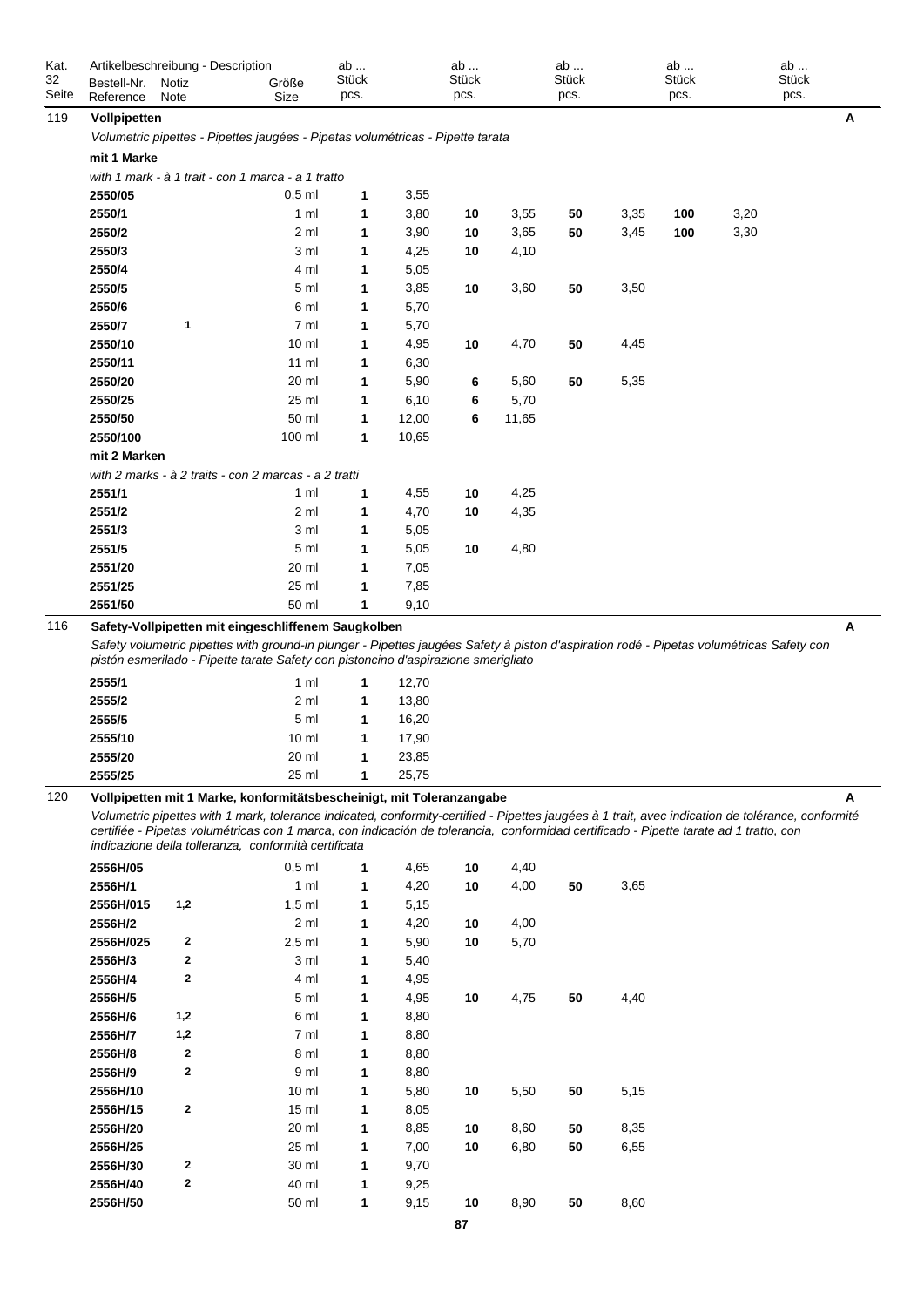| Kat.        |                                  |       | Artikelbeschreibung - Description                                                                           |                    | ab           |       | ab    |       | ab    | ab                                                                                                                                         | ab                                                                                                                                             |   |
|-------------|----------------------------------|-------|-------------------------------------------------------------------------------------------------------------|--------------------|--------------|-------|-------|-------|-------|--------------------------------------------------------------------------------------------------------------------------------------------|------------------------------------------------------------------------------------------------------------------------------------------------|---|
| 32          | Bestell-Nr.                      | Notiz | Größe                                                                                                       |                    | <b>Stück</b> |       | Stück |       | Stück | <b>Stück</b>                                                                                                                               | Stück                                                                                                                                          |   |
| Seite       | Reference                        | Note  | Size                                                                                                        |                    | pcs.         |       | pcs.  |       | pcs.  | pcs.                                                                                                                                       | pcs.                                                                                                                                           |   |
|             | 2556H/100                        |       |                                                                                                             | 100 ml             | 1            | 14,50 |       |       |       |                                                                                                                                            |                                                                                                                                                |   |
| 120         |                                  |       | Vollpipetten, mit 2 Marken, konformitätsbescheinigt, mit Toleranzangabe                                     |                    |              |       |       |       |       |                                                                                                                                            |                                                                                                                                                | A |
|             |                                  |       |                                                                                                             |                    |              |       |       |       |       | Volumetric pipettes, with 2 marks, tolerance indicated, conformity-certified - Pipettes jaugées, à 2 traits, avec indication de tolérance, |                                                                                                                                                |   |
|             |                                  |       |                                                                                                             |                    |              |       |       |       |       |                                                                                                                                            | conformité certifiée - Pipetas volumétricas, con 2 marcas, con indicación de tolerancia, conformidad certificado - Pipette tarate, a 2 tratti, |   |
|             |                                  |       | con indicazione della tolleranza, conformità certificata                                                    |                    |              |       |       |       |       |                                                                                                                                            |                                                                                                                                                |   |
|             | 2557H/05                         |       |                                                                                                             | $0,5$ ml           | 1            | 5,95  | 10    | 5,65  |       |                                                                                                                                            |                                                                                                                                                |   |
|             | 2557H/1                          |       |                                                                                                             | 1 ml               | 1            | 5,50  | 10    | 5,15  |       |                                                                                                                                            |                                                                                                                                                |   |
|             | 2557H/2                          |       |                                                                                                             | 2 ml               | 1            | 5,55  | 10    | 5,25  |       |                                                                                                                                            |                                                                                                                                                |   |
|             | 2557H/3                          |       |                                                                                                             | 3 ml               | 1            | 5,90  | 10    | 5,60  |       |                                                                                                                                            |                                                                                                                                                |   |
|             | 2557H/4                          |       |                                                                                                             | 4 ml               | 1            | 6,25  | 10    | 6,00  |       |                                                                                                                                            |                                                                                                                                                |   |
|             | 2557H/5                          |       |                                                                                                             | 5 ml               | 1            | 6,55  | 10    | 6,20  |       |                                                                                                                                            |                                                                                                                                                |   |
|             | 2557H/10                         |       |                                                                                                             | 10 <sub>m</sub>    | 1            | 6,95  | 10    | 6,50  |       |                                                                                                                                            |                                                                                                                                                |   |
|             | 2557H/20                         |       |                                                                                                             | 20 ml              | 1            | 9,15  | 6     | 8,60  |       |                                                                                                                                            |                                                                                                                                                |   |
|             | 2557H/25                         |       |                                                                                                             | 25 ml              | 1            | 9,30  | 6     | 8,80  |       |                                                                                                                                            |                                                                                                                                                |   |
|             | 2557H/50                         |       |                                                                                                             | 50 ml              | 1            | 13,90 |       |       |       |                                                                                                                                            |                                                                                                                                                |   |
|             | 2557H/100                        |       |                                                                                                             | 100 ml             | 1            | 14,95 |       |       |       |                                                                                                                                            |                                                                                                                                                |   |
|             |                                  |       | Ausblas-Vollpipetten, T-Ausführung, mit 1 Marke                                                             |                    |              |       |       |       |       |                                                                                                                                            |                                                                                                                                                | Α |
|             |                                  |       |                                                                                                             |                    |              |       |       |       |       |                                                                                                                                            | Volumetric pipettes, "blow out" type, T-type, with 1 mark - Pipettes jaugées à souffler, exécution T, à 1 trait - Pipetas volumétricas para    |   |
|             |                                  |       | soplar, modelo T, con 1 marca - Pipette tarate per soffiatura, esecuzione T, ad 1 tratto                    |                    |              |       |       |       |       |                                                                                                                                            |                                                                                                                                                |   |
|             | 2559T/1                          | 1     |                                                                                                             | 1 ml               | 1            | 5,15  | 10    | 4,75  |       |                                                                                                                                            |                                                                                                                                                |   |
|             | 2559T/25                         | 1     |                                                                                                             | 25 ml              | 1            | 8,70  |       |       |       |                                                                                                                                            |                                                                                                                                                |   |
|             |                                  |       |                                                                                                             |                    |              |       |       |       |       |                                                                                                                                            |                                                                                                                                                | A |
| neu,<br>new | <b>Vollpipetten PP</b>           |       |                                                                                                             |                    |              |       |       |       |       |                                                                                                                                            |                                                                                                                                                |   |
|             |                                  |       | volumetric pipettes, PP - pipettes jaugées, PP - pipetas volumetricas, PP - pipette tarate, PP              |                    |              |       |       |       |       |                                                                                                                                            |                                                                                                                                                |   |
|             |                                  |       |                                                                                                             | ml                 |              |       |       |       |       |                                                                                                                                            |                                                                                                                                                |   |
|             | 2560/1                           |       |                                                                                                             | 1 ml               | 1            | 7,10  | 12    | 6,80  |       |                                                                                                                                            |                                                                                                                                                |   |
|             | 2560/2                           |       |                                                                                                             | 2 ml               | 1            | 8,35  | 12    | 8,05  |       |                                                                                                                                            |                                                                                                                                                |   |
|             | 2560/5                           |       |                                                                                                             | 5 ml               | 1            | 12,85 | 6     | 12,30 |       |                                                                                                                                            |                                                                                                                                                |   |
|             | 2560/10                          |       |                                                                                                             | 10 <sub>m</sub>    | 1            | 13,40 | 6     | 12,90 |       |                                                                                                                                            |                                                                                                                                                |   |
|             | 2560/25                          |       |                                                                                                             | 25 ml              | 1            | 13,50 | 6     | 13,00 |       |                                                                                                                                            |                                                                                                                                                |   |
|             | 2560/50                          |       |                                                                                                             | 50 ml              | 1            | 14,35 | 6     | 13,80 |       |                                                                                                                                            |                                                                                                                                                |   |
| 116         | <b>Pipetten ohne Graduierung</b> |       |                                                                                                             |                    |              |       |       |       |       |                                                                                                                                            |                                                                                                                                                | Α |
|             |                                  |       |                                                                                                             |                    |              |       |       |       |       | Ungraduated pipettes - Pipettes droites sans graduation - Pipetas simples sin graduación - Pipette senza graduazione                       |                                                                                                                                                |   |
|             | 2569/12                          |       | ca. 12 cm                                                                                                   |                    | 1            | 0,70  | 25    | 0,65  | 100   | 0,55                                                                                                                                       |                                                                                                                                                |   |
|             | 2569/15                          |       | ca. 15 cm                                                                                                   |                    | 1            | 0,70  | 25    | 0.65  | 100   | 0,55                                                                                                                                       |                                                                                                                                                |   |
|             | 2569/20                          |       | ca. 20 cm                                                                                                   |                    | 1            | 0,75  | 25    | 0,70  | 100   | 0,60                                                                                                                                       |                                                                                                                                                |   |
|             | 2569/25                          |       | ca. 25 cm                                                                                                   |                    | 1            | 0,85  | 25    | 0,75  | 100   | 0,65                                                                                                                                       |                                                                                                                                                |   |
| 121         | Pyknometer                       |       |                                                                                                             |                    |              |       |       |       |       |                                                                                                                                            |                                                                                                                                                | Α |
|             |                                  |       | Pycnometers - Pycnomètres - Picnometros - Picnometri                                                        |                    |              |       |       |       |       |                                                                                                                                            |                                                                                                                                                |   |
|             |                                  |       |                                                                                                             |                    |              |       |       |       |       |                                                                                                                                            |                                                                                                                                                |   |
|             | unjustiert                       |       |                                                                                                             |                    |              |       |       |       |       |                                                                                                                                            |                                                                                                                                                |   |
|             | 2570/5                           |       | unadjusted - non-ajustés - no ajustados - non tarati                                                        |                    |              |       |       |       |       |                                                                                                                                            |                                                                                                                                                |   |
|             |                                  |       |                                                                                                             | $5 \text{ cm}^3$   | 1            | 14,45 |       |       |       |                                                                                                                                            |                                                                                                                                                |   |
|             | 2570/10                          |       |                                                                                                             | $10 \text{ cm}^3$  | 1            | 17,15 | 10    | 16,80 |       |                                                                                                                                            |                                                                                                                                                |   |
|             | 2570/25                          |       |                                                                                                             | $25 \text{ cm}^3$  | 1            | 19,20 | 10    | 18,60 |       |                                                                                                                                            |                                                                                                                                                |   |
|             | 2570/50                          |       |                                                                                                             | $50 \text{ cm}^3$  | 1            | 20,10 | 10    | 19,60 |       |                                                                                                                                            |                                                                                                                                                |   |
|             | 2570/100                         |       |                                                                                                             | $100 \text{ cm}^3$ | 1            | 27,20 | 10    | 26,30 |       |                                                                                                                                            |                                                                                                                                                |   |
|             | justiert                         |       |                                                                                                             |                    |              |       |       |       |       |                                                                                                                                            |                                                                                                                                                |   |
|             |                                  |       | adjusted - ajustés - ajustados - tarati                                                                     |                    |              |       |       |       |       |                                                                                                                                            |                                                                                                                                                |   |
|             | 2571/5                           |       |                                                                                                             | $5 \text{ cm}^3$   | 1            | 23,45 | 10    | 22,65 |       |                                                                                                                                            |                                                                                                                                                |   |
|             | 2571/10                          |       |                                                                                                             | $10 \text{ cm}^3$  | 1            | 24,45 | 10    | 23,45 |       |                                                                                                                                            |                                                                                                                                                |   |
|             | 2571/25                          |       |                                                                                                             | $25 \text{ cm}^3$  | 1            | 26,05 | 10    | 25,15 |       |                                                                                                                                            |                                                                                                                                                |   |
|             | 2571/50                          |       |                                                                                                             | $50 \text{ cm}^3$  | 1            | 29,50 | 10    | 28,60 |       |                                                                                                                                            |                                                                                                                                                |   |
|             | 2571/100                         |       |                                                                                                             | $100 \text{ cm}^3$ | 1            | 40,90 | 10    | 39,90 |       |                                                                                                                                            |                                                                                                                                                |   |
|             | justiert, mit Thermometer        |       |                                                                                                             |                    |              |       |       |       |       |                                                                                                                                            |                                                                                                                                                |   |
|             |                                  |       | adjusted, with thermometer - ajustés, avec thermomètre - ajustados, con termómetro - tarati, con termometro |                    |              |       |       |       |       |                                                                                                                                            |                                                                                                                                                |   |
|             | 2572/5                           | 1     |                                                                                                             | $5 \text{ cm}^3$   | 1            | 69,15 |       |       |       |                                                                                                                                            |                                                                                                                                                |   |
|             | 2572/10                          |       |                                                                                                             | $10 \text{ cm}^3$  | 1            | 74,00 |       |       |       |                                                                                                                                            |                                                                                                                                                |   |
|             | 2572/25                          |       |                                                                                                             | $25 \text{ cm}^3$  | 1            | 75,40 |       |       |       |                                                                                                                                            |                                                                                                                                                |   |
|             | 2572/50                          |       |                                                                                                             | $50 \text{ cm}^3$  | 1            | 76,55 |       |       |       |                                                                                                                                            |                                                                                                                                                |   |
|             |                                  |       |                                                                                                             |                    |              |       |       |       |       |                                                                                                                                            |                                                                                                                                                |   |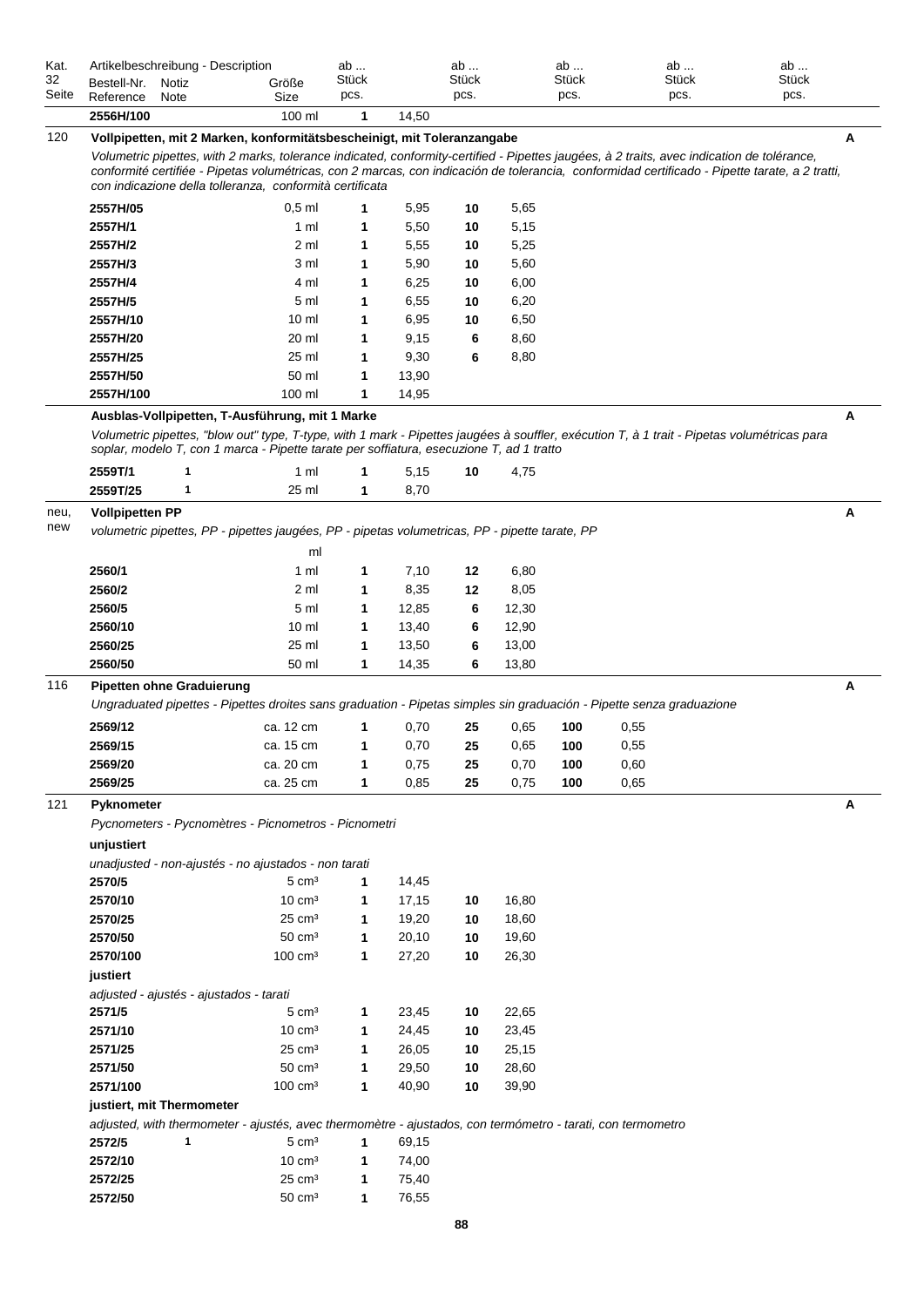| Kat.        | Artikelbeschreibung - Description |               |                    | ab            |       | ab                   | ab                   | ab            | ab            |  |
|-------------|-----------------------------------|---------------|--------------------|---------------|-------|----------------------|----------------------|---------------|---------------|--|
| 32<br>Seite | Bestell-Nr.<br>Reference          | Notiz<br>Note | Größe<br>Size      | Stück<br>pcs. |       | <b>Stück</b><br>DCS. | <b>Stück</b><br>DCS. | Stück<br>DCS. | Stück<br>pcs. |  |
|             | 2572/100                          |               | $100 \text{ cm}^3$ |               | 88.00 |                      |                      |               |               |  |

| 121 | Pyknometer, ausgewogen 3. Dezimale<br>a la 3a decimale | Pycnometers, exact up to the 3rd decimal - Pycnomètres ajusté à la 3e décimale - Picnometros ajustado a la 3a decimal - Picnometri tarato                                                                                                                                |   |        |    |       |    |      | А |
|-----|--------------------------------------------------------|--------------------------------------------------------------------------------------------------------------------------------------------------------------------------------------------------------------------------------------------------------------------------|---|--------|----|-------|----|------|---|
|     | 2571/35                                                | $5 \text{ cm}^3$                                                                                                                                                                                                                                                         | 1 | 23,55  |    |       |    |      |   |
|     | 2571/310                                               | $10 \text{ cm}^3$                                                                                                                                                                                                                                                        | 1 | 24,55  | 10 | 23,65 |    |      |   |
|     | 2571/325                                               | $25 \text{ cm}^3$                                                                                                                                                                                                                                                        | 1 | 26,75  | 10 | 26,05 |    |      |   |
|     | 2571/350                                               | $50 \text{ cm}^3$                                                                                                                                                                                                                                                        | 1 | 30,20  | 10 | 29,50 |    |      |   |
|     | 2571/3100                                              | $100 \text{ cm}^3$                                                                                                                                                                                                                                                       | 1 | 40,50  | 10 | 39,40 |    |      |   |
|     | mit Thermometer                                        |                                                                                                                                                                                                                                                                          |   |        |    |       |    |      |   |
|     |                                                        | with thermometer - avec thermomètre - con termómetro - con termometro                                                                                                                                                                                                    |   |        |    |       |    |      |   |
|     | 2572/35                                                | $5 \text{ cm}^3$                                                                                                                                                                                                                                                         | 1 | 70,85  |    |       |    |      |   |
|     | 2572/310                                               | $10 \text{ cm}^3$                                                                                                                                                                                                                                                        | 1 | 70,85  |    |       |    |      |   |
|     | 2572/325                                               | $25 \text{ cm}^3$                                                                                                                                                                                                                                                        | 1 | 72,00  |    |       |    |      |   |
|     | 2572/350                                               | $50 \text{ cm}^3$                                                                                                                                                                                                                                                        | 1 | 72,80  |    |       |    |      |   |
|     | 2572/3100                                              | $100 \text{ cm}^3$                                                                                                                                                                                                                                                       | 1 | 84,60  |    |       |    |      |   |
| 121 |                                                        | Pyknometer auch in anderen Ausführungen, auch amtlich geeicht, lieferbar - Preise auf Anfrage - Pycnometers also available in<br>other versions, also officially calibrated - Prices on request - Autres dimensions sur demande<br>Demeterpipetten (Verdünnungspipetten) |   |        |    |       |    |      | A |
|     |                                                        | Demeter pipettes (diluting pipettes) - Pipettes Demeter (pipettes à dilution) - Pipetas Demeter (de dilución) - Pipette Demeter (per diluzione)                                                                                                                          |   |        |    |       |    |      |   |
|     |                                                        | Marken bei:                                                                                                                                                                                                                                                              |   |        |    |       |    |      |   |
|     | 2574/1                                                 | $1,0/1,1$ ml                                                                                                                                                                                                                                                             | 1 | 4,85   | 10 | 4,65  | 50 | 4,55 |   |
|     | 2574/2                                                 | $0.5/1,0/1,1$ ml                                                                                                                                                                                                                                                         | 1 | 5,10   | 10 | 4,95  | 50 | 4,80 |   |
|     | 2574/3<br>1                                            | $2,0/2,2$ ml                                                                                                                                                                                                                                                             | 1 | 5,10   | 10 | 4,95  | 50 | 4,80 |   |
|     | 2574/4                                                 | 1,0/2,0/2,1/2,2 ml                                                                                                                                                                                                                                                       | 1 | 5,10   | 10 | 4,95  | 50 | 4,80 |   |
| 122 |                                                        | Macro-Pipex, Pipettierhelfer für alle herkömmlichen Pipetten von 0,5 bis 100 ml                                                                                                                                                                                          |   |        |    |       |    |      | C |
|     |                                                        | Macro-Pipex, pipettor for all conventional pipettes from 0.5 ml up to 100 ml - Macro-Pipex, dispositif de pipetage pour pipettes de 0,5 ml à<br>100 ml - Macro-Pipex, pipeteador para pipetas 0,5 - 100 ml - Macro-Pipex, aspiratore per pipette 0,5 - 100 ml            |   |        |    |       |    |      |   |
|     | 2575                                                   |                                                                                                                                                                                                                                                                          | 1 | 130,00 |    |       |    |      |   |
| 122 |                                                        | Macro Pipettierhelfer, komplett mit Filter<br>Macro pipettors, complete with filter - Auxiliaires de pipetage macro, complet avec filtre - Auxiliares para pipetear macro, completo con filtro -<br>Aspiratore per pipette macro, completto con filtro                   |   |        |    |       |    |      | C |
|     | 2576                                                   |                                                                                                                                                                                                                                                                          | 1 | 47,30  |    |       |    |      |   |
| 122 | Einzelteile zu Nr. 2576                                | Spare parts for no. 2576 - Pièces détachées pour réf. 2576 - Partes sueltas para no. 2576 - Parti singole per no. 2576                                                                                                                                                   |   |        |    |       |    |      | C |
|     | <b>Ersatz-Membranfilter</b>                            |                                                                                                                                                                                                                                                                          |   |        |    |       |    |      |   |
|     | 2576/1                                                 | Spare membrane filter - Filtre à diaphragme de rechange - Filtro diafragma de recambio - Filtro membrane                                                                                                                                                                 | 1 | 4,55   |    |       |    |      |   |
|     | Silikonadapter                                         |                                                                                                                                                                                                                                                                          |   |        |    |       |    |      |   |
|     | 2576/2                                                 | Silicone adapter - Adaptateur en silicone - Adaptador de silicona - Adattatore di silicone                                                                                                                                                                               | 1 | 2,90   |    |       |    |      |   |
|     | Saugbalg mit Verschraubung                             |                                                                                                                                                                                                                                                                          |   |        |    |       |    |      |   |
|     | 2576/3                                                 | Suction bellow with screw connection - Soufflet d'aspiration avec vissage - Fuelle aspirante con unión roscada - Pallone aspirante con vite                                                                                                                              | 1 | 13,45  |    |       |    |      |   |
|     | Ventilsystem                                           |                                                                                                                                                                                                                                                                          |   |        |    |       |    |      |   |
|     | 2576/4                                                 | Valve assembly - Système de soupape - Sistema de válvula - Sistema de valvole                                                                                                                                                                                            | 1 | 19,40  |    |       |    |      |   |
|     | Adaptergehäuse allein                                  |                                                                                                                                                                                                                                                                          |   |        |    |       |    |      |   |
|     |                                                        | Adapter casing alone - Boîte d'adaptateur seul - Carcasa del adaptador sola - Corpo per adattatore solo                                                                                                                                                                  |   |        |    |       |    |      |   |
|     | 2576/5                                                 |                                                                                                                                                                                                                                                                          | 1 | 2,90   |    |       |    |      |   |
| 122 |                                                        | Accupipex II mit Ladegerät, CE, geändertes Modell<br>Accupipex II with recharger, CE, changed model - Accupipex II avec chargeur, CE, model changé - Accupipex II con cargador, CE, modelo<br>cambiado - Accupipex II con caricatore, CE, modello cambiato               |   |        |    |       |    |      | C |

**2577 1** 215,00 **3** 205,00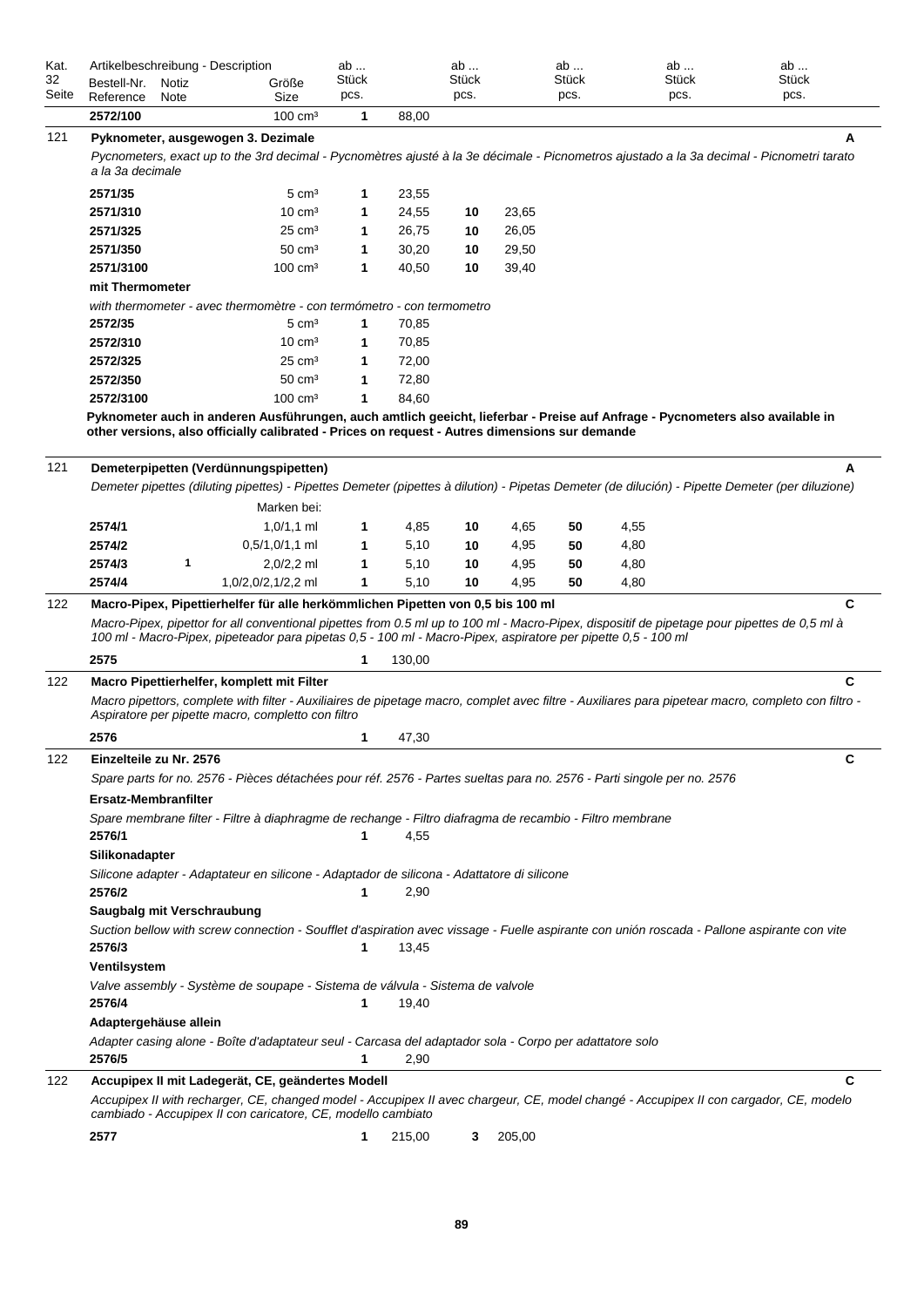| Kat.        | Artikelbeschreibung - Description                                                                                                                                         |                 | ab                   |       | ab            |       | ab            |       | ab            | ab            |   |
|-------------|---------------------------------------------------------------------------------------------------------------------------------------------------------------------------|-----------------|----------------------|-------|---------------|-------|---------------|-------|---------------|---------------|---|
| 32<br>Seite | Bestell-Nr.<br>Notiz                                                                                                                                                      | Größe           | Stück<br>pcs.        |       | Stück<br>pcs. |       | Stück<br>pcs. |       | Stück<br>pcs. | Stück<br>pcs. |   |
|             | Reference<br>Note<br>Einzelteile zu Nr. 2577                                                                                                                              | Size            |                      |       |               |       |               |       |               |               | С |
| 122         | Spare parts for no. 2577 - Pièces détachées pour réf. 2577 - Partes sueltas para no. 2577 - Parti singole per no. 2577                                                    |                 |                      |       |               |       |               |       |               |               |   |
|             | Ladegerät, 230 V/50 Hz                                                                                                                                                    |                 |                      |       |               |       |               |       |               |               |   |
|             | Recharger, 230 V/50 Hz - Chargeur, 230 V/50 Hz - Cargador, 230 V/50 Hz - Caricatore, 230 V/50 Hz                                                                          |                 |                      |       |               |       |               |       |               |               |   |
|             | 2577/1                                                                                                                                                                    |                 | 1                    | 29,10 |               |       |               |       |               |               |   |
|             | Silikonadapter                                                                                                                                                            |                 |                      |       |               |       |               |       |               |               |   |
|             | Silicone adapter - Adaptateur en silicone - Adaptador de silicona - Adattatore in silicone                                                                                |                 |                      |       |               |       |               |       |               |               |   |
|             | 2577/2                                                                                                                                                                    |                 |                      | 15,35 |               |       |               |       |               |               |   |
|             | Ersatzmembranfilter 0,45 µm, unsteril, Packung zu 5 Stück                                                                                                                 |                 |                      |       |               |       |               |       |               |               |   |
|             | Spare membrane filter 0.45 µm, non-sterile, packing 5 pieces - Filtre à membrane de rechange 0,45 µm, non stérile, 5 pièces/paquet - Filtro                               |                 |                      |       |               |       |               |       |               |               |   |
|             | de membrana de recambio 0,45 µm, no esterilizada, 5 piezas/paquete - Filtro membrane 0,45 µm, non sterile, imballto da 5 pezzi<br>2577/4                                  | per Packung     | 1                    | 15,60 |               |       |               |       |               |               |   |
| 123         | <b>Pipettierhelfer "PIPUMP"</b>                                                                                                                                           |                 |                      |       |               |       |               |       |               |               | Α |
|             | Pipettors "PIPUMP" - Dispositifs à pipeter "PIPUMP" - Auxiliares para usar pipetas "PIPUMP" - Aspiratore per pipette "PIPUMP"                                             |                 |                      |       |               |       |               |       |               |               |   |
|             |                                                                                                                                                                           | für:            |                      |       |               |       |               |       |               |               |   |
|             | 2578/02                                                                                                                                                                   | $0,2$ ml        | 1                    | 11,00 |               |       |               |       |               |               |   |
|             | 2578/2                                                                                                                                                                    | $2,0$ ml        | 1                    | 11,20 | 10            | 10,80 | 20            | 10,30 |               |               |   |
|             | 2578/10                                                                                                                                                                   | 10 <sub>m</sub> | 1                    | 11,75 | 10            | 11,20 | 20            | 10,80 |               |               |   |
|             | 2578/25                                                                                                                                                                   | 25 ml           | 1                    | 14,60 | 10            | 13,90 | 20            | 13,35 |               |               |   |
| 123         | Pipettierball, Standardmodell                                                                                                                                             |                 |                      |       |               |       |               |       |               |               | A |
|             | Pipette filler, standard model - Ballon à pipeter, modèle standard - Pera a pipetear, modelo standard - Pallone per pipettare, modello standard                           |                 |                      |       |               |       |               |       |               |               |   |
|             | 2580                                                                                                                                                                      |                 | 1                    | 9,40  | 10            | 7,65  | 50            | 6,70  | 100           | 5,40          |   |
| 123         | Pipettierball, Universalmodell                                                                                                                                            |                 |                      |       |               |       |               |       |               |               | Α |
|             | Pipette filler, universal model - Ballon à pipeter, modèle universel - Pera a pipetear, modelo universal - Pallone per pipettare, modello                                 |                 |                      |       |               |       |               |       |               |               |   |
|             | universale                                                                                                                                                                |                 |                      |       |               |       |               |       |               |               |   |
|             | 2581                                                                                                                                                                      |                 | 1                    | 9,80  | 10            | 8,00  | 50            | 7,15  | 100           | 5,60          |   |
| 123         | Pipettierball, Modell "FLIP"                                                                                                                                              |                 |                      |       |               |       |               |       |               |               | Α |
|             | Pipette filler, model "FLIP" - Ballon à pipeter, modèle "FLIP" - Pera a pipetear, modelo "FLIP" - Pallone per pipettare, modello "FLIP"                                   |                 |                      |       |               |       |               |       |               |               |   |
|             | 2581/1                                                                                                                                                                    |                 | 1                    | 11,35 | 10            | 9,30  | 50            | 7,85  | 100           | 6,50          |   |
| 124         | Pipettenauflage aus Plexiglas                                                                                                                                             |                 |                      |       |               |       |               |       |               |               | A |
|             | Pipette holder made of Plexiglas - Support horizontal en plexiglas pour pipettes - Soporte de plexiglas para pipetas - Supporto per pipette in                            |                 |                      |       |               |       |               |       |               |               |   |
|             | plexiglas                                                                                                                                                                 |                 |                      |       |               |       |               |       |               |               |   |
|             | 2583                                                                                                                                                                      |                 | 1                    | 28,20 |               |       |               |       |               |               |   |
| 124,<br>185 | Pipettenablageschale PVC                                                                                                                                                  |                 |                      |       |               |       |               |       |               |               | A |
|             | Pipette storage dish PVC - Cuve pour pipettes en PVC - Cubeta para pipetas PVC - Vaschetta per pipette in PVC                                                             |                 |                      |       |               |       |               |       |               |               |   |
|             | 2585                                                                                                                                                                      | ca. 47x17x8 cm  | $\mathbf{1}$         | 24,65 |               |       |               |       |               |               |   |
| 124,        | Deckel aus PVC, für Nr. 2585                                                                                                                                              |                 |                      |       |               |       |               |       |               |               | Α |
| 185         | Lid made of PVC, for no. 2585 - Couvercle pour réf. 2585 - Tapa para la cubeta no. 2585 - Coperchio per no. 2585                                                          |                 |                      |       |               |       |               |       |               |               |   |
|             | 2586                                                                                                                                                                      |                 | 1                    | 20,90 |               |       |               |       |               |               |   |
| 126         | Pipettenbürsten im Satz von 4 Stück                                                                                                                                       |                 |                      |       |               |       |               |       |               |               | A |
|             | Pipette brushes in sets of 4 pieces - Goupillons pour pipettes en séries de 4 pièces - Cepillos para pipetas en sets de 4 piezas - Serie di 4                             |                 |                      |       |               |       |               |       |               |               |   |
|             | spazzolini per pipette                                                                                                                                                    |                 |                      |       |               |       |               |       |               |               |   |
|             | 2588                                                                                                                                                                      |                 | Preis per: Satz<br>1 | 7,90  | 10            | 6,40  | 50            | 5,50  |               |               |   |
|             |                                                                                                                                                                           |                 |                      |       |               |       |               |       |               |               |   |
| 126         | Pipettenbürsten für Messpipetten<br>Pipette brushes for measuring pipettes - Goupillons pour pipettes graduées - Cepillos para pipetas graduadas - Spazzolini per pipette |                 |                      |       |               |       |               |       |               |               | Α |
|             | graduate                                                                                                                                                                  |                 |                      |       |               |       |               |       |               |               |   |
|             |                                                                                                                                                                           | für:            |                      |       |               |       |               |       |               |               |   |
|             | 2589/1                                                                                                                                                                    | 1 ml            | 1                    | 2,00  | 10            | 1,75  | 50            | 1,45  |               |               |   |
|             | 2589/2                                                                                                                                                                    | 2 ml            | 1                    | 2,00  | 10            | 1,75  | 50            | 1,45  |               |               |   |
|             | 2589/5                                                                                                                                                                    | 5 ml            | 1                    | 2,00  | 10            | 1,75  | 50            | 1,45  |               |               |   |
|             | 2589/10                                                                                                                                                                   | 10 <sub>m</sub> | 1                    | 2,00  | 10            | 1,75  | 50            | 1,45  |               |               |   |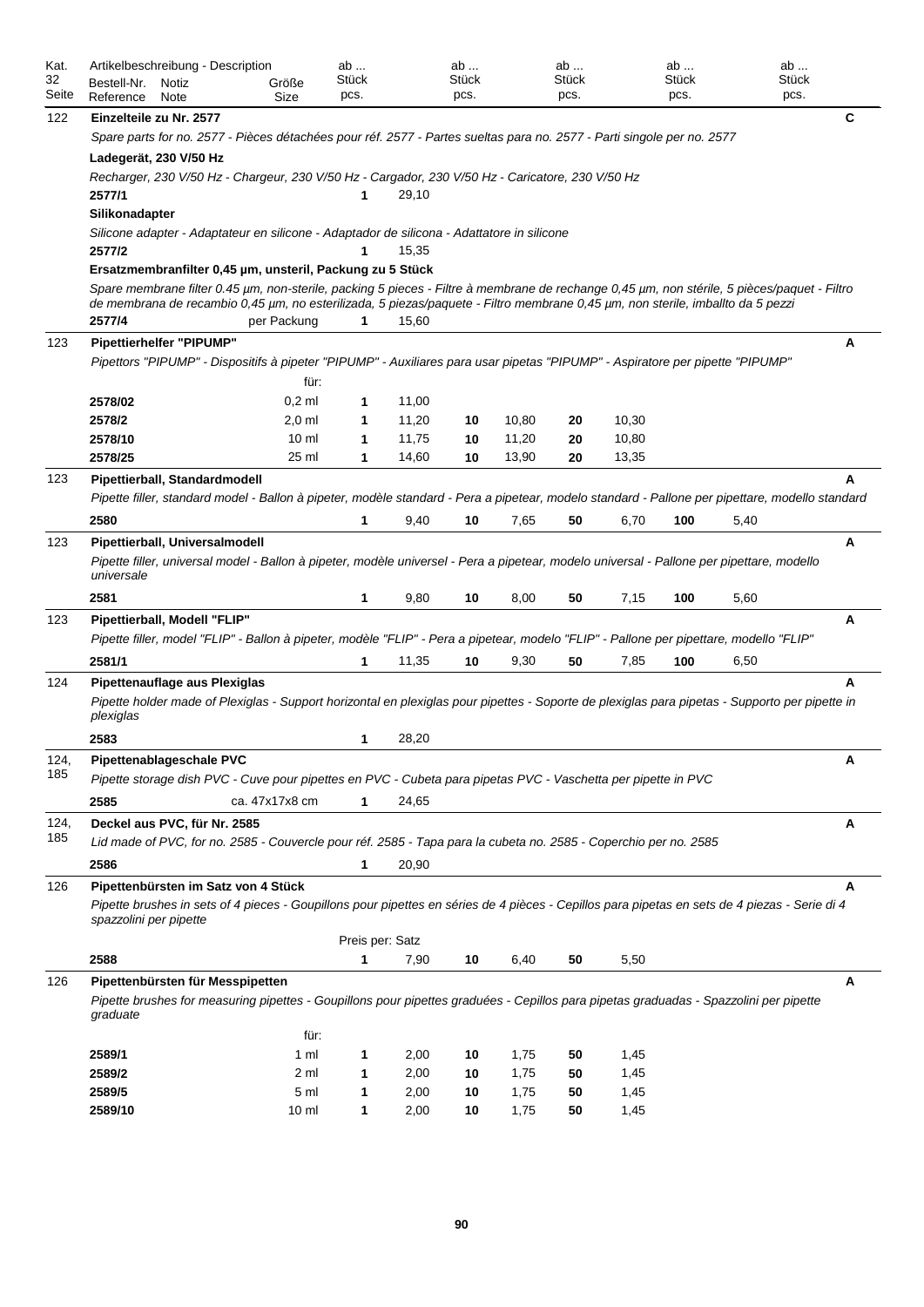| Kat.<br>32<br>Seite | Artikelbeschreibung - Description<br>Bestell-Nr.<br>Notiz<br>Reference<br>Note                                                                                                                                                                                                                                                                                                                                                                                                  | Größe<br>Size          | ab<br>Stück<br>pcs. |       | ab<br>Stück<br>pcs. |       | ab<br>Stück<br>pcs. |      | ab<br>Stück<br>pcs. |      | ab<br><b>Stück</b><br>pcs. |
|---------------------|---------------------------------------------------------------------------------------------------------------------------------------------------------------------------------------------------------------------------------------------------------------------------------------------------------------------------------------------------------------------------------------------------------------------------------------------------------------------------------|------------------------|---------------------|-------|---------------------|-------|---------------------|------|---------------------|------|----------------------------|
| 124                 | Pipettenständer, schräg, aus Plexiglas<br>Pipette stand, slanted, made of Plexiglas - Support incliné en plexiglas pour pipettes - Soporte inclinado de plexiglas para pipetas - Supporto<br>inclinato in plexiglas per pipette                                                                                                                                                                                                                                                 |                        |                     |       |                     |       |                     |      |                     |      | A                          |
|                     | für 6 Pipetten<br>for 6 pipettes - pour 6 pipettes - para 6 pipetas - per 6 pipette<br>2590/6                                                                                                                                                                                                                                                                                                                                                                                   |                        | 1                   | 20,90 |                     |       |                     |      |                     |      |                            |
|                     | für 12 Pipetten<br>for 12 pipettes - pour 12 pipettes - para 12 pipetas - per 12 pipette                                                                                                                                                                                                                                                                                                                                                                                        |                        |                     |       |                     |       |                     |      |                     |      |                            |
|                     | 2590/12                                                                                                                                                                                                                                                                                                                                                                                                                                                                         |                        | 1                   | 38,05 |                     |       |                     |      |                     |      |                            |
| 124                 | Pipettengestell, rund, aus Plexiglas, für 20 Pipetten<br>Rack for pipettes, circular, made of Plexiglas, for 20 pipettes - Support ronds en plexiglas pour 20 pipettes - Gradilla redonda de plexiglas<br>para 20 pipetas - Telaietto rotondo in plexiglas per 20 pipette                                                                                                                                                                                                       |                        |                     |       |                     |       |                     |      |                     |      | A                          |
|                     | 2593                                                                                                                                                                                                                                                                                                                                                                                                                                                                            |                        | 1                   | 25,65 | 5                   | 24,55 |                     |      |                     |      |                            |
| 125                 | Pipettenkorb aus Edelstahl                                                                                                                                                                                                                                                                                                                                                                                                                                                      |                        |                     |       |                     |       |                     |      |                     |      | A                          |
|                     | Pipette basket made of stainless steel - Panier pour pipettes en acier inoxydable - Canasta para pipetas en acero inoxidable - Canestro per<br>pipette in acciaio inossidabile                                                                                                                                                                                                                                                                                                  |                        |                     |       |                     |       |                     |      |                     |      |                            |
|                     | 2596                                                                                                                                                                                                                                                                                                                                                                                                                                                                            | ca. 7 cm $\varnothing$ | 1                   | 50,30 |                     |       |                     |      |                     |      |                            |
| 125                 | Spül- und Reinigungskombination für Pipetten, mit Standzylinder und Pipettenkorb aus Edelstahl<br>Rinsing and cleaning combination for pipettes, with stand cylinder and pipette basket made of stainless steel - Unité à laver et rincer des<br>pipettes, avec cylindre et panier en acier inoxydable - Equipo para lavar pipetas, con cilindro y canasta de acero inoxidable - Unita per<br>lavare e disinfettare le pipette, con cilindro e canestro in acciaio inossidabile |                        |                     |       |                     |       |                     |      |                     |      | A                          |
|                     | mit Plastikzylinder und Plexiglas-Verlängerungsaufsatz, Gesamthöhe ca. 40 cm<br>with plastic cylinder and Plexiglas extension top part, total height ca. 40 cm - avec cylindre en plastique et allongement en plexiglas,<br>hauteur totale env. 40 cm - con cilindro de plástico y accesorio para alargar en plexiglas, aprox. 40 cm de altura - con cilindro in plastica e<br>prolunga in plexiglas, circa 40 cm altezza totale<br>2597/1                                      |                        | 1                   | 70,00 |                     |       |                     |      |                     |      |                            |
|                     | mit Plastikzylinder                                                                                                                                                                                                                                                                                                                                                                                                                                                             |                        |                     |       |                     |       |                     |      |                     |      |                            |
|                     | with plastic cylinder - avec cylindre en plastique - con cilindro de plástico - con cilindro in plastica<br>2597/3                                                                                                                                                                                                                                                                                                                                                              | ca. 40x8 cm            | 1                   | 60,00 |                     |       |                     |      |                     |      |                            |
| 68                  | Pipetten-Färbeflaschen<br>Pipette staining bottles - Flacons à coloration à pipette - Frascos para coloraciones con pipeta - Flaconcini per colorazione con pipetta                                                                                                                                                                                                                                                                                                             |                        |                     |       |                     |       |                     |      |                     |      | A                          |
|                     | Klarglas                                                                                                                                                                                                                                                                                                                                                                                                                                                                        |                        |                     |       |                     |       |                     |      |                     |      |                            |
|                     | Clear glass - Verre clair - Vidrio blanco - Vetro bianco                                                                                                                                                                                                                                                                                                                                                                                                                        |                        |                     |       |                     |       |                     |      |                     |      |                            |
|                     | 2600/50                                                                                                                                                                                                                                                                                                                                                                                                                                                                         | 50 ml                  | 1                   | 5,95  | 10                  | 5,60  | 50                  | 5,30 | 100                 | 5,05 |                            |
|                     | 2600/100                                                                                                                                                                                                                                                                                                                                                                                                                                                                        | 100 ml                 | 1                   | 6,45  | 10                  | 6,20  | 50                  | 5.90 | 100                 | 5,65 |                            |
|                     | <b>Braunglas</b>                                                                                                                                                                                                                                                                                                                                                                                                                                                                |                        |                     |       |                     |       |                     |      |                     |      |                            |
|                     | Amber glass - Verre marron - Vidrio marrón - Vetro marrone                                                                                                                                                                                                                                                                                                                                                                                                                      |                        |                     |       |                     |       |                     |      |                     |      |                            |
|                     | 2601/50                                                                                                                                                                                                                                                                                                                                                                                                                                                                         | 50 ml                  | 1                   | 6,35  | 10                  | 6,05  | 50                  | 5,75 | 100                 | 5,50 |                            |
|                     | 2601/100                                                                                                                                                                                                                                                                                                                                                                                                                                                                        | 100 ml                 | 1                   | 7,10  | 10                  | 6,75  | 50                  | 6,25 | 100                 | 5,95 |                            |
| 68                  | Holzblock mit 3 braunen Pipettenflaschen, 50 ml<br>Wooden stand with 3 amber pipette bottles, 50 ml - Support en bois avec 3 flacons en verre marron, 50 ml - Bloque de madera con 3 frascos<br>de vidrio marrón, 50 ml - Supporto in legno con 3 flaconcini da 50 ml, vetro marrone                                                                                                                                                                                            |                        |                     |       |                     |       |                     |      |                     |      | A                          |
|                     | ohne Gummisauger                                                                                                                                                                                                                                                                                                                                                                                                                                                                |                        |                     |       |                     |       |                     |      |                     |      |                            |
|                     | without rubber teats - sans tétines en caoutchouc pour bouteilles - sin tetinas de goma - senza tettine di gomma<br>2608                                                                                                                                                                                                                                                                                                                                                        |                        | 1                   | 25,20 |                     |       |                     |      |                     |      |                            |
|                     | mit Gummisaugern<br>with rubber teats - avec tétines en caoutchouc pour bouteilles - con tetinas de goma - con tettine di gomma<br>2608/1                                                                                                                                                                                                                                                                                                                                       |                        | 1                   | 26,05 |                     |       |                     |      |                     |      |                            |
| 68                  | Holzblock mit 3 Klarglas-Pipettenflaschen, 50 ml                                                                                                                                                                                                                                                                                                                                                                                                                                |                        |                     |       |                     |       |                     |      |                     |      | A                          |
|                     | Wooden stand with 3 pipette bottles, clear glass, 50 ml - Support en bois avec 3 flacons en verre clair, 50 ml - Bloque de madera con 3<br>frascos de vidrio blanco, 50 ml - Supporto in legno con 3 flaconcini da 50 ml, vetro bianco                                                                                                                                                                                                                                          |                        |                     |       |                     |       |                     |      |                     |      |                            |
|                     | ohne Gummisauger                                                                                                                                                                                                                                                                                                                                                                                                                                                                |                        |                     |       |                     |       |                     |      |                     |      |                            |
|                     | without rubber teats - sans tétines en caoutchouc pour bouteilles - sin tetinas de goma - senza tettine di gomma<br>2609                                                                                                                                                                                                                                                                                                                                                        |                        | 1                   | 24,05 |                     |       |                     |      |                     |      |                            |
|                     | mit Gummisaugern<br>with rubber teats - avec tétines en caoutchouc pour bouteilles - con tetinas de goma - con tettine di gomma                                                                                                                                                                                                                                                                                                                                                 |                        |                     |       |                     |       |                     |      |                     |      |                            |
|                     | 2609/1                                                                                                                                                                                                                                                                                                                                                                                                                                                                          |                        | 1                   | 24,90 |                     |       |                     |      |                     |      |                            |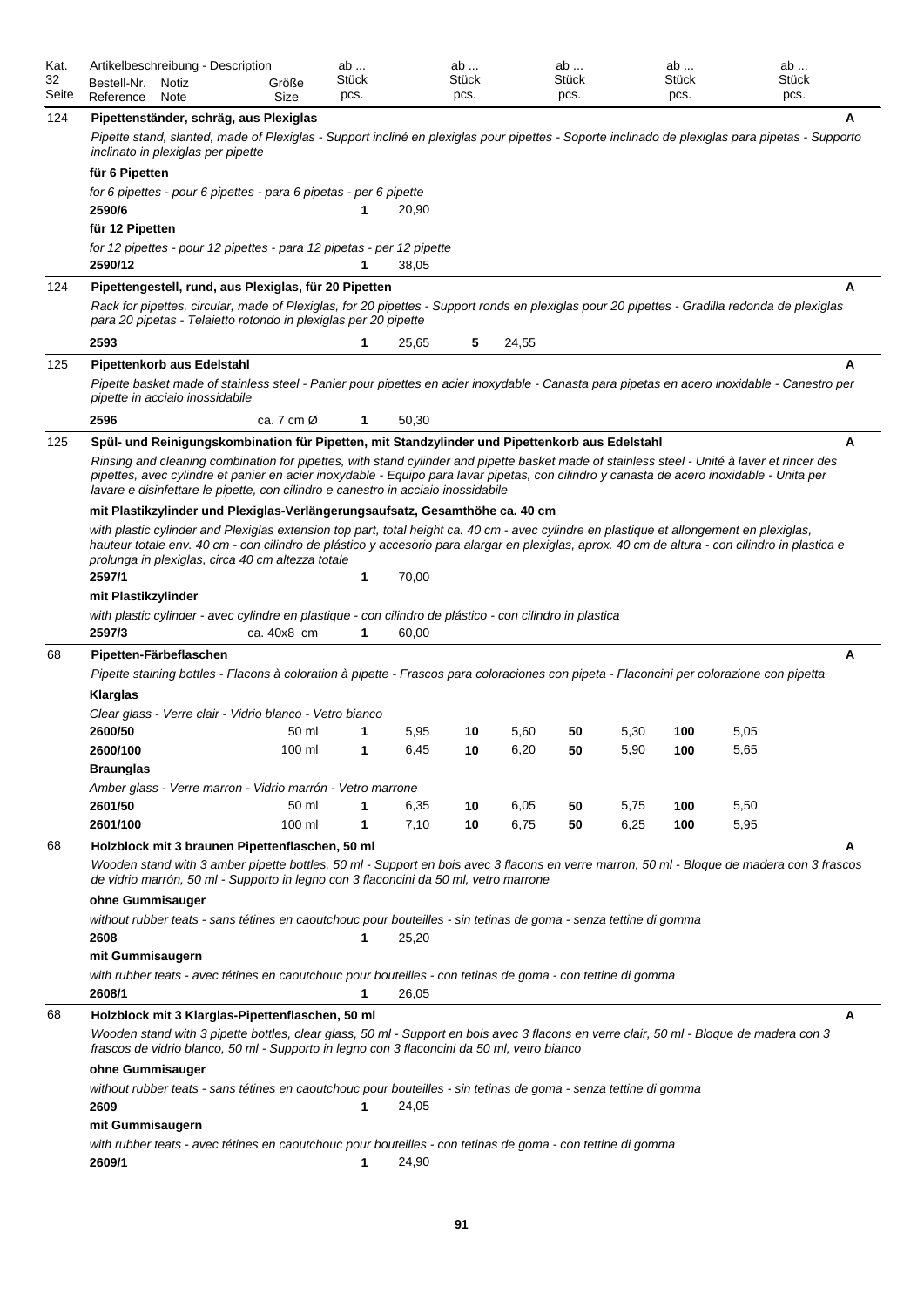| Kat.<br>32<br>Seite | Artikelbeschreibung - Description<br>Bestell-Nr.<br>Notiz<br>Reference<br>Note                                                                                                                                                                                                       |             | Größe<br>Size   | ab<br>Stück<br>pcs. |                      | ab<br>Stück<br>pcs. |       | ab<br>Stück<br>pcs. |       | ab<br>Stück<br>pcs. |       | ab<br>Stück<br>pcs. |  |  |
|---------------------|--------------------------------------------------------------------------------------------------------------------------------------------------------------------------------------------------------------------------------------------------------------------------------------|-------------|-----------------|---------------------|----------------------|---------------------|-------|---------------------|-------|---------------------|-------|---------------------|--|--|
| 68                  | Holzblock mit 6 braunen Pipettenflaschen, 50 ml<br>Wooden stand with 6 amber pipette bottles, 50 ml - Support en bois avec 6 flacons en verre marron, 50 ml - Bloque de madera con 6 frascos<br>de vidrio marrón, 50 ml - Supporto in legno con 6 flaconcini da 50 ml, vetro marrone |             |                 |                     |                      |                     |       |                     |       |                     |       | A                   |  |  |
|                     | ohne Gummisauger                                                                                                                                                                                                                                                                     |             |                 |                     |                      |                     |       |                     |       |                     |       |                     |  |  |
|                     | without rubber teats - sans tétines en caoutchouc pour bouteilles - sin tetinas de goma - senza tettine di gomma                                                                                                                                                                     |             |                 |                     |                      |                     |       |                     |       |                     |       |                     |  |  |
|                     | 2610                                                                                                                                                                                                                                                                                 |             |                 | 1                   | 45,85                |                     |       |                     |       |                     |       |                     |  |  |
|                     | mit Gummisaugern                                                                                                                                                                                                                                                                     |             |                 |                     |                      |                     |       |                     |       |                     |       |                     |  |  |
|                     | with rubber teats - avec tétines en caoutchouc pour bouteilles - con tetinas de goma - con tettine di gomma                                                                                                                                                                          |             |                 |                     |                      |                     |       |                     |       |                     |       |                     |  |  |
|                     | 2610/1                                                                                                                                                                                                                                                                               |             |                 | 1                   | 47,55                |                     |       |                     |       |                     |       |                     |  |  |
| 68                  | Holzblock mit 6 Klarglas-Pipettenflaschen, 50 ml                                                                                                                                                                                                                                     |             |                 |                     |                      |                     |       |                     |       |                     |       | Α                   |  |  |
|                     | Wooden stand with 6 pipette bottles, clear glass, 50 ml - Support en bois avec 6 flacons en verre clair, 50 ml - Bloque de madera con 6<br>frascos de vidrio blanco, 50 ml - Supporto in legno con 6 flaconcini da 50 ml, vetro bianco                                               |             |                 |                     |                      |                     |       |                     |       |                     |       |                     |  |  |
|                     | ohne Gummisauger                                                                                                                                                                                                                                                                     |             |                 |                     |                      |                     |       |                     |       |                     |       |                     |  |  |
|                     | without rubber teats - sans tétines en caoutchouc pour bouteilles - sin tetinas de goma - senza tettine di gomma                                                                                                                                                                     |             |                 |                     |                      |                     |       |                     |       |                     |       |                     |  |  |
|                     | 2611                                                                                                                                                                                                                                                                                 |             |                 | 1                   | 43,45                |                     |       |                     |       |                     |       |                     |  |  |
|                     | mit Gummisaugern                                                                                                                                                                                                                                                                     |             |                 |                     |                      |                     |       |                     |       |                     |       |                     |  |  |
|                     | with rubber teats - avec tétines en caoutchouc pour bouteilles - con tetinas de goma - con tettine di gomma                                                                                                                                                                          |             |                 |                     |                      |                     |       |                     |       |                     |       |                     |  |  |
|                     | 2611/1                                                                                                                                                                                                                                                                               |             |                 | 1                   | 45,15                |                     |       |                     |       |                     |       |                     |  |  |
| 68,                 | Gummisauger aus Latex silikonisiert                                                                                                                                                                                                                                                  |             |                 |                     |                      |                     |       |                     |       |                     |       | A                   |  |  |
| 214                 | Rubber teats siliconised - Tétines en caoutchouc pour bouteilles - Bulbos de goma - Tettine di gomma                                                                                                                                                                                 |             |                 |                     |                      |                     |       |                     |       |                     |       |                     |  |  |
|                     |                                                                                                                                                                                                                                                                                      |             |                 |                     | Preis per: 100 Stück |                     |       |                     |       |                     |       |                     |  |  |
|                     | 2620                                                                                                                                                                                                                                                                                 |             |                 |                     | 32,60                | 10                  | 27,45 | 100                 | 23,35 | 500                 | 20,75 |                     |  |  |
| 129                 | Präparatenkästen, Klarglas, mit aufgeschliffener Deckscheibe                                                                                                                                                                                                                         |             |                 |                     |                      |                     |       |                     |       |                     |       | A                   |  |  |
|                     | Specimen tanks, clear glass, with ground cover plate - Bocaux d'exposition en verre clair, avec couvercle plat rodé - Cajas para preparados,<br>vidrio blanco, con tapa esmerilada - Scatole per preparati, vetro bianco, con coperchio smerigliato<br>в                             |             |                 |                     |                      |                     |       |                     |       |                     |       |                     |  |  |
|                     |                                                                                                                                                                                                                                                                                      | н           |                 |                     |                      |                     |       |                     |       |                     |       |                     |  |  |
|                     | 2660/2                                                                                                                                                                                                                                                                               | ca. 100     | 50<br>50        | 1                   | 12,35                |                     |       |                     |       |                     |       |                     |  |  |
|                     | 2660/3                                                                                                                                                                                                                                                                               | ca. 150     | 75<br>65        | 1                   | 17,85                |                     |       |                     |       |                     |       |                     |  |  |
|                     | 2660/4                                                                                                                                                                                                                                                                               | ca. 150 105 | 50              | 1                   | 19,30                |                     |       |                     |       |                     |       |                     |  |  |
|                     | 2660/6                                                                                                                                                                                                                                                                               | ca. 200 120 | -80             | 1                   | 29,40                |                     |       |                     |       |                     |       |                     |  |  |
|                     | 2660/7                                                                                                                                                                                                                                                                               |             | ca. 200 130 130 | 1                   | 34,65                |                     |       |                     |       |                     |       |                     |  |  |
|                     | 2660/8                                                                                                                                                                                                                                                                               |             | ca. 225 200 100 | 1                   | 43,30                |                     |       |                     |       |                     |       |                     |  |  |
|                     | ohne Deckscheibe                                                                                                                                                                                                                                                                     |             |                 |                     |                      |                     |       |                     |       |                     |       |                     |  |  |
|                     | without cover disc - sans couvercle - sin tapa - senza coperchio                                                                                                                                                                                                                     |             |                 |                     |                      |                     |       |                     |       |                     |       |                     |  |  |
|                     | 2661                                                                                                                                                                                                                                                                                 | ca. 120 105 | 50              | 1                   | 16,95                |                     |       |                     |       |                     |       |                     |  |  |
| 69                  | Präparatemappen ohne Deckel, für 20 Objektträger                                                                                                                                                                                                                                     |             |                 |                     |                      |                     |       |                     |       |                     |       | Α                   |  |  |
|                     | Preparation folders without lid, for 20 microscope slides - Cartons à préparations sans couvercle, pour 20 porte-objets - Estuches para<br>preparaciones sin tapa, para 20 portaobjetos - Cartelle per preparati senza coperchio, per 20 vetrini portaoggetti                        |             |                 |                     |                      |                     |       |                     |       |                     |       |                     |  |  |
|                     | 2698                                                                                                                                                                                                                                                                                 |             |                 | $\mathbf{1}$        | 4,70                 | 10                  | 4,40  | 50                  | 4,10  | 100                 | 3,95  |                     |  |  |
| 69                  | Präparatemappen mit Deckel<br>Preparation folders with lid - Cartons à préparations avec couvercle - Estuches para preparaciones con tapa - Cartelle per preparati con<br>coperchio                                                                                                  |             |                 |                     |                      |                     |       |                     |       |                     |       | A                   |  |  |
|                     | für 1 Objektträger                                                                                                                                                                                                                                                                   |             |                 |                     |                      |                     |       |                     |       |                     |       |                     |  |  |
|                     | for 1 microscope slide - pour 1 porte-objet - para 1 portaobjeto - per 1 vetrino portaoggetti                                                                                                                                                                                        |             |                 |                     |                      |                     |       |                     |       |                     |       |                     |  |  |
|                     | 2700/1                                                                                                                                                                                                                                                                               |             |                 | 1                   | 1,10                 | 10                  | 1,00  | 100                 | 0,95  |                     |       |                     |  |  |
|                     | für 2 Objektträger                                                                                                                                                                                                                                                                   |             |                 |                     |                      |                     |       |                     |       |                     |       |                     |  |  |
|                     | for 2 microscope slides - pour 2 porte-objets - para 2 portaobjetos - per 2 vetrini portaoggetti                                                                                                                                                                                     |             |                 |                     |                      |                     |       |                     |       |                     |       |                     |  |  |
|                     | 2700/2                                                                                                                                                                                                                                                                               |             |                 | 1                   | 1,00                 | 10                  | 0,95  | 100                 | 0,85  | 500                 | 0,75  |                     |  |  |
|                     | für 3 Objektträger                                                                                                                                                                                                                                                                   |             |                 |                     |                      |                     |       |                     |       |                     |       |                     |  |  |
|                     | for 3 microscope slides - pour 3 porte-objets - para 3 portaobjetos - per 3 vetrini portaoggetti                                                                                                                                                                                     |             |                 |                     |                      |                     |       |                     |       |                     |       |                     |  |  |
|                     | 2700/3                                                                                                                                                                                                                                                                               |             |                 | 1                   | 1,10                 | 10                  | 1,00  | 100                 | 0,95  |                     |       |                     |  |  |
|                     | für 5 Objektträger                                                                                                                                                                                                                                                                   |             |                 |                     |                      |                     |       |                     |       |                     |       |                     |  |  |
|                     | for 5 microscope slides - pour 5 porte-objets - para 5 portaobjetos - per 5 vetrini portaoggetti                                                                                                                                                                                     |             |                 |                     |                      |                     |       |                     |       |                     |       |                     |  |  |
|                     | 2700/5                                                                                                                                                                                                                                                                               |             |                 | 1                   | 3,30                 | 10                  | 3,00  | 50                  | 2,85  | 100                 | 2,70  |                     |  |  |
|                     | für 10 Objektträger                                                                                                                                                                                                                                                                  |             |                 |                     |                      |                     |       |                     |       |                     |       |                     |  |  |
|                     | for 10 microscope slides - pour 10 porte-objets - para 10 portaobjetos - per 10 vetrini portaoggetti<br>2700/10                                                                                                                                                                      |             |                 | 1                   | 4,75                 | 10                  | 4,45  | 100                 | 4,05  |                     |       |                     |  |  |
|                     |                                                                                                                                                                                                                                                                                      |             |                 |                     |                      |                     |       |                     |       |                     |       |                     |  |  |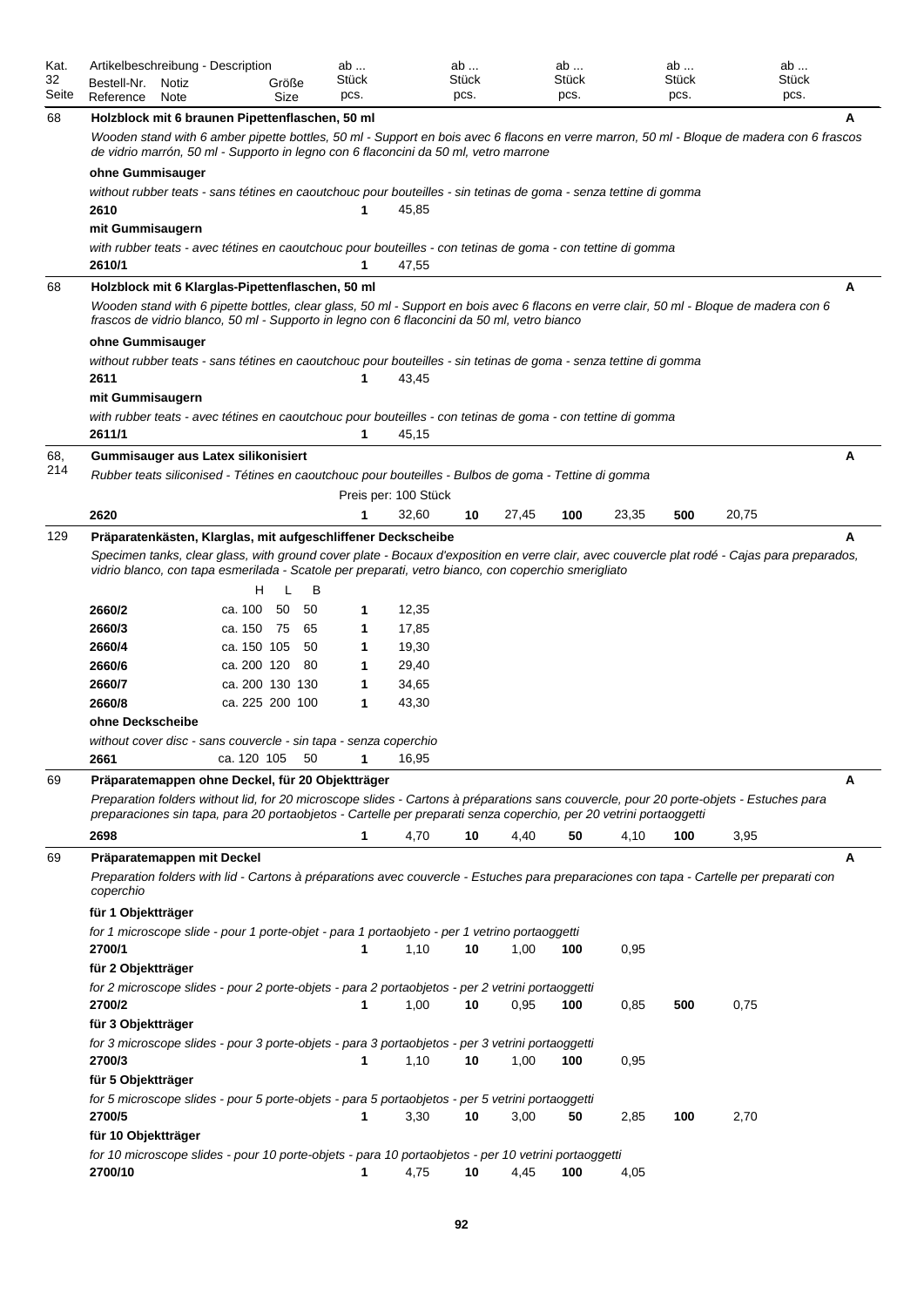| Kat.<br>32<br>Seite | Artikelbeschreibung - Description<br>Bestell-Nr.<br>Notiz<br>Reference<br>Note                                                                                                                                                                                                                                                                                                                                          | Größe<br>Size  | ab<br><b>Stück</b><br>pcs. |              | ab<br>Stück<br>pcs. |              | ab<br><b>Stück</b><br>pcs. |              | ab<br>Stück<br>pcs. |       | ab<br>Stück<br>pcs. |  |  |  |
|---------------------|-------------------------------------------------------------------------------------------------------------------------------------------------------------------------------------------------------------------------------------------------------------------------------------------------------------------------------------------------------------------------------------------------------------------------|----------------|----------------------------|--------------|---------------------|--------------|----------------------------|--------------|---------------------|-------|---------------------|--|--|--|
|                     | für 20 Objektträger<br>for 20 microscope slides - pour 20 porte-objets - para 20 portaobjetos - per 20 vetrini portaoggetti<br>2700/20                                                                                                                                                                                                                                                                                  |                | 1                          | 7,30         | 10                  | 6,70         | 100                        | 6,30         |                     |       |                     |  |  |  |
| 69                  | Präparatekasten, mit Holzrahmen                                                                                                                                                                                                                                                                                                                                                                                         |                |                            |              |                     |              |                            |              |                     |       | A                   |  |  |  |
|                     | Preparation case, wooden frame - Boîtes à préparations, cadre en bois - Caja para preparados, marco de madera - Scatola per preparati,<br>Cornice in legno                                                                                                                                                                                                                                                              |                |                            |              |                     |              |                            |              |                     |       |                     |  |  |  |
|                     | für 100 Objektträger                                                                                                                                                                                                                                                                                                                                                                                                    |                |                            |              |                     |              |                            |              |                     |       |                     |  |  |  |
|                     | for 100 microscope slides - pour 100 porte-objets - para 100 portaobjetos - per 100 vetrini portaoggetti                                                                                                                                                                                                                                                                                                                |                |                            |              |                     |              |                            |              |                     |       |                     |  |  |  |
|                     | 2701<br>für 50 Objektträger                                                                                                                                                                                                                                                                                                                                                                                             |                | 1                          | 12,75        | 10                  | 11,65        | 50                         | 11,35        | 100                 | 10,60 |                     |  |  |  |
|                     | for 50 microscope slides - pour 50 porte-objets - para 50 portaobjetos - per 50 vetrini portaoggetti                                                                                                                                                                                                                                                                                                                    |                |                            |              |                     |              |                            |              |                     |       |                     |  |  |  |
|                     | 2702                                                                                                                                                                                                                                                                                                                                                                                                                    |                | 1                          | 11,15        | 10                  | 9,90         | 50                         | 9,55         | 100                 | 9,00  |                     |  |  |  |
|                     | für 25 Objektträger                                                                                                                                                                                                                                                                                                                                                                                                     |                |                            |              |                     |              |                            |              |                     |       |                     |  |  |  |
|                     | for 25 microscope slides - pour 25 porte-objets - para 25 portaobjetos - per 25 vetrini portaoggetti                                                                                                                                                                                                                                                                                                                    |                |                            |              |                     |              |                            |              |                     |       |                     |  |  |  |
|                     | 2703                                                                                                                                                                                                                                                                                                                                                                                                                    |                | 1                          | 9,45         | 10                  | 8,75         | 50                         | 8,15         | 100                 | 7,80  |                     |  |  |  |
| Neu<br>New          | Präparatekasten aus PP für 100 Objektträger, antistatisch<br>Preparation case made of PP for 100 microscope slides, antistatic - Boîtes d'exposition en PP pour 100 porte-objets, antistatique - Caja de<br>PP para 100 preparados, antiestática - Scatola en PP per 100 preparati, antistatica                                                                                                                         |                |                            |              |                     |              |                            |              |                     |       | A                   |  |  |  |
|                     | 2701/1                                                                                                                                                                                                                                                                                                                                                                                                                  |                | 1                          | 13,45        | 10                  | 12,25        | 50                         | 11,90        | 100                 | 11,10 |                     |  |  |  |
| 69                  |                                                                                                                                                                                                                                                                                                                                                                                                                         |                |                            |              |                     |              |                            |              |                     |       | A                   |  |  |  |
|                     | Präparatekästen für 100 Objektträger, aus Polypropylen, mit Klappdeckel<br>Preparation cases for 100 microscope slides, made of polypropylene, with hinged lid - Bocaux d'exposition en polypropylène pour 100 porte-<br>objets, avec abattant - Cajas para preparados de polipropileno para 100 portaobjetos, con tapa abatible - Scatola per preparati in<br>polipropileno per 100 vetrini portaogetti, con coperchio |                |                            |              |                     |              |                            |              |                     |       |                     |  |  |  |
|                     | weiß                                                                                                                                                                                                                                                                                                                                                                                                                    |                |                            |              |                     |              |                            |              |                     |       |                     |  |  |  |
|                     | white - blanc - blanco - bianco<br>2704/1                                                                                                                                                                                                                                                                                                                                                                               |                | 1                          | 6,25         | 12                  | 6,00         | 60                         | 5,70         |                     |       |                     |  |  |  |
|                     | blau                                                                                                                                                                                                                                                                                                                                                                                                                    |                |                            |              |                     |              |                            |              |                     |       |                     |  |  |  |
|                     | blue - bleu - azul - blu<br>2704/2                                                                                                                                                                                                                                                                                                                                                                                      |                | 1                          | 6,25         | 12                  | 6,00         | 60                         | 5,70         |                     |       |                     |  |  |  |
|                     | rot<br>red - rouge - rojo - rosso<br>2704/3                                                                                                                                                                                                                                                                                                                                                                             |                | 1                          | 6,25         | 12                  | 6,00         | 60                         | 5,70         |                     |       |                     |  |  |  |
|                     |                                                                                                                                                                                                                                                                                                                                                                                                                         |                |                            |              |                     |              |                            |              |                     |       |                     |  |  |  |
| 69                  | Objektträgerbox für 50 Objektträger, aus Polystyrol<br>Microscope slide box for 50 microscope slides, made of polystyrene - Boîtes en polystirène pour 50 porte-objets - Cajas de poliestireno para<br>50 portaobjetos - Scatole in polistireno per 50 vetrini portaogetti                                                                                                                                              |                |                            |              |                     |              |                            |              |                     |       | A                   |  |  |  |
|                     | 2705/1                                                                                                                                                                                                                                                                                                                                                                                                                  | weiss - white  | 1                          | 5,05         | 10                  | 4,65         | 50                         | 4,30         |                     |       |                     |  |  |  |
|                     | 2705/2                                                                                                                                                                                                                                                                                                                                                                                                                  | blau - blue    | 1                          | 5,05         | 10                  | 4,65         | 50                         | 4,30         |                     |       |                     |  |  |  |
|                     | 2705/3                                                                                                                                                                                                                                                                                                                                                                                                                  | rot - red      | 1                          | 5,05         | 10                  | 4,65         | 50                         | 4,30         |                     |       |                     |  |  |  |
| 66                  | Präpariernadeln<br>Dissecting needles - Aiguilles à préparation - Agujas para preparación - Aghi per preparazioni                                                                                                                                                                                                                                                                                                       |                |                            |              |                     |              |                            |              |                     |       | A                   |  |  |  |
|                     | 2712                                                                                                                                                                                                                                                                                                                                                                                                                    |                | 1                          | 2,15         | 10                  | 1,65         | 50                         | 1,50         | 100                 | 1,35  |                     |  |  |  |
| 159                 | Quetschhähne nach Mohr                                                                                                                                                                                                                                                                                                                                                                                                  |                |                            |              |                     |              |                            |              |                     |       | Α                   |  |  |  |
|                     | Pinchcocks according to Mohr - Pinces de Mohr - Pinzas según Mohr - Pinze secondo Mohr                                                                                                                                                                                                                                                                                                                                  |                |                            |              |                     |              |                            |              |                     |       |                     |  |  |  |
|                     | 2750/50                                                                                                                                                                                                                                                                                                                                                                                                                 | ca. 50 mm      |                            |              |                     |              |                            |              | 100                 | 2,10  |                     |  |  |  |
|                     | 2750/60                                                                                                                                                                                                                                                                                                                                                                                                                 | ca. 60 mm      | 1<br>1                     | 2,65<br>2,75 | 10<br>10            | 2,40<br>2,55 | 50<br>50                   | 2,25<br>2,45 | 100                 | 2,25  |                     |  |  |  |
|                     |                                                                                                                                                                                                                                                                                                                                                                                                                         |                |                            |              |                     |              |                            |              |                     |       |                     |  |  |  |
| 159                 | Quetschhähne nach Hoffmann<br>Pinchcocks according to Hoffmann - Pinces de Hoffmann - Pinzas según Hoffmann - Pinze secondo Hoffmann                                                                                                                                                                                                                                                                                    |                |                            |              |                     |              |                            |              |                     |       | Α                   |  |  |  |
|                     | 2755/20                                                                                                                                                                                                                                                                                                                                                                                                                 | ca. 20 mm      | 1                          | 3,30         | 10                  | 3,15         | 50                         | 2,95         |                     |       |                     |  |  |  |
|                     | 2755/25                                                                                                                                                                                                                                                                                                                                                                                                                 | ca. 25 mm      | 1                          | 3,40         | 10                  | 3,25         | 50                         | 3,15         |                     |       |                     |  |  |  |
|                     | 2755/30                                                                                                                                                                                                                                                                                                                                                                                                                 | ca. 30 mm      | 1                          | 3,65         | 10                  | 3,45         | 50                         | 3,35         |                     |       |                     |  |  |  |
| 129                 | Radiometer (Lichtmühlen)<br>Radiometers (lightmills) - Radiomètres (moulins à lumière) - Radiómetros (molinos de luz) - Radiometri (mulini della luce)                                                                                                                                                                                                                                                                  |                |                            |              |                     |              |                            |              |                     |       | A                   |  |  |  |
|                     | 2757/2                                                                                                                                                                                                                                                                                                                                                                                                                  | ca. 12,5 cm    | 1                          | 18,70        | 5                   | 17,15        |                            |              |                     |       |                     |  |  |  |
| 162                 | Reagenzglasbürsten mit Wollbüschel                                                                                                                                                                                                                                                                                                                                                                                      |                |                            |              |                     |              |                            |              |                     |       | A                   |  |  |  |
|                     | Test tube brushes with cotton tip - Goupillons à bout coton pour tubes à essais - Cepillos para tubos de ensayo, punta con mota de lana -<br>Spazzolini per provette con batuffolo di lana all'estremità                                                                                                                                                                                                                |                |                            |              |                     |              |                            |              |                     |       |                     |  |  |  |
|                     | 2760                                                                                                                                                                                                                                                                                                                                                                                                                    | ca. 16-20 mm Ø | 1                          | 1,25         | 10                  | 1,10         | 50                         | 1,00         |                     |       |                     |  |  |  |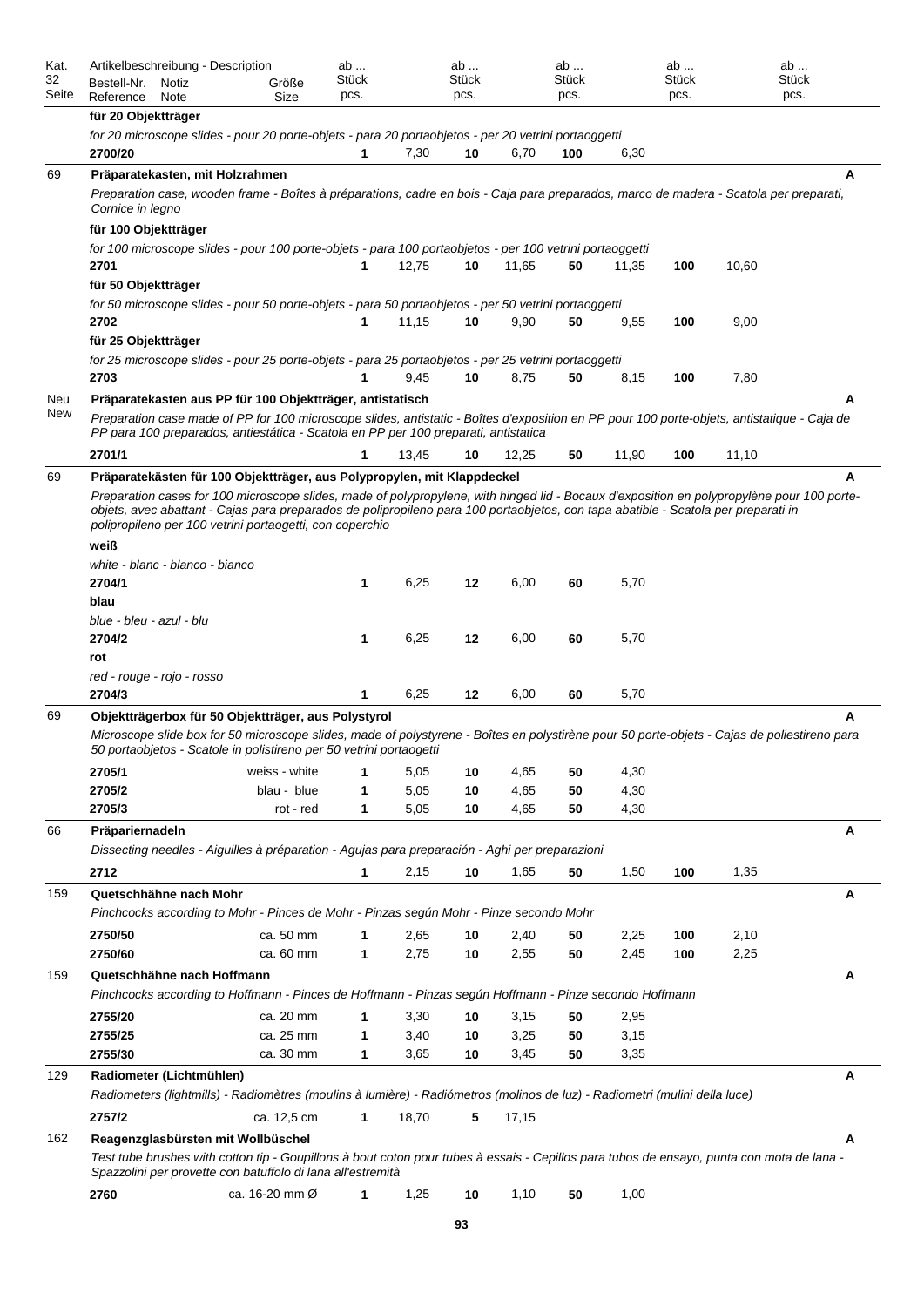| Kat.        | Artikelbeschreibung - Description |       |                                                                                                                                                                                                                  | ab                   |                       | ab            |              | ab            |              | ab            |        | ab            |             |
|-------------|-----------------------------------|-------|------------------------------------------------------------------------------------------------------------------------------------------------------------------------------------------------------------------|----------------------|-----------------------|---------------|--------------|---------------|--------------|---------------|--------|---------------|-------------|
| 32<br>Seite | Bestell-Nr.                       | Notiz | Größe                                                                                                                                                                                                            | <b>Stück</b><br>pcs. |                       | Stück<br>pcs. |              | Stück<br>pcs. |              | Stück<br>pcs. |        | Stück<br>pcs. |             |
|             | Reference<br>2760/1               | Note  | Size<br>ca. 10-12 mm Ø                                                                                                                                                                                           |                      |                       |               |              |               |              |               |        |               |             |
|             | 2760/2                            |       | ca. 25 mm Ø                                                                                                                                                                                                      | 1<br>1               | 1,25<br>1,65          | 10<br>10      | 1,05<br>1,50 | 50<br>50      | 0,95<br>1,40 |               |        |               |             |
| 162         |                                   |       | Kochgläser DURAN mit rundem Boden und Ausguss                                                                                                                                                                    |                      |                       |               |              |               |              |               |        |               | A           |
|             |                                   |       | Boiling flasks DURAN with round bottom and spout - Tubes d'ébullition DURAN, fond rond, à bec - Tubos para ebullición DURAN, fondo                                                                               |                      |                       |               |              |               |              |               |        |               |             |
|             |                                   |       | redondo, con pico - Provette per ebollizione DURAN, fondo tondo, con beccuccio                                                                                                                                   |                      |                       |               |              |               |              |               |        |               |             |
|             |                                   |       |                                                                                                                                                                                                                  |                      | Preis per: 100 Stück  |               |              |               |              |               |        |               |             |
|             | 2761                              | 1     | ca. 60x24 mm Ø                                                                                                                                                                                                   | 100                  | 102,90                |               |              |               |              |               |        |               |             |
| 162         |                                   |       | Reagenzgläser mit angeformtem Stopfenbett, ohne Schliff                                                                                                                                                          |                      |                       |               |              |               |              |               |        |               | A           |
|             |                                   |       | Test tubes with moulded socket, unground - Tubes à essais avec goulot femelle moulé, non rodé - Tubos de ensayo con hembra moldada,<br>sin esmerilado normal - Provette con femmina formata, senza smerigliatura |                      |                       |               |              |               |              |               |        |               |             |
|             | mit Seitenrohr                    |       |                                                                                                                                                                                                                  |                      |                       |               |              |               |              |               |        |               |             |
|             |                                   |       | with side tube - avec tubulure latérale - con tubo lateral - con tubo laterale                                                                                                                                   |                      |                       |               |              |               |              |               |        |               |             |
|             | 2763                              |       | ca. 180x20 mm Ø                                                                                                                                                                                                  | 1                    | 5,40                  |               |              |               |              |               |        |               |             |
| 162         |                                   |       | Reagenzgläser, graduiert, mit Ausguss                                                                                                                                                                            |                      |                       |               |              |               |              |               |        |               | A           |
|             |                                   |       | Test tubes, graduated, with spout - Tubes à essais, gradués, à bec - Tubos de ensayo, graduados, con pico - Provette, graduate, con becco                                                                        |                      |                       |               |              |               |              |               |        |               |             |
|             |                                   |       | ml                                                                                                                                                                                                               |                      |                       |               |              |               |              |               |        |               |             |
|             | 2765/5                            |       | 5:1/10                                                                                                                                                                                                           | 1                    | 2,30                  | 10            | 2,10         | 50            | 2,00         |               |        |               |             |
|             | 2765/10                           |       | 10:1/10                                                                                                                                                                                                          | 1                    | 2,70                  | 10            | 2,25         | 50            | 2,10         |               |        |               |             |
|             | 2765/20                           |       | 20:1/10                                                                                                                                                                                                          | 1                    | 3,45                  | 10            | 3,20         | 50            | 2,80         |               |        |               |             |
|             | 2765/25                           |       | 25:1/2                                                                                                                                                                                                           | 1                    | 3,50                  | 10            | 3,20         |               |              |               |        |               |             |
| 162         |                                   |       | Reagenzgläser, mit NS-Plastikstopfen                                                                                                                                                                             |                      |                       |               |              |               |              |               |        |               | A           |
|             |                                   |       | Test tubes, with NS plastic stoppers - Tubes à essais, avec bouchon normalisé en plastique - Tubos de ensayo, con tapón de plástico,<br>esmerilado normal - Provette, con tappo NS in plastica                   |                      |                       |               |              |               |              |               |        |               |             |
|             |                                   |       |                                                                                                                                                                                                                  |                      |                       |               |              |               |              |               |        |               |             |
|             | graduiert, AR-Glas                |       | ml                                                                                                                                                                                                               |                      |                       |               |              |               |              |               |        |               |             |
|             |                                   |       | graduated, AR glass - gradués, verre AR - graduados, vidrio AR - graduate, vetro AR                                                                                                                              |                      |                       |               |              |               |              |               |        |               |             |
|             | 2766/10                           |       | 10:1/10                                                                                                                                                                                                          | 1                    | 6,30                  | 10            | 5,90         | 50            | 5,40         |               |        |               |             |
|             | 2766/20                           |       | 20:1/10                                                                                                                                                                                                          | 1                    | 7,70                  | 10            | 7,30         |               |              |               |        |               |             |
|             | ungraduiert, AR-Glas              |       |                                                                                                                                                                                                                  |                      |                       |               |              |               |              |               |        |               |             |
|             |                                   |       | not graduated, AR glass - non gradués, verre AR - sin graduación, vidrio AR - non graduate, vetro AR                                                                                                             |                      |                       |               |              |               |              |               |        |               |             |
|             | 2767                              |       | ca. 160x16 mm Ø                                                                                                                                                                                                  | 1                    | 6,30                  | 10            | 5,85         |               |              |               |        |               |             |
|             | ungraduiert, DURAN                |       |                                                                                                                                                                                                                  |                      |                       |               |              |               |              |               |        |               |             |
|             |                                   |       | not graduated, DURAN - non gradués, verre DURAN - sin graduación, vidrio DURAN - non graduate, vetro DURAN                                                                                                       |                      |                       |               |              |               |              |               |        |               |             |
|             | 2767/3                            |       | ca. 160x16 mm Ø                                                                                                                                                                                                  | 1                    | 6,30                  | 10            | 5,85         |               |              |               |        |               |             |
| 162         |                                   |       | Reagenzgläser mit Ringmarken bei 5 und 10 ml und NS-Plastikstopfen                                                                                                                                               |                      |                       |               |              |               |              |               |        |               | A           |
|             |                                   |       | Test tubes with ring marks at 5 and 10 ml and NS plastic stoppers - Tubes à essais à bouchons en plastique et traits circulaires 5 et 10 ml -                                                                    |                      |                       |               |              |               |              |               |        |               |             |
|             |                                   |       | Tubos de ensayo con tapones de plástico y marcas circulares en 5 y 10 ml - Provette con graduazione circolare 5 e 10 ml e tappo NS in                                                                            |                      |                       |               |              |               |              |               |        |               |             |
|             | plastica                          |       |                                                                                                                                                                                                                  |                      |                       |               |              |               |              |               |        |               |             |
|             | 2768/2                            |       |                                                                                                                                                                                                                  | 1                    | 6,25                  | 10            | 5,80         | 50            | 5,40         |               |        |               |             |
| 163         |                                   |       | Einmal-Reagenzgläser aus Glas, glatter Rand                                                                                                                                                                      |                      |                       |               |              |               |              |               |        |               | $\mathbf c$ |
|             |                                   |       | Test tubes, disposable, made of glass, rimless - Tubes à essais à usage unique en verre, bord lisse - Tubos de ensayo desechables, de<br>vidrio, borde liso - Provette monouso di vetro, bordo liscio            |                      |                       |               |              |               |              |               |        |               |             |
|             |                                   |       | $mm\varnothing$                                                                                                                                                                                                  |                      | Preis per: 1000 Stück |               |              |               |              |               |        |               |             |
|             | 2769/14                           | 7     | ca. 98/100x16                                                                                                                                                                                                    | 200                  | 80,55                 | 1000          | 65,55        | 3000          | 63,80        | 5000          | 61,35  | 10000         | 58,85       |
|             | 2769/16                           |       | ca. 160 x16                                                                                                                                                                                                      | 100                  | 96,70                 | 1000          | 74,25        | 3000          | 71,40        | 5000          | 66,55  | 10000         | 62,80       |
| 163         |                                   |       | Reagenzgläser "ELKA", gebördelter Rand, normalwandig                                                                                                                                                             |                      |                       |               |              |               |              |               |        |               | Α           |
|             |                                   |       | Test tubes "ELKA", with rim, normal wall thickness - Tubes à essais "ELKA", bord évasé, à paroi normale - Tubos de ensayo "ELKA", con                                                                            |                      |                       |               |              |               |              |               |        |               |             |
|             |                                   |       | labio de espesor normal - Provette "ELKA", spessore pareti normale, bordo a flangia                                                                                                                              |                      |                       |               |              |               |              |               |        |               |             |
|             |                                   |       | mm Ø                                                                                                                                                                                                             |                      | Preis per: 1000 Stück |               |              |               |              |               |        |               |             |
|             | 2770/5                            |       | ca. 100 x10                                                                                                                                                                                                      | 100                  | 84,00                 | 1000          | 64,35        | 3000          | 61,60        | 5000          | 60,45  | 10000         | 58,85       |
|             | 2770/7                            |       | ca. 100 x12                                                                                                                                                                                                      | 100                  | 90,65                 | 1000          | 70,75        | 3000          | 67,30        | 5000          | 65,00  |               |             |
|             | 2770/9                            |       | ca. 130 x14                                                                                                                                                                                                      | 100                  | 124,20                | 1000          | 104,70       | 3000          | 101,35       | 5000          | 99,35  |               |             |
|             | 2770/14                           |       | ca. 100 x16                                                                                                                                                                                                      | 100                  | 97,25                 | 1000          | 75,20        | 3000          | 71,85        | 5000          | 69,20  |               |             |
|             | 2770/15                           |       | ca. 120 x16                                                                                                                                                                                                      | 100                  | 120,85                | 1000          | 93,35        | 3000          | 89,35        |               |        |               |             |
|             | 2770/16                           |       | ca. 160 x16                                                                                                                                                                                                      | 100                  | 114,05                | 1000          | 86,40        | 3000          | 82,20        | 5000          | 76,65  | 10000         | 71,85       |
|             | 2770/18                           |       | ca. 160 x18                                                                                                                                                                                                      | 100                  | 167,60                | 1000          | 128,85       | 3000          | 125,10       |               |        |               |             |
|             | 2770/19                           |       | ca. 180 x18                                                                                                                                                                                                      | 100                  | 161,05                | 1000          | 126,15       | 3000          | 121,45       | 5000          | 118,75 |               |             |
|             | 2770/20                           |       | ca. 180 x20                                                                                                                                                                                                      | 100                  | 201,55                | 1000          | 179,15       | 3000          | 175,80       |               |        |               |             |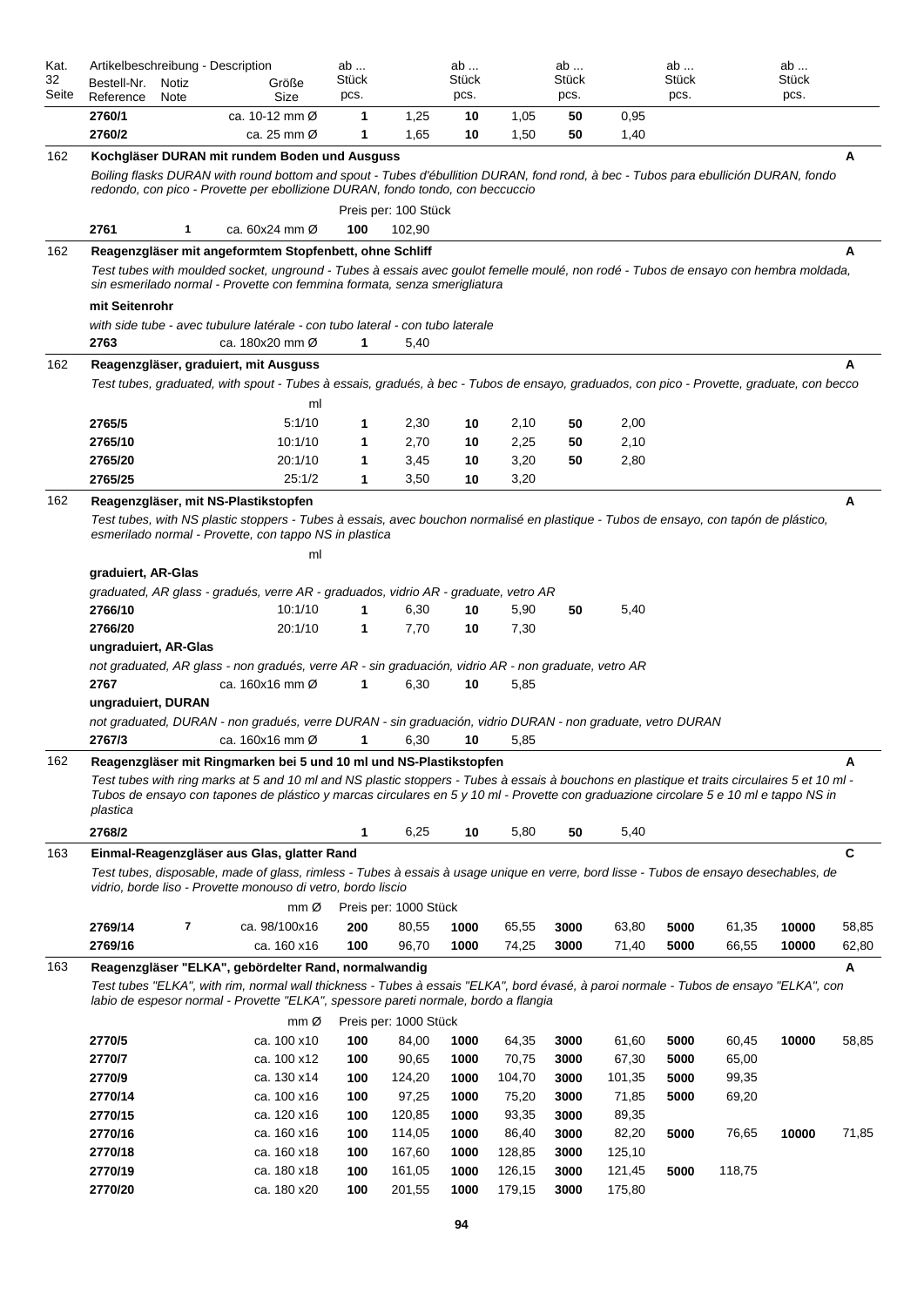| Kat.        |                                                                                                                                       | Artikelbeschreibung - Description |                                                              |                      |        | ab                   |        | ab                   |        | ab            |       | ab            |       |
|-------------|---------------------------------------------------------------------------------------------------------------------------------------|-----------------------------------|--------------------------------------------------------------|----------------------|--------|----------------------|--------|----------------------|--------|---------------|-------|---------------|-------|
| 32<br>Seite | Bestell-Nr.<br>Reference                                                                                                              | Notiz<br>Note                     | Größe<br>Size                                                | <b>Stück</b><br>pcs. |        | <b>Stück</b><br>pcs. |        | <b>Stück</b><br>pcs. |        | Stück<br>pcs. | 75.10 | Stück<br>pcs. |       |
|             | 2770/25                                                                                                                               |                                   | ca. 160 x24/25                                               | 100                  | 288.90 | 1000                 | 255.55 | 3000                 | 245.50 |               |       |               |       |
|             | 2770/27                                                                                                                               |                                   | ca. 200 x24                                                  | 100                  | 279.85 | 1000                 | 266.95 |                      |        |               |       |               |       |
|             | 2770/30                                                                                                                               |                                   | ca. 200 x30                                                  | 100                  | 435.90 | 1000                 | 388.05 | 3000                 | 380.30 |               |       |               |       |
|             | 2770/216                                                                                                                              |                                   | ca. 160 x16                                                  | 200                  | 111.90 | 1000                 | 84.30  | 3000                 | 80.05  | 5000          |       | 10000         | 70.15 |
| 163         |                                                                                                                                       |                                   | Reagenzgläser aus FIOLAX (Borosilikatglas), gebördelter Rand |                      |        |                      |        |                      |        |               |       |               | A     |
|             | Test tubes made of FIOLAX (borosilicate glass), with rim - Tubes à essais en verre FIOLAX (verre borosilicaté), bord évasé - Tubos de |                                   |                                                              |                      |        |                      |        |                      |        |               |       |               |       |

*ensayo de vidrio FIOLAX (vidrio borosilicato), con labio - Provette vetro FIOLAX (vetro borosilicato), bordo a flangia*

|          | $mm\varnothing$ |     | Preis per: 1000 Stück |      |        |      |        |      |        |       |        |
|----------|-----------------|-----|-----------------------|------|--------|------|--------|------|--------|-------|--------|
| 2771/3   | ca. 70 x 8      | 100 | 114.05                | 1000 | 90,95  | 3000 | 87.40  | 5000 | 83.90  | 10000 | 82,45  |
| 2771/5   | ca. 100 x10     | 100 | 122,25                | 1000 | 98,65  | 3000 | 93,65  | 5000 | 91,35  |       |        |
| 2771/7   | ca. 100 x12     | 100 | 127,45                | 1000 | 98,00  | 3000 | 93,90  | 5000 | 91,25  |       |        |
| 2771/9   | ca. 130 x14     | 100 | 177,75                | 1000 | 138,85 | 3000 | 134,10 | 5000 | 130,65 |       |        |
| 2771/14  | ca. 100 x16     | 100 | 174,35                | 1000 | 140,95 | 3000 | 135,95 | 5000 | 131,80 |       |        |
| 2771/16  | ca. 160 x16     | 100 | 194,95                | 1000 | 149,15 | 3000 | 147,15 | 5000 | 143,70 | 10000 | 140,25 |
| 2771/19  | ca. 180 x18     | 100 | 257,60                | 1000 | 197,85 | 3000 | 193,25 | 5000 | 189,10 |       |        |
| 2771/20  | ca. 180 x20     | 100 | 305,10                | 1000 | 232,70 | 3000 | 224,70 | 5000 | 220,70 |       |        |
| 2771/28  | ca. 120 x20     | 100 | 281,00                | 1000 | 215,45 | 3000 | 206,10 | 5000 | 200,25 |       |        |
| 2771/216 | ca. 160 x16     | 200 | 189,20                | 1000 | 143,20 | 3000 | 141,35 | 5000 | 138,70 | 10000 | 134,80 |

**A**

#### 163, 164 **Reagenzgläser, starkwandig, mit glattem Rand**

*Test tubes, heavy wall, rimless - Tubes à essais, à paroi épaisse, bord droit - Tubos de ensayo, pared gruesa, borde recto - Provette a pareti spesse, bordo liscio*

|          |                | $mm \varnothing$ |     | Preis per: 1000 Stück |      |        |      |        |      |        |       |        |
|----------|----------------|------------------|-----|-----------------------|------|--------|------|--------|------|--------|-------|--------|
| 2775/0   |                | ca. 50 x 6-6,5   | 100 | 79,05                 | 1000 | 63,30  | 3000 | 58,75  | 5000 | 55,45  | 10000 | 49,35  |
| 2775/01  |                | ca. 27x 7        | 100 | 79,05                 | 1000 | 63,30  | 3000 | 58,75  | 5000 | 55,45  | 10000 | 49,40  |
| 2775/1   |                | ca. 35x 6        | 100 | 79,05                 | 1000 | 63,30  | 3000 | 58,75  | 5000 | 55,45  | 10000 | 49,40  |
| 2775/2   |                | ca. 40x 8        | 100 | 79,05                 | 1000 | 63,30  | 3000 | 58,75  | 5000 | 55,45  | 10000 | 49,40  |
| 2775/3   | $\overline{7}$ | ca. 80 x10-11    | 200 | 107,10                | 1000 | 93,55  | 3000 | 89,40  |      |        |       |        |
| 2775/4   |                | ca. 70 x10-11    | 100 | 88,75                 | 1000 | 69,15  | 3000 | 65,80  | 5000 | 62,55  | 10000 | 59,90  |
| 2775/5   |                | ca. 100 x10      | 100 | 88,75                 | 1000 | 78,00  | 3000 | 73,20  | 5000 | 71,20  | 10000 | 70,00  |
| 2775/6   | 7              | ca. 75 x12       | 200 | 71,20                 | 1000 | 53,95  | 3000 | 49,35  | 5000 | 45,40  | 10000 | 41,50  |
| 2775/7   |                | ca. 100 x12      | 100 | 77,65                 | 1000 | 60,55  | 3000 | 55,90  | 5000 | 52,55  | 10000 | 51,00  |
| 2775/8   |                | ca. 100 x14      | 100 | 127,00                | 1000 | 97,30  | 3000 | 94,75  | 5000 | 92,10  | 10000 | 88,75  |
| 2775/9   |                | ca. 130 x14      | 100 | 144,70                | 1000 | 116,45 | 3000 | 109,85 | 5000 | 104,60 |       |        |
| 2775/10  |                | ca. 75 x15       | 100 | 118,60                | 1000 | 93,90  | 3000 | 92,50  | 5000 | 91,35  |       |        |
| 2775/11  |                | ca. 85 x15       | 100 | 126,00                | 1000 | 97,30  | 3000 | 93,80  | 5000 | 92,45  | 10000 | 88,35  |
| 2775/12  |                | ca. 135 x15      | 100 | 151,30                | 1000 | 117,10 | 3000 | 111,85 | 5000 | 105,95 |       |        |
| 2775/14  |                | ca. 100 x16      | 100 | 105,35                | 1000 | 79,65  | 3000 | 77,15  | 5000 | 75,40  | 10000 | 73,70  |
| 2775/16  |                | ca. 160 x16      | 100 | 116,25                | 1000 | 91,70  | 3000 | 88,90  | 5000 | 86,25  | 10000 | 80,40  |
| 2775/17  |                | ca. 100 x18      | 100 | 170,95                | 1000 | 138,10 | 3000 | 134,20 | 5000 | 130,15 |       |        |
| 2775/19  |                | ca. 180 x18      | 100 | 158,20                | 1000 | 154,55 | 3000 | 153,55 | 5000 | 152,15 | 10000 | 148,30 |
| 2775/216 | 7              | ca. 160 x16      | 200 | 114,25                | 1000 | 88,75  | 3000 | 86,05  | 5000 | 83,70  | 10000 | 80,40  |

**Nr. 2775/1 Durham-Röhren**

**Nr. 2775/6 Kahn-Röhren, Urastratgläser, Combs-Test-Röhrchen**

**Nr. 2775/7 für Mastix- und Blutgruppenuntersuchung**

**No. 2775/1 Durham tubes No. 2775/6 Kahn tubes, Urastrat tubes, Combs test tubes No. 2775/7 for Mastix and blood type analysis No. 2775/1 Durham tubes No. 2775/6 Kahn tubes, Urastrat tubes, Combs tubes à essais No. 2775/7 pour Mastix et examen de groupe sanguin**

|     | groupe sangum                                                                                                                                             |                     |   |      |    |      |     |      |     |      |     |      |  |  |
|-----|-----------------------------------------------------------------------------------------------------------------------------------------------------------|---------------------|---|------|----|------|-----|------|-----|------|-----|------|--|--|
| 165 | Kapsenberg-Kappen mit Griff                                                                                                                               |                     |   |      |    |      |     |      |     |      |     | A    |  |  |
|     | Kapsenberg caps with handle - Capuchons Kapsenberg avec manche - Capuchones Kapsenberg con mango - Cappucci per provette<br>secondo Kapsenberg con manico |                     |   |      |    |      |     |      |     |      |     |      |  |  |
|     |                                                                                                                                                           | für:                |   |      |    |      |     |      |     |      |     |      |  |  |
|     | 2776/16                                                                                                                                                   | 16 mm $\varnothing$ | 1 | 2,20 | 10 | 2,00 | 100 | 1,70 | 300 | 1,50 | 500 | 1,35 |  |  |
|     | 2776/18                                                                                                                                                   | 18 mm $\varnothing$ | 1 | 2,40 | 10 | 2,05 | 100 | 1,75 | 300 | 1,60 | 500 | 1,40 |  |  |
| 165 | Labocap-Kappen mit Griff                                                                                                                                  |                     |   |      |    |      |     |      |     |      |     |      |  |  |
|     | Labocap caps with handle - Capuchons Labocap avec manche - Capuchones Labocap con mango - Cappucci per provette Labocap con<br>manico                     |                     |   |      |    |      |     |      |     |      |     |      |  |  |
|     |                                                                                                                                                           | für:                |   |      |    |      |     |      |     |      |     |      |  |  |
|     | 2777/16                                                                                                                                                   | 16 mm $\varnothing$ | 1 | 1,80 | 10 | 1,70 | 100 | 1,45 | 300 | 1,30 | 500 | 1,25 |  |  |
|     | 2777/18                                                                                                                                                   | 18 mm $\varnothing$ |   | 1,85 | 10 | 1,75 | 100 | 1,50 | 300 | 1,40 | 500 | 1,35 |  |  |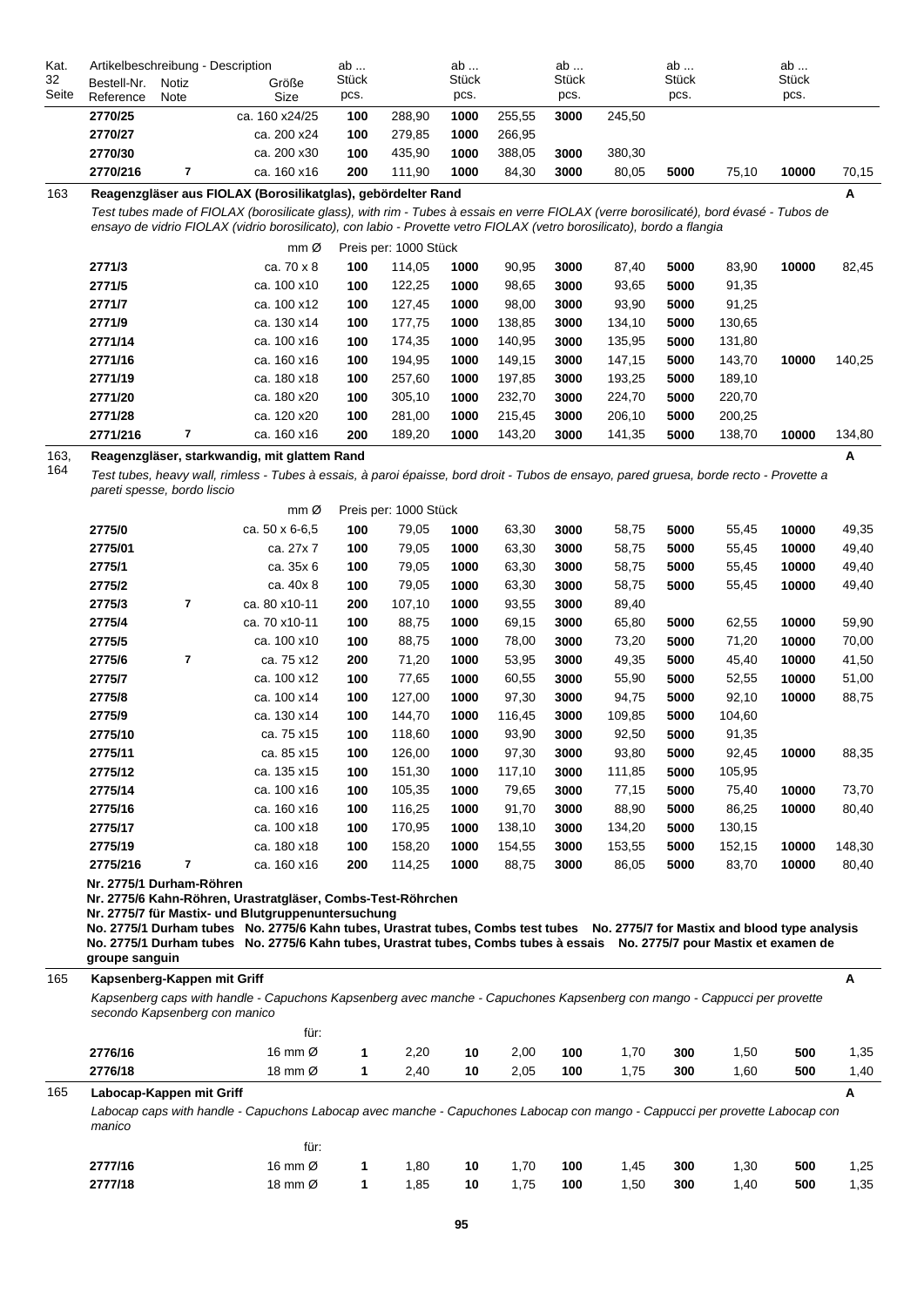| Kat.        | Artikelbeschreibung - Description                                                           |                               | ab            |                       | ab            |        | ab            | ab                                                                                                                                                                                                                                                                                                                                                                                                                                         | ab            |   |
|-------------|---------------------------------------------------------------------------------------------|-------------------------------|---------------|-----------------------|---------------|--------|---------------|--------------------------------------------------------------------------------------------------------------------------------------------------------------------------------------------------------------------------------------------------------------------------------------------------------------------------------------------------------------------------------------------------------------------------------------------|---------------|---|
| 32<br>Seite | Bestell-Nr.<br>Notiz                                                                        | Größe<br>Size                 | Stück<br>pcs. |                       | Stück<br>pcs. |        | Stück<br>pcs. | Stück<br>pcs.                                                                                                                                                                                                                                                                                                                                                                                                                              | Stück<br>pcs. |   |
|             | Reference<br>Note                                                                           |                               |               |                       |               |        |               |                                                                                                                                                                                                                                                                                                                                                                                                                                            |               |   |
| 164         | Zylindergläser, flacher Boden                                                               |                               |               |                       |               |        |               |                                                                                                                                                                                                                                                                                                                                                                                                                                            |               | A |
|             |                                                                                             |                               |               |                       |               |        |               | Cylinder tubes, flat bottom - Tubes en verre à fond plat - Tubos de vidrio, fondo plano - provette in vetro, fondo piatto                                                                                                                                                                                                                                                                                                                  |               |   |
|             |                                                                                             |                               |               | Preis per: 1000 Stück |               |        |               |                                                                                                                                                                                                                                                                                                                                                                                                                                            |               |   |
|             | 2779/65<br>2779/70                                                                          | ca. 65 x15 mm $\varnothing$   | 100           | 118,60                | 1000          | 100,10 |               |                                                                                                                                                                                                                                                                                                                                                                                                                                            |               |   |
|             |                                                                                             | ca. 70 x22 mm Ø               | 100           | 133,65                | 1000          | 122,85 |               |                                                                                                                                                                                                                                                                                                                                                                                                                                            |               |   |
| 164         | Reagenzgläser, starkwandig, gebördelter Rand                                                |                               |               |                       |               |        |               |                                                                                                                                                                                                                                                                                                                                                                                                                                            |               | Α |
|             | spesse, bordo a flangia                                                                     |                               |               |                       |               |        |               | Test tubes, heavy wall, with rim - Tubes à bord évasé, à paroi épaisse - Tubos de ensayo con labio, pared gruesa - Provette a pareti                                                                                                                                                                                                                                                                                                       |               |   |
|             |                                                                                             |                               |               | Preis per: 1000 Stück |               |        |               |                                                                                                                                                                                                                                                                                                                                                                                                                                            |               |   |
|             | 2780                                                                                        | ca. 160 x16 mm Ø              | 100           | 159,70                | 1000          | 139,35 |               |                                                                                                                                                                                                                                                                                                                                                                                                                                            |               |   |
| 164         | Reagenzgläser mit Schraubkappe, sterilisierbar                                              |                               |               |                       |               |        |               |                                                                                                                                                                                                                                                                                                                                                                                                                                            |               | A |
|             | Provette con tappo a vite, sterilizzabile                                                   |                               |               |                       |               |        |               | Test tubes with screw cap, sterilizable - Tubes à essais avec capuchon, stérilisables - Tubos de ensayo con tapa de rosca, esterilizable -                                                                                                                                                                                                                                                                                                 |               |   |
|             |                                                                                             |                               |               | Preis per: 1000 Stück |               |        |               |                                                                                                                                                                                                                                                                                                                                                                                                                                            |               |   |
|             | 2782/14                                                                                     | ca. 100x16 mm Ø               | 100           | 321,55                | 1000          | 308,35 | 5000          | 295,85                                                                                                                                                                                                                                                                                                                                                                                                                                     |               |   |
|             | 2782/16                                                                                     | ca. 160x16 mm Ø               | 100           | 392,50                | 1000          | 366,25 | 5000          | 351,85                                                                                                                                                                                                                                                                                                                                                                                                                                     |               |   |
| 165         | Rollrandgläser mit Schnappdeckel                                                            |                               |               |                       |               |        |               |                                                                                                                                                                                                                                                                                                                                                                                                                                            |               | A |
|             | mescolatori con coperchio in plastica                                                       |                               |               |                       |               |        |               | Glass vials, rolled rim, with snap-on lid - Tubes à mélanger avec couvercle en plastique - Tubos mezcladores con tapa de plastico - Tubi                                                                                                                                                                                                                                                                                                   |               |   |
|             |                                                                                             | $mm\varnothing$               |               | Preis per: 1000 Stück |               |        |               |                                                                                                                                                                                                                                                                                                                                                                                                                                            |               |   |
|             | Mindestabnahmemenge: Karton zu 690 Stück                                                    |                               |               |                       |               |        |               |                                                                                                                                                                                                                                                                                                                                                                                                                                            |               |   |
|             | 690 pezzi                                                                                   |                               |               |                       |               |        |               | Minimum order quantity: carton of 690 pieces - Boîte de 690 pièces - Compra mínima: caja de 690 piezas - Acquisto minimo: scatola da                                                                                                                                                                                                                                                                                                       |               |   |
|             | 2783/05                                                                                     | ca. 36 x11,5                  | 690           | 149,40                | 1380          | 135,35 | 4830          | 129,00                                                                                                                                                                                                                                                                                                                                                                                                                                     |               |   |
|             | Mindestabnahmemenge: Karton zu 154 Stück                                                    |                               |               |                       |               |        |               |                                                                                                                                                                                                                                                                                                                                                                                                                                            |               |   |
|             | 154 pezzi                                                                                   |                               |               |                       |               |        |               | Minimum order quantity: carton of 154 pieces - Boîte de 154 pièces - Compra mínima: caja de 154 piezas - Acquisto minimo: scatola da                                                                                                                                                                                                                                                                                                       |               |   |
|             | 2783/1                                                                                      | ca. 24 x24                    | 154           | 266,85                | 1078          | 238,20 | 5082          | 231,10                                                                                                                                                                                                                                                                                                                                                                                                                                     |               |   |
|             | Mindestabnahmemenge: Karton zu 154 Stück                                                    |                               |               |                       |               |        |               |                                                                                                                                                                                                                                                                                                                                                                                                                                            |               |   |
|             | 154 pezzi                                                                                   |                               |               |                       |               |        |               | Minimum order quantity: carton of 154 pieces - Boîte de 154 pièces - Compra mínima: caja de 154 piezas - Acquisto minimo: scatola da                                                                                                                                                                                                                                                                                                       |               |   |
|             | 2783/2                                                                                      | ca. 34 x24                    | 154           | 227,90                | 1078          | 213,85 | 5082          | 206,80                                                                                                                                                                                                                                                                                                                                                                                                                                     |               |   |
|             | Mindestabnahmemenge: Karton zu 154 Stück                                                    |                               |               |                       |               |        |               |                                                                                                                                                                                                                                                                                                                                                                                                                                            |               |   |
|             | 154 pezzi                                                                                   |                               |               |                       |               |        |               | Minimum order quantity: carton of 154 pieces - Boîte de 154 pièces - Compra mínima: caja de 154 piezas - Acquisto minimo: scatola da                                                                                                                                                                                                                                                                                                       |               |   |
|             | 2783/3                                                                                      | ca. 41 x24                    | 154           | 240,70                | 1078          | 222,75 | 5082          | 215,80                                                                                                                                                                                                                                                                                                                                                                                                                                     |               |   |
|             | Mindestabnahmemenge: Karton zu 130 Stück                                                    |                               |               |                       |               |        |               |                                                                                                                                                                                                                                                                                                                                                                                                                                            |               |   |
|             | 130 pezzi                                                                                   |                               |               |                       |               |        |               | Minimum order quantity: carton of 130 pieces - Boîte de 130 pièces - Compra mínima: caja de 130 piezas - Acquisto minimo: scatola da                                                                                                                                                                                                                                                                                                       |               |   |
|             | 2783/4                                                                                      | ca. 48 x26                    | 130           | 273,15                | 1040          | 248,90 | 5070          | 239,30                                                                                                                                                                                                                                                                                                                                                                                                                                     |               |   |
|             | Mindestabnahmemenge: Karton zu 130 Stück                                                    |                               |               |                       |               |        |               |                                                                                                                                                                                                                                                                                                                                                                                                                                            |               |   |
|             | 130 pezzi                                                                                   |                               |               |                       |               |        |               | Minimum order quantity: carton of 130 pieces - Boîte de 130 pièces - Compra mínima: caja de 130 piezas - Acquisto minimo: scatola da                                                                                                                                                                                                                                                                                                       |               |   |
|             | 2783/6                                                                                      | ca. 60 x26                    | 130           | 292,95                | 1040          | 270,00 | 5070          | 262,35                                                                                                                                                                                                                                                                                                                                                                                                                                     |               |   |
|             | Mindestabnahmemenge: Karton zu 108 Stück                                                    |                               |               |                       |               |        |               |                                                                                                                                                                                                                                                                                                                                                                                                                                            |               |   |
|             | 108 pezzi                                                                                   |                               |               |                       |               |        |               | Minimum order quantity: carton of 108 pieces - Boîte de 108 pièces - Compra mínima: caja de 108 piezas - Acquisto minimo: scatola da                                                                                                                                                                                                                                                                                                       |               |   |
|             | 2783/8                                                                                      | ca. 72 x28                    | 108           | 345,30                | 1080          | 319,10 | 5076          | 311,45                                                                                                                                                                                                                                                                                                                                                                                                                                     |               |   |
|             | Mindestabnahmemenge: Karton zu 84 Stück                                                     |                               |               |                       |               |        |               |                                                                                                                                                                                                                                                                                                                                                                                                                                            |               |   |
|             | pezzi                                                                                       |                               |               |                       |               |        |               | Minimum order quantity: carton of 84 pieces - Boîte de 84 pièces - Compra mínima: caja de 84 piezas - Acquisto minimo: scatola da 84                                                                                                                                                                                                                                                                                                       |               |   |
|             | 2783/16                                                                                     | ca. 106 x32                   | 84            | 543,05                | 1008          | 510,80 | 5040          | 495,05                                                                                                                                                                                                                                                                                                                                                                                                                                     |               |   |
| 165         | Flachbodengläser mit glattem Rand, transparenter Lamellenstopfen, für Globuli, VE 300 Stück |                               |               |                       |               |        |               |                                                                                                                                                                                                                                                                                                                                                                                                                                            |               | A |
|             |                                                                                             |                               |               |                       |               |        |               | Test glasses, flat bottom, rimless, transparent stopper, for globules, packing unit 300 pieces - Tubes en verre clair, fond plat, bord droit, pour<br>globuli, avec bouchon en matière plastique transparent, carton de 300 pièces - Tubos de vidrio, con fondo plano, para globuli, sin borde, con<br>tapones transparentes, 300 piezas/caja - Cilindri in vetro, con fondo piatto, per globuli, con tappi trasparente, 300 pezzi/scatola |               |   |
|             |                                                                                             |                               |               | Preis per: 100 Stück  |               |        |               |                                                                                                                                                                                                                                                                                                                                                                                                                                            |               |   |
|             | <b>Klarglas</b>                                                                             |                               |               |                       |               |        |               |                                                                                                                                                                                                                                                                                                                                                                                                                                            |               |   |
|             | Clear glass - Verre clair - Vidrio blanco - Vetro bianco<br>2784                            | ca. 52,5 x 8 mm $\varnothing$ | 300           | 15,80                 | 900           | 14,65  | 1500          | 12,45                                                                                                                                                                                                                                                                                                                                                                                                                                      |               |   |
|             |                                                                                             |                               |               |                       |               |        |               |                                                                                                                                                                                                                                                                                                                                                                                                                                            |               |   |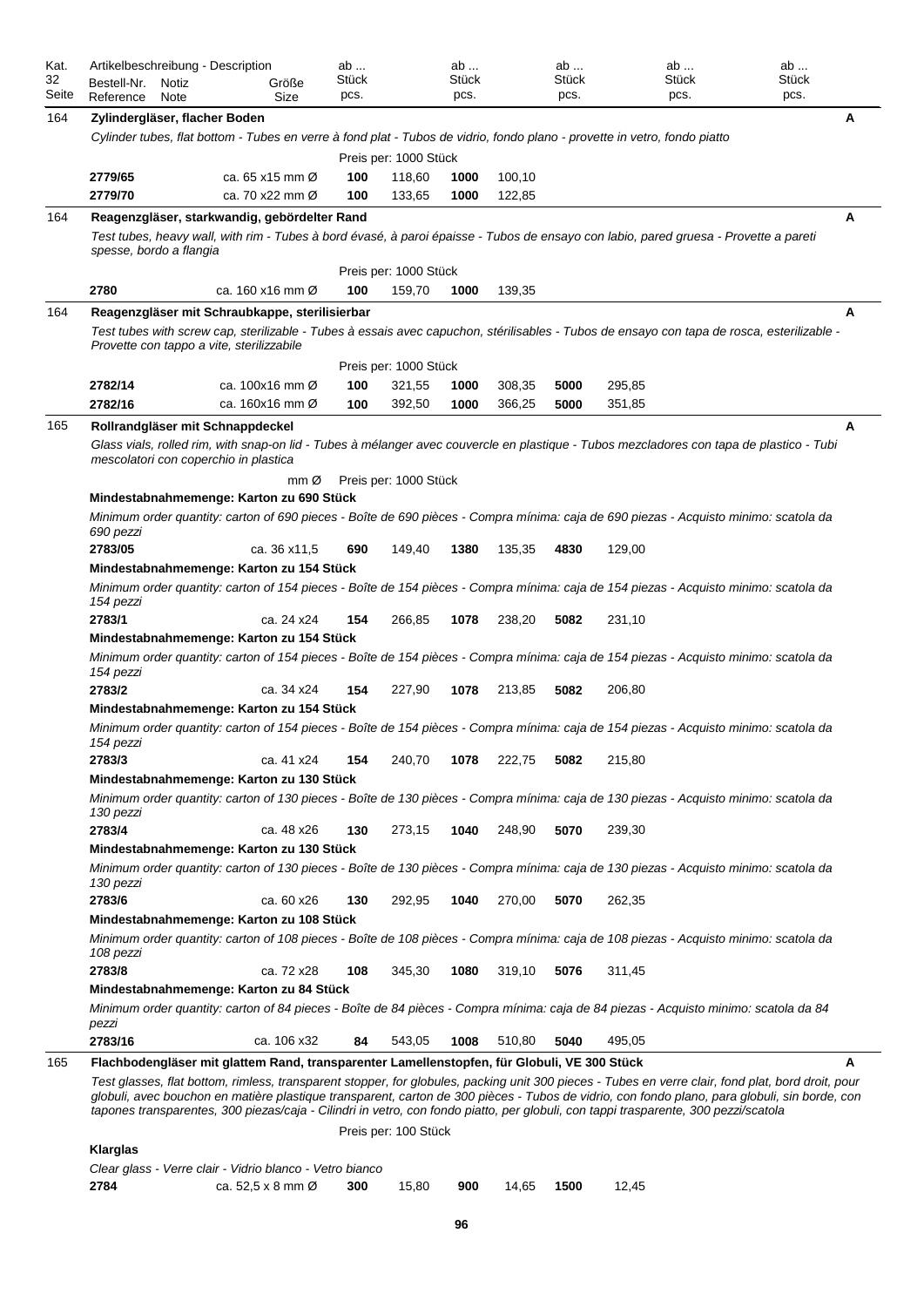| Kat.  |             | Artikelbeschreibung - Description |       | ab    | ab           | ab           | ab           | ab           |  |
|-------|-------------|-----------------------------------|-------|-------|--------------|--------------|--------------|--------------|--|
| 32    | Bestell-Nr. | Notiz                             | Größe | Stück | <b>Stück</b> | <b>Stück</b> | <b>Stück</b> | <b>Stück</b> |  |
| Seite | Reference   | Note                              | Size  | pcs.  | pcs.         | pcs.         | pcs.         | pcs.         |  |

# 165 **Rollrandgläser mit Schnappdeckel**

*Glass vials, rolled rim, with snap-on lid - Tubes à mélanger avec couvercle en plastique - Tubos mezcladores con tapa de plastico - Tubi mescolatori con coperchio in plastica*

| Preis per: 1000 |                            |     |        |      |        |      |        |  |  |  |
|-----------------|----------------------------|-----|--------|------|--------|------|--------|--|--|--|
| 2785/3          | ca. 3 ml, 30 x 19 mm       | 200 | 175,80 | 1000 | 164,40 | 5000 | 152,25 |  |  |  |
| 2785/5          | ca. 5 ml. 40 x 19 mm       | 200 | 175.80 | 1000 | 164.40 | 5000 | 152,25 |  |  |  |
| 2785/10         | ca. 10 ml. 45 x 22<br>mm   | 200 | 189.65 | 1000 | 177.00 | 5000 | 163.95 |  |  |  |
| 2785/25         | ca. 25 ml. 50 x 30<br>mm   | 200 | 277.50 | 1000 | 259.25 | 5000 | 240.05 |  |  |  |
| 2785/30         | ca. 30 ml. 75 x 28<br>mm   | 200 | 283.85 | 1000 | 265.55 | 5000 | 245,90 |  |  |  |
| 2785/40         | ca. 40 ml. 80 x 30<br>mm   | 200 | 335.50 | 1000 | 313.65 | 5000 | 290.40 |  |  |  |
| 2785/50         | ca. 50 ml, 100 x 30<br>mm  | 200 | 359.15 | 1000 | 335.10 | 5000 | 310,30 |  |  |  |
| 2785/100        | ca. 100 ml. 145 x 34<br>mm | 100 | 730.25 | 1000 | 682,85 | 5000 | 632,25 |  |  |  |

Preis per: 100 Stück

mm Ø

#### 164 **Reagenzgläser, DURAN, starkwandig**

*Test tubes, DURAN, heavy wall - Tubes à essais, DURAN, à paroi epaissé - Tubos de ensayo, DURAN, pared gruesa - Provette a pareti spesse, DURAN*

| mit glattem Rand                                               |             |     |        |      |        |      |       |      |       |   |
|----------------------------------------------------------------|-------------|-----|--------|------|--------|------|-------|------|-------|---|
| rimless - à paroi epaissé - con borde recto - con bordo liscio |             |     |        |      |        |      |       |      |       |   |
| 2787/5                                                         | ca. 100 x10 | 100 | 26,15  | 1000 | 23,50  |      |       |      |       |   |
| 2787/6                                                         | ca. 75 x12  | 100 | 28,45  | 1000 | 25,70  |      |       |      |       |   |
| 2787/7                                                         | ca. 100 x12 | 100 | 28,35  | 1000 | 25,75  |      |       |      |       |   |
| 2787/9                                                         | ca. 130 x14 | 100 | 38,90  | 1000 | 36,25  |      |       |      |       |   |
| 2787/15                                                        | ca. 150 x16 | 100 | 48,75  | 1000 | 46,10  | 3000 | 44,20 | 5000 | 40,85 |   |
| 2787/16                                                        | ca. 160 x16 | 100 | 49,35  | 1000 | 46,75  | 3000 | 44,80 | 5000 | 41,45 |   |
| 2787/17                                                        | ca. 150 x19 | 100 | 58,65  | 1000 | 55,90  |      |       |      |       |   |
| 2787/19                                                        | ca. 180 x18 | 100 | 54,70  | 1000 | 48,75  |      |       |      |       |   |
| mit Bördelrand                                                 |             |     |        |      |        |      |       |      |       |   |
| with rim - à bord évasé - con labio - con bordo a flangia      |             |     |        |      |        |      |       |      |       |   |
| 2788/5                                                         | ca. 100 x10 | 100 | 26,15  | 1000 | 23,50  |      |       |      |       |   |
| 2788/6                                                         | ca. 75 x12  | 100 | 28,45  | 1000 | 25,70  |      |       |      |       |   |
| 2788/7                                                         | ca. 100 x12 | 100 | 28,35  | 1000 | 25,75  |      |       |      |       |   |
| 2788/9                                                         | ca. 130 x14 | 100 | 38,90  | 1000 | 36,25  |      |       |      |       |   |
| 2788/15                                                        | ca. 150 x16 | 100 | 48,75  | 1000 | 46,10  | 3000 | 44,20 | 5000 | 40,85 |   |
| 2788/16                                                        | ca. 160 x16 | 100 | 49,35  | 1000 | 46,75  | 3000 | 44,80 | 5000 | 41,45 |   |
| 2788/17                                                        | ca. 150 x19 | 100 | 58,65  | 1000 | 55,90  |      |       |      |       |   |
| 2788/19                                                        | ca. 180 x18 | 100 | 54,70  | 1000 | 48,75  |      |       |      |       |   |
| 2788/20                                                        | ca. 180 x20 | 100 | 72,35  | 1000 | 68,50  |      |       |      |       |   |
| 2788/24                                                        | ca. 200 x24 | 100 | 94,10  | 1000 | 91,50  |      |       |      |       |   |
| 2788/30                                                        | ca. 200 x30 | 100 | 163,40 | 1000 | 156,55 |      |       |      |       |   |
| 2788/38                                                        | ca. 200 x38 | 100 | 201,05 | 1000 | 190,80 |      |       |      |       |   |
| REAMIX - Reagenzglasschüttler, CE                              |             |     |        |      |        |      |       |      |       | A |

#### 160, 161

*REAMIX - Test tube shaker, CE - REAMIX - Agitateur pour tubes à essais, CE - REAMIX - Agitador de tubos de ensayo, CE - REAMIX - Agitatore per provette, CE*

```
2789 1 245,25
```
# **mit Drucktastenschalter sowie Schalter für Dauerbetrieb, CE**

*with push-button switch and switch for continuous operation, CE - avec touche interrupteur et interrupteur pour marche continue, CE - con interruptor de botón y interruptor para funcionamento continuo, CE - con funzionamento continuo, CE* **2789/2 1** 245,25

160, **REAMIX, Laborschüttler für Reagenzgläser u.a., mit Zeitschaltuhr, CE B**

*REAMIX, laboratory shaker for test tubes a.o., with time switch, CE - REAMIX, agitateur de laboratoire pour tubes à essais etc., avec minuterie, CE - REAMIX, agitador para tubos de ensayo etc., con reloj, CE - REAMIX, agitatore per provette etc., con sveglia contaminuti, CE* 161

**2789/3 1** 329,30

**A**

**A**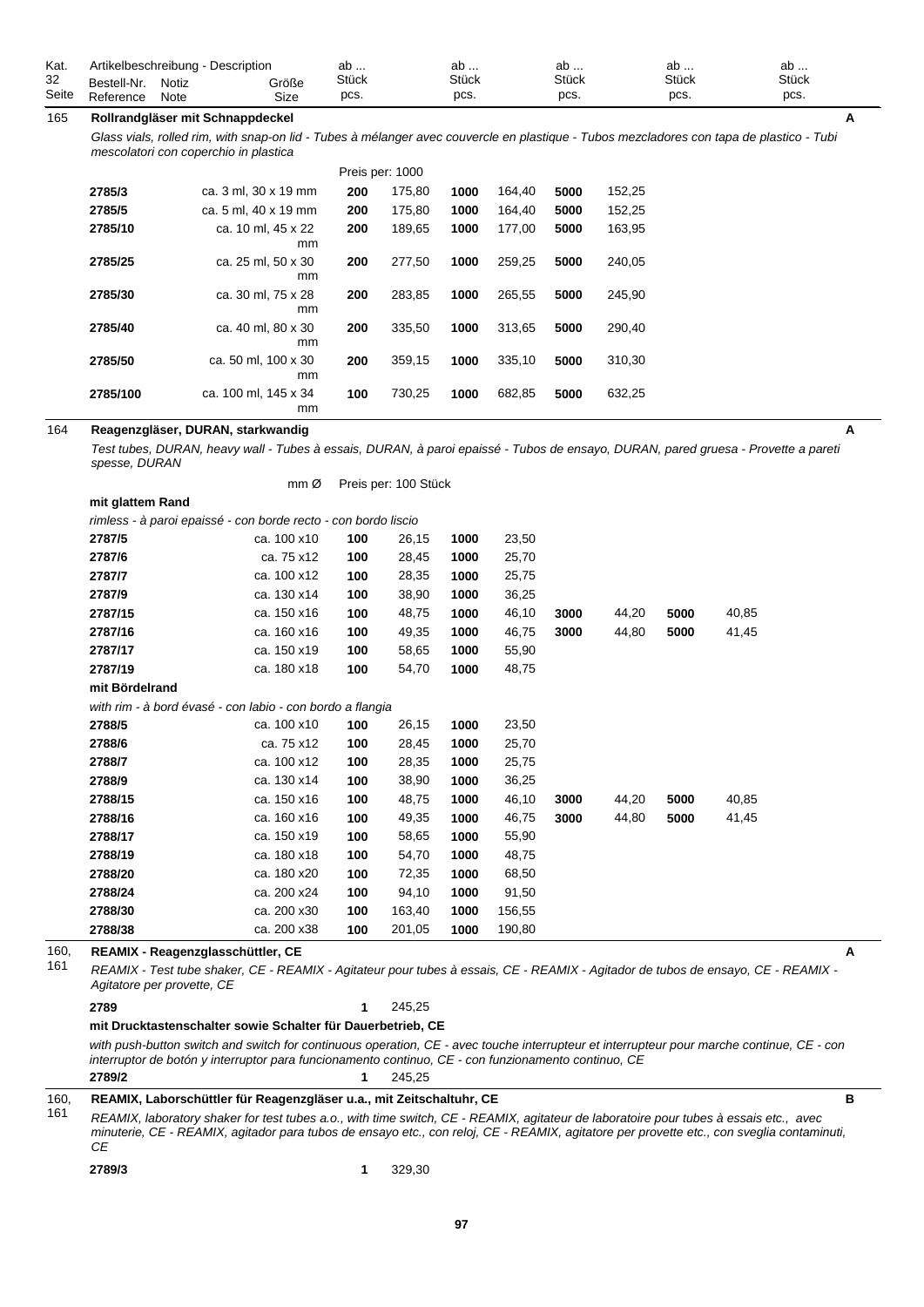| Kat.<br>32 | Artikelbeschreibung - Description<br>Bestell-Nr.                                                            | Notiz | Größe      | ab<br>Stück |                      | ab<br>Stück |       | ab<br>Stück |       | ab<br><b>Stück</b>                                                                                                                    | ab<br>Stück                                                                                                                                     |
|------------|-------------------------------------------------------------------------------------------------------------|-------|------------|-------------|----------------------|-------------|-------|-------------|-------|---------------------------------------------------------------------------------------------------------------------------------------|-------------------------------------------------------------------------------------------------------------------------------------------------|
| Seite      | Reference                                                                                                   | Note  | Size       | pcs.        |                      | pcs.        |       | pcs.        |       | pcs.                                                                                                                                  | pcs.                                                                                                                                            |
| 33,        | Reagenzgläser nach Uhlenhut                                                                                 |       |            |             |                      |             |       |             |       |                                                                                                                                       | Α                                                                                                                                               |
| 164        |                                                                                                             |       |            |             |                      |             |       |             |       |                                                                                                                                       | Test tubes according to Uhlenhut - Tubes à essais d'après Uhlenhut - Tubos de ensayo según Uhlenhut - Provette secondo Uhlenhut                 |
|            |                                                                                                             |       |            |             | Preis per: 100 Stück |             |       |             |       |                                                                                                                                       |                                                                                                                                                 |
|            | 2793/5                                                                                                      |       | ca. 100x10 | 1           | 23,60                | 100         | 22,00 |             |       |                                                                                                                                       |                                                                                                                                                 |
| 166        | Reagenzglasgestelle aus Holz                                                                                |       |            |             |                      |             |       |             |       |                                                                                                                                       | A                                                                                                                                               |
|            |                                                                                                             |       |            |             |                      |             |       |             |       |                                                                                                                                       | Wooden test tube racks - Portoirs en bois pour tubes à essais - Gradillas de madera para tubos de ensayo - Telaietto in legno per provette      |
|            | für 6 Gläser bis ca. 22 mm Ø, ohne Stäbe                                                                    |       |            |             |                      |             |       |             |       |                                                                                                                                       |                                                                                                                                                 |
|            | Ø, sin bastones - per 6 provette fino a circa 22 mm Ø, senza asticciole                                     |       |            |             |                      |             |       |             |       |                                                                                                                                       | for 6 tubes up to ca. 22 mm Ø, without rods - pour 6 tubes jusqu'à env. 22 mm Ø, sans tiges-égouttoir - para 6 tubos hasta aprox. 22 mm         |
|            | 2794/1                                                                                                      |       |            |             | 6,75                 | 10          | 6,35  | 50          | 6,05  |                                                                                                                                       |                                                                                                                                                 |
|            | für 12 Gläser bis ca. 22 mm Ø, mit 6 Stäben                                                                 |       |            |             |                      |             |       |             |       |                                                                                                                                       |                                                                                                                                                 |
|            | mm Ø, con 6 bastones - per 12 provette fino a circa 22 mm Ø, con 6 asticciole                               |       |            |             |                      |             |       |             |       |                                                                                                                                       | for 12 tubes up to ca. 22 mm Ø, with 6 rods - pour 12 tubes jusqu'à env. 22 mm Ø, avec 6 tiges-égouttoir - para 12 tubos hasta aprox. 22        |
|            | 2794/2                                                                                                      |       |            | 1           | 9,60                 | 10          | 9,30  | 50          | 8,90  |                                                                                                                                       |                                                                                                                                                 |
|            | für 6 Gläser bis ca. 30 mm Ø, ohne Stäbe                                                                    |       |            |             |                      |             |       |             |       |                                                                                                                                       |                                                                                                                                                 |
|            | Ø, sin bastones - per 6 provette fino a circa 30 mm Ø, senza asticciole                                     |       |            |             |                      |             |       |             |       |                                                                                                                                       | for 6 tubes up to ca. 30 mm Ø, without rods - pour 6 tubes jusqu'à env. 30 mm Ø, sans tiges-égouttoir - para 6 tubos hasta aprox. 30 mm         |
|            | 2794/13                                                                                                     |       |            | 1           | 8,90                 | 10          | 8,60  |             |       |                                                                                                                                       |                                                                                                                                                 |
| 166        | Reagenzglasgestelle aus Holz, für Gläser bis ca. 18 mm Ø                                                    |       |            |             |                      |             |       |             |       |                                                                                                                                       | A                                                                                                                                               |
|            | para tubos de ensayo hasta aprox. 18 mm Ø - Telaietto in legno, per provette fino a circa 18 mm Ø           |       |            |             |                      |             |       |             |       |                                                                                                                                       | Wooden test tube racks, for tubes up to ca. 18 mm Ø - Portoirs en bois, pour tubes à essais jusqu'à env. 18 mm Ø - Gradillas de madera,         |
|            | für 6 Gläser, ohne Stäbe                                                                                    |       |            |             |                      |             |       |             |       |                                                                                                                                       |                                                                                                                                                 |
|            |                                                                                                             |       |            |             |                      |             |       |             |       | for 6 tubes, without rods - pour 6 tubes, sans tiges-égouttoir - para 6 tubos, sin bastones - per 6 provette, senza asticciole        |                                                                                                                                                 |
|            | 2795                                                                                                        |       |            | 1           | 6,70                 | 10          | 6,20  | 50          | 5,95  |                                                                                                                                       |                                                                                                                                                 |
|            | für 12 Gläser, ohne Stäbe                                                                                   |       |            |             |                      |             |       |             |       | for 12 tubes, without rods - pour 12 tubes, sans tiges-égouttoir - para 12 tubos, sin bastones - per 12 provette, senza asticciole    |                                                                                                                                                 |
|            | 2796                                                                                                        |       |            | 1           | 7,80                 | 10          | 7,30  | 50          | 7,10  |                                                                                                                                       |                                                                                                                                                 |
|            | für 18 Gläser, ohne Stäbe                                                                                   |       |            |             |                      |             |       |             |       |                                                                                                                                       |                                                                                                                                                 |
|            |                                                                                                             |       |            |             |                      |             |       |             |       | for 18 tubes, without rods - pour 18 tubes, sans tiges-égouttoir - para 18 tubos, sin bastones - per 18 provette, senza asticciole    |                                                                                                                                                 |
|            | 2797                                                                                                        |       |            | 1           | 10,15                | 10          | 9,60  | 50          | 9,30  |                                                                                                                                       |                                                                                                                                                 |
|            | für 24 Gläser, ohne Stäbe                                                                                   |       |            |             |                      |             |       |             |       |                                                                                                                                       |                                                                                                                                                 |
|            |                                                                                                             |       |            |             |                      |             |       |             |       | for 24 tubes, without rods - pour 24 tubes, sans tiges-égouttoir - para 24 tubos, sin bastones - per 24 provette, senza asticciole    |                                                                                                                                                 |
|            | 2798                                                                                                        |       |            | 1           | 10,70                | 10          | 10,25 |             |       |                                                                                                                                       |                                                                                                                                                 |
|            | für 6 Gläser, mit 6 Stäben                                                                                  |       |            |             |                      |             |       |             |       |                                                                                                                                       |                                                                                                                                                 |
|            |                                                                                                             |       |            |             |                      |             |       |             |       | for 6 tubes, with 6 rods - pour 6 tubes, avec 6 tiges-égouttoir - para 6 tubos, con 6 bastones - per 6 provette, con 6 asticciole     |                                                                                                                                                 |
|            | 2800<br>für 12 Gläser, mit 6 Stäben                                                                         |       |            | 1           | 7,60                 | 10          | 7,15  | 50          | 6,85  |                                                                                                                                       |                                                                                                                                                 |
|            |                                                                                                             |       |            |             |                      |             |       |             |       | for 12 tubes, with 6 rods - pour 12 tubes, avec 6 tiges-égouttoir - para 12 tubos, con 6 bastones - per 12 provette, con 6 asticciole |                                                                                                                                                 |
|            | 2801                                                                                                        |       |            |             | 9,50                 | 10          | 9,20  | 50          | 8,80  |                                                                                                                                       |                                                                                                                                                 |
|            | für 18 Gläser, mit 9 Stäben                                                                                 |       |            |             |                      |             |       |             |       |                                                                                                                                       |                                                                                                                                                 |
|            |                                                                                                             |       |            |             |                      |             |       |             |       | for 18 tubes, with 9 rods - pour 18 tubes, avec 9 tiges-égouttoir - para 18 tubos, con 9 bastones - per 18 provette, con 9 asticciole |                                                                                                                                                 |
|            | 2802                                                                                                        |       |            |             | 11,60                | 10          | 11,05 | 50          | 10,70 |                                                                                                                                       |                                                                                                                                                 |
|            | für 24 Gläser, mit 12 Stäben                                                                                |       |            |             |                      |             |       |             |       |                                                                                                                                       |                                                                                                                                                 |
|            |                                                                                                             |       |            |             |                      |             |       |             |       |                                                                                                                                       | for 24 tubes, with 12 rods - pour 24 tubes, avec 12 tiges-égouttoir - para 24 tubos, con 12 bastones - per 24 provette, con 12 asticciole       |
|            | 2803                                                                                                        |       |            | 1           | 13,35                | 10          | 12,95 | 50          | 12,50 |                                                                                                                                       |                                                                                                                                                 |
| 166        | Reagenzglasgestelle aus Plexiglas<br>plexiglas per provette                                                 |       |            |             |                      |             |       |             |       |                                                                                                                                       | A<br>Test tube racks made of Plexiglas - Portoirs en plexiglas pour tubes à essais - Gradillas de plexiglas para tubos de ensayo - Telaietti in |
|            | für 12 Gläser bis ca. 13 mm Ø, ohne Stäbe                                                                   |       |            |             |                      |             |       |             |       |                                                                                                                                       |                                                                                                                                                 |
|            | mm Ø, sin bastones - per 12 provette fino a circa 13 mm Ø, senza asticciole<br>2807                         |       |            |             | 10,90                |             |       |             |       |                                                                                                                                       | for 12 tubes up to ca. 13 mm Ø, without rods - pour 12 tubes jusqu'à env. 13 mm Ø, sans tiges-égouttoir - para 12 tubos hasta aprox. 13         |
|            | für 6 Gläser bis ca. 18 mm Ø, ohne Stäbe                                                                    |       |            |             |                      |             |       |             |       |                                                                                                                                       |                                                                                                                                                 |
|            | $\varnothing$ , sin bastones - per 6 provette fino a circa 18 mm $\varnothing$ , senza asticciole<br>2808/6 |       |            | 1           | 11,30                |             |       |             |       |                                                                                                                                       | for 6 tubes up to ca. 18 mm Ø, without rods - pour 6 tubes jusqu'à env. 18 mm Ø, sans tiges-égouttoir - para 6 tubos hasta aprox. 18 mm         |
|            | für 12 Gläser bis ca. 18 mm Ø, ohne Stäbe                                                                   |       |            |             |                      |             |       |             |       |                                                                                                                                       |                                                                                                                                                 |
|            | mm Ø, sin bastones - per 12 provette fino a circa 18 mm Ø, senza asticciole                                 |       |            |             |                      |             |       |             |       |                                                                                                                                       | for 12 tubes up to ca. 18 mm Ø, without rods - pour 12 tubes jusqu'à env. 18 mm Ø, sans tiges-égouttoir - para 12 tubos hasta aprox. 18         |
|            | 2808/12                                                                                                     |       |            | 1           | 12,15                |             |       |             |       |                                                                                                                                       |                                                                                                                                                 |
|            |                                                                                                             |       |            |             |                      | 98          |       |             |       |                                                                                                                                       |                                                                                                                                                 |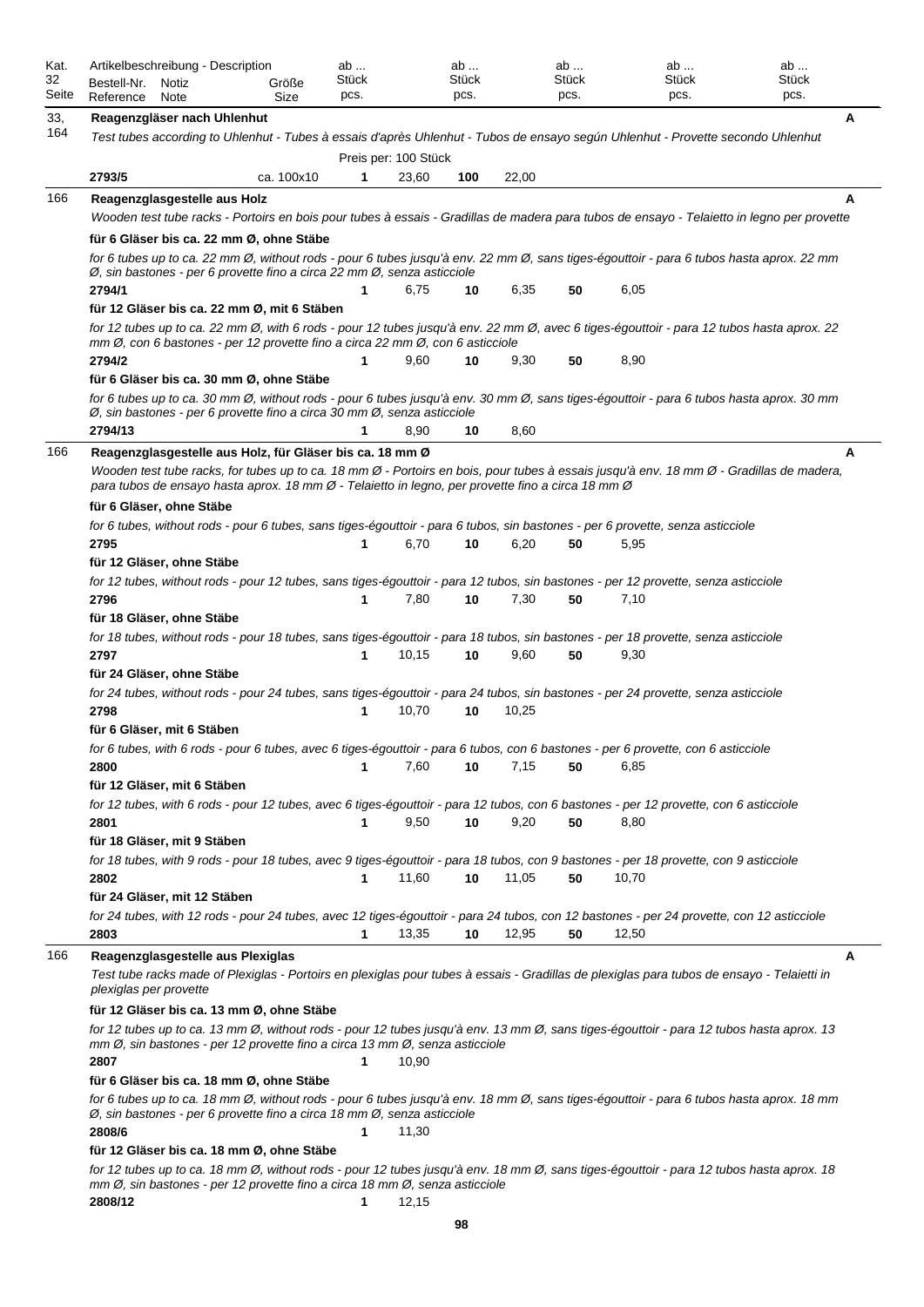| Kat.  | Artikelbeschreibung - Description                                                                                                                                                                                                                                                                                                                         |                                                                                                                                                                                                                                                                     |                                                                                                                                                                                                                                                                                                                                                               | ab    |   |                      | ab    |        | ab           |       | ab           |       | ab    |       |
|-------|-----------------------------------------------------------------------------------------------------------------------------------------------------------------------------------------------------------------------------------------------------------------------------------------------------------------------------------------------------------|---------------------------------------------------------------------------------------------------------------------------------------------------------------------------------------------------------------------------------------------------------------------|---------------------------------------------------------------------------------------------------------------------------------------------------------------------------------------------------------------------------------------------------------------------------------------------------------------------------------------------------------------|-------|---|----------------------|-------|--------|--------------|-------|--------------|-------|-------|-------|
| 32    | Bestell-Nr.                                                                                                                                                                                                                                                                                                                                               | Notiz                                                                                                                                                                                                                                                               | Größe                                                                                                                                                                                                                                                                                                                                                         | Stück |   |                      | Stück |        | <b>Stück</b> |       | <b>Stück</b> |       | Stück |       |
| Seite | Reference                                                                                                                                                                                                                                                                                                                                                 | Note                                                                                                                                                                                                                                                                | Size                                                                                                                                                                                                                                                                                                                                                          | pcs.  |   |                      | pcs.  |        | pcs.         |       | pcs.         |       | pcs.  |       |
|       |                                                                                                                                                                                                                                                                                                                                                           |                                                                                                                                                                                                                                                                     | für 24 Gläser bis ca. 18 mm Ø, ohne Stäbe                                                                                                                                                                                                                                                                                                                     |       |   |                      |       |        |              |       |              |       |       |       |
|       |                                                                                                                                                                                                                                                                                                                                                           |                                                                                                                                                                                                                                                                     | for 24 tubes up to ca. 18 mm Ø, without rods - pour 24 tubes jusqu'à env. 18 mm Ø, sans tiges-égouttoir - para 24 tubos hasta aprox. 18<br>mm Ø, sin bastones - per 24 provette fino a circa 18 mm Ø, senza asticciole                                                                                                                                        |       |   |                      |       |        |              |       |              |       |       |       |
|       | 2808/24                                                                                                                                                                                                                                                                                                                                                   |                                                                                                                                                                                                                                                                     | für 33 Gläser bis ca. 18 mm Ø, ohne Stäbe (Takata-Gestell)                                                                                                                                                                                                                                                                                                    |       | 1 | 31,80                |       |        |              |       |              |       |       |       |
|       |                                                                                                                                                                                                                                                                                                                                                           |                                                                                                                                                                                                                                                                     | for 33 tubes up to ca. 18 mm Ø, without rods (Takata rack) - pour 33 tubes jusqu'à env. 18 mm Ø, sans tiges-égouttoir (rack de Takata) -                                                                                                                                                                                                                      |       |   |                      |       |        |              |       |              |       |       |       |
|       | (telaietto Takata)                                                                                                                                                                                                                                                                                                                                        |                                                                                                                                                                                                                                                                     | para 33 tubos hasta aprox. 18 mm Ø, sin bastones (gradilla según Takata) - per 33 provette fino a circa 18 mm Ø, senza asticciole                                                                                                                                                                                                                             |       |   |                      |       |        |              |       |              |       |       |       |
|       | 2808/33                                                                                                                                                                                                                                                                                                                                                   |                                                                                                                                                                                                                                                                     |                                                                                                                                                                                                                                                                                                                                                               |       | 1 | 44,10                |       |        |              |       |              |       |       |       |
|       |                                                                                                                                                                                                                                                                                                                                                           |                                                                                                                                                                                                                                                                     | für 12 Gläser bis ca. 18 mm Ø, mit 6 Stäben                                                                                                                                                                                                                                                                                                                   |       |   |                      |       |        |              |       |              |       |       |       |
|       |                                                                                                                                                                                                                                                                                                                                                           |                                                                                                                                                                                                                                                                     | for 12 tubes up to ca. 18 mm Ø, with 6 rods - pour 12 tubes jusqu'à env. 18 mm Ø, avec 6 tiges-égouttoir - para 12 tubos hasta aprox. 18<br>mm Ø, con 6 bastones - per 12 provette fino a circa 18 mm Ø, con 6 asticciole                                                                                                                                     |       |   |                      |       |        |              |       |              |       |       |       |
|       | 2809/12                                                                                                                                                                                                                                                                                                                                                   |                                                                                                                                                                                                                                                                     |                                                                                                                                                                                                                                                                                                                                                               |       | 1 | 17,60                |       |        |              |       |              |       |       |       |
| 167   | Reagenzglashalter aus Holz                                                                                                                                                                                                                                                                                                                                |                                                                                                                                                                                                                                                                     |                                                                                                                                                                                                                                                                                                                                                               |       |   |                      |       |        |              |       |              |       |       | A     |
|       |                                                                                                                                                                                                                                                                                                                                                           |                                                                                                                                                                                                                                                                     | Wooden test tube holders - Pinces en bois pour tubes à essais - Pinzas de madera para tubos de ensayo - Pinze portaprovette in legno                                                                                                                                                                                                                          |       |   |                      |       |        |              |       |              |       |       |       |
|       |                                                                                                                                                                                                                                                                                                                                                           |                                                                                                                                                                                                                                                                     |                                                                                                                                                                                                                                                                                                                                                               |       |   | Preis per: 100 Stück |       |        |              |       |              |       |       |       |
|       | 2810                                                                                                                                                                                                                                                                                                                                                      |                                                                                                                                                                                                                                                                     |                                                                                                                                                                                                                                                                                                                                                               |       | 1 | 90,35                | 10    | 77,85  | 100          | 62,90 | 500          | 55,85 | 1000  | 50,75 |
|       |                                                                                                                                                                                                                                                                                                                                                           |                                                                                                                                                                                                                                                                     | großes Modell, für Gläser bis ca. 30 mm Ø                                                                                                                                                                                                                                                                                                                     |       |   |                      |       |        |              |       |              |       |       |       |
|       |                                                                                                                                                                                                                                                                                                                                                           |                                                                                                                                                                                                                                                                     | large model, for tubes up to ca. 30 mm Ø - modèle grand, pour tubes jusqu'à env. 30 mm Ø - modelo grande, para tubos hasta aprox. 30                                                                                                                                                                                                                          |       |   |                      |       |        |              |       |              |       |       |       |
|       |                                                                                                                                                                                                                                                                                                                                                           |                                                                                                                                                                                                                                                                     | $mm\varnothing$ - modello grande, per provette fino a circa 30 mm $\varnothing$                                                                                                                                                                                                                                                                               |       |   |                      |       |        |              |       |              |       |       |       |
|       | 2811                                                                                                                                                                                                                                                                                                                                                      |                                                                                                                                                                                                                                                                     |                                                                                                                                                                                                                                                                                                                                                               |       | 1 | 135.35               | 10    | 116,50 | 100          | 94,20 | 500          | 83,55 | 1000  | 76,50 |
| 166   |                                                                                                                                                                                                                                                                                                                                                           |                                                                                                                                                                                                                                                                     | Reagenzglasgestelle aus Polypropylen, stapelbar, weiß (Standard), blau, rot, gelb                                                                                                                                                                                                                                                                             |       |   |                      |       |        |              |       |              |       |       | А     |
|       | Test tube racks made of polypropylene, stackable, white (standard), blue, red, yellow - Supports pour tubes à essais en PP, superposable,<br>blanc (standard), bleu, rouge, jaune - Gradillas en polipropileno, apilable, blancas (normal), azules, rojas, amarillas - Telaietti in<br>polipropileno, accatastabile, a bianco (norma), blu, rosso, giallo |                                                                                                                                                                                                                                                                     |                                                                                                                                                                                                                                                                                                                                                               |       |   |                      |       |        |              |       |              |       |       |       |
|       | 2813/13                                                                                                                                                                                                                                                                                                                                                   |                                                                                                                                                                                                                                                                     | für 6x14 Gläser bis<br>13 mm $\varnothing$                                                                                                                                                                                                                                                                                                                    |       | 1 | 9,90                 | 5     | 9,35   |              |       |              |       |       |       |
|       | 2813/18                                                                                                                                                                                                                                                                                                                                                   |                                                                                                                                                                                                                                                                     | für 5x11 Gläser bis<br>18 mm Ø                                                                                                                                                                                                                                                                                                                                |       | 1 | 9,90                 | 5     | 9,35   |              |       |              |       |       |       |
|       | 2813/20                                                                                                                                                                                                                                                                                                                                                   |                                                                                                                                                                                                                                                                     | für 4x10 Gläser bis<br>20 mm $\varnothing$                                                                                                                                                                                                                                                                                                                    |       | 1 | 9,90                 | 5     | 9,35   |              |       |              |       |       |       |
|       | 2813/25                                                                                                                                                                                                                                                                                                                                                   |                                                                                                                                                                                                                                                                     | für 4x 8 Gläser bis<br>25 mm $\varnothing$                                                                                                                                                                                                                                                                                                                    |       | 1 | 9,90                 | 5     | 9,35   |              |       |              |       |       |       |
|       | 2813/30                                                                                                                                                                                                                                                                                                                                                   |                                                                                                                                                                                                                                                                     | für 3x 7 Gläser bis<br>30 mm $\varnothing$                                                                                                                                                                                                                                                                                                                    |       | 1 | 9,90                 | 5     | 9,35   |              |       |              |       |       |       |
| 167   |                                                                                                                                                                                                                                                                                                                                                           |                                                                                                                                                                                                                                                                     | Reagenzglasgestelle aus Polystyrol, für 12 Gläser bis ca. 20 mm Ø, ohne Stäbe                                                                                                                                                                                                                                                                                 |       |   |                      |       |        |              |       |              |       |       | А     |
|       |                                                                                                                                                                                                                                                                                                                                                           |                                                                                                                                                                                                                                                                     | Test tube racks made of polystyrene, for 12 tubes up to ca. 20 mm Ø, without pins - Portoirs en polystyrène pour 12 tubes à essais jusqu'à<br>env. 20 mm Ø, sans tiges-égouttoir - Gradillas de poliestireno para 12 tubos de ensayo hasta aprox. 20 mm Ø, sin bastones - Telaietti in<br>poliestirene per 12 provette fino a circa 20 mm Ø, senza asticciole |       |   |                      |       |        |              |       |              |       |       |       |
|       | 2814                                                                                                                                                                                                                                                                                                                                                      |                                                                                                                                                                                                                                                                     |                                                                                                                                                                                                                                                                                                                                                               |       | 1 | 5,95                 | 10    | 5,50   | 50           | 5,25  |              |       |       |       |
| 167   | Reagenzglasgestelle aus Draht                                                                                                                                                                                                                                                                                                                             |                                                                                                                                                                                                                                                                     |                                                                                                                                                                                                                                                                                                                                                               |       |   |                      |       |        |              |       |              |       |       | A     |
|       | metallico per provette                                                                                                                                                                                                                                                                                                                                    |                                                                                                                                                                                                                                                                     | Test tube racks made of wire - Portoirs en fil plastifié pour tubes à essais - Gradillas de alambre para tubos de ensayo - Telaietti in filo                                                                                                                                                                                                                  |       |   |                      |       |        |              |       |              |       |       |       |
|       |                                                                                                                                                                                                                                                                                                                                                           |                                                                                                                                                                                                                                                                     | für 12 Gläser bis ca. 17 mm Ø, ohne Stäbe                                                                                                                                                                                                                                                                                                                     |       |   |                      |       |        |              |       |              |       |       |       |
|       |                                                                                                                                                                                                                                                                                                                                                           |                                                                                                                                                                                                                                                                     | for 12 tubes up to ca. 17 mm Ø, without rods - pour 12 tubes jusqu'à env. 17 mm Ø, sans tiges-égouttoir - para 12 tubos hasta aprox. 17<br>$mm\varnothing$ , sin bastones - per 12 provette fino a circa 17 mm $\varnothing$ , senza asticciole                                                                                                               |       |   |                      |       |        |              |       |              |       |       |       |
|       | 2815/12                                                                                                                                                                                                                                                                                                                                                   |                                                                                                                                                                                                                                                                     |                                                                                                                                                                                                                                                                                                                                                               |       |   | 13,55                | 10    | 13,20  | 25           | 12,90 |              |       |       |       |
|       |                                                                                                                                                                                                                                                                                                                                                           |                                                                                                                                                                                                                                                                     | für 24 Gläser bis ca. 17 mm Ø, ohne Stäbe                                                                                                                                                                                                                                                                                                                     |       |   |                      |       |        |              |       |              |       |       |       |
|       |                                                                                                                                                                                                                                                                                                                                                           |                                                                                                                                                                                                                                                                     | for 24 tubes up to ca. 17 mm Ø, without rods - pour 24 tubes jusqu'à env. 17 mm Ø, sans tiges-égouttoir - para 24 tubos hasta aprox. 17<br>$mm\varnothing$ , sin bastones - per 24 provette fino a circa 17 mm $\varnothing$ , senza asticciole                                                                                                               |       |   |                      |       |        |              |       |              |       |       |       |
|       | 2815/24                                                                                                                                                                                                                                                                                                                                                   |                                                                                                                                                                                                                                                                     | für 36 Gläser bis ca. 17 mm Ø, ohne Stäbe                                                                                                                                                                                                                                                                                                                     |       | 1 | 16,10                | 10    | 15,05  | 25           | 14,50 |              |       |       |       |
|       |                                                                                                                                                                                                                                                                                                                                                           |                                                                                                                                                                                                                                                                     | for 36 tubes up to ca. 17 mm Ø, without rods - pour 36 tubes jusqu'à env. 17 mm Ø, sans tiges-égouttoir - para 36 tubos hasta aprox. 17                                                                                                                                                                                                                       |       |   |                      |       |        |              |       |              |       |       |       |
|       | 2815/36                                                                                                                                                                                                                                                                                                                                                   |                                                                                                                                                                                                                                                                     | mm Ø, sin bastones - per 36 provette fino a circa 17 mm Ø, senza asticciole                                                                                                                                                                                                                                                                                   |       | 1 | 18,25                | 10    | 17,15  | 25           | 16,50 |              |       |       |       |
|       |                                                                                                                                                                                                                                                                                                                                                           |                                                                                                                                                                                                                                                                     |                                                                                                                                                                                                                                                                                                                                                               |       |   |                      |       |        |              |       |              |       |       |       |
|       |                                                                                                                                                                                                                                                                                                                                                           | für 48 Gläser bis ca. 17 mm Ø, ohne Stäbe<br>for 48 tubes up to ca. 17 mm Ø, without rods - pour 48 tubes jusqu'à env. 17 mm Ø, sans tiges-égouttoir - para 48 tubos hasta aprox. 17<br>mm Ø, sin bastones - per 48 provette fino a circa 17 mm Ø, senza asticciole |                                                                                                                                                                                                                                                                                                                                                               |       |   |                      |       |        |              |       |              |       |       |       |
|       | 2815/48                                                                                                                                                                                                                                                                                                                                                   |                                                                                                                                                                                                                                                                     |                                                                                                                                                                                                                                                                                                                                                               |       | 1 | 19,30                | 10    | 18,25  | 25           | 17,30 |              |       |       |       |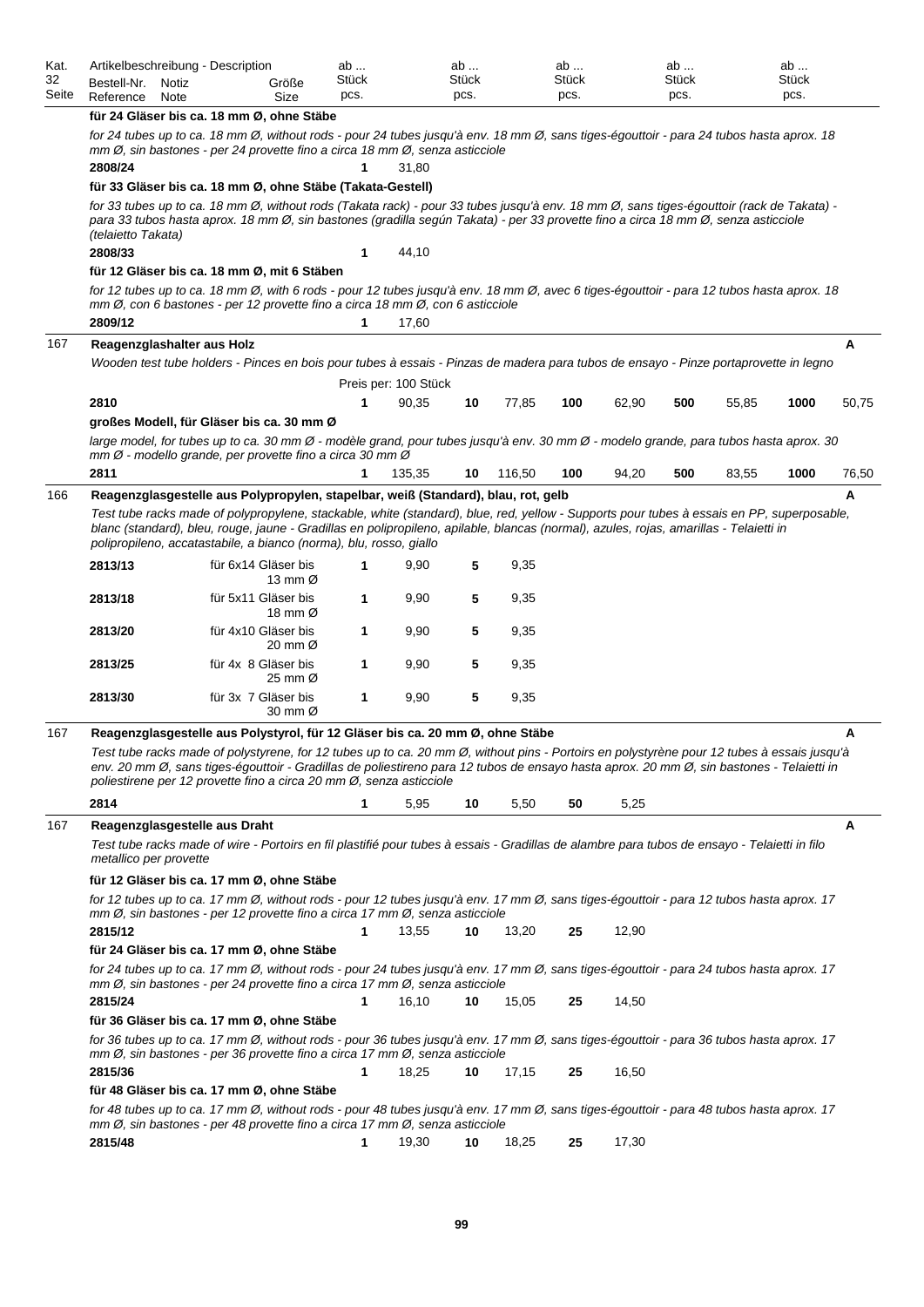| Kat.<br>32<br>Seite | Artikelbeschreibung - Description<br>Bestell-Nr.<br>Reference                                                                           | Notiz<br>Note |     | Größe<br>Size                 | ab<br>Stück<br>pcs. |                | ab<br>Stück<br>pcs. |       | ab<br><b>Stück</b><br>pcs. | ab<br><b>Stück</b><br>pcs.                                                                                                                                                                                                                                                         | ab<br>Stück<br>pcs. |
|---------------------|-----------------------------------------------------------------------------------------------------------------------------------------|---------------|-----|-------------------------------|---------------------|----------------|---------------------|-------|----------------------------|------------------------------------------------------------------------------------------------------------------------------------------------------------------------------------------------------------------------------------------------------------------------------------|---------------------|
|                     | für 48 Gläser bis ca. 12 mm Ø, ohne Stäbe                                                                                               |               |     |                               |                     |                |                     |       |                            |                                                                                                                                                                                                                                                                                    |                     |
|                     | mm Ø, sin bastones - per 48 provette fino a circa 13 mm Ø, senza asticciole<br>2815/1248                                                |               |     |                               | 1                   | 25,00          | 10                  | 23,55 |                            | for 48 tubes up to ca. 13 mm Ø, without rods - pour 48 tubes jusqu'à env. 13 mm Ø, sans tiges-égouttoir - para 48 tubos hasta aprox. 13                                                                                                                                            |                     |
|                     | für 48 Reaktionsgefäße                                                                                                                  |               |     |                               |                     |                |                     |       |                            |                                                                                                                                                                                                                                                                                    |                     |
|                     | for 48 reaction tubes - pour 48 tubes à réaction - para 48 tubos de reacción - per 48 tubi di reazione<br>2818                          |               |     |                               | 1                   | 39,65          | 10                  | 38,60 |                            |                                                                                                                                                                                                                                                                                    |                     |
| 110                 | Reagierkelche<br>Test glasses - Verres à expériences - Copas de ensayo - Bicchieri a calice                                             |               |     |                               |                     |                |                     |       |                            |                                                                                                                                                                                                                                                                                    | A                   |
|                     | ungraduiert<br>not graduated - non gradués - sin graduación - non graduati<br>2820/150                                                  | $\mathbf 1$   |     | 150 ml                        | 1                   | 15,40          |                     |       |                            |                                                                                                                                                                                                                                                                                    |                     |
| 169                 | Glasröhren aus DURAN/Borosilikatglas 3.3, Fabrikationslänge ca. 1,50 m                                                                  |               |     |                               |                     |                |                     |       |                            |                                                                                                                                                                                                                                                                                    | A                   |
|                     | de fabbricazione circa 1.50 m                                                                                                           |               |     | mm Ø Wand                     | Preis per: kg       |                |                     |       |                            | Glass tubes made of DURAN/borosilicate glass 3.3, serial length approx. 1.50 m - Tubes en DURAN/verre borosilicaté 3.3, en cannes de<br>1,50 m env. - Tubos de DURAN/vidrio borosilicato 3.3, largo de fabricación aprox. 1,50 m - Tubi in DURAN/vetro boroslicato 3.3, lunghezza  |                     |
|                     |                                                                                                                                         |               | 4-5 | 0,8                           | 1                   |                |                     |       |                            |                                                                                                                                                                                                                                                                                    |                     |
|                     | 2830/1<br>2830/2                                                                                                                        |               | 6-8 | 1,0                           | 1                   | 33,00<br>23,45 |                     |       |                            |                                                                                                                                                                                                                                                                                    |                     |
|                     | 2830/3                                                                                                                                  |               |     | $9-14$ 1,0                    | $\mathbf{1}$        | 20,00          |                     |       |                            |                                                                                                                                                                                                                                                                                    |                     |
|                     |                                                                                                                                         |               |     | 15-24 1.2<br>26-30 1,4        |                     |                |                     |       |                            |                                                                                                                                                                                                                                                                                    |                     |
|                     | 2830/4                                                                                                                                  |               | 50  | 32-38 1.4<br>40-44 1.6<br>1,8 | 1                   | 23,45          |                     |       |                            |                                                                                                                                                                                                                                                                                    |                     |
| 169                 | Kapillarröhren aus DURAN/Borosilikatglas 3.3, Fabrikationslänge ca. 1,50 m<br>borosilicato 3.3, lunghezza di fabbricazione circa 1,50 m |               |     |                               |                     |                |                     |       |                            | Capillary tubes made of DURAN/borosilicate glass 3.3, serial length approx. 1.50 m - Tubes capillaires DURAN/verre boroslicaté 3.3, en<br>cannes de 1,50 m env. - Tubos capilares, DURAN/vidrio borosilicato 3.3, largo de fabricación aprox. 1,50 m - Tubi capillari, DURAN/vetro | A                   |
|                     |                                                                                                                                         |               |     |                               | Preis per: kg       |                |                     |       |                            |                                                                                                                                                                                                                                                                                    |                     |
|                     | 2833                                                                                                                                    |               |     | 6-8 mm $\varnothing$          | 1                   | 33,15          |                     |       |                            |                                                                                                                                                                                                                                                                                    |                     |
|                     | 2830 - 2845: unter 5 kg und halbierte Längen: 50 % Aufschlag<br>moins de 5 kg et longueurs coupées: 50 % supplément                     |               |     |                               |                     |                |                     |       |                            | less 5 kg and halved lengths: 50 % surcharge                                                                                                                                                                                                                                       |                     |
| 169                 | Glasstäbe aus DURAN/Borosilikatglas 3.3, Fabrikationslänge ca. 1,50 m                                                                   |               |     |                               |                     |                |                     |       |                            |                                                                                                                                                                                                                                                                                    | А                   |
|                     | lunghezza di fabbricazione di circa 1,50 m                                                                                              |               |     |                               |                     |                |                     |       |                            | Glass rods made of DURAN/borosilicate glass 3.3, serial length approx. 1.50 m - Baguettes en DURAN/verre borosilicaté 3.3, en cannes de<br>1,50 m env. - Varillas de DURAN/vidrio borosilicato 3.3, largo de fabricación de 1,50 m - Bacchette in DURAN/vetro borosilicato 3.3,    |                     |
|                     |                                                                                                                                         |               |     |                               | Preis per: kg       |                |                     |       |                            |                                                                                                                                                                                                                                                                                    |                     |
|                     | 2835/1                                                                                                                                  |               |     | 4,5,6 mm $\varnothing$        | 1                   | 34,05          |                     |       |                            |                                                                                                                                                                                                                                                                                    |                     |
|                     | 2835/2<br>2830 - 2845: unter 5 kg und halbierte Längen: 50 % Aufschlag<br>moins de 5 kg et longueurs coupées: 50 % supplément           |               |     | $8 \text{ mm } \varnothing$   | 1                   | 22,65          |                     |       |                            | less 5 kg and halved lengths: 50 % surcharge                                                                                                                                                                                                                                       |                     |
| 169                 | Glasröhren aus AR-/Soda-Glas, Fabrikationslänge ca. 1,50 m                                                                              |               |     |                               |                     |                |                     |       |                            |                                                                                                                                                                                                                                                                                    | A                   |
|                     |                                                                                                                                         |               |     |                               |                     |                |                     |       |                            | Glass tubes made of AR/soda glass, serial length approx. 1.50 m - Tubes en verre AR/soda, en cannes de 1,50 m env. - Tubos de vidrio<br>AR/soda, largo de fabricación de 1,50 m - Tubi in vetro AR/soda, lunghezza di fabbricazione di circa 1,50 m                                |                     |
|                     |                                                                                                                                         |               |     |                               | Preis per: kg       |                |                     |       |                            |                                                                                                                                                                                                                                                                                    |                     |
|                     | 2840/1                                                                                                                                  |               |     | 4- 5 mm Ø                     | 1                   | 8,40           |                     |       |                            |                                                                                                                                                                                                                                                                                    |                     |
|                     | 2840/2                                                                                                                                  |               |     | $6-30$ mm $\varnothing$       | 1                   | 6,10           |                     |       |                            |                                                                                                                                                                                                                                                                                    |                     |
|                     | 2840/3                                                                                                                                  |               |     | 32-34 mm Ø                    | 1                   | 7,20           |                     |       |                            |                                                                                                                                                                                                                                                                                    |                     |
|                     | 2840/4<br>2830 - 2845: unter 5 kg und halbierte Längen: 50 % Aufschlag<br>moins de 5 kg et longueurs coupées: 50 % supplément           |               |     | 36-40 mm Ø                    | 1                   | 10,30          |                     |       |                            | less 5 kg and halved lengths: 50 % surcharge                                                                                                                                                                                                                                       |                     |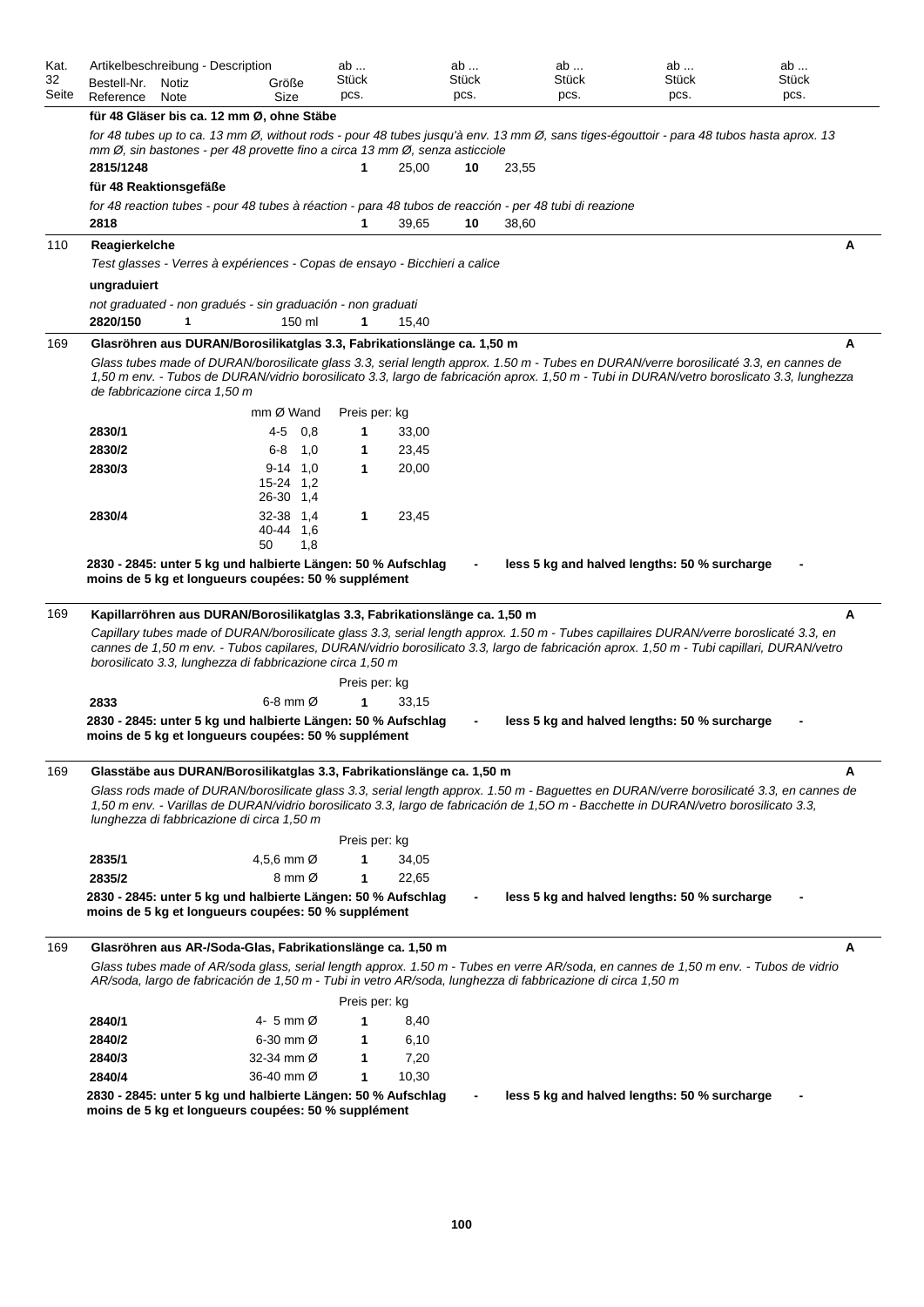| Kat.<br>32 | Artikelbeschreibung - Description                                                                                                                                                                                                                            |                                          | ab<br>Stück   |                      | ab<br>Stück |                | ab<br>Stück |                                              | ab<br>Stück | ab<br>Stück |   |
|------------|--------------------------------------------------------------------------------------------------------------------------------------------------------------------------------------------------------------------------------------------------------------|------------------------------------------|---------------|----------------------|-------------|----------------|-------------|----------------------------------------------|-------------|-------------|---|
| Seite      | Bestell-Nr.<br>Notiz<br>Reference<br>Note                                                                                                                                                                                                                    | Größe<br>Size                            | pcs.          |                      | pcs.        |                | pcs.        |                                              | pcs.        | pcs.        |   |
| 169        | Kapillarröhren aus AR-/Soda-Glas, Fabrikationslänge ca. 1,50 m                                                                                                                                                                                               |                                          |               |                      |             |                |             |                                              |             |             | A |
|            | Capillary tubes made of AR/soda glass, serial length approx. 1.50 m - Tubes capillaires en verre AR/soda, en cannes de 1,50 m env. -                                                                                                                         |                                          |               |                      |             |                |             |                                              |             |             |   |
|            | Tubos capilares de vidrio AR/soda, largo de fabricación de 1,50 m - Tubi capillari in vetro AR/soda, lunghezza di fabbricazione di ca. 1,50 m                                                                                                                |                                          |               |                      |             |                |             |                                              |             |             |   |
|            |                                                                                                                                                                                                                                                              |                                          | Preis per: kg |                      |             |                |             |                                              |             |             |   |
|            | 2843                                                                                                                                                                                                                                                         | ca. 5- 7 mm $\varnothing$                | 1             | 11,10                |             |                |             |                                              |             |             |   |
|            | 2830 - 2845: unter 5 kg und halbierte Längen: 50 % Aufschlag                                                                                                                                                                                                 |                                          |               |                      |             |                |             | less 5 kg and halved lengths: 50 % surcharge |             |             |   |
|            | moins de 5 kg et longueurs coupées: 50 % supplément                                                                                                                                                                                                          |                                          |               |                      |             |                |             |                                              |             |             |   |
| 169        | Glasstäbe aus AR-/Soda-Glas, Fabrikationslänge ca. 1,50 m                                                                                                                                                                                                    |                                          |               |                      |             |                |             |                                              |             |             | А |
|            | Glass rods made of AR/soda glass, serial length approx. 1.50 m - Baguettes en verre AR/soda, en cannes de 1,50 m env. - Varillas de vidrio<br>AR/soda, largo de fabricación de 1,50 m - Bacchette in vetro AR/soda, lunghezza di fabbricazione di ca. 1,50 m |                                          |               |                      |             |                |             |                                              |             |             |   |
|            |                                                                                                                                                                                                                                                              |                                          | Preis per: kg |                      |             |                |             |                                              |             |             |   |
|            | 2845/2                                                                                                                                                                                                                                                       | $4+5$ mm $\varnothing$                   | 1             | 8,40                 |             |                |             |                                              |             |             |   |
|            | 2845/3                                                                                                                                                                                                                                                       | $6-12$ mm $\varnothing$                  | 1             | 7,95                 |             |                |             |                                              |             |             |   |
|            | 2830 - 2845: unter 5 kg und halbierte Längen: 50 % Aufschlag<br>moins de 5 kg et longueurs coupées: 50 % supplément                                                                                                                                          |                                          |               |                      |             |                |             | less 5 kg and halved lengths: 50 % surcharge |             |             |   |
| 170        | Glasröhrenschneider mit Schneidrädchen für Röhren bis ca. 30 mm Ø                                                                                                                                                                                            |                                          |               |                      |             |                |             |                                              |             |             | A |
|            | Glass tube cutters with cutting wheels for tubes up to approx. 30 mm $\emptyset$ - Coupe-tubes à molette pour tubes en verre jusqu'à env. 30 mm $\emptyset$ -                                                                                                |                                          |               |                      |             |                |             |                                              |             |             |   |
|            | Cortadores para tubos de vidrio con ruedecita para tubos hasta aproximadamente 30 mm Ø - Tagliatrice per tubi di vetro fino a circa 30 mm                                                                                                                    |                                          |               |                      |             |                |             |                                              |             |             |   |
|            | diametro                                                                                                                                                                                                                                                     |                                          |               |                      |             |                |             |                                              |             |             |   |
|            | 2847                                                                                                                                                                                                                                                         |                                          | 1             | 15,65                |             |                |             |                                              |             |             |   |
| 170        | Ersatzrädchen für Nr. 2847                                                                                                                                                                                                                                   |                                          |               |                      |             |                |             |                                              |             |             | A |
|            | Spare wheels for no. 2847 - Molettes de rechange pour réf. 2847 - Ruedecitas de reserva para no. 2847 - Taglie di ricambio per no. 2847                                                                                                                      |                                          |               |                      |             |                |             |                                              |             |             |   |
|            | 2847/1                                                                                                                                                                                                                                                       |                                          | 1             | 4,05                 |             |                |             |                                              |             |             |   |
| 170        | Rührstäbe, beiderseits verschmolzen                                                                                                                                                                                                                          |                                          |               |                      |             |                |             |                                              |             |             | A |
|            | Stirring rods, fused ends - Agitateurs droits en verre, bouts brûlés - Agitadores de vidrio - Agitatori in vetro                                                                                                                                             |                                          |               |                      |             |                |             |                                              |             |             |   |
|            |                                                                                                                                                                                                                                                              |                                          |               | Preis per: 100 Stück |             |                |             |                                              |             |             |   |
|            | 2850/154                                                                                                                                                                                                                                                     | $150 \times 4$ mm                        | 1             | 37,70                | 10          | 28,85          | 100         | 25,45                                        |             |             |   |
|            | 2850/155<br>2850/156                                                                                                                                                                                                                                         | $150 \times 5$ mm<br>$150 \times 6$ mm   | 1<br>1        | 40,05<br>44,05       | 10<br>10    | 31,20<br>36,00 | 100<br>100  | 27,20<br>31,90                               |             |             |   |
|            | 2850/203                                                                                                                                                                                                                                                     | $200 \times 3$ mm                        | 1             | 37,70                | 10          | 28,85          | 100         | 25,45                                        |             |             |   |
|            | 2850/204                                                                                                                                                                                                                                                     | $200 \times 4$ mm                        | 1             | 40,05                | 10          | 31,20          | 100         | 27,20                                        |             |             |   |
|            | 2850/205                                                                                                                                                                                                                                                     | $200 \times 5$ mm                        | 1             | 44,10                | 10          | 36,00          | 100         | 31,90                                        |             |             |   |
|            | 2850/206                                                                                                                                                                                                                                                     | 200 x 6 mm                               |               | 44,10                | 10          | 36,00          | 100         | 31,90                                        |             |             |   |
|            | 2850/254                                                                                                                                                                                                                                                     | 250 x 4 mm                               | 1             | 48,15                | 10          | 40,05          | 100         | 35,60                                        |             |             |   |
|            | 2850/256                                                                                                                                                                                                                                                     | 250 x 6 mm                               | 1             | 48,15                | 10          | 40,05          | 100         | 35,60                                        |             |             |   |
|            | 2850/257                                                                                                                                                                                                                                                     | 250 x 7 mm                               | 1             | 50,95                | 10          | 44,50          | 100         | 42,90                                        |             |             |   |
|            | 2850/307                                                                                                                                                                                                                                                     | 300 x 7 mm                               | 1             | 67,10                | 10          | 54,25          | 100         | 49,60                                        |             |             |   |
|            | 2850/308                                                                                                                                                                                                                                                     | 300 x 8 mm                               | 1             | 71,15                | 10          | 63,05          | 100         | 55,65                                        |             |             |   |
|            | 2850/309                                                                                                                                                                                                                                                     | 300 x 9 mm                               | 1             | 86,05                | 10          | 78,00          | 100         | 69,85                                        |             |             |   |
|            | 2850/512<br>Rührstäbe aus Kunststoff siehe Nr. 2067/1 - Stirring rods made of plastic see no. 2067/1 - Agitateurs en matière plastique voir réf.                                                                                                             | 500 x 12 mm                              | 1             | 274,40               |             |                |             |                                              |             |             |   |
|            | 2067/1                                                                                                                                                                                                                                                       |                                          |               |                      |             |                |             |                                              |             |             |   |
| 170        | Rückschlagventile DURAN                                                                                                                                                                                                                                      |                                          |               |                      |             |                |             |                                              |             |             | A |
|            | Non-return valves DURAN - Soupapes de retenue DURAN - Válvulas de retención DURAN - Valvole di sicurezza DURAN                                                                                                                                               |                                          |               |                      |             |                |             |                                              |             |             |   |
|            | 2856                                                                                                                                                                                                                                                         |                                          | 1             | 16,10                | 10          | 15,05          |             |                                              |             |             |   |
| 170        | Rückschlagventile aus PE-HD, für Schlauch-Innen-Ø 6-9 mm<br>Non-return valves made of PE-HD, for a tube inner diameter of 6-9 mm - Soupapes de retenue en plastique, diamètre intérieur 6-9 mm -                                                             |                                          |               |                      |             |                |             |                                              |             |             | Α |
|            | Válvulas de retención de plastico, diámetro interior 6-9 mm - Valvole di sicurezza in plastica, diametro dentro 6-9 mm                                                                                                                                       |                                          |               |                      |             |                |             |                                              |             |             |   |
|            | 2860                                                                                                                                                                                                                                                         |                                          | 1             | 2,80                 | 10          | 2,70           | 25          | 2,60                                         |             |             |   |
| 221        | Sanduhren (Pulsuhren)                                                                                                                                                                                                                                        |                                          |               |                      |             |                |             |                                              |             |             | A |
|            | Hour glasses (pulsimeters) - Sabliers - Relojes de arena - Clessidre per misura pulsazioni                                                                                                                                                                   |                                          |               |                      |             |                |             |                                              |             |             |   |
|            | in vernickeltem Metallgehäuse                                                                                                                                                                                                                                |                                          |               |                      |             |                |             |                                              |             |             |   |
|            | in nickel-plated metal case - en carcasse nickelée - en carcasa niquelada - in corpo metallico nichelato                                                                                                                                                     |                                          |               |                      |             |                |             |                                              |             |             |   |
|            | 2871<br>2871/2                                                                                                                                                                                                                                               | $\frac{1}{4}$ Min.<br>$\frac{1}{2}$ Min. | 1<br>1        | 3,40<br>3,40         | 10<br>10    | 3,20<br>3,20   | 50<br>50    | 2,85<br>2,85                                 |             |             |   |
|            |                                                                                                                                                                                                                                                              |                                          |               |                      |             |                |             |                                              |             |             |   |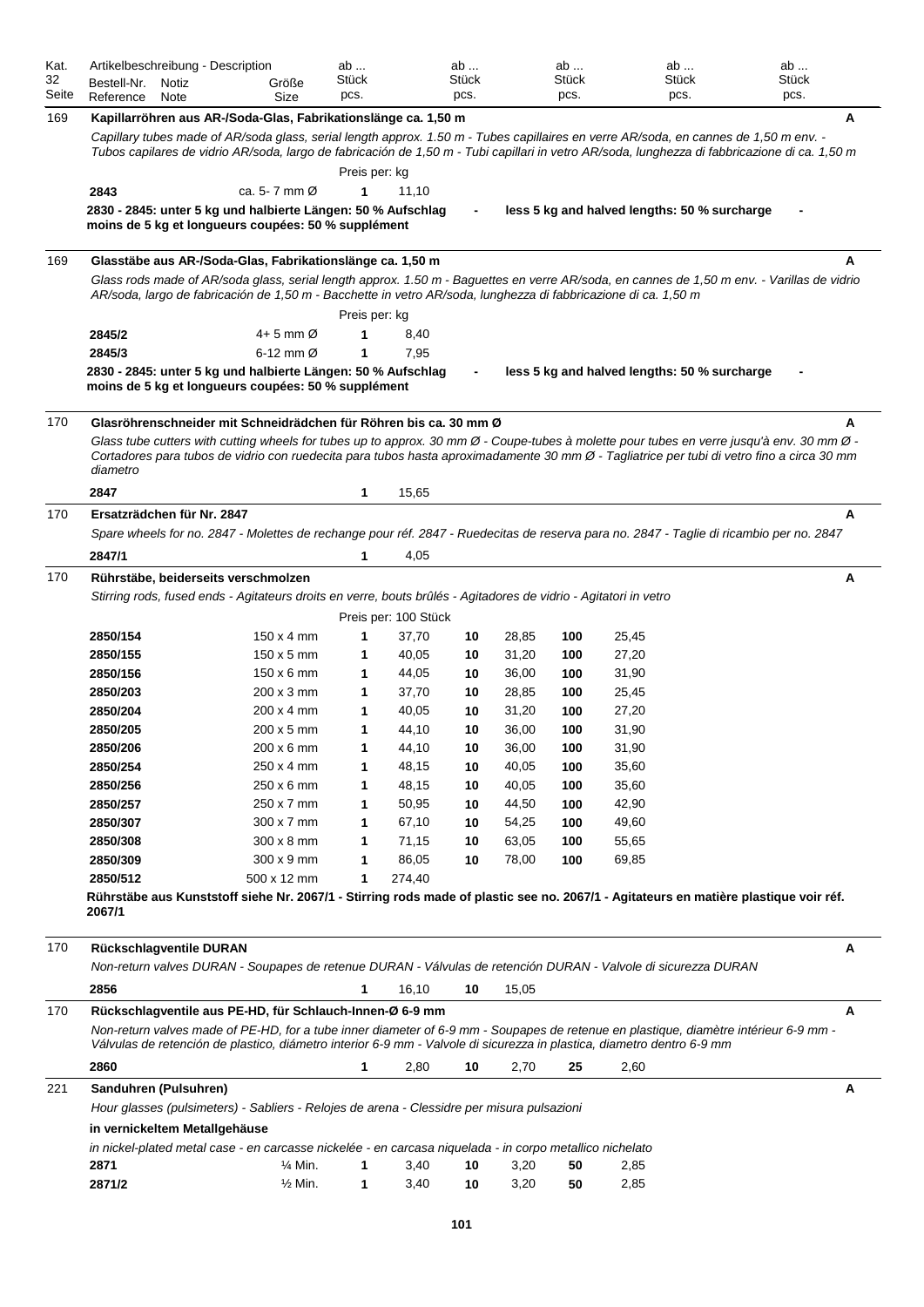| Kat.<br>32<br>Seite | Artikelbeschreibung - Description<br>Bestell-Nr.<br>Reference | Notiz<br>Note | Größe<br>Size                                                                                                                                                                                                                                                                                                                                                                                                                                                                                       |                    | ab<br>Stück<br>pcs. |               | ab<br><b>Stück</b><br>pcs. |              | $ab \dots$<br><b>Stück</b><br>pcs. |              | ab<br>Stück<br>pcs. |                      | ab<br>Stück<br>pcs. |
|---------------------|---------------------------------------------------------------|---------------|-----------------------------------------------------------------------------------------------------------------------------------------------------------------------------------------------------------------------------------------------------------------------------------------------------------------------------------------------------------------------------------------------------------------------------------------------------------------------------------------------------|--------------------|---------------------|---------------|----------------------------|--------------|------------------------------------|--------------|---------------------|----------------------|---------------------|
|                     |                                                               |               | in vernickeltem Metallgehäuse mit Clip                                                                                                                                                                                                                                                                                                                                                                                                                                                              |                    |                     |               |                            |              |                                    |              |                     |                      |                     |
|                     | clip                                                          |               | in nickel-plated metal case with clip - en carcasse nickelée avec attache - en carcasa niquelada con clip - in corpo metallico nichelato con                                                                                                                                                                                                                                                                                                                                                        |                    |                     |               |                            |              |                                    |              |                     |                      |                     |
|                     | 2872                                                          |               |                                                                                                                                                                                                                                                                                                                                                                                                                                                                                                     | $\frac{1}{4}$ Min. | 1                   | 4,00          | 10                         | 3,70         | 50                                 | 3,40         |                     |                      |                     |
|                     | 2872/2                                                        |               |                                                                                                                                                                                                                                                                                                                                                                                                                                                                                                     | $\frac{1}{2}$ Min. | 1                   | 4,00          | 10                         | 3,70         | 50                                 | 3,40         |                     |                      |                     |
| 219                 |                                                               |               | Tonsillen-Absaugbesteck nach Roeder, CE<br>Tonsil suction set according to Roeder, CE - Aspirateur amygdale d'après Roeder, CE - Instrumental de ventosas según Roeder, CE -<br>Aspiratori per tonsille secondo Roeder, CE                                                                                                                                                                                                                                                                          |                    |                     |               |                            |              |                                    |              |                     |                      | Α                   |
|                     | 2880                                                          |               |                                                                                                                                                                                                                                                                                                                                                                                                                                                                                                     |                    | 1                   | 34,85         |                            |              |                                    |              |                     |                      |                     |
| 219                 | Tonsillen-Sauggläser allein, CE                               |               |                                                                                                                                                                                                                                                                                                                                                                                                                                                                                                     |                    |                     |               |                            |              |                                    |              |                     |                      | A                   |
|                     |                                                               |               | Spare tonsil suction tubes, CE - Tubes d'aspiration, CE - Ventosas de vidrio, CE - Tubi d'aspirazione per tonsille, CE                                                                                                                                                                                                                                                                                                                                                                              |                    |                     |               |                            |              |                                    |              |                     |                      |                     |
|                     | 2881/1                                                        |               | ca. 17 mm                                                                                                                                                                                                                                                                                                                                                                                                                                                                                           |                    | 1                   | 6,30          |                            |              |                                    |              |                     |                      |                     |
|                     | 2881/2<br>2881/3                                              |               | ca. 20 mm<br>ca. 23 mm                                                                                                                                                                                                                                                                                                                                                                                                                                                                              |                    | 1<br>1              | 6,55<br>7,00  |                            |              |                                    |              |                     |                      |                     |
|                     | 2881/4                                                        |               | ca. 27 mm                                                                                                                                                                                                                                                                                                                                                                                                                                                                                           |                    | 1                   | 7,45          |                            |              |                                    |              |                     |                      |                     |
|                     |                                                               |               |                                                                                                                                                                                                                                                                                                                                                                                                                                                                                                     |                    |                     |               |                            |              |                                    |              |                     |                      |                     |
| 219                 |                                                               |               | Igel-Massage-Bälle, Nr. 2883 transparent<br>Hedgehog-massage balls - Ballons de massage "hérisson" - Bolas de masaje - Palle di massaggio                                                                                                                                                                                                                                                                                                                                                           | cm Ø               |                     |               |                            |              |                                    |              |                     | Nr. 2883 transparent | A                   |
|                     | 2882/55                                                       |               | 5,5 orange                                                                                                                                                                                                                                                                                                                                                                                                                                                                                          |                    | 1                   | 2,20          | 10                         | 2,05         | 20                                 | 1,95         |                     |                      |                     |
|                     | 2882/7                                                        |               |                                                                                                                                                                                                                                                                                                                                                                                                                                                                                                     | 7,0 grün           | 1                   | 2,30          | 10                         | 2,20         | 20                                 | 2,05         |                     |                      |                     |
|                     | 2882/8                                                        |               |                                                                                                                                                                                                                                                                                                                                                                                                                                                                                                     | 8,0 gelb           | 1                   | 2,50          | 10                         | 2,25         | 20                                 | 2,10         |                     |                      |                     |
|                     | 2882/9                                                        |               |                                                                                                                                                                                                                                                                                                                                                                                                                                                                                                     | $9,0$ rot          | 1                   | 3,40          | 10                         | 3,15         | 20                                 | 2,85         |                     |                      |                     |
|                     | 2882/10                                                       |               |                                                                                                                                                                                                                                                                                                                                                                                                                                                                                                     | 10,0 blau          | 1                   | 3,65          | 10                         | 3,35         | 20                                 | 3,15         |                     |                      |                     |
|                     | 2883/6                                                        |               | transparent 6,0 blau                                                                                                                                                                                                                                                                                                                                                                                                                                                                                |                    | 1                   | 2,30          | 10                         | 2,20         | 20                                 | 2,05         |                     |                      |                     |
|                     | 2883/8                                                        |               | transparent 8,0 blau                                                                                                                                                                                                                                                                                                                                                                                                                                                                                |                    | 1                   | 2,95          | 10                         | 2,75         | 20                                 | 2,55         |                     |                      |                     |
|                     | 2884<br>coperte titanio<br>2884/1                             |               | Nasara, varios colores - nastro Kinesiologia originale Nasara, vari colori<br>$5m \times 5cm$<br>Tape-Schere, Titaniumbeschichtet,<br>Tape-scissors, titanium-covered - Ciseaux spécial pour tape, recouvert titane - tijeras para tape, cubiertos de titanio - forbici per tape,                                                                                                                                                                                                                   | Rolle              | 1<br>1              | 6,95<br>7,95  | 6<br>6                     | 6,60<br>7,60 | 24<br>12                           | 5,95<br>7,00 | 120                 | 5,10                 |                     |
| 220                 | Sauggläser nach Bier, CE<br>mit Ball                          |               | Suction glasses according to Bier, CE - Ventouses d'après Bier, CE - Ventosas según Bier, CE - Bicchieri d'aspirazione secondo Bier, CE                                                                                                                                                                                                                                                                                                                                                             |                    |                     |               |                            |              |                                    |              |                     |                      | А                   |
|                     |                                                               |               | with bulb - avec poire - con pera - con palla                                                                                                                                                                                                                                                                                                                                                                                                                                                       |                    |                     |               |                            |              |                                    |              |                     |                      |                     |
|                     | 2885/3                                                        |               | ca. 3 cm $\varnothing$                                                                                                                                                                                                                                                                                                                                                                                                                                                                              |                    | 1                   | 8,65          |                            |              |                                    |              |                     |                      |                     |
|                     | 2885/4<br>2885/5                                              |               | ca. 4 cm $\varnothing$<br>ca. 5 cm $\varnothing$                                                                                                                                                                                                                                                                                                                                                                                                                                                    |                    | 1<br>1              | 9,85<br>10,70 |                            |              |                                    |              |                     |                      |                     |
|                     | 2885/6<br>ohne Ball                                           |               | ca. 6 cm $\varnothing$                                                                                                                                                                                                                                                                                                                                                                                                                                                                              |                    | 1                   | 11,40         |                            |              |                                    |              |                     |                      |                     |
|                     |                                                               |               | without bulb - sans poire - sin pera - senza palla                                                                                                                                                                                                                                                                                                                                                                                                                                                  |                    |                     |               |                            |              |                                    |              |                     |                      |                     |
|                     | 2886/3                                                        |               | ca. $3 \text{ cm } \varnothing$                                                                                                                                                                                                                                                                                                                                                                                                                                                                     |                    | 1                   | 5,00          |                            |              |                                    |              |                     |                      |                     |
|                     | 2886/4                                                        |               | ca. 4 cm $\varnothing$                                                                                                                                                                                                                                                                                                                                                                                                                                                                              |                    | 1                   | 6,30          |                            |              |                                    |              |                     |                      |                     |
|                     | 2886/5                                                        |               | ca. 5 cm $\varnothing$                                                                                                                                                                                                                                                                                                                                                                                                                                                                              |                    | 1                   | 7,10          |                            |              |                                    |              |                     |                      |                     |
|                     | 2886/6                                                        |               | ca. $6 \text{ cm } \varnothing$                                                                                                                                                                                                                                                                                                                                                                                                                                                                     |                    | 1                   | 7,90          |                            |              |                                    |              |                     |                      |                     |
| 220                 | ohne Olive<br>2887<br>mit Olive, ohne Ball                    |               | Massage-Schröpfgläser, ca. 5 cm Ø, ca. 11 cm hoch, CE<br>Massage cupping glasses, ca. 5 cm diameter, 11 cm high, CE - Ventouses/verres de massage, env. 5 cm diamètre, hauteur 11 cm, CE -<br>Ventosas/vidrios para masaje, aprox. 5 cm diámetro, altura 11 cm, CE - Bicchieri/vetri per massaggio, ca. 5 cm diametro, alto 11 cm, CE<br>without olive - sans olive - sin olivia - senza olivia<br>with olive, without bulb - avec olive, sans poire - con oliva, sin pera - con oliva, senza palla |                    | 1                   | 7,70          |                            |              |                                    |              |                     |                      | Α                   |
|                     | 2888                                                          |               |                                                                                                                                                                                                                                                                                                                                                                                                                                                                                                     |                    | 1                   | 8,90          |                            |              |                                    |              |                     |                      |                     |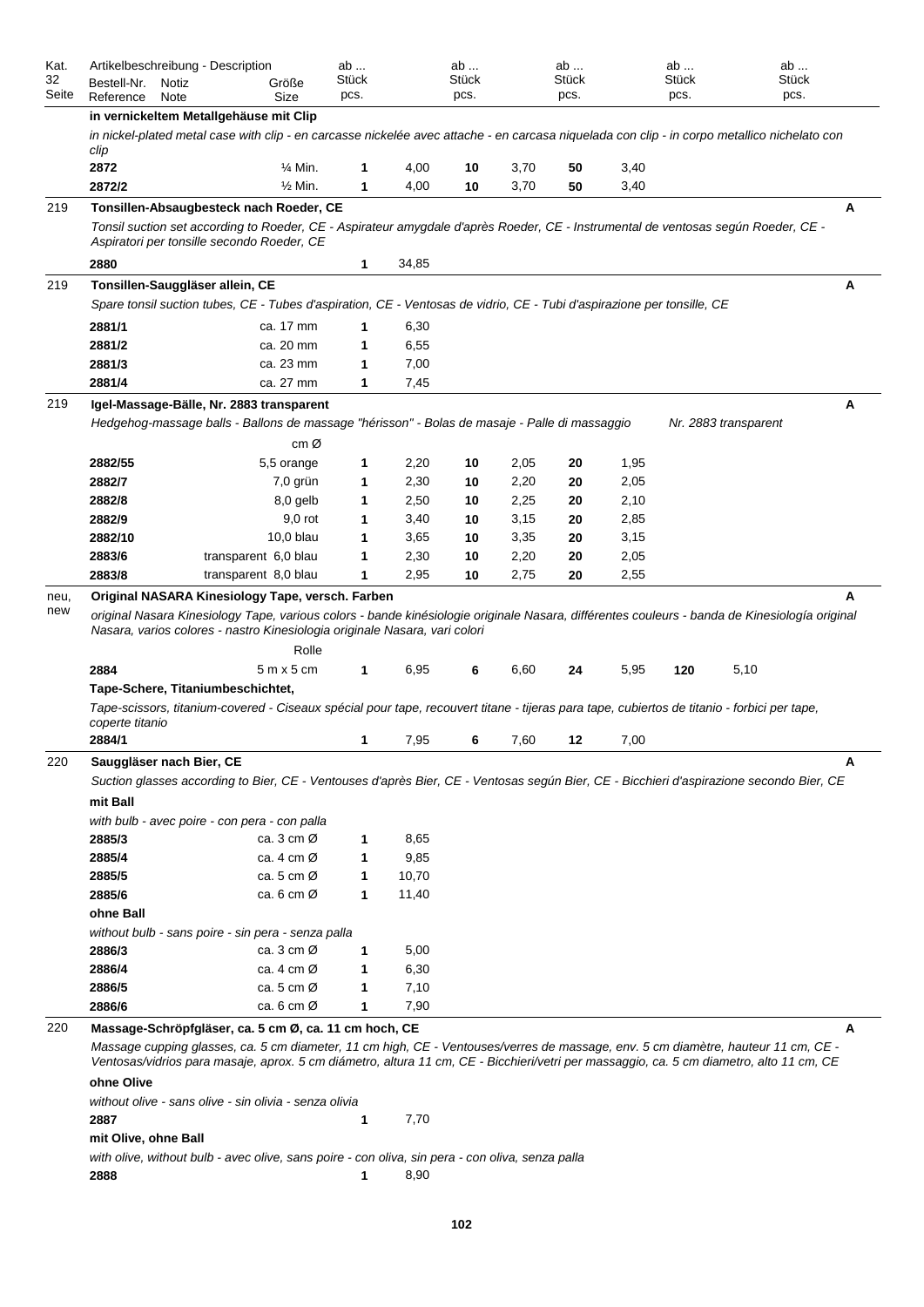| Kat.<br>32 | Artikelbeschreibung - Description         |                                                                                                                                                                                                                                                                              | ab<br>Stück  |       | ab<br>Stück |       | ab<br>Stück | ab<br>Stück | ab<br>Stück                                                                                                                                     |
|------------|-------------------------------------------|------------------------------------------------------------------------------------------------------------------------------------------------------------------------------------------------------------------------------------------------------------------------------|--------------|-------|-------------|-------|-------------|-------------|-------------------------------------------------------------------------------------------------------------------------------------------------|
| Seite      | Bestell-Nr.<br>Notiz<br>Reference<br>Note | Größe<br>Size                                                                                                                                                                                                                                                                | pcs.         |       | pcs.        |       | pcs.        | pcs.        | pcs.                                                                                                                                            |
|            | mit Olive und Ball                        |                                                                                                                                                                                                                                                                              |              |       |             |       |             |             |                                                                                                                                                 |
|            |                                           | with olive and bulb - avec olive et poire - con oliva y pera - con oliva e palla                                                                                                                                                                                             |              |       |             |       |             |             |                                                                                                                                                 |
|            | 2889                                      |                                                                                                                                                                                                                                                                              | 1            | 13,75 |             |       |             |             |                                                                                                                                                 |
| 220        |                                           | Massage-Schröpfgläser, ca. 3 cm Ø, ca. 9 cm hoch                                                                                                                                                                                                                             |              |       |             |       |             |             | A                                                                                                                                               |
|            |                                           | Massage cupping glasses, ca. 3 cm diameter, ca. 9 cm high - Ventouses/verres de massage, env. 3 cm diamètre, hauteur env. 9 cm -<br>Ventosas/vidrios para masaje, aprox. 3 cm diámetro, altura aprox. 9 cm - Bicchieri/vetri per massaggio, ca. 3 cm diametro, alto ca. 9 cm |              |       |             |       |             |             |                                                                                                                                                 |
|            | ohne Olive                                |                                                                                                                                                                                                                                                                              |              |       |             |       |             |             |                                                                                                                                                 |
|            | 2887/1                                    | without olive - sans olive - sin olivia - senza olivia                                                                                                                                                                                                                       | 1            | 6,45  |             |       |             |             |                                                                                                                                                 |
|            | mit Olive, ohne Ball                      |                                                                                                                                                                                                                                                                              |              |       |             |       |             |             |                                                                                                                                                 |
|            | 2888/1                                    | with olive, without bulb - avec olive, sans poire - con oliva, sin pera - con oliva, senza palla                                                                                                                                                                             | 1            | 7,70  |             |       |             |             |                                                                                                                                                 |
|            | mit Olive und Ball                        |                                                                                                                                                                                                                                                                              |              |       |             |       |             |             |                                                                                                                                                 |
|            |                                           | with olive and bulb - avec olive et poire - con oliva y pera - con oliva e palla                                                                                                                                                                                             |              |       |             |       |             |             |                                                                                                                                                 |
|            | 2889/1                                    |                                                                                                                                                                                                                                                                              | 1            | 11,90 |             |       |             |             |                                                                                                                                                 |
| 220        | Schröpfköpfe, CE                          |                                                                                                                                                                                                                                                                              |              |       |             |       |             |             | A                                                                                                                                               |
|            |                                           | Cupping glasses, CE - Ventouses, CE - Ventosas, CE - Ventose, CE                                                                                                                                                                                                             |              |       |             |       |             |             |                                                                                                                                                 |
|            | 2890/4                                    | ca. 4 cm $\varnothing$                                                                                                                                                                                                                                                       | 1            | 5,30  | 10          | 4,70  | 25          | 4,25        |                                                                                                                                                 |
|            | 2890/5                                    | ca. 5 cm $\varnothing$                                                                                                                                                                                                                                                       | 1            | 5,55  | 10          | 5,00  | 25          | 4,60        |                                                                                                                                                 |
|            |                                           |                                                                                                                                                                                                                                                                              |              |       |             |       |             |             |                                                                                                                                                 |
| 220        | Schröpfköpfe, mundgeblasen, CE            | Cupping glasses, mouth-blown, CE - Ventouses soufflées, CE - Ventosas sopladas con la boca, CE - Ventose soffiate, CE                                                                                                                                                        |              |       |             |       |             |             | A                                                                                                                                               |
|            |                                           |                                                                                                                                                                                                                                                                              |              |       |             |       |             |             |                                                                                                                                                 |
|            | ohne Olive                                |                                                                                                                                                                                                                                                                              |              |       |             |       |             |             |                                                                                                                                                 |
|            |                                           | without olive - sans olive - sin oliva - senza oliva                                                                                                                                                                                                                         |              |       |             |       |             |             |                                                                                                                                                 |
|            | 2891/1                                    | ca. 2,5 cm $\varnothing$                                                                                                                                                                                                                                                     | 1            | 4,70  | 25          | 4,35  | 50          | 4,25        |                                                                                                                                                 |
|            | 2891/2                                    | ca. 3,5 cm $\varnothing$                                                                                                                                                                                                                                                     | 1            | 5,05  | 25          | 4,85  | 50          | 4,55        |                                                                                                                                                 |
|            | 2891/3                                    | ca. 4,4 cm $\varnothing$                                                                                                                                                                                                                                                     | 1            | 6,10  | 25          | 5,85  | 50          | 5,50        |                                                                                                                                                 |
|            | 2891/4                                    | ca. 5,0 cm Ø                                                                                                                                                                                                                                                                 | 1            | 7,20  | 25          | 6,85  | 50          | 6,55        |                                                                                                                                                 |
|            | 2891/5                                    | ca. 6,5 cm Ø                                                                                                                                                                                                                                                                 | 1            | 9,05  | 25          | 8,60  | 50          | 8,40        |                                                                                                                                                 |
|            | mit Olive, ohne Ball                      |                                                                                                                                                                                                                                                                              |              |       |             |       |             |             |                                                                                                                                                 |
|            |                                           | with olive, without bulb - avec olive, sans poire - con oliva, sin pera - con oliva, senza palla                                                                                                                                                                             |              |       |             |       |             |             |                                                                                                                                                 |
|            | 2892/1                                    | ca. 2,5 cm $\varnothing$                                                                                                                                                                                                                                                     | 1            | 5,75  | 25          | 5,50  | 50          | 5,30        |                                                                                                                                                 |
|            | 2892/2                                    | ca. 3,5 cm Ø                                                                                                                                                                                                                                                                 | 1            | 6,10  | 25          | 5,85  | 50          | 5,60        |                                                                                                                                                 |
|            | 2892/3                                    | ca. 4,4 cm $\varnothing$                                                                                                                                                                                                                                                     | 1            | 7,60  | 25          | 7,15  | 50          | 6,85        |                                                                                                                                                 |
|            | 2892/4                                    | ca. 5,0 cm Ø                                                                                                                                                                                                                                                                 | 1            | 8,70  | 25          | 8,35  | 50          | 7,95        |                                                                                                                                                 |
|            | 2892/5                                    | ca. 6,5 cm Ø                                                                                                                                                                                                                                                                 | 1            | 10,65 | 25          | 10,25 | 50          | 9,75        |                                                                                                                                                 |
|            | mit Olive und Ball                        |                                                                                                                                                                                                                                                                              |              |       |             |       |             |             |                                                                                                                                                 |
|            |                                           | with olive and bulb - avec olive et poire - con oliva y pera - con oliva e palla                                                                                                                                                                                             |              |       |             |       |             |             |                                                                                                                                                 |
|            | 2893/1                                    | ca. 2,5 cm $\varnothing$                                                                                                                                                                                                                                                     | 1            | 9,30  | 25          | 9,05  | 50          | 8,80        |                                                                                                                                                 |
|            | 2893/2                                    | ca. 3,5 cm $\varnothing$                                                                                                                                                                                                                                                     | 1            | 9,55  | 25          | 9,35  | 50          | 9,05        |                                                                                                                                                 |
|            | 2893/3                                    | ca. 4,4 cm Ø                                                                                                                                                                                                                                                                 | 1            | 11,40 | 25          | 11,10 | 50          | 10,75       |                                                                                                                                                 |
|            | 2893/4                                    | ca. 5,0 cm $\varnothing$                                                                                                                                                                                                                                                     | 1            | 12,65 | 25          | 12,15 | 50          | 11,85       |                                                                                                                                                 |
|            | 2893/5                                    | ca. 6,5 cm Ø                                                                                                                                                                                                                                                                 | 1            | 14,55 | 25          | 14,15 | 50          | 13,70       |                                                                                                                                                 |
| 220        | Glasstab für Schröpfgläser                |                                                                                                                                                                                                                                                                              |              |       |             |       |             |             | A                                                                                                                                               |
|            |                                           | Glass rod for cupping glasses - Tige en verre pour ventouses - Varilla de vidrio para ventosas - Bacchetta in vetro per ventose                                                                                                                                              |              |       |             |       |             |             |                                                                                                                                                 |
|            | 2894                                      | ca. 140 x 7 mm                                                                                                                                                                                                                                                               | 1            | 1,80  | 100         | 1,45  |             |             |                                                                                                                                                 |
| 221        | Nasensauggläser nach Muck, CE             |                                                                                                                                                                                                                                                                              |              |       |             |       |             |             | Α                                                                                                                                               |
|            |                                           | Nasal suction glasses according to Muck, CE - Aspirateurs nasal d'après Muck, CE - Vasos de succión nasal según Muck, CE - Bicchieri<br>d'aspirazione nasale secondo Muck, CE                                                                                                |              |       |             |       |             |             |                                                                                                                                                 |
|            | ohne Gummistopfen                         |                                                                                                                                                                                                                                                                              |              |       |             |       |             |             |                                                                                                                                                 |
|            |                                           | without rubber stopper - sans bouchon caoutchouc - sin tapón de goma - senza tappo di gomma                                                                                                                                                                                  |              |       |             |       |             |             |                                                                                                                                                 |
|            | 2895                                      |                                                                                                                                                                                                                                                                              | 1            | 8,25  |             |       |             |             |                                                                                                                                                 |
|            | mit Gummistopfen                          |                                                                                                                                                                                                                                                                              |              |       |             |       |             |             |                                                                                                                                                 |
|            |                                           | with rubber stopper - avec bouchon caoutchouc - con tapón de goma - con tappo di gomma                                                                                                                                                                                       |              |       |             |       |             |             |                                                                                                                                                 |
|            | 2896                                      |                                                                                                                                                                                                                                                                              | 1            | 8,75  |             |       |             |             |                                                                                                                                                 |
|            | Saugergläser mit Glasdeckel               |                                                                                                                                                                                                                                                                              |              |       |             |       |             |             | A                                                                                                                                               |
|            | coperchio in vetro                        |                                                                                                                                                                                                                                                                              |              |       |             |       |             |             | Nipple glasses with glass lid - Verres à tétines avec couvercle en verre - Vasos para mamilas con tapa de vidrio - Bicchieri per succhiotti con |
|            | 2897                                      | ca. 85x40 mm Ø                                                                                                                                                                                                                                                               | $\mathbf{1}$ | 4,30  | 10          | 3,90  |             |             |                                                                                                                                                 |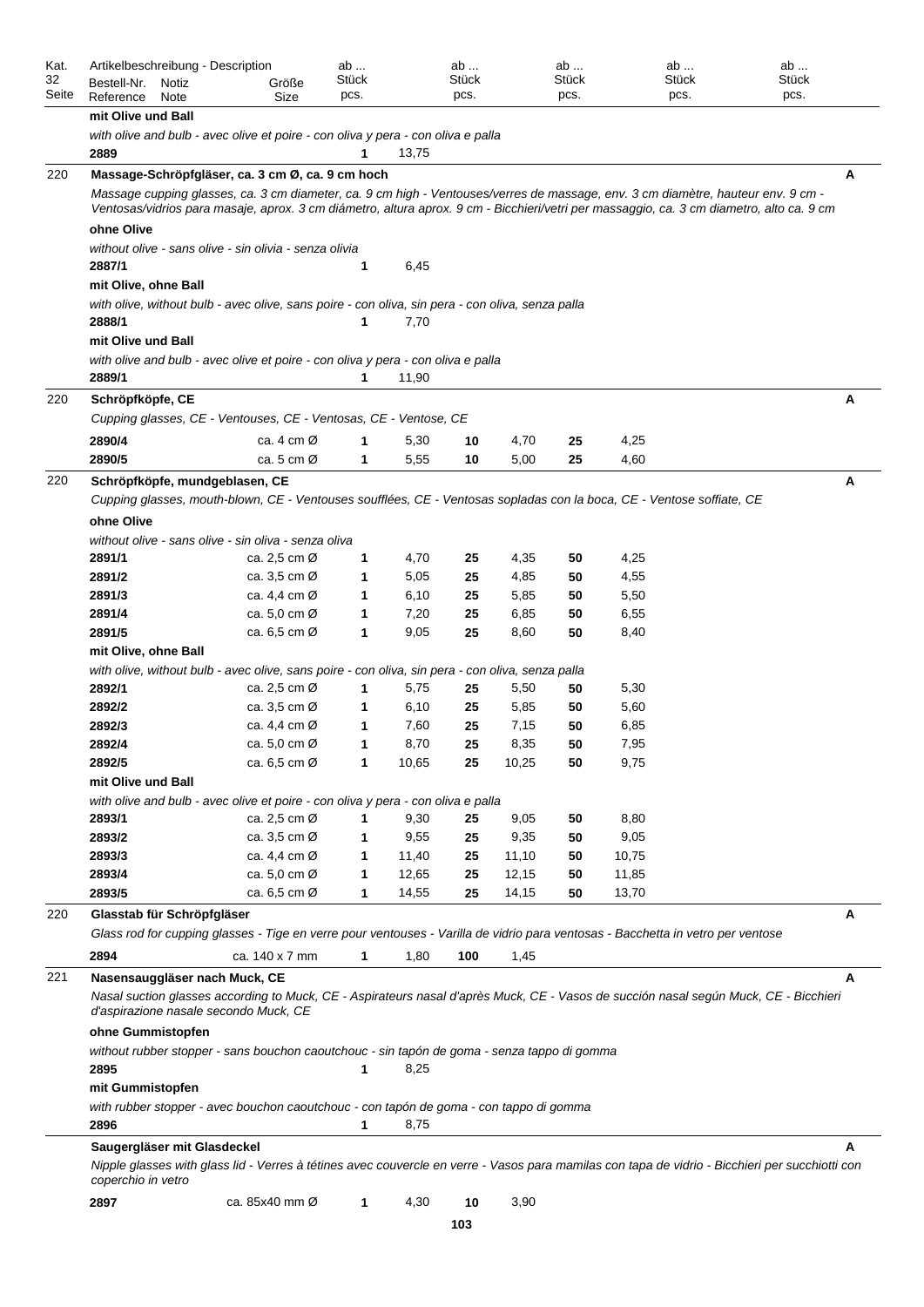| Kat.  |                   | Artikelbeschreibung - Description |       | ab           | av           | ab           | ab           | ab           |  |
|-------|-------------------|-----------------------------------|-------|--------------|--------------|--------------|--------------|--------------|--|
| 32    | <b>Bestell-Nr</b> | Notiz                             | Größe | <b>Stück</b> | <b>Stück</b> | <b>Stück</b> | <b>Stück</b> | <b>Stück</b> |  |
| Seite | Reference         | Note                              | Size  | pcs.         | pcs.         | pcs.         | pcs.         | pcs.         |  |

# 222 **Instrumentenschalen aus Glas, ohne Deckel A**

*Instrument trays made of glass, without lid - Bacs à instruments en verre, sans couvercle - Cajas de vidrio para instrumentos, sin tapa - Bacinelle porta strumenti in vetro, senza coperchio*

|         | cm        |   |       |
|---------|-----------|---|-------|
| 2900/1  | 12x6x4    | 1 | 9,50  |
| 2900/2  | 17x9x4,5  | 1 | 12.90 |
| 2900/3  | 20x10x5   | 1 | 16.50 |
| 2900/4  | 22x15x5.5 | 1 | 17,05 |
| 2900/5  | 27,5x15x6 | 1 | 18.45 |
| 2900/7  | 35x22x7   | 1 | 47.45 |
| 2900/10 | 20x10x10  | 1 | 21,30 |

#### 222 **Edelstahldeckel, allein A**

*Lids made of stainless steel, alone - Couvercles en acier inoxydable - Tapas de acero inoxidable - Coperchi in acciaio inossidabile*

|         | cm      |   |       |
|---------|---------|---|-------|
| 2905/1  | 12x6    | 1 | 11,80 |
| 2905/2  | 17x9    | 1 | 13,05 |
| 2905/3  | 20x10   | 1 | 14,45 |
| 2905/4  | 22x15   | 1 | 18,20 |
| 2905/5  | 27.5x15 | 1 | 23,30 |
| 2905/7  | 35x22   | 1 | 35,35 |
| 2905/10 | 20x10   | 1 | 14.45 |

## 222 **Edelstahldeckel mit Schaumstoffplatte und Beschwerung A**

Lids made of stainless steel with foam plate and weight - Couvercles en acier inoxydable avec plaque en caoutchouc mousse et lestage *Tapas de acero inoxidable con pieza de goma espuma y peso - Coperchi in acciaio inossidabile con pezza di gommapiuma e peso*

|         | cm      |   |       |
|---------|---------|---|-------|
| 2906/1  | 12x6    | 1 | 15,90 |
| 2906/2  | 17x9    | 1 | 18,25 |
| 2906/3  | 20x10   | 1 | 18,60 |
| 2906/4  | 22x15   | 1 | 26,20 |
| 2906/5  | 27,5x15 | 1 | 28,00 |
| 2906/7  | 35x22   | 1 | 42,85 |
| 2906/10 | 20x10   | 1 | 18,60 |

#### 222 **Glasschalen mit Edelstahldeckel A**

*Glass dishes with lid made of stainless steel - Bacs en verre avec couvercle en acier inoxydable - Cajas de vidrio con tapa de acero inoxidable - Bacinelle in vetro con coperchio in acciaio inossidabile*

|         | cm        |   |       |
|---------|-----------|---|-------|
| 2910/1  | 12x6x4    | 1 | 21,30 |
| 2910/2  | 17x9x4,5  | 1 | 26,50 |
| 2910/3  | 20x10x5   | 1 | 30,90 |
| 2910/4  | 22x15x5.5 | 1 | 35,25 |
| 2910/5  | 27,5x15x6 | 1 | 41,70 |
| 2910/7  | 35x22x7   | 1 | 85,70 |
| 2910/10 | 20x10x10  | 1 | 35,65 |

# **222** Glasschalen mit Edelstahldeckel, Schaumstoffplatte und Beschwerung A<br>A

Glass trays with lid made of stainless steel, foam plate and weight - Bacs en verre avec couvercle en acier inoxydable, plaque en *caoutchouc mousse et lestage - Cajas de vidrio con tapa de acero inoxidable, pieza de goma espuma y peso - Bacinelle in vetro con coperchio in acciaio inossidabile, pezza di gommapiuma e peso*

|         | cm        |   |       |
|---------|-----------|---|-------|
| 2911/1  | 12x6x4    | 1 | 25,35 |
| 2911/2  | 17x9x4.5  | 1 | 31,65 |
| 2911/3  | 20x10x5   | 1 | 35,05 |
| 2911/4  | 22x15x5.5 | 1 | 43,25 |
| 2911/5  | 27,5x15x6 | 1 | 46.50 |
| 2911/7  | 35x22x7   | 1 | 92,85 |
| 2911/10 | 20x10x10  | 1 | 39.90 |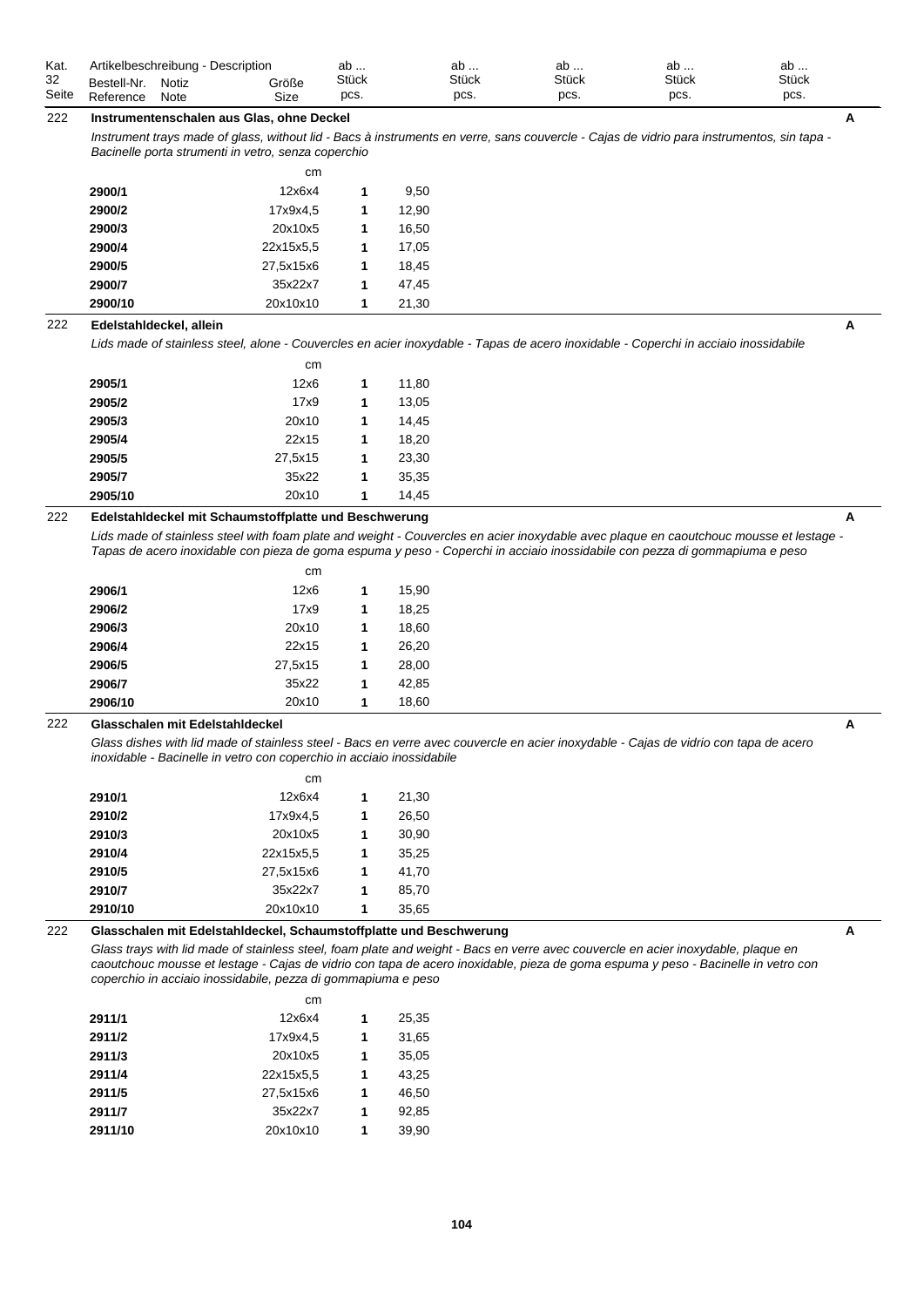| Kat.  |             | Artikelbeschreibung - Description |       | ab    | - ab         | ab           | ab           | ab           |  |
|-------|-------------|-----------------------------------|-------|-------|--------------|--------------|--------------|--------------|--|
| 32    | Bestell-Nr. | Notiz                             | Größe | Stück | <b>Stück</b> | <b>Stück</b> | <b>Stück</b> | <b>Stück</b> |  |
| Seite | Reference   | Note                              | Size  | pcs.  | pcs.         | pcs.         | pcs.         | pcs.         |  |

# 222 **Edelstahl-Instrumentenschalen mit Deckel A**

*Instrument trays made of stainless steel with lid - Bacs en acier inoxydable avec couvercle - Cajas de acero inoxidable con tapa - Bacinelle in acciaio inossidabile con coperchio*

|        | cm        |   |       |   |       |
|--------|-----------|---|-------|---|-------|
| 2915/2 | 16x10x3   |   | 29.40 | 5 | 28,00 |
| 2915/3 | 20x10x5   | 1 | 32.75 | 5 | 31,35 |
| 2915/4 | 22x15x5.5 | 1 | 38.75 | 5 | 36.90 |
| 2915/5 | 26x15x5   | 1 | 43.20 | 5 | 41.10 |
| 2915/6 | 30x20x5   | 1 | 49.70 | 5 | 47.35 |

### 171 **Scheidetrichter, DURAN, konische Form, mit NS-Plastik-Deckelstopfen A**

*Separatory funnel, DURAN, conical shape, with NS plastic stopper - Ampoule à decanter, DURAN, forme sphérique conique, avec bouchon RIN en polyéthylène - Embudo de separación, DURAN, forma de pera cónico, con tapón NS de plastico - Imbuto separatore, DURAN, a forma di pera conica, con tappo in plastica NS*

### **mit NS-Glasküken**

*with NS plug made of glass - avec clé RIN en verre - con vástago NS de vidrio - con maschio NS in vetro*

| 2950/50                                                                                            | 50 ml   | 1 | 36,95  |    |       |  |
|----------------------------------------------------------------------------------------------------|---------|---|--------|----|-------|--|
| 2950/100                                                                                           | 100 ml  | 1 | 37,40  | 10 | 35,05 |  |
| 2950/250                                                                                           | 250 ml  | 1 | 40,80  | 10 | 40,40 |  |
| 2950/500                                                                                           | 500 ml  | 1 | 49,60  | 10 | 47,65 |  |
| 2950/1                                                                                             | 1000 ml | 1 | 69,75  | 10 | 66,85 |  |
| 2950/2                                                                                             | 2000 ml | 1 | 106,25 |    |       |  |
| mit NS-PTFE-Küken                                                                                  |         |   |        |    |       |  |
| with NS plug made of PTFE - avec clé RIN en PTFE - con vástago NS de PTFE - con maschio NS in PTFE |         |   |        |    |       |  |
| 2951/50                                                                                            | 50 ml   | 1 | 38,50  | 10 | 36,25 |  |
| 2951/100                                                                                           | 100 ml  | 1 | 39,55  | 10 | 37,15 |  |
| 2951/250                                                                                           | 250 ml  | 1 | 49,45  | 10 | 47,05 |  |
| 2951/500                                                                                           | 500 ml  | 1 | 54,85  | 10 | 52,80 |  |
|                                                                                                    |         |   |        |    |       |  |
| 2951/1                                                                                             | 1000 ml | 1 | 74.40  | 10 | 71,75 |  |

### 171 **Scheidetrichter, DURAN, zylindrisch, mit NS-Plastik-Deckelstopfen A**

*Separatory funnel, DURAN, cylindrical, with NS plastic stopper - Ampoule à décanter, DURAN, cylindrique, avec bouchon RIN en*  polyéthylène - Embudo de separación, DURAN, forma cilindrica, con tapón NS de plastico - Imbuto separatore, DURAN, cilindrico, con *tappo in plastica NS*

### **mit NS-Glasküken**

*with NS plug made of glass - avec clé RIN en verre - con vástago NS de vidrio - con maschio NS in vetro*

| 50 ml            | 1 | 39,40                                                                                              |
|------------------|---|----------------------------------------------------------------------------------------------------|
| 100 ml           | 1 | 39,40                                                                                              |
| 250 ml           | 1 | 49.45                                                                                              |
| 500 ml           | 1 | 58.65                                                                                              |
| 1000 ml          | 1 | 85,50                                                                                              |
|                  |   |                                                                                                    |
|                  |   | with NS plug made of PTFE - avec clé RIN en PTFE - con vástago NS de PTFE - con maschio NS in PTFE |
| 50 ml            | 1 | 45,15                                                                                              |
| $100 \text{ ml}$ | 1 | 45.15                                                                                              |
| 250 ml           | 1 | 55.45                                                                                              |
| 500 ml           | 1 | 64.20                                                                                              |
| 1000 ml          | 1 | 90,80                                                                                              |
|                  |   |                                                                                                    |

### 171 **Scheidetrichter, DURAN, zylindrisch, graduiert, mit NS-Plastik-Deckelstopfen A**

*Separatory funnel, DURAN, cylindrical, graduated, with NS plastic stopper - Ampoule à décanter, DURAN, cylindrique, graduée, avec bouchon RIN en polyéthylène - Embudo de separación, DURAN, forma cilindrica, con graduación, con tapón NS de plastico - Imbuto separatore, DURAN, cilindrico, graduate, con tappo in plastica NS*

### **mit NS-Glasküken**

*with NS plug made of glass - avec clé RIN en verre - con vástago NS de vidrio - con maschio NS in vetro*

| 2960/50  | 50 ml    |   | 42.10  |
|----------|----------|---|--------|
| 2960/100 | $100$ ml | 1 | 42.10  |
| 2960/250 | 250 ml   | 1 | 52.50  |
| 2960/500 | 500 ml   | 1 | 64.00  |
| 2960/1   | 1000 ml  |   | 109.45 |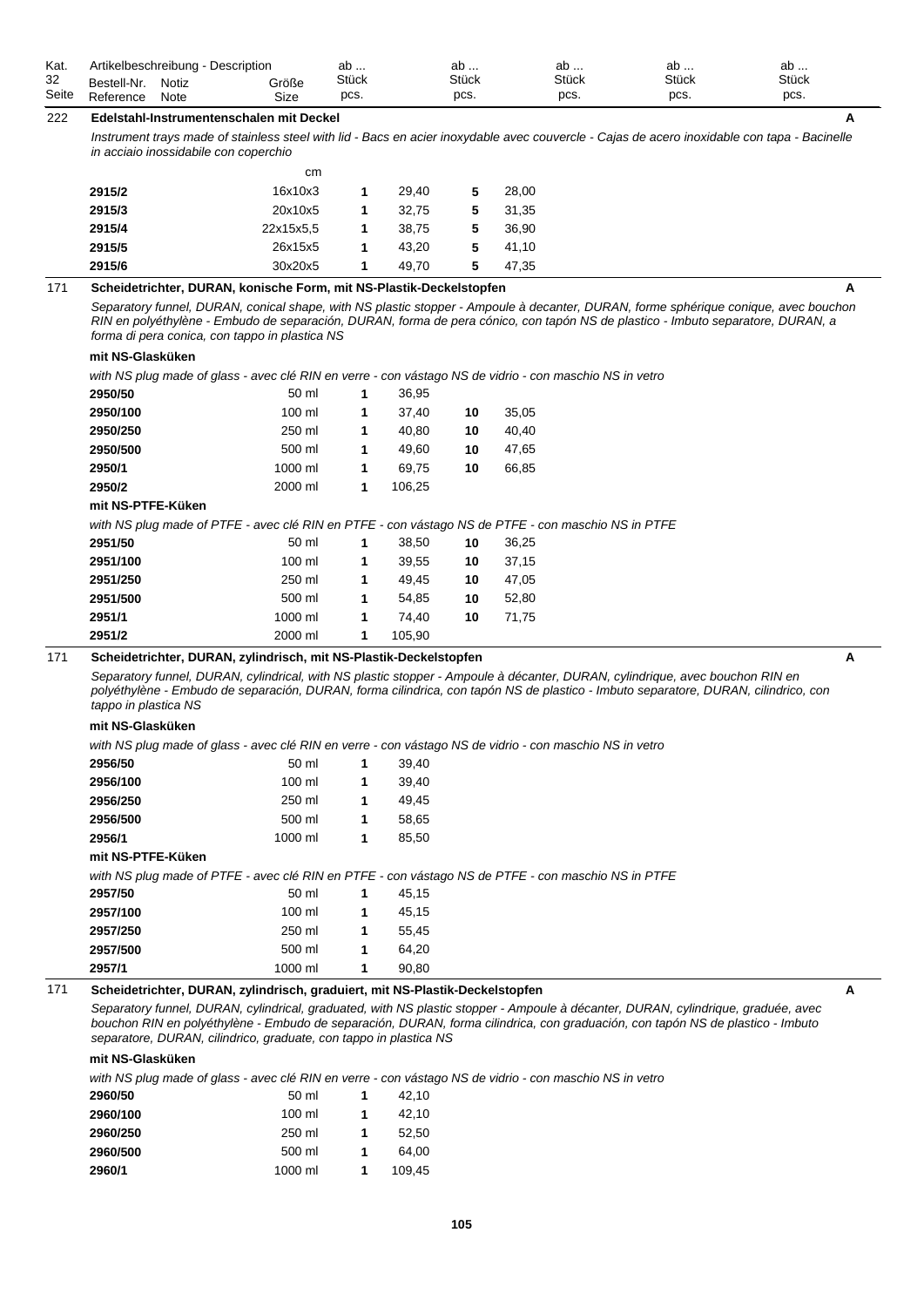| Kat.<br>32<br>Seite | Artikelbeschreibung - Description<br>Bestell-Nr.<br>Reference | Notiz<br>Note | Größe<br>Size                                                                                                                                                                                                                                                                                                                                                    | ab<br><b>Stück</b><br>pcs. |                        | ab<br>Stück<br>pcs. |       | ab<br>Stück<br>pcs. | ab<br>Stück<br>pcs. | ab<br><b>Stück</b><br>pcs.                                                                                                                     |
|---------------------|---------------------------------------------------------------|---------------|------------------------------------------------------------------------------------------------------------------------------------------------------------------------------------------------------------------------------------------------------------------------------------------------------------------------------------------------------------------|----------------------------|------------------------|---------------------|-------|---------------------|---------------------|------------------------------------------------------------------------------------------------------------------------------------------------|
|                     | mit NS-PTFE-Küken                                             |               |                                                                                                                                                                                                                                                                                                                                                                  |                            |                        |                     |       |                     |                     |                                                                                                                                                |
|                     |                                                               |               | with NS plug made of PTFE - avec clé RIN en PTFE - con vástago NS de PTFE - con maschio NS in PTFE                                                                                                                                                                                                                                                               |                            |                        |                     |       |                     |                     |                                                                                                                                                |
|                     | 2961/50                                                       |               | 50 ml                                                                                                                                                                                                                                                                                                                                                            | 1                          | 47,20                  |                     |       |                     |                     |                                                                                                                                                |
|                     | 2961/100                                                      |               | 100 ml                                                                                                                                                                                                                                                                                                                                                           | 1                          | 47,20                  |                     |       |                     |                     |                                                                                                                                                |
|                     | 2961/250                                                      |               | 250 ml                                                                                                                                                                                                                                                                                                                                                           | 1                          | 58,50                  |                     |       |                     |                     |                                                                                                                                                |
|                     | 2961/500                                                      |               | 500 ml                                                                                                                                                                                                                                                                                                                                                           | 1                          | 72,55                  |                     |       |                     |                     |                                                                                                                                                |
|                     | 2961/1                                                        |               | 1000 ml                                                                                                                                                                                                                                                                                                                                                          | 1                          | 108,30                 |                     |       |                     |                     |                                                                                                                                                |
| 171                 |                                                               |               | Scheidetrichter, Borosilikatglas 3.3, Birnenform, mit NS-Plastik-Deckelstopfen                                                                                                                                                                                                                                                                                   |                            |                        |                     |       |                     |                     | A                                                                                                                                              |
|                     |                                                               |               | Separatory funnel, borosilicate glass 3.3, pear-shaped, with NS plastic stopper - Ampoule à décanter, verre borosilicaté 3.3, forme<br>shpérique, avec bouchon RIN en polyéthylène - Embudo de separación, vidrio borosilicato 3.3, forma de pera, con tapón NS de plastico -<br>Imbuto separatore, vetro borosilicato 3.3, forma pera, con tappo in plastica NS |                            |                        |                     |       |                     |                     |                                                                                                                                                |
|                     | mit NS-Glasküken                                              |               |                                                                                                                                                                                                                                                                                                                                                                  |                            |                        |                     |       |                     |                     |                                                                                                                                                |
|                     |                                                               |               | with NS plug made of glass - avec clé RIN en verre - con vástago NS de vidrio - con maschio NS in vetro                                                                                                                                                                                                                                                          |                            |                        |                     |       |                     |                     |                                                                                                                                                |
|                     | 2970/50                                                       |               | 50 ml                                                                                                                                                                                                                                                                                                                                                            | 1                          | 32,05                  |                     |       |                     |                     |                                                                                                                                                |
|                     | 2970/100                                                      |               | 100 ml                                                                                                                                                                                                                                                                                                                                                           | 1                          | 32,05                  | 10                  | 30,80 |                     |                     |                                                                                                                                                |
|                     | 2970/250                                                      |               | 250 ml                                                                                                                                                                                                                                                                                                                                                           | 1                          | 36,45                  | 10                  | 35,25 |                     |                     |                                                                                                                                                |
|                     | 2970/500                                                      |               | 500 ml                                                                                                                                                                                                                                                                                                                                                           | 1                          | 46,25                  | 10                  | 44,25 |                     |                     |                                                                                                                                                |
|                     | 2970/1                                                        |               | 1000 ml                                                                                                                                                                                                                                                                                                                                                          | 1                          | 63,20                  |                     |       |                     |                     |                                                                                                                                                |
|                     | mit NS-PTFE-Küken                                             |               |                                                                                                                                                                                                                                                                                                                                                                  |                            |                        |                     |       |                     |                     |                                                                                                                                                |
|                     |                                                               |               | with NS plug made of PTFE - avec clé RIN en PTFE - con vástago NS de PTFE - con maschio NS in PTFE                                                                                                                                                                                                                                                               |                            |                        |                     |       |                     |                     |                                                                                                                                                |
|                     | 2971/50                                                       |               | 50 ml                                                                                                                                                                                                                                                                                                                                                            | 1                          | 38,90                  |                     |       |                     |                     |                                                                                                                                                |
|                     | 2971/100                                                      |               | 100 ml                                                                                                                                                                                                                                                                                                                                                           | 1                          | 38,90                  |                     |       |                     |                     |                                                                                                                                                |
|                     | 2971/250                                                      |               | 250 ml                                                                                                                                                                                                                                                                                                                                                           | 1                          | 42,20                  |                     |       |                     |                     |                                                                                                                                                |
|                     | 2971/500                                                      |               | 500 ml                                                                                                                                                                                                                                                                                                                                                           | 1                          | 57,75                  |                     |       |                     |                     |                                                                                                                                                |
| 171                 | 2971/1                                                        |               | 1000 ml<br>Scheidetrichter nach Gilson, Borosilikatglas 3.3, mit NS-Plastik-Deckelstopfen                                                                                                                                                                                                                                                                        | 1                          | 70,85                  |                     |       |                     |                     | A                                                                                                                                              |
|                     | mit NS-Glasküken                                              |               | 3.3, avec bouchon RIN en polyéthylène - Embudo de separación según Gilson, vidrio borosilicato 3.3, con tapón NS de plastico - Imbuto<br>separatore secondo Gilson, vetro borosilicato 3.3, con tappo in plastica NS                                                                                                                                             |                            |                        |                     |       |                     |                     |                                                                                                                                                |
|                     |                                                               |               | with NS plug made of glass - avec clé RIN en verre - con vástago NS de vidrio - con maschio NS in vetro                                                                                                                                                                                                                                                          |                            |                        |                     |       |                     |                     |                                                                                                                                                |
|                     | 2972/50                                                       |               | 50 ml                                                                                                                                                                                                                                                                                                                                                            | 1                          | 50,60                  |                     |       |                     |                     |                                                                                                                                                |
|                     | 2972/100                                                      |               | 100 ml                                                                                                                                                                                                                                                                                                                                                           | 1                          | 42,30                  |                     |       |                     |                     |                                                                                                                                                |
|                     | 2972/250                                                      |               | 250 ml                                                                                                                                                                                                                                                                                                                                                           | 1                          | 47,45                  |                     |       |                     |                     |                                                                                                                                                |
|                     | 2972/500                                                      |               | 500 ml                                                                                                                                                                                                                                                                                                                                                           | 1                          | 54,85                  |                     |       |                     |                     |                                                                                                                                                |
|                     | 2972/1                                                        |               | 1000 ml                                                                                                                                                                                                                                                                                                                                                          | 1                          | 78,65                  |                     |       |                     |                     |                                                                                                                                                |
|                     | mit NS-PTFE-Küken                                             |               |                                                                                                                                                                                                                                                                                                                                                                  |                            |                        |                     |       |                     |                     |                                                                                                                                                |
|                     |                                                               |               | with NS plug made of PTFE - avec clé RIN en PTFE - con vástago NS de PTFE - con maschio NS in PTFE                                                                                                                                                                                                                                                               |                            |                        |                     |       |                     |                     |                                                                                                                                                |
|                     | 2973/50                                                       |               | 50 ml                                                                                                                                                                                                                                                                                                                                                            | 1                          | 55,40                  |                     |       |                     |                     |                                                                                                                                                |
|                     | 2973/100                                                      |               | 100 ml                                                                                                                                                                                                                                                                                                                                                           | 1                          | 48,00                  |                     |       |                     |                     |                                                                                                                                                |
|                     | 2973/250                                                      |               | 250 ml                                                                                                                                                                                                                                                                                                                                                           | 1                          | 51,40                  |                     |       |                     |                     |                                                                                                                                                |
|                     | 2973/500                                                      |               | 500 ml                                                                                                                                                                                                                                                                                                                                                           | 1                          | 59,45                  |                     |       |                     |                     |                                                                                                                                                |
|                     | 2973/1                                                        |               | 1000 ml                                                                                                                                                                                                                                                                                                                                                          | 1                          | 84,90                  |                     |       |                     |                     |                                                                                                                                                |
| 171                 |                                                               |               | Scheidetrichter nach Walter, mit Tropfspitze, Borosilikatglas 3.3, mit NS-Plastik-Deckelstopfen                                                                                                                                                                                                                                                                  |                            |                        |                     |       |                     |                     | A                                                                                                                                              |
|                     | 3.3, con tappo in plastica NS                                 |               | avec pointe d'égouttement, verre borosilicaté 3.3, avec bouchon RIN en polyéthylène - Embudo de separación según Walter, con punta<br>gotera, vidrio borosilicato 3.3, con tapón NS de plastico - Imbuto separatore secondo Walter, con estremità contagocci, vetro borosilicato                                                                                 |                            |                        |                     |       |                     |                     | Separatory funnel according to Walter, with dropping tip, borosilicate glass 3.3, with NS plastic stopper - Ampoule à décanter d'après Walter, |
|                     |                                                               | 10            |                                                                                                                                                                                                                                                                                                                                                                  |                            | Preis per: auf Anfrage |                     |       |                     |                     |                                                                                                                                                |
|                     | 2974-2975                                                     |               |                                                                                                                                                                                                                                                                                                                                                                  |                            |                        |                     |       |                     |                     |                                                                                                                                                |
| 171                 |                                                               |               | Scheidetrichter, Borosilikatglas 3.3, zylindrisch, mit NS-Plastik-Deckelstopfen                                                                                                                                                                                                                                                                                  |                            |                        |                     |       |                     |                     | A                                                                                                                                              |
|                     |                                                               |               | Separatory funnel, borosilicate glass 3.3, cylindrical, with NS plastic stopper - Ampoule à décanter, verre borosilicaté 3.3, cylindrique, avec<br>bouchon RIN en polyéthylène - Embudo de separación, vidrio borosilicato 3.3, forma cilindrica, con tapón NS de plastico - Imbuto<br>separatore, vetro borosilicato 3.3, cilindrico, con tappo in plastica NS  |                            |                        |                     |       |                     |                     |                                                                                                                                                |
|                     |                                                               |               |                                                                                                                                                                                                                                                                                                                                                                  |                            | Preis per: auf Anfrage |                     |       |                     |                     |                                                                                                                                                |

**2976-2977 10**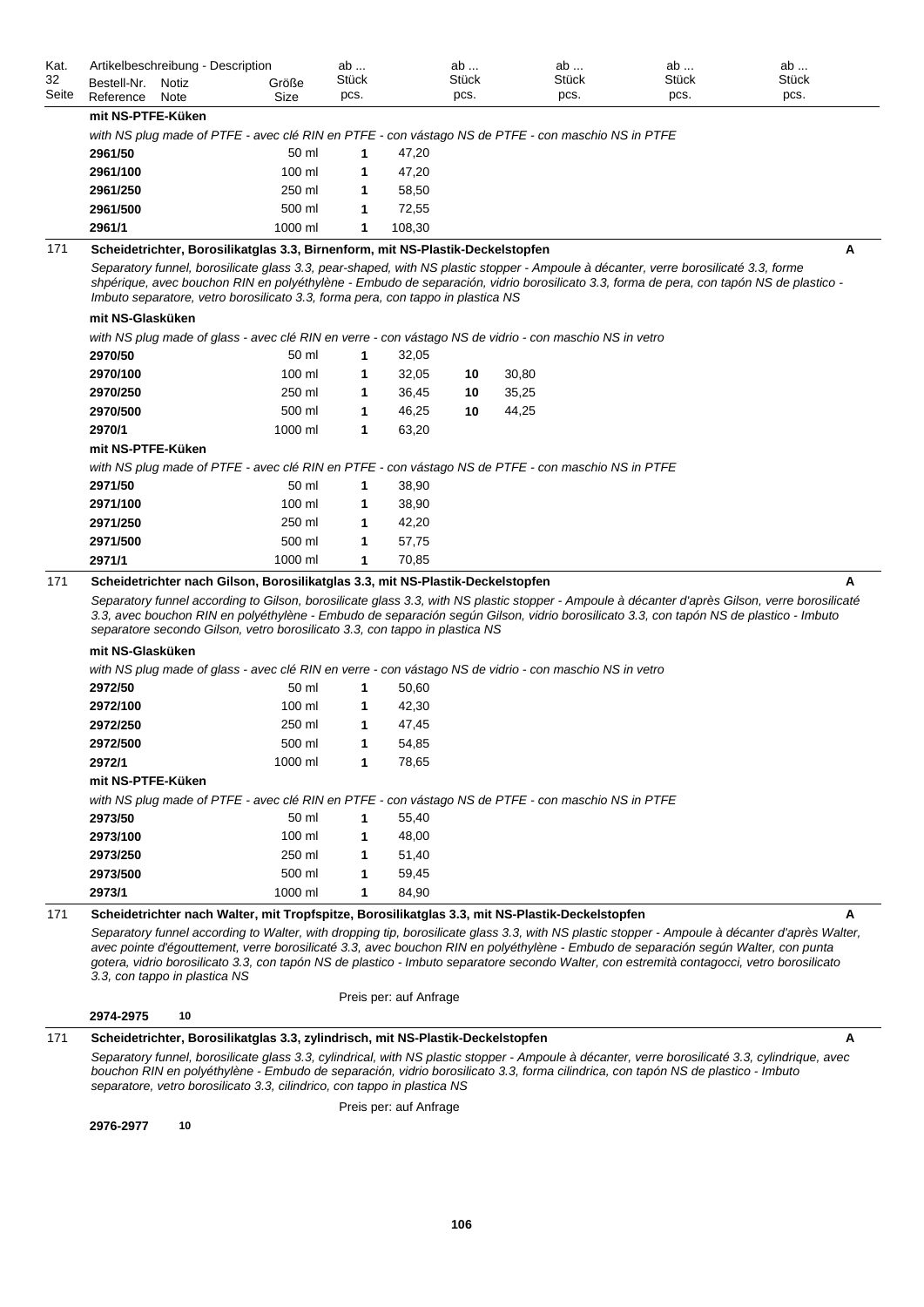| Kat.        | Artikelbeschreibung - Description                                                                                                                                                                                                                                                              |                    | ab            |                        | ab            |       | ab            |      | ab            | ab                   |   |
|-------------|------------------------------------------------------------------------------------------------------------------------------------------------------------------------------------------------------------------------------------------------------------------------------------------------|--------------------|---------------|------------------------|---------------|-------|---------------|------|---------------|----------------------|---|
| 32<br>Seite | Bestell-Nr.<br>Notiz                                                                                                                                                                                                                                                                           | Größe              | Stück<br>pcs. |                        | Stück<br>pcs. |       | Stück<br>pcs. |      | Stück<br>pcs. | <b>Stück</b><br>pcs. |   |
|             | Reference<br>Note                                                                                                                                                                                                                                                                              | Size               |               |                        |               |       |               |      |               |                      |   |
| 171         | Scheidetrichter, Borosilikatglas 3.3, zylindrisch, graduiert, mit NS-Plastik-Deckelstopfen                                                                                                                                                                                                     |                    |               |                        |               |       |               |      |               |                      | Α |
|             | Separatory funnel, borosilicate glass 3.3, cylindrical, graduated, with NS plastic stopper - Ampoule à décanter, verre borosilicaté 3.3,<br>cylindrique, graduée, avec bouchon RIN en polyéthylène - Embudo de separación, vidrio borosilicato 3.3, forma cilindrica, con graduación,          |                    |               |                        |               |       |               |      |               |                      |   |
|             | con tapón NS de plastico - Imbuto separatore, vetro borosilicato 3.3, cilindrico, graduate, con tappo in plastica NS                                                                                                                                                                           |                    |               |                        |               |       |               |      |               |                      |   |
|             |                                                                                                                                                                                                                                                                                                |                    |               | Preis per: auf Anfrage |               |       |               |      |               |                      |   |
|             | 10<br>2980-2981                                                                                                                                                                                                                                                                                |                    |               |                        |               |       |               |      |               |                      |   |
| 171         | Scheidetrichter nach Squibb, Borosilikatglas 3.3, mit NS-Plastik-Deckelstopfen                                                                                                                                                                                                                 |                    |               |                        |               |       |               |      |               |                      | Α |
|             | Separatory funnel according to Squibb, borosilicate glass 3.3, with NS plastic stopper - Ampoule à décanter d'après Squibb, verre<br>borosilicaté 3.3, avec bouchon RIN en polyéthylène - Embudo de separación según Squibb, vidrio borosilicato 3.3, con tapón NS de                          |                    |               |                        |               |       |               |      |               |                      |   |
|             | plastico - Imbuto separatore secondo Squibb, vetro borosilicato 3.3, con tappo in plastica NS                                                                                                                                                                                                  |                    |               |                        |               |       |               |      |               |                      |   |
|             | mit NS-Glasküken                                                                                                                                                                                                                                                                               |                    |               |                        |               |       |               |      |               |                      |   |
|             | with NS plug made of glass - avec clé RIN en verre - con vástago NS de vidrio - con maschio NS in vetro                                                                                                                                                                                        |                    |               |                        |               |       |               |      |               |                      |   |
|             | 2985/50                                                                                                                                                                                                                                                                                        | 50 ml              | 1             | 35,25                  | 10            | 34,20 |               |      |               |                      |   |
|             | 2985/100                                                                                                                                                                                                                                                                                       | 100 ml             | 1             | 32,90                  | 10            | 31,90 |               |      |               |                      |   |
|             | 2985/250                                                                                                                                                                                                                                                                                       | 250 ml             | 1             | 39,40                  | 10            | 37,85 |               |      |               |                      |   |
|             | 2985/500                                                                                                                                                                                                                                                                                       | 500 ml             | 1             | 44,35                  | 10            | 43,45 |               |      |               |                      |   |
|             | 2985/1                                                                                                                                                                                                                                                                                         | 1000 ml            | 1             | 62,70                  | 10            | 61,70 |               |      |               |                      |   |
|             | 2985/2                                                                                                                                                                                                                                                                                         | 2000 ml            | 1             | 76,75                  |               |       |               |      |               |                      |   |
|             | mit NS-PTFE-Küken                                                                                                                                                                                                                                                                              |                    |               |                        |               |       |               |      |               |                      |   |
|             | with NS plug made of PTFE - avec clé RIN en PTFE - con vástago NS de PTFE - con maschio NS in PTFE                                                                                                                                                                                             |                    |               |                        |               |       |               |      |               |                      |   |
|             | 2986/50                                                                                                                                                                                                                                                                                        | 50 ml              | 1             | 38,05                  | 10            | 36,45 |               |      |               |                      |   |
|             | 2986/100                                                                                                                                                                                                                                                                                       | 100 ml             | 1             | 35,40                  | 10            | 33,95 |               |      |               |                      |   |
|             | 2986/250                                                                                                                                                                                                                                                                                       | 250 ml             | 1             | 41,10                  | 10            | 40,60 |               |      |               |                      |   |
|             | 2986/500                                                                                                                                                                                                                                                                                       | 500 ml             | 1             | 47,45                  |               |       |               |      |               |                      |   |
|             | 2986/1<br>2986/2                                                                                                                                                                                                                                                                               | 1000 ml<br>2000 ml | 1<br>1        | 65,70                  |               |       |               |      |               |                      |   |
|             |                                                                                                                                                                                                                                                                                                |                    |               | 85,70                  |               |       |               |      |               |                      |   |
| 171         | Scheidetrichter, Borosilikatglas 3.3, konisch, mit langem Stiel, mit NS-Plastik-Deckelstopfen                                                                                                                                                                                                  |                    |               |                        |               |       |               |      |               |                      | A |
|             | Separatory funnel, borosilicate glass 3.3, conical, with long stem, with NS plastic stopper - Ampoule à décanter, verre borosilicaté 3.3, forme<br>conique, avec tige longue, avec bouchon RIN en polyéthylène - Embudo de separación, vidrio borosilicato 3.3, forma cónico, con tallo largo, |                    |               |                        |               |       |               |      |               |                      |   |
|             | con tapón NS de plastico - Imbuto separatore, vetro borosilicato 3.3, conico, con stelo lungo, con tappo in plastica NS                                                                                                                                                                        |                    |               |                        |               |       |               |      |               |                      |   |
|             |                                                                                                                                                                                                                                                                                                |                    |               | Preis per: auf Anfrage |               |       |               |      |               |                      |   |
|             | 2987-2988<br>10                                                                                                                                                                                                                                                                                |                    |               |                        |               |       |               |      |               |                      |   |
| 172         | NS-Plastikstopfen aus PE-HD                                                                                                                                                                                                                                                                    |                    |               |                        |               |       |               |      |               |                      | Α |
|             | NS plastic stoppers made of PE-HD - Bouchons normalisés en plastique - Tapones NS de plastico - Tappi NS in plastica                                                                                                                                                                           |                    |               |                        |               |       |               |      |               |                      |   |
|             | 2990/7                                                                                                                                                                                                                                                                                         | NS.<br>7/16        | 1             | 0,55                   | 50            | 0,50  | 100           | 0,45 |               |                      |   |
|             | 2990/10                                                                                                                                                                                                                                                                                        | NS 10/19           | 1             | 0,55                   | 50            | 0,50  | 100           | 0,45 |               |                      |   |
|             | 2990/12                                                                                                                                                                                                                                                                                        | NS 12/21           | 1             | 0,60                   | 50            | 0,55  | 100           | 0,50 |               |                      |   |
|             | 2990/14                                                                                                                                                                                                                                                                                        | NS 14/23           | 1             | 0,65                   | 10            | 0,60  | 50            | 0,55 | 100           | 0,50                 |   |
|             | 2990/19                                                                                                                                                                                                                                                                                        | NS 19/26           | 1             | 0,70                   | 10            | 0,65  | 50            | 0,60 | 100           | 0,55                 |   |
|             | 2990/24                                                                                                                                                                                                                                                                                        | NS 24/29           | 1             | 0,90                   | 10            | 0,75  | 50            | 0,70 | 100           | 0,60                 |   |
|             | 2990/29                                                                                                                                                                                                                                                                                        | NS 29/32           | 1             | 1,10                   | 10            | 1,05  | 50            | 0,95 | 100           | 0,75                 |   |
|             | 2990/34                                                                                                                                                                                                                                                                                        | NS 34/35           | 1             | 1,40                   | 10            | 1,30  |               |      |               |                      |   |
|             | 2990/45                                                                                                                                                                                                                                                                                        | NS 45/40           | 1             | 1,75                   | 10            | 1,60  |               |      |               |                      |   |
| 172         | <b>NS-Stopfen hohl, DURAN</b>                                                                                                                                                                                                                                                                  |                    |               |                        |               |       |               |      |               |                      | A |
|             | NS stoppers hollow, DURAN - Bouchons normalisés creux, DURAN - Tapones NS hueco, DURAN - Tappi NS in vetro cavo, DURAN                                                                                                                                                                         |                    |               |                        |               |       |               |      |               |                      |   |
|             | 2992/7                                                                                                                                                                                                                                                                                         | NS 7/16            | 1             | 2,55                   | 10            | 2,20  |               |      |               |                      |   |
|             | 2992/10                                                                                                                                                                                                                                                                                        | NS 10/19           | 1             | 2,55                   | 10            | 2,20  |               |      |               |                      |   |
|             | 2992/12                                                                                                                                                                                                                                                                                        | NS 12/21           | 1             | 2,55                   | 10            | 2,20  | 100           | 2,05 |               |                      |   |
|             | 2992/14                                                                                                                                                                                                                                                                                        | NS 14/23           | 1             | 2,55                   | 10            | 2,20  | 100           | 2,05 |               |                      |   |
|             | 2992/19                                                                                                                                                                                                                                                                                        | NS 19/26           | 1             | 3,20                   | 10            | 2,90  | 100           | 2,75 |               |                      |   |
|             | 2992/24                                                                                                                                                                                                                                                                                        | NS 24/29           | 1             | 3,45                   | 10            | 3,30  | 100           | 3,20 |               |                      |   |
|             | 2992/29                                                                                                                                                                                                                                                                                        | NS 29/32           | 1             | 3,15                   | 10            | 2,80  | 100           | 2,70 |               |                      |   |
|             | 2992/34                                                                                                                                                                                                                                                                                        | NS 34/35           | 1             | 7,95                   | 10            | 7,30  |               |      |               |                      |   |
|             | 2992/45                                                                                                                                                                                                                                                                                        | NS 45/40           | 1             | 12,20                  | 10            | 11,90 |               |      |               |                      |   |
| 172         | NS-PTFE-Deckelstopfen massiv                                                                                                                                                                                                                                                                   |                    |               |                        |               |       |               |      |               |                      | A |

*NS stoppers made of PTFE, solid - Bouchons normalisés massifs en PTFE - Tapones NS de PTFE, macizos - Tappi NS in PTFE, massiccio* Preis per: auf Anfrage - on request - sur demande

**2993/... 10**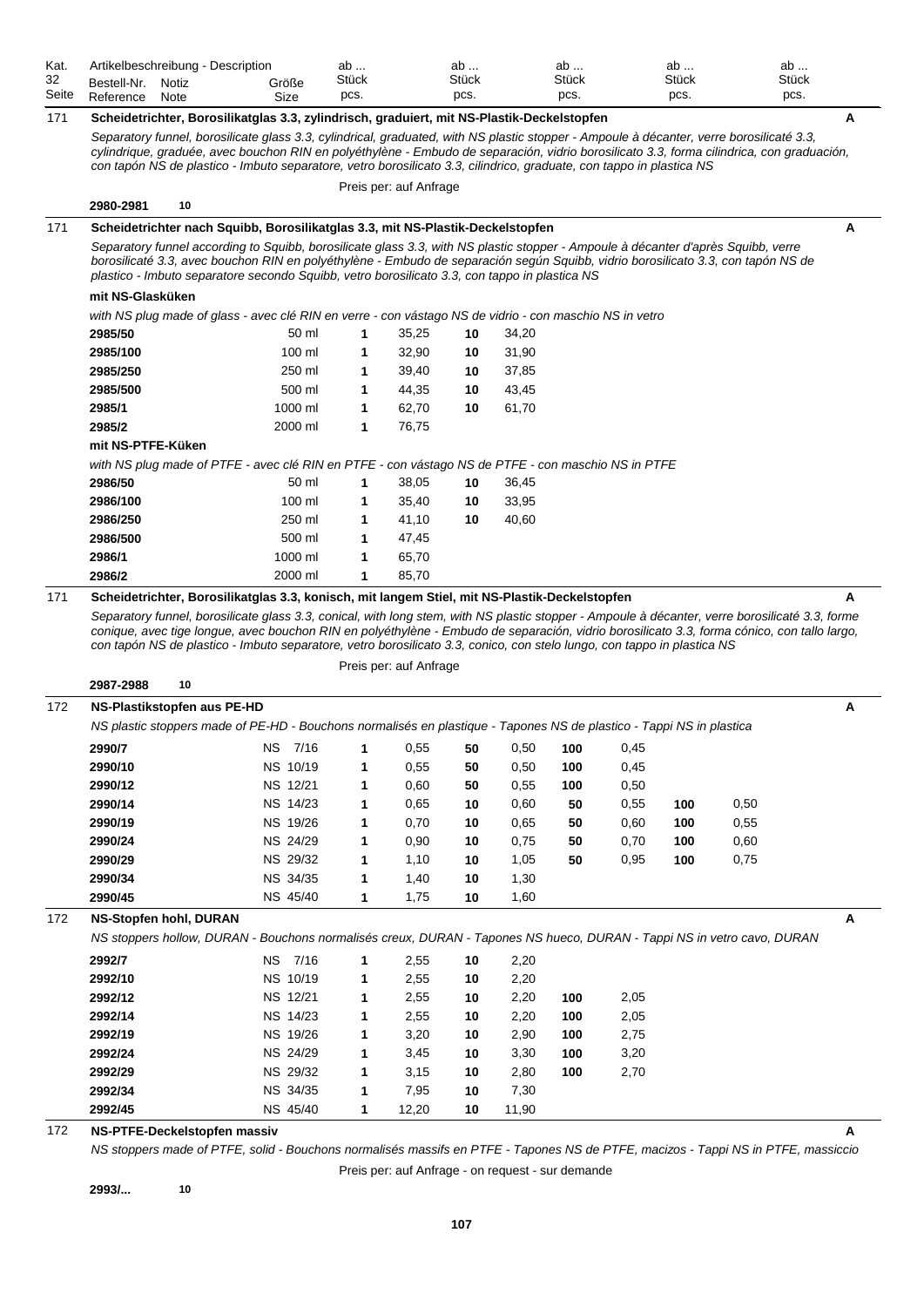| Kat.        | Artikelbeschreibung - Description                                                                                                                                                                                                                                       |               | ab            |                       | ab            |       | ab                   |       | ab                   |       | ab                   |  |
|-------------|-------------------------------------------------------------------------------------------------------------------------------------------------------------------------------------------------------------------------------------------------------------------------|---------------|---------------|-----------------------|---------------|-------|----------------------|-------|----------------------|-------|----------------------|--|
| 32<br>Seite | Bestell-Nr.<br>Notiz                                                                                                                                                                                                                                                    | Größe         | Stück<br>pcs. |                       | Stück<br>pcs. |       | <b>Stück</b><br>pcs. |       | <b>Stück</b><br>pcs. |       | <b>Stück</b><br>pcs. |  |
|             | Reference<br>Note                                                                                                                                                                                                                                                       | Size          |               |                       |               |       |                      |       |                      |       |                      |  |
| 173         | Schmelzpunktbestimmungsapparat nach Thiele, DURAN<br>Melting point determination device according to Thiele, DURAN - Appareil pour mesurer le point de fusion de Thiele, DURAN - Aparato para                                                                           |               |               |                       |               |       |                      |       |                      |       | А                    |  |
|             | la determinación del punto de fusión según Thiele, vidrio DURAN - Apparecchio per punto di fusione de Thiele, DURAN                                                                                                                                                     |               |               |                       |               |       |                      |       |                      |       |                      |  |
|             | 3004                                                                                                                                                                                                                                                                    | 120x20 mm     | 1             | 15,05                 |               |       |                      |       |                      |       |                      |  |
| 173         | Schmelzpunktbestimmungsröhren                                                                                                                                                                                                                                           |               |               |                       |               |       |                      |       |                      |       | A                    |  |
|             | Melting point determination tubes - Tubes capillaires pour mesurer le point de fusion - Tubos para determinación del punto de fusión -<br>Capillari per la determinazione del punto di fusione                                                                          |               |               |                       |               |       |                      |       |                      |       |                      |  |
|             |                                                                                                                                                                                                                                                                         |               |               | Preis per: 1000 Stück |               |       |                      |       |                      |       |                      |  |
|             | beiderseits offen                                                                                                                                                                                                                                                       |               |               |                       |               |       |                      |       |                      |       |                      |  |
|             | open ends - bouts ouverts - extremos abiertos - aperto da ambo le parti<br>3005                                                                                                                                                                                         | ca. 90x1,5 mm | 100           | 43,95                 | 1000          | 41,30 | 5000                 | 39,65 | 10000                | 38,40 |                      |  |
|             | einseitig zugeschmolzen                                                                                                                                                                                                                                                 |               |               |                       |               |       |                      |       |                      |       |                      |  |
|             | one end closed - un bout fermé - un extremo cerrado - chiuso da una parte                                                                                                                                                                                               |               |               |                       |               |       |                      |       |                      |       |                      |  |
|             | 3006                                                                                                                                                                                                                                                                    | ca. 90x1,5 mm | 100           | 52,50                 | 1000          | 48,25 | 5000                 | 43,95 | 10000                | 41,05 |                      |  |
| 173         | Schmelztiegelzangen                                                                                                                                                                                                                                                     |               |               |                       |               |       |                      |       |                      |       | Α                    |  |
|             | Crucible pliers - Pinces à creusets - Pinzas para crisoles - Pinze per crogiolo                                                                                                                                                                                         |               |               |                       |               |       |                      |       |                      |       |                      |  |
|             | 3010                                                                                                                                                                                                                                                                    | ca. 22 cm     | 1             | 5,05                  | 10            | 4,30  | 25                   | 4,05  |                      |       |                      |  |
| 224         | Klarglas-Spekula, ca. 15,5 cm lang, CE                                                                                                                                                                                                                                  |               |               |                       |               |       |                      |       |                      |       | A                    |  |
|             | Specula made of clear glass, approx. 15.5 cm long, CE - Spéculum en verre clair, longueur env. 15.5 cm, CE - Espéculo de vidrio blanco,<br>largo aprox. 15,5 cm, CE - Specolo in vetro bianco, lunghezza aprox. 15,5 cm, CE                                             |               |               |                       |               |       |                      |       |                      |       |                      |  |
|             | 3017/1                                                                                                                                                                                                                                                                  | ca. 22-24 mm  | 1             | 3,55                  | 10            | 3,35  |                      |       |                      |       |                      |  |
|             | 3017/2                                                                                                                                                                                                                                                                  | ca. 28-30 mm  | 1             | 4,25                  | 10            | 4,05  |                      |       |                      |       |                      |  |
|             | 3017/3                                                                                                                                                                                                                                                                  | ca. 34-36 mm  | 1             | 5,40                  | 10            | 5,05  |                      |       |                      |       |                      |  |
|             | 3017/4                                                                                                                                                                                                                                                                  | ca. 41-43 mm  | 1             | 6,55                  | 10            | 6.10  |                      |       |                      |       |                      |  |
|             | Auch in Sonderlängen lieferbar - Also special lengths available - Aussi autres longueurs disponible                                                                                                                                                                     |               |               |                       |               |       |                      |       |                      |       |                      |  |
| 224         | Spirituslampen aus Glas                                                                                                                                                                                                                                                 |               |               |                       |               |       |                      |       |                      |       | Α                    |  |
|             | Spirit lamps made of glass - Lampes à alcool en verre - Lámparas de alcohol de vidrio - Lampade a spirito in vetro                                                                                                                                                      |               |               |                       |               |       |                      |       |                      |       |                      |  |
|             | seitlicher Tubus, mit Korkstopfen, Messingtülle und Docht                                                                                                                                                                                                               |               |               |                       |               |       |                      |       |                      |       |                      |  |
|             | lateral tubus, with cork stopper, brass wickholder and wick - tubulure latérale, avec bouchon de liège, bec de laiton et mèche - tubuladura                                                                                                                             |               |               |                       |               |       |                      |       |                      |       |                      |  |
|             | lateral, con tapón de corcho, cubo de azófar y mecha - tubulatura laterale, con tappo di sughero, becco di ottone e lucignolo                                                                                                                                           |               |               |                       |               |       |                      |       |                      |       |                      |  |
|             | 3030<br>ohne seitlichen Tubus                                                                                                                                                                                                                                           | 100 ml        | 1             | 17,40                 | 10            | 16,60 | 25                   | 15,55 |                      |       |                      |  |
|             | without lateral tubus - sans tubulure latérale - sin tubuladura lateral - senza tubulatura laterale                                                                                                                                                                     |               |               |                       |               |       |                      |       |                      |       |                      |  |
|             | 3031                                                                                                                                                                                                                                                                    | 100 ml        | 1             | 13,05                 | 10            | 12,25 | 25                   | 11,85 |                      |       |                      |  |
| 224         | Dochte für Spirituslampen Nr. 3030 und 3031                                                                                                                                                                                                                             |               |               |                       |               |       |                      |       |                      |       | A                    |  |
|             | Wicks for spirit lamps no. 3030 and 3031 - Mèches pour lampes à alcool réf. 3030 et 3031 - Mechas para lámparas de alcohol no. 3030 y<br>3031 - Lucignolo per lampade a spirito no. 3030 e 3031                                                                         |               |               |                       |               |       |                      |       |                      |       |                      |  |
|             | 3031/1                                                                                                                                                                                                                                                                  |               | 1             | 0,65                  |               |       |                      |       |                      |       |                      |  |
| 224         | Spirituslampen aus Edelstahl, komplett mit Tülle und Docht                                                                                                                                                                                                              |               |               |                       |               |       |                      |       |                      |       | A                    |  |
|             | Spirit lamps made of stainless steel, complete with wickholder and wick - Lampes à alcool en acier inoxydable, avec bouchon et mèche -<br>Lámparas de alcohol de acero inoxidable, con tapón y mecha - Lampade a spirito in acciaio inossidabile, con tappo e lucignolo |               |               |                       |               |       |                      |       |                      |       |                      |  |
|             | 3033                                                                                                                                                                                                                                                                    | 60 ml         | 1             | 18,05                 | 10            | 17,45 |                      |       |                      |       |                      |  |
| 172         | Spritzflaschen aus DURAN mit NS 29/32                                                                                                                                                                                                                                   |               |               |                       |               |       |                      |       |                      |       | A                    |  |
|             | Washing bottles made of DURAN with standard ground NS 29/32 - Pissettes en verre DURAN à rodage normalisé RIN 29/32 - Pisetas de<br>vidrio DURAN con esmerilado normal NS 29/32 - Pissette molate vetro DURAN con smerigliatura NS 29/32                                |               |               |                       |               |       |                      |       |                      |       |                      |  |
|             | 3091/250                                                                                                                                                                                                                                                                | 250 ml        | 1             | 26,95                 |               |       |                      |       |                      |       |                      |  |
|             | 3091/500                                                                                                                                                                                                                                                                | 500 ml        | 1             | 32,80                 |               |       |                      |       |                      |       |                      |  |
|             |                                                                                                                                                                                                                                                                         |               |               |                       |               |       |                      |       |                      |       |                      |  |
|             | 3091/1000                                                                                                                                                                                                                                                               | 1000 ml       | 1             | 36,50                 |               |       |                      |       |                      |       |                      |  |
| 172         | Reserveaufsatz DURAN mit NS 29/32                                                                                                                                                                                                                                       |               |               |                       |               |       |                      |       |                      |       | Α                    |  |
|             | Spare attachment DURAN with standard ground NS 29/32 - Bouchon seul avec tubes en verre DURAN à rodage normalisé RIN 29/32 -<br>Tubo de repuesto con esmerilado normal NS 29/32, DURAN - Accessorio di riserva DURAN con smerigliatura NS 29/32                         |               |               |                       |               |       |                      |       |                      |       |                      |  |
|             | 3092/250                                                                                                                                                                                                                                                                |               | 1             | 14,55                 |               |       |                      |       |                      |       |                      |  |
|             | 3092/500<br>3092/1000                                                                                                                                                                                                                                                   |               | 1<br>1        | 14,90<br>15,45        |               |       |                      |       |                      |       |                      |  |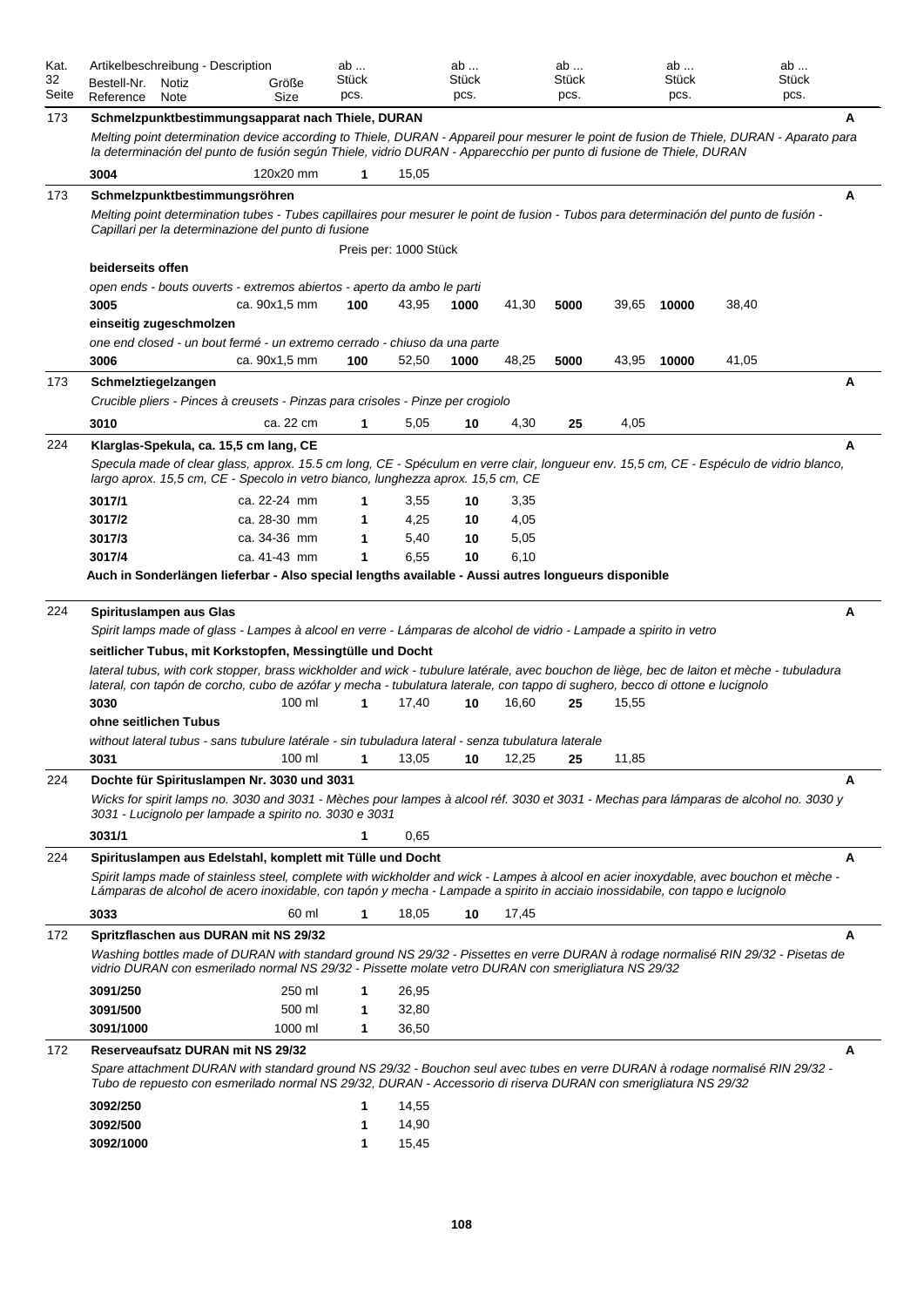| Kat.<br>32<br>Seite | Artikelbeschreibung - Description<br>Bestell-Nr.<br>Notiz<br>Reference<br>Note                                                                                                                                                             | Größe<br>Size                    | ab<br>Stück<br>pcs. |         | ab<br>Stück<br>pcs. |       | ab<br><b>Stück</b><br>pcs. |       | ab<br>Stück<br>pcs. | ab<br><b>Stück</b><br>pcs.                                                                                                                         |
|---------------------|--------------------------------------------------------------------------------------------------------------------------------------------------------------------------------------------------------------------------------------------|----------------------------------|---------------------|---------|---------------------|-------|----------------------------|-------|---------------------|----------------------------------------------------------------------------------------------------------------------------------------------------|
| 224                 |                                                                                                                                                                                                                                            |                                  |                     |         |                     |       |                            |       |                     | A                                                                                                                                                  |
|                     | Spuckbecher aus Polypropylen, CE                                                                                                                                                                                                           |                                  |                     |         |                     |       |                            |       |                     | Spittoon made of polypropylene, CE - Crachoir en polypropylène, CE - Escupidera de polipropileno, CE - Raccoglisaliva di polipropileno, CE         |
|                     | 3112                                                                                                                                                                                                                                       | 410 ml                           | 1                   | 4,05    |                     |       |                            |       |                     |                                                                                                                                                    |
| 229                 | Stechbecken (Bettschüsseln), CE, aus Polypropylen, mit Deckel                                                                                                                                                                              |                                  |                     |         |                     |       |                            |       |                     | A                                                                                                                                                  |
|                     | Bedpans, CE, made of polypropylene, with lid - Bassins de lit en polypropylène avec couvercle, CE - Bacines de polipropileno con tapa,<br>CE - Vasi da notte in polipropileno con coperchio, CE                                            |                                  |                     |         |                     |       |                            |       |                     |                                                                                                                                                    |
|                     | 3150                                                                                                                                                                                                                                       |                                  |                     | 9,95    | 6                   | 9,50  | 12                         | 9,05  | 30                  | 8,60                                                                                                                                               |
| 229                 | Stechbecken (Bettschüsseln), CE, aus Edelstahl 18/10, mit Knopfdeckel                                                                                                                                                                      |                                  |                     |         |                     |       |                            |       |                     | A                                                                                                                                                  |
|                     | de acero inoxidable 18/10, con tapa de botón, CE - Vasi da notte in acciaio inossidabile 18/10, con coperchio a pomo, CE                                                                                                                   |                                  |                     |         |                     |       |                            |       |                     | Bedpans, CE, made of stainless steel 18/10, with knob lid - Bassins de lit en acier inoxydable 18/10, avec couvercle à bouton, CE - Bacines        |
|                     | 3155                                                                                                                                                                                                                                       | 2,8 Liter                        |                     | 35,35   |                     |       |                            |       |                     |                                                                                                                                                    |
| 50                  | AQUACLEAN - Stabilisierungslösung für Wasserbäder<br>estabilización para baños de María - AQUACLEAN - Soluzione di stabilizzazione per bagni maria                                                                                         |                                  |                     |         |                     |       |                            |       |                     | A<br>AQUACLEAN - Stabilizing solution for water baths - AQUACLEAN - Solution de stabilisation pour bains-marie - AQUACLEAN - Solución de           |
|                     | Methylenblau                                                                                                                                                                                                                               |                                  |                     |         |                     |       |                            |       |                     |                                                                                                                                                    |
|                     | Methylene blue - Bleu - Azul de metileno - Blu<br>3170/1                                                                                                                                                                                   | 100 ml                           | 1                   | 29,65   | 5                   | 28,85 | 25                         | 28,00 |                     |                                                                                                                                                    |
|                     | Klar                                                                                                                                                                                                                                       |                                  |                     |         |                     |       |                            |       |                     |                                                                                                                                                    |
|                     | Clear - Clair - Claro - Chiaro                                                                                                                                                                                                             |                                  |                     |         |                     |       |                            |       |                     |                                                                                                                                                    |
|                     | 3170/3                                                                                                                                                                                                                                     | 100 ml                           | 1                   | 30,60   | 5                   | 29,80 | 25                         | 29,20 |                     |                                                                                                                                                    |
| 50                  | AQUACLEAN II, Methylenblau, 2 ml auf 1 Liter                                                                                                                                                                                               |                                  |                     |         |                     |       |                            |       |                     | A                                                                                                                                                  |
|                     | AQUACLEAN II, blu, 2 ml per 1 litro                                                                                                                                                                                                        |                                  |                     |         |                     |       |                            |       |                     | AQUACLEAN II, Methylene blue, 2 ml for 1 liter - AQUACLEAN II, bleu, 2 ml sur 1 litre - AQUACLEAN II, azul de metileno, 2 ml para 1 litro -        |
|                     | 3172                                                                                                                                                                                                                                       | 100 ml                           | 1                   | 21,80   | 5                   | 21,05 | 25                         | 19,70 |                     |                                                                                                                                                    |
| 50                  | Strömungswächter aus SAN<br>dell'acqua di SAN                                                                                                                                                                                              |                                  |                     |         |                     |       |                            |       |                     | A<br>Flow monitors made of SAN - Détecteurs de flux en SAN - Controladores de corriente de agua en SAN - Dispositivi per il controllo del flusso   |
|                     | 3178                                                                                                                                                                                                                                       | für Schlauch-Innen-<br>Ø 6-11 mm | 1                   | 19,20   |                     |       |                            |       |                     |                                                                                                                                                    |
| 49                  | Wasserbad-Thermostat, vollelektronisch, digital, CE, komplett mit Plexiglas-Wanne Nr. 3194/1                                                                                                                                               |                                  |                     |         |                     |       |                            |       |                     | A                                                                                                                                                  |
|                     | CE, complet avec cuve en plexiglas réf. 3194/1 - Baño de María con termostato electrónico, CE, completo con cuba de plexiglas no.<br>3194/1 - Bagno maria a termostato electronica digital, CE, completo con vasca di plexiglas no. 3194/1 |                                  |                     |         |                     |       |                            |       |                     | Water bath thermostat, fully electronic, digital, CE, complete with Plexiglas tub no. 3194/1 - Thermostat électronique digital pour bain-marie,    |
|                     | 3180                                                                                                                                                                                                                                       |                                  | 1                   | 1005,20 |                     |       |                            |       |                     |                                                                                                                                                    |
|                     | Plexiglaswannen mit Bodenschräge                                                                                                                                                                                                           |                                  |                     |         |                     |       |                            |       |                     | A                                                                                                                                                  |
|                     | fondo inclinato                                                                                                                                                                                                                            |                                  |                     |         |                     |       |                            |       |                     | Plexiglas tubs with inclined bottom - Cuves en plexiglas avec fond incliné - Cubas de plexiglas con fondo inclinado - Vasche di plexiglas con      |
|                     |                                                                                                                                                                                                                                            | cm                               |                     |         |                     |       |                            |       |                     |                                                                                                                                                    |
|                     | 3187/3                                                                                                                                                                                                                                     | 43x13x15                         | 1                   | 93,25   | 3                   | 89,05 |                            |       |                     |                                                                                                                                                    |
| 51                  | Wasserbadeinsätze aus Plexiglas<br>per bagno maria                                                                                                                                                                                         |                                  |                     |         |                     |       |                            |       |                     | A<br>Water bath insets made of Plexiglas - Portoirs de bain-marie en plexiglas - Gradillas de plexiglas para baño de María - Supporto di plexiglas |
|                     |                                                                                                                                                                                                                                            | Bohrungen   mm Ø                 |                     |         |                     |       |                            |       |                     |                                                                                                                                                    |
|                     | für 16 Fläschchen "Monotest" oder "Merck-1-Test"                                                                                                                                                                                           |                                  |                     |         |                     |       |                            |       |                     |                                                                                                                                                    |
|                     | o prueba Merck 1 - per 16 flaconcini "Monotest" o "Merck-1-Test"                                                                                                                                                                           |                                  |                     |         |                     |       |                            |       |                     | for 16 small bottles "Monotest" or "Merck-1-Test" - pour 16 petits flacons "Monotest" ou "Merck-1-Test" - para 16 frascitos de prueba Mono         |
|                     | 3188/2                                                                                                                                                                                                                                     | 23<br>16                         | $\mathbf{1}$        | 45,05   | 3                   | 42,55 |                            |       |                     |                                                                                                                                                    |
|                     | für 20 Zentrifugen- oder Reagenzgläser<br>for 20 centrifuge tubes or test tubes - pour 20 tubes à centrifuger ou tubes à essais - para 20 tubos de centrifuga o tubos de ensayo - per<br>20 provette                                       |                                  |                     |         |                     |       |                            |       |                     |                                                                                                                                                    |
|                     | 3188/3                                                                                                                                                                                                                                     | 20<br>18                         | 1                   | 47,60   | 3                   | 45,15 |                            |       |                     |                                                                                                                                                    |
|                     | für 24 Reaktionsgefäße - Mikroliter-System                                                                                                                                                                                                 |                                  |                     |         |                     |       |                            |       |                     | for 24 reaction tubes - microlitre system - pour 24 tubes à réaction - microlitre système - para 24 tubos de reacción - per 24 tubi di reazione    |
|                     | 3188/4                                                                                                                                                                                                                                     | 24<br>11                         | 1                   | 40,90   | 3                   | 38,40 |                            |       |                     |                                                                                                                                                    |
|                     | für 24 Gläser bis 12 mm Ø (Coagulometergläser)<br>for 24 test tubes up to 12 mm Ø (coagulometer tubes) - pour 24 tubes à essais jusqu'à 12 mm Ø - para 24 tubos hasta 12 mm Ø - per 24<br>tubi fino a 12 mm Ø                              |                                  |                     |         |                     |       |                            |       |                     |                                                                                                                                                    |
|                     | 3188/6                                                                                                                                                                                                                                     | 24<br>13                         | 1                   | 43,30   | 3                   | 40,10 |                            |       |                     |                                                                                                                                                    |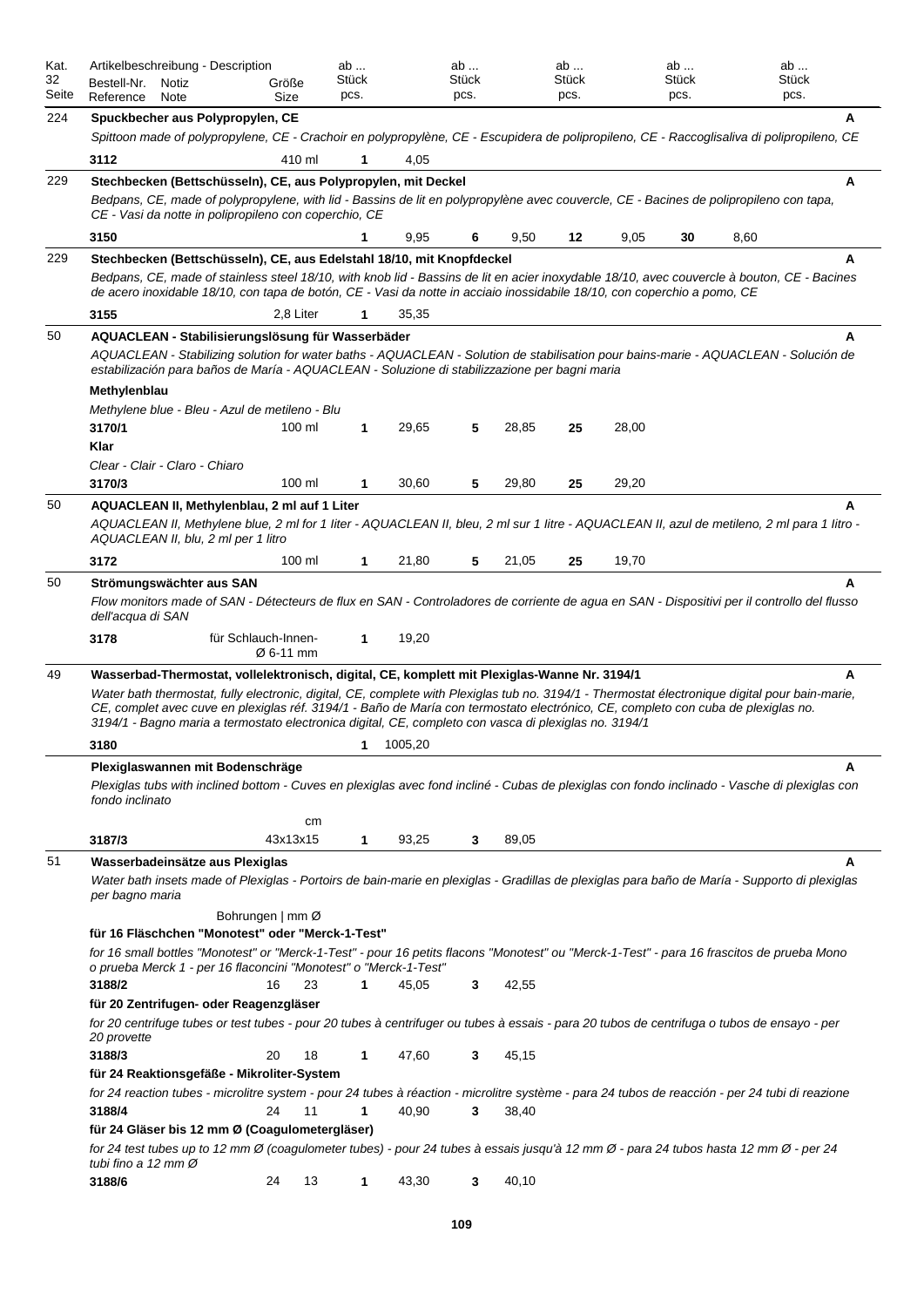| Kat.<br>32<br>Seite | Artikelbeschreibung - Description<br>Bestell-Nr.<br>Notiz<br>Reference<br>Note | Größe<br>Size                                                                                                                                                                      | ab<br>Stück<br>pcs. |       | ab<br>Stück<br>pcs. |       | ab<br>Stück<br>pcs. |       | ab<br><b>Stück</b><br>pcs. |       | ab<br>Stück<br>pcs. |       |
|---------------------|--------------------------------------------------------------------------------|------------------------------------------------------------------------------------------------------------------------------------------------------------------------------------|---------------------|-------|---------------------|-------|---------------------|-------|----------------------------|-------|---------------------|-------|
| 50                  |                                                                                | Plexiglaswanne ohne Bodenschräge                                                                                                                                                   |                     |       |                     |       |                     |       |                            |       |                     | A     |
|                     | <i>inclinazione del fondo</i>                                                  | Plexiglas tub without inclined bottom - Cuve en plexiglas sans fond incliné - Cuba de plexiglas sin fondo inclinado - Vasca di plexiglas senza                                     |                     |       |                     |       |                     |       |                            |       |                     |       |
|                     | zu Nr. 3180                                                                    |                                                                                                                                                                                    |                     |       |                     |       |                     |       |                            |       |                     |       |
|                     | 3194/1                                                                         | for no. 3180 - pour réf. 3180 - para no. 3180 - per no. 3180<br>34,5x14x15,5 cm                                                                                                    | 1                   | 65,35 |                     |       |                     |       |                            |       |                     |       |
| 194                 | <b>Chemische Thermometer</b>                                                   |                                                                                                                                                                                    |                     |       |                     |       |                     |       |                            |       |                     | Α     |
|                     |                                                                                | Chemical thermometers - Thermomètres de chimie - Termómetros quimicos - Termometri per chimica                                                                                     |                     |       |                     |       |                     |       |                            |       |                     |       |
|                     | Hq-Füllung                                                                     |                                                                                                                                                                                    |                     |       |                     |       |                     |       |                            |       |                     |       |
|                     |                                                                                | Mercury filling - Mercure remplissage - Mercurio contenido - Ripieno di mercurio                                                                                                   |                     |       |                     |       |                     |       |                            |       |                     |       |
|                     | 3200/50                                                                        | 50 °C                                                                                                                                                                              | 1                   | 8,25  | 10                  | 7,50  | 25                  | 7,00  | 50                         | 6,60  |                     |       |
|                     | 3200/100                                                                       | 100 °C                                                                                                                                                                             | 1                   | 8,35  | 10                  | 7,50  | 25                  | 7,10  | 50                         | 6,70  |                     |       |
|                     | 3200/150                                                                       | 150 °C                                                                                                                                                                             | 1                   | 8,75  | 10                  | 8,25  | 25                  | 7,60  | 50                         | 7,10  |                     |       |
|                     | 3200/200                                                                       | 200 °C                                                                                                                                                                             | 1                   | 10,75 | 10                  | 10,25 | 25                  | 9,85  |                            |       |                     |       |
|                     | 3200/250                                                                       | 250 °C                                                                                                                                                                             | 1                   | 11,80 | 10                  | 11,35 |                     |       |                            |       |                     |       |
|                     | 3200/300                                                                       | 300 °C                                                                                                                                                                             | 1                   | 12,85 | 10                  | 12,35 |                     |       |                            |       |                     |       |
|                     | 3200/360                                                                       | 360 °C                                                                                                                                                                             | 1                   | 13,35 | 10                  | 12,85 | 25                  | 12,35 |                            |       |                     |       |
|                     | 3200/420                                                                       | 420 °C                                                                                                                                                                             | 1                   | 15,95 | 10                  | 15,45 |                     |       |                            |       |                     |       |
|                     | rote Füllung                                                                   |                                                                                                                                                                                    |                     |       |                     |       |                     |       |                            |       |                     |       |
|                     |                                                                                | red filling - liquide rouge - liquido rojo - ripieno rosso                                                                                                                         |                     |       |                     |       |                     |       |                            |       |                     |       |
|                     | 3201/50                                                                        | 50 °C                                                                                                                                                                              | 1                   | 8,35  | 10                  | 7,45  | 25                  | 7,00  | 50                         | 6,40  | 100                 | 6,10  |
|                     | 3201/100                                                                       | 100 °C                                                                                                                                                                             | 1                   | 8,35  | 10                  | 7,45  | 25                  | 7,00  | 50                         | 6,40  | 100                 | 6,10  |
|                     | 3201/150                                                                       | 150 °C                                                                                                                                                                             | 1                   | 8,80  | 10                  | 8,25  | 25                  | 7,70  | 50                         | 7,10  | 100                 | 6,85  |
|                     | 3201/200                                                                       | 200 °C                                                                                                                                                                             | 1                   | 12,90 | 10                  | 12,35 | 25                  | 11,60 | 50                         | 11,15 | 100                 | 10,30 |
|                     | 3201/250                                                                       | 250 °C                                                                                                                                                                             | 1                   | 16,10 | 10                  | 14,95 | 25                  | 14,05 | 50                         | 13,55 | 100                 | 12,90 |
| 194                 |                                                                                | <b>Maximum-Thermometer zum Schleudern</b>                                                                                                                                          |                     |       |                     |       |                     |       |                            |       |                     | A     |
|                     | agitare                                                                        | Maximum thermometer for shaking - Thermomètre à maxima, à secouer - Termómetro de máxima para agitar - Termometro maxima per                                                       |                     |       |                     |       |                     |       |                            |       |                     |       |
|                     | 3205/150                                                                       | 150 °C                                                                                                                                                                             | 1                   | 17,15 | 10                  | 16,55 | 25                  | 15,90 |                            |       |                     |       |
|                     | 3205/200                                                                       | 200 °C                                                                                                                                                                             | 1                   | 19,65 | 10                  | 17,90 | 25                  | 17,25 |                            |       |                     |       |
| 194                 | für Sterilisator                                                               |                                                                                                                                                                                    |                     |       |                     |       |                     |       |                            |       |                     | A     |
|                     |                                                                                | for sterilizer - pour stérilisateur - para esterilizador - per sterilizzatore                                                                                                      |                     |       |                     |       |                     |       |                            |       |                     |       |
|                     | 3206                                                                           | ca. 11 cm                                                                                                                                                                          | 1                   | 23,75 | 10                  | 23,10 | 25                  | 22,40 |                            |       |                     |       |
|                     |                                                                                |                                                                                                                                                                                    |                     |       |                     |       |                     |       |                            |       |                     | A     |
| 194                 |                                                                                | Taschenthermometer ca. 14 cm lang                                                                                                                                                  |                     |       |                     |       |                     |       |                            |       |                     |       |
|                     |                                                                                | Pocket thermometer ca. 14 cm long - Thermomètre de poche, longueur env. 14 cm - Termómetro para bolsillo, aprox. 14 cms. De largo -<br>Termometro tascabile, lunghezza circa 14 cm |                     |       |                     |       |                     |       |                            |       |                     |       |
|                     | 3208/50                                                                        | $-35$ bis $+50^{\circ}$ C                                                                                                                                                          | 1                   | 14,10 | 10                  | 13,25 | 25                  | 12,90 | 50                         | 12,40 |                     |       |
|                     | 3208/100                                                                       | $-10$ bis $+100^{\circ}$ C                                                                                                                                                         | 1                   | 14,55 |                     |       |                     |       |                            |       |                     |       |
| 194                 | Labor-Feinthermometer                                                          |                                                                                                                                                                                    |                     |       |                     |       |                     |       |                            |       |                     | A     |
|                     | di precisione per laboratorio                                                  | Laboratory precision thermometer - Thermomètre de précision pour laboratoires - Termómetro de precisión para laboratorios - Termometro                                             |                     |       |                     |       |                     |       |                            |       |                     |       |
|                     | 3210/1                                                                         | $-10$ bis $+50:0,5^{\circ}$ C                                                                                                                                                      | 1                   | 15,95 | 5                   | 15,05 | 10                  | 13,95 | 20                         | 13,55 |                     |       |
|                     | 3210/2                                                                         | $-10$ bis $+50:0,1^{\circ}$ C                                                                                                                                                      | 1                   | 27,90 | 5                   | 26,80 | 10                  | 25,75 | 20                         | 24,90 |                     |       |
|                     | 3210/3                                                                         | $-10$ bis $+100$ : 1 $^{\circ}$ C                                                                                                                                                  | 1                   | 15,90 | 5                   | 15,10 | 10                  | 14,15 | 20                         | 13,65 |                     |       |
|                     | 3210/4                                                                         | $-10$ bis $+100$ : 0,5°C                                                                                                                                                           | 1                   | 19,30 | 5                   | 18,25 | 10                  | 17,60 |                            |       |                     |       |
|                     | 3210/5                                                                         | 0 bis +100: 0,1°C                                                                                                                                                                  | 1                   | 52,70 | 5                   | 49,35 | 10                  | 46,00 |                            |       |                     |       |
|                     | 3210/6                                                                         | $-10$ bis $+150$ : 1 $^{\circ}$ C                                                                                                                                                  | 1                   | 17,60 | 5                   | 16,60 |                     |       |                            |       |                     |       |
|                     | 3210/7                                                                         | $-10$ bis $+150$ : 0,5°C                                                                                                                                                           | 1                   | 23,50 | 5                   | 21,95 | 10                  | 20,50 |                            |       |                     |       |
|                     | 3210/8                                                                         | $-10$ bis $+200$ : 1 $^{\circ}$ C                                                                                                                                                  | 1                   | 22,90 | 5                   | 22,20 |                     |       |                            |       |                     |       |
|                     | 3210/9                                                                         | $-10$ bis $+200$ : 0,5°C                                                                                                                                                           | 1                   | 32,20 | 5                   | 30,20 | 10                  | 28,20 |                            |       |                     |       |
| 195                 |                                                                                | Feinthermometer nach Anschütz, ca. 340 x 5-6 mm Ø                                                                                                                                  |                     |       |                     |       |                     |       |                            |       |                     | Α     |

*Precision thermometers according to Anschütz, ca. 340 x 5-6 mm diameter - Thermomètres d'après Anschütz, env. 340 x 5-6 mm diamètre - Termómetros según Anschütz, aprox. 340 x 5-6 mm Ø - Termometri fini secondo Anschütz, circa 340 x 5-6 mm Ø*

Preis per: auf Anfrage

**3213/… 10**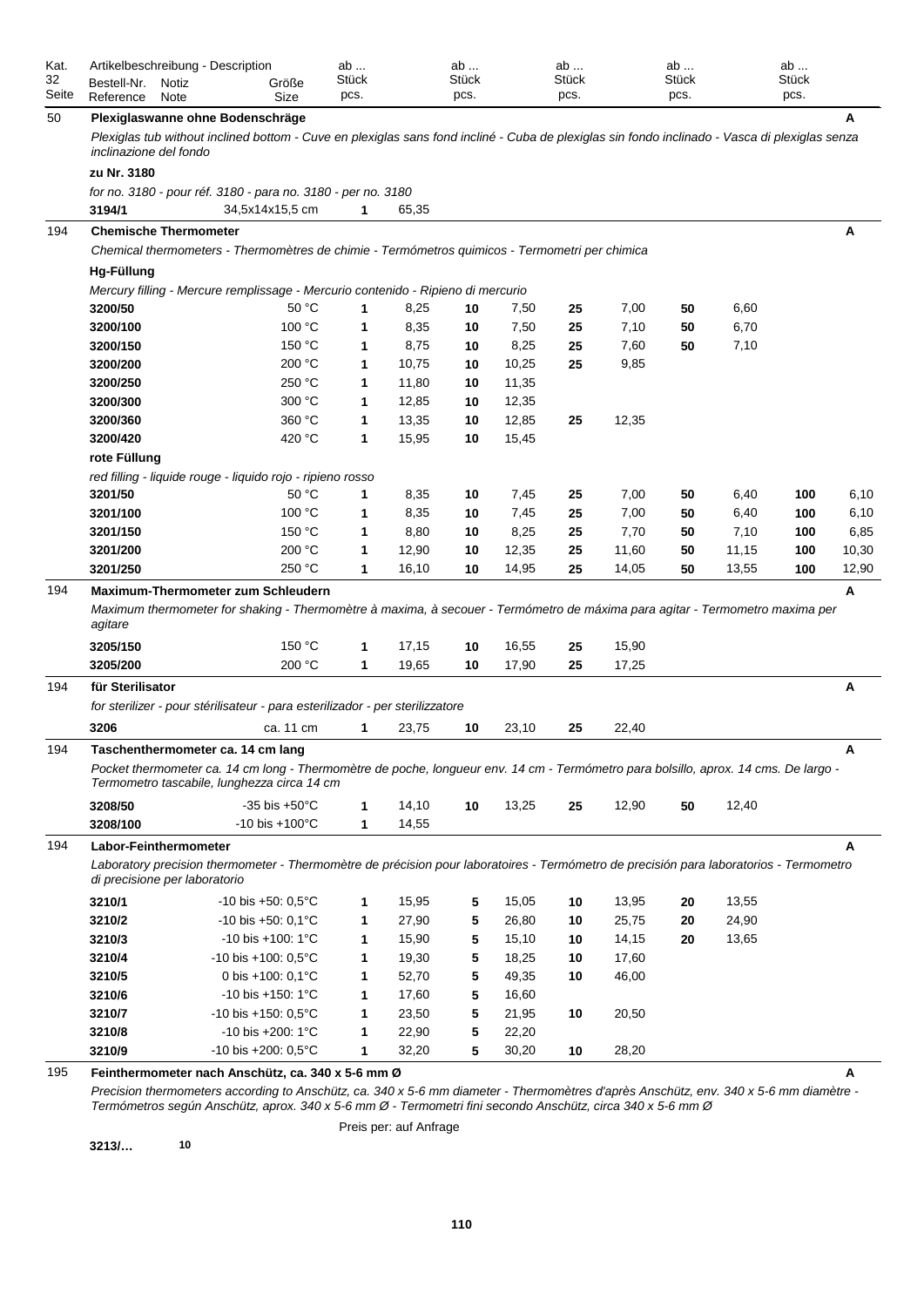| Kat.<br>32<br>Seite | Artikelbeschreibung - Description<br>Bestell-Nr.<br>Notiz<br>Reference<br>Note                                                                                                                                                                                                                                                                                                                                                                                                                                                                                                              | Größe<br>Size                  | ab<br>Stück<br>pcs. |                        | ab<br>Stück<br>pcs. | ab<br>Stück<br>pcs. | ab<br>Stück<br>pcs. | ab<br>Stück<br>pcs. |
|---------------------|---------------------------------------------------------------------------------------------------------------------------------------------------------------------------------------------------------------------------------------------------------------------------------------------------------------------------------------------------------------------------------------------------------------------------------------------------------------------------------------------------------------------------------------------------------------------------------------------|--------------------------------|---------------------|------------------------|---------------------|---------------------|---------------------|---------------------|
| 195                 | Feinthermometer nach Anschütz, ca. 340 x 5-6 mm Ø                                                                                                                                                                                                                                                                                                                                                                                                                                                                                                                                           |                                |                     |                        |                     |                     |                     | A                   |
|                     | Precision thermometers according to Anschütz, ca. 340 x 5-6 mm diameter - Thermomètres d'après Anschütz, env. 340 x 5-6 mm diamètre -<br>Termómetros según Anschütz, aprox. 340 x 5-6 mm Ø - Termometri fini secondo Anschütz, circa 340 x 5-6 mm Ø                                                                                                                                                                                                                                                                                                                                         |                                |                     | Preis per: auf Anfrage |                     |                     |                     |                     |
|                     | 3214/<br>10                                                                                                                                                                                                                                                                                                                                                                                                                                                                                                                                                                                 | Satz 7 Stück                   |                     |                        |                     |                     |                     |                     |
| 195                 | Feinthermometer nach Anschütz, ca. 175 x 5-6 mm Ø                                                                                                                                                                                                                                                                                                                                                                                                                                                                                                                                           |                                |                     |                        |                     |                     |                     | А                   |
|                     | Precision thermometers according to Anschütz, ca. 175 x 5-6 mm diameter - Thermomètres d'après Anschütz, env. 175 x 5-6 mm diamètre -<br>Termómetros según Anschütz, aprox. 175 x 5-6 mm Ø - Termometri fini secondo Anschütz, circa 175 x 5-6 mm Ø                                                                                                                                                                                                                                                                                                                                         |                                |                     | Preis per: auf Anfrage |                     |                     |                     |                     |
|                     | 3215/<br>10                                                                                                                                                                                                                                                                                                                                                                                                                                                                                                                                                                                 |                                |                     |                        |                     |                     |                     |                     |
| 195                 | Feinthermometer nach Anschütz, ca. 175 x 5-6 mm Ø, kompletter Satz im Etui, eichfähig<br>Precision thermometers according to Anschütz, ca. 175 x 5-6 mm diameter, complete set in a case, calibratable - Thermomètres d'après<br>Anschütz, env. 175 x 5-6 mm diamètre, la série complète en écrin, étalonnables - Termómetros según Anschütz, aprox. 175 x 5-6 mm Ø, set<br>en estuche, verificables - Termometri fini secondo Anschütz, circa 175 x 5-6 mm Ø, serie in astuccio, tarabili                                                                                                  |                                |                     | Preis per: auf Anfrage |                     |                     |                     | A                   |
|                     | 10<br>3216                                                                                                                                                                                                                                                                                                                                                                                                                                                                                                                                                                                  | Satz 7 Stück                   |                     |                        |                     |                     |                     |                     |
| 195                 | Destillierthermometer mit Schliff, NS 14/23                                                                                                                                                                                                                                                                                                                                                                                                                                                                                                                                                 |                                |                     |                        |                     |                     |                     | А                   |
|                     | Distillation thermometer with ground joint, NS 14/23 - Thermomètre de distillation avec rodage normalisé, RIN 14/23 - Termómetro de<br>destilación con esmerilado, NS 14/23 - Termometro di distillazione con smerigliatura, NS 14/23                                                                                                                                                                                                                                                                                                                                                       |                                |                     |                        |                     |                     |                     |                     |
|                     | 3225/150                                                                                                                                                                                                                                                                                                                                                                                                                                                                                                                                                                                    | $-10$ bis $+150$ : 0.5°C       | 1                   | 34,85                  |                     |                     |                     |                     |
|                     | 3225/250                                                                                                                                                                                                                                                                                                                                                                                                                                                                                                                                                                                    | $-10$ bis $+250$ : 1 °C        | 1                   | 37,75                  |                     |                     |                     |                     |
|                     | 3225/360                                                                                                                                                                                                                                                                                                                                                                                                                                                                                                                                                                                    | $-10 \text{ bis } +360$ : 1 °C | 1                   | 39,55                  |                     |                     |                     |                     |
| 190                 | Thermometer, elektronisch, mit Messfühler aus rostfreiem Metall und fest angeschlossenem Verlängerungskabel, CE<br>Thermometer, electronic, with sensor made of stainless steel and permanently connected extension cable, CE - Thermomètre, électronique,<br>avec sonde métallique inoxydable et rallonge fixée, CE - Termómetro, electrónico, con palpador de metal inoxidable y cable fijo para<br>prolongación, CE - Termometro, elettronico, con sonda di metallo inossidabile e cavo fisso di prolunga, CE                                                                            |                                |                     |                        |                     |                     |                     | A                   |
|                     | 3232                                                                                                                                                                                                                                                                                                                                                                                                                                                                                                                                                                                        | $-50$ °C bis + 300 °C          | 1                   | 45,40                  | 5                   | 44,10               |                     |                     |
| 190                 | Digitalthermometer "Mini"                                                                                                                                                                                                                                                                                                                                                                                                                                                                                                                                                                   |                                |                     |                        |                     |                     |                     | в                   |
|                     | Digital thermometer "Mini" - Mini-thermomètre digital - Termómetro digital "Mini" - Termometro digitale "Mini"                                                                                                                                                                                                                                                                                                                                                                                                                                                                              |                                |                     |                        |                     |                     |                     |                     |
|                     | 3235                                                                                                                                                                                                                                                                                                                                                                                                                                                                                                                                                                                        | $-50$ bis $+150^{\circ}$ C     | 1                   | 20,65                  | 3                   | 19,75               |                     |                     |
| neu<br>new          | Digitalthermometer "ThermoJack" mit klappbarem Einstechfühler<br>Digital Thermometer with foldable probe - Thermomètre numérique avec palpeur rabattable - Termómetro digital con sonda plegable para<br>aquierear - Termòmetri digitale con sonda pieghevole                                                                                                                                                                                                                                                                                                                               |                                |                     |                        |                     |                     |                     | A                   |
|                     | 3238                                                                                                                                                                                                                                                                                                                                                                                                                                                                                                                                                                                        |                                | Preis per: 1<br>1   |                        | 5                   |                     |                     |                     |
|                     |                                                                                                                                                                                                                                                                                                                                                                                                                                                                                                                                                                                             |                                |                     | 24,50                  |                     | 23,50               |                     |                     |
| neu<br>new          | Temperatur Datenlogger "MicroLite"<br>Temperature data logger - Enregistreur de données pour temperatures - Registrador de datos de temperatura - Registratore di dati di<br>temperature                                                                                                                                                                                                                                                                                                                                                                                                    |                                |                     |                        |                     |                     |                     | в                   |
|                     |                                                                                                                                                                                                                                                                                                                                                                                                                                                                                                                                                                                             |                                | Preis per: 1        |                        |                     |                     |                     |                     |
|                     | 3240                                                                                                                                                                                                                                                                                                                                                                                                                                                                                                                                                                                        |                                | 1                   | 100,00                 |                     |                     |                     |                     |
| 190                 | Taschen-pH-Meter komplett mit auswechselbarer Elektrode, Kalibrierset und Substanzen für Standardlösung, CE<br>Pocket pH meter complete with exchangeable electrode, calibration set and substances for standard solution, CE - pH-mètre de poche avec<br>électrode échangeable, set de calibrage et substances pour solution standard, CE - pH-metro de bolsillo completo con electrodo<br>intercambiable, set de calibraje con sustancias para solución standard, CE - pH-metro tascabile completo con elettrodo cambiabile, tasso<br>per calibrare e sostanze per soluzione standard, CE |                                |                     |                        |                     |                     |                     | A                   |
|                     | 3252                                                                                                                                                                                                                                                                                                                                                                                                                                                                                                                                                                                        |                                | 1                   | 59,05                  |                     |                     |                     |                     |
| 190                 | Einzelteile für Nr. 3252                                                                                                                                                                                                                                                                                                                                                                                                                                                                                                                                                                    |                                |                     |                        |                     |                     |                     | A                   |
|                     | Spare parts for no. 3252 - Pièces détachées pour réf. 3252 - Partes sueltas para no. 3252 - Parti singole per no. 3252                                                                                                                                                                                                                                                                                                                                                                                                                                                                      |                                |                     |                        |                     |                     |                     |                     |
|                     | Elektrode allein, mit Substanzen für Standardlösungen                                                                                                                                                                                                                                                                                                                                                                                                                                                                                                                                       |                                |                     |                        |                     |                     |                     |                     |
|                     | Electrode alone, with substances for standard solutions - Electrode seule, avec substances pour solutions standards - Electrodo solo, con<br>sustancias para soluciones standard - Elettrodo solo, con sostanze per soluzioni standard<br>3252/1                                                                                                                                                                                                                                                                                                                                            |                                | 1                   | 26,80                  |                     |                     |                     |                     |
|                     | Substanzen allein, für Standardlösungen                                                                                                                                                                                                                                                                                                                                                                                                                                                                                                                                                     |                                |                     |                        |                     |                     |                     |                     |
|                     | Substances alone, for standard solutions - Substances seules, pour solutions standards - Sustancias solas, para soluciones standard -<br>Sostanze solo, per soluzioni standard                                                                                                                                                                                                                                                                                                                                                                                                              |                                |                     |                        |                     |                     |                     |                     |
|                     | 3252/2                                                                                                                                                                                                                                                                                                                                                                                                                                                                                                                                                                                      |                                | 1                   | 5,35                   |                     |                     |                     |                     |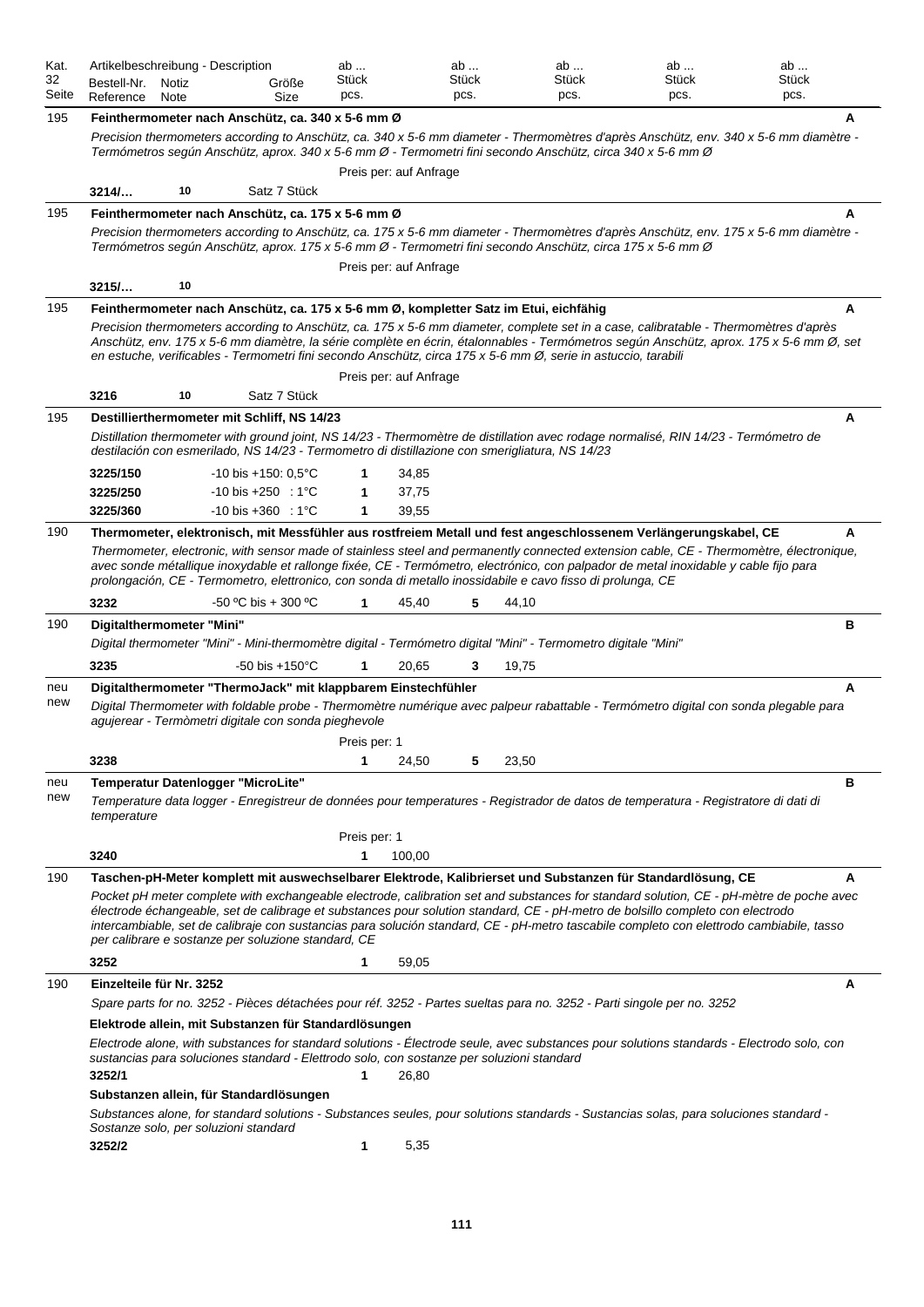| Kat.<br>32<br>Seite | Artikelbeschreibung - Description<br>Bestell-Nr.<br>Notiz<br>Reference<br>Note                                                                                                                                                                                                                                                                                                                                                                                                             | Größe<br>Size                                                                                                                                                                                                                                                                                              | ab<br>Stück<br>pcs. | ab<br>Stück<br>pcs. |                                  | ab<br>Stück<br>pcs. |      | ab<br>Stück<br>pcs. | ab<br>Stück<br>pcs. |   |  |  |
|---------------------|--------------------------------------------------------------------------------------------------------------------------------------------------------------------------------------------------------------------------------------------------------------------------------------------------------------------------------------------------------------------------------------------------------------------------------------------------------------------------------------------|------------------------------------------------------------------------------------------------------------------------------------------------------------------------------------------------------------------------------------------------------------------------------------------------------------|---------------------|---------------------|----------------------------------|---------------------|------|---------------------|---------------------|---|--|--|
|                     |                                                                                                                                                                                                                                                                                                                                                                                                                                                                                            | Fläschchen mit ca. 50 ml KCI-Lösung zur Aufbewahrung der Elektrode                                                                                                                                                                                                                                         |                     |                     |                                  |                     |      |                     |                     |   |  |  |
|                     | elettrodo                                                                                                                                                                                                                                                                                                                                                                                                                                                                                  | Small bottle with approx. 50 ml KCl solution for storing the electrode - Petit bouteille avec solution KCl env. 50 ml pour garder l'électrode -<br>Frasquito con aprox. 50 ml de la solución KCI para conservar el electrodo - Bottiglia con circa 50 ml di soluzione KCI per conservare il                |                     |                     |                                  |                     |      |                     |                     |   |  |  |
|                     | 3252/3                                                                                                                                                                                                                                                                                                                                                                                                                                                                                     |                                                                                                                                                                                                                                                                                                            | 1                   | 6,30                |                                  |                     |      |                     |                     |   |  |  |
| neu,<br>new         | Fieberthermometer, Hg-frei<br>mercurio                                                                                                                                                                                                                                                                                                                                                                                                                                                     | Clinical thermometer, mercury-free - Thermomètre clinique, sans mercure - Termómetro clínico, sin mercurio - Termometro clinico, senza                                                                                                                                                                     |                     |                     |                                  |                     |      |                     |                     | A |  |  |
|                     | 3310                                                                                                                                                                                                                                                                                                                                                                                                                                                                                       |                                                                                                                                                                                                                                                                                                            | 1                   | 6,40                | 10<br>5,75                       | 100                 | 5,20 |                     |                     |   |  |  |
| 225                 |                                                                                                                                                                                                                                                                                                                                                                                                                                                                                            | Digital-Fieberthermometer mit Signal, wasserdicht, CE<br>Digital clinical thermometer with signal, watertight, CE - Thermomètre médical digital avec signal sonore, imperméable, CE - Termómetro<br>clinico digital con señal, impermeable, CE - Termòmetro clinico digitale con segnale, impermeabile, CE |                     |                     |                                  |                     |      |                     |                     | A |  |  |
|                     | 3315                                                                                                                                                                                                                                                                                                                                                                                                                                                                                       |                                                                                                                                                                                                                                                                                                            | $\mathbf 1$         | 6,30                | 5,65<br>10                       | 25                  | 5,15 | 50                  | 4,85                |   |  |  |
| 191                 | в<br>Thermometer nach Galilei, Füllung der Kugeln: rot, cognac, blau, grün, bunt<br>Thermometer according to Galilei, filling of the orbs: red, cognac, blue, green, multicoloured - Thermomètre d'après Galilei, remplissage de<br>boules: rouge, cognac, bleu, vert, multicolores - Termómetro según Galilei, con bolas flotantes, relleno de las bolas en color rojo, coñac,<br>azul, verde, multicolor - Termòmetro di Galilei, con sfere in rosso, cognac, azurro, verde, multicolore |                                                                                                                                                                                                                                                                                                            |                     |                     |                                  |                     |      |                     |                     |   |  |  |
|                     | 3510/028                                                                                                                                                                                                                                                                                                                                                                                                                                                                                   | $+18+26:2°C$ , 28 cm                                                                                                                                                                                                                                                                                       |                     | 11,35               | 9,80<br>3                        |                     |      |                     |                     |   |  |  |
|                     | 3510/1<br>3510/2                                                                                                                                                                                                                                                                                                                                                                                                                                                                           | +18-+26:2 $^{\circ}$ C, 33 cm<br>$+18-+24:1^{\circ}C$ , 44 cm                                                                                                                                                                                                                                              | 1<br>1              | 15,05<br>23,05      | 13,55<br>3<br>21,20<br>3         |                     |      |                     |                     |   |  |  |
|                     | 3510/3                                                                                                                                                                                                                                                                                                                                                                                                                                                                                     | +17-+27:1 <sup>o</sup> C, 64 cm                                                                                                                                                                                                                                                                            | 1                   | 47,45               | 45,65<br>3                       |                     |      |                     |                     |   |  |  |
|                     | 3510/028:<br>3510/1:                                                                                                                                                                                                                                                                                                                                                                                                                                                                       | nicht in grün lieferbar - green filling not available - remplissage vert non disponible<br>nicht in rot lieferbar - red filling not available -                                                                                                                                                            |                     |                     | remplissage rouge non disponible |                     |      |                     |                     |   |  |  |
| 191                 | Zimmerthermometer                                                                                                                                                                                                                                                                                                                                                                                                                                                                          |                                                                                                                                                                                                                                                                                                            |                     |                     |                                  |                     |      |                     |                     | Α |  |  |
|                     |                                                                                                                                                                                                                                                                                                                                                                                                                                                                                            | Indoor thermometer - Thermomètre pour appartement - Termómetro de pared - Termometro da parete                                                                                                                                                                                                             |                     |                     |                                  |                     |      |                     |                     |   |  |  |
|                     | <b>Buche naturlackiert</b>                                                                                                                                                                                                                                                                                                                                                                                                                                                                 |                                                                                                                                                                                                                                                                                                            |                     |                     |                                  |                     |      |                     |                     |   |  |  |
|                     |                                                                                                                                                                                                                                                                                                                                                                                                                                                                                            | Beech naturally varnished - Bois de hêtre nature - Madera de haya barnizado natural - Legno di faggio colore naturale                                                                                                                                                                                      |                     |                     |                                  |                     |      |                     |                     |   |  |  |
|                     | 3513<br>Nussbaum, goldfarbige Skala                                                                                                                                                                                                                                                                                                                                                                                                                                                        | ca. 20 cm                                                                                                                                                                                                                                                                                                  | 1                   | 2,20                | 10<br>1,95                       | 25                  | 1,85 |                     |                     |   |  |  |
|                     |                                                                                                                                                                                                                                                                                                                                                                                                                                                                                            | Walnut, golden-coloured scale - Noyer, échelle dorée - Madera de nogal, escala dorada - Legno di noce, scala colore oro                                                                                                                                                                                    |                     |                     |                                  |                     |      |                     |                     |   |  |  |
|                     | 3516                                                                                                                                                                                                                                                                                                                                                                                                                                                                                       | ca. 12,5 cm                                                                                                                                                                                                                                                                                                | 1                   | 3,35                | 10<br>2,95                       |                     |      |                     |                     |   |  |  |
|                     |                                                                                                                                                                                                                                                                                                                                                                                                                                                                                            | Buche, mahagonifarben, gold- oder silberfarbige Metallskala                                                                                                                                                                                                                                                |                     |                     |                                  |                     |      |                     |                     |   |  |  |
|                     |                                                                                                                                                                                                                                                                                                                                                                                                                                                                                            | Beech, mahogany, golden- or silver-coloured metal scale - Bois de hêtre, couleur acajou, échelle métallique dorée ou argentée - Madera de<br>haya, colore de caoba, escala de metal dorado o plateado - Legno di faggio, mogano, scala metallica colore oro o argento                                      |                     |                     |                                  |                     |      |                     |                     |   |  |  |
|                     | 3540                                                                                                                                                                                                                                                                                                                                                                                                                                                                                       | ca. 11 cm                                                                                                                                                                                                                                                                                                  | 1                   | 3,30                | 10<br>3,10                       | 25                  | 2,85 |                     |                     |   |  |  |
| Neu<br>New          |                                                                                                                                                                                                                                                                                                                                                                                                                                                                                            | Kühl-Gefrierschrank-Thermometer, digital<br>Digtial Freezer-Fridge-Thermometer - Thermomètre Frigo-Congélateur digital - Termómetro para refrigerador y congelador, digital -<br>Termòmetro per congelatore e frigorifero, digitale                                                                        | Preis per:          |                     |                                  |                     |      |                     |                     | A |  |  |
|                     | 3595                                                                                                                                                                                                                                                                                                                                                                                                                                                                                       |                                                                                                                                                                                                                                                                                                            | 1                   | 12,75               | 5<br>12,00                       |                     |      |                     |                     |   |  |  |
| 191                 |                                                                                                                                                                                                                                                                                                                                                                                                                                                                                            | Tiefkühlthermometer, amtlich geeicht, mit Halter                                                                                                                                                                                                                                                           |                     |                     |                                  |                     |      |                     |                     | в |  |  |
|                     |                                                                                                                                                                                                                                                                                                                                                                                                                                                                                            | Freezer thermometer, officiallly tested, with holder - Thermomètre pour congélateur, étalonné officiellement, avec portoir - Termómetro de<br>congelación, verificado oficialmente, con sujetador - Termometro per congelatore, tarato ufficialmente, con attacco                                          |                     |                     |                                  |                     |      |                     |                     |   |  |  |
|                     | 3599                                                                                                                                                                                                                                                                                                                                                                                                                                                                                       | $-35 - +25$ °C                                                                                                                                                                                                                                                                                             | $\mathbf 1$         | 39,55               | 5<br>38,20                       |                     |      |                     |                     |   |  |  |
| 191                 |                                                                                                                                                                                                                                                                                                                                                                                                                                                                                            | Kühlschrankthermometer zum Aufhängen<br>Thermometer for refrigerators, for hanging up - Thermomètre pour réfrigérateurs à appendre - Termómetro para refrigeradores, para colgar -<br>Termometro per frigorifero, per appendere                                                                            |                     |                     |                                  |                     |      |                     |                     | A |  |  |
|                     | 3600                                                                                                                                                                                                                                                                                                                                                                                                                                                                                       | ca. 21 cm                                                                                                                                                                                                                                                                                                  | $\mathbf{1}$        | 2,45                | 2,20<br>10                       | 25                  | 2,00 | 50                  | 1,90                |   |  |  |
| 191                 | <b>Wiener Fensterthermometer</b><br>per finestro, viennese<br>Metallgarnitur                                                                                                                                                                                                                                                                                                                                                                                                               | Viennese window thermometer - Thermomètre de fenêtre (thermomètre viennois) - Termómetro para ventanas, modelo vienés - Termometro                                                                                                                                                                         |                     |                     |                                  |                     |      |                     |                     | A |  |  |
|                     |                                                                                                                                                                                                                                                                                                                                                                                                                                                                                            | Metal set - Armature en métal - Tipo de metal - Esecuzione metallo                                                                                                                                                                                                                                         |                     |                     |                                  |                     |      |                     |                     |   |  |  |
|                     | 3605                                                                                                                                                                                                                                                                                                                                                                                                                                                                                       | ca. 20 cm                                                                                                                                                                                                                                                                                                  | 1                   | 3,45                | 2,95<br>10                       | 25                  | 2,80 |                     |                     |   |  |  |
|                     | Plastikausführung                                                                                                                                                                                                                                                                                                                                                                                                                                                                          |                                                                                                                                                                                                                                                                                                            |                     |                     |                                  |                     |      |                     |                     |   |  |  |
|                     | 3606                                                                                                                                                                                                                                                                                                                                                                                                                                                                                       | Plastic model - Armature en matière plastique - Tipo de plástico - Esecuzione plastica<br>ca. 20 cm                                                                                                                                                                                                        | 1                   | 2,05                | 1,90<br>10                       |                     |      |                     |                     |   |  |  |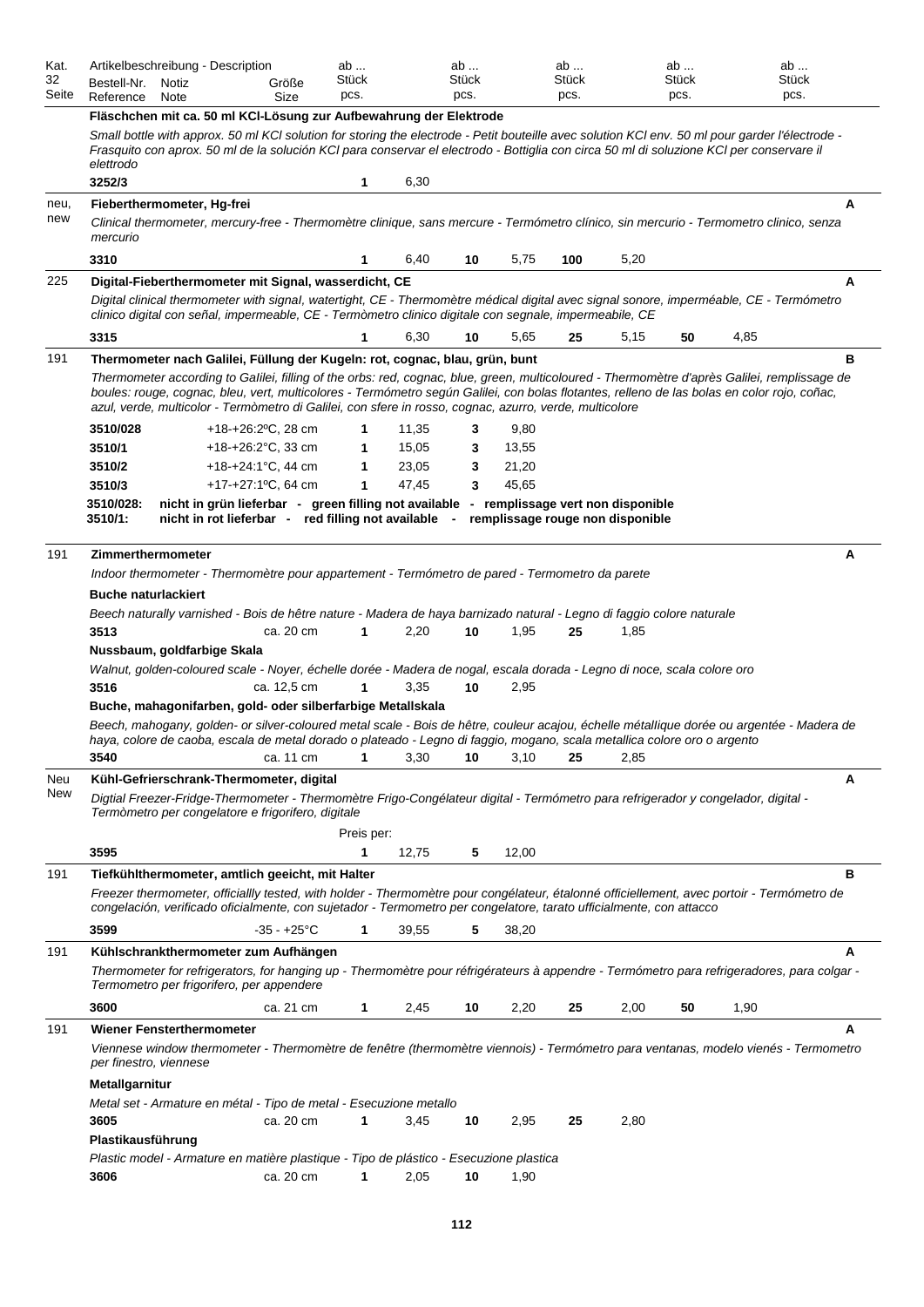| Kat.<br>32  | Artikelbeschreibung - Description<br>Bestell-Nr.<br>Notiz                                                                                                                                                                                                                                                                                                                                                                                                                                                                                                                                                                                                                                                          | Größe                                             | ab<br>Stück |       | ab<br><b>Stück</b> |       | ab<br>Stück |       | ab<br>Stück | ab<br>Stück |   |
|-------------|--------------------------------------------------------------------------------------------------------------------------------------------------------------------------------------------------------------------------------------------------------------------------------------------------------------------------------------------------------------------------------------------------------------------------------------------------------------------------------------------------------------------------------------------------------------------------------------------------------------------------------------------------------------------------------------------------------------------|---------------------------------------------------|-------------|-------|--------------------|-------|-------------|-------|-------------|-------------|---|
| Seite       | Reference<br>Note                                                                                                                                                                                                                                                                                                                                                                                                                                                                                                                                                                                                                                                                                                  | Size                                              | pcs.        |       | pcs.               |       | pcs.        |       | pcs.        | pcs.        |   |
| 192         | Saunathermometer, Metall<br>Sauna thermometers, metal - Thermomètres de sauna, métal - Termómetros para sauna, metal - Termòmetri per sauna, metallo                                                                                                                                                                                                                                                                                                                                                                                                                                                                                                                                                               |                                                   |             |       |                    |       |             |       |             |             | Α |
|             | 3622                                                                                                                                                                                                                                                                                                                                                                                                                                                                                                                                                                                                                                                                                                               | 10 cm $\varnothing$<br>$+20$ bis $+120^{\circ}$ C | 1           | 11,70 |                    |       |             |       |             |             |   |
| 192         | Saunahygrometer                                                                                                                                                                                                                                                                                                                                                                                                                                                                                                                                                                                                                                                                                                    |                                                   |             |       |                    |       |             |       |             |             | А |
|             | Sauna hygrometers - Hygromètres de sauna - Higrómetros para sauna - Igrometri per sauna                                                                                                                                                                                                                                                                                                                                                                                                                                                                                                                                                                                                                            |                                                   |             |       |                    |       |             |       |             |             |   |
|             | 3623                                                                                                                                                                                                                                                                                                                                                                                                                                                                                                                                                                                                                                                                                                               | 10 cm $\varnothing$                               | 1           | 21,55 | 10                 | 21,00 |             |       |             |             |   |
| 192         | Sauna-Sanduhr                                                                                                                                                                                                                                                                                                                                                                                                                                                                                                                                                                                                                                                                                                      |                                                   |             |       |                    |       |             |       |             |             | Α |
|             | Sauna sand glass - Sablier de sauna - Reloj de arena para sauna - Clessidra per sauna                                                                                                                                                                                                                                                                                                                                                                                                                                                                                                                                                                                                                              |                                                   |             |       |                    |       |             |       |             |             |   |
|             | 3626                                                                                                                                                                                                                                                                                                                                                                                                                                                                                                                                                                                                                                                                                                               | ca. 32 cm                                         |             | 13,00 |                    |       |             |       |             |             |   |
| 192         | Maxima-Minima-Thermometer mit Drucktasten-Magnet<br>Maximum and minimum thermometers with push-button magnet - Thermomètres à maximum et minimum avec index magnétique -<br>Termómetros de máximum y mínimo con imán de presión - Termometri massimo e minimo con pulsante-magnete                                                                                                                                                                                                                                                                                                                                                                                                                                 |                                                   |             |       |                    |       |             |       |             |             | Α |
|             | 3645<br>1                                                                                                                                                                                                                                                                                                                                                                                                                                                                                                                                                                                                                                                                                                          | ca. 20 cm                                         | 1           | 9,35  | 10                 | 8,55  | 25          | 7,85  | 50          | 7,25        |   |
|             | mit Dach                                                                                                                                                                                                                                                                                                                                                                                                                                                                                                                                                                                                                                                                                                           |                                                   |             |       |                    |       |             |       |             |             |   |
|             | with roof - avec toit - con techo - con tetto                                                                                                                                                                                                                                                                                                                                                                                                                                                                                                                                                                                                                                                                      |                                                   |             |       |                    |       |             |       |             |             |   |
|             | 3650<br>1                                                                                                                                                                                                                                                                                                                                                                                                                                                                                                                                                                                                                                                                                                          | ca. 23 cm                                         | 1           | 9,35  | 10                 | 8,55  | 25          | 7,85  | 50          | 7,25        |   |
| neu,<br>new | Maxima-Minima Thermometer, quecksilberfrei, ohne Dach, schwarz<br>Maxima-minima thermometers, mercury-free, without roof, black - Thermomètres maxima-minima, sans mercure, sans toit, noir -<br>Termómetros Maxima-Mínimos, sin mercurio, sin techo, negro - Termometri Maxima-minimi, senza mercurio, senza tetto, nero                                                                                                                                                                                                                                                                                                                                                                                          |                                                   |             |       |                    |       |             |       |             |             | А |
|             | 3646                                                                                                                                                                                                                                                                                                                                                                                                                                                                                                                                                                                                                                                                                                               |                                                   | 1           | 12,00 | 10                 | 11,00 | 25          | 10,40 | 50          | 9,60        |   |
| neu,        | Maxima-Minima Thermometer, quecksilberfrei, mit Dach, beige                                                                                                                                                                                                                                                                                                                                                                                                                                                                                                                                                                                                                                                        |                                                   |             |       |                    |       |             |       |             |             | Α |
| new         | Maxima-minima thermometers, mercury-free, with roof, beige - Thermomètres maxima-minima, sans mercure, avec toit, beige -<br>Termómetros Maxima-minima, libre de mercurio, con techo, beis - Termometri Maxima-minimi, senza mercurio, con tetto, beige                                                                                                                                                                                                                                                                                                                                                                                                                                                            |                                                   |             |       |                    |       |             |       |             |             |   |
|             | 3647                                                                                                                                                                                                                                                                                                                                                                                                                                                                                                                                                                                                                                                                                                               |                                                   | 1           | 10,00 | 10                 | 9,00  | 25          | 8,40  | 50          | 7,60        |   |
| Neu<br>New  | Maxima-Minima-Thermometer, digital<br>Maximum and minimum thermometers, digital - Thermomètres à maximum et minimum, digital - Termómetros de máximum y mínimo,                                                                                                                                                                                                                                                                                                                                                                                                                                                                                                                                                    |                                                   |             |       |                    |       |             |       |             |             | Α |
|             | digital - Termometri massimo e minimo, digitale                                                                                                                                                                                                                                                                                                                                                                                                                                                                                                                                                                                                                                                                    |                                                   |             |       |                    |       |             |       |             |             |   |
|             | 3653 GR                                                                                                                                                                                                                                                                                                                                                                                                                                                                                                                                                                                                                                                                                                            | Grün - green                                      | 1           | 11,75 | 10                 | 10,90 |             |       |             |             |   |
|             | 3653 SCH                                                                                                                                                                                                                                                                                                                                                                                                                                                                                                                                                                                                                                                                                                           | Schwarz - black                                   | 1           | 11,75 | 10                 | 10,90 |             |       |             |             |   |
| 193         | Funkwetterstation für Innen- und Außentemperaturmessung und Luftdruckanzeige, mit Uhr und Datum, CE<br>Wireless weather station for measuring inside and outside temperature and air pressure display, with clock and date, CE - Station<br>météorologique éléctronique pour température interieure et exterieure ainsi que la pression atmosphérique, avec alarme et horodatage, CE -<br>Estación meteorologica electrónica para medición de la temperatura interior y exterior y la tendencia de la presión atmosférica, con<br>indicación de la hora y la fecha, CE - Stazione meteorològica elettronica per temperatura interiore e exteriore e indicazione de la pressione<br>atmosferica, con ora e data, CE |                                                   |             |       |                    |       |             |       |             |             | Α |
|             | 3655                                                                                                                                                                                                                                                                                                                                                                                                                                                                                                                                                                                                                                                                                                               | $-5$ bis $+50^{\circ}$ C                          | 1           | 68,25 |                    |       |             |       |             |             |   |
| 193         | Maxima-Minima-Thermometer, elektronisch, CE<br>Maximum and minimum thermometer, electronic, CE - Thermomètre à maximum et minimum, électronique, CE - Termómetro de máximum y<br>mínimo, electrónico, CE - Termometro a massimo e minimo, elettronico, CE                                                                                                                                                                                                                                                                                                                                                                                                                                                          |                                                   |             |       |                    |       |             |       |             |             | А |
|             | 3656                                                                                                                                                                                                                                                                                                                                                                                                                                                                                                                                                                                                                                                                                                               | $-50 °C$ bis $+60 °C$                             | 1           | 13,65 | 10                 | 11,75 |             |       |             |             |   |
| Neu         | Maxima-Minima-Thermometer, digital, solarbetrieben, CE                                                                                                                                                                                                                                                                                                                                                                                                                                                                                                                                                                                                                                                             |                                                   |             |       |                    |       |             |       |             |             | Α |
| <b>New</b>  | Maximum and minimum thermometer, digital, solar-powered, CE - Thermomètre à maximum et minimum, digital, fonctionnement solaire,<br>CE - Termómetro máximum y mínimo, digital, accionado por energía solar, CE - Termometro massimo e minimo, digitale, funzionante con<br>solare, CE                                                                                                                                                                                                                                                                                                                                                                                                                              |                                                   |             |       |                    |       |             |       |             |             |   |
|             | 3657                                                                                                                                                                                                                                                                                                                                                                                                                                                                                                                                                                                                                                                                                                               | $-40^{\circ}$ C / $+70^{\circ}$ C                 | 1           | 15,30 | 10                 | 13,95 |             |       |             |             |   |
| 192         | Barometerstation mit Thermometer, Eiche, rustikal                                                                                                                                                                                                                                                                                                                                                                                                                                                                                                                                                                                                                                                                  |                                                   |             |       |                    |       |             |       |             |             | А |
|             | Barometer station with thermometer, oak, rustic - Station de baromètre avec thermomètre, chêne, rustique - Barohigro termómetro de pared,<br>roble, rústico - Stazione barometrica con termòmetro, legno di querica rustica                                                                                                                                                                                                                                                                                                                                                                                                                                                                                        |                                                   |             |       |                    |       |             |       |             |             |   |
|             | 3660<br>1                                                                                                                                                                                                                                                                                                                                                                                                                                                                                                                                                                                                                                                                                                          | ca. 26 x 11 cm                                    | 1           | 28,80 |                    |       |             |       |             |             |   |
| 226         | Klinik-Badethermometer aus Plastik, rote Füllung<br>Clinic bath thermometer made of plastic, red filling - Thermomètre de bain en plastique pour hôpital, remplissage rouge - Termómetro de                                                                                                                                                                                                                                                                                                                                                                                                                                                                                                                        |                                                   |             |       |                    |       |             |       |             |             | A |
|             | baño en plástico para clinicas, relleno rojo - Termometro per bagno in plastica per clinica, ripieno rosso<br>3690                                                                                                                                                                                                                                                                                                                                                                                                                                                                                                                                                                                                 | 40 cm<br>0 bis +50 $°C$                           | 1           | 12,05 | 10                 | 10,85 |             |       |             |             |   |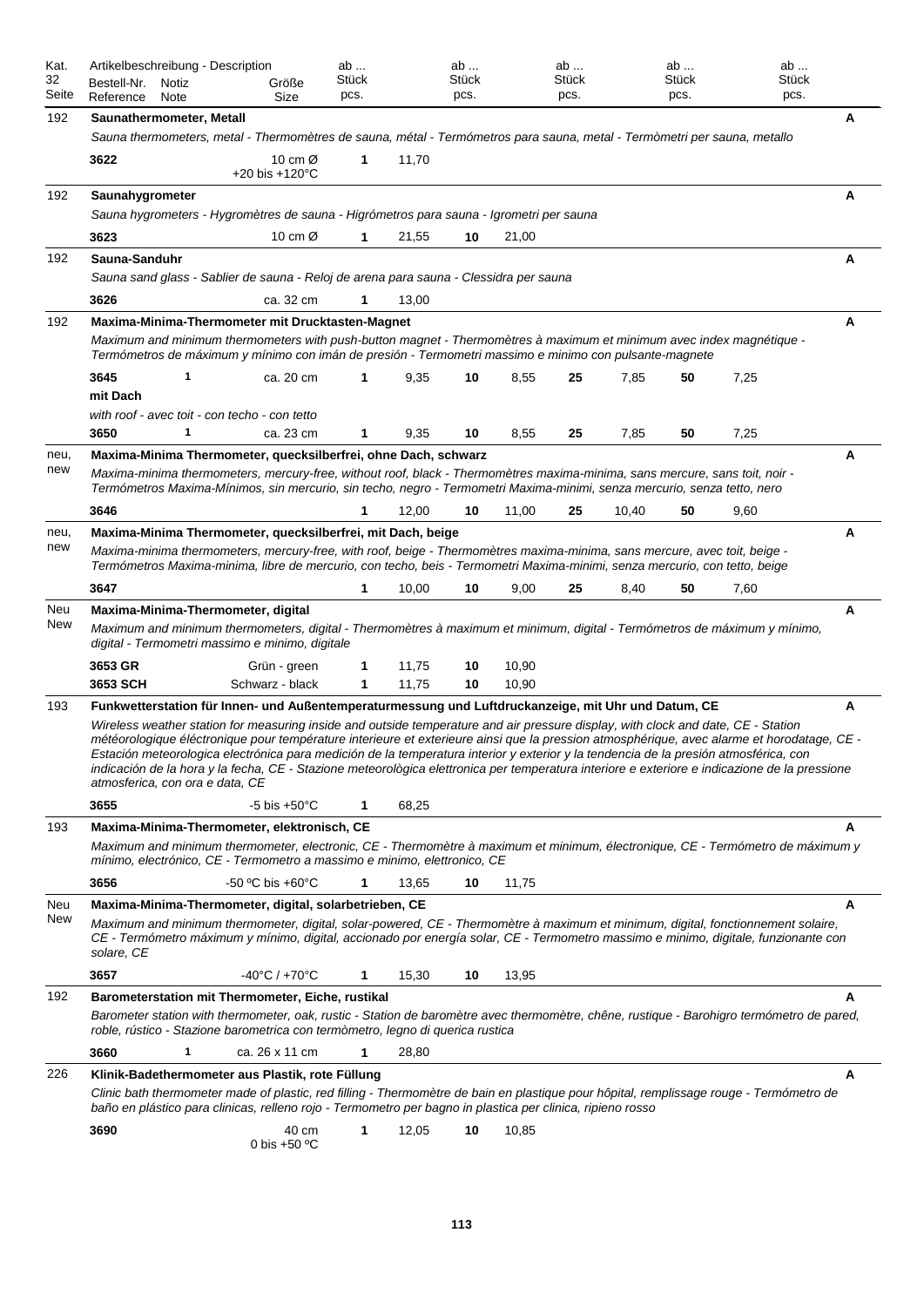| Kat.        | Artikelbeschreibung - Description                                                                                                                                                                    |                        | ab            |                | ab            |               | ab            |              | ab            |      | ab    |
|-------------|------------------------------------------------------------------------------------------------------------------------------------------------------------------------------------------------------|------------------------|---------------|----------------|---------------|---------------|---------------|--------------|---------------|------|-------|
| 32<br>Seite | Bestell-Nr.<br>Notiz<br>Reference<br>Note                                                                                                                                                            | Größe<br>Size          | Stück<br>pcs. |                | Stück<br>pcs. |               | Stück<br>pcs. |              | Stück<br>pcs. | pcs. | Stück |
|             |                                                                                                                                                                                                      |                        |               |                |               |               |               |              |               |      |       |
| 226         | Badethermometer, zylindrisch<br>Bath thermometer, cylindrical - Thermomètre de bain, forme cylindrique - Termómetro para baño, forma cilindrica - Termometro per bagno,<br>cilindrico                |                        |               |                |               |               |               |              |               |      | A     |
|             | 3698                                                                                                                                                                                                 | ca. 27 cm              | $\mathbf{1}$  | 8,10           | 10            | 7,25          |               |              |               |      |       |
| 226         | <b>Badethermometer in Holzzwinge</b>                                                                                                                                                                 |                        |               |                |               |               |               |              |               |      | A     |
|             | Bath thermometer in wooden case - Thermomètre de bain en gaine de hêtre - Termómetro para baño en cubierta de madera - Termometro<br>per bagno in custodia di legno                                  |                        |               |                |               |               |               |              |               |      |       |
|             | 3700                                                                                                                                                                                                 | ca. 22 cm              | 1             | 6,45           |               |               |               |              |               |      |       |
| 226         | Badethermometer in Schiffchenform, Plastik                                                                                                                                                           |                        |               |                |               |               |               |              |               |      | Α     |
|             | Bath thermometer in boat shape, plastic - Thermomètre de bain, forme barquette, plastique - Termómetro para baño, forma de barquito,<br>plástico - Termometro per bagno a forma di navetta, plastica |                        |               |                |               |               |               |              |               |      |       |
|             | 3711                                                                                                                                                                                                 |                        | 1             | 2,20           | 10            | 1,80          | 25            | 1,45         |               |      |       |
| 226         | Badethermometer in Fischform, Plastik                                                                                                                                                                |                        |               |                |               |               |               |              |               |      | A     |
|             | Bath thermometer in fish shape, plastic - Thermomètre de bain, forme poisson, plastique - Termómetro para baño, forme de pescado,<br>plástico - Termometro per bagno a forma di pesce, plastica      |                        |               |                |               |               |               |              |               |      |       |
|             | 3720                                                                                                                                                                                                 |                        | 1             | 1,75           | 10            | 1,45          |               |              |               |      |       |
| 175         | <b>Trichter</b><br>Funnels - Entonnoirs - Embudos - Imbuti                                                                                                                                           |                        |               |                |               |               |               |              |               |      | Α     |
|             | aus DURAN/Borosilikatglas 3.3                                                                                                                                                                        |                        |               |                |               |               |               |              |               |      |       |
|             | made of DURAN/borosilicate glass 3.3 - en verre DURAN/verre borosilicaté 3.3 - de vidrio DURAN/vidrio borosilicato 3.3 - in vetro<br>DURAN/vetro borosilicato 3.3                                    |                        |               |                |               |               |               |              |               |      |       |
|             | 3990/3                                                                                                                                                                                               | ca. 3 cm               | 1             | 2,85           | 10            | 2,70          | 50            | 2,45         |               |      |       |
|             | 3990/35                                                                                                                                                                                              | ca. 3,5 cm             | 1             | 2,75           | 10            | 2,70          |               |              |               |      |       |
|             | 3990/4                                                                                                                                                                                               | ca. 4 cm               | 1             | 2,90           | 10            | 2,80          | 50            | 2,75         |               |      |       |
|             | 3990/45                                                                                                                                                                                              | ca. 4,5 cm             | 1             | 3,60           | 10            | 3,35          | 50            | 3,20         |               |      |       |
|             | 3990/5                                                                                                                                                                                               | ca. 5 cm               | 1             | 3,90           | 10            | 3,55          | 50            | 3,35         |               |      |       |
|             | 3990/55                                                                                                                                                                                              | ca. 5,5 cm             | 1             | 4,25           | 10            | 3,90          | 50            | 3,65         |               |      |       |
|             | 3990/6                                                                                                                                                                                               | ca. 6 cm               | 1             | 4,25           | 10            | 4,05          |               |              |               |      |       |
|             | 3990/7                                                                                                                                                                                               | ca. 7 cm               | 1             | 4,90           | 10            | 4,55          | 50            | 4,15         |               |      |       |
|             | 3990/8                                                                                                                                                                                               | ca. 8 cm               | 1             | 5,35           | 10            | 4,90          | 50            | 4,55         |               |      |       |
|             | 3990/10                                                                                                                                                                                              | ca. 10 cm              | 1             | 6,35           | 10            | 6,15          | 50            | 5,85         |               |      |       |
|             | aus Kalk-Soda-Glas                                                                                                                                                                                   |                        |               |                |               |               |               |              |               |      |       |
|             | made of soda-lime glass - en verre ordinaire - de vidrio sódico-cálcico - in vetro sodico calcico                                                                                                    |                        |               |                |               |               |               |              |               |      |       |
|             | 4000/3                                                                                                                                                                                               | ca. 3 cm               | 1             | 2,00           | 10            | 1,85          | 50            | 1,80         | 100           | 1,75 |       |
|             | 4000/35                                                                                                                                                                                              | ca. 3,5 cm             | 1             | 2,10           | 10            | 1,90          | 50            | 1,85         | 100           | 1,80 |       |
|             | 4000/4                                                                                                                                                                                               | ca. 4 cm               | 1             | 2,45           | 10            | 2,25          | 50            | 2,20         | 100           | 2,10 |       |
|             | 4000/45                                                                                                                                                                                              | ca. 4,5 cm             | 1             | 2,85           | 10            | 2,60          | 50            | 2,45         | 100           | 2,30 |       |
|             | 4000/5                                                                                                                                                                                               | ca. 5 cm               | 1             | 2,85           | 10            | 2,70          | 50            | 2,60         | 100           | 2,50 |       |
|             | 4000/55                                                                                                                                                                                              | ca. 5,5 cm             | 1             | 2,95           | 10            | 2,80          | 50            | 2,70         | 100           | 2,60 |       |
|             | 4000/6                                                                                                                                                                                               | ca. 6 cm               | 1             | 3,35           | 10            | 3,20          | 50            | 2,95         | 100           | 2,80 |       |
|             | 4000/7                                                                                                                                                                                               | ca. 7 cm               | 1             | 4,05           | 10            | 3,65          | 50            | 3,40         | 100           | 3,20 |       |
|             | 4000/8                                                                                                                                                                                               | ca. 8 cm               | 1             | 4,35           | 10            | 4,05          | 50            | 3,80         | 100           | 3,50 |       |
|             | 4000/10<br>4000/12                                                                                                                                                                                   | ca. 10 cm              | 1             | 5,40           | 10<br>10      | 5,05          | 50<br>50      | 4,85<br>9,25 | 100<br>100    | 4,45 |       |
|             | 4000/15                                                                                                                                                                                              | ca. 12 cm<br>ca. 15 cm | 1<br>1        | 10,20<br>13,15 | 10            | 9,75<br>11,85 | 50            | 10,70        |               | 8,40 |       |
|             | 4000/20                                                                                                                                                                                              | ca. 20 cm              | 1             | 19,95          | 10            | 18,15         | 20            | 16,25        |               |      |       |
|             | 4000/25                                                                                                                                                                                              | ca. 25 cm              | 1             | 41,70          | 5             | 39,90         | 10            | 37,65        |               |      |       |
|             | 4000/30                                                                                                                                                                                              | ca. 30 cm              | 1             | 54,70          | 5             | 49,60         | 10            | 47,15        |               |      |       |
|             | Gr. 20, 25 u. 30: Borosilikatglas - borosilicate glass - verre borosilicaté - vidrio borosilicato - vetro borosilicato                                                                               |                        |               |                |               |               |               |              |               |      |       |
| 175         | Analysentrichter, Borosilikatglas 3.3, mit langem Stiel, im Winkel von 60°, gerippt, für Schnellfiltration                                                                                           |                        |               |                |               |               |               |              |               |      | Α     |
|             |                                                                                                                                                                                                      |                        |               |                |               |               |               |              |               |      |       |

*Analyses funnels, borosilicate glass 3.3, with long stem, angle of 60°, corrugated, for rapid filtration - Entonnoires analytiques, verre borosilicaté 3.3, avec tige longue, angle 60°, dentelés, filtration rapide - Embudos de análisis, vidrio borosilicato 3.3, con tallo largo, ángulo de 60°, estriados, para filtración rápida - Imbuti analitici, vetro borosilicato 3.3, gamba lunga, intaccati, angolo 60°, filtrazione rapido*

| 3991/65  | 65 mm $\varnothing$           | 7.45  |
|----------|-------------------------------|-------|
| 3991/80  | $80 \text{ mm}$ $\varnothing$ | 8.10  |
| 3991/110 | 110 mm $\varnothing$          | 12.95 |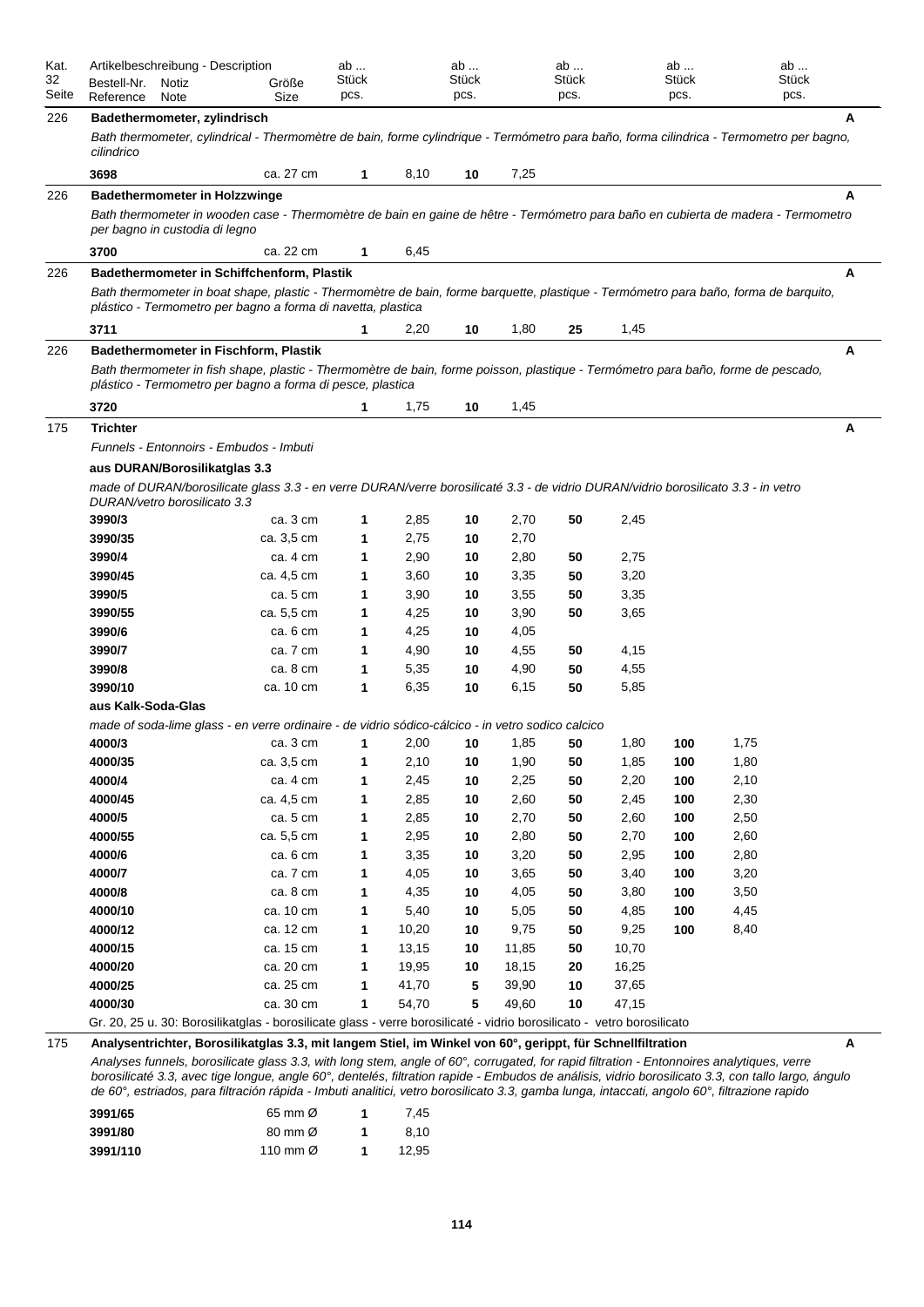| Kat.<br>32<br>Seite | Artikelbeschreibung - Description<br>Bestell-Nr.<br>Reference | Notiz<br>Note | Größe<br>Size                                                                                                                                                                                                                                                                                                                                                          | ab<br>Stück<br>pcs. |       | ab<br>Stück<br>pcs. |       | ab<br>Stück<br>pcs. |       | ab<br>Stück<br>pcs. |      | ab<br>Stück<br>pcs. |      |
|---------------------|---------------------------------------------------------------|---------------|------------------------------------------------------------------------------------------------------------------------------------------------------------------------------------------------------------------------------------------------------------------------------------------------------------------------------------------------------------------------|---------------------|-------|---------------------|-------|---------------------|-------|---------------------|------|---------------------|------|
| 175                 | <b>Pulvertrichter aus Kalk-Soda-Glas</b>                      |               |                                                                                                                                                                                                                                                                                                                                                                        |                     |       |                     |       |                     |       |                     |      |                     | A    |
|                     |                                                               |               | Powder funnels made of soda-lime glass - Entonnoirs pour poudres en verre ordinaire - Embudos para polvos de vidrio sódico-cálcico -<br>Imbuti per polveri in vetro sodico calcico                                                                                                                                                                                     |                     |       |                     |       |                     |       |                     |      |                     |      |
|                     | 4001/4                                                        |               | ca. 4 cm                                                                                                                                                                                                                                                                                                                                                               | 1                   | 5,50  | 10                  | 5,05  | 50                  | 4,85  | 100                 | 4,55 |                     |      |
|                     | 4001/5                                                        |               | ca. 5 cm                                                                                                                                                                                                                                                                                                                                                               | 1                   | 5,60  | 10                  | 5,15  | 50                  | 4,95  | 100                 | 4,55 |                     |      |
|                     | 4001/6                                                        |               | ca. 6 cm                                                                                                                                                                                                                                                                                                                                                               | 1                   | 5,60  | 10                  | 5,25  | 50                  | 5,05  | 100                 | 4,70 |                     |      |
|                     | 4001/8                                                        |               | ca. 8 cm                                                                                                                                                                                                                                                                                                                                                               | 1                   | 7,10  | 10                  | 6,60  | 50                  | 6,25  | 100                 | 5,90 |                     |      |
|                     | 4001/10                                                       |               | ca. 10 cm                                                                                                                                                                                                                                                                                                                                                              | 1                   | 8,25  | 10                  | 7,70  | 50                  | 7,30  | 100                 | 7,10 |                     |      |
|                     | 4001/12                                                       |               | ca. 12 cm                                                                                                                                                                                                                                                                                                                                                              | 1                   | 11,45 | 10                  | 10,90 | 50                  | 10,20 |                     |      |                     |      |
|                     | 4001/16                                                       |               | ca. 16 cm                                                                                                                                                                                                                                                                                                                                                              | 1                   | 17,20 | 10                  | 15,75 | 50                  | 14,15 |                     |      |                     |      |
|                     |                                                               |               | Gr. 16: Borosilikatglas - borosilicate glass - verre borosilicaté - vidrio borosilicato - vetro borosilicato                                                                                                                                                                                                                                                           |                     |       |                     |       |                     |       |                     |      |                     |      |
| 175                 |                                                               |               | Pulvertrichter aus Polypropylen (PP), transparent                                                                                                                                                                                                                                                                                                                      |                     |       |                     |       |                     |       |                     |      |                     | A    |
|                     |                                                               |               | Powder funnels made of polypropylene (PP), transparent - Entonnoirs pour poudres de polypropylène, transparent - Embudos para polvos,<br>polipropileno, transparente - Imbuti in polipropilene per polveri, transparente                                                                                                                                               |                     |       |                     |       |                     |       |                     |      |                     |      |
|                     | 4002/65                                                       |               | 65 mm                                                                                                                                                                                                                                                                                                                                                                  | 1                   | 1,50  |                     |       |                     |       |                     |      |                     |      |
|                     | 4002/80                                                       |               | 80 mm                                                                                                                                                                                                                                                                                                                                                                  | 1                   | 2,85  |                     |       |                     |       |                     |      |                     |      |
|                     | 4002/100                                                      |               | 100 mm                                                                                                                                                                                                                                                                                                                                                                 | 1                   | 2,95  |                     |       |                     |       |                     |      |                     |      |
|                     | 4002/120                                                      |               | 120 mm                                                                                                                                                                                                                                                                                                                                                                 | 1                   | 3,30  |                     |       |                     |       |                     |      |                     |      |
|                     | 4002/150                                                      |               | 150 mm                                                                                                                                                                                                                                                                                                                                                                 | 1                   | 4,20  |                     |       |                     |       |                     |      |                     |      |
| 218                 |                                                               |               | Schnabelbecher aus Kunststoff, mit Richtwertskala, CE, für 3 verschiedene Oberteile                                                                                                                                                                                                                                                                                    |                     |       |                     |       |                     |       |                     |      |                     | A    |
|                     |                                                               |               | Feeding cups made of plastic, with guideline scale, CE, for 3 different top parts - Gobelets à boire en plastique, avec échelle approximative,<br>CE, pour 3 becs differents - Vasos de plástico para beber, con escala del valor indicativo, CE, para 3 tapas differentes - Bicchieri in plastica<br>da bere, con scala approximativa, CE, per 3 coperchie differente |                     |       |                     |       |                     |       |                     |      |                     |      |
|                     | 4010                                                          |               |                                                                                                                                                                                                                                                                                                                                                                        | 1                   | 1,65  | 10                  | 1,30  | 50                  | 1,20  | 100                 | 1,15 | 500                 | 1,05 |
| 218                 | Oberteil zu Nr. 4010, CE                                      |               |                                                                                                                                                                                                                                                                                                                                                                        |                     |       |                     |       |                     |       |                     |      |                     | Α    |
|                     |                                                               |               | Top part for no. 4010, CE - Bec verseur pour réf. 4010, CE - Tapa para no. 4010, CE - Coperchio per no. 4010, CE                                                                                                                                                                                                                                                       |                     |       |                     |       |                     |       |                     |      |                     |      |
|                     | mit Trinköffnung ca. 4 mm Ø                                   |               |                                                                                                                                                                                                                                                                                                                                                                        |                     |       |                     |       |                     |       |                     |      |                     |      |
|                     |                                                               |               | with drinking opening of ca. 4 mm diameter - avec ouverture pour boire de env. 4 mm diamètre - con pico para beber de aprox. 4 mm<br>diámetro - con apertura per bere di circa 4 mm diametro                                                                                                                                                                           |                     |       |                     |       |                     |       |                     |      |                     |      |
|                     | 4011/4                                                        |               |                                                                                                                                                                                                                                                                                                                                                                        | 1                   | 1,85  | 10                  | 1,70  | 50                  | 1,65  | 100                 | 1,50 | 500                 | 1,40 |
|                     | mit Trinköffnung ca. 12 mm Ø                                  |               |                                                                                                                                                                                                                                                                                                                                                                        |                     |       |                     |       |                     |       |                     |      |                     |      |
|                     |                                                               |               | with drinking opening of ca. 12 mm diameter - avec ouverture pour boire de env. 12 mm diamètre - con pico para beber de aprox. 12 mm<br>diámetro - con apertura per bere di circa 12 mm diametro                                                                                                                                                                       |                     |       |                     |       |                     |       |                     |      |                     |      |
|                     | 4011/12                                                       |               |                                                                                                                                                                                                                                                                                                                                                                        | 1                   | 1,85  | 10                  | 1,70  | 50                  | 1,65  | 100                 | 1,50 | 500                 | 1,40 |
|                     | mit Trinköffnung ca. 4 x 8 mm                                 |               |                                                                                                                                                                                                                                                                                                                                                                        |                     |       |                     |       |                     |       |                     |      |                     |      |
|                     | apertura per bere di circa 4 x 8 mm                           |               | with drinking opening of ca. 4 x 8 mm - avec ouverture pour boire de env. 4 x 8 mm - con pico para beber de aprox. 4 x 8 mm - con                                                                                                                                                                                                                                      |                     |       |                     |       |                     |       |                     |      |                     |      |
|                     | 4011/48                                                       |               |                                                                                                                                                                                                                                                                                                                                                                        | 1                   | 1,85  | 10                  | 1,70  | 50                  | 1,65  | 100                 | 1,50 | 500                 | 1,40 |
| 225                 | Röhren aus Klarglas, abgewinkelt                              |               | Tubes of clear glass, angled - Tubes en verre clair, en angle - Tubos de vidrio transparente, en ángulo - Tubi di vetro trasparente, angolato                                                                                                                                                                                                                          |                     |       |                     |       |                     |       |                     |      |                     | A    |
|                     | 4020                                                          |               |                                                                                                                                                                                                                                                                                                                                                                        | 1                   | 1,10  | 10                  | 1,00  |                     |       |                     |      |                     |      |
| Neu                 |                                                               |               | Liegen-Abdeckrollen (Ärzte-Krepp), 2-lagig, perforiert auf 38 cm                                                                                                                                                                                                                                                                                                       |                     |       |                     |       |                     |       |                     |      |                     | A    |
| New                 |                                                               |               | Cover-paper rolls for loungers (crepe for doctors), two-ply, perforated to 38 cm - Rouleaux de papier couvert pour divan (papier crepe pour<br>divan médical), à double couche, perforé à 38 cm - Rollos de cierre para literas (crepé para médicos), de dos capas, perforado a 38 cm -<br>Salami para ottomana (crespo per medici), due strati                        |                     |       |                     |       |                     |       |                     |      |                     |      |
|                     | 4085/1                                                        |               | 39 cm x 50 m                                                                                                                                                                                                                                                                                                                                                           | 1                   | 3,85  | 9                   | 3,65  |                     |       |                     |      |                     |      |
|                     | 4085/2                                                        |               | 50 cm x 50 m                                                                                                                                                                                                                                                                                                                                                           | 1                   | 4,60  | 9                   | 4,45  |                     |       |                     |      |                     |      |
|                     | 4085/3                                                        |               | 55 cm x 50 m                                                                                                                                                                                                                                                                                                                                                           | 1                   | 4,95  | 9                   | 4,80  |                     |       |                     |      |                     |      |
|                     | 4085/4                                                        |               | 59 cm x 50 m                                                                                                                                                                                                                                                                                                                                                           | 1                   | 5,15  | 9                   | 5,00  |                     |       |                     |      |                     |      |
|                     |                                                               |               |                                                                                                                                                                                                                                                                                                                                                                        |                     |       |                     |       |                     |       |                     |      |                     |      |
| 227                 | graduati (scala approximativa), CE                            |               | Urinflaschen aus PE-LD für Männer, graduiert (Richtwertskala), CE<br>Urine bottles made of PE-LD for men, graduated (guideline scale), CE - Urinaux pour hommes en matière plastique, gradués (échelle<br>approximative), CE - Orinales para hombres, plástico, graduados (escala del valor indicativo), CE - Pappagalli di plastica per uomini,                       |                     |       |                     |       |                     |       |                     |      |                     | A    |
|                     | mit Deckel                                                    |               |                                                                                                                                                                                                                                                                                                                                                                        |                     |       |                     |       |                     |       |                     |      |                     |      |
|                     |                                                               |               | with lid - avec couvercle - con tapa - con coperchio                                                                                                                                                                                                                                                                                                                   |                     |       |                     |       |                     |       |                     |      |                     |      |
|                     | 4090                                                          |               |                                                                                                                                                                                                                                                                                                                                                                        | 1                   | 4,55  | 10                  | 4,00  | 50                  | 3,90  | 100                 | 3,55 |                     |      |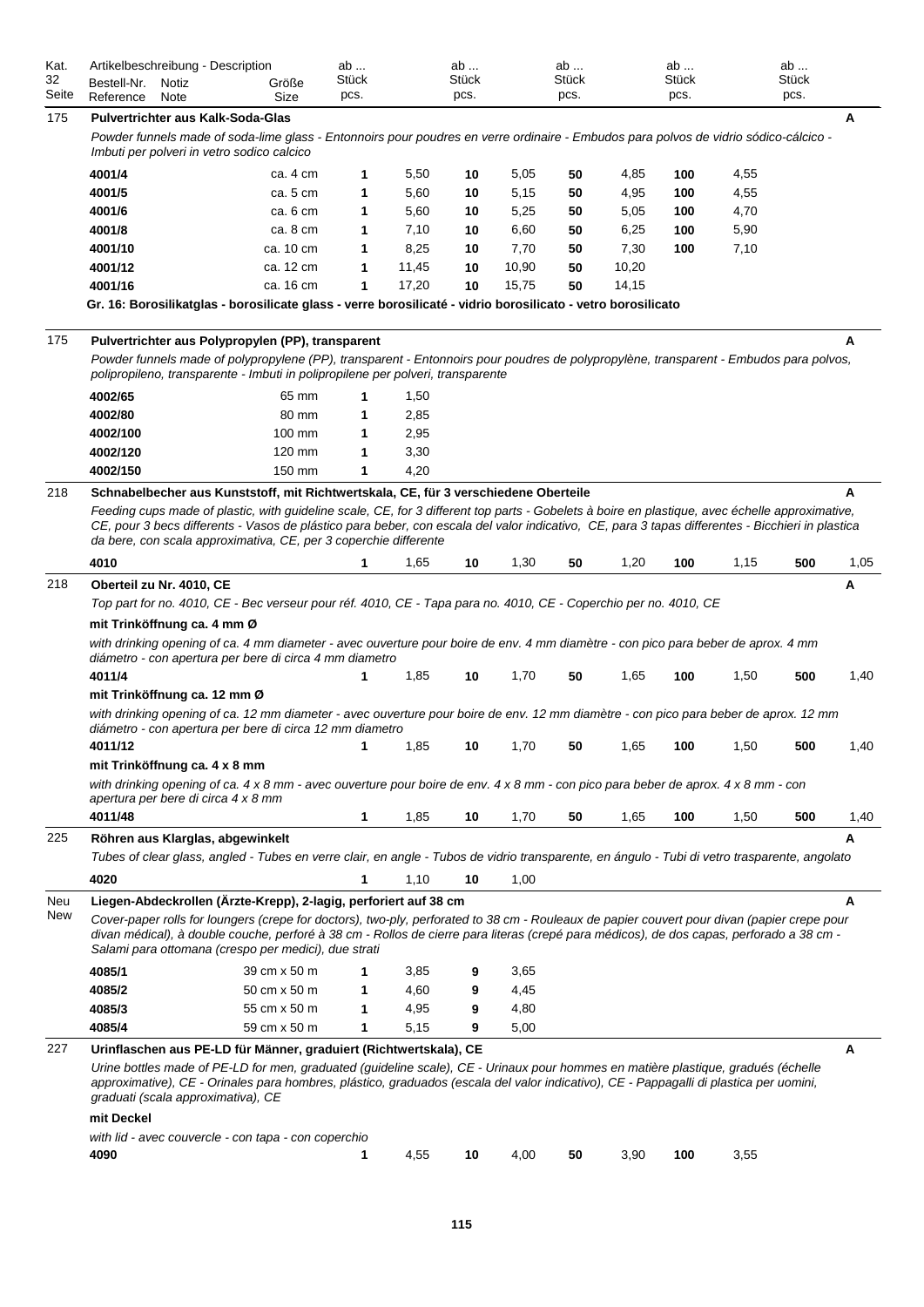| Kat.<br>32  | Artikelbeschreibung - Description<br>Bestell-Nr. Notiz                                                                                                                                                                                                                                                                                                                                                                        | Größe        | ab<br>Stück  |                      | ab<br>Stück |             | ab<br>Stück |       | ab<br>Stück | ab<br>Stück |   |
|-------------|-------------------------------------------------------------------------------------------------------------------------------------------------------------------------------------------------------------------------------------------------------------------------------------------------------------------------------------------------------------------------------------------------------------------------------|--------------|--------------|----------------------|-------------|-------------|-------------|-------|-------------|-------------|---|
| Seite       | Reference<br>Note                                                                                                                                                                                                                                                                                                                                                                                                             | Size         | pcs.         |                      | pcs.        |             | pcs.        |       | pcs.        | pcs.        |   |
|             | ohne Deckel                                                                                                                                                                                                                                                                                                                                                                                                                   |              |              |                      |             |             |             |       |             |             |   |
|             | without lid - sans couvercle - sin tapa - senza coperchio<br>4091                                                                                                                                                                                                                                                                                                                                                             |              | 1            | 4,00                 | 10          | 3,65        | 50          | 3,45  | 100         | 3,30        |   |
| 227         | Urinflaschen aus Polycarbonat, glasklar, für Männer, graduiert (Richtwertskala), CE                                                                                                                                                                                                                                                                                                                                           |              |              |                      |             |             |             |       |             |             | Α |
|             | Urine bottles made of polycarbonate, transparent, for men, graduated (guideline scale), CE - Urinaux pour hommes en matière plastique,                                                                                                                                                                                                                                                                                        |              |              |                      |             |             |             |       |             |             |   |
|             | transparente, gradués (échelle approximative), CE - Orinales para hombres de plástico, claro, graduados (escala del valor indicativo), CE -<br>Pappagalli di plastica, trasparente, per uomini, graduati (scala approximativa), CE                                                                                                                                                                                            |              |              |                      |             |             |             |       |             |             |   |
|             | mit Deckel                                                                                                                                                                                                                                                                                                                                                                                                                    |              |              |                      |             |             |             |       |             |             |   |
|             | with lid - avec couvercle - con tapa - con coperchio                                                                                                                                                                                                                                                                                                                                                                          |              |              |                      |             |             |             |       |             |             |   |
|             | 4092                                                                                                                                                                                                                                                                                                                                                                                                                          |              | 1            | 6,45                 | 10          | 5,95        | 50          | 5,70  | 100         | 5,45        |   |
|             | ohne Deckel<br>without lid - sans couvercle - sin tapa - senza coperchio                                                                                                                                                                                                                                                                                                                                                      |              |              |                      |             |             |             |       |             |             |   |
|             | 4093                                                                                                                                                                                                                                                                                                                                                                                                                          |              | 1            | 6,15                 | 10          | 5,45        |             |       |             |             |   |
| 227         | Urinflaschen für Frauen aus Polyethylen, graduiert, mit Deckel, CE                                                                                                                                                                                                                                                                                                                                                            |              |              |                      |             |             |             |       |             |             | A |
|             | Urine bottles for women made of polyethylene, graduated, with lid, CE - Urinaux pour femmes en polyéthylène, gradués, avec couvercle,                                                                                                                                                                                                                                                                                         |              |              |                      |             |             |             |       |             |             |   |
|             | CE - Orinales para mujeres de polietileno, graduados, con tapa, CE - Pappagalli per donne di polietilene, graduati, con coperchio, CE                                                                                                                                                                                                                                                                                         |              |              |                      |             |             |             |       |             |             |   |
|             | 4104                                                                                                                                                                                                                                                                                                                                                                                                                          | 1 Liter      | 1            | 4,40                 | 10          | 4,15        | 50          | 4,00  | 100         | 3,85        |   |
| 227         | Urinflaschenbürsten                                                                                                                                                                                                                                                                                                                                                                                                           |              |              |                      |             |             |             |       |             |             | Α |
|             | Brushes for urine bottles - Goupillons pour urinaux - Cepillos para orinales - Spazzole per pappagalli                                                                                                                                                                                                                                                                                                                        |              |              |                      |             |             |             |       |             |             |   |
|             | 4106                                                                                                                                                                                                                                                                                                                                                                                                                          |              | 1            | 5,85                 | 10          | 5,55        | 50          | 5,30  |             |             |   |
| 227         | Urinflaschenträger aus Draht                                                                                                                                                                                                                                                                                                                                                                                                  |              |              |                      |             |             |             |       |             |             | A |
|             | Carrier made of wire for urine bottles - Support en fil pour urinaux - Soporte de alambre para orinales - Porta in filo metallico per pappagalli                                                                                                                                                                                                                                                                              |              |              |                      |             |             |             |       |             |             |   |
|             | 4108                                                                                                                                                                                                                                                                                                                                                                                                                          |              | $\mathbf{1}$ | 10,25                | 10          | 9,50        | 50          | 8,95  |             |             |   |
| 177,<br>228 | Einmal-Urinprobenbecher aus Polypropylen, mit Deckel, 125 ml<br>Urine sample beaker, disposable, made of polypropylene, with lid and marking field, 125 ml - Récipient à urine à usage unique en                                                                                                                                                                                                                              |              |              |                      |             |             |             |       |             |             | в |
|             | polypropylène, avec couvercle et espace d'inscription, 125 ml - Vaso para orina, desechable, de polipropileno, con tapa y campo para<br>rótular, 125 ml - Calici per urina di polipropilene, monouso, con coperchio e spazio d'iscrizione, 125 ml                                                                                                                                                                             |              |              |                      |             |             |             |       |             |             |   |
|             |                                                                                                                                                                                                                                                                                                                                                                                                                               |              |              | Preis per: 100 Stück |             |             |             |       |             |             |   |
|             | 4115/1                                                                                                                                                                                                                                                                                                                                                                                                                        |              | 1000         | 9,90                 | 5000        | 9,30 10000  |             | 9,00  |             |             |   |
| 177,<br>228 | Urinprobenbecher aus Polypropylen, graduiert, mit Schraubdeckel und Beschriftungsfeld                                                                                                                                                                                                                                                                                                                                         |              |              |                      |             |             |             |       |             |             | в |
|             | Urine sample beaker made of polypropylene, graduated, with screw cap and marking field, disposable - Récipient à urine en polypropylène,<br>gradué, avec couvercle à visser et un espace d'inscription, à usage unique - Vaso para orina de polipropileno, graduado, con tapa roscada y<br>campo para rotular, desechables - Calice per urina di polipropilene, graduato, con coperchio a vite e spazio d'iscrizione, monouso |              |              |                      |             |             |             |       |             |             |   |
|             |                                                                                                                                                                                                                                                                                                                                                                                                                               |              |              | Preis per: 100 Stück |             |             |             |       |             |             |   |
|             | 4115/2                                                                                                                                                                                                                                                                                                                                                                                                                        | 125 ml       | 1000         | 11,50                | 5000        | 11,10 10000 |             | 10,70 |             |             |   |
| Neu,<br>new | Urinsammelgefäß, PP, mit Griff und Deckel<br>Urine collecting container, PP, with handle and lid - Récipient pour collecter l'urine, PP, avec anse et couvercle - Vaso colector para orina,<br>PP, con asa y tapa - Vaso per urina, PP, con ansa e coperchio                                                                                                                                                                  |              |              |                      |             |             |             |       |             |             | А |
|             | 4116                                                                                                                                                                                                                                                                                                                                                                                                                          | 2000 ml      | 1            | 10,25                | 10          | 9,90        |             |       |             |             |   |
| 177,<br>228 | Uringläser, ohne Henkel, ohne Graduierung, mit Ausguss<br>Urine beakers, without handle, without graduation, with spout - Bocaux à urine, sans anse ni graduation, avec bec - Medidas para orina, sin                                                                                                                                                                                                                         |              |              |                      |             |             |             |       |             |             | A |
|             | asa, sin graduación, con pico - Bicchieri per urino, senza manico, senza graduazione, con becco                                                                                                                                                                                                                                                                                                                               |              |              |                      |             |             |             |       |             |             |   |
|             | 4122                                                                                                                                                                                                                                                                                                                                                                                                                          | 75 ml        | 1            | 6,30                 | 10          | 5,85        |             |       |             |             |   |
| 177,<br>228 | Urinbecher mit Mattschild, konisch<br>Urine beaker with frosted label, conical - Bocal à urine avec plaque dépolie, conique - Vaso para orina con marco mate, cónico - Calice per<br>urina con etichetta opaca, coniano                                                                                                                                                                                                       |              |              |                      |             |             |             |       |             |             | A |
|             | 4125                                                                                                                                                                                                                                                                                                                                                                                                                          | 150 ml       | 1            | 8,60                 | 10          | 8,25        |             |       |             |             |   |
| 167,        | Drahtgestell für 24 Gläser bis ca. 17 mm Ø                                                                                                                                                                                                                                                                                                                                                                                    |              |              |                      |             |             |             |       |             |             | A |
| 176         | Wire rack for 24 tubes up to ca. 17 mm Ø - Portoir en fil pour 24 tubes jusqu'à env. 17 mm diamètre - Gradilla de alambre para 24 tubos de<br>ensayo hasta aprox. 17 mm Ø - Telaietto in filo metallico per 24 provette fino a circa 17 mm Ø                                                                                                                                                                                  |              |              |                      |             |             |             |       |             |             |   |
|             | 4131                                                                                                                                                                                                                                                                                                                                                                                                                          |              | 1            | 21,95                |             |             |             |       |             |             |   |
| 178         | Verbindungsstücke aus Glas                                                                                                                                                                                                                                                                                                                                                                                                    |              |              |                      |             |             |             |       |             |             | A |
|             | Connecting pieces made of glass - Raccords à olives en verre - Tubos de conexión de vidrio - Raccordi in vetro                                                                                                                                                                                                                                                                                                                |              |              |                      |             |             |             |       |             |             |   |
|             | gerade                                                                                                                                                                                                                                                                                                                                                                                                                        |              |              |                      |             |             |             |       |             |             |   |
|             | straight - droits - rectos - diritti<br>4160/8                                                                                                                                                                                                                                                                                                                                                                                | ca. 80 x 8mm | 1            | 0,85                 | 10          | 0,75        |             |       |             |             |   |
|             | 4160/10                                                                                                                                                                                                                                                                                                                                                                                                                       | ca. 100x10mm | 1            | 0,90                 | 10          | 0,75        |             |       |             |             |   |
|             | 4160/12                                                                                                                                                                                                                                                                                                                                                                                                                       | ca. 120x12mm | 1            | 0,95                 |             |             |             |       |             |             |   |
|             |                                                                                                                                                                                                                                                                                                                                                                                                                               |              |              |                      | 116         |             |             |       |             |             |   |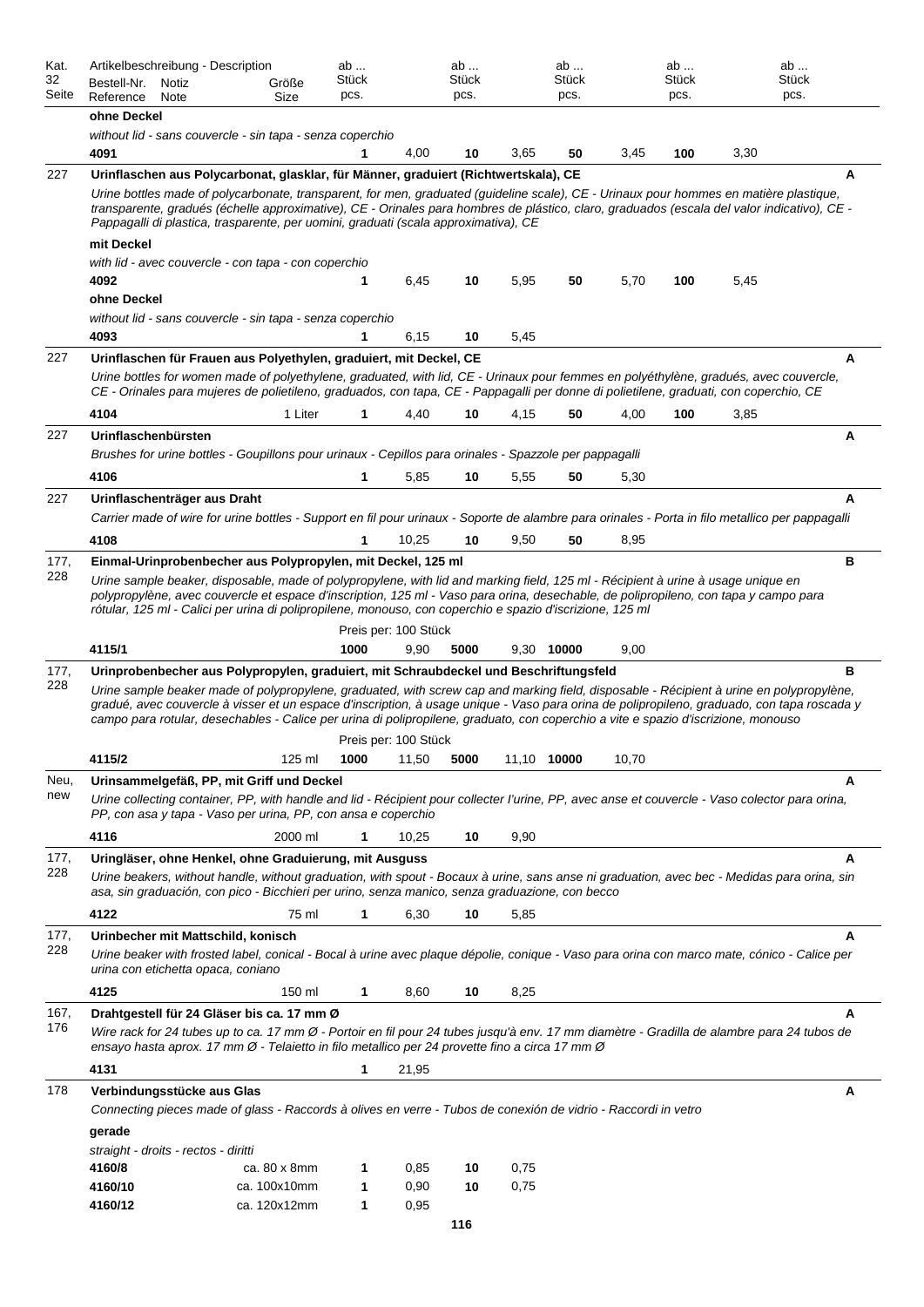| Kat.  | Artikelbeschreibung - Description                                                                                                        |                      |                   | ab           |      | ab    |      | ab    | ab                                                                                                                                          | ab           |  |
|-------|------------------------------------------------------------------------------------------------------------------------------------------|----------------------|-------------------|--------------|------|-------|------|-------|---------------------------------------------------------------------------------------------------------------------------------------------|--------------|--|
| 32    | Bestell-Nr.<br>Notiz                                                                                                                     |                      | Größe             | <b>Stück</b> |      | Stück |      | Stück | Stück                                                                                                                                       | <b>Stück</b> |  |
| Seite | Reference<br>Note                                                                                                                        |                      | Size              | pcs.         |      | pcs.  |      | pcs.  | pcs.                                                                                                                                        | pcs.         |  |
|       | <b>T-Form</b>                                                                                                                            |                      |                   |              |      |       |      |       |                                                                                                                                             |              |  |
|       | T-shape - forme T - forma T - forma di T                                                                                                 |                      |                   |              |      |       |      |       |                                                                                                                                             |              |  |
|       | 4161/6                                                                                                                                   |                      | ca. 55x 6mm       | 1            | 3,45 | 10    | 3,30 |       |                                                                                                                                             |              |  |
|       | 4161/8                                                                                                                                   |                      | ca. 45x 8mm       | 1            | 3,55 | 10    | 3,40 |       |                                                                                                                                             |              |  |
|       | 4161/10                                                                                                                                  |                      | ca. 50x10mm       | 1            | 4,05 | 10    | 3,80 |       |                                                                                                                                             |              |  |
| 178   | Verbindungsstücke, für Schlauch-Innen-Ø ca. 5-17 mm                                                                                      |                      |                   |              |      |       |      |       |                                                                                                                                             | А            |  |
|       | conexión para tubo hasta aprox. 5-17 mm Ø interior - Raccordi per tubi fino a circa 5-17 mm Ø dentro                                     |                      |                   |              |      |       |      |       | Connecting pieces, for inner diameter of the tube ca. 5-17 mm - Raccords pour tuyau de diamètre intérieur env. 5-17 mm - Tubos de           |              |  |
|       | aus Polypropylen                                                                                                                         |                      |                   |              |      |       |      |       |                                                                                                                                             |              |  |
|       | made of polypropylene - en polypropylène - de polipropileno - in polipropilene                                                           |                      |                   |              |      |       |      |       |                                                                                                                                             |              |  |
|       | 4171                                                                                                                                     |                      |                   | 1            | 2,30 | 10    | 2,20 | 100   | 2,05                                                                                                                                        |              |  |
| 178   | Verbindungsstücke aus Polypropylen                                                                                                       |                      |                   |              |      |       |      |       |                                                                                                                                             | А            |  |
|       |                                                                                                                                          |                      |                   |              |      |       |      |       | Connecting pieces made of polypropylene - Raccords en polypropylène - Tubos de conexión de polipropileno - Raccordi in polipropilene        |              |  |
|       |                                                                                                                                          | für Schlauch-Innen-Ø |                   |              |      |       |      |       |                                                                                                                                             |              |  |
|       | <b>T-Form</b>                                                                                                                            |                      |                   |              |      |       |      |       |                                                                                                                                             |              |  |
|       | T-shape - forme T - forma T - forma di T                                                                                                 |                      |                   |              |      |       |      |       |                                                                                                                                             |              |  |
|       | 4173/4                                                                                                                                   |                      | ca. $3 - 4$ mm    | 1            | 0,70 | 20    | 0,65 |       |                                                                                                                                             |              |  |
|       | 4173/6                                                                                                                                   |                      | ca. 4 - 5 mm      | 1            | 0,75 | 20    | 0,70 |       |                                                                                                                                             |              |  |
|       | 4173/8                                                                                                                                   |                      | ca. 6 - 7 mm      | 1            | 1,00 | 20    | 0,95 |       |                                                                                                                                             |              |  |
|       | 4173/10                                                                                                                                  |                      | ca. 8 - 9 mm      | 1            | 1,05 | 20    | 1,00 |       |                                                                                                                                             |              |  |
|       | 4173/12                                                                                                                                  |                      | ca. 10 -11 mm     | 1            | 1,10 |       |      |       |                                                                                                                                             |              |  |
|       | <b>Y-Form</b>                                                                                                                            |                      |                   |              |      |       |      |       |                                                                                                                                             |              |  |
|       |                                                                                                                                          |                      |                   |              |      |       |      |       |                                                                                                                                             |              |  |
|       | Y-shape - forme Y - forma Y - forma di Y                                                                                                 |                      |                   |              |      |       |      |       |                                                                                                                                             |              |  |
|       | 4174/4                                                                                                                                   |                      | ca. 3 mm          | 1            | 0,90 |       |      |       |                                                                                                                                             |              |  |
|       | 4174/6                                                                                                                                   |                      | ca. 4 - 5 mm      | 1            | 1,10 |       |      |       |                                                                                                                                             |              |  |
|       | 4174/8                                                                                                                                   |                      | ca. 6 - 7 mm      | 1            | 1,20 |       |      |       |                                                                                                                                             |              |  |
|       | 4174/10                                                                                                                                  |                      | ca. 8 - 9 mm      | 1            | 1,40 |       |      |       |                                                                                                                                             |              |  |
|       | 4174/12                                                                                                                                  |                      | ca. 10 -11mm      | 1            | 1,45 |       |      |       |                                                                                                                                             |              |  |
| 217   | Vinometer nach Bernadotte                                                                                                                |                      |                   |              |      |       |      |       |                                                                                                                                             | Α            |  |
|       |                                                                                                                                          |                      |                   |              |      |       |      |       | Vinometer according to Bernadotte - Vinomètre d'après Bernadotte - Vinómetro según Bernadotte - Vinometro secondo Bernadotte                |              |  |
|       | 4200                                                                                                                                     |                      |                   | 1            | 5,40 | 10    | 5,15 | 50    | 4,95                                                                                                                                        |              |  |
| Neu   | Messschaufeln, PP, weiß, auch als Wägeschaufel geeignet                                                                                  |                      |                   |              |      |       |      |       |                                                                                                                                             | А            |  |
| New   |                                                                                                                                          |                      |                   |              |      |       |      |       | Measuring scoops, PP, white, also suitable as weighing scoop - Pelle de Mesure, PP, blanc, peut servir aussi tant que pelle de pèse - Palas |              |  |
|       |                                                                                                                                          |                      |                   |              |      |       |      |       | de medida, PP, blanco, también oportuno como pala de ponderación - Lama per misura, PP, bianco, anche come lama per pesare                  |              |  |
|       | 4240/2<br>VE<br>12                                                                                                                       | 2 ml                 | 60 mm             | 1            | 0,40 | 12    | 0,35 |       |                                                                                                                                             |              |  |
|       | 4240/5<br>12                                                                                                                             | 5 ml                 | 82 mm             | 1            | 0,45 | 12    | 0,40 |       |                                                                                                                                             |              |  |
|       | 4240/10<br>12                                                                                                                            |                      | 10 ml 100 mm      | 1            | 0,50 | 12    | 0,45 |       |                                                                                                                                             |              |  |
|       | 12<br>4240/25                                                                                                                            |                      | 25 ml 135 mm      | 1            | 0,65 | 12    | 0,60 |       |                                                                                                                                             |              |  |
|       | 12<br>4240/50                                                                                                                            |                      | 50 ml 160 mm      | 1            | 0,90 | 12    | 0,85 |       |                                                                                                                                             |              |  |
|       | 4240/100<br>12                                                                                                                           | 100 ml 200 mm        |                   | 1            | 1,35 | 12    | 1,25 |       |                                                                                                                                             |              |  |
|       | 4240/250                                                                                                                                 | 250 ml 260 mm<br>6   |                   | 1            | 2,80 | 6     | 2,60 |       |                                                                                                                                             |              |  |
|       | 4240/500                                                                                                                                 | 500 ml 315 mm<br>6   |                   | 1            | 3,95 | 6     | 3,70 |       |                                                                                                                                             |              |  |
|       | 4240/1000                                                                                                                                | 1000 ml 385 mm<br>6  |                   | 1            | 4,75 | 6     | 4,45 |       |                                                                                                                                             |              |  |
| neu,  | Wägeschaufel Edelstahl 170 mm lang                                                                                                       |                      |                   |              |      |       |      |       |                                                                                                                                             | A            |  |
| new   |                                                                                                                                          |                      |                   |              |      |       |      |       | weighing scoop stainless steel 170 mm long - Pelle pesage en acier inoxydable 170 mm de long - cuchara pesaje de acero inoxidable de        |              |  |
|       | 170 mm de largo - paletta pesatura in acciaio inox lunga 170 mm                                                                          |                      |                   |              |      |       |      |       |                                                                                                                                             |              |  |
|       | 4245                                                                                                                                     |                      | $10 \times 42$ mm | $\mathbf{1}$ | 1,80 |       |      |       |                                                                                                                                             |              |  |
| 178   | Wägeschiffchen aus DURAN/Borosilikatglas 3.3<br>vidrio DURAN/borosilicato 3.3 - Pesafiltri, forma barca, di vetro DURAN/borosilicato 3.3 |                      |                   |              |      |       |      |       | Weighing boats made of DURAN/borosilicate glass 3.3 - Pèse-substances de verre DURAN/borosilicaté 3.3 - Pesa-filtros forma de barco de      | A            |  |
|       | 4248/3                                                                                                                                   |                      | 3 ml              | 1            | 6,80 | 10    | 6,30 | 100   | 5,40                                                                                                                                        |              |  |
|       | 4248/6                                                                                                                                   |                      | 6 ml              | 1            | 7,10 | 10    | 6,55 | 100   | 6,10                                                                                                                                        |              |  |
|       | 4248/10                                                                                                                                  |                      | $10 \mathrm{m}$   | $\mathbf{1}$ | 7,90 | 10    | 7,20 | 100   | 6,40                                                                                                                                        |              |  |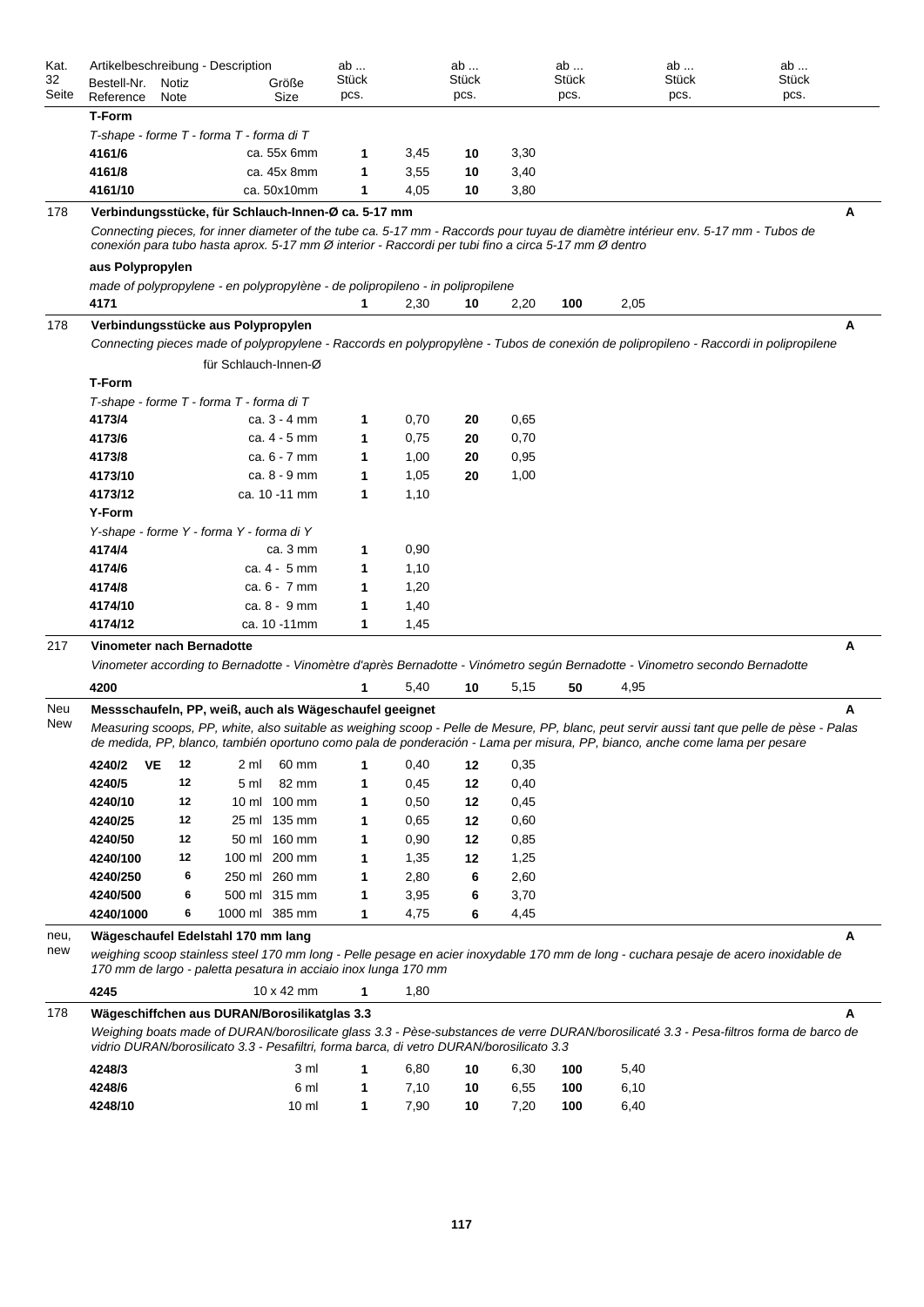| Kat.  |             | Artikelbeschreibung - Description |       | ab           | ab    | ab           | ab           | ab           |  |
|-------|-------------|-----------------------------------|-------|--------------|-------|--------------|--------------|--------------|--|
| 32    | Bestell-Nr. | Notiz                             | Größe | <b>Stück</b> | Stück | <b>Stück</b> | <b>Stück</b> | <b>Stück</b> |  |
| Seite | Reference   | Note                              | Size  | pcs.         | pcs.  | pcs.         | pcs.         | pcs.         |  |

# 178 **Wägegläser mit austauschbarem NS-Griffdeckel, Unterteile DURAN/Borosilikatglas 3.3 A**

*Weighing bottles with exchangeable NS lid, bottom parts DURAN/borosilicate glass 3.3 - Flacons à tare avec couvercle rodé, bas DURAN/verre borosilicaté 3.3 - Pesa-filtros con tapa cambiable, partes bajas DURAN/vidrio borosilicato 3.3 - Pesafiltri con coperchio sostituibile, parti inferiori DURAN/vetro borosilicato 3.3*

|     |                                        | $H \times \emptyset$ mm                                                                                                                                                                                                                                                                                                                                                                                    |              |       |    |       |    |       |    |       |   |
|-----|----------------------------------------|------------------------------------------------------------------------------------------------------------------------------------------------------------------------------------------------------------------------------------------------------------------------------------------------------------------------------------------------------------------------------------------------------------|--------------|-------|----|-------|----|-------|----|-------|---|
|     | hohe Form                              |                                                                                                                                                                                                                                                                                                                                                                                                            |              |       |    |       |    |       |    |       |   |
|     |                                        | tall form - forme haute - forma alta - forma alta                                                                                                                                                                                                                                                                                                                                                          |              |       |    |       |    |       |    |       |   |
|     | 4250/1                                 | ca. 40x25 mm                                                                                                                                                                                                                                                                                                                                                                                               | 1            | 10,60 | 10 | 10,10 | 50 | 9,75  |    |       |   |
|     | 4250/2                                 | ca. 50x30 mm                                                                                                                                                                                                                                                                                                                                                                                               | 1            | 11,15 | 10 | 10,70 | 50 | 10,25 |    |       |   |
|     | 4250/3                                 | ca. 50x40 mm                                                                                                                                                                                                                                                                                                                                                                                               | 1            | 13,65 | 10 | 13,05 | 50 | 12,70 |    |       |   |
|     | 4250/4                                 | ca. 70x35 mm                                                                                                                                                                                                                                                                                                                                                                                               | 1            | 13,55 | 10 | 12,90 | 50 | 12,40 |    |       |   |
|     | 4250/5                                 | ca. 80x40 mm                                                                                                                                                                                                                                                                                                                                                                                               | 1            | 15,30 | 10 | 14,65 | 50 | 14,25 |    |       |   |
|     | 4250/6                                 | ca. 80x50 mm                                                                                                                                                                                                                                                                                                                                                                                               | 1            | 19,80 | 10 | 19,20 | 50 | 18,70 |    |       |   |
|     | niedere Form                           |                                                                                                                                                                                                                                                                                                                                                                                                            |              |       |    |       |    |       |    |       |   |
|     |                                        | low form - forme basse - forma baja - forma basse                                                                                                                                                                                                                                                                                                                                                          |              |       |    |       |    |       |    |       |   |
|     | 4251/10                                | ca. 30x30 mm                                                                                                                                                                                                                                                                                                                                                                                               | 1            | 10,95 | 10 | 10,60 | 50 | 10,25 |    |       |   |
|     | 4251/11                                | ca. 30x35 mm                                                                                                                                                                                                                                                                                                                                                                                               | 1            | 12,05 | 10 | 11,60 | 50 | 11,30 |    |       |   |
|     | 4251/12                                | ca. 30x40 mm                                                                                                                                                                                                                                                                                                                                                                                               | 1            | 12,95 | 10 | 12,40 | 50 | 12,05 |    |       |   |
|     | 4251/13                                | ca. 30x50 mm                                                                                                                                                                                                                                                                                                                                                                                               | 1            | 13,65 | 10 | 13,15 | 50 | 12,80 |    |       |   |
|     | 4251/14                                | ca. 30x60 mm                                                                                                                                                                                                                                                                                                                                                                                               | 1            | 19,25 | 10 | 18,85 | 50 | 18,15 |    |       |   |
|     | 4251/16                                | ca. 30x80 mm                                                                                                                                                                                                                                                                                                                                                                                               | $\mathbf{1}$ | 25,15 | 10 | 24,30 | 50 | 23,70 |    |       |   |
|     | Wägedosen aus Polypropylen             |                                                                                                                                                                                                                                                                                                                                                                                                            |              |       |    |       |    |       |    |       | A |
|     |                                        | Weighing bottles made of polypropylene - Flacons à tare en polypropylène - Pesa-filtros de polipropileno - Pesafiltri di polipropilene                                                                                                                                                                                                                                                                     |              |       |    |       |    |       |    |       |   |
|     |                                        | $H \times \emptyset$ mm                                                                                                                                                                                                                                                                                                                                                                                    |              |       |    |       |    |       |    |       |   |
|     | 4254/1<br>1                            | ca. 60x30 mm                                                                                                                                                                                                                                                                                                                                                                                               |              |       |    |       |    |       |    |       |   |
|     |                                        |                                                                                                                                                                                                                                                                                                                                                                                                            | 1            | 3,40  |    |       |    |       |    |       |   |
| 51  | Wasserbadgestell aus Edelstahl         |                                                                                                                                                                                                                                                                                                                                                                                                            |              |       |    |       |    |       |    |       | A |
|     |                                        | Water bath rack made of stainless steel - Support pour bain-marie en acier inoxydable - Gradilla para baño de María de acero inoxidable -<br>Telaietto per bagno maria in acciaio inossidabile                                                                                                                                                                                                             |              |       |    |       |    |       |    |       |   |
|     |                                        |                                                                                                                                                                                                                                                                                                                                                                                                            |              |       |    |       |    |       |    |       |   |
|     | für 9 Gläser bis ca. 18 mm Ø           |                                                                                                                                                                                                                                                                                                                                                                                                            |              |       |    |       |    |       |    |       |   |
|     | $mm\varnothing$                        | for 9 tubes up to ca. 18 mm Ø - pour 9 tubes jusqu'à env. 18 mm Ø - para 9 tubos hasta aprox. 18 mm Ø - per 9 provette fino a circa 18                                                                                                                                                                                                                                                                     |              |       |    |       |    |       |    |       |   |
|     | 4263                                   | ca. 10 cm $\varnothing$                                                                                                                                                                                                                                                                                                                                                                                    | 1            | 57,70 |    |       |    |       |    |       |   |
|     |                                        | Nr. 4261 nicht mehr lieferbar - No. 4261 no more available                                                                                                                                                                                                                                                                                                                                                 |              |       |    |       |    |       |    |       |   |
|     |                                        |                                                                                                                                                                                                                                                                                                                                                                                                            |              |       |    |       |    |       |    |       |   |
| 180 |                                        | Wasserbestimmungsapparat nach Dean-Stark                                                                                                                                                                                                                                                                                                                                                                   |              |       |    |       |    |       |    |       | A |
|     | Stark                                  | Water determination device according to Dean-Stark - Appareil de Dean-Stark - Apparato según Dean-Stark - Apparecchio secondo Dean-                                                                                                                                                                                                                                                                        |              |       |    |       |    |       |    |       |   |
|     | 4265                                   |                                                                                                                                                                                                                                                                                                                                                                                                            | 1            | 97,45 |    |       |    |       |    |       |   |
| 180 | Messrohr für Nr. 4265                  |                                                                                                                                                                                                                                                                                                                                                                                                            |              |       |    |       |    |       |    |       | Α |
|     |                                        |                                                                                                                                                                                                                                                                                                                                                                                                            |              |       |    |       |    |       |    |       |   |
|     |                                        | Measuring tube for no. 4265 - Tube de mesure pour réf. 4265 - Tubo graduado para no. 4265 - Tubo graduato per no. 4265                                                                                                                                                                                                                                                                                     |              |       |    |       |    |       |    |       |   |
|     | 4265/1                                 | $0 - 10$ ml                                                                                                                                                                                                                                                                                                                                                                                                | 1            | 54,00 |    |       |    |       |    |       |   |
| 180 | Sauerstoffflasche nach Winkler         |                                                                                                                                                                                                                                                                                                                                                                                                            |              |       |    |       |    |       |    |       | A |
|     |                                        | Oxygen bottle according to Winkler - Flacon pour l'oxygène d'après Winkler - Frasco para la determinación del oxigeno según Winkler -                                                                                                                                                                                                                                                                      |              |       |    |       |    |       |    |       |   |
|     | Bottiglia per ossigeno secondo Winkler |                                                                                                                                                                                                                                                                                                                                                                                                            |              |       |    |       |    |       |    |       |   |
|     | 4267/1                                 | 100-150 ml                                                                                                                                                                                                                                                                                                                                                                                                 | 1            | 13,00 | 3  | 12,45 | 10 | 12,05 | 25 | 11,90 |   |
|     | 4267/2                                 | 250-300 ml                                                                                                                                                                                                                                                                                                                                                                                                 | 1            | 14,10 | 3  | 13,90 | 10 | 13,65 | 25 | 13,15 |   |
| 180 | Stopfenhalter dazu                     |                                                                                                                                                                                                                                                                                                                                                                                                            |              |       |    |       |    |       |    |       | Α |
|     |                                        | Stoppers holders for above - Supports pour maintenir les bouchons - Resorte para la tapa anterior - Reggi-tappo per detta                                                                                                                                                                                                                                                                                  |              |       |    |       |    |       |    |       |   |
|     | 4268                                   |                                                                                                                                                                                                                                                                                                                                                                                                            | 1            | 3,40  | 10 | 3,25  |    |       |    |       |   |
| 180 | Schüttelflasche mit 4 Marken           |                                                                                                                                                                                                                                                                                                                                                                                                            |              |       |    |       |    |       |    |       | Α |
|     |                                        | Shaking bottle with 4 marks - Flacon d'agitation à 4 traits - Frasco para agitar con 4 marcas - Bottiglia per agitazione con 4 tratti                                                                                                                                                                                                                                                                      |              |       |    |       |    |       |    |       |   |
|     |                                        |                                                                                                                                                                                                                                                                                                                                                                                                            |              |       |    |       |    |       |    |       |   |
|     | 4272                                   | 10-20-30-40 ml                                                                                                                                                                                                                                                                                                                                                                                             | 1            | 17,60 | 10 | 16,70 |    |       |    |       |   |
| 179 |                                        | Sedimentiergefäße nach Imhoff aus SAN, mit Graduierung, mit Verschraubung zur Entleerung                                                                                                                                                                                                                                                                                                                   |              |       |    |       |    |       |    |       | Α |
|     |                                        | Sedimentation containers according to Imhoff made of SAN, with graduation, with gland bolting for emptying - Cônes à sédimentation<br>d'après Imhoff en plastique, gradués, avec capuchon à vis à l'écoulement - Conos para sedimentación según Imhoff en plastico, graduados,<br>con tapas roscadas para vaciar - Coni di sedimentazione secondo Imhoff, plastica, graduate, con tappo a vite per scolare |              |       |    |       |    |       |    |       |   |
|     |                                        |                                                                                                                                                                                                                                                                                                                                                                                                            |              |       |    |       |    |       |    |       |   |
|     | 4274/1                                 |                                                                                                                                                                                                                                                                                                                                                                                                            | 1            | 26,85 | 5  | 26,40 |    |       |    |       |   |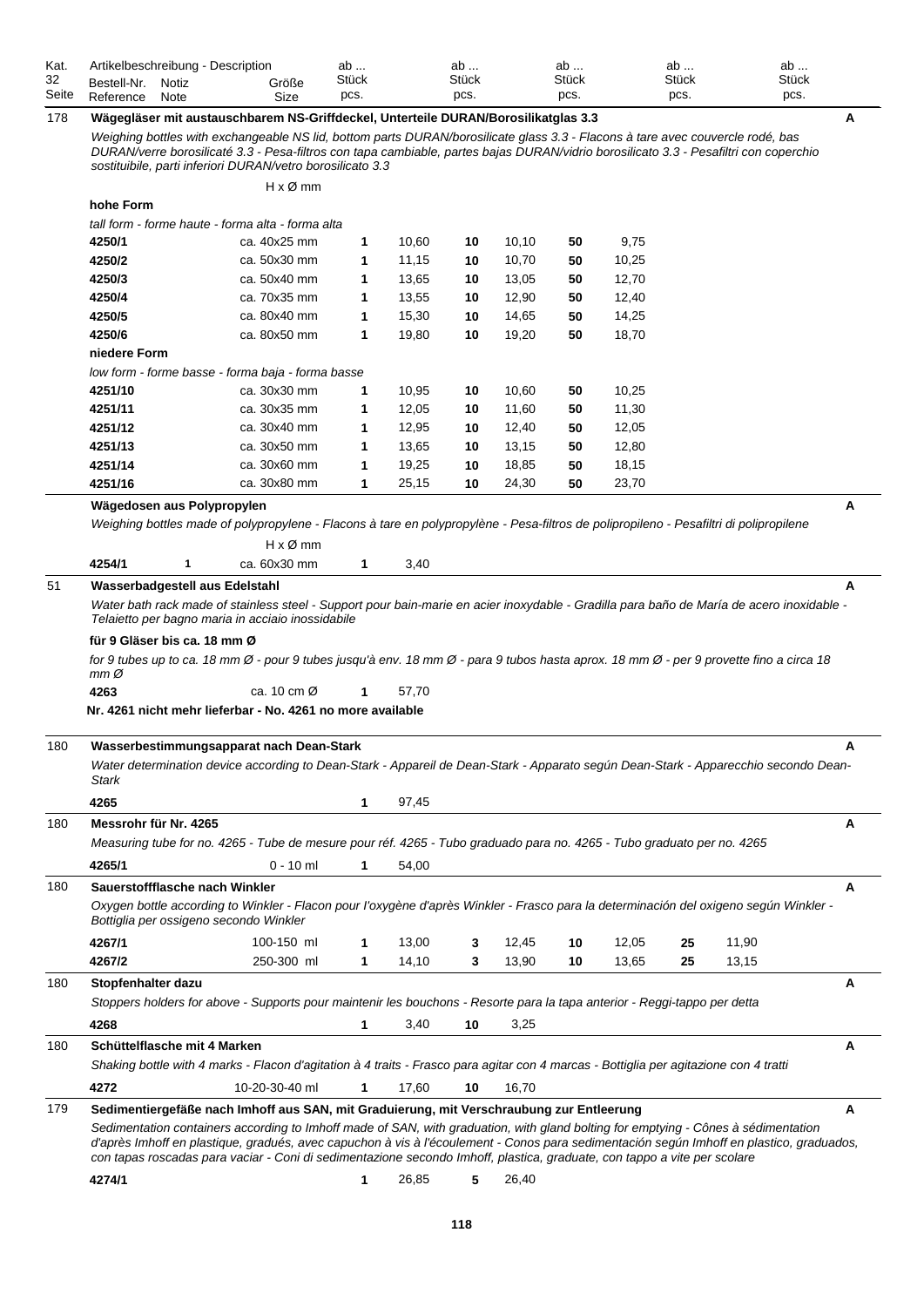| Kat.<br>32<br>Seite | Artikelbeschreibung - Description<br>Bestell-Nr.<br>Notiz<br>Reference<br>Note                                                                                                                                                                                                                                                | Größe<br>Size | ab<br>Stück<br>pcs. |        | ab<br>Stück<br>pcs. |       | ab<br>Stück<br>pcs. |       | ab<br>Stück<br>pcs. | ab<br>Stück<br>pcs. |   |
|---------------------|-------------------------------------------------------------------------------------------------------------------------------------------------------------------------------------------------------------------------------------------------------------------------------------------------------------------------------|---------------|---------------------|--------|---------------------|-------|---------------------|-------|---------------------|---------------------|---|
| 179                 | Sedimentiergefäße nach Imhoff, Borosilikatglas 3.3<br>Sedimentation containers according to Imhoff, borosilicate glass 3.3 - Cônes à sédimentation d'après Imhoff, verre borosilicaté 3.3 - Conos<br>para sedimentación según Imhoff, vidrio borosilicato 3.3 - Coni di sedimentazione secondo Imhoff, vetro borosilicato 3.3 |               |                     |        |                     |       |                     |       |                     |                     | A |
|                     | graduiert 0-1000 ml, ohne Hahn                                                                                                                                                                                                                                                                                                |               |                     |        |                     |       |                     |       |                     |                     |   |
|                     | graduated 0-1000 ml, without stopcock - avec graduation 0-1000 ml, sans robinet - con graduación 0-1000 ml, sin llave - graduate 0-1000<br>ml, senza rubinetto                                                                                                                                                                |               |                     |        |                     |       |                     |       |                     |                     |   |
|                     | 4275<br>graduiert 0-100 ml und Marke bei 1000 ml, ohne Hahn                                                                                                                                                                                                                                                                   | 1000 ml       | 1                   | 68,45  | 5                   | 66,05 | 10                  | 63,30 | 25                  | 62,70               |   |
|                     | graduated 0-100 ml and mark at 1000 ml, without stopcock - avec graduation 0-100 ml et trait à 1000 ml, sans robinet - con graduación 0-                                                                                                                                                                                      |               |                     |        |                     |       |                     |       |                     |                     |   |
|                     | 100 ml y marca a los 1000 ml, sin llave - graduate 0-100 ml, tratto da 1000 ml, senza rubinetto<br>4276                                                                                                                                                                                                                       | 1000 ml       | 1                   | 67,05  | 5                   | 64,70 | 10                  | 62,55 | 25                  | 61,60               |   |
|                     | graduiert 0-100 ml und Marke bei 1000 ml, mit Hahn                                                                                                                                                                                                                                                                            |               |                     |        |                     |       |                     |       |                     |                     |   |
|                     | graduated 0-100 ml and mark at 1000 ml, with stopcock - avec graduation 0-100 ml et trait à 1000 ml, avec robinet - con graduación 0-100<br>ml y marca a los 1000 ml, con llave - graduate 0-100 ml, tratto da 1000 ml, con rubinetto<br>4276/1                                                                               | 1000 ml       | 1                   | 99,95  | 5                   | 95,70 |                     |       |                     |                     |   |
| 179                 | Holzgestell                                                                                                                                                                                                                                                                                                                   |               |                     |        |                     |       |                     |       |                     |                     | А |
|                     | Wooden rack - Support en bois - Soporte de madera - Telaietto in legno                                                                                                                                                                                                                                                        |               |                     |        |                     |       |                     |       |                     |                     |   |
|                     | für 4 Sedimentiergefäße                                                                                                                                                                                                                                                                                                       |               |                     |        |                     |       |                     |       |                     |                     |   |
|                     | for 4 sedimentation containers - pour 4 cônes à sédimentation - para 4 conos para sedimentación - per 4 coni di sedimentazione<br>4277                                                                                                                                                                                        |               | 1                   | 39,25  | 5                   | 37,50 |                     |       |                     |                     |   |
|                     | für 2 Sedimentiergefäße                                                                                                                                                                                                                                                                                                       |               |                     |        |                     |       |                     |       |                     |                     |   |
|                     | for 2 sedimentation containers - pour 2 cônes à sédimentation - para 2 conos para sedimentación - per 2 coni di sedimentazione                                                                                                                                                                                                |               |                     |        |                     |       |                     |       |                     |                     |   |
|                     | 4277/2                                                                                                                                                                                                                                                                                                                        |               | 1                   | 31,00  | 5                   | 29,30 |                     |       |                     |                     |   |
| 85                  | Regenmesser<br>Rain gauges - Pluviomètres - Pluviómetros - Pluviometri                                                                                                                                                                                                                                                        |               |                     |        |                     |       |                     |       |                     |                     | Α |
|                     | 4278                                                                                                                                                                                                                                                                                                                          | 25 cm         | 1                   | 3,65   | 10                  | 3,25  | 25                  | 2,95  |                     |                     |   |
| 179                 | Reinigungsbürsten mit Holzgriff, für Sedimentiergefäße<br>Cleaning brushes with wooden handle, for sedimentation containers - Goupillons avec manche de bois, pour cônes à sédimentation -<br>Cepillos con mango de madera, para conos para sedimentación - Spazzole con manico di legno, per coni di sedimentazione          |               |                     |        |                     |       |                     |       |                     |                     | Α |
|                     | 4279                                                                                                                                                                                                                                                                                                                          |               | 1                   | 27,40  |                     |       |                     |       |                     |                     |   |
| 181                 | Wasserstrahlpumpe nach Geißler, aus Glas<br>Water-jet pump according to Geißler, made of glass - Pompe à eau d'après Geißler, en verre - Bomba de agua según Geißler, de vidrio -<br>Pompa a getto d'acqua secondo Geißler, in vetro                                                                                          |               |                     |        |                     |       |                     |       |                     |                     | A |
|                     | 4280                                                                                                                                                                                                                                                                                                                          |               | 1                   | 31,90  |                     |       |                     |       |                     |                     |   |
| 181                 | Wasserstrahlpumpe, Polypropylen<br>Water-jet pump, polypropylene - Pompe à eau, polypropylène - Bomba de aqua para vacío, polipropileno - Pompa a getto d'acqua,<br>polipropilene                                                                                                                                             |               |                     |        |                     |       |                     |       |                     |                     | Α |
|                     | 4283                                                                                                                                                                                                                                                                                                                          |               | 1                   | 37,20  | 10                  | 35,50 | 50                  | 33,65 | 100                 | 32,35               |   |
| 181                 | Reduzierstück R 3/8"                                                                                                                                                                                                                                                                                                          |               |                     |        |                     |       |                     |       |                     |                     | Α |
|                     | Reducing piece R 3/8" - Raccord de réduction R 3/8" - Adaptador R 3/8" - Raccordo R 3/8"                                                                                                                                                                                                                                      |               |                     |        |                     |       |                     |       |                     |                     |   |
|                     | 4283/4                                                                                                                                                                                                                                                                                                                        |               | 1                   | 3,15   |                     |       |                     |       |                     |                     |   |
| 181                 | Reduzierstück M 22 x 1 (Perlatorgewinde)<br>Reducing piece M 22 x 1 (tap aerator thread) - Raccord de réduction M 22 x 1 - Adaptador M 22 x 1 (rosca perlator) - Raccordo M 22 x 1                                                                                                                                            |               |                     |        |                     |       |                     |       |                     |                     | А |
|                     | 4283/5                                                                                                                                                                                                                                                                                                                        |               | 1                   | 3,15   |                     |       |                     |       |                     |                     |   |
| 181                 | Wasserstrahlpumpe aus Metall                                                                                                                                                                                                                                                                                                  |               |                     |        |                     |       |                     |       |                     |                     | Α |
|                     | Water-jet pump made of metal - Pompe à eau de métal - Bomba de agua de metal para vacío - Pompa a getto d'acqua in metallo                                                                                                                                                                                                    |               |                     |        |                     |       |                     |       |                     |                     |   |
|                     | 4284                                                                                                                                                                                                                                                                                                                          |               | 1                   | 34,95  |                     |       |                     |       |                     |                     |   |
| 181                 | Wasserzersetzungsapparate nach Hofmann, mit Stativ<br>Water electrolysis devices according to Hofmann, with tripod - Voltamètres d'après Hofmann, avec support - Voltámetros según Hofmann,<br>con tripode - Voltàmetri secondo Hofmann, con stativo                                                                          |               |                     |        |                     |       |                     |       |                     |                     | A |
|                     | mit Platinelektroden                                                                                                                                                                                                                                                                                                          |               |                     |        |                     |       |                     |       |                     |                     |   |
|                     | with platinum electrodes - avec électrodes en platine - con electrodos de platino - con elettrodi di platino<br>4285                                                                                                                                                                                                          |               | 1                   | 231,80 |                     |       |                     |       |                     |                     |   |
|                     | mit Kohleelektroden<br>with carbon electrodes - avec électrodes de carbone - con electrodos de carbón - con elettrodi di carbone<br>4286                                                                                                                                                                                      |               | 1                   | 196,50 |                     |       |                     |       |                     |                     |   |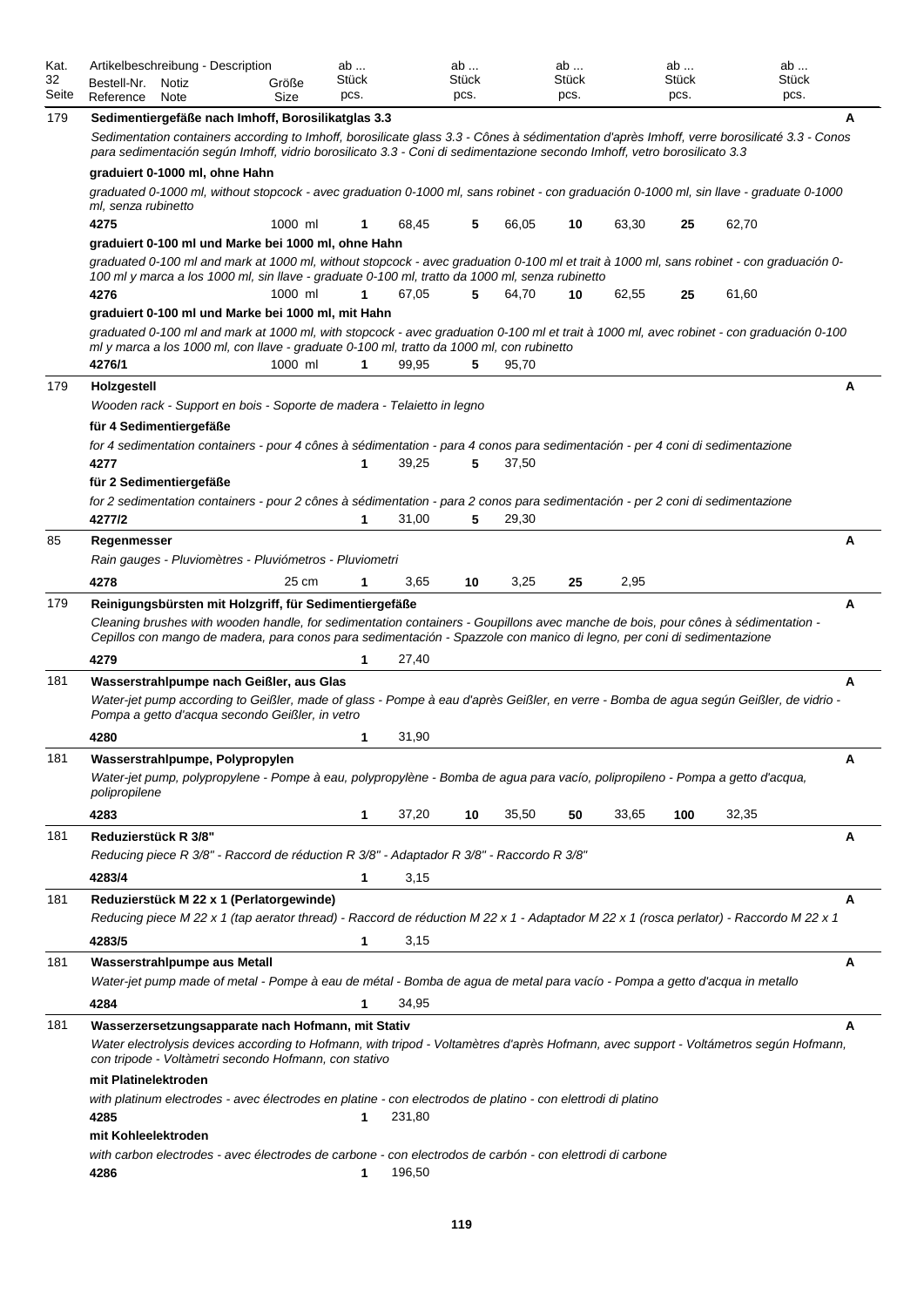| Kat.<br>32<br>Seite | Artikelbeschreibung - Description<br>Bestell-Nr.<br>Notiz<br>Reference<br>Note                                                                                                                                                                                                                                       |                    | Größe<br>Size   | ab<br>Stück<br>pcs. |                       | ab<br>Stück<br>pcs. |                | ab<br>Stück<br>pcs. |                | ab<br><b>Stück</b><br>pcs. |                | ab<br>Stück<br>pcs. |   |
|---------------------|----------------------------------------------------------------------------------------------------------------------------------------------------------------------------------------------------------------------------------------------------------------------------------------------------------------------|--------------------|-----------------|---------------------|-----------------------|---------------------|----------------|---------------------|----------------|----------------------------|----------------|---------------------|---|
| 181                 | Glasteile allein                                                                                                                                                                                                                                                                                                     |                    |                 |                     |                       |                     |                |                     |                |                            |                |                     | A |
|                     | Glass parts alone - Parties de verre seule - Partes de vidrio solas - Parti di vetro separate                                                                                                                                                                                                                        |                    |                 |                     |                       |                     |                |                     |                |                            |                |                     |   |
|                     | 4287                                                                                                                                                                                                                                                                                                                 |                    |                 | 1                   | 110,10                |                     |                |                     |                |                            |                |                     |   |
|                     | Platinelektrode                                                                                                                                                                                                                                                                                                      |                    |                 |                     |                       |                     |                |                     |                |                            |                |                     | Α |
| 181                 | Platinum electrode - Electrode en platine - Electrodo de platino - Elettrodo di platino                                                                                                                                                                                                                              |                    |                 |                     |                       |                     |                |                     |                |                            |                |                     |   |
|                     |                                                                                                                                                                                                                                                                                                                      |                    |                 |                     |                       |                     |                |                     |                |                            |                |                     |   |
|                     | 4288                                                                                                                                                                                                                                                                                                                 |                    |                 | 1                   | 31,10                 | 5                   | 28,70          |                     |                |                            |                |                     |   |
| 181                 | Kohleelektrode<br>Carbon electrode - Electrode en carbone - Electrodo de carbón - Elettrodo di carbone                                                                                                                                                                                                               |                    |                 |                     |                       |                     |                |                     |                |                            |                |                     | A |
|                     |                                                                                                                                                                                                                                                                                                                      |                    |                 |                     |                       |                     |                |                     |                |                            |                |                     |   |
|                     | 4289                                                                                                                                                                                                                                                                                                                 |                    |                 | 1                   | 10,25                 | 5                   | 8,40           |                     |                |                            |                |                     |   |
| 232                 | Wattespender mit Edelstahldeckel                                                                                                                                                                                                                                                                                     |                    |                 |                     |                       |                     |                |                     |                |                            |                |                     | A |
|                     | Cotton dispenser with lid made of stainless steel - Distributeur de coton avec couvercle en acier inoxydable - Dispensador de algodón con<br>tapa de acero inoxidable - Distributore di cotone con coperchio in acciaio inossidabile                                                                                 |                    |                 |                     |                       |                     |                |                     |                |                            |                |                     |   |
|                     | 4295                                                                                                                                                                                                                                                                                                                 |                    | 10x10 cm        | 1                   | 39,65                 | 5                   | 38,85          |                     |                |                            |                |                     |   |
|                     |                                                                                                                                                                                                                                                                                                                      |                    |                 |                     |                       |                     |                |                     |                |                            |                |                     |   |
| 230                 | Watteträger aus Buchenholz, ungespitzt (stumpf), 100-stückweise gebündelt<br>Applicators for cotton wool made of beechwood, unpointed (blunt), tied in bundles of 100 pieces - Bâtonnets en bois hêtre pour coton, non                                                                                               |                    |                 |                     |                       |                     |                |                     |                |                            |                |                     | A |
|                     | pointu (obtus), en paquets de 100 pièces - Aplicadores de madera dura per algodón, sin punta, en haces de 100 piezas - Bastoncini in legno<br>duro per cotone, senza punta, in fasci da 100 pezzi                                                                                                                    |                    |                 |                     |                       |                     |                |                     |                |                            |                |                     |   |
|                     |                                                                                                                                                                                                                                                                                                                      |                    |                 |                     | Preis per: 1000 Stück |                     |                |                     |                |                            |                |                     |   |
|                     | 4300/15                                                                                                                                                                                                                                                                                                              |                    | $15 \text{ cm}$ | 100                 | 13,70                 | 1000                | 12,45          | 5000                | 11,70          | 10000                      | 10,90          |                     |   |
|                     | 4300/20                                                                                                                                                                                                                                                                                                              |                    | 20 cm           | 100                 | 15,75                 | 1000                | 13,95          | 5000                | 13,15          | 10000                      | 12,05          |                     |   |
|                     | 4300/25                                                                                                                                                                                                                                                                                                              |                    | 25 cm           | 100                 | 22,30                 | 1000                | 20,55          | 5000                | 19,65          | 10000                      | 18,15          |                     |   |
|                     | 4300/30                                                                                                                                                                                                                                                                                                              |                    | 30 cm           | 100                 | 24,20                 | 1000                | 22,50          | 5000                | 21,60          | 10000                      | 20,15          |                     |   |
|                     | 4300/35<br>1                                                                                                                                                                                                                                                                                                         |                    | 35 cm           | 100                 | 27,35                 | 1000                | 25,45          | 5000                | 24,20          | 10000                      | 22,95          |                     |   |
| 230                 | Watteträger aus Buchenholz, einseitig gespitzt, 100-stückweise gebündelt                                                                                                                                                                                                                                             |                    |                 |                     |                       |                     |                |                     |                |                            |                |                     | A |
|                     | bout pointu, en paquets de 100 pièces - Aplicadores de madera dura per algodón, puntiagudos en un lado, en haces de 100 piezas -<br>Bastoncini in legno duro per cotone, un estremità a punta, in fasci da 100 pezzi                                                                                                 |                    |                 |                     | Preis per: 1000 Stück |                     |                |                     |                |                            |                |                     |   |
|                     | 4301/15                                                                                                                                                                                                                                                                                                              |                    | $15 \text{ cm}$ | 100                 | 15,35                 | 1000                | 14,10          | 5000                | 13,50          | 10000                      | 12,85          |                     |   |
|                     | 4301/20                                                                                                                                                                                                                                                                                                              |                    | 20 cm           | 100                 | 17,15                 | 1000                | 15,35          | 5000                | 14,55          | 10000                      | 13,60          |                     |   |
|                     | 4301/25<br>1<br>4301/30                                                                                                                                                                                                                                                                                              |                    | 25 cm<br>30 cm  | 100<br>100          | 24,05<br>29,40        | 1000<br>1000        | 22,25<br>27,65 | 5000<br>5000        | 21,30<br>26,15 | 10000<br>10000             | 19,95<br>24,90 |                     |   |
|                     | 4301/35                                                                                                                                                                                                                                                                                                              |                    | 35 cm           | 100                 | 38,65                 | 1000                | 33,45          | 5000                | 30,45          | 10000                      | 27,35          |                     |   |
| 230                 | Wattestäbchen mit einseitigem Wattekopf, Packungen zu 100 Stück                                                                                                                                                                                                                                                      |                    |                 |                     |                       |                     |                |                     |                |                            |                |                     |   |
|                     | Cotton sticks with one cotton wool end, packages of 100 pieces - Bâtonnets avec pointe de coton, en paquets de 100 pièces - Aplicadores<br>de madera con punta de algodón, 100 piezas - Bastoncini con punta di cotone, 100 pezzi                                                                                    |                    |                 |                     |                       |                     |                |                     |                |                            |                |                     |   |
|                     |                                                                                                                                                                                                                                                                                                                      |                    |                 |                     | Preis per: 1000 Stück |                     |                |                     |                |                            |                |                     |   |
|                     | 4302                                                                                                                                                                                                                                                                                                                 |                    | $15 \text{ cm}$ | 100                 | 13,65                 | 1000                | 11,35          | 10000               | 8,70           | 25000                      | 7,85           |                     |   |
|                     | 4302/1                                                                                                                                                                                                                                                                                                               |                    | 20 cm           | 100                 | 17,70                 | 1000                | 14,70          | 10000               | 11,75          | 25000                      | 10,15          |                     |   |
|                     | 4302/2                                                                                                                                                                                                                                                                                                               |                    | 23 cm           | 100                 | 25,05                 | 1000                | 22,85          | 10000               | 21,20          | 25000                      | 19,30          |                     |   |
| 230                 | Wattestäbchen mit einseitigem, großem Wattekopf (ca. 10 mm), in Packungen zu 50 Stück                                                                                                                                                                                                                                |                    |                 |                     |                       |                     |                |                     |                |                            |                |                     | A |
|                     | Cotton sticks with one large cotton wool end (approx. 10 mm), in packages of 50 pieces - Bâtonnets avec pointe de coton large (env. 10<br>mm), en paquets de 50 pièces - Aplicadores de madera con punta de algodón grande (aprox. 10 mm), 50 piezas - Bastoncini con punta di<br>cotone largo (ca. 10 mm), 50 pezzi |                    |                 |                     |                       |                     |                |                     |                |                            |                |                     |   |
|                     |                                                                                                                                                                                                                                                                                                                      |                    |                 |                     | Preis per: 1000 Stück |                     |                |                     |                |                            |                |                     |   |
|                     | 4303                                                                                                                                                                                                                                                                                                                 |                    | 20 cm           | 50                  | 41,40                 | 500                 | 37,90          | 2500                | 34,40          | 5000                       | 31,05          |                     |   |
|                     | 4303/15                                                                                                                                                                                                                                                                                                              |                    | $15 \text{ cm}$ | 50                  | 37,25                 | 500                 | 34,15          | 2500                | 31,00          | 5000                       | 27,90          |                     |   |
| 225                 | Glasrohr spitz ausgezogen m. Olive                                                                                                                                                                                                                                                                                   |                    |                 |                     |                       |                     |                |                     |                |                            |                |                     | A |
|                     | Glass tube pointed with olive - Tube de verre pointue avec olive - Tubo de vidrio puntiagudo con oliva - Tubo di vetro appuntito con oliva                                                                                                                                                                           |                    |                 |                     |                       |                     |                |                     |                |                            |                |                     |   |
|                     | 4310/4                                                                                                                                                                                                                                                                                                               | Spitzen-Ø ca. 4 mm |                 | 1                   | 1,40                  | 10                  | 1,25           | 50                  | 1,20           |                            |                |                     |   |
| 230                 | Zement-Anrührplatten                                                                                                                                                                                                                                                                                                 |                    |                 |                     |                       |                     |                |                     |                |                            |                |                     | Α |
|                     | Cementum mixing slabs - Plaques pour ciment dentaire - Placas para dentistas - Piastre per impastare cemento                                                                                                                                                                                                         |                    |                 |                     |                       |                     |                |                     |                |                            |                |                     |   |
|                     | 4355                                                                                                                                                                                                                                                                                                                 |                    | ca. 95x70x6mm   | 1                   | 2,45                  | 10                  | 2,20           | 50                  | 2,05           |                            |                |                     |   |
| 230                 | Zement-Glasblöcke ca. 150 x 75 x 18-20 mm                                                                                                                                                                                                                                                                            |                    |                 |                     |                       |                     |                |                     |                |                            |                |                     | A |
|                     | Cementum glass blocks ca. 150 x 75 x 18-20 mm - Blocs en verre pour ciment dentaire environ 150 x 75 x 18-20 mm - Bloques de vidrio<br>para cemento aprox. 150 x 75 x 18-20 mm - Blocchi in vetro per cemento circa 150 x 75 x 18-20 mm                                                                              |                    |                 |                     |                       |                     |                |                     |                |                            |                |                     |   |
|                     | 4356                                                                                                                                                                                                                                                                                                                 | ca. 150x75x18-20   |                 | 1                   | 18,00                 | 10                  | 17,70          |                     |                |                            |                |                     |   |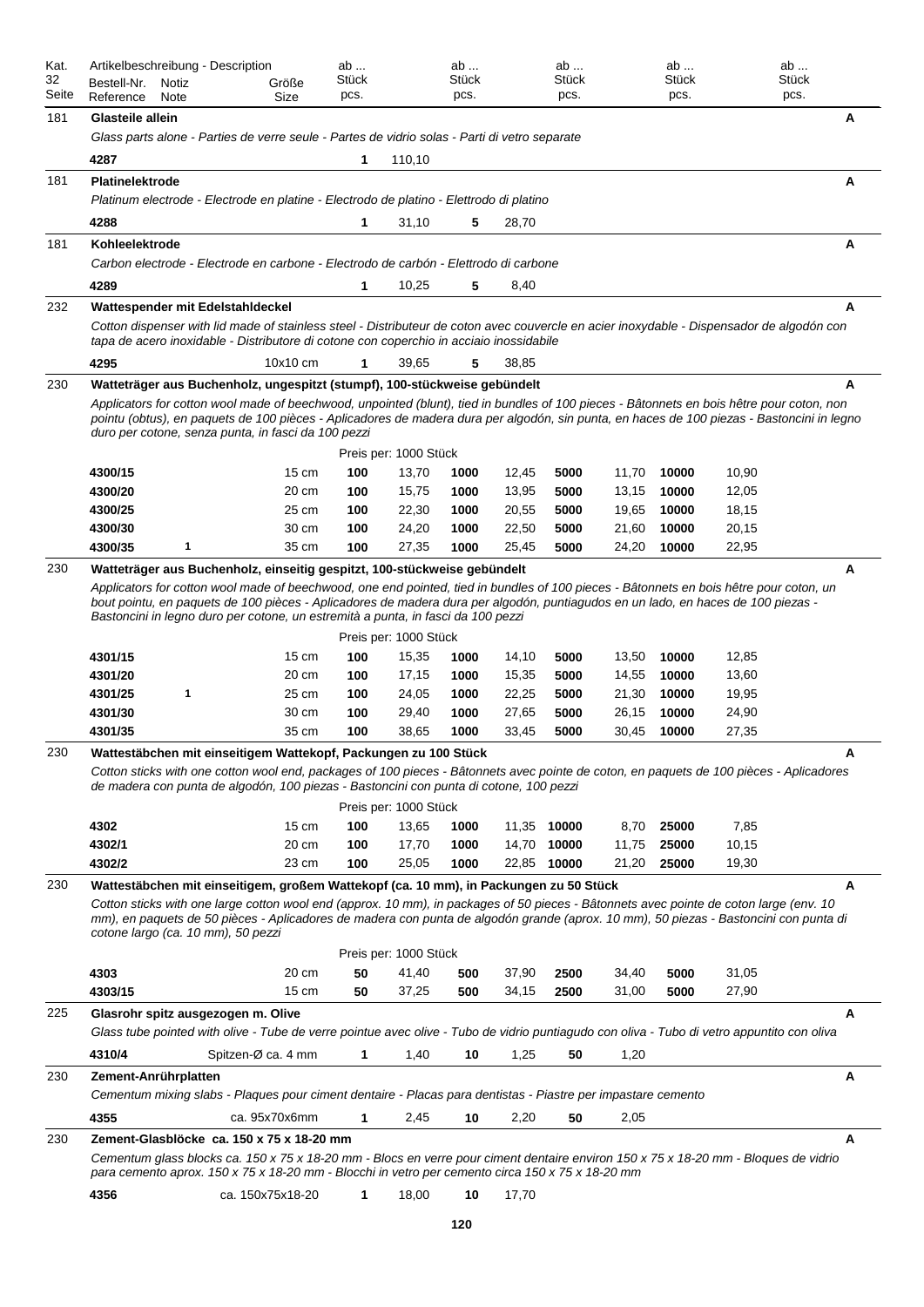| Kat.<br>32<br>Seite | Artikelbeschreibung - Description<br>Bestell-Nr.<br>Reference | Notiz<br>Note |                                                                                                                                                                                                                                                                | Größe<br>Size | ab<br>Stück<br>pcs. |                       | ab<br><b>Stück</b><br>pcs. |       | ab<br><b>Stück</b><br>pcs. |       | ab<br>Stück<br>pcs. |       | ab<br>Stück<br>pcs. |       |
|---------------------|---------------------------------------------------------------|---------------|----------------------------------------------------------------------------------------------------------------------------------------------------------------------------------------------------------------------------------------------------------------|---------------|---------------------|-----------------------|----------------------------|-------|----------------------------|-------|---------------------|-------|---------------------|-------|
| 231                 | Zungenspatel aus Plexiglas, CE                                |               |                                                                                                                                                                                                                                                                |               |                     |                       |                            |       |                            |       |                     |       |                     | Α     |
|                     |                                                               |               | Tongue depressors made of Plexiglas - Abaisse-langues en plexiglas - Abatelenguas de plexiglás - Spatole abbassalingua in plexiglas                                                                                                                            |               |                     |                       |                            |       |                            |       |                     |       |                     |       |
|                     | 4362                                                          |               |                                                                                                                                                                                                                                                                | ca. 20 cm     | 1                   | 3,50                  | 10                         | 3,20  |                            |       |                     |       |                     |       |
| 231                 | Zungenspatel aus Holz, CE                                     |               |                                                                                                                                                                                                                                                                |               |                     |                       |                            |       |                            |       |                     |       |                     | Α     |
|                     |                                                               |               | Tongue depressors made of wood, CE - Abaisse-langues en bois, CE - Abatelenguas de madera, CE - Spatole abbassalingua in legno, CE                                                                                                                             |               |                     |                       |                            |       |                            |       |                     |       |                     |       |
|                     |                                                               |               |                                                                                                                                                                                                                                                                |               |                     | Preis per: 1000 Stück |                            |       |                            |       |                     |       |                     |       |
|                     | 4365                                                          |               |                                                                                                                                                                                                                                                                |               | 100                 | 16,70                 | 1000                       | 13,95 | 5000                       | 12,85 | 10000               | 11,75 | 25000               | 11,15 |
| 231                 |                                                               |               | Zungenspatel aus Holz, in Faltschachteln zu 100 Stück, CE                                                                                                                                                                                                      |               |                     |                       |                            |       |                            |       |                     |       |                     | Α     |
|                     |                                                               |               | Tonque depressors made of wood, in folding cartons of 100 pieces, CE - Abaisse-langues en bois, in boîtes de 100 pièces, CE -<br>Abatelenguas de madera, en cajas de 100 piezas, CE - Spatole abbassalingua in legno, in scatole di 100 pezzi, CE              |               |                     |                       |                            |       |                            |       |                     |       |                     |       |
|                     |                                                               |               |                                                                                                                                                                                                                                                                |               |                     | Preis per: 1000 Stück |                            |       |                            |       |                     |       |                     |       |
|                     | 4365/1                                                        |               |                                                                                                                                                                                                                                                                |               | 100                 | 17,80                 | 1000                       | 15,10 | 5000                       | 13,95 | 10000               | 12,90 | 25000               | 12,30 |
| 182                 |                                                               |               | Glaszylinder mit Rundfuß und Ausguss, ungraduiert                                                                                                                                                                                                              |               |                     |                       |                            |       |                            |       |                     |       |                     | А     |
|                     |                                                               |               | Glass cylinders with circular base and spout, without graduation - Cylindres en verre avec pied rond et bec, non gradués - Cilindros de vidrio<br>con pie redondo y pico, sin graduación - Cilindri in vetro con piede rotondo e becco, non graduate<br>ca. mm | ml            |                     |                       |                            |       |                            |       |                     |       |                     |       |
|                     | hohe Form                                                     |               |                                                                                                                                                                                                                                                                |               |                     |                       |                            |       |                            |       |                     |       |                     |       |
|                     |                                                               |               | tall form - forme haute - forma alta - forma alta                                                                                                                                                                                                              |               |                     |                       |                            |       |                            |       |                     |       |                     |       |
|                     | 4400/1                                                        |               | 110x14                                                                                                                                                                                                                                                         | 5             | 1                   | 2,90                  |                            |       |                            |       |                     |       |                     |       |
|                     | 4400/2                                                        |               | 140x14                                                                                                                                                                                                                                                         | 10            | 1                   | 1,95                  |                            |       |                            |       |                     |       |                     |       |
|                     | 4400/3                                                        |               | 110x19                                                                                                                                                                                                                                                         | 15            | 1                   | 1,95                  |                            |       |                            |       |                     |       |                     |       |
|                     | 4400/4                                                        |               | 170x19                                                                                                                                                                                                                                                         | 25            | 1                   | 1,80                  |                            |       |                            |       |                     |       |                     |       |
|                     | 4400/5                                                        |               | 195x24                                                                                                                                                                                                                                                         | 50            | 1                   | 2,20                  |                            |       |                            |       |                     |       |                     |       |
|                     | 4400/6                                                        |               | 175x28                                                                                                                                                                                                                                                         | 60            | 1                   | 3,10                  |                            |       |                            |       |                     |       |                     |       |
|                     | 4400/7                                                        |               | 250x29                                                                                                                                                                                                                                                         | 100           | 1                   | 2,60                  |                            |       |                            |       |                     |       |                     |       |
|                     | 4400/8                                                        |               | 210x39                                                                                                                                                                                                                                                         | 150           | 1                   | 4,15                  |                            |       |                            |       |                     |       |                     |       |
|                     | 4400/9                                                        |               | 265x39                                                                                                                                                                                                                                                         | 200           | 1                   | 4,15                  |                            |       |                            |       |                     |       |                     |       |
|                     | 4400/10                                                       |               | 325x39                                                                                                                                                                                                                                                         | 250           | 1                   | 4,15                  |                            |       |                            |       |                     |       |                     |       |
|                     | 4400/11                                                       | 6             | 400x48                                                                                                                                                                                                                                                         | 500           | 1                   | 7,95                  |                            |       |                            |       |                     |       |                     |       |
|                     | 4400/12                                                       | 6             | 440x65                                                                                                                                                                                                                                                         | 1000          | 1                   | 17,00                 |                            |       |                            |       |                     |       |                     |       |
|                     | 4400/13                                                       | 6             | 490x85 2000                                                                                                                                                                                                                                                    |               | 1                   | 34,75                 |                            |       |                            |       |                     |       |                     |       |
|                     | niedere Form                                                  |               |                                                                                                                                                                                                                                                                |               |                     |                       |                            |       |                            |       |                     |       |                     |       |
|                     |                                                               |               | low form - forme basse - forma baja - forma bassa                                                                                                                                                                                                              |               |                     |                       |                            |       |                            |       |                     |       |                     |       |
|                     | 4401/1                                                        |               | 80x17                                                                                                                                                                                                                                                          | 5             | 1                   | 3,15                  |                            |       |                            |       |                     |       |                     |       |
|                     | 4401/2                                                        |               | 90x20                                                                                                                                                                                                                                                          | 10            | 1                   | 3,15                  |                            |       |                            |       |                     |       |                     |       |
|                     | 4401/3                                                        |               | 130x24                                                                                                                                                                                                                                                         | 25            | 1                   | 3,15                  |                            |       |                            |       |                     |       |                     |       |
|                     | 4401/4                                                        |               | 140x29                                                                                                                                                                                                                                                         | 50            | 1                   | 3,15                  |                            |       |                            |       |                     |       |                     |       |
|                     | 4401/6                                                        |               | 170x39                                                                                                                                                                                                                                                         | 100           | 1                   | 3,15                  |                            |       |                            |       |                     |       |                     |       |
|                     | 4401/7                                                        |               | 170x48                                                                                                                                                                                                                                                         | 150           | 1                   | 7,10                  |                            |       |                            |       |                     |       |                     |       |
|                     | 4401/8                                                        |               | 195x48                                                                                                                                                                                                                                                         | 200           | 1                   | 7,10                  |                            |       |                            |       |                     |       |                     |       |
|                     | 4401/9                                                        |               | 240x48                                                                                                                                                                                                                                                         | 250           | 1                   | 7,15                  |                            |       |                            |       |                     |       |                     |       |
|                     | 4401/10                                                       |               | 290x48                                                                                                                                                                                                                                                         | 300           | 1                   | 10,20                 |                            |       |                            |       |                     |       |                     |       |
|                     | 4401/11                                                       |               | 260x65                                                                                                                                                                                                                                                         | 500           | 1                   | 10,20                 |                            |       |                            |       |                     |       |                     |       |
|                     | 4401/12                                                       |               | 295x80                                                                                                                                                                                                                                                         | 1000          | 1                   | 22,75                 |                            |       |                            |       |                     |       |                     |       |
|                     | 4401/13                                                       |               | 345x105 2000                                                                                                                                                                                                                                                   |               | 1                   | 41,05                 |                            |       |                            |       |                     |       |                     |       |
| 226,<br>231         |                                                               |               | Zylinder aus Glas, mit Fuß, ohne Deckel<br>Cylinders made of glass, with base, without lid - Bocaux en verre, à pied, sans couvercle - Cilindros de vidrio, con pie, sin tapa - Cilindri in<br>vetro, con piede, senza coperchio                               |               |                     |                       |                            |       |                            |       |                     |       |                     | А     |

| 4405/2   | ca. 10x2,5 cm | 1 | 2,95  |    |       |
|----------|---------------|---|-------|----|-------|
| 4405/5   | ca. 10x5 cm   | 1 | 7,10  | 10 | 6,85  |
| 4405/8   | ca. 8x8 cm    | 1 | 8,40  | 10 | 7,70  |
| 4405/10  | ca. 10x10 cm  | 1 | 9,55  | 10 | 8,90  |
| 4405/12  | ca. 12x12 cm  | 1 | 11,60 | 10 | 11,05 |
| 4405/15  | ca. 15x15 cm  | 1 | 15,60 | 10 | 14,45 |
| 4405/18  | ca. 18x18 cm  | 1 | 28,30 |    |       |
| 4405/21  | ca. 21x21 cm  | 1 | 33,20 |    |       |
| 4405/812 | ca. 12x8 cm   | 1 | 10,05 | 10 | 9,50  |
| 4405/820 | ca. 20x8 cm   | 1 | 15,50 | 10 | 14,80 |
|          |               |   |       |    |       |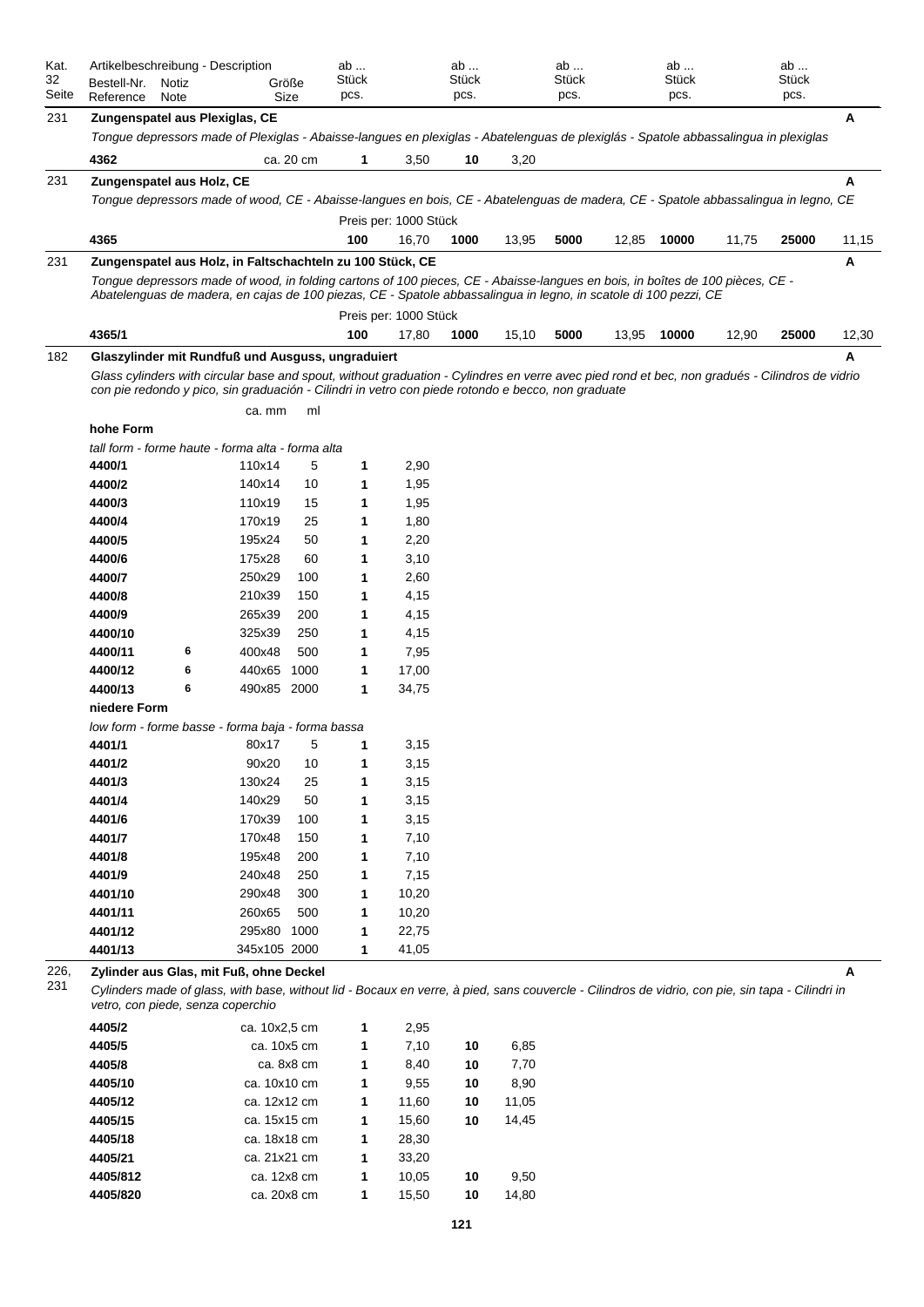| 32<br>Seite | Artikelbeschreibung - Description<br>Bestell-Nr.<br>Notiz<br>Reference<br>Note                                                  | Größe<br>Size                             | ab<br>Stück<br>pcs. |                         | ab<br><b>Stück</b><br>pcs. |                | ab<br>Stück<br>pcs. |                | ab<br>Stück<br>pcs. | ab<br>Stück<br>pcs.                                                                                                                           |
|-------------|---------------------------------------------------------------------------------------------------------------------------------|-------------------------------------------|---------------------|-------------------------|----------------------------|----------------|---------------------|----------------|---------------------|-----------------------------------------------------------------------------------------------------------------------------------------------|
|             | 4405/1015                                                                                                                       | ca. 15x10 cm                              | 1                   | 13,30                   | 10                         | 12,55          |                     |                |                     |                                                                                                                                               |
|             | 4405/1020                                                                                                                       | ca. 20x10 cm                              | 1                   | 18,85                   | 10                         | 18,20          |                     |                |                     |                                                                                                                                               |
|             | 4405/1030                                                                                                                       | ca. 30x10 cm                              | 1                   | 26,35                   |                            |                |                     |                |                     |                                                                                                                                               |
| 231         | Überfalldeckel aus Glas, mit Knopf                                                                                              |                                           |                     |                         |                            |                |                     |                |                     |                                                                                                                                               |
|             | Lid made of glass, with knob - Couvercle à bouton en verre, non-rodé - Tapa de vidrio, con botón - Coperchio in vetro, con pomo |                                           |                     |                         |                            |                |                     |                |                     |                                                                                                                                               |
|             | 4409/8                                                                                                                          | 8 cm Ø                                    | 1                   | 4,85                    |                            |                |                     |                |                     |                                                                                                                                               |
|             | 4409/10                                                                                                                         | 10 cm $\varnothing$                       | 1                   | 5,65                    |                            |                |                     |                |                     |                                                                                                                                               |
|             | 4409/12                                                                                                                         | 12 cm $\varnothing$                       | 1                   | 6,85                    |                            |                |                     |                |                     |                                                                                                                                               |
|             | 4409/15                                                                                                                         | 15 cm $\varnothing$                       | 1                   | 8,55                    |                            |                |                     |                |                     |                                                                                                                                               |
|             | 4409/18                                                                                                                         | 18 cm $\varnothing$                       | 1                   | 13,15                   |                            |                |                     |                |                     |                                                                                                                                               |
| 231         | Zylinder aus Glas mit Überfall-Glasdeckel, mit Knopf                                                                            |                                           |                     |                         |                            |                |                     |                |                     |                                                                                                                                               |
|             | sobrepuesta, con botón - Cilindri in vetro con coperchio in vetro, con pomo                                                     |                                           |                     |                         |                            |                |                     |                |                     | Cylinders made of glass with glass lid, with knob - Bocaux en verre avec couvercle à bouton en verre - Cilindros de vidrio con tapa de vidrio |
|             | 4410/8                                                                                                                          | ca. 8x 8 cm                               | 1                   | 13,65                   | 10                         | 12,80          | 25                  | 12,05          |                     |                                                                                                                                               |
|             | 4410/10                                                                                                                         | ca. 10x10 cm                              | 1                   | 15,55                   | 10                         | 14,80          | 25                  | 13,35          |                     |                                                                                                                                               |
|             | 4410/12                                                                                                                         | ca. 12x12 cm                              | 1                   | 19,00                   | 10                         | 18,10          | 25                  | 17,00          |                     |                                                                                                                                               |
|             | 4410/15                                                                                                                         | ca. 15x15 cm                              | 1                   | 24,25                   | 10                         | 23,25          | 25                  | 22,55          |                     |                                                                                                                                               |
|             | 4410/18                                                                                                                         | ca. 18x18 cm                              | 1                   | 42,00                   |                            |                |                     |                |                     |                                                                                                                                               |
|             | 4410/812                                                                                                                        | ca. 12x 8 cm                              | 1                   | 15,75                   | 10                         | 15,20          |                     |                |                     |                                                                                                                                               |
|             | 4410/820                                                                                                                        | ca. 20x 8 cm                              | 1                   | 20,80                   | 10                         | 20,00          |                     |                |                     |                                                                                                                                               |
|             | 4410/1015                                                                                                                       | ca. 15x10 cm                              | 1                   | 19,25                   | 10                         | 18,45          |                     |                |                     |                                                                                                                                               |
|             | 4410/1020                                                                                                                       | ca. 20x10 cm                              | 1                   | 25,10                   | 10                         | 24,20          |                     |                |                     |                                                                                                                                               |
|             |                                                                                                                                 |                                           |                     |                         |                            |                |                     |                |                     |                                                                                                                                               |
|             | 4411/12<br>4411/15<br>4411/21                                                                                                   | 12 cm $\varnothing$<br>15 cm Ø<br>21 cm Ø | 1<br>1<br>1         | 11,90<br>14,15<br>27,30 | 5<br>5                     | 11,40<br>13,35 |                     |                |                     |                                                                                                                                               |
|             | Glaszylinder<br>Glass cylinder - Bocal - Cilindro de vidrio - Cilindro in vetro<br>mit Edelstahldeckel                          |                                           |                     |                         |                            |                |                     |                |                     |                                                                                                                                               |
|             |                                                                                                                                 |                                           |                     |                         |                            |                |                     |                |                     | with lid made of stainless steel - avec couvercle en acier inoxydable - con tapa de acero inoxidable - con coperchio in acciaio inossidabile  |
|             | 4415/8                                                                                                                          | ca. 8x8 cm                                | 1                   | 23,10                   |                            |                |                     |                |                     |                                                                                                                                               |
|             | 4415/10                                                                                                                         | ca. 10x10 cm                              | 1                   | 20,70                   | 5                          | 19,75          | 10                  | 19,30          | 25                  | 18,90                                                                                                                                         |
|             | 4415/12<br>4415/15                                                                                                              | ca. 12x12 cm<br>ca. 15x15 cm              | 1<br>1              | 24,55<br>30,90          | 5<br>5                     | 23,70<br>30,10 | 10<br>10            | 22,65<br>28,05 | 25<br>25            | 21,15<br>27,45                                                                                                                                |
|             | 1<br>4415/21                                                                                                                    | ca. 21x21 cm                              | 1                   | 61,55                   |                            |                |                     |                |                     |                                                                                                                                               |
|             | 4415/812                                                                                                                        | ca. 12x8 cm                               | 1                   | 24,50                   |                            |                |                     |                |                     |                                                                                                                                               |
|             | 4415/820                                                                                                                        | ca. 20x8 cm                               | 1                   | 30,15                   |                            |                |                     |                |                     |                                                                                                                                               |
|             | 4415/1015                                                                                                                       | ca. 15x10 cm                              | 1                   | 24,50                   |                            |                |                     |                |                     |                                                                                                                                               |
|             | 4415/1020                                                                                                                       | ca. 20x10 cm                              | 1                   | 30,20                   |                            |                |                     |                |                     |                                                                                                                                               |
|             | mit Edelstahldeckel und Schaumstoffplatte                                                                                       |                                           |                     |                         |                            |                |                     |                |                     |                                                                                                                                               |
|             | pieza de goma espuma - con coperchio in acciaio inossidabile e pezza di gommapiuma                                              |                                           |                     |                         |                            |                |                     |                |                     | with lid made of stainless steel and foam plate - avec couvercle en acier inoxydable et plaque en mousse - con tapa de acero inoxidable y     |
|             | 4416/8                                                                                                                          | ca. 8x8 cm                                | $\mathbf{1}$        | 25,95                   |                            |                |                     |                |                     |                                                                                                                                               |
|             | 4416/10                                                                                                                         | ca. 10x10 cm                              | 1                   | 22,65                   |                            |                |                     |                |                     |                                                                                                                                               |
|             | 4416/12                                                                                                                         | ca. 12x12 cm                              | 1                   | 28,00                   | 5                          | 27,20          | 10                  | 26,05          |                     |                                                                                                                                               |
| 232         | 4416/15                                                                                                                         | ca. 15x15 cm                              | 1                   | 34,25                   | 5                          | 33,35          | 10                  | 32,45          |                     |                                                                                                                                               |
|             | 4416/812                                                                                                                        | ca. 12x8 cm                               | 1                   | 27,75                   |                            |                |                     |                |                     |                                                                                                                                               |
|             | 4416/820                                                                                                                        | ca. 20x8 cm                               | 1                   | 33,25                   |                            |                |                     |                |                     |                                                                                                                                               |
|             | 4416/1015<br>4416/1020                                                                                                          | ca. 15x10 cm<br>ca. 20x10 cm              | 1<br>1              | 26,40<br>31,90          |                            |                |                     |                |                     |                                                                                                                                               |

|  | 4420/8 | 85 x 85 mm |  | 15.55 |  | 14,15 |
|--|--------|------------|--|-------|--|-------|
|--|--------|------------|--|-------|--|-------|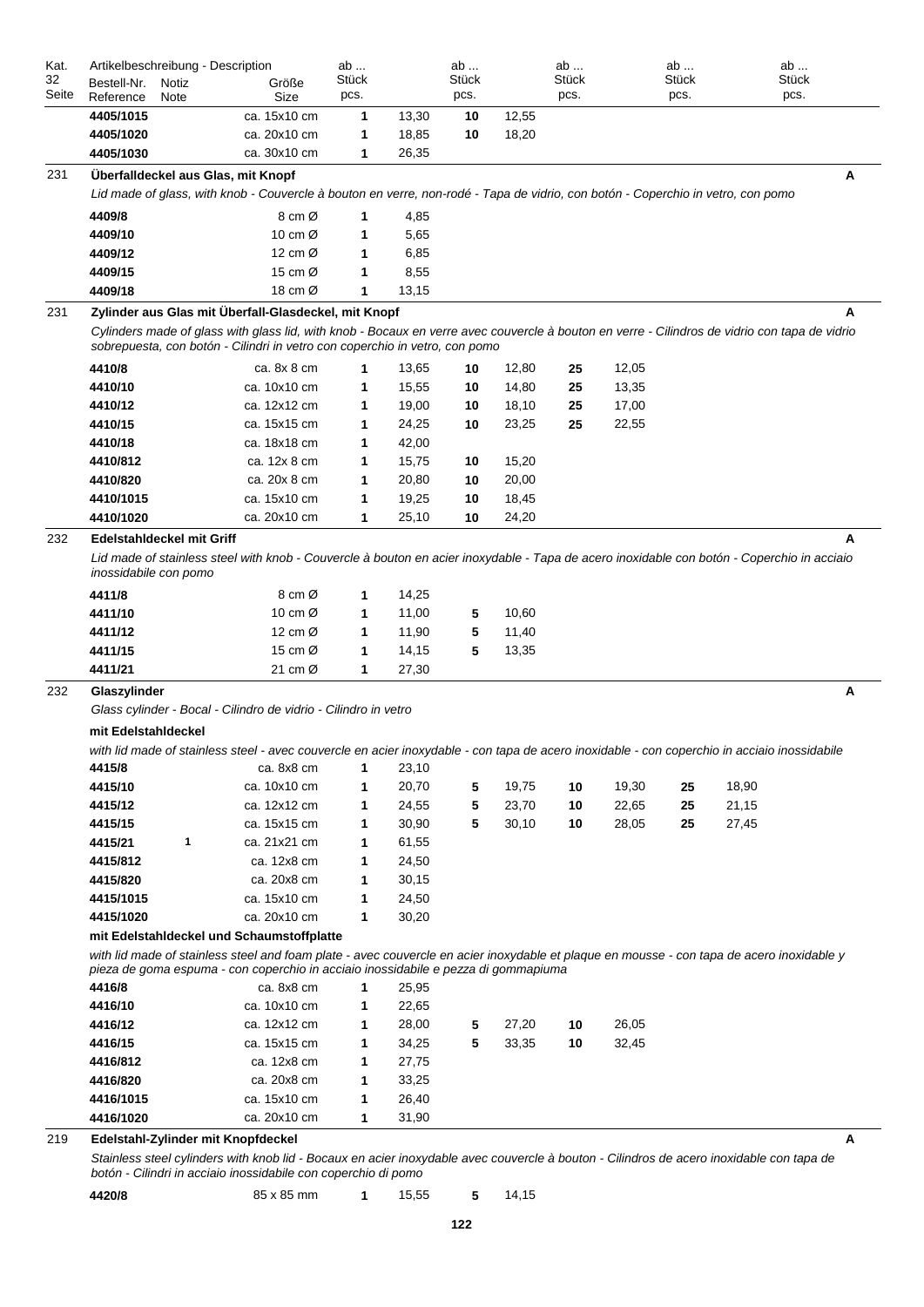| Kat.<br>32        | Artikelbeschreibung - Description<br>Bestell-Nr.<br>Notiz                                                                                      | Größe                                                                                                                                                                                                                                                                                                                                                                                      | ab<br>Stück |                       | ab<br>Stück |        | ab<br>Stück |       | ab<br>Stück | ab<br>Stück |        |
|-------------------|------------------------------------------------------------------------------------------------------------------------------------------------|--------------------------------------------------------------------------------------------------------------------------------------------------------------------------------------------------------------------------------------------------------------------------------------------------------------------------------------------------------------------------------------------|-------------|-----------------------|-------------|--------|-------------|-------|-------------|-------------|--------|
| Seite             | Reference<br>Note                                                                                                                              | Size                                                                                                                                                                                                                                                                                                                                                                                       | pcs.        |                       | pcs.        |        | pcs.        |       | pcs.        | pcs.        |        |
|                   | 4420/10                                                                                                                                        | 100 x 100 mm                                                                                                                                                                                                                                                                                                                                                                               | 1           | 17,85                 | 5           | 16,25  |             |       |             |             |        |
|                   | 4420/12                                                                                                                                        | 120 x 120 mm                                                                                                                                                                                                                                                                                                                                                                               | 1           | 23,45                 | 5           | 21,30  |             |       |             |             |        |
|                   | 4420/15                                                                                                                                        | 150 x 150 mm                                                                                                                                                                                                                                                                                                                                                                               | 1           | 28,35                 | 5           | 27,40  |             |       |             |             |        |
| 226               | Thermometerzylinder aus Edelstahl                                                                                                              |                                                                                                                                                                                                                                                                                                                                                                                            |             |                       |             |        |             |       |             |             | Α      |
|                   |                                                                                                                                                | Cylinders made of stainless steel for thermometers - Porte-thermomètres en acier inoxydable - Cilindros de acero inoxidable para<br>termómetros - Cilindri in acciaio inossidabile per termometri                                                                                                                                                                                          |             |                       |             |        |             |       |             |             |        |
|                   |                                                                                                                                                | mm<br>ca. 90x30                                                                                                                                                                                                                                                                                                                                                                            |             |                       |             |        |             |       |             |             |        |
|                   | 4440/3<br>4440/5                                                                                                                               | ca. 100x50                                                                                                                                                                                                                                                                                                                                                                                 | 1<br>1      | 12,70<br>15,95        |             |        |             |       |             |             |        |
|                   | 4440/513                                                                                                                                       | ca. 130x50                                                                                                                                                                                                                                                                                                                                                                                 | 1           | 17,40                 |             |        |             |       |             |             |        |
|                   | 4440/518                                                                                                                                       | ca. 175x50                                                                                                                                                                                                                                                                                                                                                                                 | 1           | 22,20                 |             |        |             |       |             |             |        |
|                   | 4440/813                                                                                                                                       | ca. 130x85                                                                                                                                                                                                                                                                                                                                                                                 | 1           | 25,10                 |             |        |             |       |             |             |        |
|                   | 4440/818<br>1                                                                                                                                  | ca. 180x85                                                                                                                                                                                                                                                                                                                                                                                 | 1           | 27,35                 |             |        |             |       |             |             |        |
|                   |                                                                                                                                                |                                                                                                                                                                                                                                                                                                                                                                                            |             |                       |             |        |             |       |             |             | А      |
| neu<br>new        |                                                                                                                                                | Stuhlröhren, PP, mit Löffel und braunem Verschluss, CE (VE 1000)                                                                                                                                                                                                                                                                                                                           |             |                       |             |        |             |       |             |             |        |
|                   |                                                                                                                                                | Fecal tubes, PP, with spoon and amber screw cap, CE (packing unit 1000) - Emballages en PP pour matière fécale, avec cuillère et<br>capuchon marron, CE (conditionnement par 1000) - Envases en PP para materias fecales, con cuchara y cierre marrón, CE (unidad de                                                                                                                       |             |                       |             |        |             |       |             |             |        |
|                   |                                                                                                                                                | embalaje 1000) - Contenitori di PP per feci, con cucchiaio et capo marrone, CE (unità di confezione 1000)                                                                                                                                                                                                                                                                                  |             | Preis per: 1000 Stück |             |        |             |       |             |             |        |
|                   | 4508                                                                                                                                           | 15 ml ca. 76 x 20                                                                                                                                                                                                                                                                                                                                                                          | 1000        | 159,95                | 3000        | 155,95 |             |       |             |             |        |
|                   |                                                                                                                                                | mm                                                                                                                                                                                                                                                                                                                                                                                         |             |                       |             |        |             |       |             |             |        |
| Neu               |                                                                                                                                                | Schutzbehälter mit Schraubverschluss PP, natur, lose, passend zu Nr. 4508 (VE 2 x 500)                                                                                                                                                                                                                                                                                                     |             |                       |             |        |             |       |             |             |        |
|                   | Protection containers with screw cap PP, natural-coloured, loose, suitable for no. 4508 (packing unit 2 x 500) - Containers de protection, PP, | avec capuchon à vis PP, de couleur naturelle, défaits, pour réf. 4508 - Contenedores de protección, PP, con tapa de rosca PP, de color<br>natural, sueltos, per no. 4508 - Contenitori de protezione di PP, con tappo PP, colore natura, lenti, per no. 4508                                                                                                                               |             |                       |             |        |             |       |             |             |        |
|                   |                                                                                                                                                |                                                                                                                                                                                                                                                                                                                                                                                            |             | Preis per: 1000 Stück |             |        |             |       |             |             |        |
|                   | 4508/1                                                                                                                                         | ca. 30 x 85 mm                                                                                                                                                                                                                                                                                                                                                                             | 1000        | 161,10                | 3000        | 157,05 |             |       |             |             |        |
|                   |                                                                                                                                                | Aräometer f. Dichte, Skalenbereich 0,060 g/cm <sup>3</sup><br>Density hydrometers, scale range 0.060 g/cm <sup>3</sup> - Densimètres, amplitude d'échelle 0,060 g/cm <sup>3</sup> - Areómetros para densidad, escala de 0,060<br>g/cm <sup>3</sup> - Areometri per densità, ampiezza della scala 0,060 g/cm <sup>3</sup>                                                                   |             |                       |             |        |             |       |             |             |        |
|                   |                                                                                                                                                | ohne Thermometer, ca. 30 cm lang, Unterteilung 0,001 g/cm <sup>3</sup>                                                                                                                                                                                                                                                                                                                     |             |                       |             |        |             |       |             |             |        |
|                   |                                                                                                                                                | without thermometer, ca. 30 cm long, subdivision 0.001 g/cm <sup>3</sup> - sans thermomètre, longitude env. 30 cm, division 0,001 g/cm <sup>3</sup> - sin<br>termómetro, largo aprox. 30 cm, subdivisión 0,001 g/cm <sup>3</sup> - senza termometro, lunghezza circa 30 cm, suddivisione 0,001 g/cm <sup>3</sup>                                                                           | 1           |                       |             |        |             |       |             |             |        |
|                   | 6000/8                                                                                                                                         | 1,000-1,060                                                                                                                                                                                                                                                                                                                                                                                |             | 18,25                 | 3           | 15,90  | 6           | 14,50 | 10          | 12,90       |        |
|                   |                                                                                                                                                | ohne Thermometer, ca. 16 cm lang, Unterteilung 0,001 g/cm <sup>3</sup><br>without thermometer, ca. 16 cm long, subdivision 0.001 g/cm <sup>3</sup> - sans thermomètre, longitude env. 16 cm, division 0,001 g/cm <sup>3</sup> - sin<br>termómetro, largo aprox. 16 cm, subdivisión 0,001 g/cm <sup>3</sup> - senza termometro, lunghezza circa 16 cm, suddivisione 0,001 g/cm <sup>3</sup> |             |                       |             |        |             |       |             |             |        |
|                   | 6001/8                                                                                                                                         | 1,000-1,060                                                                                                                                                                                                                                                                                                                                                                                | 1           | 15,90                 | 3           | 13,80  | 6           | 12.45 | 10          | 11,20       |        |
|                   |                                                                                                                                                | mit Thermometer, ca. 35 cm lang, Unterteilung 0,001 g/cm <sup>3</sup>                                                                                                                                                                                                                                                                                                                      |             |                       |             |        |             |       |             |             |        |
|                   |                                                                                                                                                | with thermometer, ca. 35 cm long, subdivision 0.001 g/cm <sup>3</sup> - avec thermomètre, longitude env. 35 cm, division 0,001 g/cm <sup>3</sup> - con                                                                                                                                                                                                                                     |             |                       |             |        |             |       |             |             |        |
|                   |                                                                                                                                                | termómetro, largo aprox. 35 cm, subdivisión 0,001 g/cm <sup>3</sup> - con termometro, lunghezza circa 35 cm, suddivisione 0,001 g/cm <sup>3</sup>                                                                                                                                                                                                                                          |             |                       |             |        |             |       |             |             |        |
|                   | 6004/10                                                                                                                                        | 1,120-1,180                                                                                                                                                                                                                                                                                                                                                                                | 1           | 54,05                 | 3           | 43,25  | 6           | 30,55 | 10          | 27,30       |        |
|                   |                                                                                                                                                | Weitere Aräometer gem. Katalog 32 auf Anfrage - more hydrometer according to catalog 32 on request - plus de densimètres selon<br>cataloque 32 sur demande - más hidrómetros según el catálogo 32 a demanda - più idrometri secondo il catalogo 32 su richiesta                                                                                                                            |             |                       |             |        |             |       |             |             |        |
|                   |                                                                                                                                                | Aräometer f. Dichte, Skalenbereich 0,100 g/cm <sup>3</sup>                                                                                                                                                                                                                                                                                                                                 |             |                       |             |        |             |       |             |             |        |
|                   |                                                                                                                                                | Density hydrometers, scale range 0.100 g/cm <sup>3</sup> - Densimètres, amplitude d'échelle 0,100 g/cm <sup>3</sup> - Areómetros para densidad, escala de 0,100<br>g/cm <sup>3</sup> - Areometri per densità, ampiezza della scala 0,100 g/cm <sup>3</sup>                                                                                                                                 |             |                       |             |        |             |       |             |             |        |
|                   |                                                                                                                                                | ohne Thermometer, ca. 30 cm lang, Unterteilung 0,001 g/cm <sup>3</sup>                                                                                                                                                                                                                                                                                                                     |             |                       |             |        |             |       |             |             |        |
|                   |                                                                                                                                                | without thermometer, ca. 30 cm long, subdivision 0.001 g/cm <sup>3</sup> - sans thermomètre, longitude env. 30 cm, division 0,001 g/cm <sup>3</sup> - sin<br>termómetro, largo aprox. 30 cm, subdivisión 0,001 g/cm <sup>3</sup> - senza termometro, lunghezza circa 30 cm, suddivisione 0,001 g/cm <sup>3</sup>                                                                           |             |                       |             |        |             |       |             |             |        |
|                   | 6012/1                                                                                                                                         | 0,600-0,700                                                                                                                                                                                                                                                                                                                                                                                | 1           | 22,15                 | 3           | 18,55  | 6           | 13,15 | 10          | 11,70       |        |
| New<br>197<br>197 | 6012/2                                                                                                                                         | 0,700-0,800                                                                                                                                                                                                                                                                                                                                                                                | 1           | 22,15                 | 3           | 18,55  | 6           | 13,15 | 10          | 11,70       | A<br>Α |

| 6012/2  |   | 0,700-0,800 | 1 | 22,15 | 3 | 18,55 | 6 | 13,15 | 10 | 11,70 |
|---------|---|-------------|---|-------|---|-------|---|-------|----|-------|
| 6012/3  |   | 0,800-0,900 | 1 | 16,60 | 3 | 14,45 | 6 | 13,15 | 10 | 11,70 |
| 6012/4  |   | 0,900-1,000 | 1 | 16,60 | 3 | 14,45 | 6 | 13,15 | 10 | 11,70 |
| 6012/5  | ┗ | 1,000-1,100 | 1 | 18,35 | 3 | 15,95 | 6 | 14,50 | 10 | 12,95 |
| 6012/6  | ┗ | 1,100-1,200 | 1 | 18,35 | 3 | 15,95 | 6 | 14,50 | 10 | 12,95 |
| 6012/7  |   | 1,200-1,300 | 1 | 18,35 | 3 | 15,95 | 6 | 14,50 | 10 | 12,95 |
| 6012/8  | ┗ | 1,300-1,400 | 1 | 20,10 | 3 | 17,50 | 6 | 15,90 | 10 | 14,15 |
| 6012/9  |   | 1,400-1,500 | 1 | 24,90 | 3 | 21,90 | 6 | 15,90 | 10 | 14,15 |
| 6012/10 |   | 1,500-1,600 | 1 | 24,90 | 3 | 21,90 | 6 | 15,90 | 10 | 14,15 |
| 6012/13 |   | 1.800-1.900 | 1 | 28,05 | 3 | 24,15 | 6 | 17,05 | 10 | 15,25 |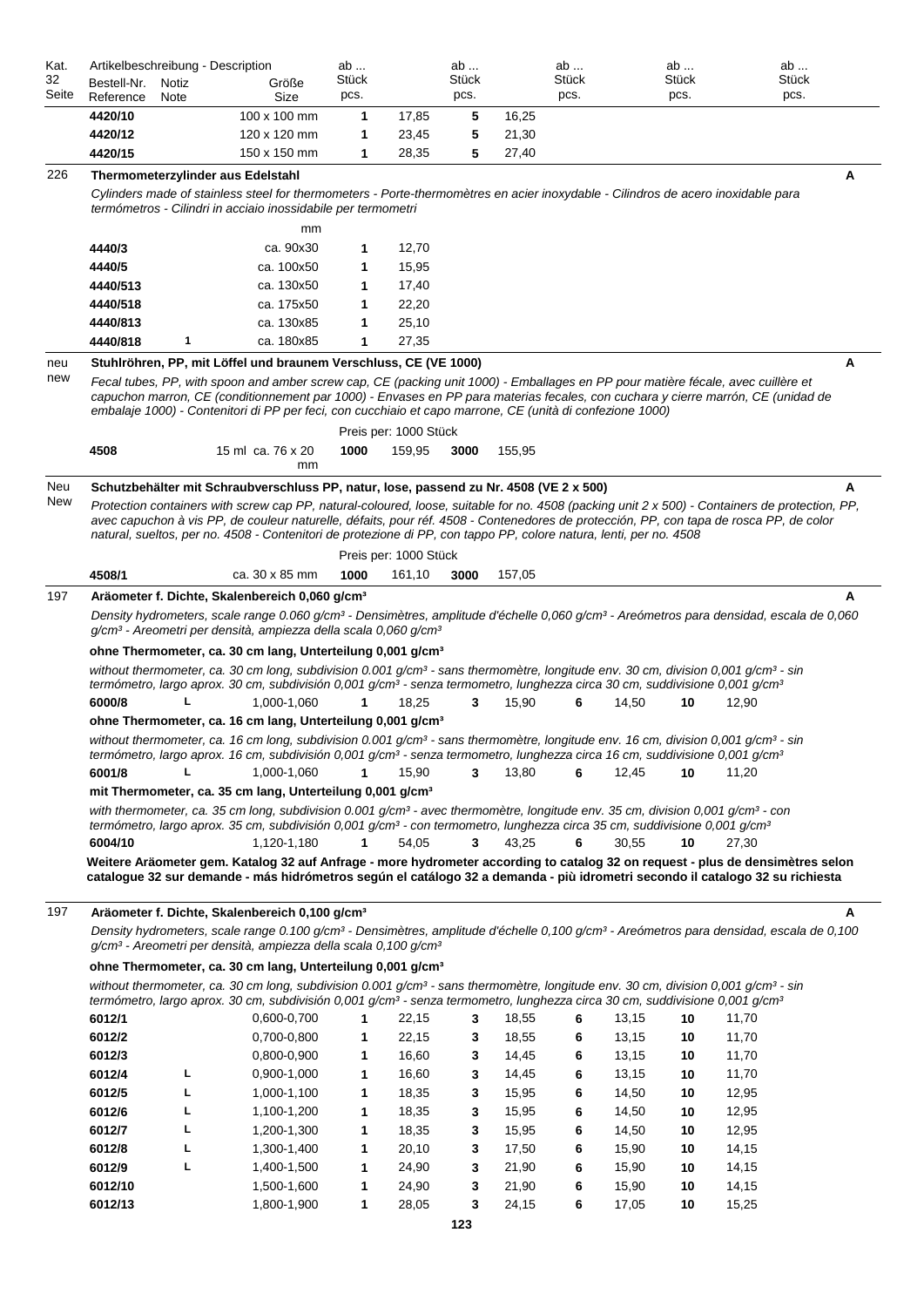| Kat.<br>32 | Bestell-Nr.                | Notiz | Artikelbeschreibung - Description<br>Größe                                                                                                                                                                                                                                                                                                                                                                         | ab<br>Stück |                | ab<br><b>Stück</b> |                | ab<br><b>Stück</b> |                | ab<br><b>Stück</b> | ab<br><b>Stück</b> |   |
|------------|----------------------------|-------|--------------------------------------------------------------------------------------------------------------------------------------------------------------------------------------------------------------------------------------------------------------------------------------------------------------------------------------------------------------------------------------------------------------------|-------------|----------------|--------------------|----------------|--------------------|----------------|--------------------|--------------------|---|
| Seite      | Reference                  | Note  | Size                                                                                                                                                                                                                                                                                                                                                                                                               | pcs.        |                | pcs.               |                | pcs.               |                | pcs.               | pcs.               |   |
| 198        |                            |       | Aräometer f. Dichte, Skalenbereich 0,200 g/cm <sup>3</sup><br>Density hydrometers, scale range 0.200 g/cm <sup>3</sup> - Densimètres, amplitude d'échelle 0,200 g/cm <sup>3</sup> - Areometrós para densidad, escala de 0,200<br>g/cm <sup>3</sup> - Areometri per densità, ampiezza della scala 0,200 g/cm <sup>3</sup>                                                                                           |             |                |                    |                |                    |                |                    |                    | A |
|            |                            |       |                                                                                                                                                                                                                                                                                                                                                                                                                    |             |                |                    |                |                    |                |                    |                    |   |
|            |                            |       | ohne Thermometer, ca. 35 cm lang, Unterteilung 0,001 g/cm <sup>3</sup><br>without thermometer, ca. 35 cm long, subdivision 0.001 g/cm <sup>3</sup> - sans thermomètre, longitude env. 35 cm, division 0,001 g/cm <sup>3</sup> - sin<br>termómetro, largo aprox. 35 cm, subdivisión 0,001 g/cm <sup>3</sup> - senza termometro, lunghezza circa 35 cm, suddivisione 0,001 g/cm <sup>3</sup>                         |             |                |                    |                |                    |                |                    |                    |   |
|            | 6022/3                     |       | 1,000-1,200                                                                                                                                                                                                                                                                                                                                                                                                        | 1           | 30,90          | 3                  | 24,70          | 6                  | 17,45          | 10                 | 15,50              |   |
|            | 6022/4                     |       | 1,200-1,400                                                                                                                                                                                                                                                                                                                                                                                                        | 1           | 33,45          | 3                  | 26,80          | 6                  | 18,90          | 10                 | 16,90              |   |
|            |                            |       | ohne Thermometer, ca. 28 cm lang, Unterteilung 0,002 g/cm <sup>3</sup>                                                                                                                                                                                                                                                                                                                                             |             |                |                    |                |                    |                |                    |                    |   |
|            |                            |       | without thermometer, ca. 28 cm long, subdivision 0.002 $q/cm^3$ - sans thermomètre, longitude env. 28 cm, division 0,002 $q/cm^3$ - sin<br>termómetro, largo aprox. 28 cm, subdivisión 0,002 g/cm <sup>3</sup> - senza termometro, lunghezza circa 28 cm, suddivisione 0,002 g/cm <sup>3</sup>                                                                                                                     |             |                |                    |                |                    |                |                    |                    |   |
|            | 6023/2                     |       | 0,800-1,000                                                                                                                                                                                                                                                                                                                                                                                                        | 1           | 23,25          | 3                  | 18,55          | 6                  | 13,15          | 10                 | 11,70              |   |
|            | 6023/3                     | г     | 1,000-1,200                                                                                                                                                                                                                                                                                                                                                                                                        | 1           | 17,40          | 3                  | 15,75          | 6                  | 14,25          | 10                 | 12,80              |   |
|            | 6023/4                     | L     | 1,200-1,400                                                                                                                                                                                                                                                                                                                                                                                                        | 1           | 17,40          | 3                  | 15,75          | 6                  | 14,25          | 10                 | 12,80              |   |
|            | 6023/5                     |       | 1,400-1,600                                                                                                                                                                                                                                                                                                                                                                                                        | 1           | 27,10          | 3                  | 21,60          | 6                  | 15,30          | 10                 | 13,70              |   |
|            | 6023/6                     |       | 1.600-1.800                                                                                                                                                                                                                                                                                                                                                                                                        | 1           | 28,95          | 3                  | 23,75          | 6                  | 16,95          | 10                 | 15,15              |   |
|            |                            |       | mit Thermometer, ca. 35 cm lang, Unterteilung 0,002 g/cm <sup>3</sup>                                                                                                                                                                                                                                                                                                                                              |             |                |                    |                |                    |                |                    |                    |   |
|            |                            |       | with thermometer, ca. 35 cm long, subdivision 0.002 g/cm <sup>3</sup> - avec thermomètre, longitude env. 35 cm, division 0,002 g/cm <sup>3</sup> - con<br>termómetro, largo aprox. 35 cm, subdivisión 0,002 g/cm <sup>3</sup> - con termometro, lunghezza circa 35 cm, suddivisione 0,002 g/cm <sup>3</sup>                                                                                                        |             |                |                    |                |                    |                |                    |                    |   |
|            | 6025/3                     |       | 1,000-1,200                                                                                                                                                                                                                                                                                                                                                                                                        |             | 53,45          | 3                  | 47,20          | 6                  | 33,30          | 10                 | 29,75              |   |
| 198        |                            |       | Aräometer f. Dichte, verschiedene Skalenbereiche, Unterteilung 0,005 g/cm <sup>3</sup><br>Density hydrometers, different scale ranges, subdivision 0.005 g/cm <sup>3</sup> - Densimètres, échelles différentes, division 0,005 g/cm <sup>3</sup> - Areómetros<br>para densidad, escalas diversas, subdivisión 0,005 g/cm <sup>3</sup> - Areometri per densità, scale diverse, suddivisione 0,005 g/cm <sup>3</sup> |             |                |                    |                |                    |                |                    |                    | A |
|            | ohne Thermometer           |       |                                                                                                                                                                                                                                                                                                                                                                                                                    |             |                |                    |                |                    |                |                    |                    |   |
|            |                            |       |                                                                                                                                                                                                                                                                                                                                                                                                                    |             |                |                    |                |                    |                |                    |                    |   |
|            | 6040/1                     | L     | without thermometer - sans thermomètre - sin termómetro - senza termometro                                                                                                                                                                                                                                                                                                                                         | 1           |                |                    |                |                    |                |                    | 12,40              |   |
|            | 6040/2                     | г     | 0,700-1,000                                                                                                                                                                                                                                                                                                                                                                                                        |             | 17,55<br>17,60 | 3                  | 15,25<br>15,30 | 6                  | 13,85<br>13,95 | 10                 | 12,45              |   |
|            | 6040/3                     |       | 1,000-1,300                                                                                                                                                                                                                                                                                                                                                                                                        | 1           | 24,70          | 3                  | 19,80          | 6                  | 13,95          | 10                 |                    |   |
|            | 6040/5                     | г     | 1,300-1,600                                                                                                                                                                                                                                                                                                                                                                                                        | 1           | 17,60          | 3                  | 15,30          | 6                  | 13,95          | 10                 | 12,45              |   |
|            |                            |       | 1,000-1,400                                                                                                                                                                                                                                                                                                                                                                                                        | 1           |                | 3                  |                | 6                  |                | 10                 | 12,45              |   |
|            | 6040/6<br>6040/7           | г     | 1,400-2,000                                                                                                                                                                                                                                                                                                                                                                                                        | 1           | 25,40          | 3                  | 20,35          | 6                  | 14,40          | 10                 | 12,85              |   |
|            |                            |       | 1,000-1,500                                                                                                                                                                                                                                                                                                                                                                                                        | 1           | 18,35          | 3                  | 15,95          | 6                  | 14,50          | 10                 | 12,95              |   |
|            | mit Thermometer            |       |                                                                                                                                                                                                                                                                                                                                                                                                                    |             |                |                    |                |                    |                |                    |                    |   |
|            | 6041/1                     |       | with thermometer - avec thermomètre - con termómetro - con termometro<br>0,700-1,000                                                                                                                                                                                                                                                                                                                               | 1           | 57,45          | 3                  | 46,00          | 6                  | 32,45          | 10                 | 28,95              |   |
|            |                            |       |                                                                                                                                                                                                                                                                                                                                                                                                                    |             |                |                    |                |                    |                |                    |                    |   |
| 198        |                            |       | Aräometer, ohne Thermometer                                                                                                                                                                                                                                                                                                                                                                                        |             |                |                    |                |                    |                |                    |                    | Α |
|            | einfache Skala             |       | Hydrometer, without thermometer - Densimètre, sans thermomètre - Areómetro, sin termómetro - Areometro, senza termometro                                                                                                                                                                                                                                                                                           |             |                |                    |                |                    |                |                    |                    |   |
|            |                            |       |                                                                                                                                                                                                                                                                                                                                                                                                                    |             |                |                    |                |                    |                |                    |                    |   |
|            | 6105/1                     | L     | single scale - échelle simple - escala simple - scala semplice<br>ca. 33 cm - 0,700-                                                                                                                                                                                                                                                                                                                               | 1           | 22,95          | 3                  | 20,00          | 6                  | 18,20          | 10                 | 16,25              |   |
|            |                            |       | 2,000                                                                                                                                                                                                                                                                                                                                                                                                              |             |                |                    |                |                    |                |                    |                    |   |
|            | einfache Skala             |       |                                                                                                                                                                                                                                                                                                                                                                                                                    |             |                |                    |                |                    |                |                    |                    |   |
|            |                            |       | single scale - échelle simple - escala simple - scala semplice                                                                                                                                                                                                                                                                                                                                                     |             |                |                    |                |                    |                |                    |                    |   |
|            | 6105/3                     | г     | ca. 29 cm - 1,000-<br>2,000                                                                                                                                                                                                                                                                                                                                                                                        | 1           | 18,85          | 3                  | 16,35          | 6                  | 14,90          | 10                 | 13,30              |   |
| 198        |                            |       | Universal-Aräometer, mit Thermometer, ca. 41 cm                                                                                                                                                                                                                                                                                                                                                                    |             |                |                    |                |                    |                |                    |                    | A |
|            | universale, con termometro |       | Universal hydrometer, with thermometer - Densimètre universel, avec thermomètre - Areómetro universal, con termómetro - Areometro                                                                                                                                                                                                                                                                                  |             |                |                    |                |                    |                |                    |                    |   |
|            | 6106/1                     |       | 0,700-2,000                                                                                                                                                                                                                                                                                                                                                                                                        | 1           | 54,90          | 3                  | 43,90          |                    |                |                    |                    |   |
| 199        |                            |       | Aräometer f. Dichte, ohne Thermometer, ca. 18 cm -                                                                                                                                                                                                                                                                                                                                                                 |             |                |                    |                |                    |                |                    |                    | A |
|            | densità, senza termometro  |       | Density hydrometers, without thermometer - Densimètres, sans thermomètre - Areómetros para densidad, sin termómetro - Areometri per                                                                                                                                                                                                                                                                                |             |                |                    |                |                    |                |                    |                    |   |
|            | im Satz zu 6 Stück         |       |                                                                                                                                                                                                                                                                                                                                                                                                                    |             |                |                    |                |                    |                |                    |                    |   |
|            | 6120                       |       | in sets of 6 pieces - en sets de 6 pièces - en sets de 6 piezas - a set da 6 pezzi<br>0,700-2,000                                                                                                                                                                                                                                                                                                                  | 1           | 94,50          |                    |                |                    |                |                    |                    |   |
| 199        | Sucharäometer              |       |                                                                                                                                                                                                                                                                                                                                                                                                                    |             |                |                    |                |                    |                |                    |                    | А |
|            |                            |       | Range finders - Densimètres chercheurs - Husos buscadores - Densimetri ricerca                                                                                                                                                                                                                                                                                                                                     |             |                |                    |                |                    |                |                    |                    |   |
|            | ohne Thermometer           |       |                                                                                                                                                                                                                                                                                                                                                                                                                    |             |                |                    |                |                    |                |                    |                    |   |
|            |                            |       | without thermometer - sans thermomètre - sin termómetro - senza termometro                                                                                                                                                                                                                                                                                                                                         |             |                |                    |                |                    |                |                    |                    |   |
|            | 6123/2                     |       | 0,700-2,000                                                                                                                                                                                                                                                                                                                                                                                                        | 1           | 32,35          | 3                  | 25,85          | 6                  | 18,30          | 10                 | 16,35              |   |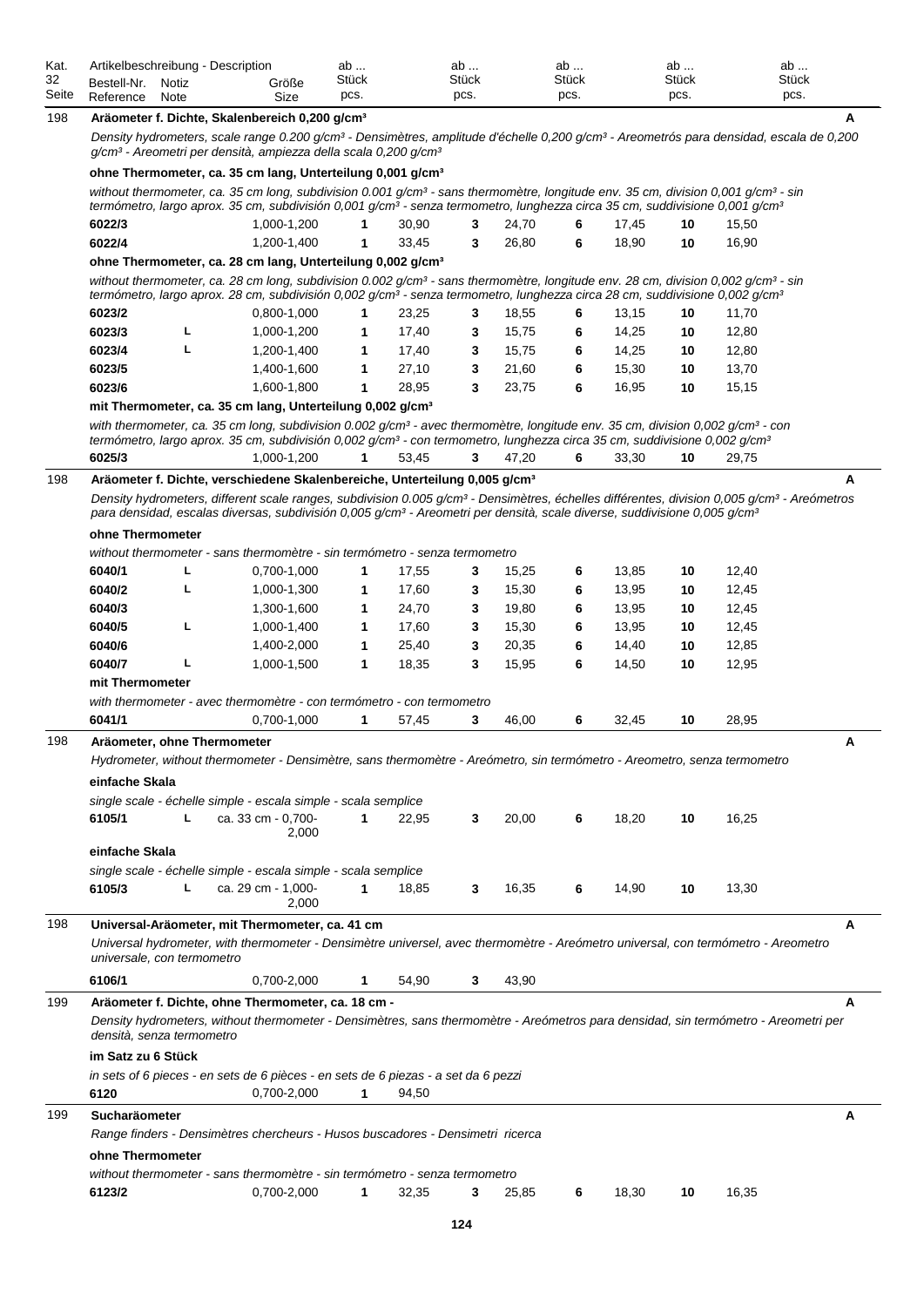| Kat.<br>32<br>Seite | Artikelbeschreibung - Description<br>Bestell-Nr.<br>Reference | Notiz<br>Note | Größe<br>Size                                                                                                                                                                                                                                                                                                                                                                                                                                                            | ab<br>Stück<br>pcs. |                | ab<br><b>Stück</b><br>pcs. |                | ab<br><b>Stück</b><br>pcs. |                | ab<br><b>Stück</b><br>pcs. |                | ab<br><b>Stück</b><br>pcs. |       |
|---------------------|---------------------------------------------------------------|---------------|--------------------------------------------------------------------------------------------------------------------------------------------------------------------------------------------------------------------------------------------------------------------------------------------------------------------------------------------------------------------------------------------------------------------------------------------------------------------------|---------------------|----------------|----------------------------|----------------|----------------------------|----------------|----------------------------|----------------|----------------------------|-------|
| $200 -$             | Dichte-Aräometer nach DIN 12791                               |               |                                                                                                                                                                                                                                                                                                                                                                                                                                                                          |                     |                |                            |                |                            |                |                            |                |                            | A     |
| 205                 | per densità secondo DIN 12791                                 |               | Density hydrometers according to DIN 12791 - Densimètres d'après DIN 12791 - Areómetros para densidad según DIN 12791 - Areometri                                                                                                                                                                                                                                                                                                                                        |                     |                |                            |                |                            |                |                            |                |                            |       |
|                     |                                                               |               | Serie L 20 Th, mit Thermometer, ca. 400 mm lang, Unterteilung 0,0002 g/cm <sup>3</sup>                                                                                                                                                                                                                                                                                                                                                                                   |                     |                |                            |                |                            |                |                            |                |                            |       |
|                     |                                                               |               | Series L 20 Th, with thermometer, approx. 400 mm long, subdivision 0.0002 g/cm <sup>3</sup> - Série L 20 Th, avec thermomètre, longitude env. 400<br>mm, division 0,0002 g/cm <sup>3</sup> - Serie L 20 Th, con termómetro, largo aprox. 400 mm, subdivisión 0,0002 g/cm <sup>3</sup> - Serie L 20 Th, con<br>termometro, lunghezza circa 400 mm, suddivisione 0,0002 g/cm <sup>3</sup>                                                                                  |                     |                |                            |                |                            |                |                            |                |                            |       |
|                     | 6126/100                                                      |               | L 20 Th-100                                                                                                                                                                                                                                                                                                                                                                                                                                                              | 1                   | 231,10         | 3                          | 184.90         | 6                          | 130,35         | 10                         | 116,50         |                            |       |
|                     |                                                               |               | Serie M 100, ohne Thermometer, ca. 250 mm lang, Unterteilung 0,002 g/cm <sup>3</sup><br>Series M 100, without thermometer, approx. 250 mm long, subdivision 0.002 g/cm <sup>3</sup> - Série M 100, sans thermomètre, longitude env. 250<br>mm, division 0,002 g/cm <sup>3</sup> - Serie M 100, sin termómetro, largo aprox. 250 mm, subdivisión 0,002 g/cm <sup>3</sup> - Serie M 100, senza termometro,<br>lunghezza circa 250 mm, suddivisione 0,002 g/cm <sup>3</sup> |                     |                |                            |                |                            |                |                            |                |                            |       |
|                     | 6131/100                                                      |               | M 100-100                                                                                                                                                                                                                                                                                                                                                                                                                                                                | 1                   | 42,35          | 3                          | 33,90          | 6                          | 23,85          | 10                         | 21,40          |                            |       |
| 206                 | Aräometer nach Baumé                                          |               |                                                                                                                                                                                                                                                                                                                                                                                                                                                                          |                     |                |                            |                |                            |                |                            |                |                            | A     |
|                     |                                                               |               | Hydrometers according to Baumé - Aréomètres d'après Baumé - Areómetros según Baumé - Areometri secondo Baumé                                                                                                                                                                                                                                                                                                                                                             |                     |                |                            |                |                            |                |                            |                |                            |       |
|                     | ohne Thermometer                                              |               |                                                                                                                                                                                                                                                                                                                                                                                                                                                                          |                     |                |                            |                |                            |                |                            |                |                            |       |
|                     |                                                               |               | without thermometer - sans thermomètre - sin termómetro - senza termometro                                                                                                                                                                                                                                                                                                                                                                                               |                     |                |                            |                |                            |                |                            |                |                            |       |
|                     | 6140/1                                                        | г             | $0-30$ $1/1$                                                                                                                                                                                                                                                                                                                                                                                                                                                             | 1                   | 14,50          | 3                          | 12,55          | 6                          | 11,45          | 10                         | 10,20          |                            |       |
|                     | 6140/2                                                        | L             | $0-40$ $1/1$                                                                                                                                                                                                                                                                                                                                                                                                                                                             | 1                   | 14,50          | 3                          | 12,55          | 6                          | 11,45          | 10                         | 10,20          |                            |       |
|                     | 6140/3                                                        | L             | $0-50$ $1/1$                                                                                                                                                                                                                                                                                                                                                                                                                                                             | 1                   | 14,50          | 3                          | 12,55          | 6                          | 11,45          | 10                         | 10,20          | 30                         | 9,55  |
|                     | 6140/4                                                        | L             | $0-70$ 1/1                                                                                                                                                                                                                                                                                                                                                                                                                                                               | 1                   | 14,50          | 3                          | 12,55          | 6                          | 11,45          | 10                         | 10,20          | 30                         | 9,55  |
|                     | 6140/9                                                        |               | $0-10$ $1/5$                                                                                                                                                                                                                                                                                                                                                                                                                                                             | 1                   | 22,80          | 3                          | 18,25          | 6                          | 12,85          | 10                         | 11,50          |                            |       |
|                     | 6140/21                                                       |               | $0-20$ 1/5                                                                                                                                                                                                                                                                                                                                                                                                                                                               | 1                   | 22,80          | 3                          | 18,25          | 6                          | 12,85          | 10                         | 11,50          |                            |       |
|                     | 6140/27                                                       |               | $0-10$ $1/10$                                                                                                                                                                                                                                                                                                                                                                                                                                                            | 1                   | 16,65          | 3                          | 14,50          | 6                          | 13,15          | 10                         | 11,70          |                            |       |
| 207                 |                                                               |               | Alkoholometer nach Gewichtsprozenten                                                                                                                                                                                                                                                                                                                                                                                                                                     |                     |                |                            |                |                            |                |                            |                |                            | A     |
|                     | ohne Thermometer                                              |               | Alcoholometers according to percents by weight - Alcoomètres en % poids - Alcoholómetros en % de peso - Alcolometri secondo % in peso                                                                                                                                                                                                                                                                                                                                    |                     |                |                            |                |                            |                |                            |                |                            |       |
|                     |                                                               |               | without thermometer - sans thermomètre - sin termómetro - senza termometro                                                                                                                                                                                                                                                                                                                                                                                               |                     |                |                            |                |                            |                |                            |                |                            |       |
|                     | 6165/1                                                        | L             | $0-1001/1$                                                                                                                                                                                                                                                                                                                                                                                                                                                               | 1                   | 15,25          | 3                          | 13,25          | 6                          | 12,05          | 10                         | 10,80          |                            |       |
|                     | 6165/4                                                        |               | $0 - 301/2$                                                                                                                                                                                                                                                                                                                                                                                                                                                              | 1                   | 22,00          | 3                          | 17,60          | 6                          | 12,40          | 10                         | 11,10          |                            |       |
|                     | 6165/5<br>6165/23                                             |               | $30 - 601/2$<br>90-100 1/10                                                                                                                                                                                                                                                                                                                                                                                                                                              | 1<br>1              | 22,00<br>68,40 | 3<br>3                     | 17,60<br>54,75 | 6<br>6                     | 12,40<br>38,60 | 10<br>10                   | 11,10<br>34,55 |                            |       |
|                     |                                                               |               |                                                                                                                                                                                                                                                                                                                                                                                                                                                                          |                     |                |                            |                |                            |                |                            |                |                            |       |
| 207                 | volume                                                        |               | Alkoholometer nach Volumenprozenten<br>Alcoholometers according to volume percents - Alcoomètres en % de volume - Alcoholómetros en % de volumen - Alcolometri secondo % in                                                                                                                                                                                                                                                                                              |                     |                |                            |                |                            |                |                            |                |                            | A     |
|                     | ohne Thermometer                                              |               |                                                                                                                                                                                                                                                                                                                                                                                                                                                                          |                     |                |                            |                |                            |                |                            |                |                            |       |
|                     |                                                               |               | without thermometer - sans thermomètre - sin termómetro - senza termometro                                                                                                                                                                                                                                                                                                                                                                                               |                     |                |                            |                |                            |                |                            |                |                            |       |
|                     | 6170/1                                                        | L             | $0-1001/1$                                                                                                                                                                                                                                                                                                                                                                                                                                                               | 1                   | 16,60          | 3                          | 14,45          | 6                          | 13,05          | 10                         | 11,65          | 30                         | 10,95 |
|                     | 6170/2                                                        | г             | $0 - 701/1$                                                                                                                                                                                                                                                                                                                                                                                                                                                              | 1                   | 16,60          | 3                          | 14,45          | 6                          | 13,05          | 10                         | 11,65          |                            |       |
|                     | 6170/3                                                        | г             | 30-100 1/1                                                                                                                                                                                                                                                                                                                                                                                                                                                               | 1                   | 14,95          | 3                          | 12,95          | 6                          | 11,75          | 10                         | 10,45          |                            |       |
|                     | 6170/4                                                        |               | $0 - 301/2$                                                                                                                                                                                                                                                                                                                                                                                                                                                              | $\mathbf{1}$        | 20,80          | 3                          | 16,65          | 6                          | 11,75          | 10                         | 10,45          |                            |       |
|                     | 6170/5                                                        |               | 30-60 1/2                                                                                                                                                                                                                                                                                                                                                                                                                                                                | 1                   | 20,80          | 3                          | 16,65          | 6                          | 11,75          | 10                         | 10,45          |                            |       |
|                     | 6170/6                                                        |               | 60-100 1/2                                                                                                                                                                                                                                                                                                                                                                                                                                                               | 1                   | 20,80          | 3                          | 16,65          | 6                          | 11,75          | 10                         | 10,45          |                            |       |
|                     | mit Thermometer                                               |               |                                                                                                                                                                                                                                                                                                                                                                                                                                                                          |                     |                |                            |                |                            |                |                            |                |                            |       |
|                     |                                                               |               | with thermometer - avec thermomètre - con termómetro - con termometro                                                                                                                                                                                                                                                                                                                                                                                                    |                     |                |                            |                |                            |                |                            |                |                            |       |
|                     | 6171/1                                                        | L             | $0-1001/1$                                                                                                                                                                                                                                                                                                                                                                                                                                                               | 1                   | 30,80          | 3                          | 26,70          | 6                          | 24,25          | 10                         | 21,70          | 30                         | 20,30 |
|                     | 6171/2                                                        | г             | $0 - 701/1$                                                                                                                                                                                                                                                                                                                                                                                                                                                              | 1                   | 43,00          | 3                          | 34,40          | 6                          | 24,25          | 10                         | 21,70          |                            |       |
|                     | 6171/3                                                        |               | 30-100 1/1                                                                                                                                                                                                                                                                                                                                                                                                                                                               | $\mathbf{1}$        | 49,55          | 3                          | 39,60          | 6                          | 27,95          | 10                         | 24,95          |                            |       |
| 208                 |                                                               |               | Alkoholometer nach Richter und Tralles, 0-100: 1/1 Gew. %/Vol. %                                                                                                                                                                                                                                                                                                                                                                                                         |                     |                |                            |                |                            |                |                            |                |                            | A     |
|                     | 100: 1/1 % in peso/% in volume                                |               | Alcoholometers according to Richter and Tralles, 0-100: 1/1 % weight/% vol. - Alcoomètres d'après Richter et Tralles, 0-100: 1/1 % de<br>poids/% de volume - Alcoholómetros según Richter y Tralles, 0-100: 1/1 % de peso/% de volumen - Alcolometri secondo Richter e Tralles, 0-                                                                                                                                                                                       |                     |                |                            |                |                            |                |                            |                |                            |       |
|                     | ohne Thermometer                                              |               |                                                                                                                                                                                                                                                                                                                                                                                                                                                                          |                     |                |                            |                |                            |                |                            |                |                            |       |
|                     | 6175                                                          |               | without thermometer - sans thermomètre - sin termómetro - senza termometro                                                                                                                                                                                                                                                                                                                                                                                               | 1                   | 15,40          | 3                          | 13,45          | 6                          | 12,20          | 10                         | 10,90          |                            |       |
|                     | mit Thermometer                                               |               |                                                                                                                                                                                                                                                                                                                                                                                                                                                                          |                     |                |                            |                |                            |                |                            |                |                            |       |

|      | with thermometer - avec thermomètre - con termómetro - con termometro |                       |  |  |                   |       |
|------|-----------------------------------------------------------------------|-----------------------|--|--|-------------------|-------|
| 6176 |                                                                       | 30.85 3 26.80 6 24.40 |  |  | $\blacksquare$ 10 | 21.85 |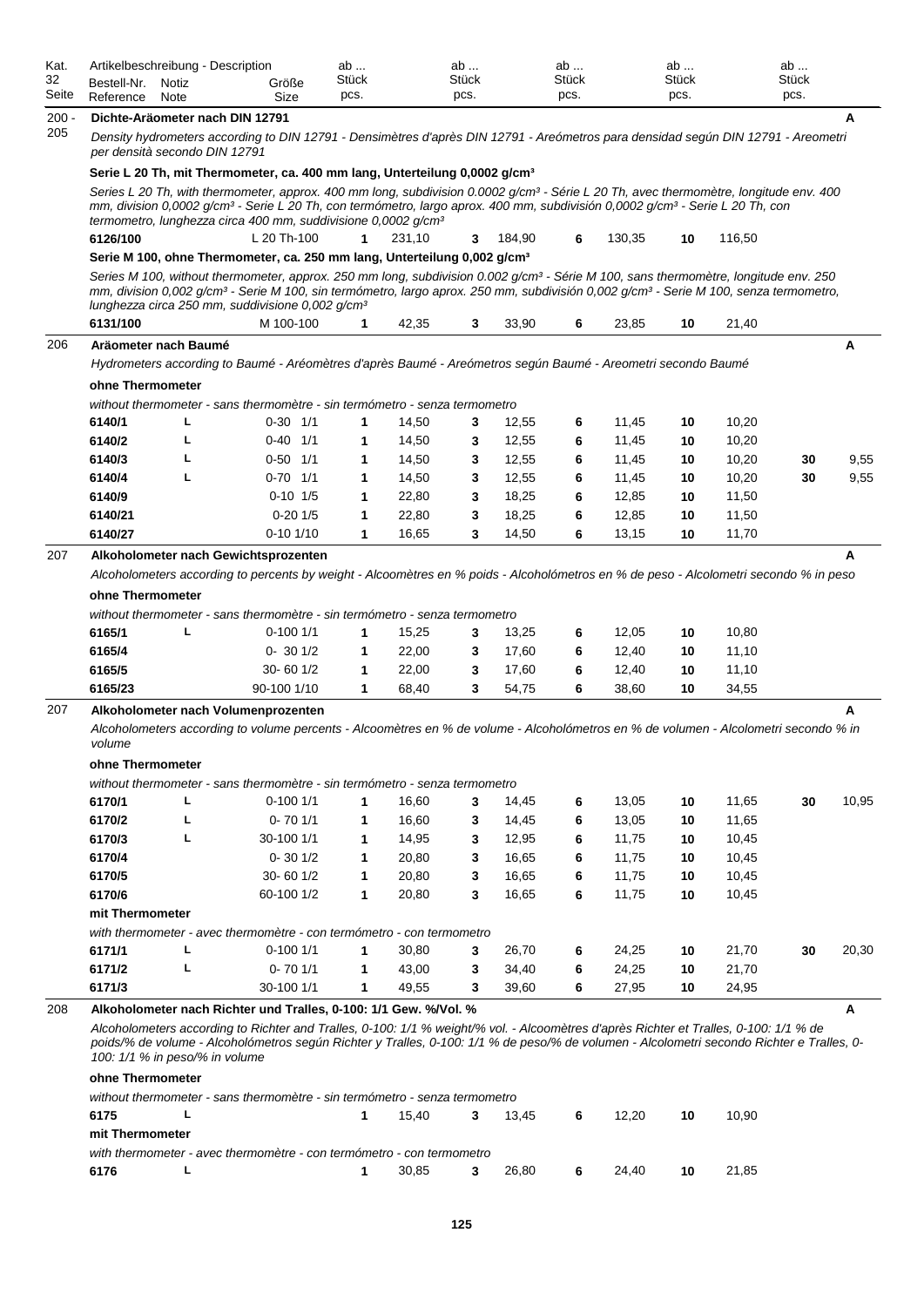| Kat.<br>32<br>Seite | Artikelbeschreibung - Description<br>Bestell-Nr.<br>Notiz<br>Reference<br>Note                                                                                                                                                                                                                                                                                                                                   | Größe<br>Size    | ab<br>Stück<br>pcs. |         | ab<br>Stück<br>pcs. |       | ab<br>Stück<br>pcs. |       | ab<br>Stück<br>pcs. |       | ab<br>Stück<br>pcs. |       |
|---------------------|------------------------------------------------------------------------------------------------------------------------------------------------------------------------------------------------------------------------------------------------------------------------------------------------------------------------------------------------------------------------------------------------------------------|------------------|---------------------|---------|---------------------|-------|---------------------|-------|---------------------|-------|---------------------|-------|
|                     | Alkoholometer nach Tralles, 0-50:2/1 - 50-100:1/1 Vol%, ohne Thermometer, Bezugstemp. 20°C, mit Glaszylinder                                                                                                                                                                                                                                                                                                     |                  |                     |         |                     |       |                     |       |                     |       |                     | A     |
|                     | Alcoholometer acc. to Tralles, without thermometer, reference temp 20 ° C, with glass cylinder - Alcoomètre de Tralles, sans thermomètre,<br>température de référence 20 ° C, avec cylindre en verre - Alcohómetro por Tralles, sin termómetro, temperatura de referencia 20 ° C, con<br>cilindro de vidrio - Alcolometro da Tralles, senza termometro, temperatura di riferimento 20 ° C, con cilindro in vetro |                  |                     |         |                     |       |                     |       |                     |       |                     |       |
|                     | 6178<br>L                                                                                                                                                                                                                                                                                                                                                                                                        | 0-100 Vol.%      | 1                   | 5,00    |                     |       |                     |       |                     |       |                     |       |
| 208                 | Alkoholometer nach Gay Lussac, 0-100: 1/1                                                                                                                                                                                                                                                                                                                                                                        |                  |                     |         |                     |       |                     |       |                     |       |                     | А     |
|                     | Alcoholometers according to Gay Lussac, 0-100: 1/1 - Alcoomètres d'après Gay Lussac, 0-100: 1/1 - Alcoholómetros según Gay Lussac, 0-<br>100: 1/1 - Alcolometri secondo Gay Lussac, 0-100: 1/1                                                                                                                                                                                                                   |                  |                     |         |                     |       |                     |       |                     |       |                     |       |
|                     | mit Thermometer                                                                                                                                                                                                                                                                                                                                                                                                  |                  |                     |         |                     |       |                     |       |                     |       |                     |       |
|                     | with thermometer - avec thermomètre - con termómetro - con termometro                                                                                                                                                                                                                                                                                                                                            |                  |                     |         |                     |       |                     |       |                     |       |                     |       |
|                     | 6181                                                                                                                                                                                                                                                                                                                                                                                                             | ca. 34 cm        | 1                   | 43,05   | 3                   | 34,65 | 6                   | 24,45 | 10                  | 21,90 |                     |       |
| 208                 | Branntweinprober nach Cartier, 10-46: 1/2                                                                                                                                                                                                                                                                                                                                                                        |                  |                     |         |                     |       |                     |       |                     |       |                     | A     |
|                     | Hydrometers for spirits according to Cartier, 10-46: 1/2 - Aréomètres pour l'eau-de-vie d'après Cartier, 10-46: 1/2 - Areómetros para<br>aguardiente según Cartier, 10-46: 1/2 - Areometri per acquavite secondo Cartier, 10-46: 1/2                                                                                                                                                                             |                  |                     |         |                     |       |                     |       |                     |       |                     |       |
|                     | ohne Thermometer                                                                                                                                                                                                                                                                                                                                                                                                 |                  |                     |         |                     |       |                     |       |                     |       |                     |       |
|                     | without thermometer - sans thermomètre - sin termómetro - senza termometro                                                                                                                                                                                                                                                                                                                                       |                  |                     |         |                     |       |                     |       |                     |       |                     |       |
|                     | 6184                                                                                                                                                                                                                                                                                                                                                                                                             | ca. 20 cm        | $\mathbf{1}$        | 20,80   | 3                   | 16,65 | 6                   | 11,75 | 10                  | 10,45 |                     |       |
| 209                 | Aräometer für Kalilauge, 0-50: 1 °Baumé<br>Hydrometers for potassium hydroxide, 0-50: 1 °Baumé - Aréomètres pour potasse caustique, 0-50: 1 °Baumé - Areómetros para potasa<br>cáustica, 0-50: 1 °Baumé - Areometri per potassio caustica, 0-50: 1 °Baumé                                                                                                                                                        |                  |                     |         |                     |       |                     |       |                     |       |                     | A     |
|                     | ohne Thermometer                                                                                                                                                                                                                                                                                                                                                                                                 |                  |                     |         |                     |       |                     |       |                     |       |                     |       |
|                     | without thermometer - sans thermomètre - sin termómetro - senza termometro                                                                                                                                                                                                                                                                                                                                       |                  |                     |         |                     |       |                     |       |                     |       |                     |       |
|                     | 6197/1<br>L                                                                                                                                                                                                                                                                                                                                                                                                      | ca. 25 cm        | 1                   | 17,65   | 3                   | 15,35 | 6                   | 13,95 | 10                  | 12,50 |                     |       |
|                     | Hydrometers for calcium milk, without thermometer - Densimètres pour lait calcaire, sans thermomètre - Areómetros per leche de cal, sin<br>termómetro - Areometri per latte di calce, senza termometro                                                                                                                                                                                                           |                  | Preis per: 1        |         |                     |       |                     |       |                     |       |                     |       |
|                     | 6199                                                                                                                                                                                                                                                                                                                                                                                                             | $0 - 340$ g/ml   | 1                   | 33,40   | 3                   | 30,05 | 6                   | 26,35 | 10                  | 22,20 |                     |       |
| 209                 | Laktodensimeter nach Gerber<br>Lactodensimeters according to Gerber - Lactodensimètres d'après Gerber - Pesas-leches (lactodensimetros) según Gerber - Densimetri per<br>lattosio secondo Gerber                                                                                                                                                                                                                 | 1,020-1,040: 0,5 |                     |         |                     |       |                     |       |                     |       |                     | A     |
|                     | ohne Thermometer                                                                                                                                                                                                                                                                                                                                                                                                 |                  |                     |         |                     |       |                     |       |                     |       |                     |       |
|                     | without thermometer - sans thermomètre - sin termómetro - senza termometro                                                                                                                                                                                                                                                                                                                                       |                  |                     |         |                     |       |                     |       |                     |       |                     |       |
|                     | 6205                                                                                                                                                                                                                                                                                                                                                                                                             | ca. 22 cm        |                     | 1 16,10 | 3                   | 14,05 | 6                   | 12,70 | 10                  | 11,40 | 30                  | 10,75 |
|                     | mit Thermometer                                                                                                                                                                                                                                                                                                                                                                                                  |                  |                     |         |                     |       |                     |       |                     |       |                     |       |
|                     | with thermometer - avec thermomètre - con termómetro - con termometro                                                                                                                                                                                                                                                                                                                                            |                  |                     |         |                     |       |                     |       |                     |       |                     |       |
|                     | 6206<br>г                                                                                                                                                                                                                                                                                                                                                                                                        | ca. 23 cm        | 1                   | 44,75   | 3                   | 38,90 | 6                   | 35,35 | 10                  | 31,60 | 30                  | 29,50 |
| 209                 | Laktodensimeter nach Quevenne, 1,015-1,040: 0,001 g/ml<br>Lactodensimeters according to Quevenne, 1.015-1.040: 0.001 g/ml - Lactodensimètres d'après Quevenne, 1,015-1,040: 0,001 g/ml - Pesas-<br>leches (lactodensimetros) según Quevenne, 1,015-1,040: 0,001 g/ml - Densimetri per lattosio secondo Quevenne, 1,015-1,040: 0,001 g/ml                                                                         |                  |                     |         |                     |       |                     |       |                     |       |                     | Α     |
|                     | ohne Thermometer                                                                                                                                                                                                                                                                                                                                                                                                 |                  |                     |         |                     |       |                     |       |                     |       |                     |       |
|                     | without thermometer - sans thermomètre - sin termómetro - senza termometro                                                                                                                                                                                                                                                                                                                                       |                  |                     |         |                     |       |                     |       |                     |       |                     |       |
|                     | 6210<br>г                                                                                                                                                                                                                                                                                                                                                                                                        | ca. 21 cm        | 1                   | 16,60   | 3                   | 14,45 | 6                   | 13,15 | 10                  | 11,70 | 30                  | 11,00 |
|                     | mit Thermometer im Körper                                                                                                                                                                                                                                                                                                                                                                                        |                  |                     |         |                     |       |                     |       |                     |       |                     |       |
|                     | with thermometer in body - avec thermomètre en corps - con termómetro en cuerpo - con termometro in corpo<br>6211<br>L                                                                                                                                                                                                                                                                                           | ca. 22 cm        | 1                   | 64,15   | 3                   | 55,80 | 6                   | 50,70 | 10                  | 45,30 | 30                  | 42,30 |
| 210                 | Aräometer für Natriumchlorid, 0-30: 0,5 Gew. %                                                                                                                                                                                                                                                                                                                                                                   |                  |                     |         |                     |       |                     |       |                     |       |                     | Α     |
|                     | Hydrometers for sodium chloride, 0-30 : 0.5 % weight - Aréomètres pour chlorure de sodium, 0-30 : 0,5 % de poids - Areómetros para<br>cloruro sódico, 0-30 : 0,5 % de peso - Areometri per cloruro di sodio, 0-30 : 0,5 % in peso                                                                                                                                                                                |                  |                     |         |                     |       |                     |       |                     |       |                     |       |
|                     | ohne Thermometer                                                                                                                                                                                                                                                                                                                                                                                                 |                  |                     |         |                     |       |                     |       |                     |       |                     |       |
|                     | without thermometer - sans thermomètre - sin termómetro - senza termometro<br>6223/1<br>L                                                                                                                                                                                                                                                                                                                        | ca. 27 cm        | 1                   | 22,65   | 3                   | 19,70 | 6                   | 17,85 | 10                  | 15,95 | 30                  | 15,05 |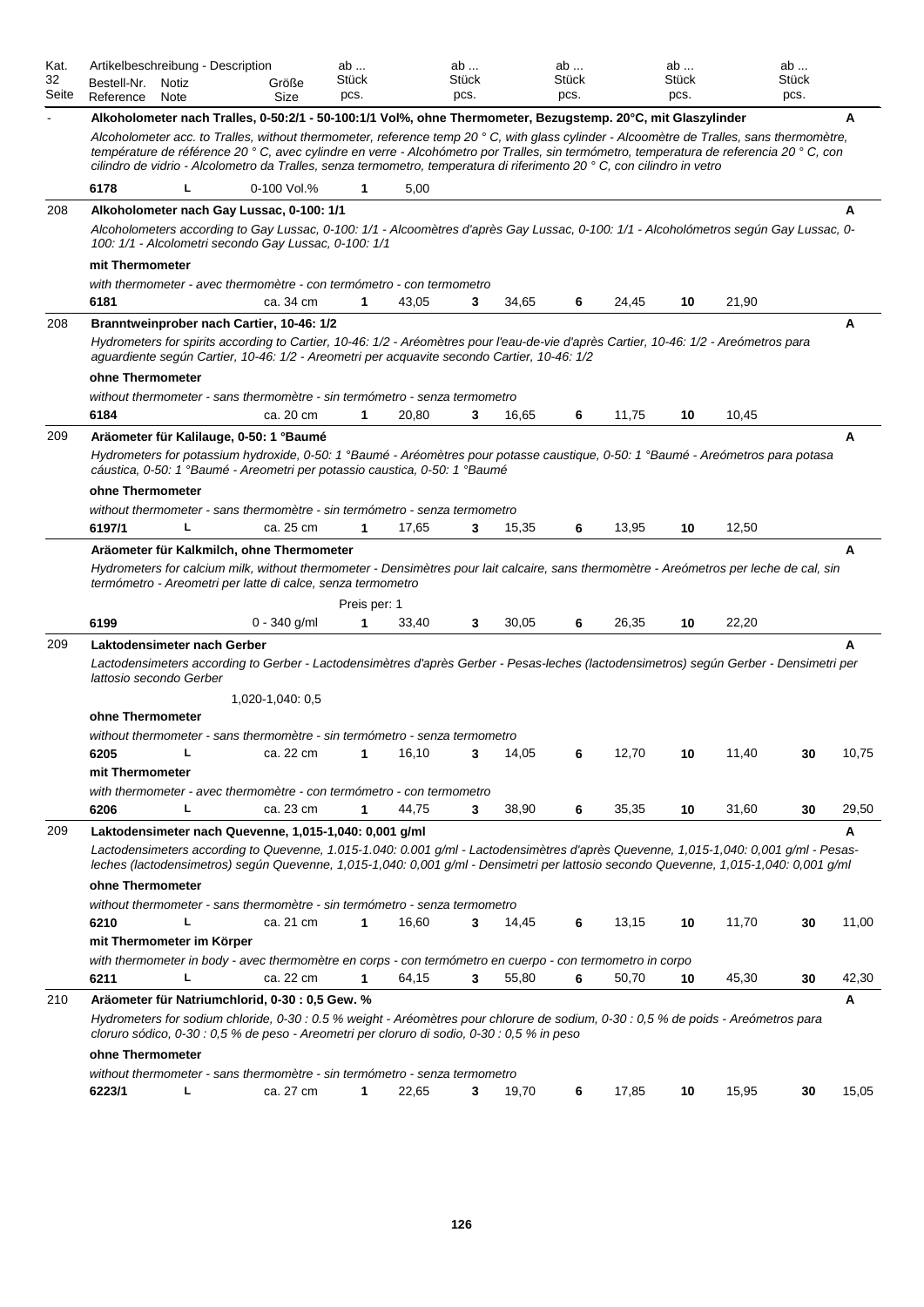| Kat.<br>32<br>Seite | Artikelbeschreibung - Description<br>Bestell-Nr.<br>Notiz<br>Reference<br>Note                                                                                                                                                                                                                                                                                                         | Größe<br>Size | ab<br>Stück<br>pcs. |       | ab<br>Stück<br>pcs. |       | ab<br>Stück<br>pcs. |       | ab<br>Stück<br>pcs. | ab<br><b>Stück</b><br>pcs. |   |
|---------------------|----------------------------------------------------------------------------------------------------------------------------------------------------------------------------------------------------------------------------------------------------------------------------------------------------------------------------------------------------------------------------------------|---------------|---------------------|-------|---------------------|-------|---------------------|-------|---------------------|----------------------------|---|
| 210                 | Aräometer für Natronlauge                                                                                                                                                                                                                                                                                                                                                              |               |                     |       |                     |       |                     |       |                     |                            | A |
|                     | Hydrometers for sodium hydroxide solution - Aréomètres pour soude caustique - Areómetros para sosa alcalina - Areometri per soluzione<br>d'idrossido di sodio                                                                                                                                                                                                                          |               |                     |       |                     |       |                     |       |                     |                            |   |
|                     | ohne Thermometer, 0-27: 0,5 Gew. %                                                                                                                                                                                                                                                                                                                                                     |               |                     |       |                     |       |                     |       |                     |                            |   |
|                     | without thermometer, 0-27: 0.5 % weight - sans thermomètre, 0-27: 0,5 % de poids - sin termómetro, 0-27: 0,5 % de peso - senza<br>termometro, $0-27:0,5%$ in peso                                                                                                                                                                                                                      |               |                     |       |                     |       |                     |       |                     |                            |   |
|                     | 6224/1                                                                                                                                                                                                                                                                                                                                                                                 | ca. 25 cm     | 1                   | 31,60 | 3                   | 25,25 | 6                   | 17,85 | 10                  | 15,95                      |   |
| 210                 | Aräometer für Phosphorsäure, 0-30: 0,5 Gew. %<br>Hydrometers for phosphoric acid, 0-30: 0.5 % weight - Aréomètres pour acide phosphorique, 0-30: 0,5 % de poids - Areómetros para ácido<br>fosfórico, 0-30: 0,5 % de peso - Areometri per acido fosforico, 0-30: 0,5 % in peso                                                                                                         |               |                     |       |                     |       |                     |       |                     |                            | A |
|                     | ohne Thermometer                                                                                                                                                                                                                                                                                                                                                                       |               |                     |       |                     |       |                     |       |                     |                            |   |
|                     | without thermometer - sans thermomètre - sin termómetro - senza termometro<br>6228/1                                                                                                                                                                                                                                                                                                   | ca. 27 cm     | 1                   | 31,60 | 3                   | 25,25 | 6                   | 17,85 | 10                  | 15,95                      |   |
|                     |                                                                                                                                                                                                                                                                                                                                                                                        |               |                     |       |                     |       |                     |       |                     |                            |   |
| 210                 | Aräometer für Salzsäure, 0-40; 0.5 Gew. %<br>Hydrometers for hydrochloric acid, 0-40: 0.5 % weight - Aréomètres pour acide chlorhydrique, 0-40: 0.5 % de poids - Areómetros para ácido<br>clorhídrico, 0-40: 0,5 % de peso - Areometri per acido cloridrico, 0-40: 0,5 % in peso<br>ohne Thermometer<br>without thermometer - sans thermomètre - sin termómetro - senza termometro     |               |                     |       |                     |       |                     |       |                     |                            | A |
|                     | 6230/1                                                                                                                                                                                                                                                                                                                                                                                 | ca. 27 cm     | 1                   | 30,10 | 3                   | 25,25 | 6                   | 17,85 | 10                  | 15,95                      |   |
| 210                 | Aräometer für Seewasser, 1,000-1,040: 0,0005 g/cm <sup>3</sup>                                                                                                                                                                                                                                                                                                                         |               |                     |       |                     |       |                     |       |                     |                            | A |
|                     | Hydrometers for sea water, 1.000-1.040: 0.0005 g/cm <sup>3</sup> - Densimètres pour l'eau de lac, 1,000-1,040: 0,0005 g/cm <sup>3</sup> - Areómetros para agua<br>de mar, 1,000-1,040: 0,0005 g/cm <sup>3</sup> - Areometri per acqua di mare, 1,000-1,040: 0,0005 g/cm <sup>3</sup><br>ohne Thermometer<br>without thermometer - sans thermomètre - sin termómetro - senza termometro |               |                     |       |                     |       |                     |       |                     |                            |   |
|                     | 6236/1<br>L                                                                                                                                                                                                                                                                                                                                                                            | ca. 25 cm     |                     | 23,95 | 3                   | 20,85 | 6                   | 18,90 | 10                  | 16,90                      |   |
|                     | mit Thermometer                                                                                                                                                                                                                                                                                                                                                                        |               |                     |       |                     |       |                     |       |                     |                            |   |
|                     | with thermometer - avec thermomètre - con termómetro - con termometro                                                                                                                                                                                                                                                                                                                  |               |                     |       |                     |       |                     |       |                     |                            |   |
|                     | 6236/2<br>L                                                                                                                                                                                                                                                                                                                                                                            | ca. 27 cm     | 1                   | 42,50 | 3                   | 37,05 | 6                   | 33,65 | 10                  | 30,10                      |   |
| 211                 | Aräometer für Most nach Oechsle, 0-130: 1 °Oechsle                                                                                                                                                                                                                                                                                                                                     |               |                     |       |                     |       |                     |       |                     |                            | A |
|                     | Hydrometers for must according to Oechsle, 0-130: 1 °Oechsle - Aréomètres pour moût d'après Oechsle, 0-130: 1 °Oechsle - Areómetros<br>para mosto según Oechsle, 0-130: 1 °Oechsle - Mostimetri secondo Oechsle, 0-130: 1 °Oechsle                                                                                                                                                     |               |                     |       |                     |       |                     |       |                     |                            |   |
|                     | ohne Thermometer                                                                                                                                                                                                                                                                                                                                                                       |               |                     |       |                     |       |                     |       |                     |                            |   |
|                     | without thermometer - sans thermomètre - sin termómetro - senza termometro                                                                                                                                                                                                                                                                                                             |               |                     |       |                     |       |                     |       |                     |                            |   |
|                     | 6250                                                                                                                                                                                                                                                                                                                                                                                   |               | 1                   | 17,00 | 3                   | 14,75 | 6                   | 13,45 | 10                  | 12,05                      |   |
| 211                 | Most- und Weinwaagen nach Oechsle, 0-120: 1 °Oechsle und 0-15: 1 Vol. %                                                                                                                                                                                                                                                                                                                |               |                     |       |                     |       |                     |       |                     |                            | A |
|                     | Must scales and vinometers according to Oechsle, 0-120: 1 °Oechsle and 0-15: 1 % vol. - Aréomètres pour moût et vin d'après Oechsle, 0-<br>120: 1 °Oechsle et 0-15: 1 % de volume - Areómetros para mostos y vinos según Oechsle, 0-120: 1 °Oechsle y 0-15: 1 % de volumen -<br>Mostimetri e enometri secondo Oechsle, 0-120: 1 °Oechsle e 0-15: 1 % in volume                         |               |                     |       |                     |       |                     |       |                     |                            |   |
|                     | ohne Thermometer                                                                                                                                                                                                                                                                                                                                                                       |               |                     |       |                     |       |                     |       |                     |                            |   |
|                     | without thermometer - sans thermomètre - sin termómetro - senza termometro<br>6252<br>L                                                                                                                                                                                                                                                                                                |               | 1                   | 17,00 | 3                   | 14,75 | 6                   | 13,45 | 10                  | 12,05                      |   |
|                     |                                                                                                                                                                                                                                                                                                                                                                                        |               |                     |       |                     |       |                     |       |                     |                            |   |
| 211                 | <b>Saccharimeter</b><br>Saccharimeters - Saccharimètres - Sacarimetros - Sacarimetri                                                                                                                                                                                                                                                                                                   |               |                     |       |                     |       |                     |       |                     |                            | A |
|                     | ohne Thermometer                                                                                                                                                                                                                                                                                                                                                                       |               |                     |       |                     |       |                     |       |                     |                            |   |
|                     | without thermometer - sans thermomètre - sin termómetro - senza termometro                                                                                                                                                                                                                                                                                                             |               |                     |       |                     |       |                     |       |                     |                            |   |
|                     | 6265/16                                                                                                                                                                                                                                                                                                                                                                                | $0 - 201/5$   | $\mathbf{1}$        | 22,80 | 3                   | 18,25 | 6                   | 12,85 | 10                  | 11,50                      |   |
|                     | 6265/31                                                                                                                                                                                                                                                                                                                                                                                | $0 - 101/10$  | $\mathbf{1}$        | 22,50 | 3                   | 18,00 | 6                   | 12,65 | 10                  | 11,35                      |   |
|                     | mit Thermometer                                                                                                                                                                                                                                                                                                                                                                        |               |                     |       |                     |       |                     |       |                     |                            |   |
|                     | with thermometer - avec thermomètre - con termómetro - con termometro<br>6266/1                                                                                                                                                                                                                                                                                                        | $0 - 30 1/1$  | 1                   | 54,00 | 3                   | 43,25 |                     | 30,45 |                     | 27,30                      |   |
|                     | 6266/3                                                                                                                                                                                                                                                                                                                                                                                 | $30 - 601/1$  | 1                   | 54,00 | 3                   | 43,25 | 6<br>6              | 30,45 | 10<br>10            | 27,30                      |   |
|                     | 6266/7                                                                                                                                                                                                                                                                                                                                                                                 | $0 - 101/10$  | 1                   | 48,60 | 3                   | 38,90 | 6                   | 27,45 | 10                  | 24,50                      |   |
|                     | 6266/24                                                                                                                                                                                                                                                                                                                                                                                | $0 - 301/5$   | 1                   | 49,30 | 3                   | 39,45 | 6                   | 27,85 | 10                  | 24,90                      |   |
|                     | 6266/32                                                                                                                                                                                                                                                                                                                                                                                | 10 - 20 1/10  | 1                   | 53,15 | 3                   | 42,50 | 6                   | 30,00 | 10                  | 26,80                      |   |
|                     | 6266/40                                                                                                                                                                                                                                                                                                                                                                                | $0 - 201/10$  | 1                   | 64,85 | 3                   | 51,90 | 6                   | 36,55 | 10                  | 32,70                      |   |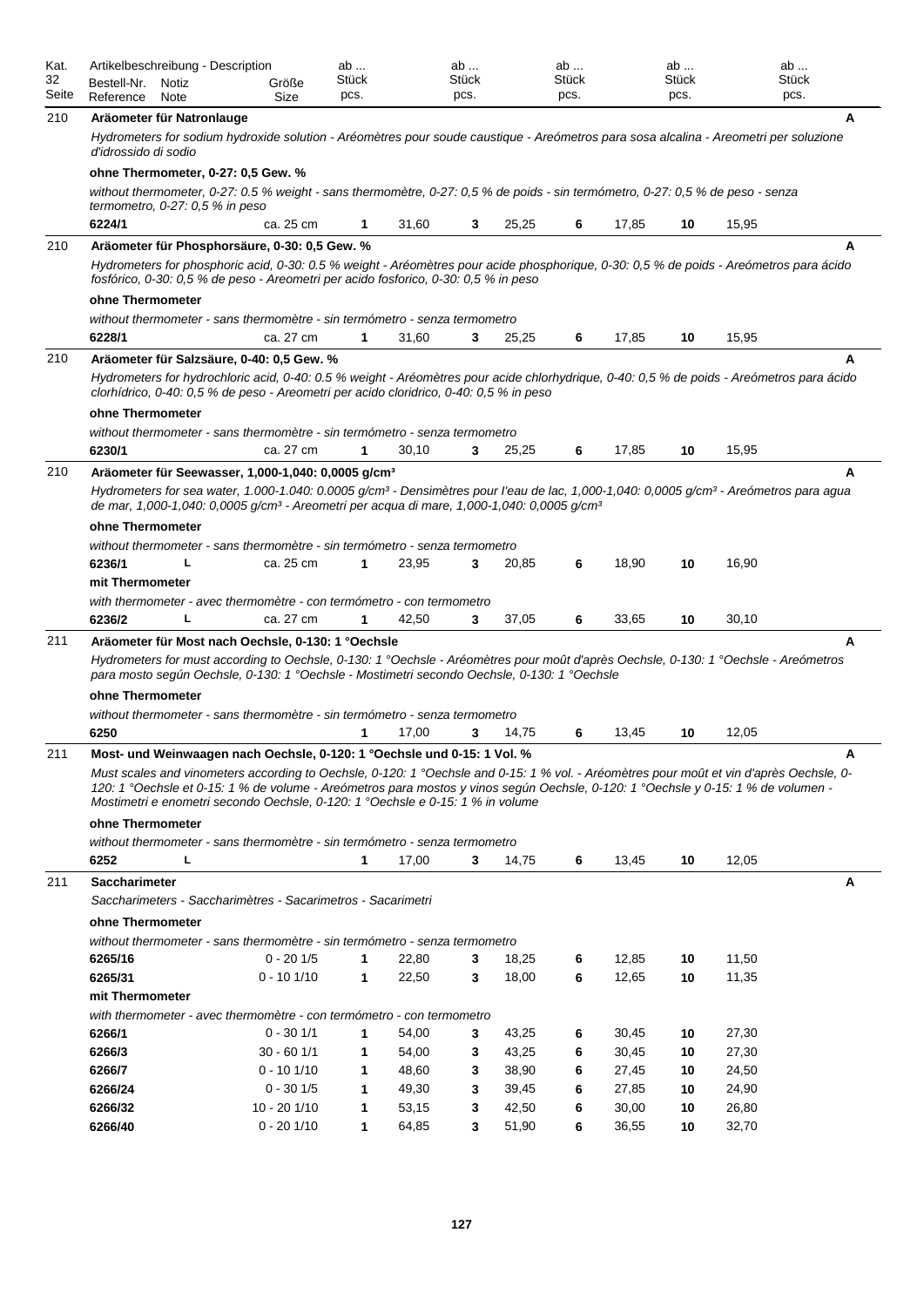| Kat.        | Artikelbeschreibung - Description |       |                                                                                                                                                                                                                                                                    | ab    |       | ab       |                | ab    |       | ab    | ab    |   |
|-------------|-----------------------------------|-------|--------------------------------------------------------------------------------------------------------------------------------------------------------------------------------------------------------------------------------------------------------------------|-------|-------|----------|----------------|-------|-------|-------|-------|---|
| 32          | Bestell-Nr.                       | Notiz | Größe                                                                                                                                                                                                                                                              | Stück |       | Stück    |                | Stück |       | Stück | Stück |   |
| Seite       | Reference                         | Note  | Size                                                                                                                                                                                                                                                               | pcs.  |       | pcs.     |                | pcs.  |       | pcs.  | pcs.  |   |
| 211         |                                   |       | Zuckerprober nach Baumé, ohne Thermometer, 0-50: 1 °Baumé                                                                                                                                                                                                          |       |       |          |                |       |       |       |       | А |
|             | termometro, 0-50: 1 °Baumé        |       | Sugar testers according to Baumé, without thermometer, 0-50: 1 °Baumé - Aréomètres Baumé pour solutions sucrées, sans thermomètre, 0-<br>50: 1 °Baumé - Areómetros Baumé para azúcar, sin termómetro, 0-50: 1 °Baumé - Areometri per zuccheri secondo Baumé, senza |       |       |          |                |       |       |       |       |   |
|             | 6269                              | L     | ca. 16 cm                                                                                                                                                                                                                                                          | 1     | 12,55 | 3        | 10,90          | 6     | 9,95  | 10    | 8,85  |   |
|             |                                   |       | Weitere Aräometer gem. Katalog 32 auf Anfrage - more hydrometer according to catalog 32 on request - plus de densimètres selon                                                                                                                                     |       |       |          |                |       |       |       |       |   |
|             |                                   |       | catalogue 32 sur demande - más hidrómetros según el catálogo 32 a demanda - più idrometri secondo il catalogo 32 su richiesta                                                                                                                                      |       |       |          |                |       |       |       |       |   |
|             |                                   |       |                                                                                                                                                                                                                                                                    |       |       |          |                |       |       |       |       |   |
| 188         |                                   |       | Abdampfschalen aus Porzellan                                                                                                                                                                                                                                       |       |       |          |                |       |       |       |       | A |
|             | d'evaporazione in porcellana      |       | Evaporating dishes made of porcelain - Capsules d'évaporation en porcelaine - Cápsulas de evaporación de porcelana - Capsule                                                                                                                                       |       |       |          |                |       |       |       |       |   |
|             | 7000/6                            |       | ca. 63 mm $\varnothing$                                                                                                                                                                                                                                            | 1     | 6,15  | 25       | 5,80           |       |       |       |       |   |
|             | 7000/7                            |       | ca. 70 mm $\varnothing$                                                                                                                                                                                                                                            | 1     | 7,70  | 25       | 7,30           |       |       |       |       |   |
|             | 7000/8                            |       | ca. 80 mm $\varnothing$                                                                                                                                                                                                                                            | 1     | 8,75  | 25       | 8,35           |       |       |       |       |   |
|             | 7000/10                           |       | ca. 100 mm $\varnothing$                                                                                                                                                                                                                                           | 1     | 10,50 | 25       | 10,00          |       |       |       |       |   |
|             | 7000/12                           |       | ca. 115 mm $\varnothing$                                                                                                                                                                                                                                           | 1     | 20,00 | 10       | 19,05          |       |       |       |       |   |
|             | 7000/15                           |       | ca. 150 mm $\varnothing$                                                                                                                                                                                                                                           | 1     | 30,95 | 10       | 26,40          |       |       |       |       |   |
|             | flache Form                       |       |                                                                                                                                                                                                                                                                    |       |       |          |                |       |       |       |       |   |
|             |                                   |       | flat shape - forme basse - forma baja - forma bassa                                                                                                                                                                                                                |       |       |          |                |       |       |       |       |   |
|             | 7002/8                            |       | ca. 80 mm $\varnothing$                                                                                                                                                                                                                                            | 1     | 9,20  | 20       | 8,75           |       |       |       |       |   |
|             | 7002/10                           |       | ca. 100 mm $\varnothing$                                                                                                                                                                                                                                           | 1     | 12,55 | 10       | 11,95          |       |       |       |       |   |
| 188         |                                   |       | Büchner-Trichter aus Porzellan                                                                                                                                                                                                                                     |       |       |          |                |       |       |       |       | A |
|             | porcellana                        |       | Büchner funnels made of porcelain - Entonnoirs de Büchner en porcelaine - Embudos según Büchner de porcelana - Imbuti de Büchner in                                                                                                                                |       |       |          |                |       |       |       |       |   |
|             | 7005/40                           |       | 40 mm Ø                                                                                                                                                                                                                                                            | 1     | 30,95 | 10       | 29,50          |       |       |       |       |   |
|             | 7005/55                           |       | 55 mm Ø                                                                                                                                                                                                                                                            | 1     | 36,55 | 10       | 34,85          |       |       |       |       |   |
|             | 7005/70                           |       | 70 mm Ø                                                                                                                                                                                                                                                            | 1     | 47,90 | 10       | 45,65          |       |       |       |       |   |
|             | 7005/90                           |       | 90 mm $\varnothing$                                                                                                                                                                                                                                                | 1     | 62,10 | 10       | 59,20          |       |       |       |       |   |
| 188         | Kasserollen aus Porzellan         |       |                                                                                                                                                                                                                                                                    |       |       |          |                |       |       |       |       | Α |
|             |                                   |       | Casseroles made of porcelain - Casseroles en porcelaine - Cacerolas de porcelana - Casseruole in porcellana                                                                                                                                                        |       |       |          |                |       |       |       |       |   |
|             | 7015/100                          |       | 102 mm Ø                                                                                                                                                                                                                                                           | 1     | 33,90 |          |                |       |       |       |       |   |
|             | 7015/125                          |       | 127 mm Ø                                                                                                                                                                                                                                                           | 1     | 52,55 | 10<br>10 | 32,30<br>50,00 |       |       |       |       |   |
|             |                                   |       |                                                                                                                                                                                                                                                                    |       |       |          |                |       |       |       |       |   |
| 188         |                                   |       | Mensuren aus Porzellan, mit Henkel, graduiert<br>Measuring jars made of porcelain, with handle, graduated - Pots gradués en porcelaine, avec anse - Medidas graduados de porcelana, con<br>asa - Boccali cilindrici in porcellana, con manico, graduati            |       |       |          |                |       |       |       |       | A |
|             | 7020/50                           |       | 50 ml                                                                                                                                                                                                                                                              | 1     | 20,70 | 10       | 19,80          |       |       |       |       |   |
|             | 7020/100                          |       | 100 ml                                                                                                                                                                                                                                                             | 1     | 24,65 | 10       | 23,95          |       |       |       |       |   |
|             | 7020/250                          |       | 250 ml                                                                                                                                                                                                                                                             | 1     | 35,45 | 10       | 34,55          |       |       |       |       |   |
|             | 7020/500                          |       | 500 ml                                                                                                                                                                                                                                                             | 1     | 57,05 |          |                |       |       |       |       |   |
|             | 7020/1000                         |       | 1000 ml                                                                                                                                                                                                                                                            | 1     | 79,45 |          |                |       |       |       |       |   |
| Neu,        | Mörser aus Borosilikatglas 3.3    |       |                                                                                                                                                                                                                                                                    |       |       |          |                |       |       |       |       | A |
| new         |                                   |       | Mortars made of borosilicate glass 3.3 - Mortiers en verre borosilicaté 3.3 - Morteros de vidrio borosilicato 3.3 - Mortai di vetro borosilicato                                                                                                                   |       |       |          |                |       |       |       |       |   |
|             | 7028/8                            |       | 80 mm                                                                                                                                                                                                                                                              | 1     | 11,65 | 25       | 10,70          |       |       |       |       |   |
|             | 7028/10                           |       | 100 mm                                                                                                                                                                                                                                                             | 1     | 13,80 | 25       | 12,70          |       |       |       |       |   |
|             | 7028/12                           |       | 120 mm                                                                                                                                                                                                                                                             | 1     | 19,60 | 25       | 18,00          |       |       |       |       |   |
|             | 7028/15                           |       | 150 mm                                                                                                                                                                                                                                                             | 1     | 25,70 | 25       | 23,65          |       |       |       |       |   |
|             |                                   |       |                                                                                                                                                                                                                                                                    |       |       |          |                |       |       |       |       |   |
| Neu,<br>new |                                   |       | Pistillen aus Borosilikatglas 3.3 dazu<br>Pestles made of borosilicate glass 3.3 for above - Pilons en verre borosilicaté 3.3 pour ci-dessus - Manos de vidrio borosilicato 3.3 para<br>antedicho - Pestelli di vetro borosilicato 3.3 per sunnominato             |       |       |          |                |       |       |       |       | A |
|             | 7029/8                            |       | 80 mm                                                                                                                                                                                                                                                              | 1     | 11,65 | 25       | 10,70          |       |       |       |       |   |
|             | 7029/10                           |       | 100 mm                                                                                                                                                                                                                                                             | 1     | 13,20 | 25       | 12,15          |       |       |       |       |   |
|             | 7029/12                           |       | 120 mm                                                                                                                                                                                                                                                             | 1     | 15,05 | 25       | 13,85          |       |       |       |       |   |
|             | 7029/15                           |       | 150 mm                                                                                                                                                                                                                                                             | 1     | 18,55 | 25       | 17,05          |       |       |       |       |   |
| 188         |                                   |       | Mörser aus Porzellan, mit Ausguss                                                                                                                                                                                                                                  |       |       |          |                |       |       |       |       | А |
|             |                                   |       | Mortars made of porcelain, with spout - Mortiers en porcelaine, avec bec - Morteros de porcelana, con pico - Mortai in porcellana, con becco                                                                                                                       |       |       |          |                |       |       |       |       |   |
|             | 7030/6                            |       | ca. 60 mm $\varnothing$                                                                                                                                                                                                                                            | 1     | 9,25  | 10       | 8,80           |       |       |       |       |   |
|             | 7030/8                            |       | ca. 80 mm Ø                                                                                                                                                                                                                                                        | 1     | 12,35 | 10       | 11,65          | 25    | 10,90 | 50    | 10,20 |   |
|             | 7030/10                           |       | ca. 100 mm Ø                                                                                                                                                                                                                                                       | 1     | 19,70 | 10       | 18,65          |       |       |       |       |   |
|             |                                   |       |                                                                                                                                                                                                                                                                    |       |       |          |                |       |       |       |       |   |

**128**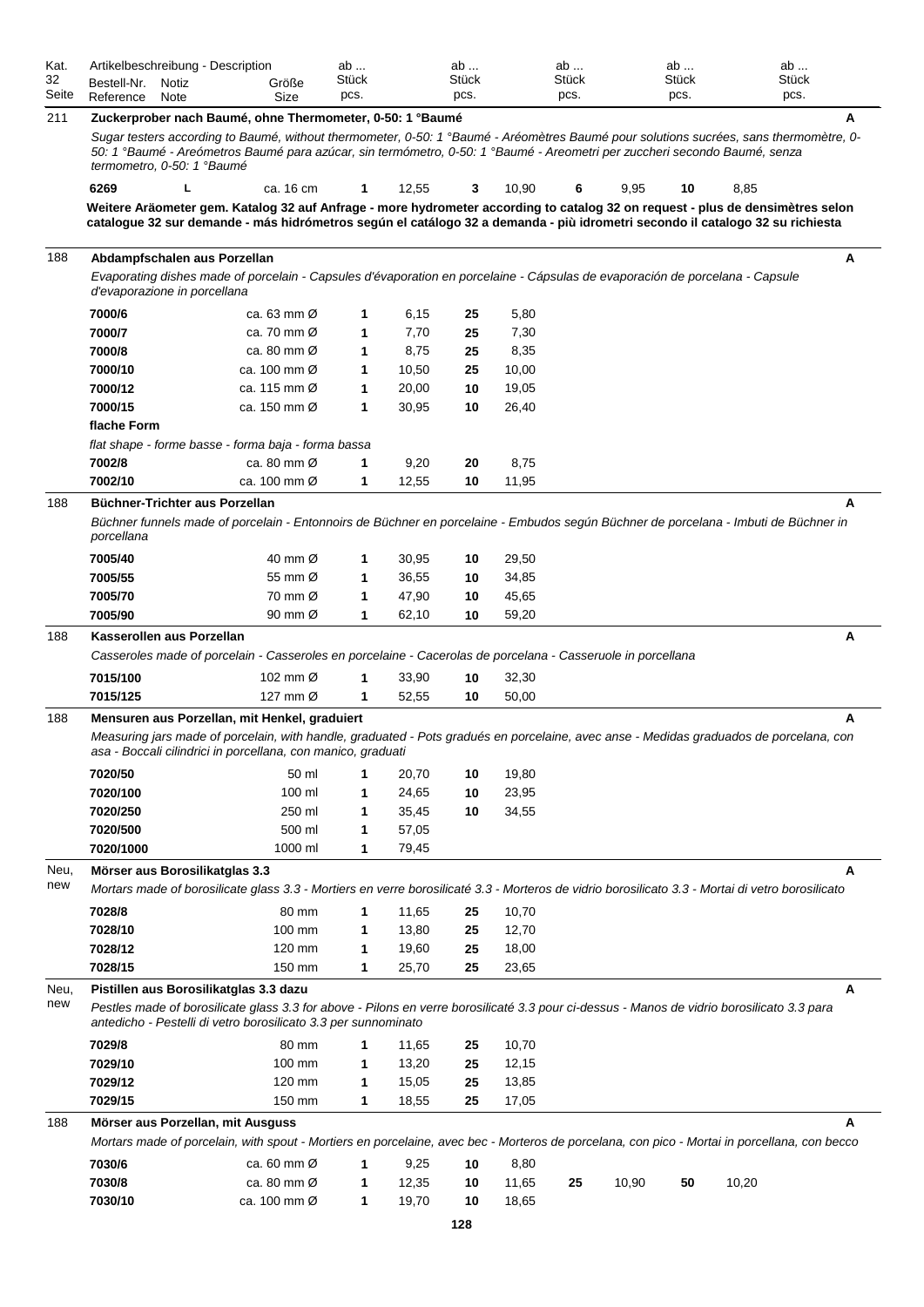| Kat.  | Artikelbeschreibung - Description                                                                                                                                                                                                                                                                                                                                                                                                                                                                        |                          | ab           |        | ab    |       | ab    |      | ab    |      | ab           |
|-------|----------------------------------------------------------------------------------------------------------------------------------------------------------------------------------------------------------------------------------------------------------------------------------------------------------------------------------------------------------------------------------------------------------------------------------------------------------------------------------------------------------|--------------------------|--------------|--------|-------|-------|-------|------|-------|------|--------------|
| 32    | Bestell-Nr.<br>Notiz                                                                                                                                                                                                                                                                                                                                                                                                                                                                                     | Größe                    | Stück        |        | Stück |       | Stück |      | Stück |      | <b>Stück</b> |
| Seite | Reference<br>Note                                                                                                                                                                                                                                                                                                                                                                                                                                                                                        | Size                     | pcs.         |        | pcs.  |       | pcs.  |      | pcs.  |      | pcs.         |
|       | 7030/13                                                                                                                                                                                                                                                                                                                                                                                                                                                                                                  | ca. 130 mm Ø             | 1            | 27,60  | 10    | 26,30 |       |      |       |      |              |
|       | 7030/15                                                                                                                                                                                                                                                                                                                                                                                                                                                                                                  | ca. 150 mm $\varnothing$ | 1            | 35,55  | 10    | 33,90 |       |      |       |      |              |
| 188   | Pistillen aus Porzellan dazu                                                                                                                                                                                                                                                                                                                                                                                                                                                                             |                          |              |        |       |       |       |      |       |      | A            |
|       | Pestles made of porcelain for above - Pilons en porcelaine pour ci-dessus - Manos de porcelana para antedicho - Pestelli in porcellana per<br>sunnominato                                                                                                                                                                                                                                                                                                                                                |                          |              |        |       |       |       |      |       |      |              |
|       |                                                                                                                                                                                                                                                                                                                                                                                                                                                                                                          | für:                     |              |        |       |       |       |      |       |      |              |
|       | 7031/6                                                                                                                                                                                                                                                                                                                                                                                                                                                                                                   | ca. 60 mm                | 1            | 6,20   | 10    | 5,90  |       |      |       |      |              |
|       | 7031/8                                                                                                                                                                                                                                                                                                                                                                                                                                                                                                   | ca. 80 mm                | 1            | 7,90   | 10    | 7,50  | 25    | 7,15 | 50    | 6,75 |              |
|       | 7031/10                                                                                                                                                                                                                                                                                                                                                                                                                                                                                                  | ca. 100 mm               | 1            | 10,45  | 10    | 9,95  |       |      |       |      |              |
|       | 7031/13                                                                                                                                                                                                                                                                                                                                                                                                                                                                                                  | ca. 130 mm               | 1            | 14,95  | 10    | 14,15 |       |      |       |      |              |
|       | 7031/15                                                                                                                                                                                                                                                                                                                                                                                                                                                                                                  | ca. 150 mm               | 1            | 23,20  | 10    | 22,05 |       |      |       |      |              |
| neu,  | Reibeschale aus Melamin (Fantaschale)                                                                                                                                                                                                                                                                                                                                                                                                                                                                    |                          |              |        |       |       |       |      |       |      | A            |
| new   | Mortar made of melamine (Fanta shell) - Mortier de mélamine (Fanta shell) - Mortero de melamina (Fanta cáscara) - Mortaio di melamina<br>(Fanta shell)                                                                                                                                                                                                                                                                                                                                                   |                          |              |        |       |       |       |      |       |      |              |
|       | 7032/1                                                                                                                                                                                                                                                                                                                                                                                                                                                                                                   | 8 x 12 cm Ø              | 1            | 10,80  |       |       |       |      |       |      |              |
|       | 7032/2                                                                                                                                                                                                                                                                                                                                                                                                                                                                                                   | $9x15$ cm $\varnothing$  | 1            | 13,30  |       |       |       |      |       |      |              |
| neu,  | <b>Pistille aus Melamin</b>                                                                                                                                                                                                                                                                                                                                                                                                                                                                              |                          |              |        |       |       |       |      |       |      | Α            |
| new   | Pestles of melamine - Pilons de mélamine - Majas de melamina - Pestelli di melamina                                                                                                                                                                                                                                                                                                                                                                                                                      |                          |              |        |       |       |       |      |       |      |              |
|       | 7033/1                                                                                                                                                                                                                                                                                                                                                                                                                                                                                                   | 13 x 3 cm $\varnothing$  | 1            | 11,50  |       |       |       |      |       |      |              |
|       | 7033/2                                                                                                                                                                                                                                                                                                                                                                                                                                                                                                   | 15 x 4 cm Ø              | 1            | 12,20  |       |       |       |      |       |      |              |
| 188   | Porzellanschiffchen (Verbrennungsschiffchen)                                                                                                                                                                                                                                                                                                                                                                                                                                                             |                          |              |        |       |       |       |      |       |      | Α            |
|       | Saggers (Combustion boats) - Nacelles en porcelaine - Barquichuelos de porcelana - Navicelle in porcellana                                                                                                                                                                                                                                                                                                                                                                                               |                          |              |        |       |       |       |      |       |      |              |
|       | 7035                                                                                                                                                                                                                                                                                                                                                                                                                                                                                                     | ca. 90 mm                | 1            | 1,25   | 10    | 1,15  | 50    | 1,05 |       |      |              |
| 188   | Schmelztiegel aus Porzellan, mittelhoch, ohne Deckel                                                                                                                                                                                                                                                                                                                                                                                                                                                     |                          |              |        |       |       |       |      |       |      | A            |
|       | Crucibles made of porcelain, medium height, without lid - Creusets en porcelaine, forme mi-haute, sans couvercle - Crisoles de porcelana,<br>medio altos, sin tapa - Crogioli in porcellana, altezza media, senza coperchio                                                                                                                                                                                                                                                                              |                          |              |        |       |       |       |      |       |      |              |
|       | 7040/25                                                                                                                                                                                                                                                                                                                                                                                                                                                                                                  | ca. 25 mm Ø              | 1            | 3,25   | 50    | 3,10  |       |      |       |      |              |
|       | 7040/30                                                                                                                                                                                                                                                                                                                                                                                                                                                                                                  | ca. 30 mm Ø              | 1            | 3,60   | 50    | 3,45  |       |      |       |      |              |
|       | 7040/35                                                                                                                                                                                                                                                                                                                                                                                                                                                                                                  | ca. 35 mm Ø              | 1            | 3,60   | 50    | 3,45  |       |      |       |      |              |
|       | 7040/40                                                                                                                                                                                                                                                                                                                                                                                                                                                                                                  | ca. 40 mm Ø              | 1            | 4,05   | 50    | 3,85  |       |      |       |      |              |
|       | 7040/45                                                                                                                                                                                                                                                                                                                                                                                                                                                                                                  | ca. 45 mm Ø              | 1            | 5,00   | 50    | 4,80  |       |      |       |      |              |
|       | 7040/50                                                                                                                                                                                                                                                                                                                                                                                                                                                                                                  | ca. 50 mm Ø              | 1            | 5,75   | 50    | 5,45  |       |      |       |      |              |
| 188   | Deckel aus Porzellan für Schmelztiegel                                                                                                                                                                                                                                                                                                                                                                                                                                                                   |                          |              |        |       |       |       |      |       |      | Α            |
|       | Lids made of porcelain for crucibles - Couvercles en porcelaine pour creusets - Tapas de porcelana para crisoles - Coperchi in porcellana<br>per crogioli                                                                                                                                                                                                                                                                                                                                                |                          |              |        |       |       |       |      |       |      |              |
|       |                                                                                                                                                                                                                                                                                                                                                                                                                                                                                                          | für:                     |              |        |       |       |       |      |       |      |              |
|       | 7041/25                                                                                                                                                                                                                                                                                                                                                                                                                                                                                                  | ca. 25 mm Ø              | 1            | 4,35   | 50    | 4,15  |       |      |       |      |              |
|       | 7041/30                                                                                                                                                                                                                                                                                                                                                                                                                                                                                                  | ca. 30 mm Ø              | 1            | 4,55   | 50    | 4,30  |       |      |       |      |              |
|       | 7041/35                                                                                                                                                                                                                                                                                                                                                                                                                                                                                                  | ca. 35 mm $\varnothing$  | 1            | 4,60   | 50    | 4,35  |       |      |       |      |              |
|       | 7041/40                                                                                                                                                                                                                                                                                                                                                                                                                                                                                                  | ca. 40 mm Ø              | 1            | 4,85   | 50    | 4,60  |       |      |       |      |              |
|       | 7041/45                                                                                                                                                                                                                                                                                                                                                                                                                                                                                                  | ca. 45 mm Ø              | 1            | 5,35   | 50    | 5,05  |       |      |       |      |              |
|       | 7041/50                                                                                                                                                                                                                                                                                                                                                                                                                                                                                                  | ca. 50 mm Ø              | 1            | 5,75   | 50    | 5,45  |       |      |       |      |              |
| 94    | Titrierapparate, Schellbachbürette, DURAN, mit Zwischenhahn, mit 2-Liter-Flasche<br>Titrators, Schellbach burette, DURAN, with intermediate stopcock, with bottle of 2 litres - Appareils de titrage, burette Schellbach, DURAN,<br>avec robinet intermédiaire, avec flacon de 2 litres - Aparatos para titración, bureta Schellbach, DURAN, con llave intermedia, con frasco de 2<br>litros - Apparecchi per titolazione, buretta Schellbach, DURAN, con rubinetto intermedio, con bottiglia da 2 litri |                          |              |        |       |       |       |      |       |      | A            |
|       |                                                                                                                                                                                                                                                                                                                                                                                                                                                                                                          | ml                       |              |        |       |       |       |      |       |      |              |
|       | beide Hähne mit NS-Glasküken                                                                                                                                                                                                                                                                                                                                                                                                                                                                             |                          |              |        |       |       |       |      |       |      |              |
|       | both stopcocks with NS glass plug - les deux robinets avec clé en verre - ambos llaves con vástago de vidrio - due rubinetti con maschio in<br>vetro                                                                                                                                                                                                                                                                                                                                                     |                          |              |        |       |       |       |      |       |      |              |
|       | 8400/22                                                                                                                                                                                                                                                                                                                                                                                                                                                                                                  | 25:1/20                  | 1            | 156,25 |       |       |       |      |       |      |              |
|       | 8400/25                                                                                                                                                                                                                                                                                                                                                                                                                                                                                                  | 25:1/10                  | $\mathbf 1$  | 152,50 |       |       |       |      |       |      |              |
|       | 8400/50                                                                                                                                                                                                                                                                                                                                                                                                                                                                                                  | 50:1/10                  | 1            | 155,95 |       |       |       |      |       |      |              |
|       | beide Hähne mit NS-PTFE-Küken<br>both stopcocks with NS PTFE plug - les deux robinets avec clé en PTFE - ambos llaves con vástago de PTFE - due rubinetti con maschio                                                                                                                                                                                                                                                                                                                                    |                          |              |        |       |       |       |      |       |      |              |
|       | in PTFE                                                                                                                                                                                                                                                                                                                                                                                                                                                                                                  |                          |              |        |       |       |       |      |       |      |              |
|       | 8400/122                                                                                                                                                                                                                                                                                                                                                                                                                                                                                                 | 25:1/20                  | $\mathbf{1}$ | 178,75 |       |       |       |      |       |      |              |
|       | 8400/125                                                                                                                                                                                                                                                                                                                                                                                                                                                                                                 | 25:1/10                  | $\mathbf{1}$ | 174,80 |       |       |       |      |       |      |              |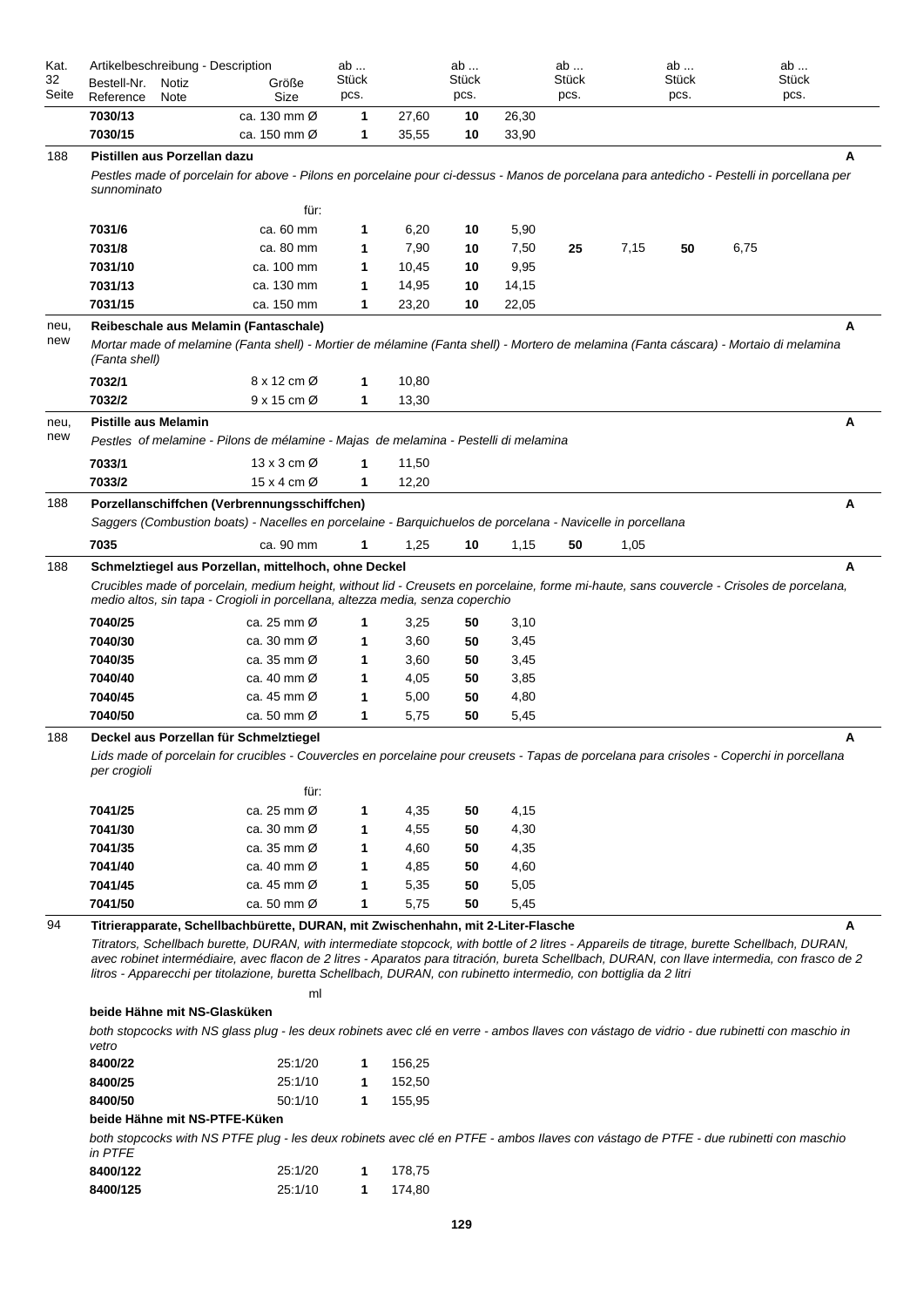| Kat.  | Artikelbeschreibung - Description                                                                                                                                                                                                                                                                                                                                                                                                                                                                                                                                                                                            |         | ab           | ab     | ab    | ab    | ab    |
|-------|------------------------------------------------------------------------------------------------------------------------------------------------------------------------------------------------------------------------------------------------------------------------------------------------------------------------------------------------------------------------------------------------------------------------------------------------------------------------------------------------------------------------------------------------------------------------------------------------------------------------------|---------|--------------|--------|-------|-------|-------|
| 32    | Bestell-Nr.<br>Notiz                                                                                                                                                                                                                                                                                                                                                                                                                                                                                                                                                                                                         | Größe   | Stück        | Stück  | Stück | Stück | Stück |
| Seite | Reference<br>Note                                                                                                                                                                                                                                                                                                                                                                                                                                                                                                                                                                                                            | Size    | pcs.         | pcs.   | pcs.  | pcs.  | pcs.  |
|       | 8400/150                                                                                                                                                                                                                                                                                                                                                                                                                                                                                                                                                                                                                     | 50:1/10 | 1            | 178,15 |       |       |       |
|       | Zwischenhahn mit NS-PTFE-Küken, seitlichem Feindosier-Ventilhahn, PTFE-Spindel                                                                                                                                                                                                                                                                                                                                                                                                                                                                                                                                               |         |              |        |       |       |       |
|       | Intermediate stopcock with NS PTFE plug, lateral safety needlevalve stopcock, PTFE spindle - Robinet intermédiaire avec clé en PTFE,<br>robinet latéral à réglage d'écoulement précis, à pointeau en PTFE - Llave intermedia con vástago de PTFE, llave lateral con cabeza de<br>tuerca árbol de PTFE - Rubinetto intermedio con maschio in PTFE, rubinetto laterale a spillo in PTFE                                                                                                                                                                                                                                        |         |              |        |       |       |       |
|       | 8400/322                                                                                                                                                                                                                                                                                                                                                                                                                                                                                                                                                                                                                     | 25:1/20 | 1            | 178,25 |       |       |       |
|       | 8400/325                                                                                                                                                                                                                                                                                                                                                                                                                                                                                                                                                                                                                     | 25:1/10 | 1            | 174,80 |       |       |       |
|       | 8400/350                                                                                                                                                                                                                                                                                                                                                                                                                                                                                                                                                                                                                     | 50:1/10 | 1            | 178,25 |       |       |       |
| 94    | Titrierapparate, Schellbachbürette, DURAN, ohne Zwischenhahn, mit 2-Liter-Flasche<br>Titrators, Schellbach burette, DURAN, without intermediate stopcock, with bottle of 2 litres - Appareils de titrage, burette Schellbach,<br>DURAN, sans robinet intermédiaire, avec flacon de 2 litres - Aparatos para titración, bureta Schellbach, DURAN, sin llave intermedia, con<br>frasco de 2 litros - Apparecchi per titolazione, buretta Schellbach, DURAN, senza rubinetto intermedio, con bottiglia da 2 litri                                                                                                               | ml      |              |        |       |       | Α     |
|       | Ablaufhahn mit NS-Glasküken                                                                                                                                                                                                                                                                                                                                                                                                                                                                                                                                                                                                  |         |              |        |       |       |       |
|       | Discharge stopcock with NS glass plug - Robinet d'écoulement avec clé en verre - Llave desagüe con vástago de vidrio - Rubinetto<br>d'efflusso con maschio in vetro                                                                                                                                                                                                                                                                                                                                                                                                                                                          |         |              |        |       |       |       |
|       | 8410/22                                                                                                                                                                                                                                                                                                                                                                                                                                                                                                                                                                                                                      | 25:1/20 | 1            | 149,00 |       |       |       |
|       | 8410/25                                                                                                                                                                                                                                                                                                                                                                                                                                                                                                                                                                                                                      | 25:1/10 | 1            | 128,60 |       |       |       |
|       | 8410/50                                                                                                                                                                                                                                                                                                                                                                                                                                                                                                                                                                                                                      | 50:1/10 | 1            | 149,00 |       |       |       |
|       | Ablaufhahn mit NS-PTFE-Küken                                                                                                                                                                                                                                                                                                                                                                                                                                                                                                                                                                                                 |         |              |        |       |       |       |
|       | Discharge stopcock with NS PTFE plug - Robinet d'écoulement avec clé en PTFE - Llave desagüe con vástago de PTFE - Rubinetto<br>d'efflusso con maschio in PTFE                                                                                                                                                                                                                                                                                                                                                                                                                                                               |         |              |        |       |       |       |
|       | 8410/122                                                                                                                                                                                                                                                                                                                                                                                                                                                                                                                                                                                                                     | 25:1/20 | 1            | 149,00 |       |       |       |
|       | 8410/125                                                                                                                                                                                                                                                                                                                                                                                                                                                                                                                                                                                                                     | 25:1/10 | 1            | 138,25 |       |       |       |
|       | 8410/150                                                                                                                                                                                                                                                                                                                                                                                                                                                                                                                                                                                                                     | 50:1/10 | 1            | 149,00 |       |       |       |
|       | mit seitlichem Feindosier-Ventilhahn, PTFE-Spindel                                                                                                                                                                                                                                                                                                                                                                                                                                                                                                                                                                           |         |              |        |       |       |       |
|       | with lateral safety needlevalve stopcock, PTFE spindle - avec robinet latéral à réglage d'écoulement précis, à pointeau en PTFE - con llave                                                                                                                                                                                                                                                                                                                                                                                                                                                                                  |         |              |        |       |       |       |
|       | lateral con cabeza de tuerca árbol de PTFE - con rubinetto laterale a spillo in PTFE<br>8410/222                                                                                                                                                                                                                                                                                                                                                                                                                                                                                                                             | 25:1/20 | 1            | 140,05 |       |       |       |
|       |                                                                                                                                                                                                                                                                                                                                                                                                                                                                                                                                                                                                                              | 25:1/10 |              | 136,10 |       |       |       |
|       | 8410/225                                                                                                                                                                                                                                                                                                                                                                                                                                                                                                                                                                                                                     |         | 1            |        |       |       |       |
|       | 8410/250                                                                                                                                                                                                                                                                                                                                                                                                                                                                                                                                                                                                                     | 50:1/10 | 1            | 139,35 |       |       |       |
| 97    | Titrierapparate, DURAN, Schellbachbürette, mit Zwischenhahn, konformitätsbescheinigt, mit 2-Liter-Flasche<br>Titrators, DURAN, Schellbach burette, with intermediate stopcock, conformity-certified, with 2-ltr. bottle - Appareils de titrage, DURAN,<br>burette Schellbach, avec robinet intermédiaire, conformité certifiée, avec flacon de 2 litres - Aparatos para titración, DURAN, bureta<br>Schellbach, con llave intermedia, conformidad certificada, con frasco de 2 litros - Apparecchi per titolazione, DURAN, buretta Schellbach,<br>con rubinetto interemdio, conformità certificata, con bottiglia da 2 litri |         |              |        |       |       | A     |
|       |                                                                                                                                                                                                                                                                                                                                                                                                                                                                                                                                                                                                                              | ml      |              |        |       |       |       |
|       | beide Hähne mit NS-Glasküken<br>both stopcocks with NS glass plug - les deux robinets avec clé en verre - ambos llaves con vástago de vidrio - due rubinetti con maschio in<br>vetro                                                                                                                                                                                                                                                                                                                                                                                                                                         |         |              |        |       |       |       |
|       | 8415H/15                                                                                                                                                                                                                                                                                                                                                                                                                                                                                                                                                                                                                     | 10:1/50 | 1            | 188,65 |       |       |       |
|       | 8415H/22                                                                                                                                                                                                                                                                                                                                                                                                                                                                                                                                                                                                                     | 25:1/20 | 1            | 188,65 |       |       |       |
|       | 8415H/50                                                                                                                                                                                                                                                                                                                                                                                                                                                                                                                                                                                                                     | 50:1/10 | $\mathbf{1}$ | 188,65 |       |       |       |
|       |                                                                                                                                                                                                                                                                                                                                                                                                                                                                                                                                                                                                                              |         |              |        |       |       |       |
|       | Zwischenhahn mit NS-PTFE-Küken, seitlichem Feindosier-Ventilhahn, PTFE-Spindel<br>Intermediate stopcock with NS PTFE plug, lateral safety needlevalve stopcock, PTFE spindle - Robinet intermédiaire avec clé en PTFE,                                                                                                                                                                                                                                                                                                                                                                                                       |         |              |        |       |       |       |
|       | robinet latéral à réglage d'écoulement précis, à pointeau en PTFE - Llave intermedia con vástago de PTFE, llave lateral con cabeza de<br>tuerca árbol de PTFE - Rubinetto intermedio con maschio in PTFE, rubinetto laterale a spillo in PTFE<br>8415H/315                                                                                                                                                                                                                                                                                                                                                                   | 10:1/50 | 1            | 222,90 |       |       |       |
|       | 8415H/322                                                                                                                                                                                                                                                                                                                                                                                                                                                                                                                                                                                                                    | 25:1/20 | 1            | 222,90 |       |       |       |
|       | 8415H/350                                                                                                                                                                                                                                                                                                                                                                                                                                                                                                                                                                                                                    | 50:1/10 | 1            | 222,90 |       |       |       |
|       |                                                                                                                                                                                                                                                                                                                                                                                                                                                                                                                                                                                                                              |         |              |        |       |       |       |
| 97    | Titrierapparate, DURAN, Schellbachbürette, ohne Zwischenhahn, konformitätsbescheinigt, mit 2-Liter-Flasche                                                                                                                                                                                                                                                                                                                                                                                                                                                                                                                   |         |              |        |       |       | A     |
|       | Titrators, DURAN, Schellbach burette, without intermediate stopcock, conformity-certified, with 2-ltr. bottle - Appareils de titrage, DURAN,<br>burette Schellbach, sans robinet intermédiaire, conformité certifiée, avec flacon de 2 litres - Aparatos para titración, DURAN, bureta<br>Schellbach, sin llave intermedia, conformidad certificada, con frasco de 2 litros - Apparecchi per titolazione, DURAN, buretta Schellbach,<br>senza rubinetto iontermedio, conformità certificata, con bottiglia da 2 litri                                                                                                        | ml      |              |        |       |       |       |
|       | mit seitlichem Feindosier-Ventilhahn, PTFE-Spindel                                                                                                                                                                                                                                                                                                                                                                                                                                                                                                                                                                           |         |              |        |       |       |       |
|       |                                                                                                                                                                                                                                                                                                                                                                                                                                                                                                                                                                                                                              |         |              |        |       |       |       |
|       | with lateral safety needlevalve stopcock, PTFE spindle - avec robinet latéral à réglage d'écoulement précis, à pointeau en PTFE - con llave<br>lateral con cabeza de tuerca árbol de PTFE - con rubinetto laterale a spillo in PTFE                                                                                                                                                                                                                                                                                                                                                                                          |         |              |        |       |       |       |

| 8416H/215 | 10:1/50 | 176.85 |
|-----------|---------|--------|
| 8416H/222 | 25:1/20 | 176.85 |
| 8416H/250 | 50:1/10 | 176.85 |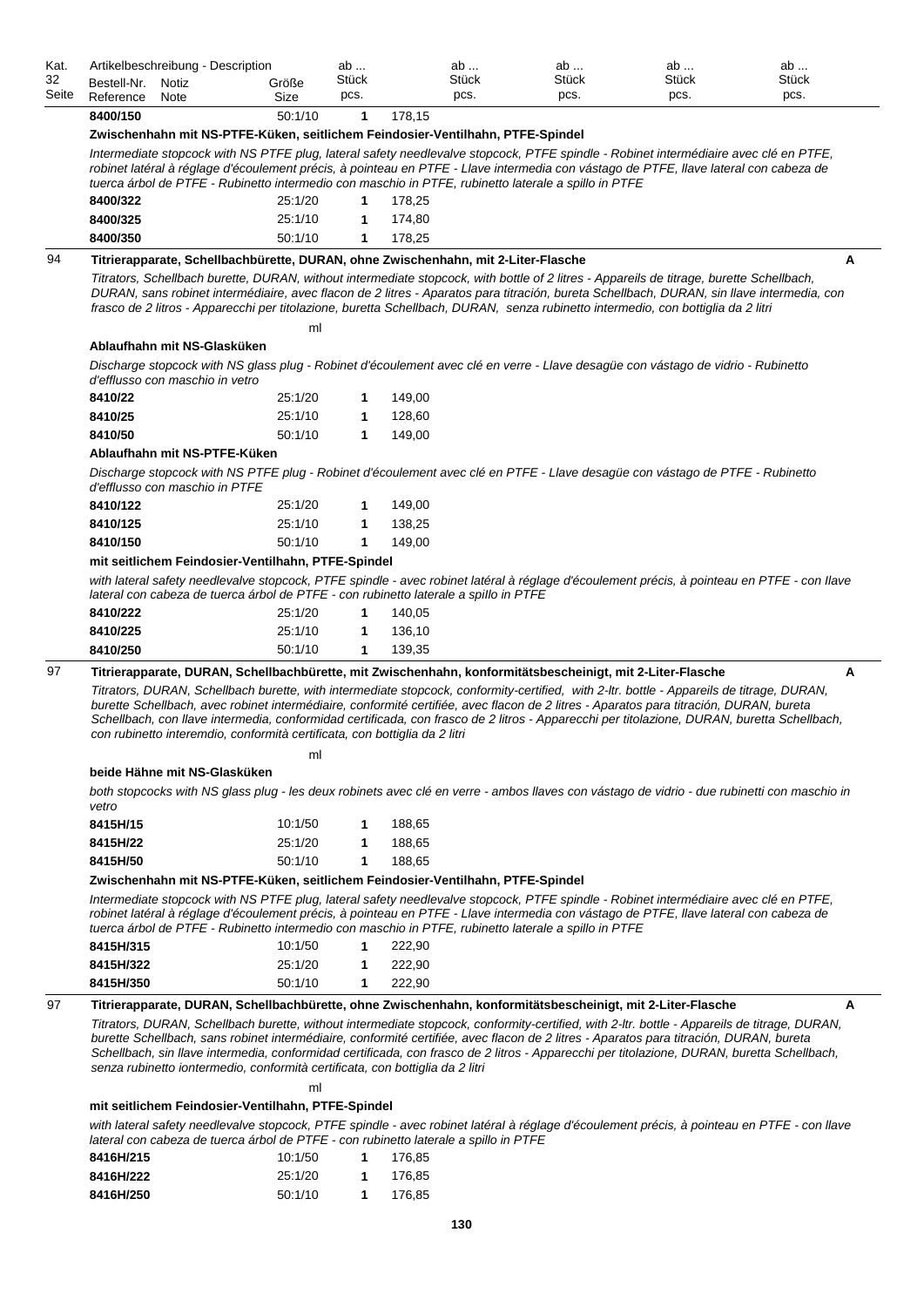| Kat.  | Artikelbeschreibung - Description |       |       | av           | av           | ab           | ab           | ab           |
|-------|-----------------------------------|-------|-------|--------------|--------------|--------------|--------------|--------------|
| -32   | Bestell-Nr.                       | Notiz | Größe | <b>Stück</b> | <b>Stück</b> | <b>Stück</b> | <b>Stück</b> | <b>Stück</b> |
| Seite | Reference                         | Note  | Size  | pcs.         | pcs.         | pcs.         | DCS.         | pcs.         |

## 95 **Titrierapparate, AR, Schellbachbürette, mit Zwischenhahn, mit 2-Liter-Flasche A**

ml

*Titrators, AR, Schellbach burette, with intermediate stopcock, with bottle of 2 litres - Appareils de titrage, AR, burette Schellbach, avec robinet intermédiaire, avec flacon de 2 litres - Aparatos para titración, AR, bureta Schellbach, con Ilave intermedia, con frasco de 2 litros - Apparecchi per titolazione, AR, buretta Schellbach, con rubinetto intermedio, con bottiglia da 2 litri*

**beide Hähne mit NS-Glasküken**

*both stopcocks with NS glass plug - les deux robinets avec clé en verre - ambos llaves con vástago de vidrio - due rubinetti con maschio in vetro*

| 8450/10  | 10:1/10 | 1 | 147.90 |
|----------|---------|---|--------|
| 8450/12  | 10:1/20 | 1 | 150.05 |
| 8450/15  | 10:1/50 | 1 | 158,60 |
| 8450/22  | 25:1/20 | 1 | 158.60 |
| 8450/25  | 25:1/10 | 1 | 155.40 |
| 8450/50  | 50:1/10 | 1 | 158.60 |
| 8450/100 | 100:1/5 | 1 | 180.05 |
|          |         |   |        |

### **beide Hähne mit NS-PTFE-Küken**

*both stopcocks with NS PTFE plug - les deux robinets avec clé en PTFE - ambos llaves con vàstago de PTFE - due rubinetti con maschio in PTFE*

| 8450/110  | 10:1/10 | 1 | 169.35 |
|-----------|---------|---|--------|
| 8450/112  | 10:1/20 | 1 | 172.55 |
| 8450/115  | 10:1/50 | 1 | 177.90 |
| 8450/122  | 25:1/20 | 1 | 177.90 |
| 8450/125  | 25:1/10 | 1 | 173.65 |
| 8450/150  | 50:1/10 | 1 | 177.90 |
| 8450/1100 | 100:1/5 | 1 | 254.00 |

#### **Zwischenhahn mit NS-PTFE-Küken, seitlichem Feindosier-Ventilhahn, PTFE-Spindel**

*Intermediate stopcock with NS PTFE plug, lateral safety needlevalve stopcock, PTFE spindle - Robinet intermédiaire avec clé en PTFE, robinet latéral à réglage d'écoulement précis, à pointeau en PTFE - Llave intermedia con vástago de PTFE, llave lateral con cabeza de tuerca árbol de PTFE - Rubinetto intermedio con maschio in PTFE, rubinetto laterale a spillo in PTFE*

| 8450/310  | 10:1/10 | 1 | 169.35 |
|-----------|---------|---|--------|
| 8450/312  | 10:1/20 | 1 | 171.50 |
| 8450/315  | 10:1/50 | 1 | 177.90 |
| 8450/322  | 25:1/20 | 1 | 177.90 |
| 8450/325  | 25:1/10 | 1 | 173.65 |
| 8450/350  | 50:1/10 | 1 | 177.90 |
| 8450/3100 | 100:1/5 | 1 | 195.05 |

### 95 **Titrierapparate, AR, Klarglasbürette, mit Zwischenhahn, mit 2-Liter-Flasche A**

ml

*Titrators, AR, clear glass burette, with intermediate stopcock, with bottle of 2 litres - Appareils de titrage, AR, burette verre clair, avec robinet intermédiaire, avec flacon de 2 litres - Aparatos para titración, AR, bureta vidrio blanco, con llave intermedia, con frasco de 2 Iitros - Apparecchi per titolazione, AR, buretta in vetro bianco, con rubinetto intermedio, con bottiglia da 2 litri*

| beide Hähne mit NS-Glasküken |  |  |
|------------------------------|--|--|
|                              |  |  |

*both stopcocks with NS glass plug - les deux robinets avec clé en verre - ambos Ilaves con vástago de vidrio - due rubinetti con maschio in vetro*

| 8451/25 | 25:1/10 | 136.99 |
|---------|---------|--------|
| 8451/50 | 50:1/10 | 140.08 |

**Braunglasbürette, beide Hähne mit NS-Glasküken**

*Burette amber glass, both stopcocks with NS glass plug - Burette verre marron, les deux robinets avec clé en verre - Bureta vidrio marrón, ambos llaves con vástago de vidrio - Buretta in vetro marrone, due rubinetti con maschio in vetro*

| 8452/15 | 10:1/50 | 1 | 186.50 |
|---------|---------|---|--------|
| 8452/25 | 25:1/10 |   | 186.50 |
| 8452/50 | 50:1/10 |   | 186.50 |

# 96 **Titrierapparate, AR, Schellbachbürette, ohne Zwischenhahn, mit 2-Liter-Flasche A**

ml

*Titrators, AR, Schellbach burette, without intermediate stopcock, with bottle of 2 litres - Appareils de titrage, AR, burette Schellbach, sans robinet intermédiaire, avec flacon de 2 litres - Aparatos para titración, AR, bureta Schellbach, sin llave intermedia, con frasco de 2 Iitros - Apparecchi per titolazione, AR, buretta Schellbach, senza rubinetto intermedio, con bottiglia da 2 litri*

# **Ablaufhahn mit NS-Glasküken**

*Discharge stopcock with NS glass plug - Robinet d'écoulement avec clé en verre - Llave desagüe con vástago de vidrio - Rubinetto d'efflusso con maschio in vetro*

**8460/10** 10:1/10 **1** 127,55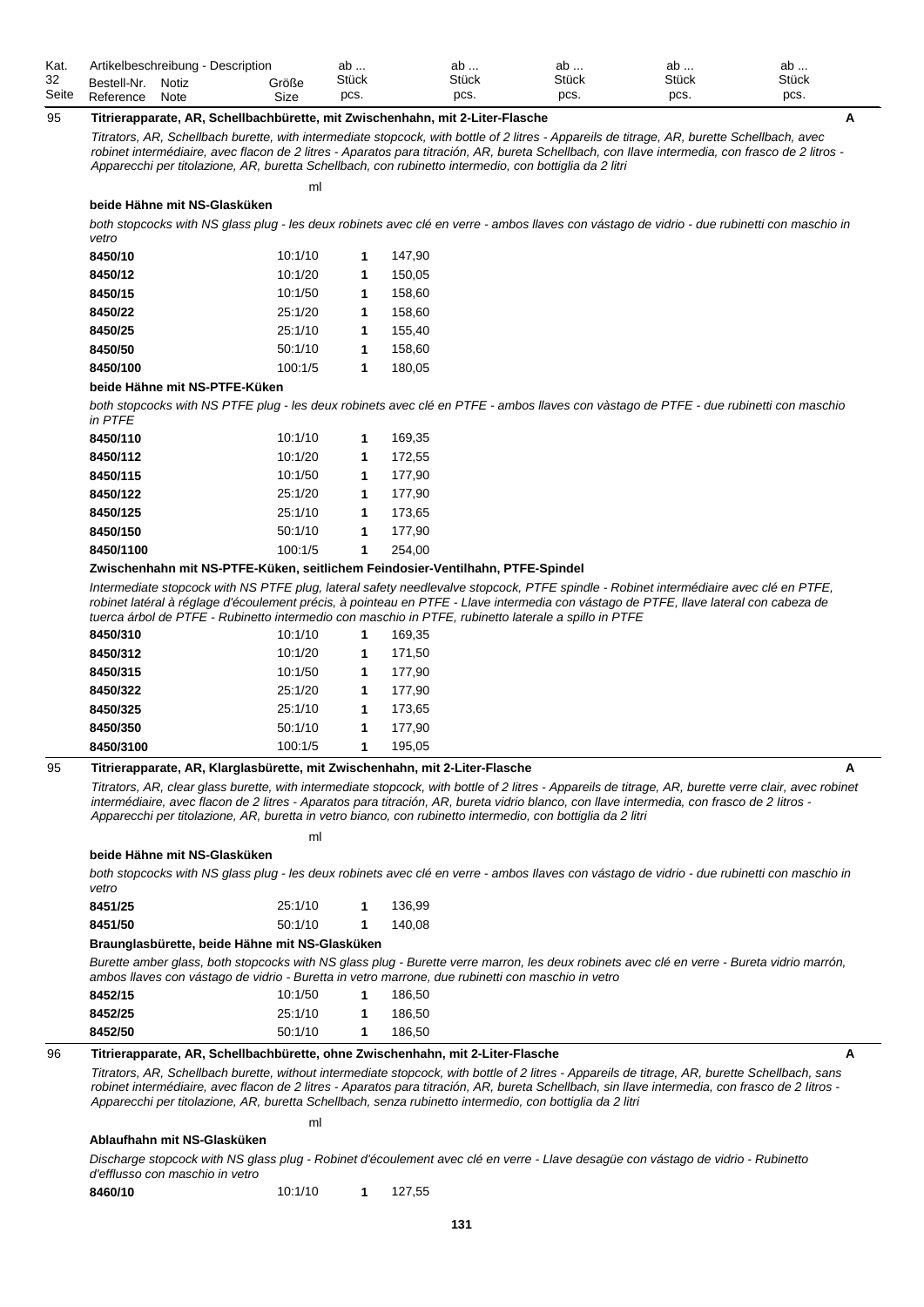| Kat.<br>32 | Artikelbeschreibung - Description         |                                                                                                                                                                                                                                                | ab<br>Stück  |                       | ab<br>Stück | ab<br>Stück |       | ab<br>Stück |      | ab<br>Stück |
|------------|-------------------------------------------|------------------------------------------------------------------------------------------------------------------------------------------------------------------------------------------------------------------------------------------------|--------------|-----------------------|-------------|-------------|-------|-------------|------|-------------|
| Seite      | Bestell-Nr.<br>Notiz<br>Reference<br>Note | Größe<br>Size                                                                                                                                                                                                                                  | pcs.         |                       | pcs.        | pcs.        |       | pcs.        |      | pcs.        |
|            | 8460/12                                   | 10:1/20                                                                                                                                                                                                                                        | 1            | 130,75                |             |             |       |             |      |             |
|            | 8460/15                                   | 10:1/50                                                                                                                                                                                                                                        | 1            | 144,70                |             |             |       |             |      |             |
|            | 8460/22                                   | 25:1/20                                                                                                                                                                                                                                        | 1            | 137,20                |             |             |       |             |      |             |
|            | 8460/25                                   | 25:1/10                                                                                                                                                                                                                                        | 1            | 134,00                |             |             |       |             |      |             |
|            | 8460/50                                   | 50:1/10                                                                                                                                                                                                                                        | 1            | 137,20                |             |             |       |             |      |             |
|            | 8460/100                                  | 100:1/5                                                                                                                                                                                                                                        | 1            | 142,55                |             |             |       |             |      |             |
|            | Ablaufhahn mit NS-PTFE-Küken              |                                                                                                                                                                                                                                                |              |                       |             |             |       |             |      |             |
|            | d'efflusso con maschio in PTFE            | Discharge stopcock with NS PTFE plug - Robinet d'écoulement avec clé en PTFE - Llave desagüe con vástago de PTFE - Rubinetto                                                                                                                   |              |                       |             |             |       |             |      |             |
|            | 8460/110                                  | 10:1/10                                                                                                                                                                                                                                        | 1            | 134,00                |             |             |       |             |      |             |
|            | 8460/112                                  | 10:1/20                                                                                                                                                                                                                                        | 1            | 142,55                |             |             |       |             |      |             |
|            | 8460/115                                  | 10:1/50                                                                                                                                                                                                                                        | 1            | 138,25                |             |             |       |             |      |             |
|            | 8460/122                                  | 25:1/20                                                                                                                                                                                                                                        | 1            | 138,25                |             |             |       |             |      |             |
|            | 8460/125<br>8460/150                      | 25:1/10<br>50:1/10                                                                                                                                                                                                                             | 1<br>1       | 136,10<br>138,25      |             |             |       |             |      |             |
|            | 8460/1100                                 | 100:1/5                                                                                                                                                                                                                                        | 1            | 152,20                |             |             |       |             |      |             |
|            |                                           | mit seitlichem Feindosier-Ventilhahn, PTFE-Spindel                                                                                                                                                                                             |              |                       |             |             |       |             |      |             |
|            |                                           | with lateral safety needlevalve stopcock, PTFE spindle - avec robinet latéral à réglage d'écoulement précis, à pointeau en PTFE - con llave                                                                                                    |              |                       |             |             |       |             |      |             |
|            |                                           | lateral con cabeza de tuerca árbol de PTFE - con rubinetto laterale a spillo in PTFE                                                                                                                                                           |              |                       |             |             |       |             |      |             |
|            | 8460/210                                  | 10:1/10                                                                                                                                                                                                                                        | $\mathbf{1}$ | 131,85                |             |             |       |             |      |             |
|            | 8460/212                                  | 10:1/20                                                                                                                                                                                                                                        | 1            | 136,10                |             |             |       |             |      |             |
|            | 8460/215                                  | 10:1/50                                                                                                                                                                                                                                        | 1            | 147,90                |             |             |       |             |      |             |
|            | 8460/222                                  | 25:1/20                                                                                                                                                                                                                                        | 1            | 138,25                |             |             |       |             |      |             |
|            | 8460/225                                  | 25:1/10                                                                                                                                                                                                                                        | 1            | 136,10                |             |             |       |             |      |             |
|            | 8460/250                                  | 50:1/10                                                                                                                                                                                                                                        | 1            | 138,25                |             |             |       |             |      |             |
| 96         | 8460/2100                                 | 100:1/5<br>Titrierapparate, DURAN, Braunglasbürette, ohne Zwischenhahn, mit 2-Liter-Flasche                                                                                                                                                    | $\mathbf{1}$ | 152,20                |             |             |       |             |      | А           |
|            | Ablaufhahn mit NS-Glasküken               | frasco de 2 litros - Apparecchi per titolazione, DURAN, buretta in vetro marrone, senza rubinetto intermedio, con bottiglia da 2 litri<br>ml                                                                                                   |              |                       |             |             |       |             |      |             |
|            | d'efflusso con maschio in vetro           | Discharge stopcock with NS glass plug - Robinet d'écoulement avec clé en verre - Llave desagüe con vástago de vidrio - Rubinetto                                                                                                               |              |                       |             |             |       |             |      |             |
|            | 8462/15                                   | 10:1/50                                                                                                                                                                                                                                        | 1            | 169,35                |             |             |       |             |      |             |
|            | 8462/25                                   | 25:1/10                                                                                                                                                                                                                                        |              | 169,35                |             |             |       |             |      |             |
|            | 8462/50                                   | 50:1/10                                                                                                                                                                                                                                        | 1            | 169,35                |             |             |       |             |      |             |
| 186        |                                           | Abtropfbrett aus Plexiglas, mit Ablaufrinne<br>Draining board made of Plexiglas, with gutter - Égouttoir en plexiglas, avec gouttière - Tabla para escurrir de plexiglas, con ranura - Vassoio<br>per sgocciolio in plexiglas, con scanalatura |              |                       |             |             |       |             |      | А           |
|            | 9025                                      | ca. 35x30 cm                                                                                                                                                                                                                                   | 1            | 71,80                 |             |             |       |             |      |             |
| 186        | Abtropfgestell aus Draht                  |                                                                                                                                                                                                                                                |              |                       |             |             |       |             |      | А           |
|            |                                           | Draining rack made of wire - Égouttoir en fil plastifié - Escurridora de alambre revestida de plástico - Telaietto sgocciolatoio in filo metallico                                                                                             |              |                       |             |             |       |             |      |             |
|            | 9027                                      | ca. 42x15x61cm                                                                                                                                                                                                                                 | 1            | 57,90                 | 3<br>55,75  |             |       |             |      |             |
|            | kleines Modell                            |                                                                                                                                                                                                                                                |              |                       |             |             |       |             |      |             |
|            | 9028                                      | small model - petit modèle - modelo pequeño - modello picolo<br>ca. 42x17x30cm                                                                                                                                                                 | 1            | 49,30                 | 3<br>47,70  |             |       |             |      |             |
| 187        |                                           | Reaktionsgefäße aus Polypropylen, mit Deckel                                                                                                                                                                                                   |              |                       |             |             |       |             |      | А           |
|            |                                           | Reaction tubes made of polypropylene, with lid - Tubes à réaction en polypropylène, avec couvercle - Tubos de reacción de polipropileno,<br>con tapa - Tubi di reazione a polipropilene, con coperchio                                         |              |                       |             |             |       |             |      |             |
|            |                                           |                                                                                                                                                                                                                                                |              | Preis per: 1000 Stück |             |             |       |             |      |             |
|            | 9040                                      |                                                                                                                                                                                                                                                | 1000         | 12,30                 | 5000        | 11,45 10000 | 10,40 | 25000       | 9,50 |             |
| 175        | <b>Trichter aus PE-HD</b>                 | Funnels made of polyethylene - Entonnoirs en polyéthylène - Embudos de polietileno - Imbuti in polietilene                                                                                                                                     |              |                       |             |             |       |             |      | А           |
|            | 9050/6                                    | ca. 6 cm $\varnothing$                                                                                                                                                                                                                         | 1            | 0,95                  | 10<br>0,85  |             |       |             |      |             |
|            | 9050/8                                    | ca. 8 cm $\varnothing$                                                                                                                                                                                                                         | 1            | 1,05                  | 0,95<br>10  |             |       |             |      |             |
|            | 9050/10                                   | ca. 10 cm $\varnothing$                                                                                                                                                                                                                        | 1            | 1,25                  | 1,15<br>10  |             |       |             |      |             |
|            | 9050/12                                   | ca. 12 cm $\varnothing$                                                                                                                                                                                                                        | 1            | 1,75                  | 1,65<br>10  |             |       |             |      |             |
|            | 9050/14                                   | ca. 14 cm $\varnothing$                                                                                                                                                                                                                        | 1            | 2,20                  | 10<br>2,05  |             |       |             |      |             |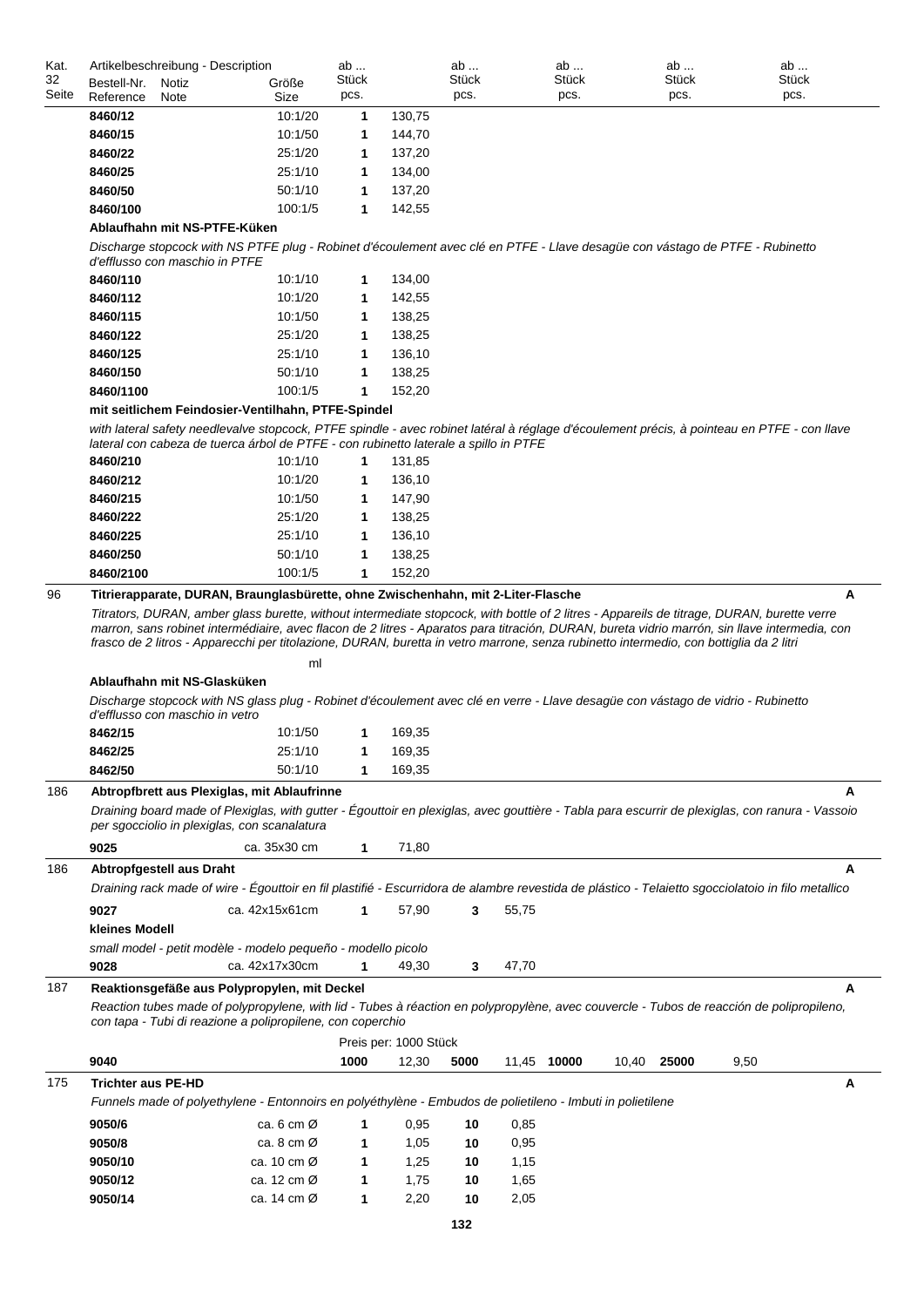| Kat.<br>32<br>Seite | Artikelbeschreibung - Description<br>Bestell-Nr.<br>Notiz<br>Reference<br>Note                                                                                                                        | Größe<br>Size                                                                                                                             | ab<br><b>Stück</b><br>pcs. |              | ab<br>Stück<br>pcs. |      | ab<br>Stück<br>pcs. |      | ab<br>Stück<br>pcs. | ab<br>Stück<br>pcs.                                                                                                                                   |  |  |  |
|---------------------|-------------------------------------------------------------------------------------------------------------------------------------------------------------------------------------------------------|-------------------------------------------------------------------------------------------------------------------------------------------|----------------------------|--------------|---------------------|------|---------------------|------|---------------------|-------------------------------------------------------------------------------------------------------------------------------------------------------|--|--|--|
|                     | 9050/16<br>9050/20                                                                                                                                                                                    | ca. 16 cm Ø<br>ca. 20 cm Ø                                                                                                                | 1<br>1                     | 2,80<br>5,60 | 10                  | 2,65 |                     |      |                     |                                                                                                                                                       |  |  |  |
| 175                 |                                                                                                                                                                                                       | Trichter aus PP, mit gerippter Innenfläche, für die Schnellfiltration                                                                     |                            |              |                     |      |                     |      |                     | A                                                                                                                                                     |  |  |  |
|                     |                                                                                                                                                                                                       | Funnels made of PP, with corrugated inner surface, for rapid filtration - Entonnoirs en polypropylène, rainurés, pour filtration rapide - |                            |              |                     |      |                     |      |                     | Embudos de polipropileno, superficie interior estriada, para filtración rápida - Imbuti di polipropileno, interiore scanalato, per filtrazione rapido |  |  |  |
|                     |                                                                                                                                                                                                       | $A.-Ø$ mm                                                                                                                                 |                            |              |                     |      |                     |      |                     |                                                                                                                                                       |  |  |  |
|                     | 9051/25                                                                                                                                                                                               | ca. 25                                                                                                                                    | 1                          | 1,85         | 20                  | 1,80 |                     |      |                     |                                                                                                                                                       |  |  |  |
|                     | 9051/35                                                                                                                                                                                               | ca. 35                                                                                                                                    | 1                          | 2,15         | 20                  | 2,05 |                     |      |                     |                                                                                                                                                       |  |  |  |
|                     | 9051/45                                                                                                                                                                                               | ca. 45                                                                                                                                    | 1                          | 2,45         | 20                  | 2,30 |                     |      |                     |                                                                                                                                                       |  |  |  |
|                     | 9051/65                                                                                                                                                                                               | ca. 65                                                                                                                                    | 1                          | 3,50         | 20                  | 3,40 |                     |      |                     |                                                                                                                                                       |  |  |  |
|                     | 9051/80                                                                                                                                                                                               | ca. 80                                                                                                                                    | 1                          | 4,60         | 20                  | 4,40 |                     |      |                     |                                                                                                                                                       |  |  |  |
|                     | 9051/100                                                                                                                                                                                              | ca. 100                                                                                                                                   | 1                          | 5,15         |                     |      |                     |      |                     |                                                                                                                                                       |  |  |  |
|                     | 9051/120                                                                                                                                                                                              | ca. 120                                                                                                                                   | 1                          | 5,85         |                     |      |                     |      |                     |                                                                                                                                                       |  |  |  |
|                     | 9051/150                                                                                                                                                                                              | ca. 150                                                                                                                                   | 1                          | 9,95         |                     |      |                     |      |                     |                                                                                                                                                       |  |  |  |
|                     | 9051/180                                                                                                                                                                                              | ca. 180                                                                                                                                   | 1                          | 13,00        |                     |      |                     |      |                     |                                                                                                                                                       |  |  |  |
| 125,                |                                                                                                                                                                                                       | Standzylinder aus HD-PE, mit breitem Fuß                                                                                                  |                            |              |                     |      |                     |      |                     | А                                                                                                                                                     |  |  |  |
| 185                 | polietilene, piede largo                                                                                                                                                                              |                                                                                                                                           |                            |              |                     |      |                     |      |                     | Stand cylinder made of polyethylene, with wide base - Cylindre à pied large, en polyéthylène - Cilindro de polietileno, pie grande - Cilindro in      |  |  |  |
|                     | 9060/10                                                                                                                                                                                               | ca. $10x5$ cm $\varnothing$                                                                                                               | 1                          | 3,60         | 10                  | 3,30 |                     |      |                     |                                                                                                                                                       |  |  |  |
|                     | 9060/18                                                                                                                                                                                               | ca. 18x8 cm Ø                                                                                                                             | 1                          | 7,20         | 10                  | 6,60 |                     |      |                     |                                                                                                                                                       |  |  |  |
|                     | 9060/40                                                                                                                                                                                               | ca. $40x8$ cm $\varnothing$                                                                                                               | 1                          | 13,35        |                     |      |                     |      |                     |                                                                                                                                                       |  |  |  |
| 125,                | Verlängerungsaufsatz aus Plexiglas                                                                                                                                                                    |                                                                                                                                           |                            |              |                     |      |                     |      |                     | Α                                                                                                                                                     |  |  |  |
| 185                 | Extension top part made of Plexiglas - Manchon en plexiglas servant d'allonge - Accesorio de plexiglas para prolongar - Prolunghe in<br>plexiglas<br>für:                                             |                                                                                                                                           |                            |              |                     |      |                     |      |                     |                                                                                                                                                       |  |  |  |
|                     |                                                                                                                                                                                                       |                                                                                                                                           |                            |              |                     |      |                     |      |                     |                                                                                                                                                       |  |  |  |
|                     | 9061/1                                                                                                                                                                                                | 30 cm                                                                                                                                     | 1                          | 15,55        |                     |      |                     |      |                     |                                                                                                                                                       |  |  |  |
|                     | 9061/2                                                                                                                                                                                                | 40 cm                                                                                                                                     | 1                          | 18,50        |                     |      |                     |      |                     |                                                                                                                                                       |  |  |  |
| 185                 | Schalen aus Melamin, weiß<br>A<br>Dishes made of melamine, white - Plateaux en matière plastique (mélamine), blanc - Cajas de plastico blanco (melamina) - Bacinelle in<br>plastica bianca (melamine) |                                                                                                                                           |                            |              |                     |      |                     |      |                     |                                                                                                                                                       |  |  |  |
|                     | 9064/1                                                                                                                                                                                                | ca. 35x25x4 cm                                                                                                                            | 1                          | 16,35        |                     |      |                     |      |                     |                                                                                                                                                       |  |  |  |
|                     | 9064/2                                                                                                                                                                                                | ca. 29x16x3,5 cm                                                                                                                          | 1                          | 9,70         | 10                  | 9,30 |                     |      |                     |                                                                                                                                                       |  |  |  |
| 185                 |                                                                                                                                                                                                       | Medizinische Entsorgungsboxen aus Polypropylen, mit Deckel                                                                                |                            |              |                     |      |                     |      |                     | в                                                                                                                                                     |  |  |  |
|                     |                                                                                                                                                                                                       | eliminación de desperdicios, con tapa - Scatole in polipropilene per cascami medicali, con coperchio                                      |                            |              |                     |      |                     |      |                     | Medical disposal bins made of polypropylene, with lid - Boîtes d'élimination en polypropylène, avec couvercle - Cajas en polipropileno para           |  |  |  |
|                     |                                                                                                                                                                                                       | ml                                                                                                                                        |                            |              |                     |      |                     |      |                     |                                                                                                                                                       |  |  |  |
|                     | 9070/2                                                                                                                                                                                                | 2000                                                                                                                                      | 1                          | 1,65         | 10                  | 1,50 | 100                 | 1,45 |                     |                                                                                                                                                       |  |  |  |
| Neu                 |                                                                                                                                                                                                       | Gesichtsschutzmaske aus Kunststoff                                                                                                        |                            |              |                     |      |                     |      |                     | А                                                                                                                                                     |  |  |  |
| New<br>Nouv         | plastica                                                                                                                                                                                              |                                                                                                                                           |                            |              |                     |      |                     |      |                     | Face shield of plastic - Écran de protection facial en plastique - Máscara de visera protectora de plástico - Maschera di protezione facciale di      |  |  |  |
|                     | 9075                                                                                                                                                                                                  |                                                                                                                                           | 1                          | 1,55         | 100                 | 1,40 |                     |      |                     |                                                                                                                                                       |  |  |  |
| 183                 |                                                                                                                                                                                                       | Flaschen aus PE-LD, mit Schraubverschluss<br>Bottiglie in polietilene, con chiusura a vite                                                |                            |              |                     |      |                     |      |                     | Α<br>Bottles made of polyethylene, with screw cap - Flacons en polyéthylène, avec capuchon à vis - Frascos de polietileno, con tapa de rosca -        |  |  |  |
|                     | <b>Enghals</b>                                                                                                                                                                                        | ml GL                                                                                                                                     |                            |              |                     |      |                     |      |                     |                                                                                                                                                       |  |  |  |
|                     |                                                                                                                                                                                                       |                                                                                                                                           |                            |              |                     |      |                     |      |                     |                                                                                                                                                       |  |  |  |
|                     |                                                                                                                                                                                                       | Narrow neck - Col étroit - Boca angosta - Collo stretto                                                                                   |                            |              |                     |      |                     |      |                     |                                                                                                                                                       |  |  |  |
|                     | 9100/30                                                                                                                                                                                               | 30 14                                                                                                                                     | 1                          | 0,85         | 10                  | 0,60 | 50                  | 0,55 | 100                 | 0,50                                                                                                                                                  |  |  |  |
|                     | 9100/50                                                                                                                                                                                               | 50 14                                                                                                                                     | 1                          | 0,90         | 10                  | 0,85 | 50                  | 0,75 | 100                 | 0,60                                                                                                                                                  |  |  |  |
|                     | 9100/100                                                                                                                                                                                              | 100 18                                                                                                                                    | 1                          | 1,00         | 10                  | 0,90 | 50                  | 0,85 | 100                 | 0,75                                                                                                                                                  |  |  |  |
|                     | 9100/250                                                                                                                                                                                              | 250 25                                                                                                                                    | 1                          | 1,40         | 10                  | 1,30 | 50                  | 1,20 | 100                 | 1,10                                                                                                                                                  |  |  |  |
|                     | 9100/500                                                                                                                                                                                              | 500 25                                                                                                                                    | 1                          | 1,85         | 10                  | 1,75 | 50                  | 1,70 |                     |                                                                                                                                                       |  |  |  |
|                     | 9100/1000                                                                                                                                                                                             | 1000 28                                                                                                                                   | 1                          | 3,25         | 10                  | 3,10 | 50                  | 2,85 |                     |                                                                                                                                                       |  |  |  |
|                     | 9100/2000                                                                                                                                                                                             | 2000 28                                                                                                                                   | 1                          | 4,65         | 10                  | 4,40 | 50                  | 4,00 |                     |                                                                                                                                                       |  |  |  |
|                     | 9100/5000                                                                                                                                                                                             | 5000 31                                                                                                                                   | 1                          | 11,05        |                     |      |                     |      |                     |                                                                                                                                                       |  |  |  |
|                     |                                                                                                                                                                                                       | Größe 5000 ml, mit praktischem Haltegriff / Size 5000 ml, with practical handle / Amplitude 5000 ml, avec poignée pratique                |                            |              |                     |      |                     |      |                     |                                                                                                                                                       |  |  |  |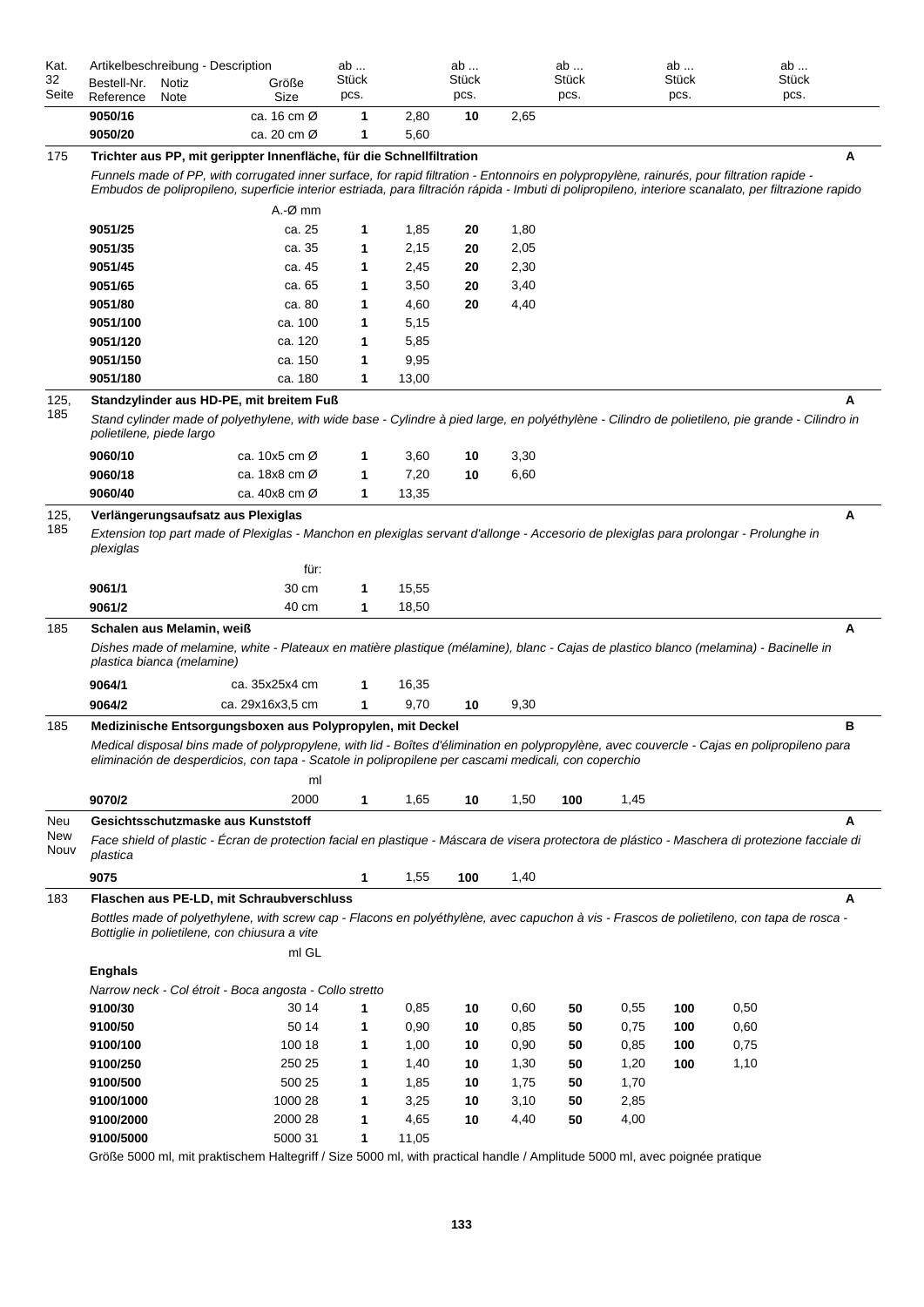| Kat.                                                                                                                                                                                                                                                                    | Artikelbeschreibung - Description                                                                                                                                                                                                                                                                                                                                                                                                                                  |         | ab           |              | ab    |      | ab    |      | ab    |                                                                               | ab    |   |
|-------------------------------------------------------------------------------------------------------------------------------------------------------------------------------------------------------------------------------------------------------------------------|--------------------------------------------------------------------------------------------------------------------------------------------------------------------------------------------------------------------------------------------------------------------------------------------------------------------------------------------------------------------------------------------------------------------------------------------------------------------|---------|--------------|--------------|-------|------|-------|------|-------|-------------------------------------------------------------------------------|-------|---|
| 32                                                                                                                                                                                                                                                                      | Bestell-Nr.<br>Notiz                                                                                                                                                                                                                                                                                                                                                                                                                                               | Größe   | <b>Stück</b> |              | Stück |      | Stück |      | Stück |                                                                               | Stück |   |
| Seite                                                                                                                                                                                                                                                                   | Reference<br>Note                                                                                                                                                                                                                                                                                                                                                                                                                                                  | Size    | pcs.         |              | pcs.  |      | pcs.  |      | pcs.  |                                                                               | pcs.  |   |
|                                                                                                                                                                                                                                                                         | Weithals                                                                                                                                                                                                                                                                                                                                                                                                                                                           |         |              |              |       |      |       |      |       |                                                                               |       |   |
|                                                                                                                                                                                                                                                                         | Wide neck - Col large - Boca ancha - Collo largo                                                                                                                                                                                                                                                                                                                                                                                                                   |         |              |              |       |      |       |      |       |                                                                               |       |   |
|                                                                                                                                                                                                                                                                         | 9101/50                                                                                                                                                                                                                                                                                                                                                                                                                                                            | 50 32   | 1            | 1,05         | 10    | 1,00 | 50    | 0,95 | 100   | 0,90                                                                          |       |   |
|                                                                                                                                                                                                                                                                         | 9101/100                                                                                                                                                                                                                                                                                                                                                                                                                                                           | 100 32  | 1            | 1,20         | 10    | 1,15 | 50    | 1,05 | 100   | 1,00                                                                          |       |   |
|                                                                                                                                                                                                                                                                         | 9101/250                                                                                                                                                                                                                                                                                                                                                                                                                                                           | 250 40  | 1            | 1,60         | 10    | 1,40 | 50    | 1,30 | 100   | 1,25                                                                          |       |   |
|                                                                                                                                                                                                                                                                         | 9101/500                                                                                                                                                                                                                                                                                                                                                                                                                                                           | 500 50  |              | 2,30         |       |      | 50    |      | 100   | 1,95                                                                          |       |   |
|                                                                                                                                                                                                                                                                         |                                                                                                                                                                                                                                                                                                                                                                                                                                                                    |         | 1            |              | 10    | 2,20 |       | 2,05 |       |                                                                               |       |   |
|                                                                                                                                                                                                                                                                         | 9101/1000                                                                                                                                                                                                                                                                                                                                                                                                                                                          | 1000 65 | 1            | 3,60         | 10    | 3,35 | 50    | 3,20 |       |                                                                               |       |   |
|                                                                                                                                                                                                                                                                         | 9101/2000                                                                                                                                                                                                                                                                                                                                                                                                                                                          | 2000 65 | 1            | 4,90         | 10    | 4,75 | 50    | 4,55 |       |                                                                               |       |   |
| 173                                                                                                                                                                                                                                                                     | Spritzflaschen aus PE-LD                                                                                                                                                                                                                                                                                                                                                                                                                                           |         |              |              |       |      |       |      |       |                                                                               |       | Α |
|                                                                                                                                                                                                                                                                         | Washing bottles made of polyethylene - Pissettes en polyéthylène - Pisetas de polietileno - Pissette in polietilene                                                                                                                                                                                                                                                                                                                                                |         |              |              |       |      |       |      |       |                                                                               |       |   |
|                                                                                                                                                                                                                                                                         | 9102/100                                                                                                                                                                                                                                                                                                                                                                                                                                                           | 100 18  | 1            | 1,65         | 10    | 1,30 | 50    | 1,25 |       |                                                                               |       |   |
|                                                                                                                                                                                                                                                                         | 9102/250                                                                                                                                                                                                                                                                                                                                                                                                                                                           | 250 25  | 1            | 2,10         | 10    | 1,65 | 50    | 1,50 |       |                                                                               |       |   |
|                                                                                                                                                                                                                                                                         | 9102/500                                                                                                                                                                                                                                                                                                                                                                                                                                                           | 500 25  | 1            | 2,70         | 10    | 2,25 | 50    | 2,10 |       |                                                                               |       |   |
|                                                                                                                                                                                                                                                                         | 9102/1000                                                                                                                                                                                                                                                                                                                                                                                                                                                          | 1000 28 | 1            | 3,90         | 10    | 3,45 | 50    | 3,35 |       |                                                                               |       |   |
|                                                                                                                                                                                                                                                                         |                                                                                                                                                                                                                                                                                                                                                                                                                                                                    |         |              |              |       |      |       |      |       |                                                                               |       |   |
| 183<br>Tropfflaschen aus PE-LD, mit Tropfspitze<br>Dropping bottles made of polyethylene, with dropping tip - Flacons compte-gouttes en polyéthylène, avec pointe - Frascos cuentagotas de<br>polietileno, con punta para gotear - Contagocce in polietilene, con punta |                                                                                                                                                                                                                                                                                                                                                                                                                                                                    |         |              |              |       |      |       |      |       |                                                                               | Α     |   |
|                                                                                                                                                                                                                                                                         | 9103/10                                                                                                                                                                                                                                                                                                                                                                                                                                                            | 10 14   | 1            | 0,50         | 10    | 0,45 |       |      |       |                                                                               |       |   |
|                                                                                                                                                                                                                                                                         | 9103/20                                                                                                                                                                                                                                                                                                                                                                                                                                                            | 20 14   | 1            | 0,60         | 10    | 0,55 |       |      |       |                                                                               |       |   |
|                                                                                                                                                                                                                                                                         | 9103/30                                                                                                                                                                                                                                                                                                                                                                                                                                                            | 30 14   | 1            | 0,70         |       | 0,65 |       |      |       |                                                                               |       |   |
|                                                                                                                                                                                                                                                                         |                                                                                                                                                                                                                                                                                                                                                                                                                                                                    |         |              |              | 10    |      |       |      |       |                                                                               |       |   |
|                                                                                                                                                                                                                                                                         | 9103/50                                                                                                                                                                                                                                                                                                                                                                                                                                                            | 50 18   | 1            | 0,90         | 10    | 0,75 |       |      |       |                                                                               |       |   |
|                                                                                                                                                                                                                                                                         | 9103/100                                                                                                                                                                                                                                                                                                                                                                                                                                                           | 100 18  | 1            | 0,95         | 10    | 0,85 |       |      |       |                                                                               |       |   |
|                                                                                                                                                                                                                                                                         | 9103/250                                                                                                                                                                                                                                                                                                                                                                                                                                                           | 250 25  | 1            | 1,20         |       |      |       |      |       |                                                                               |       |   |
|                                                                                                                                                                                                                                                                         | 9103/500                                                                                                                                                                                                                                                                                                                                                                                                                                                           | 500 25  | 1            | 1,75         |       |      |       |      |       |                                                                               |       |   |
|                                                                                                                                                                                                                                                                         | Laboratory safety bottles, narrow neck, made of polyethylene, with yellow light protection coloring, with German inscription - Pisettes de<br>sécurité en polyéthylène, col étroit, avec bouchon à vis, avec inscription en allemand - Pisetas de seguridad de polietileno, cuello angosto,<br>con tapón de rosca y tubo de inyección, con inscripción alemana - Pissette di sicurezza in polietilene, collo stretto, con chiusura a vite, con<br>epigrafe tedesca |         |              |              |       |      |       |      |       |                                                                               |       |   |
|                                                                                                                                                                                                                                                                         | 9104/250                                                                                                                                                                                                                                                                                                                                                                                                                                                           | 250 25  | 1            | 3,35         | 10    | 2,75 |       |      |       |                                                                               |       |   |
|                                                                                                                                                                                                                                                                         | 9104/500                                                                                                                                                                                                                                                                                                                                                                                                                                                           | 500 25  | 1            | 4,00         | 10    | 3,35 |       |      |       |                                                                               |       |   |
|                                                                                                                                                                                                                                                                         | 9104/1000                                                                                                                                                                                                                                                                                                                                                                                                                                                          | 1000 28 | 1            | 4,60         | 10    | 3,90 |       |      |       |                                                                               |       |   |
|                                                                                                                                                                                                                                                                         | 9104: Isopropanol - Ethanol - Essigsäureethylester (Ethylacetat) - Wasser dest. - Dimethylformamid - Aceton - Methanol - Heptan -<br>Hexan - Petrolether - Benzin - Toluol - Acetonitril - Essigsäure -<br>(Wasser demin.: Aufpreis + 20 %)                                                                                                                                                                                                                        |         |              |              |       |      |       |      |       | Weithals auf Anfrage - Wide neck available on request - Col large sur demande |       |   |
| 183                                                                                                                                                                                                                                                                     | Hochschulterflaschen aus PE-LD                                                                                                                                                                                                                                                                                                                                                                                                                                     |         |              |              |       |      |       |      |       |                                                                               |       | А |
|                                                                                                                                                                                                                                                                         | Bottles with high shoulder made of polyethylene - Flacons à épaule haute en polyéthylène - Frascos con parte superior redonda de                                                                                                                                                                                                                                                                                                                                   |         |              |              |       |      |       |      |       |                                                                               |       |   |
|                                                                                                                                                                                                                                                                         | polietileno - Bottiglie a spalla alta in polietilene                                                                                                                                                                                                                                                                                                                                                                                                               |         |              |              |       |      |       |      |       |                                                                               |       |   |
|                                                                                                                                                                                                                                                                         | 9105/50                                                                                                                                                                                                                                                                                                                                                                                                                                                            | 50 18   | $\mathbf{1}$ | 0,90         | 10    | 0,75 | 50    | 0,60 | 100   | 0,55                                                                          |       |   |
|                                                                                                                                                                                                                                                                         | 9105/100                                                                                                                                                                                                                                                                                                                                                                                                                                                           | 100 18  | 1            | 1,00         | 10    | 0,90 | 50    | 0,85 | 100   | 0,60                                                                          |       |   |
|                                                                                                                                                                                                                                                                         | 9105/250                                                                                                                                                                                                                                                                                                                                                                                                                                                           | 250 25  | 1            | 1,40         | 10    | 1,25 | 50    | 1,15 | 100   | 1,05                                                                          |       |   |
|                                                                                                                                                                                                                                                                         | 9105/500                                                                                                                                                                                                                                                                                                                                                                                                                                                           | 500 25  | 1            | 1,80         | 10    | 1,75 | 50    | 1,65 |       |                                                                               |       |   |
|                                                                                                                                                                                                                                                                         | 9105/1000                                                                                                                                                                                                                                                                                                                                                                                                                                                          | 1000 28 | 1            | 3,00         | 10    | 2,75 | 50    | 2,65 |       |                                                                               |       |   |
|                                                                                                                                                                                                                                                                         |                                                                                                                                                                                                                                                                                                                                                                                                                                                                    |         |              |              |       |      |       |      |       |                                                                               |       |   |
| 135,<br>183                                                                                                                                                                                                                                                             | Steilbrustflaschen aus Polypropylen<br>Bottles with conical shoulder made of polypropylene - Flacons à épaulement conique de polypropylène - Frascos parte superior cónica de<br>polipropileno - Bottiglie in polipropilene                                                                                                                                                                                                                                        | ml NS   |              |              |       |      |       |      |       |                                                                               |       | A |
|                                                                                                                                                                                                                                                                         | <b>Enghals</b>                                                                                                                                                                                                                                                                                                                                                                                                                                                     |         |              |              |       |      |       |      |       |                                                                               |       |   |
|                                                                                                                                                                                                                                                                         | Narrow neck - Col étroit - Boca angosta - Collo stretto                                                                                                                                                                                                                                                                                                                                                                                                            |         |              |              |       |      |       |      |       |                                                                               |       |   |
|                                                                                                                                                                                                                                                                         | 9108/100                                                                                                                                                                                                                                                                                                                                                                                                                                                           | 100 14  | 1            | 1,35         |       |      |       |      |       |                                                                               |       |   |
|                                                                                                                                                                                                                                                                         | 9108/250                                                                                                                                                                                                                                                                                                                                                                                                                                                           | 250 19  | 1            | 1,75         |       |      |       |      |       |                                                                               |       |   |
|                                                                                                                                                                                                                                                                         | 9108/500                                                                                                                                                                                                                                                                                                                                                                                                                                                           | 500 24  | 1            | 2,30         |       |      |       |      |       |                                                                               |       |   |
|                                                                                                                                                                                                                                                                         | 9108/1000                                                                                                                                                                                                                                                                                                                                                                                                                                                          | 1000 29 | 1            | 3,20         |       |      |       |      |       |                                                                               |       |   |
|                                                                                                                                                                                                                                                                         | Weithals                                                                                                                                                                                                                                                                                                                                                                                                                                                           |         |              |              |       |      |       |      |       |                                                                               |       |   |
|                                                                                                                                                                                                                                                                         | Wide neck - Col large - Boca ancha - Collo largo<br>9109/100                                                                                                                                                                                                                                                                                                                                                                                                       | 100 29  | 1            | 1,85         |       |      |       |      |       |                                                                               |       |   |
|                                                                                                                                                                                                                                                                         | 9109/250                                                                                                                                                                                                                                                                                                                                                                                                                                                           | 250 34  | 1            |              |       |      |       |      |       |                                                                               |       |   |
|                                                                                                                                                                                                                                                                         | 9109/500                                                                                                                                                                                                                                                                                                                                                                                                                                                           | 500 45  | 1            | 2,30<br>3,25 |       |      |       |      |       |                                                                               |       |   |
|                                                                                                                                                                                                                                                                         |                                                                                                                                                                                                                                                                                                                                                                                                                                                                    |         |              |              |       |      |       |      |       |                                                                               |       |   |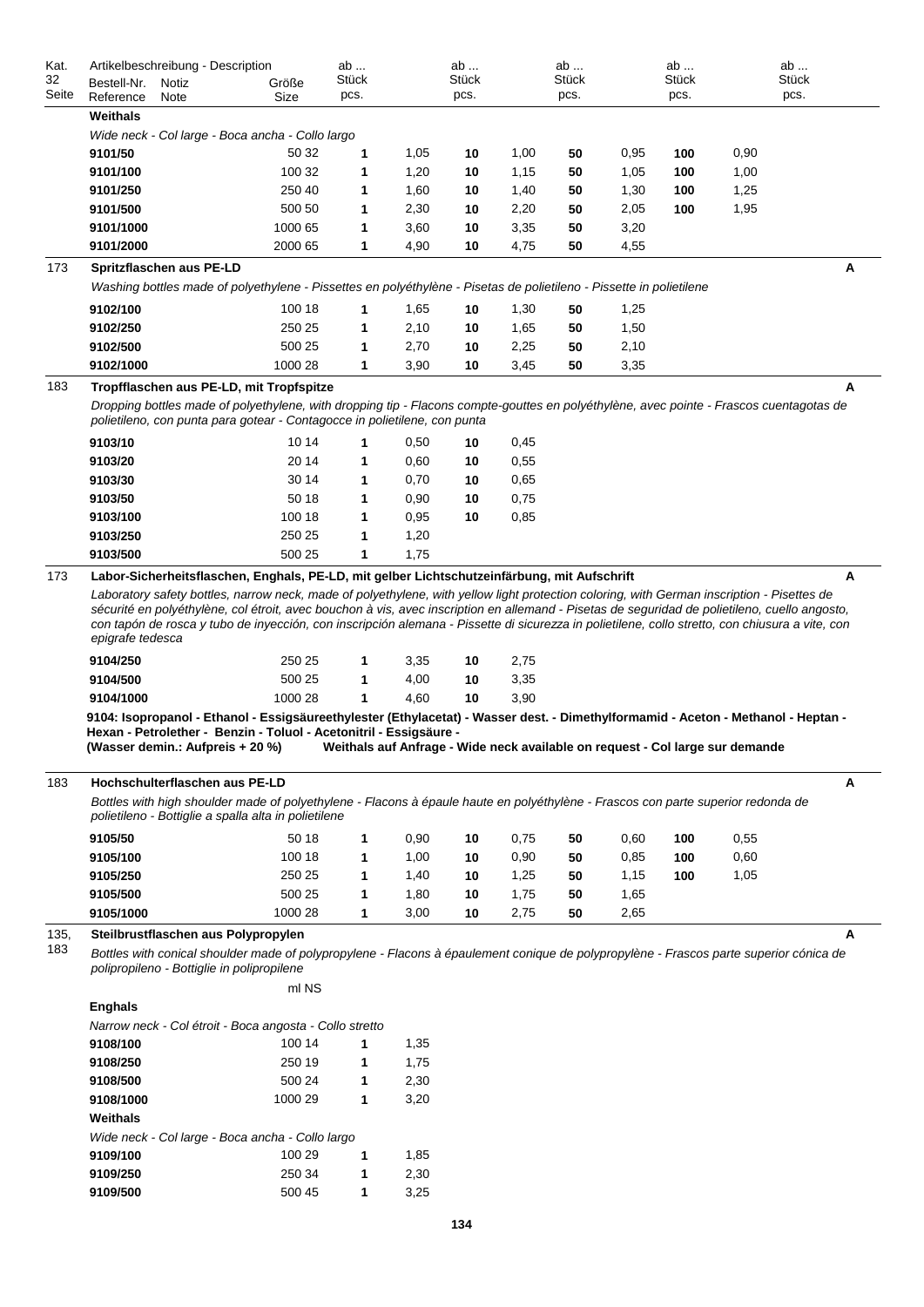| Kat.        | Artikelbeschreibung - Description                                                                                                                                                                                                                                                 |         | ab             |        | ab    |        | ab    |       | ab    |      | ab    |  |
|-------------|-----------------------------------------------------------------------------------------------------------------------------------------------------------------------------------------------------------------------------------------------------------------------------------|---------|----------------|--------|-------|--------|-------|-------|-------|------|-------|--|
| 32<br>Seite | Bestell-Nr.<br>Notiz                                                                                                                                                                                                                                                              | Größe   | Stück          |        | Stück |        | Stück |       | Stück |      | Stück |  |
|             | Reference<br>Note                                                                                                                                                                                                                                                                 | Size    | pcs.           |        | pcs.  |        | pcs.  |       | pcs.  |      | pcs.  |  |
|             | 9109/1000                                                                                                                                                                                                                                                                         | 1000 60 | 1              | 5,35   |       |        |       |       |       |      |       |  |
| 184         | Flaschen aus PE-LD, Enghals, mit Schraubverschluss, braun                                                                                                                                                                                                                         |         |                |        |       |        |       |       |       |      | A     |  |
|             | Bottles made of polyethylene, narrow neck, with screw cap, amber - Flacons en polyéthylène, col étroit, avec capuchon à vis, marron -<br>Frascos de polietileno, cuello angosto, con tapa de rosca, marrón - Bottiglie in polietilene,collo stretto, con chiusura a vite, marrone |         |                |        |       |        |       |       |       |      |       |  |
|             |                                                                                                                                                                                                                                                                                   | ml GL   |                |        |       |        |       |       |       |      |       |  |
|             | 9112/100                                                                                                                                                                                                                                                                          | 100 18  | 1              | 0,85   | 10    | 0,75   |       |       |       |      |       |  |
|             | 9112/250                                                                                                                                                                                                                                                                          | 250 25  | 1              | 1,20   | 10    | 1,15   |       |       |       |      |       |  |
|             | 9112/500                                                                                                                                                                                                                                                                          | 500 25  | 1              | 1,85   | 10    | 1,75   |       |       |       |      |       |  |
|             | 9112/1000                                                                                                                                                                                                                                                                         | 1000 28 | 1              | 3,30   | 10    | 3,10   |       |       |       |      |       |  |
|             |                                                                                                                                                                                                                                                                                   |         |                |        |       |        |       |       |       |      |       |  |
| 184         | Flaschen aus PP, naturfarbig, mit Skala, Weithals                                                                                                                                                                                                                                 |         |                |        |       |        |       |       |       |      | А     |  |
|             | Bottles made of PP, natural-colored, with scale, wide neck - Flacons en PP, de couleur naturelle, avec échelle, col large - Frascos de PP, de<br>color natural, con escala, cuello ancho - Bottiglie in PP, di colore naturale, con scala, collo largo                            |         |                |        |       |        |       |       |       |      |       |  |
|             |                                                                                                                                                                                                                                                                                   |         |                |        |       |        |       |       |       |      |       |  |
|             | 9115/50                                                                                                                                                                                                                                                                           | 50 32   | 1              | 1,00   | 10    | 0,95   |       |       |       |      |       |  |
|             | 9115/100                                                                                                                                                                                                                                                                          | 100 32  | 1              | 1,20   | 10    | 1,15   |       |       |       |      |       |  |
|             | 9115/250                                                                                                                                                                                                                                                                          | 250 40  | 1              | 1,45   | 10    | 1,40   |       |       |       |      |       |  |
|             | 9115/500                                                                                                                                                                                                                                                                          | 500 50  | 1              | 2,45   | 10    | 2,30   |       |       |       |      |       |  |
|             | 9115/1000                                                                                                                                                                                                                                                                         | 1000 65 | 1              | 3,70   | 10    | 3,55   |       |       |       |      |       |  |
| 184         | Vierkantflaschen aus PE-HD, mit Schraubverschluss                                                                                                                                                                                                                                 |         |                |        |       |        |       |       |       |      | Α     |  |
|             | Square bottles made of polyethylene, with screw cap - Flacons carrés en polyéthylène, avec capuchon à vis - Frascos cuadrados de<br>potietileno, con tapa de rosca - Bottiglie quadrata in polietilene, con coperchio a vite                                                      |         |                |        |       |        |       |       |       |      |       |  |
|             |                                                                                                                                                                                                                                                                                   |         |                |        |       |        |       |       |       |      |       |  |
|             | <b>Enghals</b>                                                                                                                                                                                                                                                                    |         |                |        |       |        |       |       |       |      |       |  |
|             | Narrow neck - Col étroit - Boca angosta - Collo stretto                                                                                                                                                                                                                           |         |                |        |       |        |       |       |       |      |       |  |
|             | 9116/50                                                                                                                                                                                                                                                                           | 50 18   | 1              | 0,75   | 10    | 0,60   | 50    | 0,55  | 100   | 0,50 |       |  |
|             | 9116/100                                                                                                                                                                                                                                                                          | 100 25  | 1              | 0,95   | 10    | 0,85   | 50    | 0,75  | 100   | 0,60 |       |  |
|             | 9116/250                                                                                                                                                                                                                                                                          | 250 28  | 1              | 1,15   | 10    | 1,05   | 50    | 1,00  | 100   | 0,95 |       |  |
|             | 9116/500                                                                                                                                                                                                                                                                          | 500 32  | 1              | 1,20   | 10    | 1,10   | 50    | 1,05  | 100   | 1,00 |       |  |
|             | 9116/1000                                                                                                                                                                                                                                                                         | 1000 32 | 1              | 1,50   | 10    | 1,35   | 50    | 1,25  | 100   | 1,15 |       |  |
|             | Weithals                                                                                                                                                                                                                                                                          |         |                |        |       |        |       |       |       |      |       |  |
|             | Wide neck - Col large - Boca ancha - Collo largo                                                                                                                                                                                                                                  |         |                |        |       |        |       |       |       |      |       |  |
|             | 9116/9250                                                                                                                                                                                                                                                                         | 250 50  | 1              | 1,25   | 10    | 1,15   | 50    | 1,10  | 100   | 1,05 |       |  |
|             | 9116/9500                                                                                                                                                                                                                                                                         | 500 65  | 1              | 2,00   | 10    | 1,75   | 50    | 1,65  | 100   | 1,50 |       |  |
|             | 9116/91000                                                                                                                                                                                                                                                                        | 1000 65 | 1              | 2,75   | 10    | 2,65   | 50    | 2,45  | 100   | 2,20 |       |  |
| 176,<br>229 | Vierkantflasche (Urinsammelflasche) aus PE-HD<br>Α                                                                                                                                                                                                                                |         |                |        |       |        |       |       |       |      |       |  |
|             | Square bottle (urine collecting flask) made of polyethylene - Flacon carré en polyéthylène - Frasco cuadrado de polietileno - Bottiglia                                                                                                                                           |         |                |        |       |        |       |       |       |      |       |  |
|             | quadrata in polietilene                                                                                                                                                                                                                                                           |         |                |        |       |        |       |       |       |      |       |  |
|             | 9117                                                                                                                                                                                                                                                                              | 2500 ml | 1              | 5,40   | 10    | 4,95   | 25    | 4,70  |       |      |       |  |
| 176,        | Urinmess-und Sammelgefäß mit Richtwertskala, aus SAN, mit Deckel                                                                                                                                                                                                                  |         |                |        |       |        |       |       |       |      | A     |  |
| 229         | Urine collecting container with guideline scale, made of SAN, with lid - Bocaux à collecter l'urine, avec échelle approximative, en SAN, avec                                                                                                                                     |         |                |        |       |        |       |       |       |      |       |  |
|             | couvercle - Medidas colectoras para orina con escala del valor indicativo, de SAN, con tapa - Baràttoli collettori per urina con scala<br>approximativa, in SAN, con coperchio                                                                                                    |         |                |        |       |        |       |       |       |      |       |  |
|             |                                                                                                                                                                                                                                                                                   |         |                |        |       |        |       |       |       |      |       |  |
|             | 9117/1                                                                                                                                                                                                                                                                            | 2000 ml | 1              | 17,10  | 10    | 15,40  | 25    | 14,35 |       |      |       |  |
| 176,        | Vierkantflasche (Urinsammelgefäß), PE-HD, braun eingefärbt, Skala bis 2000 ml                                                                                                                                                                                                     |         |                |        |       |        |       |       |       |      | A     |  |
| 229         | Square bottle (urine collecting container), polyethylene, amber, scale up to 2000 ml - Bocal à urine, carrés, polyéthylène, marron, gradués                                                                                                                                       |         |                |        |       |        |       |       |       |      |       |  |
|             | jusqu'a 2000 ml - Frasco cuadrado para orina, polietileno, colorado en marrón, escala hasta 2000 ml - Bottiglia quadrate, polietilene,<br>marrone, scala fino a 2000 ml                                                                                                           |         |                |        |       |        |       |       |       |      |       |  |
|             |                                                                                                                                                                                                                                                                                   |         |                |        |       |        |       |       |       |      |       |  |
|             | 9118                                                                                                                                                                                                                                                                              |         | 1              | 3,10   | 10    | 2,80   | 50    | 2,55  | 100   | 2,20 |       |  |
| 184         | Sprayflasche aus PE-LD, mit Spritz-Sprühaufsatz aus PP                                                                                                                                                                                                                            |         |                |        |       |        |       |       |       |      | Α     |  |
|             | Spray bottle made of polyethylene, with jet and spray attachment made of PP - Flacon en polyéthylène, avec atomiseur en polyéthylène -<br>Frasco atomizador de polietileno - Bottiglia in polietilene, con alzata di schizzare e spruzzare                                        |         |                |        |       |        |       |       |       |      |       |  |
|             |                                                                                                                                                                                                                                                                                   |         |                |        |       |        |       |       |       |      |       |  |
|             | 9119                                                                                                                                                                                                                                                                              | 1000 ml | 1              | 5,75   | 10    | 5,50   |       |       |       |      |       |  |
| neu         | Flaschen zur Trinkwasseranalytik, mit Natriumthiosulfat                                                                                                                                                                                                                           |         |                |        |       |        |       |       |       |      | A     |  |
| new         | Bottles for drinking water analysis, with sodium thiosulphate - Bouteilles pour analyse de l'eau potable, avec thiosulfate de sodium - Frascos                                                                                                                                    |         |                |        |       |        |       |       |       |      |       |  |
|             | de polipropileno para el análisis de agua, con tiosulfato de sodio - Bottiglie in polipropilene per l'analisi dell'acqua, con tiosolfato di sodio                                                                                                                                 |         |                |        |       |        |       |       |       |      |       |  |
|             |                                                                                                                                                                                                                                                                                   | ml      | Preis per: 100 |        |       |        |       |       |       |      |       |  |
|             | 9125/125                                                                                                                                                                                                                                                                          | 125     | 350            | 105,10 | 1050  | 99,45  |       |       |       |      |       |  |
|             | 9125/250                                                                                                                                                                                                                                                                          | 250     | 216            | 109,15 | 1080  | 104,55 |       |       |       |      |       |  |
|             | 9125/500                                                                                                                                                                                                                                                                          | 500     | 120            | 138,75 | 600   | 128,55 |       |       |       |      |       |  |
|             | 9125/1000                                                                                                                                                                                                                                                                         | 1000    | 72             | 219,30 | 360   | 203,50 |       |       |       |      |       |  |
|             |                                                                                                                                                                                                                                                                                   |         |                |        |       |        |       |       |       |      |       |  |
|             |                                                                                                                                                                                                                                                                                   |         |                |        | 135   |        |       |       |       |      |       |  |